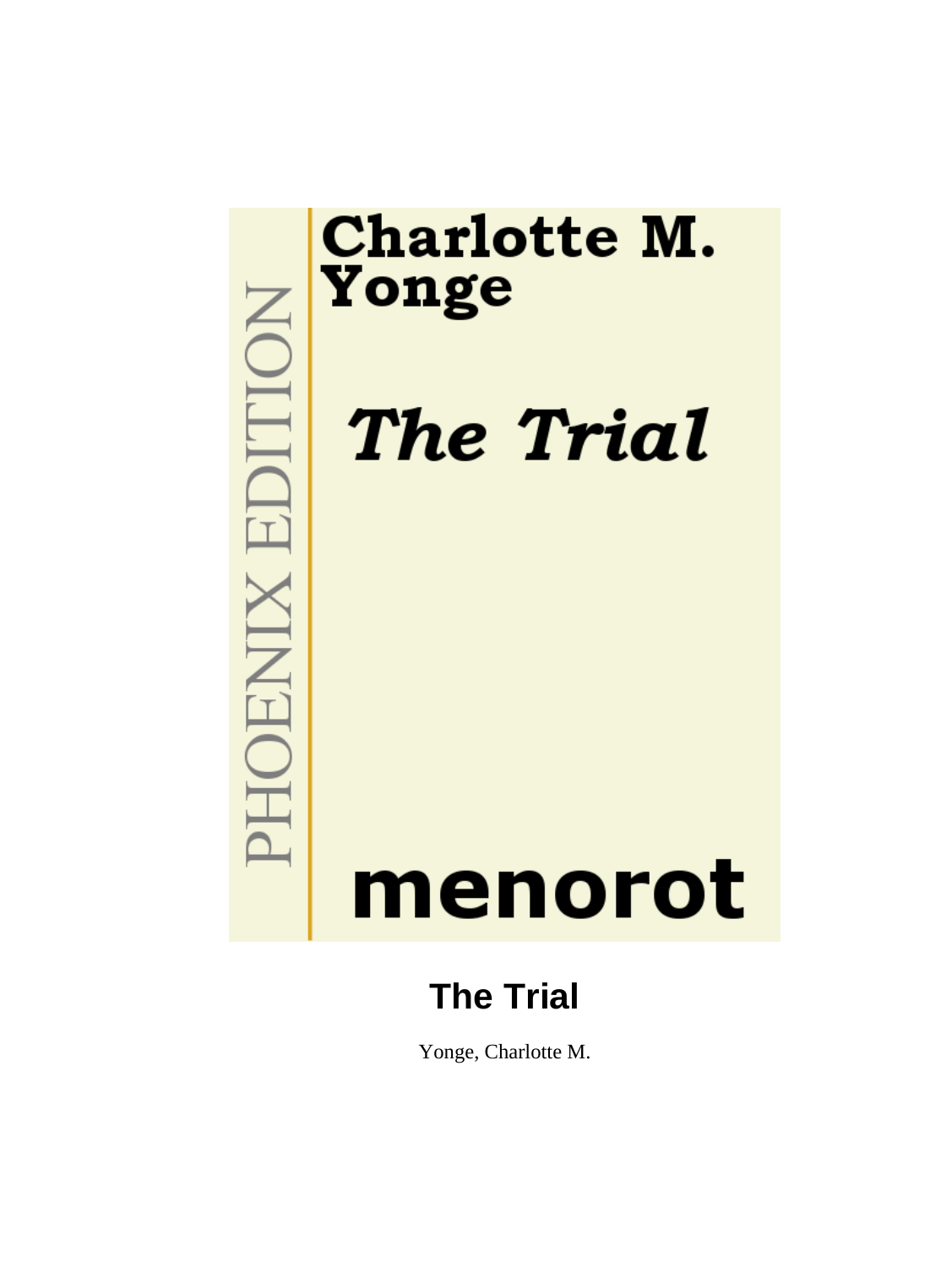[Table of Content](#page-414-0) [About Phoenix−Edition](#page-416-0) **[Copyright](#page-417-0)**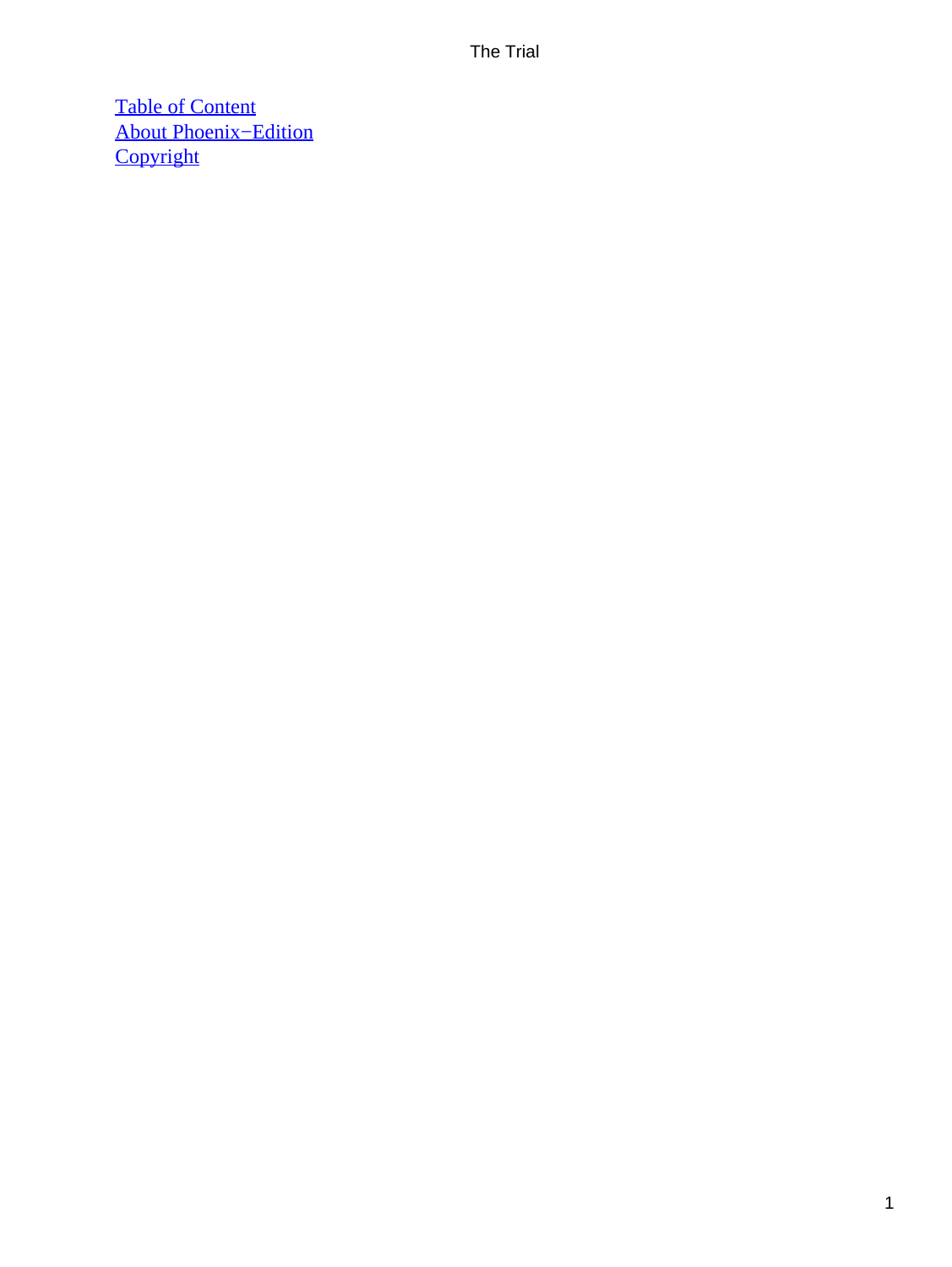# *T*HE **TRIAL**

or

## **MORE LINKS OF THE DAISY CHAIN**

by Charlotte M. Yonge.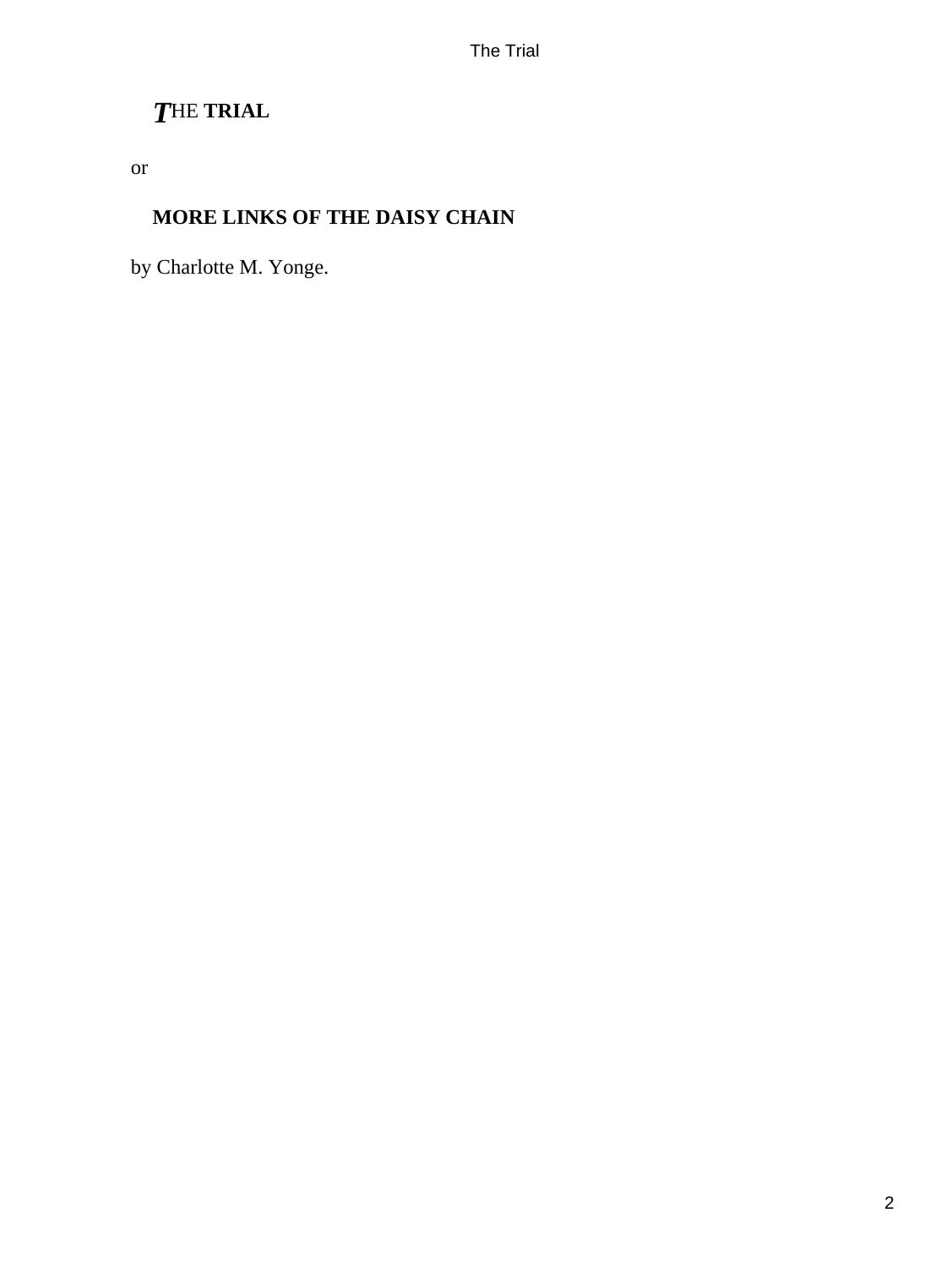# **[CHAPTER I](#page-414-0)**

*Q*uand on veut dessecher un marais, on ne fait pas voter les grenouilles. – Mme. **EMILE.** DE **GIRADIN**

 'Richard? That's right! Here's a tea−cup waiting for you,' as the almost thirty−year−old Incumbent of Cocksmoor, still looking like a young deacon, entered the room with his quiet step, and silent greeting to its four inmates.

'Thank you, Ethel. Is papa gone out?'

 'I have not seen him since dinner−time. You said he was gone out with Dr. Spencer, Aubrey?'

 'Yes, I heard Dr. Spencer's voice – «I say, Dick» – like three notes of consternation,' said Aubrey; 'and off they went. I fancy there's some illness about in the Lower Pond Buildings, that Dr. Spencer has been raging so long to get drained.'

'The knell has been ringing for a little child there,' added Mary; 'scarlatina, I believe – '

 'But, Richard,' burst forth the merry voice of the youngest, 'you must see our letters from Edinburgh.'

'You have heard, then? It was the very thing I came to ask.'

 'Oh yes! there were five notes in one cover,' said Gertrude. 'Papa says they are to be laid up in the family archives, and labelled «The Infants' Honeymoon.»'

 'Papa is very happy with his own share,' said Ethel. 'It was signed, «Still his own White Flower,» and it had two Calton Hill real daisies in it. I don't know when I have seen him more pleased.'

 'And Hector's letter – I can say that by heart,' continued Gertrude. '«My dear Father, This is only to say that she is the darlint, and for the pleasure of subscribing myself – Your loving SON,» – the son as big as all the rest put together.'

 'I tell Blanche that he only took her for the pleasure of being my father's son,' said Aubrey, in his low lazy voice.

'Well,' said Mary, 'even to the last, I do believe he had as soon drive papa out as walk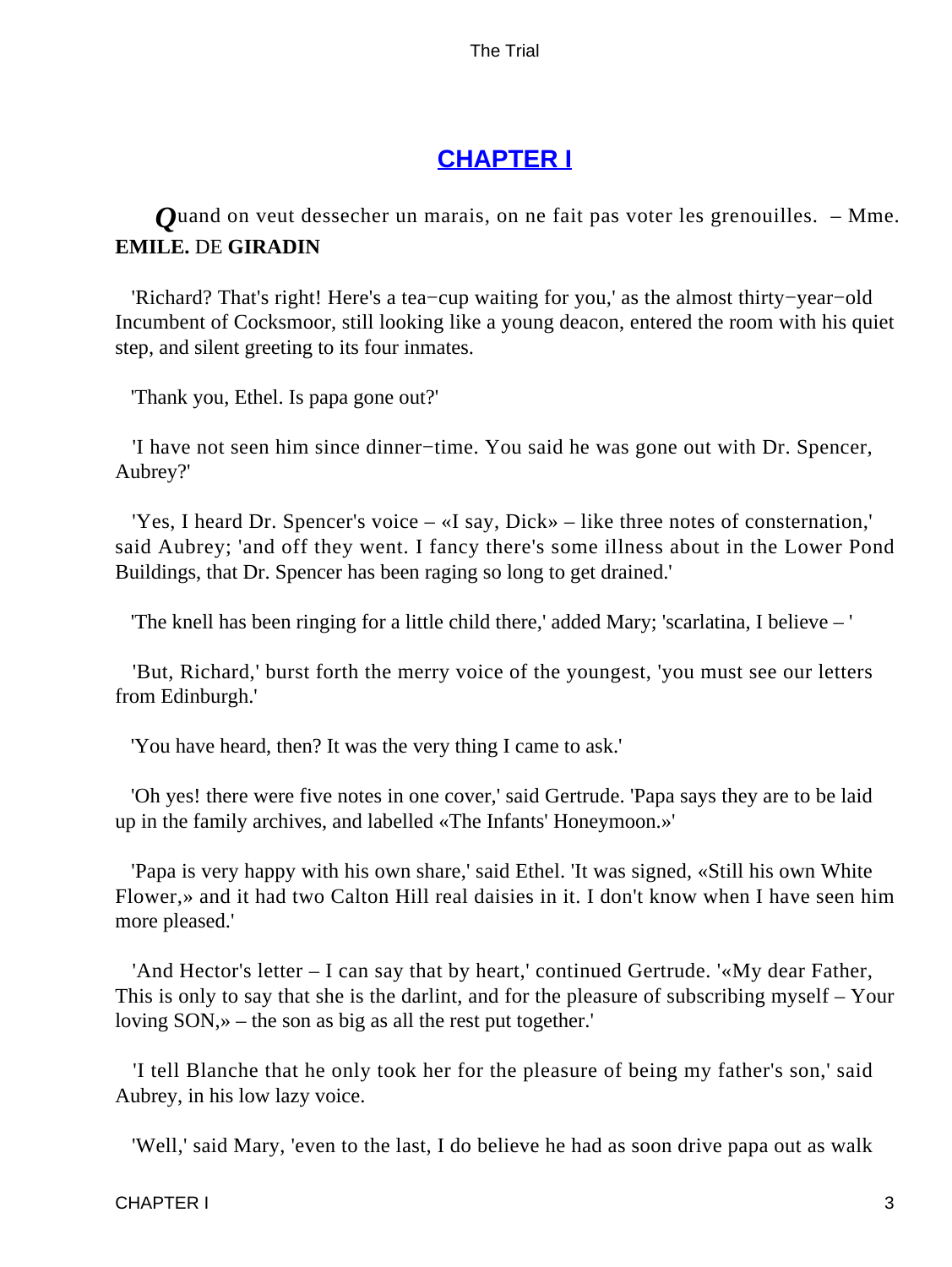with Blanche. Flora was quite scandalized at it.'

 'I should not imagine that George had often driven my father out,' said Aubrey, again looking lazily up from balancing his spoon.

 Ethel laughed; and even Richard smiled; then recovering herself, she said, 'Poor Hector, he never could call himself son to any one before.'

'He has not been much otherwise here,' said Richard.

 'No,' said Ethel; 'it is the peculiar hardship of our weddings to break us up by pairs, and carry off two instead of one. Did you ever see me with so shabby a row of tea−cups? When shall I have them come in riding double again?'

 The recent wedding was the third in the family; the first after a five years' respite. It ensued upon an attachment that had grown up with the young people, so that they had been entirely one with each other; and there had been little of formal demand either of the maiden's affection or her father's consent; but both had been implied from the first. The bridegroom was barely of age, the bride not seventeen, and Dr. May had owned it was very shocking, and told Richard to say nothing about it! Hector had coaxed and pleaded, pathetically talked of his great empty house at Maplewood, and declared that till he might take Blanche away, he would not leave Stoneborough; he would bring down all sorts of gossip on his courtship, he would worry Ethel, and take care she finished nobody's education. What did Blanche want with more education? She knew enough for him. Couldn't Ethel be satisfied with Aubrey and Gertrude? or he dared say she might have Mary too, if she was insatiable. If Dr. May was so unnatural as to forbid him to hang about the house, why, he would take rooms at the Swan. In fact, as Dr. May observed, he treated him to a modern red−haired Scotch version of 'Make me a willow cabin at your gate;' and as he heartily loved Hector and entirely trusted him, and Blanche's pretty head was a wise and prudent one, what was the use of keeping the poor lad unsettled?

 So Mrs. Rivers, the eldest sister and the member's wife, had come to arrange matters and help Ethel, and a very brilliant wedding it had been. Blanche was too entirely at home with Hector for flutterings or agitations, and was too peacefully happy for grief at the separation, which completed the destiny that she had always seen before her. She was a picture of a bride; and when she and Hector hung round the Doctor, insisting that Edinburgh should be the first place they should visit, and calling forth minute directions for their pilgrimage to the scenes of his youth, promising to come home and tell him all, no wonder he felt himself rather gaining a child than losing one. He was very bright and happy; and no one but Ethel understood how all the time there was a sensation that the present was but a strange dreamy parody of that marriage which had been the theme of earlier hopes.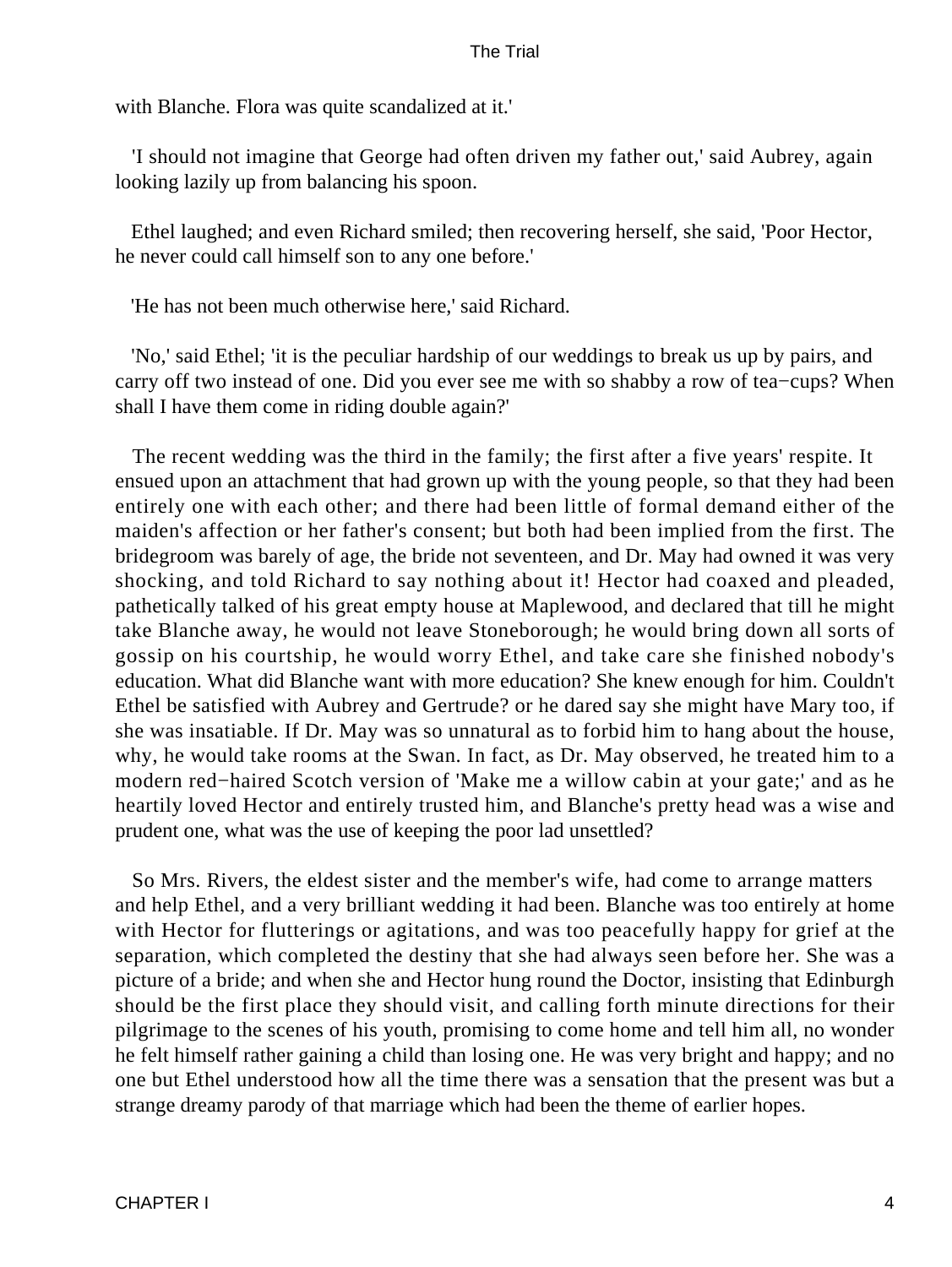The wedding had taken place shortly after Easter; and immediately after, the Rivers family had departed for London, and Tom May had returned to Cambridge, leaving the home party at the minimum of four, since, Cocksmoor Parsonage being complete, Richard had become only a daily visitor instead of a constant inhabitant.

 There he sat, occupying his never idle hands with a net that he kept for such moments, whilst Ethel sat behind her urn, now giving out its last sighs, profiting by the leisure to read the county newspaper, while she continually filled up her cup with tea or milk as occasion served, indifferent to the increasing pallor of the liquid.

 Mary, a 'fine young woman,' as George Rivers called her, of blooming face and sweet open expression, had begun, at Gertrude's entreaty, a game of French billiards. Gertrude had still her childish sunny face and bright hair, and even at the trying age of twelve was pleasing, chiefly owing to the caressing freedom of manner belonging to an unspoilable pet. Her request to Aubrey to join the sport had been answered with a half petulant shake of the head, and he flung himself into his father's chair, his long legs hanging over one arm – an attitude that those who had ever been under Mrs. May's discipline thought impossible in the drawing−room; but Aubrey was a rival pet, and with the family characteristics of aquiline features, dark gray eyes, and beautiful teeth, had an air of fragility and easy languor that showed his exercise of the immunities of ill−health. He had been Ethel's pupil till Tom's last year at Eton, when he was sent thither, and had taken a good place; but his brother's vigilant and tender care could not save him from an attack on the chest, that settled his public−school education for ever, to his severe mortification, just when Tom's shower of honours was displaying to him the sweets of emulation and success. Ethel regained her pupil, and put forth her utmost powers for his benefit, causing Tom to examine him at each vacation, with adjurations to let her know the instant he discovered that her task of tuition was getting beyond her. In truth, Tom fraternally held her cheap, and would have enjoyed a triumph over her scholarship; but to this he had not attained, and in spite of his desire to keep his brother in a salutary state of humiliation, candour wrung from him the admission that, even in verses, Aubrey did as well as other fellows of his standing.

 Conceit was not Aubrey's fault. His father was more guarded than in the case of his elder sons, and the home atmosphere was not such as to give the boy a sense of superiority, especially when diligently kept down by his brother. Even the half year at Eton had not produced superciliousness, though it had given Eton polish to the home−bred manners; it had made sisters valuable, and awakened a desire for masculine companionship. He did not rebel against his sister's rule; she was nearly a mother to him, and had always been the most active president of his studies and pursuits; and he was perfectly obedient and dutiful to her, only asserting his equality, in imitation of Harry and Tom, by a little of the good−humoured raillery and teasing that treated Ethel as the family butt, while she was really the family authority.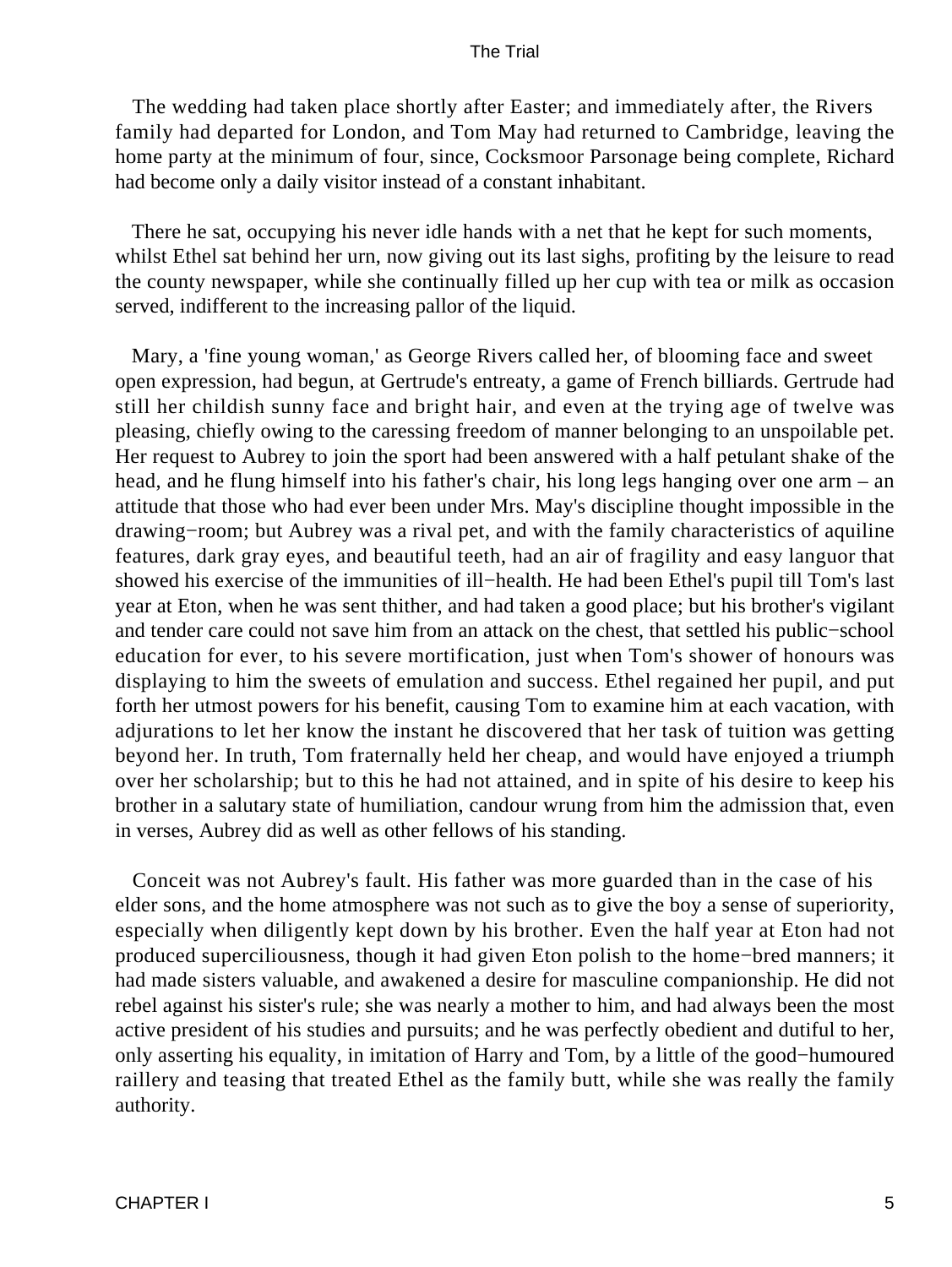'All gone, Ethel,' he said, with a lazy smile, as Ethel mechanically, with her eyes on the newspaper, tried all her vessels round, and found cream−jug, milk−jug, tea−pot, and urn exhausted; 'will you have in the river next?'

'What a shame!' said Ethel, awakening and laughing. 'Those are the tea−maker's snares.'

'Do send it away then,' said Aubrey, 'the urn oppresses the atmosphere.'

 'Very well, I'll make a fresh brew when papa comes home, and perhaps you'll have some then. You did not half finish to−night.'

 Aubrey yawned; and after some speculation about their father's absence, Gertrude went to bed; and Aubrey, calling himself tired, stood up, stretched every limb portentously, and said he should go off too. Ethel looked at him anxiously, felt his hand, and asked if he were sure he had not a cold coming on. 'You are always thinking of colds,' was all the satisfaction she received.

'What has he been doing?' said Richard.

 'That is what I was thinking. He was about all yesterday afternoon with Leonard Ward, and perhaps may have done something imprudent in the damp. I never know what to do. I can't bear him to be a coddle; yet he is always catching cold if I let him alone. The question is, whether it is worse for him to run risks, or to be thinking of himself.'

 'He need not be doing that,' said Richard; 'he may be thinking of your wishes and papa's.'

 'Very pretty of him and you, Ritchie; but he is not three parts of a boy or man who thinks of his womankind's wishes when there is anything spirited before him.'

 'Well, I suppose one may do one's duty without being three parts of a boy,' said Richard, gravely.

 'I know it is true that some of the most saintly characters have been the more spiritual because their animal frame was less vigorous; but still it does not content me.'

 'No, the higher the power, the better, of course, should the service be. I was only putting you in mind that there is compensation. But I must be off. I am sorry I cannot wait for papa. Let me know what is the matter to−morrow, and how Aubrey is.'

 Richard went; and the sisters took up their employments – Ethel writing to the New Zealand sister−in−law her history of the wedding, Mary copying parts of a New Zealand letter for her brother, the lieutenant in command of a gun−boat on the Chinese coast. Those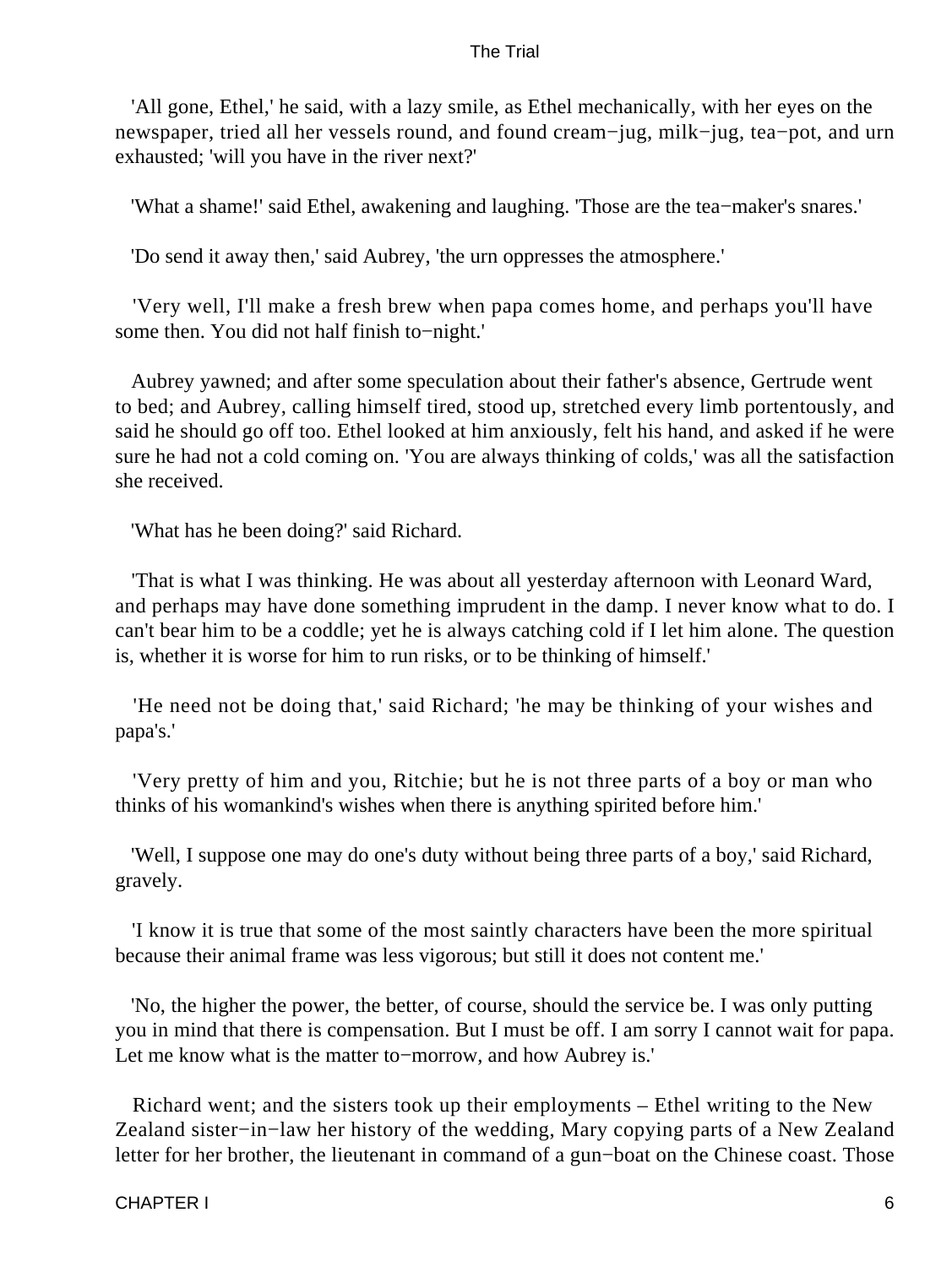letters, whether from Norman May or his wife, were very delightful, they were so full of a cheerful tone of trustful exertion and resolution, though there had been perhaps more than the natural amount of disappointments. Norman's powers were not thought of the description calculated for regular mission work, and some of the chief aspirations of the young couple had had to be relinquished at the voice of authority without a trial. They had received the charge of persons as much in need of them as unreclaimed savages, but to whom there was less apparent glory in ministering. A widespread district of very colonial colonists, and the charge of a college for their uncultivated sons, was quite as troublesome as the most ardent self−devotion could desire; and the hardships and disagreeables, though severe, made no figure in history – nay, it required ingenuity to gather their existence from Meta's bright letters, although, from Mrs. Arnott's accounts, it was clear that the wife took a quadruple share. Mrs. Rivers had been heard to say that Norman need not have gone so far, and sacrificed so much, to obtain an under−bred English congregation; and even the Doctor had sighed once or twice at having relinquished his favourite son to what was dull and distasteful; but Ethel could trust that this unmurmuring acceptance of the less striking career, might be another step in the discipline of her brother's ardent and ambitious nature. It is a great thing to sacrifice, but a greater to consent not to sacrifice in one's own way.

 Ethel sat up for her father, and Mary would not go to bed and leave her, so the two sisters waited till they heard the latch−key. Ethel ran out, but her father was already on the stairs, and waved her back.

'Here is some tea. Are you not coming, papa? – it is all here.'

'Thank you, I'll just go and take off this coat;' and he passed on to his room.

 'I don't like that,' said Ethel, returning to the drawing−room, where Mary was boiling up the kettle, and kneeling down to make some toast.

'Why, what's the matter?'

 'I have never known him go and change his coat but when some infectious thing has been about. Besides, he did not wait to let me help him off with it.'

 In a few seconds the Doctor came down in his dressing−gown, and let himself be put into his easy−chair; his two daughters waiting on him with fond assiduity, their eyes questioning his fagged weary face, but reading there fatigue and concern that made them – rather awe−struck – bide their time till it should suit him to speak. Mary was afraid he would wait till she was gone; dear old Mary, who at twenty−two never dreamt of regarding herself as on the same footing with her three years' senior, and had her toast been browner, would have relieved them of her presence at once. However, her father spoke after his first long draught of tea.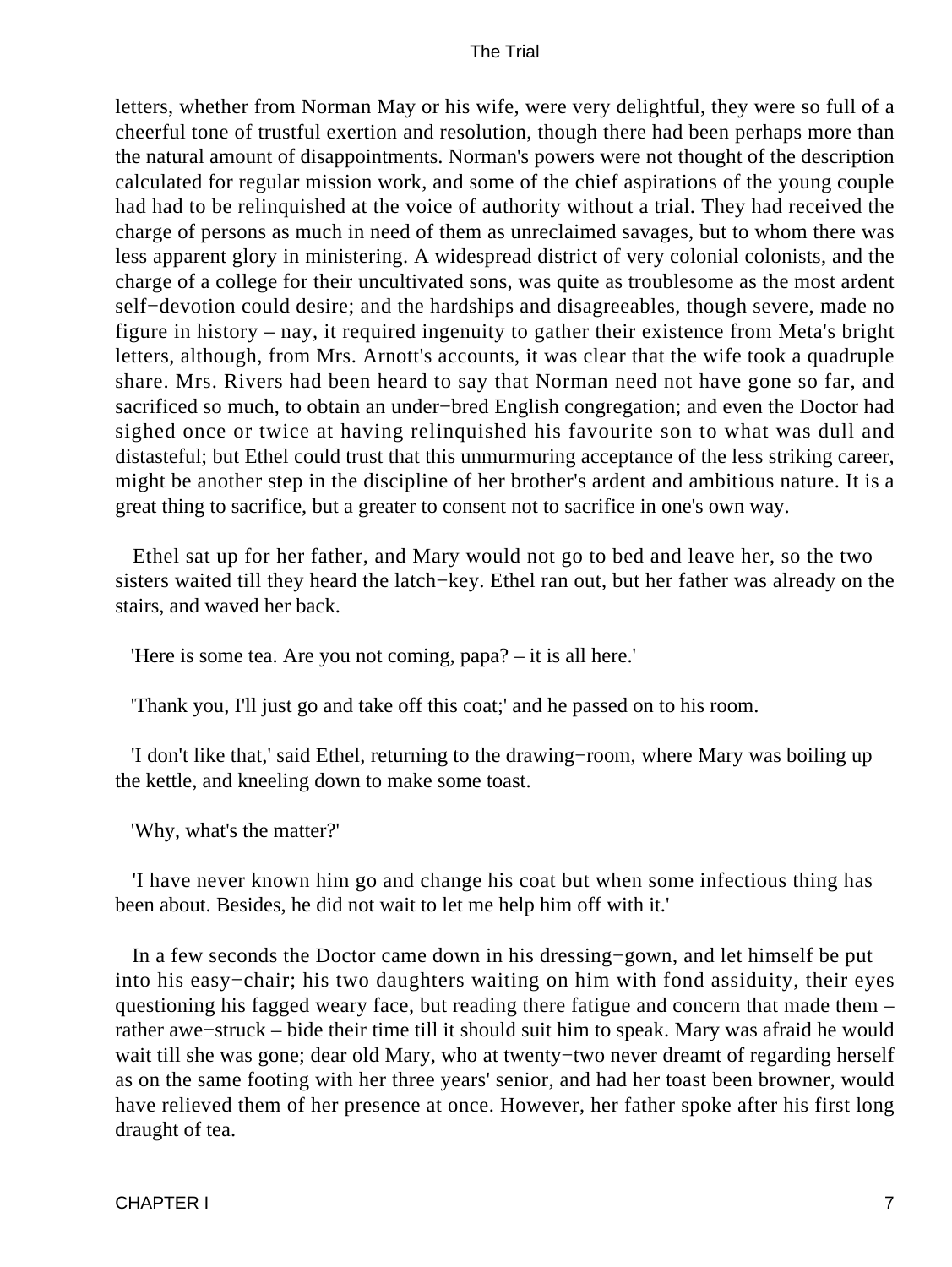'Well! How true it is that judgments are upon us while we are marrying and giving in marriage!'

'What is it, papa? Not the scarlatina?'

 'Scarlatina, indeed!' he said contemptuously. 'Scarlet fever in the most aggravated form. Two deaths in one house, and I am much mistaken if there will not be another before morning.'

'Who, papa?' asked Mary.

 'Those wretched Martins, in Lower Pond Buildings, are the worst. No wonder, living in voluntary filth; but it is all over the street – will be all over the town unless there's some special mercy on the place.'

'But how has it grown so bad,' said Ethel, 'without our having even heard of it!'

 'Why – partly I take shame to myself – this business of Hector and Blanche kept Spencer and me away last dispensary day; and partly it was that young coxcomb, Henry Ward, thought it not worth while to trouble me about a simple epidemic. Simple epidemic indeed!' repeated Dr. May, changing his tone from ironical mimicry to hot indignation. 'I hope he will be gratified with its simplicity! I wonder how long he would have gone on if it had not laid hold on him.'

'You don't mean that he has it?'

'I do. It will give him a practical lesson in simple epidemics.'

 'And Henry Ward has it!' repeated Mary, looking so much dismayed that her father laughed, saying –

 'What, Mary thinks when it comes to fevers being so audacious as to lay hold of the doctors, it is time that they should be put a stop to.'

 'He seems to have petted it and made much of it,' said Ethel; 'so no wonder! What could have possessed him?'

 'Just this, Ethel; and it is only human nature after all. This young lad comes down, as Master Tom will do some day, full of his lectures and his hospitals, and is nettled and displeased to find his father content to have Spencer or me called in the instant anything serious is the matter.'

'But you are a physician, papa,' said Mary.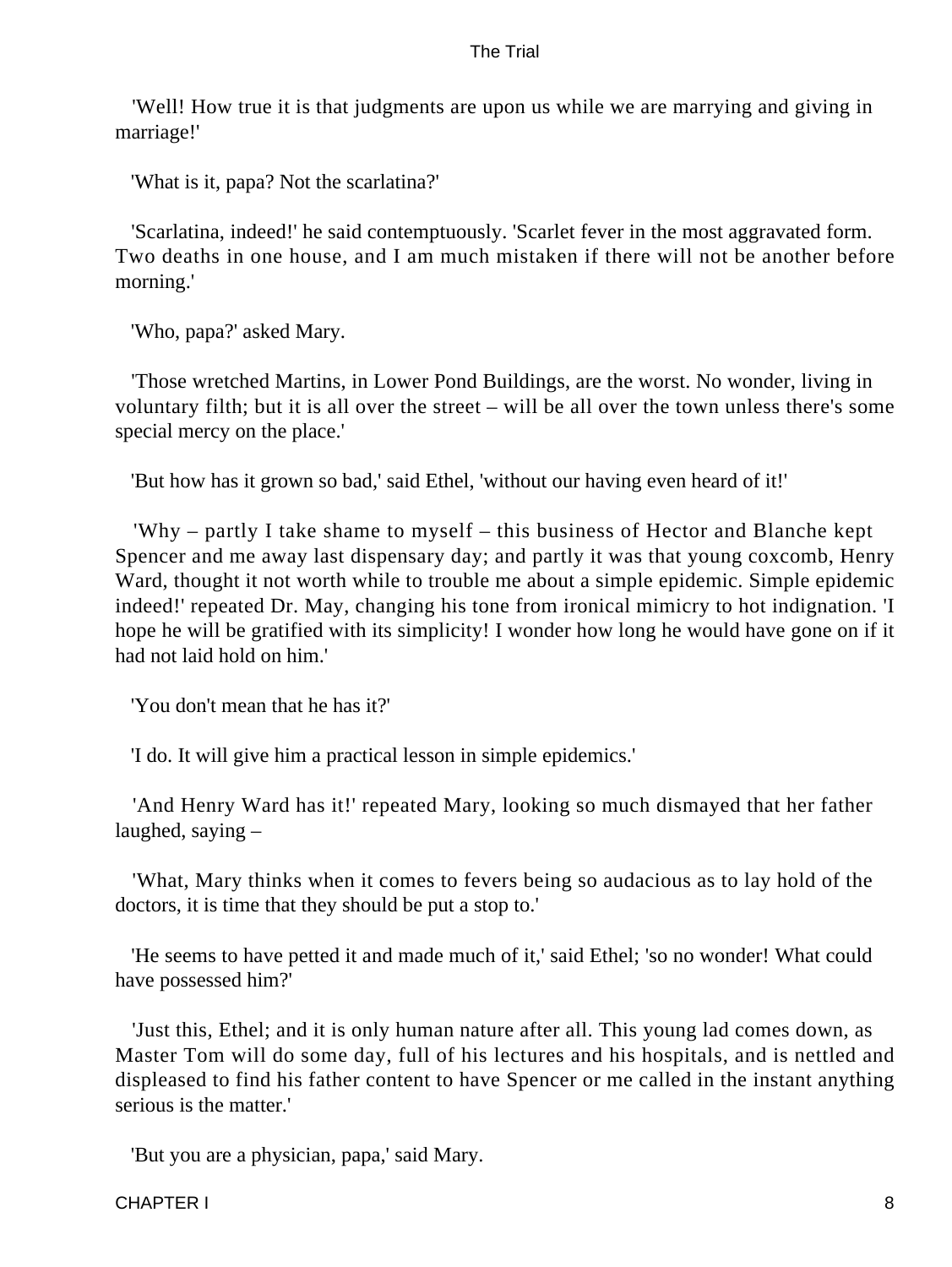'No matter for that, to Mr. Henry I'm an old fogie, and depend upon it, if it were only the giving a dose of salts, he would like to have the case to himself. These poor creatures were parish patients, and I don't mean that his treatment was amiss. Spencer is right, it was an atmosphere where there was no saving anyone, but if he had not been so delighted with his own way, and I had known what was going on, I'd have got the Guardians and the Town Council and routed out the place. Seventeen cases, and most of them the worst form!'

 'But what was Mr. Ward about? «Says I to myself, here's a lesson for me; This man's but a picture of what I shall be,»

 when Master Tom gets the upper hand of me,' returned Dr. May. 'Poor Ward, who has run to me in all his difficulties these thirty years, didn't like it at all; but Mr. Henry was so confident with his simple epidemic, and had got him in such order, that he durst not speak.'

'And what brought it to light at last?'

 'Everything at once. First the clerics go to see about the family where the infant died, and report to Spencer; he comes after me, and we start to reconnoitre. Then I am called in to see Shearman's daughter – a very ugly case that – and coming out I meet poor Ward himself, wanting me to see Henry, and there's the other boy sickening too. Then I went down and saw all those cases in the Lower Ponds, and have been running about the town ever since to try what can be done, hunting up nurses, whom I can't get, stirring dishes of skim milk, trying to get the funerals over to−morrow morning by daybreak. I declare I have hardly a leg to stand on.'

'Where was Dr. Spencer?'

 'I've nearly quarrelled with Spencer. Oh! he is in high feather! he will have it that the fever rose up bodily, like Kuhleborn, out of that unhappy drain he is always worrying about, when it is a regular case of scarlet fever, brought in by a girl at home from service; but he will have it that his theory is proved. Then I meant him to keep clear of it. He has always been liable to malaria and all that sort of thing, and has not strength for an illness. I told him to mind the ordinary practice for me; and what do I find him doing the next thing, but operating upon one of the worst throats he could find! I told him he was as bad as young Ward; I hate his irregular practice. I'll tell you what,' he said, vindictively, as if gratified to have what must obey him, 'you shall all go off to Cocksmoor to−morrow morning at seven o'clock.'

'You forget that we two have had it,' said Mary.

'Which of you?'

'All down to Blanche.'

CHAPTER I 9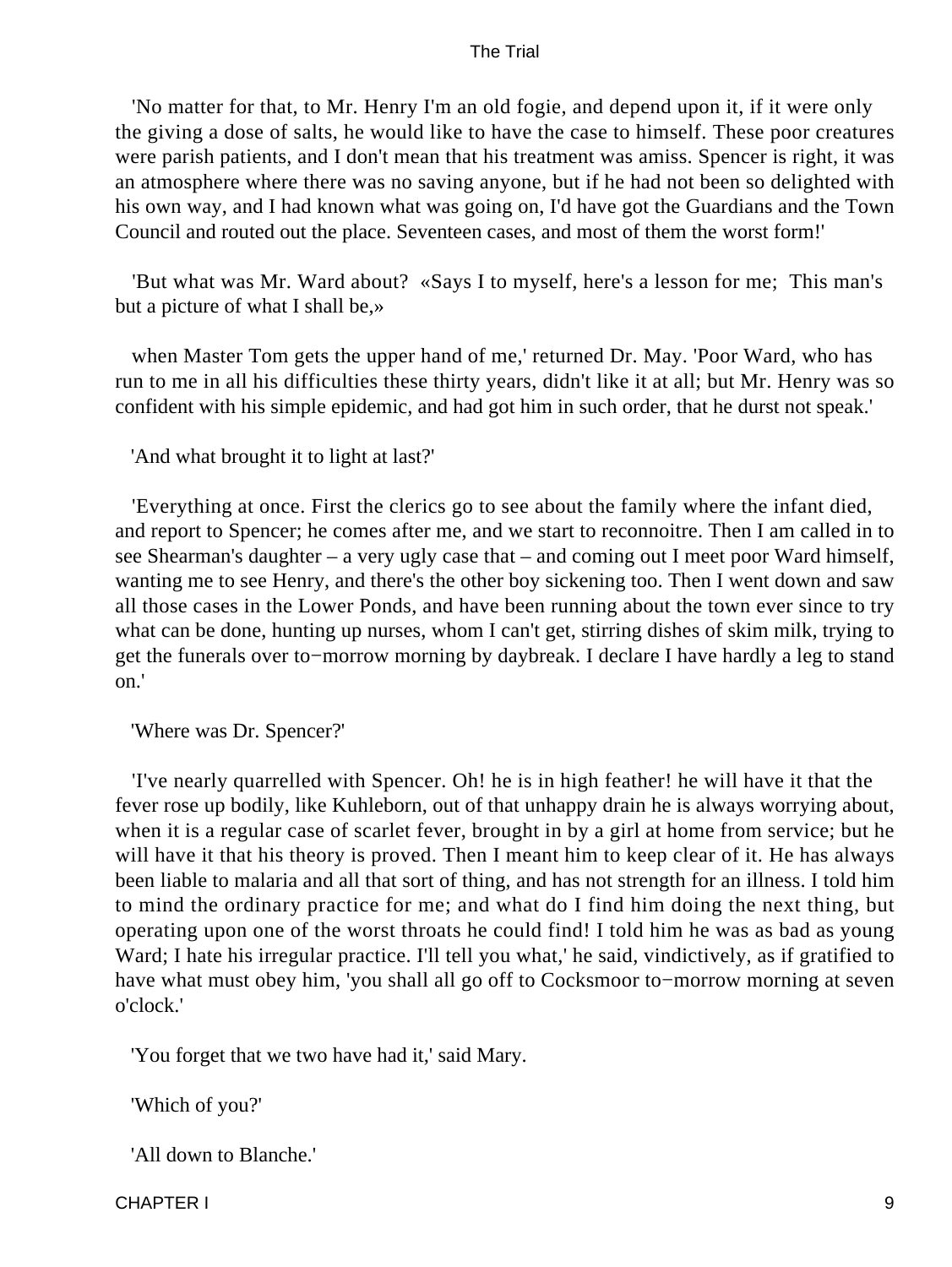'Never mind for that. I shall have enough to do without a sick house at home. You can perform quarantine with Richard, and then go to Flora, if she will have you. Well, what are you dawdling about? Go and pack up.'

 'Papa,' said Ethel, who had been abstracted through all the latter part of the conversation, 'if you please, we had better not settle my going till to−morrow morning.'

 'Come, Ethel, you have too much sense for panics. Don't take nonsense into your head. The children can't have been in the way of it.'

 'Stay, papa,' said Ethel, her serious face arresting the momentary impatience of fatigue and anxiety, 'I am afraid Aubrey was a good while choosing fishing−tackle at Shearman's yesterday with Leonard Ward; and it may be nothing, but he did seem heavy and out of order to−night; I wish you would look at him as you go up.'

 Dr. May stood still for a few moments, then gave one long gasp, made a few inquiries, and went up to Aubrey's room. The boy was fast asleep; but there was that about him which softened the weary sharpness of his father's manner, and caused him to desire Ethel to look from the window whence she could see whether the lights were out in Dr. Spencer's house. Yes, they were.

 'Never mind. It will make no real odds, and he has had enough on his hands to−day. The boy will sleep quietly enough to−night, so let us all go to bed.'

 'I think I can get a mattress into his room without waking him, if you will help me, Mary,' said Ethel.

 'Nonsense,' said her father, decidedly. 'Mary is not to go near him before she takes Gertrude to Cocksmoor; and you, go to your own bed and get a night's rest while you can.'

'You won't stay up, papa.'

'I – why, it is all I can do not to fall asleep on my feet. Good night, children.'

 'He does not trust himself to think or to fear,' said Ethel. 'Too much depends on him to let himself be unstrung.'

'But, Ethel, you will not leave, dear Aubrey.'

 'I shall keep his door open and mine; but papa is right, and it will not do to waste one's strength. In case I should not see you before you go – '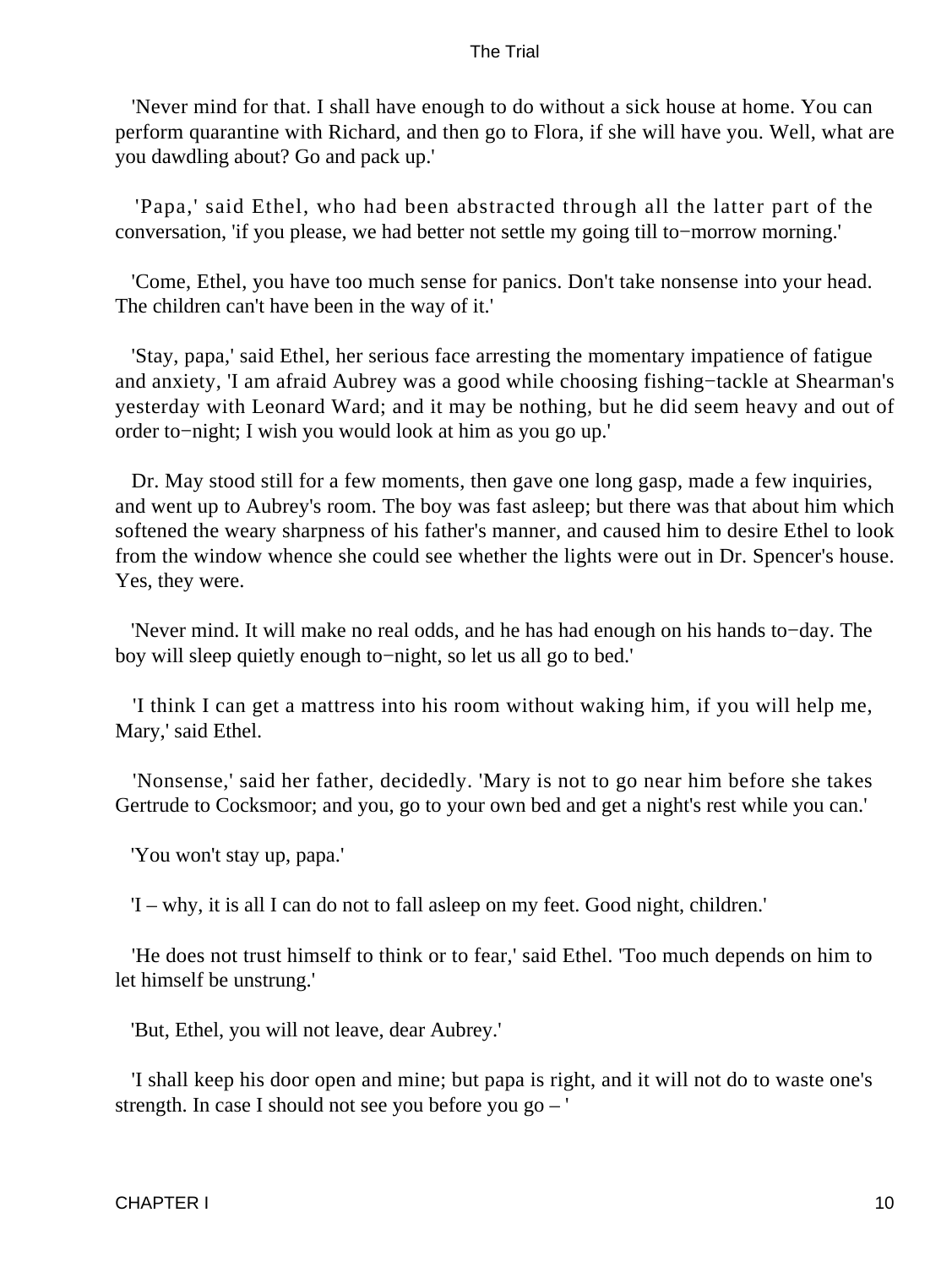'Oh, but, Ethel, I shall come back! Don't, pray don't tell me to stay away. Richard will have to keep away for Daisy's sake, and you can't do all alone – nurse Aubrey and attend to papa. Say that I may come back.'

 Well, Mary, I think you might,' said Ethel, after a moment's thought. 'If it were only Aubrey, I could manage for him; but I am more anxious about papa.'

'You don't think he is going to have it?'

 'Oh no, no,' said Ethel, 'he is what he calls himself, a seasoned vessel; but he will be terribly overworked, and unhappy, and he must not come home and find no one to talk to or to look cheerful. So, Mary, unless he gives any fresh orders, or Richard thinks it will only make things worse, I shall be very glad of you.'

 Mary had never clung to her so gratefully, nor felt so much honoured. 'Do you think he will have it badly?' she asked timidly.

 'I don't think at all about it,' said Ethel, something in her father's manner. 'If we are to get through all this, Mary, it must not be by riding out on perhapses. Now let us put Daisy's things together, for she must have as little communication with home as possible.'

 Ethel silently and rapidly moved about, dreading to give an interval for tremblings of heart. Five years of family prosperity had passed, and there had been that insensible feeling of peace and immunity from care which is strange to look back upon when one hour has drifted from smooth water to turbid currents. There was a sort of awe in seeing the mysterious gates of sorrow again unclosed; yet, darling of her own as Aubrey was, Ethel's first thoughts and fears were primarily for her father. Grief and alarm seemed chiefly to touch her through him, and she found herself praying above all that he might be shielded from suffering, and might be spared a renewal of the pangs that had before wrung his heart.

 By early morning every one was astir; and Gertrude, bewildered and distressed, yet rather enjoying the fun of staying with Richard, was walking off with Mary.

 Soon after, Dr. Spencer was standing by the bedside of his old patient, Aubrey, who had been always left to his management.

 'Ah, I see,' he said, with a certain tone of satisfaction, 'for once there will be a case properly treated. Now, Ethel, you and I will show what intelligent nursing can do.'

'I believe you are delighted,' growled Aubrey.

'So should you be, at the valuable precedent you will afford.'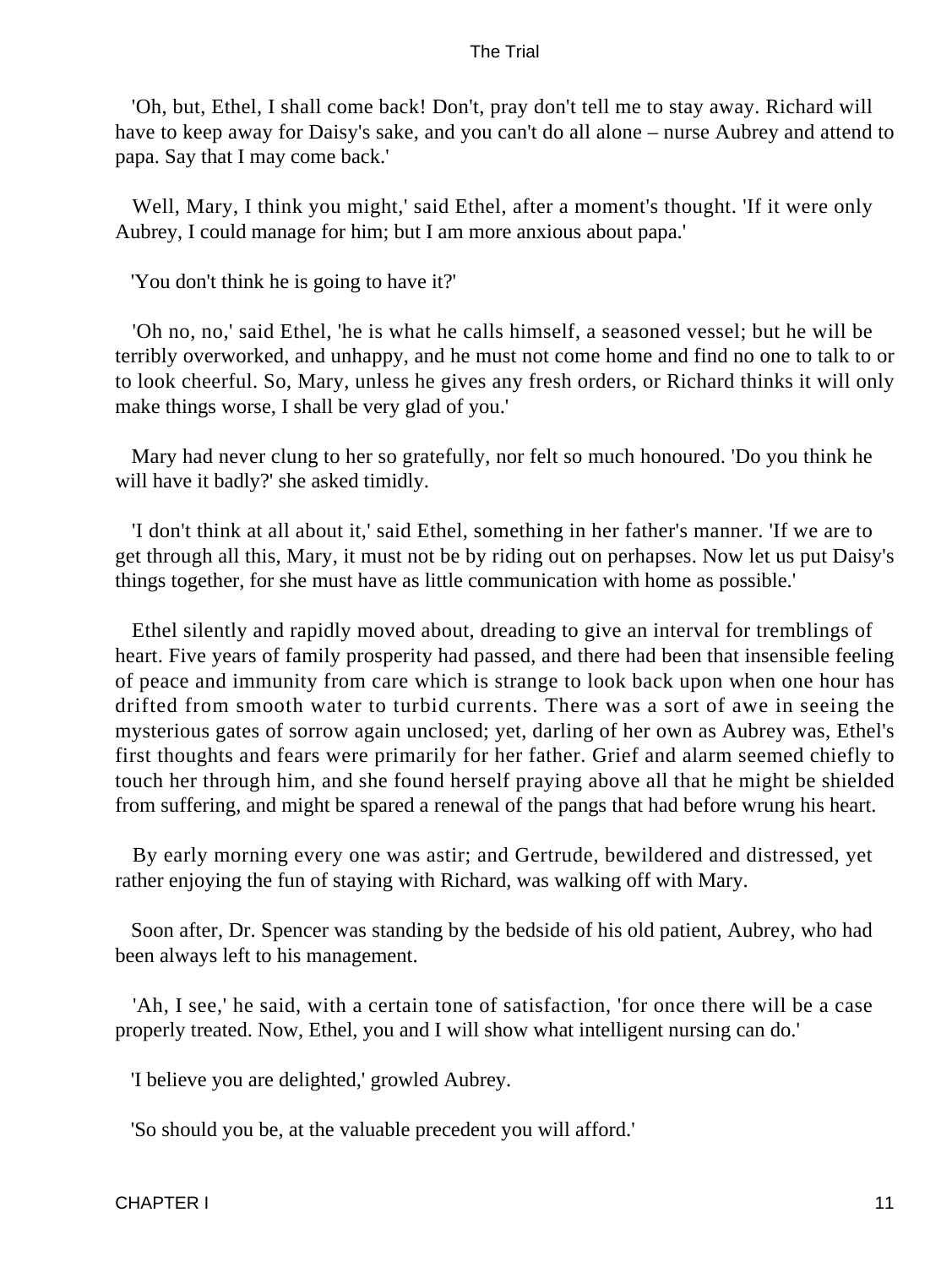'I've no notion of being experimented on to prove your theory,' said Aubrey, still ready for lazy mischief.

 For be it known that the roving−tempered Dr. Spencer had been on fire to volunteer to the Crimean hospitals, and had unwillingly sacrificed the project, not to Dr. May's conviction that it would be fatal in his present state of health, but to Ethel's private entreaty that he would not add to her father's distress in the freshness of Margaret's death, and the parting with Norman. He had never ceased to mourn over the lost opportunity, and to cast up to his friend the discoveries he might have made; while Dr. May declared that if by any strange chance he had come back at all, he would have been so rabid on improved nursing and sanatory measures, that there would have been no living with him.

 It must be owned that Dr. May was not very sensible to what his friend called Stoneborough stinks. The place was fairly healthy, and his 'town councillor's conservatism,' and hatred of change, as well as the amusement of skirmishing, had always made him the champion of things as they were; and in the present emergency the battle whether the enemy had travelled by infection, or was the product of the Pond Buildings' miasma, was the favourite enlivenment of the disagreeing doctors, in their brief intervals of repose in the stern conflict which they were waging with the fever – a conflict in which they had soon to strive by themselves, for the disease not only seized on young Ward, but on his father; and till medical assistance was sent from London, they had the whole town on their hands, and for nearly a week lived without a night's rest.

 The care of the sick was a still greater difficulty. Though Aubrey was never in danger, and Dr. Spencer's promise of the effects of 'intelligent nursing' was fully realized, Ethel and Mary were so occupied by him, that it was a fearful thing to guess how it must fare with those households where the greater number were laid low, and in want of all the comforts that could do little.

 The clergy worked to the utmost; and a letter of Mr. Wilmot's obtained the assistance of two ladies from a nursing sisterhood, who not only worked incredible wonders with their own hands among the poor, but made efficient nurses of rough girls and stupid old women. Dr. May, who had at first, in his distrust of innovation, been averse to the importation – as likely to have no effect but putting nonsense into girls' heads, and worrying the sick poor – was so entirely conquered, that he took off his hat to them across the street, importuned them to drink tea with his daughters, and never came home without dilating on their merits for the few minutes that intervened between his satisfying himself about Aubrey and dropping asleep in his chair. The only counter demonstration he reserved to himself was that he always called them 'Miss What−d'ye−call−her,' and 'Those gems of women,' instead of Sister Katherine and Sister Frances.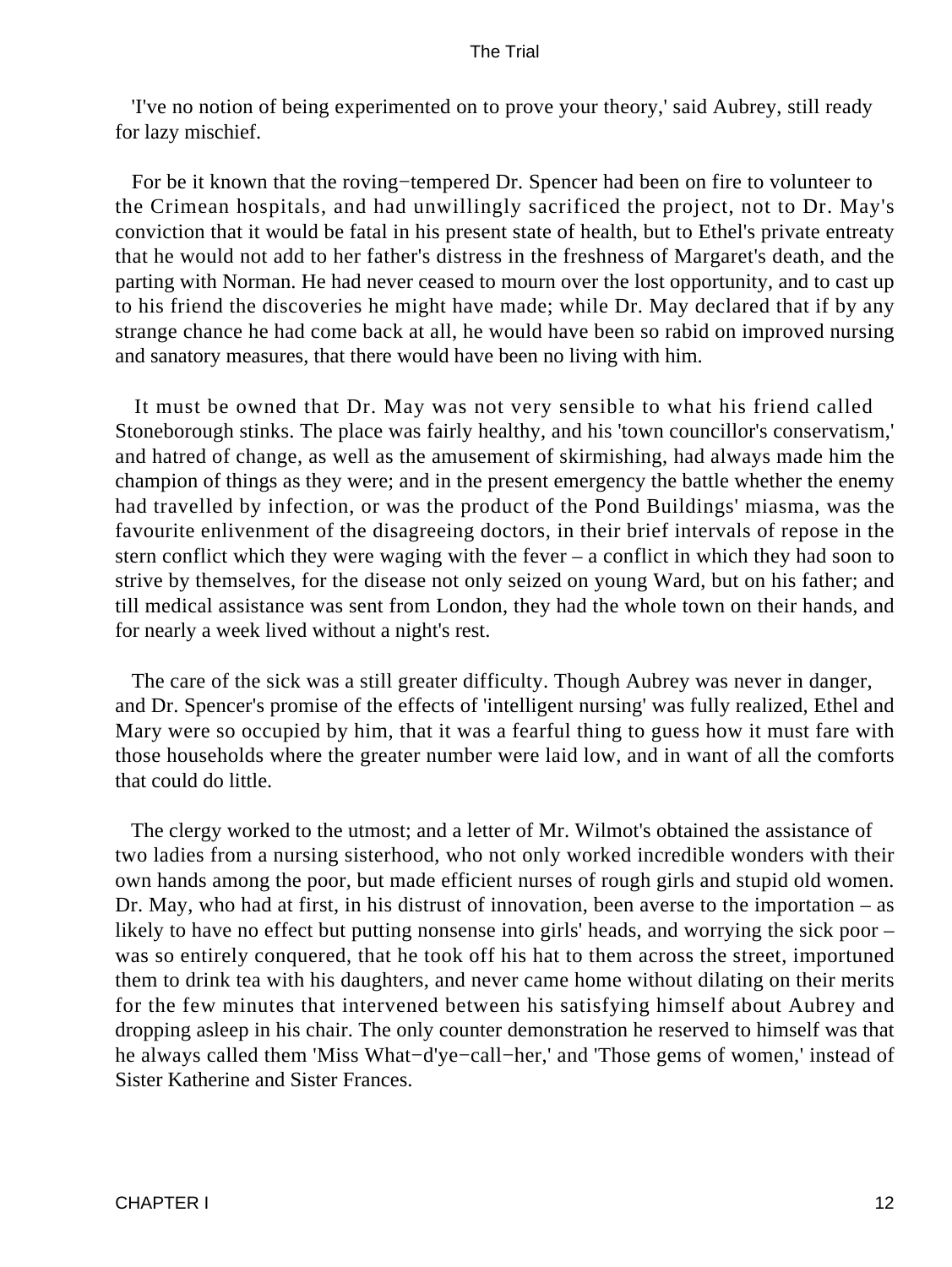# **[CHAPTER II](#page-414-0)**

*G*ood words are silver, but good deeds are gold. – Cecil and Mary

 'It has been a very good day, papa; he has enjoyed all his meals, indeed was quite ravenous. He is asleep now, and looks as comfortable as possible,' said Ethel, five weeks after Aubrey's illness had begun.

 'Thank God for that, and all His mercy to us, Ethel;' and the long sigh, the kiss, and dewy eyes, would have told her that there had been more to exhaust him than his twelve hours' toil, even had she not partly known what weighed him down.

'Poor things!' she said.

 'Both gone, Ethel, both! both!' and as he entered the drawing−room, he threw himself back in his chair, and gasped with the long−restrained feeling.

'Both!' she exclaimed. 'You don't mean that Leonard – '

'No, Ethel, his mother! Poor children, poor children!'

'Mrs. Ward! I thought she had only been taken ill yesterday evening.'

 'She only then gave way – but she never had any constitution – she was done up with nursing – nothing to fall back on – sudden collapse and prostration – and that poor girl, called every way at once, fancied her asleep, and took no alarm till I came in this morning and found her pulse all but gone. We have been pouring down stimulants all day, but there was no rousing her, and she was gone the first.'

'And Mr. Ward – did he know it?'

 'I thought so from the way he looked at me; but speech had long been lost, and that throat was dreadful suffering. Well, «In their death they were not divided.»'

 He shaded his eyes with his hand; and Ethel, leaning against his chair, could not hinder herself from a shudder at the longing those words seemed to convey. He felt her movement, and put his arm round her, saying, 'No, Ethel, do not think I envy them. I might have done so once – I had not then learnt the meaning of the discipline of being without her – no, nor what you could do for me, my child, my children.'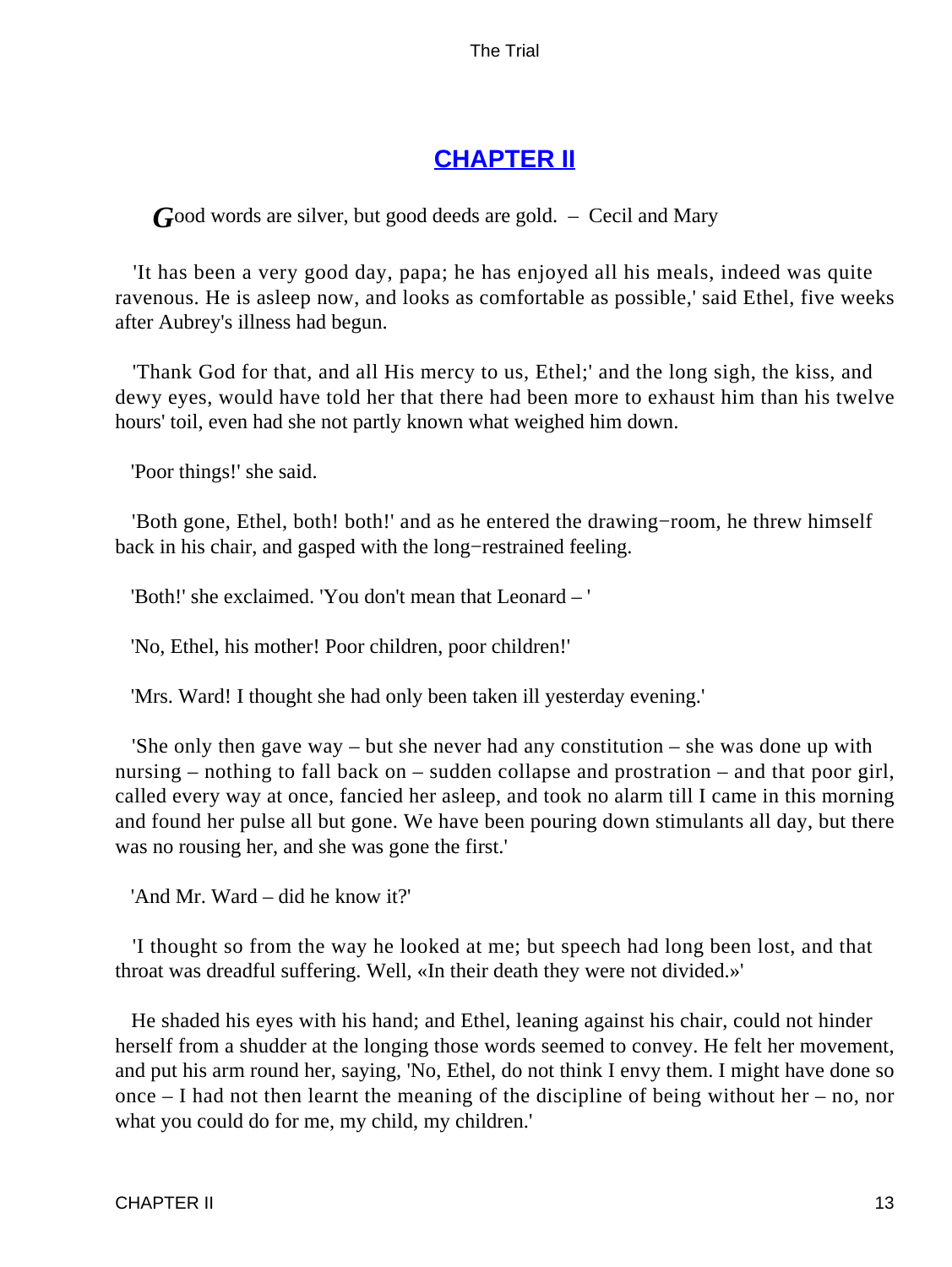Ethel's thrill of bliss was so intense, that it gave her a sense of selfishness in indulging personal joy at such a moment; and indeed it was true that her father had over−lived the first pangs of change and separation, had formed new and congenial habits, saw the future hope before him; and since poor Margaret had been at rest, had been without present anxiety, or the sight of decay and disappointment. Her only answer was a mute smoothing of his bowed shoulders, as she said, 'If I could be of any use or comfort to poor Averil Ward, I could go to−night. Mary is enough for Aubrey.'

 'Not now, my dear. She can't stir from the boy, they are giving him champagne every ten minutes; she has the nurse, and Spencer is backwards and forwards; I think they will pull him through, but it is a near, a very near touch. Good, patient, unselfish boy he is too.'

 'He always was a very nice boy,' said Ethel; 'I do hope he will get well. It would be a terrible grief to Aubrey.'

 'Yes, I got Leonard to open his lips to−day by telling him that Aubrey had sent him the grapes. I think he will get through. I hope he will. He is a good friend for Aubrey. So touching it was this morning to hear him trying to ask pardon for all his faults, poor fellow – fits of temper, and the like.'

 'That is his fault, I believe,' said Ethel, 'and I always think it a wholesome one, because it is so visible and unjustifiable, that people strive against it. And the rest? Was Henry able to see his father or mother?'

 'No, he can scarcely sit up in bed. It was piteous to see him lying with his door open, listening. He is full of warm sound feeling, poor fellow. You would like to have heard the fervour with which he begged me to tell his father to have no fears for the younger ones, for it should be the most precious task of his life to do a parent's part by them.'

 'Let me see, he is just of Harry's age,' said Ethel, thoughtfully, as if she had not the strongest faith in Harry's power of supplying a parent's place.

 'Well,' said her father, 'remember, a medical student is an older man than a lieutenant in the navy. One sees as much of the interior as the other does of the surface. We must take this young Ward by the hand, and mind he does not lose his father's practice. Burdon, that young prig that Spencer got down from London, met me at Gavin's, when I looked in there on my way home, and came the length of Minster Street with me, asking what I thought of an opening for a medical man – partnership with young Ward, I snubbed him so short, that I fancy I left him thinking whether his nose was on or off his face.'

'He was rather premature.'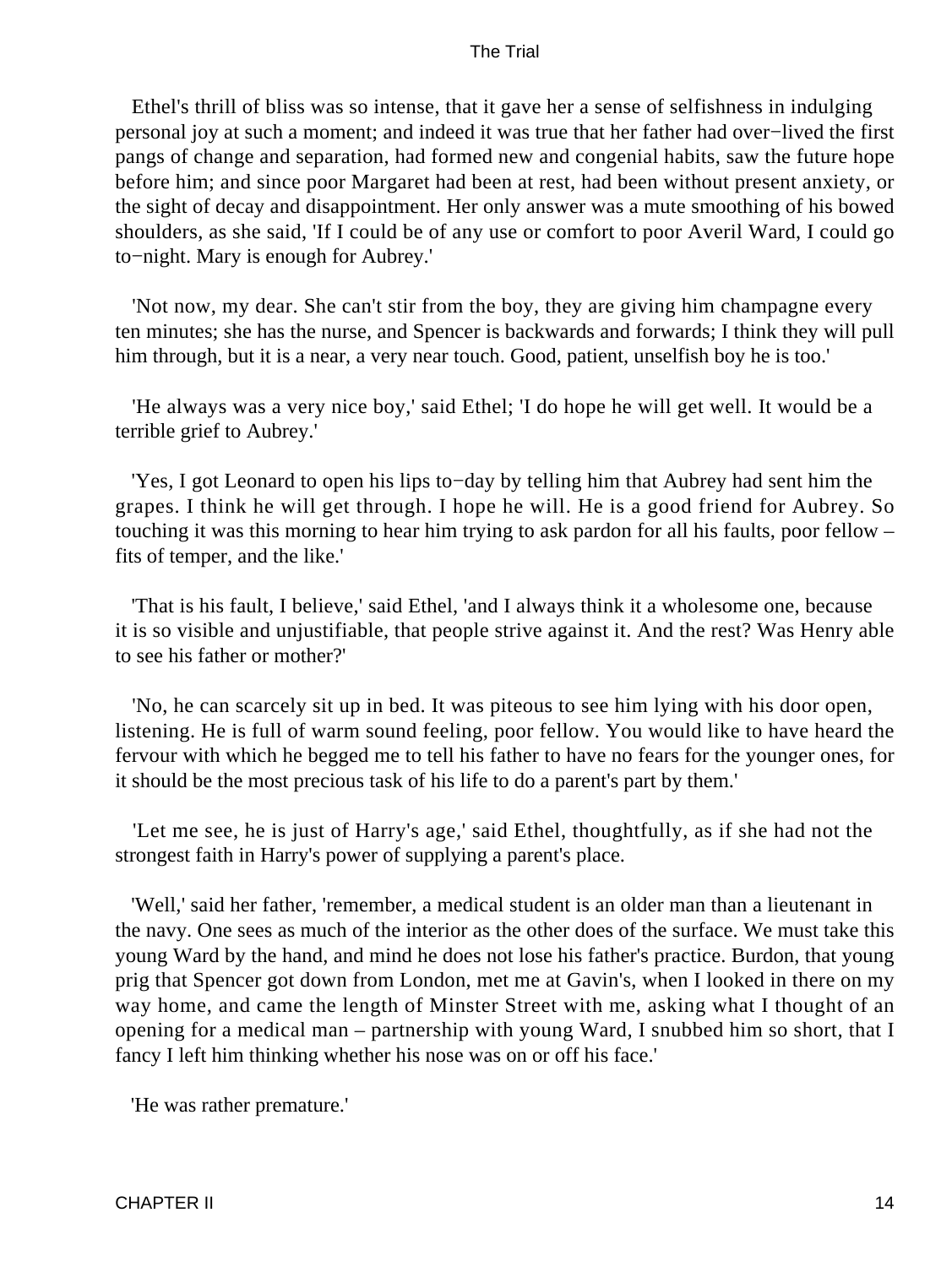'I've settled him any way. I shall do my best to keep the town clear for that lad; there's not much more for him, as things are now, and it will be only looking close after him for a few years, which Spencer and I can very well manage.'

'If he will let you.'

 'There! that's the spitefulness of women! Must you be casting up that little natural spirit of independence against him after the lesson he has had? I tell you, he has been promising me to look on me as a father! Poor old Ward! he was a good friend and fellow−worker. I owe a great deal to him.'

 Ethel wondered if he forgot how much of the unserviceableness of his maimed arm had once been attributed to Mr. Ward's dulness, or how many times he had come home boiling with annoyance at having been called in too late to remedy the respectable apothecary's half measures. She believed that the son had been much better educated than the father, and after the fearful lesson he had received, thought he might realize Dr. May's hopes, and appreciate his kindness. They discussed the relations.

 'Ward came as assistant to old Axworthy, and married his daughter; he had no relations that his son knows of, except the old aunt who left Averil her L2000.'

'There are some Axworthys still,' said Ethel, 'but not very creditable people.'

 'You may say that,' said Dr. May emphatically. 'There was a scapegrace brother that ran away, and was heard of no more till he turned up, a wealthy man, ten or fifteen years ago, and bought what they call the Vintry Mill, some way on this side of Whitford. He has a business on a large scale; but Ward had as little intercourse with him as possible. A terrible old heathen.'

'And the boy that was expelled for bullying Tom is in the business.'

 'I hate the thought of that,' said the Doctor. 'If he had stayed on, who knows but he might have turned out as well as Ned Anderson.'

'Has not he?'

 'I'm sure I have no right to say he has not, but he is a flashy slang style of youth, and I hope the young Wards will keep out of his way.'

'What will become of them? Is there likely to be any provision for them?'

 'Not much, I should guess. Poor Ward did as we are all tempted to do when money goes through our hands, and spent more freely than I was ever allowed to do. Costly house,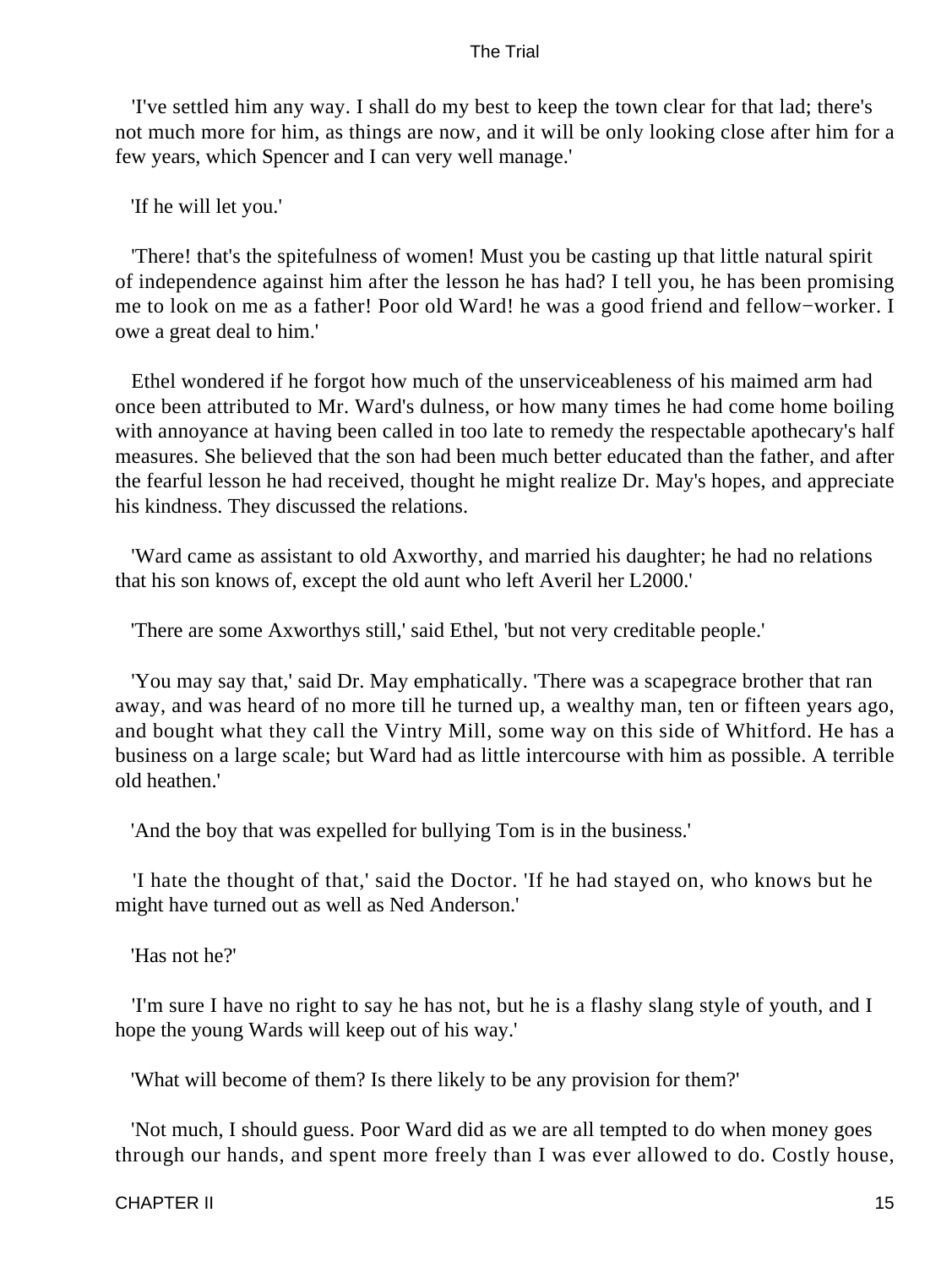garden, greenhouses – he'd better have stuck to old Axworthy's place in Minster Street – daughter at that grand school, where she cost more than the whole half−dozen of you put together.'

 'She was more worth it,' said Ethel; 'her music and drawing are first−rate. Harry was frantic about her singing last time he was at home – one evening when Mrs. Anderson abused his good−nature and got him to a tea−party – I began to be afraid of the consequences.'

'Pish!' said the Doctor.

 'And really they kept her there to enable her to educate her sisters,' said Ethel. 'The last time I called on poor Mrs. Ward, she told me all about it, apologizing in the pretty way mothers do, saying she was looking forward to Averil's coming home, but that while she profited so much, they felt it due to her to give her every advantage; and did not I think – with my experience – that it was all so much for the little ones' benefit? I assured her, from my personal experience, that ignorance is a terrible thing in governessing one's sisters. Poor thing! And Averil had only come home this very Easter.'

 'And with everything to learn, in such a scene as that! The first day, when only the boys were ill, there sat the girl, dabbling with her water−colours, and her petticoats reaching half across the room, looking like a milliner's doll, and neither she nor her poor mother dreaming of her doing a useful matter.'

 'Who is spiteful now, papa? That's all envy at not having such an accomplished daughter. When she came out in time of need so grandly, and showed all a woman's instinct  $-$ '

 'Woman's nonsense! Instinct is for irrational brutes, and the more you cultivate a woman, the less she has of it, unless you work up her practical common sense too.'

'Some one said she made a wonderful nurse.'

 'Wonderful? Perhaps so, considering her opportunities, and she does better with Spencer than with me; I may have called her to order impatiently, for she is nervous with me, loses her head, and knocks everything down with her petticoats. Then – not a word to any one, Ethel – but imagine her perfect blindness to her poor mother's state all yesterday, and last night, not even calling Burdon to look at her; why, those ten hours may have made all the difference!'

'Poor thing, how is she getting on now?'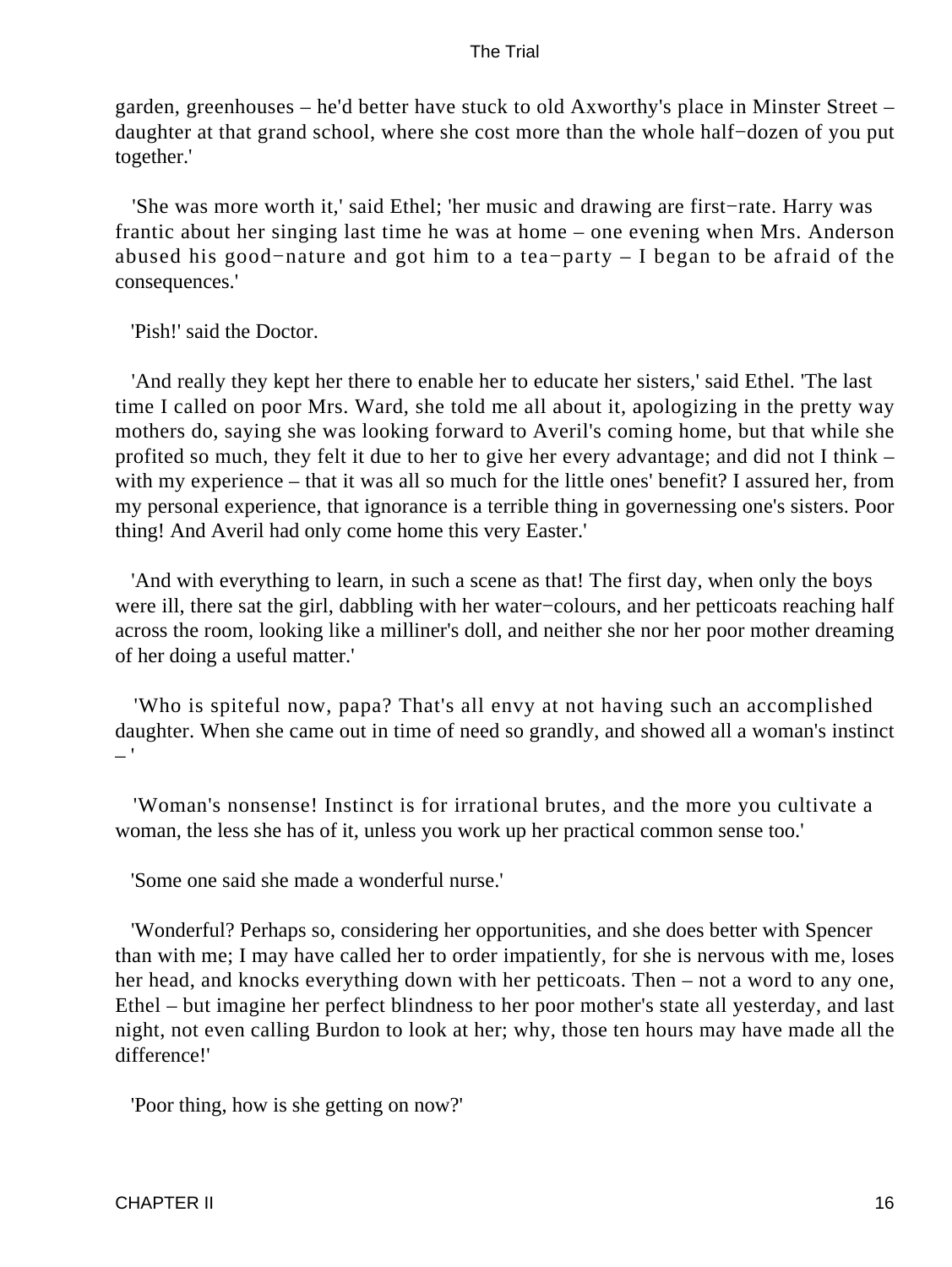'Concentrated upon Leonard, too much stunned to admit another idea – no tears – hardly full comprehension. One can't take her away, and she can't bear not to do everything, and yet one can't trust her any more than a child.'

'As she is,' said Ethel, 'but as she won't be any longer. And the two little ones?'

 'It breaks one's heart to see them, just able to sit by their nursery fire, murmuring in that weary, resigned, sick child's voice, 'I wish nurse would come.' 'I wish sister would come.' 'I wish mamma would come.' I went up to them the last thing, and told them how it was, and let them cry themselves to sleep. That was the worst business of all. Ethel, are they too big for Mary to dress some dolls for them?'

 'I will try to find out their tastes the first thing to−morrow,' said Ethel; 'at any rate we can help them, if not poor Averil.'

 Ethel, however, was detained at home to await Dr. Spencer's visit, and Mary, whose dreams had all night been haunted by the thought of the two little nursery prisoners, entreated to go with her father, and see what could be done for them.

 Off they set together, Mary with a basket in her hand, which was replenished at the toy−shop in Minster Street with two china−faced dolls, and, a little farther on, parted with a couple of rolls, interspersed with strata of cold beef and butter, to a household of convalescents in the stage for kitchen physic.

 Passing the school, still taking its enforced holiday, the father and daughter traversed the bridge and entered the growing suburb known as Bankside, where wretched cottages belonging to needy, grasping proprietors, formed an uncomfortable contrast to the villa residences interspersed among them.

 One of these, with a well−kept lawn, daintily adorned with the newest pines and ornamental shrubs, and with sheets of glass glaring in the sun from the gardens at the back, was the house that poor Mr. and Mrs. Ward had bought and beautified; 'because it was so much better for the children to be out of the town.' The tears sprang into Mary's eyes at the veiled windows, and the unfeeling contrast of the spring glow of flowering thorn, lilac, laburnum, and, above all, the hard, flashing brightness of the glass; but tears were so unlike Ethel that Mary always was ashamed of them, and disposed of them quietly.

 They rang, but in vain. Two of the servants were ill, and all in confusion; and after waiting a few moments among the azaleas in the glass porch, Dr. May admitted himself, and led the way up−stairs with silent footfalls, Mary following with breath held back. A voice from an open door called, 'Is that Dr. May?' and he paused to look in and say, 'I'll be with you in one minute, Henry; how is Leonard?'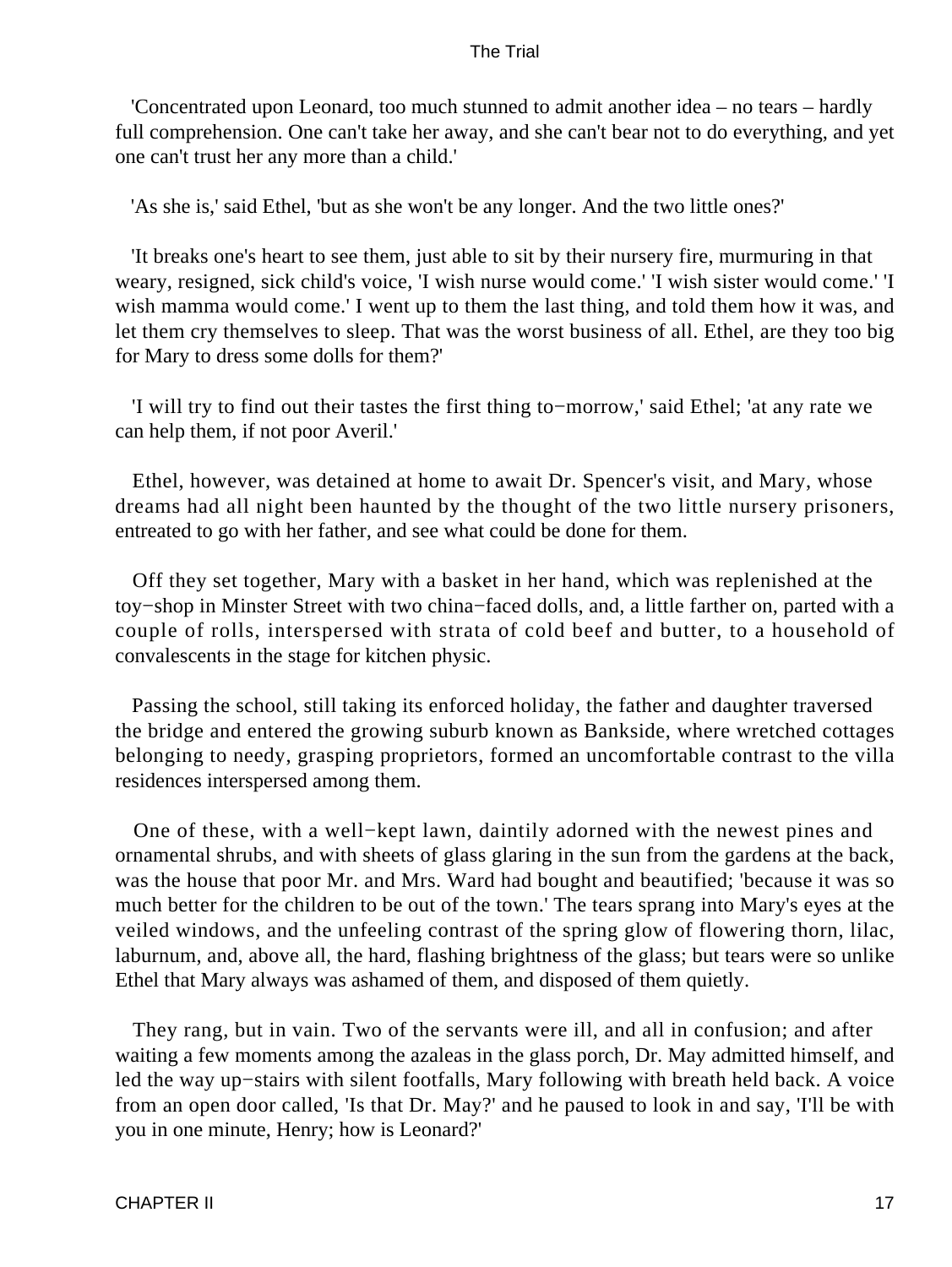'No worse, they tell me; I say, Dr. May – '

 'One moment;' and turning back to Mary, he pointed along a dark passage. 'Up there, first door to the right. You can't mistake;' then disappeared, drawing the door after him.

 Much discomfited, Mary nevertheless plunged bravely on, concluding 'there' to be up a narrow, uncarpeted stair, with a nursery wicket at the top, in undoing which, she was relieved of all doubts and scruples by a melancholy little duet from within. 'Mary, Mary, we want our breakfast! We want to get up! Mary, Mary, do come! please come!'

 She was instantly in what might ordinarily have been a light, cheerful room, but which was in all the dreariness of gray cinders, exhausted night−light, curtained windows, and fragments of the last meal. In each of two cane cribs was sitting up a forlorn child, with loose locks of dishevelled hair, pale thin cheeks glazed with tears, staring eyes, and mouths rounded with amaze at the apparition. One dropped down and hid under the bed−clothes; the other remained transfixed, as her visitor advanced, saying, 'Well, my dear, you called Mary, and here I am.'

'Not our own Mary,' said the child, distrustfully.

'See if I can't be your own Mary.'

'You can't. You can't give us our breakfast.'

 'Oh, I am so hungry!' from the other crib; and both burst into the feeble sobs of exhaustion. Recovering from fever, and still fasting at half−past nine! Mary was aghast, and promised an instant supply.

 'Don't go;' and a bird−like little hand seized her on either side. 'Mary never came to bed, and nobody has been here all the morning, and we can't bear to be alone.'

'I was only looking for the bell.'

'It is of no use; Minna did jump out and ring, but nobody will come.'

 Mary made an ineffectual experiment, and then persuaded the children to let her go by assurances of a speedy return. She sped down, brimming over with pity and indignation, to communicate to her father this cruel neglect, and as she passed Henry Ward's door, and heard several voices, she ventured on a timid summons of 'papa,' but, finding it unheard, she perceived that she must act for herself. Going down−stairs, she tried the sitting−room doors, hoping that breakfast might be laid out there, but all were locked; and at last she found her way to the lower regions, guided by voices in eager tones of subdued gossip.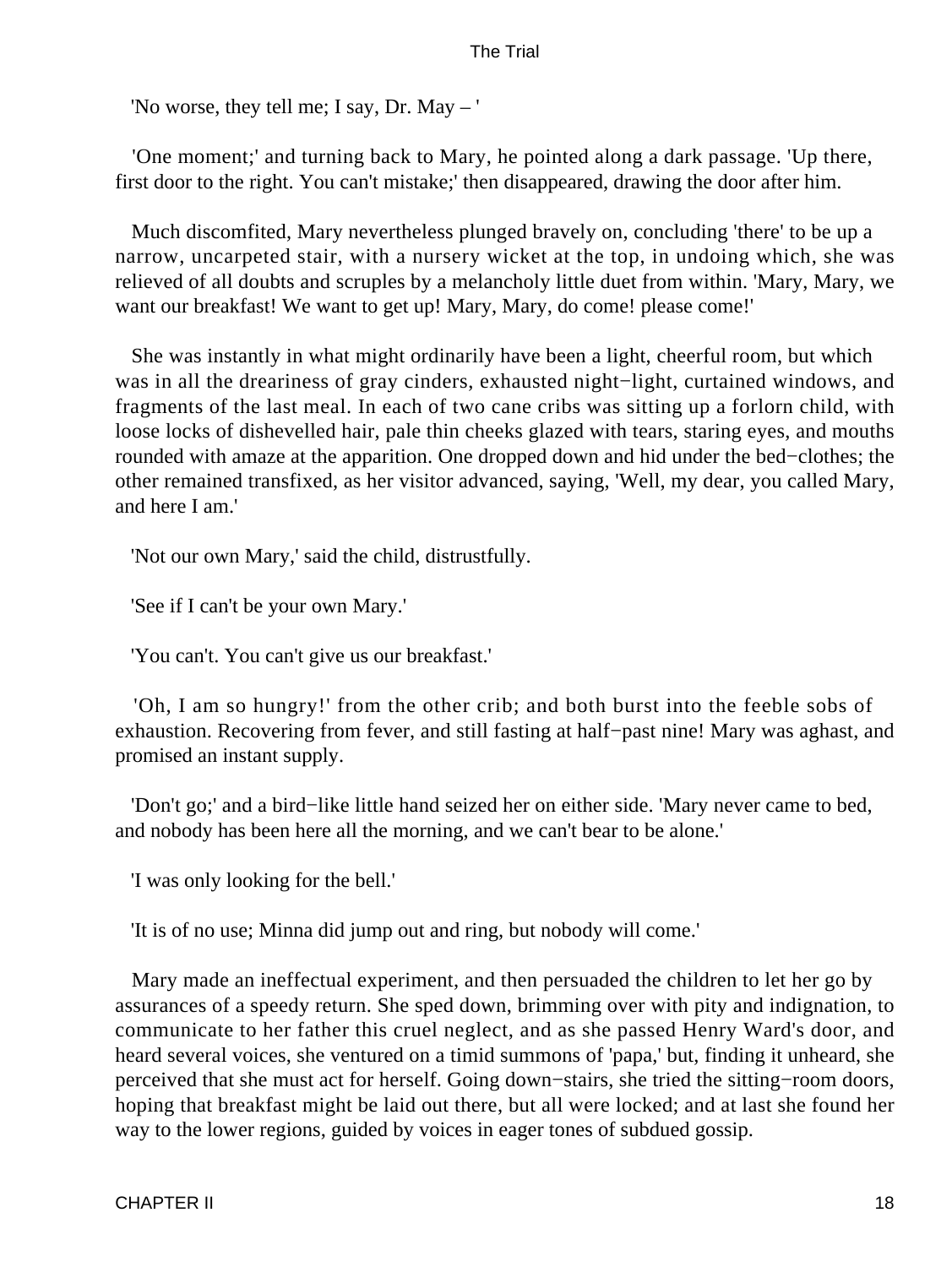There, in the glow of the huge red fire, stood a well−covered table, surrounded by cook, charwoman, and their cavaliers, discussing a pile of hot−buttered toast, to which the little kitchen−maid was contributing large rounds, toasted at the fire.

Mary's eyes absolutely flashed, as she said, 'The children have had no breakfast.'

 'I beg your pardon, ma'am,' and the cook rose, 'but it is the nurse−maid that takes up the young ladies' meals.'

 Mary did not listen to the rest; she was desperate, and pouncing on the bread with one hand, and the butter with the other, ran away with them to the nursery, set them down, and rushed off for another raid. She found that the commotion she had excited was resulting in the preparation of a tray.

 'I am sure, ma'am, I am very sorry,' said the cook, insisting on carrying the kettle, 'but we are in such confusion; and the nurse−maid, whose place it is, has been up most of the night with Mr. Leonard, and must have just dropped asleep somewhere, and I was just giving their breakfast to the undertaker's young men, but I'll call her directly, ma'am.'

 'Oh, no, on no account. I am sure she ought to sleep,' said Mary. 'It was only because I found the little girls quite starving that I came down. I will take care of them now. Don't wake her, pray. Only I hope,' and Mary looked beseechingly, 'that they will have something good for their dinner, poor little things.'

 Cook was entirely pacified, and talked about roast chicken, and presently the little sisters were sitting up in their beds, each in her wrapper, being fed by turns with delicately−buttered slices, Mary standing between like a mother−bird feeding her young, and pleased to find the eyes grow brighter and less hollow, the cheeks less wan, the voices less thin and pipy, and a little laugh breaking out when she mistook Minna for Ella.

 While tidying the room, she was assailed with entreaties to call their Mary, and let them get up, they were so tired of bed. She undertook to be still their Mary, and made them direct her to the house−maid's stores, went down on her knees at the embers, and so dealt with matches, chips, and coal, that to her own surprise and pride a fire was evoked.

'But,' said Ella, 'I thought you were a Miss May.'

'So I am, my dear.'

'But ladies don't light fires,' said Minna, in open−eyed perplexity.

 'Oh,' exclaimed the younger sister, 'you know Henry said he did not think any of the Miss Mays were first−rate, and that our Ave beat them all to nothing.'

CHAPTER II 19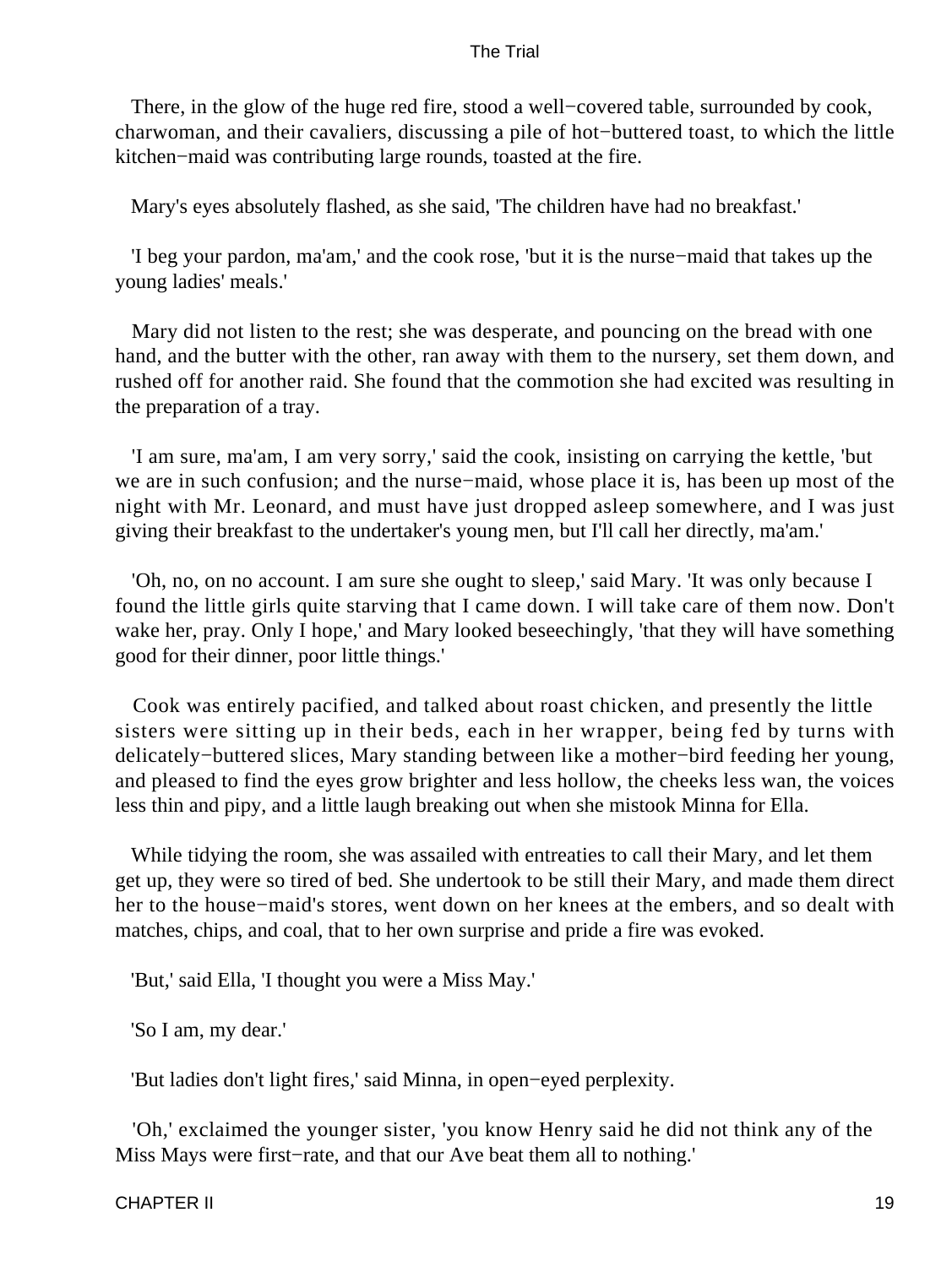The elder, Minna, began hushing; and it must be confessed that honest Mary was not superior to a certain crimson flush of indignation, as she held her head into the grate, and thought of Ethel, Flora, and Blanche, criticized by Mr. Henry Ward. Little ungrateful chit! No, it was not a matter of laughing, but of forgiveness; and the assertion of the dignity of usefulness was speedily forgotten in the toilette of the small light skin−and−bone frames, in the course of which she received sundry compliments – 'her hands were so nice and soft,' 'she did not pull their hair like their own Mary,' 'they wished she always dressed them.'

 The trying moment was when they asked if they might kneel at her lap for their prayers. To Mary, the twelve years seemed as nothing since her first prayers after the day of terror and bereavement, and her eyes swam with tears as the younger girl unthinkingly rehearsed her wonted formula, and the elder, clinging to her, whispered gravely, 'Please, what shall I say?'

 With full heart, and voice almost unmanageable, Mary prompted the few simple words that had come to her in that hour of sorrow. She looked up, from stooping to the child's ear, to see her father at the door, gazing at them with face greatly moved. The children greeted him fondly, and he sat down with one on each knee, and caressed them as he looked them well over, drawing out their narration of the wonderful things 'she' had done, the fingers pointing to designate who she was. His look at her over his spectacles made Mary's heart bound and feel compensated for whatever Mr. Henry Ward might say of her. When the children had finished their story, he beckoned her out of the room, promising them that he would not keep her long.

 'Well done, Molly,' he said smiling, 'it is well to have daughters good for something. You had better stay with them till that poor maid has had her sleep out, and can come to them.'

'I should like to stay with them all day, only that Ethel must want me.'

 'You had better go home by dinner−time, that Ethel may get some air. Perhaps I shall want one of you in the evening to be with them at the time of the funeral.'

'So soon!'

 'Yes, it must be. Better for all, and Henry is glad it should be so. He is out on the sofa to−day, but he is terribly cut up.'

'And Leonard?'

 'I see some improvement – Burdon does not – but I think with Heaven's good mercy we may drag him through; the pulse is rather better. Now I must go. You'll not wait dinner for me.'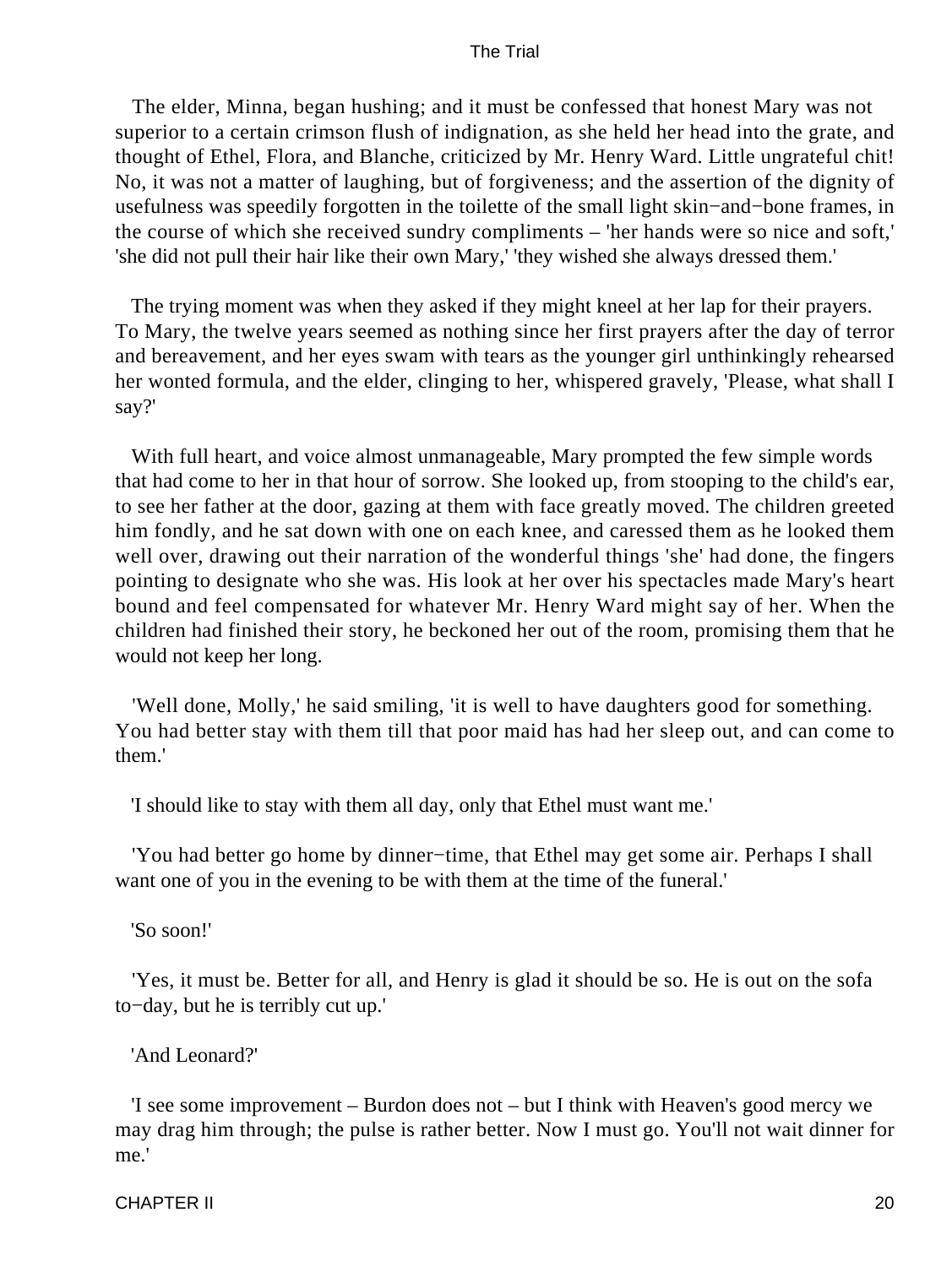Mary spent the next hour in amusing the children by the fabrication of the dolls' wardrobe, and had made them exceedingly fond of her, so that there was a very poor welcome when their own Mary at length appeared, much shocked at the duration of her own slumbers, and greatly obliged to Miss May. The little girls would scarcely let Mary go, though she pacified them by an assurance that she or her sister would come in the evening.

 'Don't let it be your sister. You come, and finish our dolls' frocks!' and they hung about her, kissing her, and trying to extract a promise.

 After sharing the burthen of depression, it was strange to return home to so different a tone of spirits when she found Aubrey installed in Ethel's room as his parlour, very white and weak, but overflowing with languid fun. There was grief and sympathy for the poor Wards, and anxious inquiries for Leonard; but it was not sorrow brought visibly before him, and after the decorous space of commiseration, the smiles were bright again, and Mary heard how her father had popped in to boast of his daughter being 'as good as a house−maid, or as Miss What's−her−name;' and her foray in the kitchen was more diverting to Aubrey than she was as yet prepared to understand. 'Running away with the buttered toast from under the nose of a charwoman! let Harry never talk of taking a Chinese battery after that!' her incapacity of perceiving that the deed was either valiant or ludicrous, entertaining him particularly. 'It had evidently hit the medium between the sublime and ridiculous.'

 When evening came, Mary thought it Ethel's privilege to go, as the most efficient friend and comforter; but Ethel saw that her sister's soul was with the Wards, and insisted that she should go on as she had begun.

'0, Ethel, that was only with the little ones. Now you would be of use to poor Averil.'

'And why should not you? and of more use?'

'You know I am only good for small children; but if you tell me – '

 'You provoking girl,' said Ethel. 'All I tell you is, that you are twenty−three years old, and I won't tell you anything, nor assist your unwholesome desire to be second fiddle.'

 'I don't know what you mean, Ethel; of course you always tell me what to do, and how to do it.'

 Ethel quite laughed now, but gave up the contest, only saying, as she fondly smoothed back a little refractory lock on Mary's smooth open brow, 'Very well then, go and do whatever comes to hand at Bankside, my dear. I do really want to stay at home, both on Aubrey's account, and because papa says Dr. Spencer is done up, and that I must catch him and keep him quiet this evening.'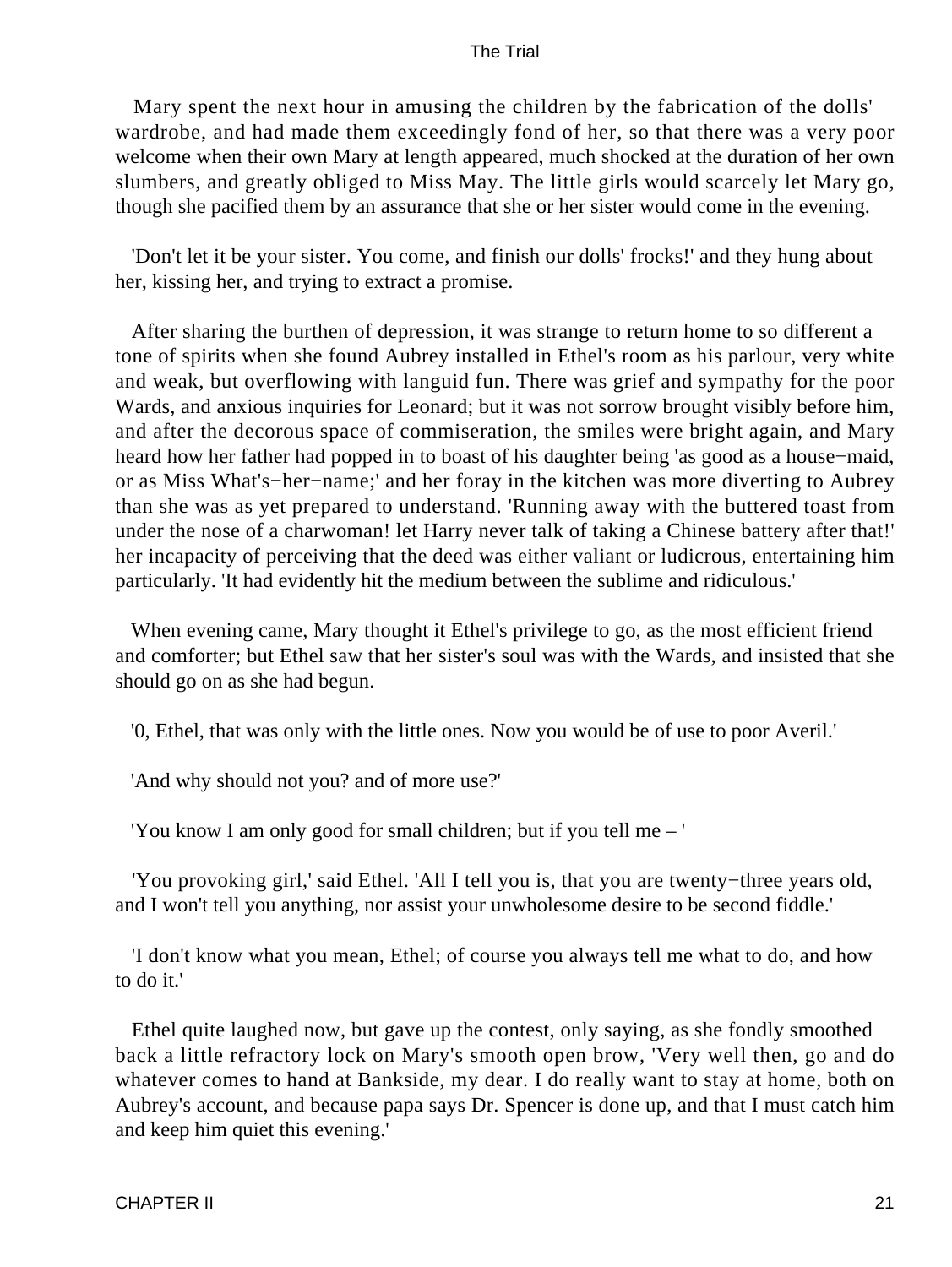Mary was satisfied in her obedience, and set off with her father. Just as they reached Bankside, a gig drove up containing the fattest old man she had ever beheld; her father whispered that it was old Mr. Axworthy, and sent her at once to the nursery, where she was welcomed with a little shriek of delight, each child bounding in her small arm−chair, and pulling her down between them on the floor for convenience of double hugging, after which she was required to go on with the doll−dressing.

 Mary could not bear to do this while the knell was vibrating on her ear, and the two coffins being borne across the threshold; so she gathered the orphans within her embrace as she sat on the floor, and endeavoured to find out how much they understood of what was passing, and whether they had any of the right thoughts. It was rather disappointing. The little sisters had evidently been well and religiously taught, but they were too childish to dwell on thoughts of awe or grief, and the small minds were chiefly fixed upon the dolls, as the one bright spot in the dreary day. Mary yielded, and worked and answered their chatter till twilight came on, and the rival Mary came up to put them to bed, an operation in which she gave her assistance, almost questioning if she were not forgotten, but she learnt that her father was still in the house, the nurse believed looking at papers in Mr. Henry's room with the other gentlemen.

'And you will sit by us while we go to sleep. Oh! don't go away!'

 The nurse was thankful to her for so doing, and a somewhat graver mood had come over Minna as she laid her head on her pillow, for she asked the difficult question, 'Can mamma see us now?' which Mary could only answer with a tender 'Perhaps,' and an attempt to direct the child to the thought of the Heavenly Father; and then Minna asked, 'Who will take care of us now?'

 'Oh, will you?' cried Ella, sitting up; and both little maids, holding out their arms, made a proffer of themselves to be her little children. They would be so good if she would let them be –

 Mary could only fondle and smile it off, and put them in mind that they belonged to their brother and sister; but the answer was, 'Ave is not so nice as you. Oh, do let us – '

'But I can't, my dears. I am Dr. May's child, you know. What could I say to him?'

 'Oh! but Dr. May wouldn't mind! I know he wouldn't mind! Mamma says there was never any one so fond of little children, and he is such a dear good old gentleman.'

 Mary had not recognized him as an old gentleman at fifty−eight, and did not like it at all. She argued on the impracticability of taking them from their natural protectors, and again tried to lead them upwards, finally betaking herself to the repetition of hymns, which put them to sleep. She had spent some time in sitting between them in the summer darkness,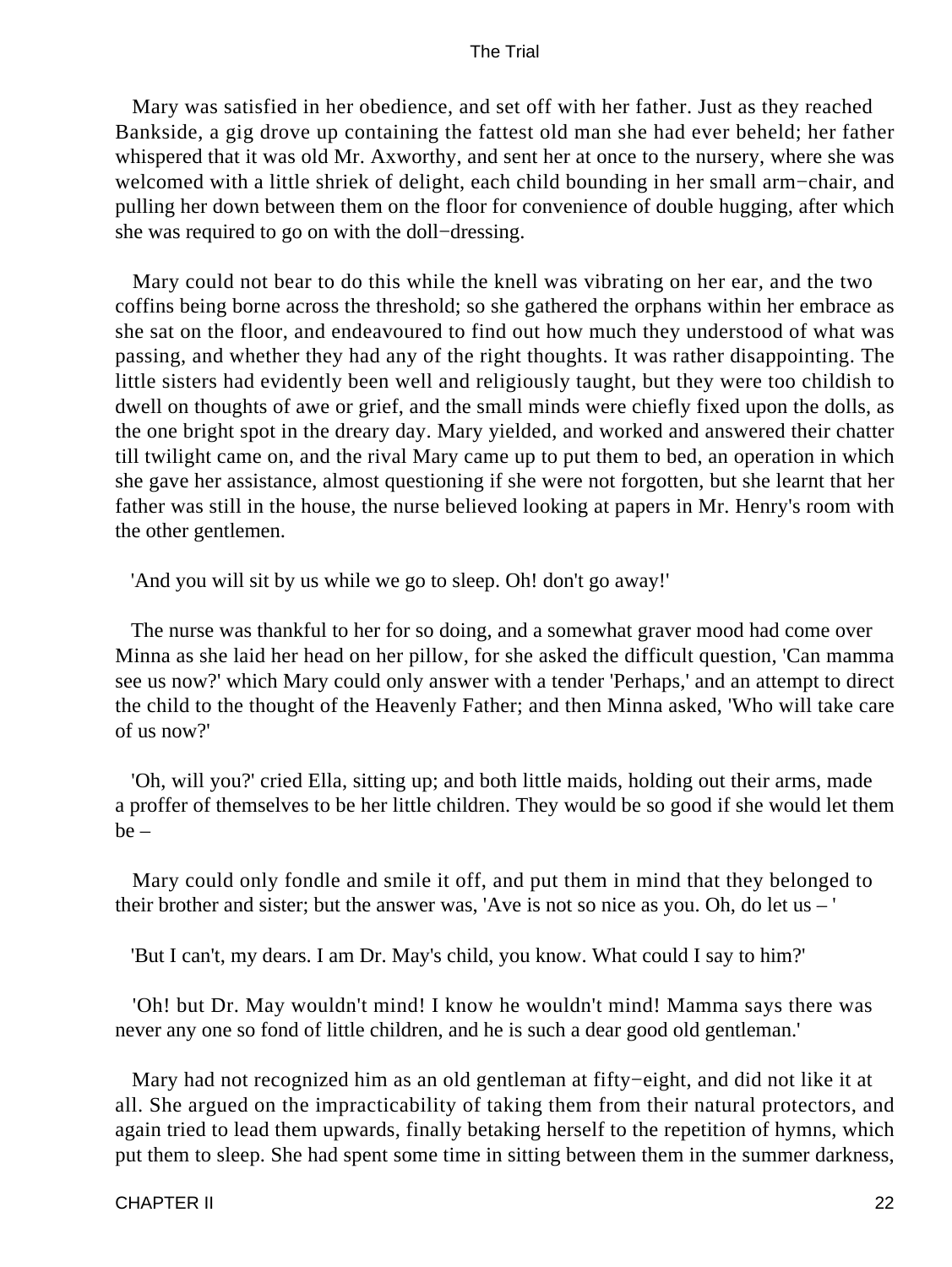when there was a low tap, and opening the door, she saw her father. Indicating that they slept, she followed him out, and a whispered conference took place as he stood below her on the stairs, their heads on a level.

'Tired, Mary? I have only just got rid of old Axworthy.'

'The nurse said you were busy with papers in Henry's room.'

'Ay – the Will. Henry behaves very well; and is full of right feeling, poor fellow!'

 'What becomes of those dear little girls? They want to make themselves a present to me, and say they know you would like it.'

 'So I should, the darlings! Well, as things are left, it all goes to Henry, except the L10,000 Ward had insured his life for, which divides between the five. He undertakes, most properly, to make them a home – whether in this house or not is another thing; he and Averil will look after them; and he made a most right answer when Mr. Axworthy offered to take Leonard into his office,' proceeded the communicative Doctor, unable to help pouring himself out, in spite of time and place, as soon as he had a daughter to himself. 'Settle nothing now – education not finished; but privately he tells me he believes his mother would as soon have sent Leonard to the hulks as to that old rascal, and the scamp, his grand−nephew.'

 Mary's answer to this, as his tones became incautiously emphatic, was a glance round all the attic doors, lest they should have ears.

'Now then, do you want to get home?' said the Doctor, a little rebuked.

'Oh no, not if there is anything I can do.'

 'I want to get this girl away from Leonard. He is just come to the state when it all turns on getting him off to sleep quietly, and not disturbing him, and she is too excited and restless to do anything with her; she has startled him twice already, and then gets upset – tired out, poor thing! and will end in being hysterical if she does not get fed and rested, and then we shall be done for! Now I want you to take charge of her. See, here's her room, and I have ordered up some tea for her. You must get her quieted down, make her have a tolerable meal, and when she has worked off her excitement, put her to bed – undressed, mind – and you might lie down by her. If you can't manage her, call me. That's Leonard's door, and I shall be there all night; but don't if you can help it. Can you do this, or must I get Miss «What−d'ye−call−her» the elder one, if she can leave the Greens in Randall's Alley?

 Well was it that Mary's heart was stout as well as tender; and instead of mentally magnifying the task, and diminishing her own capabilities, she simply felt that she had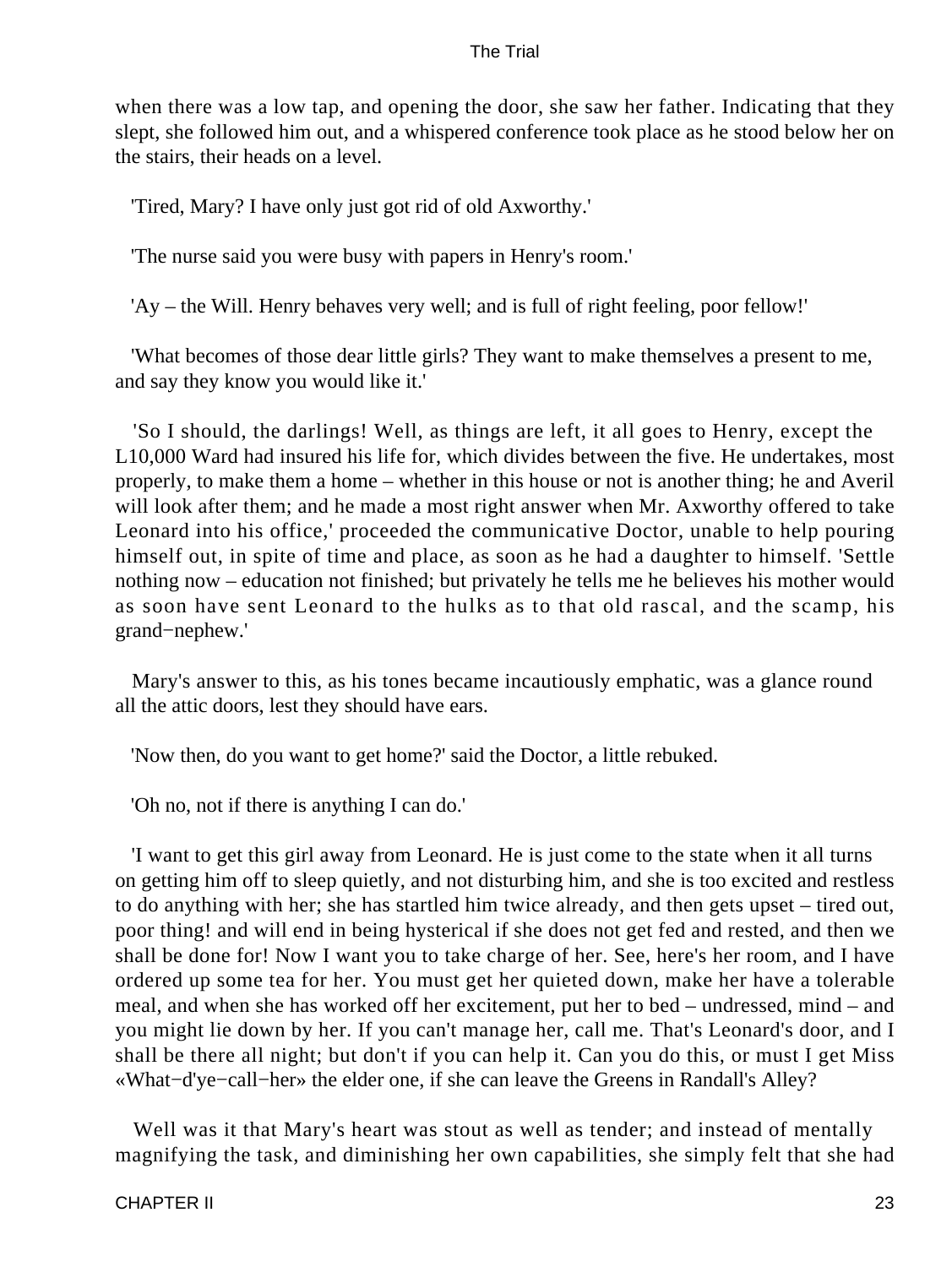received a command, and merely asked that Ethel should be informed.

'I am going to send up to her.'

'And shall I give Averil anything to take?'

'Mutton−chops, if you can.'

'I meant sal−volatile, or anything to put her to sleep.'

'Nonsense! I hate healthy girls drugging themselves. You don't do that at home, Mary!'

 Mary showed her white teeth in a silent laugh at the improbability, there being nothing Ethel more detested than what she rather rudely called nervous quackeries. Her father gave her a kiss of grateful approbation, and was gone.

 There was a light on the table, and preparations for tea; and Mary looked round the pretty room, where the ornamental paper, the flowery chintz furniture, the shining brass of the bedstead, the frilled muslin toilet, and et ceteras, were more luxurious than what she ever saw, except when visiting with Flora, and so new as to tell a tale of the mother's fond preparation for the return of the daughter from school. In a few moments she heard her father saying, in a voice as if speaking to a sick child, 'Yes, I promise you, my dear. Be good, be reasonable, and you shall come back in the morning. No, you can't go there. Henry is going to bed. Here is a friend for you. Now, Mary, don't let me see her till she has slept.'

 Mary took the other hand, and between them they placed her in an arm−chair, whose shining fresh white ground and gay rose−pattern contrasted with her heated, rumpled, over−watched appearance, as she sank her head on her hand, not noticing either Mary's presence or the Doctor's departure. Mary stood doubtful for a few seconds, full of pity and embarrassment, trying to take in the needs of the case.

 Averil Ward was naturally a plump, well−looking girl of eighteen, with clearly−cut features, healthy highly−coloured complexion, and large bright hazel eyes, much darker than her profuse and glossy hair, which was always dressed in the newest and most stylish fashion, which, as well as the whole air of her dress and person, was, though perfectly lady like, always regarded by the Stoneborough world as something on the borders of presumption on the part of the entire Ward family.

 To Mary's surprise, the five weeks' terrible visitation, and these last fearful five days of sleepless exertion and bereavement, had not faded the bright red of the cheek, nor were there signs of tears, though the eyes looked bloodshot. Indeed, there was a purple tint about the eyelids and lips, a dried−up appearance, and a heated oppressed air, as if the faculties were deadened and burnt up, though her hand was cold and trembling. Her hair, still in its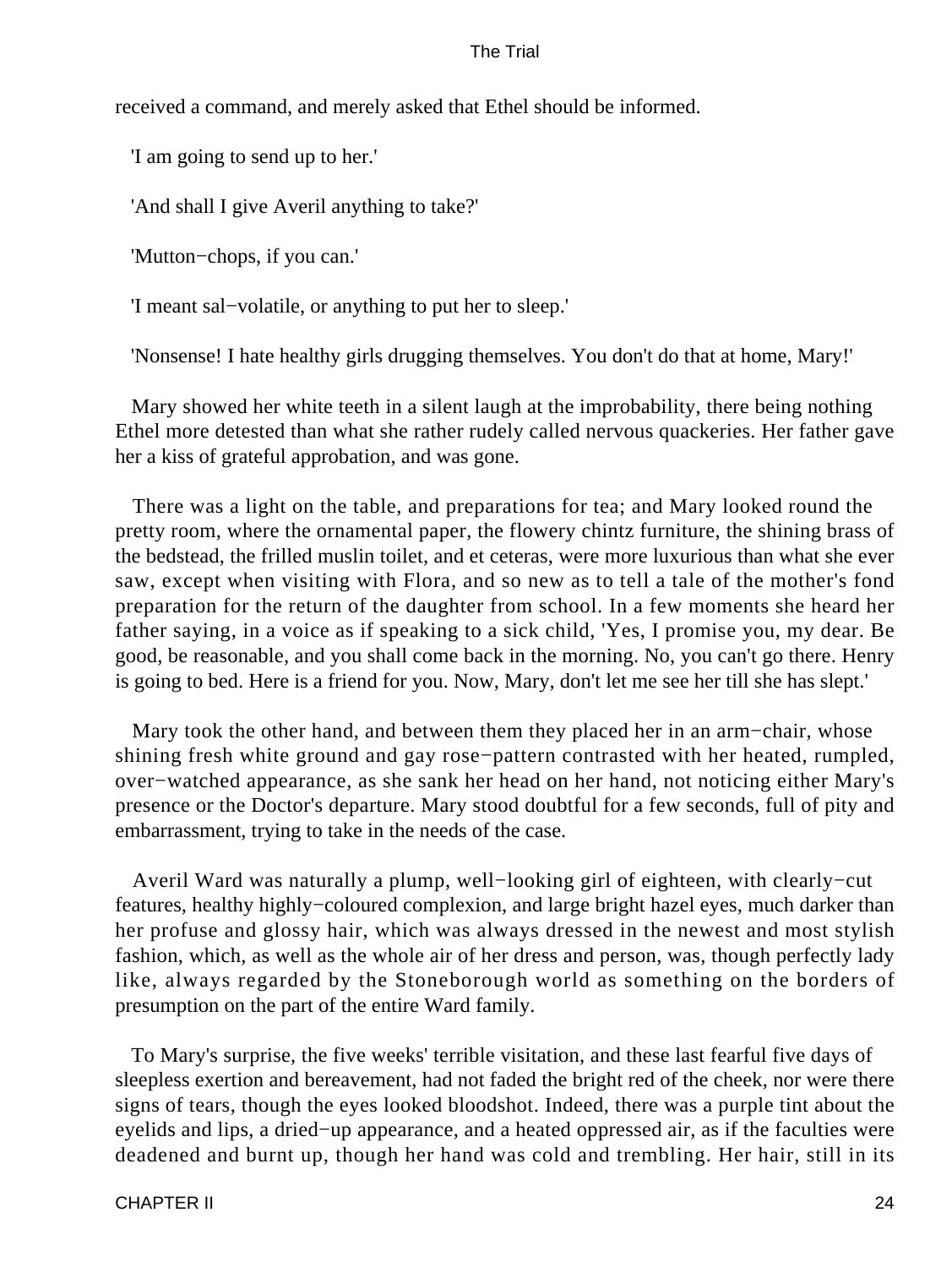elaborate arrangement, hung loose, untidy, untouched; her collar and sleeves were soiled and tumbled; her dress, with its inconvenient machinery of inflation, looked wretched from its incongruity, and the stains on the huge hanging sleeves. Not a moment could have been given to the care of her own person, since the sole burthen of nursing had so grievously and suddenly descended on her.

 Mary's first instinct was to pour out some warm water, and bringing it with a sponge, to say, 'Would not this refresh you?'

 Averil moved petulantly; but the soft warm stream was so grateful to her burning brow, that she could not resist; she put her head back, and submitted like a child to have her face bathed, saying, 'Thank you.'

 Mary then begged to remove her tight heavy dress, and make her comfortable in her dressing−gown.

'Oh, I can't! Then I could not go back.'

 'Yes, you could; this is quite a dress; besides, one can move so much more quietly without crinoline.'

 'I didn't think of that;' and she stood up, and unfastened her hooks. 'Perhaps Dr. May would let me go back now!' as a mountain of mohair and scarlet petticoat remained on the floor, upborne by an over−grown steel mouse−trap.

'Perhaps he will by and by; but he said you must sleep first.'

'Sleep – I can't sleep. There's no one but me. I couldn't sleep.'

 'Then at least let me try to freshen you up. There. You don't know what good it used to do my sister Blanche, for me to brush her hair. I like it.'

 And Mary obtained a dreamy soothed submission, so that she almost thought she was brushing her victim to sleep in her chair, before the maid came up with the viands that Dr. May had ordered.

'I can't eat that,' said Averil, with almost disgust. 'Take it away.'

 'Please don't,' said Mary. 'Is that the way you use me, Miss Ward, when I come to drink tea with you?'

'Oh, I beg your pardon,' was the mechanical answer.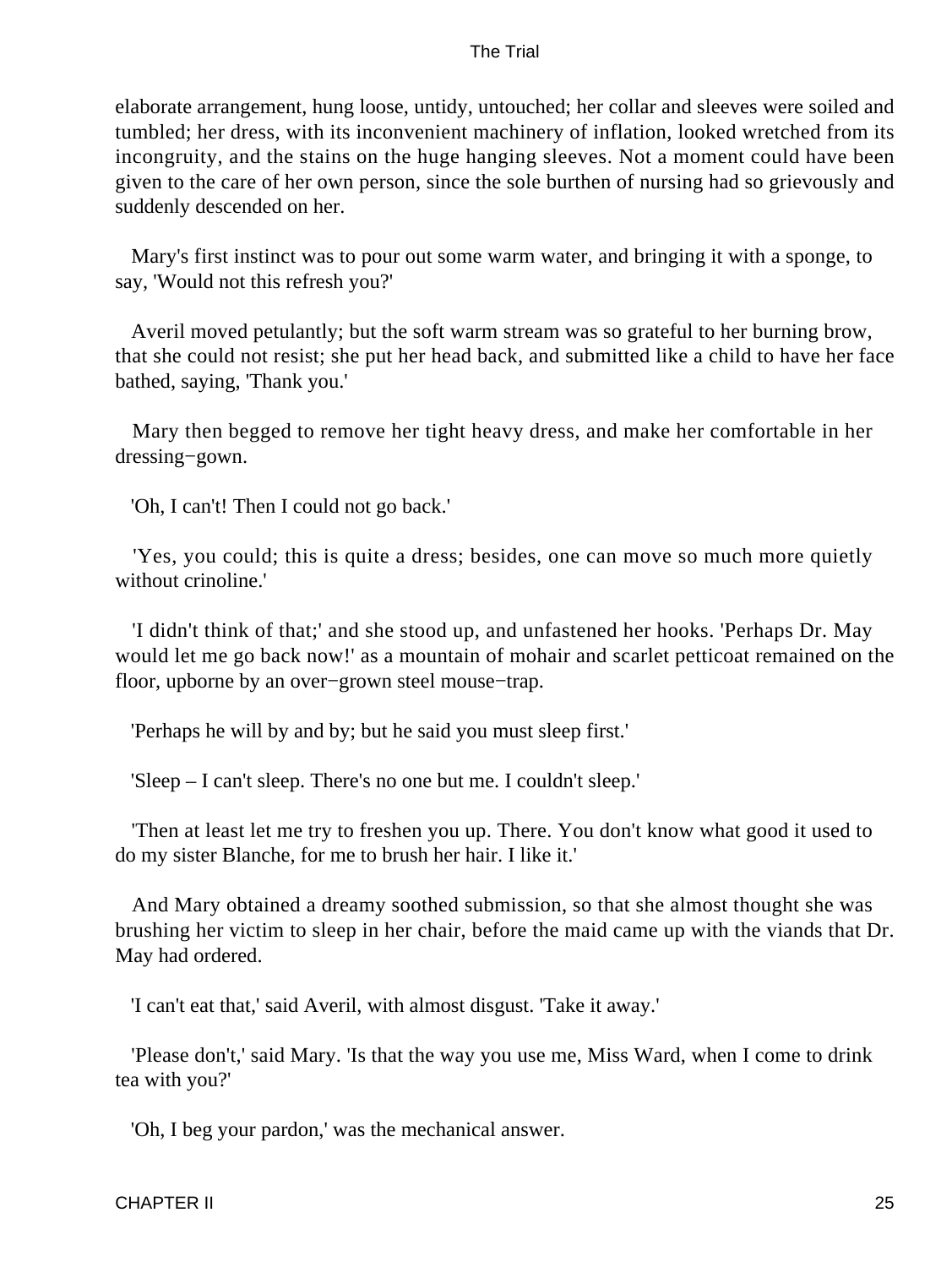Mary having made the long hair glossy once more, into a huge braid, and knotted it up, came forth, and insisted that they were to be comfortable over their grilled chickens' legs. She was obliged to make her own welcome, and entertain her hostess; and strenuously she worked, letting the dry lips imbibe a cup of tea, before she attempted the solids; then coaxing and commanding, she gained her point, and succeeded in causing a fair amount of provisions to be swallowed; after which Averil seemed more inclined to linger in enjoyment of the liquids, as though the feverish restlessness were giving place to a sense of fatigue and need of repose.

 'This is all wrong,' said she, with a faint bewildered smile, as Mary filled up her cup for her. 'I ought to be treating you as guest, Miss May.'

 'Oh, don't call me Miss May! Call me Mary. Think me a sister. You know I have known something of like trouble, only I was younger, and I had my sisters.'

 'I do not seem to have felt anything yet,' said Averil, passing her hands over her face. 'I seem to be made of stone.'

'You have done: and that is better than feeling.'

 'Done! and how miserably! Oh, the difference it might have made, if I had been a better nurse!'

 'Papa and Dr. Spencer both say you have been a wonderful nurse, considering – ' the last word came out before Mary was aware.

 'Oh, Dr. May has been so kind and so patient with me, I shall never forget it. Even when I scalded his fingers with bringing him that boiling water – but I always do wrong when he is there – and now he won't let me go back to Leonard.'

 'But, Averil, the best nurse in the world can't hold out for ever. People must sleep, and make themselves fit to go on.'

'Not when there is only one:' and she gasped.

 'All the more reason, when there is but one. Perhaps it is because you are tired out that you get nervous and agitated. You will be quite different after a rest.'

 'Are you sure?' whispered Averil, with her eyes rounded, 'are you sure that is all the reason?'

'What do you mean?' said Mary.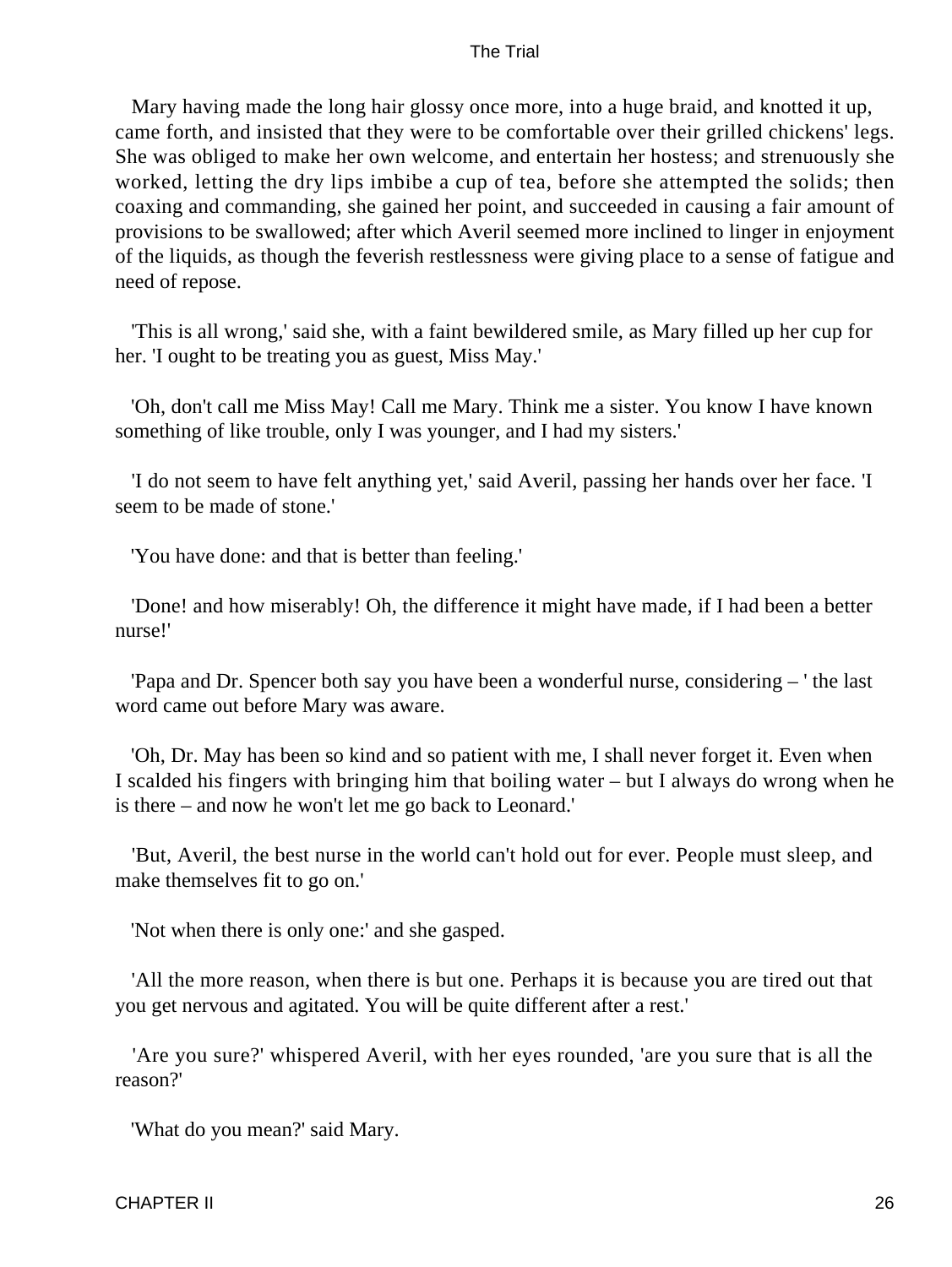Averil drew in her breath, and squeezed both hands tight on her chest, as she spoke very low: 'They sent me away from mamma – they told me papa wanted me: then they sent me from him; they said I was better with Leonard; and – and I said to myself, nothing should make me leave Leonard.'

'It was not papa – my father – that sent you without telling you,' said Mary, confidently.

'No,' said Averil.

 'No; I have heard him say that he would take all risks, rather than deceive anybody,' said Mary, eagerly. 'I have heard him and Dr. Spencer argue about what they called pious frauds, and he always said they were want of faith. You may trust him. He told me Leonard was in the state when calm sleep was chiefly wanted. I know he would think it cruel not to call you if there were need; and I do not believe there will be need.'

 Something like this was reiterated in different forms; and though Averil never regularly yielded, yet as they sat on, there came pauses in the conversation, when Mary saw her nodding, and after one or two vibrations in her chair, she looked up with lustreless glassy eyes. Mary took one of these semi−wakened moments, and in the tone of caressing authority that had been already found effectual, said she must sleep in bed; took no notice of the murmur of refusal, but completed the undressing, and fairly deposited her in her bed.

 Mary's scrupulous conscience was distressed at having thus led to the omission of all evening orisons; but if her own simple−hearted loving supplications at the orphan's bedside could compensate for their absence, she did her utmost. Then, as both the room−door and that of the sick−chamber had been left open, she stole into the passage, where she could see her father, seated at the table, and telegraphed to him a sign of her success. He durst not move, but he smiled and nodded satisfaction; and Mary, after tidying the room, and considering with herself, took off her more cumbrous garments, wrapped herself in a cloak, and lay down beside Averil, not expecting to sleep, but passing to thoughts of Harry, and of that 23rd Psalm, which they had agreed to say at the same hour every night. By how many hours was Harry beforehand with her? That was a calculation that to Mary was always like the beads of the chaplain of Norham Castle. Certain it is, that after she had seen Harry lighting a fire to broil chickens' legs in a Chinese temple, under the willow−pattern cannon−ball tree, and heard Henry Ward saying it was not like a lieutenant in the navy, she found herself replying, 'Use before gentility;' and in the enunciation of this – her first moral sentiment – discovered that it was broad daylight.

What o'clock it was she could not guess. Averil was sound asleep, breathing deeply and regularly, so that it was; a pleasure to listen to her; and Mary did not fear wakening her by a shoeless voyage of discovery to the place whence Dr. May was visible.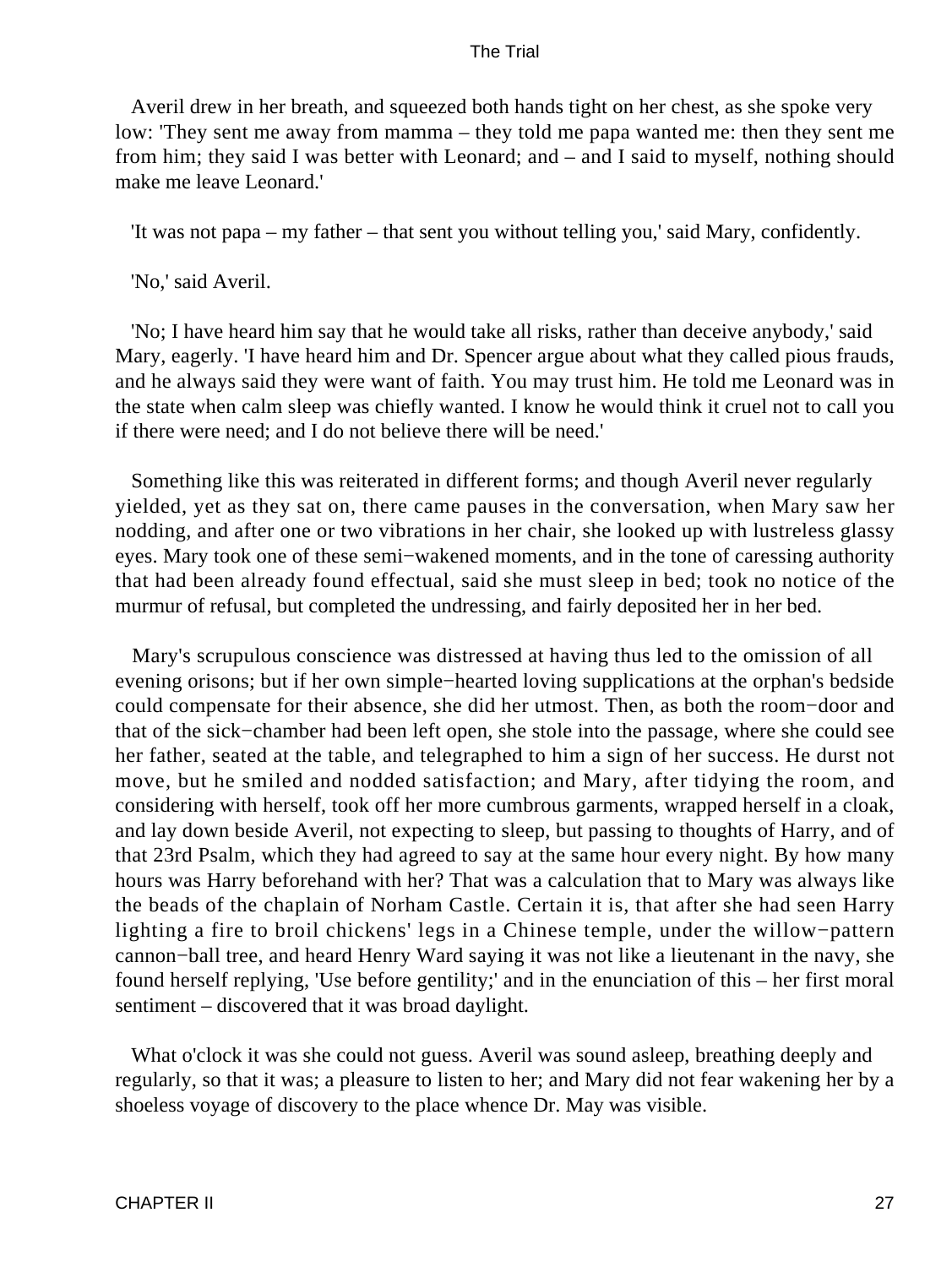He turned at once, and with his noiseless tread came to her. 'Asleep still? So is he. All right. Here, waken me the moment he stirs.'

 And rather by sign than word, he took Mary into the sickroom, indicated a chair, and laid himself on a sofa, where he was instantaneously sound asleep, before his startled daughter had quite taken everything in; but she had only to glance at his haggard wearied face, to be glad to be there, so as to afford him even a few moments of vigorous slumber with all his might.

 In some awe, she looked round, not venturing to stir hand or foot. Her chair was in the full draught of the dewy morning breeze, so chilly, that she drew her shawl tightly about her; but she knew that this had been an instance of her father's care, and if she wished to make the slightest move, it was only to secure a fuller view of the patient, from whom she was half cut off by a curtain at the foot of the bed. A sort of dread, however, made Mary gaze at everything around her before she brought her eyes upon him – her father's watch on the table, indicating ten minutes to four, the Minster Tower in the rising sunlight – nay, the very furniture of the room, and Dr. May's position, before she durst familiarize herself with Leonard's appearance – he whom she had last seen as a sturdy, ruddy, healthful boy, looking able to outweigh two of his friend Aubrey.

 The original disease had long since passed into typhus, and the scarlet eruption was gone, so that she only saw a yellow whiteness, that, marked by the blue veins of the bared temples, was to her mind death−like. Mary had not been sheltered from taking part in scenes of suffering; she had seen sickness and death in cottages, as well as in her own home, and she had none of the fanciful alarms, either of novelty or imagination, to startle her in the strange watch that had so suddenly been thrust on her but what did fill her with a certain apprehension, was the new and lofty beauty of expression that sat on that sleeping countenance. 'A nice boy,' 'rather a handsome lad,' 'a boy of ingenuous face,' they had always called Leonard Ward, when animated with health and spirits; and the friendship between him and Aubrey had been encouraged, but without thinking of him as more than an ordinary lad of good style. Now, however, to Mary's mind, the broad brow and wasted features in their rest had assumed a calm nobility that was like those of Ethel's favourite champions – those who conquered by 'suffering and being strong.' She looked and listened for the low regular breath, almost doubting at one moment whether it still were drawn, then only reassured by its freedom and absence from effort, that it was not soon to pass away. There was something in that look as if death must set his seal on it, rather than as if it could return to the flush of health, and the struggle and strife of school−boy life and of manhood.

 More than an hour had passed, and all within the house was as still as ever; and through the window there only came such sounds as seem like audible silence – the twittering of birds, the humming of bees, the calls of boys in distant fields, the far−away sound of waggon−wheels – when there was a slight move, and Mary, in the tension of all her faculties, had well−nigh started, but restrained herself; and as she saw the half−closed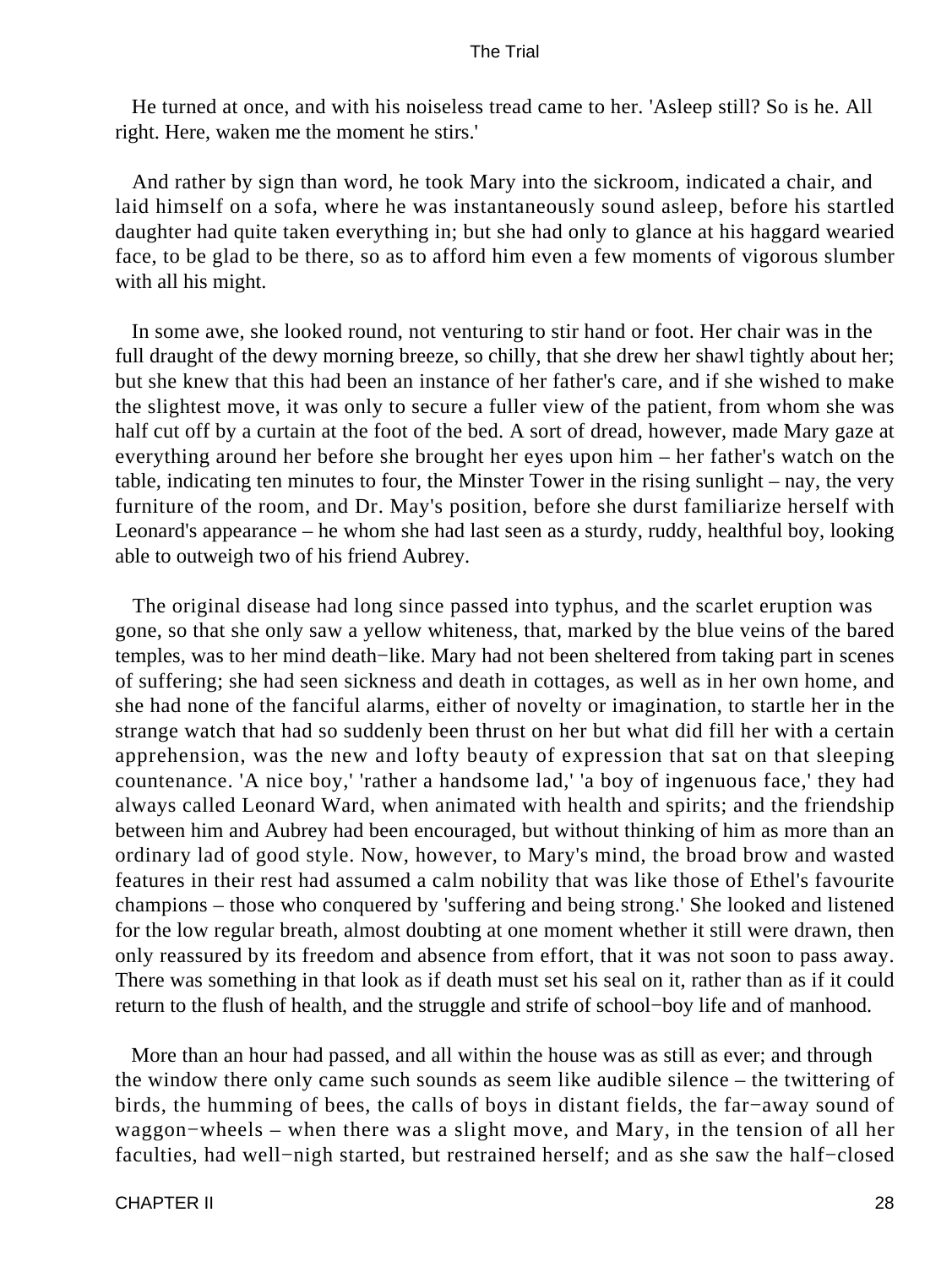fingers stretch, and the head turn, she leant forward, and touched her father's hand.

 Dr. May was on his feet even before those brown eyes of Leonard's had had time to unclose; and as Mary was silently moving to the door, he made a sign to her to wait.

She stood behind the curtain. 'You are better for your sleep.'

'Yes, thank you – much better.'

 The Doctor signed towards a tray, which stood by a spirit−lamp, on a table in the further corner. Mary silently brought it, and as quietly obeyed the finger that directed her to cordial and spoon – well knowing the need – since that unserviceable right arm always made these operations troublesome to her father.

'Have you been here all night, Dr. May?'

'Yes; and very glad to see you sleeping so well.'

 'Thank you.' And there was something that made Mary's eyes dazzle with tears in the tone of that 'Thank you.' The Doctor held out his hand for the spoon she had prepared, and there was another 'Thank you;' then, 'Is Ave there?'

'No, I made her go to bed. She is quite well; but she wanted sleep sorely.'

'Thank you,' again said the boy; then with a moment's pause, 'Dr. May, tell me now.'

 Mary would have fled as breaking treacherously in upon such tidings; but a constraining gesture of her father obliged her to remain, and keep the cordial ready for immediate administration.

 'My dear, I believe you know,' said Dr. May, bending over him – and Mary well knew what the face must be saying.

'Both?' the faint tones asked.

 'Recollect the sorrow that they have been spared,' said Dr. May in his lowest, tenderest tones, putting his hand out behind him, and signing to Mary for the cordial.

 'She could not have borne it;' and the feebleness of those words made Mary eager to put the spoon once more into her father's hands.

 'That is right, my boy. Think of their being together;' and Mary heard tears in her father's voice.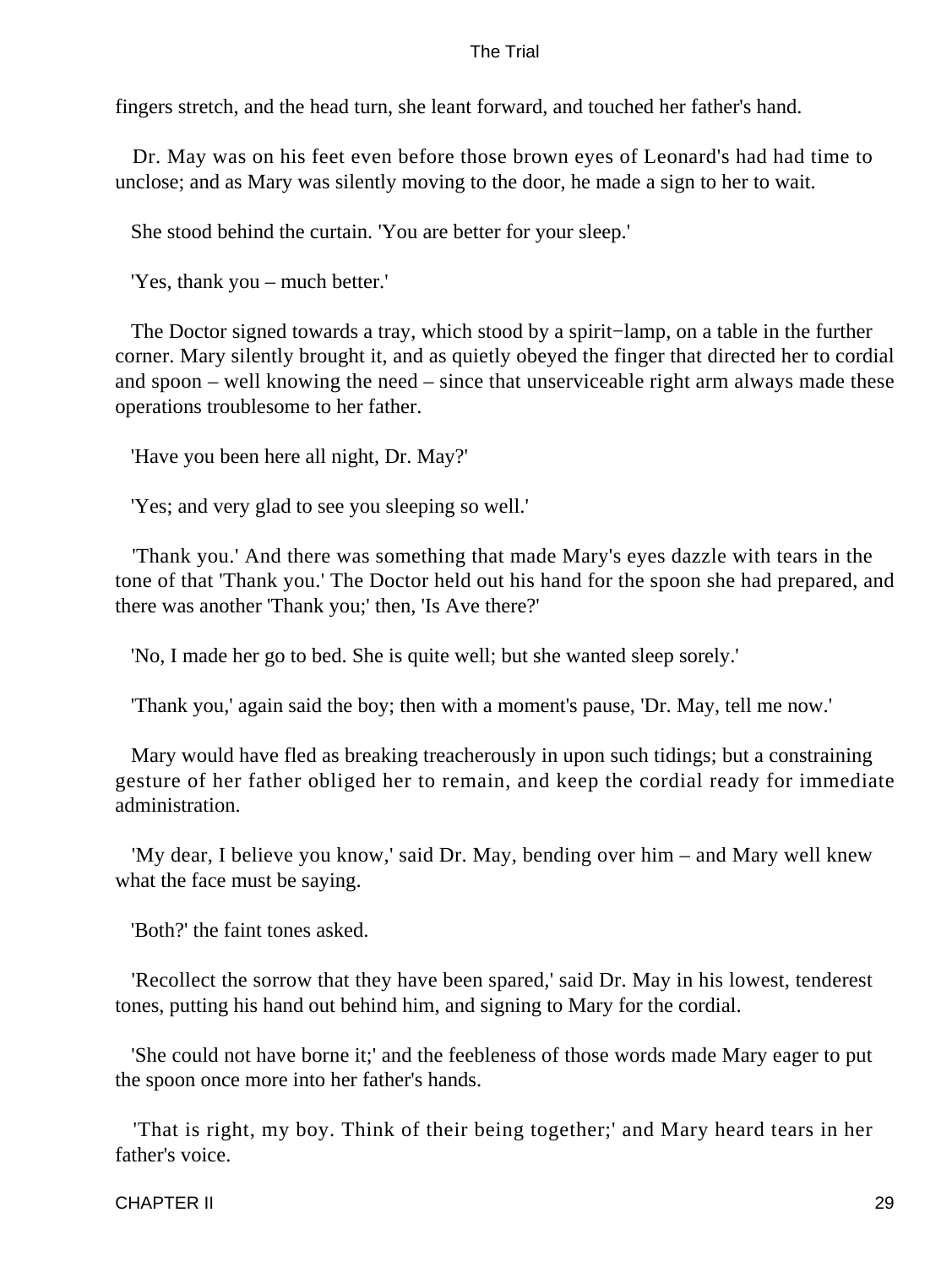'Thank you,' again showed that the cordial was swallowed; then a pause, and in a quiet, sad, low tone, 'Poor Ave!'

'Your mending is the best thing for her.'

 Then came a long sigh; and then, after a pause, the Doctor knelt down, and said the Lord's Prayer – the orphan's prayer, as so many have felt it in the hour of bereavement.

 All was quite still, and both he and Mary knelt on for some short space; then he arose in guarded stillness, hastily wiped away the tears that were streaming over his face, and holding back the curtain, showed Mary the boy, again sunk into that sweet refreshing sleep. 'That is well over,' he said, with a deep sigh of relief, when they had moved to a safe distance. 'Poor fellow! he had better become used to the idea while he is too weak to think.'

'He is better?' asked Mary, repressing her agitation with difficulty.

'I believe the danger is over; and you may tell his sister so when she wakes.'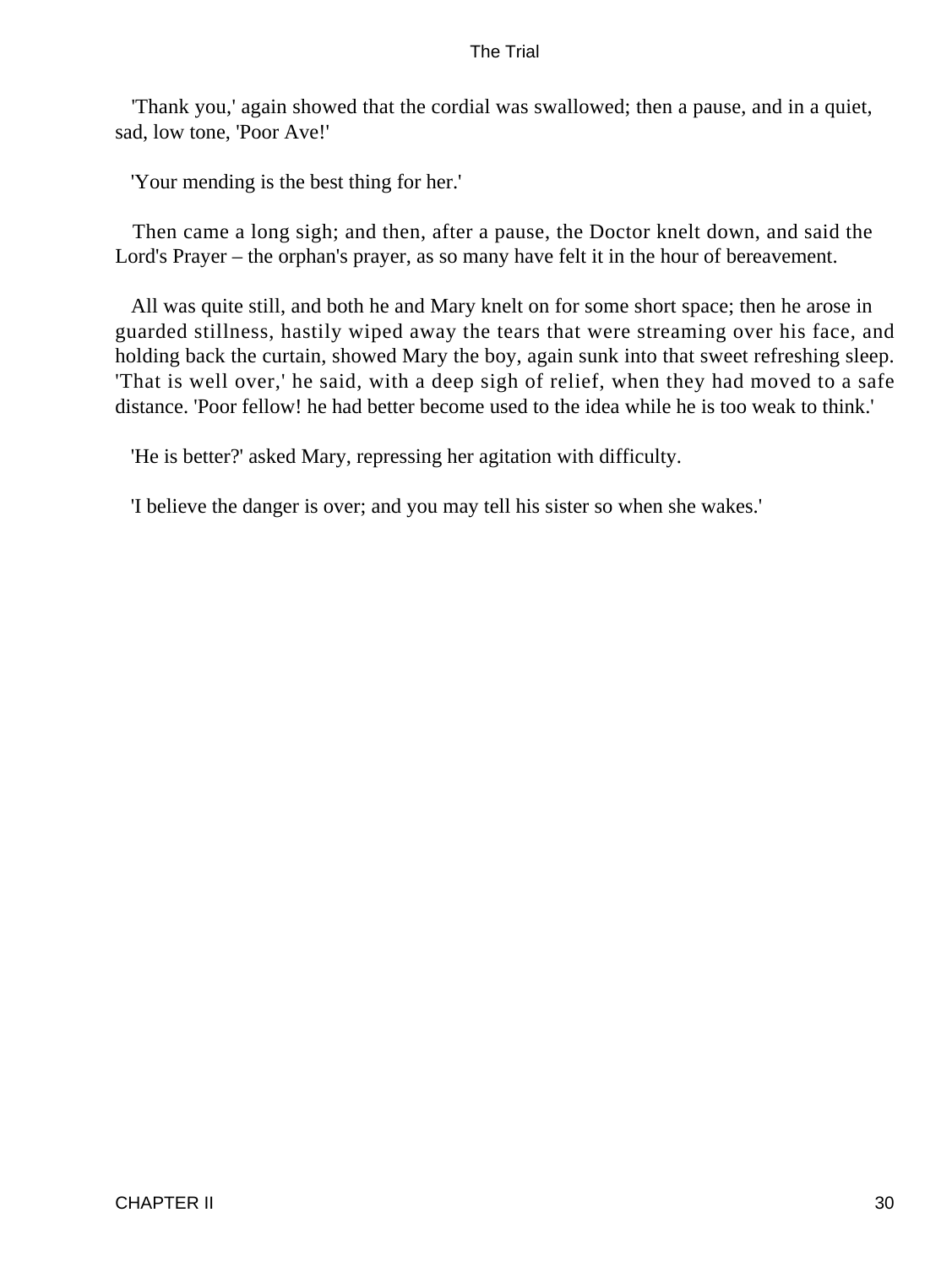## **[CHAPTER III](#page-414-0)**

*A* nd a heart at leisure from itself

To soothe and sympathize. – Miss Waring

 Recovery had fairly set in, and 'better' was the universal bulletin, eating and drinking the prevailing remedy.

 Henry Ward had quickly thrown off his illness. The sense that all depended on him, acted as a stimulus to his energies; he was anxious to be up and doing, and in a few days was down−stairs, looking over his father's papers, and making arrangements. He was eager and confident, declaring that his sisters should never want a home while he lived; and, when he first entered his brother's room, his effusion of affection overwhelmed Leonard in his exceeding weakness, and the thought of which during the rest of the day often brought tears to his eyes.

 Very grateful to Dr. May, Henry declared himself anxious to abide by his advice; and discussed with him all his plans. There had been no will, but the house and land of course were Henry's. The other property gave about L2000 to each of the family; and Averil had about as much again from the old aunt, from whom she had taken her peculiar name. The home of all should, of course, still be their present one; Averil would teach her sisters, and superintend the house, and Leonard continue at the school, where he had a fair chance of obtaining the Randall scholarship in the course of a year or two. 'And if not,' said Henry, 'he may still not lose his University education. My father was proud of Leonard; and if he would have sent him there, why should not I?'

 And when Dr. May thought how his own elder sons had insisted on greater advantages of education for their juniors than they had themselves enjoyed, he felt especially fatherly towards the young surgeon. On only one point was he dissatisfied, and that he could not press. He thought the establishment at Bankside too expensive, and counselled Henry to remove into the town, and let the house; but this was rejected on the argument of the uncertainty of finding a tenant, and the inexpediency of appearing less prosperous; and considering that Mr. and Mrs. Ward had themselves made the place, Dr. May thought his proposal hard−hearted. He went about impressing every one with his confidence in Henry Ward, and fought successfully at the Board of Guardians to have him considered as a continuation of his father, instead of appointing a new union doctor; and he watched with paternal solicitude that the young man's first return to his practice should be neither too soon for his own health or his patients' fears; giving him no exhortation more earnest, nor more thankfully accepted, than that he was to let no scruple prevent his applying to himself in the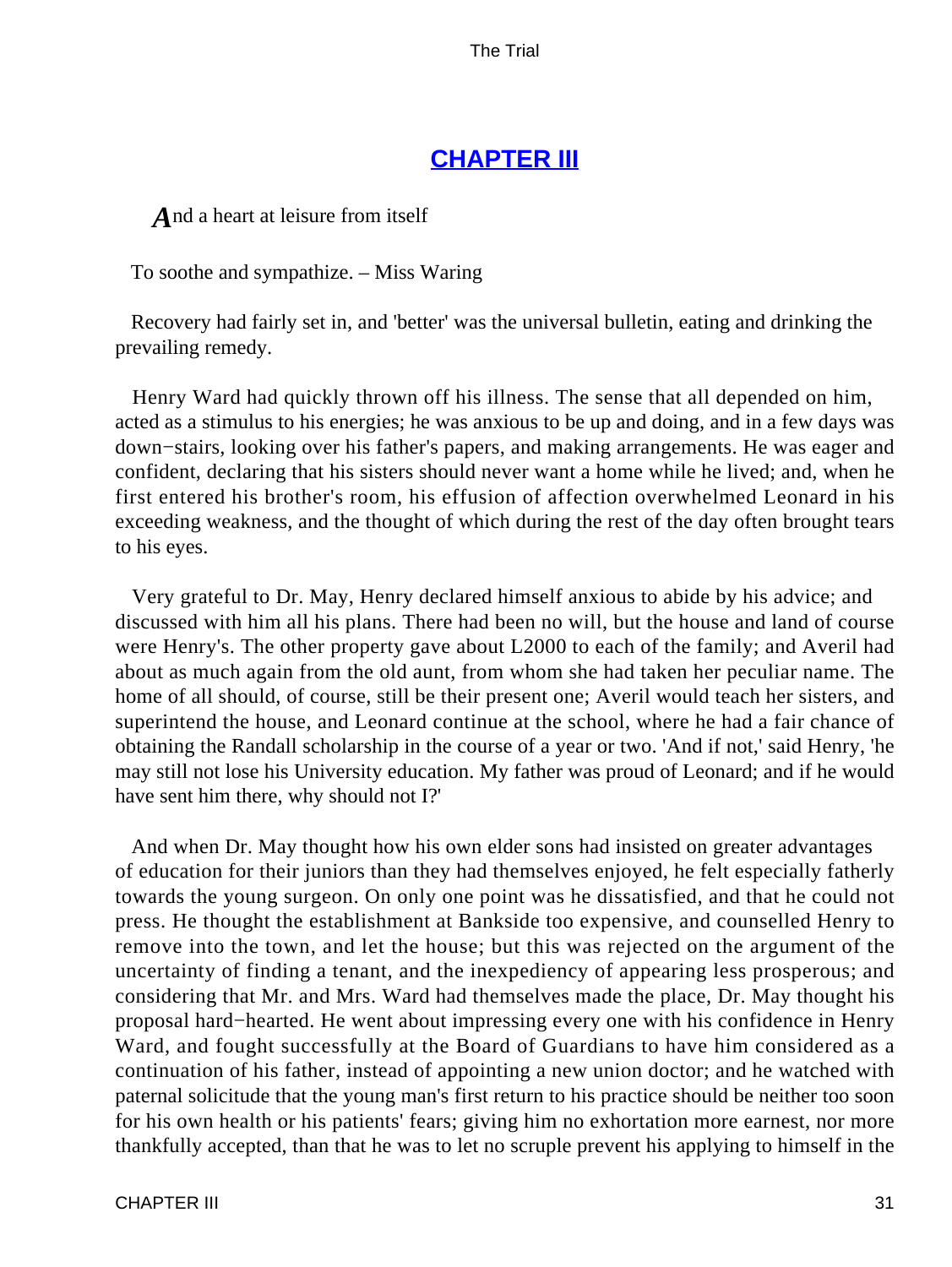slightest difficulty; calling him in to pauper patients, and privately consulting in cases which could not be visited gratis. The patronage of Henry Ward was one of the hobbies that Dr. May specially loved, and he cantered off upon it with vehemence such as he had hardly displayed for years.

 Aubrey recovered with the tardiness of a weakly constitution, and was long in even arriving at a drive in the brougham; for Dr. May had set up a brougham. As long as Hector Ernescliffe's home was at Stoneborough, driving the Doctor had been his privilege, and the old gig had been held together by diligent repairs; but when Maplewood claimed him, and Adams was laid aside by rheumatism, Flora would no longer be silenced, and preached respectability and necessity. Dr. May did not admit the plea, unless Adams were to sit inside and drive out of window; but then he was told of the impropriety of his daughters going out to dinner in gigs, and the expense of flies. When Flora talked of propriety in that voice, the family might protest and grumble, but were always reduced to obedience; and thus Blanche's wedding had been the occasion of Ethel being put into a hoop, and the Doctor into a brougham. He was better off under the tyranny than she was, in spite of the solitude he had bewailed. Young Adams was not the companion his father had been, and was no loss; and he owned that he now got through a great deal of reading, and at times a great deal of sleep; and mourned for nothing but his moon and stars – so romantic a regret, that Dr. Spencer advised him not to mention it.

 After Aubrey's first drives, Dr. Spencer declared that the best way of invigorating him would be to send him for a month to the sea−side, while the house could be thoroughly purified before Gertrude's return. Dr. Spencer and Mary would take care of Dr. May; and Ethel had begun to look forward to a tete−a−tete with Aubrey by the sea, which they had neither of them ever seen, when her anticipations were somewhat dashed by her father's exclaiming, that it would be the best thing for Leonard Ward to go with them. She said something about his not being well enough to travel so soon.

 'Oh, yes, he will,' said Dr. May; 'he only wants stimulus to get on fast enough. I declare I'll ask Henry about it; I'm just going to meet him at the hospital.'

 And before another word could be said, he let himself out at the back door of the garden, in which they had been meeting Richard, who was now allowed to come thus far, though both for Daisy's sake and his flock's, he had hitherto submitted to a rigorous quarantine; and the entire immunity of Cocksmoor from the malady was constantly adduced by each doctor as a convincing proof of his own theory.

 'Well, I do hope that will go off!' exclaimed Ethel, as soon as her father was out of hearing. 'It will be a terrible upset to all one's peace and comfort with Aubrey!'

'Indeed – what harm will the poor boy do?' asked Richard.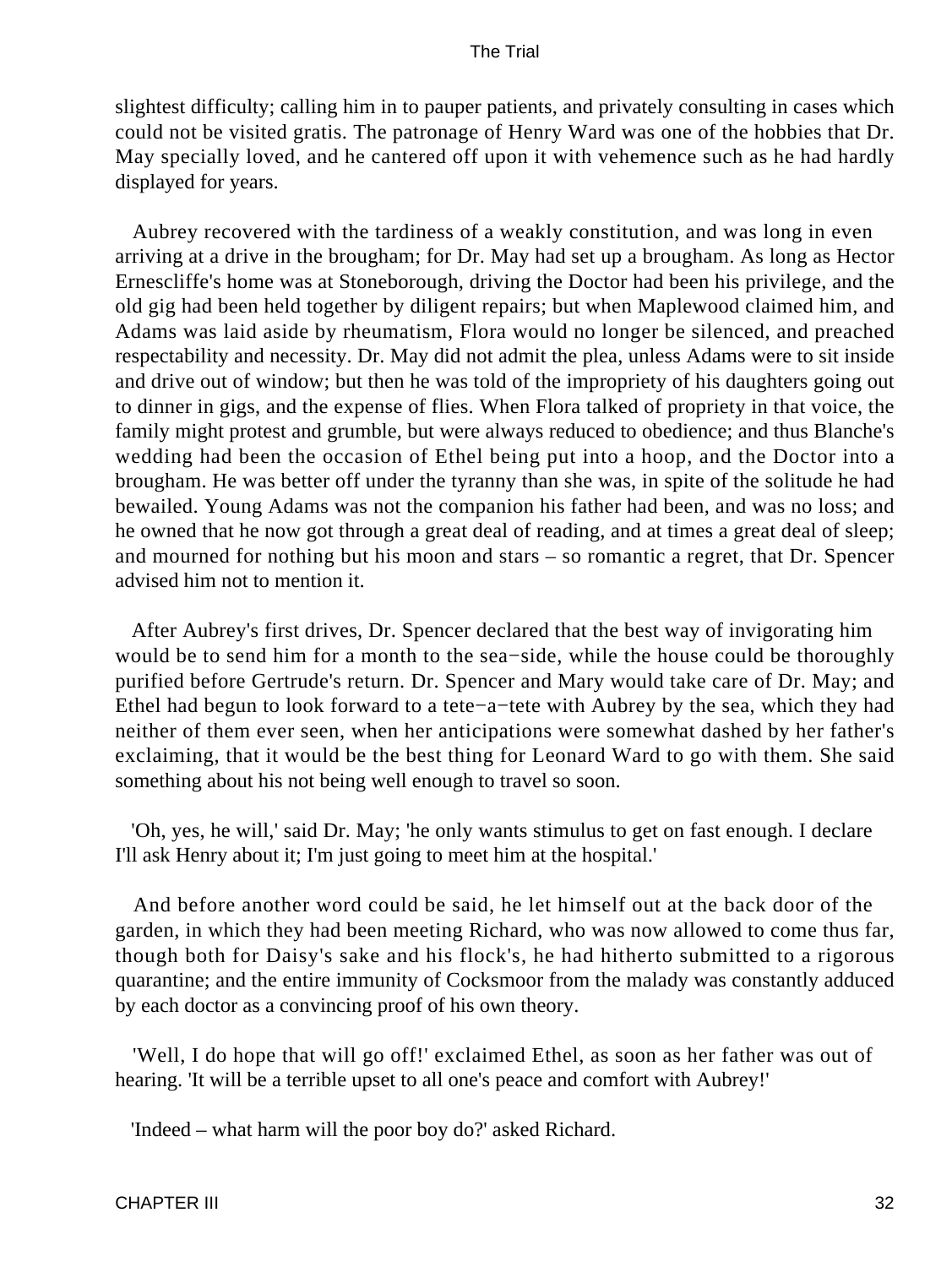'Make Aubrey into the mere shame−faced, sister−hating, commonplace creature that the collective boy thinks it due to himself to be in society,' said Ethel, 'and me from an enjoying sister, into an elderly, care−taking, despised spinster – a burden to myself and the boys.'

'But why, Ethel, can't you enjoy yourself!'

 'My dear Richard, just imagine turning loose a lot of boys and girls, with no keeper, to enjoy themselves in some wild sea place! No, no: the only way to give the arrangement any shade of propriety, will be to be elderly, infuse as much vinegar as possible into my countenance, wear my spectacles, and walk at a staid pace up and down the parade, while my two sons disport themselves on the rocks.'

 'If you really think it would not be proper,' said Richard, rather alarmed, 'I could run after my father.'

 'Stuff, Richard; papa must have his way; and if it is to do the boy good, I can sacrifice a crab – I mean myself – not a crustacean. I am not going to be such a selfish wretch as to make objections.'

 'But if it would not be the correct thing? Or could not you get some one to stay with you?'

 'I can make it the correct thing. It is only to abstain from the fun I had hoped for. I meant to have been a girl, and now I must be a woman, that's all; and I dare say Aubrey will be the happier for it – boys always are.'

'If you don't like it, I wish you would let me speak to papa.'

 'Richard, have you these five years been the safety−valve for my murmurs without knowing what they amount to?'

'I thought no one complained unless to get a thing remedied.'

 'Exactly so. That is man! And experience never shows man that woman's growls relieve her soul, and that she dreads nothing more than their being acted on! All I wish is, that this scheme may die a natural death; but I should be miserable, and deserved to be so, if I raised a finger to hinder it. What, must you go? Rule Daisy's lines if she writes to Meta, please.'

'I did so. I have been trying to make her write straighter.'

 'Of course you have. I expect I shall find her organ of order grown to a huge bump when she comes home. Oh! when will our poor remnants be once more a united family? and when shall I get into Cocksmoor school again?'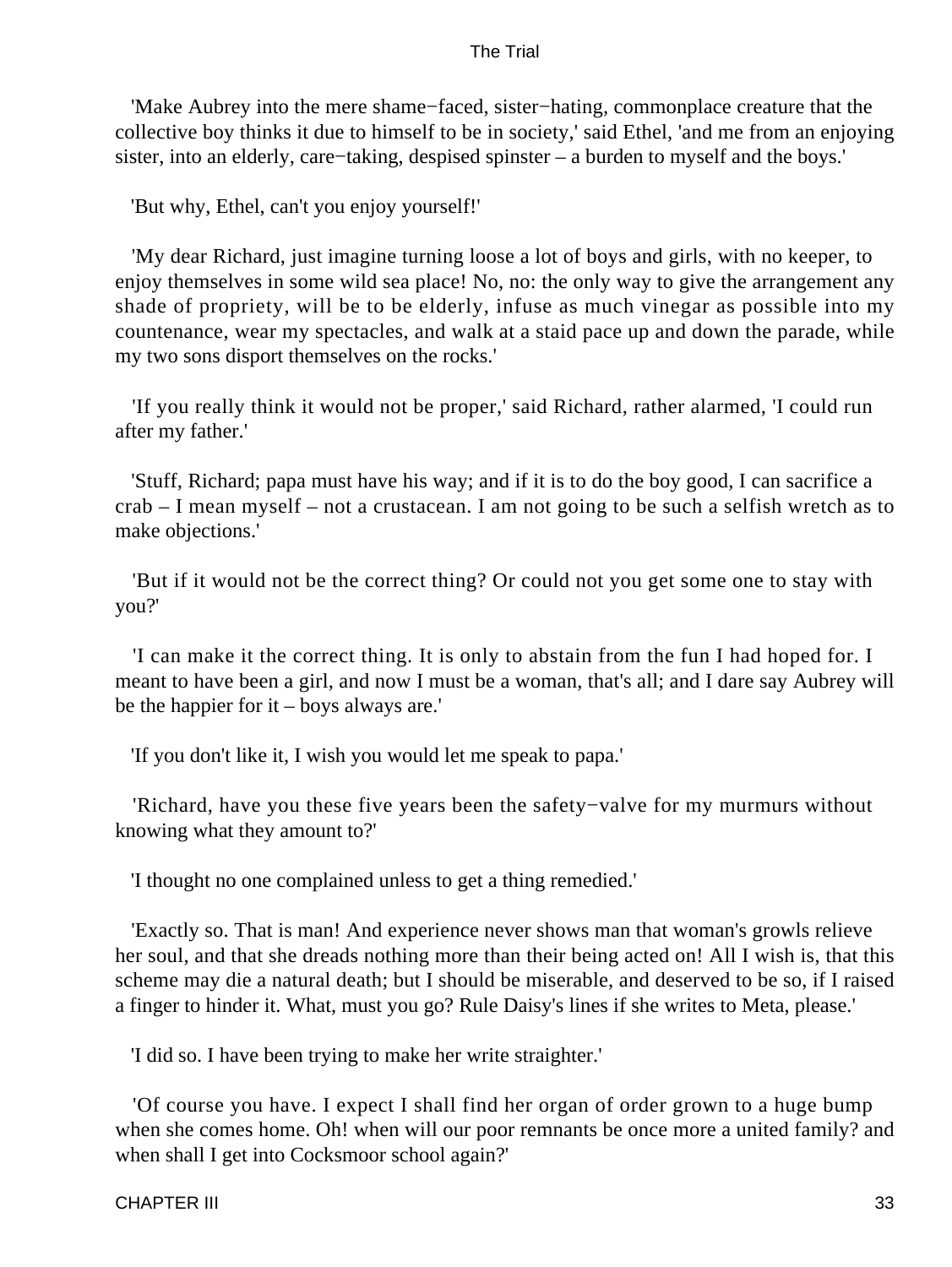When Dr. May came home, his plan was in full bloom. Henry had gratefully accepted it, and answered for his brother being able to travel by the next Monday; and Dr. May wanted Ethel to walk with him to Bankside, and propose it there – talking it over with the sister, and making it her own invitation. Ethel saw her fate, and complied, her father talking eagerly all the way.

 'You see, Ethel, it is quite as much for his spirits as his health that I wish it. He is just the age that our Norman was.'

 That was the key to a great deal. Ethel knew that her father had never admitted any of the many excuses for the neglect of Norman's suffering for the three months after his mother's death; but though it thrilled her all over, she was not prepared to believe that any one, far less any Ward, could be of the same sensitive materials as Norman. To avoid answering, she went more than half−way, by saying, 'Don't you think I might ask those poor girls to come with him?'

 'By no manner of means,' said the Doctor, stopping short. 'It is just what I want, to get him away from his sister. She minds nothing else; and if it were not for Mary, I don't know what the little ones would do; and as to Henry, he is very good and patient; but it is the way to prevent him from forming domestic tastes to have no mistress to his house. He will get into mischief, or marry, if she does not mind what she is about.'

'That must come to an end when Leonard is well, and goes back to school.'

 'And that won't be till after the holidays. No, some break there must be. When he is gone, Mary can put her into the way of doing things; she is anxious to do right; and we shall see them do very well. But this poor boy – you know he has been always living at home, while the others were away; he was very fond of his mother, and the first coming out of his room was more than he could bear. I must have him taken from home till he is well again, and able to turn to other things.'

 And before Ethel's eyes came a vision of poor Mrs. Ward leaning on her son's arm, on Saturday afternoon walks, each looking fond and proud of the other. She felt her own hardness of heart, and warmed to the desire of giving comfort.

 Bankside was basking in summer sunshine, with small patches of shade round its young shrubs and trees, and a baking heat on the little porch.

 The maid believed Miss Ward was in the garden. Mr. Leonard had been taken out to−day; and the Doctor moving on, they found themselves in the cool pretty drawing−room, rather overcrowded with furniture and decoration, fresh and tasteful, but too much of it, and a contrast to the Mays' mixture of the shabby and the curious, in the room that was so decidedly for use, and not for show.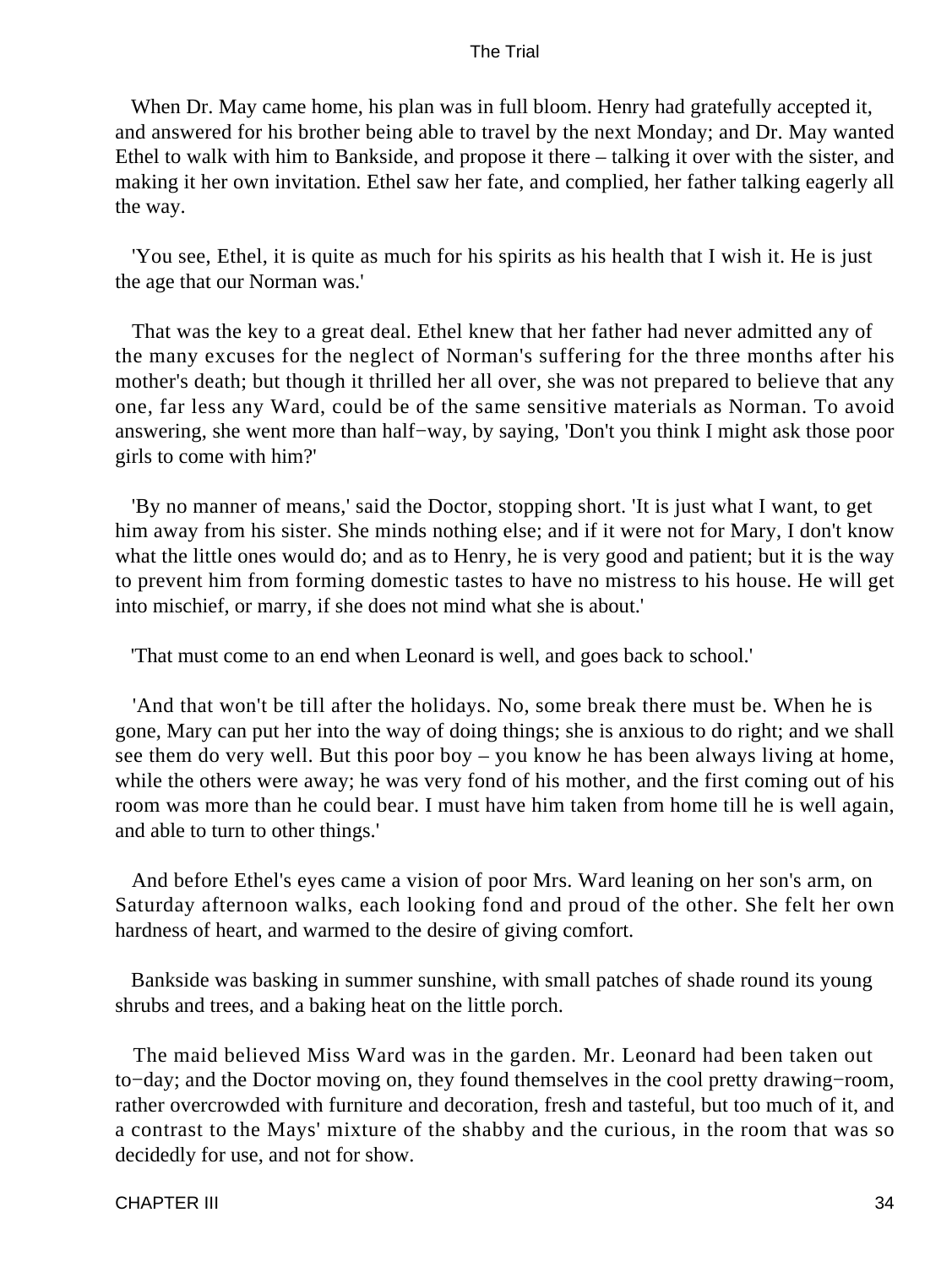What arrested the attention was, however, the very sweetest singing Ethel had ever heard. The song was low and sad, but so intensely sweet, that Dr. May held up his hand to silence all sound, and stood with restrained breath and moistened eyes. Ethel, far less sensitive to music, was nevertheless touched as she had never before been by sound; and the more, as she looked through the window and saw in the shade of a walnut−tree, a sofa, at the foot of which sat Averil Ward in her deep mourning, her back to the window, so that only her young figure and the braids of her fair hair were to be seen; and beyond, something prostrate, covered with wrappers. The sweet notes ended, Dr. May drew a deep sigh, wiped his spectacles, and went on; Ethel hung back, not to startle the invalid by the sight of a stranger; but as Averil rose, she saw him raising himself, with a brightening smile on his pale face, to hold out his hand to the Doctor. In another minute Averil had come to her, shaken hands, and seated herself where she could best command a view of her brother.

'I am glad to see him out of doors,' said Ethel.

 'Henry was bent on it; but I think the air and the glare of everything is too much for him; he is so tired and oppressed.'

'I am sure he must like your, singing,' said Ethel.

 'It is almost the only thing that answers,' said Averil, her eyes wistfully turning to the sofa; 'he can't read, and doesn't like being read to.'

 'It is very difficult to manage a boy's recovery,' said Ethel. 'They don't know how to be ill.'

 'It is not that,' replied the sister, as if she fancied censure implied, 'but his spirits. Every new room he goes into seems to beat him down; and he lies and broods. If he could only talk!'

 'I know that so well!' said Ethel. But to Averil the May troubles were of old date, involved in the mists of childhood. And Ethel seeing that her words were not taken as sympathy, continued, 'Do not the little girls amuse him?'

 'Oh no! they are too much for him; and I am obliged to keep them in the nursery. Poor little things! I don't know what we should do if your sister Mary were not so kind.'

 'Mary is very glad,' began Ethel, confusedly. Then rushing into her subject: 'Next week, I am to take Aubrey to the seaside; and we thought if Leonard would join us, the change might be good for him.'

 'Thank you,' Averil answered, playing with her heavy jet watch−guard. 'You are very good; but I am sure he could not move so soon.'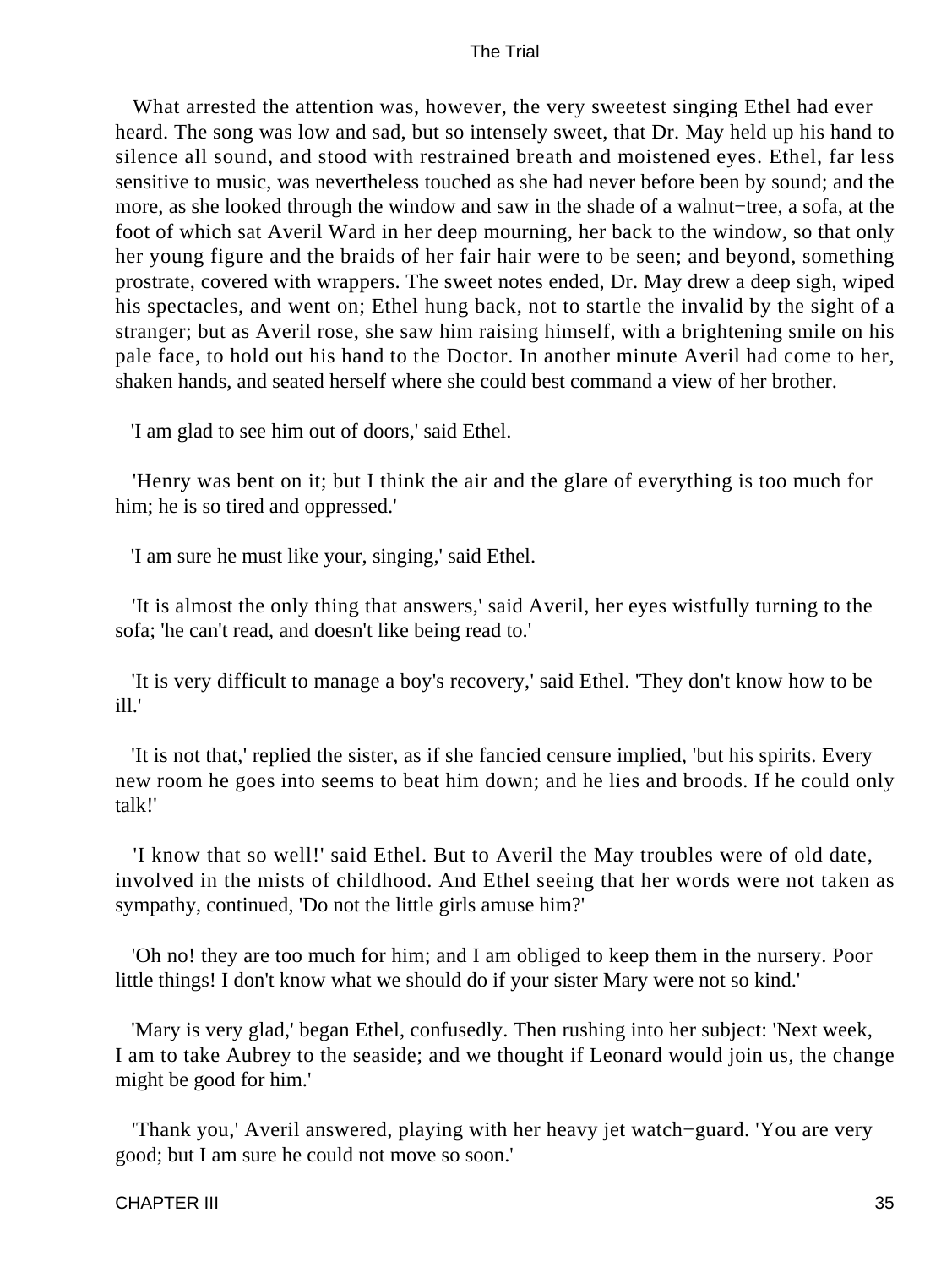'Ave,' called Leonard at that moment; and Ethel, perceiving that she likewise was to advance, came forth in time to hear, '0, Ave! I am to go to the sea next week, with Aubrey May and his sister. Won't it  $-$ '

 Then becoming aware of the visitor, he stopped short, threw his feet off the sofa, and stood up to receive her.

 'I can't let you come if you do like that,' she said, shaking his long thin hand; and he let himself down again, not, however, resuming his recumbent posture, and giving a slight but effective frown to silence his sister's entreaties that he would do so. He sat, leaning back as though exceedingly feeble, scarcely speaking, but his eyes eloquent with eagerness. And very fine eyes they were! Ethel remembered her own weariness, some twelve or fourteen years back, of the raptures of her baby−loving sisters about those eyes; and now in the absence of the florid colouring of health, she was the more struck by the beauty of the deep liquid brown, of the blue tinge of the white, and of the lustrous light that resided in them, but far more by their power of expression, sometimes so soft and melancholy, at other moments earnest, pleading, and almost flashing with eagerness. It was a good mouth too, perhaps a little inclined to sternness of mould about the jaw and chin; but that might have been partly from the absence of all softening roundness, aging the countenance for the time, just as illness had shrunk the usually sturdy figure.

'Has Ethel told you of our plan?' asked Dr. May of the sister.

 'Yes,' she hesitated, in evident confusion and distress. 'You are all very kind, but we must see what Henry says.'

 'I have spoken to Henry! He answers for our patching Leonard up for next week; and I have great faith in Dr. Neptune.'

Leonard's looks were as bright as Averil's were disturbed.

'Thank you, thank you very much! but can he possibly be well enough for the journey?'

Leonard's eyes said 'I shall.'

 'A week will do great things,' said Dr. May, 'and it is a very easy journey – only four hours' railway, and a ten miles' drive.'

 Averil's face was full of consternation; and Leonard leant forward with hope dancing in his eyes.

 'You know the place,' continued Dr. May, 'Coombe Hole. Quite fresh, and unhackneyed. It is just where Devon and Dorset meet. I am not sure in which county; but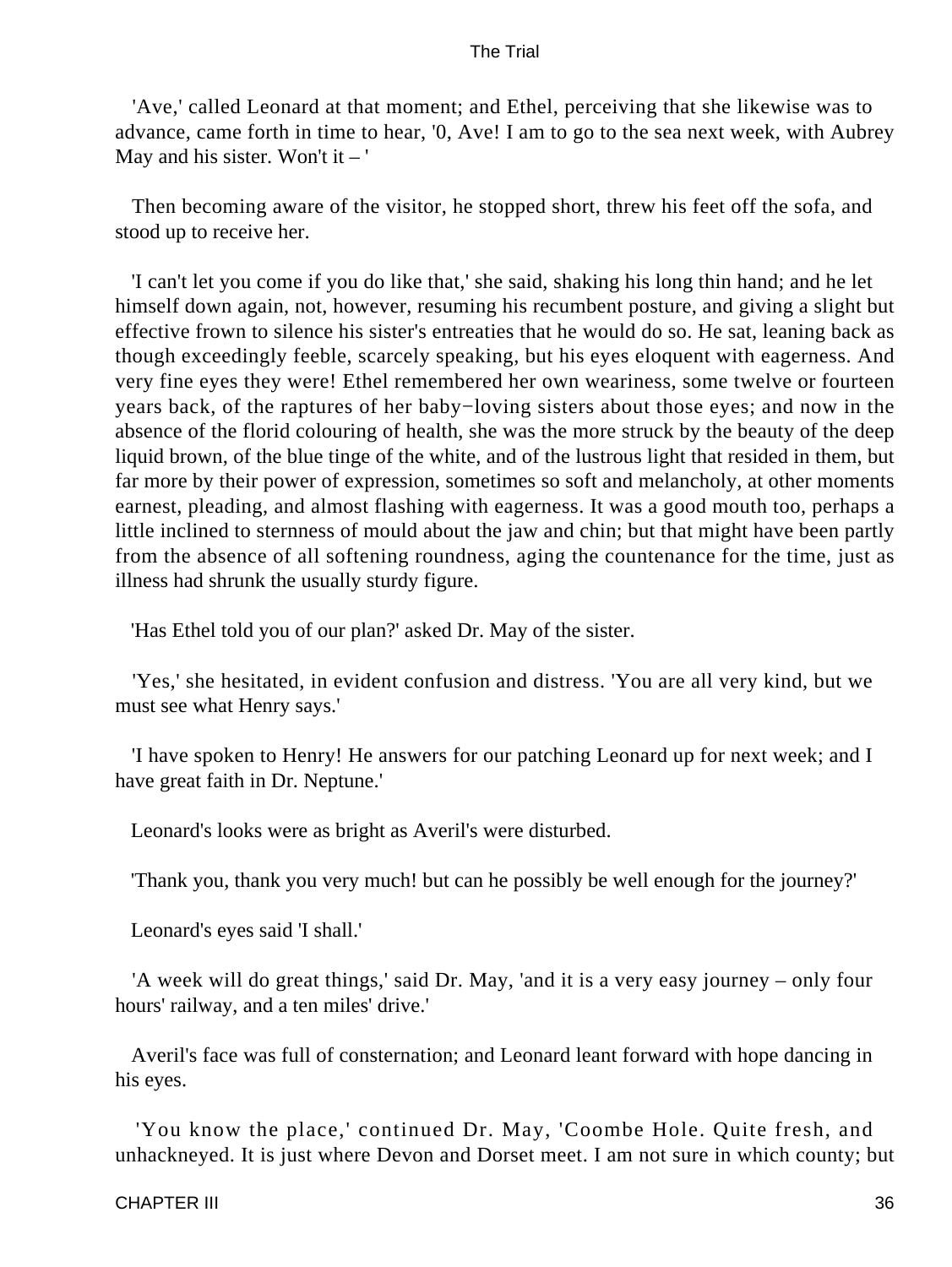there's a fine beach, and beautiful country. The Riverses found it out, and have been there every autumn; besides sending their poor little girl and her governess down when London gets too hot. Flora has written to the woman of the lodgings she always has, and will lend them the maid she sends with little Margaret; so they will be in clover.'

 'Is it not a very long way!' said Averil, thinking how long those ten yards of lawn had seemed.

 'Not as things go,' said Dr. May. 'You want Dr. Spencer to reproach you with being a Stoneborough fungus. There are places in Wales nearer by the map, but without railway privilege; and as to a great gay place, they would all be sick of it.'

 'Do you feel equal to it? as if you should like it, Leonard?' asked his sister, in a trembling would−be grateful voice.

'Of all things,' was the answer.

 Ethel thought the poor girl had suffered constraint enough, and that it was time to release the boy from his polite durance, so she rose to take leave, and again Leonard pulled himself upright to shake hands.

 'Indeed,' said Ethel, when Averil had followed them into the drawing−room, 'I am sorry for you. It would go very hard with me to make Aubrey over to any one! but if you do trust him with me, I must come and hear all you wish me to do for him.'

 'I cannot think that he will be able or glad to go when it comes to the point,' said Averil, with a shaken tone.

 Dr. May was nearer than she thought, and spoke peremptorily. 'Take care what you are about! You are not to worry him with discussions. If he can go, he will; if not, he will stay at home; but pros and cons are prohibited. Do you hear, Averil!'

'Yes; very well.'

'Papa you really are very cruel to that poor girl,' were Ethel's first words outside.

 'Am I? I wouldn't be for worlds, Ethel. But somehow she always puts me in a rage. I wish I knew she was not worrying her brother at this moment!'

 No, Averil was on the staircase, struggling, choking with the first tears she had shed. All this fortnight of unceasing vigilance and exertion, her eyes had been dry, for want of time to realize, for want of time to weep, and now she was ashamed that hurt feeling rather than grief had opened the fountain. She could not believe that it was not a cruel act of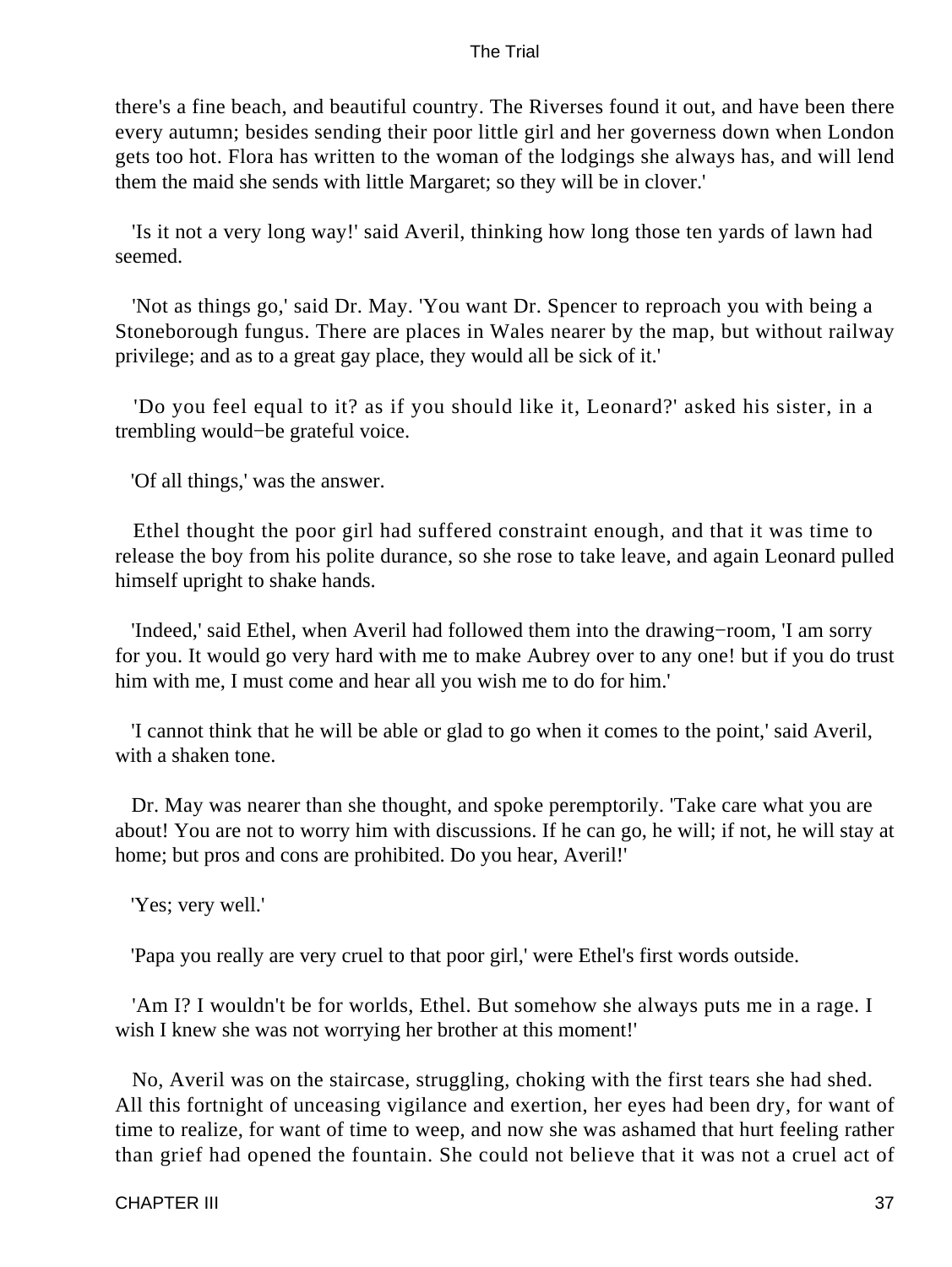kindness, to carry one so weak as Leonard away from home to the care of a stranger. She apprehended all manner of ill consequences; and then nursing him, and regarding his progress as her own work, had been the sedative to her grief, which would come on her 'like an armed man,' in the dreariness of his absence. Above all, she felt herself ill requited by his manifest eagerness to leave her who had nursed him so devotedly – her, his own sister – for the stiff, plain Miss May whom he hardly knew. The blow from the favourite companion brother, so passionately watched and tended, seemed to knock her down; and Dr. May, with medical harshness, forbidding her the one last hope of persuading him out of the wild fancy, filled up the measure.

 Oh, those tears! How they would swell up at each throb of the wounded heart, at each dismal foreboding of the desponding spirit. But she had no time for them! Leonard must not be left alone, with no one to cover him up with his wrappers.

 The tears were strangled, the eyes indignantly dried. She ran out at the garden door. The sofa was empty! Had Henry come home and helped him in? She hurried on to the window; Leonard was alone in the drawing−room, resting breathlessly on an ottoman within the window.

'Dear Leonard! Why didn't you wait for me!'

 'I thought I'd try what I could do. You see I am much stronger than we thought.' And he smiled cheerfully, as he helped himself by the furniture to another sofa. 'I say, Ave, do just give me the map – the one in Bradshaw will do. I want to find this place.'

'I don't think there is a Bradshaw,' said Averil, reluctantly.

'Oh yes, there is – behind the candlestick, on the study chimney−piece.'

 'Very well – ' There were more tears to be gulped down – and perhaps they kept her from finding the book.

'Where's the Bradshaw?'

'I didn't see it.'

 'I tell you I know it was there. The left−hand candlestick, close to the letter−weight. I'll get it myself.'

 He was heaving himself up, when Averil prevented him by hastening to a more real search, which speedily produced the book.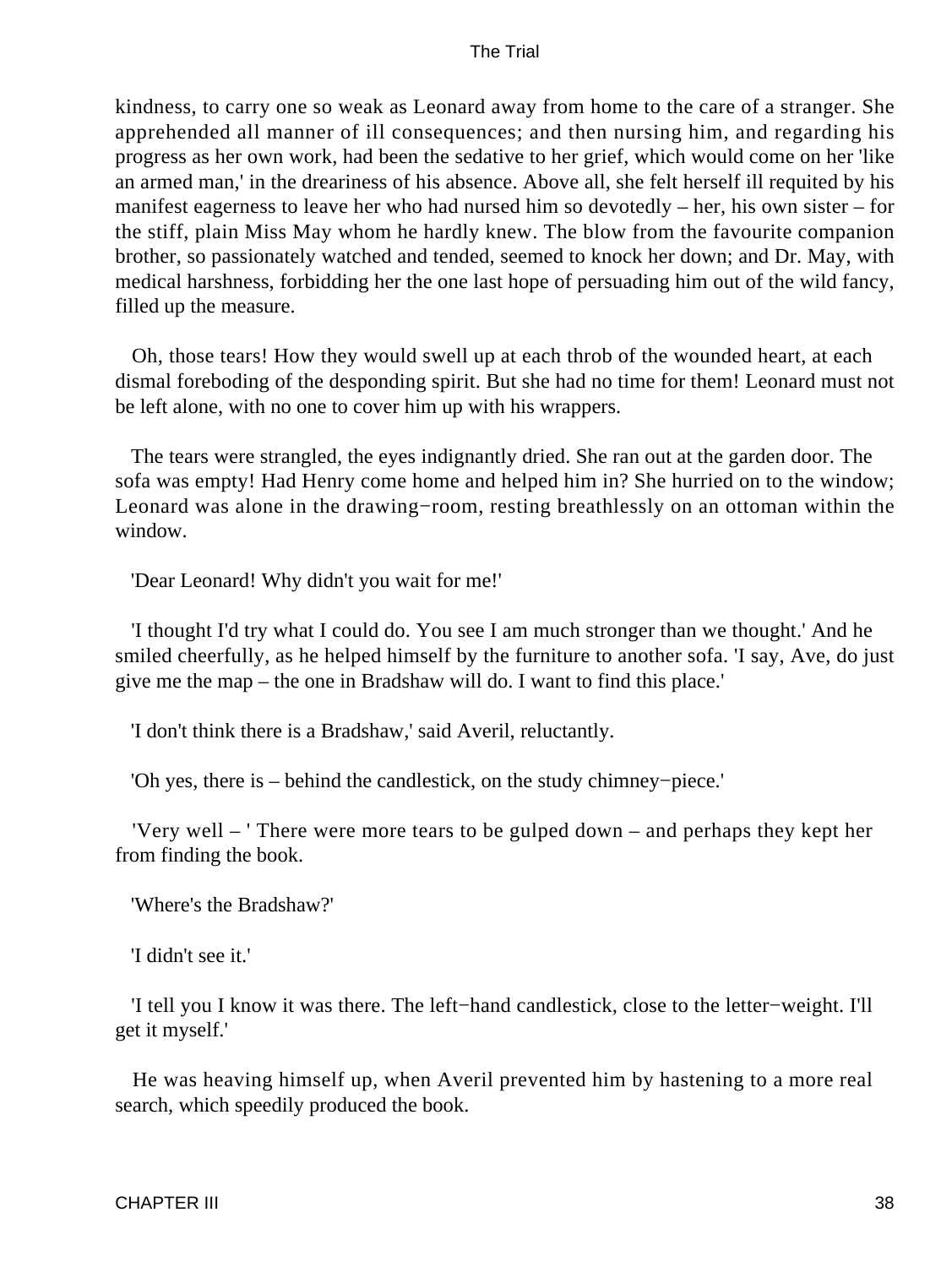Eagerly Leonard unfolded the map, making her steady it for his shaking hand, and tracing the black toothed lines.

'There's Bridport – ten miles from there. Can you see the name, Ave?'

'No, it is not marked.'

 'Never mind. I see where it is; and I can see it is a capital place; just in that little jag, with famous bathing. I wonder if they will stay long enough for me to learn to swim?'

 'You are a good way from that as yet,' said poor Averil, her heart sinking lower and lower.

'Oh, I shall be well at once when I get away from here!'

'I hope so.'

'Why, Ave!' he cried, now first struck with her tone, 'don't you know I shall?'

 'I don't know,' she said, from the soreness of her heart; 'but I can't tell how to trust you with strangers.'

 'Strangers! You ungrateful child!' exclaimed Leonard, indignantly. 'Why, what have they been doing for you all this time?'

'I am sure Miss May, at least, never came near us till to−day.'

'I'm very glad of it! I'm sick of everything and everybody I have seen!'

 Everybody! That was the climax! Averil just held her tongue; but she rushed to her own room, and wept bitterly and angrily. Sick of her after all her devotion! Leonard, the being she loved best in the world!

 And Leonard, distressed and hurt at the reception of his natural expression of the weariness of seven weeks' sickness and sorrow, felt above all the want of his mother's ever−ready sympathy and soothing, and as if the whole world, here, there, and everywhere, would be an equally dreary waste. His moment of bright anticipation passed into heavy despondency, and turning his head from the light, he dropped asleep with a tear on his cheek.

 When he awoke it was at the sound of movements in the room, slow and cautious, out of regard to his slumbers – and voices, likewise low – at least one was low, the other that whisper of the inaudibility of which Averil could not be disabused. He lay looking for a few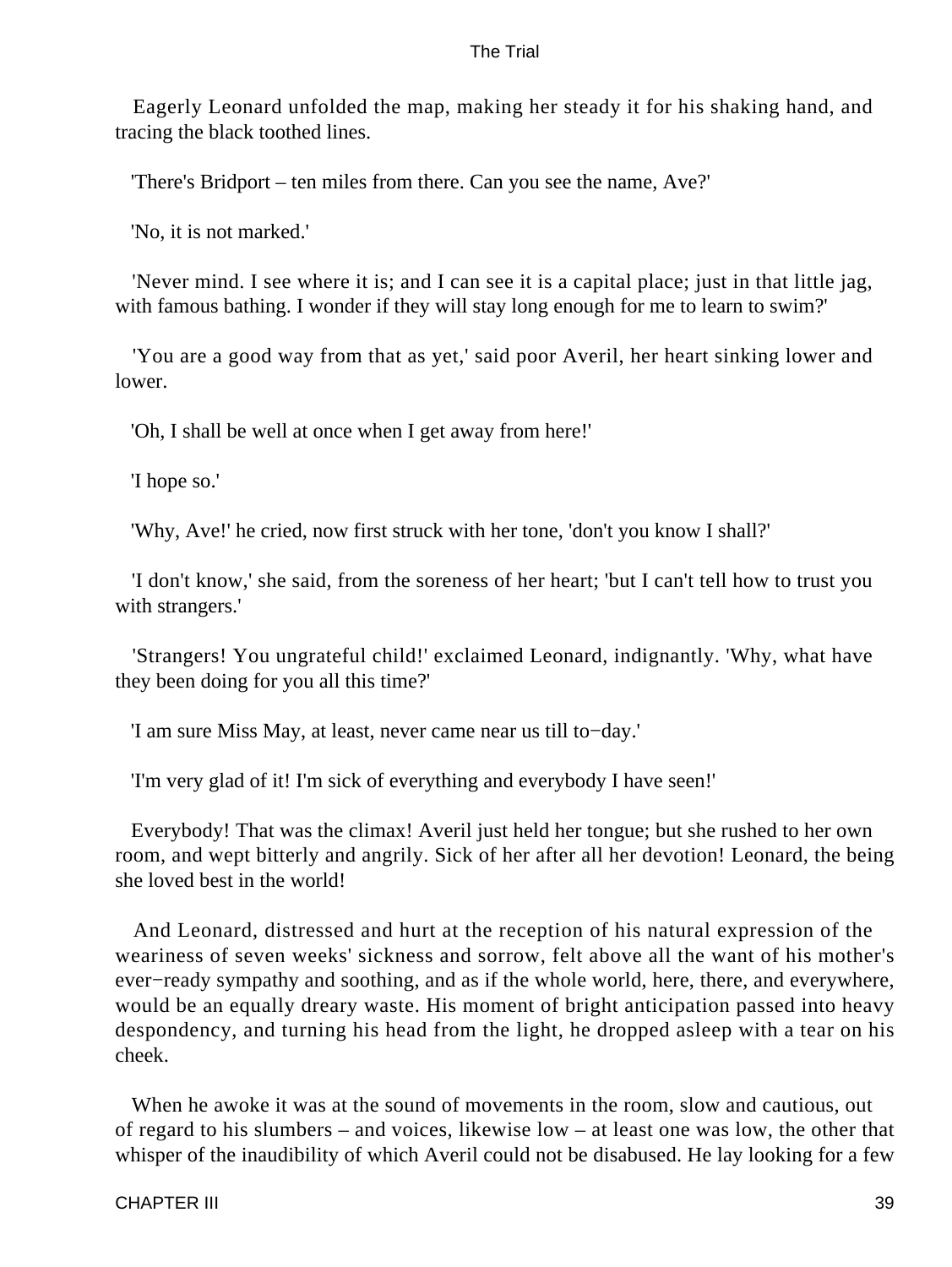moments through his eyelashes, before exerting himself to move. Averil, her face still showing signs of recent tears, sat in a low chair, a book in her lap, talking to her brother Henry.

 Henry was of less robust frame than Leonard promised to be, and though on a smaller scale, was more symmetrically made, and had more regular features than either his brother or sister, but his eyes were merely quick lively black beads, without anything of the clear depths possessed by the others. His hair too was jet black, whereas theirs was a pale nut brown; and his whiskers, long and curling, so nearly met under his chin, as to betray a strong desire that the hirsute movement should extend to the medical profession. Always point−device in apparel, the dust on his boot did not prevent its perfect make from being apparent; and the entire sit of his black suit would have enabled a cursory glance to decide that it never came out of the same shop as Dr. May's.

'0, Henry!' were the words that he first heard distinctly.

'It will be much better for every one – himself and you included.'

'Yes, if  $-$ '

 'If – nonsense. I tell you he will be quite well enough. See how well I am now, how fast I got on as soon as I took to tonics. – Ha, Leonard, old fellow! what, awake? What do you say to this plan of old May's?'

 'It is very kind of him; and I should be very glad if I am well enough; but next week is very soon,' said Leonard, waking in the depression in which he had gone to sleep.

 'Oh, next week! That is as good as next year in a matter like this, as May agreed with me, here, let us have your pulse. You have let him get low, Averil. A basin of good soup will put more heart into you, and you will feel ready for anything.'

 'I have got on to−day, said Leonard, briskly raising himself, as though the cheerful voice had been cordial in itself.

 'Of course you have, now that you have something to look forward to; and you will be in excellent hands; the very thing I wanted for you, though I could not see how to manage it. I am going to dress. I shall tell them to send in dinner; and if I am not down, I shall be in the nursery. You won't come in to dinner, Leonard?'

'No, said Leonard, with a shudder.

 'I shall send you in some gravy soup, that you may thank me for. Ave never would order anything but boiled chickens for you, and forgets that other people ever want to eat. There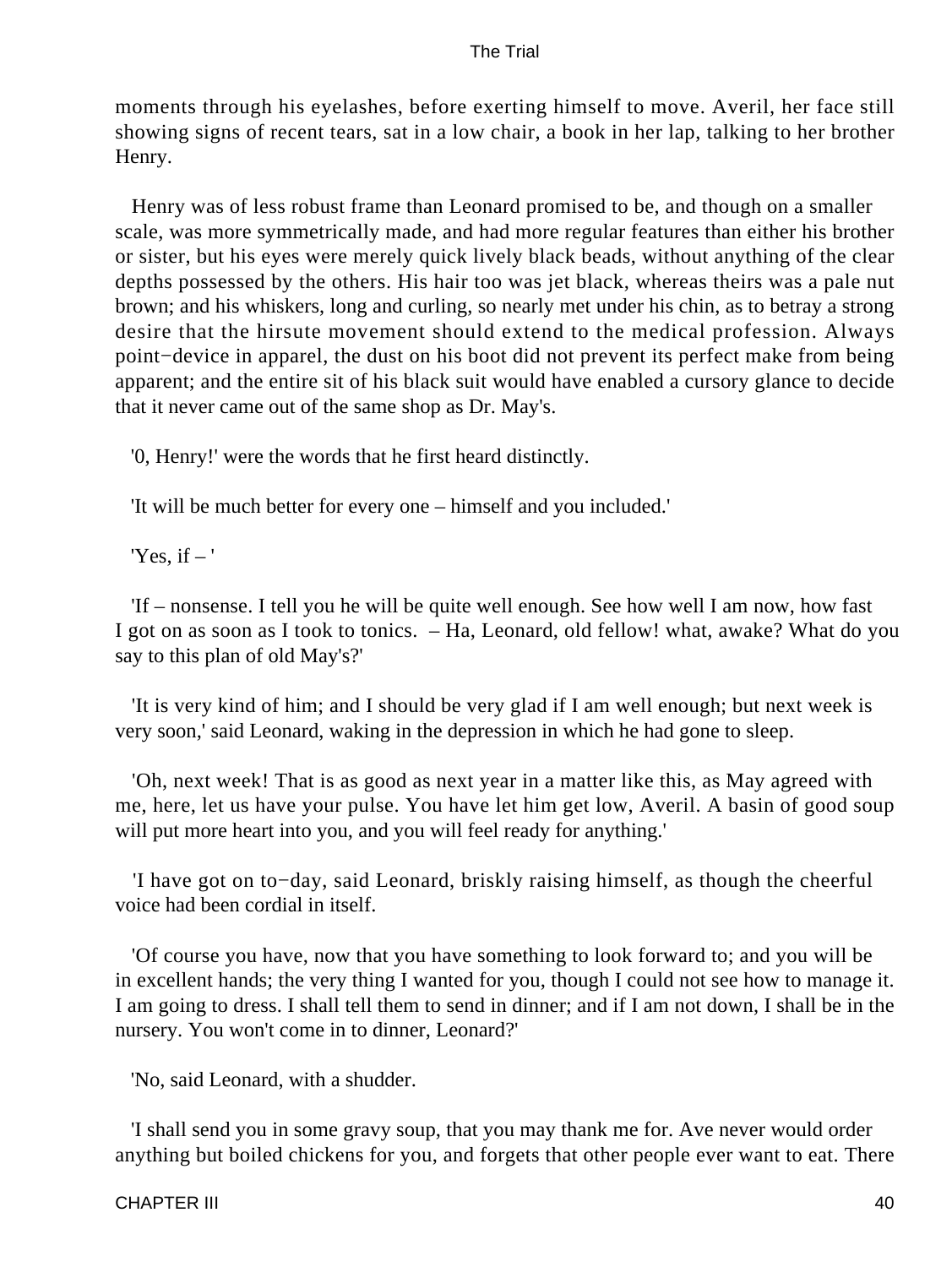will be a chance of making a housekeeper of her now.'

 How selfish, thought Averil, to want to get rid of poor Leonard, that I may attend to his dinners. Yet Henry had spoken in perfect good−humour.

 Henry came down with a little sister in each hand. They were his especial darlings; and with a touch of fatherly fondness, he tried to compensate to them for their sequestration from the

 drawing−room, the consequence of Averil not having established her authority enough to keep their spirits from growing too riotous for Leonard's weakness. Indeed, their chatter was Henry's sole enlivenment, for Averil was constantly making excursions to ask what her patient would eat, and watch its success; and but for his pleasure in the little girls popping about him, he would have had a meal as dull as it was unsettled. As soon as the strawberries were eaten, he walked out through the window with them clinging to him, and Averil returned to her post.

'Some music, Ave,' said Leonard, with an instinctive dread of her conversation.

 She knew her voice was past singing, and began one of her most renowned instrumental pieces, which she could play as mechanically as a musical−box.

 'Not that jingling airified thing!' cried Leonard, 'I want something quiet and refreshing. There's an evening hymn that the Mays have.'

'The Mays know nothing of music,' said Averil.

'Stay, this is it:' and he whistled a few bars.

'That old thing! Of course I know that. We had it every Sunday at Brighton.'

 She began it, but her eyes were full of tears, partly because she hated herself for the irritation she had betrayed. She was a sound, good, honest−hearted girl; but among all the good things she had learned at Brighton, had not been numbered the art of ruling her own spirit.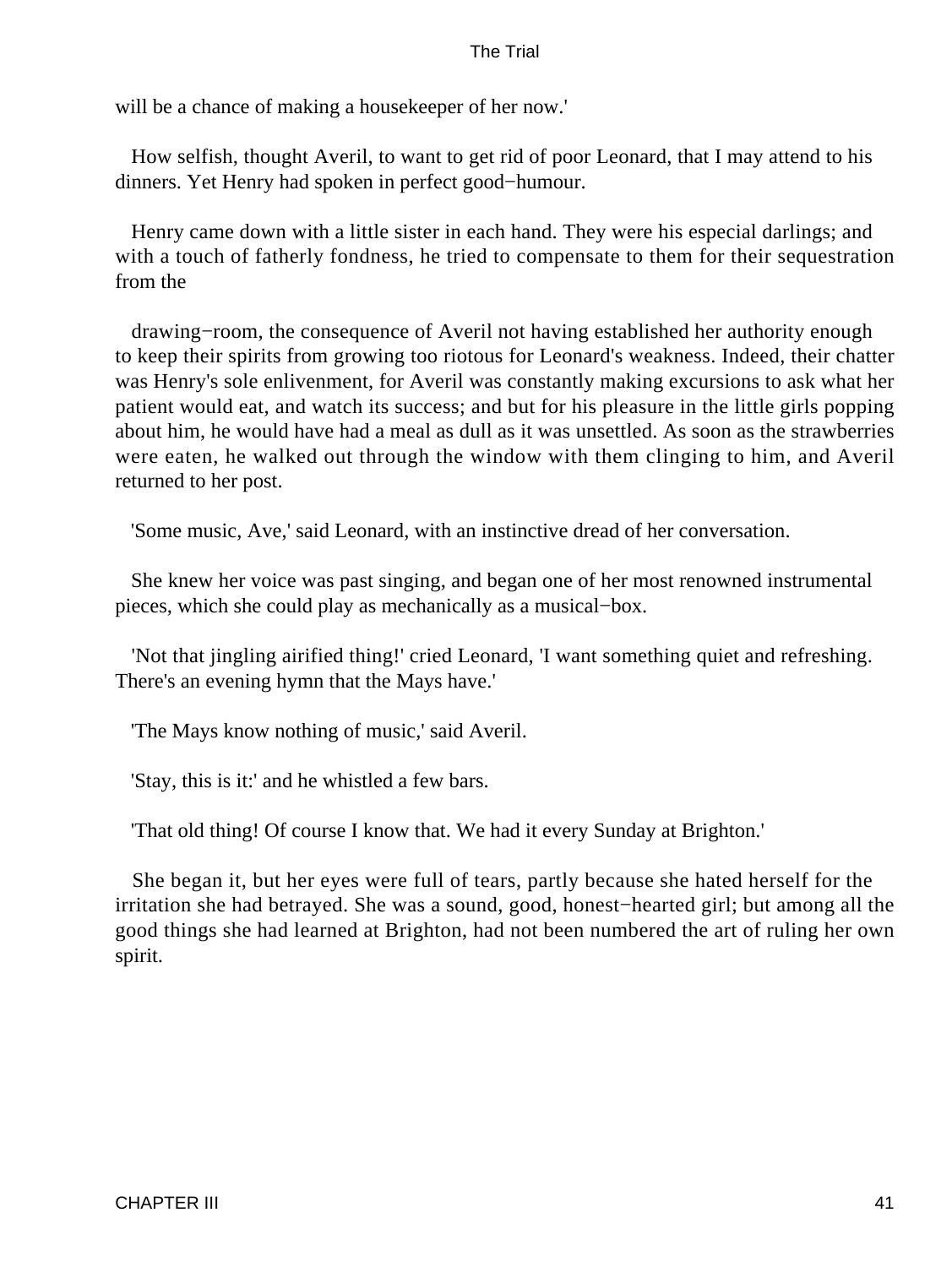# **[CHAPTER IV](#page-414-0)**

*Griefs* hidden in the mind like treasures,

Will turn with time to solemn pleasures.

 On the Monday morning, the two convalescents shook hands in the waiting−room at the station, surveying each other rather curiously; while Ethel, trying to conquer her trepidation, gave manifold promises to Averil of care and correspondence.

 Dr. Spencer acted escort, being far more serviceable on the railway than his untravelled friend, whose lame arm, heedless head, and aptitude for missing trains and mistaking luggage, made him a charge rather than an assistant. He was always happiest among his patients at home; and the world was still ill enough to employ him so fully, that Ethel hoped to be less missed than usual. Indeed, she believed that her absence would be good in teaching him Mary's full−grown worth, and Mary would be in the full glory of notability in the purification of the house.

 The change was likewise for Dr. Spencer's good. He had almost broken down in the height of the labour, and still looked older and thinner for it; and after one night at Coombe, he was going to refresh himself by one of his discursive tours.

 He was in high spirits, and the pink of courtesy; extremely flattered by the charge of Ethel, and making her the ostensible object of his attention, to the relief of the boys, who were glad to be spared the sense of prominent invalidism. The change was delightful to them. Aubrey was full of life and talk, and sat gazing from the window, as if the line from Stoneborough to Whitford presented a succession of novelties.

 'What's that old place on the river there, with crow−stepped gables and steep roofs, like a Flemish picture?'

 'Don't you know?' said Leonard, 'it is the Vintry mill, where my relative lives, that wants to make a dusty miller of me.'

 'No fear of that, old fellow,' said Aubrey, regarding him in some dismay, 'you've got better things to grind at.'

'Ay, even if I don't get the Randall next time, I shall be sure of it another.'

'You'll have it next.'

CHAPTER IV 42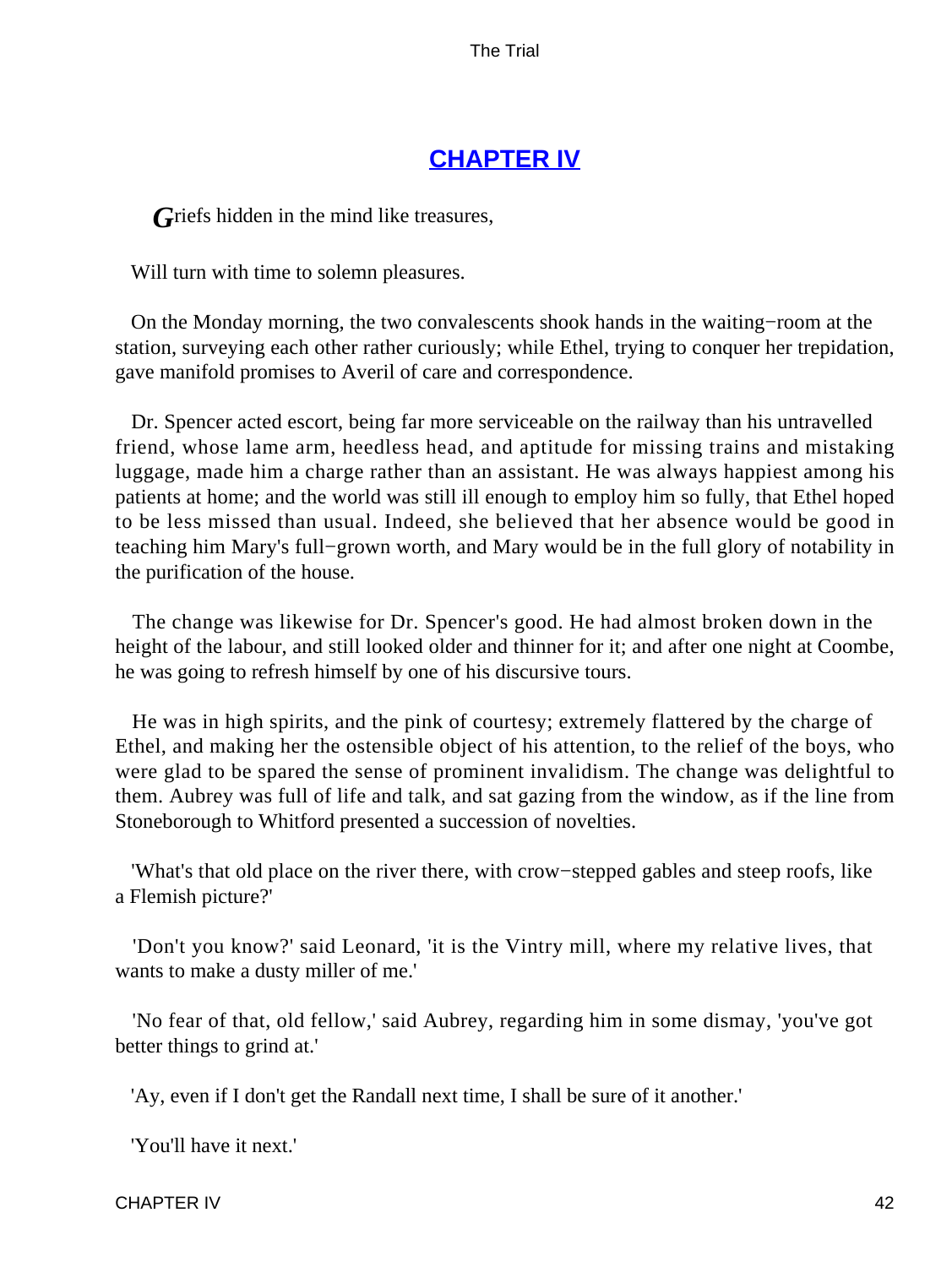'I don't know; here is a quarter clean gone, and the other fellows will have got before me.'

'0h, but most of them have had a spell of fever!'

 'Yes, but they have not had it so thoroughly,' said Leonard. 'My memory is not properly come back yet; and your father says I must not try it too soon.'

 'That's always his way,' said Aubrey. 'He would not let Ethel so much as pack up my little Homer.'

 Leonard's quick, furtive glance at Ethel was as if he suspected her of having been barely prevented from torturing him.

 'Oh, it was not her doing,' said Aubrey, 'it was I! I thought Tom would find me gone back; and, you know, we must keep up together, Leonard, and be entered at St. John's at the same time.'

 For Aubrey devoutly believed in Tom's college at Cambridge, which had recovered all Dr. May's allegiance.

 The extra brightness was not of long duration. It was a very hot day, such as exactly suited the salamander nature of Dr. Spencer; but the carriage became like an oven. Aubrey curled himself up in a corner and went to sleep, but Leonard's look of oppressed resignation grieved Ethel, and the blue blinds made him look so livid, that she was always fancying him fainting, and then his shyness was dreadful – it was impossible to elicit from him anything but 'No, thank you.'

 He did nearly faint when they left the train; and while Aubrey was eagerly devouring the produce of the refreshment room, had to lie on a bench under Dr. Spencer's charge, for Ethel's approach only brought on a dangerous spasm of politeness. How she should get on with him for a month, passed her imagination.

 There was a fresher breeze when they drove out of the station, up a Dorset ridge of hill, steep, high, terraced and bleak; but it was slow climbing up, and every one was baked and wearied before the summit was gained, and the descent commenced. Even then, Ethel, sitting backwards, could only see height develop above height, all green, and scattered with sheep, or here and there an unfenced turnip−field, the road stretching behind like a long white ribbon, and now and then descending between steep chalk cuttings in slopes, down which the carriage slowly scrooped on its drag, leaving a broad blue−flecked trail. Dr. Spencer was asleep, hat off, and the wind lifting his snowy locks, and she wished the others were; but Aubrey lamented on the heat and the length, and Leonard leant back in his corner, past lamentation.

CHAPTER IV 43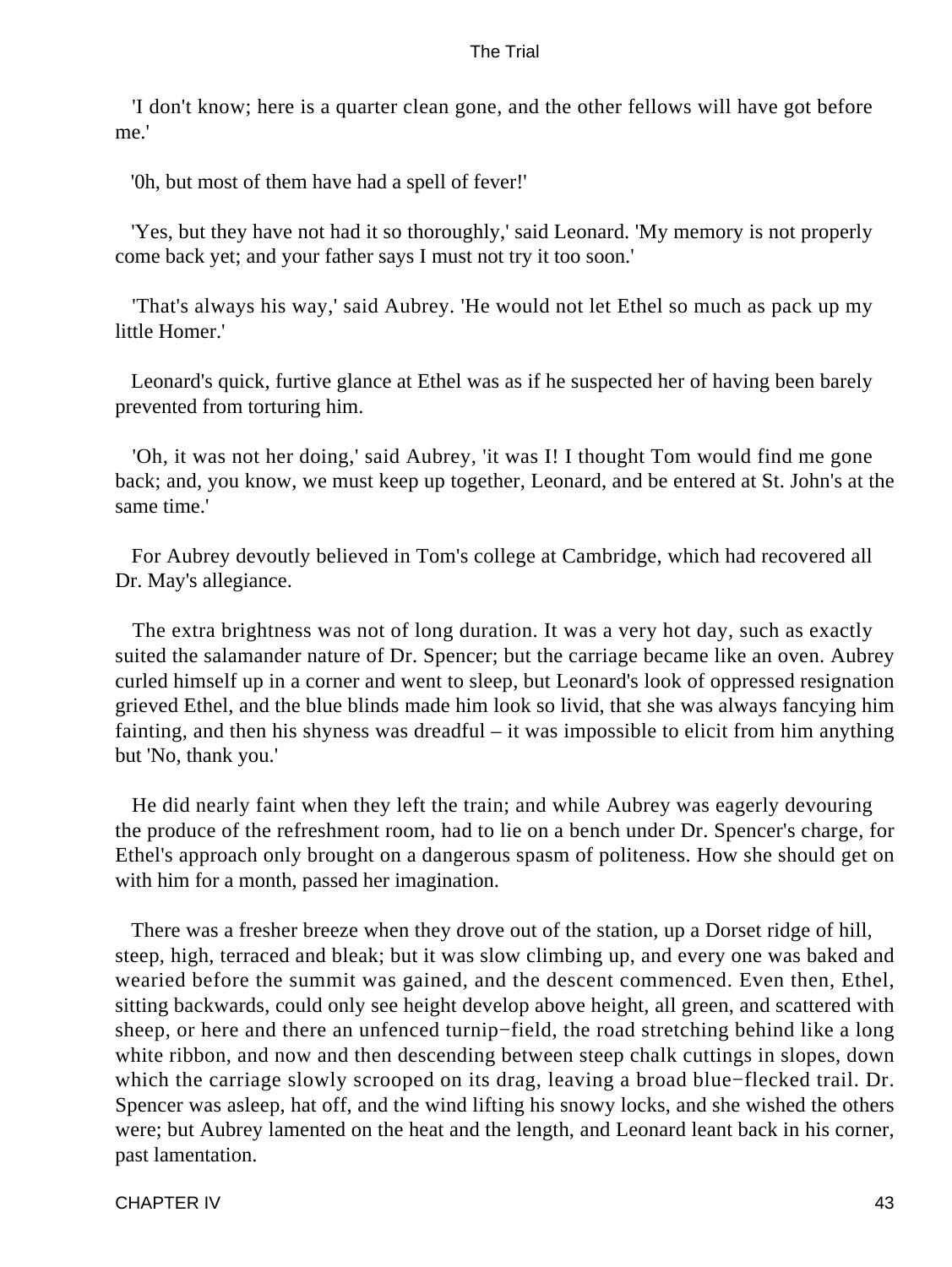Down, down! The cuttings were becoming precipitous cliffs, the drag made dismal groans; Aubrey, after a great slip forward, looking injured, anchored himself, with his feet against the seat, by Ethel; and Dr. Spencer was effectually wakened by an involuntary forward plunge of his opposite neighbour. 'Can this be safe?' quoth Ethel; 'should not some of us get out?'

 'Much you know of hills, you level landers!' was the answer; and just then they were met and passed by four horses dragging up a stage coach, after the fashion of a fly on a window−pane – a stage coach! delightful to the old−world eyes of Dr. Spencer, recalling a faint memory to Ethel, and presenting a perfect novelty to Aubrey.

 Then came a sudden turn upon flat ground, and a short cry of wonder broke from Aubrey. Ethel was sensible of a strange salt weedy smell, new to her nostrils, but only saw the white−plastered, gray−roofed houses through which they were driving; but, with another turn, the buildings were only on one side – on the other there was a wondrous sense of openness, vastness, freshness – something level, gray, but dazzling; and before she could look again, the horses stopped, and close to her, under the beetling, weather−stained white cliff, was a low fence, and within it a verandah and a door, where stood Flora's maid, Barbara, in all her respectability.

 Much wit had been expended by Aubrey on being left to the tender mercy of cruel Barbara Allen, in whom Ethel herself anticipated a tyrant; but at the moment she was invaluable. Every room was ready and inviting, and nothing but the low staircase between Leonard and the white bed, which was the only place fit for him; while for the rest, the table was speedily covered with tea and chickens; Abbotstoke eggs, inscribed with yesterday's date; and red mail−clad prawns, to prove to touch and taste that this was truly sea−side. The other senses knew it well: the open window let in the indescribable salt, fresh odour, and the entire view from it was shore and sea, there seemed nothing to hinder the tide from coming up the ridge of shingle, and rushing straight into the cottage; and the ear was constantly struck by the regular roll and dash of the waves. Aubrey, though with the appetite of recovery and sea−air combined, could not help pausing to listen. and, when his meal was over, leant back in his chair, listened again, and gave a sigh of content. 'It is one constant hush, hushaby,' he said; 'it would make one sleep pleasantly.'

 His companions combined their advice to him so to use it; and in less than half an hour Ethel went to bid him good night, in the whitest of beds and cleanest of tiny chambers, where he looked the picture of sleepy satisfaction, when she opened his window, and admitted the swell and dash that fascinated his weary senses.

 'My child is all right,' said Ethel, returning to Dr. Spencer; 'can you say the same of yours?'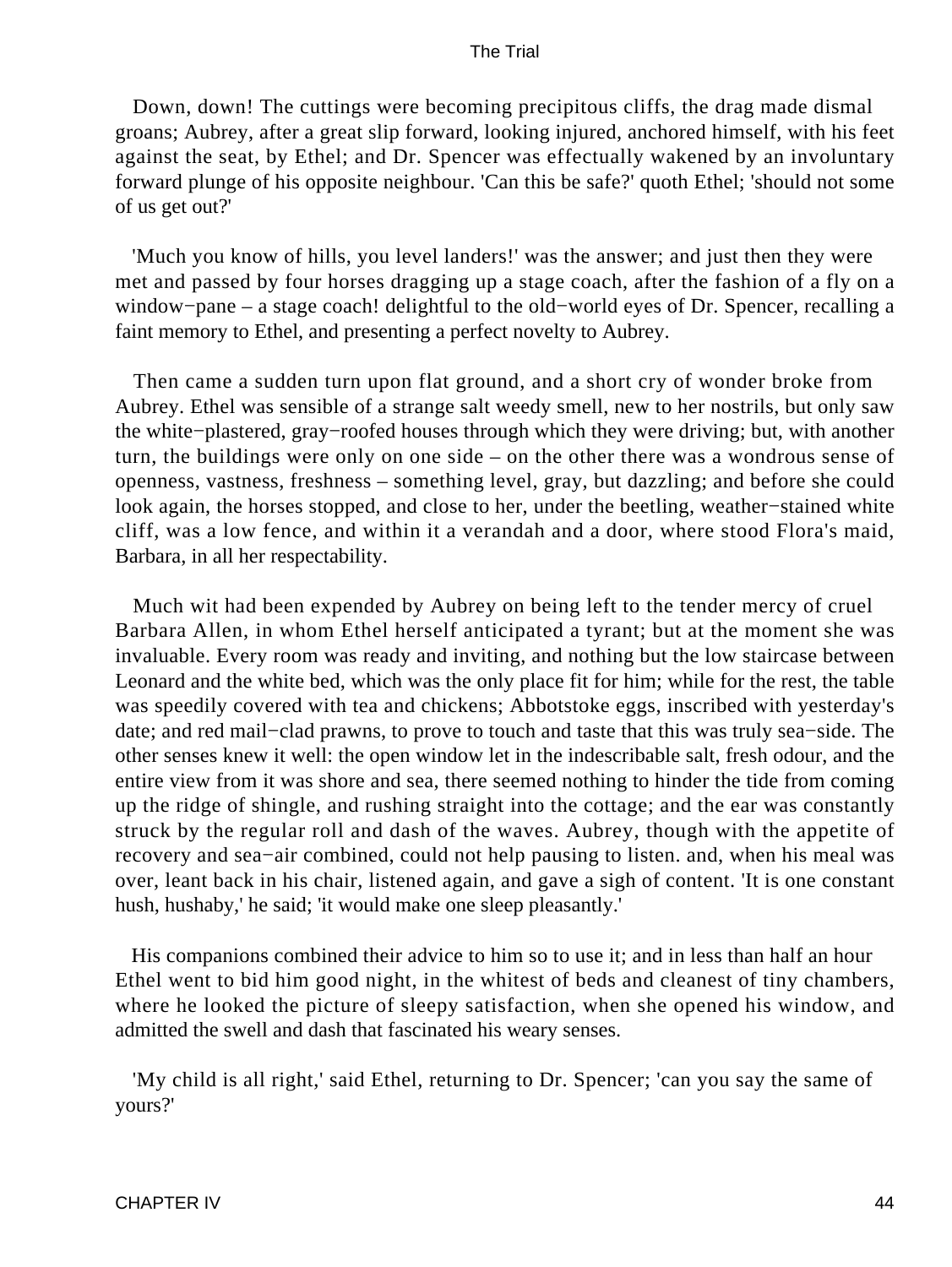'He must rest himself into the power of sleeping. I must say it was a bold experiment; but it will do very well, when he has got over the journey. He was doing no good at home.'

'I hope he will here.'

'Depend on it he will. And now what are you intending?'

 'I am thirsting to see those waves near. Would it be against the manners and customs of sea−places for me to run down to them so late?'

'Sea−places have no manners and customs.'

 Ethel tossed on her hat with a feeling of delight and freedom. 'Oh, are you coming, Dr. Spencer? I did not mean to drag you out. You had rather rest, and smoke.'

'This is rest,' he answered.

 The next moment, the ridge of the shingle was passed, and Ethel's feet were sinking in the depth of pebbles, her cheeks freshened by the breeze, her lips salted by the spray tossed in by the wind from the wave crests. At the edge of the water she stood – as all others stand there – watching the heaving from far away come nearer, nearer, curl over in its pride of green glassy beauty, fall into foam, and draw back, making the pebbles crash their accompanying 'frsch.' The repetition, the peaceful majesty, the blue expanse, the straight horizon, so impressed her spirit as to rivet her eyes and chain her lips; and she receded step by step before the tide, unheeding anything else, not even perceiving her companion's eyes fixed on her, half curiously, half sadly.

'Well, Ethel,' at last he said.

 'I never guessed it!' she said, with a gasp. 'No wonder Harry cannot bear to be away from it. Must we leave it?' as he moved back.

 'Only to smooth ground,' said Dr. Spencer; 'it is too dark to stay here among the stones and crab−pots.'

 The summer twilight was closing in; lights shining in the village under the cliffs, and looking mysterious on distant points of the coast; stars were shining forth in the pale blue sky, and the young moon shedding a silver rippled beam on the water.

 'If papa were but here!' said Ethel, wakening from another gaze, and recollecting that she was not making herself agreeable.

'So you like the expedition?'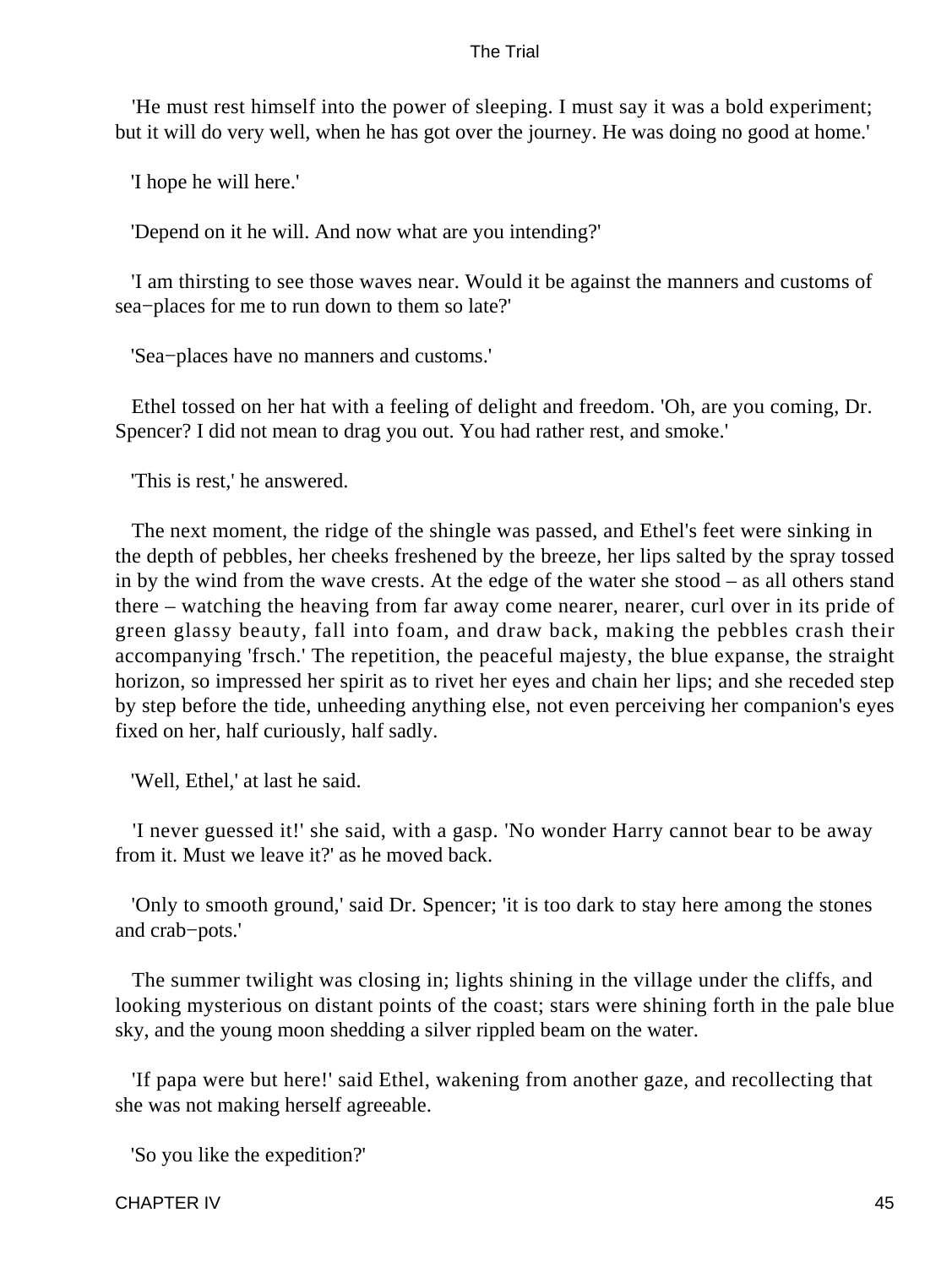'The fit answer to that would be, «It is very pretty,» as the Cockney said to Coleridge at Lodore.'

'So I have converted a Stoneborough fungus!'

'What! to say the sea is glorious? A grand conversion!'

'To find anything superior to Minster Street.'

 'Ah, you are but half reclaimed! You are a living instance that there is no content unless one has begun life as a fungus.'

 She was startled by his change of tone. 'True, Ethel. Content might have been won, if there had been resolution to begin without it.'

 'I beg your pardon,' she faltered, 'I ought not to have said it. I forgot there was such a cause.'

'Cause – you know nothing about it.'

 She was silent, distressed, dismayed, fearing that she had spoken wrongly, and had either mistaken or been misunderstood.

'Tell me, Ethel,' he presently said, 'what can you know of what made me a wanderer?'

'Only what papa told me.'

'He – he was the last person to know.'

 'He told me,' said Ethel, hurrying it out in a fright, 'that you went away – out of generosity – not to interfere with his happiness.'

 Then she felt as if she had done a shocking thing, and waited anxiously, while Dr. Spencer deliberately made a deep hole in the shingle with his stick. 'Well,' at last he said, 'I thought that matter was unknown to all men – above all to Dick!'

'It was only after you were gone, that he put things together and made it out.'

'Did – she – know?' said Dr. Spencer, with a long breath.

'I cannot tell,' said Ethel.

'And how or why did he tell you?' (rather hurt.)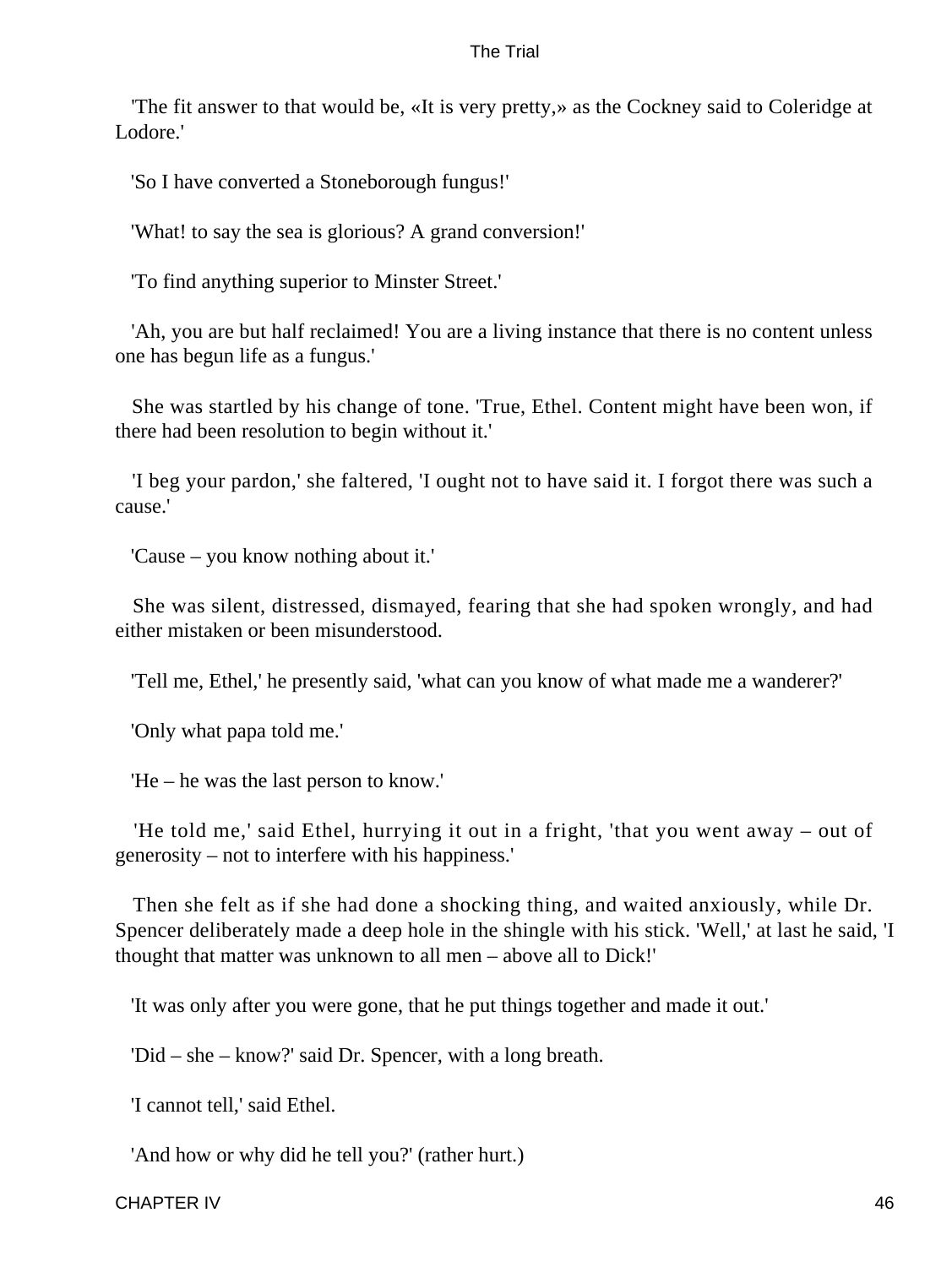'It was when first you came. I am sure no one else knows it. But he told me because he could not help it; he was so sorry for you.'

 They walked the whole length of the parade, and had turned before Dr. Spencer spoke again; and then he said, 'It is strange! My one vision was of walking on the sea−shore with her; and that just doing so with you should have brought up the whole as fresh as five−and−thirty years ago!'

'I wish I was more like her,' said Ethel.

 No more was wanting to make him launch into the descriptions, dear to a daughter's heart, of her mother in her sweet serious bloom of young womanhood, giving new embellishments to the character already so closely enshrined in his hearer's heart, the more valuable that the stream of treasured recollection flowed on in partial oblivion of the person to whom it was addressed, or, at least, that she was the child of his rival; for, from the portrait of the quiet bright maiden, he passed to the sufferings that his own reserved nature had undergone from his friend's outspoken enthusiasm. The professor's visible preference for the youth of secure prospects, had not so much discouraged as stung him; and in a moment of irritation at the professor's treatment, and the exulting hopes of his unconscious friend, he had sworn to himself, that the first involuntary token of regard from the young lady towards one or the other, should decide him whether to win name and position for her sake, or to carry his slighted passion to the utmost parts of the earth, and never again see her face.

 'Ethel,' he said, stopping short, 'never threaten Providence – above all, never keep the threat.'

 Ethel scarcely durst speak, in her anxiety to know what cast the die, though with all Dr. Spencer's charms, she could not but pity the delusion that could have made him hope to be preferred to her father – above all, by her mother. Nor could she clearly understand from him what had dispelled his hopes. Something it was that took place at the picnic on Arthur's Seat, of which she had previously heard as a period of untold bliss. That something, still left in vague mystery, had sealed the fate of the two friends.

 'And so,' said Dr. Spencer, 'I took the first foreign appointment that offered. And my poor father, who had spent his utmost on me, and had been disappointed in all his sons, was most of all disappointed in me. I held myself bound to abide by my rash vow; loathed tame English life without her, and I left him to neglect in his age.'

'You could not have known or expected!' exclaimed Ethel.

 'What right had I to expect anything else? It was only myself that I thought of. I pacified him by talk of travelling, and extending my experience, and silenced my conscience by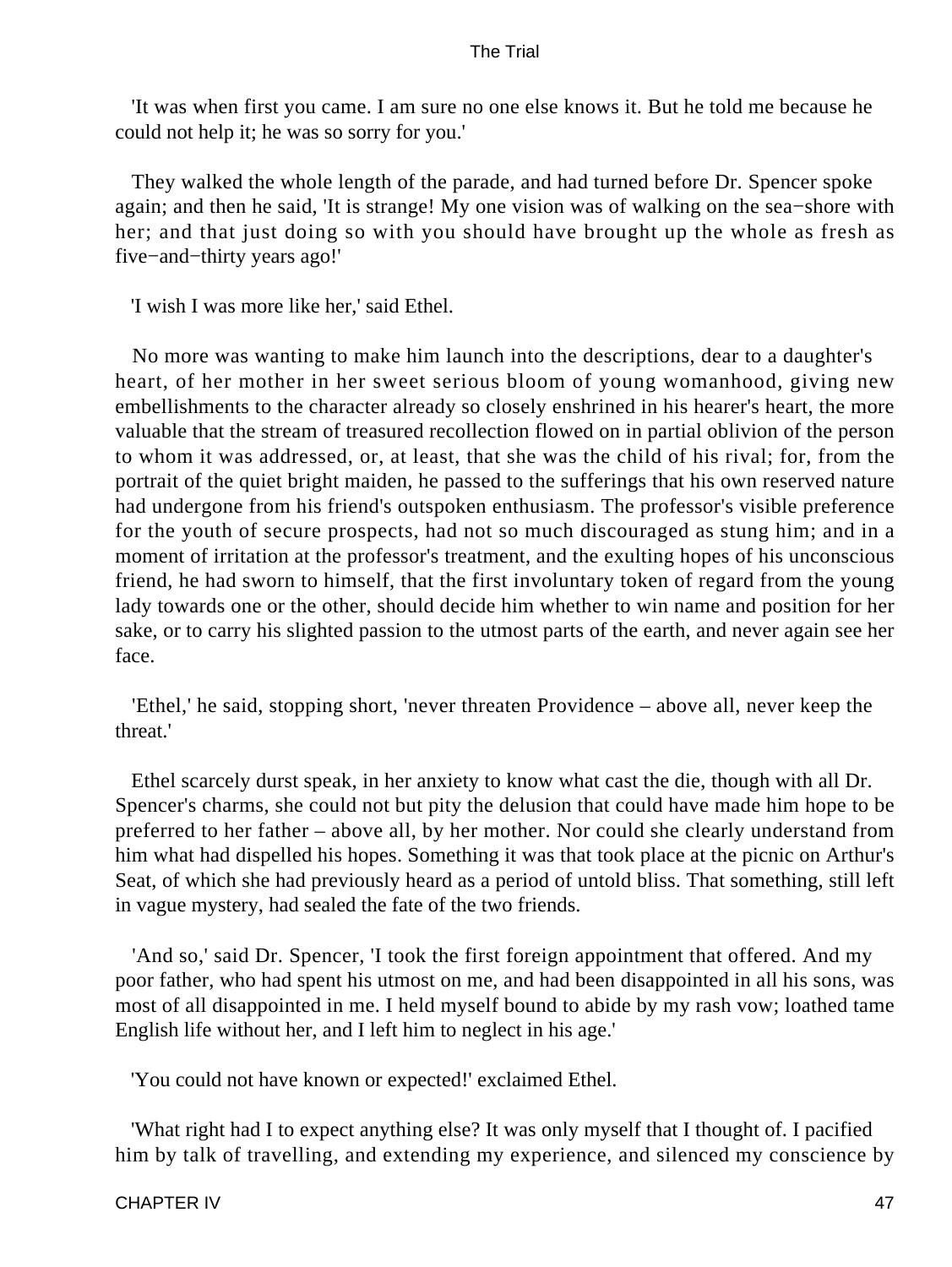intending to return when ordinary life should have become tolerable to me – a time that never has come. At last, in the height of that pestilential season in India, came a letter, warning me that my brother's widow had got the mastery over my poor father, and was cruelly abusing it, so that only my return could deliver him. It was when hundreds were perishing, and I the only medical man near; when to have left my post would have been both disgraceful and murderous. Then I was laid low myself; and while I was conquering the effects of cholera, came tidings that made it nothing to me whether they or I conquered. This,' and he touched one of his white curling locks, 'was not done by mere bodily exertion or ailment.'

'You would have been too late any way,' said Ethel.

 'No, not if I had gone immediately. I might have got him out of that woman's hands, and made his life happy for years. There was the sting, but the crime had been long before. You know the rest. I had no health to remain, no heart to come home; and then came vagrancy indeed. I drifted wherever restlessness or impulse took me, till all my working years were over, and till the day when the sight of your father's wedding−ring showed me that I should not break my mad word by accepting the only welcome that any creature gave me.'

'And, oh! surely you have been comforted by him?'

 'Comforted! Cut to the heart would be truer. One moment, I could only look at him as having borne off my treasure to destroy it; but then there rose on me his loving, patient, heartbroken humility and cheerfulness; and I saw such a character, such a course, as showed me how much better he had deserved her, and filled me with shame at having ever less esteemed him. And through all, there was the same dear Dick May, that never, since the day we first met at the pump in the school court, had I been able to help loving with all my heart – the only being that was glad to see me again. When he begged me to stay and watch over your sister, what could I do but remain while she lived?'

 'So he bound you down! Oh, you know how we thank you! no, you can't, nor what you have been to him, and to all of us, through the worst of our sad days. And though it was a sacrifice, I do not think it was bad for you.'

 'No, Ethel. When you implored me to give up my Crimean notion, to spare your father pain, I did feel for once that you at least thought me of value to some one.'

'I cannot bear you to speak so,' cried Ethel. 'You to talk of having been of no use!'

 'No honest man of principle and education can be utterly useless; but when, three days ago, I recollected that it was my sixtieth birthday, I looked back, and saw nothing but desultory broken efforts, and restless changes. Your father told me, when I thought him unaware of the meaning of his words, that if I had missed many joys, I had missed many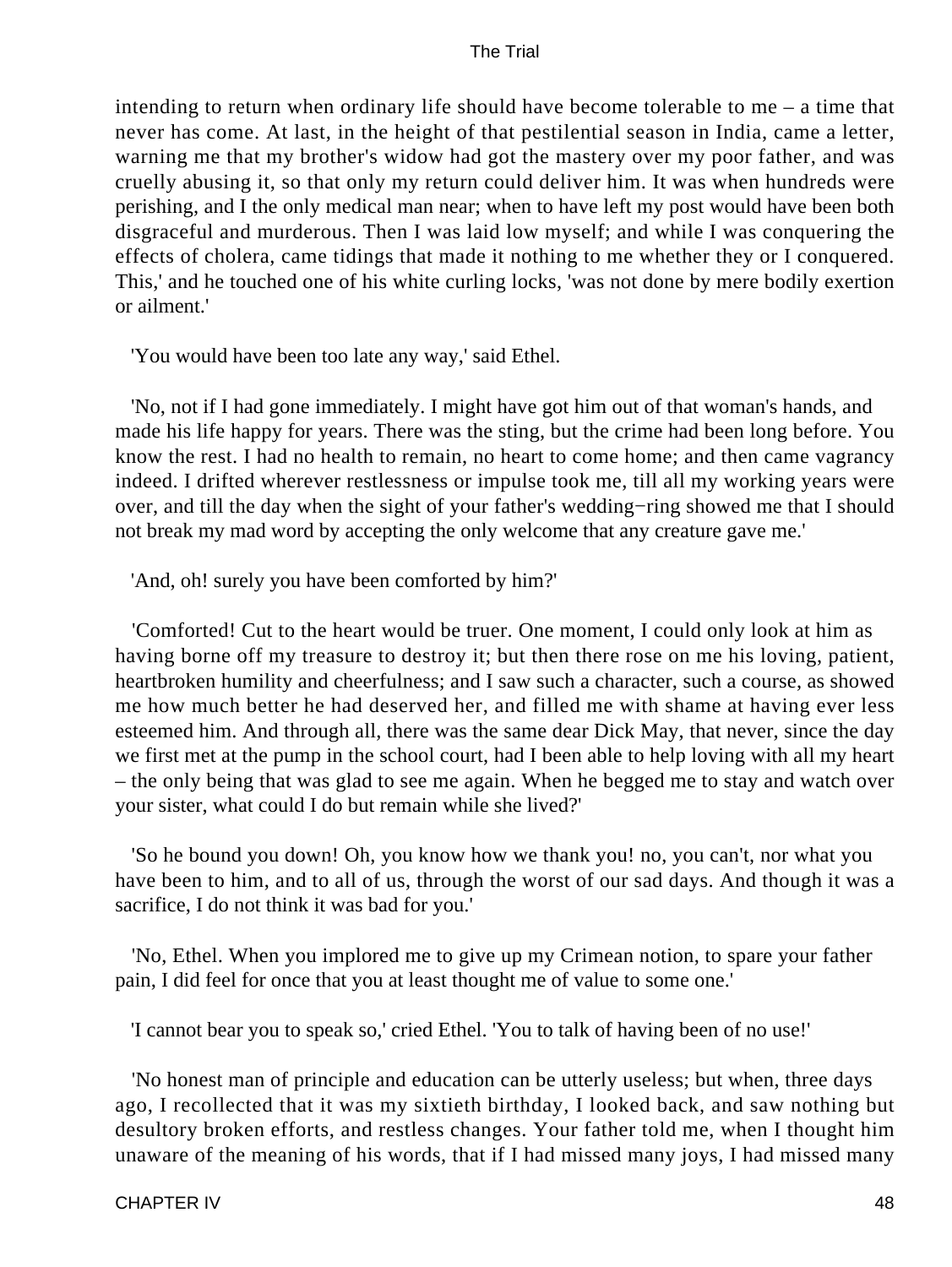sorrows; but I had taken the way to make my one sorrow a greater burden than his many.'

 'But you do not grieve for my mother still?' said Ethel, anxiously. 'Even his grief is a grave joy to him now; and one is always told that such things, as it was with you, are but a very small part of a man's life.'

 'I am not one of the five hundred men, whom any one of five hundred women might have equally pleased,' said Dr. Spencer; 'but it is so far true, that the positive pain and envy wore out, and would not have interfered with my after life, but for my own folly. No, Ethel; it was not the loss of her that embittered and threw away my existence; it was my own rash vow, and its headstrong fulfilment, which has left me no right to your father's peaceful spirit.'

'How little we guessed!' said Ethel. 'So cheerful and ready as you always are.'

 'I never trouble others, he said abruptly. 'Neither man nor woman ever heard a word of all this; and you would not have heard it now, but for that sea; and you have got your mother's voice, and some of her ways, since you have grown older and more sedate.'

'Oh, I am so glad!' said Ethel, who had been led to view her likeness to her father as natural, that to her mother as acquired.

 Those were the last words of the conversation; but Ethel, leaning from her window to listen to the plash of the waves, suspected that the slowly moving meteor she beheld, denoted that a cigar was soothing the emotions excited by their dialogue. She mused long over that revelation of the motives of the life that had always been noble and generous in the midst of much that was eccentric and wayward, and constantly the beat of the waves repeated to her the half−comprehended words, 'Never threaten Providence.'

 After superintending Aubrey's first bath, and duly installing the vice−M. D. and her charges, Dr. Spencer departed; and Ethel was launched on an unknown ocean, as pilot to an untried crew. She had been told to regard Leonard's bashfulness as a rare grace; but it was very inconvenient to have the boy wretchedly drooping, and owning nothing amiss, apparently unacquainted with any English words, except 'Thank you' and 'No, thank you.' Indeed, she doubted whether the shyness were genuine, for stories were afloat of behaviour at Stoneborough parties which savoured of audacity, and she vainly consulted Aubrey whether the cause of his discomfiture were her age or her youth, her tutorship or her plain face. Even Aubrey could not elicit any like or dislike, wish or complaint; and shrugging up his shoulders, decided that it was of no use to bother about it; Leonard would come to his senses in time. He was passive when taken out walking, submissive when planted on a three−cornered camp−stool that expanded from a gouty walking−stick, but seemed so inadequately perched, and made so forlorn a spectacle, that they were forced to put him indoors out of the glare of sea and sky, and hoping that he would condescend to the sofa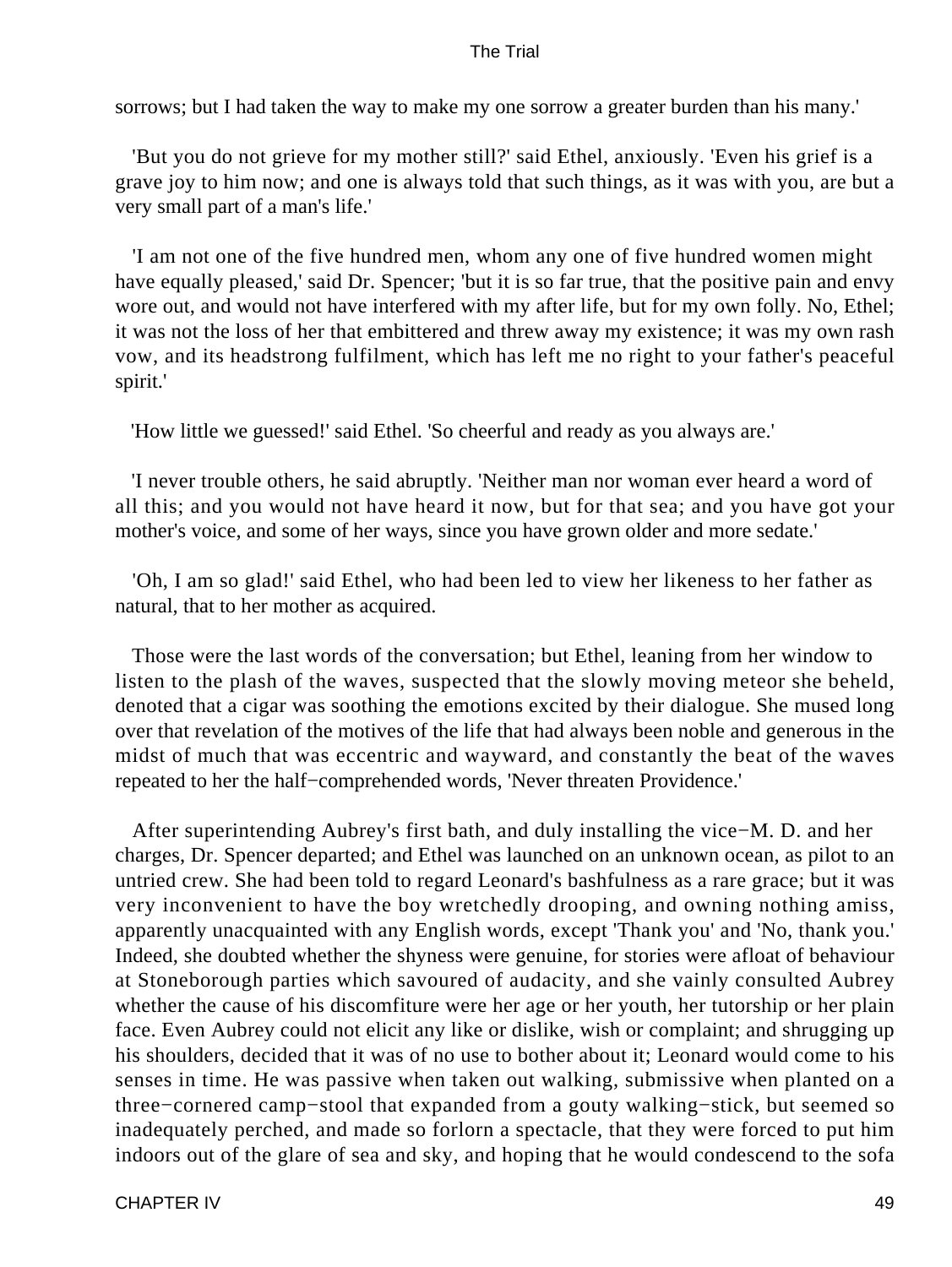when Ethel was out of sight.

 Punctilio broke down the next morning; and in the midst of breakfast, he was forced to lie down, and allow Ethel to bathe his face with vinegar and water; while she repented of the 'make−the−best−of−it' letter of the yesterday, and sent Aubrey out on a secret commission of inquiry about medical men, in case of need. Aubrey was perfectly well, and in such a state of desultory enjoyment and sea−side active idleness, that he was quite off her mind, only enlivening her morning of nursing by his exits and entrances, to tell of fresh discoveries, or incidents wonderful to the inland mind.

 After dinner, which had driven Leonard to lie on his bed, Aubrey persuaded his sister to come to see his greatest prize; a quaint old local naturalist, a seafaring man, with a cottage crammed with pans of live wonders of the deep in water, and shelves of extinct ones, 'done up in stane pies,' not a creature, by sea or land, that had haunted Coombe for a few million of ages, seemed to have escaped him. Such sea−side sojourns as the present, are the prime moments for coquetries with the lighter branches of natural science, and the brother and sister had agreed to avail themselves of the geological facilities of their position, the fascinations of Hugh Miller's autobiography having entirely gained them during Aubrey's convalescence. Ethel tore herself away from the discussion of localities with the old man, who was guide as well as philosopher, boatman as well as naturalist, and returned to her patient, whom she found less feverish, though sadly low and languid.

 'I wish I knew what to do for you,' she said, sitting down by him. 'What would your sister do for you?'

 'Nothing,' he wearily said, 'I mean, a great deal too much.' The tone so recalled Norman's dejected hopelessness, that she could not help tenderly laying her cold hands on the hot brow, and saying, 'Yes, I know how little one can do as a sister – and the mockery it is to think that one place can ever be taken!'

 The brown eyes looked at her with moist earnestness that she could hardly bear, but closed with a look of relief and soothing, as she held her hand on his forehead. Presently, however, he said, 'Don't let me keep you in.'

'I have been out, thank you. I am so glad to try to do anything for you.'

 'Thank you. What o'clock is it, please? Ah, then I ought to take that draught! I forgot it in the morning.'

 He permitted her to fetch it and pour it out, but as she recognized a powerful tonic, she exclaimed, 'Is this what you are taking? May it not make you feverish?'

'No doubt it does,' he said, lying down again; 'it was only Henry – '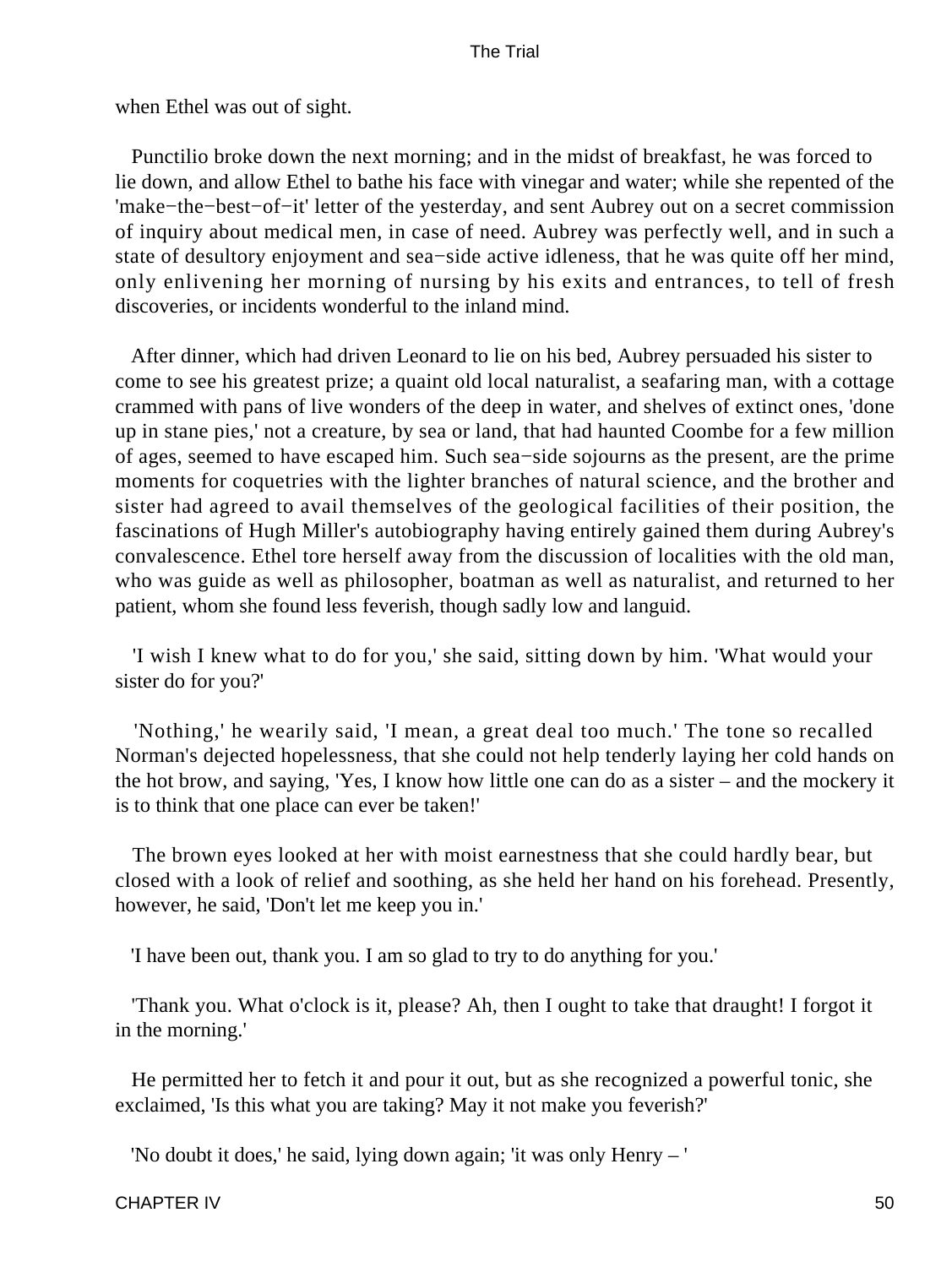'What! did not my father know of it?'

'Of course he does not, as it seems to be poison.'

 'Not exactly that,' said Ethel; 'but I was surprised, for it was talked of for Aubrey; but they said it wanted watching.'

'Just like Henry,' observed Leonard.

 'Well,' said Ethel, repressing her indignation, 'I am glad, at least, to find a possible cause for your bad night. We shall see you refreshed to−morrow, and not wishing yourself at home.'

'Don't think that I wish that. Home is gone for ever.'

 'Home may be gone higher – up to the real Home,' said Ethel, blushing with the effort at the hint, and coming down to earthlier consolations, 'but even the fragments will grow into home again here, and you will feel very differently.'

 Leonard did not answer; but after a pause said, 'Miss May, is not it a horrid pity girls should go to school?'

'I am no judge, Leonard.'

 'You see,' said the boy, 'after the little girls were born, my mother had no time for Ave, and sent her to Brighton, and there she begged to stay on one half after another, learning all sorts of things; but only coming home for short holidays, like company, for us to wonder at her and show her about, thinking herself ever so much in advance of my poor mother, and now she knows just nothing at all of her!'

'You cannot tell, Leonard, and I am sure she has been devoted to you.'

 'If she had stayed at home like you, she might have known how to let one alone. Oh, you can't think what peace it was yesterday!'

'Was it peace? I feared it was desertion.'

 'It is much better to be by oneself, than always worried. To have them always at me to get up my spirits when the house is miserable.'

 'Ah,' said Ethel, 'I remember your mother rejoicing that she had not to send you from home, and saying you were always so kind and gentle to her.'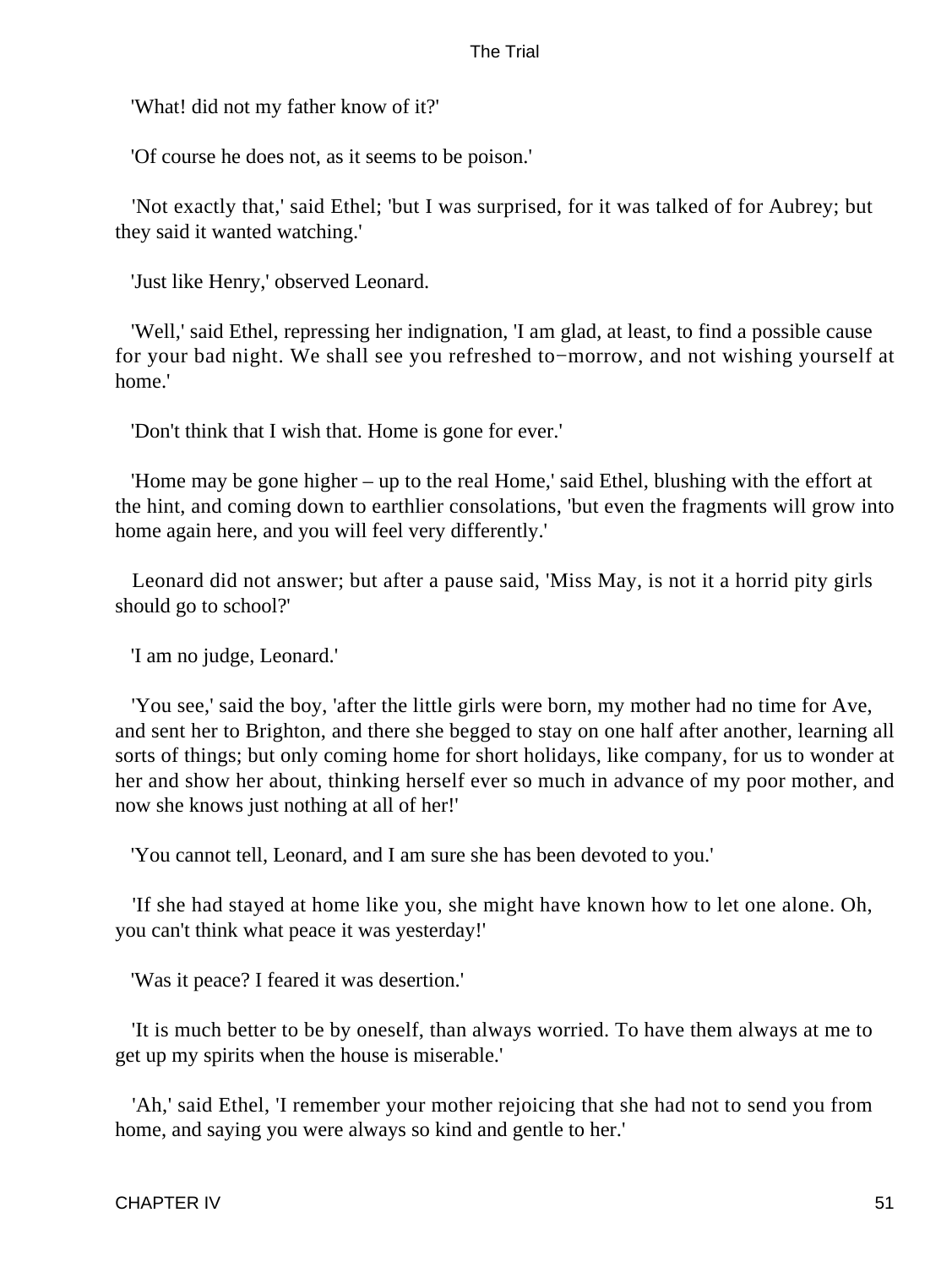'Did she!' cried the boy, eagerly. 'Oh, but she forgot – ' and he hid his face, the features working with anguish.

'So pleased and proud she used to look, walking with you on Saturday afternoons.'

 'Those Saturdays! They were the only walks she ever would take; but she would always come with me.'

 More followed in the same strain, and Ethel began to gather more distinct impressions of the Ward family. She saw that her present charge was warm and sound−hearted, and that the strength of his affections had been chiefly absorbed by the homely housewifely mother, comparatively little esteemed by the modernized brother and sister. Of the loss of his father he seemed to think less; it seemed, indeed, rather to reconcile him to that of his mother, by the grief it spared her; and it confirmed Ethel's notion, that Mr. Ward, a busy and dull man, paid no great attention to his children between the plaything period and that of full development. The mother was the home; and Averil, though Leonard showed both love for and pride in her, had hitherto been a poor substitute, while as to Henry, there was something in each mention of him which gave Ethel an undefined dread of the future of the young household, and a doubt of the result of her father's kind schemes of patronage.

 At any rate, this conversation had the happy effect of banishing constraint, and satisfying Ethel that the let−alone system was kindness, not neglect. She was at ease in discussing fossils, though he contributed no word, and she let him sleep or wake as he best liked; whilst Aubrey read to her the 'Cruise of the Betsey.'

 Henry's prescription was sent to invigorate the fishes, when its cessation was found to be followed by the recovery of sleep and appetite, and in the cool of the evening, by a disposition to stroll on the beach, and lie under the lee of a rock upon a railway rug, which Ethel had substituted for the 'three−legged delusion.'

 There he was left, while his companions went fossil−hunting, and stayed so long as to excite their compunction, and quicken their steps when they at length detached themselves from the enticing blue lias.

 'What has he got there?' cried Aubrey. 'Hillo, old fellow! have you fallen a prey to a black cat?'

 'Cat!' returned Leonard, indignantly; 'don't you see it is the jolliest little dog in the world?'

 'You call that a dog?' said the other boy with redoubled contempt; 'it is just big enough for little Margaret's Noah's Ark!'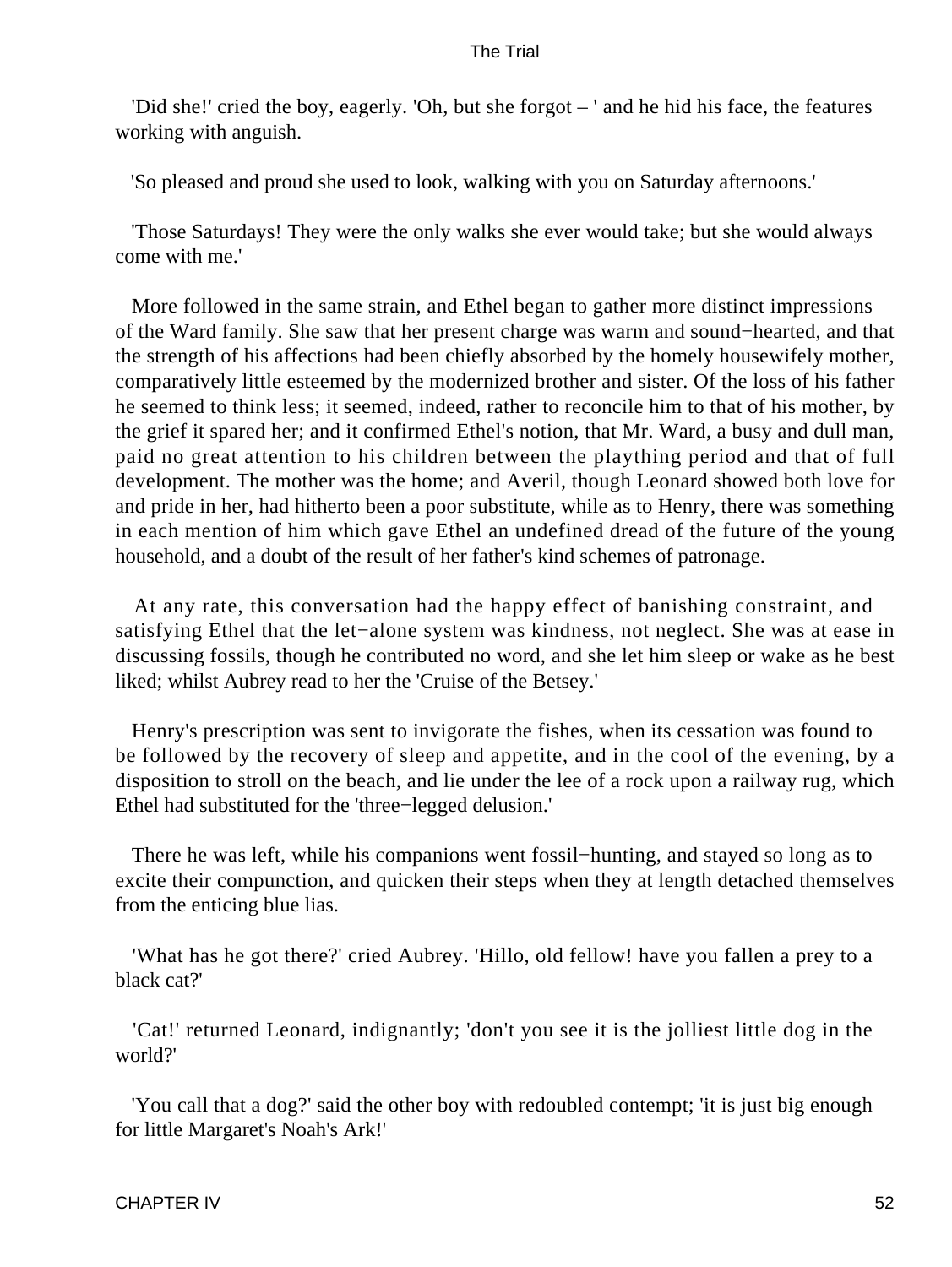'It really is a beauty!' said Ethel. 'I have known one of Flora's guests bring a bigger one in her muff '

'It is the most sensible little brute,' added Leonard. 'See; beg, my man, beg!'

 And the beauteous little black−coated King Charles erected itself on its hind legs, displaying its rich ruddy tan waistcoat and sleeves, and beseeching with its black diamond eyes for the biscuit, dropped and caught in mid−air. It was the first time Leonard had looked bright.

'So you expect us to sanction your private dog stealing?' said Aubrey.

 'I have been watching for his mistress to come back,' said Leonard; 'but she must have passed an hour ago, and she does not deserve to have him, for she never looked back for him; and he had run up to me, frisking and making much of me, as if he had found an old friend.'

'Perhaps it will run home when we move.'

 No such thing; it trotted close at Leonard's heels, and entered the house with them. Barbara was consulted, and on Leonard's deposition that the dog's mistress was in deep mourning, opined that she could be no other than the widow of an officer, who during his lingering illness had been often laid upon the beach, and had there played with his little dogs. This one, evidently very young, had probably, in the confusion of its puppy memory, taken the invalid for its lost master.

'Stupid little thing,' said Aubrey; 'just like an undersized lady's toy.'

 'It knows its friends. These little things have twice the sense of overgrown dogs as big and as stupid as jackasses.'

 A retort from Leonard was welcome in Ethel's ears, and she quite developed his conversational powers, in an argument on the sagacity of all canine varieties. It was too late to send the little animal home; and he fondled and played with it till bed−time, when he lodged it in his own room; and the attachment was so strong, that it was with a deep sigh, that at breakfast he accepted Aubrey's offer of conveying it home.

'There she is! he exclaimed in the midst, gazing from the window.

 'And see the perfection of the animal!' added Aubrey, pointing to a broad−backed waddling caricature of the little black fairy.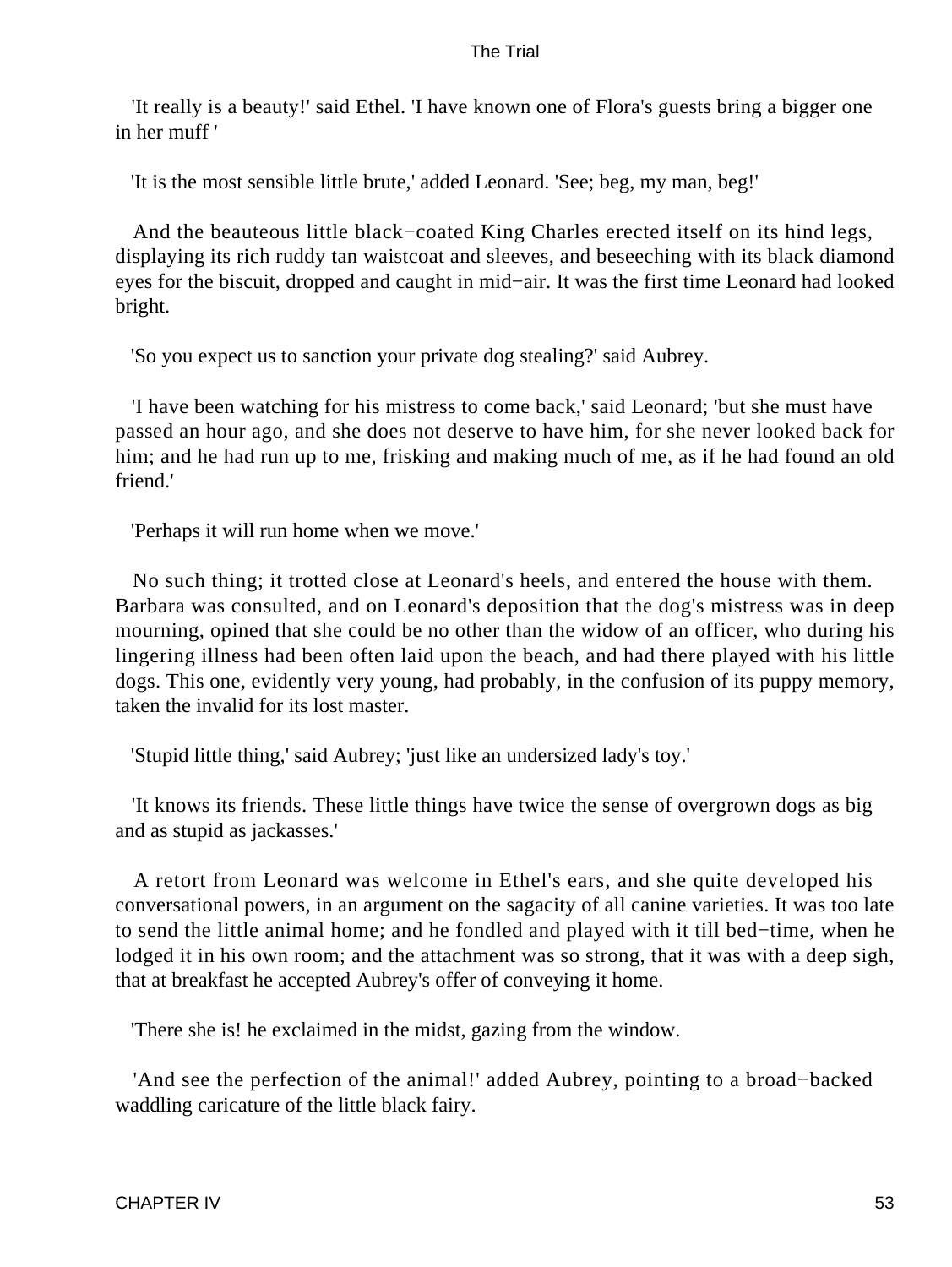'Restitution must be made, little as she deserves you, you little jewel,' said Leonard, picking up the object of his admiration. 'I'll take you out.'

'No, no; I am not so infectious,' said Ethel, tying on her hat; 'I had better do it.'

 And after Leonard's parting embrace to his favourite, she received it; and quickly overtaking the pensive steps of the lady, arrested her progress with, 'I beg your pardon, but I think this is your dog.'

 'Poor little Mab! as the dog struggled to get to her, and danced gladly round her. 'I missed her last night, and was coming to look for her.'

 'She joined one of our party,' said Ethel; 'and he was not strong enough to follow you. Indeed, he has had scarlet fever, so perhaps it was better not. But he has taken great care of the little dog, and hopes it is not the worse.'

'Thank you. I wish poor Mab may always meet such kind friends,' said the lady, sadly.

 'She secured her welcome,' said Ethel. 'We were very grateful to her, for it was the first thing that has seemed to interest him since his illness; and he has just lost both his parents.'

'Ah! Thank you.'

 Ethel wondered at herself for having been so communicative; but the sweet sad face and look of interest had drawn her words out; and on her return she made such a touching history of the adventure, that Leonard listened earnestly, and Aubrey looked subdued.

 When they went out Leonard refused to spread his rug in that only bed of pulverized shingle; and Ethel respected his avoidance of it as delicacy to her whose husband had no doubt often occupied that spot.

'He is a thorough gentleman,' said she, as she walked away with Aubrey.

'He might be an Eton fellow,' was the significant reply.

'I wonder what made him so!' said Ethel, musingly.

'Looking at Tom,' returned Aubrey, not in jest.

'Even with that advantage, I don't quite see where he learnt that refined consideration.'

'Pshaw, Ethel! The light of nature would show that to any one but a stupex.'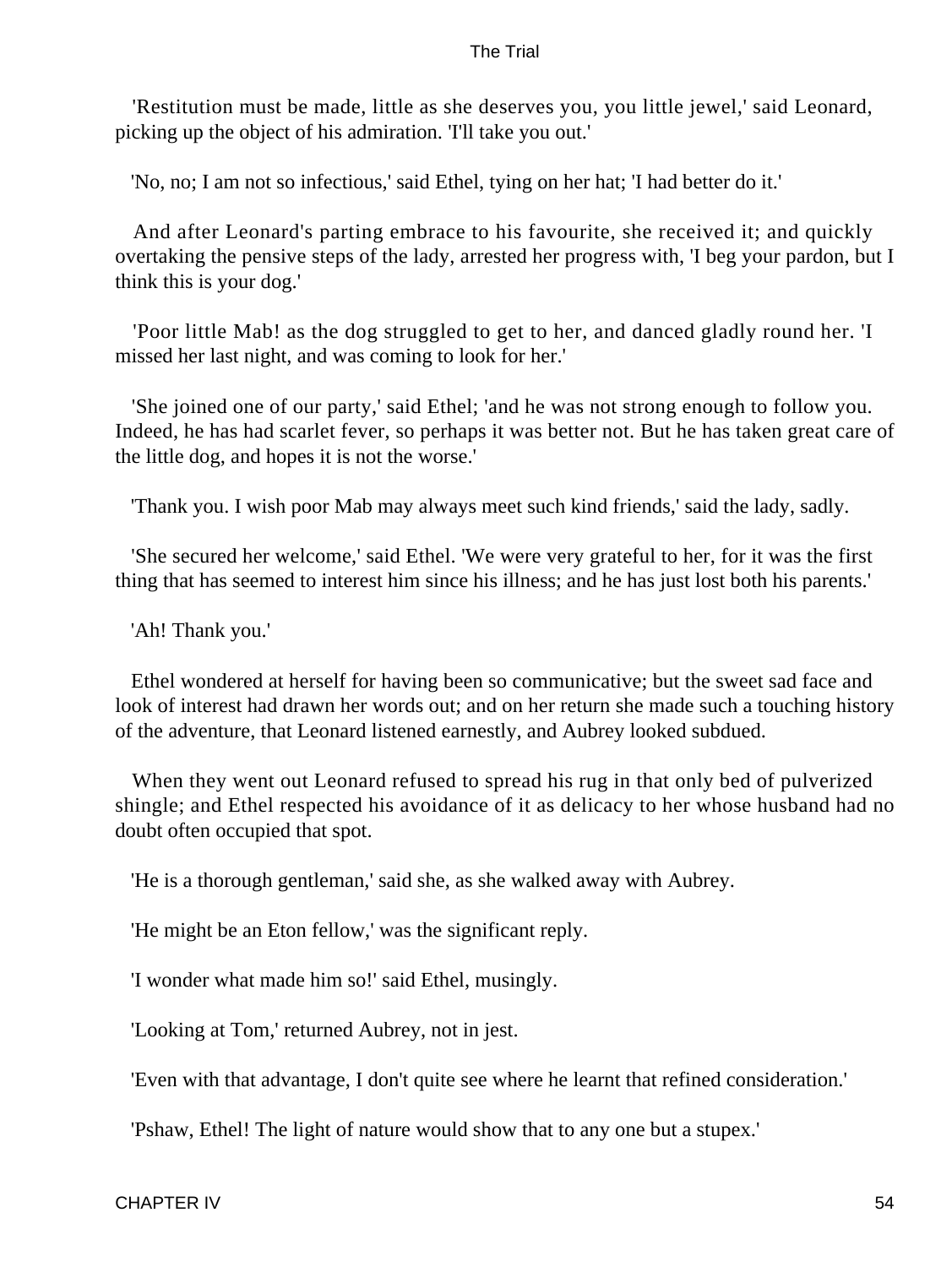Ethel was not sorry that such were Aubrey's views of courtesy, but all thought of that subject was soon lost in the pursuit of ammonites.

 'I wonder what Leonard will have picked up now?' they speculated, as they turned homewards with their weighty baskets, but what was their amazement, when Leonard waved his hand, pointing to the little black dog again at his feet!

 'She is mine!' he exclaimed, 'my own! Mrs. Gisborne has given her to me; and she is to be the happiest little mite going!'

'Given!'

 'Yes. She came as soon as you were gone, and sat by me, and talked for an hour, but she goes to−morrow to live with an old hag of an aunt.'

'Really, you seem to have been on confidential terms.'

 'I mean that she must be a nuisance, because she doesn't like dogs; so that Mrs. Gisborne can only take the old one, which she could never part with. So she wanted to give Mab to some one who would be kind to her; and she has come to the right shop; hasn't she, my little queen?'

 'I thought she almost wished it this morning,' said Ethel, 'when she heard how you and Mab had taken to each other: but it is a very choice present; the creature looks to me to be of a very fine sort.'

'Now, Miss May, how could you know that?'

 'Why, by her own deportment! Don't you know the aristocratic look that all high−bred animals have – even bantams?'

 Leonard looked as if this were the most convincing proof of Ethel's wisdom, and proceeded. 'Well, she is descended from a real King Charles, that Charles II. brought from France, and gave to Mrs. Jane Lane; and they have kept up the breed ever since.'

 'So that Mab will have the longest pedigree in Stoneborough; and we must all respect her!' said Ethel, stroking the black head.

 'I am only surprised at Leonard's forgetting his place,' said Aubrey. 'Walking before her majesty, indeed!'

'0h, attendants do come first sometimes.'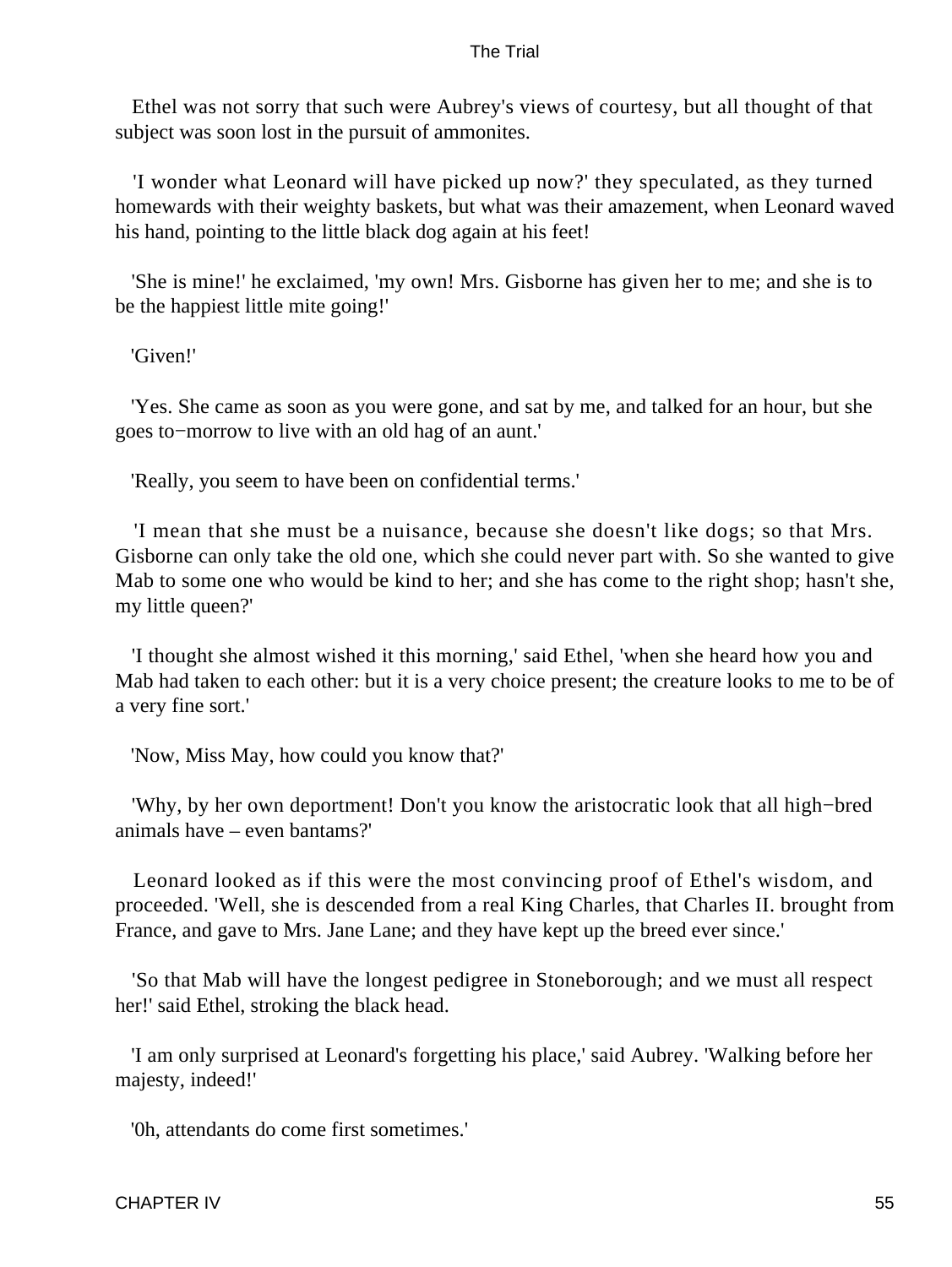'Then it should be backwards! I have a mind to try lying on the beach to−morrow, looking interesting, to see what will descend upon me!'

'A great yellow mongrel,' said Ethel, 'as always befalls imitators in the path of the hero.'

'What? You mean that it was all the work of Leonard's beaux yeux?'

 Leonard gave a sort of growl, intimating that Aubrey was exciting his displeasure; and Ethel was glad to be at home, and break off the conversation; but in a few minutes Aubrey knocked at her door, and edging himself in, mysteriously said, 'Such fun! So it was your beaux yeux, not Leonard's, that made the conquest!'

 'I suppose she was touched with what I said of poor Leonard's circumstances, and the pleasure the creature gave him.'

 'That is as prosy as Mary, Ethel. At any rate, the woman told Leonard yours was the most irresistibly attractive countenance she ever saw, short of beauty; and that's not the best of it, for he is absolutely angry.

'No wonder,' laughed Ethel.

'No, but it's about the beauty! He can't conceive a face more beautiful than yours.'

 'Except the gargoyle on the church tower,' said Ethel, gaping into as complete a model of that worthy as flesh and blood could perpetrate.

 'But he means it,' persisted Aubrey, fixing his eyes critically on his sister's features, but disturbed by the contortions into which she threw them. 'Now don't, don't. I never saw any fellow with a hundredth part of your gift for making faces,' he added, between the unwilling paroxysms of mirth at each fresh grimace; but I want to judge of you; and – oh! that solemn one is worse than all; it is like Julius Caesar, if he had ever been photographed! – but really, when one comes to think about it, you are not so very ugly after all; and are much better looking than Flora, whom we were taught to believe in.'

'Poor Flora! You were no judge in her blooming days, before wear and tear came.'

'And made her like our Scotch grandfather.'

 'But Blanche! your own Blanche, Aubrey? She might have extended Leonard's ideas of beauty.'

 'Blanche has a pretty little visage of her own; but it's not so well worth looking at as yours,' said Aubrey. 'One has seen to the end of it at once; and it won't light up. Hers is just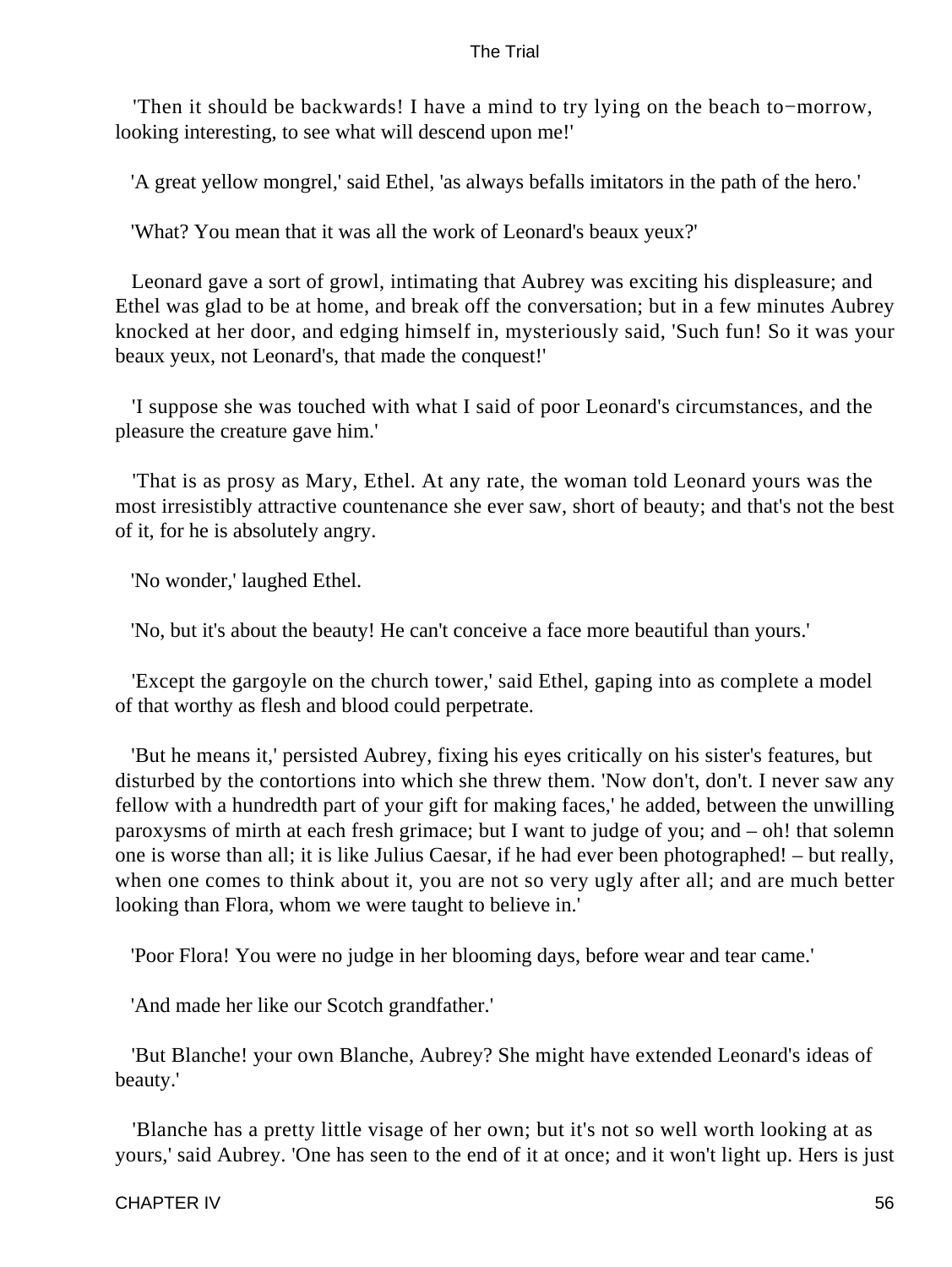the May blossom; and yours the – the – I know – the orchis! I have read of a woman with an orchidaceous face!'

 Teeth, tongue, lips, eyes, and nose were at once made to serve in hitting off an indescribable likeness to an orchis blossom, which was rapturously applauded, till Ethel, relaxing the strain and permitting herself to laugh triumphantly at her own achievement, said, 'There! I do pride myself on being of a high order of the grotesque.'

 'It is not the grotesque that he means.' said Aubrey, 'he is very cracked indeed. He declares that when you came and sat by him the day before yesterday, you were perfectly lovely.'

'Oh, then I understand, and it is no matter,' said Ethel.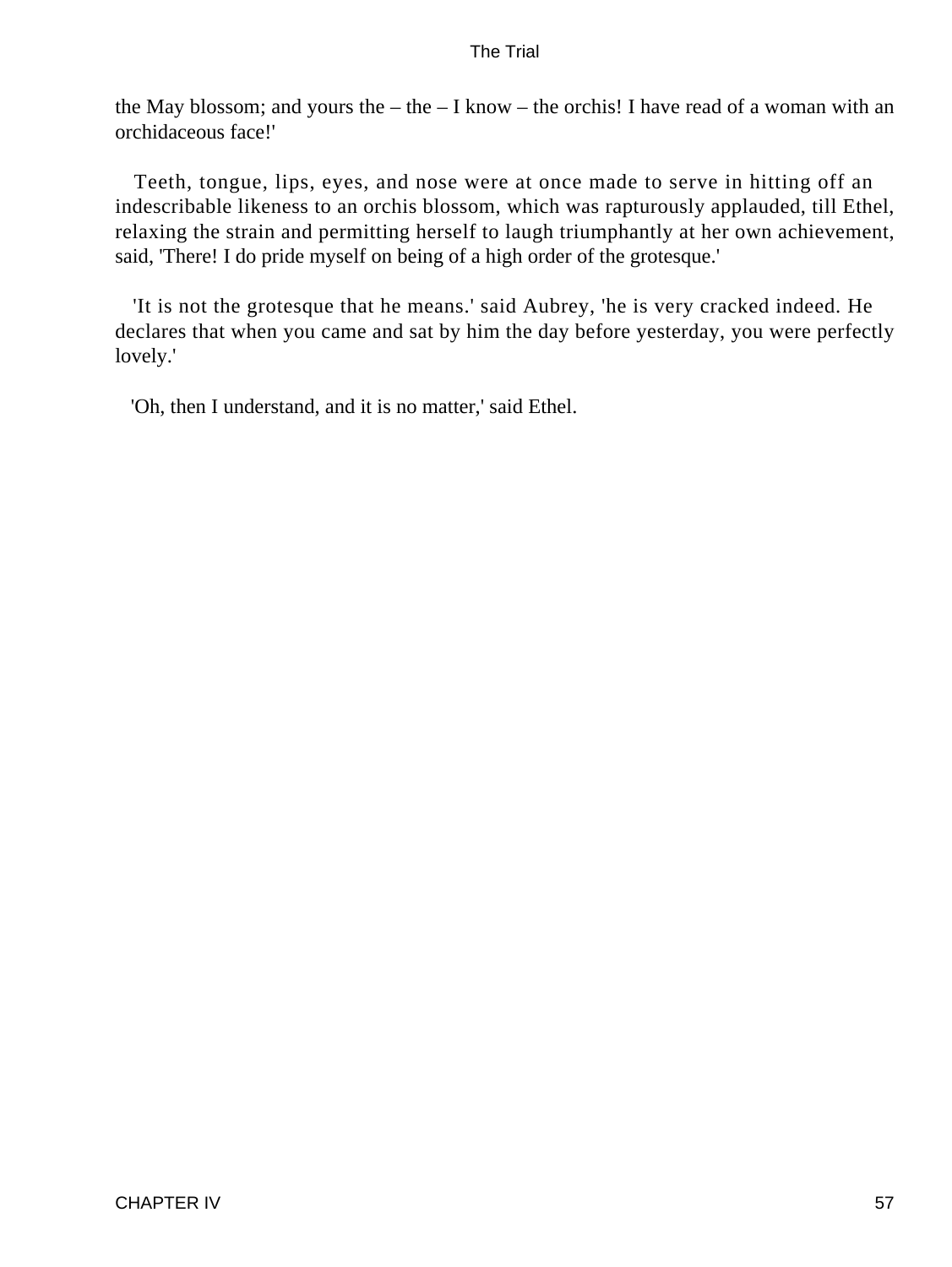# **[CHAPTER V](#page-414-0)**

**They stwons, they stwons, they stwons, they stwons.** – Scouring of the White Horse

 'So' (wrote Ethel in her daily letter to her father) 'mine is at present a maternal mission to Leonard, and it is highly gratifying. I subscribe to all your praise of him, and repent of my ungracious murmurs at his society. You had the virtue, and I have the reward (the usual course of this world), for his revival is a very fresh and pleasant spectacle, burning hot with enthusiasm. Whatever we do, he overdoes, till I recollect how Wilkes said he had never been a Wilkite. Three days ago, a portentous−looking ammonite attracted his attention; and whereas he started from the notion that earth was dirt, and stones were stones, the same all over the world, he has since so far outstripped his instructors, that as I write this he is drawing a plan of the strata, with the inhabitants dramatically arranged, Aubrey suggesting tragic scenes and uncomplimentary likenesses. His talent for drawing shows that Averil's was worth culture. If our geology alarm Richard, tell him that I think it safer to get it over young, and to face apparent discrepancies with revelation, rather than leave them to be discovered afterwards as if they had been timidly kept out of sight. And whether Hugh Miller's theory be right or wrong, his grand fervid language leaves the conviction that undoubting confidence in revelation consists with the clearest and most scientific mind.'

\* \* \* \* \* \*

 'June 30th. – I consider my boys as returned to their normal relations. I descended on them as they were sparring like lion−cubs at play, Leonard desisted in confusion at my beholding such savage doings, but cool and easy, not having turned a hair; Aubrey, panting, done up, railing at him as first cousin to Hercules, all as a delicate boast to me of his friend's recovered strength. Aubrey's forte is certainly veneration. His first class of human beings is a large one, though quizzing is his ordinary form of adoration. For instance, he teases Mab and her devoted slave some degrees more than the victim can bear, and then relieves his feelings in my room by asseverations that the friendship with Leonard will be on the May and Spencer pattern. The sea is the elixir of life to both; Leonard looks quite himself again, «only more so,» and Aubrey has a glow never seen since his full moon visage waned, and not all tan, though we are on the high road to be coffee−berries. Aubrey daily entertains me with heroic tales of diving and floating, till I tell them they will become enamoured of some «lady of honour who lives in the sea,» grow fishes' tails, and come home no more. And really, as the time wanes, I feel that such a coast is Elysium – above all, the boating. The lazy charm, the fresh purity of air, the sights and sounds, the soft summer wave when one holds one's hand over the tide, the excitement of sea−weed catching, and the nonsense we all talk, are so delicious and such new sensations, (except the nonsense, which loses by your absence, 0 learned doctor!) that I fully perceive how pleasures untried cannot even be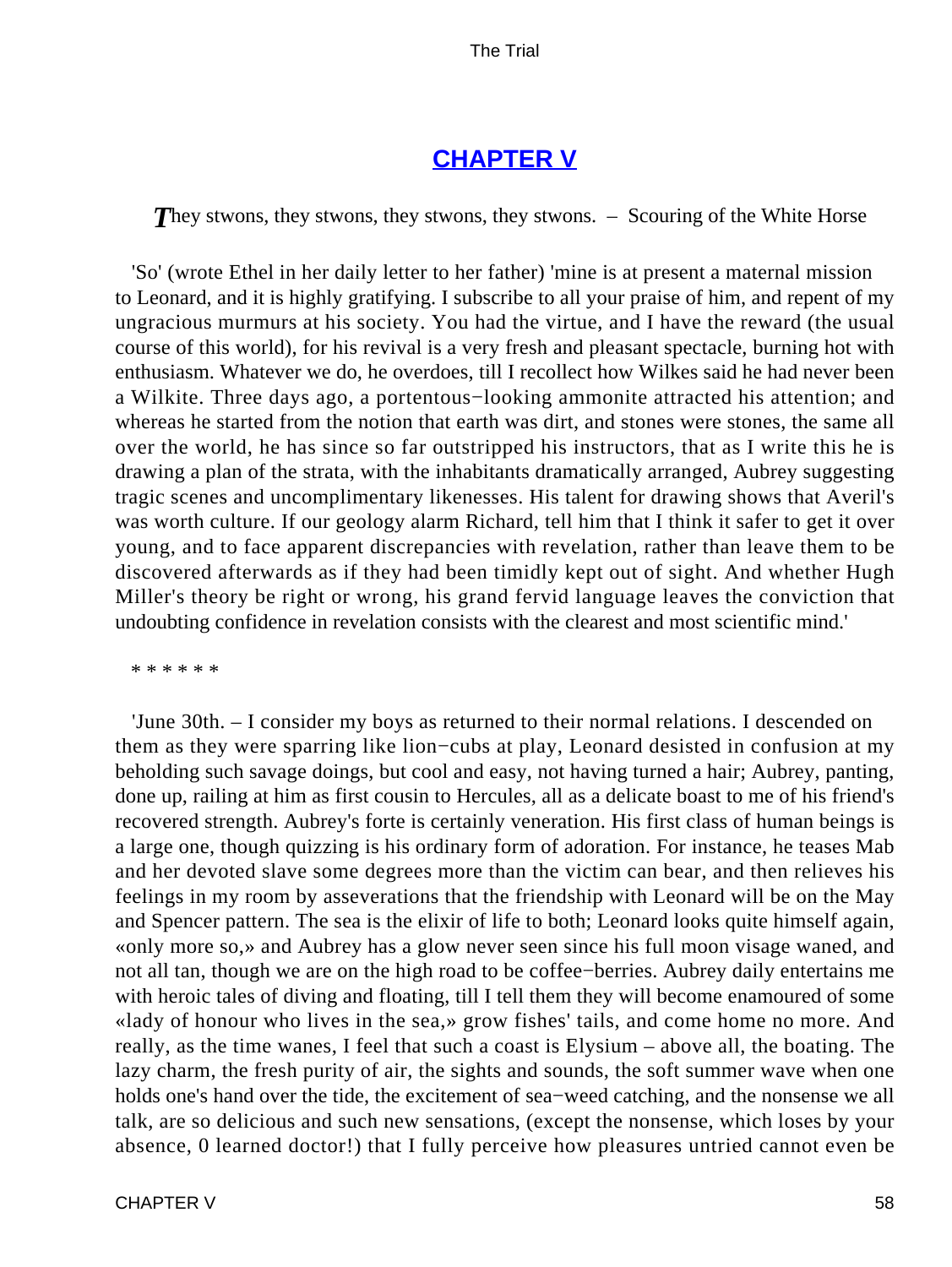conceived. But ere the lotos food has entirely depraved my memory, I give you warning to come and fetch us home, now that the boys are in full repair. Come yourself, and be feasted on shrimps and mackerel, and take one sail to the mouth of the bay. I won't say who shall bring you; it would be fun to have Daisy, and Mary ought to have a holiday, but then Richard would take better care of you, and Tom would keep you in the best order. Could you not all come? only if you don't yourself, I won't promise not to take up with a merman.'

\* \* \* \* \* \*

 'July 4th. – Very well. If this is to make a strong man of Aubrey, tant mieux, and even home and Cocksmoor yearnings concern me little in this Castle of Indolence, so don't flatter yourself that I shall grumble at having had to take our house on again. Let us keep Leonard; we should both miss him extremely, and Aubrey would lose half the good without some one to swim, scramble, and fight with. Indeed, for the poor fellow's own sake, he should stay, for though he is physically as strong as a young megalosaur, and in the water or on the rocks all day, I don't think his head is come to application, nor his health to bearing depression; and I see he dreads the return, so that he had better stay away till school begins again.'

\* \* \* \* \* \*

 'July 7th. – Oh! you weak−minded folks! Now I know why you wanted to keep me away – that you might yield yourselves a prey to Flora. Paper and chintz forsooth! All I have to say is this, Miss Mary – as to my room, touch it if you dare! I leave papa to protect his own study, but for the rest, think, Mary, what your feelings would be if Harry were to come home, and not know what room he was in! If I am to choose between the patterns of chintz, I prefer the sea−weed variety, as in character with things in general, and with the present occasion; and as to the carpet, I hope that Flora, touched with our submission, will not send us anything distressing.'

\* \* \* \* \* \*

 'July 17th. – Can you send me any more of the New Zealand letters? I have copied out the whole provision I brought with me for the blank book, and by the way have inoculated Leonard with such a missionary fever as frightens me. To be sure, he is cut out for such work. He is intended for a clergyman (on grounds of gentility, I fear), and is too full of physical energy and enterprise to take readily to sober parochial life. His ardour is a gallant thing, and his home ties not binding; but it is not fair to take advantage of his present inflammable state of enthusiasm, and the little we have said has been taken up so fervently, that I have resolved on caution for the future. It is foolish to make so much of a boy's eagerness, especially when circumstances have brought him into an unnatural dreamy mood; and probably these aspirations will pass away with the sound of the waves, but they are pretty and endearing while they last in their force and sincerity.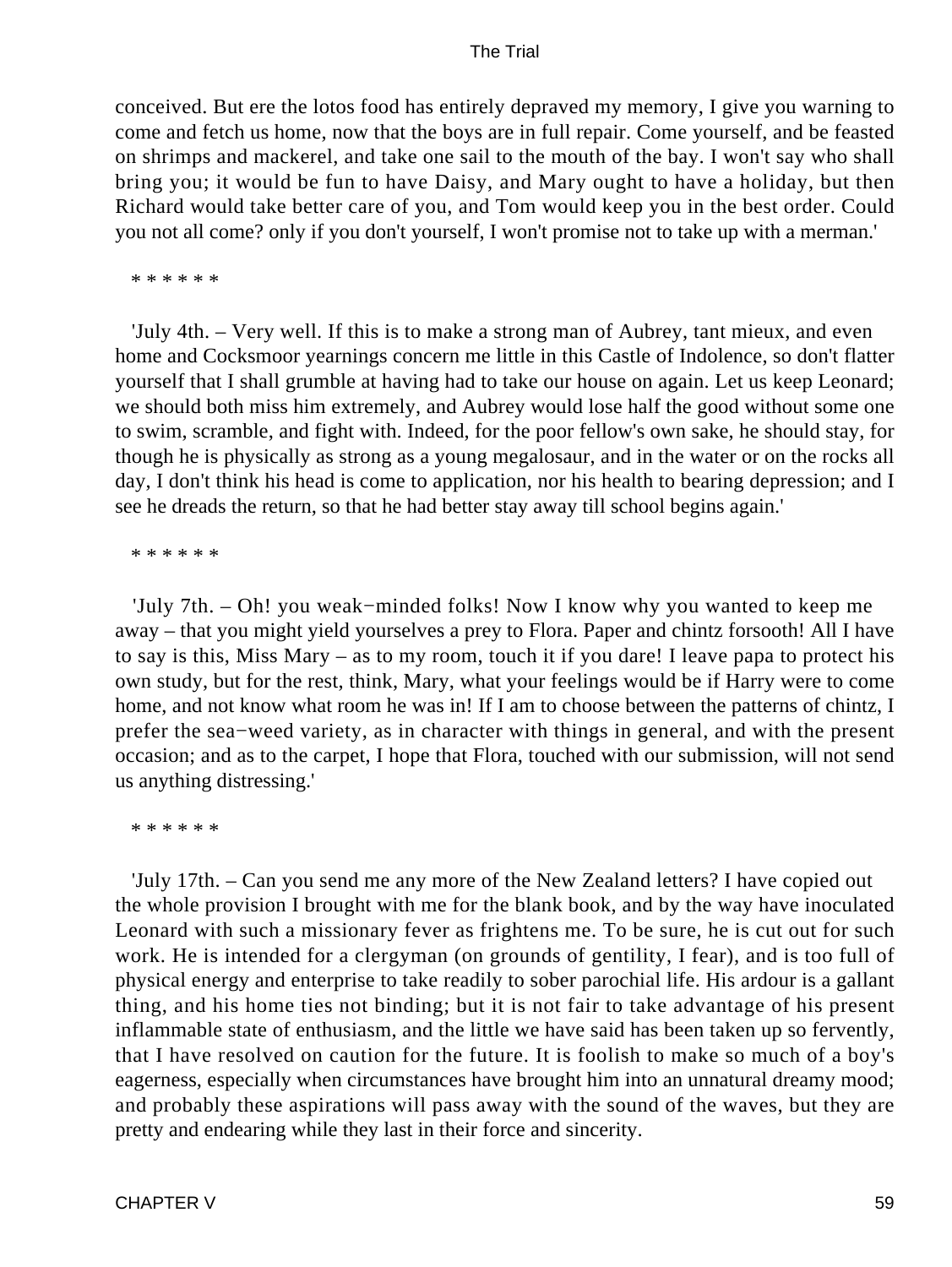«Just at the age 'twixt boy and youth, When thought is speech, and speech is truth;»

and one's heart beats at the thought of what is possible to creatures of that age.'

\* \* \* \* \* \*

 'July 21st. – You, who taught us to love our Walter Scott next to our «Christian Year,» and who gave us half−crowns for rehearsing him when other children were learning the Robin's Petition, what think you of this poor boy Leonard knowing few of the novels and none of the poems? No wonder the taste of the day is grovelling lower and lower, when people do not begin with the pure high air of his world! To take up one of his works after any of our present school of fiction is like getting up a mountain side after a feverish drawing−room or an offensive street. If it were possible to know the right moment for a book to be really tasted – not thrust aside because crammed down – no, it would not be desirable, as I was going to say, we should only do double mischief. We are not sent into the world to mould people, but to let them mould themselves; and the internal elasticity will soon unmake all the shapes that just now seem to form under my fingers like clay.

 'At any rate, the introduction of such a congenial spirit to Sir Walter was a real treat; Leonard has the very nature to be fired by him, and Aubrey being excessively scandalized at his ignorance, routed a cheap «Marmion» out of the little bookshop, and we beguiled a wet afternoon with it; Aubrey snatching it from me at all the critical passages, for fear I should not do them justice, and thundering out the battle, which stirred the other boy like a trumpet sound. Indeed, Leonard got Mab into a corner, and had a very bad cold in the head when De Wilton was re−knighted; and when «the hand of Douglas was his own,» he jumped up and shouted out, «Well done, old fellow!» Then he took it to himself and read it all over again, introductions and all, and has raved ever since. I wish you could see Aubrey singing out some profane couplet of «midnight and not a nose,» or some more horrible original parody, and then dodging apparently in the extremity of terror, just as Leonard furiously charges him.

 'But you would have been struck with their discussions over it. Last night, at tea, they began upon the woeful result of the Wager of Battle, which seemed to oppress them as if it had really happened. Did I believe in it? Was I of the Lady Abbess's opinion, that

«Perchance some form was unobserved, Perchance in prayer or faith he swerved»?

 This from Aubrey, while Leonard rejoined that even if De Wilton had so done, it was still injustice that he should be so cruelly ruined, and Marmion's baseness succeed. It would be like a king wilfully giving wrong judgment because the right side failed in some respectful observance. He was sure such a thing could never be. Did I ever know of a real case where Heaven did not show the right? It was confusing and alarming, for both those boys sat staring at me as if I could answer them; and those wonderful searching eyes of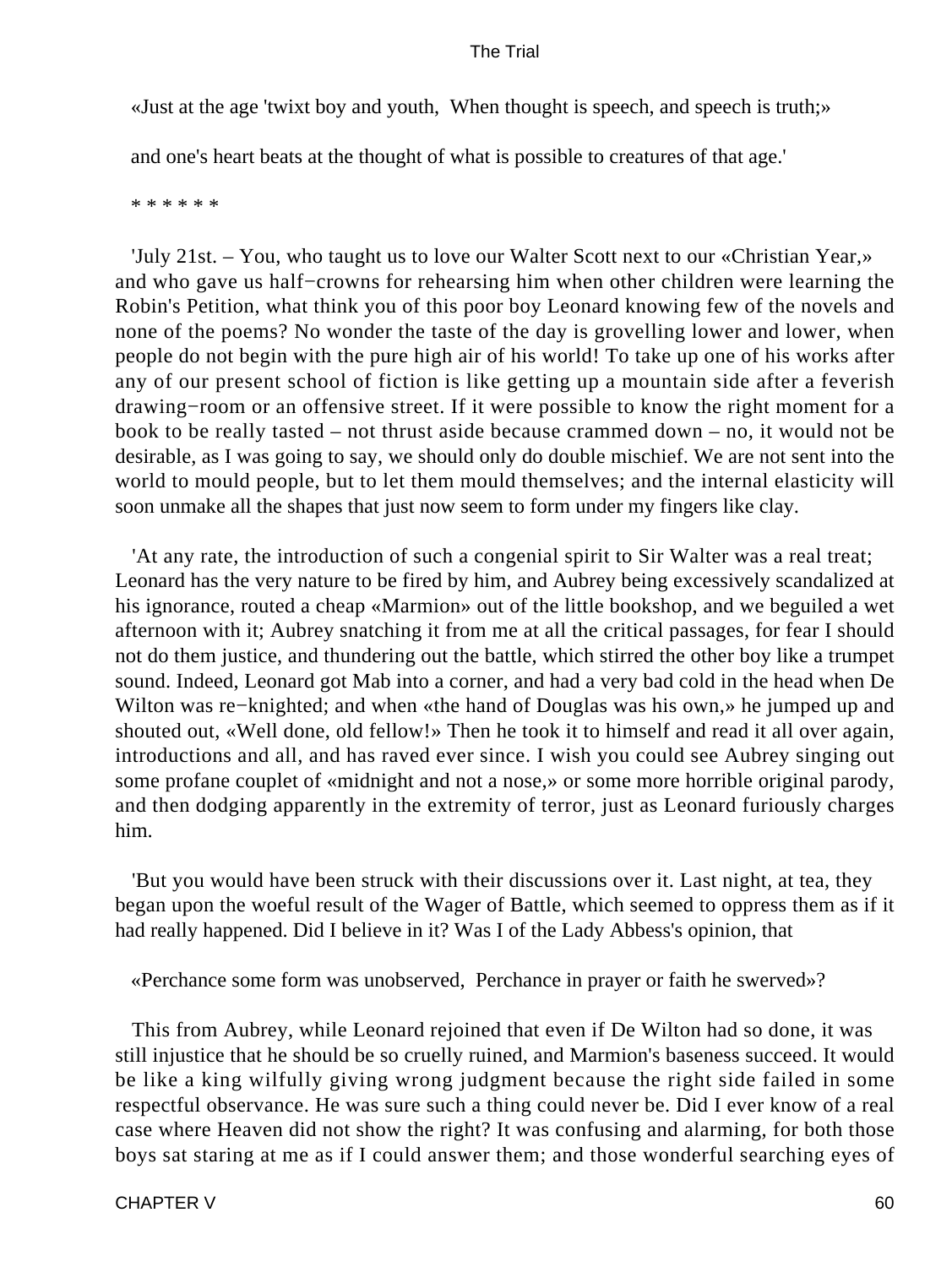Leonard's were fixed, as if his whole acquiescence in the dealings of Providence were going to depend on the reply, that could but be unsatisfactory. I could only try plunging deep. I said it was Job's difficulty, and it was a new light to Leonard that Job was about anything but patience. He has been reading the Book all this Sunday evening; and is not De Wilton a curious introduction to it? But Aubrey knew that I meant the bewilderment of having yet to discover that Divine Justice is longer−sighted than human justice, and he cited the perplexities of high−minded heathen. Thence we came to the Christian certainty that «to do well and suffer for it is thankworthy; and that though no mortal man can be so innocent as to feel any infliction wholly unmerited and disproportioned, yet human injustice at its worst may be working for the sufferer an exceeding weight of glory, or preparing him for some high commission below. Was not Ralph de Wilton far nobler and purer as the poor palmer, than as Henry the Eighth's courtier! And if you could but have heard our sequel, arranging his orthodoxy, his Scripture reading, and his guardianship of distressed monks and nuns, you would have thought he had travelled to some purpose, only he would certainly have been burnt by one party, and beheaded by the other. On the whole, I think Leonard was a little comforted, and I cannot help hoping that the first apparently cruel wrong that comes before him may be the less terrible shock to his faith from his having been set to think out the question by «but half a robber and but half a knight.»

#### \* \* \* \* \* \*

 'August 1st. – Yesterday afternoon we three were in our private geological treasury, Leonard making a spread−eagle of himself in an impossible place on the cliff side, trying to disinter what hope, springing eternal in the human breast, pronounced to be the paddle of a saurian; Aubrey, climbing as high as he durst, directing operations and making discoveries; I, upon a ledge half−way up, guarding Mab and poking in the debris, when one of the bridal pairs, with whom the place is infested, was seen questing about as if disposed to invade our premises. Aubrey, reconnoitring in high dudgeon, sarcastically observed that all red−haired men are so much alike, that he should have said yonder was Hec – . The rest ended in a view halloo from above and below, and three bounds to the beach, whereon I levelled my glass, and perceived that in very deed it was Mr. and Mrs. Ernescliffe who were hopping over the shingle. Descending, I was swung off the last rock in a huge embrace, and Hector's fiery moustache was scrubbing both my cheeks before my feet touched the ground, and Blanche with both arms round my waist. They were ready to devour us alive in their famine for a Stoneborough face; and as Flora and Mary are keeping home uninhabitable, found themselves obliged to rush away from Maplewood in the middle of their county welcomes for a little snatch of us, and to join us in vituperating the new furniture. If Mary could only hear Hector talk of a new sofa that he can't put his boots upon – he says it is bad enough at Maplewood, but that he did hope to be still comfortable at home. They have to get back to dine out to−morrow, but meantime the fun is more fast and furious than ever, and as soon as the tide serves, we are to fulfil our long−cherished desire of boating round to Lyme. I won't answer for the quantity of discretion added to our freight, but at least there is six feet more of valour, and Mrs. Blanche for my chaperon. Bonnie Blanche is little changed by her four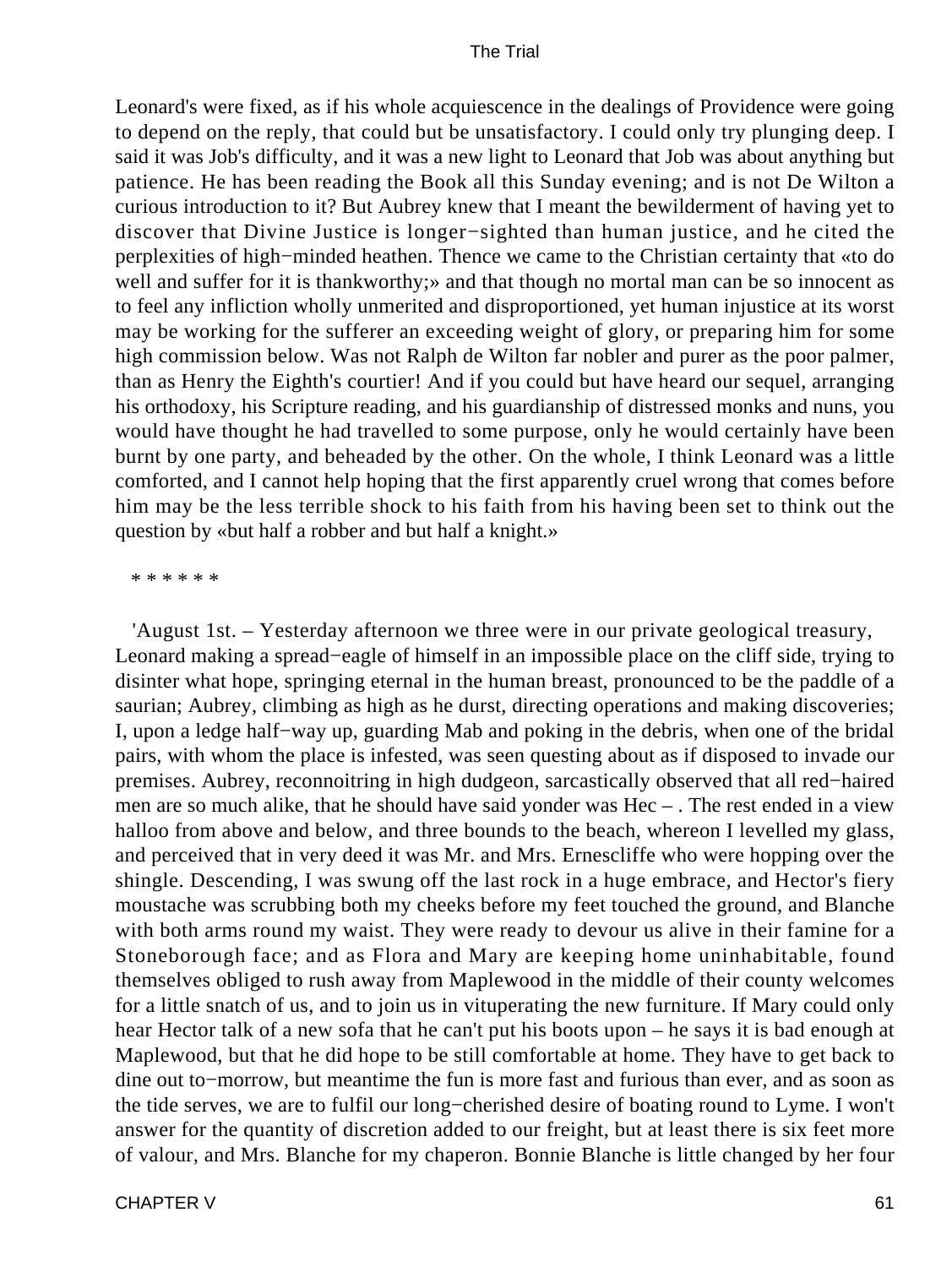months' matrimony, and only looks prettier and more stylish, but she is painfully meek and younger−sisterish, asking my leave instead of her husband's, and distressed at her smartness in her pretty shady hat and undyed silk, because I was in trim for lias−grubbing. Her appearance ought to be an example to all the brides in the place with skirts in the water, and nothing on to keep off eyes, sun, or wind from their faces. I give Flora infinite credit for it. Blanche and Aubrey walk arm in arm in unceasing talk, and that good fellow, Hector, has included Leonard in the general fraternity. They are highly complimentary, saying they should have taken Aubrey for Harry, he is so much stouter and rosier, and that Leonard is hugely grown. Here come these three boys shouting that the boat is ready; I really think Hector is more boyish and noisy than ever.

«Five precious souls, and all agog To dash through thick or thin.»

I'll take the best care of them in my power. Good−bye.'

\* \* \* \* \* \*

 'August 2nd. – Safe back, without adventure, only a great deal of enjoyment, for which I am doubly thankful, as I almost fancied we were fey, one of the many presentiments that come to nothing, but perhaps do us rather good than harm for all that. I hope I did not show it in my letter, and communicate it to you. Even when safe landed, I could not but think of the Cobb and Louisa Musgrove, as I suppose every one does. We slept at the inn; drove with the Ernescliffes to the station this morning, and came back to this place an hour ago, after having been steeped in pleasure. I shall send the description of Lyme to Daisy to−morrow, having no time for it now, as I want an answer from you about our going to Maplewood. The «married babies » are bent upon it, and Hector tries to demonstrate that it is the shortest way home, to which I can't agree; but as it may save another journey, and it will be nice to see them in their glory, I told them that if you could spare us, we would go from the 29th to the 4th of September. This will bring Leonard home four days before the end of the holidays, for he has been most warmly invited, Hector adopting him into the brotherhood of papa's pets. I am glad he is not left out; and Mary had better prove to Averil that he will be much happier for having no time at home before the half year begins. He still shrinks from the very name being brought before him. Let me know, if you please, whether this arrangement will suit, as I am to write to Blanche. Dear little woman, I hope Hector won't make a spoilt child of her, they are so very young, and their means seem so unlimited to them both, Hector wanting to make her and us presents of whatever we admired, and when she civilly praised Mab, vehemently declaring that she should have just such another if money could purchase, or if not, he would find a way. «Thank you, Hector dear, I had rather not,» placidly responds Blanche, making his vehemence fall so flat, and Leonard's almost exulting alarm glide into such semi−mortification, that I could have laughed, though I remain in hopes that her «rather not» may always be as prudent, for I believe it is the only limit to Hector's gifts.'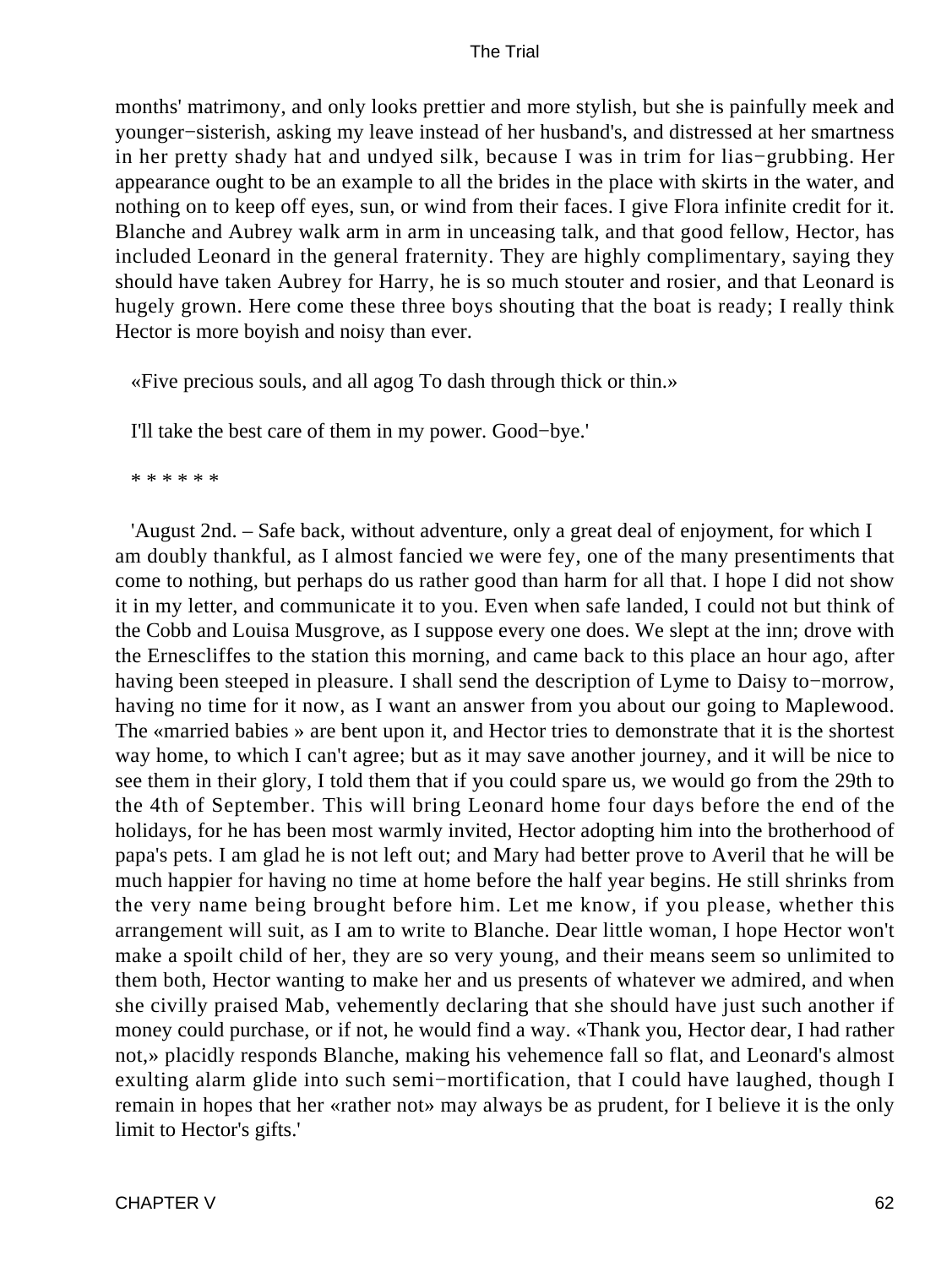\* \* \* \* \* \*

 '29th, 8 A. M. – Farewell to the Coombe of Coombes. I write while waiting for the fly, and shall post this at Weymouth, where we are to be met. We have been so happy here, that I could be sentimental, if Leonard were not tete−a−tete with me, and on the verge of that predicament. «Never so happy in his life,» quoth he, «and never will be again – wonders when he shall gee this white cliff again.» But, happily, in tumbles Aubrey with the big claw of a crab, which he insists on Leonard's wearing next his heart as a souvenir of Mrs. Gisborne; he is requited with an attempt to pinch his nose therewith, and –

 2.30. P. M. Weymouth. – The result was the upset of my ink, whereof you see the remains; and our last moments were spent in reparations and apologies. My two squires are in different plight from what they were ten weeks ago, racing up hills that it then half killed them to come down, and lingering wistfully on the top for last glimpses of our bay. I am overwhelmed with their courtesies, and though each is lugging about twenty pounds weight of stones, and Mab besides in Leonard's pocket, I am seldom allowed to carry my own travelling bag. Hector has been walking us about while his horses are resting after their twenty miles, but we think the parade and pier soon seen, and are tantalized by having no time for Portland Island, only contenting ourselves with an inspection of shop fossils, which in company with Hector is a sort of land of the «Three Wishes,» or worse; for on my chancing to praise a beautiful lump of Purbeck stone, stuck as full of paludinae as a pudding with plums, but as big as my head and much heavier, he brought out his purse at once; and when I told him he must either enchant it on to my nose, or give me a negro slave as a means of transport, Leonard so earnestly volunteered to be the bearer, that I was thankful for my old rule against collecting curiosities that I do not find and carry myself.

 'August 30th. Maplewood. – I wonder whether these good children can be happier, unless it may be when they receive you! How much they do make of us! and what a goodly sight at their own table they are! They are capable in themselves of making any place charming, though the man must have been enterprising who sat down five−and−twenty years ago to reclaim this park from irreclaimable down. I asked where were the maples? and where was the wood? and was shown five stunted ones in a cage to defend them from the sheep, the only things that thrive here, except little white snails, with purple lines round their shells. «There now, isn't it awfully bleak?» says Hector, with a certain comical exultation. «How was a man ever to live here without her?» And the best of it is, that Blanche thinks it beautiful – delicious free air, open space, view over five counties, Inside, one traces Flora's presiding genius, Hector would never have made the concern so perfect without her help; and Blanche is no child in her own house, but is older and more at home than Hector, so that one would take her for the heiress, making him welcome and at ease. Not that it is like the Grange, Blanche is furious if I remark any little unconscious imitation or similarity – «As if we could be like Flora and George indeed!» Nor will they. If Blanche rules, it will be unawares to herself. And where Hector is, there will always be a genial house, overflowing with good−humour and good−nature. He has actually kept the 1st of September clear of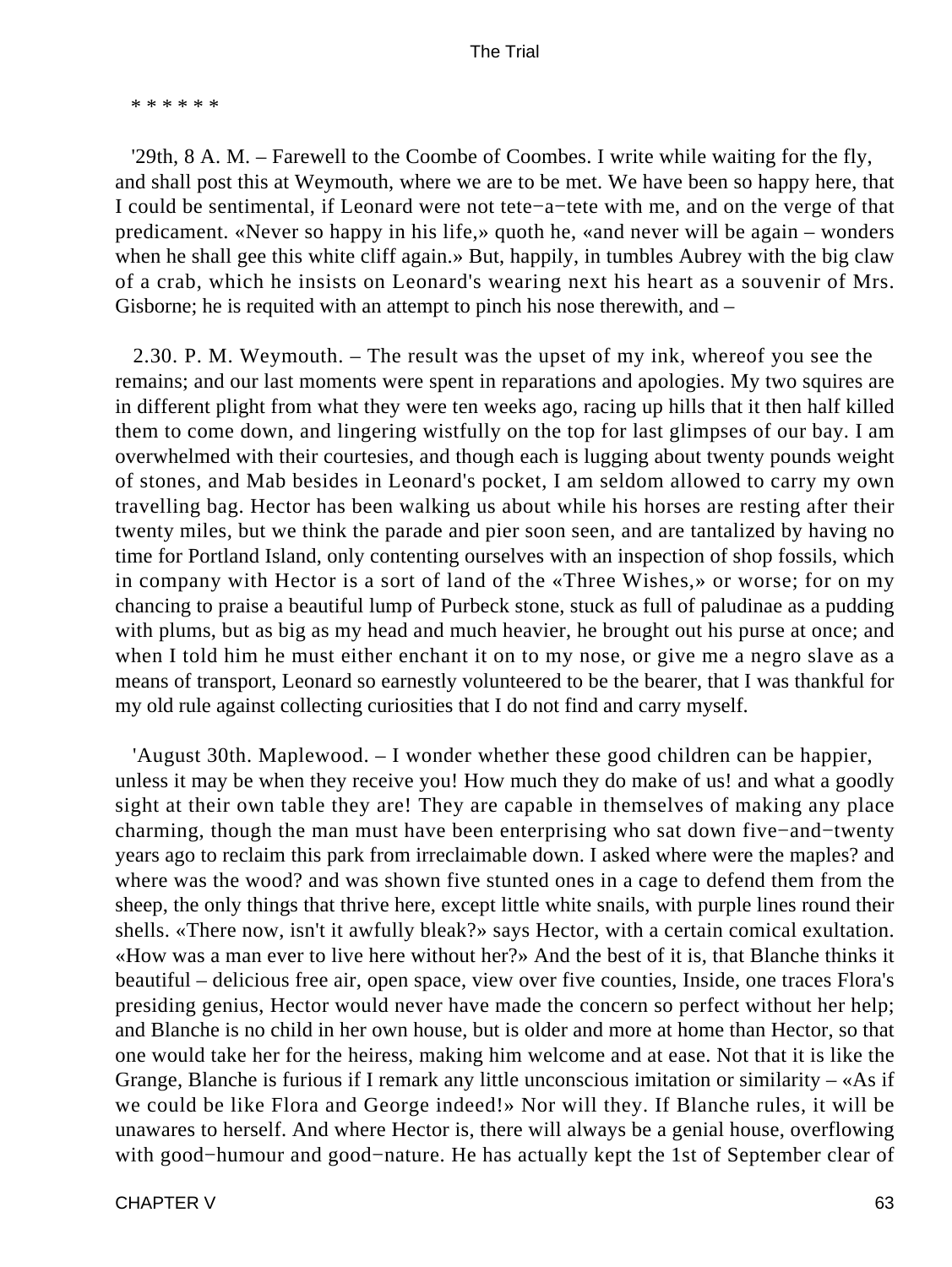shooting parties that he may take these two boys out, and give them a thorough day's sport in his turnip−fields. «License? Nonsense, he thought of that before, and now Aubrey may get some shooting out of George Rivers.» After such good−nature my mouth is shut, though, ay di me, all the world and his wife are coming here on Monday evening, and unless I borrow of Blanche, Mrs. Ernescliffe's sister will «look like ane scrub.»'

\* \* \* \* \* \*

 'September 2nd. – Train at Stoneborough, 6.30. That's the best news I have to give. Oh, it has been a weary while to be out of sight of you all, though it has been pleasant enough, and the finale is perfectly brilliant. Blanche, as lady of the house, is a sight to make a sister proud; she looks as if she were born to nothing else, and is a model of prettiness and elegance. Hector kept coming up to me at every opportunity to admire her. «Now, old Ethel, look at her? Doesn't she look like a picture? I chose that gown, you know;» then again after dinner, «Well, old Ethel, didn't it go off well? Did you ever see anything like her? There, just watch her among the old ladies. I can't think where she learnt it all, can you?» And it certainly was too perfect to have been learnt. It was not the oppression that poor dear Flora gives one by doing everything so well, as if she had perfectly balanced what was due to herself and everybody else; it was just Blanche, simple and ready, pleasing herself by doing what people liked, and seeing what they did like. It was particularly pretty to see how careful both she and Hector were not to put Leonard aside – indeed, they make more of him than of Aubrey, who is quite able to find his own level. Even his tender feelings as to Mab are respected, and Blanche always takes care to invite her to a safe seat on a fat scarlet cushion on the sofa (Mrs. Ledwich's wedding present), when the footmen with the tea might be in danger of demolishing her. Leonard, and his fine eyes, and his dog, were rather in fashion yesterday evening. Blanche put out his Coombe sketches for a company trap, and people talked to him about them, and he was set to sing with Blanche, and then with some of the young ladies. He seemed to enjoy it, and his nice, modest, gentlemanlike manner told. The party was not at all amiss in itself. I had a very nice clerical neighbour, and it is a very different thing to see and hear Hector at the bottom of the table from having poor dear George there. But oh! only one dinner more before we see our own table again, and Tom at the bottom of it. Hurrah! I trust this is the last letter you will have for many a day, from

'Your loving and dutiful daughter,

'ETHELDRED MAY.'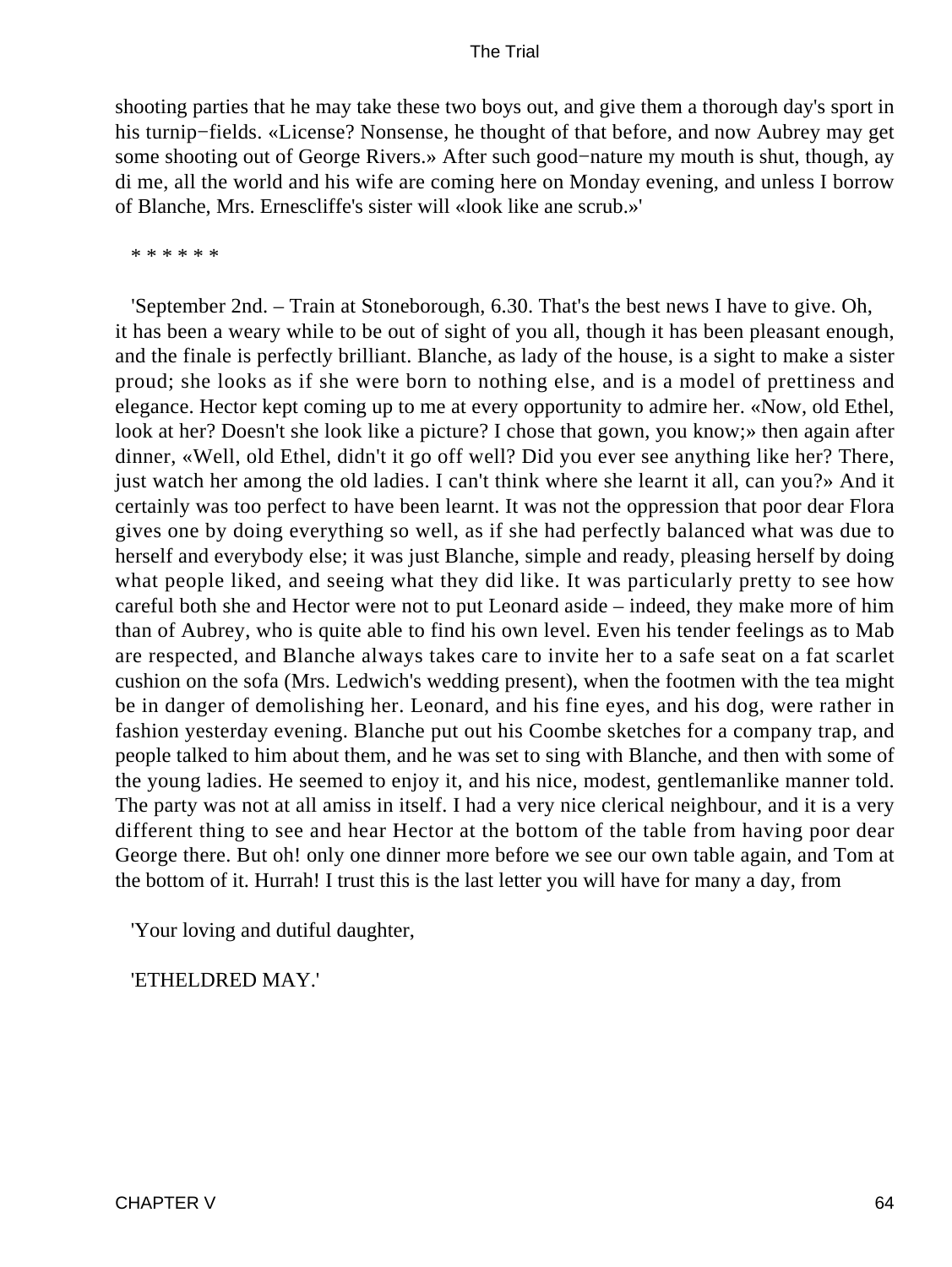# **[CHAPTER VI](#page-414-0)**

**The XII statute remember to observe** 

For all the paine thou hast for love and wo

All is too lite her mercie to deserve

Thou musten then thinke wher er thou ride or go

And mortale wounds suffre thou also

All for her sake, and thinke it well besette

Upon thy love, for it maie not be bette.

Chaucer's 'Court of Love'

 'Good−bye, Leonard,' said Ethel, as the two families, after mustering strong at the station, parted at the head of Minster Street; and as she felt the quivering lingering pressure of his hand, she added with a smile, 'Remember, any Saturday afternoon. And you will come for the books.'

 Glad as she was to be anchored on her father's arm, and clustered round with rejoicing brothers and sisters, she could not be devoid of a shade of regret for the cessation of the intimate intercourse of the last nine weeks, and a certain desire for the continuance of the confidential terms that had arisen. The moment's pang was lost in the eager interchange of tidings too minute for correspondence, and in approval of the renovation of the drawing−room, which was so skilful that her first glance would have detected no alteration in the subdued tones of paper, carpet, and chintz, so complete was their loyalty to the spirit of perpetuity. Flora told no one of the pains that, among her many cares, she had spent upon those tints, not so much to gratify Ethel, as because her own wearied spirit craved the repose of home sameness, nor how she had finally sent to Paris for the paper that looked so quiet, but was so exquisitely finished, that the whole room had a new air of refinement.

 The most notable novelty was a water−coloured sketch, a labour of love from the busy hands in New Zealand, which had stolen a few hours from their many tasks to send Dr. May the presentment of his namesake grandson. Little Dickie stood before them, a true son of the humming−bird sprite, delicately limbed and featured, and with elastic springiness, visible even in the pencilled outline. The dancing dark eyes were all Meta's, though the sturdy clasp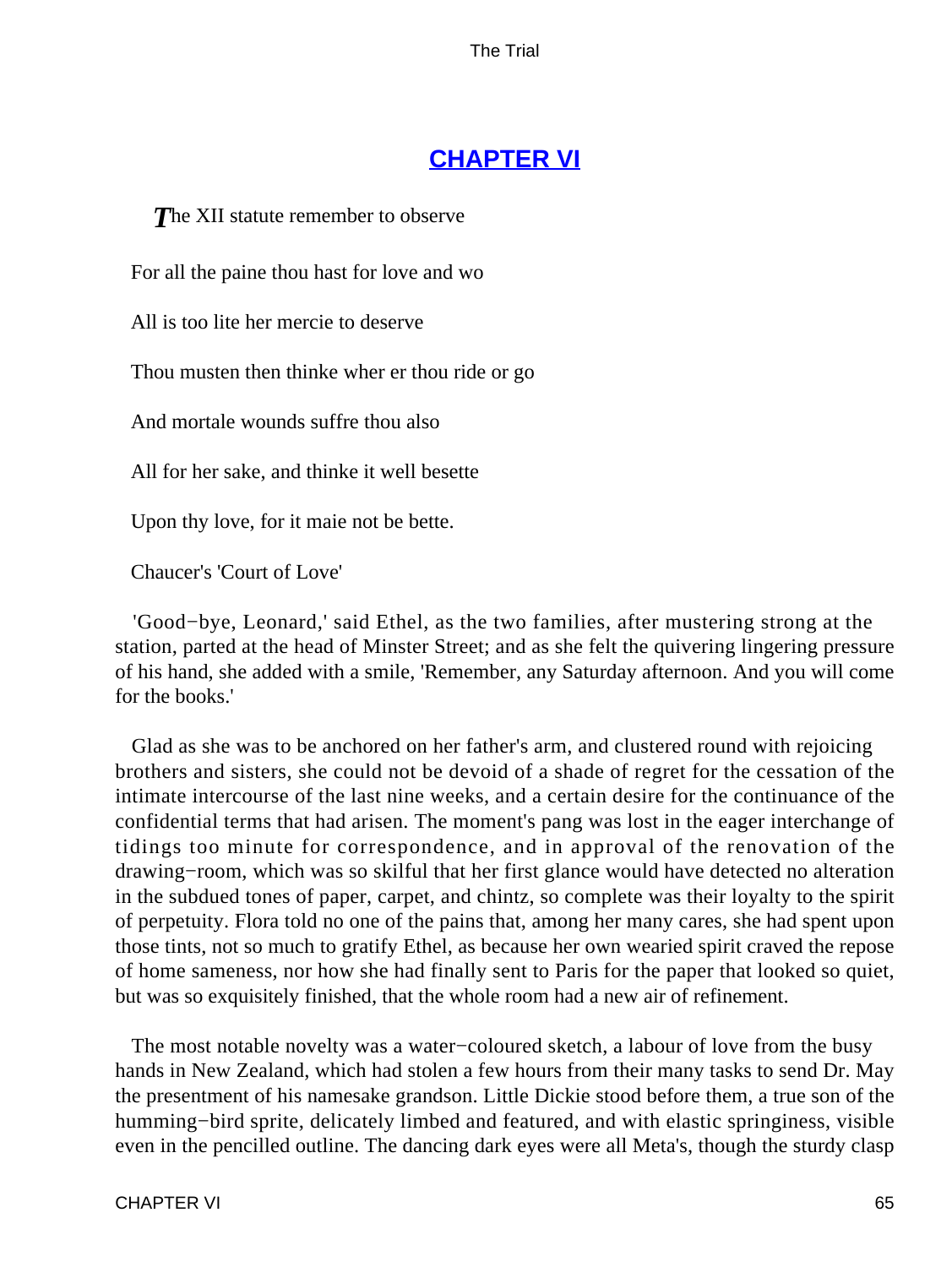of the hands, and the curl that hung over the brow, brought back the reflection of Harry's baby days.

 It would have been a charming picture, even if it had not been by Meta's pencil, and of Norman's child, and it chained Ethel for more than one interval of longing loving study.

 Tom interrupted her in one of these contemplations. 'Poor Flora,' he said, with more feeling than he usually allowed to affect his voice, 'that picture is a hard trial to her. I caught her looking at it for full ten minutes, and at last she turned away with her eyes full of tears.'

 'I do not wonder,' said Ethel. 'There is a certain likeness to that poor little Leonora, and I think Flora misses her more every year.'

'Such a child as Margaret is just the thing to cause the other to be missed.'

 'What do you think of Margaret this time?' said Ethel, for Tom alone ever durst seriously touch on the undefined impression that all entertained of Flora's only child.

 'If Flora were only silly about her,' said Tom, 'one might have some hope; but unluckily she is as judicious there as in everything else, and the child gets more deplorable every year. She has got the look of deformity, and yet she is not deformed; and the queer sullen ways of deficiency, but she has more wit than her father already, and more cunning.'

'As long as there is a mind to work on, one hopes' said Ethel.

 'I could stand her better if she were foolish!' exclaimed Tom, 'but I can't endure to see her come into the room to be courted by every one, and be as cross as she dares before her mother. Behind Flora's back, I don't know which she uses worst, her father or her grandfather. I came down upon little Miss at last for her treatment of the Doctor, and neither he nor Rivers have forgiven me.'

 'Poor child! I don't believe she has ever known a moment's thorough health or comfort! I always hope that with Flora's patience and management she may improve.'

'Pshaw, Ethel! she will always be a misfortune to herself and everybody else.'

'I have faith in good coming out of misfortunes.'

 'Illustrated, I suppose, by ravings about your young Ward. Mary is crazy about his sister, and the Doctor lunatic as to the brother, who will soon kick at him for his pains.'

'I own to thinking Leonard capable of great things.'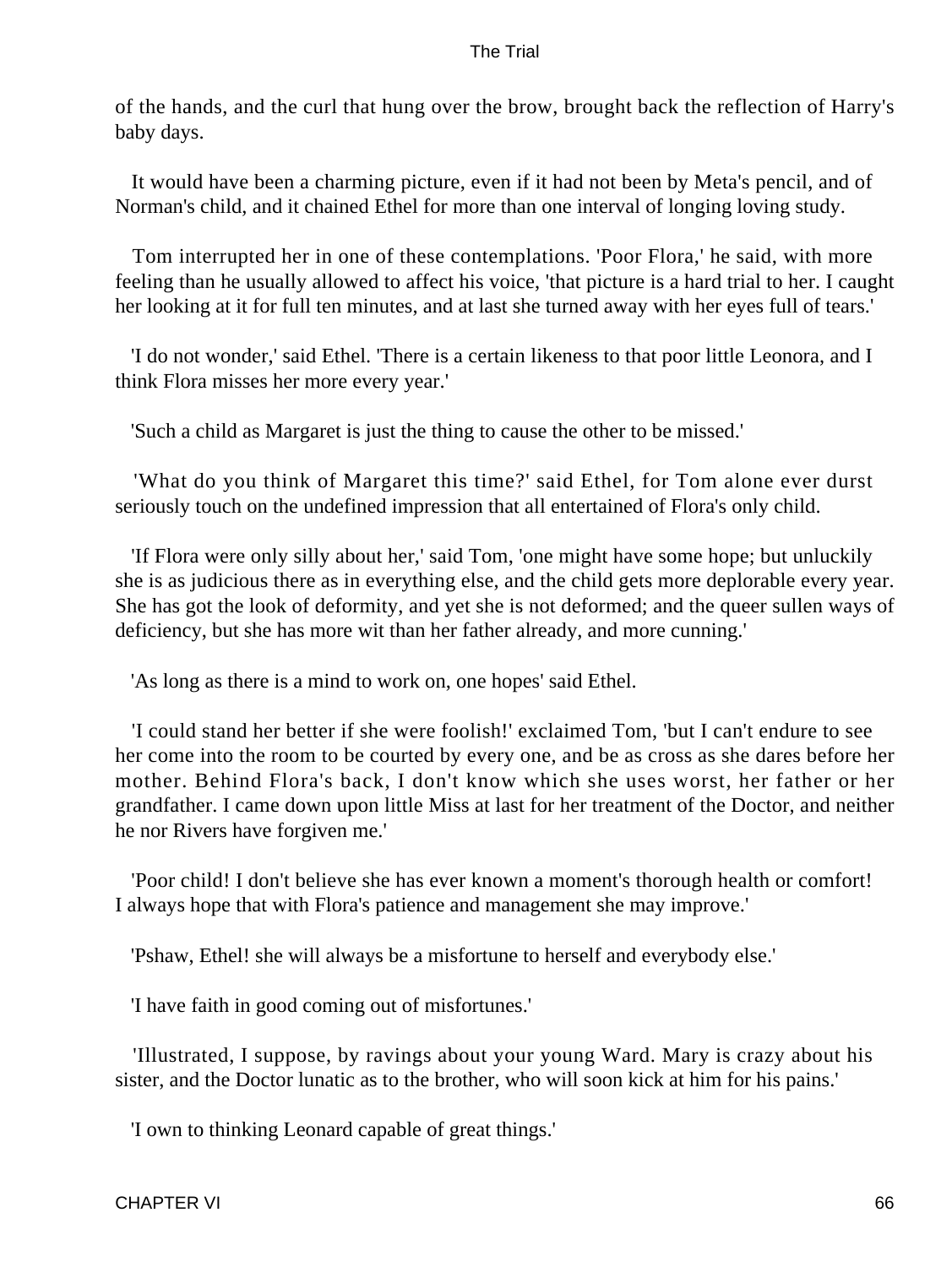Tom made a grimace equal to what Ethel could do in that way, thrust his hands deep into his pockets, and philosophically observed, 'Behold the effects of patronage! Blind Cupid is nothing to him.'

 Ethel let it pass, caring too much for Leonard to set him up as a mark for Tom's satire, which was as different from Aubrey's as quinine from orange−peel, though properly used, it was a bracing tonic, such as she often found wholesome. A cynical younger brother is a most valuable possession to a woman who has taken a certain position in her own world.

 Tom was a sterling character, highly and deeply principled, though not demonstrative, and showing his Scots descent. None of the brothers had been extravagant, but Tom, with the income of his lately achieved fellowship, performed feats of economy, such as attaining to the purchase of an ultra perfect microscope, and he was consistently industrious, so exactly measuring his own powers that to undertake was with him to succeed, and no one suffered anxiety on his account. As Dr. Spencer said, he was as sure to fall on his legs as a sandy cat, and so nobody cared for him. At home he was sufficient to himself, properly behaved to his father, civil to Richard, unmerciful in ridicule, but merciful in dominion over the rest, except Ethel, whom he treated as an equal, able to retort in kind, reserving for her his most highly−flavoured sallies, and his few and distant approaches to such confidence as showed her how little she knew him. His father esteemed but did not 'get on with' him, and his chief and devoted adherent was Aubrey, to whom he was always kind and helpful. In person Tom was tall and well−made, of intelligent face, of which his spectacles seemed a natural feature, well−moulded fine−grained hand, and dress the perfection of correctness, though the precision, and dandyism had been pruned away.

 Ethel would have preferred that Leonard and Averil should not have walked in on the Saturday after her return, just when Tom had spread his microscope apparatus over the table, and claimed Mary's assistance in setting up objects; and she avoided his eye when Mary and Averil did what he poetically called rushing into each other's arms, whilst she bestowed her greetings on Leonard and Mab.

 'Then she may come in?' said Leonard. 'Henry has banished her from the drawing−room, and we had much ado to get her allowed even in the schoolroom.'

 'It is so tiresome,' said his sister, 'just one of Henry's fancies.' Ethel, thinking this disloyal, remarked that those who disliked dogs in the house could not bear them, and did not wonder that Tom muttered 'Original.'

 'But such a little darling as this!' cried Averil, 'and after Mrs. Ernescliffe had been so kind. Mary, you must see how clever she is. Leonard is teaching her to play on the piano.'

 'I congratulate you,' quietly said Tom; and somehow Ethel felt that those three words were a satire on her 'capable of great things;' while Leonard drew up, and Averil coloured,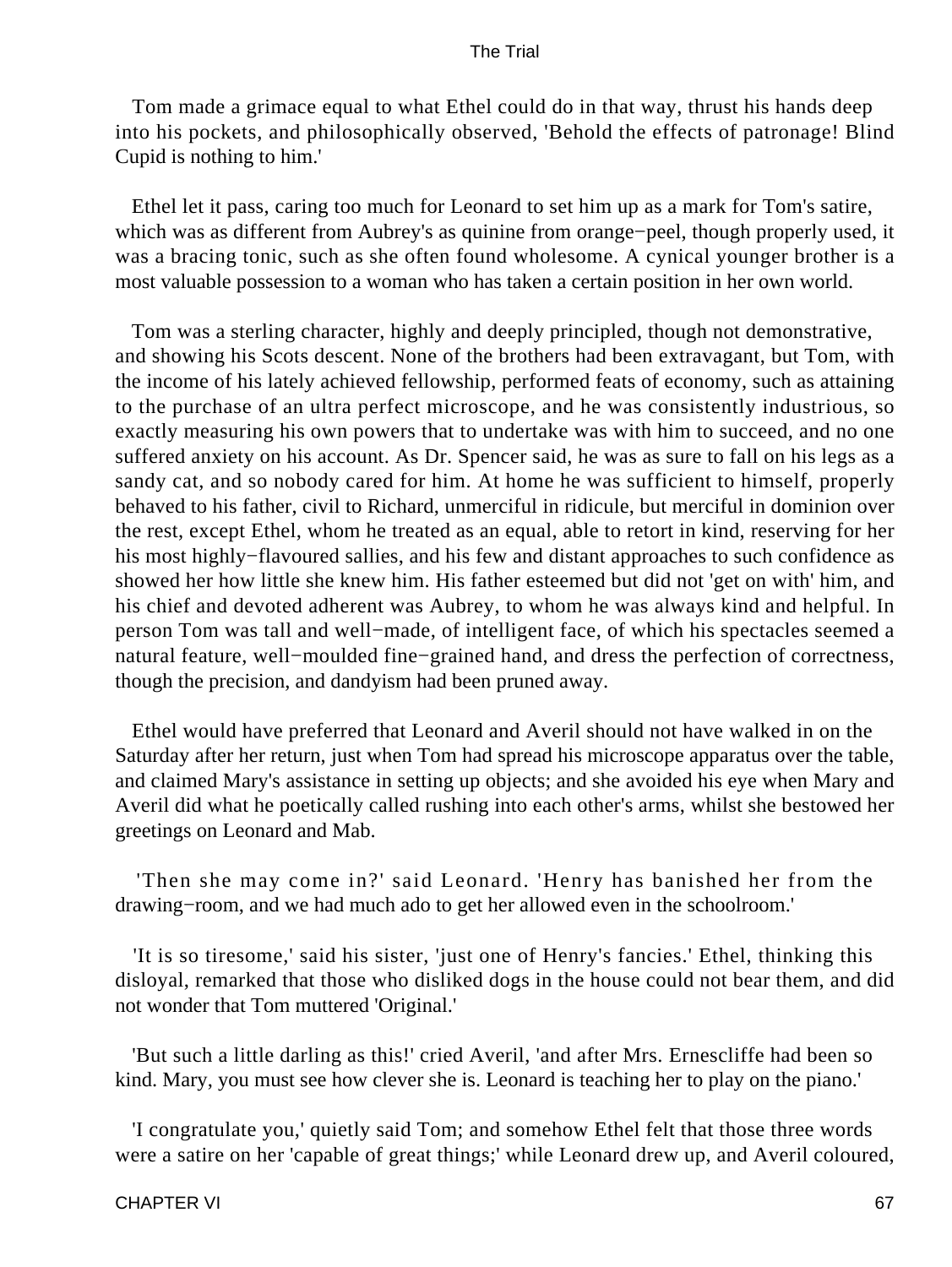deferring the exhibition of Mab's accomplishments till 'another time,' evidently meaning out of Tom's presence.

'Aubrey is gone to the Grange with papa,' Ethel said, glad to lead away from Mab.

'He told me he was going ' said Leonard, 'but he said you would be at home.'

 Ethel knew that the intonation of that 'you' had curled Tom's lip with mischief, and dreading that Leonard should discover and resent his mood, she said, 'We think one of your sea eggs has got among ours; will you come to the schoolroom and see?'

 And leaving Tom to tease and be bored by the young ladies, she led the way to the schoolroom, where Aubrey's fossils, each in its private twist of paper, lay in confusion on the floor, whence they were in course of being transferred to the shelf of a cupboard.

Leonard looked at the disorder with astonished admiration.

 'Yes,' said Ethel, 'it is a great mess, but they are to have a regular cabinet, when Richard has time, or Aubrey has money, two equally unlikely chances.'

'How much does a cabinet cost?'

'Jones would make a plain deal one for about five−and−twenty shillings.'

 'I can't unpack mine properly,' said Leonard, disconsolately. 'Ave is going to make a place for them, but Henry votes them rubbish.'

 'They are dreadful rubbish,' said Ethel. 'It goes against my conscience to guard them from the house−maid, and if my sister Flora came in here, I should be annihilated.'

'Of course one expects that in women.'

 'Oh, Richard would be as much distracted! It is a provision of Nature that there should be some tidy ones, or what would the world come to?'

'It would be a great deal less of a bore.'

 'Not at all; we should stifle ourselves at last if we had our own way. Never mind, Leonard, we make them go through quite as much as they make us.'

'I am sure I hope so.'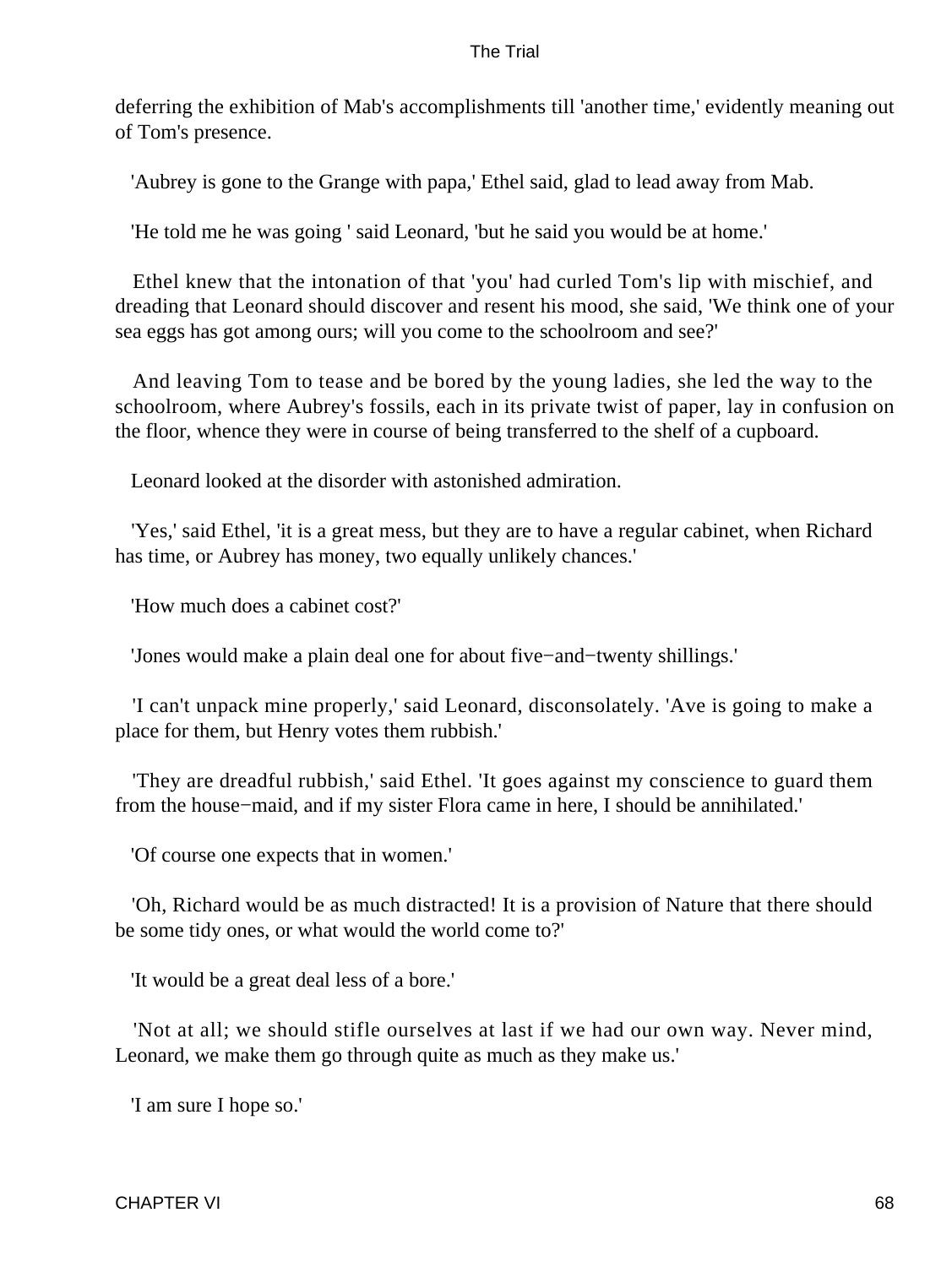'No, no, Leonard,' she said, becoming less playful, 'we must not do it on purpose. Even unconsciously, we plague the spirits of order quite enough, and they have the right on their side after all.'

 'I think a lady is the person to say what one may do or not in the drawing−room; don't you?' said Leonard.

'That depends.'

'And you let your brother spread his things all over yours!'

 'So I do; but I would not if papa minded it, or even if this were Richard's house, and he did not like it. Don't begin with worries about trifles, pray, Leonard.'

 'It is not I that care about trifles,' returned the boy. 'How was one to reckon on a man setting up a monomania about dogs' paws in the hall?'

 'I have feared we were rather foolish; I ought to have reminded you to ask whether Mab would be welcome.'

 'I was not going to ask leave, I have no one whose leave to ask,' said Leonard, in tones at first proud, then sad.

 'That's a bad beginning,' returned Ethel. 'As master of the house, your brother has a right to your compliance, and if you do not all give way to each other, you will have nothing but dissension and misery.'

'All to each other; yes, that is fair.'

 'He must have given way to you in letting you keep the dog at all in the house' said Ethel. 'It is a real instance of kindness, and you are bound to let her be as little in his way as possible.'

 'He does mean well, I suppose,' said Leonard; 'but he is an awful bother, and poor Ave gets the worst of it. One has no patience with finikin ways in a man.'

 'There's no telling how much I owe to my finikin brother Richard,' said Ethel; 'and if you teach Ave to be loyal to the head of your family, you will do her as much good as you will do harm by chafing against his ordinances.'

'Don't you hate such nonsense, Miss May?'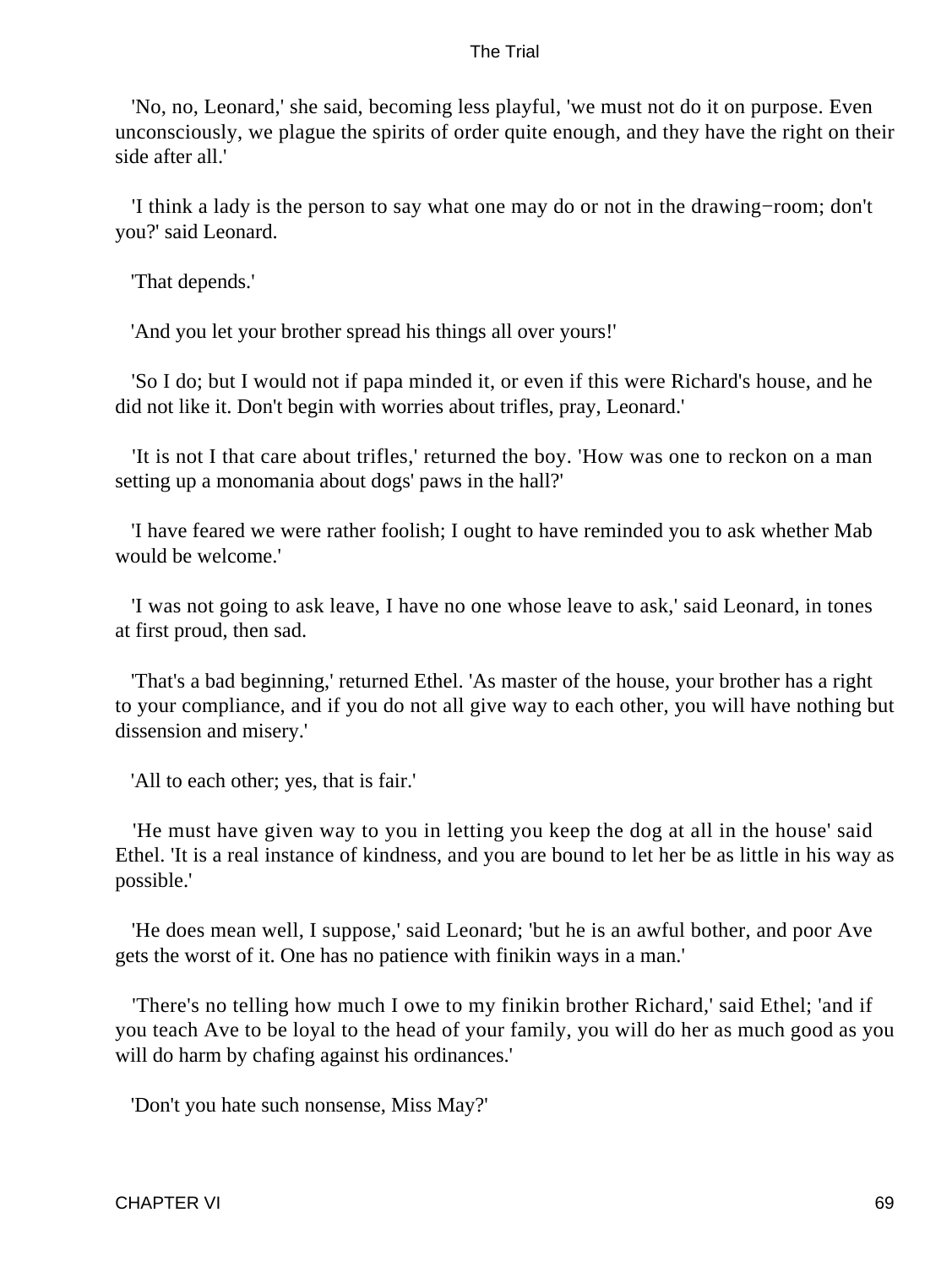'I can't love order as much as I honour it. Set tastes aside. The point is, that if you are to hold together, Leonard, it must be by bearing and forbearing, and above all, to your elder brother.'

'Well, it is a blessing that I shall be in school on Monday.'

 'So it is,' said Ethel; 'but, barring these fidgets, Leonard, tell me,' and she looked kindly at him, 'how is it at home? Better than you expected, I hope.'

 'Blank enough' said Leonard; 'I didn't think I should have minded the sound of the surgery door so much.'

'You will have Sunday to help you.'

 'Yes, Ave and I have been down to the churchyard; Ave does care, poor girl. She knows better what it is now, and she was glad to have me to talk to again, though Miss Mary has been so kind to her.'

'Oh, nobody can be so much to her as you.'

 'Poor Ave!' said Leonard, tenderly. 'And look here, this is my father's watch, and she made me this chain of my mother's hair. And they have given me a photograph of my mother's picture; Henry had it done long ago, but thought it would upset me to give it before I went away. If he could but have guessed how I lay and wished for one!'

'Those are the things one never can guess, even when one would give worlds to do so.'

'You – 0, Miss May, you always know the thing that is comfortable.'

 'Well,' said Ethel, 'what will be comfortable now is that you should be the man above being affronted by other people's nonsense – the only way to show we did not all spoil each other at Coombe. Now, here is Woodstock for you, and tell me if this be not your Cidaris. Oh, and we have found out the name of your funny spiked shell.'

 Ten minutes of palaeontology ensued; and she was leading the way back to the drawing−room, when he exclaimed, 'Have you heard about the match, Miss May?'

'Match? Oh, the cricket match?'

 'Stoneborough against All England, on St. Matthew's Day, so I shall have got my hand in.'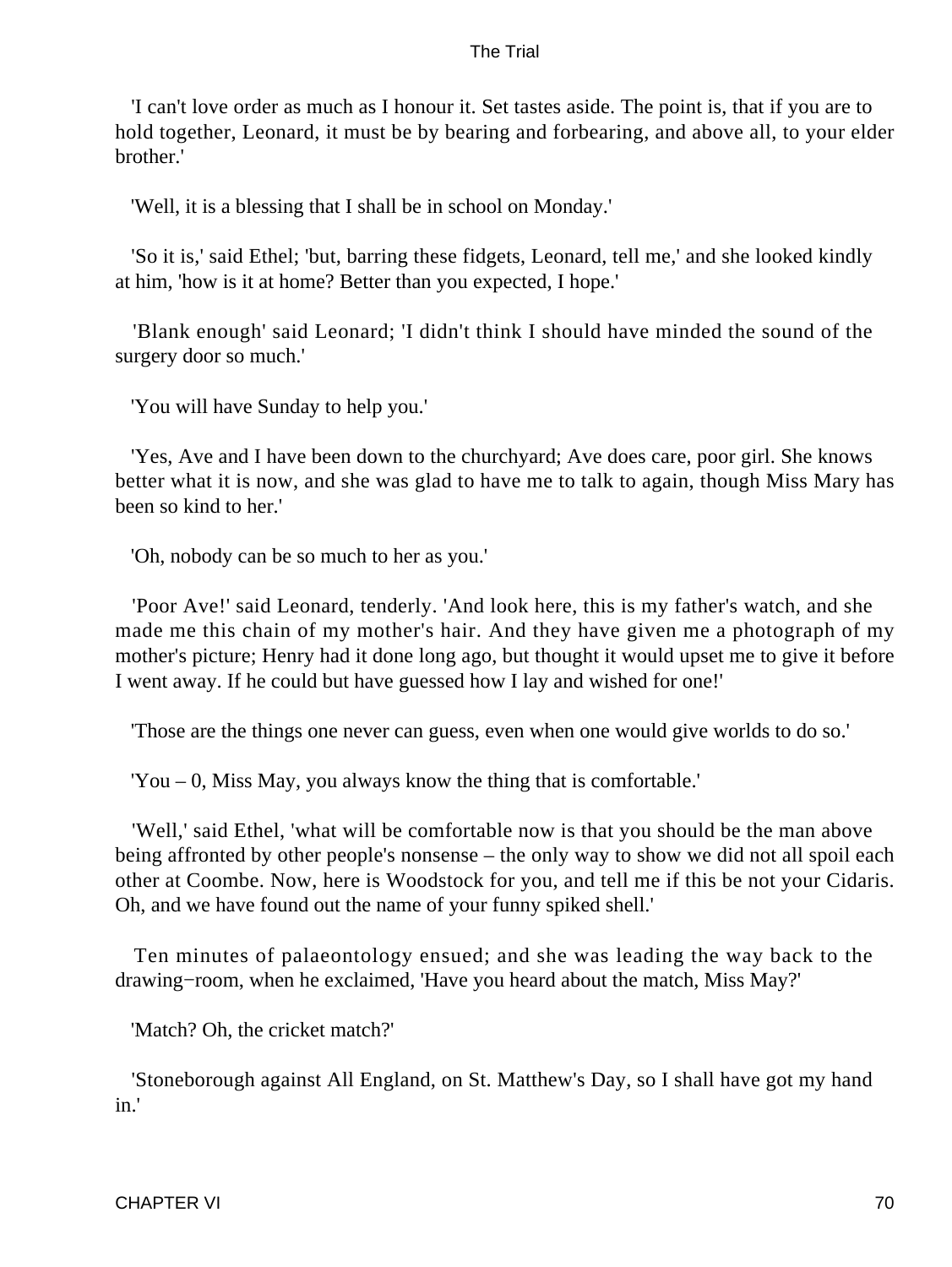'All England meaning every one that can be scraped up that is not Stoneborough,' returned Ethel. 'George Larkins has been over here canvassing Tom and Aubrey. But you can't be going to play, Leonard; papa does not half like it for Aubrey.'

 'Perhaps not for Aubrey,' said Leonard; 'but I am as well as ever, and luckily they can't make up a decent eleven without me. You will come and see us, Miss May? I'll find you the jolliest place between the old lime and the cloister door.'

'As if I had not known the meads ages before your time!' said Ethel.

'I thought you never came to the matches?'

 'Ah! you don't remember my brothers' Stoneborough days, when Norman was cricket mad, and Harry after him, and my father was the best cricketer in Stoneborough till his accident.

 'Yes, Dr. May always comes to see the matches,' said Leonard. 'You will, won't you now, Miss May? I didn't think you knew anything about cricket, but it will be all the better now.'

Ethel laughed, and half promised.

 Cocksmoor existed without Ethel on that holiday; and indeed she was self−reproachful, though pleased, at finding her presence so great a treat to her father. Leonard might do the honours of the lime−tree nook, but she spent but little time there, for Dr. May made her walk about with him as he exchanged greetings with each and all, while Gertrude led Richard about at her will, and Mary consorted with the Ward girls. With no one on her mind, Ethel could give free attention to the smoothly−shaven battle−field, where, within the gray walls shaded by the overhanging elms, the young champions were throwing all the ardour and even the chivalry of their nature into the contest.

 The annual game had been delayed by the illness in the spring, and the school had lost several good players at the end of the half year; but, on the other hand, the holidays being over, George Larkins had been unable to collect an eleven either in full practice or with public school training; and the veteran spectators were mourning the decay of cricket, and talking of past triumphs. The school had the first innings, which resulted in the discomfiture of Fielder, one of their crack champions, and with no great honour to any one except Folliot, the Dux, and Leonard Ward, who both acquitted themselves so creditably, that it was allowed that if others had done as well, Stoneborough might have had a chance.

 But when 'All England' went in, the game seemed to be more equally balanced. Aubrey May, in spite of devoted practice under Tom's instructions, was, from nervous eagerness, out almost as soon as in, and in his misery of shame and despair felt like the betrayer of his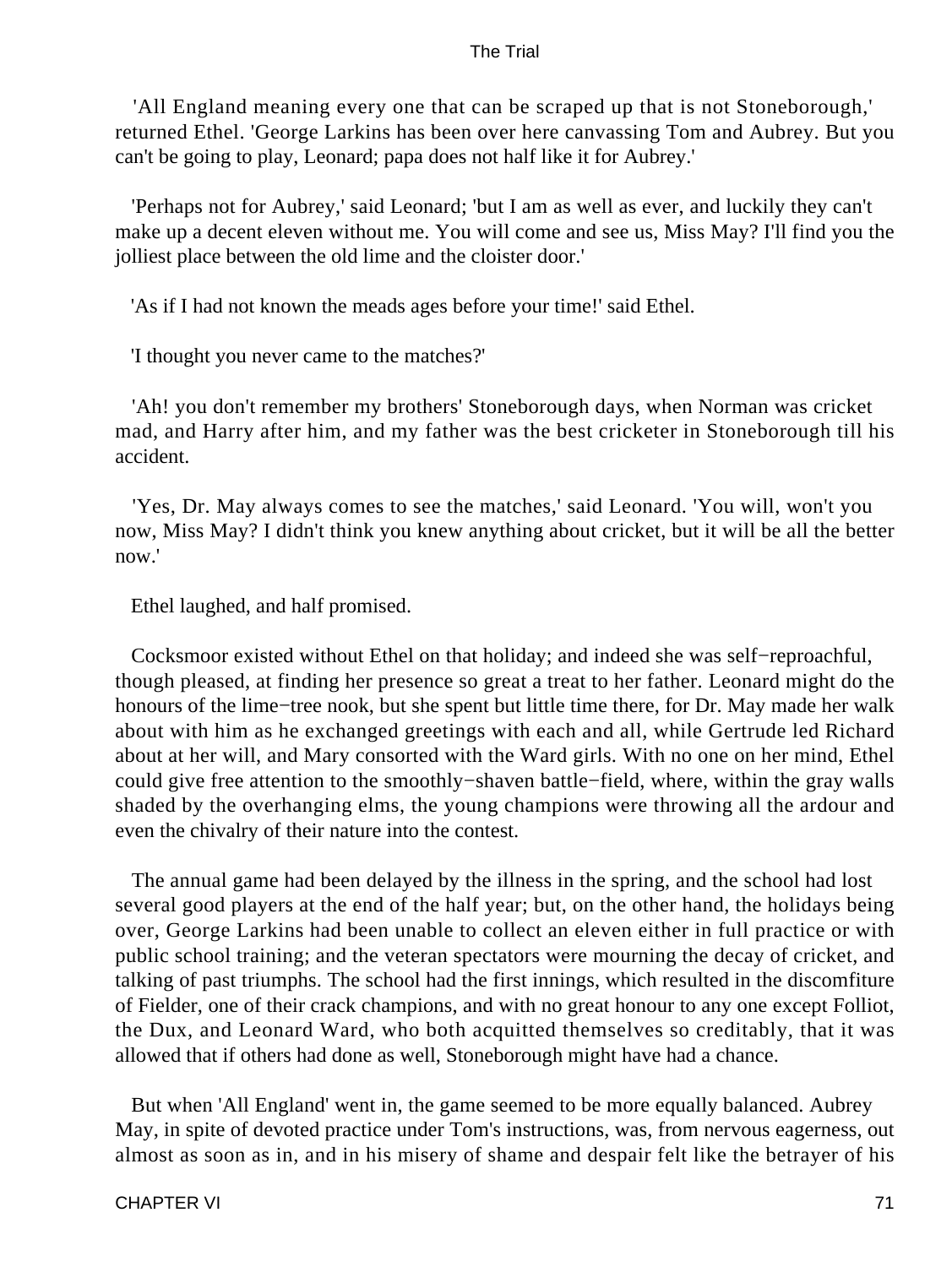cause. But in due time, with the sun declining, and the score still low, Tom May came forward, as the last hope of 'All England,' lissom, active, and skilled, walking up to his wicket with the easy confidence of one not greatly caring, but willing to show the natives what play might be.

 And his play was admirable; the fortunes of the day began to tremble in the balance; every one, spectators and all, were in a state of eager excitement; and Aubrey, out of tone and unable to watch for the crisis, fairly fled from the sight, rushed through the cloister door, and threw himself with his face down upon the grass, shivering with suspense. There he lay till a sudden burst of voices and cheers showed that the battle was over.

 The result? He could not believe eyes or ears as he opened the door, to behold the triumphant gestures of Stoneborough, and the crestfallen air of his own side, and heard the words, 'Folliot missed two chances of long−leg – Ward – tremendous rush – caught him out – with only one run to tie.'

 Dr. May was shaking hands with Leonard in congratulation, not solely generous, for let his sons be where they would, Stoneborough triumphs were always the Doctor's, and he was not devoid of gratitude to any one who would defeat Tom. Noting, however, the flitting colour, fluttering breath, and trembling limbs, that showed the effect of the day's fatigue and of the final exertion, he signed back the boys, and thrust Leonard within the cloister door, bidding Aubrey fetch his coat, and Ethel keep guard over him, and when he was rested and cooled, to take him home to the High Street, where his sisters would meet him.

 'But – sir – the – supper!' gasped Leonard, leaning against the door−post, unable to stand alone.

'I dare say. Keep him safe, Ethel.'

 And the Doctor shut the door, and offered himself to appease the lads who were clamouring for the hero of their cause; while Leonard sank back on the bench, past words or looks for some moments.

'You have redeemed your pennon with your last gasp,' said Ethel, half reproachfully.

 'I was determined,' panted the boy. 'I don't know how I did it. I couldn't fail with you looking on. You did it by coming.'

 Reply was spared by Aubrey's return, with the coat in one hand, and a glass of ale in the other. 'You are to go home with Ethel at once,' he pronounced with the utmost zest, 'that is, as soon as you are rested. My father says you must not think of the supper, unless you particularly wish to be in bed for a week; but we'll all drink your health, and I'll return thanks – the worst player for the best.'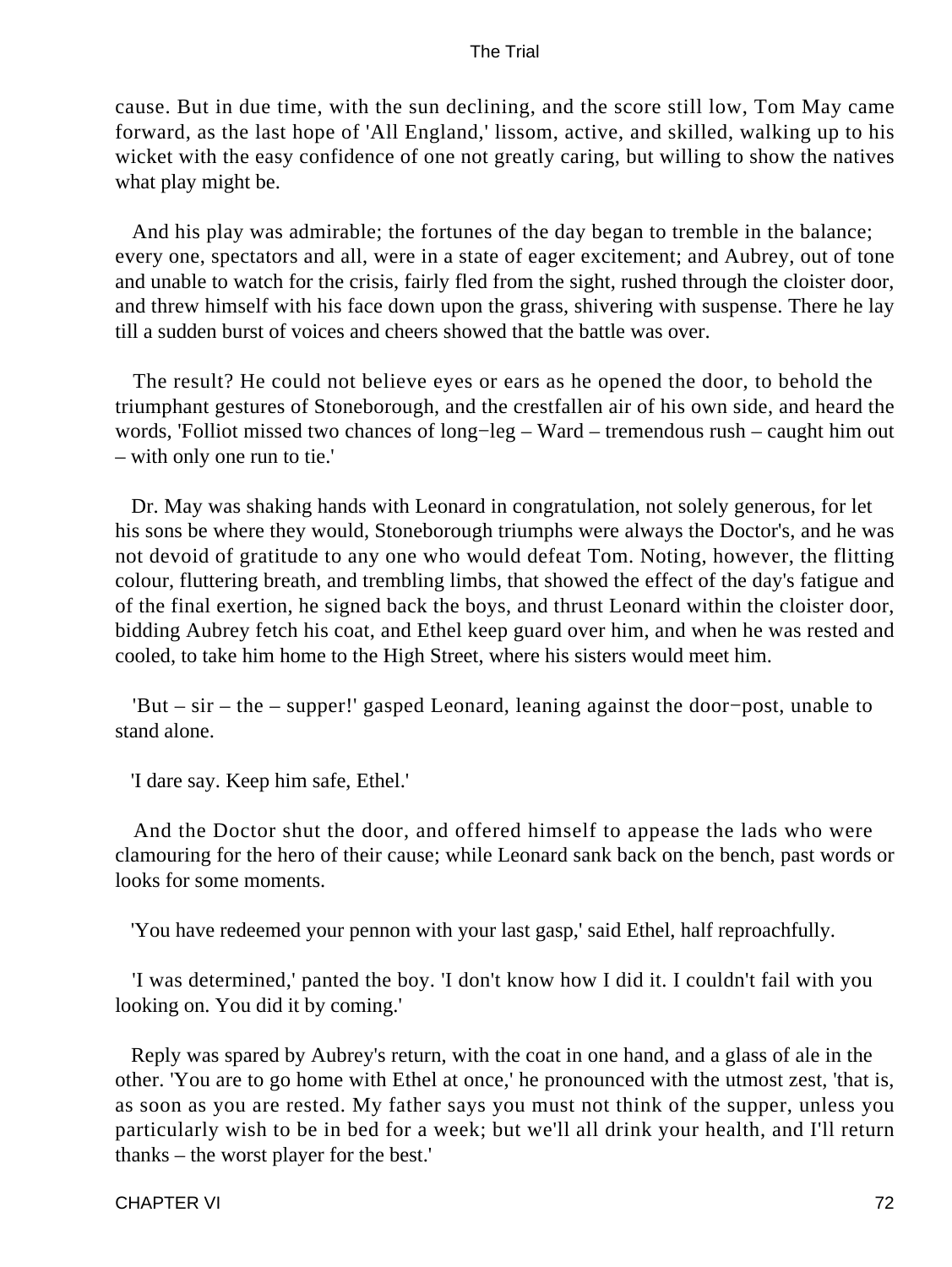This was the first time Aubrey had been considered in condition for such festivities, and the gratification of being superior to somebody might account for his glee in invaliding his friend.

 Cricket suppers were no novelties to Leonard; and either this or his exhaustion must have made him resign himself to his fate, and walk back with Ethel as happily as at Coombe.

 The sisters soon followed, and were detained to drink tea. The cricketers' mirth must have been fast and furious if it exceeded that at home, for the Doctor thought himself bound to make up for the loss to Leonard, put forth all his powers of entertainment, and was comically confidential about 'these Etonians that think so much of themselves.'

 Averil was lively and at ease, showing herself the pleasant well−informed girl whom Ethel had hitherto only taken on trust, and acting in a pretty motherly way towards the little sisters. She was more visibly triumphant than was Leonard, and had been much gratified by a request from the Bankside curate that she would entirely undertake the harmonium at the chapel. She had been playing on it during the absence of the schoolmaster, and with so much better effect than he could produce, that it had been agreed that he would be best in his place among the boys.

 'Ah!' said the Doctor, 'two things in one are apt to be like Aubrey's compromise between walking−stick and camp−stool – a little of neither.'

 'I don't mean it to be a little of neither with me, Dr. May,' said Averil. 'I shall have nothing to do with my choir on week−days, till I have sent these pupils of mine to bed.'

'Are you going to train the choir too?' asked Leonard.

 'I must practise with them, or we shall not understand one another; besides, they have such a horrid set of tunes, Mr. Scudamour gave me leave to change them. He is going to have hymnals, and get rid of Tate and Brady at once.'

 'Ah! poor Nahum!' sighed the Doctor with such a genuine sigh, that Averil turned round on him in amazement.

'Yes,' said Ethel, 'I'm the only one conservative enough to sympathize with you, papa.'

 'But does any one approve of the New Version?' cried Averil, recovering from her speechless wonder.

 'Don't come down on me,' said the Doctor, holding up his hands. 'I know it all; but the singing psalms are the singing psalms to me – and I can't help my bad taste – I'm too old to change.'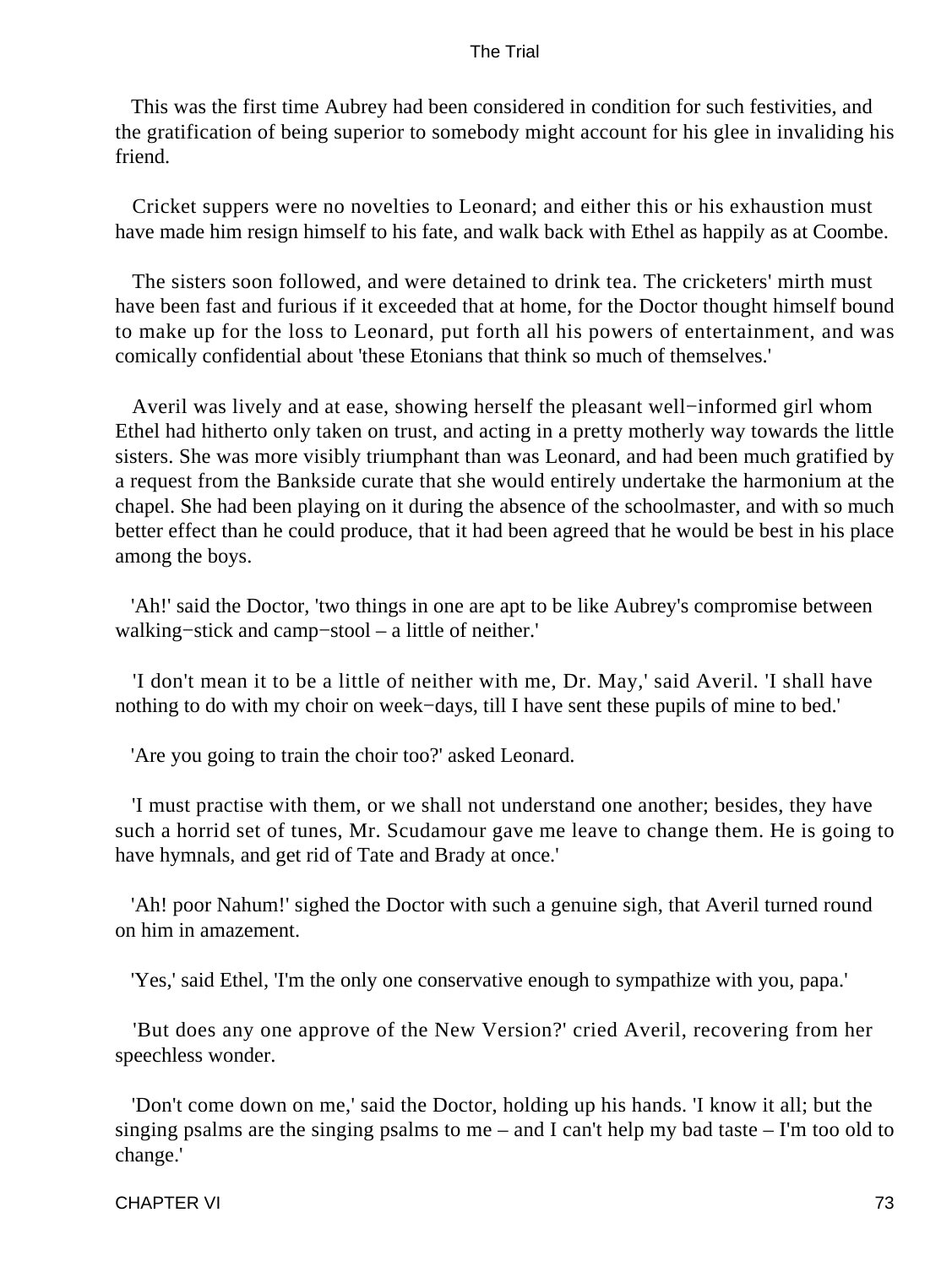'Oh! but, papa, you do like those beautiful hymns that we have now?' cried Gertrude.

 'Oh! yes, yes, Gertrude, I acquiesce. They are a great improvement; but then, wasn't it a treat when I got over to Woodside Church the other day, and found them singing, «No change of times shall ever shock»!' and he began to hum it.

 'That is the Sicilian Mariners' hymn,' said Averil. 'I can sing you that whenever you please.'

 'Thank you; on condition you sing the old Tate and Brady, not your «0 Sanctissma, 0 Purissima,»' said the Doctor, a little mischievously.

 'Which is eldest, I wonder?' said Ave, smiling, pleased to comply with any whim of his; though too young to understand the associations that entwine closely around all that has assisted or embodied devotion.

 The music went from the sacred to the secular; and Ethel owned that the perfectly pronounced words and admirable taste made her singing very different from that which adorned most dinner−parties. Dr. May intensely enjoyed, and was between tears and bravos at the charge of the Six Hundred, when the two brothers entered, and stood silently listening.

 That return brought a change. Aubrey was indeed open and bright, bursting out with eager communications the moment the song ceased, then turning round with winning apologies, and hopes that he was not interrupting; but Tom looked so stiff and polite as to chill every one, and Averil began to talk of the children's bed−time.

 The Doctor and Aubrey pressed for another song so earnestly that she consented; but the spirit and animation were gone, and she had no sooner finished than she made a decided move to depart, and Dr. May accompanied the party home.

 'Is my father going to put that fellow to bed?' said Tom, yawning, as if injured by the delay of bed−time thus occasioned.

'Your courtesy does not equal his,' said Ethel.

'Nor ever will,' said Tom.

'Never,' said Ethel, so emphatically that she nettled him into adding,

 'He is a standing warning against spoiling one's patients. I wouldn't have them and their whole tag−rag and bobtail about my house for something!'

'0, Tom, for shame!' cried Mary, bursting out in the wrath he had intended to excite.

CHAPTER VI 74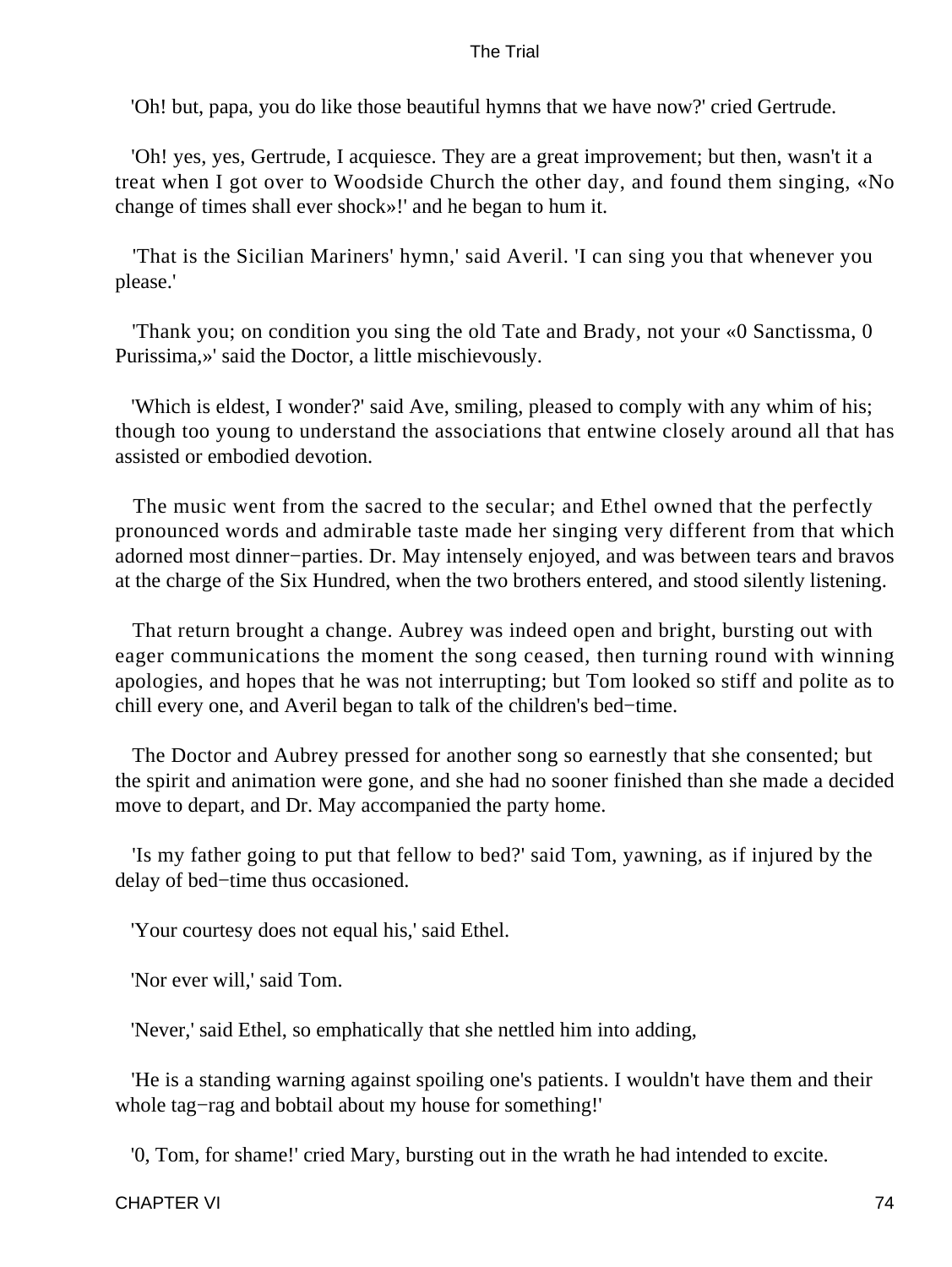'Ask him which is tag, which rag, and which bobtail,' suggested Ethel.

 'Mab, I suppose,' said Gertrude, happily closing the discussion, but it was re−animated by her father s arrival.

 'That's a nice girl,' he said, 'very nice; but we must not have her too often in the evening, Mary, without Henry. It is not fair to break up people's home party.'

'Bobber than bobtail,' murmured Tom, with a gesture only meant for Ethel.

'Ave said he would be out till quite late, papa,' said Mary, in self−defence.

 'She ought to have been back before him,' said Dr. May. 'He didn't seem best pleased to have found her away, and let me tell you, young woman, it is hard on a man who has been at work all day to come home and find a dark house and nobody to speak to.'

 Mary looked melancholy at this approach to reproof, and Tom observed in an undertone,

 'Never mind, Mary, it is only to give papa the opportunity of improving his pupil, while you exchange confidence with your bosom friend. I shall be gone in another month, and there will be nothing to prevent the perfect fusion of families.'

No one was sorry that the evening here came to an end.

 'I hope,' said Dr. May at the Sunday's dinner, 'that the cricket match has not done for that boy; I did not see him among the boys.'

 'No,' said Mary, 'but he has met with some accident, and has the most terrible bruised face. Ave can't make out how he did it. Do you know, Aubrey?'

The Doctor and his two sons burst out laughing.

'I thought,' said Ethel, rather grieved, 'that those things had gone out of fashion.'

 'So Ethel's protege, or prodigy, which is it?' said Tom, 'is turning out a muscular Christian on her hands.'

 'Is a muscular Christian one who has muscles, or one who trusts in muscles?' asked Ethel.

'Or a better cricketer than an Etonian?' added the Doctor.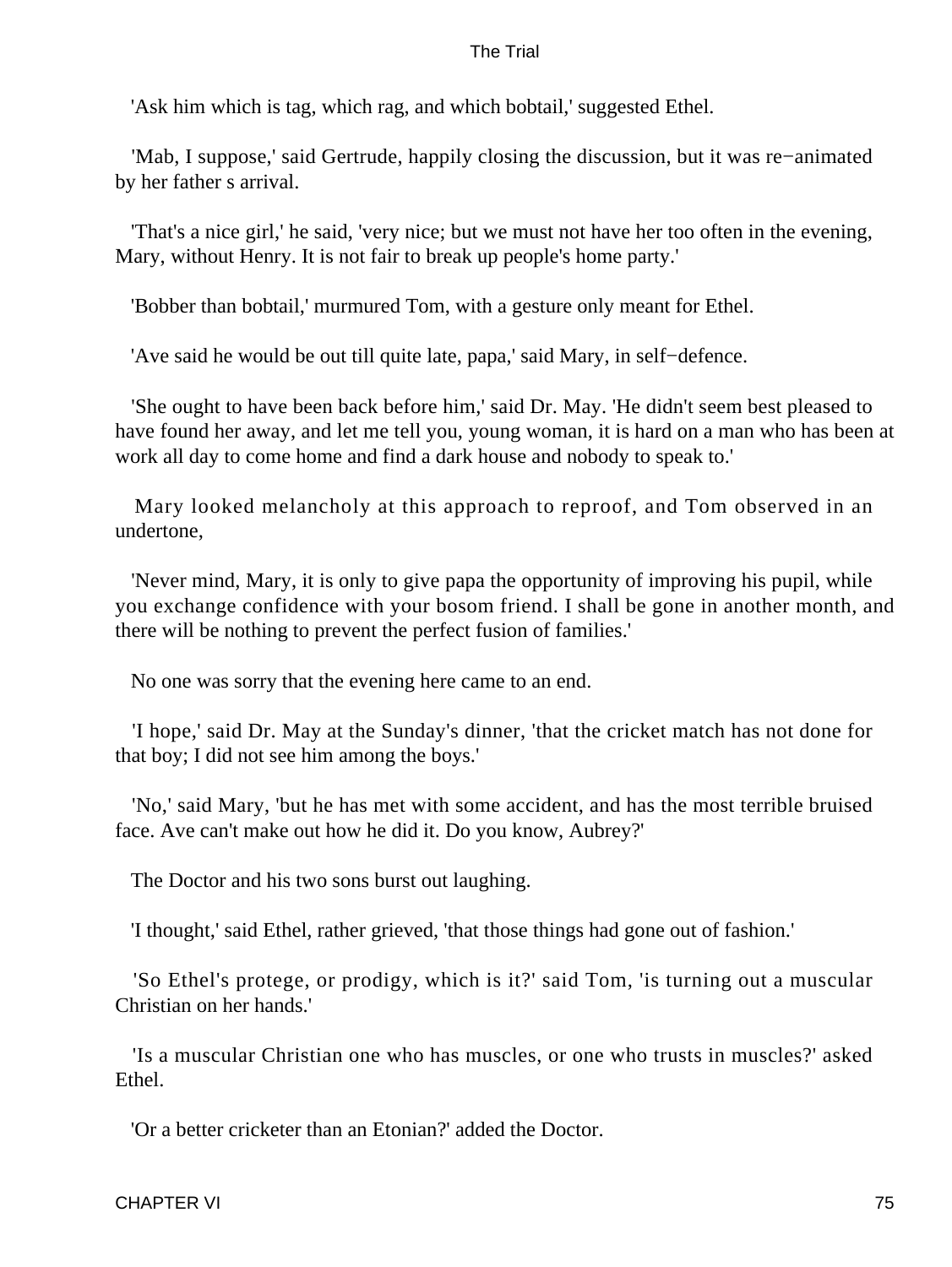Tom and Aubrey returned demonstrations that Eton's glory was untarnished, and the defeat solely owing to 'such a set of sticks.'

 'Aubrey,' said Ethel, in their first private moment, 'was this a fight in a good cause? for if so, I will come down with you and see him.'

Aubrey made a face of dissuasion, ending in a whistle.

'Do at least tell me it is nothing I should be sorry for,' she said anxiously.

 He screwed his face into an intended likeness of Ethel's imitation of an orchis, winked one eye, and looked comical.

 'I see it can't be really bad,' said Ethel, 'so I will rest on your assurance, and ask no indiscreet questions.'

 'You didn't see, then?' said Aubrey, aggrieved at the failure of his imitation. 'You don't remember the beauty he met at Coombe?'

'Beauty! None but Mab.'

 'Well, they found it out and chaffed him. Fielder said he would cut out as good a face out of an old knob of apple wood, and the doctor in petticoats came up again; he got into one of his rages, and they had no end of a shindy, better than any, they say, since Lake and Benson fifteen years ago; but Ward was in too great a passion, or he would have done for Fielder long before old Hoxton was seen mooning that way. So you see, if any of the fellows should be about, it would never do for you to be seen going to bind up his wounds, but I can tell him you are much obliged, and all that.'

'Obliged, indeed!' said Ethel. 'What, for making me the laughing−stock of the school?'

 'No, indeed,' cried Aubrey, distressed. 'He said not a word – they only found it out – because he found that seat for you, and papa sent him away with you. They only meant to poke fun, and it was his caring that made it come home to him. I wonder you don't like to find that such a fellow stood up for you.'

'I don't like to be made ridiculous.'

'Tom does not know it, and shall not,' eagerly interposed Aubrey.

'Thank you,' said she, with all her heart.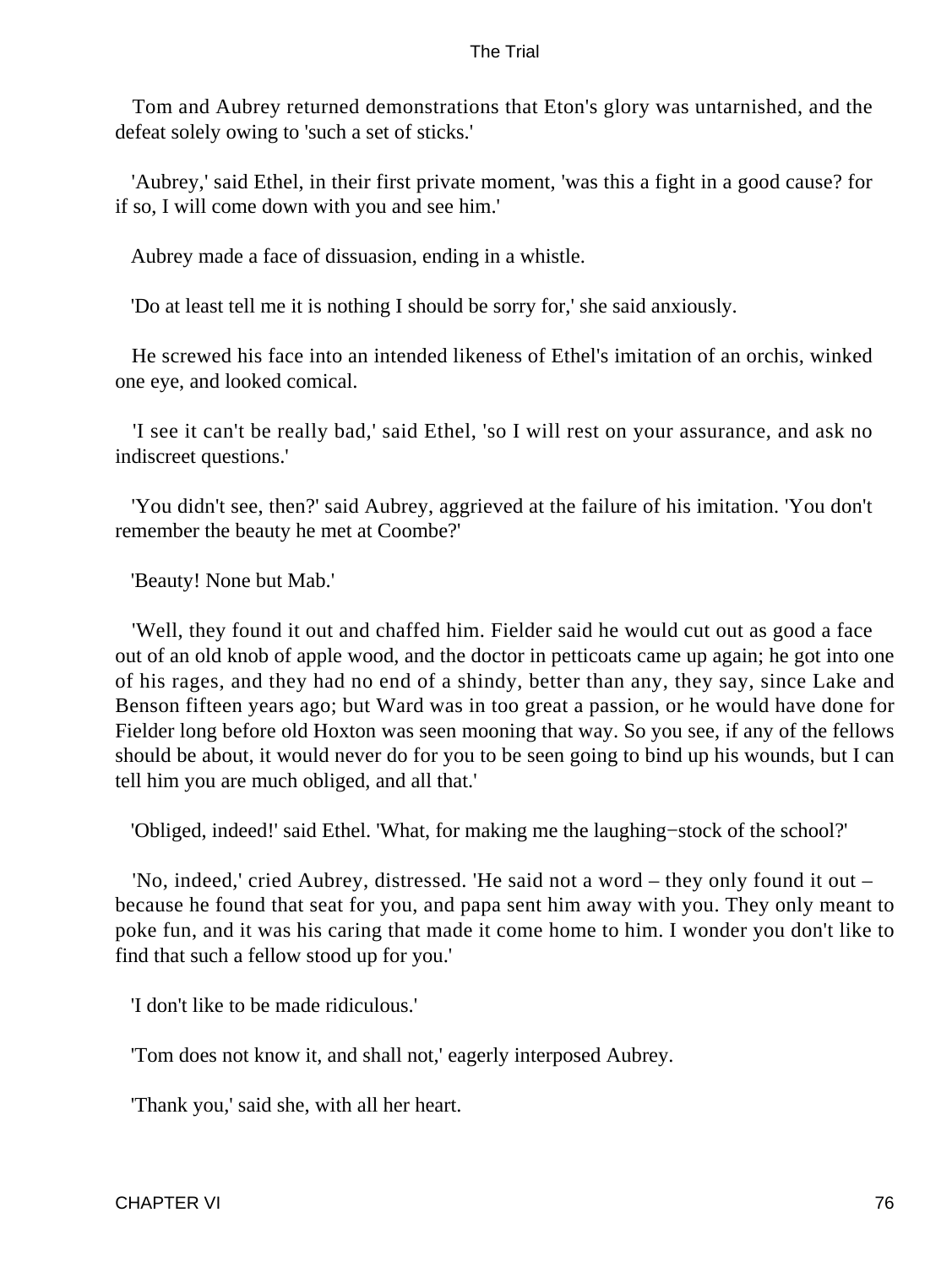'Then don't be savage. You know he can't help it if he does think you so handsome, and it is very hard that you should be affronted with him, just when he can't see out of one of his eyes.'

 'For that matter,' said Ethel, her voice trembling, 'one likes generosity in any sort of a cause; but as to this, the only way is to laugh at it.'

 Aubrey thought this 'only way' hardly taken by the cachinnation with which she left him, for he was sure that her eyes were full of tears; and after mature consideration he decided that he should only get into a fresh scrape by letting Leonard know that she was aware of the combat and its motive.

 'If I were ten years younger, this might be serious,' meditated Ethel. 'Happily, it is only a droll adventure for me in my old age, and I have heard say that a little raving for a grown−up woman is a wholesome sort of delusion, at his time of life. So I need not worry about it, and it is pretty and touching while it lasts, good fellow!'

 Ethel had, in fact, little occasion to worry herself; for all special manifestations of Leonard's devotion ceased. Whether it were that Tom with his grave satirical manner contrived to render the house disagreeable to both brother and sister, or whether Leonard's boyish bashfulness had taken alarm, and his admiration expended itself in the battle for her charms, there was no knowing. All that was certain was, that the Wards seldom appeared at Dr. May's, although elsewhere Mary and Aubrey saw a great deal of their respective friends, and through both, Ethel heard from time to time of Leonard, chiefly as working hard at school, but finding that his illness had cost him not only the last half year's learning, but some memory and power of application. He was merging into the ordinary schoolboy – a very good thing for him no doubt, though less beautiful than those Coombe fancies. And what were they worth?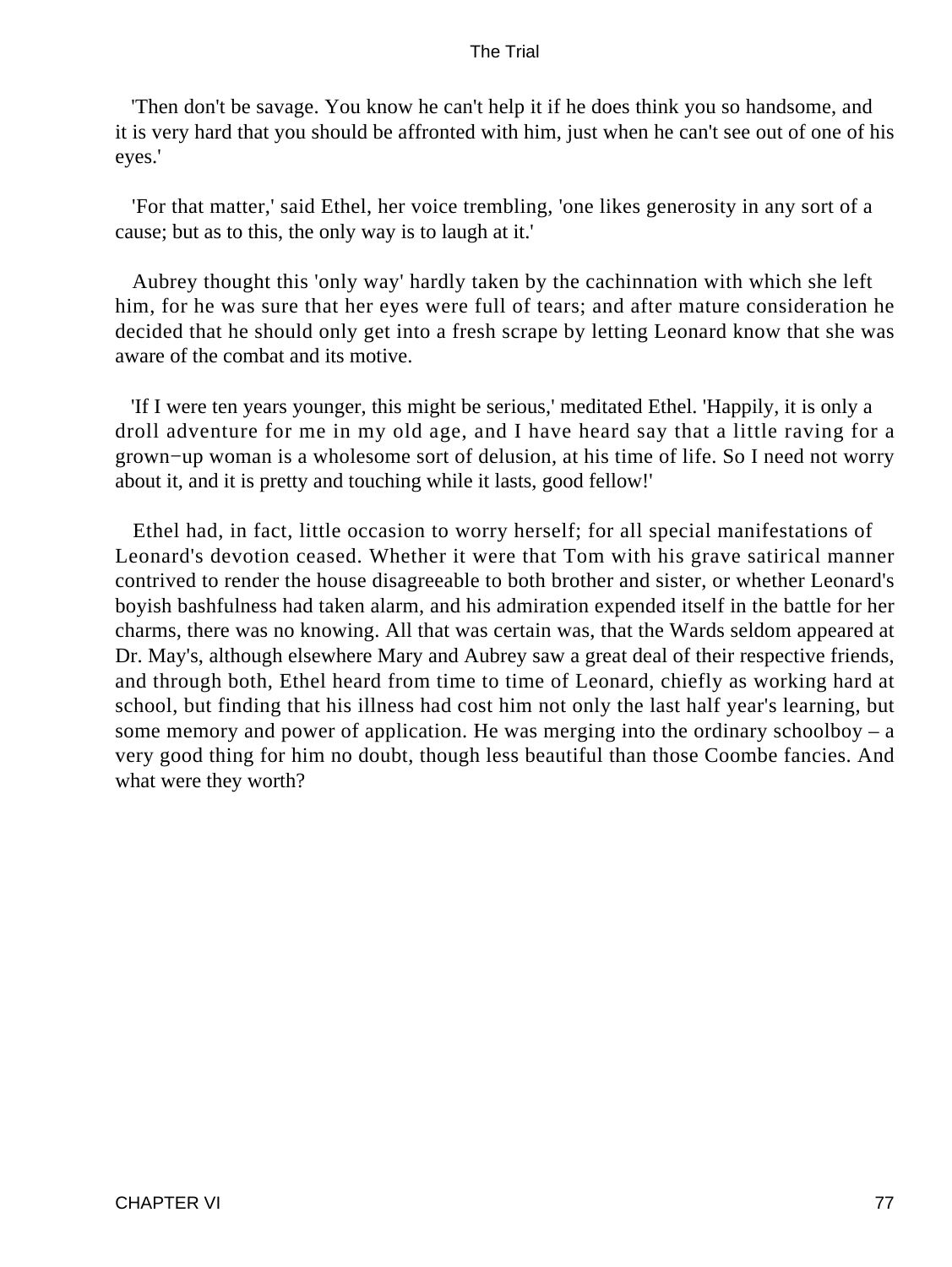# **[CHAPTER VII](#page-414-0)**

*L*ittle specks of daily trouble –

Petty grievance, petty strife –

Filling up with drops incessant

To the brim the cup of life.

Deeper import have these trifles

Than we think or care to know:

In the air a feather floating,

Tells from whence the breezes blow. – REV. G. **MONSELL**

 The first brightening of the orphaned house of Bankside had been in Leonard's return. The weeks of his absence had been very sore ones to Averil, while she commenced the round of duties that were a heavy burthen for one so young, and became, instead of the petted favourite, the responsible head of the house.

 She was willing and glad to accept the care of her little sisters – docile bright children – who were pleased to return to the orderly habits so long interrupted, and were so intelligent, that her task of teaching was a pleasant one; and almost motherly love towards them grew up as she felt their dependence on her, and enjoyed their caresses.

 With Henry she had less in common. He expected of her what she had not learnt, and was not willing to acquire. A man interfering in the woman's province meets little toleration; and Henry was extremely precise in his requirements of exact order, punctuality, and excellence, in all the arrangements of his house. While breaking her in to housekeeping, he made himself appear almost in the light of a task−master – and what was worse, of a despised task−master. Averil thought she could not respect a brother whose displeasure was manifested by petulance, not sternness, and who cared not only about his dinner, but about the tidy appearance of the drawing−room – nay, who called that tasty which she thought vulgar, made things stiff where she meant them to be easy and elegant, and prepared the place to be the butt of Tom May's satire.

Henry was not a companion to her. His intellect was lower, his education had not been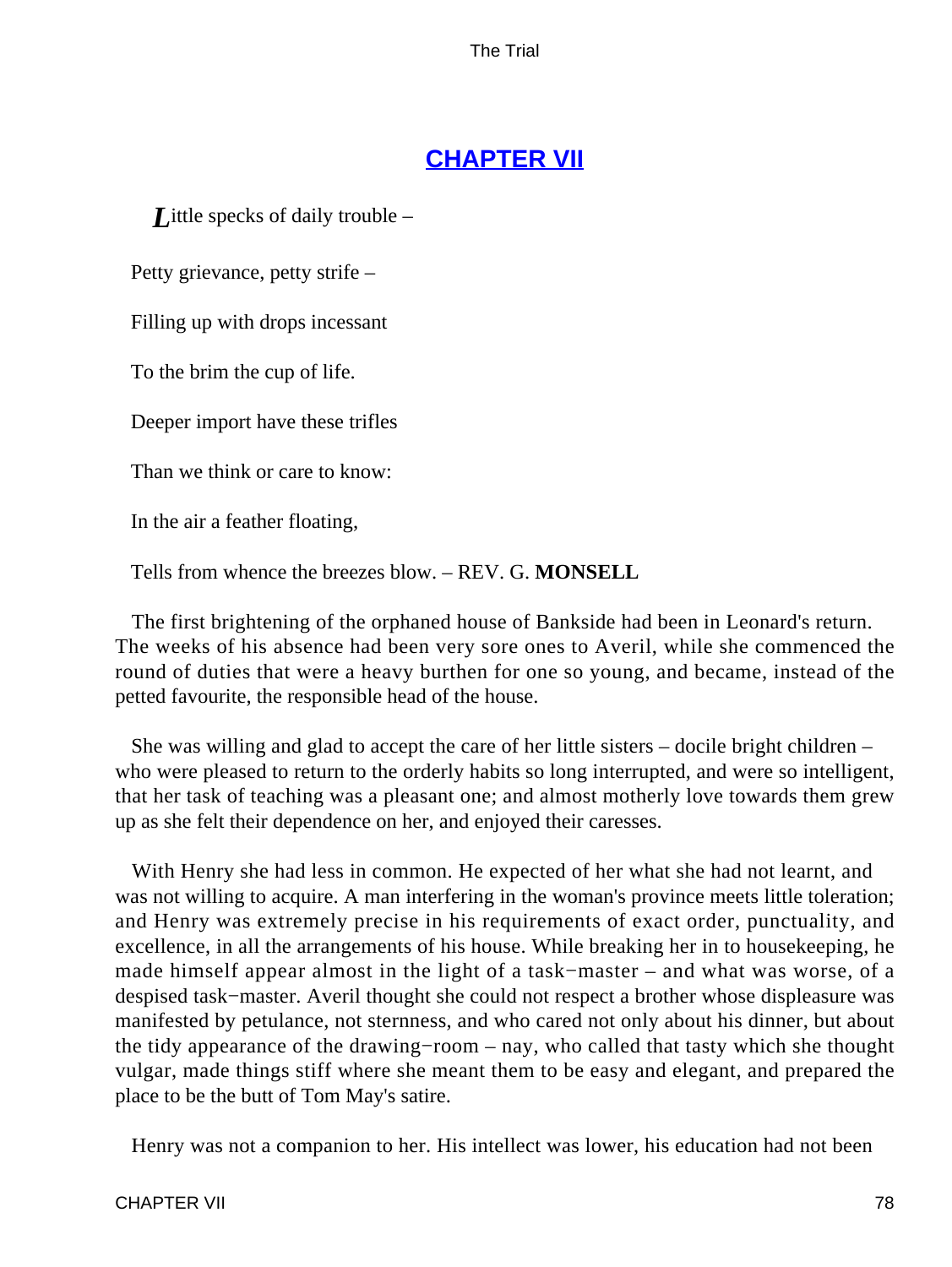of the same order, and he had not the manly force of character that makes up for everything in a woman's eyes. Where she had talents, he had pretensions – just enough to make his judgments both conceited and irritating; and where her deeper thoughts and higher aspirations were concerned, she met either a blank or a growing jealousy of the influence of the clergy and of the May family.

 Yet Henry Ward was really a good brother, sacrificing much to his orphan sisters, and living a moral and religious life – such as gained for him much credit, and made Mrs. Ledwich congratulate Averil on the great excellence and kindness of her incomparable brother.

Averil assented, and felt it a dreary thing to have an incomparable brother.

 But when Leonard came home, the face of the house was changed. Now she had something to look forward to. Now there was something to hear that stirred her deeper feelings – some one who would understand and respond – some one to make common cause with. Little as she saw of the schoolboy, there was life in her day, for sympathy and comprehension had come home with him.

 After all, there were recesses in Leonard's confidence to which Ave did not penetrate; but there was quite enough to be very happy upon, especially those visions that had been built on the Melanesian letters. They were not near enough to terrify her with the thought of separation, and she was sufficiently imbued with Mary May's sentiments to regard mission−work as the highest ambition. Leonard's strong will and manly disposition would have obtained her homage and affection, even without the lofty sentiments and the lesser graces that made the brother and sister thoroughly suited to one another; and the bond of union was unfortunately cemented by equal annoyance at Henry's peculiarities.

 It certainly was rather hard on a young head of a family to have a younger brother his superior in every respect, and with an inseparable sister. That Henry had not found out Leonard's superiority was no reason that it should not gall him; and his self−assertions were apt to be extremely irritating. Even in the first flush of welcome, he had made it plain that he meant to be felt as master of the house, and to enforce those petty regulations of exact order that might be easily borne from a mother, or played with in a sister – would be obeyed grudgingly from a father, but could be intolerable in a brother.

 The reception of Mab and the ammonites was but an earnest of similar ungracious acts on the one hand, and aggressions on the other, often unintentional. Averil did, indeed, smooth matters, but she shared Leonard's resentment, and outward submission was compensated by murmur and mockery in private.

 Still the household worked on fairly; and Mrs. Ledwich was heard to declare, with tears in her eyes, that it was beautiful to see such a happy family of love as those dear young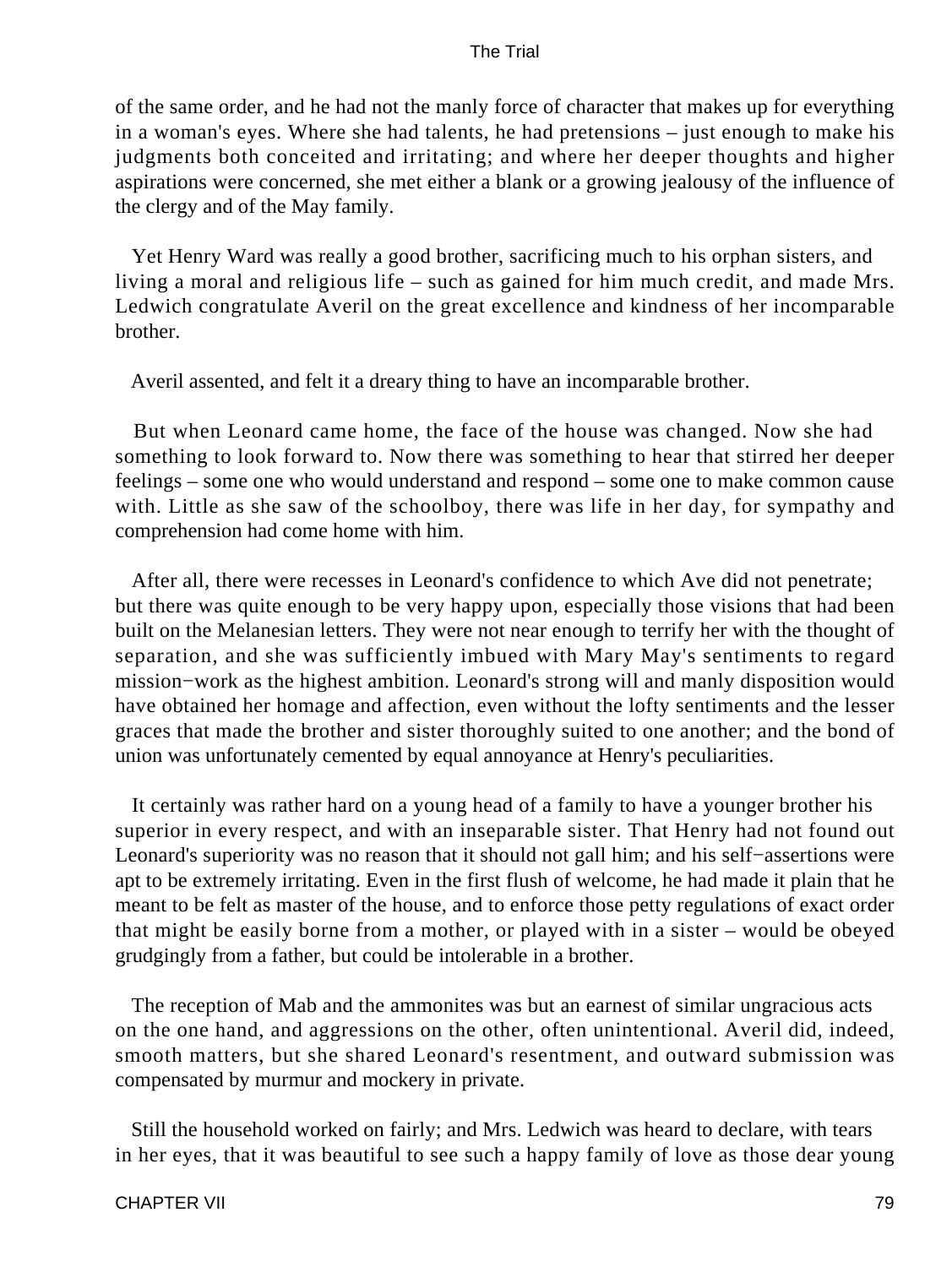### Wards!

'The happy family – in Trafalgar Square!' muttered Dr. Spencer.

 The confidence of the happy family was on this wise. When Leonard came home with his unpresentable face, he baffled all Ave's anxious questions, and she was only enlightened by Henry's lamentations, in his absence, over the hopelessness of a brother who was so low and vulgar as to box! Her defence being met by a sneer, she flew to tell Leonard of the calumny, and was laughed at for her innocence, but extorted that he had fought with a fellow that talked impudently of some of the Mays – cause fully sufficient in her eyes; nor did Henry utter any open reproof, though he contrived to exasperate his brother into fierce retort and angry gesture by an unnecessary injunction not to show that ungentlemanly face.

 Full consciousness of the difficulties presented by the characters of the two brothers would have been far too oppressive; and perhaps it was better for Averil that she had it not, but had her own engrossing interests and employments drawing off her attention and enlivening her spirits. Her church music was her object in life – the dedication of the talent that had been cultivated at so much time and cost, and the greatest honour and enjoyment she could imagine, and she had full participation from Leonard, who had a hearty love for sacred music, readily threw himself into her plans, and offered voice and taste to assist her experiments. Nor had her elder brother any objection to her being thus brought forward: he was proud of her performance, and gratified with the compliments it elicited; and all went well till the new hymnals arrived, and books upon books, full of new tunes, anthems, and chants, were accumulating on the music−stand.

'What are you about there all the evening, not opening your lips?'

'Leonard is writing out his verses, and I am copying music.'

 'I wonder you neither of you will remember that that table was never meant to be littered over with all sorts of rubbish!'

'I thought tables were to put things on,' returned Leonard coolly.

 'Drawing−room tables were not made to be inked! That cover will be ruined in a day or two!'

'Very well – then we'll pay for it!' said Leonard, in the same aggravating tone.

 'Here are newspapers spread between it and the ink,' said Averil, displaying them with an air of injured innocence that made Henry subside; but he presently exclaimed: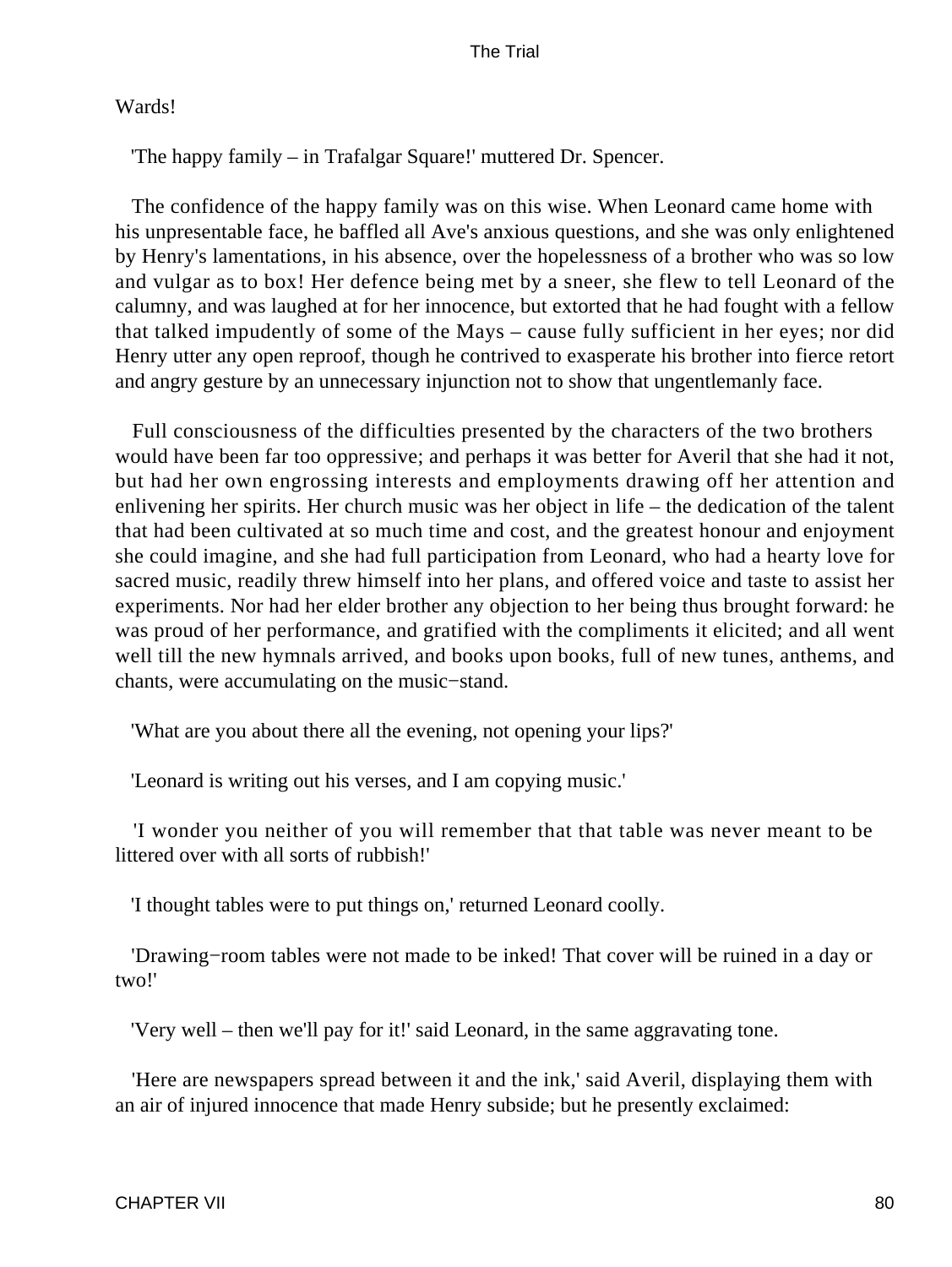'Is that copying to go on all night? Can't you speak, nor play anything, to send one off to sleep?'

 With a martyr look, yet a satirical glance, Averil opened the piano; and Henry settled himself in the master's arm−chair, as one about to enjoy well−earned rest and entertainment after a hard day's work.

'I say, what doleful drone have you there!'

'I am trying a new chant for the «Nunc Dimittis».'

'Nothing but that day and night! Give us something worth hearing.'

'I thought you only wanted to go to sleep.'

 'I don't want to dream myself into church, listening to Scudamour's proses: I've quite enough of that on Sunday.'

 Ave began to play one of her school waltzes; and the touch of her fingers on the keys had so sharp−edged and petulant a tone, that Leonard smiled to himself as he ran his fingers through his hair over his books. Nor was it soothing to Henry, who, instead of going to sleep, began to survey the room, and get food for annoyance.

 'I say,' said he, looking across at a little brass−barred bookcase of ornamental volumes on the opposite chiffonniere, 'what book is out there?'

'Scott's «Lay»,' said Leonard; 'it is up in my room.'

 'I told you, Ave, not to let the drawing−room books be carried about the house to be spoilt!' said Henry, who seldom reproved his brother direct, but generally through Ave.

'You'd better get some made of wood then,' said Leonard.

 'Remember then, Ave, I say I will not have my books taken out, and left about over the house.'

 Leonard dashed out of the room passionately, and presently came thundering down again, every step audible the whole way, and threw the book on the table, bringing in a whirlwind, and a flaring sloping candle dropping upon the precious cloth. Henry started up and pointed.

 'I'm glad of it!' exclaimed Leonard; 'it will be a little amusement for you. Good night, Ave! I'm going to finish up−stairs, since one can't read, write, or touch a book without your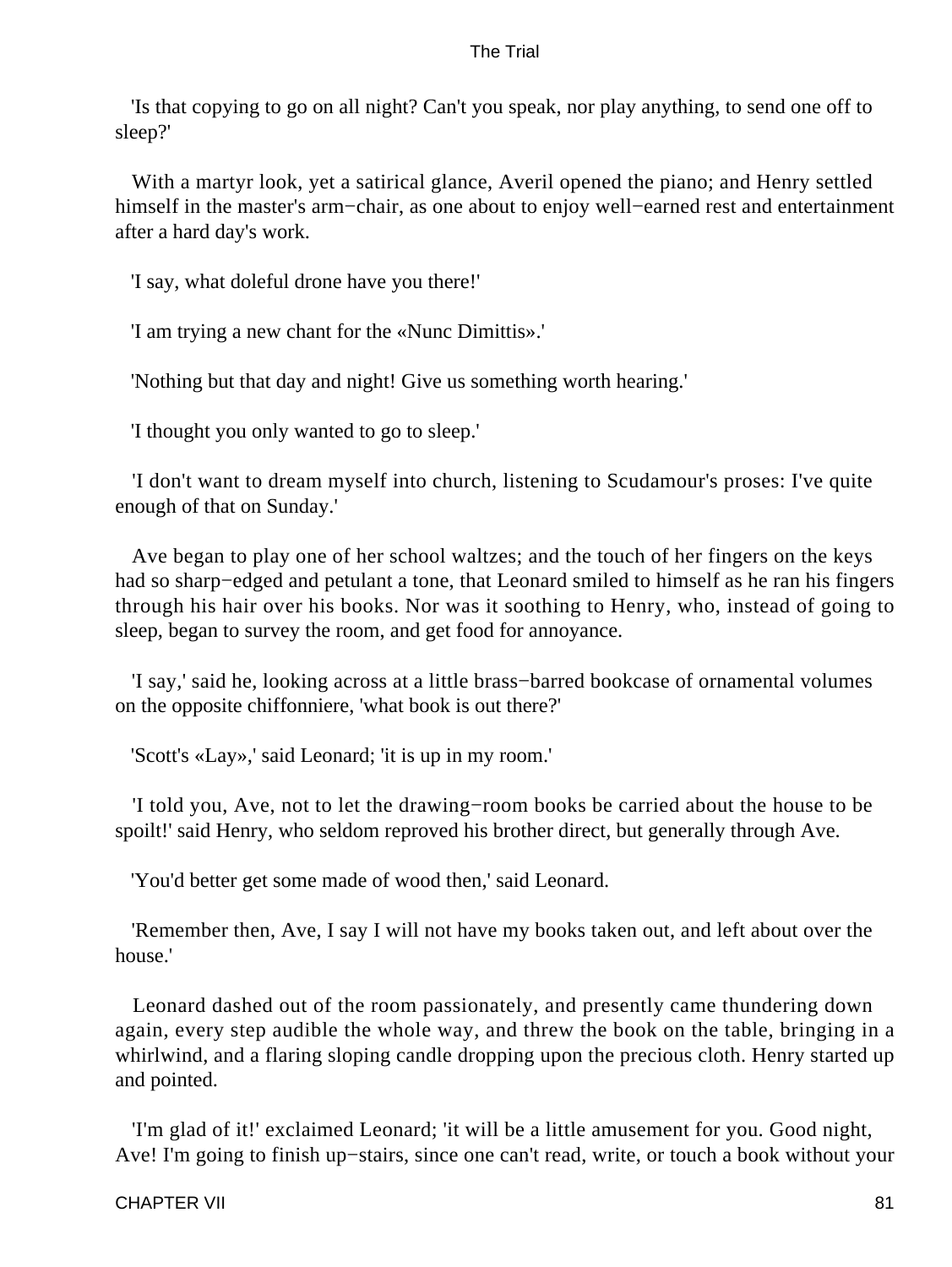being rowed!'

 He was gone, and Averil, though rather frightened, gave him infinite credit for keeping his temper; and perhaps he deserved it, considering the annoyance and the nature of the provocation; but she did not reflect how much might have been prevented by more forethought and less pre−occupation. She said not a word, but quietly returned to her copying; and when Henry came with paper and poker to remove the damage, she only shoved back her chair, and sat waiting, pen in hand, resigned and ironical.

 'I declare,' grumbled Henry, as he examined the remaining amount of damage, 'these day−schools are a great inconvenience; there's no keeping a place fit to be seen with a great uncivilized lad always hanging about!'

 'Leonard is considered particularly gentlemanlike,' said Ave, with lips compressed, to keep back something about old bachelors.

 'Now, I should have thought a lady would have some regard to her own drawing−room, and object to slovenliness – elbows on table, feet everywhere!'

 'Nothing is in worse taste than constraint,' said Ave from the corners of her mouth – 'at least for those that can trust their manners without it.'

 'I tell you, Ave, you are spoiling the boy. He is more conceited than ever since the Mays noticed him.'

'Leonard conceited!'

'Yes; he is getting as stuck up as Tom May himself – your model I believe!'

'I thought he was yours!'

'Mine?'

'Yes; you always seem to aim at a poor imitation of him.'

 There was a blushing angry stammer in reply; and she suppressed her smile, but felt triumphant in having hit the mark. Unready at retort, he gathered himself up, and said: 'Well, Ave, I have only this to say, that if you choose to support that boy in his impertinences, there will be no bearing it; and I shall see what I shall do.'

 Seeing what shall be done is a threat stimulating to some, but appalling to others; and Averil was of the latter class, with no desire for such a spectacle, be it what it might. She did not apologize for the trifle – possible ink, a spot of wax, a borrowed book, were far beneath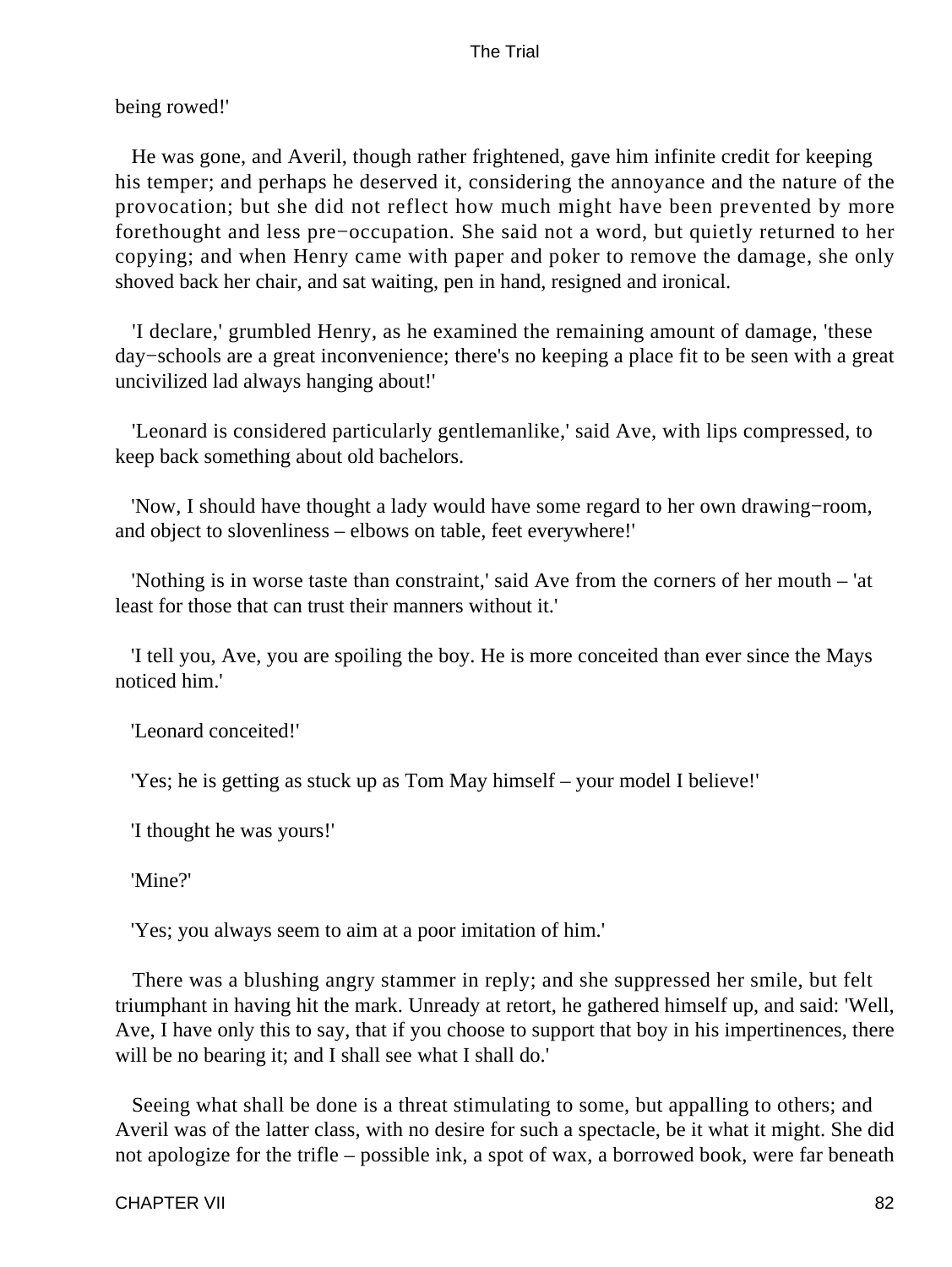an apology; but she made up her mind to humour Henry's follies magnanimously, and avoid collisions, like an admirable peace−maker. As soon as bed−time came, she repaired to Leonard's room; and Henry, as he went along the passage, heard the two young voices ringing with laughter! Her retort had been particularly delightful to Leonard. 'That's right, Ave! I'm glad you set him down, for I thought afterwards whether I ought not to have stood by you, only his way of pitching into me through you puts me into such a rage: I shall do something desperate some day!'

 'Never mind it, Leonard; it does not hurt me; and if it did, I should like to bear a great deal for you.'

'That's all the wrong way,' said Leonard, smiling affectionately.

'No; men do and women suffer.'

'That's trite!' said Leonard, patting her fondly. 'I like you to  $do - as$  you call it – Miss May does, and every one that is worth anything. I say, Ave, when I go out to the islands, you are coming too?'

 'Oh yes! I know I could do a great deal. If nothing else, I could sing; and they have a great aptitude for singing, Mary was telling me. But that reminds me I must finish copying the hymn for next Sunday; Henry hindered me, and I have six copies more to do.'

 'I'll do some of them,' said Leonard. 'Let us go down now the coast is clear, if the fire is not out.'

 They went down softly, Mab and all, nursed up the fire that Henry had raked out; and if Saturnalia could be held over the writing out of a hymn tune, they did it! At any rate, it had the charm of an assertion of independence; and to Averil it was something like a midnight meeting of persecuted Christians – to Leonard it was 'great fun.'

That evening was not a solitary specimen.

 Averil and Leonard intended to obviate causes of offence; but they were young and heedless, and did not feel bound to obedience. A very little temptation made them forget or defy Henry's fancies; and Leonard was easily lashed into answers really unbecoming and violent, for which he could not bring himself to be sorry, when he thought over the petty interference and annoyance that had caused them.

 These small tyrannies and frets made Averil the more devoted to the music, which was her rest, her delight, and not only exalted her above cares, but sanctioned her oblivion of them. The occupation grew upon her, never ending, still beginning, with fresh occasions for practice and new lessons, but though Bankside boys were willing to be taught, yet it was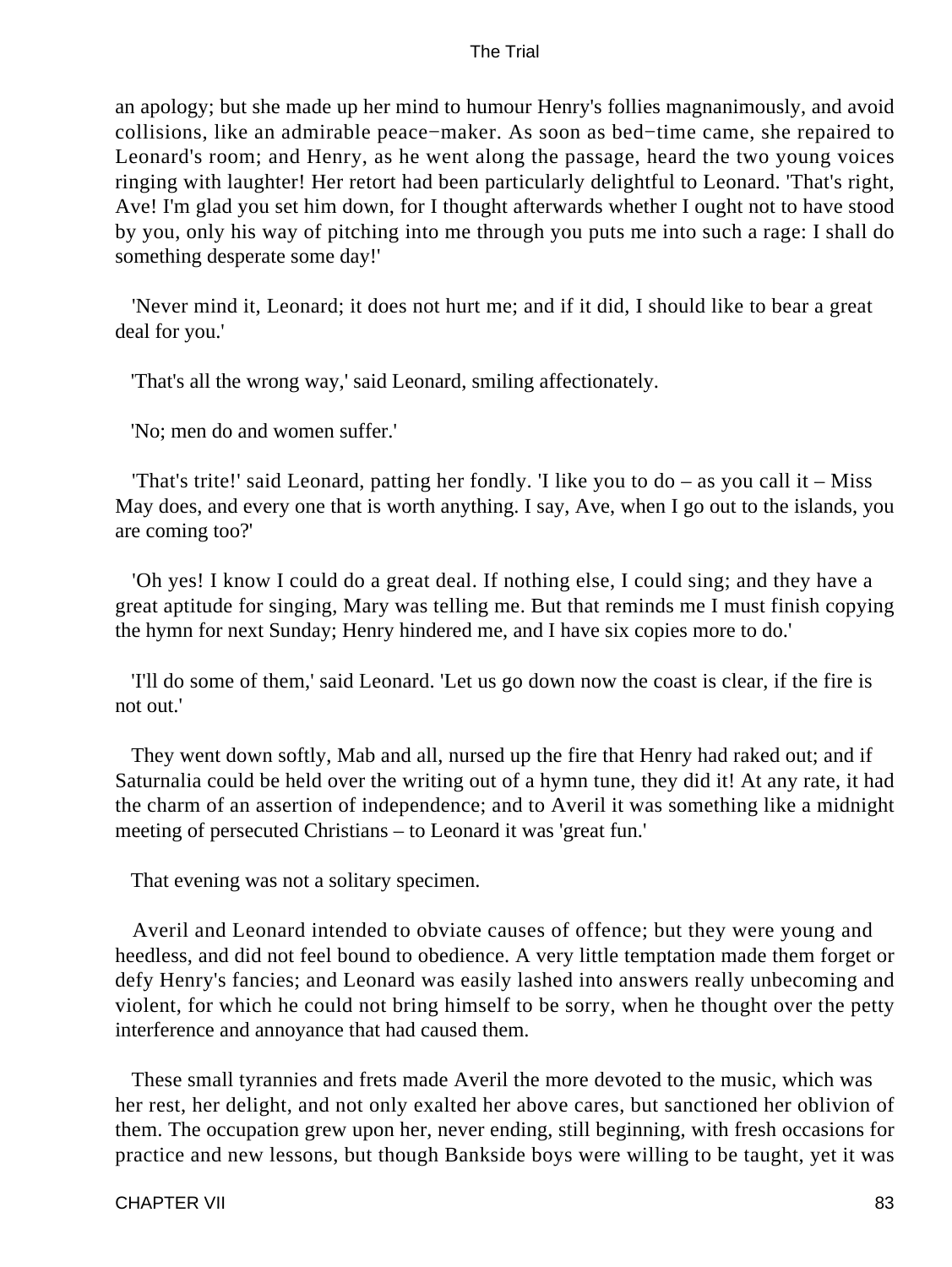chiefly in hope of preferment as choristers at the Minster; and she soon found that a scholar no sooner proved his voice good for anything. than he went off to be trained for the choir on the foundation, which fed, clothed, and apprenticed its young singers. She found she must betake herself to an elder race if she wanted a reliable staff of voices; and some young men and women showing themselves willing, a practice, with Mr. Scudamour to keep order, was organized for late evenings, twice in the week. This was rather much! Henry opposed at first, on the ground that the evening would be broken up; to which she answered that for such a purpose they ought to be willing to sacrifice a little domestic comfort; and when he muttered a petulant 'Pshaw,' looked at him in reproof for sacrilege. She was not going to be one of the womankind sitting up in a row till their lords and masters should be pleased to want them!

 Next, he insisted that he would not have her going about the place after dark, but she was fortified by the curate's promise to escort her safely, and reduced him to a semi−imprecation which she again viewed as extremely wicked. The existence of that meek little helpless Mrs. Scudamour, always shut up in a warm room with her delicate baby, cut off Henry from any other possible objection, and he was obliged to submit.

 Leonard would gladly have been his sister's companion on her expeditions, but he must remain at home and prepare for the morrow's school−work, and endure the first hour of dreariness unenlivened by her smile and greeting, and, what was worse, without the scanty infusion of peace produced by her presence. Her rapid departure after dinner always discomposed Henry; and the usual vent for his ill−humour was either a murmur against the clergy and all their measures, or the discovery of some of Leonard's transgressions of his code. Fretted and irritable at the destruction of evening comfort, he in his turn teased the fiery temper of his brother. If there were nothing worse, his grumbling remarks interrupted, and too often they were that sort of censure that is expressively called nagging. Leonard would reply angrily, and the flashes of his passion generally produced silence. Neither brother spoke to Averil of these evening interludes, which were becoming almost habitual, but they kept Leonard in a constant sore sense of injury, yet of uneasy conscience. He looked to the Randall scholarship as his best hope of leaving home and its torments, but his illness had thrown him back: he had not only lost the last quarter, but the acquirements of the one before it were obscured; and the vexations themselves so harassed and interrupted his evening studies, that he knew it was unreasonable to hope for it at the next examination, which, from various causes, was to come after the Christmas holidays; and it would be well if he could even succeed in the summer.

 Innocent as the Mays were of the harmonium business, Henry included them in the annoyance it gave. It was the work of the curate – and was not Dr. May one in everything with the clergy? had he not been instrumental in building the chapel? was it not the Mays and the clergy who had made Ave inconveniently religious and opinionative, to say nothing of Leonard? The whole town was priest – led and bigoted; and Dr. May was the despot to whom all bowed down.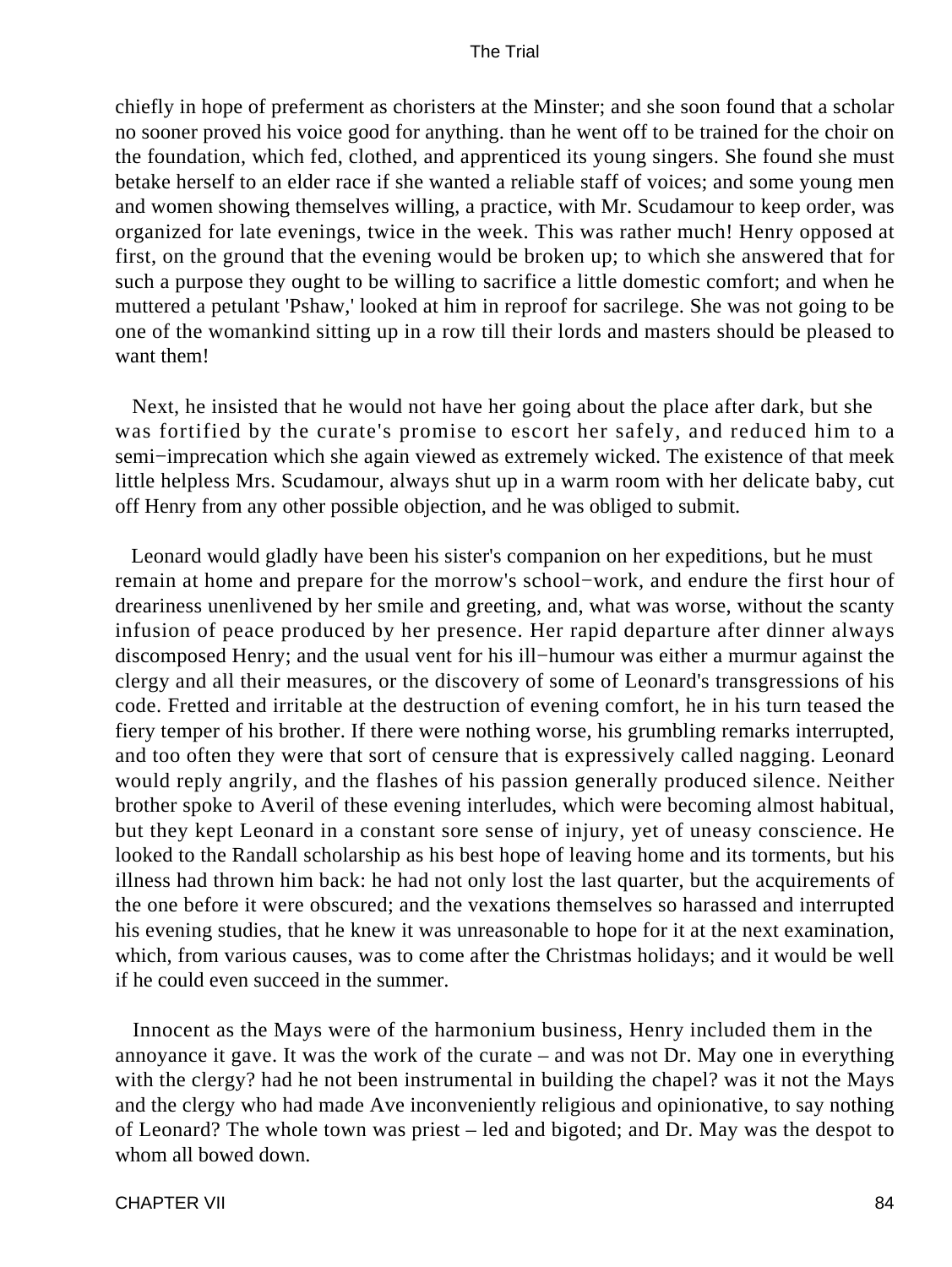This was an opinion Henry would hardly have originated: it was the shaft of an abler man than he – no other than Harvey Anderson, who had lately become known to the world by a book proving King John to have been the most enlightened and patriotic of English sovereigns, enduring the Interdict on a pure principle of national independence, and devising Magna Charta from his own generous brain – in fact, presenting a magnificent and misunderstood anticipation of the most advanced theories of the nineteenth century. The book had made so much noise in the world, that the author had been induced to quit his college tutorship, and become editor of a popular magazine. He lived in London, but often came down to spend Sunday with his mother, and had begun to be looked on as rather the lion of the place. Henry took in his magazine, and courted his notice, often bringing him into Averil's way that she might hear her heroes treated with irony more effectual than home−made satire; but Ave was staunch. She hated the sight of Mr. Anderson; never cut the leaves of his magazine; and if driven to sing to him, took as little pains as her musical nature would let her do. But the very strength of her dislike gave it an air of prejudice, and it was set down less to principle than to party spirit and May influence.

 There was another cause for Henry's being soured. He was not of the nature to be filial with Dr. May; and therefore gratitude oppressed, and patronage embittered him. The first months of warm feeling at an end, the old spirit of independence revived, and he avoided consulting the physician as much as possible. More than once his management of a case was not approved by Dr. May; and the strong and hasty language, and the sharp reproofs that ensued, were not taken as the signs of the warm heart and friendly interest, but as the greatest offences – sullenly, but not the less bitterly endured.

 Moreover, one of the Whitford surgeons had been called in by a few of the out−lying families who had hitherto been patients of the Wards; and worse than all, Mrs. Rivers took her child up to London for three days in November, and it became known – through a chain of tongues – that it was for the enlargement of tonsils, on which Mr. Ward had operated a year before.

 'Old May was playing him false!' was Henry's cry. 'His professions were humbug. He would endure no one who did not submit to his dictation; and he would bring in a stranger to ruin them all!'

 Little did Henry know of Dr. May's near approach to untruth in denying that he had a house to let to the opposition surgeon – of his attestations to his daughter that young Ward was a skilful operator – or of his vexation when she professed herself ready to undergo anything for his pleasure, but said that little Margaret's health was another thing.

 Yet even this might have been forgiven, but for that worst rub of all – Tom May's manners. His politeness was intense – most punctilious and condescending in form – and yet provoking beyond measure to persons who, like Henry and Averil, had not playfulness enough to detect with certainty whether they were being made game of or not, nor whether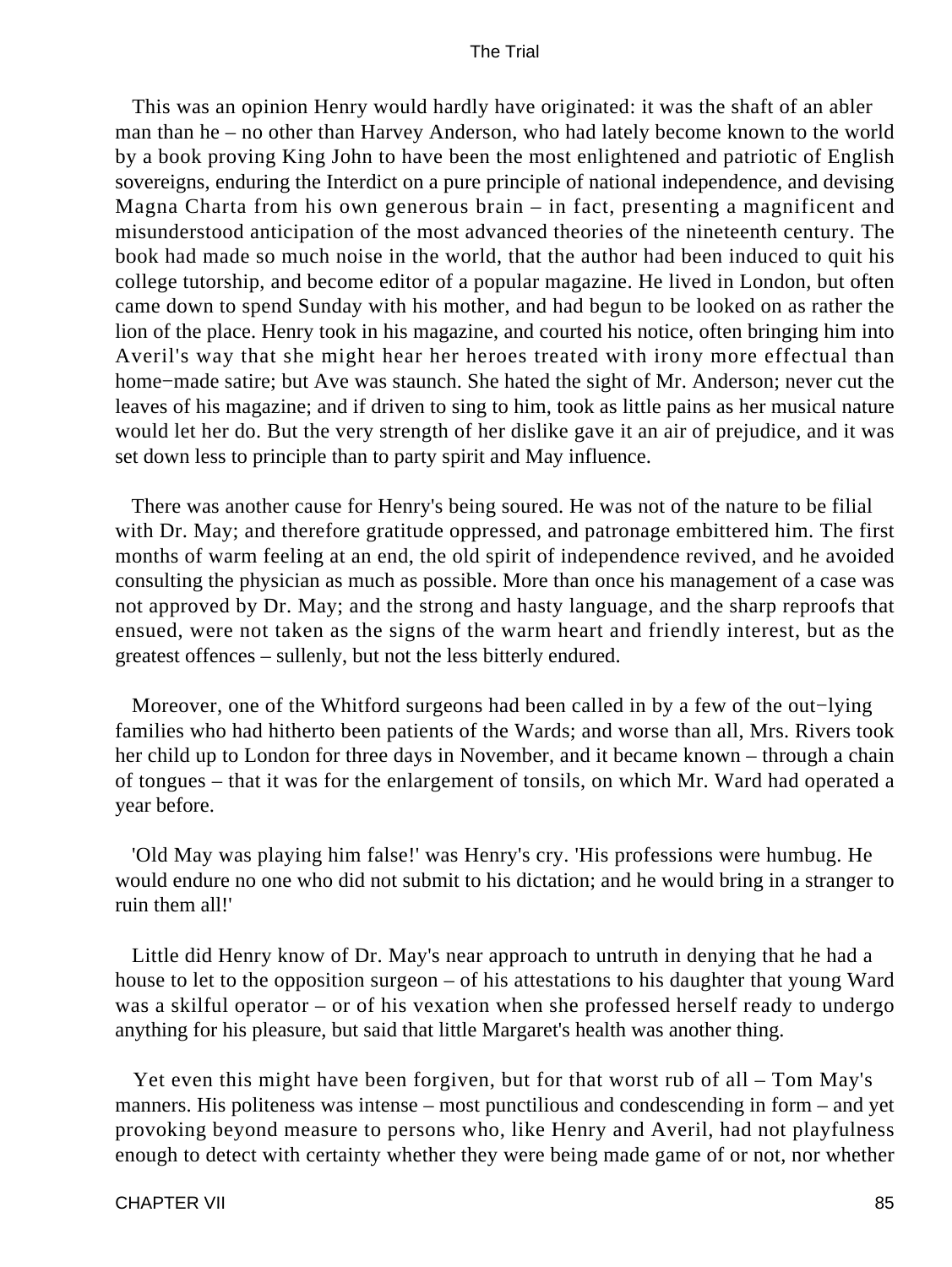his smoothly−uttered compliments were not innuendoes. Henry was certain of being despised, and naturally chafed against the prospect of the future connection between the two medical men of the town; and though Tom was gone back to Cambridge, it was the rankling remembrance of his supercilious looks that, more than any present offence or independence of spirit, made the young surgeon kick against direction from the physician. Here, too, Averil was of the same mind. She had heard Tom May observe that his sister Gertrude would play quite well enough for a lady; for the mission of a lady's music was to put one to sleep at home, and cover conversation at a party; as to the rest – unprofessionals were a mistake!

 After that, the civil speeches with which Tom would approach the piano only added insult to injury.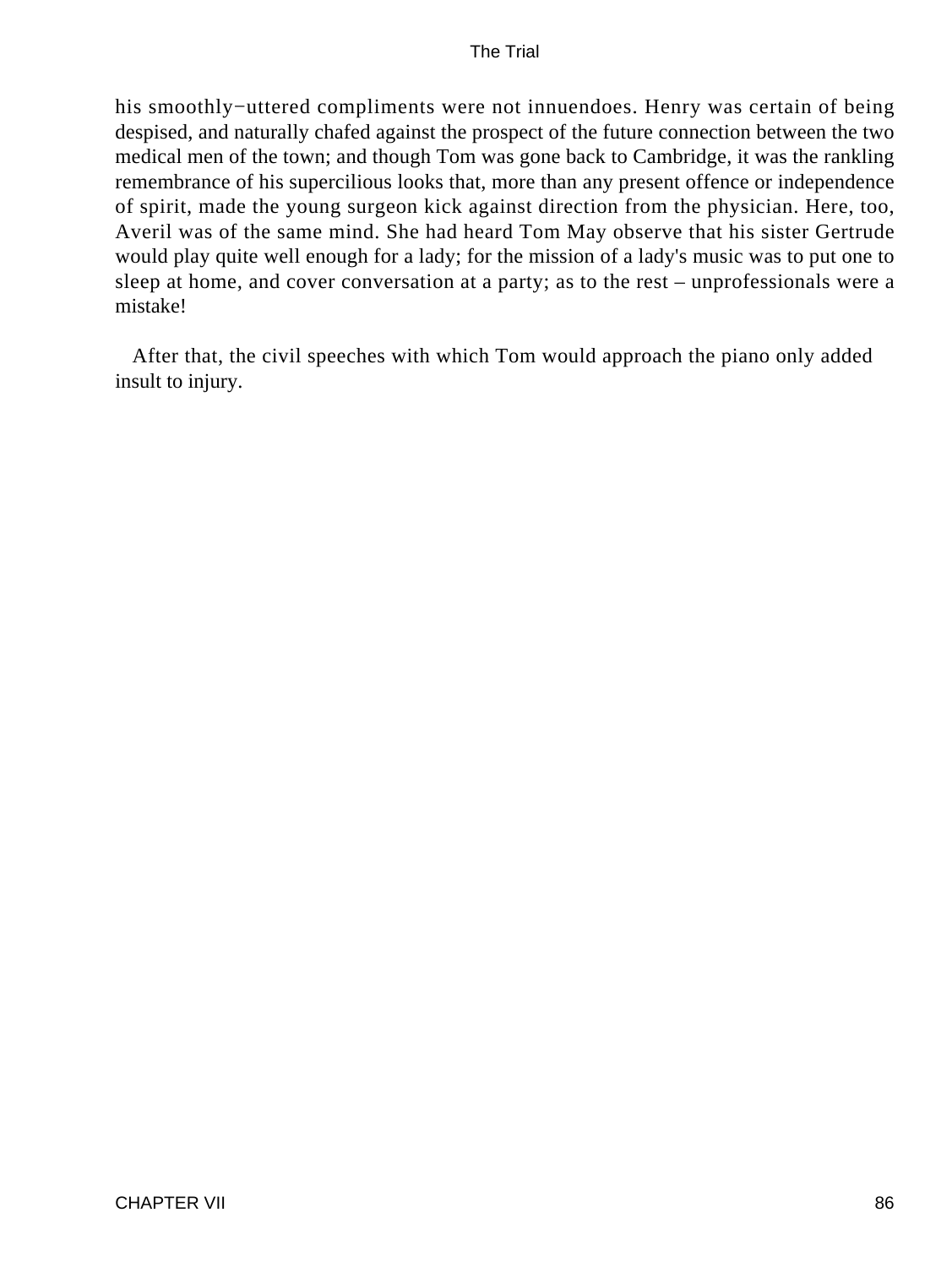### **[CHAPTER VIII](#page-414-0)**

*N*e'er readier at alarm–bell's call,

Thy burghers rose to man thy wall,

Than now in danger shall be thine,

Thy dauntless voluntary line. – Marmion

 'Drive fast, Will,' said Dr. May, hastily stepping into his carriage in the early darkness of a December evening. 'Five already, and he is to be there by 5.25.'

 'He' was no other than Harry May, and 'there' was the station. With the tidings of the terrible fight of Peiho had come a letter from a messmate of Harry's with an account of his serious wound in the chest, describing it as just short of immediately dangerous. Another letter had notified his amendment, and that he was invalided home, a few cheery words from Harry himself scrawled at the end showing that his power was far less than his good−will: and after two months' waiting and suspense, a telegram had come from Plymouth, with the words, 'Stoneborough, 5.25.'

 In ignorance as to the state of the traveller, and expecting to find him in a condition requiring great care and watching, Dr. May had laid his injunctions on the eager family not to rush up to the station en masse to excite and overwhelm, but to leave the meeting there entirely to himself and his brougham. He had, therefore, been exceedingly annoyed that one of Henry Ward's pieces of self−assertion had delayed him unnecessarily at a consultation; and when at last he had escaped, he spent most of his journey with his body half out of the window, hurrying Will Adams, and making noises of encouragement to the horse; or else in a strange tumult of sensation between hope and fear, pain and pleasure, suspense and thankfulness, the predominant feeling being vexation at not having provided against this contingency by sending Richard to the station.

 After all the best efforts of the stout old chestnut, he and the train were simultaneously at the station, and the passengers were getting out on the opposite platform. The Doctor made a dash to cross in the rear of the train, but was caught and held fast by a porter with the angry exclamation, 'She's backing, sir;' and there he stood in an agony, feeling all Harry's blank disappointment, and the guilt of it besides, and straining his eyes through the narrow gaps between the blocks of carriages.

The train rushed on, and he was across the line the same instant, but the blank was his.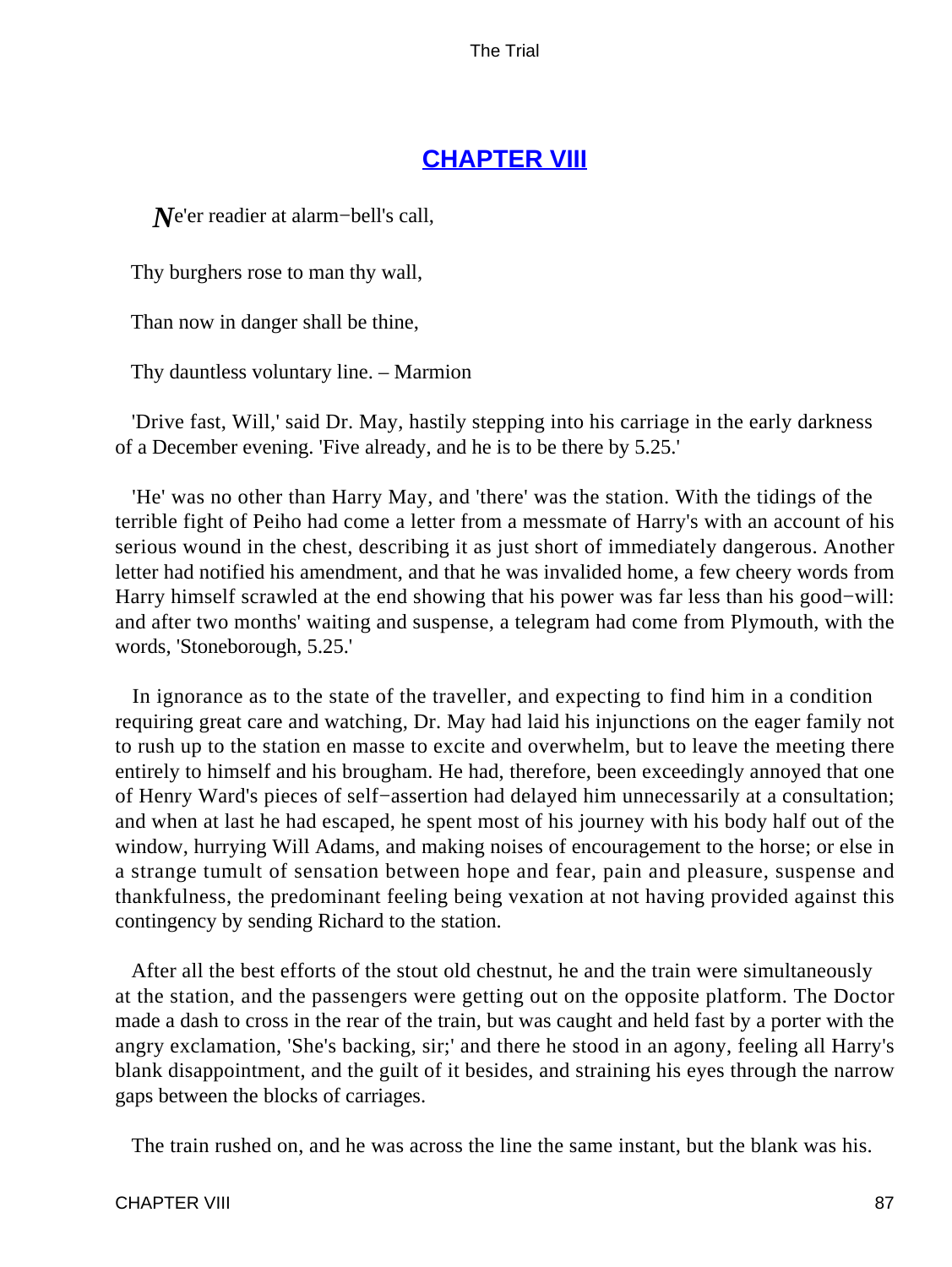Up and down the gas−lighted platform he looked in vain among the crowd, only his eye suddenly lit on a black case close to his feet, with the three letters MAY, and the next moment a huge chest appeared out of the darkness, bearing the same letters, and lifted on a truck by the joint strength of a green porter, and a pair of broad blue shoulders. Too ill to come on – telegraph, mail train – rushed through the poor Doctor's brain as he stepped forward as if to interrogate the chest. The blue shoulders turned, a ruddy sun−burnt face lighted up, and the inarticulate exclamation on either side was of the most intense relief and satisfaction.

'Where are the rest?' said Harry, holding his father's hand in no sick man's grasp.

'At home, I told them not to come up; I thought – '

 'Well, we'll walk down together! I've got you all to myself. I thought you had missed my telegram. Hollo, Will, how d'ye do? what, this thing to drive down in?'

 'I thought you were an invalid, Harry,' said Dr. May, with a laughing yet tearful ring in his agitated tone, as he packed himself and his son in.

 'Ay! I wished I could have let you know sooner how well I had got over it,' said Harry, in the deep full voice of strong healthy manhood. 'I am afraid you have been very anxious.'

 'We are used to it, my boy,' said the Doctor huskily, stroking the great firm fingers that were lying lovingly on his knee, 'and if it always ends in this way, it ought to do us more good than harm.'

'It has not done harm, I hope,' said Harry, catching him up quick. 'Not to old Mary?'

 'No, Mary works things off, good girl. I flatter myself you will find us all in high preservation.'

'All – all at home! That's right.'

'Yes, those infants from Maplewood and all. You are sure you are all right, Harry?'

 'As sure as my own feelings can make me, and the surgeon of the Dexter to back them,' said Harry. 'I don't believe my lungs were touched after all, but you shall all sit upon me when you like – Tom and all. It was a greater escape than I looked for,' he added, in a lower voice. 'I did not think to have had another Christmas here.'

 The silence lasted for the few moments till the carriage drew up behind the limes; the doors were thrown open, and the Doctor shouted to the timid anxious figure that alone was allowed to appear in the hall, 'Come and lift him out, Mary.'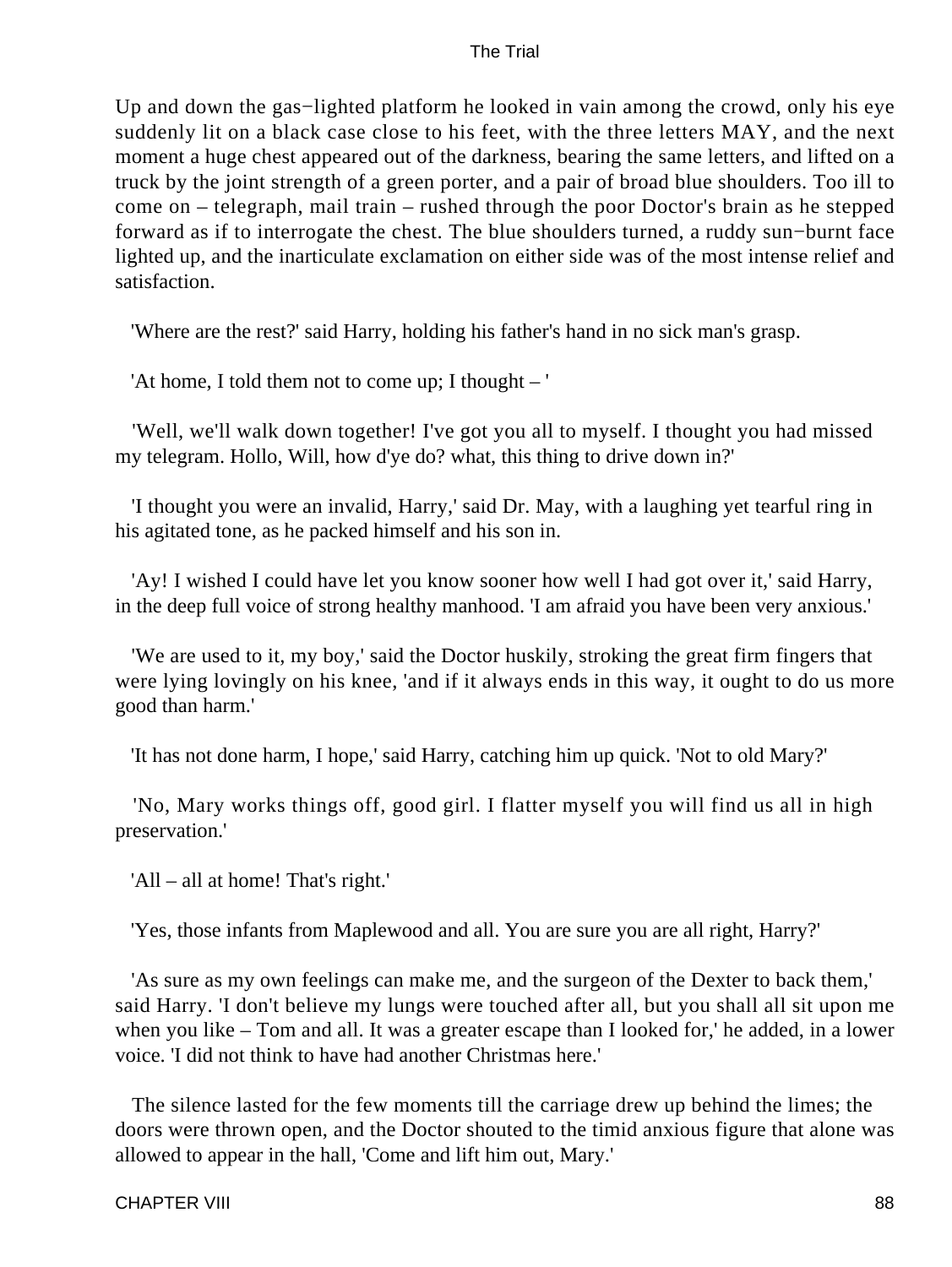The drawing–room was a goodly sight that evening; and the Doctor, as he sat leaning back in weary happiness, might be well satisfied with the bright garland that still clustered round his hearth, though the age of almost all forbade their old title of Daisies. The only one who still asserted her right to that name was perched on the sailor's knee, insisting on establishing that there was as much room for her there as there had been three years ago; though, as he had seated himself on a low foot−stool, her feet were sometimes on the ground, and moreover her throne was subject to sudden earthquakes, which made her, nothing loth, cling to his neck, draw his arm closer round her, and lean on his broad breast, proud that universal consent declared her his likeness in the family; and the two presenting a pleasant contrasting similarity – the open honest features, blue eyes, and smile, expressive of hearty good−will and simple happiness, were so entirely of the same mould in the plump, white−skinned, rosy−cheeked, golden−haired girl, and in the large, powerful, bronzed, ruddy sailor, with the thick mass of curls, at which Tom looked with hostility as fixed, though less declared, than that of his Eton days.

 Those were the idle members upon the hearth−rug. On the sofa, with a small table to herself, and a tall embroidery frame before her, nearly hiding her slight person, sat Mrs. Ernescliffe, her pretty head occasionally looking out over the top of her work to smile an answer, and her artistically arranged hair and the crispness of her white dress and broad blue ribbons marking that there was a step in life between her and her sisters; her husband sat beside her on the sofa, with a red volume in his hand, with 'Orders,' the only word visible above the fingers, one of which was keeping his place. Hector looked very happy and spirited, though his visage was not greatly ornamented by a moustache, sandier even than his hair, giving effect to every freckle on his honest face. A little behind was Mary, winding one of Blanche's silks over the back of a chair, and so often looking up to revel in the contemplation of Harry's face, that her skein was in a wild tangle, which she studiously concealed lest the sight should compel Richard to come and unravel it with those wonderful fingers of his.

 Richard and Ethel were arranging the 'sick albums' which they had constructed – one of cheap religious prints, with texts and hymns, to be lent in cases of lingering illness; the other, commonly called the 'profane,' of such scraps as might please a sick child, pictures from worn−out books or advertisements, which Ethel was colouring – Aubrey volunteering aid that was received rather distrustfully, as his love of effect caused him to array the model school−children in colours gaudy enough, as Gertrude complained, 'to corrupt a saint.' Nor was his dilettante help more appreciated at a small stand, well provided with tiny drawers, and holding a shaded lamp, according to Gertrude, 'burning something horrible ending in gen, that would kill anybody but Tom, who managed it,' but which threw a beautiful light upon the various glass dishes, tubes, and slides, and the tall brass microscope that Tom was said to love better than all his kith and kin, and which afforded him occupation for his leisure moments.

'I say, Harry,' he asked, 'did you get my letter?'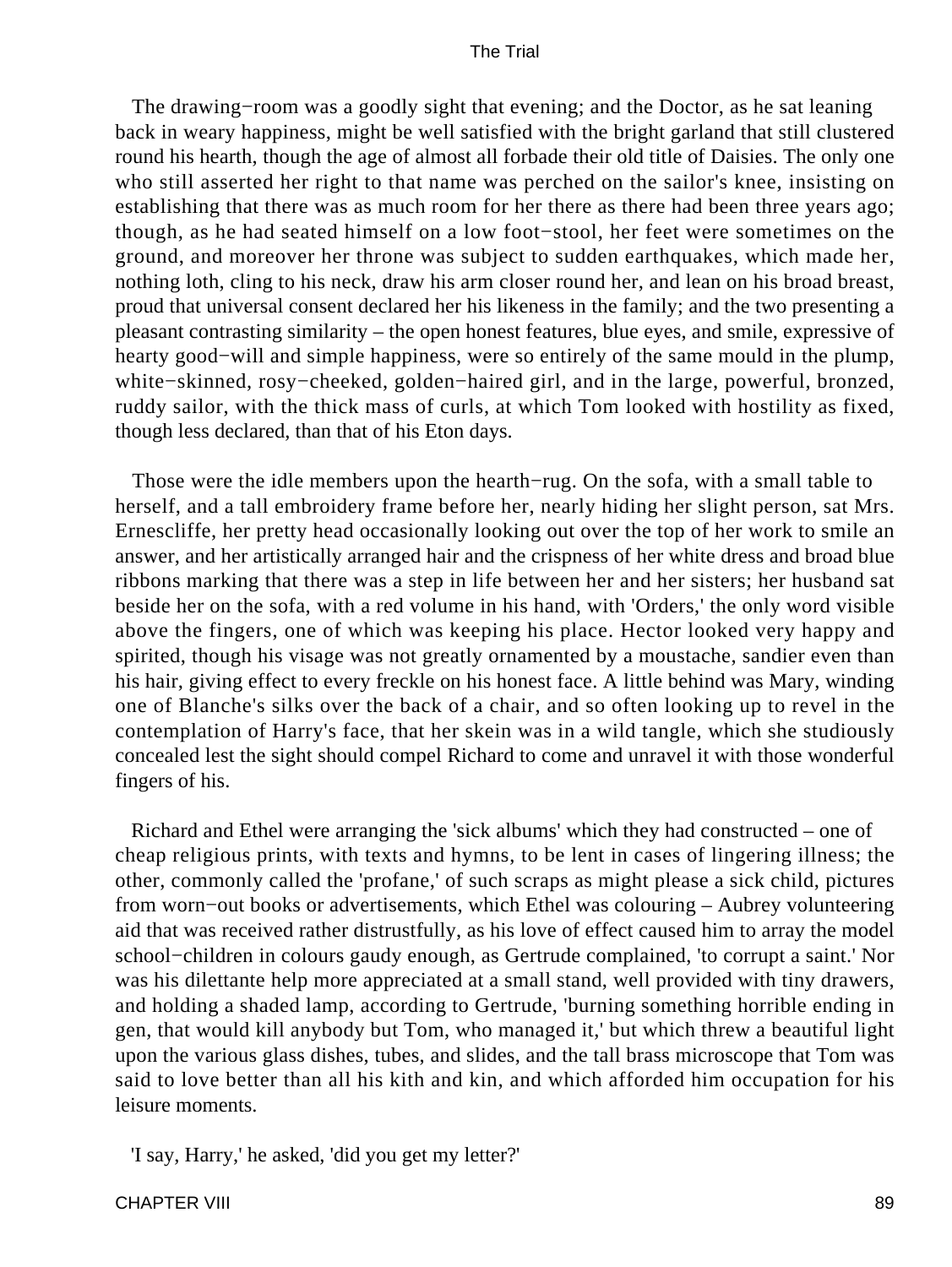'Your letter – of what date? I got none since Mary's of the second of May, when every one was down in the fever. Poor old Ward, I never was more shocked; what is become of the young ones?'

'Oh! you must ask Mary, Miss Ward is a bosom friend of hers.'

 'What! the girl that sang like the lark? I must hear her again. But she won't be in tune for singing now, poor thing! What are they doing? Henry Ward taken to the practice? He used to be the dirtiest little sneak going, but I hope he is mended now.'

 'Ask my father,' said mischievous Tom; and Dr. May answered not, nor revealed his day's annoyance with Henry.

'He is doing his best to make a home for his brother and sisters,' said Richard.

'My letter,' said Tom, 'was written in Whitsun week; I wish you had had it.'

 'Ay, it would have been precious from its rarity,' said Harry. 'What commission did it contain, may I ask?'

'You have not by good luck brought me home a Chinese flea?'

 'He has all the fleas in creation,' said Daisy confidentially, 'cats' and dogs', and hedgehogs', and human; and you would have been twice as welcome if you had brought one.'

 'I've brought no present to nobody. I'd got my eye on a splendid ivory junk, for Blanche's wedding present, at Canton, but I couldn't even speak to send any one after it. You have uncommon bad luck for a sailor's relatives.'

 'As long as you bring yourself home we don't care,' said Blanche, treating the loss of the junk with far more resignation than did Tom that of the flea.

 'If you only had a morsel of river mud sticking anywhere,' added Tom, 'you don't know the value the infusoria might be.'

 'I had a good deal more than a morsel sticking to me once,' said Harry; 'it was owing to my boat's crew that I am not ever so many feet deep in it now, like many better men. They never lost sight of me, and somehow hauled me out.'

 Gertrude gave him a hug, and Mary's eyes got so misty, that her skein fell into worse entanglements than ever.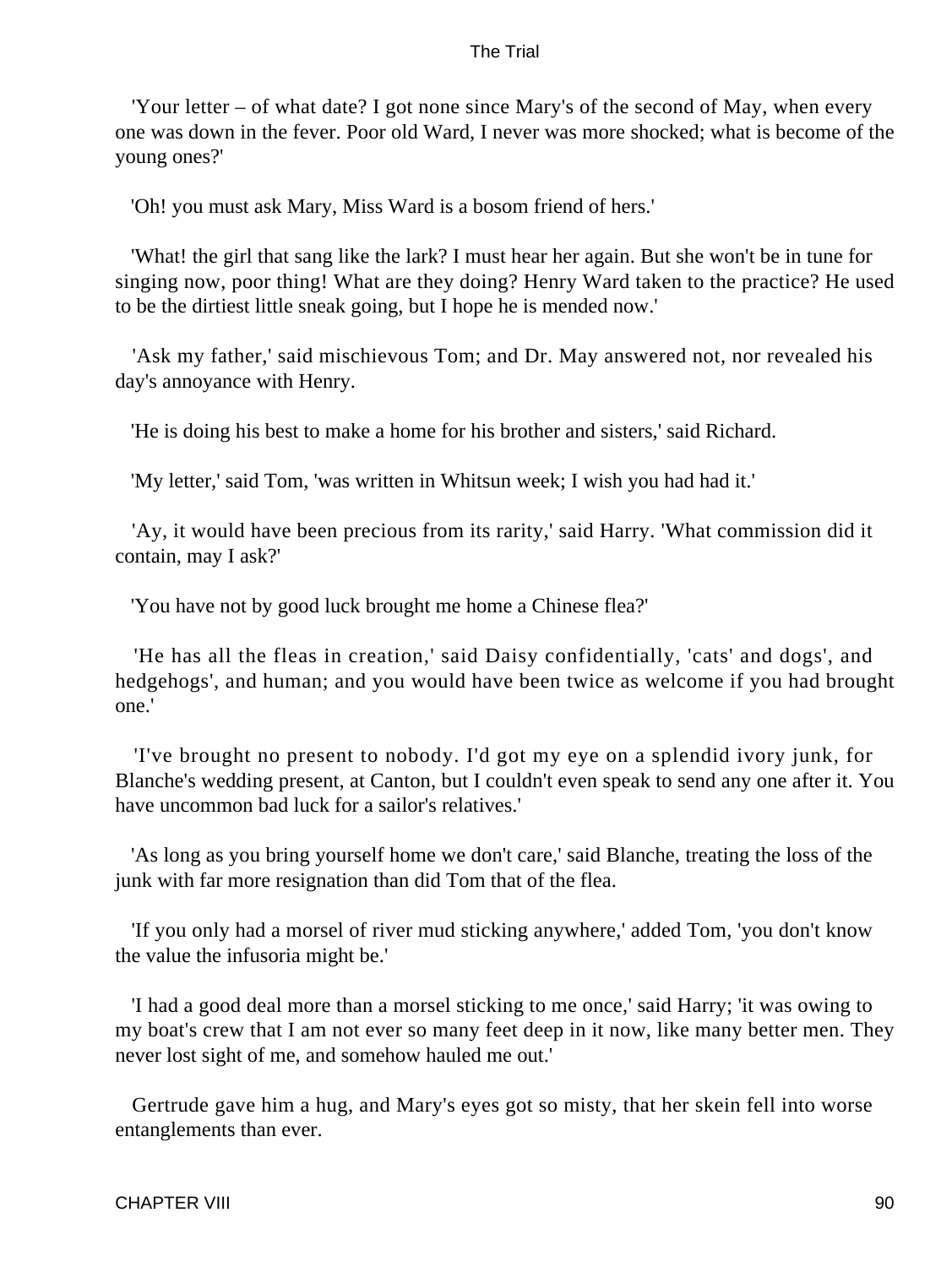'Were you conscious?' asked Ethel.

 'I can't say. I'm clear of nothing but choking and gasping then, and a good while after. It was a treacherous, unlucky affair, and I'm afraid I shall miss the licking of rascally John Chinaman. If all I heard at Plymouth is true, we may have work handy to home.'

 'At home you may say,' said his father, 'Dulce et, is our motto. Didn't you know what a nest of heroes we have here to receive you? Let me introduce you to Captain Ernescliffe, of the Dorset Volunteer Rifle Corps; Private Thomas May, of the Cambridge University Corps; and Mr. Aubrey Spencer May, for whom I have found a rifle, and am expected to find a uniform as soon as the wise heads have settled what colour will be most becoming.'

 'Becoming! No, papa!' indignantly shouted Aubrey: 'it is the colour that will be most invisible in skirmishing.'

'Gray, faced with scarlet,' said Hector, decidedly.

 'Yes, that is the colour of the invincible Dorsets,' said Dr. May. 'There you see our great authority with his military instructions in his hand.'

'No, sir,' replied Hector, 'it's not military instructions, it is Crauford's General Orders.'

 'And,' added the Doctor, 'there's his bride working the colours, and Mary wanting to emulate her.'

 'I don't think George will ever permit us to have colours,' said Ethel; 'he says that Rifles have no business with them, for that they are of no use to skirmishers.'

 'The matter has been taken out of George's hands,' said Aubrey; 'there would not have been a volunteer in the country if he had his way.'

 'Yes,' explained Ethel, 'the real soldier can't believe in volunteers, nor cavalry in infantry; but he is thoroughly in for it now.'

 'Owing to his Roman matron' quoth Tom. 'It was a wonderful opening for public spirit when Lady Walkinghame insisted on Sir Henry refusing the use of the park for practice, for fear we should make targets of the children. So the Spartan mother at Abbotstoke, gallantly setting Margaret aside, sent for the committee at once to choose the very best place in the park.'

 'Papa is chairman of the committee,' added Aubrey, 'he is mayor this year, so we must encourage it.'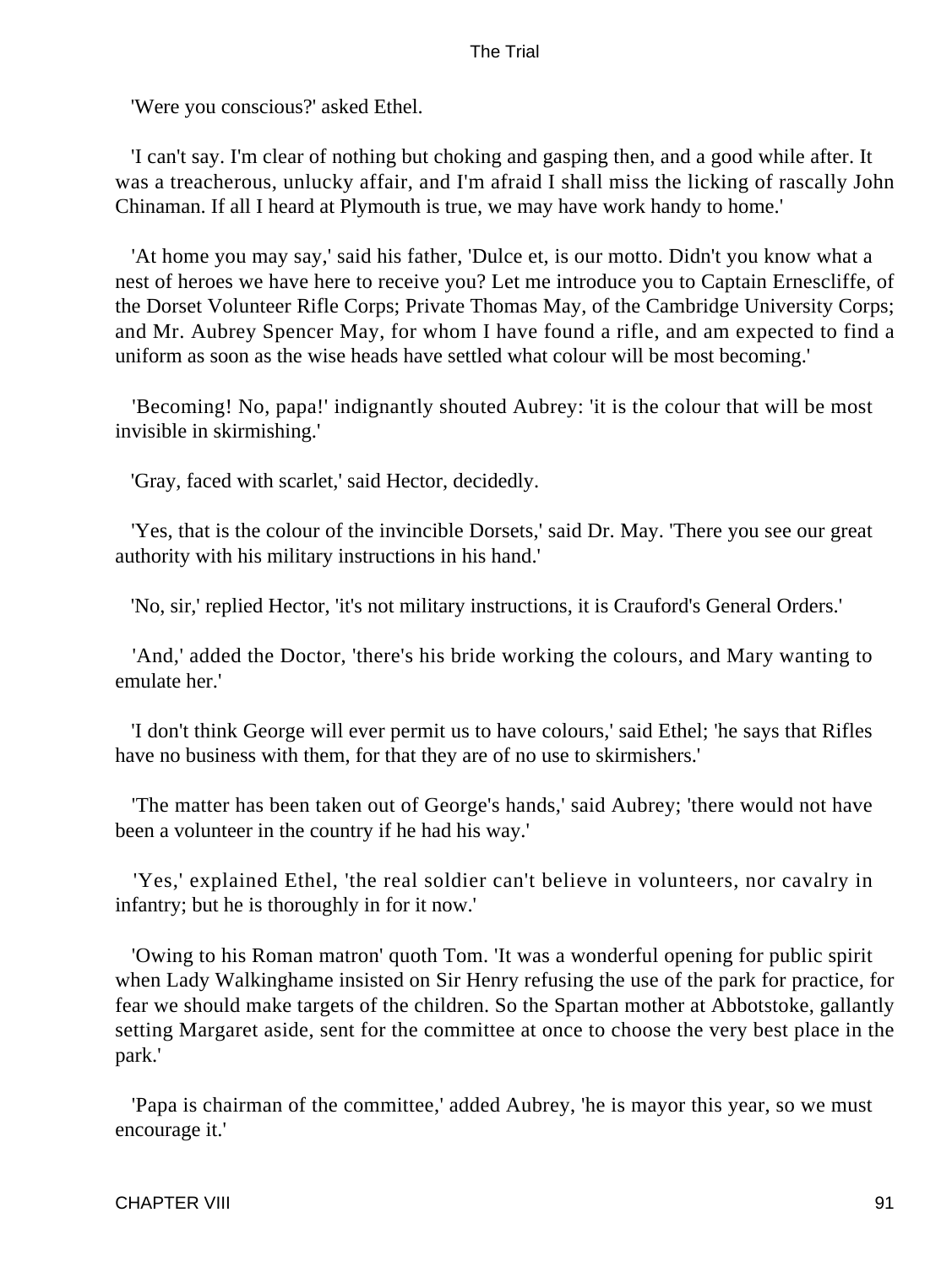'And Aubrey hit four times at a hundred yards,' triumphantly declared Gertrude, 'when Edward Anderson and Henry Ward only got a ball in by accident.'

 'Henry Ward ought to be shot at himself,' was Aubrey's sentiment, 'for not letting Leonard be in the corps.'

'The fellow that you brought to Maplewood?' asked Hector. 'I thought he was at school.'

 'Didn't you know that old Hoxton has given leave to any of the sixth form to drill and practise? and that trumpery fellow, Henry, says he can't afford the outfit, though his sister would have given the uniform.'

 'Let me tell you, young folks,' said the Doctor, 'that you are not to suppose it always hails crack rifles on all sorts of improved systems, as it does when Captain Hector is in the house.'

'They are only on trial, sir,' apologized Hector.

 'Very odd then that they all have an eagle and H. E. on them,' observed the Doctor dryly.

'Oh! they'll take them again, or I shall find a use for them,' said Hector.

 'Well, if Henry can't afford two,' said Aubrey, holding to his point, 'he ought to give up to his brother; he knows no more how to handle a rifle – '

'That's the very reason,' muttered Tom.

 'And Flora is going to give a great party,' proceeded Gertrude, 'as soon as the uniform is settled, and they are enrolled. Blanche and Hector are to stay for it, and you'll have to wear your lieutenant's uniform, Harry.'

'I can't be going to balls till I've been up to report myself fit for service,' said Harry.

 'It is not to be a ball,' said Blanche's soft, serious voice over her green silk banner; 'it is to be a breakfast and concert, ending in a dance, such as we had at Maplewood.'

 'Hollo!' said Harry, starting, 'now I begin to believe in Mrs. Ernescliffe, when I hear her drawing down herself as an example to Flora.'

 'Only a precedent,' said Blanche, blushing a little, but still grave. 'We have had some experience, you know. Our corps was one of the earliest enrolled, and Hector managed it almost entirely. It was the reason we have not been able to come here sooner, but we thought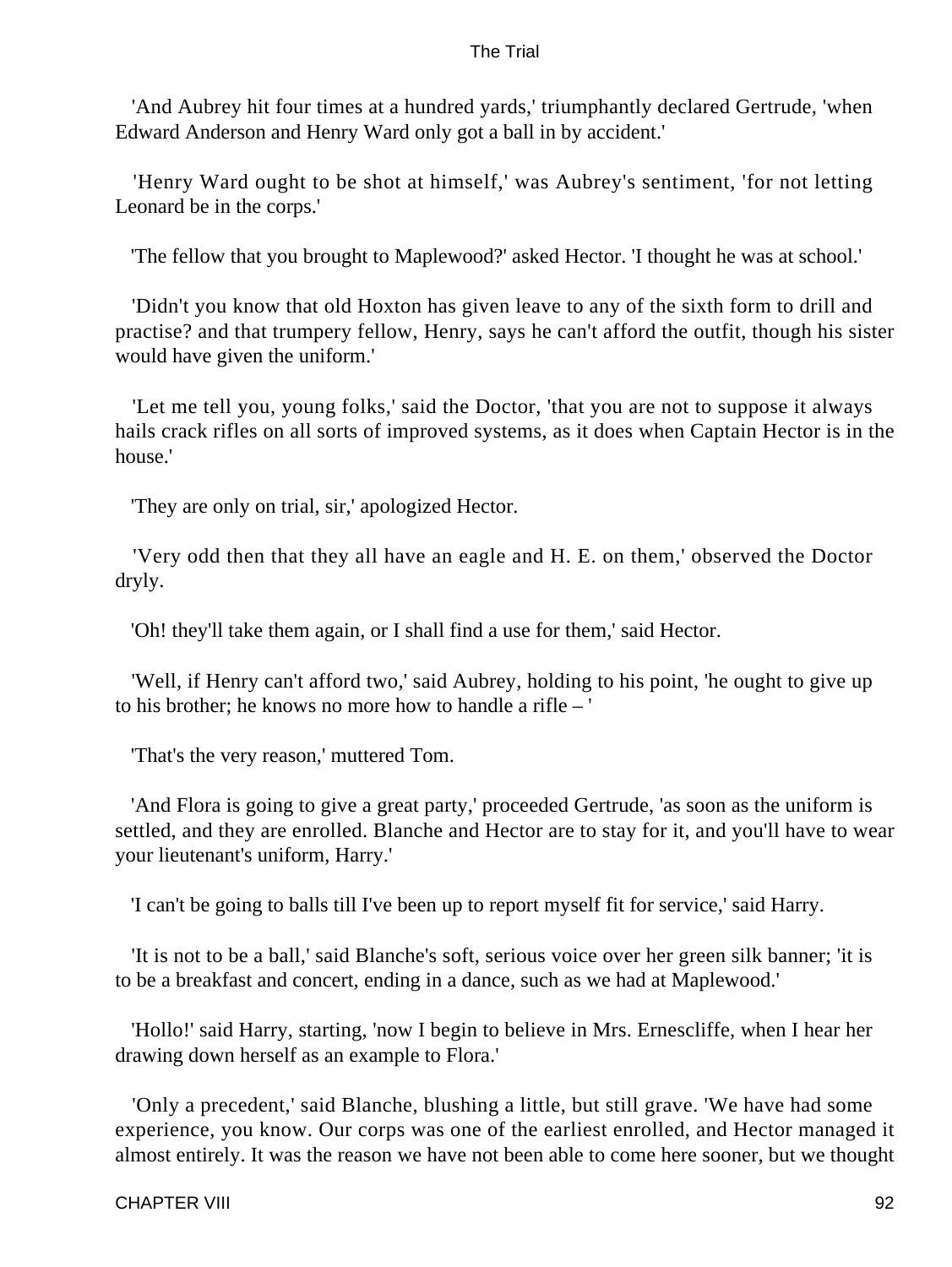it right to be foremost, as the enemy are sure to attempt our coast first.'

 'I believe the enemy are expected on every coast at first,' was Ethel's aside, but it was not heard; for Harry was declaring,

 'Your coast! they will never get the length of that. I was talking to an old messmate of mine in the train, who was telling me how we could burn their whole fleet before it could get out of Cherbourg.'

'If they should slip by,' began Hector.

 'Slip by!' and Harry had well−nigh dislodged Daisy by his vehemence in demonstrating that they were welcome to volunteer, but that the Channel Fleet would prevent the rifles from being seriously put to the proof – a declaration highly satisfactory to the ladies, and heartily backed up by the Doctor, though Blanche looked rather discomfited, and Hector argued loud for the probability of active service.

 'I say, Aubrey,' said Tom, rather tired of the land and sea debate, 'do just reach me a card, to take up some of this sand upon.'

 Aubrey obeyed, and reading the black−edged card as he handed it, said, 'Mrs. Pug. What? Pug ought to have been calling upon Mab.'

 'Maybe she will, in good earnest,' observed Tom again in Ethel's ear; while the whole room rang with the laughter that always befalls the unlucky wight guilty of a blunder in a name.

'You don't mean that you don't know who she is, Aubrey!' was the cry.

'I – how should I?'

'What, not Mrs. Pugh?' exclaimed Daisy.

 'Pew or Pug – I know nothing of either. Is this edge as mourning for all the old pews that have been demolished in the church?'

'For shame, Aubrey,' said Mary seriously. 'You must know it is for her husband.'

Aubrey set up his eyebrows in utter ignorance.

 'How true it is that one half the world knows nothing of the other!' exclaimed Ethel. 'Do you really mean you have never found out the great Mrs. Pugh, Mrs. Ledwich's dear suffering Matilda?'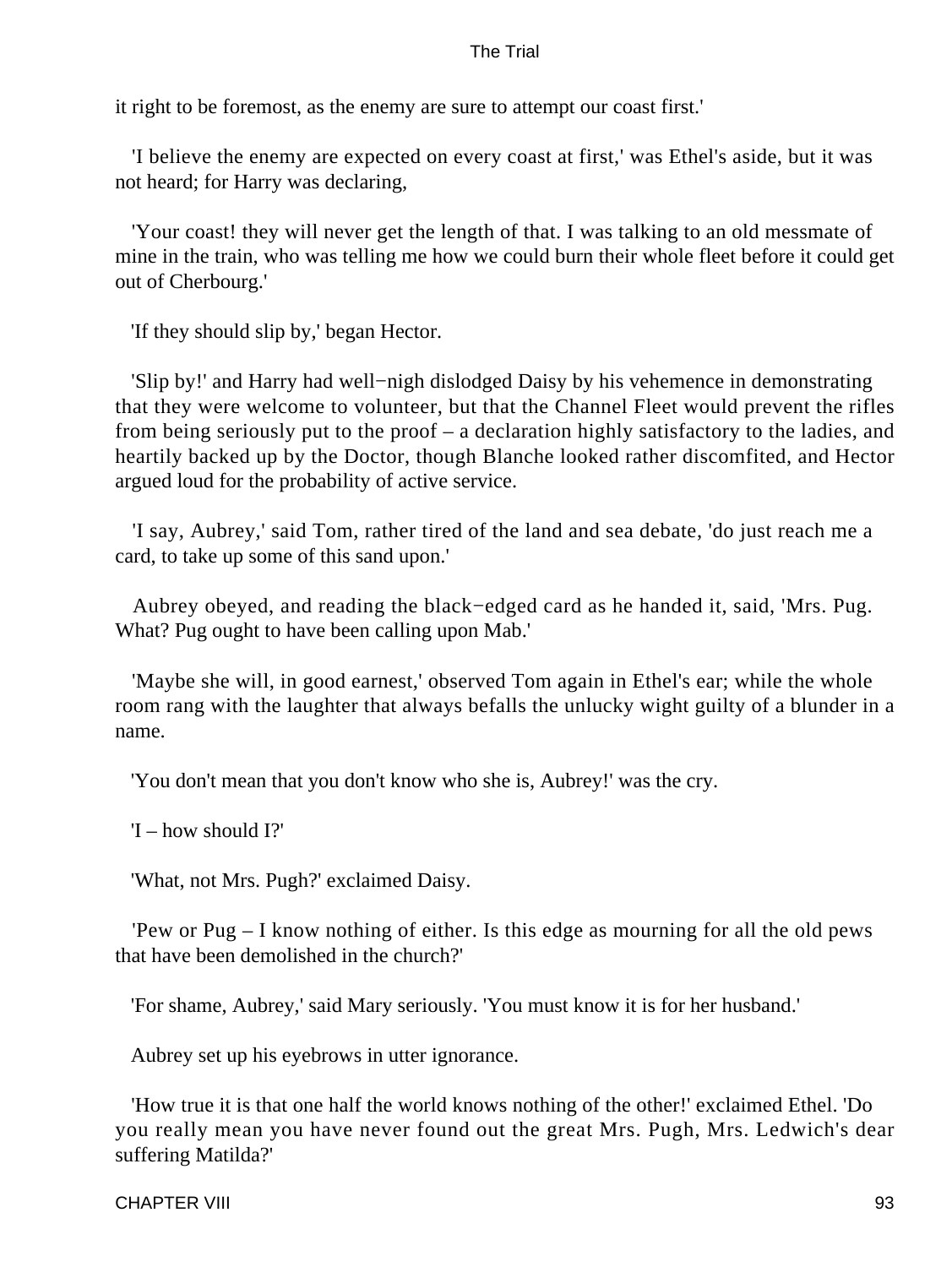'I've seen a black lady sitting with Mrs. Ledwich in church.'

 'Such is life,' said Ethel. 'How little she thought herself living in such an unimpressible world!'

'She is a pretty woman enough,' observed Tom.

 'And very desirous of being useful,' added Richard. 'She and Mrs. Ledwich came over to Cocksmoor this morning, and offered any kind of assistance.'

'At Cocksmoor!' cried Ethel, much as if it had been the French.

 'Every district is filled up here, you know,' said Richard, 'and Mrs. Ledwich begged me as a personal favour to give her some occupation that would interest her and cheer her spirits, so I asked her to look after those new cottages at Gould's End, quite out of your beat, Ethel, and she seemed to be going about energetically.'

 Tom looked unutterable things at Ethel, who replied with a glance between diversion and dismay.

 'Who is the lady?' said Blanche. 'She assaulted me in the street with inquiries and congratulations about Harry, declaring she had known me as a child, a thing I particularly dislike:' and Mrs. Ernescliffe looked like a ruffled goldfinch.

 'Forgetting her has not been easy to the payers of duty calls,' said Ethel. 'She was the daughter of Mrs. Ledwich's brother, the Colonel of Marines, and used in old times to be with her aunt; there used to be urgent invitations to Flora and me to drink tea there because she was of our age. She married quite young, something very prosperous and rather aged, and the glories of dear Matilda's villa at Bristol have been our staple subject, but Mr. Pugh died in the spring, leaving his lady five hundred a year absolutely her own, and she is come to stay with her aunt, and look for a house.'

'Et cetera,' added Tom.

'What, in the buxom widow line?' asked Harry.

'No, no!' said Richard, rather indignantly.

'No, in the pathetic line,' said Ethel; 'but that requires some self−denial.'

'Our tongues don't lose their venom, you see, Harry,' put in the Doctor.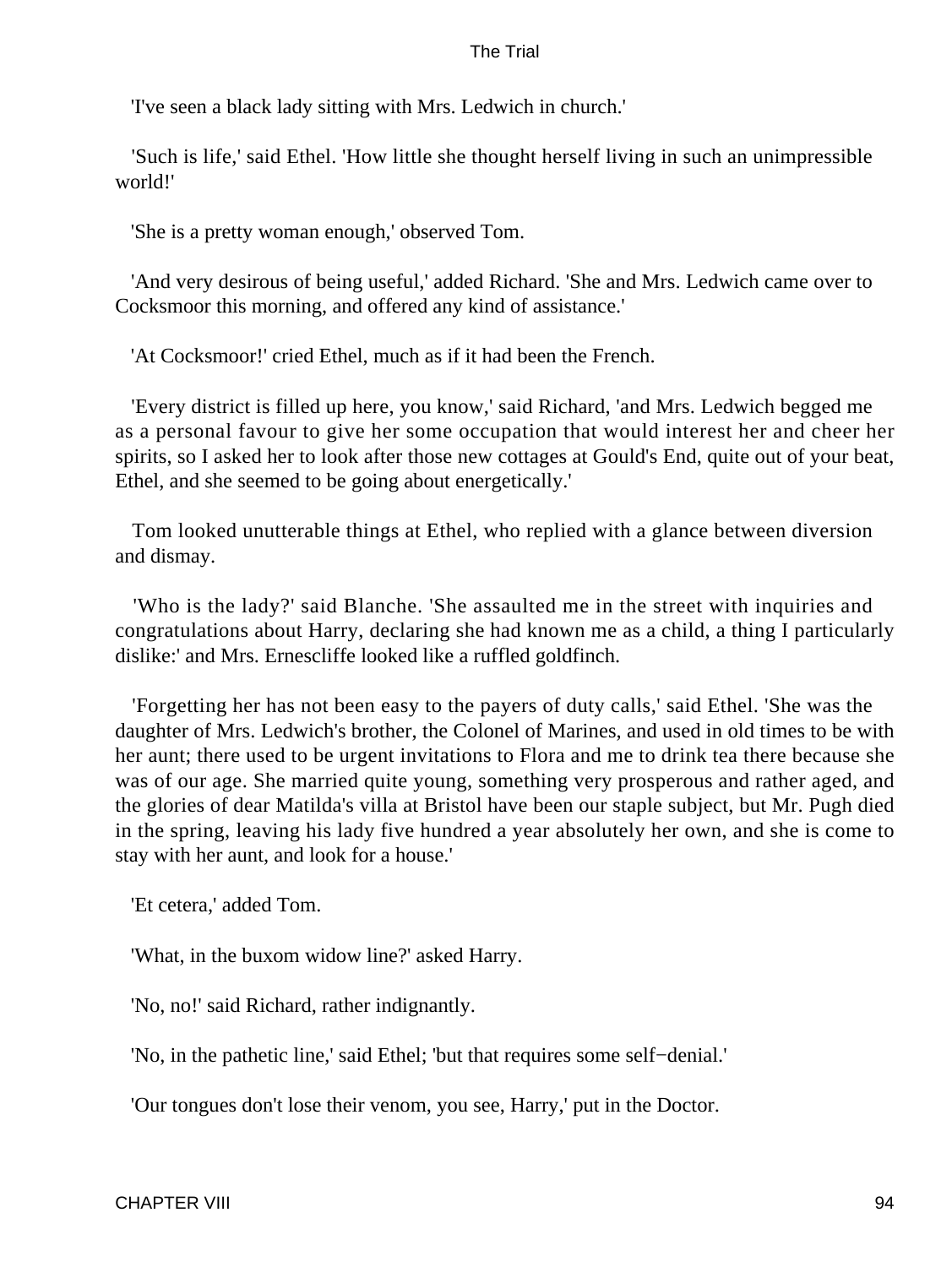'No indeed, papa,' said Ethel, really anxious to guard her brothers. 'I was very sorry for her at first, and perhaps I pity her more now than even then. I was taken with her pale face and dark eyes, and I believe she was a good wife, and really concerned for her husband; but I can't help seeing that she knows her grief is an attraction.'

'To simple parsons,' muttered Tom along the tube of his microscope.

 'The sound of her voice showed her to be full of pretension,' said Blanche. 'Besides, Mrs. Ledwich's trumpeting would fix my opinion in a moment.'

'Just so,' observed the Doctor.

 'No, papa,' said Ethel, 'I was really pleased and touched in spite of Mrs. Ledwich's devotion to her, till I found out a certain manoeuvring to put herself in the foreground, and not let her sorrow hinder her from any enjoyment or display.'

'She can't bear any one to do what she does not.'

'What! Mary's mouth open against her too?' cried Dr. May.

 'Well, papa,' insisted Mary, 'nobody wanted her to insist on taking the harmonium at Bankside last Sunday, just because Averil had a cold in her head; and she played so fast, that every one was put out, and then said she would come to the practice that they might understand one another. She is not even in the Bankside district, so it is no business of hers.'

 'There, Richard, her favours are equally distributed,' said Aubrey, 'but if she would take that harmonium altogether, one would not mind – it makes Henry Ward as sulky as a bear to have his sister going out all the evening, and he visits it on Leonard. I dare say if she stayed at home he would not have been such a brute about the rifle.'

 'I should not wonder,' said Dr. May. 'I sometimes doubt if home is sweetened to my friend Henry.'

 '0, papa!' cried Mary, bristling up, 'Ave is very hard worked, and she gives up everything in the world but her church music, and that is her great duty and delight.'

 'Miss Ward's music must be a sore trial to the Pug,' said Tom, 'will it be at this affair at Abbotstoke?'

 'That's the question,' said Ethel. 'It never goes out, yet is to be met everywhere, just over−persuaded at the last moment. Now Flora, you will see, will think it absolutely improper to ask her; and she will be greatly disappointed not to have the chance of refusing, and then yielding at the last minute.'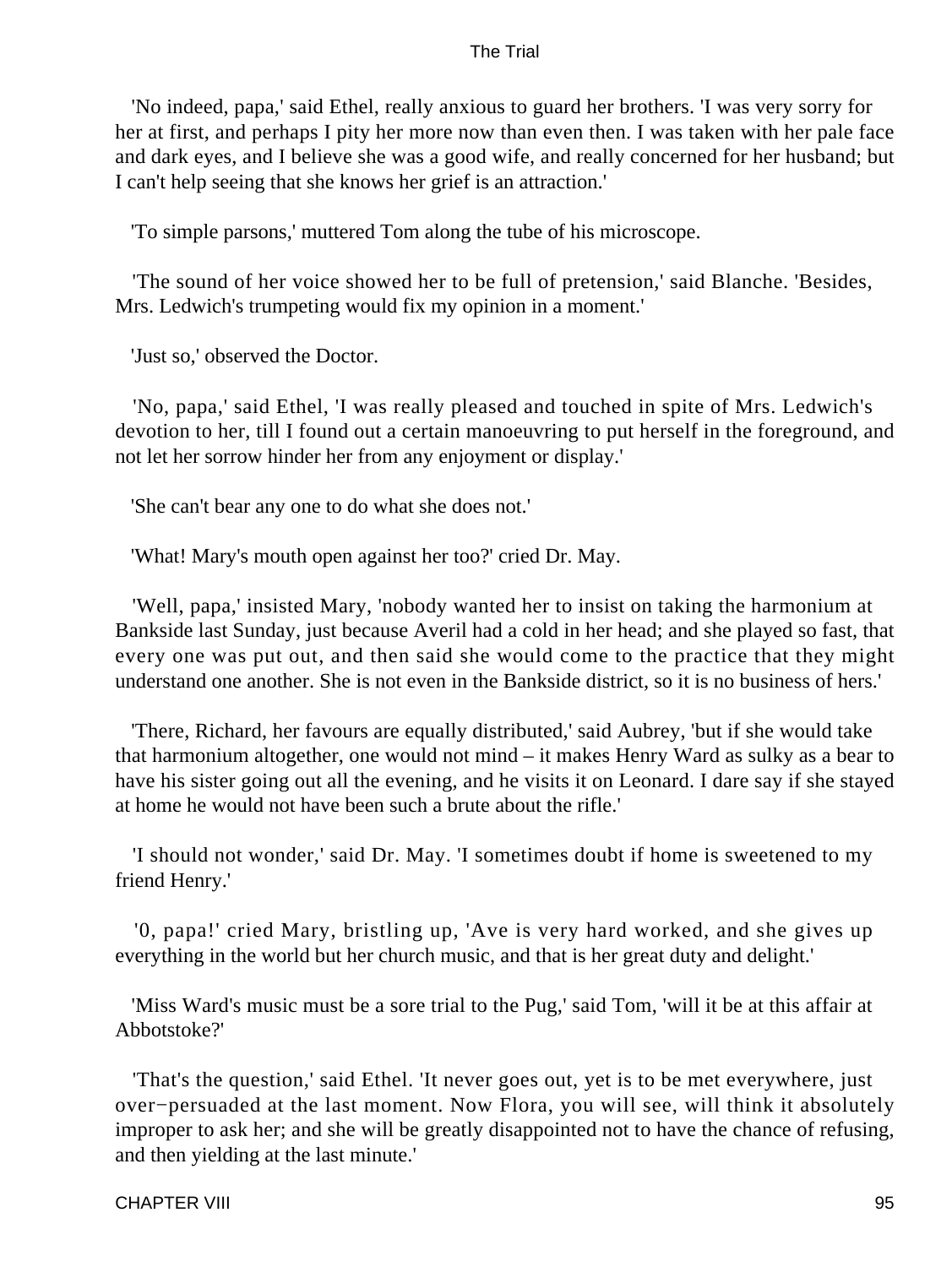'Flora must have her,' said Harry.

'I trust not,' said Blanche, shrinking.

'Flora will not ask her,' said Tom, 'but she will be there.'

'And will dance with me,' said Harry.

'No, with Richard,' said Tom.

 'What!' said Richard, looking up at the sound of his name. All laughed, but were ashamed to explain, and were relieved that their father rang the bell.

 'At that unhappy skein still, Mary?' said Mrs. Ernescliffe, as the good nights were passing. 'What a horrid state it is in!'

 'I shall do it in time,' said Mary, 'when there is nothing to distract my attention. I only hope I shall not hurt it for you.'

'Chuck it into the fire at once; it is not worth the trouble,' said Hector.

 Each had a word of advice, but Mary held her purpose, and persevered till all had left the room except Richard, who quietly took the crimson tangle on his wrists, turned and twisted, opened passages for the winder, and by the magic of his dexterous hands, had found the clue to the maze, so that all was proceeding well, though slowly, when the study door opened, and Harry's voice was heard in a last good night to his father. Mary's eyes looked wistful, and one misdirection of her winder tightened an obdurate loop once more.

 'Run after Harry,' said Richard, taking possession of the ivory. 'Good night; I can always do these things best alone. I had rather – yes, really – good night:' and his kiss had the elder brother's authority of dismissal.

 His Maimouna was too glad and grateful for more than a summary 'Thank you,' and flew up−stairs in time to find Harry turning, baffled, from her empty room. 'What, only just done that interminable yarn?' he said.

'Richard is doing it. I could not help letting him, this first evening of you.'

 'Good old Richard! he is not a bit altered since I first went to sea, when I was so proud of that,' said Harry, taking up his midshipman's dirk, which formed a trophy on Mary's mantelshelf.

'Are we altered since you went last?' said Mary.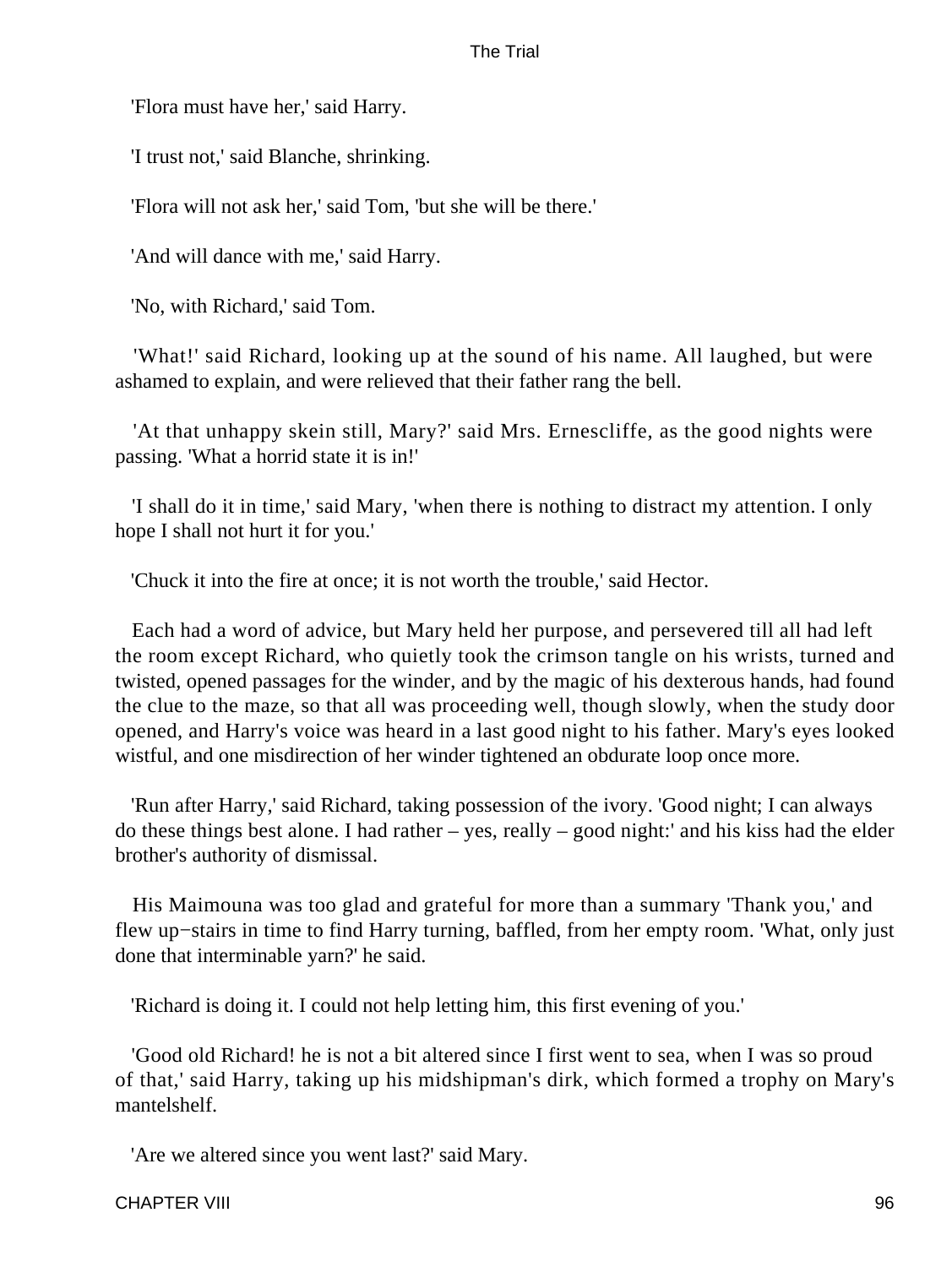'The younger ones, of course. I was in hopes that Aubrey would have been more like old June, but he'll never be so much of a fellow.'

'He is a very dear good boy,' said Mary, warmly.

 'Of course he is,' said Harry, 'but, somehow, he will always have a woman−bred way about him. Can't be helped, of course; but what a pair of swells Tom and Blanche are come out!' and he laughed good−naturedly.

 'Is not Blanche a beautiful dear darling?' cried Mary, eagerly. 'It is so nice to have her. They could not come at first because of the infection, and then because of the rifle corps, and now it is delicious to have all at home.'

 'Well, Molly, I'm glad it wasn't you that have married. Mind, you mustn't marry till I do.'

 And Harry was really glad that Mary's laugh was perfectly 'fancy free,' as she answered, 'I'm sure I hope not, but I won't promise, because that might be unreasonable, you know.'

 'Oh, you prudent, provident Polly! But,' added Harry, recalled to a sense of time by a clock striking eleven, 'I came to bring you something, Mary. You shall have it, if you will give me another.'

 Mary recognized, with some difficulty, a Prayer−Book with limp covers that Margaret had given him after his first voyage. Not only was it worn by seven years' use, but it was soiled and stained with dark brownish red, and a straight round hole perforated it from cover to cover.

 'Is it too bad to keep?' said Harry. 'Let me just cut out my name in Margaret's hand, and the verse of the 107th Psalm; luckily the ball missed that.'

'The ball?' said Mary, beginning to understand.

 'Yes. Every one of those circles that you see cut out there, was in here,' said Harry, laying his hand over his chest, 'before the ball, which I have given to my father.'

 '0, Harry!' was all Mary could say, pointing to her own name in a pencil scrawl on the fly−leaf.

 'Yes, I set that down because I could not speak to tell what was to be done with it, when we didn't know that that book had really been the saving of my life. That hair's−breadth deviation of the bullet made all the difference.'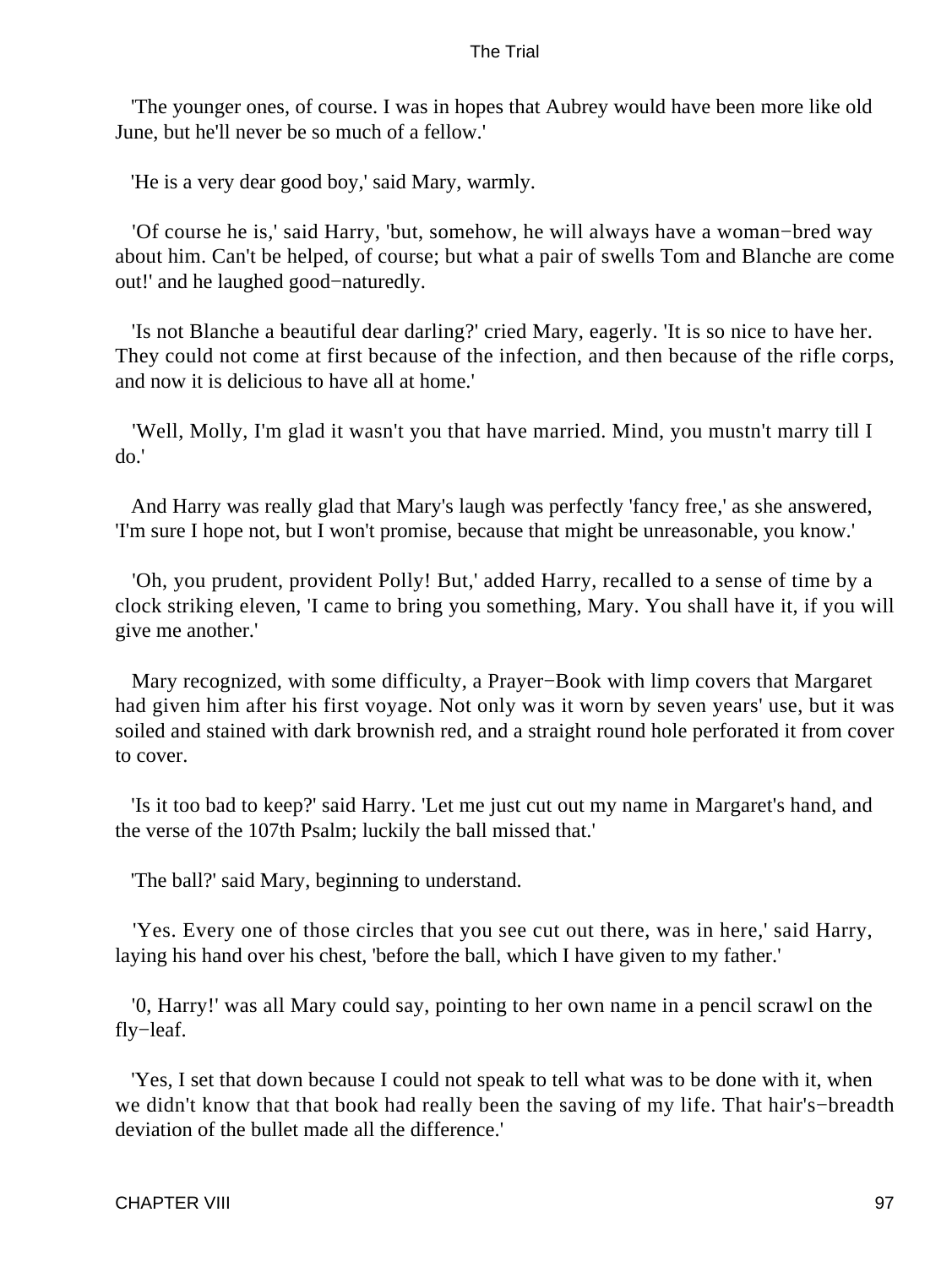Mary was kissing the blood−stained book, and sobbing.

 'Why, Mary, what is there to cry for? It is all over now, I tell you. I am as well as man would wish, and there's no more about it but to thank God, and try to deserve His goodness.'

 'Yes, yes, I know, Harry; but to think how little we knew, or thought, or felt – going on in our own way when you were in such danger and suffering!'

 'Wasn't I very glad you were going on in your own way!' said Harry. 'Why, Mary, it was that which did it – it has been always that thought of you at the Minster every day, that kept me to reading the Psalms, and so having the book about me. And did not it do one good to lie and think of the snug room, and my father's spectacles, and all as usual? When they used to lay me on the deck of the Dexter at night, because I could not breathe below, I used to watch old Orion, who was my great friend in the Loyalty Isles, and wish the heathen name had not stuck to the old fellow, he always seemed so like the Christian warrior, climbing up with his shield before him and his. A home like this is a shield to a man in more ways than one, Mary. Hollo, was that the street door?'

'Yes; Ritchie going home. Fancy his being at the silk all this time! I am so sorry!'

 Maugre her sorrow, there were few happier maidens in England than Mary May, even though her service was distracted by the claims of three slave−owners at once, bound as she was, to Ethel, by habitual fidelity, to Harry, by eager adoration, to Blanche, by willing submission. Luckily, their requisitions (for the most part unconscious) seldom clashed, or, if they did, the two elders gave way, and the bride asserted her supremacy in the plenitude of her youthful importance and prosperity.

 Thus she carried off Mary in her barouche to support her in the return of bridal calls, while the others were organizing a walk to visit Flora and the rifle target. Gertrude's enthusiasm was not equal to walking with a weapon that might be loaded, nor to being ordered out to admire the practice, so she accompanied the sisters; Tom was reading hard; and Ethel found herself, Aubrey, and the sailor, the only ones ready to start.

 This was a decided treat, for Aubrey and she were so nearly one, that it was almost a tete−a−tete with Harry, though it was not his way to enter by daylight, and without strong impulse, on what regarded himself, and there were no such confidences as those to Mary on the previous night; but in talking over home details, it was easier to speak without Tom's ironical ears and caustic tongue.

 Among other details, the story of the summer that Ethel and Aubrey had spent at Coombe was narrated, and Aubrey indulged himself by describing what he called Ethel's conquest.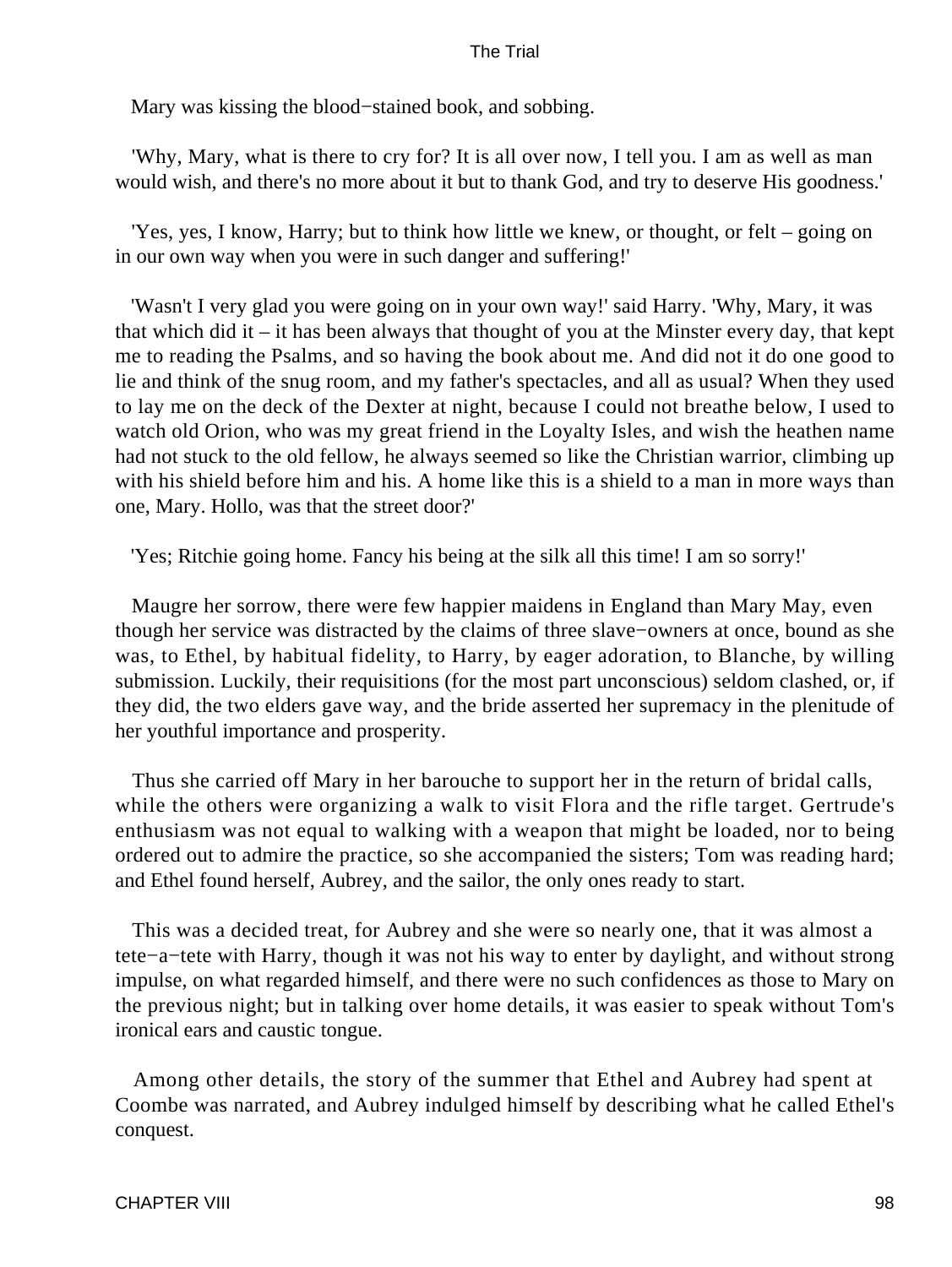'It is more a conquest of Norman's, and of Melanesia,' said Ethel. 'If it were not nonsense to build upon people's generous visions at seventeen, I should sometimes hope a spark had been lit that would shine some day in your islands, Harry.'

 Going up that hill was not the place for Etheldred May to talk of the futility of youthful aspirations, but it did not so strike either of the brothers, to whom Cocksmoor had long been a familiar fact. Harry laughed to hear the old Ethel so like herself; and Aubrey said, 'By the bye, what did you do, the day you walked him to Cocksmoor? he was fuller of those islands than ever after it.'

 'I did not mean it,' said Ethel; 'but the first day of the holidays I came on him disconsolate in the street, with nothing to do, and very sore about Henry's refusal to let him volunteer; he walked on with me till we found ourselves close to Cocksmoor, and I found he had never seen the church, and would like to stay for evening service, so I put him into the parsonage while I was busy, and told him to take a book.'

 'I know,' said Aubrey; 'the liveliest literature you can get in Richard's parlour are the Missionary Reports.'

 'Exactly so; and he got quite saturated with them; and when we walked home, I was so thankful that the rifle grievance should be a little displaced, that I led him on to talk and build castles rather more than according to my resolutions.'

'Hollo, Ethel!' said Harry.

 'Yes, I think spontaneous castles are admirable, but I mistrust all timber from other people's woods.'

 'But isn't this a horrid shame of Henry?' said Aubrey. 'Such a little prig as he is, to take the place of such a fellow as Leonard, a capital shot already.'

'I wish Henry had been magnanimous,' said Ethel.

'I'd as soon talk of a magnanimous weasel, from what I recollect,' said Harry.

 'And he is worse now, Harry,' continued Aubrey. 'So spruce and silky out of doors, and such a regular old tyrannical bachelor indoors. He is jealous of Leonard, any one can see, and that's the reason he won't give him his due.'

 'You observe,' said Ethel, 'that this boy thinks the youngest brother's due is always to come first.'

'So it is, in this family,' said Harry. 'No one comes so last as old Ritchie.'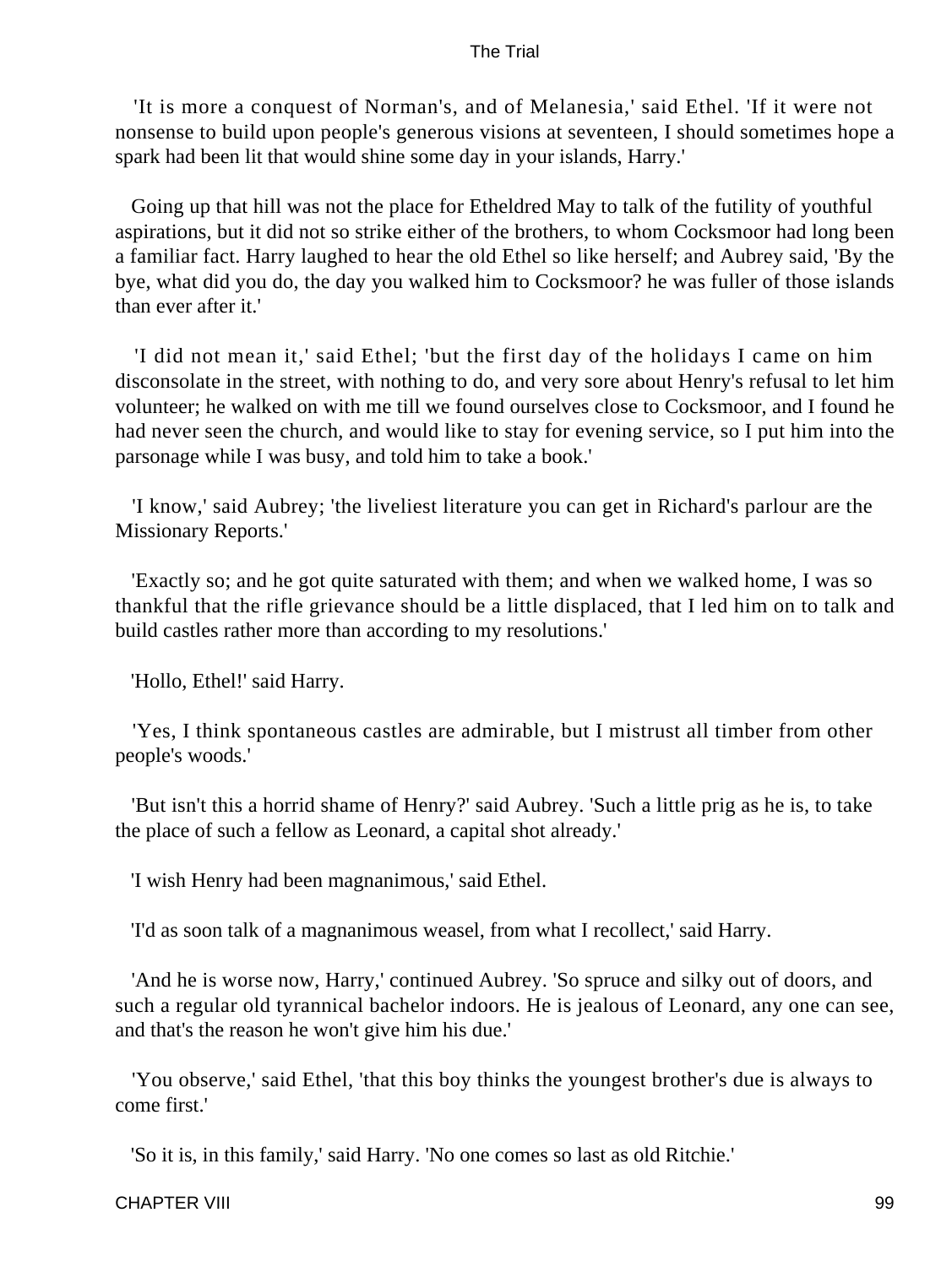'But of course,' said Aubrey, rather taken aback, 'if I were not youngest, I should have to knock under to some one.'

 Ethel and Harry both laughed heartily; one congratulating him on not having carried the principle into the cockpit, the other adding, 'Don't indoctrinate Leonard with it; there is enough already to breed bitterness between those brothers! Leonard ought to be kept in mind that Henry has so much to harass him, that his temper should be borne patiently with.'

'He!'

 'I don't think papa's best endeavours have kept all his father's practice for him, and I am sure their rate of living must make him feel pinched this Christmas.'

'Whew! He will be in a sweeter humour than ever!'

 'I have been trying to show Leonard that there's room for magnanimity on his side at least; and don't you go and upset it all by common−place abuse of tutors and governors.'

 'I upset it!' cried Aubrey: 'I might as well try to upset the Minster as a word from you to Leonard.'

 'Nonsense! What's that?' For they were hailed from behind, and looking round saw two tall figures, weapon in hand, in pursuit. They proved to be Hector Ernescliffe and Leonard Ward, each bearing one of what Dr. May called the H. E. rifles; but Leonard looked half shy, half grim, and so decidedly growled off all Aubrey's attempts at inquiry or congratulation, that Ethel hazarded none, and Aubrey looked discomfited, wearing an expression which Harry took to mean that the weight of his rifle fatigued him, and insisted on carrying it for him, in, spite of his rather insulted protests and declarations that the sailor was an invalid; Ethel had walked forwards, and found Leonard at her side, with a darkening brow as he glanced back at the friendly contest.

 'Harry spoils Aubrey as much as all the others do,' said Ethel lightly, deeming it best to draw out the sting of the rankling thought.

 'Ay! None of them would leave him to be pitied and offered favours by some chance person,' said Leonard.

'You don't call my brother Hector a chance person?'

 'Did you say anything to him, Miss May?' said Leonard, turning on her a flushed face, as if he could almost have been angered with her.

'I said not one word.'

CHAPTER VIII 100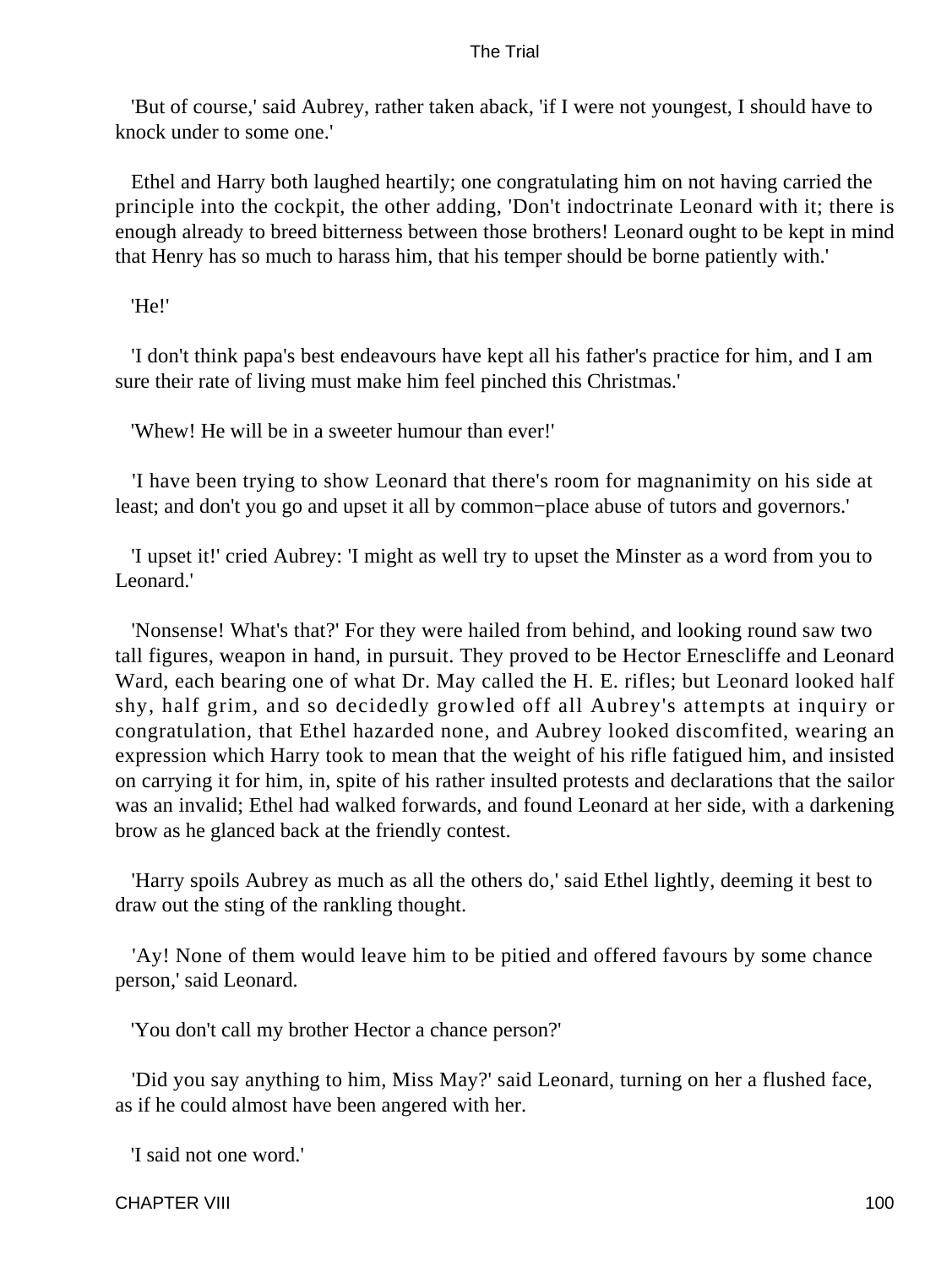'Nor Aubrey?'

 'The volunteer politics were discussed last night, and Henry got abused among us; but papa defended him, and said it did not rain rifles. That's all – whatever Hector may have done was without a word to either of us – very likely on the moment's impulse. Did he go to Bankside after you?'

 'No. I was looking in at Shearman's window,' said Leonard, rather sheepishly, 'at the locks of the new lot he has got in, and he came and asked if I were going to choose one, for he had got a couple down from London, and the man had stupidly put his cipher on both, so he would be glad if I would take one off his hands. I didn't accept – I made that clear – but then he begged, as if it was to oblige him, that I would come out to Abbotstoke and help him try the two, for he didn't know which he should keep.'

'Very ingenious of him,' said Ethel laughing.

 'Now, Miss May, do tell me what I ought to do. It is such a beauty, better than any Shearman ever dreamt of; just look: at the finish of the lock.'

'By the time you have shot with it  $-$ '

'Now don't, pray,' said Leonard, 'I haven't any one to trust for advice but you.'

 'Indeed, Leonard, I can see no objection. It is a great boon to you, and no loss to Hector, and he is quite enough my father's son for you to look on him as a friend. I can't but be very glad, for the removal of this vexation ought to make you get on all the better with your brother.'

'Ave would be delighted,' said Leonard; 'but somehow – '

 'Somehow' was silenced by a coalescing of the party at a gate; and Hector and Harry were found deep in an argument in which the lieutenant's Indian reminiscences of the Naval Brigade were at issue with the captain's Southdown practice, and the experiences of the one meeting the technicalities of the other were so diverting, that Leonard forgot his scruples till at the entrance of the park he turned off towards the target with Hector and Aubrey, while the other two walked up to the house.

 The Grange atmosphere always had a strange weight of tedium in it, such as was specially perceptible after the joyous ease of the house in the High Street. No one was in the drawing−room, and Harry gazed round at the stiff, almost petrified, aspect of the correct and tasteful arrangement of the tables and furniture, put his hands in his pockets, and yawned twice, asking Ethel why she did not go in search of Flora. Ethel shook her head; and in another moment Flora appeared in eager welcome; she had been dressing for a drive to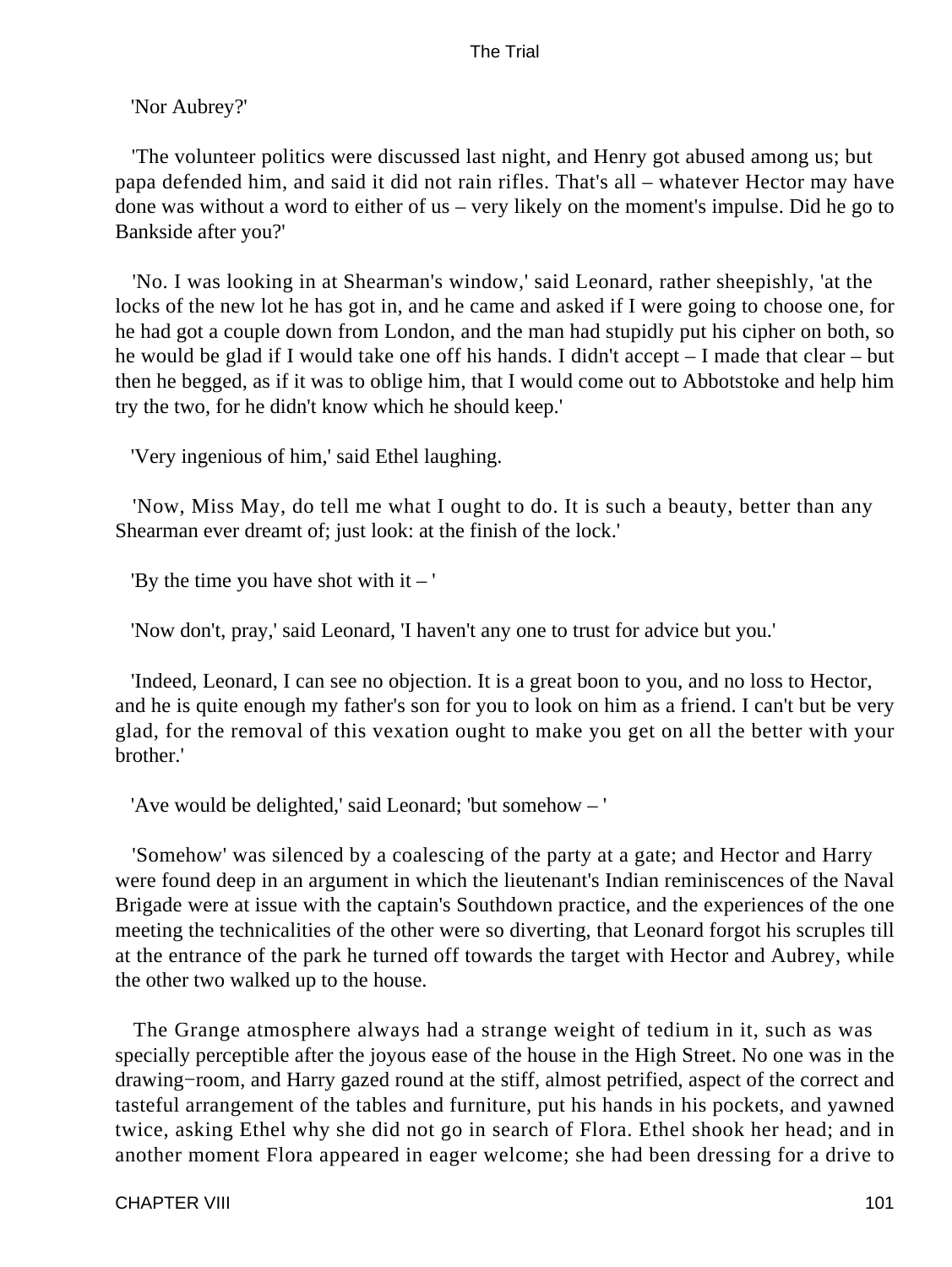Stoneborough to see her brother, little expecting him to be in a state for walking to her. With her came her little girl, a child whose aspect was always a shock to those who connected her with the two Margarets whose name she bore. She had inherited her father's heavy mould of feature and dark complexion, and the black eyes had neither sparkle in themselves nor relief from the colour of the sallow cheek; the pouting lips were fretful, the whole appearance unhealthy, and the dark bullet−shaped head seemed too large for the thin bony little figure. Worn, fagged, and aged as Flora looked, she had still so much beauty, and far more of refinement and elegance, as to be a painful foil and contrast to the child that clung to her, waywardly refusing all response to her uncle's advances.

 Flora made a sign to him to discontinue them, and talked of her husband, who was hunting, and heard the history of Harry's return and recovery. In the midst, little Margaret took heart of grace, crossed the room, and stood by the sailor, and holding up a great India−rubber ball as large as her own head, asked, 'Uncle Harry, were you shot with a cannon−ball as big as this?'

 Thereupon she was on his knee, and as he had all his father's fascination for children, he absolutely beguiled her into ten minutes of genuine childish mirth, a sight so rare and precious to her mother, that she could not keep up her feint of talking to Ethel. The elderly dame, part nurse, part nursery governess, presently came to take Miss Rivers out, but Miss Rivers, with a whine in her voice, insisted on going nowhere but to see the shooting, and Uncle Harry must come with her; and come he did, the little bony fingers clasping tight hold of one of his large ones.

 'Dear Harry!' said Flora, 'he wins every one! It is like a cool refreshing wind from the sea when he comes in.'

 In Flora's whole air, voice, and manner, there was apparent a relaxation and absence of constraint such as she never allowed herself except when alone with Ethel. Then only did she relieve the constant strain, then only did the veritable woman show herself, and the effort, the toil, the weariness, the heart−ache of her life become visible; but close together as the sisters lived, such tete−a−tetes were rare, and perhaps were rather shunned than sought, as perilous and doubtful indulgences. Even now, Flora at once fixed a limit by ordering the carriage to meet her in a quarter of an hour at the nearest point to the rifle−ground, saying she would walk there, and then take home Ethel and any brother who might be tired.

'And see that Margaret does not come to harm,' said Ethel.

 'I am not afraid of that,' said Flora, something in her eye belying her; 'but she might be troublesome to Harry, and I had rather he did not see one of her fights with Miss Morton.'

'How has she been? I thought her looking clearer and better to−day,' said Ethel, kindly.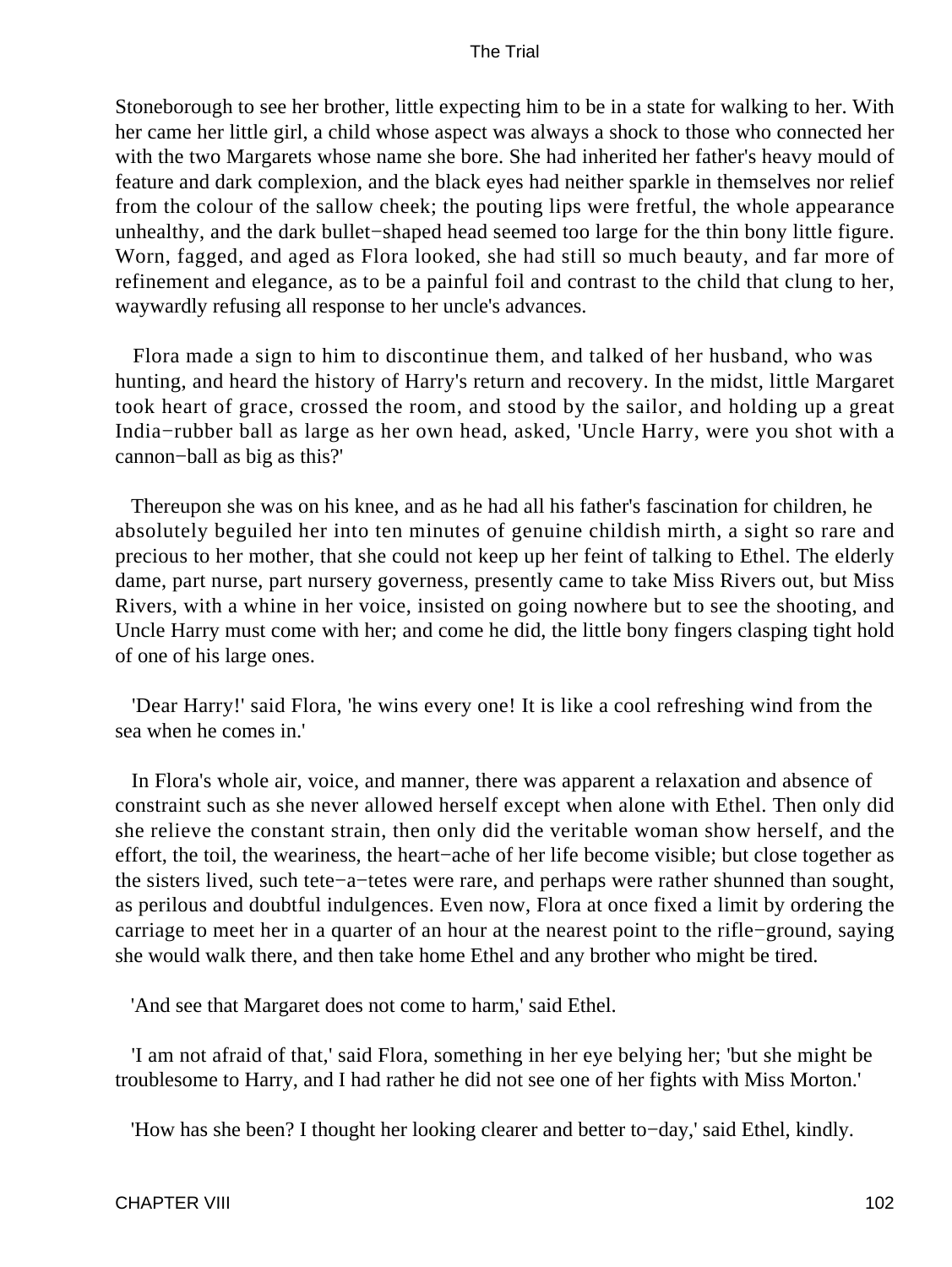'Yes, she is pretty well just now,' said Flora, allowing herself in one of her long deep sighs, before descending into the particulars of the child's anxiously−watched health. If she had been describing them to her father, there would have been the same minuteness, but the tone would have implied cheerful hope; whereas to Ethel she took no pains to mask her dejection. One of the points of anxiety was whether one shoulder were not outgrowing the other, but it was not easy to discover whether the appearance were not merely owing to the child's feeble and ungainly carriage. 'I cannot torment her about that,' said Flora. 'There are enough miseries for her already without making more, and as long as it does not affect her health, it matters little.'

'No, certainly not,' said Ethel, who had hardly expected this from Flora.

 Perhaps her sister guessed her thought, for she said, 'Things are best as they are, Ethel; I am not fit to have a beautiful admired daughter. All the past would too easily come over again, and my poor Margaret's troubles may be the best balance for her.'

 'Yes,' said Ethel, 'it is bad enough to be an heiress, but a beautiful heiress is in a worse predicament.'

 'Health would improve her looks,' began the maternal instinct of defence, but then breaking off. 'We met Lord H – yesterday, and the uniform is to be like the northern division. Papa will hear it officially to−morrow.'

'The northern has gray, and green facings.'

 'You are more up in it than I. All we begged for was, that it might be inexpensive, for the sake of the townspeople.'

 'I hear of little else,' said Ethel, laughing; 'Dr. Spencer is as hot on it as all the boys. Now, I suppose, your party is to come off!'

 'Yes, it ought,' said Flora, languidly, 'I waited to see how Harry was, he is a great element towards making it go off well. I will talk it over with Blanche, it will give somebody pleasure if she thinks she manages it.'

'Will it give George no pleasure?'

 'I don't know; he calls it a great nuisance, but he would not like not to come forward, and it is quite right that he should.'

'Quite right,' said Ethel; 'it is every one's duty to try to keep it up.'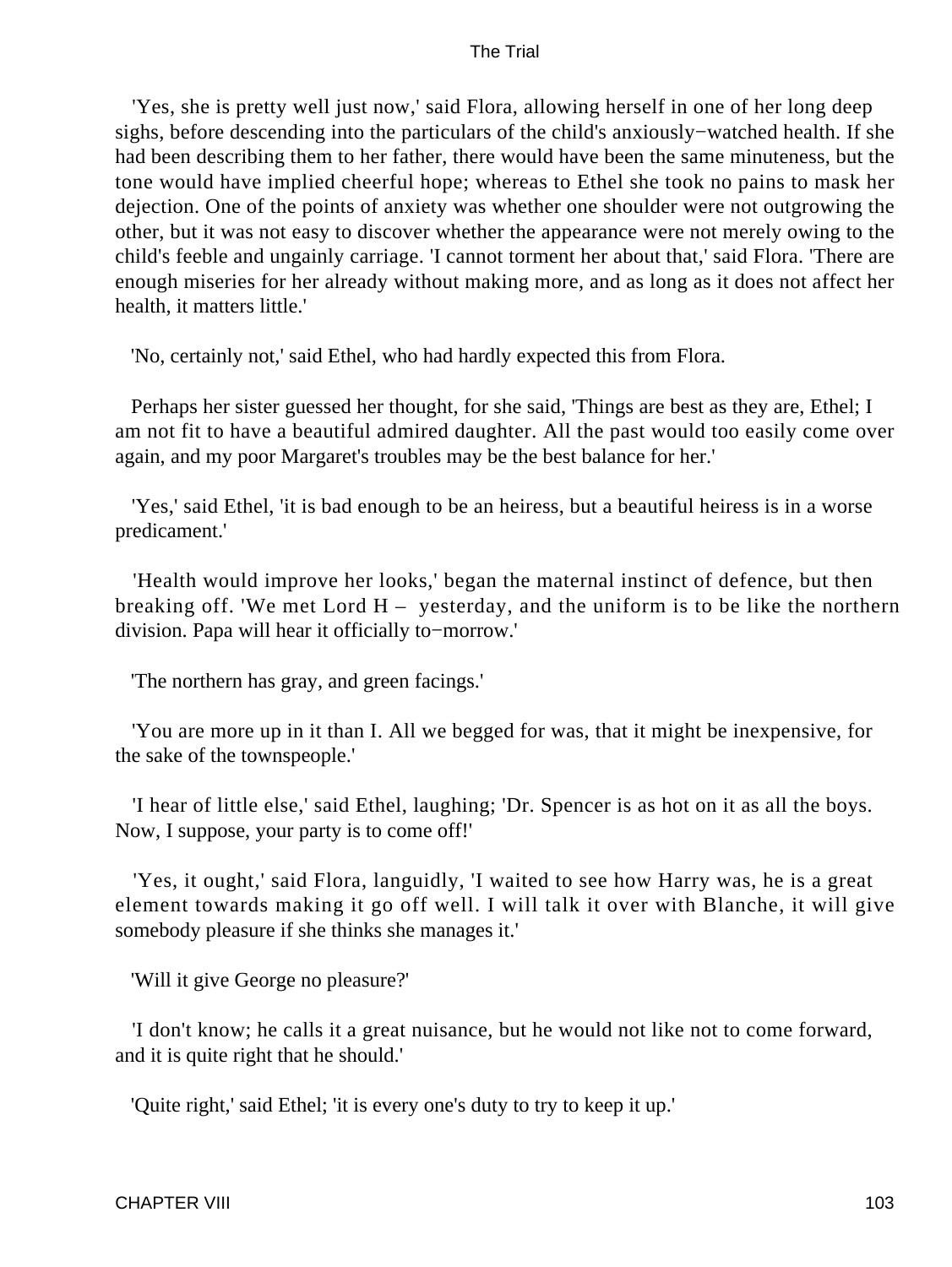With these words the sisters came within sight of the targets, and found Margaret under Harry's charge, much interested, and considerably in the way. The tidings of the colour of the uniform were highly appreciated; Aubrey observed that it would choke off the snobs who only wanted to be like the rifle brigade, and Leonard treated its inexpensiveness as a personal matter, having apparently cast off his doubts, under Hector's complimentary tuition. Indeed, before it grew too dark for taking aim, he and the weapon were so thoroughly united, that no further difficulty remained but of getting out his thanks to Mr. Ernescliffe.

 Averil was sitting alone over the fire in the twilight, in a somewhat forlorn mood, when the door was pushed ajar, and the muzzle of a gun entered, causing her to start up in alarm, scarcely diminished by the sight of an exultant visage, though the words were, 'Your money or your life.'

'Leonard, don't play with it, pray!'

'It's not loaded.'

 'Oh! but one never can tell:' then, half ashamed of her terror, 'Pray put it back, or we shall have an uproar with Henry.'

'This is none of Henry's. He will never own such a beauty as this.'

'Whose is it? Not yours? Is it really a rifle! H. E.? What's that?'

'Hector Ernescliffe! Didn't I tell you he was a princely fellow?'

 'Given it to you? Leonard, dear, I am so happy! Now I don't care for anything! What a gallant volunteer you will make!' and she kissed him fondly. We will order the uniform as soon as ever it is settled, and I hope it will be a very handsome one.'

 'It will be a cheap one, which is more to the purpose. I could get part myself, only there's the tax for Mab, and the subscription to the cricket club.'

 'I would not have you get any of it! You are my volunteer, and I'll not give up my right to any one, except that Minna and Ella want to give your belt.'

'Where are those children?' he asked.

 'Henry has taken them to Laburnum Grove, where I am afraid they are being crammed with cake and all sorts of nonsense.'

'What could have made him take them there?'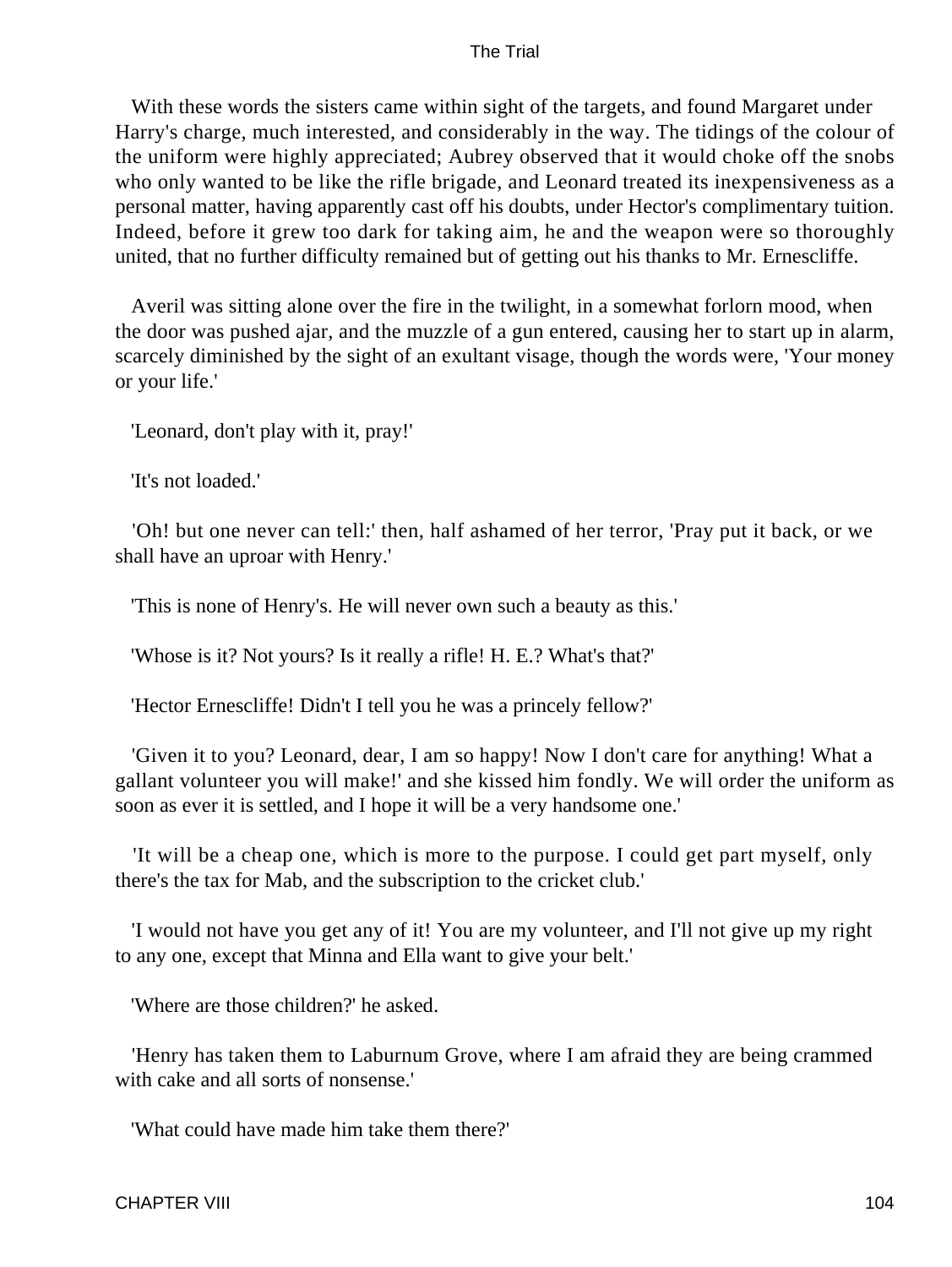'Oh! some wish of Mrs. Pugh's to see the poor little dears,' said Averil, the cloud returning that had been for a moment dispelled.

'What's the row?' asked Leonard, kindly. 'Has he been bothering you?'

 'He wants me to sound Mary May about an invitation for Mrs. Pugh to Mrs. Rivers's volunteer entertainment. I am glad I did not say no one in mourning ought to go, for I must go now you are a volunteer.'

'But you didn't consent to mention her?'

 'No, indeed! I knew very well you would say it was a most improper use to make of the Mays' kindness, and I can't see what business she has there! Then he said, no, she was certain not to go, but the attention would be gratifying and proper.'

'That is Mrs. Rivers's look−out.'

 'So I said, but Henry never will hear reason. I did not tell you of our scene yesterday over the accounts; he says that we must contract our expenses, or he shall be ruined; so I told him I was ready to give up the hot−house, or the footman, or the other horse, or anything he would specify; but he would not hear of it – he says it would be fatal to alter our style of living, and that it is all my fault for not being economical! 0, Leonard, it is very hard to give up all one cared for to this housekeeping, and then never to please!'

 Leonard felt his brother a tyrant. 'Never mind, Ave dear,' said he, 'go on doing right, and then you need not care for his unreasonableness. You are a dear good girl, and I can't think how he can have the heart to vex you.'

'I don't care while I have you, Leonard,' she said, clinging to him.

 At that moment the others were heard returning, and an ironical look passed between the brother and sister at certain injunctions that were heard passing about the little India−rubber goloshes; but Henry had returned in high good−humour, was pleased to hear of his brother's good fortune, pronounced it very handsome in Mr. Ernescliffe, and even offered to provide the rest of the equipment; but this was proudly rejected by Averil, with some of the manifestations of exclusive partiality that naturally wounded the elder brother. He then announced an engagement that he had made with Mrs. Ledwich for a musical evening the next week. Averil had her harmonium at her tongue's end, but the evening was a free one, chosen on purpose to accommodate her; she had no excuse, and must submit.

 'And practise some of your best pieces, Ave,' said Henry. 'Mrs. Pugh was kind enough to offer to come and get up some duets with yon.'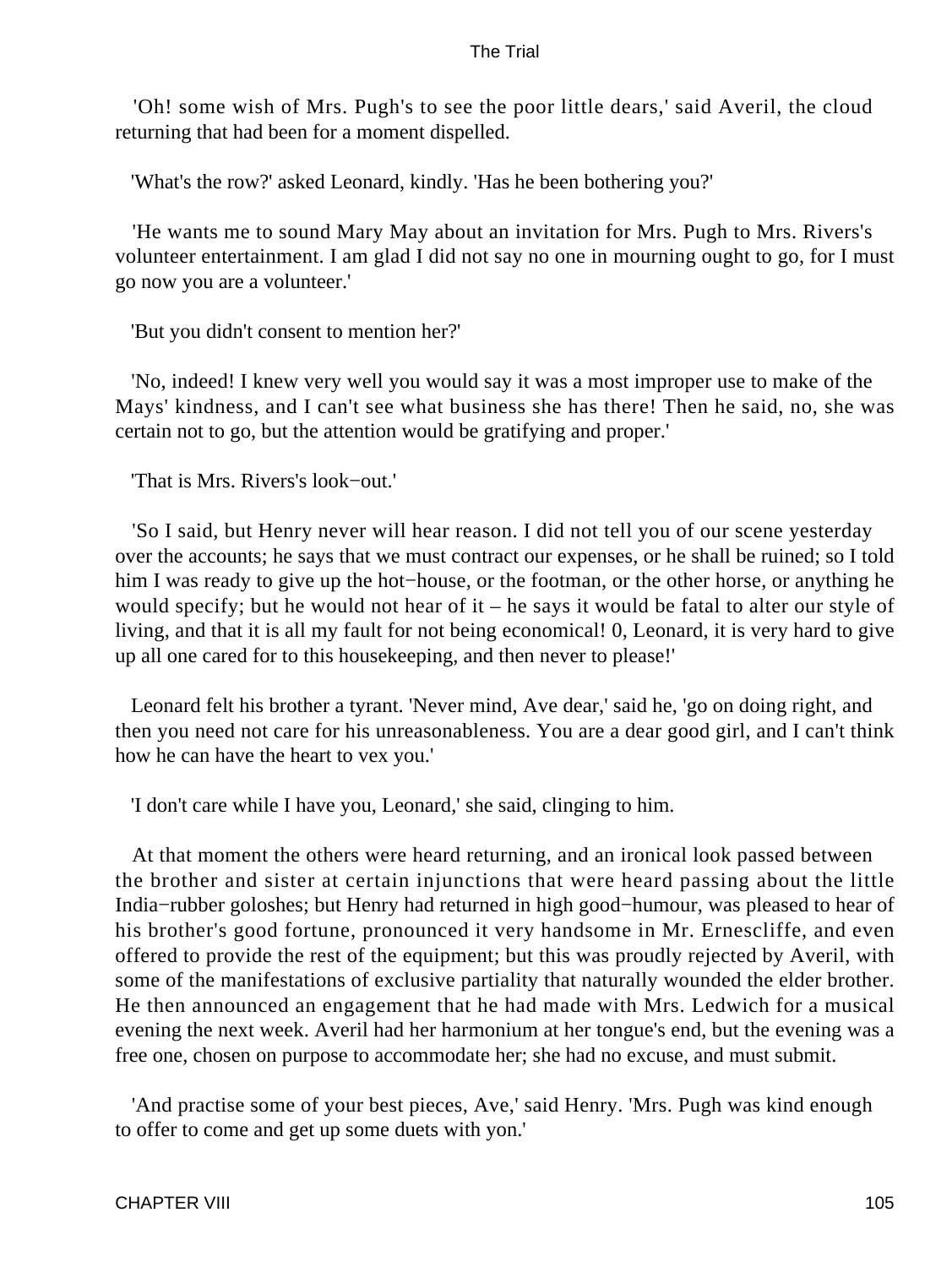'I am greatly obliged,' said Averil, dryly, 'but I do not play duets.'

 'You would do wisely to accept her kindness, argued Henry. 'It would be a great advantage to you to be intimate with a lady of her opportunities.'

'I do not like patronage,' said Averil.

 'Ave! Ave!' cried the children, who had been trying to attract her attention, 'if you will let us go to Laburnum Grove by twelve o'clock to−morrow, Mis. Pugh will show us her book of the pretty devices of letters, and teach us to make one.'

'You will have not finished lessons by twelve.'

'But if we have?'

'No, certainly not, I can't have you bothering every one about that nonsensical fashion.'

 'You shall go, my dears,' said Henry. 'I can't think why your sister should be so ill−natured.'

 Averil felt that this was the way to destroy her authority, and though she kept silence, the tears were in her eyes, and her champion broke forth, 'How can you be such a brute, Henry?'

 'Come away, my dears,' said Averil, rising, and holding out her hands to her sisters, as she recollected how bad the scene was for them, but it was only Minna who obeyed the call, Ella hung about Henry, declaring that Leonard was naughty, and Ave was cross.

 'Well,' shouted Leonard, 'I shan't stay to see that child set against her sister! I wonder what you mean her to come to, Henry!'

 It was no wonder that Minna and Ella squabbled together as to which was cross, Henry or Averil, and the spirit of party took up its fatal abode in the house of Bankside.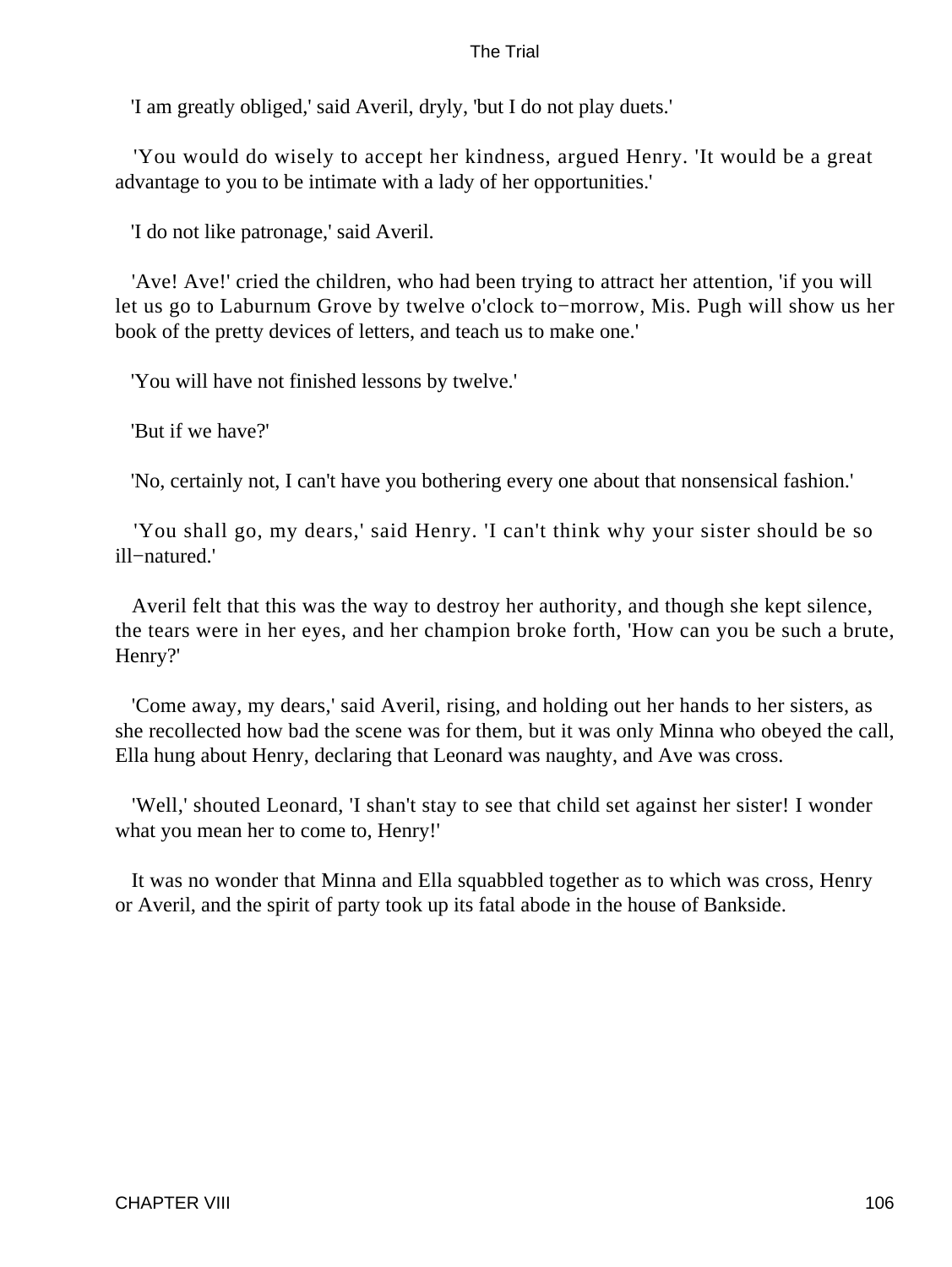# **[CHAPTER IX](#page-414-0)**

**T**oo oft my anxious eye has spied

That secret grief thou fain wouldst hide –

The passing pang of humbled pride. – **SCOTT**

 The winter was gay, between musical evenings, children's parties, clerical feastings of district visitors, soirees for Sunday−school teachers, and Christmas−trees for their scholars. Such a universal favourite as Harry, with so keen a relish for amusement, was sure to fall an easy prey to invitations; but the rest of the family stood amazed to see him accompanied everywhere by Tom, to whom the secular and the religious dissipations of Stoneborough had always hitherto been equally distasteful. Yet be submitted to a Christmas course of music, carpet−dances, and jeux de societe on the one hand, and on the other conferred inestimable obligations on the ecclesiastical staff by exhibitions of his microscope and of some of the ornamental sports of chemistry.

 'The truth is,' was the explanation privately dropped out to Ethel, 'that some one really must see that those two don't make fools of themselves.'

 Ethel stared; then, coming to the perception who 'those two' meant, burst out laughing, and said, 'My dear Tom, I beg your pardon, but, on the whole, I think that is more likely to befall some one else.'

Tom held his head loftily, and would not condescend to understand anything so foolish.

 He considered Bankside as the most dangerous quarter, for Harry was enraptured with Miss Ward's music, extolled her dark eyes, and openly avowed her attraction; but there were far more subtle perils at Laburnum Grove. The fair widow was really pretty, almost elegant, her weeds becoming; and her disposition so good, so religious, so charitable, that, with her activity, intelligence, and curate−worship, she was a dangerous snare to such of mankind as were not sensible of her touch of pretension. As to womankind, it needed a great deal of submissiveness to endure her at all; and this was not Averil Ward's leading characteristic.

 In fact, the ubiquity of Mrs. Pugh was a sore trial to that young lady, just so superior herself as to detect the flimsiness of the widow's attainments. It was vexatious to find that by means of age, assumption, and position, these shallow accomplishments made a prodigious show in the world, while her own were entirely overlooked. She thought she despised the admiration of the second−rate world of Stoneborough, but it nettled her to see it thus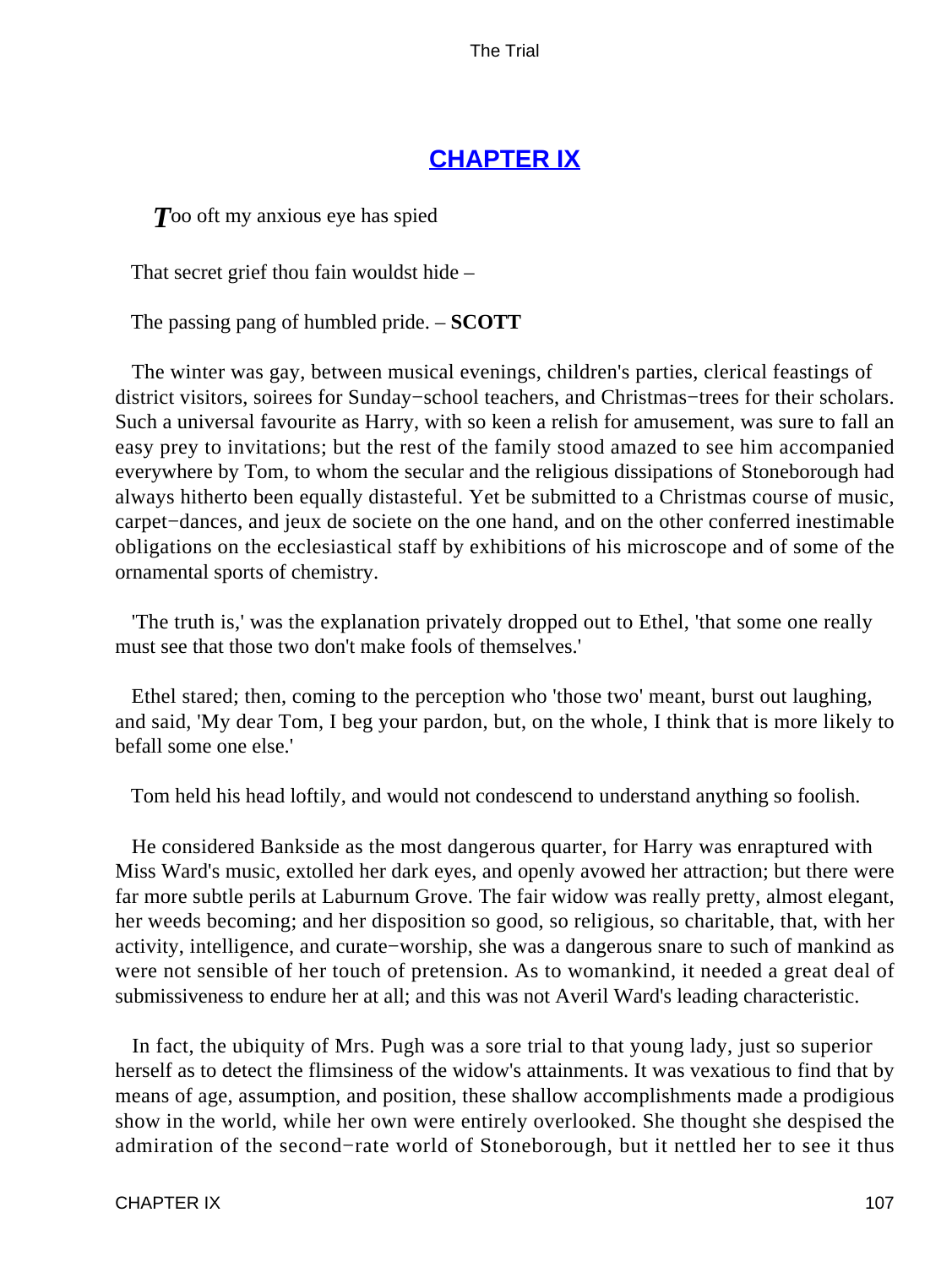misplaced; and there was something provoking in the species of semi−homage paid in that quarter by the youths of the May family.

 As to the sailor, Averil frankly liked him very much; he was the pleasantest young man, of the most open and agreeable manners, who had ever fallen in her way. He was worthy to be Mary's brother, for he was friendly to Leonard, and to herself had a truthfully flattering way that was delightful. Without any sentiment in the case, she always felt disappointed and defrauded if she were prevented from having a conversation with him; and when this happened, it was generally either from his being seized upon by Mrs. Pugh, or from her being baited by his brother Tom.

 Averil was hard to please, for she was as much annoyed by seeing Tom May sitting courteous and deferential by the side of Mrs. Pugh, as by his attentions to herself. She knew that he was playing the widow off, and that, when most smooth and bland in look and tone, he was inwardly chuckling; and to find the identical politeness transferred to herself, made her feel not only affronted but insulted by being placed on the same level. Thus, when, at a 'reunion' at Laburnum Grove, she had been looking on with intense disgust while Tom was admiring Mrs. Pugh s famous book of devices from letters, translating the mottoes, and promising contributions, the offence was greatly increased by his coming up to her (and that too just as Harry was released by the button−holding Mr. Grey) and saying,

'Of course you are a collector too, Miss Ward; I can secure some duplicates for you.'

 She hoard such fooleries? She have Mrs. Pugh's duplicates? No wonder she coldly answered, 'My little sister has been slightly infected, thank you, but I do not care for such things.'

'Indeed! Well, I always preserve as many as I can, as passports to a lady's favour.'

 'That depends on how much sense the lady has,' said Averil, trusting that this was a spirited set down.

 'You do not consider. Philosophically treated, they become a perfect school in historical heraldry, nay, in languages, in mathematical drawing, in illumination, said Tom, looking across to the album in which Mrs. Pugh's collection was enshrined, each device appropriately framed in bright colours. His gravity was intolerable. Was this mockery or not? However, as answer she must, she said,

'A very poor purpose for which to learn such things, and a poor way of learning them.'

 'True,' said Tom, 'one pastime is as good as another; and the less it pretends to, the better. On the whole, it may be a beneficial outlet for the revival of illumination.'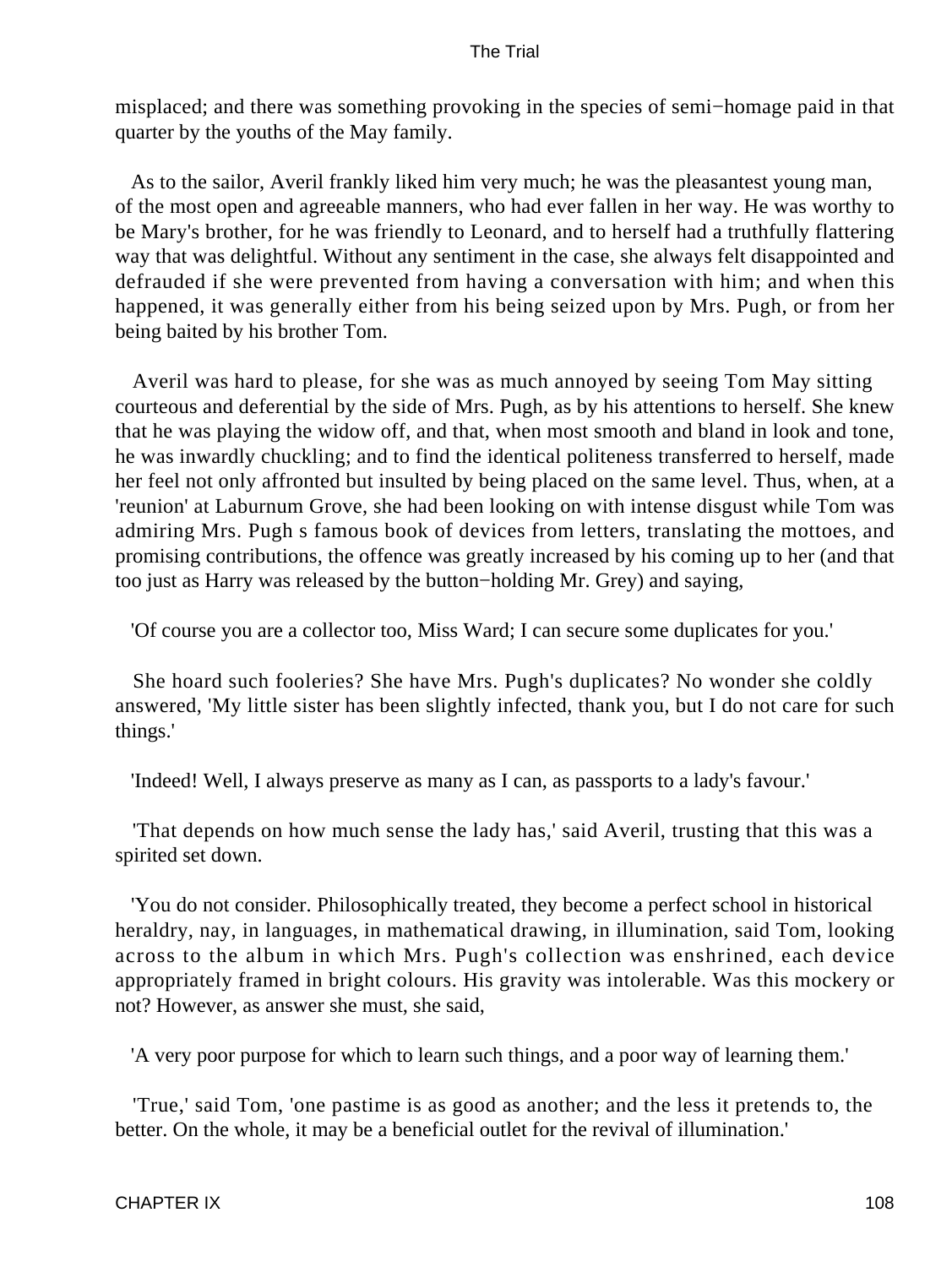Did this intolerable person know that there was an 'illuminator's guide' at home, and a great deal of red, blue, and gold paint, with grand designs for the ornamentation of Bankside chapel? Whether he knew it or not, she could not help answering, 'Illumination is desecrated by being used on such subjects.'

'And is not that better than the subjects being desecrated by illumination?'

 Mrs. Pugh came to insist on that 'sweet thing of Mendelssohn's' from her dear Miss Ward; and Averil obeyed, not so glad to escape as inflamed by vexation at being prevented from fighting it out, and learning what he really meant; though she was so far used to the slippery nature of his arguments as to know that it was highly improbable that she should get at anything in earnest.

 'If his sisters were silly, I should not mind,' said she to Leonard; 'then he might hold all women cheap from knowing no better; but when they like sensible things, why is every one else to be treated like an ape?'

 'Never mind,' said Leonard, 'he sneers at everybody all alike! I can't think how Dr. May came to have such a son, or how Aubrey can run after him so.'

'I should like to know whether they really think it irreverent to do illuminations.'

 'Nonsense, Ave; why should you trouble yourself about what he says to tease you? bad luck to him!'

 Nevertheless, Averil was not at ease till she had asked Mary's opinion of illumination, and Mary had referred to Ethel, and brought back word that all depended on the spirit of the work; that it was a dangerous thing, for mere fashion, to make playthings of texts of Scripture; but that no one could tell the blessing there might be in dwelling on them with loving decoration, or having them placed where the eye and thought might be won by them. In fact, Ethel always hated fashion, but feared prejudice.

 The crown of the whole carnival was to be the Abbotstoke entertainment on the enrolment of the volunteers. Preparations went on with great spirit, and the drill sergeant had unremitting work, the target little peace, and Aubrey and Leonard were justly accused of making fetishes of their rifles. The town was frantic, no clothes but uniforms could be had, and the tradesmen forgot their customers in the excitement of electing officers.

 Averil thought it very officious of Mrs. Pugh to collect a romantic party of banner−working young ladies before the member's wife or the mayor's family had authorized it; and she refused to join, both on the plea of want of time, and because she heard that Mr. Elvers, a real dragoon, declared colours to be inappropriate to riflemen. And so he did; but his wife said the point was not martial correctness, but popular feeling; so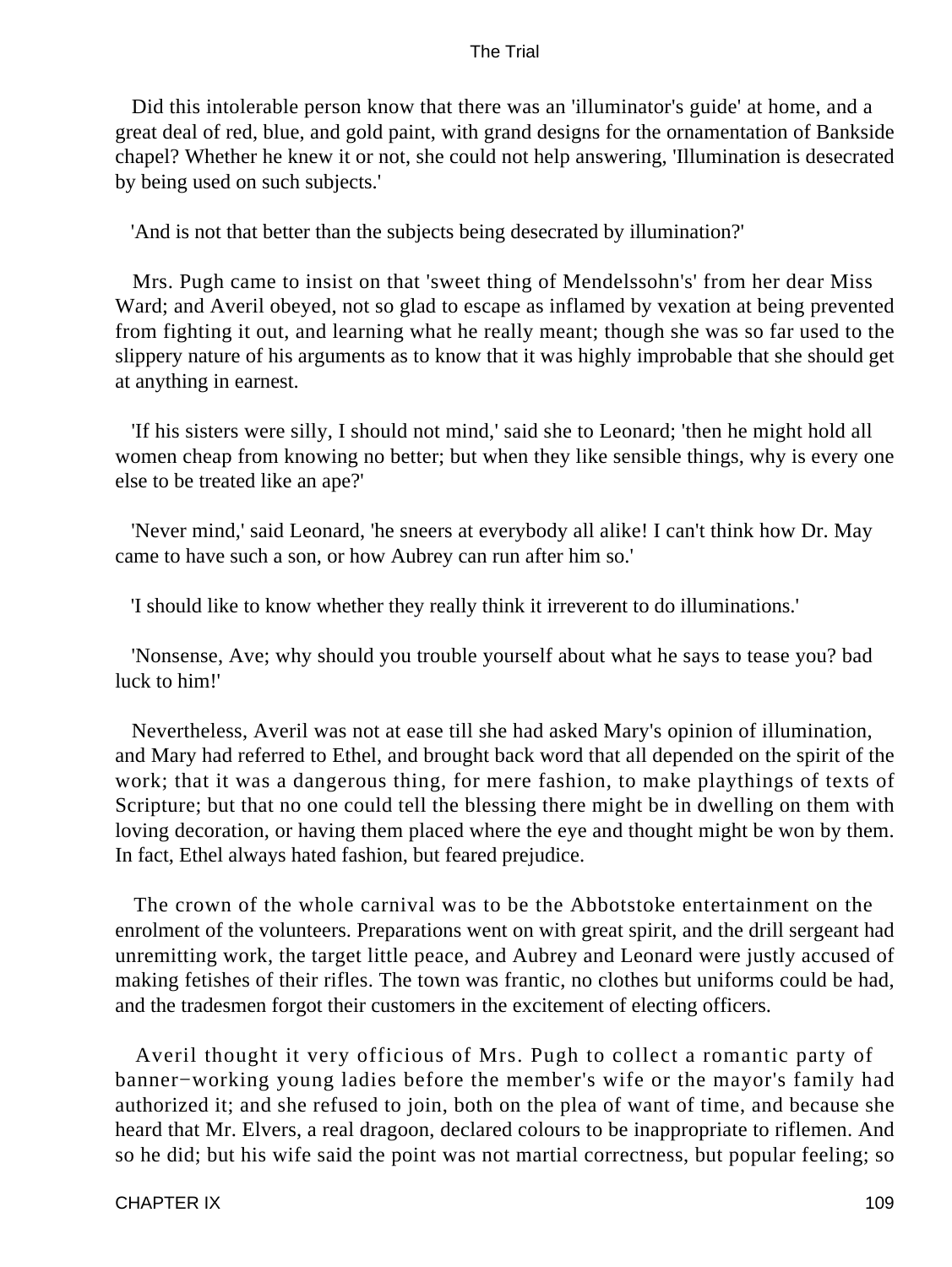Mary gratified the party by bringing her needle, Dr. Spencer took care the blazonry of the arms of the old abbey was correct, and Flora asked the great lady of the county to present the banner, and gave the invitation to Mrs. Pugh, who sighed, shook her head, dried her eyes, and said something about goodness and spirits; and Mrs. Rivers professed to understand, and hope Mrs. Pugh would do exactly as best suited her.

Was this manoeuvring, or only living in the present?

 Mary accompanied Harry for a long day of shopping in London when he went to report himself, starting and returning in the clouds of night, and transacting a prodigious amount of business with intense delight and no fatigue; and she was considered to have fitted out the mayor's daughters suitably with his municipal dignity, of which Ethel piqued herself on being proud.

 The entertainment was not easy to arrange at such a season, and Blanche's 'experience,' being of early autumn, was at fault; but Flora sent for all that could embellish her conservatories, and by one of the charities by which she loved to kill two birds with one stone, imported a young lady who gained her livelihood by singing at private concerts, and with her for a star, supported by the Minster and Cathedral choirs, hoped to get up sufficient music to occupy people till it should be late enough to dance. She still had some diplomacy to exercise, for Mrs. Ledwich suggested asking dear Ave Ward to sing, her own dearest Matilda would not object on such an occasion to assist the sweet girl; and Mrs. Rivers, after her usual prudent fashion, giving neither denial nor assent, Mrs. Ledwich trotted off, and put Averil into an agony that raised a needless storm in the Bankside house; Leonard declaring the request an insult, and Henry insisting that Ave ought to have no scruples in doing anything Mrs. Pugh thought proper to be done. And finally, when Ave rushed with her despair to Mary May, it was to be relieved at finding that Mrs. Rivers had never dreamt of exposing her to such an ordeal.

 Though it was the year 1860, the sun shone on the great day, and there were exhilarating tokens of spring, singing birds, opening buds, sparkling drops, and a general sense of festivity; as the gray and green began to flit about the streets, and while Mr. Mayor repaired to the Town Hall to administer the oaths to the corps, his unmartial sons and his daughters started for the Grange to assist Flora in the reception of her guests.

 The Lord Lieutenant's wife and daughters, as well as the Ernescliffes, had slept there, and Ethel found them all with Flora in the great hall, which looked like a winter garden, interspersed with tables covered with plate and glass, where eating and drinking might go on all day long. But Ethel's heart sank within her at the sight of Flora's haggard face and sunken eyes. 'What is the matter?' she asked Blanche, an image of contented beauty.

 'Matter? Oh, they have been stupid in marking the ground, and Hector is gone to see about it. That's all. He is not at all tired.'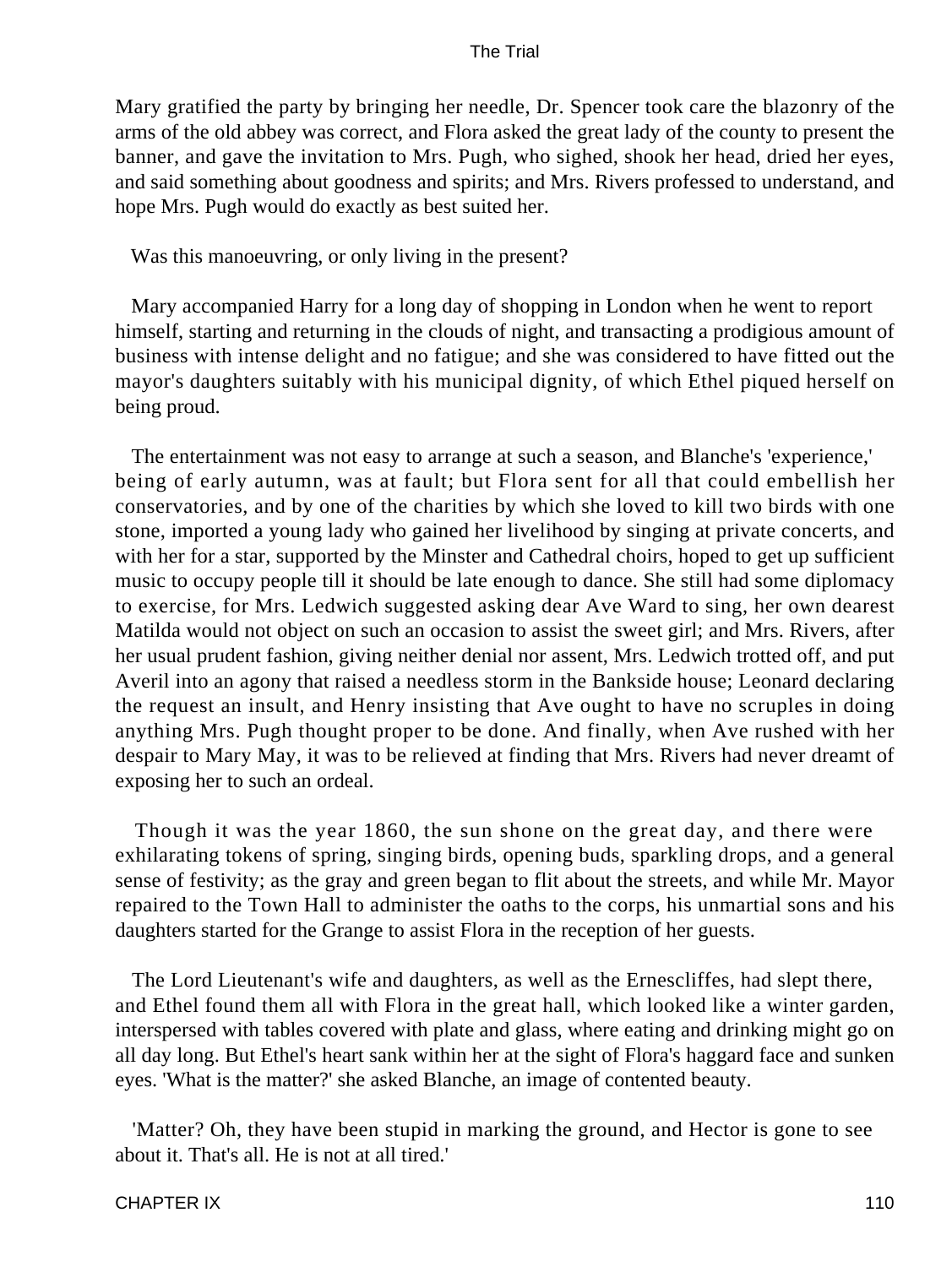'I never supposed he was,' said Ethel, 'but what makes Flora look so ill?'

 'Oh, that tiresome child has got another cold, and fretted half the night. It is all their fault for giving way to her; and she has done nothing but whine this whole morning because she is not well enough to go out and see the practice! I am sure it is no misfortune that she is not to come down and be looked at.'

Ethel crossed over to Flora, and asked whether she should go up and see little Margaret.

 'I should be so thankful,' said poor Flora; 'but don't excite her. She is not at all well, and has had very little sleep.'

 Ethel ran up−stairs, and found herself in the midst of a fight between the governess and Margaret, who wanted to go to the draughty passage window, which she fancied had a better view than that of her nursery. Luckily, Aunt Ethel was almost the only person whom Margaret did not like to see her naughty; and she subsided into a much less objectionable lamentation after Uncle Harry and his anchor buttons. Ethel promised to try whether he could be found, and confident in his good−nature, ran down, and boldly captured him as he was setting out to see Hector's operations. He came with a ready smile, and the child was happy throughout his stay. Flora presently stole a moment's visit, intending her sister's release as well as his; but Ethel, in pity to governess as well as pupil, declared the nursery window to be a prime post of observation, and begged to be there left.

 Margaret began to believe that they were very snug there, and by the time the bugles were heard, had forgotten her troubles in watching the arrivals.

 Up came the gray files, and Ethel's heart throbbed and her eye glistened at their regular tread and military bearing. Quickly Margaret made out papa; but he was too real a soldier to evince consciousness of being at his own door, before the eyes of his wife and daughter; and Aubrey's young face was made up in imitation of his impassiveness. Other eyes were less under control, and of these were a brown pair that wandered restlessly, till they were raised to the nursery window, and there found satisfaction.

 The aunt and niece were too immediately above the terrace to see what passed upon it, nor could they hear the words; so they only beheld the approach of the Ensign, and after a brief interval, his return with the tall green silk colours, with the arms of the old abbey embroidered in the corner, and heard the enthusiastic cheer that rang out from all the corps.

 Then the colours led the way to the ground for practice, for manoeuvres were as yet not ready for exhibition. Almost all the gentlemen followed; and such ladies as did not object to gunpowder or damp grass, thither betook themselves, guided by the ardent Mrs. Ernescliffe. Having disposed of the others in the drawing−rooms and gardens, Flora and her father came to the nursery, and Ethel was set at liberty to witness the prowess of her young champions,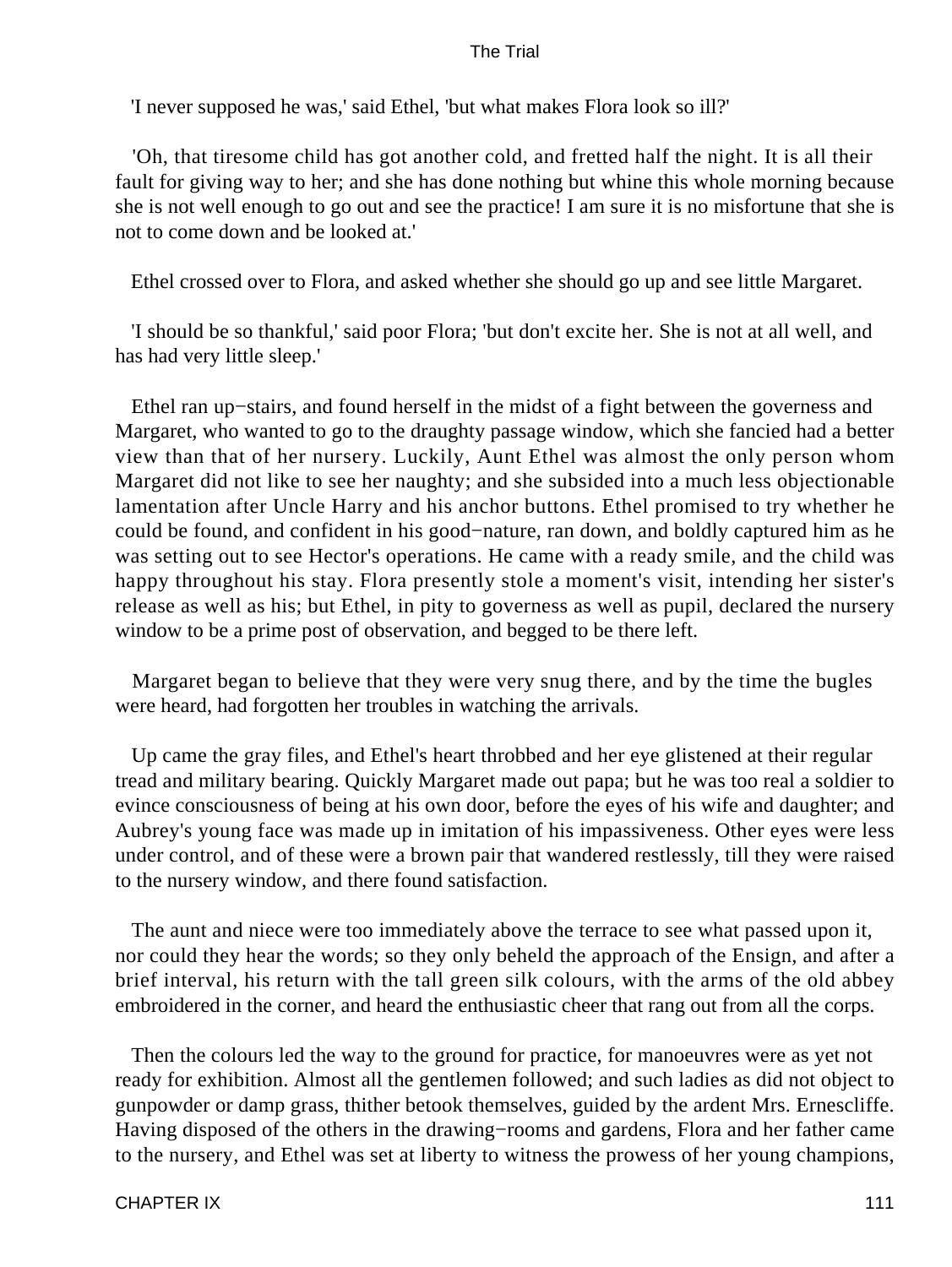being assured by Flora that she would be of more use there in keeping the youthful population out of danger than in entertaining the more timid in the house.

 She slipped out and hurried down a narrow path towards the scene of action, presently becoming aware of four figures before her, which her glass resolved into Harry and Tom, a lady in black, and a child. Evidently the devoted Tom was keeping guard over one of the enchantresses, for the figure was that of Averil Ward, though, as Ethel said, shaking hands, she was hardly to be known with only one sister.

 'We have been delayed,' said Averil; 'poor little Ella was in an agony about the firing, and we could not leave her till your brother' – indicating Harry – 'was so kind as to take her to Gertrude.'

 'True to the Englishwoman's boast of never having seen the smoke of an engagement,' said Tom.

'A practising is not an engagement,' said Ethel.

 'There may be quite as many casualties,' quoth Tom, indulging in some of the current ready−made wit on the dangers of volunteering, for the pure purpose of teasing; but he was vigorously fallen upon by Harry and Ethel, and Averil brightened as she heard him put to the rout. The shots were already heard, when two more black figures were seen in the distance, going towards the gate.

'Is that Richard?' exclaimed Tom.

'Ay, and I do believe, the widow!' rejoined Harry.

 'Oh, yes,' said Averil. 'I heard her talking about Abbotstoke Church, and saying how much she wished to see it. She must have got Mr. May to show it to her.'

 Ethel, who had no real fears for Richard herself, looked on amused to watch how the guardian spirit was going to act. He exclaimed, 'By the bye, Miss Ward, would you not like to see it? They have a very nice brass to old Mr. Rivers, and have been doing up the chancel.'

'Thank you, said Ave, 'I should prefer going to see how Leonard is getting on.'

'Right, Miss Ward. said Harry; 'the church won't run away.'

 'Well, then,' said Tom, after a moment's hesitation, 'I think I shall just run down, as the church is open, and see what sort of work they have made of the chancel.'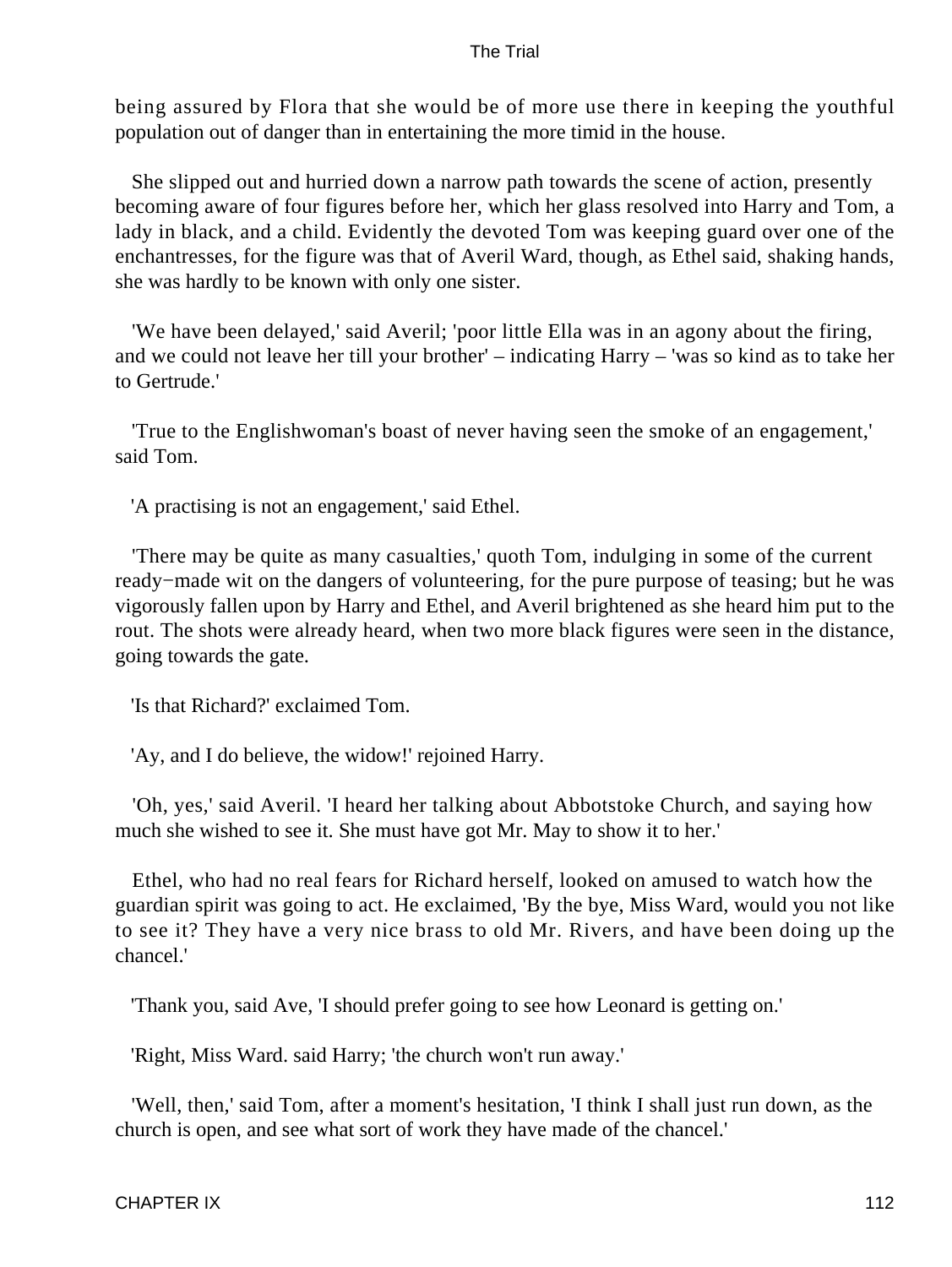Ethel had the strongest fancy to try what he would do if she were to be seized with a desire to inspect the chancel; but she did not wish to let Harry and Averil appear on the ground under no escort but Minna's, and so permitted Tom to leave them to her keeping, and watched him hasten to break up the tete−a−tete.

 Coming among the spectators, who, chiefly drawn up on the carriage drive, were watching from a safe distance the gray figures in turn take aim and emit from their rifles the flash and cotton−wool−like tuft of smoke, Ethel's interest was somewhat diminished by hearing that all the other marksmen had been distanced by the head keepers of Abbotstoke and Drydale, between whom the contest really lay.

 'The rest is a study of character,' said Dr. Spencer, taking a turn up and down the road with her. 'I have been watching the various pairs of brothers; and I doubt if any stand the test as well as the house of May.'

'There's only one in the field to−day.'

 'Yes, but I've seen them together before now, and I will say for even Tom that he has no black looks when his junior shoots better than he does.'

'Oh, yes! But then it is Aubrey.'

 Dr. Spencer laughed. 'Lucky household where that «it is» accounts for all favours to the youngest, instead of for the countenance falling at his successes.'

'I am afraid I know whom you mean. But he has no generosity in him.'

'And his sister helps to make him jealous.'

 'I am afraid she does; but though it is very sad, one can't wonder at her preference of the great to the small.'

 'Poor girl, I wonder how she will get on when there is a new inmate in the happy family.'

'Ha! you shocking old gossip, what have you found out now?'

'Negotiation for the introduction of a Pug dog from the best circles – eh?'

'Well, if he were alone in the world, it would be a capital match.'

 'So she thinks, I fancy; but L600 a year might do better than purchase so many incumbrances. Depend upon it, the late lamented will remain in the ascendant till there are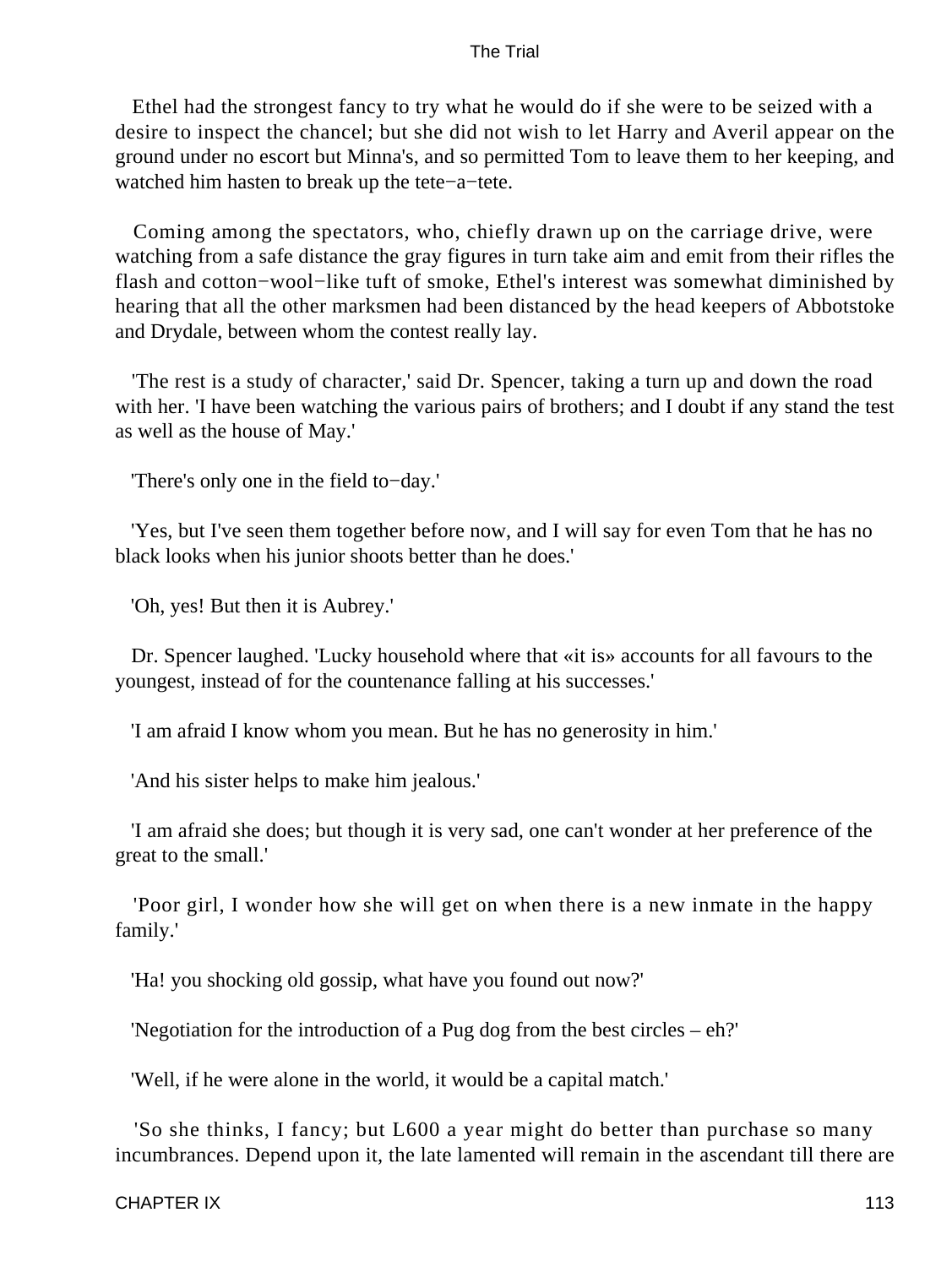no breakers ahead.'

 In process of time, ladies, volunteers, and all, were assembled in the great music−room for the concert; and Ethel, having worked hard in the service of the company, thought her present duty lay with the sick child, and quietly crept away, taking, however, one full view of the entire scene, partly for her own satisfaction, partly in case Margaret should be inclined to question her on what every one was doing.

 There was the orchestra, whose erection Richard had superintended; there was the conductor in his station, and the broad back of the Cathedral organist at the piano, the jolly red visages of the singing men in their ranks, the fresh faces of the choristers full of elation, the star from London, looking quiet and ladylike, courteously led to her place by George Rivers himself. But, for all his civility, how bored and sullen he looked! and how weary were poor Flora's smiles, though her manner was so engaging, and her universal attention so unremitting! What a contrast to the serene, self−enfolded look of happiness and prosperity on the pretty youthful face of Blanche, her rich delicate silk spreading far beyond the sofa where she sat among the great ladies; and her tall yellow−haired husband leaning against the wall behind her, in wondering contemplation of his Blanche taking her place in her own county.

 Farther back, among the more ordinary herd, Ethel perceived Mrs. Pugh, bridling demurely, with Tom on guard over her on one side, and Henry Ward looking sulky on the other, with his youngest sister in his charge. The other was looking very happy upon Leonard's knee, close to Averil and Mary, who were evidently highly satisfied to have coalesced. Averil was looking strikingly pretty – the light fell favourably on her profuse glossy hair, straight features, and brilliant colouring; her dark eyes were full of animation, and her lips were apart with a smile as she listened to Leonard's eager narration; and Ethel glanced towards Harry to see whether he were admiring. No; Harry was bringing in a hall arm−chair in the background, for a vary large, heavy, vulgar−looking old man, who seemed too ponderous and infirm for a place on the benches. Richard made one of a black mass of clergy, and Aubrey and Gertrude had asserted their independence by perching themselves on a window−seat, as far as possible from all relations, whence they nodded a merry saucy greeting to Ethel, and she smiled back again, thinking her tall boy in his gray tunic and black belt, and her plump girl in white with green ribbons, were as goodly a pair as the room contained.

But where was the Doctor?

 Ethel had a shrewd suspicion where she should find him; and in the nursery he was, playing at spillekens with his left hand.

 It was not easy to persuade him that the music would be wasted on her, and that he ought to go down that it might receive justice; but Margaret settled the question. 'You may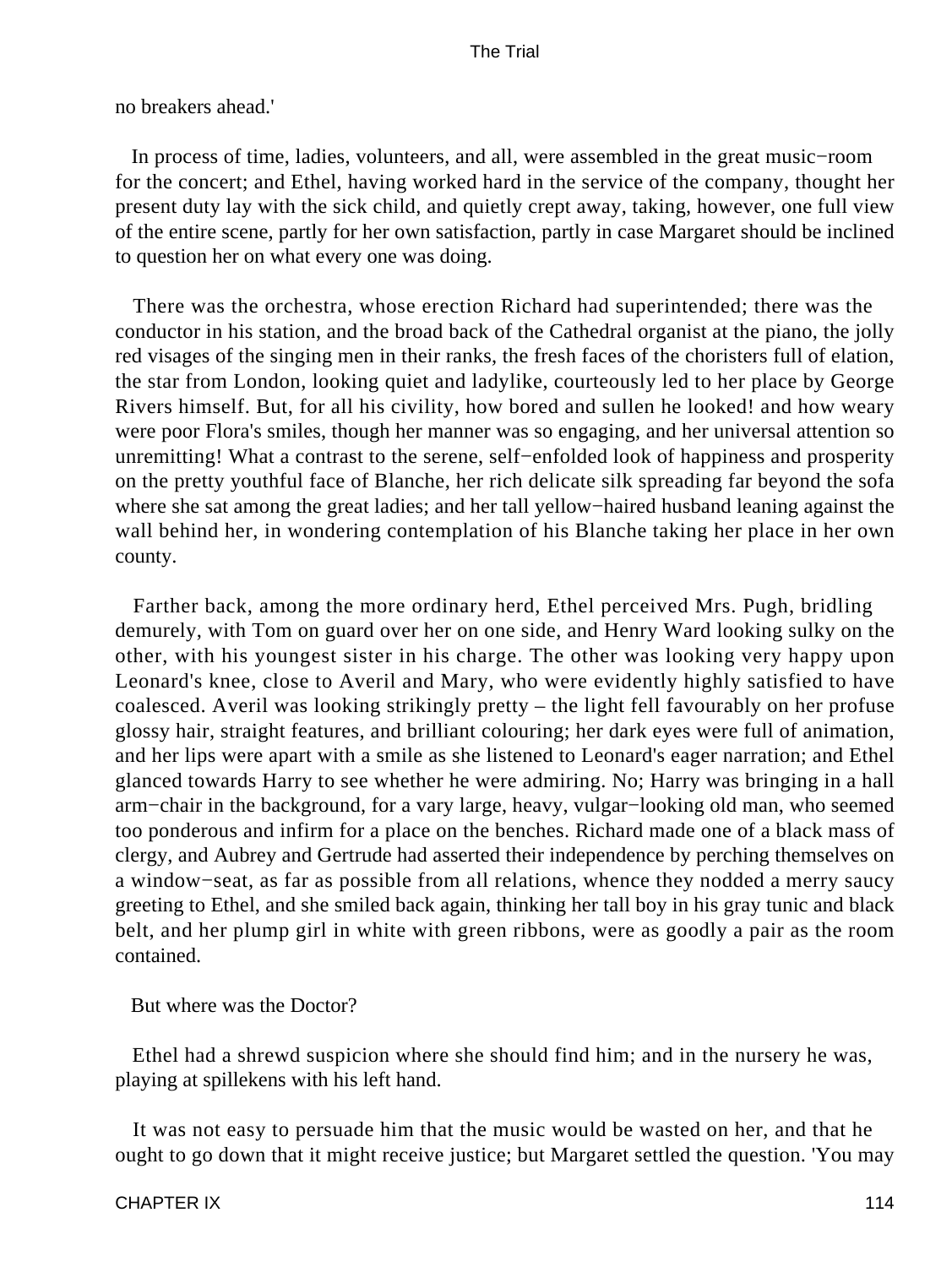go, grandpapa. Aunt Ethel is best to play at spillekens, for she has not got a left hand.'

 'There's honour for me, who used to have two!' and therewith Ethel turned him out in time for the overture.

 Margaret respected her aunt sufficiently not to be extra wayward with her, and between the spillekens, and a long story about Cousin Dickie in New Zealand, all went well till bed−time. There was something in the child's nervous temperament that made the first hours of the night peculiarly painful to her, and the sounds of the distant festivity added to her excitability. She fretted and tossed, moaned and wailed, sat up in bed and cried, snapped off attempts at hymns, would not listen to stories, and received Ethel's attempts at calm grave commands with bursts of crying, and calls for mamma and papa. The music had ceased, tuning of violins was heard, and Ethel dreaded the cries being heard down−stairs. She was at her wits' end, and was thinking who would most avail, and could be fetched with least sensation, when there was a soft knock at the door, and Harry's voice said, 'Hollo, what's the matter here?' In he came with his white glove half on, and perceiving the state of the case said, 'Can't go to sleep?'

 'Oh, Uncle Harry, take me;' and the arms were stretched out, and the tear−stained face raised up.

 'We'll put you to sleep as sound as if you were in a hammock just off middle watch,' said Harry; and the next moment he had her rolled up in her little blue dressing−gown, nestling on his broad shoulder, while he walked up and down the room, crooning out a nautical song, not in first−rate style, but the effect was perfect; the struggles and sobs were over, and when at the end of a quarter of an hour Harry paused and looked at the little thin sharp face, it was softened by peaceful sleep.

Ethel pointed to the door. There stood Flora, her eyes full of tears.

 Harry laid the little sleeper on her bed, and covered her up. Flora laid her arm on his shoulder and gave him such a kiss as she had not given even when he had come back as from the dead. Then she signed to them to come, but sped away before them, not trusting herself to speak. Ethel tarried with Harry, who was in difficulties with gloves too small for his broad hand, and was pshawing at himself at having let Tom get them for him at Whitford.

 '0, Harry,' said Ethel, 'you are the most really like papa of us all! How did you come to think of it!'

 'I'd have given a good deal if any one would have walked quarter−deck with me some nights last summer,' said Harry, still intent on the glove. 'What is to be done, Ethel! that rogue Tom always snaps up all the beauty. I dare say he has engaged Miss Ward and the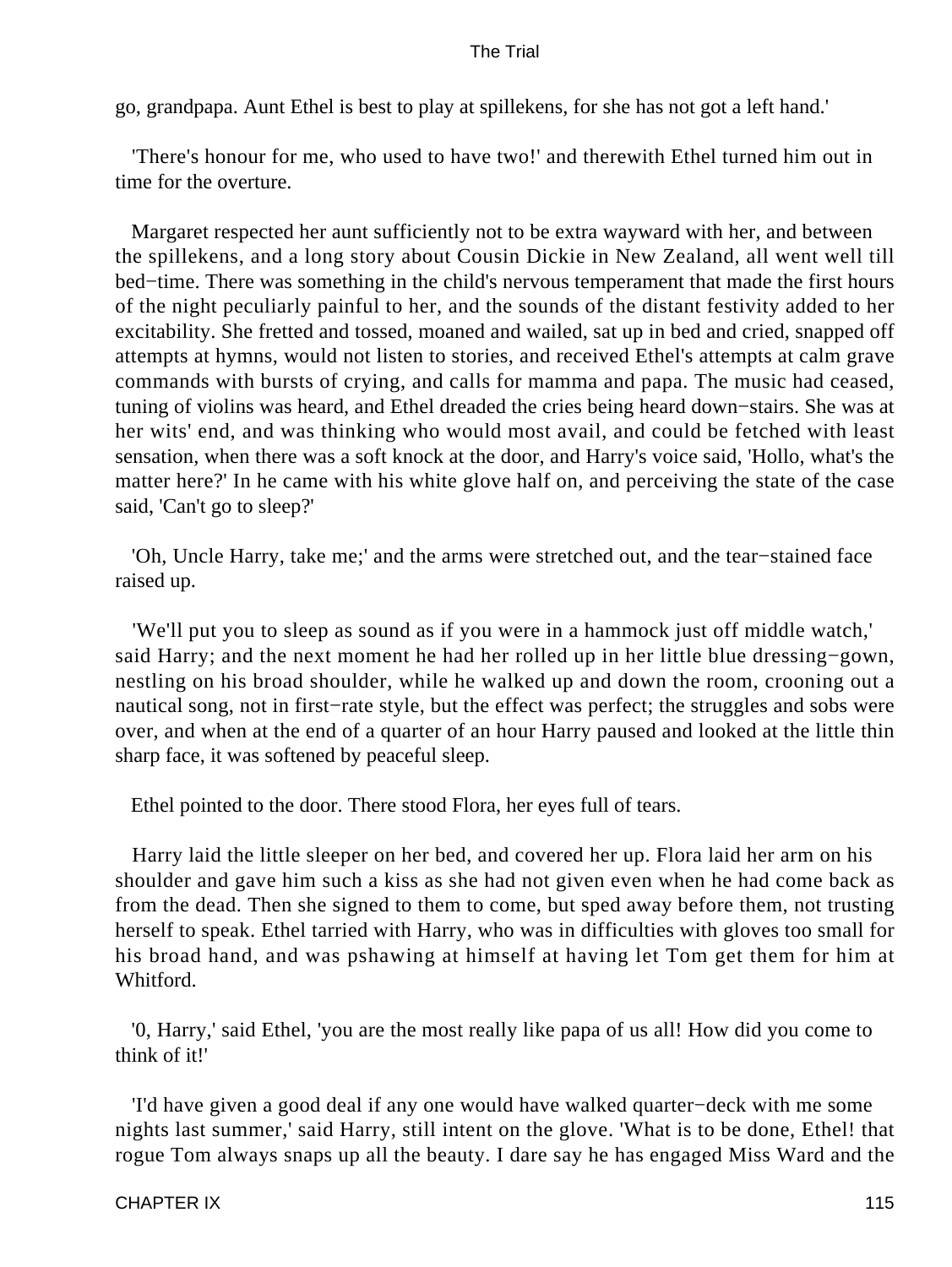widow both.'

 It was no time for sentiment; so Ethel suggested getting half into one glove, and carrying the other.

 'You'll be quite irresistible enough, Harry! And if all the beauty is engaged, I'll dance with you myself.'

 'Will you?' cried the lieutenant, with sparkling eyes, 'then you are a jolly old Ethel! Come along, then;' and he took her on his arm, ran down−stairs with her, and before she well knew where she was, or what was going on, she found herself in his great grasp passive as a doll, dragged off into the midst of a vehement polka that took her breath away. She trusted to him, and remained in a passive, half−frightened state, glad he was so happy; but in the first pause heartily wishing he would let her go, instead of which she only heard, 'Well done, old Ethel, you'll be a prime dancer yet! you're as light as a feather;' and before she had recovered her breath, off he led her with 'Go it again!'

 When at length, panting and bewildered, she was safely placed on a seat, with 'You've had enough, have you? mind, I shan't let you off another time,' she found that her aberration had excited a good deal of sensation in her own family. Blanche and Gertrude could not repress their amusement; and Dr. May, with merry eyes, declared that she was coming out in a new light. She had only time to confide to him the reason that she had let Harry do what he pleased with her, before two volunteers were at her side.

'Miss May, I did not think you ever danced!'

'Nor I,' said Ethel; 'but you see what sailors can do with one.'

 'Now, Ethel' said the other over his shoulder, 'now you have danced with Harry, you must have this waltz with me.'

'A dangerous precedent, Ethel,' said the Doctor, laughing.

 'I couldn't waltz to save my life, Aubrey,' said Ethel; 'but if you can bear me through a polka as well as Harry did, you may try the next.'

'And won't you – will you – for once dance with me? said his companion imploringly.

 'Very well, Leonard, if I can get through a quadrille;' and therewith Ethel was seized upon by both boys to hear the story of every hit and miss, and of each of the difficulties that their unpractised corps had encountered in getting round the corners between Stoneborough and the Grange. Then came Leonard's quadrille, which it might be hoped was gratifying to him; but which he executed with as much solemn deference as if he had been treading a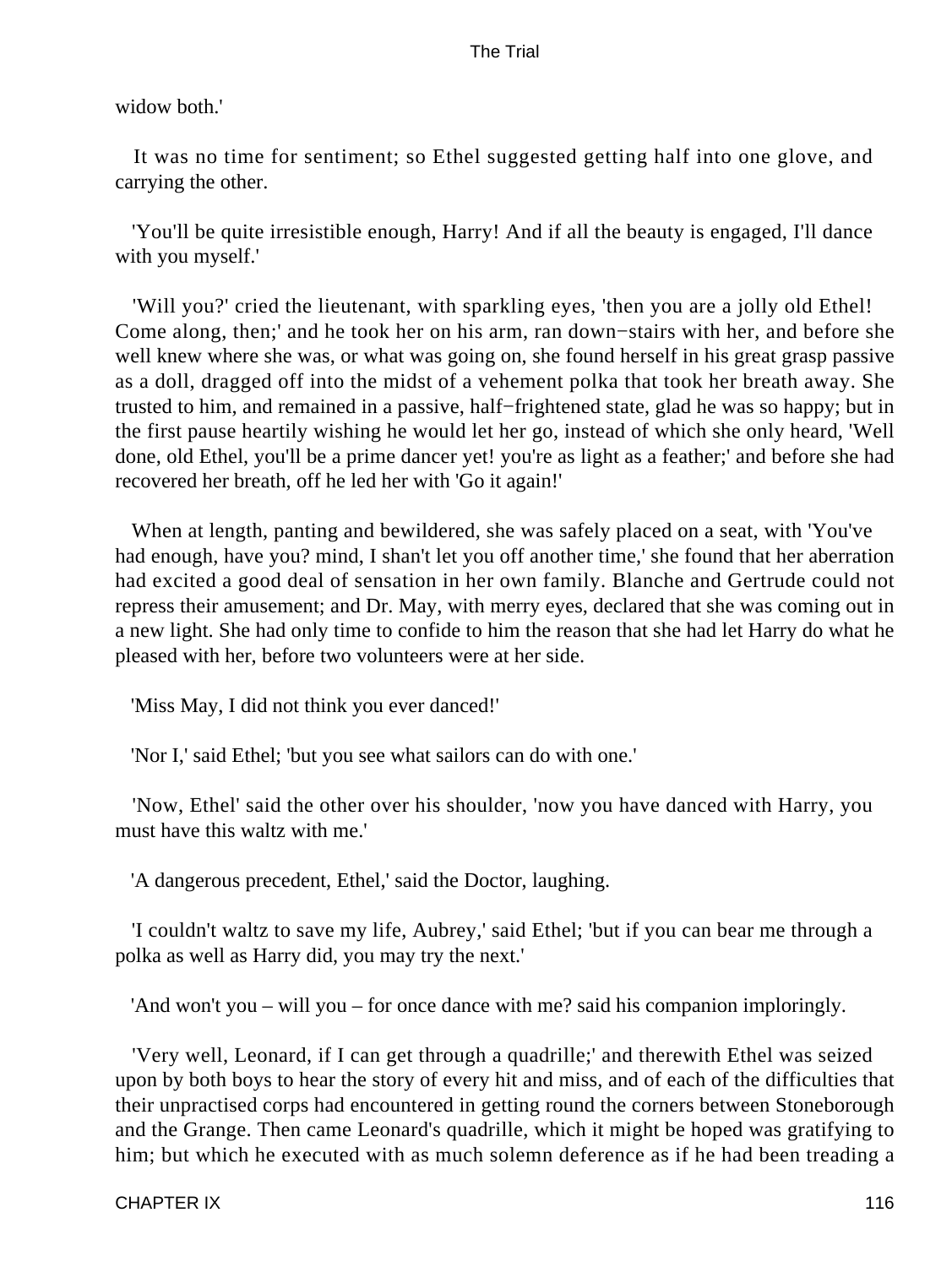minuet with a princess, plainly regarding it as the great event of the day. In due time, he resigned her to Aubrey; but poor Aubrey had been deluded by the facility with which the strong and practised sailor had swept his victim along; and Ethel grew terrified at the danger of collisions, and released herself and pulled him aside by force, just in time to avoid being borne down by the ponderous weight of Miss Boulder and her partner.

'You did not come to grief with Harry!' muttered the discomfited boy.

 'No more did the lamb damage the eagle; but remember the fate of the jackdaw, Mr. Gray−coat! I deserve some ice for my exertions, so come into the hall and get some, and tell me if you have had better luck elsewhere.'

'I have had no partner but Minna Ward, and she trips as if one was a dancing−master.'

'And how has Tom been managing?'

 'Stunningly civil! He began with Ave Ward, in the Lancers, and it was such fun – he chaffed her in his solemn way, about music I believe it was, and her harmonium. I could not quite hear, but I could see she was in a tremendous taking, and she won't recover it all the evening.'

'What a shame it is of Tom!'

'Oh! but it is such fun! And since that he has been parading with Pug.'

'She has not danced!'

 'Oh no! She got an audience into Meta's little sitting−room – Henry Ward, Harvey Anderson, and some of the curates; they shut the door, and had some music on their own hook.'

'Was Richard there!'

 'At first; but either he could not bear to see Meta's piano profaned, or he thought it too strong when they got to the sacred line, for he bolted, and is gone home.'

'There's Harry dancing with Fanny Anderson. He has not got Miss Ward all this time.'

 'Nor will,' said Aubrey. 'Tom had put her in such a rage that she did not choose to dance with that cousin of hers, Sam Axworthy, so she was obliged to refuse every one else; and I had to put up with that child!'

'Sam Axworthy! He does not belong to our corps. How does he come here?'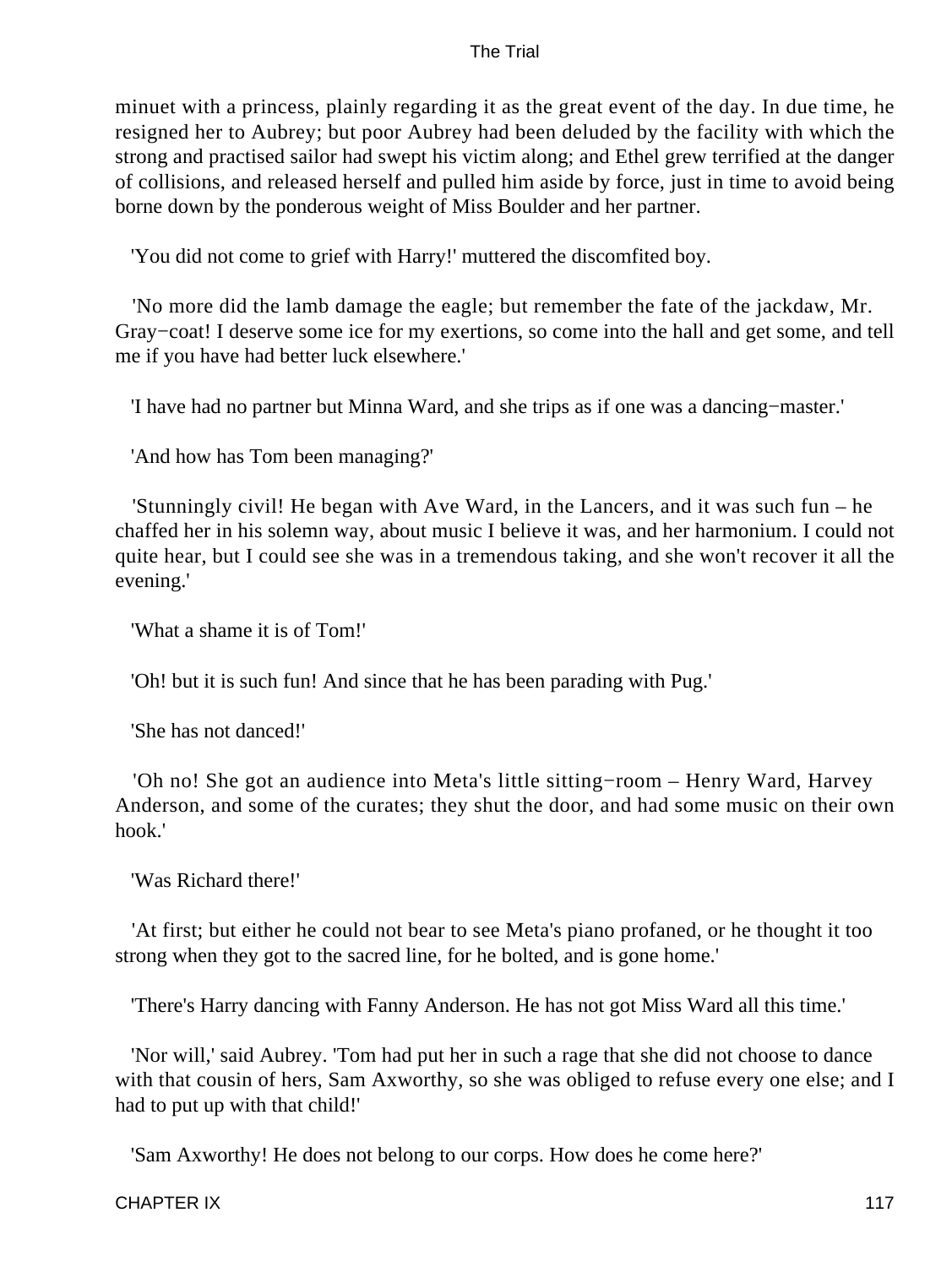'Oh! the old man has some houses in the borough, and an omnium gatherum like this was a good time to do the civil thing to him. There he is; peep into the card−room, and you'll see his great porpoise back, the same old man that Harry in his benevolence assisted to a chair. He shook hands with Leonard, and told him there was a snug desk at the Vintry Mill for him.'

# 'I dare say!'

 'And when Leonard thanked him, and said he hoped to get off to Cambridge, he laughed that horrid fat laugh, and told him learning would never put him in good case. Where shall I find you a place to sit down? Pug and her tail have taken up all the room,' whispered Aubrey, as by the chief of the glittering tables in the hall, he saw Mrs. Pugh, drinking tea, surrounded by her attendant gentlemen, and with her aunt and Ella Ward, like satellites, a little way from her.

 'Here is a coign of vantage,' said Ethel, seating herself on a step a little way up the staircase. 'How those people have taken possession of that child all day!'

 'I fancy Leonard is come to reclaim her,' said Aubrey, 'don't you see him trying to work through and get at her! and Miss Ward told me she was going home early, to put the children to bed. Ha! what's the row? There's Leonard flaring up in a regular rage! Only look at his eyes – and Henry just like Gertrude's Java sparrow in a taking – '

 'It must not be,' cried Ethel, starting up to attempt she knew not what, as she heard Leonard's words, 'Say it was a mistake, Henry! You cannot be so base as to persist!'

 There it became evident that Ethel and Aubrey were seen over the balusters; Leonard's colour deepened, but his eye did not flinch; though Henry quailed and backed, and the widow gave a disconcerted laugh; then Leonard pounced on his little sister and carried her off to the cloak−room. 'What treason could it have been?' muttered Aubrey; 'we shall get it all from Ward;' but when Leonard re−appeared it was with his sister cloaked and bonneted on his arm, each leading a little one; he took them to the entrance and was seen no more.

 Nor was the true history of that explosion ever revealed in the May family, though it had grave consequences at Bankside.

 Rumour had long declared at Stoneborough that the member's little daughter was carefully secluded on account of some deformity, and Mrs. Pugh had been one of many ladies who had hoped to satisfy their curiosity on this head upon the present occasion. She had asked Henry Ward whether it were so, and he had replied with pique that he had no means of judging, he had never been called in at the Grange. By way of salve to his feelings, the sympathizing lady had suggested that the preference for London advice might be from the desire of secrecy, and improbable as he knew this to be, his vanity had forbidden him to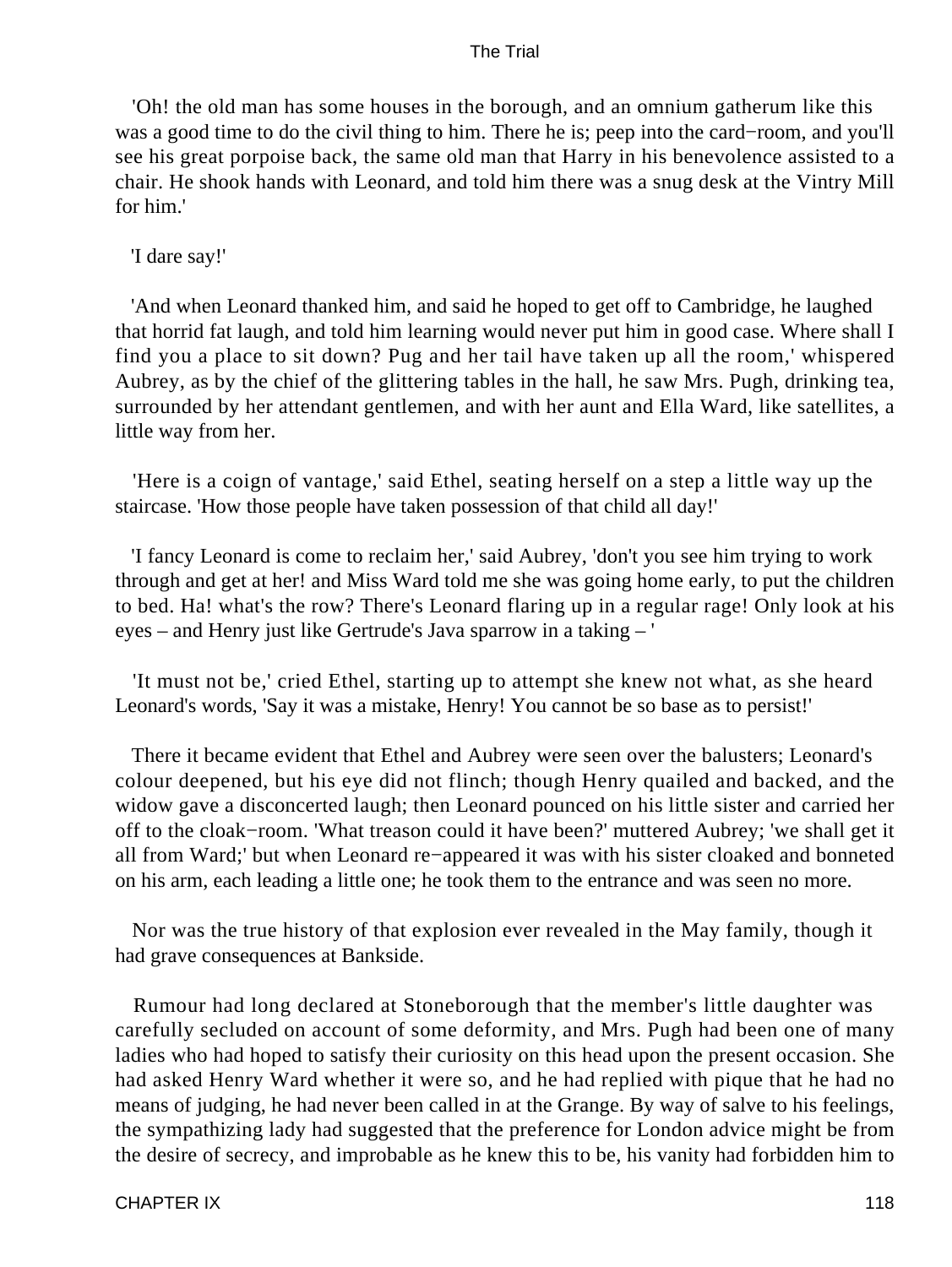argue against it. When no little Miss Rivers appeared, the notion of her affliction gained ground, and Leonard, whose gray back was undistinguishable from other gray backs, heard Mrs. Pugh citing his brother as an authority for the misfortune which Mr. and Mrs. Rivers so carefully concealed as to employ no surgeon from their own neighbourhood.

 Falsehood, slander, cruelty, ingratitude, breach of hospitality, were the imputations that fired the hot brain of Leonard, and writhed his lips, as he started round, confronted the lady, and assured her it was  $a - a - a$  gross mistake. His father had always attended the child, and she must have misunderstood his brother. Then, seeing Henry at a little distance, Leonard summoned him to contradict the allegation; but at that moment the sudden appearance of the two Mays put the whole conclave to silence.

 Not aware that Mrs. Pugh had confounded together his intelligence and her surmise, and made him responsible for both, Henry was shocked and grieved at his brother's insulting and violent demeanour, and exhausted himself in apologies and denunciations; while the kind−hearted lady interceded, for the boy, declaring that she doted on his generous spirit, but not confessing the piece of female embroidery which had embroiled the matter; probably not even aware of it, though sincerely and kindly desirous to avert the brother's anger. Her amiability, therefore, only strengthened Henry's sense of his brothers outrage, and his resolve to call him to account.

 It was impossible that night, for Leonard had gone home with the sisters, and was in bed long before his brother returned. But at breakfast Henry found the forces drawn up against him, and his first attempt to remonstrate was retorted by the demand what he could mean by spreading such an abominable report – cruel – unfounded – ungrateful – spiteful –

 Averil indeed divined that it was Mrs. Pugh's invention; but Henry was not inclined to give up Mrs. Pugh, and continued in the belief that Leonard's fiery imagination had fabricated the sentence, and then most improperly charged it on the lady, and on himself. Had it been as Leonard stated, said Henry, his conduct was shameful and required an apology, whereupon Leonard burst out in passion at being disbelieved, and Averil was no less indignant. The storm raged till the business of the day interrupted it; and in Henry's absence, Averil and her brother worked up their wrath again, at the atrocity of the assertion regarding the child of their entertainers, the granddaughter of their truest, kindest friend.

 Averil would have rushed to Mary with the whole story, but for Leonard's solemn asseveration that if ever it came to the ears of any one of the Mays, he should send back his rifle to Mr. Ernescliffe, and work his way out to one of the colonies rather than again look any of the family in the face.

 Henry divided his opponents next time, asking Leonard, in his sister's absence, whether he had come to his senses and would apologize? Leonard hoped Henry had come to his! On the whole, the dispute had lost some asperity by the absence of Averil, and though Leonard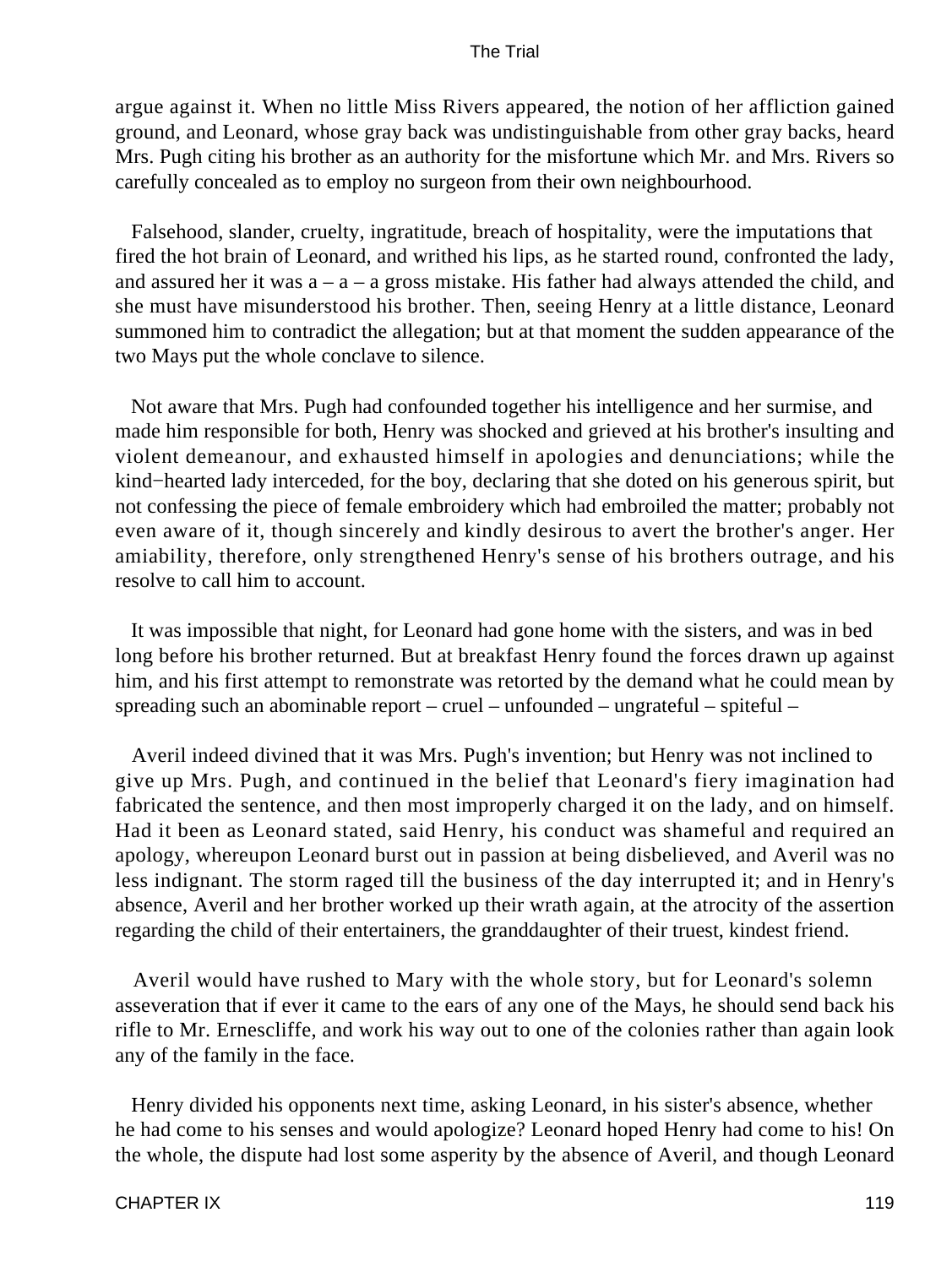held his ground, and maintained that he had every right to deny the statement, and that it was Henry's duty to make Mrs. Pugh contradict it everywhere, yet the two approached nearer together, and there was less misunderstanding, fewer personalities.

 But Averil could not forget or forgive. She persisted in manifesting her displeasure, and recurred to the subject till her pertinacity wore out Leonard himself.

 'Nonsense, Ave,' he said at last, 'it was a foolish woman's gossip that Henry ought to have quashed; but that is no reason you should treat them like toads.'

'Would you have me sanction vile slander?'

 'As if you were sanctioning slander by being decently civil! Is not it an intolerable thing that we three should never sit down to a meal in peace together?'

'0, Leonard, don't you think I feel the misery?'

 Put an end to it then, and don't pit those poor children one against the other. Just fancy Minna's saying to me, «I love you and sister, but Ella loves Mrs. Pugh and Henry.»'

 'Yes, they have set Ella against me. She always appeals to Henry, and I can do nothing with her'

 Leonard looked out of the window and whistled, then said, as if he had made a discovery, 'I'll tell you what, Ave, something must be done to set things to rights between us, and I believe the best thing will be to call on Mrs. Pugh.'

'Not to apologize! 0, Leonard!'

 'Stuff and nonsense! Only to show we don't bear malice. Henry had been at you to call ever so long before this, had he not?'

'I can't see any reason for intimacy.'

 'I declare, Ave, you are too bad! I only want you just to keep the peace with your own brother. You have led him the life of a dog these three days, and now when I want you to be a little obliging, you talk of intimacy!'

'Only because I know how it will be. If I give that woman an inch, she will take an ell.'

 'Let her then. It would be much better than always living at daggers−drawn with one's brother.' Then, after waiting for her to say something, he added, 'If you won't go with me, I shall go alone.'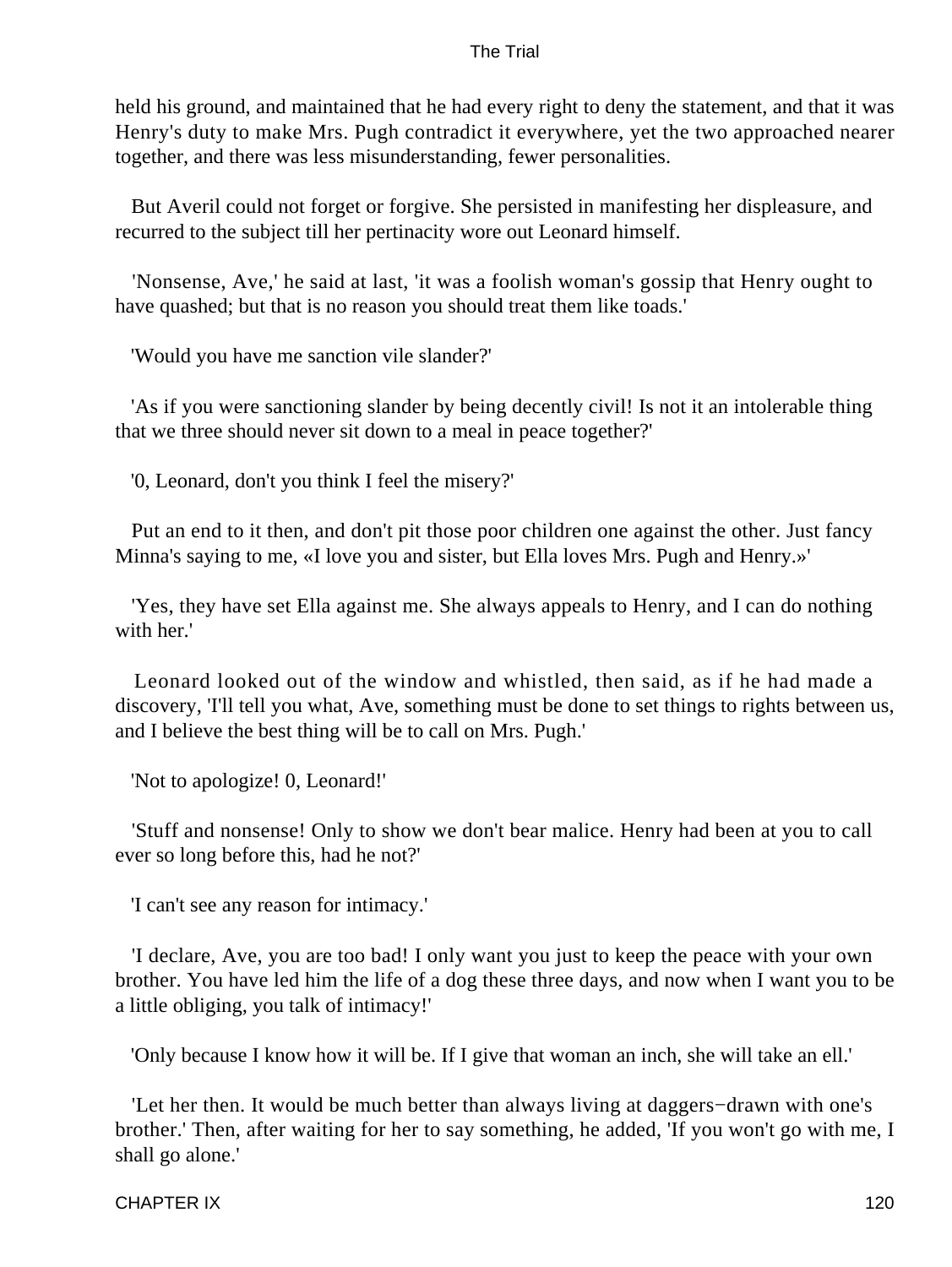Averil rose, subdued but not convinced, reverencing her brother, but afraid of his concessions.

 However, the call turned out well. Mrs. Pugh had a talent for making herself agreeable, and probably had liked the boy for his outburst. She would not let Mab be excluded, loaded her with admiration, and was extremely interested in the volunteer practice, so that both the young people were subjugated for the time by her pleasant manners, and went away ashamed of their own rancour against one so friendly and good−natured, and considerably relieved of their burden of animosity.

 Their greeting to their brother was so cordial that he perceived their good−will, and was sorry that the dread of an evening of warfare had induced him to accept an invitation to dine at the Swan with Sam Axworthy and a party of his friends.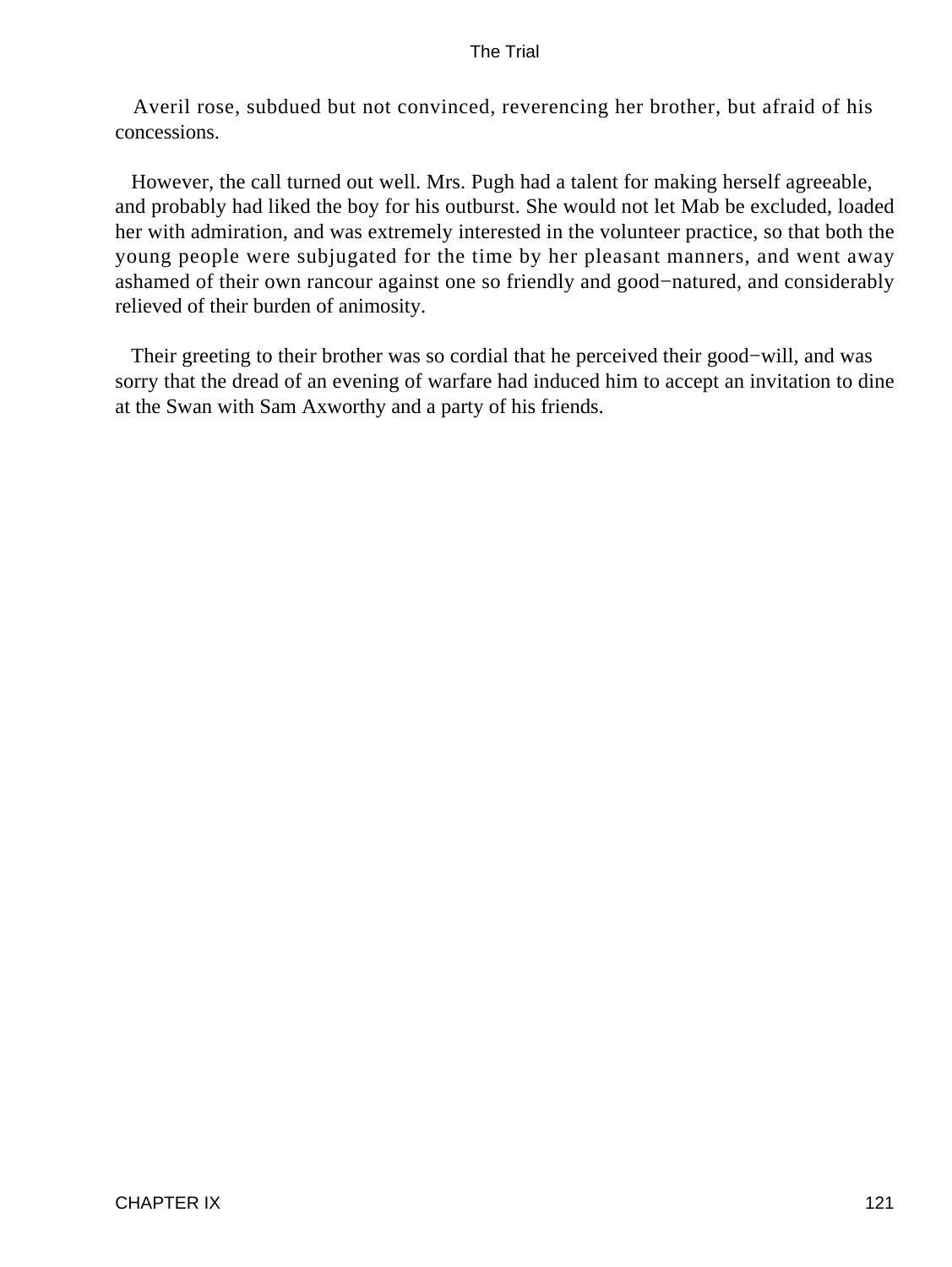# **[CHAPTER X](#page-414-0)**

**This night is my departing night,** 

For here nae longer must I stay;

There's neither friend nor foe of mine

But wishes me away.

What I have done through lack of wit,

I never, never can recall:

I hope ye're all my friends as yet.

Good night, and joy be with you all.

Armstrong's Good Night

 The storm had blown over, but heavy flakes of cloud still cumbered the air, and gusts of wind portended that it might gather again.

 Henry Ward took this opportunity of giving his first dinner party. He said it was a necessary return for the civilities they had received; and to Averil's representation that it transgressed the system of rigid economy that so much tormented her, he replied by referring her to Mrs. Pugh for lessons in the combination of style and inexpensiveness.

 Averil had almost refused, but the lady herself proffered her instructions, and reluctance was of no avail; nothing but demonstrations from which her conscience shrank, could have served to defend her from the officious interference so eagerly and thankfully encouraged by the master of the house. Vainly did she protest against pretension, and quote the example of the Grange; she found herself compelled to sacrifice the children's lessons to learn of Mrs. Pugh to make the paper flowers that, with bonbons and sweetmeats, were to save the expense of good food on the dinner−table, and which she feared would be despised by Miss May, nay, perhaps laughed over with 'Mr. Tom!'

 She hated the whole concern, even the invitation to Dr. and Miss May, knowing that it was sent in formal vanity, accepted in pure good−nature, would bring them into society they did not like, and expose her brother's bad taste. Only one thing could have added to her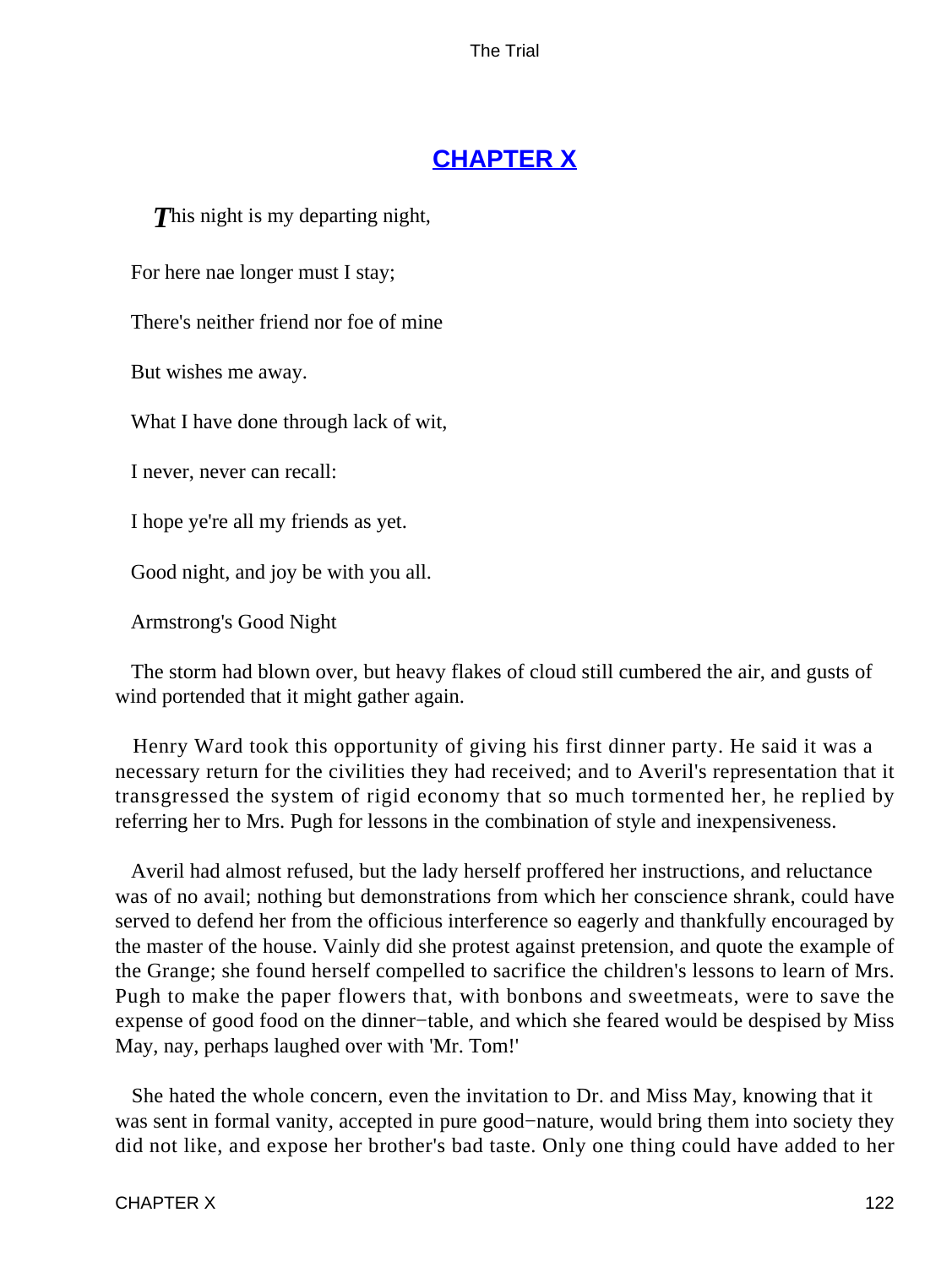dislike, namely – that which all Stoneborough perceived excepting herself and Leonard – that this dinner was intended as a step in Henry's courtship, and possibly as an encouragement of Harvey Anderson's liking for herself. Averil held her head so high, and was so little popular, that no one of less assurance than Mrs. Ledwich herself would have dared approach her with personal gossip; and even Mrs. Ledwich was silent here; so that Averil, too young and innocent to connect second marriages with recent widowhood, drew no conclusions from Henry's restless eagerness that his household should present the most imposing appearance.

 While the bill of fare was worrying Averil, Leonard was told by Aubrey, that his father had brought home a fossil Tower of Babel, dug up with some earth out of a new well, three miles off, with tidings of other unheard−of treasures, and a walk was projected in quest of them, in which Leonard was invited to join. He gladly came to the early dinner, where he met reduced numbers – the Ernescliffes being at Maplewood, Tom at Cambridge, and Harry in the Channel fleet; and as usual, he felt the difference between the perfect understanding and friendship in the one home, and the dread of dangerous subjects in the other. The expedition had all the charms of the Coombe times; and the geological discoveries were so numerous and precious, that the load became sufficient to break down the finders, and Ethel engaged a market−woman to bring the baskets in her cart the next morning.

 That morning a note from Richard begged Ethel to come early to Cocksmoor to see Granny Hall, who was dying. Thus left to their own devices, Aubrey and Gertrude conscientiously vent through some of their studies; then proceeded to unpack their treasury of fossils, and endeavour to sort out Leonard's share, as to which doubts arose. Daisy proposed to carry the specimens at once to Bankside, where she wanted to see Leonard's prime echinus; and Aubrey readily agreed, neither of the young heads having learnt the undesirableness of a morning visit in a house preparing for a dinner−party too big for it.

 However, Leonard made them extremely welcome. It was too foggy a day for rifle practice, and all the best plate and china were in the school−room, his only place of refuge; Ave was fluttering about in hopes of getting everything done before Mrs. Pugh could take it out of her hands, and the energies of the household were spent on laying out the dining−table. It was clearly impossible to take Gertrude anywhere but into the drawing−room, which was in demi−toilette state, the lustres released from their veils, the gayer cushions taken out of their hiding−places, and the brown holland covers half off. This was the only tranquil spot, and so poor little Mab thought, forbidden ground though it was. Even in her own home, the school−room, a strange man had twice trod upon her toes; so no wonder, when she saw her own master and his friends in the drawing−room, that she ventured in, and leaping on a velvet cushion she had never seen before, and had never been ordered off, she there curled herself up and went to sleep, unseen by Leonard, who was in eager controversy upon the specimens, which Gertrude, as she unpacked, set down on floor, chair, or ottoman, unaware of the offence she was committing. So, unmolested, the young geologists talked, named, and sorted the specimens, till the clock striking the half−hour,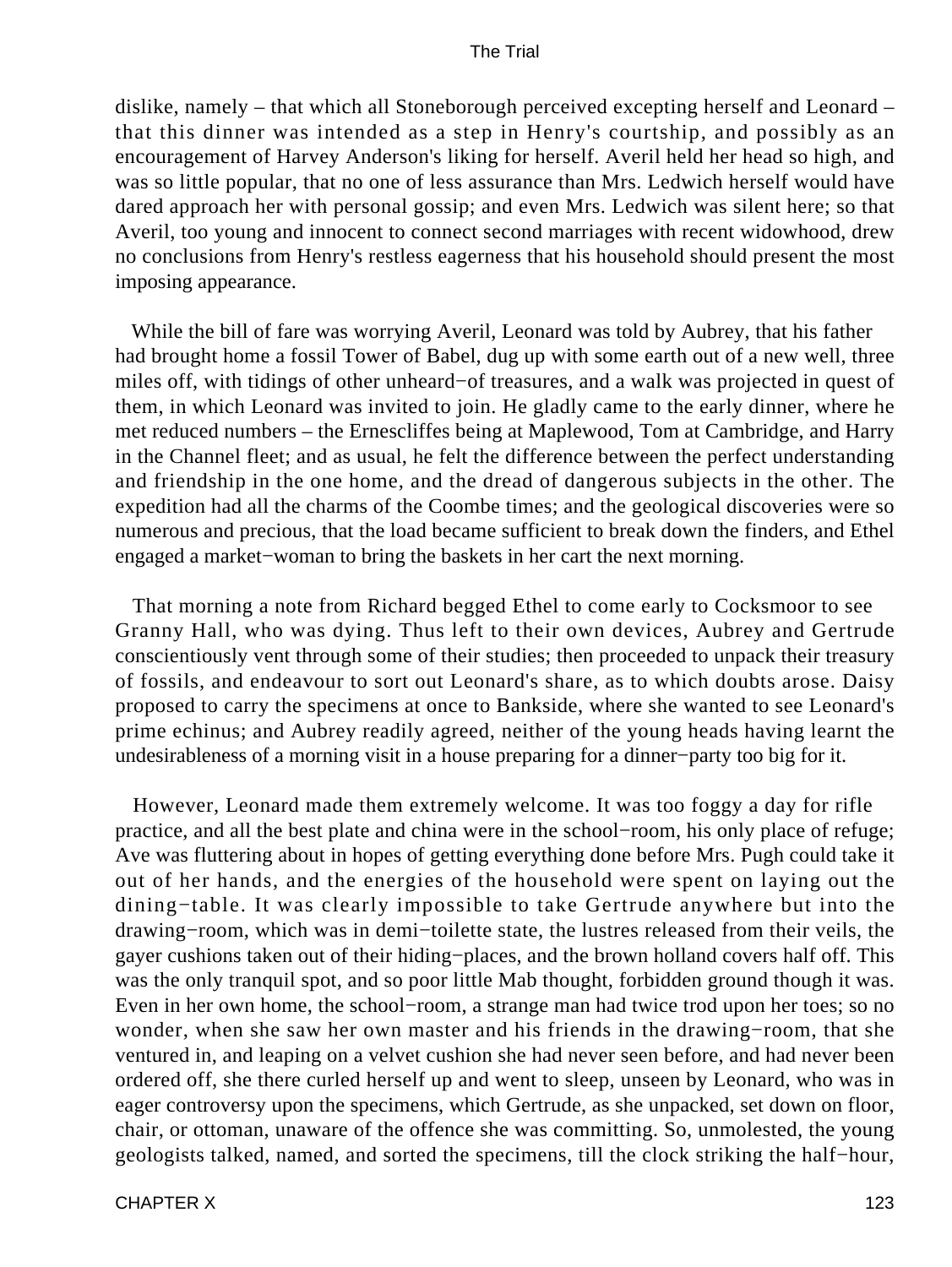warned the Mays that they must return; and Leonard let them out at the window, and crossed the lawn to the side gate with them to save the distance.

 He had just returned, and was kneeling on the floor hastily collecting the fossils, when the door opened, and Henry Ward, coming home to inspect the preparations, beheld the drawing−room bestrewn with the rough stones that he had proscribed, and Mab, not only in the room, but reposing in the centre of the most magnificent cushion in the house!

 His first movement of indignation was to seize the dog with no gentle hand. She whined loudly; and Leonard, whom he had not seen, shouted angrily, 'Let her alone;' then, at another cry from her, finding his advance to her rescue impeded by a barricade of the crowded and disarranged furniture, he grew mad with passion, and launched the stone in his hand, a long sharp−pointed belemnite. It did not strike Henry, but a sound proclaimed the mischief, as it fell back from the surface of the mirror, making a huge star of cracks, unmarked by Leonard, who, pushing sofa and ottoman to the right and left, thundered up to his brother, and with uplifted hand demanded what he meant by his cruelty.

'Is – is this defiance?' stammered Henry, pointing to the disordered room.

 'Look here, Averil,' as she appeared at the sounds, 'do you defend this boy now he has very nearly killed me?'

 'Killed you!' and Leonard laughed angrily; but when Henry held up the elf−bolt, and he saw its sharp point, he was shocked, and he saw horror in Averil's face.

 'I see,' he said gravely. 'It was a mercy I did not!' and he paused. 'I did not know what I was about when you were misusing my dog, Henry. Shake hands; I am sorry for it.'

 But Henry had been very much frightened as well as angered, and thought, perhaps, it was a moment to pursue his advantage.

'You treat things lightly,' he said, not accepting the hand.

'See what you have done.'

'I am glad it was not your head,' said Leonard. 'What does it cost? I'll pay.'

 'More than your keep for a year,' moaned Henry, as he sighed over the long limbs of the starfish−like fracture.

 'Well, I will give up anything you like, if you will only not be sulky about it, Henry. It was unlucky, and I'm sorry for it; I can't say more!'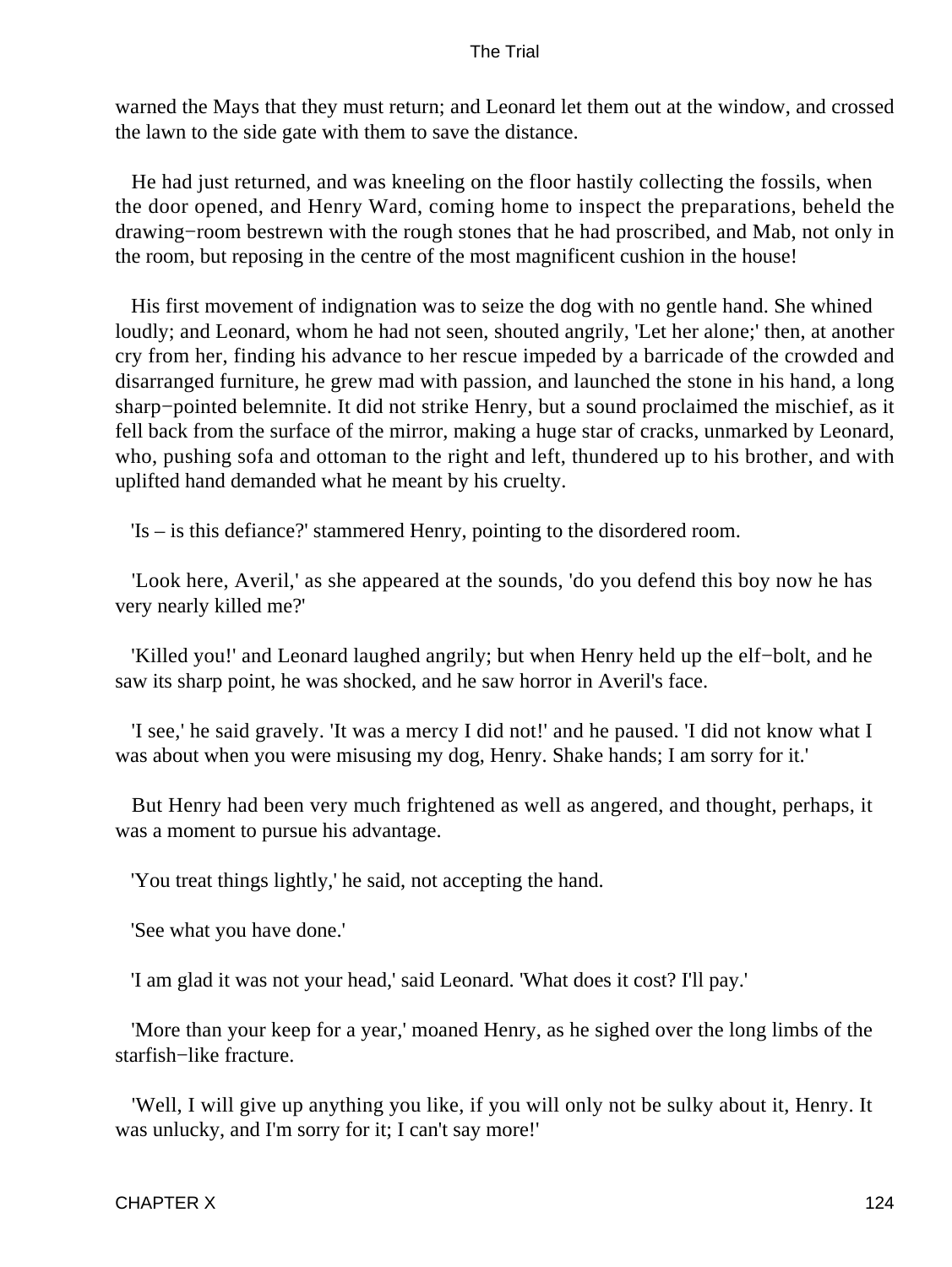'But I can,' said Henry with angry dignity, re−inforced by the sight of the seamed reflection of his visage in the shivered glass. 'I tell you, Leonard, there's no having you in the house; you defy my authority, you insult my friends, you waste and destroy more than you are worth, and you are absolutely dangerous. I would as soon have a wild beast about the place. If you don't get the Randall next week, and get off to the University, to old Axworthy's office you go at once.'

 'Very well, I will,' said Leonard, turning to collect the fossils, as if he had done with the subject.

'Henry, Henry, what are you saying?' cried the sister.

 'Not a word, Ave,' said Leonard. 'I had rather break stones on the road than live where my keep is grudged, and there's not spirit enough to get over a moment's fright.'

 'It is not any one individual thing,' began Henry, in a tone of annoyance, 'but your whole course – '

 There he paused, perceiving that Leonard paid no attention to his words, continuing quietly to replace the furniture and collect the fossils, as it no one else were in the room, after which he carried the basket up−stairs.

 Averil hurried after him. 'Leonard! oh, why don't you explain? Why don't you tell him how the stones came there?'

Leonard shook his head sternly.

'Don't you mean to do anything?'

'Nothing.'

'But you wanted another year before trying for the scholarship.'

'Yes; I have no chance there.'

'He will not do it! He cannot mean it!'

 'I do then. I will get my own living, and not be a burthen, where my brother cannot forgive a broken glass or a moment's fright,' said Leonard; and she felt that his calm resentment was worse than his violence.

'He will be cooler, and then – '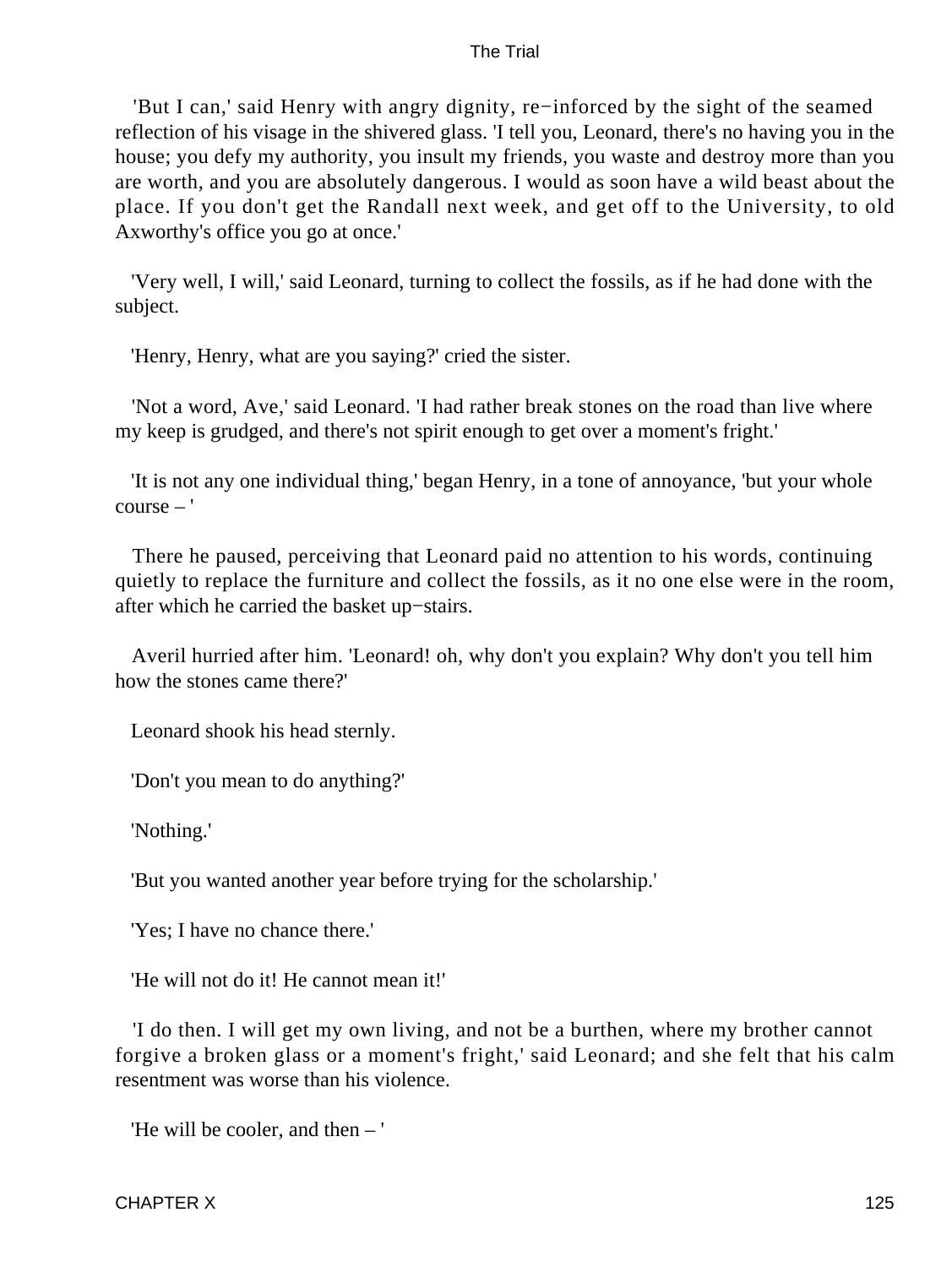'I will have no more said to him. It is plain that we cannot live together, and there's an end of it. Don't cry, or you won't be fit to be seen.'

'I won't come down to dinner.'

'Yes, you will. Let us have no more about it. Some one wants you.'

'Please, ma'am, the fish is come.'

'Sister, sister, come and see how I have done up the macaroons in green leaves.'

'Sister, sister, do come and reach me down some calycanthus out of the greenhouse!'

 'I will,' said Leonard, descending; and for the rest of the day he was an efficient assistant in the decorations, and the past adventure was only apparent in the shattered glass, and the stern ceremonious courtesy of the younger brother towards the elder.

 Averil hurried about, devoid of all her former interest in so doing things for herself as to save interference; and when Mrs. Ledwich and Mrs. Pugh walked in, overflowing with suggestions, she let them have their way, and toiled under them with the sensation of being like 'dumb driven cattle.' If Leonard were to be an exile, what mattered it to her who ruled, or what appearance things made?

 Only when she went to her own room to dress, had she a moment to realize the catastrophe, its consequences, and the means of averting them. So appalled was she, that she sat with her hair on her shoulders as if spell−bound, till the first ring at the door aroused her to speed and consternation, perhaps a little lessened by one of her sisters rushing in to say that it was Mrs. Ledwich and Mrs. Pugh, and that Henry was still in the cellar, decanting the wine.

 Long before the hosts were ready, Dr. May and Ethel had likewise arrived, and became cognizant of the fracture of the mirror, for, though the nucleus was concealed by a large photograph stuck into the frame, one long crack extended even to the opposite corner. The two ladies were not slow to relate all that they knew; and while the aunt dismayed Ethel by her story, the niece, with much anxiety, asked Dr. May how it was that these dear, nice, superior young people should have such unfortunate tempers – was it from any error in management? So earnest was her manner, so inquiring her look, that Dr. May suspected that she was feeling for his opinion on personal grounds, and tried to avert the danger by talking of the excellence of the parents, but he was recalled from his eulogium on poor Mrs. Ward.

 'Oh yes! one felt for them so very much, and they are so religious, so well principled, and all that one could wish; but family dissension is so dreadful. I am very little used to young men or boys, and I never knew anything like this.'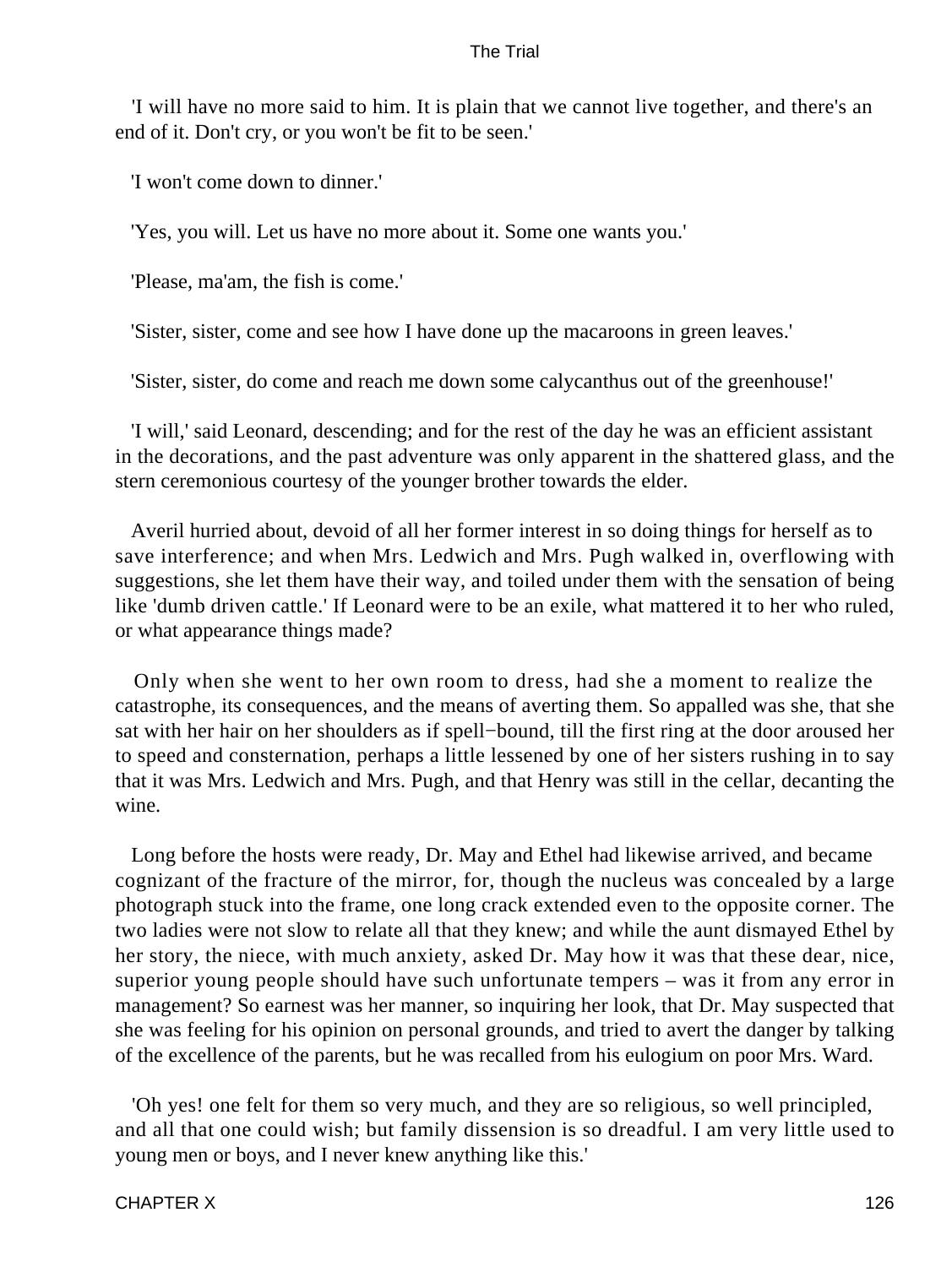'The lads are too nearly of an age,' said the Doctor.

'And would such things be likely to happen among any brothers?'

'I should trust not!' said the Doctor emphatically.

'I should so like to know in confidence which you think likely to be most to blame.'

 Never was the Doctor more glad that Averil made her appearance! He carefully avoided getting near Mrs. Pugh for the rest of the evening, but he could not help observing that she was less gracious than usual to the master of the house; while she summoned Leonard to her side to ask about the volunteer proceedings, and formed her immediate court of Harvey Anderson and Mr. Scudamour.

 The dinner went on fairly, though heavily. Averil, in her one great trouble, lost the sense of the minor offences that would have distressed her pride and her taste had she been able to attend to them, and forgot the dulness of the scene in her anxiety to seek sympathy and counsel in the only quarter where she cared for it. She went mechanically through her duties as lady of the house, talking commonplace subjects dreamily to Dr. May, and scarcely even giving herself the trouble to be brief with Mr. Anderson, who was on her other side at dinner.

 In the drawing−room, she left the other ladies to their own devices in her eagerness to secure a few minutes with Ethel May, and disabuse her of whatever Mrs. Ledwich or Mrs. Pugh might have said. Ethel had been more hopeful before she heard the true version; she had hitherto allowed much for Mrs. Ledwich's embellishments; and she was shocked and took shame to her own guiltless head for Gertrude's thoughtlessness.

 'Oh no!' said Averil, 'there was nothing that any one need have minded, if Henry had waited for explanation! And now, will you get Dr. May to speak to him? If he only knew how people would think of his treating Leonard so, I am sure he would not do it.'

 'He cannot!' said Ethel. 'Don't you know what he thinks of it himself? He said to papa last year that your father would as soon have sent Leonard to the hulks as to the Vintry Mill.'

 'Oh, I am so glad some one heard him. He would care about having that cast up against him, if he cared for nothing else.'

'It must have been a mere threat. Leonard surely has only to ask his pardon.'

 'No, indeed, not again, Miss May!' said Averil. 'Leonard asked once, and was refused, and cannot ask again. No, the only difficulty is whether he ought not to keep to his word, and go to the mill if he does not get the Randall.'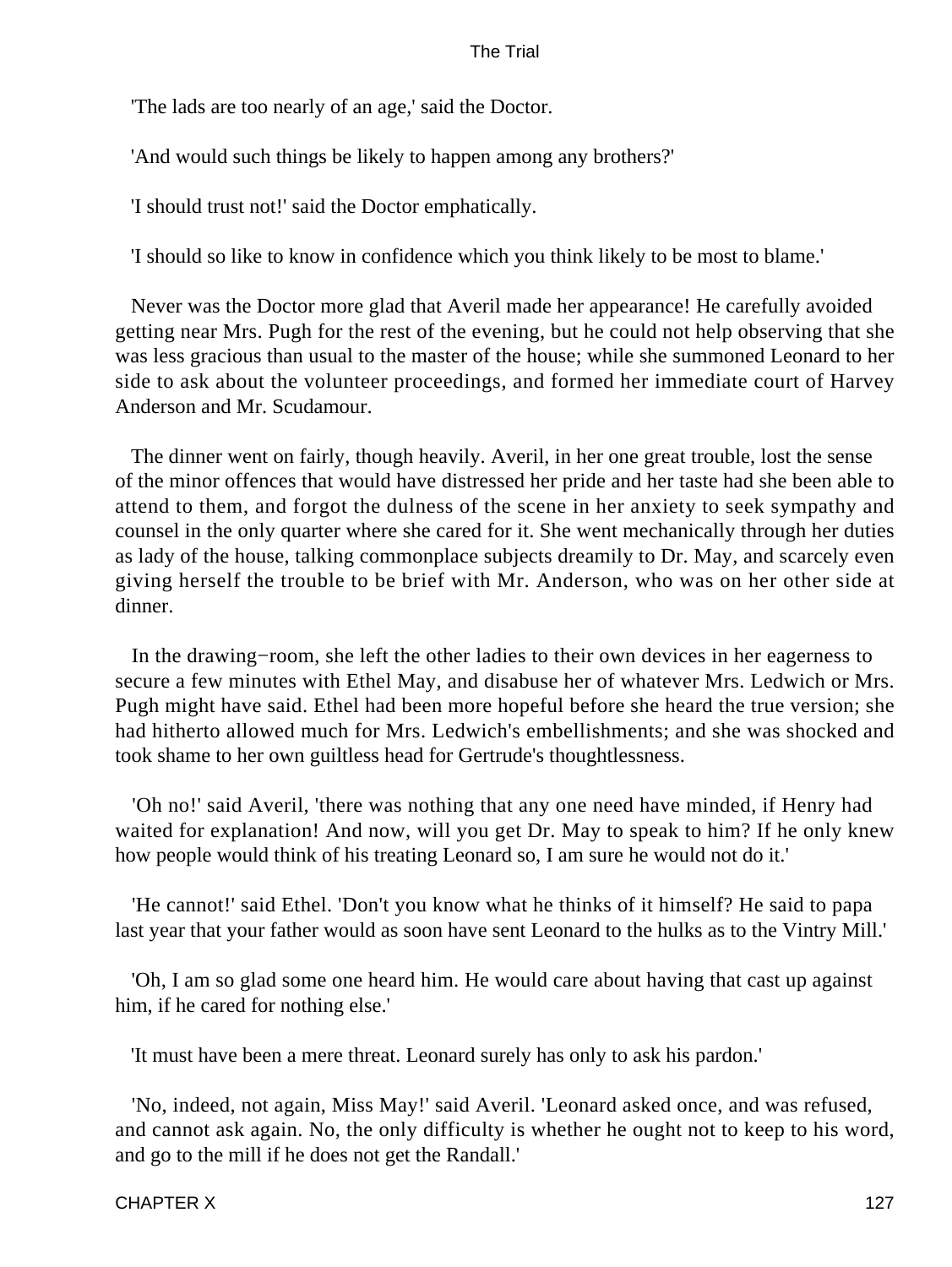'Did he say he would?'

 'Of course he did, when Henry threatened him with it, and talked of the burden of his maintenance! He said, «Very well, I will,» and he means it!'

'He will not mean it when the spirit of repentance has had time to waken.'

 'He will take nothing that is grudged him,' said Averil. 'Oh! is it not hard that I cannot get at my own money, and send him at once to Cambridge, and never ask Henry for another farthing?'

 'Nay, Averil; I think you can do a better part by trying to make them forgive one another.'

 Averil had no notion of Leonard's again abasing himself, and though she might try to bring Henry to reason by reproaches, she would not persuade. She wished her guest had been the sympathizing Mary rather than Miss May, who was sure to take the part of the elder and the authority. Repentance! Forgiveness! If Miss May should work on Leonard to sue for pardon and toleration, and Mrs. Pugh should intercede with Henry to take him into favour, she had rather he were at the Vintry Mill at once in his dignity, and Henry be left to his disgrace.

 Ethel thought of Dr. Spencer's words on the beach at Coombe, 'Never threaten Providence!' She longed to repeat them to Leonard, as she watched his stern determined face, and the elaborately quiet motions that spoke of a fixed resentful purpose; but to her disappointment and misgiving, he gave her no opportunity, and for the first time since their sea−side intercourse, held aloof from her.

 Nor did she see him again during the week that intervened before the decision of the scholarship, though three days of it were holidays. Aubrey, whom she desired to bring him in after the rifle drill, reported that he pronounced himself sorry to refuse, but too busy to come in, and he seemed to be cramming with fiery vehemence for the mere chance of success.

 The chance was small. The only hope lay in the possibility of some hindrance preventing the return of either Forder or Folliot; and in the meantime the Mays anxiously thought over Leonard's prospects. His remaining at home was evidently too great a trial for both brothers, and without a scholarship he could not go to the University. The evils of the alternative offered by his brother were duly weighed by the Doctor and Ethel with an attempt to be impartial.

 Mr. Axworthy, though the mill was the centre of his business, was in fact a corn merchant of considerable wealth, and with opportunities of extending his connection much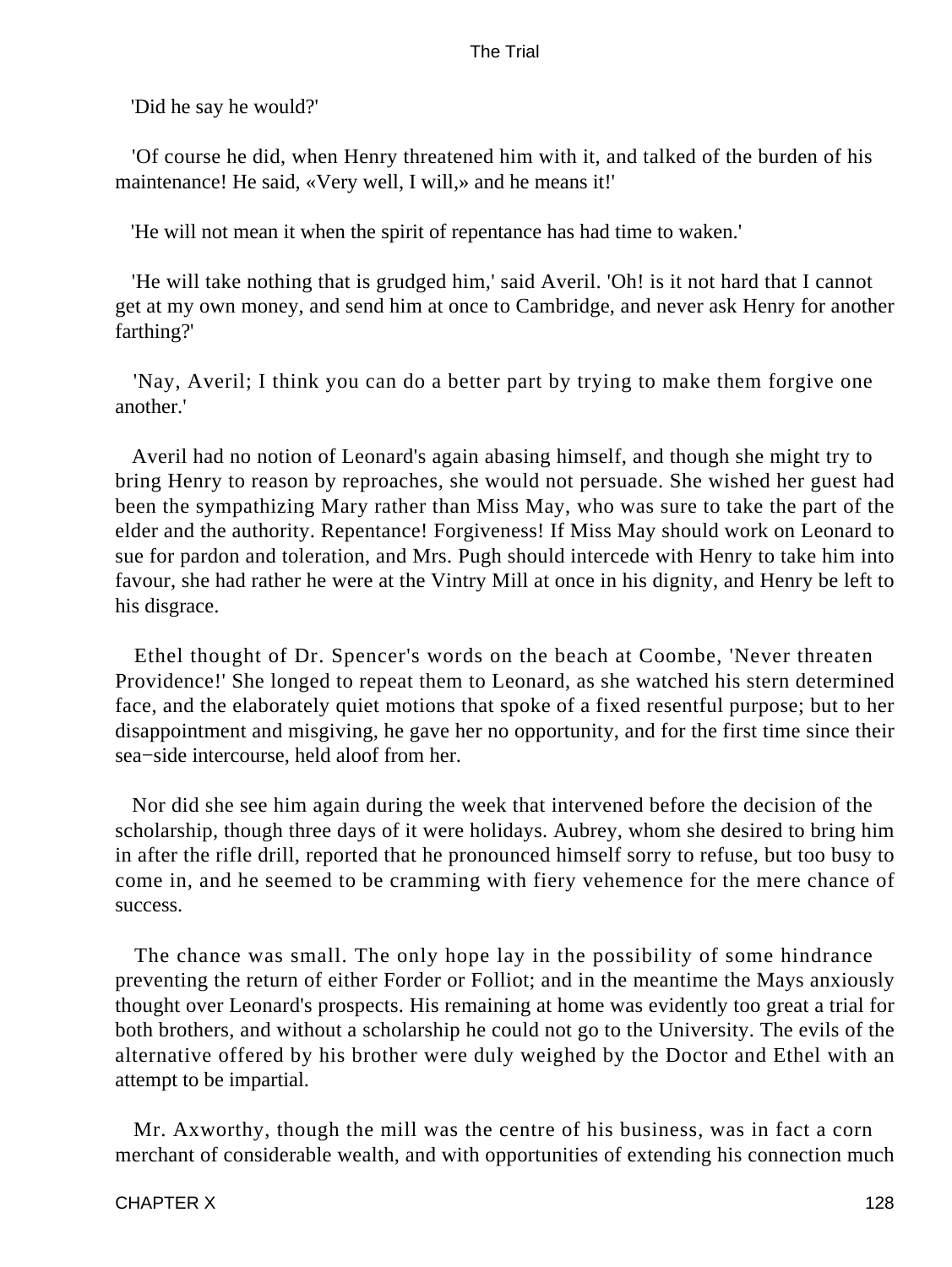farther. Had his personal character been otherwise, Dr. May thought a young man could not have a better opening than a seat in his office, and the future power of taking shares in his trade; there need be no loss of position, and there was great likelihood both of prosperity and the means of extensive usefulness.

 Ethel sighed at the thought of the higher aspirations that she had fostered till her own mind was set on them.

 'Nay,' said the Doctor, 'depend upon it, the desk is admirable training for good soldiers of the Church. See the fearful evil that befalls great schemes intrusted to people who cannot deal with money matters; and see, on the other hand, what our merchants and men of business have done for the Church, and do not scorn «the receipt of custom.»'

'But the man, papa!'

 'Yes, there lies the hitch! If Leonard fails, I can lay things before Henry, such as perhaps he may be too young to know, and which must change his purpose.'

 Mr. Axworthy's career during his youth and early manhood was guessed at rather than known, but even since his return and occupation of the Vintry Mill, his vicious habits had scandalized the neighbourhood, and though the more flagrant of these had been discontinued as he advanced in age, there was no reason to hope that he had so much 'left off his sins, as that his sins had left him off.' His great−nephew, who lived with him and assisted in his business, was a dashing sporting young man of no good character, known to be often intoxicated, and concerned in much low dissipation, and as dangerous an associate as could be conceived for a high−spirited lad like Leonard. Dr. May could not believe that any provocation of temper, any motive of economy, any desire to be rid of encumbrances to his courtship, could induce a man with so much good in him, as there certainly was in Henry Ward, to expose his orphan brother to such temptations; and he only reserved his remonstrance in the trust that it would not be needed, and the desire to offer some better alternative of present relief.

 One of the examiners was Norman's old school and college friend, Charles Cheviot, now a clergyman and an under−master at one of the great schools recently opened for the middle classes, where he was meeting with great success, and was considered a capital judge of boys' characters. He was the guest of the Mays during the examination; and though his shy formal manner, and convulsive efforts at young lady talk, greatly affronted Gertrude, the brothers liked him.

 He was in consternation at the decline of Stoneborough school since Mr. Wilmot had ceased to be an under−master; the whole tone of the school had degenerated, and it was no wonder that the Government inquiries were ominously directed in that quarter. Scholarship was at a low ebb, Dr. Hoxton seemed to have lost what power of teaching he had ever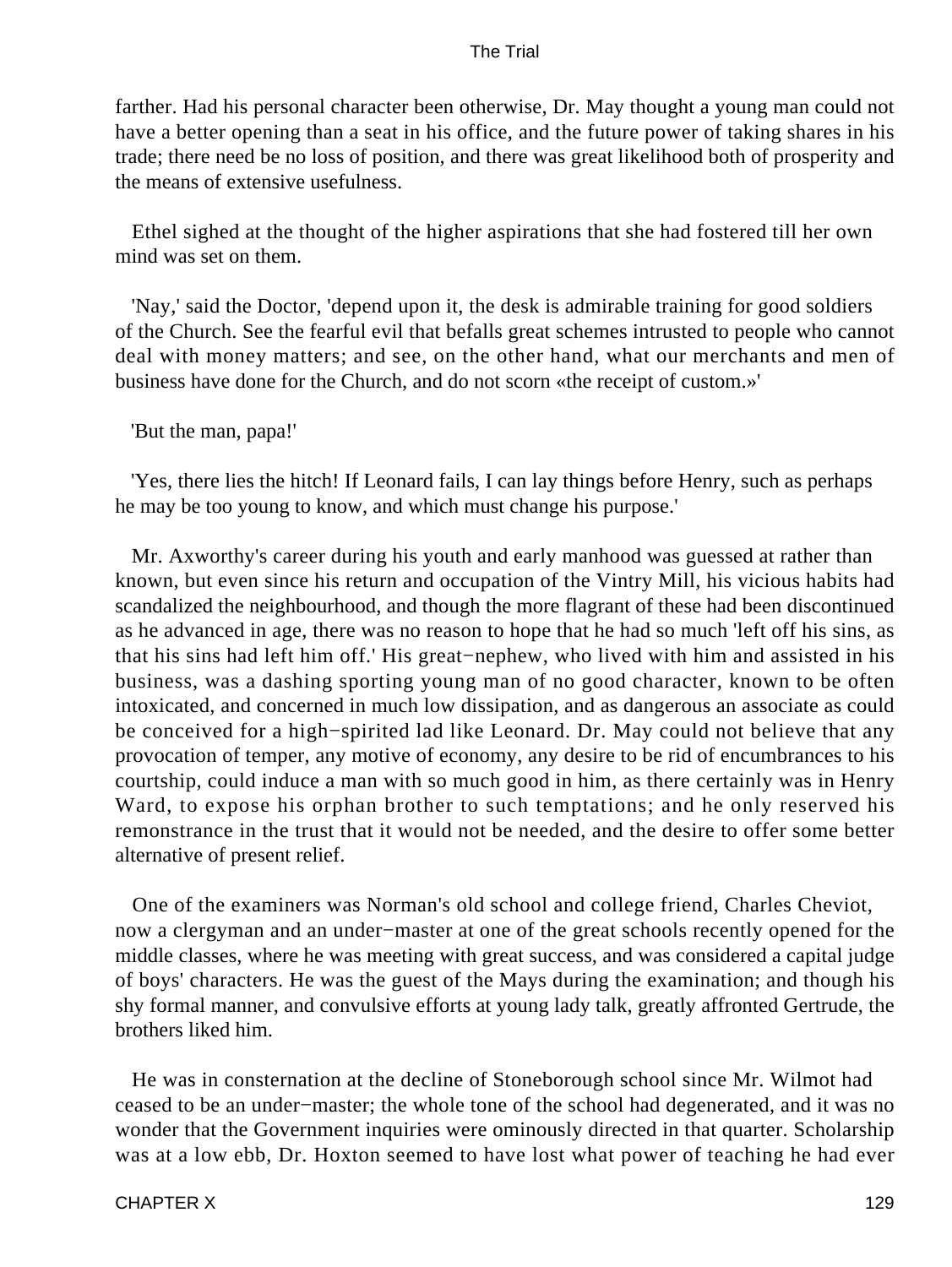possessed, and as Dr. May observed, the poor old school was going to the dogs. But even in the present state of things, Leonard had no chance of excelling his competitors. His study, like theirs, had been mere task−work, and though he showed more native power than the rest, yet perhaps this had made the mere learning by rote even more difficult to an active mind full of inquiry. He was a whole year younger than any other who touched the foremost ranks, two years younger than several; and though he now and then showed a feverish spark of genius, reminding Mr. Cheviot of Norman in his famous examination, it was not sustained – there were will and force, but not scholarship – and besides, there was a wide blurred spot in his memory, as though all the brain−work of the quarter before his illness had been confused, and had not yet become clear. There was every likelihood that a few years would make him superior to the chosen Randall scholar, but at present his utmost efforts did not even place him among the seven whose names appeared honourably in the newspaper. It was a failure; but Mr. Cheviot had become much interested in the boy for his own sake, as well as from what he heard from the Mays, and he strongly advised that Leonard should at Easter obtain employment for a couple of years at the school in which he himself was concerned. He would thus be maintaining himself, and pursuing his own studies under good direction, so as to have every probability of success in getting an open scholarship at one of the Universities.

 Nothing could be better, and there was a perfect jubilee among the Mays at the proposal. Aubrey was despatched as soon as breakfast was over to bring Leonard to talk it over, and Dr. May undertook to propound it to Henry on meeting him at the hospital; but Aubrey came back looking very blank – Leonard had started of his own accord that morning to announce to his uncle his acceptance of a clerk's desk at the Vintry Mill!

 Averil followed upon Aubrey's footsteps, and arrived while the schoolroom was ringing with notes of vexation and consternation. She was all upon the defensive. She said that not a word had passed on the subject since the dinner−party, and there had not been a shadow of a dispute between the brothers; in fact, she evidently was delighted with Leonard's dignified position and strength of determination, and thought this expedition to the Vintry Mill a signal victory.

 When she heard what the Mays had to propose, she was enchanted, she had no doubt of Henry's willing consent, and felt that Leonard's triumph and independence were secured without the sacrifice of prospects, which she had begun to regard as a considerable price for his dignity.

 But Dr. May was not so successful with Henry Ward. He did not want to disoblige his uncle, who had taken a fancy to Leonard, and might do much for the family; he thought his father would have changed his views of the uncle and nephew had he known them better, he would not accept the opinion of a stranger against people of his own family, and he had always understood the position of an usher to be most wretched, nor would he perceive the vast difference between the staff of the middle school and of the private commercial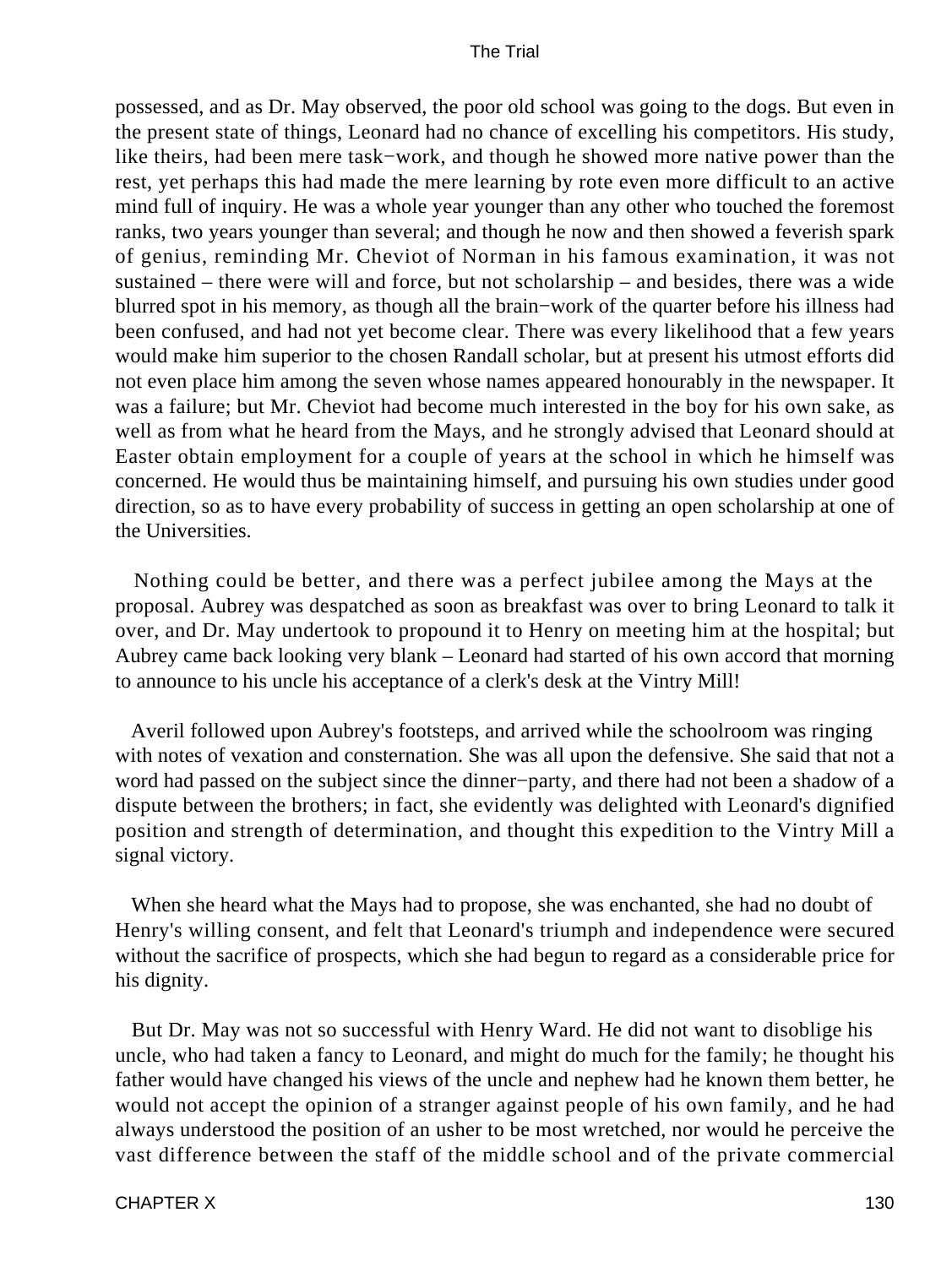academy. He evidently was pleased to stand upon his rights, to disappoint Dr. May, and perhaps to gratify his jealousy by denying his brother a superior education.

 Yet in spite of this ebullition, which had greatly exasperated Dr. May, there was every probability that Henry's consent might be wrung out or dispensed with, and plans of attack

 were being arranged at the tea−table, when a new obstacle in the shape of a note from Leonard himself.

'My Dear Aubrey,

 'I am very much obliged to Dr. May and Mr. Cheviot for their kind intentions; but I have quite settled with Mr. Axworthy, and I enter on my new duties next week. I am sorry to leave our corps, but it is too far off, and I must enter the Whitford one.

'Yours, 'L. A. Ward.'

'The boy is mad with pride and temper,' said the Doctor.

'And his sister has made him so,' added Ethel.

'Shall I run down to Bankside and tell him it is all bosh?' said Aubrey, jumping up.

 'I don't think that is quite possible under Henry's very nose,' said Ethel. 'Perhaps they will all be tamer by to−morrow, now they have blown their trumpets; but I am very much vexed.'

 'And really,' added Mr. Cheviot, 'if he is so wrong−headed, I begin to doubt if I could recommend him.'

'You do not know how he has been galled and irritated,' said the general voice.

'I wonder what Mrs. Pugh thinks of it,' presently observed the Doctor.

'Ah!' said Ethel, 'Mrs. Pugh is reading «John of Anjou».'

 'Indeed!' said the Doctor; 'I suspected the wind was getting into that quarter. Master Henry does not know his own interest: she was sure to take part with a handsome lad.'

'Why have you never got Mrs. Pugh to speak for him?' said Mary. 'I am sure she would.'

 '0, Mary! simple Mary, you to be Ave's friend, and not know that her interposition is the only thing wanting to complete the frenzy of the other two!'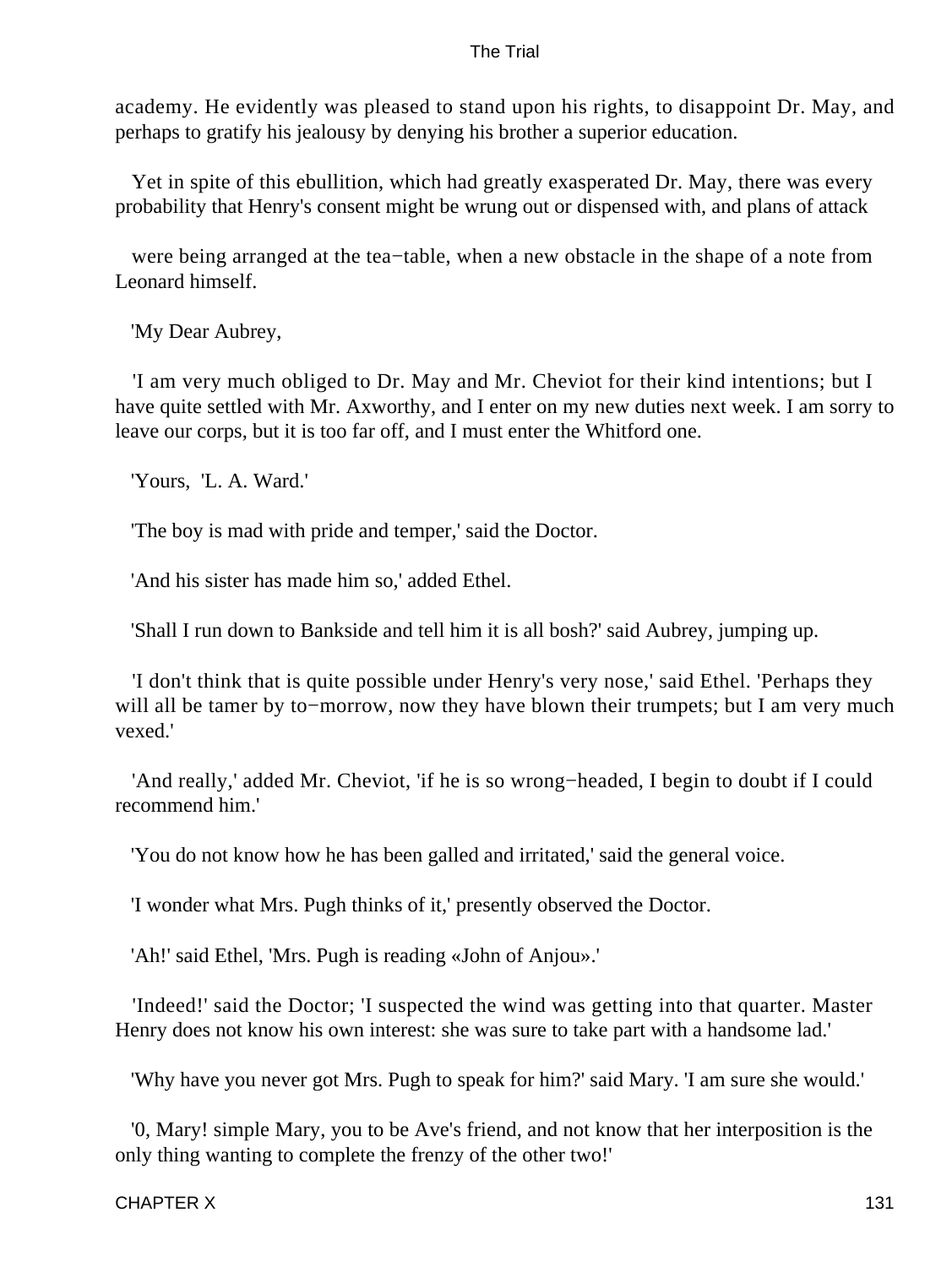Ethel said little more that evening, she was too much grieved and too anxious. She was extremely disappointed in Leonard, and almost hopeless as to his future. She saw but one chance of preventing his seeking this place of temptation, and that was in the exertion of her personal influence. His avoidance of her showed that he dreaded it, but one attempt must be made. All night was spent in broken dreams of just failing to meet him, or of being unable to utter what was on her tongue; and in her waking moments she almost reproached herself for the discovery how near her heart he was, and how much pleasure his devotion had given her.

 Nothing but resolution on her own part could bring about a meeting, and she was resolute. She stormed the castle in person, and told Averil she must speak to Leonard. Ave was on her side now, and answered with tears in her eyes that she should be most grateful to have Leonard persuaded out of this dreadful plan, and put in the way of excelling as he ought to do; she never thought it would come to this.

'No,' thought Ethel; 'people blow sparks without thinking they may burn a house down.'

 Ave conducted her to the summer−house, where Leonard was packing up his fossils. He met them with a face resolutely bent on brightness. 'I am to take all my household gods,' he said, as he shook hands with Ethel.

 'I see,' said Ethel, gravely; and as Averil was already falling out of hearing, she added, 'I thought you were entirely breaking with your old life.'

 'No, indeed,' said Leonard, turning to walk with her in the paths; 'I am leaving the place where it is most impossible to live in.'

 'This has been a place of great, over−great trial, I know,' said Ethel, 'but I do not ask you to stay in it.'

'My word is my word,' said Leonard, snapping little boughs off the laurels as he walked.

'A hasty word ought not to be kept.'

His face looked rigid, and he answered not.

 'Leonard,' she said, 'I have been very unhappy about you, for I see you doing wilfully wrong, and entering a place of temptation in a dangerous spirit.'

'I have given my word,' repeated Leonard.

'0, Leonard, it is pride that is speaking, not the love of truth and constancy.'

'I never defend myself,' said Leonard.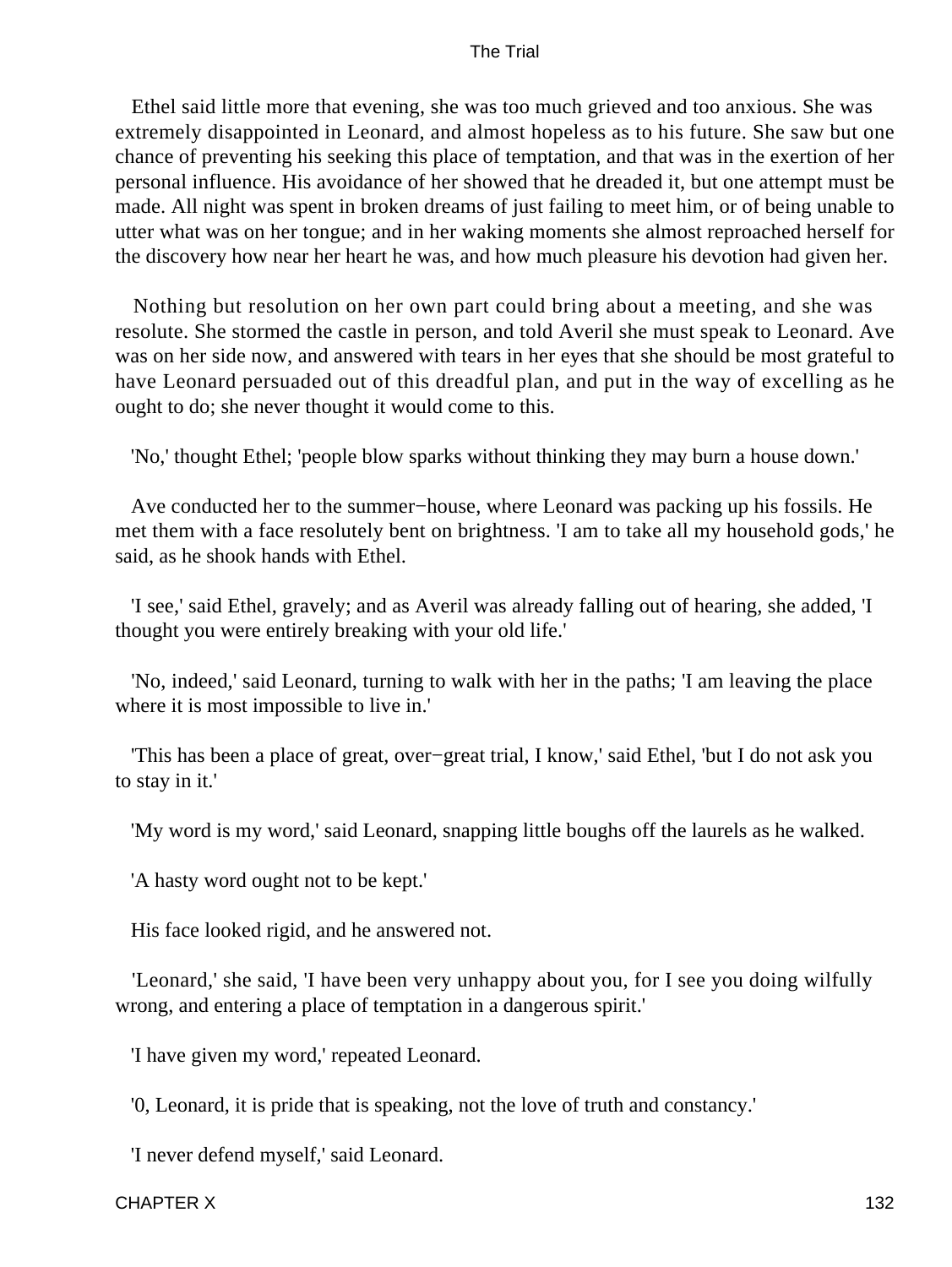Ethel felt deeply the obduracy and pride of these answers; her eyes filled with tears, and her hopes failed.

 Perhaps Leonard saw the pain he was giving, for he softened, and said, 'Miss May, I have thought it over, and I cannot go back. I know I was carried away by passion at the first moment, and I was willing to make amends. I was rejected, as you know. Was it fit that we should go on living together?'

'I do not ask you to live together.'

 'When he reproached me with the cost of my maintenance, and threatened me with the mill if I lost the scholarship, which he knew I could not get, I said I would abide by those words. I do abide by them.'

 'There is no reason that you should. Why should you give up all your best and highest hopes, because you cannot forgive your brother?'

 'Miss May, if I lived with you and the Doctor, I could have such aims. Henry has taken care to make them sacrilege for me. I shall never be fit now, and there's an end of it.'

'You might – '

 'No, no, no! A school, indeed! I should be dismissed for licking the boys before a week was out! Besides, I want the readiest way to get on in the world; I must take care of my sisters; I don't trust one moment to Henry's affection for any of them. This is no home for me, and it soon may be no home for them!' and the boy's eyes were full of tears, though his voice struggled for firmness and indifference.

 'I am very sorry for you, Leonard,' said Ethel, much more affectionately, as she felt herself nearer her friend of Coombe.

 'I am glad you have some better motives, but I do not see how you will be more able to help them in this way.'

'I shall be near them,' said Leonard; 'I can watch over them. And if  $-$  if  $-$  it is true what they say about Henry and Mrs. Pugh – then they could have a cottage near the mill, and I could live with them. Don't you see, Miss May?'

 'Yes; but I question whether, on further acquaintance, you will wish for your sisters to be with their relations there. The other course would put you in the way of a better atmosphere for them.'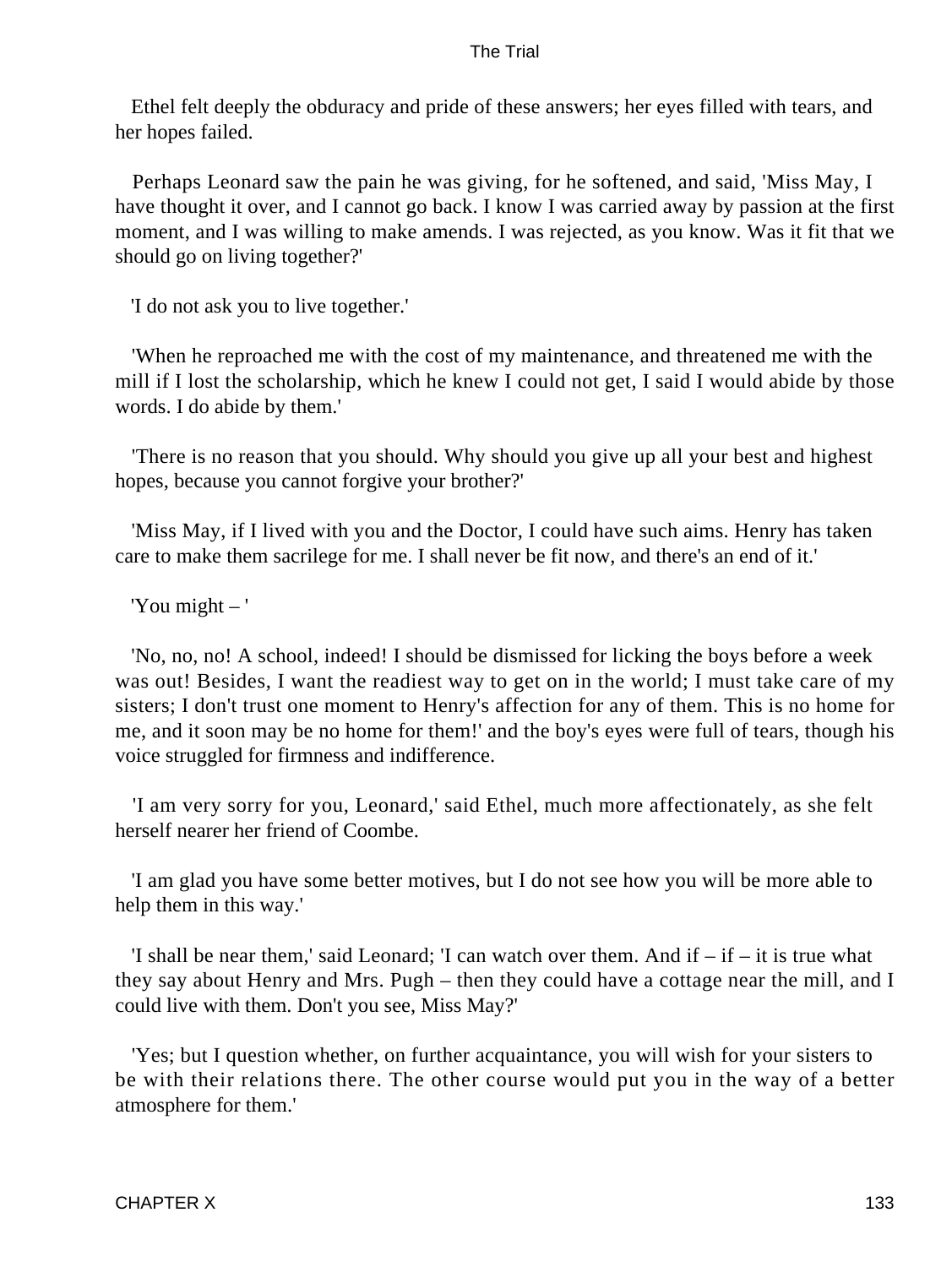'But not for six years,' said Leonard. 'No, Miss May; to show you it is not what you think in me, I will tell you that I had resolved the last thing to ask Henry's pardon for my share in this unhappy half−year; but this is the only resource for me or my sisters, and my mind is made up.'

 '0, Leonard, are you not deceiving yourself? Are the grapes ever so sour, or the nightshade below so sweet, as when the fox has leapt too short, and is too proud to climb?'

'Nightshade! Why, pray?'

'My father would tell you; I know he thinks your cousin no safe companion.'

'I know that already, but I can keep out of his way.'

 'Then this is the end of it,' said Ethel, feeling only half justified in going so far, 'the end of all we thought and talked of at Coombe!'

 There was a struggle in the boy's face, and she did not know whether she had touched or angered him. 'I can't help it,' he said, as if he would have recalled his former hardness; but then softening, 'No, Miss May, why should it be? A man can do his duty in any state of life.'

'In any state of life where God has placed him; but how when it is his own self−will?'

'There are times when one must judge for one's self.'

 'Very well, then, I have done, Leonard. If you can conscientiously feel that you are acting for the best, and not to gratify your pride, then I can only say I hope you will be helped through the course you have chosen. Good−bye.'

 'But – Miss May – though I cannot take your advice – ' he hesitated, 'this is not giving me up?'

'Never, while you let me esteem you.'

 'Thank you,' he said, brightening, 'that is something to keep my head above water, even if this place were all you think it.'

'My father thinks,' said Ethel.

'I am engaged now; I cannot go back,' said Leonard. 'Thank you. Miss May.'

'Thank you for listening patiently,' said Ethel. 'Good−bye.'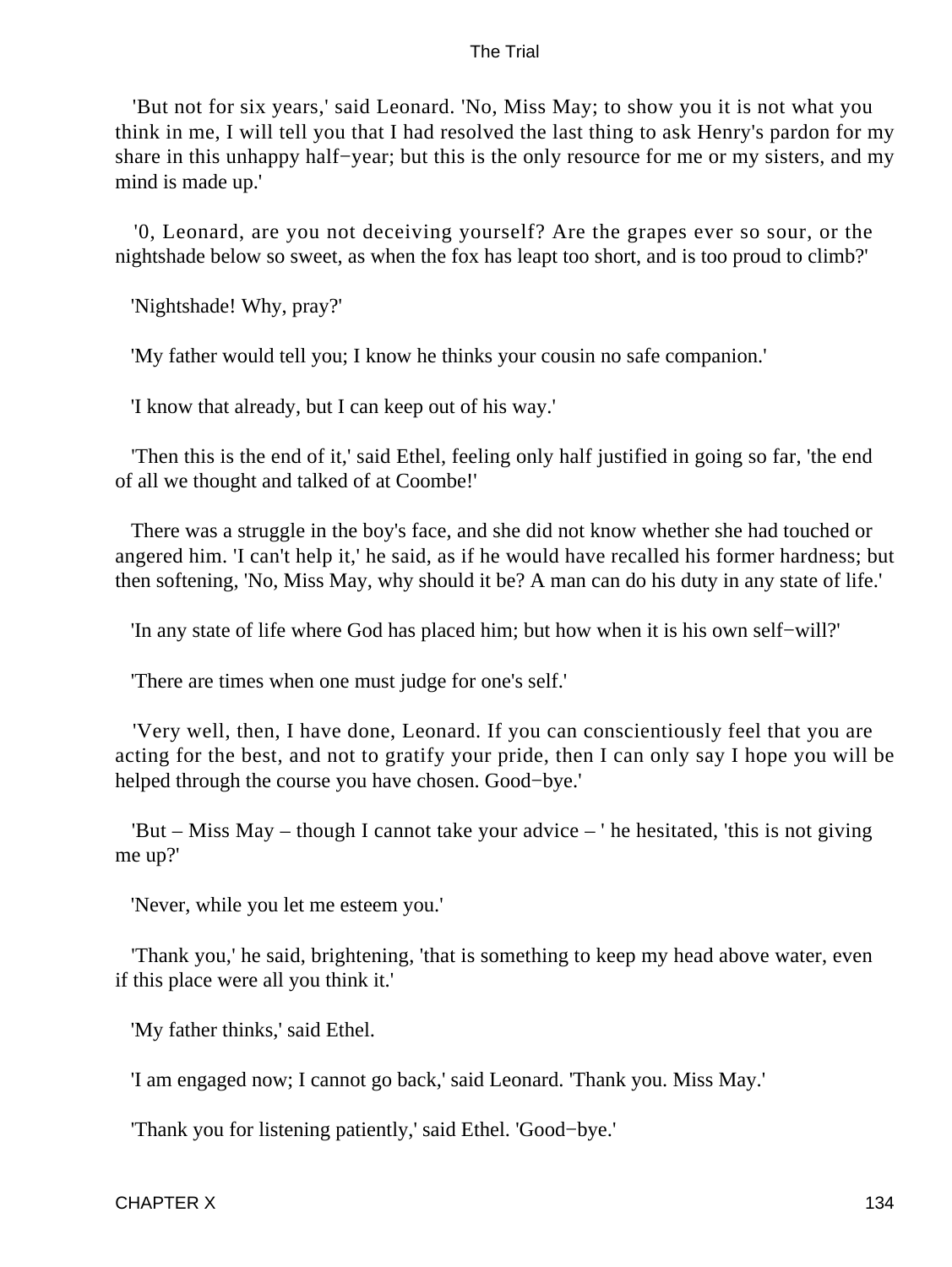'And – and,' he added earnestly, following her back to the house, 'you do not think the Coombe days cancelled?'

 'If you mean my hopes of you,' said Ethel, with a swelling heart, 'as long as you do your  $duty - for - for the highest reason, they will only take another course, and I will try to think$ it the right one.'

 Ethel had mentally made this interview the test of her regard for Leonard. She had failed, and so had her test; her influence had not succeeded, but it had not snapped; the boy, in all his wilfulness, had been too much for her, and she could no longer condemn and throw him off!

Oh! why will not the rights and wrongs of this world be more clearly divided!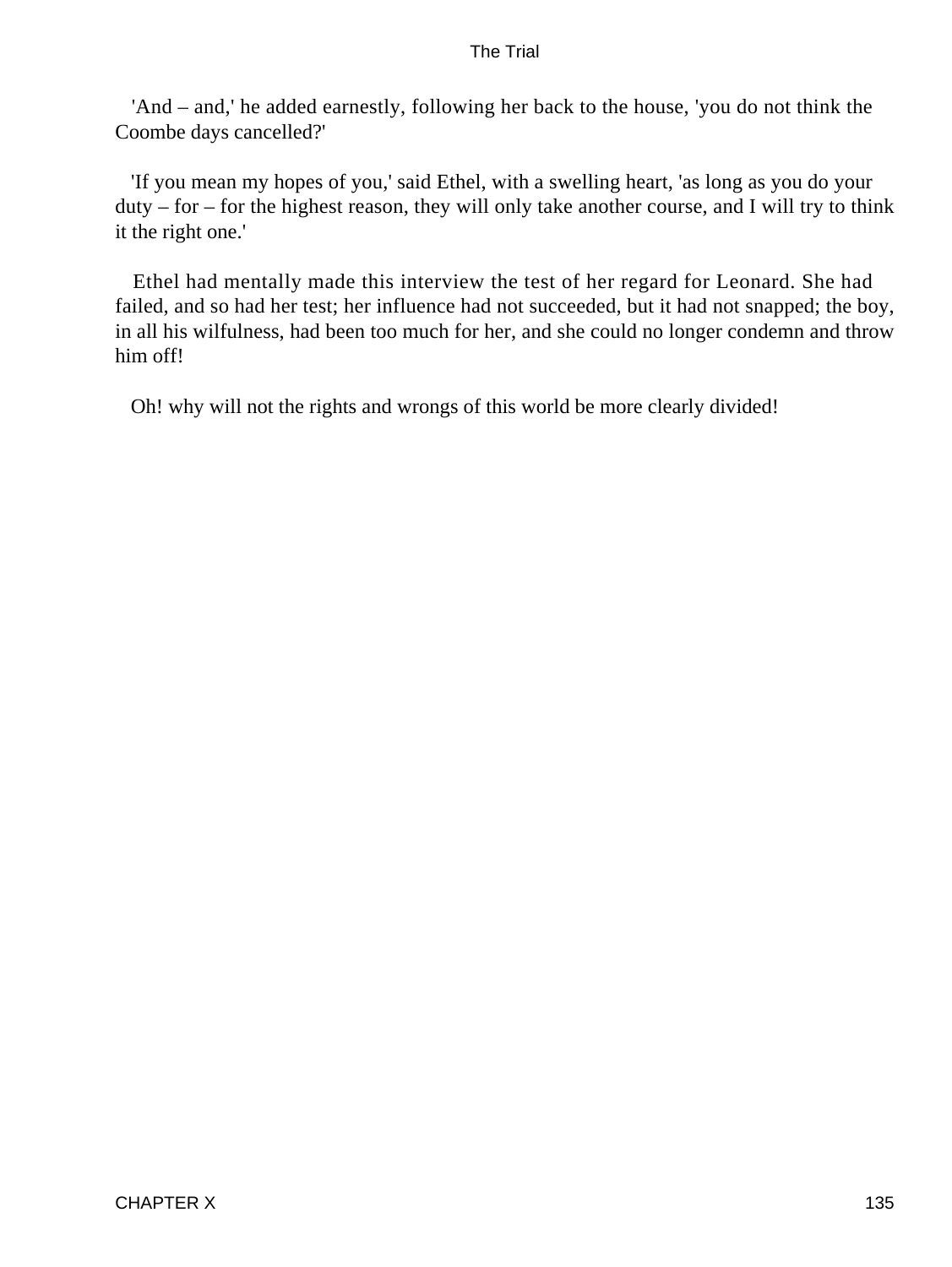# **[CHAPTER XI](#page-414-0)**

**The stream was deeper than I thought** 

When first I ventured here,

I stood upon its sloping edge

Without a rising fear. – H. BONAR

 It was a comfort to find that the brothers parted on good terms. The elder was beholden to the younger for the acquiescence that removed the odium of tyranny from the expulsion, and when the one great disturbance had silenced the ephemeral dissensions that had kept both minds in a constant state of irritation, Henry wanted, by kindness and consideration, to prove to himself and the world that Leonard's real interests were his sole object; and Leonard rejoiced in being at peace, so long as his pride and resolution were not sacrificed. He went off as though his employment had been the unanimous choice of the family, carrying with him his dog, his rifle, his fishing−rod, his fossils, and all his other possessions, but with the understanding that his Sundays were to be passed at home, by way of safeguard to his religion and morals, bespeaking the care and consideration of his senior, as Henry assured himself and Mrs. Pugh, and tried to persuade his sister and Dr. May.

 But Dr. May was more implacable than all the rest. He called Henry's action the deed of Joseph's brethren, and viewed the matter as the responsible head of a family; he had a more vivid contemporaneous knowledge of the Axworthy antecedents, and he had been a witness to Henry's original indignant repudiation of such a destiny for his brother. He was in the mood of a man whose charity had endured long, and refused to condemn, but whose condemnation, when forced from him, was therefore doubly strong. The displeasure of a loving charitable man is indeed a grave misfortune.

 Never had he known a more selfish and unprincipled measure, deliberately flying in the face of his parents' known wishes before they had been a year in their graves, exposing his brother to ruinous temptation with his eyes open. The lad was destroyed body and soul, as much as if he had been set down in Satan's own clutches; and if they did not mind what they were about, he would drag Aubrey after him! As sure as his name was Dick May, he would sooner have cut his hand off than have sent the boys to Coombe together, could he have guessed that this was to be the result.

 Such discourses did not tend to make Ethel comfortable. If she had been silly enough to indulge in a dream of her influence availing to strengthen Leonard against temptation, she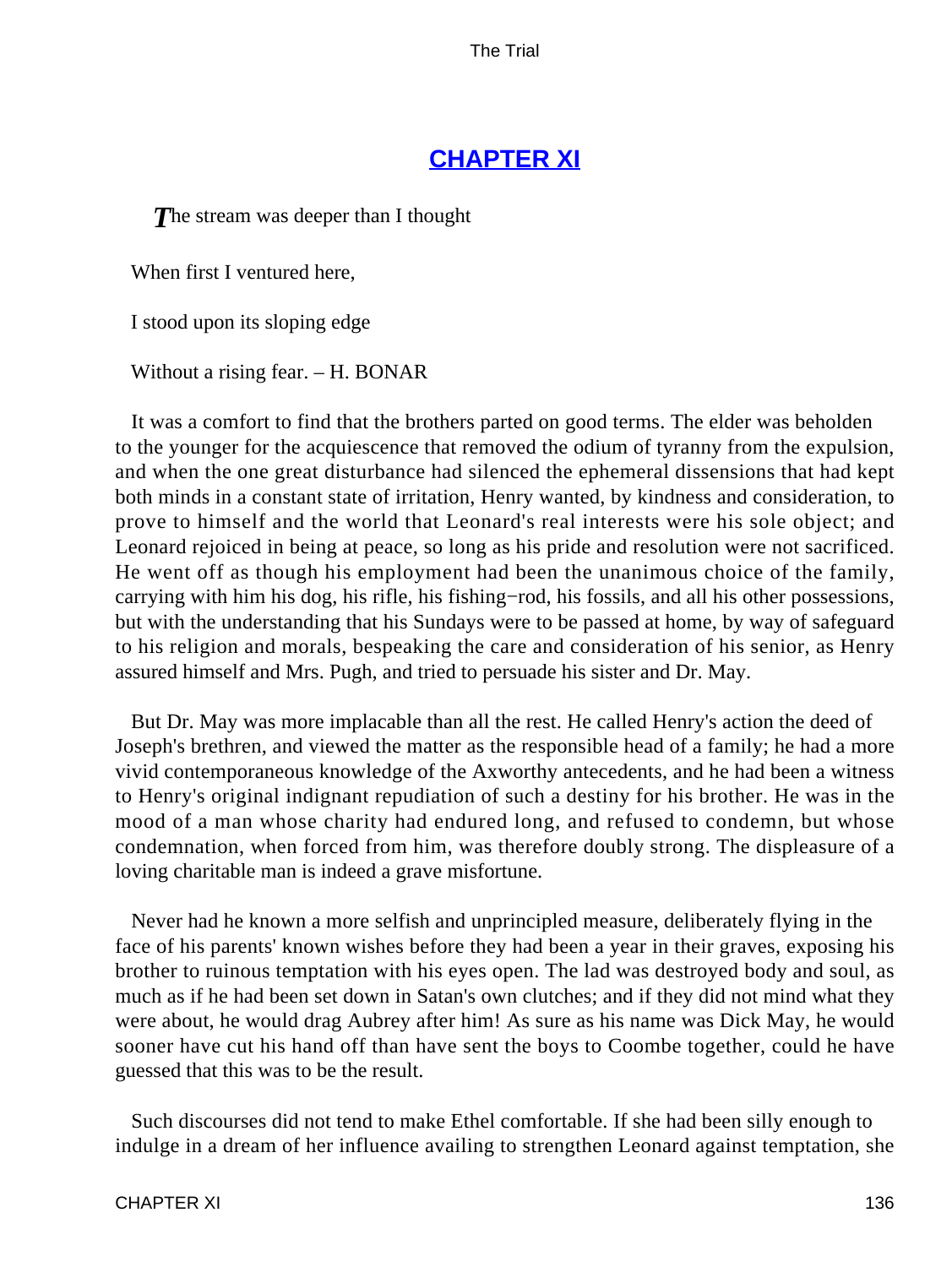must still have refrained from exerting it through her wonted medium, since it was her father's express desire that Aubrey, for his own sake, should be detached from his friend as much as possible.

 Aubrey was the greatest present difficulty. Long before their illness the boys had been the resource of each other's leisure, and Coombe had made their intimacy a friendship of the warmest nature. Aubrey was at an age peculiarly dependent on equal companionship, and in the absence of his brothers, the loss of his daily intercourse with Leonard took away all the zest of life. Even the volunteer practice lost its charm without the rival with whom he chiefly contended, yet whose success against others was hotter to him than his own; his other occupations all wanted partnership, and for the first time in his life he showed weariness and contempt of his sisters' society and pursuits. He rushed off on Sunday evenings for a walk with Leonard; and though Dr. May did not interfere, the daughters saw that the abstinence was an effort of prudence, and were proportionately disturbed when one day at dinner, in his father's absence, Aubrey, who had been overlooking his fishing−flies with some reviving interest, refused all his sisters' proposals for the afternoon, and when they represented that it was not a good fishing−day, owned that it was not, but that he was going over to consult Leonard Ward about some gray hackles.

'But you mustn't, Aubrey,' cried Gertrude, aghast.

Aubrey made her a low mocking bow.

'I am sure papa would be very much vexed,' added she, conclusively.

 'I believe it was luckless Hal that the mill−wheel tore in your nursery rhymes, eh, Daisy,' said Aubrey.

 'Nursery rhymes, indeed!' returned the offended young lady; 'you know it is a very wicked place, and papa would be very angry at your going there.' She looked at Ethel, extremely shocked at her not having interfered, and disregarding all signs to keep silence.

 'Axworthy – worthy of the axe,' said Aubrey, well pleased to retort a little teasing by the way; 'young Axworthy baiting the trap, and old Axworthy sitting up in his den to grind the unwary limb from limb!'

'Ethel, why don't you tell him not?' exclaimed Gertrude.

 'Because he knows papa's wishes as well as I do,' said Ethel; 'and it is to them that he must attend, not to you or me.'

 Aubrey muttered something about his father having said nothing to him; and Ethel succeeded in preventing Daisy from resenting this answer. She herself hoped to catch him in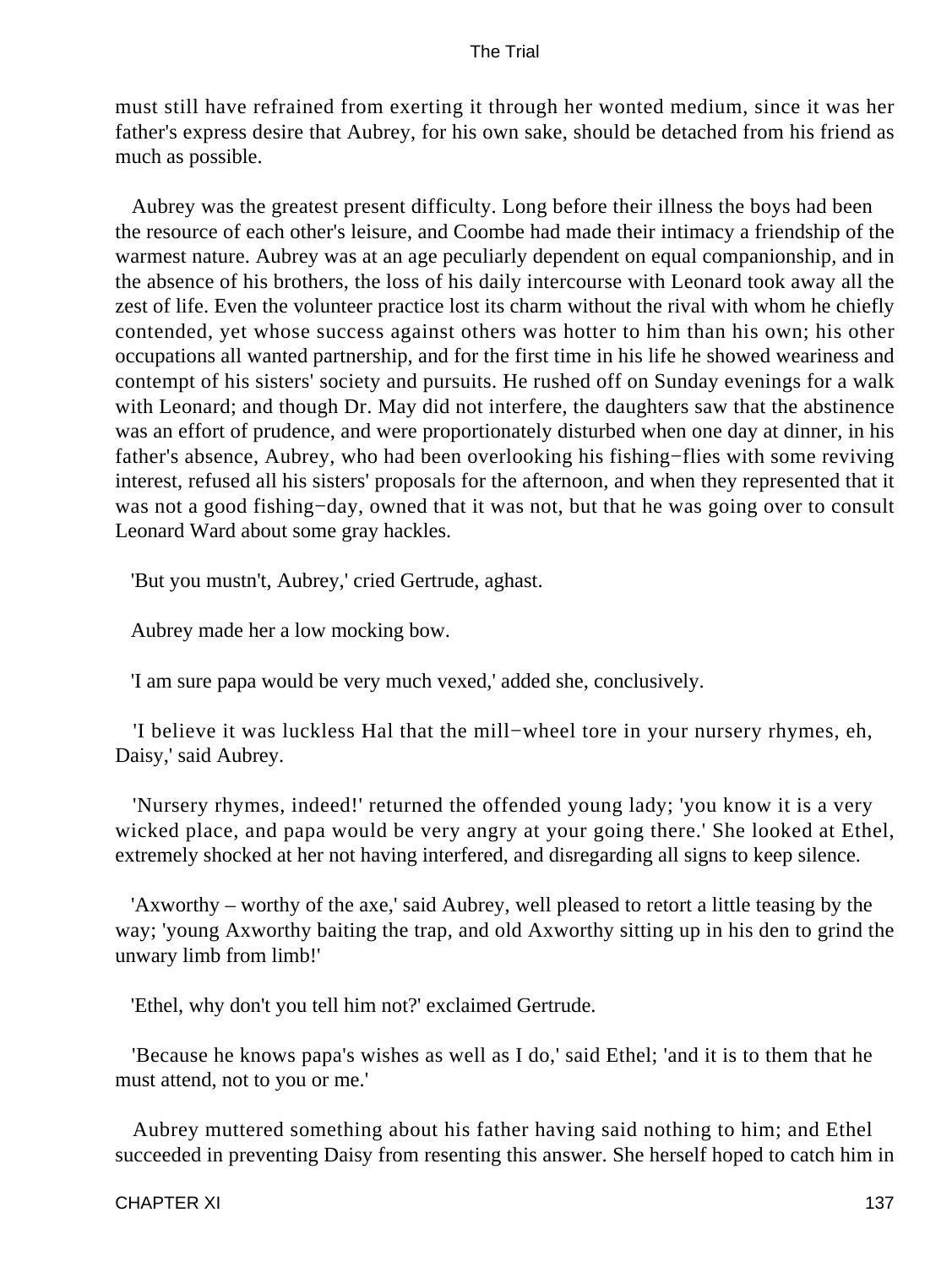private, but he easily contrived to baffle this attempt, and was soon marching out of Stoneborough in a state of rampant independence, manhood, and resolute friendship, which nevertheless chose the way where he was least likely to encounter a little brown brougham.

 Otherwise he might have reckoned three and a half miles of ploughed field, soppy lane, and water meadow, as more than equivalent to five miles of good turnpike road.

 Be that as it might, he was extremely glad when, after forcing his way through a sticky clayey path through a hazel copse, his eye fell on a wide reach of meadow land, the railroad making a hard line across it at one end, and in the midst, about half a mile off, the river meandering like a blue ribbon lying loosely across the green flat, the handsome buildings of the Vintry Mill lying in its embrace.

 Aubrey knew the outward aspect of the place, for the foreman at the mill was a frequent patient of his father's, and he had often waited in the old gig at the cottage door at no great distance; but he looked with more critical eyes at the home of his friend.

 It was a place with much capacity, built, like the Grange, by the monks of the convent, which had been the germ of the cathedral, and showing the grand old monastic style in the solidity of its stone barns and storehouses, all arranged around a court, whereof the dwelling−house occupied one side, the lawn behind it with fine old trees, and sloping down to the water, which was full of bright ripples after its agitation around the great mill−wheel. The house was of more recent date, having been built by a wealthy yeoman of Queen Anne's time, and had long ranges of square−headed sash windows, surmounted by a pediment, carved with emblems of Ceres and Bacchus, and a very tall front door, also with a pediment, and with stone stops leading up to it. Of the same era appeared to be the great gateway, and the turret above it, containing a clock, the hands of which pointed to 3.40.

 Aubrey had rather it had been four, at which time the office closed. He looked round the court, which seemed very dean and rather empty – stables, barns, buildings, and dwelling−house not showing much sign of life, excepting the ceaseless hum and clack of the mill, and the dash of the water which propelled it. The windows nearest to him were so large and low, that he could look in and see that the first two or three belonged to living rooms, and the next two showed him business fittings, and a back that he took to be Leonard's; but he paused in doubt how to present himself, and whether this were a welcome moment, and he was very glad to see in a doorway of the upper story of the mill buildings, the honest floury face of his father's old patient – the foreman.

 Greeting him in the open cordial way common to all Dr. May's children, Aubrey was at once recognized, and the old man came down a step−ladder in the interior to welcome him, and answer his question where he should find Mr. Ward.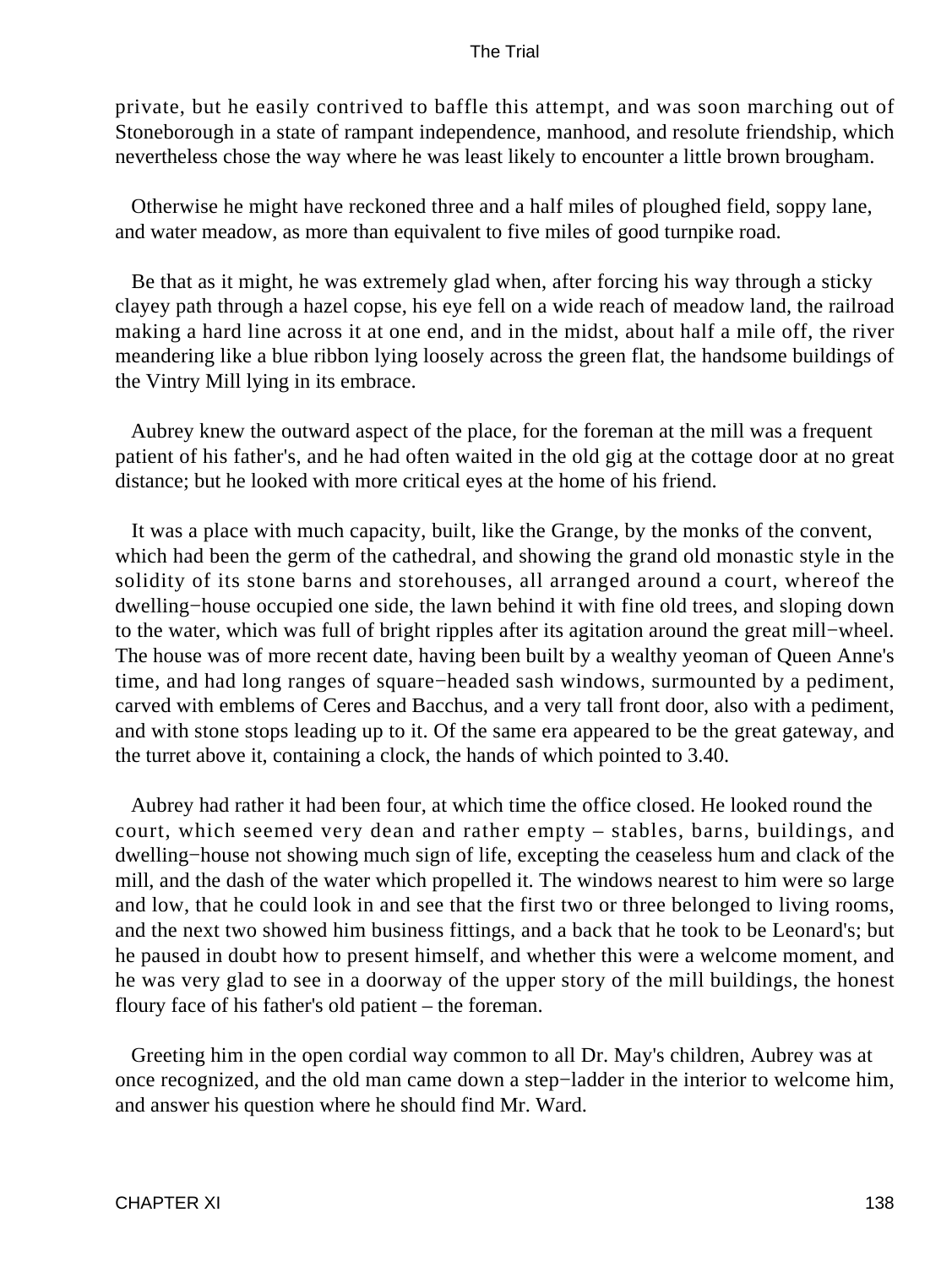'He is in the office, sir, there, to the left hand as you go in at the front door, but  $-$ ' and he looked up at the clock, 'maybe, you would not mind waiting a bit till it strikes four. I don't know whether master might be best pleased at young gentlemen coming to see him in office hours.'

 'Thank you,' said Aubrey. 'I did not mean to be too soon, Hardy, but I did not know how long the walk would be.'

 Perhaps it would have been more true had he said that he had wanted to elude his sisters, but he was glad to accept a seat on a bundle of sacks tremulous with the motion of the mill, and to enter into a conversation with the old foreman, one of those good old peasants whose integrity and skill render them privileged persons, worth their weight in gold long after their bodily strength has given way.

'Well, Hardy, do you mean to make a thorough good miller of Mr. Ward?'

'Bless you, Master May, he'll never stay here long enough.'

'Why not?'

'No, nor his friends didn't ought to let him stay!' added Hardy.

'Why?' said Aubrey. 'Do you think so badly of your own trade, Hardy?'

 But he could not get an answer from the oracle on this head. Hardy continued, 'He's a nice young gentleman, but he'll never put up with it.'

 'Put up with what?' asked Aubrey, anxiously; but at that instant a carter appeared at the door with a question for Master Hardy, and Aubrey was left to his own devices, and the hum and clatter of the mill, till the clock had struck four; and beginning to think that Hardy had forgotten him, he was about to set out and reconnoitre, when to his great joy Leonard himself came hurrying up, and heartily shook him by the hand.

 'Hardy told me you were here,' he said. 'Well done, old fellow, I didn't think they would have let you come and see me.'

 'The girls did make a great row about it,' said Aubrey, triumphantly, 'but I was not going to stand any nonsense.'

 Leonard looked a little doubtful; then said, 'Well, will you see the place, or come and sit in my room? There is the parlour, but we shall not be so quiet there.'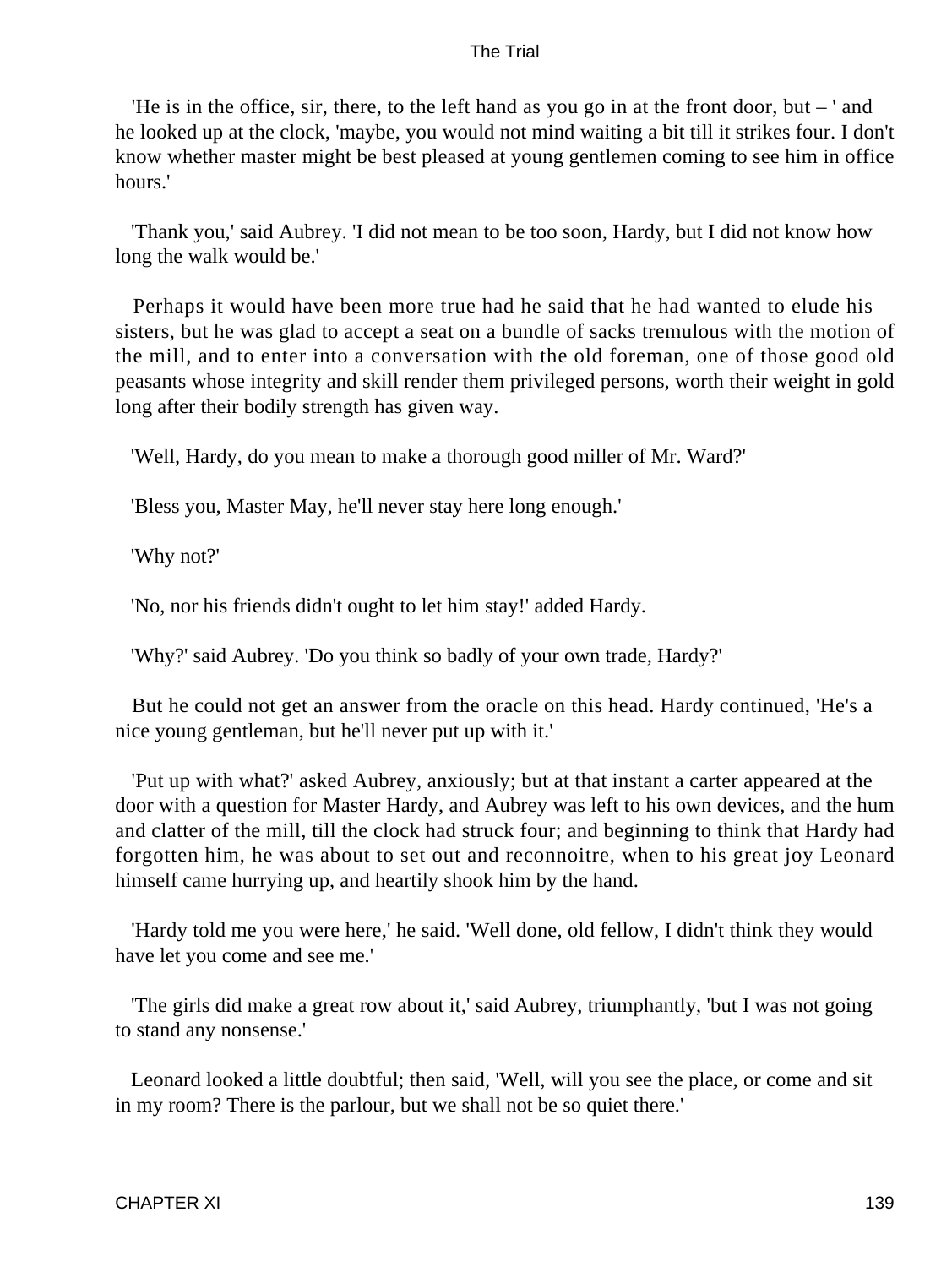Aubrey decided for Leonard's room, and was taken through the front door into a vestibule paved with white stone, with black lozenges at the intersections. 'There,' said Leonard, 'the office is here, you see, and my uncle's rooms beyond, all on the ground floor, he is too infirm to go up−stairs. This way is the dining−room, and Sam has got a sitting−room beyond, then there are the servants' rooms. It is a great place, and horridly empty.'

 Aubrey thought so, as his footsteps echoed up the handsome but ill−kept stone staircase, with its fanciful balusters half choked with dust, and followed Leonard along a corridor, with deep windows overlooking the garden and river, and great panelled doors opposite, neither looking as if they were often either cleaned or opened, and the passage smelling very fusty.

 'Pah!' said Aubrey; 'it puts me in mind of the wings of houses in books that get shut up because somebody has been murdered! Are you sure it is not haunted, Leonard?'

 'Only by the rats,' he answered, laughing; 'they make such an intolerable row, that poor little Mab is frightened out of her wits, and I don't know whether they would not eat her up if she did not creep up close to me. I'm tired of going at them with the poker, and would poison every man Jack of them if it were not for the fear of her getting the dose by mistake.'

 'Is that what Hardy says you will never put up with?' asked Aubrey; but instead of answering, Leonard turned to one of the great windows, saying,

 'There now, would not this be a charming place if it were properly kept?' and Aubrey looked out at the great cedar, spreading out its straight limbs and flakes of dark foliage over the sloping lawn, one branch so near the window as to invite adventurous exits, and a little boat lying moored in the dancing water below.

'Perfect!' said Aubrey. 'What fish there must lie in the mill tail!'

 'Ay, I mean to have a try at them some of these days, I should like you to come and help, but perhaps – Ha, little Mab, do you wonder what I'm after so long? Here's a friend for you: as the little dog danced delighted round him, and paid Aubrey her affectionate respects. Her delicate drawing−room beauty did not match with the spacious but neglected−looking room whence she issued. It had three great uncurtained windows looking into the court, with deep window−seats, olive−coloured painted walls, the worse for damp and wear, a small amount of old−fashioned solid furniture, and all Leonard's individual goods, chiefly disposed of in a cupboard in the wall, but Averil's beautiful water−coloured drawings hung over the chimney. To Aubrey's petted home−bred notions it was very bare and dreary, and he could not help exclaiming, 'Well, they don't lodge you sumptuously!'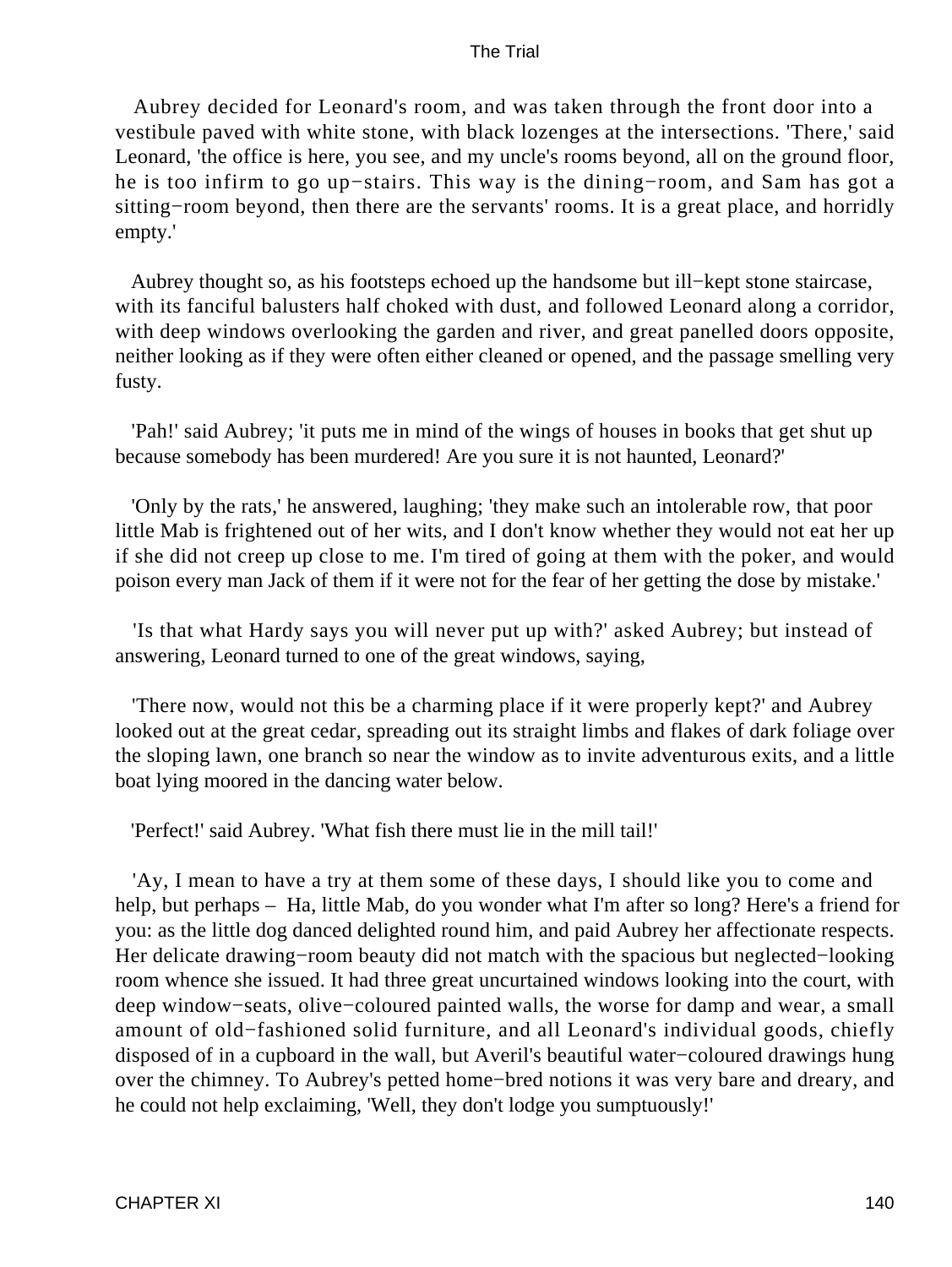'I don't fancy many clerks in her Majesty's dominions have so big and airy an apartment to boast of,' said Leonard. 'Let's see these flies of yours.'

 Their mysteries occupied the boys for some space; but Aubrey returned to the charge. 'What is it that Hardy says you'll never put up with, Leonard?'

 'What did the old fellow say?' asked Leonard, laughing; and as Aubrey repeated the conversation, ending with the oracular prediction, he laughed again, but said proudly, 'He'll see himself wrong then. I'll put up with whatever I've undertaken.'

'But what does he mean?'

 'Serving one's apprenticeship, I suppose,' said Leonard; 'they all think me a fine gentleman, and above the work, I know, though I've never stuck at anything yet. If I take to the business, I suppose it is capable of being raised up to me – it need not pull me down to it, eh?'

 'There need be no down in the case,' said Aubrey. 'My father always says there is no down except in meanness and wrong. But,' as if that mention brought a recollection to his mind, 'what o'clock is it? I must not stay much longer.'

 'I'll walk a bit of the way home with you,' said Leonard, 'but I must be back by five for dinner. I go to rifle practice two days in the week, and I don't like to miss the others, for Sam's often out, and the poor old man does not like being left alone at meals.'

 The two boys were at the room door, when Aubrey heard a step, felt the fustiness enlivened by the odour of a cigar, and saw a figure at the top of the stairs.

 'I say, Ward,' observed Mr. Sam, in a rude domineering voice, 'Spelman's account must be all looked over to−night; he says that there is a blunder. D'ye hear?'

'Very well.'

'Who have you got there?'

'It is Aubrey May.'

 'Oh! good morning to you,' making a kind of salutation; 'have you been looking at the water? We've got some fine fish there, if you like to throw a line any day. – Well, that account must be done to−night, and if you can't find the error, you'll only have to do it over again.'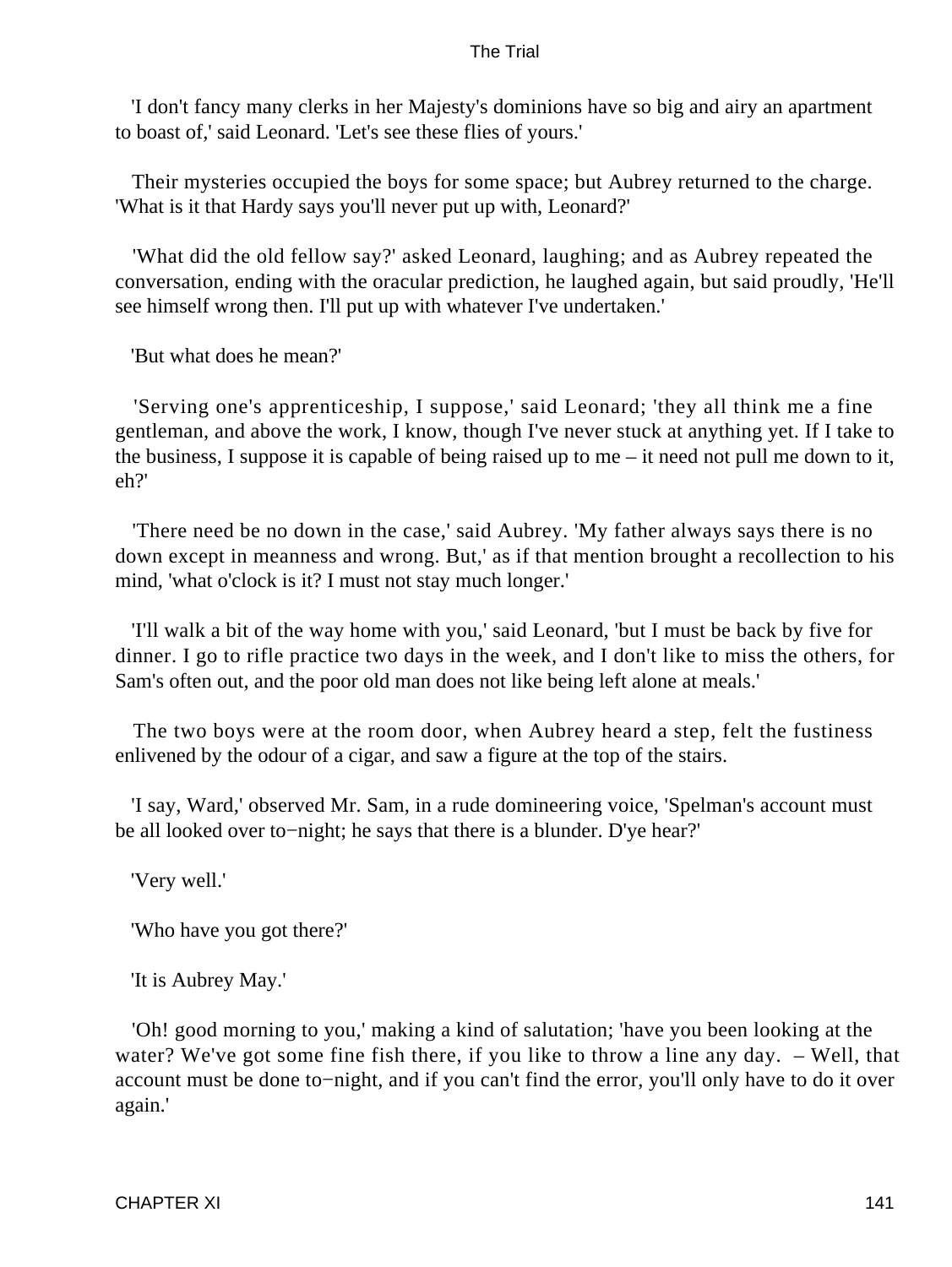Leonard's colour had risen a good deal, but he said nothing, and his cousin ran down−stairs and drove off in his dog−cart.

'Is it much of a business?' said Aubrey, feeling extremely indignant.

 'Look here,' said Leonard, leading the way down−stairs and into the office, where he pointed to two huge account books. 'Every page in that one must I turn over this blessed night; and if he had only told me three hours ago, I could have done the chief of it, instead of kicking my heels all the afternoon.'

 'Has he any right to order you about, out of office hours, and without a civil word either? Why do you stand it?'

 'Because I can stand anything better than being returned on Henry's hands,' said Leonard, 'and he has spite enough for that. The thing must be done, and if he won't do it, I must, that's all. Come along.'

 As they went out the unwieldy figure of the elder Mr. Axworthy was seen, leaning out of his open window, smoking a clay pipe. He spoke in a much more friendly tone, as he said, 'Going out, eh? Mind the dinner−time.'

'Yes, sir,' said Leonard, coming nearer, 'I'm not going far.'

'Who have you got there?' was again asked.

'One of the young Mays, sir. I was going to walk part of the way back.'

 Aubrey thought the grunt not very civil; and as the boys and Mab passed under the gateway, Leonard continued, 'There's not much love lost between him and your father; he hates the very name.'

'I should expect he would,' said Aubrey, as if his hatred were an honour.

 'I fancy there's some old grievance,' said Leonard, 'where he was wrong of course. Not that that need hinder your coming over, Aubrey; I've a right to my own friends, but – '

'And so have I to mine,' said Aubrey eagerly.

'But you see,' added Leonard, 'I wouldn't have you do it  $-$  if  $-$  if it vexes your sister. I can see you every Sunday, you know, and we can have some fun together on Saturdays when the evenings get longer.'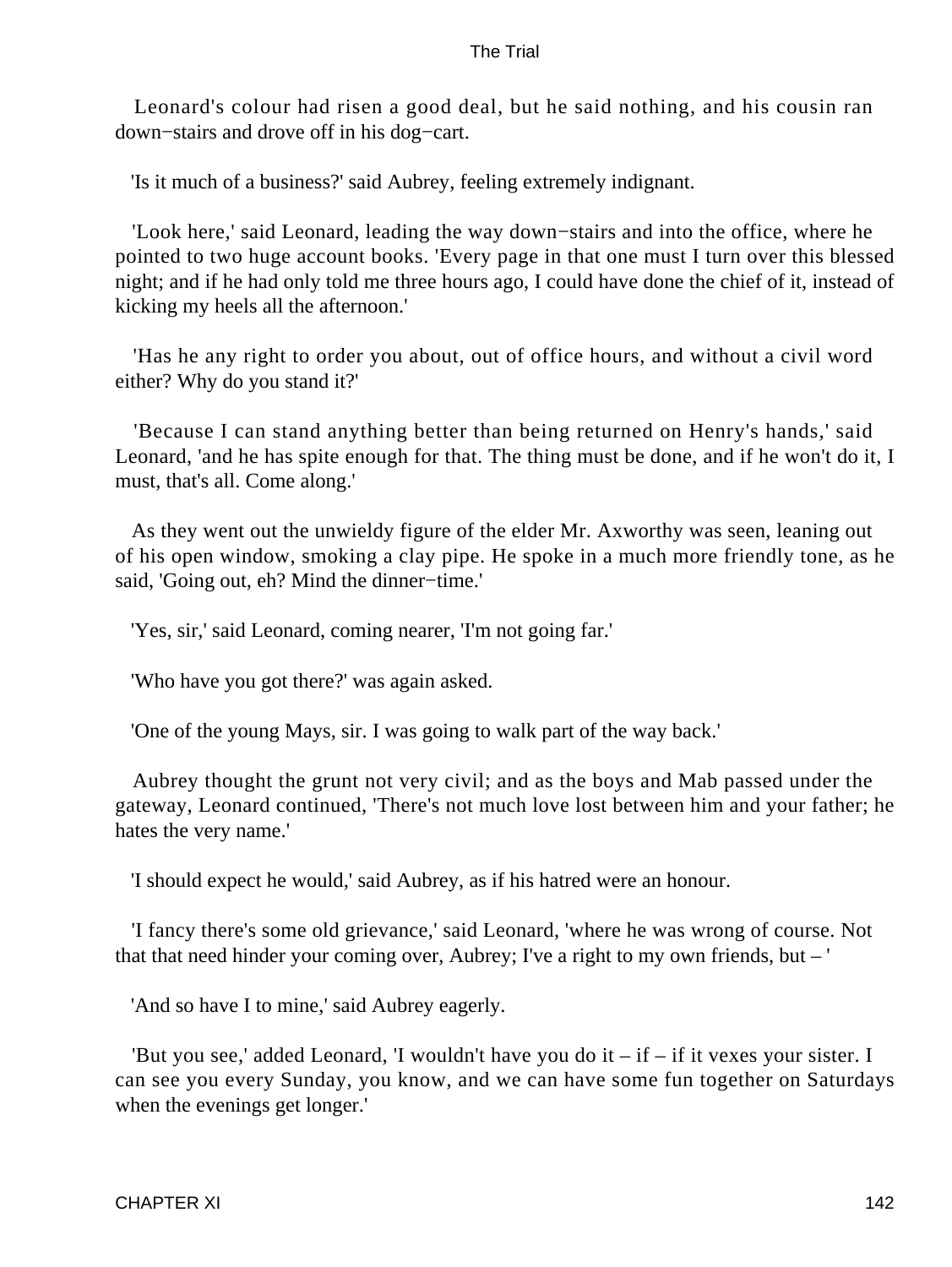Aubrey's face fell; he had a strong inclination for Leonard's company, and likewise for the trout in the mill tail, and he did not like his independence to be unappreciated.

 'You see,' said Leonard, laying his hand kindly on his shoulder, 'it is very jolly of you, but I know they would hate it in the High Street if you were often here, and it is not worth that. Besides, Aubrey, to tell the plain truth, Sam's not fit company for any decent fellow.'

'I can't think how he came to ask me to fish.'

 'Just to show he is master, because he knew the poor old man would not like it! It is one reason he is so savage with me, because his uncle took me without his consent.'

'But, Leonard, it must be worse than the living at home ever was.'

 Leonard laughed. 'It's different being jawed in the way of business and at one's own home. I'd go through a good deal more than I do here in the week to have home what it is now on Sunday. Why, Henry really seems glad to see me, and we have not had the shadow of a row since I came over here. Don't you tell Ave all this, mind, and you may just as well not talk about it at home, you know, or they will think I'm going to cry off.'

 Aubrey was going to ask what he looked to; but Leonard saw, or thought he saw, a weasel in the hedge, and the consequent charge and pursuit finished the dialogue, the boys parted, and Aubrey walked home, his satisfaction in his expedition oozing away at every step, though his resolve to assert his liberty grew in proportion.

 Of course it had not been possible to conceal from Dr. May where Aubrey was gone, and his annoyance had burst out vehemently, the whole round of objurgations against the Wards, the Vintry Mill, and his own folly in fostering the friendship, were gone through, and Ethel had come in for more than she could easily bear, for not having prevented the escapade. Gertrude had hardly ever seen her father so angry, and sat quaking for her brother; and Ethel meekly avoided answering again, with the happy trustfulness of experienced love.

 At last, as the tea was nearly over, Aubrey walked in, quite ready for self−defence. Nobody spoke for a little while, except to supply him with food; but presently Dr. May said, not at all in the tone in which he had talked of his son's journey, 'You might as well have told me of your intentions, Aubrey.'

 'I didn't think they mattered to anybody,' said Aubrey; 'we generally go our own way in the afternoon.'

'Oh!' said Dr. May. 'Interference with the liberty of the subject?'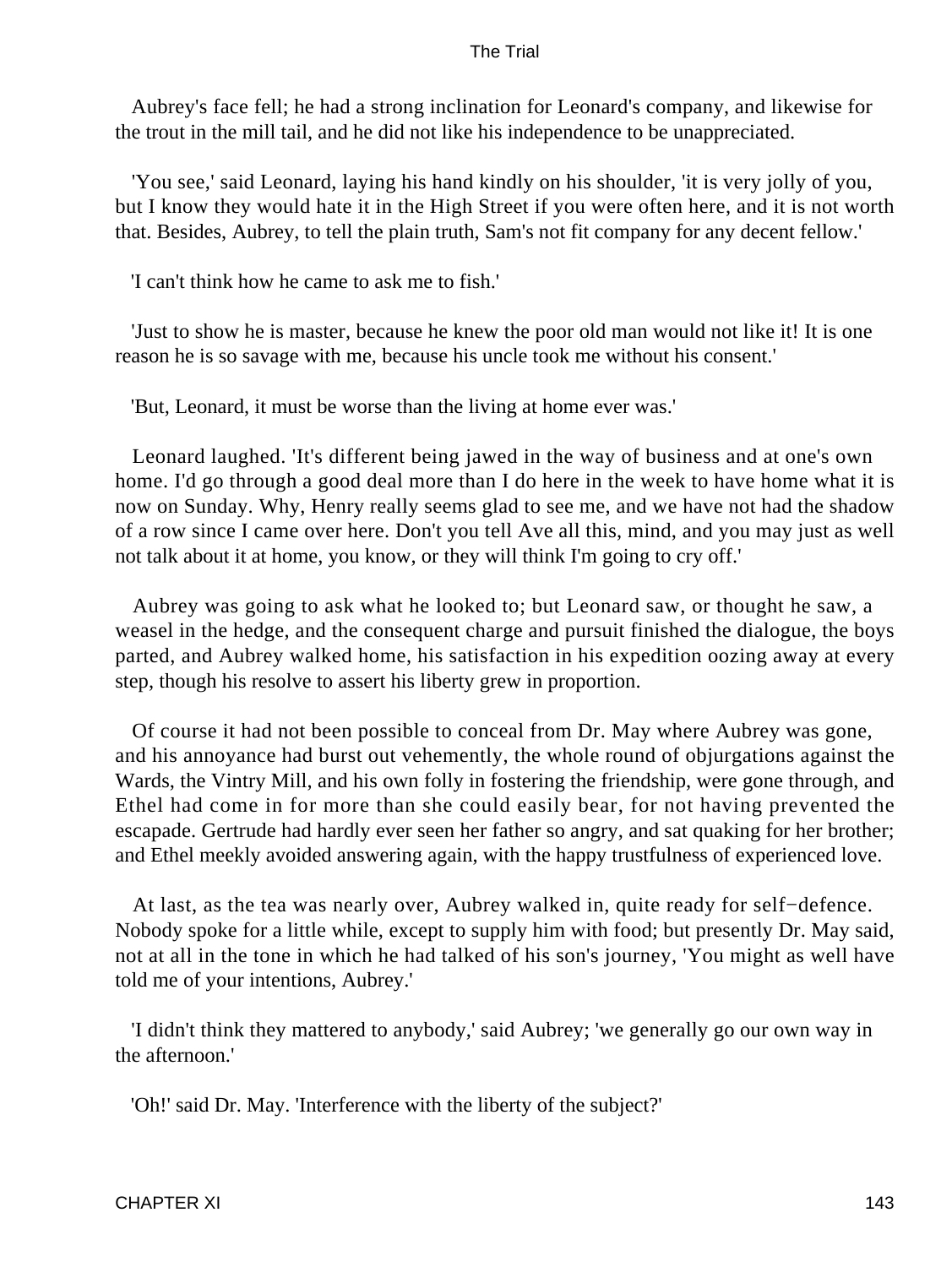Aubrey coloured, and felt he had not quite spoken truth. 'I could not give him up, father,' he said, less defiantly.

 'No, certainly not; but I had rather you only saw him at home. It will be more for our peace of mind.'

 'Well, father,' said Aubrey, 'I am not going there any more. He told me not himself:' and then with laughing eyes he added, 'He said you would not like it, Ethel.'

'Poor boy!' said Ethel, greatly touched.

 'Very right of him,' said Dr. May, well pleased. 'He is a fine lad, and full of proper feeling. What sort of a berth has the old rogue given him, Aubrey?'

 Much relieved that matters had taken this course, Aubrey tried to tell only as much as his friend would approve, but the medium was not easily found, and pretty nearly the whole came out. Dr. May was really delighted to hear how Sam treated him.

 'If that fellow takes the oppressive line, there may be some hope,' he said. 'His friendship is the worse danger than his enmity.'

 When the sisters had bidden good night, the Doctor detained Aubrey to say very kindly, 'My boy, I do not like to hear of your running counter to your sister.

'I'm not going there again,' said Aubrey, willing to escape.

 'Wait a minute, Aubrey,' said Dr. May; 'I want to tell you that I feel for you in this matter more than my way of talking may have made it seem to you. I have a great regard for your friend Leonard, and think he has been scandalously used, and I don't want to lessen your attachment to him. Far be it from me to think lightly of a friendship, especially of one formed at your age. Your very name, my boy, shows that I am not likely to do that!'

Aubrey smiled frankly, his offended self−assertion entirely melted.

 'I know it is very hard on you, but you can understand that the very reasons that made me so averse to Leonard's taking this situation, would make me anxious to keep you away from his relations there, not necessarily from him. As long as he is what he is now, I would not lift a finger to keep you from him. Have I ever done so, Aubrey?'

'No, papa.'

 'Nor will I, as long as he is what I see him now. After this, Aubrey, is it too much to ask of you to keep out of the way of the persons with whom he is thrown?'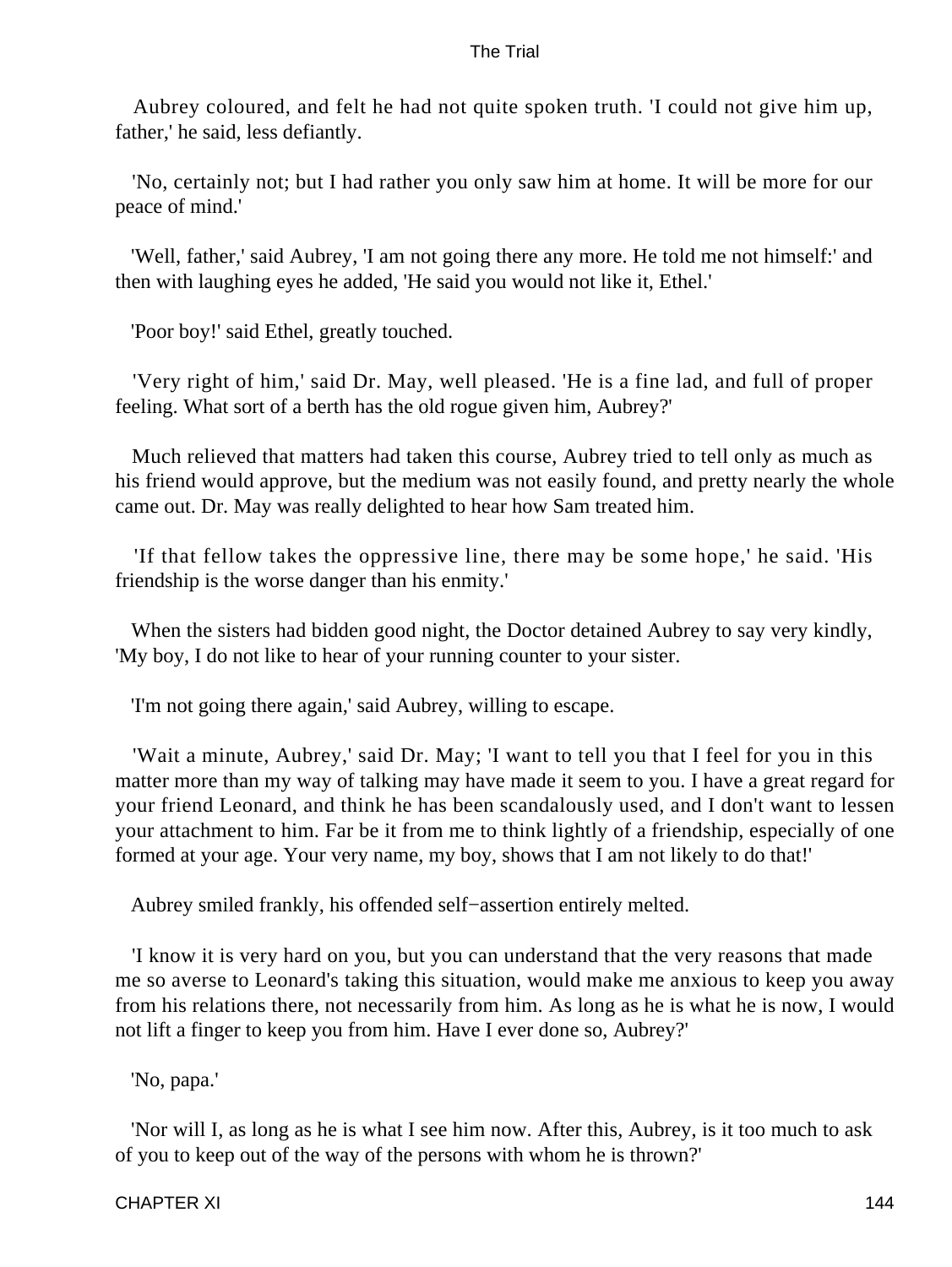'I will do so, papa. He wishes it himself.' Then with an effort, he added, 'I am sorry I went to−day; I ought not, but – ' and he looked a little foolish.

 'You did not like taking orders from the girls? No wonder, Aubrey; I have been very thankful to you for bearing it as you have done. It is the worst of home education that these spirits of manliness generally have no vent but mischief. But you are old enough now to be thankful for such a friend and adviser as Ethel, and I don't imagine that she orders you.'

'No,' said Aubrey, smiling and mumbling; 'but Daisy – '

 'Oh, I can quite understand the aggravation of Daisy happening to be right; but you must really be man enough to mind your own conscience, even if Daisy is imprudent enough to enforce it.'

 'It was not only that,' said Aubrey, 'but I could not have Ward thinking I turned up my nose at his having got into business.'

 'No, Aubrey, he need never fancy it is the business that I object to, but the men. Make that clear to him, and ask him to this house as much as you please. The more «thorough» he is in his business, the more I shall respect him.'

 Aubrey smiled, and thanked his father with a cleared brow, wondering at himself for having gone without consulting him.

 'Good night, my boy. May this friendship of yours be a lifelong stay and blessing to you both, even though it may cost you some pain and self−command, as all good things must, Aubrey.'

 That evening Ethel had been writing to Cambridge. Tom had passed his examination with great credit, and taken an excellent degree, after which he projected a tour in Germany, for which he had for some time been economizing, as a well−earned holiday before commencing his course of hospitals and lectures. Tom was no great correspondent, and had drilled his sisters into putting nothing but the essential into their letters, instead, as he said, of concealing it in flummery. This is a specimen of the way Tom liked to be written to.

'Stoneborough, Feb. 20th.

'My Dear Tom,

 Dr. Spencer says nothing answers so well as a knapsack. Get one at – . The price is L. s. d. Order extra fittings as required, including a knife and fork. Letters from N. Z. of the 1st of November, all well. I wish Aubrey was going with you; he misses Leonard Ward so sorely, as to be tempted to follow him to the Vintry Mill. I suspect your words are coming true, and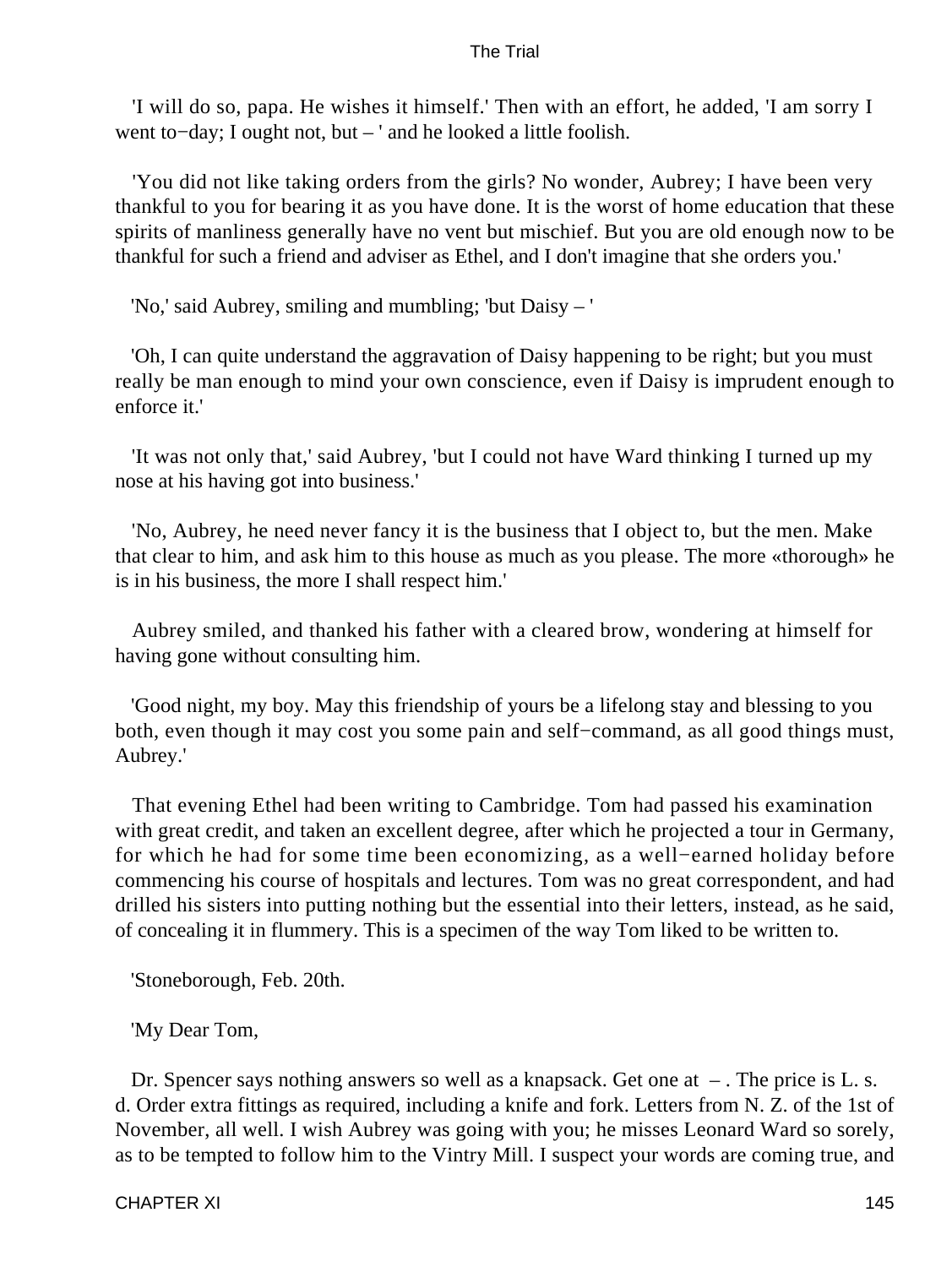the days of petticoat government ending. However, even if he would not be in your way, he could not afford to lose six months' study before going into residence.

'Your affectionate sister,

'Etheldred May.'

 Tom wrote that he should spend a night in London and come home. When he came, the family exclaimed that his microscope, whose handsome case he carried in his hand, was much grown. 'And improved too, I hope' said Tom, proceeding to show off various new acquisitions and exchanges in the way of eye−pieces, lenses, and other appliances of the most expensive order, till his father exclaimed,

'Really, Tom, I wish I had the secret of your purse.'

 'The fact is,' said Tom, 'that I thought more would be gained by staying at home, so I turned my travels into a binocular tube,'

 Aubrey and Gertrude shouted that Tom certainly did love the microscope better than any earthly thing; and he coolly accepted the inference.

 Somewhat later, he announced that he had decided that he should be better able to profit by the London lectures and hospitals, if he first studied for half a year at the one at Stoneborough, under the direction of his father and Dr. Spencer.

 Dr. May was extremely gratified, and really esteemed this one of the greatest compliments his science had ever received; Dr. Spencer could not help observing, 'I did not think it was in him to do such a wise thing. I never can fathom the rogue. I hope he was not bitten during his benevolent exertions last winter.'

 Meantime, Tom had observed that he had time to see that Aubrey was decently prepared for Cambridge, and further promoted the boy to be his out−of−door companion, removing all the tedium and perplexity of the last few weeks, though apparently merely indulging his own inclinations. Ethel recognized the fruit of her letter, and could well forgive the extra care in housekeeping required for Tom's critical tastes, nay, the cool expulsion of herself and Gertrude from her twenty years' home, the schoolroom, and her final severance from Aubrey's studies, though at the cost of a pang that reminded her of her girlhood's sorrow at letting Norman shoot ahead of her. She gave no hint; she knew that implicit reserve was the condition of his strange silent confidence in her, and that it would be utterly forfeited unless she allowed his fraternal sacrifice to pass for mere long−headed prudence.

 Aubrey's Saturday and Sunday meetings with his friend were not yielded, even to Tom, who endeavoured to interfere with them, and would fain have cut the connection with the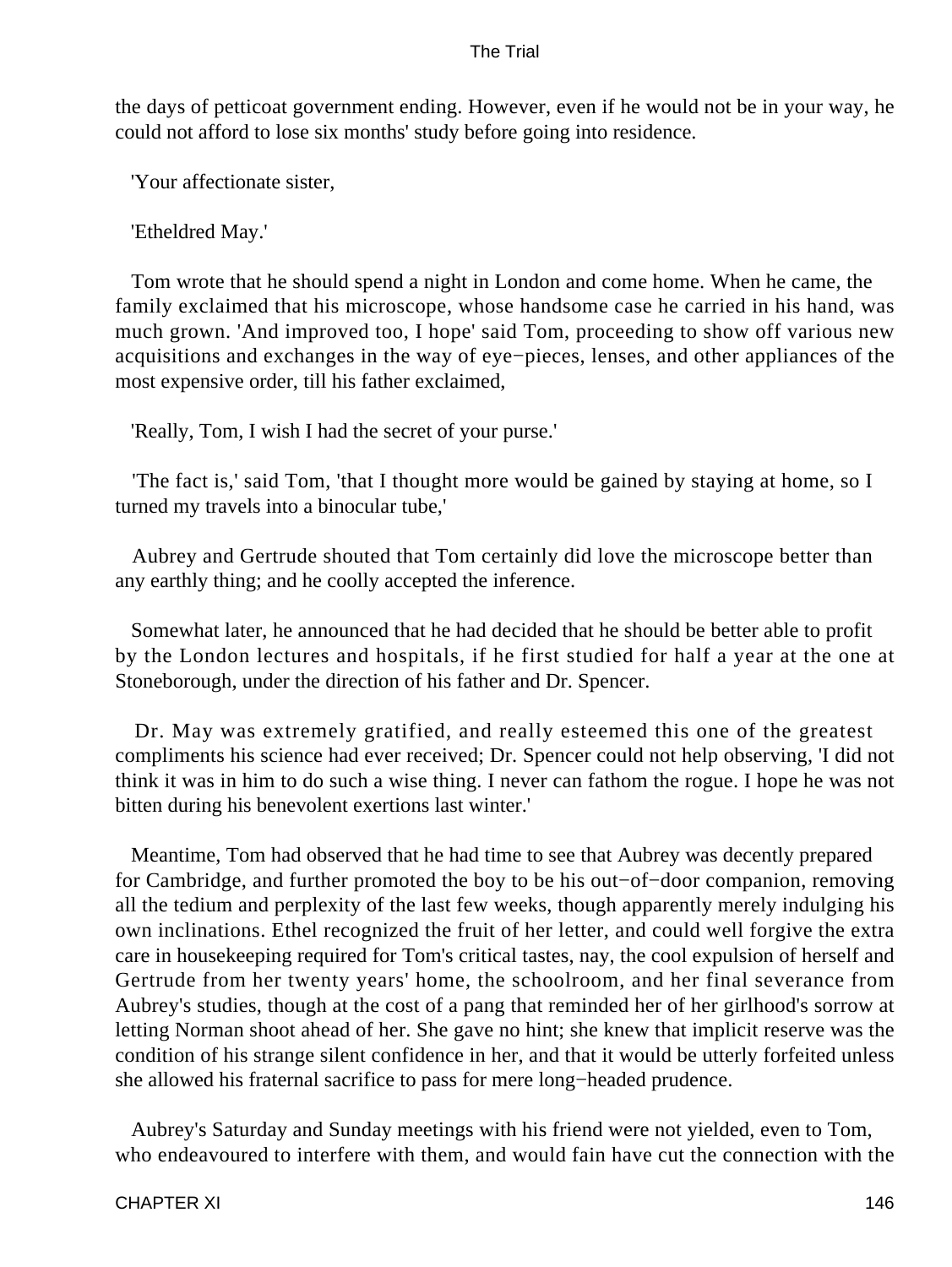entire family, treating Miss Ward with the most distant and supercilious bows on the unpleasantly numerous occasions of meeting her in the street, and contriving to be markedly scornful in his punctilious civility to Henry Ward when they met at the hospital. His very look appeared a sarcasm, to the fancy of the Wards; and he had a fashion of kindly inquiring after Leonard, that seemed to both a deliberate reproach and insult.

 Disputes had become less frequent at Bankside since Leonard's departure, and few occasions of actual dissension arose; but the spirit of party was not extinguished, and the brother and sister had adopted lines that perhaps clashed less because they diverged more.

 Averil had, in reply to the constant exhortations to economize, resolved to decline all invitations, and this kept her constantly at home, or with her harmonium, whereas Henry made such constant engagements, that their dining together was the exception, not the rule. After conscientiously teaching her sisters in the morning, she devoted the rest of her day to their walk, and to usefulness in the parish. She liked her tasks, and would have been very happy in them, but for the constant anxiety that hung over her lest her home should soon cease to be her home.

 Henry's devotion to Mrs. Pugh could no longer be mistaken. The conviction of his intentions grew upon his sister, first from a mere absurd notion, banished from her mind with derision, then from a misgiving angrily silenced, to a fixed expectation, confirmed by the evident opinion of all around her, and calling for decision and self−command on her own part.

 Perhaps her feelings were unnecessarily strong, and in some degree unjust to Mrs. Pugh; but she had the misfortune to be naturally proud and sensitive, as well as by breeding too refined in tone for most of those who surrounded her. She had taken a personal dislike to Mrs. Pugh from the first; she regarded pretension as insincerity, and officiousness as deliberate insult, and she took the recoil of her taste for the judgment of principle. To see such a woman ruling in her mother's, her own, home would be bad enough; but to be ruled by her, and resign to her the management of the children, would be intolerable beyond measure. Too unhappy to speak of her anticipations even to Leonard or to Mary May, she merely endeavoured to throw them off from day to day, till one evening, when the days had grown so long that she could linger in the twilight in the garden before her singing practice, she was joined by Henry, with the long apprehended 'I want to speak to you, Ave.'

 Was it coming? Her heart beat so fast, that she could hardly hear his kind commencement about her excellent endeavours, and the house's unhappy want of a mistress, the children's advantage, and so on. She knew it could only tend to one point, and longed to have it reached and passed. Of course she would be prepared to hear who was the object of his choice, and she could not but murmur 'Yes,' and 'Well.'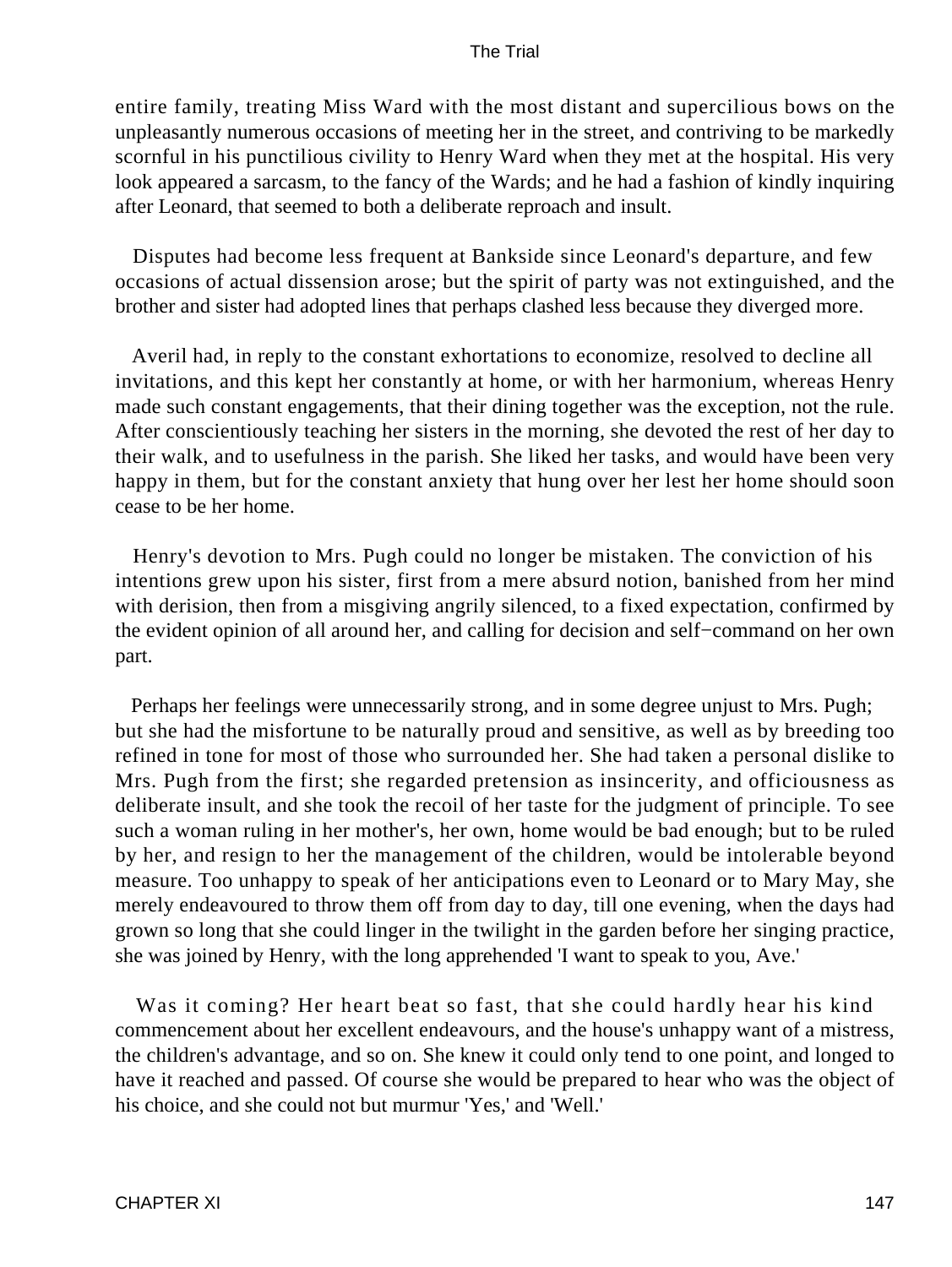'And, Ave, you will, I hope, be gratified to hear that I am not entirely rejected. The fact is, that I spoke too soon.' Averil could have jumped for joy, and was glad it was too dusk for her face to be seen. 'I do not believe that her late husband could have had any strong hold on her affections; but she has not recovered the shock of his loss, and entreated, as a favour granted to her sentiments of respect for his memory, not to hear the subject mentioned for at least another year. I am permitted to visit at the house as usual, and no difference is to be made in the terms on which we stand. Now, Ave, will you – may I ask of you, to do what you can to remove any impression that she might not be welcome in the family?'

'I never meant – ' faltered Averil, checked by sincerity.

 'You have always been – so – so cold and backward in cultivating her acquaintance, that I cannot wonder if she should think it disagreeable to you; but, Ave, when you consider my happiness, and the immense advantage to all of you, I am sure you will do what is in your power in my behalf.' He spoke more affectionately and earnestly than he had done for months; and Averil was touched, and felt that to hang back would be unkind.

'I will try,' she said. 'I do hope it may turn out for your happiness, Henry.'

 'For all our happiness,' said Henry, walking down to the gate and along the road with her, proving all the way that he was acting solely for the good of the others, and that Averil and the children would find their home infinitely happier.

 A whole year – a year's reprieve – was the one thought in Averil's head, that made her listen so graciously, and answer so amiably, that Henry parted with her full of kind, warm feeling.

 As the sage said, who was to be beheaded if he could not in a year teach the king's ass to speak – what might not happen in a year; the king might die, the ass might die, or he might die – any way there was so much gained: and Averil, for the time, felt as light−hearted as if Mrs. Pugh had vanished into empty air. To be sure, her own life had, of late, been far from happy; but this extension of it was bailed with suppressed ecstasy – almost as an answer to her prayers. Ah, Ave, little did you know what you wished in hoping for anything to prevent the marriage!

 She did obey her brother so far as to call upon Mrs. Pugh, whom she found in ordinary mourning, and capless – a sign that dismayed her; but, on the other hand, the lady, though very good−natured and patronizing, entertained her with the praises of King John, and showed her a copy of Magna Charta in process of illumination. Also, during her call, Tom May walked in with a little book on drops of water; and Averil found the lady had become inspired with a microscopic furore, and was thinking of setting up a lens, and preparing objects for herself, under good tuition.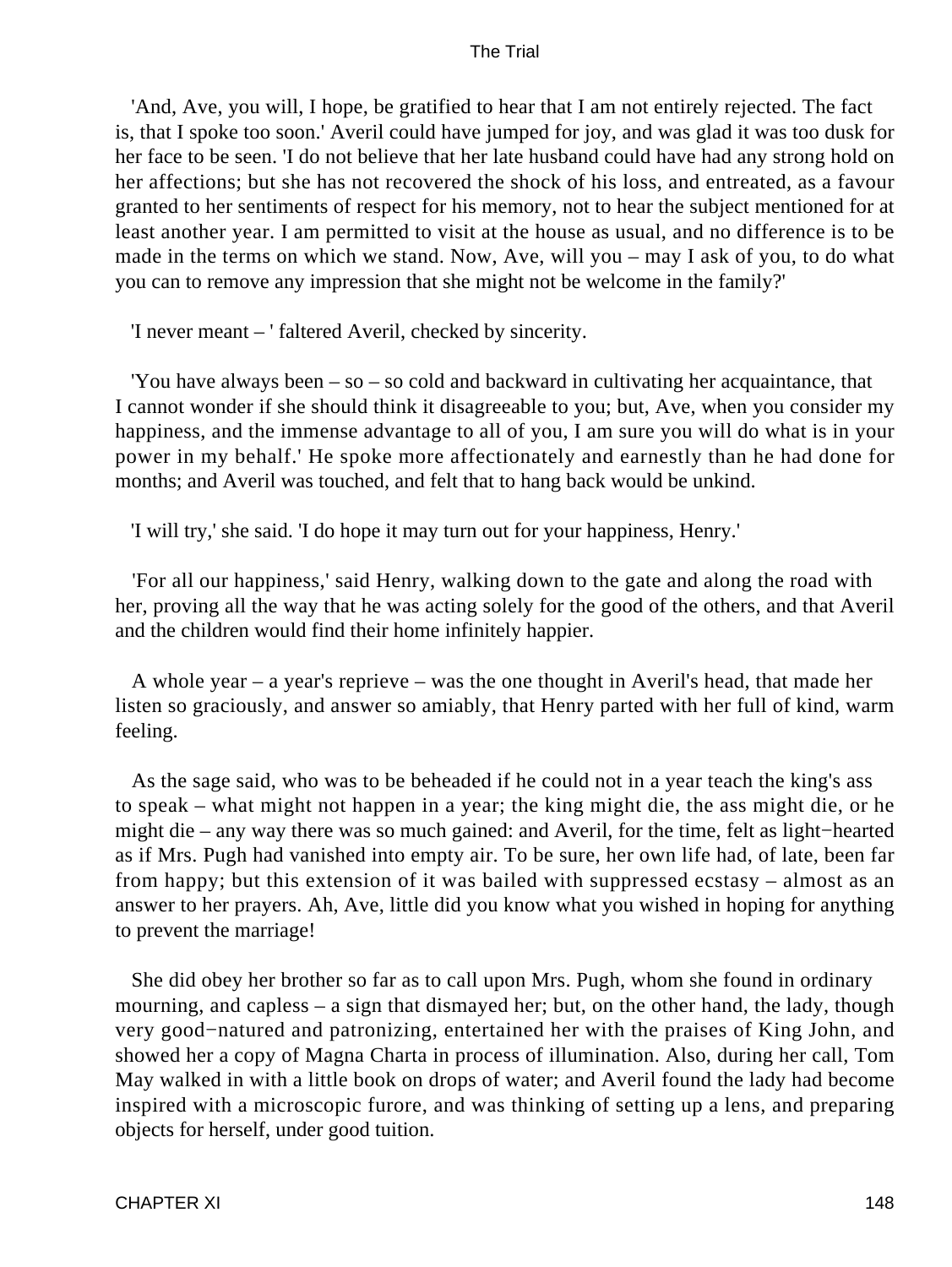Though Averil was very desirous that Mrs. Pugh should refuse her brother, yet this was the last service she wished the May family to render her. She was sure Tom May must dislike and despise the widow as much as she did; and since the whole town was unluckily aware of Henry's intentions, any interference with them was base and malicious, if in the way of mere amusement and flirtation. She was resolved to see what the game was, but only did see that her presence greatly disconcerted 'Mr. Thomas May.'

 Henry was wretched and irritable in the velvet paws of the widow, who encouraged him enough to give him hope, and then held him aloof, or was equally amiable to some one else. Perhaps the real interpretation was, that she loved attention. She was in all sincerity resolved to observe a proper period of widowhood, and not determined whether, when, or how, it should terminate: courtship amused her, and though attracted by Henry and his good house, the evidences of temper and harshness had made her unwilling to commit herself; besides that, she was afraid of Averil, and she was more flattered by the civilities of a lioncel like Harvey Anderson; or if she could be sure of what Mr. Thomas May's intentions were, she would have preferred an embryo physician to a full−grown surgeon – at any rate, it was right by her poor dear Mr. Pugh to wait.

 She need not have feared having Averil as an inmate. Averil talked it over with Leonard, and determined that no power on earth should make her live with Mrs. Pugh. If that were necessary to forward his suit, she would make it plain that she was ready to depart.

 'Oh, Leonard, if my uncle were but a nice sort of person, how pleasant it would be for me and the children to live there, and keep his house; and I could make him so comfortable, and nurse him!'

'Never, Ave!' cried Leonard; 'don't let the thing be talked of.'

 'Oh no, I know it would not do with Samuel there; but should we be too young for your old scheme of having a cottage together near?'

'I did not know what the Axworthys were like,' returned Leonard.

'But need we see them much?'

 'I'll tell you what, Ave, I've heard them both – yes, the old man the worst of the two – say things about women that made my blood boil.' Leonard was quite red as he spoke. 'My father never let my mother see any of the concern, and now I know why. I'll never let you do so.'

 'Then there is only one other thing to be done,' said Averil; 'and that is for me to go back to school as a parlour boarder, and take the children with me. It would be very good for them, and dear Mrs. Wood would be very glad to have me.'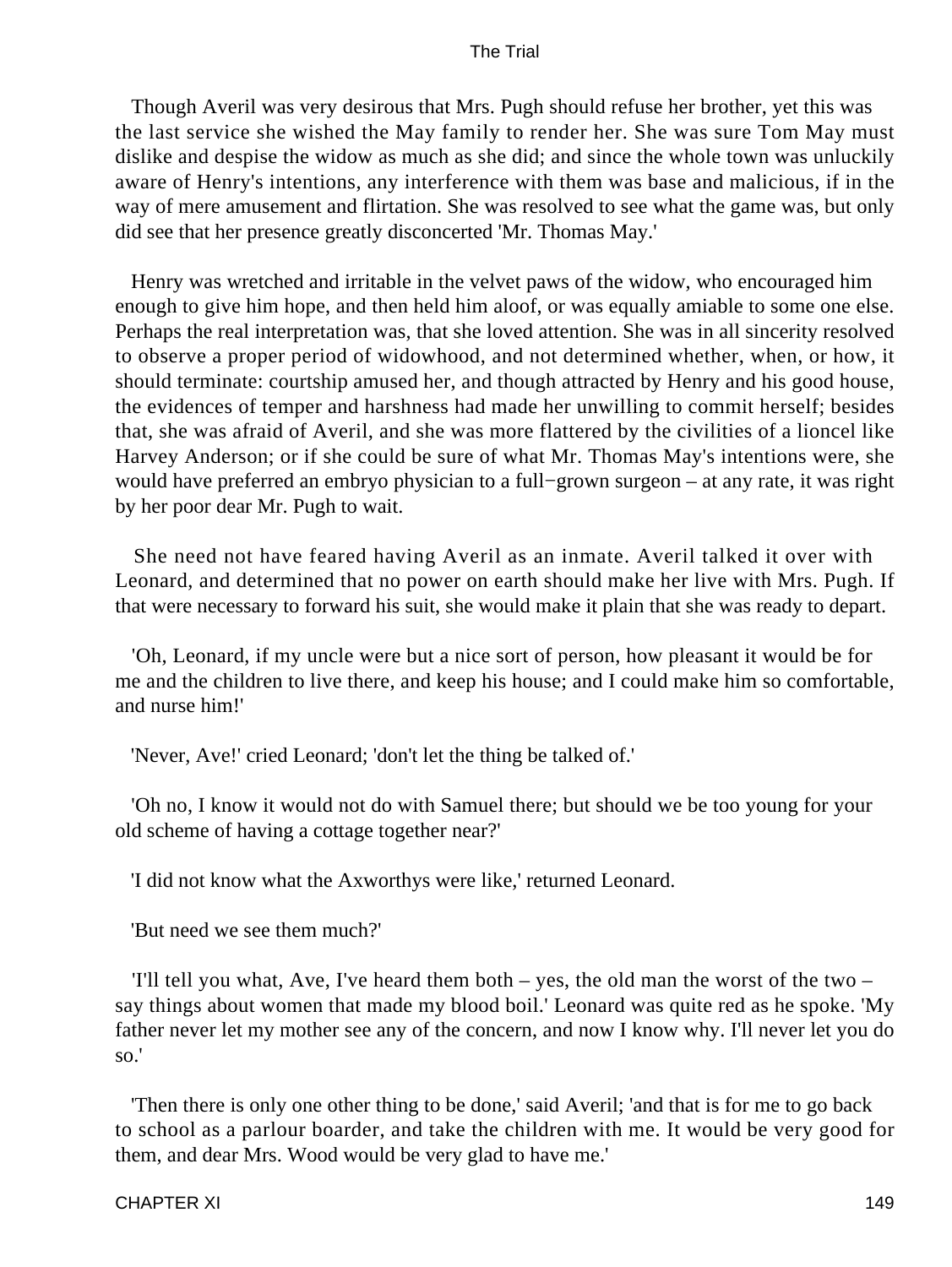'Yes,' said Leonard, 'that is the only right thing, Ave; and the Mays will say so, too. Have you talked it over with them!'

'No. I hate talking of this thing.'

 'Well, you had better get their advice. It is the best thing going!' said Leonard, with a sigh that sounded as if he wished he had taken it.

 But it was not to Averil that he said so. To her he spoke brightly of serving the time for which he was bound to his uncle; then of making a fresh engagement, that would open a home to her; or, better still, suppose Sam did not wish to go on with the business, he might take it, and make the mill the lovely place it might be. It was to Aubrey May that the boy's real feelings came out, as, on the Sunday evening, they slowly wandered along the bank of the river. Aubrey had seen a specimen of his life at the mill, and had been kept up to the knowledge of its events, and he well knew that Leonard was heartily sick of it. That the occupation was uncongenial and tedious in the extreme to a boy of good ability and superior education – nay, that the drudgery was made unnecessarily oppressive, was not the point he complained of, though it was more trying than he had expected, that was the bed that he had made, and that he must lie upon. It was the suspicion of frauds and tricks of the trade, and, still worse, the company that he lived in. Sam Axworthy hated and tyrannized over him too much to make dissipation alluring; and he was only disgusted by the foul language, coarse manners, and the remains of intemperance worked on in violent temper.

 The old man, though helpless and past active vice, was even more coarse in mind and conversation than his nephew; and yet his feebleness, and Sam's almost savage treatment of him, enlisted Leonard's pity on his side. In general, the old man was kind to Leonard, but would abuse him roundly when the evidences of his better principles and training, or his allegiance to Dr. May, came forward, and Leonard, though greatly compassionating him, could not always bear his reproaches with patience, and was held back from more attention to him than common humanity required, by an unlucky suggestion that he was currying favour in the hope of supplanting Sam.

 'Old Hardy is the only honest man in the place, I do believe,' said Leonard. 'I'll tell you what, Aubrey, I have made up my mind, there is one thing I will not do. If ever they want to make me a party to any of their cheatings, I'll be off. That window and the cedar−tree stand very handy. I've been out there to bathe in the early summer mornings, plenty of times already, so never you be surprised if some fine day you hear – non est inventus.'

'And where would you go?'

 'Get up to London, and see if my quarter's salary would take me out in the steerage to some diggings or other. What would your brother say to me if I turned up at the Grange – New Zealand?'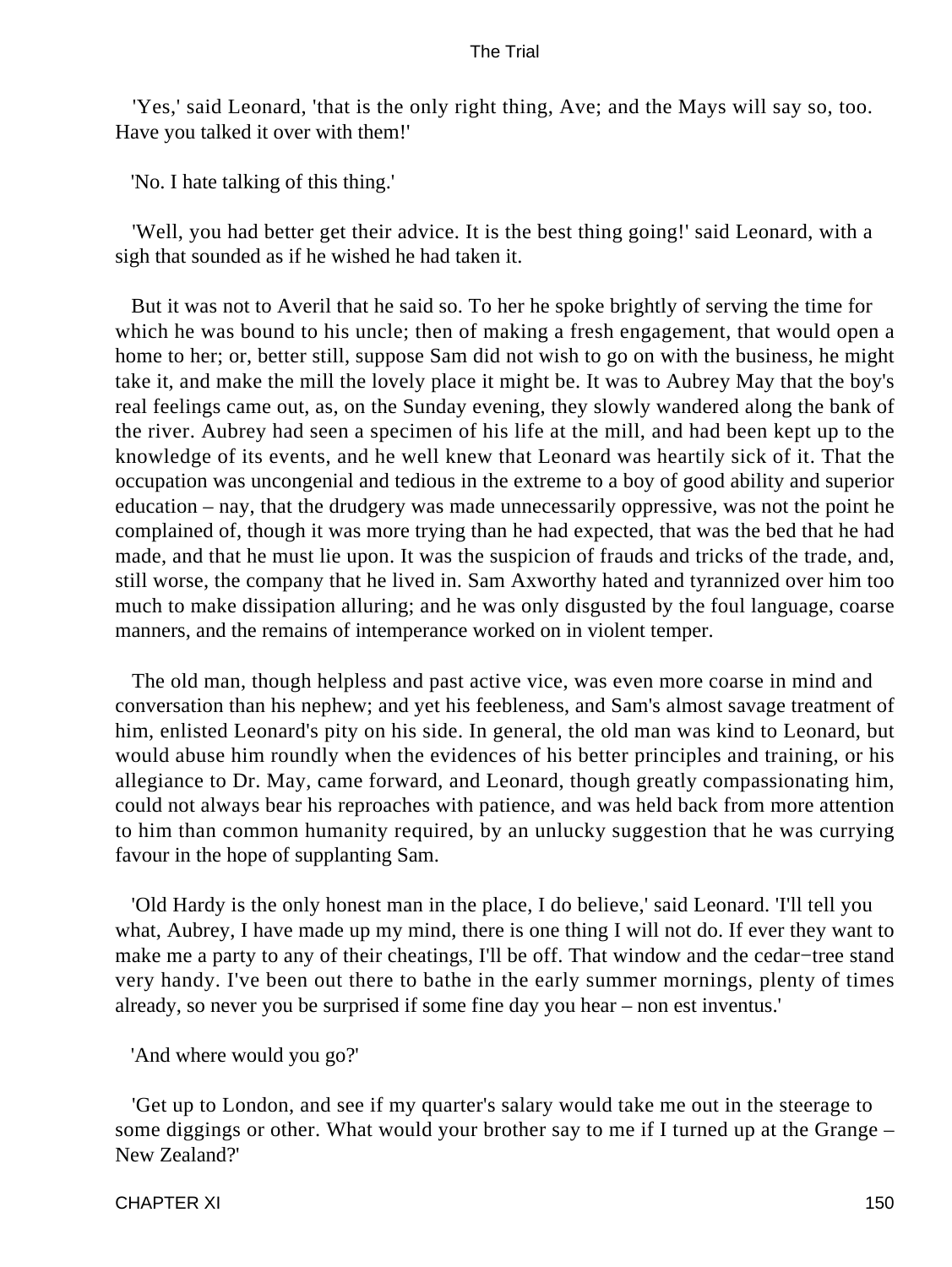'Say! Mention Ethel, and see what he would not say.'

 And the two boys proceeded to arrange the details of the evasion in such vivid colouring, that they had nearly forgotten all present troubles, above all when Leonard proceeded to declare that New Zealand was too tame and too settled for him, he should certainly find something to do in the Feejee Isles, where the high spirit of the natives, their painted visages, and marvellous head−dresses, as depicted in Captain Erskine's voyage, had greatly fired his fancy, and they even settled how the gold fields should rebuild the Market Cross.

'And when I'm gone, Aubrey, mind you see to Mab,' he said, laughing.

'Oh! I thought Mab was to act Whittington's cat.'

 'I'm afraid they would eat her up; besides, there's the voyage. No, you must keep her till I come home, even if she is to end like Argus. Would you die of joy at seeing me, eh, little black neb?'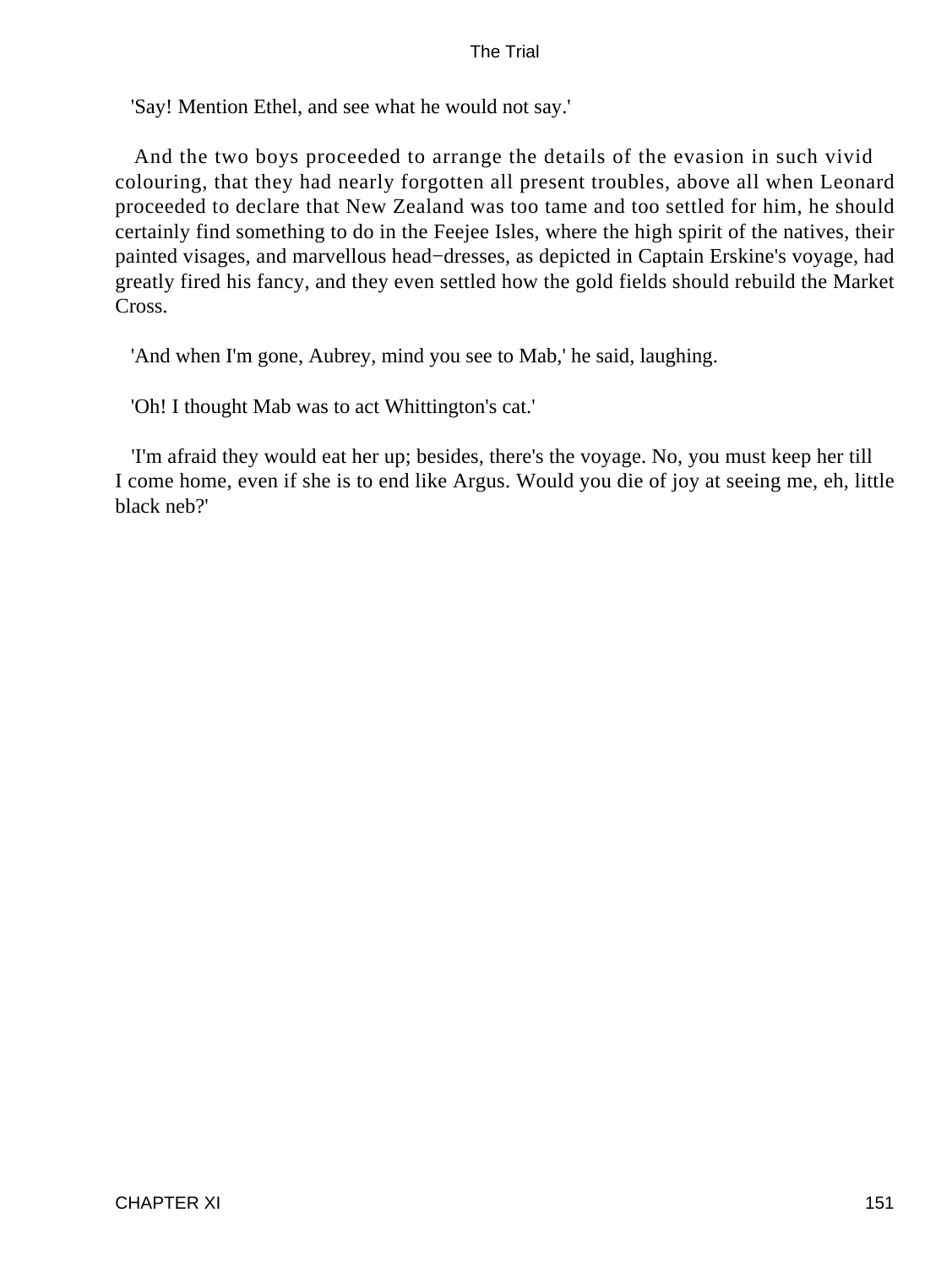# **[CHAPTER XII](#page-414-0)**

Let us meet, And question this most bloody piece of work, To know it farther. – Macbeth

 'If you please, sir, Master Hardy from the Vintry Mill wants to see you, said a voice at Dr. May's door early in the morning; and the Doctor completed his dressing in haste, muttering to himself exclamations of concern that the old man's malady should have returned.

 On entering the study, Hardy's appearance, whiter than even the proverbial hue of his trade, his agitation of feature, confused eye, and trembling lip, inspired fears that the case was more alarming than had been apprehended; but to cheer him, the Doctor began, 'Frightened about yourself, Master Hardy, eh! You've come out without breakfast, and that's enough to put any man out of heart.'

 'No, sir,' said the old man, 'it is nothing about myself; I wish it were no worse; but I've not got the heart to go to tell the poor young gentleman, and I thought – '

 'What – what has happened to the boy?' exclaimed Dr. May, sharply, standing as if ready to receive the rifle shot which he already believed had destroyed Leonard.

 'That's what we can't say, sir,' returned Hardy; 'but he is gone, no one knows where. And, sir, my poor master was found at five o'clock this morning, in his chair in his sitting−room, stone dead from a blow on the head.'

 'Mind what you are saying!' shouted the Doctor passionately. 'You old scoundrel, you don't mean to tell me that you are accusing the lad!'

 'I accuse nobody, sir,' said the old man, standing his ground, and speaking steadily, but respectfully, 'I wouldn't say nothing to bring any one into trouble if I could help it, and I came to ask you what was to be done.'

 'Yes, yes; I beg your pardon, Hardy, but it sounded enough to overset one. Your poor master murdered, you say!'

Hardy nodded assent.

 'And young Ward missing? Why, the burglars must have hurt the poor fellow in defending his uncle. Have you searched the place?'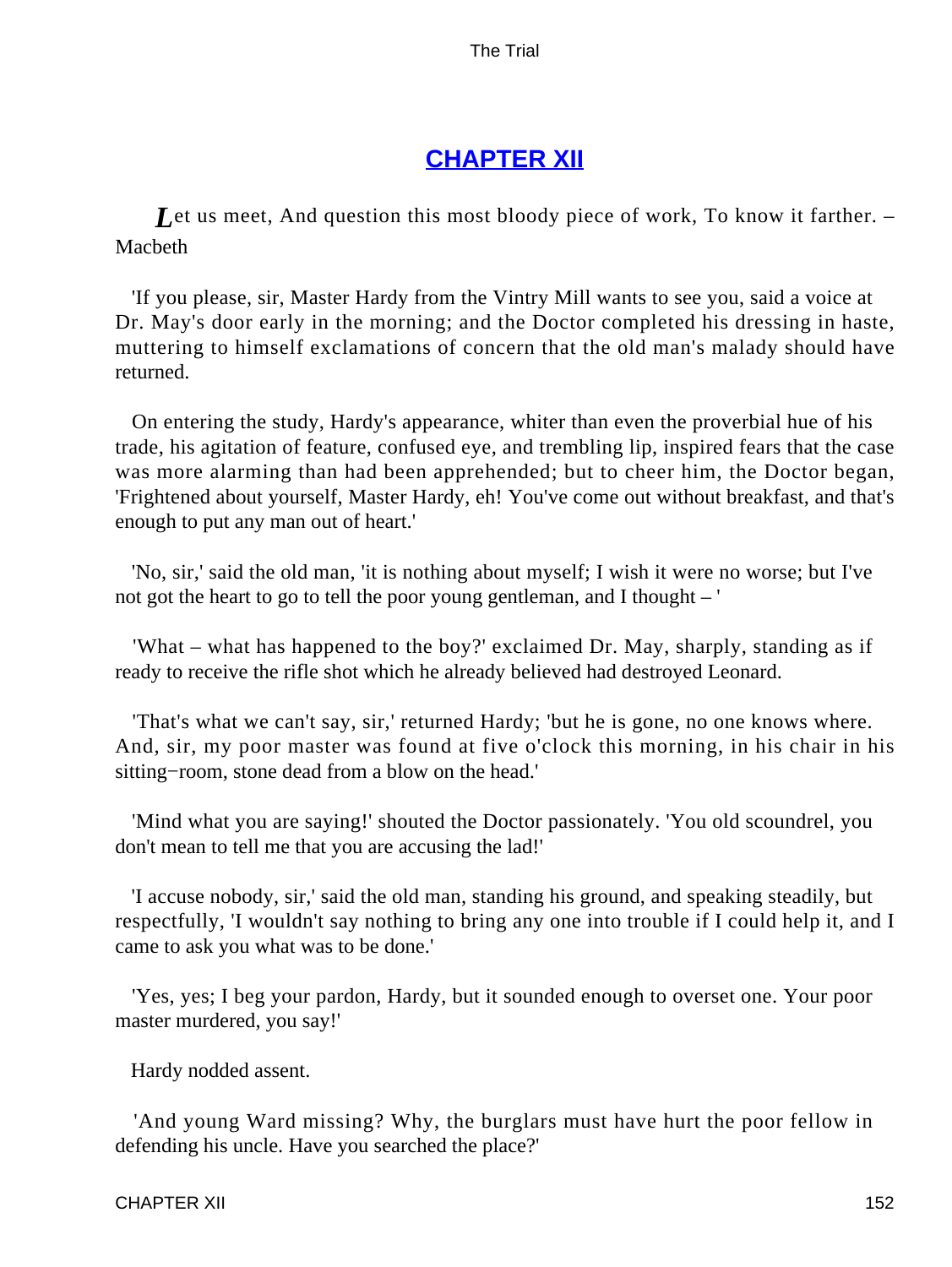'I never thought of that, sir,' said Hardy, his countenance much relieved; 'it would be more like such a young gentleman as Mr. Ward.'

 'Then we'll get over to the mill as fast as we can, and see what can be done,' said Dr. May, snatching up his hat and gloves. 'You come and walk with me to Bankside, and tell me by the way about this terrible business. Good heavens! they'll have thrown the boy into the river!'

 And calling out that his carriage should follow to Bankside, the Doctor dashed up−stairs, and knocked at Ethel's door. 'My dear,' he said, 'there has been a robbery or something at the Vintry Mill. I must go and see Henry Ward about it. Poor old Axworthy is murdered, and I'm terribly afraid Leonard has met with some foul play. You or Mary had better go and see about Ave presently, but don't believe a word of anything till you see me again.'

 And shutting the door, while Ethel felt as if the room were reeling round with her, Dr. May was in a few seconds more hastening along by Hardy's side, extracting from him the little he had to tell. The old man had been unlocking the door of the mill at five o'clock, when he was summoned by loud shrieks from the window of Mr. Axworthy's sitting−room, and found that the little maid had been appalled by the sight of her master sunk forward from his gouty chair upon the table, his hair covered with blood. Hardy had been the first to touch him, and to perceive that he had long been dead. The housekeeper, the only other servant who slept in the house, had rushed in half−dressed; but neither nephew appeared. Young Axworthy had gone the previous day to the county races, leaving the time of his return doubtful, and Leonard Ward did not answer when called. It was then found that his room was empty, his bed untouched, and the passage window outside his door left open. The terrified servants held confused consultation, and while the groom had hurried off to give the alarm at Whitford, and ride on in search of Sam Axworthy, Hardy had taken another horse and started to inform Henry Ward, but his heart failing him, he had come to beg the Doctor to break the intelligence to the family.

 Dr. May had few doubts that the robbers must have entered by the passage window, and meeting resistance from Leonard, must have dragged him out, and perhaps thrown him from it, then having gone on to their murderous work in the old man's sitting−room. In that great rambling house, where the maids slept afar off, and the rats held nightly gambols, strange noises were not likely to be observed; and the thought of Leonard lying stunned and insensible on the grass, made the Doctor's pace almost a run, as if he were hastening to the rescue.

 When Mr. Ward sent down word that he was not up, Dr. May replied that he must see him in bed, and followed upon the very heels of the messenger, encountering no amiable face, for Henry had armed himself for defence against any possible reproaches for his treatment of any patient. Even when Dr. May began, 'Henry, my poor fellow, I have frightful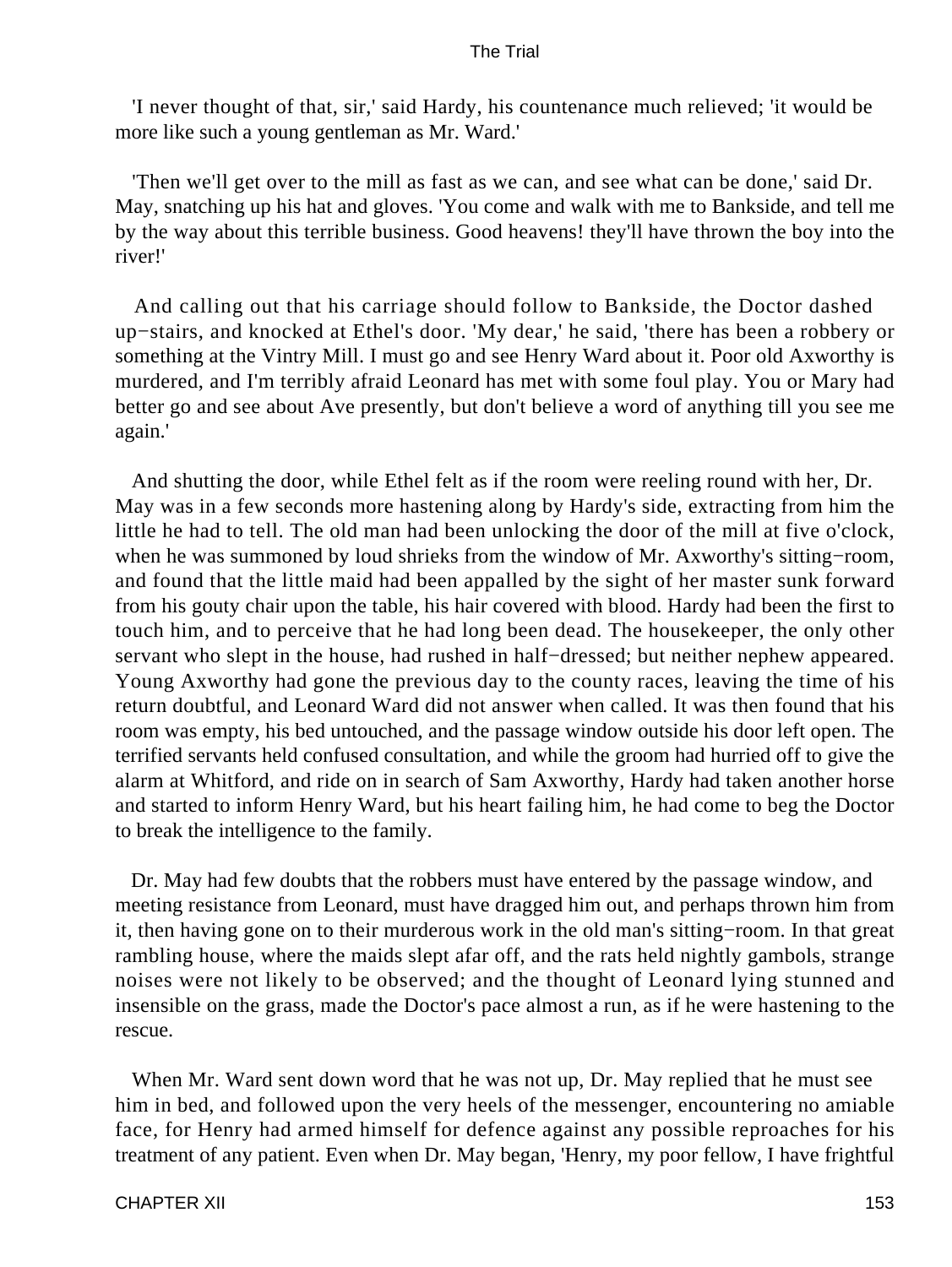news for you,' his month was opening to reply, 'I knew we should lose that case,' let the patient be who he might, when the few simple words put to flight all petulant jealousy, and restored Henry Ward to what he had been when in his hour of sickness and affliction he had leant in full confidence on Dr. May's unfailing kindness.

 He was dressed by the time the brougham was at the door, and would have hurried off without telling his sister of the alarm; but Dr. May, knowing that the town must soon be ringing with the news, was sending him to Averil's room, when both rejoiced to see Mary enter the house. Charging her to keep Averil quiet, and believe nothing but what came from themselves, they thrust on her the terrible commission and hastened away, dwelling on the hope that every moment might be important.

 Old Hardy had already mounted bis cart−horse, and for him farm roads so shortened the distance, that he received them at the entrance of the courtyard, which was crowded with excited gazers and important policemen.

 'Found him?' was the instantaneous question of both; but Hardy shook his head so sadly, that the Doctor hastily exclaimed, 'What then?'

 'Sir,' said Hardy very low, and with a deprecating look, 'he did go up by the mail train to London last night – got in at Blewer station at 12.15. They have telegraphed up, sir.'

 'I'll lay my life it is all a mistake,' said Dr. May, grasping Henry's arm as if to give him support, and looking him in the face as though resolved that neither should be cast down.

 'That's not all, sir,' added Hardy, still addressing himself to the elder gentleman. 'There's his rifle, sir.'

'Why, he was not shot!' sharply cried Dr. May. 'You told me so yourself.'

 'No, sir; but – You'll see for yourself presently! There's the blood and gray hairs on the stock, sir.'

 'Never fear, Henry; we shall see,' said Dr. May, pressing on, and adding as soon as they were out of hearing, 'Nothing those folks, even the best of them, like so well as laying on horrors thick enough.'

 A policeman stood at the house door to keep off idlers; but Dr. May's character and profession, as well as his municipal rank, caused way to be instantly made for them. They found a superintendent within, and he at once began, 'Most unfortunate business, Mr. Mayor – very mysterious;' then, as a sign from the Doctor made him aware of Henry Ward's near concern, he added, 'Shall I inform young Mr. Axworthy that you are here?'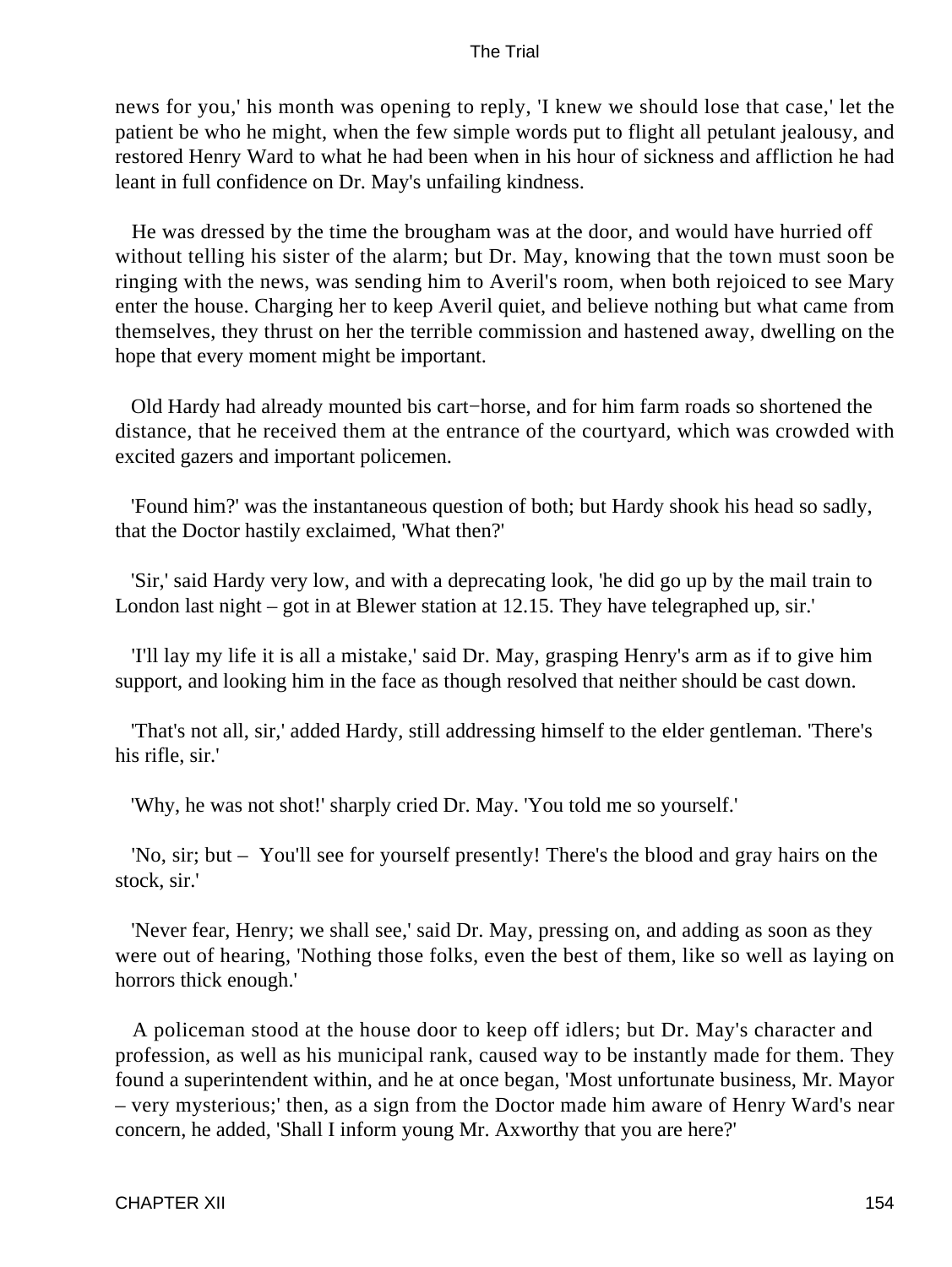'Is he come?'

 'Yes, sir. He had only slept at the Three Goblets, not half a mile across the fields, you know, Mr. Mayor – came home too late to disturb the house here, slept there, and was on the spot at the first intelligence – before I was myself,' added the superintendent a little jealously.

'Where is he?'

 'In his room, sir. He was extremely overcome, and retired to his room as soon as the necessary steps had been taken. Would you wish to see the room, sir? We are keeping it locked till the inquest takes place; but – '

Henry asked, 'When?' his first word since his arrival, and almost inarticulate.

 He was answered that it would probably be at two that afternoon; the Whitford coroner had intimated that he was ready, and the down train would be in by one. A telegram had just arrived, reporting that the electric message had anticipated the mail train, and that young Mr. Ward would be brought down in time.

 'Never mind, never heed, Henry,' persisted Dr. May, pressing the young man's arm as they proceeded to the door of the sitting−room; 'he must be intensely shocked, but he will explain the whole. Nay, I've no doubt we shall clear him. His rifle, indeed! I could swear to his rifle anywhere.'

 The superintendent had by this time opened the door of the sitting−room, communicating on one side with the office, on the other with the old man's bed−room.

 Except that the body had been carried to the bed in the inner chamber, all remained as it had been found. There were no signs of robbery – not even of a struggle. The cushions of the easy−chair still bore the impress of the sitter's weight; the footstool was hardly pushed aside; the massive library table was undisturbed; the silver spoons and sugar−tongs beside the tumbler and plate on the supper tray; the yellow light of the lamp still burnt; not a paper was ruffled, not a drawer pulled out. Only a rifle stood leaning against the window shutter, and towards it both friend and brother went at once, hoping and trusting that it would be a stranger to their eyes.

 Alas! alas! only too familiar were the rich brown mottlings of the stock, the steel mountings, the eagle crest, and twisted H. E. cipher! and in sickness of heart the Doctor could not hide from himself the dark clot of gore and the few white hairs adhering to the wood, and answering to the stain that dyed the leather of the desk.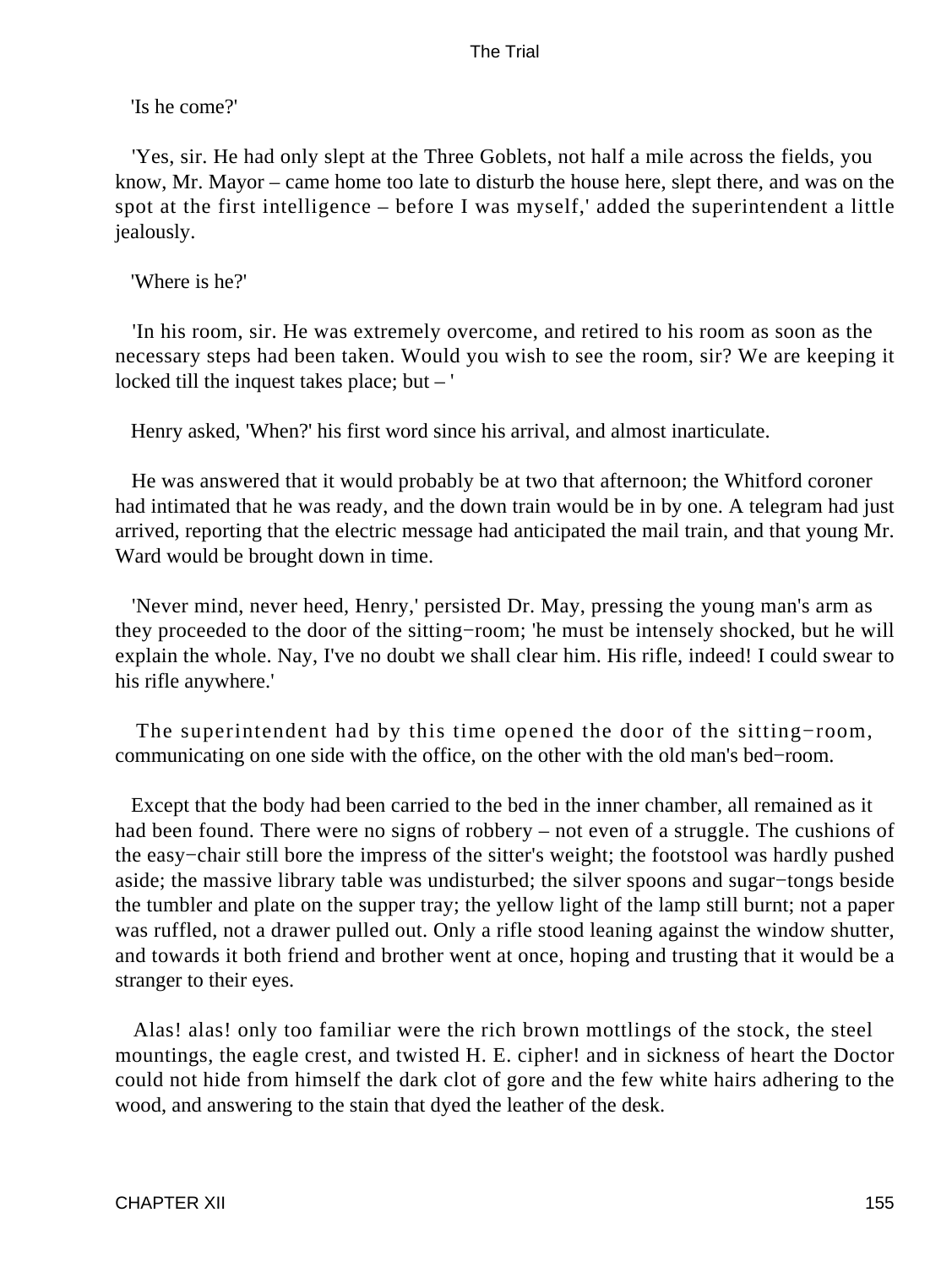Henry could not repress an agonized groan, and averted his face; but his companion undaunted met the superintendent's eye and query, 'You know it, sir!'

 'I do. It was my son−in−law's present to him. I wonder where he kept it, for the ruffians to get hold of it.'

 The superintendent remained civil and impassive, and no one spoke to break the deathly hush of the silent room, filled with the appliances of ordinary business life, but tainted with the awful unexplained mark that there had been the foot of the shedder of blood in silence and at unawares.

 The man in authority at length continued his piteous exhibition. Dr. Rankin of Whitford had arrived on the first alarm; but would not the gentlemen see the body? And he led them on, Dr. May's eyes on the alert to seize on anything exculpatory, but detecting nothing, seeing only the unwieldy helpless form and aged feeble countenance of the deceased, and receiving fresh impressions of the brutality and cowardice of the hand that could have struck the blow. He looked, examined, defined the injury, and explained that it must have caused instant death, thus hoping to divert attention from his pale horror−stricken companion, whose too apparent despondency almost provoked him.

 At the Doctor's request they were taken up the staircase into the corridor, and shown the window, which had been found nearly closed but not fastened, as though it had been partially shut down from the outside. The cedar bough almost brushed the glass, and the slope of turf came so high up the wall, that an active youth could easily swing himself down to it; and the superintendent significantly remarked that the punt was on the farther side of the stream, whereas the evening before it had been on the nearer. Dr. May leant out over the window−sill, still in the lingering hope of seeing – he knew not what, but he only became oppressed by the bright still summer beauty of the trees and grass and sparkling water, insensible of the horror that brooded over all. He drew back his head; and as the door hard by was opened, Leonard's little dog sprang from her basket kennel, wagging her tail in hopes of her master, but in her disappointment greeting one whom dogs always hailed as a friend,

 'Poor little doggie! good little Mab! If only you could tell us!' and the creature fondly responded to his gentle hand, though keeping aloof from Henry, in mindfulness of past passages between them, while Henry could evidently not bear to look at her.

 They gazed round the room, but it conveyed no elucidation of the mystery. There were Leonard's books in their range on the drawers, his fossils in his cupboard, his mother's photograph on his mantel−piece, his sister's drawings on the wall. His gray uniform lay on the bed as if recently taken off, his ordinary office coat was folded on a chair, and he seemed to have dressed and gone in his best clothes. While anxiously seeking some note of explanation, they heard a step, and Sam Axworthy entered, speaking fast and low in apology for not having sooner appeared, but he had been thoroughly upset; as indeed he looked, his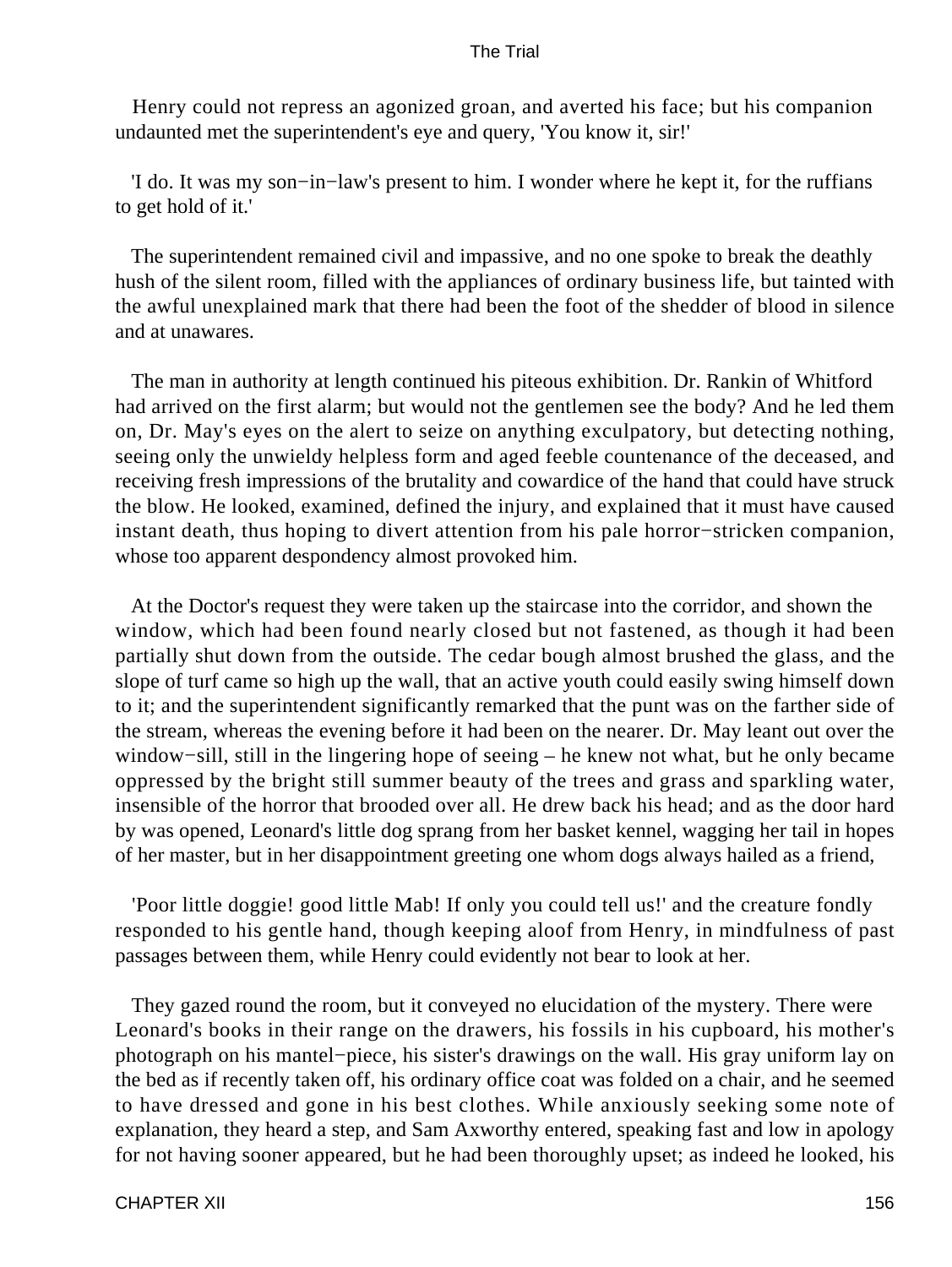whole appearance betraying the disorder of the evening's dissipation, followed by the morning's shock.

 Most unfortunate, he said, that he had not returned earlier. His friend Black – Tom Black, of Edsall Green – had driven him home in his dog−cart, set him down at the turn to cross the fields – moon as light as day – no notion, of the lateness till he got in sight of the great clock, and saw it was half−past twelve; so knowing the early habits of the place, he had thought it best to turn back, and get a bed at the Three Goblets. If he had only come home, he might have prevented mischief! There ensued a few commonplace words on the old man's infirm state, yet his independent habits, and reluctance to let any servant assist him, or even sleep near him. Sam spoke as if in a dream, and was evidently so unwell, that Dr. May thought it charitable to follow the dictates of his own disgust at breaking bread in that house of horrors, and refuse offers of breakfast. He said he must go home, but would return for the inquest, and asked whether Henry would remain to meet his brother.

 'No, no, thank you,' said Henry huskily, as with the driest of throats, and a perceptible shudder, he turned to go away; the Doctor pausing to caress little Mab, and say, 'I had better take home this poor little thing. She may come to harm here, and may be a comfort to the sister.'

 No objection came from Sam, but Mab herself ran back to her house, and even snarled at the attempt to detach her from it. 'You are a faithful little beast,' he said, 'and your master will soon be here to set all straight, so I will leave you for the present;' and therewith he signed farewell, and breathed more freely as he gained the outer air.

 'I'll tell you what, Henry,' he said, as they drove out of the courtyard, 'we'll bring out Bramshaw to watch the case. He will see through this horrible mystery, and throw the suspicion in the right quarter, whatever that may be, depend upon it.'

 Henry had thrown himself back in the carriage with averted face, and only answered by a groan.

 'Come, don't be so downcast,' said Dr. May; 'it is a frightful affair, no doubt, and Leonard has chosen a most unlucky moment for this escapade; but he will have a thorough warning against frolics.'

'Frolics indeed!' said Henry, bitterly.

 'Well, I'll be bound that's all he has attempted, and it has got him into a horrid scrape; and ten to one but the police have got the real ruffians in their hands by this time.'

'I have no hope,' said Henry.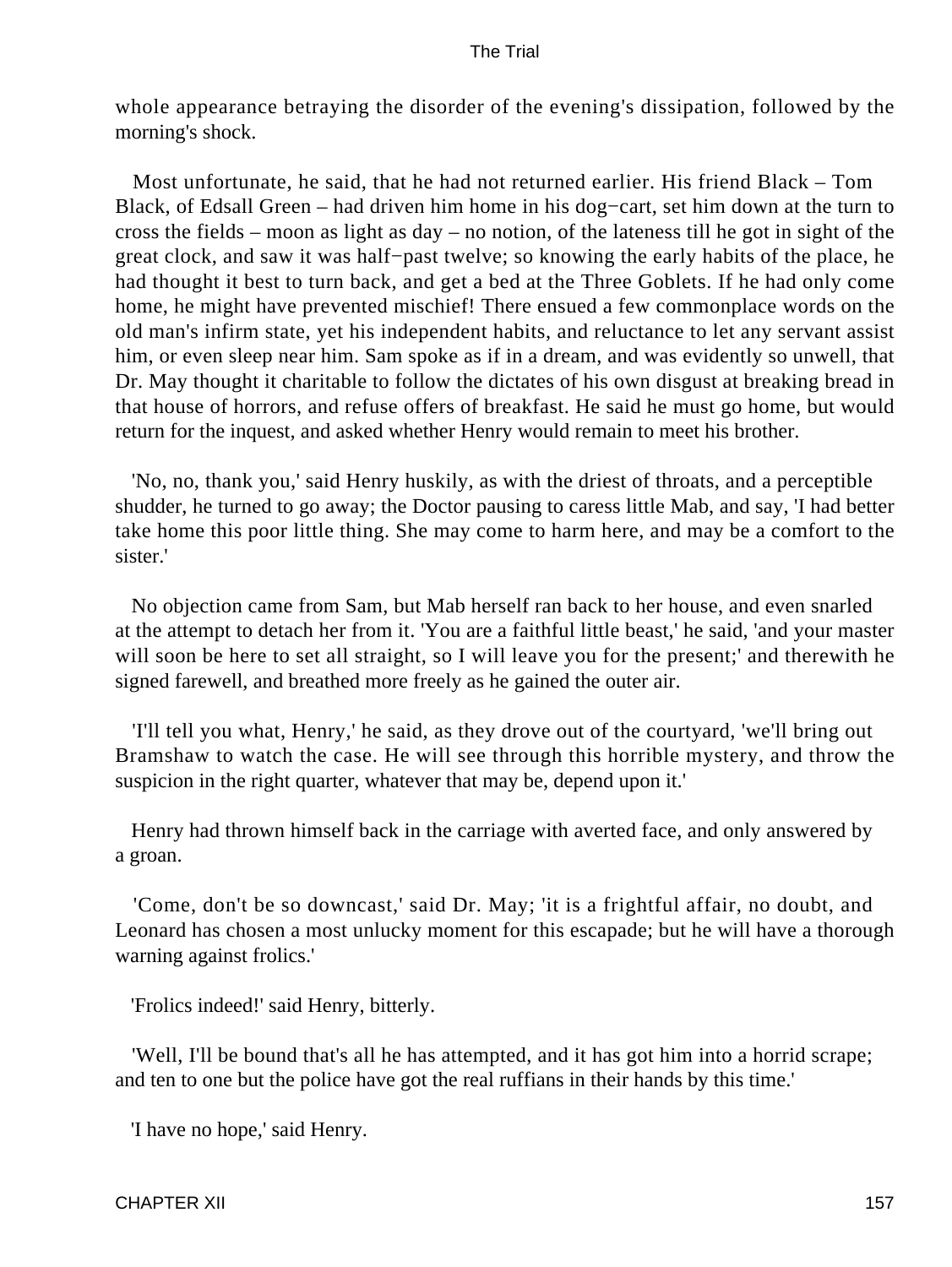'More shame for you not to feel a certain confidence that He who sees all will show the right.'

 'If!' said Henry, breaking off with a sound and look of such intense misery as almost to stagger the Doctor himself, by reminding him of Leonard's violent temper, and the cause Henry had to remember his promptness of hand; but that Ethel's pupil, Aubrey's friend, the boy of ingenuous face, could under any provocation strike helpless old age, or, having struck, could abscond without calling aid, actuated by terror, not by pity or repentance, was more than Dr. May could believe, and after brief musing, he broke out in indignant refutation.

 'I should have thought so. I wish I still could believe so' sighed Henry; 'but – ' and there they lapsed into silence, till, as they came near the town, Dr. May offered to set him down at Bankside.

'No! no, thank you,' he cried in entreaty. 'I cannot see her – Ave.'

 'Then come home with me. You shall see no one, and you will look up when you are not faint and fasting. You young men don't stand up against these things like us old stagers.'

 As the carriage stopped, several anxious faces were seen on the watch, but the Doctor signed them back till he had deposited Henry in his study, and then came among them.

 Gertrude was the first to speak. '0, papa, papa, what is it! Mrs. Pugh has been here to ask, and Ethel won't let me hear, though Tom and Aubrey know.'

 'I took refuge in your order to believe nothing till you came,' said Ethel, with hands tightly clasped together.

'It is true, then?' asked Tom.

 'True that it looks as bad as bad can be,' said the Doctor, sighing heavily, and proceeding to state the aspect of the case.

 'It is a trick – a plot,' cried Aubrey passionately; 'I know it is! He always said he would run away if they tried to teach him dishonesty; and now they have done this and driven him away, and laid the blame on him. Ethel, why don't you say you are sure of it?'

 'Leonard would be changed indeed if this were so,' said Ethel, trembling as she stood, and hardly able to speak articulately.

Aubrey broke out with a furious 'If,' very different from Henry Ward's.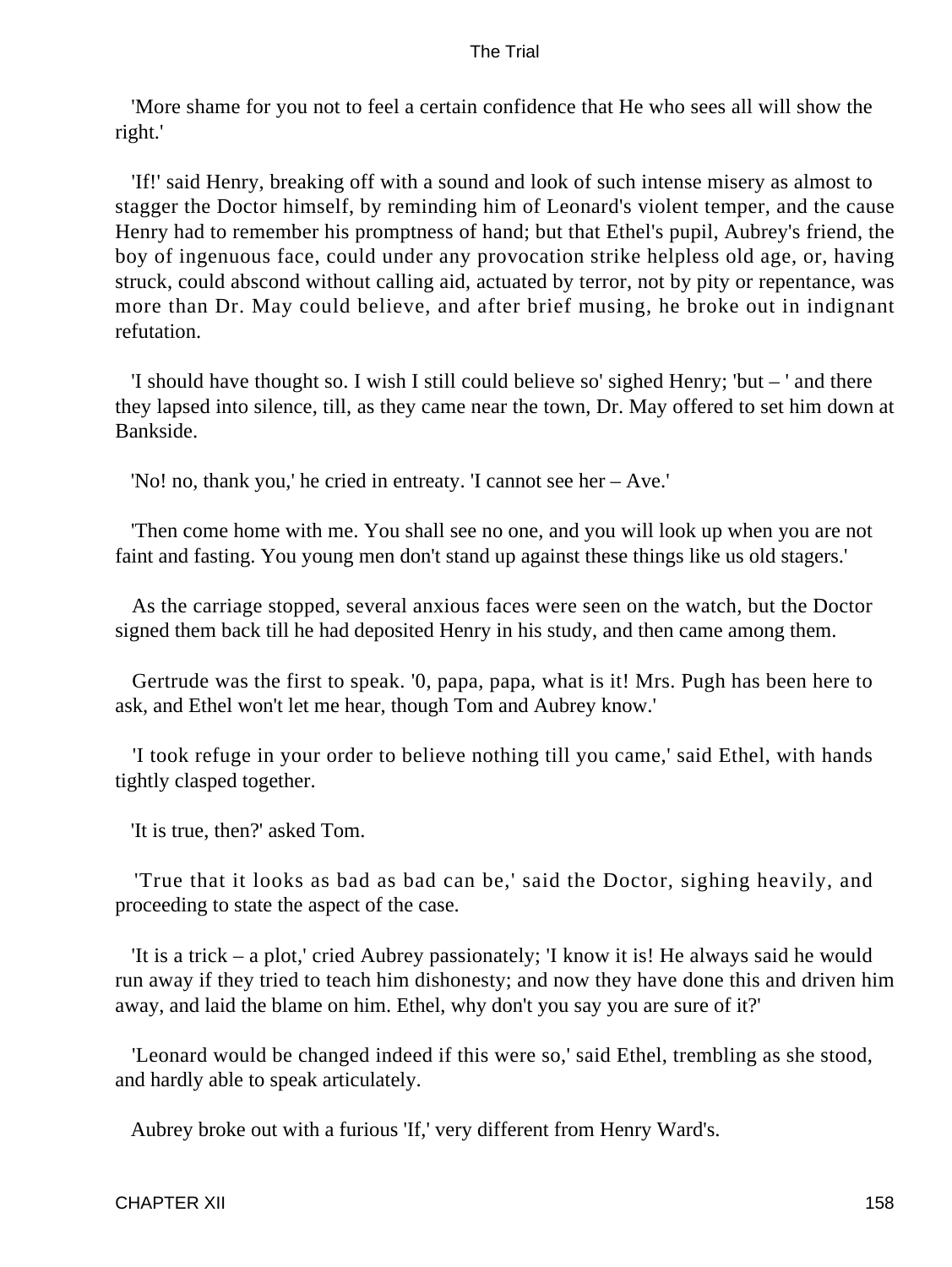'It would not be the Leonard we knew at Coombe,' said Ethel. 'He might be blind with rage, but he would never be cowardly. No. Unless he own it, nothing shall ever make me believe it.'

 'Own it! For shame, Ethel,' cried Aubrey. And even the Doctor exclaimed, 'You are as bad as poor Henry himself, who has not got soul enough to be capable of trusting his brother.'

 'I do trust,' said Ethel, looking up. 'I shall trust his own word,' and she sat down without speaking, and knitted fast, but her needles clattered.

'And how about that poor girl at Bankside?' said the Doctor.

 'I went down there,' said Tom, 'just to caution the servants against bringing in stories. She found out I was there, and I had to go in and make the best of it.'

'And what sort of a best?' said the Doctor.

 'Why, she knew he used to get out in the morning to bathe, and was persuaded he had been drowned; so I told her I knew he was alive and well, and she would hear all about it when you came back. I brought the youngest child away with me, and Gertrude has got her up−stairs; the other would not come. Poor thing! Mary says she is very good and patient; and I must say she was wonderfully reasonable when I talked to her.'

 'Thank you, Tom,' said his father with warmth, 'it was very kind of you. I wonder if Ave knew anything of this runaway business; it might be the saving of him!'

 'I did,' said Aubrey eagerly; 'at least, I know he said he would not stay if they wanted to put him up to their dishonest tricks; and he talked of that very window!'

 'Yes, you imprudent fellow; and you were telling Mrs. Pugh so, if I hadn't stopped you,' said Tom. 'You'll be taken up for an accomplice next, if you don't hold your tongue.'

 'What did he say?' asked the Doctor, impatiently; and then declared that he must instantly go to Bankside, as soon as both he and Henry had taken some food; 'for,' he added, 'we are both too much shaken to deal rationally with her.'

 Ethel started up in shame and dismay at having neglected to order anything. The Doctor was served in the study alone with Henry, and after the briefest meal, was on his way to Bankside.

 He found Averil with the crimson cheek and beseeching eye that he knew so well, as she laid her trembling hand on his, and mutely looked up like a dumb creature awaiting a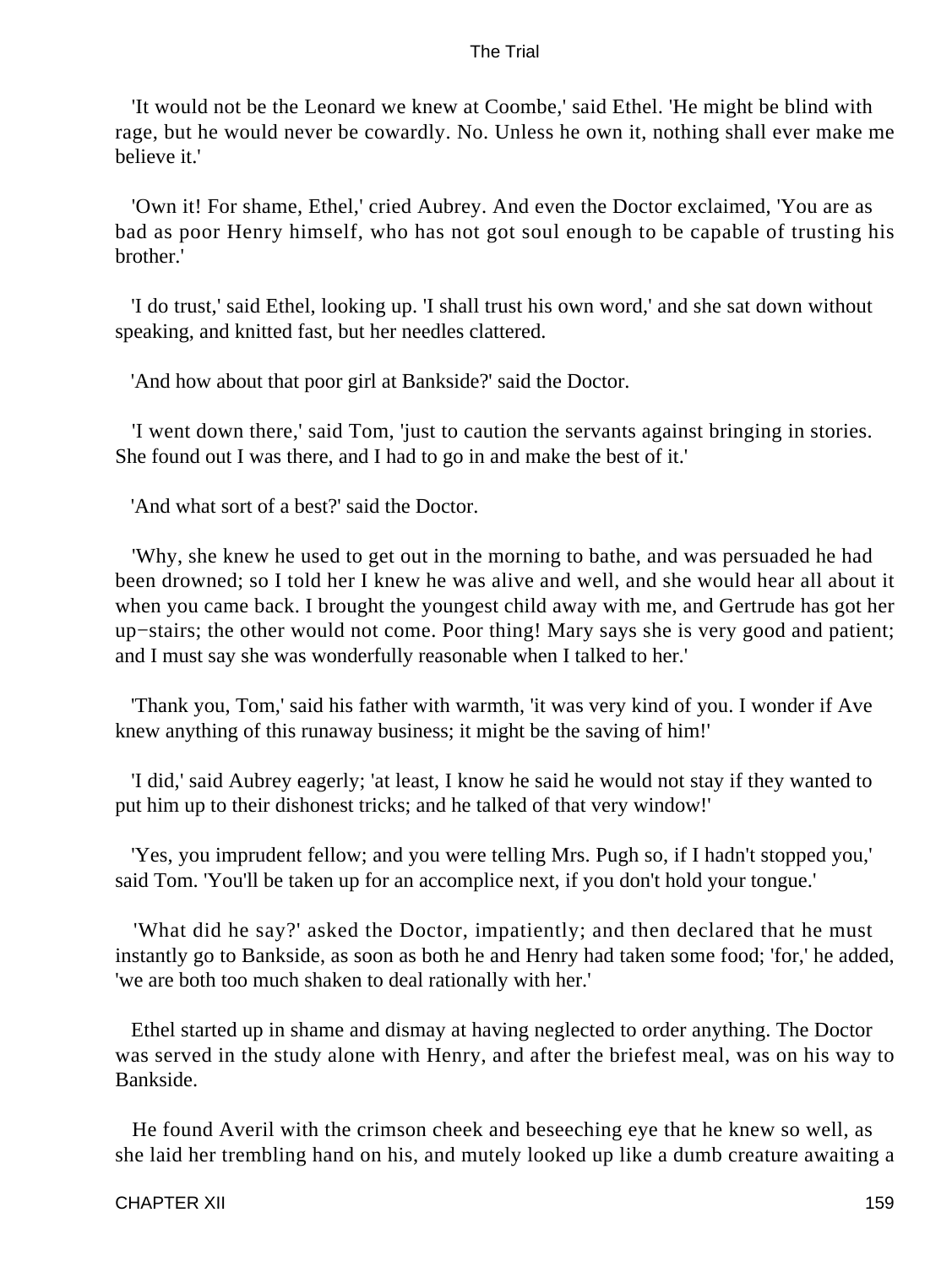blow.

 'Yes, my dear,' he said, tenderly, 'your brother needs prayer such as when we watched him last year, he is in peril of grave suspicion.' And as she stood waiting and watching for further explanation, he continued, 'My dear, he told you everything. You do not know of any notion of his of going away, or going out without leave?'

 'Why is Leonard to be always suspected of such things?' cried Averil. 'He never did them!'

'Do you know?' persisted Dr. May.

 'But you are mayor!' cried Averil, indignantly, withdrawing her hand. 'You want me to accuse him!'

 'My dear, if I were ten times mayor, it would make no difference. My jurisdiction does not even cross the river here; and if it did, this is a graver case than I deal with. I am come, as his friend, to beg you to help me to account for his unhappy absence in any harmless way. Were it ever so foolish or wrong, it would be the best news that ever I heard.'

'But – but I can't,' said Averil. 'I never knew he was going out!

 I know he used to get out at the passage window to bathe and fish before the house was astir – and – you know he is safe, Dr. May?'

 Dr. May would almost sooner have known that he was at the bottom of the deepest pool in the river, than where he was. 'He is safe, my poor child. He is well, and I trust he will be able to prove his innocence; but he must so account for his absence as to clear himself. Averil, there is a charge against him – of being concerned in your uncle's death.'

 Averil's eyes dilated, and she breathed short and fast, standing like a statue. Little Minna, whom the Doctor had scarcely perceived, standing in a dark corner, sprang forward, exclaiming, '0, Ave, don't be afraid! Nobody can hurt him for what he did not do!'

 The words roused Averil, and starting forward, she cried, 'Dr. May, Dr. May, you will save him! He is fatherless and motherless, and his brother has always been harsh to him; but you will not forsake him; you said you would be a father to us! Oh, save Leonard!'

 'My dear, as I would try to save my own son, I will do my utmost for him; but little or nothing depends on me or on any man. By truth and justice he must stand or fall; and you must depend on the Father of the fatherless, who seeth the truth! as this dear child tells you,' with his hand on Minna's head, 'he cannot be really injured while he is innocent.'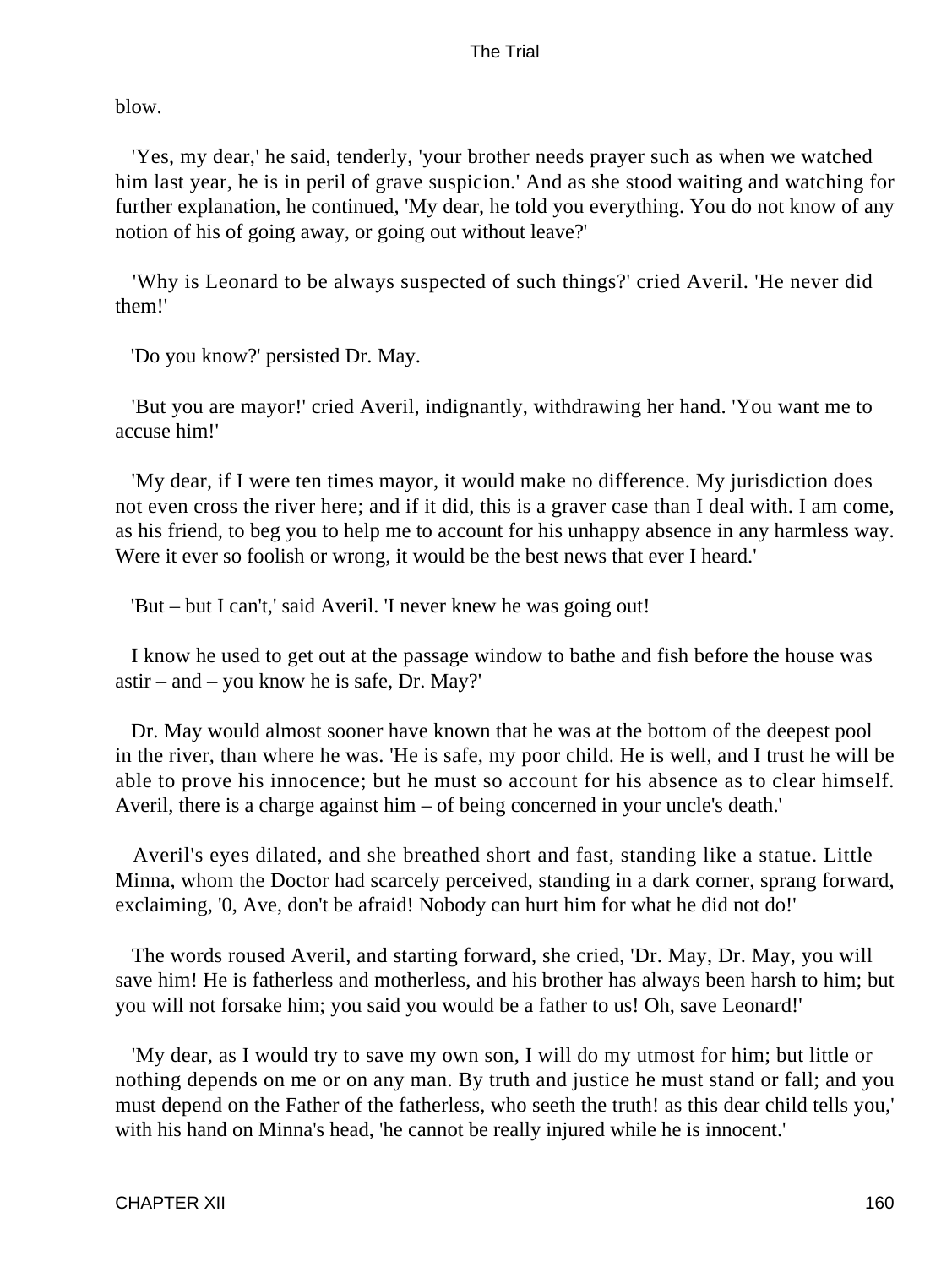Awed into calm, Averil let him seat her beside him, and put her in possession of the main facts of the case, Minna standing by him, her hand in his, evidently understanding and feeling all that passed.

 Neither could throw light on anything. Leonard had been less communicative to them than to Aubrey, and had kept his resolution of uncomplainingly drinking the brewst he had brewed for himself. All Averil could tell was, that her uncle had once spoken to Henry in commendation of his steadiness and trustworthiness, though at the same time abusing him for airs and puppyism.

'Henry would tell you. Where is Henry?' she added.

 'In my study. He could not bear to bring you these tidings. You must be ready to comfort him, Ave.'

 'Don't let him come,' she cried. 'He never was kind to Leonard. He drove him there. I shall always feel that it was his doing.'

 'Averil,' said Dr. May gravely, 'do you forget how much that increases his suffering? Nothing but mutual charity can help you through this fiery trial. Do not let anger and recrimination take from you the last shreds of comfort, and poison your prayers. Promise me to be kind to Henry, for indeed he needs it.'

 '0, Dr. May,' said Minna, looking up with her eyes full of tears, 'indeed I will. I was cross to Henry because he was cross to Leonard, but I won't be so any more.'

Ave drooped her head, as if it were almost impossible to her to speak.

 Dr. May patted Minna's dark head caressingly, and said to the elder sister, 'I will not urge you more. Perhaps you may have Leonard back, and then joy will open your hearts; or if not, my poor Ave, the sight of Henry will do more than my words.'

 Mary looked greatly grieved, but said nothing, only following her father to take his last words and directions. 'Keep her as quiet as you can. Do not worry her, but get out this root of bitterness if you can. Poor, poor things!'

 'That little Minna is a dear child!' said Mary. 'She is grown so much older than Ella, or than she was last year. She seems to understand and feel like a grown−up person. I do think she may soften poor Ave more than I can; but, papa, there is excuse. Mr. Ward must have made them more miserable than we guessed.'

 'The more reason she must forgive him. 0, Mary, I fear a grievous lesson is coming to them; but I must do all I can. Good−bye, my dear; do the best you can for them;' and he set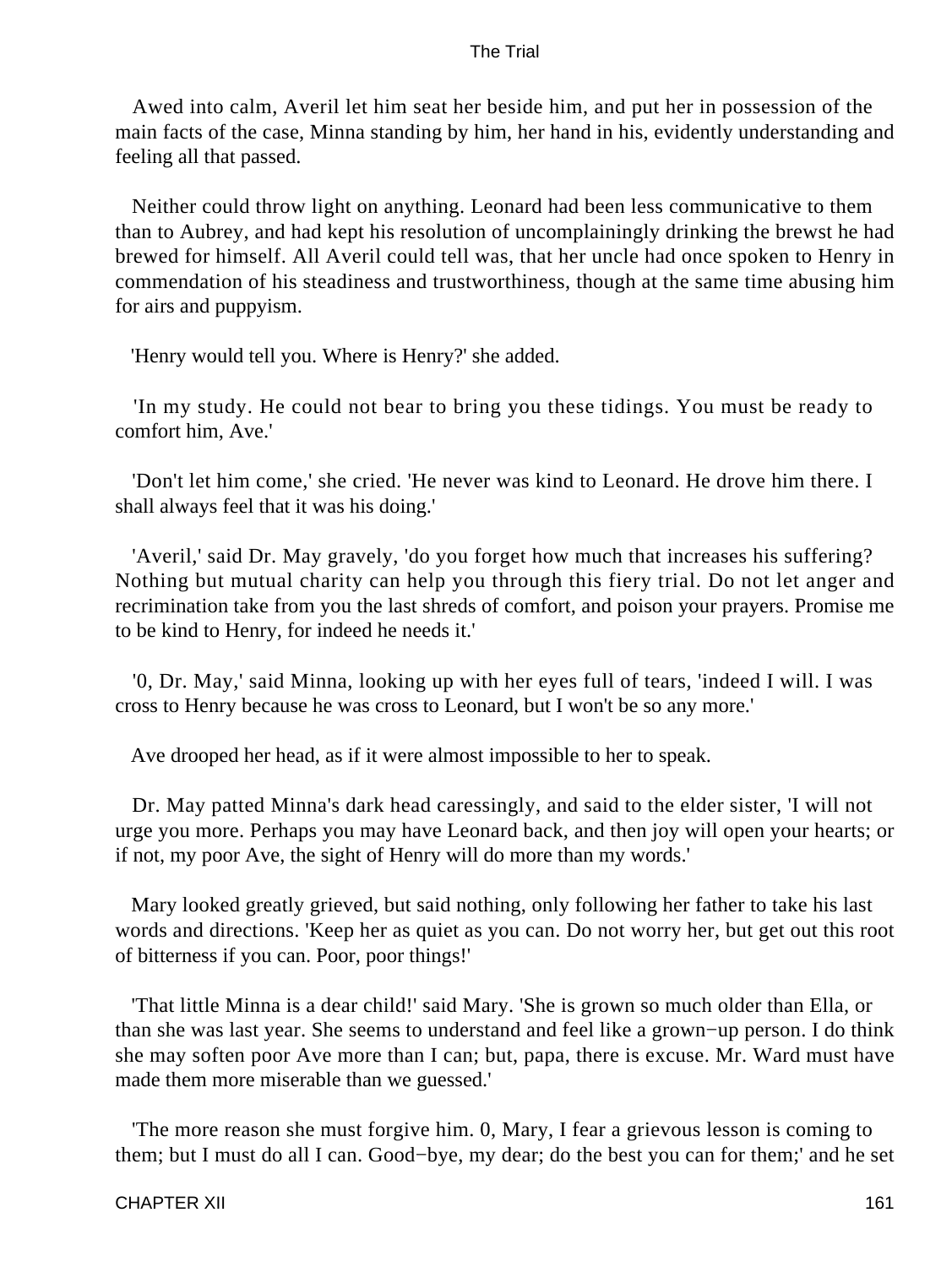forth again with a bleeding heart.

 At the attorney's office, he found the principal from home, but the partner, Edward Anderson, on the qui vive for a summons to attend on behalf of his fellow−townsman, and confident that however bad were the present aspect of affairs, his professional eye would instantly find a clue.

 Aubrey was in an agony of excitement, but unable to endure the notion of approaching the scene of action; and his half−choked surly 'Don't' was sufficient to deter his brother Thomas, who had never shown himself so kind, considerate, and free from sneer or assumption. In 'hours of ease' he might seem selfish and exacting, but a crisis evoked the latent good in him, and drew him out of himself.

 Nor would Henry return to Bankside. After many vacillations, the moment for starting found him in a fit of despair about the family disgrace, only able to beg that 'the unhappy boy' should be assured that no expense should be spared in his defence; or else, that if he were cleared and returned home, his welcome should be most joyful. But there Henry broke off, groaned, said they should never look up again, and must leave the place.

 Except for Averil's own sake, Dr. May would almost have regretted his exhortations in favour of her eldest brother.

 In due time the Doctor arrived at the mill, where the inquest was to take place, as the public−house was small, and inconveniently distant; and there was ample accommodation in the large rambling building. So crowded was the court−yard, that the Doctor did not easily make his way to the steps of the hall door; but there, after one brief question to the policeman in charge, he waited, though several times invited in.

 Before long, all eyes turned one way, as a closed fly, with a policeman on the box, drove in at the gateway, stopped, and between the two men on guard appeared a tall young figure.

 The Doctor's first glance showed him a flushed and weary set of features, shocked and appalled; but the eyes, looking straight up in their anxiety, encountered his with an earnest grateful appeal for sympathy, answered at once by a step forward with outstretched hand. The grip of the fingers was heated, agitated, convulsive, but not tremulous; and there was feeling, not fear, in the low husky voice that said, 'Thank you. Is Henry here?'

 'No, he is too – too much overcome; but he hopes to see you at home to−night; and here is Edward Anderson, whom he has sent to watch the proceedings for you.'

 'Thank you,' said Leonard, acknowledging Edward's greeting. 'As far as I am concerned, I can explain all in a minute; but my poor uncle – I little thought – '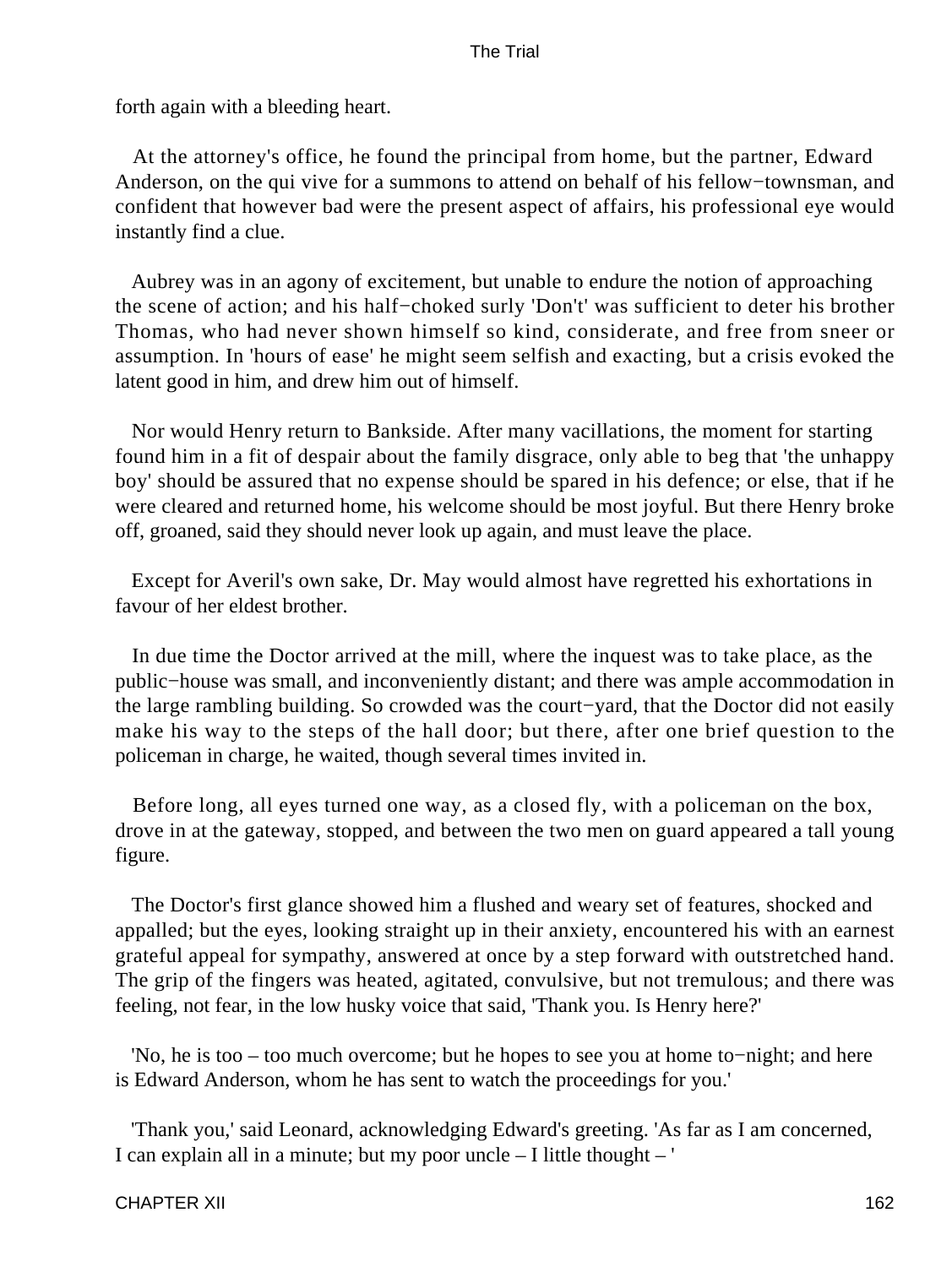There was no opportunity for further speech in private, for the coroner had already arrived, and the inquiry had been only deferred until Leonard should have come. The jury had been viewing the body, and the proceedings were to take place in the large low dining−room, where the southern windows poured in a flood of light on the faces of the persons crowded together, and the reflections from the rippling water danced on the ceiling. Dr. May had a chair given him near the coroner, and keenly watched the two nephews – one seated next to him, the other at some distance, nearly opposite. Both young men looked haggard, shocked, and oppressed: the eye of Axworthy was unceasingly fixed on an inkstand upon the table, and never lifted, his expression never varied; and Leonard's glance flashed inquiringly from one speaker to another, and his countenance altered with every phase of the evidence.

 The first witness was Anne Ellis, the young maid−servant, who told of her coming down at ten minutes after five that morning, the 6th of July, and on going in to clean the rooms, finding her master sunk forward on the table. Supposing him to have had a fit, she had run to the window and screamed for help, when Master Hardy, the foreman, and Mrs. Giles, the housekeeper, had come in.

 James Hardy deposed to having heard the girl's cry while he was unlocking the mill door. Coming in by the low sash−window, which stood open, he had gone up to his master, and had seen the wound on the head, and found the body quite cold, Mrs. Giles coming in, they had carried it to the bed in the next room; and he had gone to call the young gentlemen, but neither was in his room. He knew that it had been left uncertain whether Mr. Samuel would return to sleep at home between the two days of the county races, but he did not expect Mr. Ward to be out; and had then observed that his bed had not been slept in, and that the passage window outside his room was partly open. He had then thought it best to go into Stoneborough to inform the family.

 Rebecca Giles, the housekeeper, an elderly woman, crying violently, repeated the evidence as to the discovery of the body. The last time she had seen her master alive, was when she had carried in his supper at nine o'clock, when he had desired her to send Mr. Ward to him; and had seemed much vexed to hear that the young man had not returned from rifle practice, little thinking, poor old gentleman! – but here the housekeeper was recalled to her subject. The window was then open, as it was a sultry night, but the blind down. Her master was a good deal crippled by gout, and could not at that time move actively nor write, but could dress himself, and close a window. He disliked being assisted; and the servants were not in the habit of seeing him from the time his supper was brought in till breakfast next morning. She had seen Mr. Ward come home at twenty minutes or half after nine, in uniform, carrying his rifle; she had given the message, and he had gone into the sitting−room without putting down the rifle. She believed it to be the one on the table, but could not say so on oath; he never let any one touch it; and she never looked at such horrid murderous things. And some remarks highly adverse to the volunteer movement were cut short.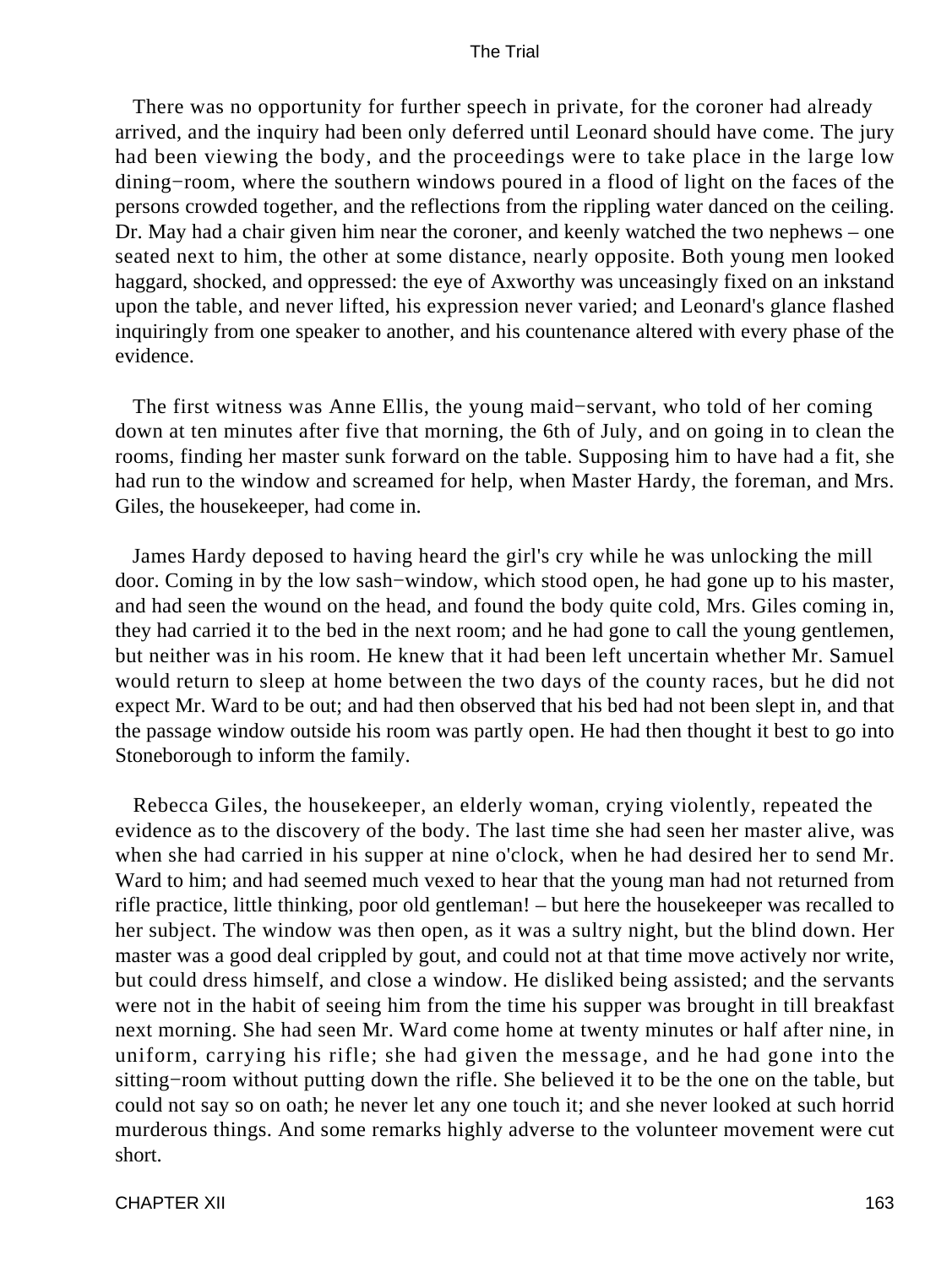William Andrews, groom, had been called by Anne Ellis, had seen the wound, and the blood on the desk, and had gone to fetch a surgeon and the police from Whitford. On his return, saw the rifle leaning against the shutter; believed it to be Mr. Ward's rifle.

 Charles Rankin, surgeon, had been called in to see Mr. Axworthy, and arrived at seven o'clock A. M. Found him dead, from a fracture of the skull over the left temple, he should imagine, from a blow from a heavy blunt instrument, such as the stock of a gun. Death must have been instantaneous, and had probably taken place seven or eight hours before he was called in. The marks upon the rifle before him were probably blood; but he could not say so upon oath, till he had subjected them to microscopic examination. The hair was human, and corresponded with that of the deceased.

 Samuel Axworthy had slept at the Three Goblets, in consequence of finding himself too late for admission at home. He had been wakened at half−past five, and found all as had been stated by the previous witnesses; and he corroborated the housekeeper's account of his uncle's habits. The rifle he believed to belong to his cousin, Leonard Ward. He could not account for Leonard Ward's absence on that morning. No permission, as far as he was aware, had been given him to leave home; and he had never known his uncle give him any commission at that hour.

 The different policemen gave their narrations of the state of things – the open window, the position of the boat, And the ticket−clerk at the small Blewer Station stated that at about 12.15 at night, Mr. Ward had walked in without baggage, and asked for a second−class ticket to London.

 Leonard here interposed an inquiry whether he had not said a day ticket, and the clerk recollected that he had done so, and had spoken of returning by four o'clock; but the train, being reckoned as belonging to the previous day, no return tickets were issued for it, and he had therefore taken an ordinary one, and started by the mail train.

 The London policeman, who had come down with Leonard, stated that, in consequence of a telegraphic message, he had been at the Paddington Station at 6.30 that morning; had seen a young gentleman answering to the description sent to him, asked if his name were Leonard Ward, and receiving a reply in the affirmative, had informed him of the charge, and taken him into custody. The bag that he placed on the table he had found on the young man's person.

 Every one was startled at this unexpected corroboration of the suspicion. It was a heavy−looking bag, of reddish canvas, marked with a black circle, containing the letters F. A. Gold; the neck tied with a string; the contents were sovereigns, and a note or two.

 Dr. May looked piteously, despairingly, at Leonard; but the brow was still open and unclouded, the eye glanced back reassurance and confidence.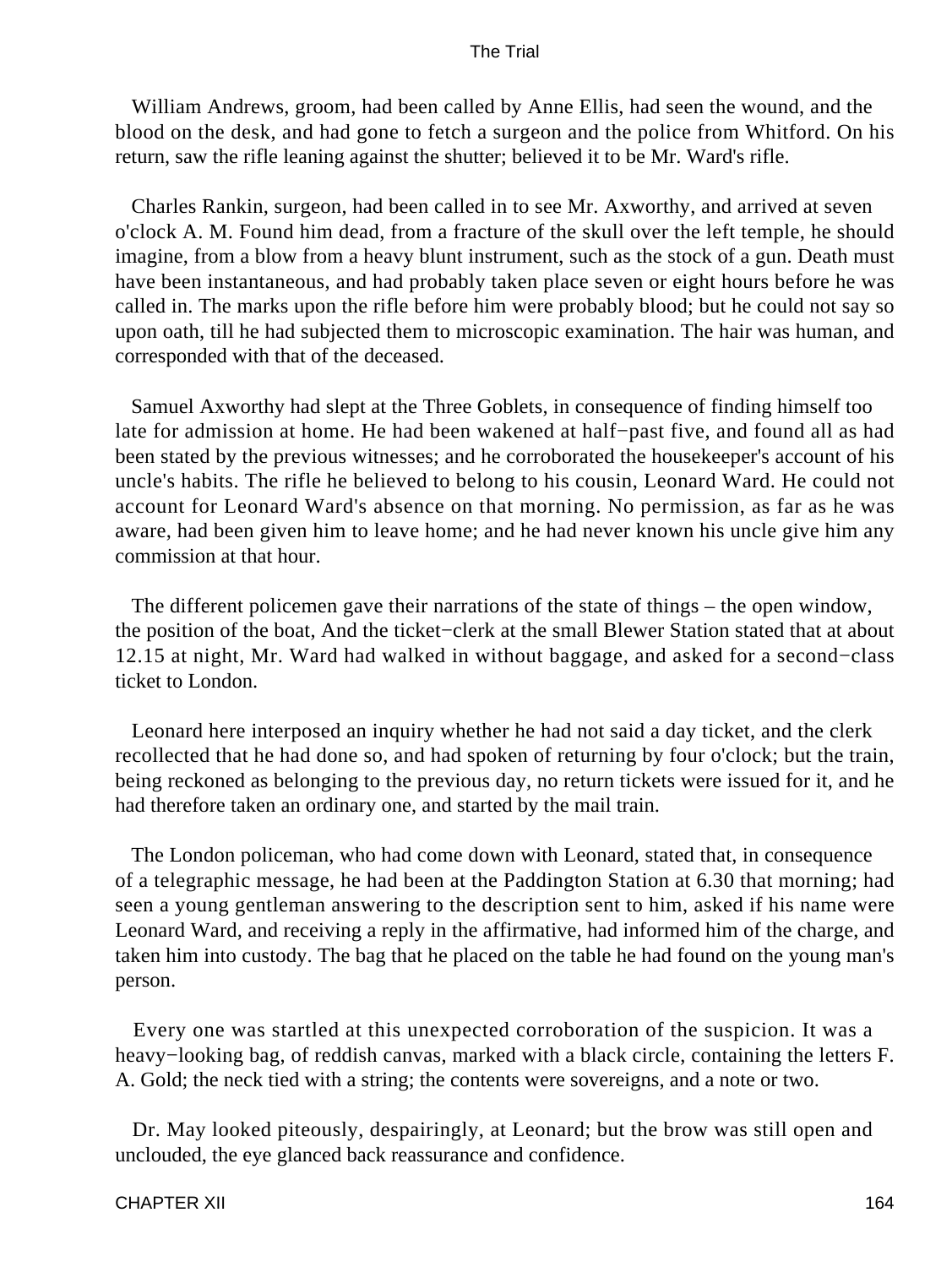The policeman added that he had cautioned the young man to take care what he said, but that he had declared at once that his uncle had sent him to lodge the sum in Drummond's Bank, and that he would show a receipt for it on his return.

 The coroner then proceeded to examine Leonard, but still as a witness. Edward Anderson spoke to him in an undertone, advising him to be cautious, and not commit himself, but Leonard, rather impatiently thanking him, shook him off, and spoke with freedom and openness.

 'I have nothing to keep back,' he said. 'Of course I know nothing of this frightful murder, nor what villain could have got hold of the rifle, which, I am sorry to say, is really mine. Last evening I used it at drill and practice on Blewer Heath, and came home when it grew dusk, getting in at about half−past nine. I was then told by Mrs. Giles that my uncle wished to speak to me, and was displeased at my staying out so late. I went into his room as I was, and put my rifle down in a corner by the window, when he desired me to sit down and listen to him. He then told me that he wished to send me to town by the mail train, to take some cash to Drummond's Bank, and to return by to−day's four o'clock train. He said he had reasons for wishing no one to be aware of his opening an account there, and he undertook to explain my absence. He took the sum from the private drawer of his desk, and made me count it before him, L124 12s. in sovereigns and bank−notes. The odd money he gave me for my expenses, the rest I put in the bag that I fetched out of the office. He could not hold a pen, and could therefore give me no letter to Messrs. Drummond, but he made me write a receipt for the amount in his memorandum book. I wished him good night, and left him still sitting in his easy−chair, with the window open and the blind down. I found that I had forgotten my rifle, but I did not go back for it, because he disliked the disturbance of opening and shutting doors. While I was changing my dress, I saw from the window that some one was still about in the court, and knowing that my uncle wished me to avoid notice, I thought it best to let myself out by the passage window, as I had sometimes done in early mornings to bathe or fish, and go across the fields to Blewer Station. I got down into the garden, crossed in the punt, and went slowly by Barnard's hatch; I believe I stopped a good many times, as it was too soon, and a beautiful moonlight night, but I came to Blewer soon after twelve, and took my ticket. At Paddington I met this terrible news.'

 As the boy spoke, his bright eyes turned from one listener to another, as though expecting to read satisfaction on their faces; but as doubt and disbelief clouded all, his looks became almost constantly directed to Dr. May, and his voice unconsciously passed from a sound of justification to one of pleading. When he ceased, he glanced round as if feeling his innocence established.

 'You gave a receipt, Mr. Ward,' said the coroner. 'Will you tell us where it is likely to be?'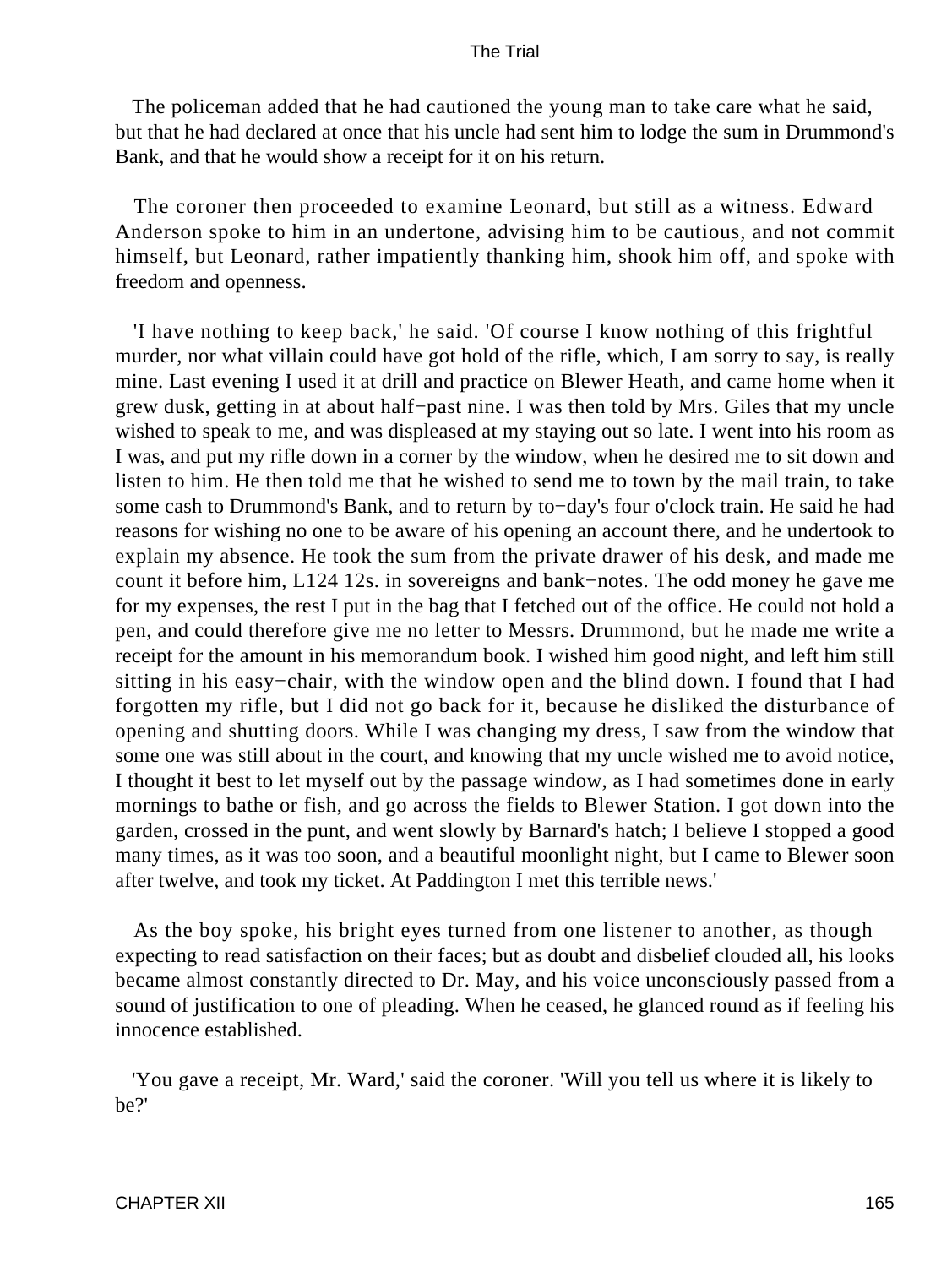'It must be either on or in my uncle's desk, or in his pocket. Will some one look for it? I wrote it in his memorandum book – a curious old black shagreen book, with a silver clasp. I left it open on the desk to dry.'

A policeman went to search for it; and the coroner asked what the entry had been.

 'July 5th, 1860. Received, L120. L. A. Ward,' – was the answer. 'You will find it about the middle of the book, or rather past it.'

'At what time did this take place?'

 'It must have been towards ten. I cannot tell exactly, but it was later than half−past nine when I came in, and he was a good while bringing out the money.'

 The policeman returned, saying he could not find the book; and Leonard begging to show where he had left it, the coroner and jury accompanied him to the room. At the sight of the red stain on the desk, a shuddering came over the boy, and a whiteness on his heated brow, nor could he at once recover himself so as to proceed with the search, which was still in vain; though with a voice lowered by the sickness of horror, he pointed out the place where he had laid it, and the pen he had used; and desk, table, drawer, and the dead man's dress were carefully examined.

 'You must know it, Sam,' said Leonard. 'Don't you remember his putting in the cheque – old Bilson's cheque for his year's rent – twenty−five pounds? I brought it in, and he put it away one day last week. You were sitting there.'

Sam stammered something of 'Yes, he did recollect something of it.'

 Inquiries were made of the other persons concerned with Mr. Axworthy. Hardy thought his master used such a book, but had never seen it near; Mrs. Giles altogether disbelieved its existence; and Sam could not be positive – his uncle never allowed any one to touch his private memorandums.

 As, with deepened anxiety, Dr. May returned to the dining−room, he caught a glimpse of Henry Ward's desponding face, but received a sign not to disclose his presence. Edward Anderson wrote, and considered; and the coroner, looking at his notes again, recurred to Leonard's statement that he had seen some one in the yard.

 'I thought it was one of the men waiting to take my cousin Axworthy's horse. I did not know whether he had ridden or gone by train; and I supposed that some one would be looking out for him.'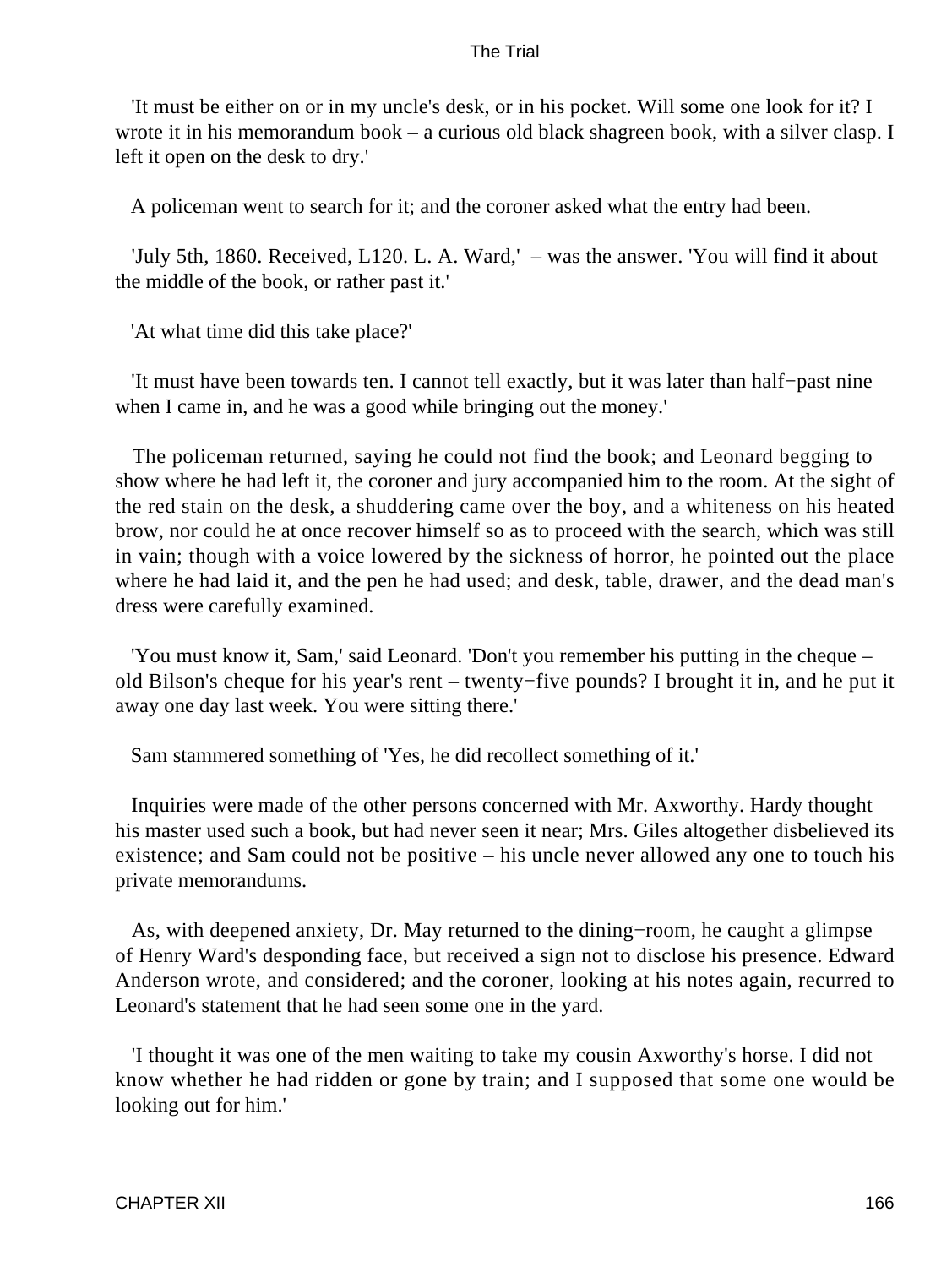Questions were asked whether any of the servants had been in the yard, but it was denied by all; and on a more particular description of the person being demanded, Leonard replied that the figure had been in the dark shade of the stables, and that he only knew that it was a young man – whether a stranger or not he did not know; he supposed now that it must have been the – the murderer, but at the time he had thought it one of the stable−men; and as his uncle had particularly wished that his journey should be a secret, the sight had only made him hasten to put out his light, and depart unseen. It was most unfortunate that he had done so.

Others ironically whispered, 'Most unfortunate.'

 The coroner asked Mr. Anderson whether he had anything to ask or observe, and on his reply in the negative, proceeded to sum up the evidence for the consideration of the jury.

 It seemed as if it were only here that Leonard perceived the real gist of the evidence. His brow grew hotter, his eyes indignant, his hands clenched, as if he with difficulty restrained himself from breaking in on the coroner's speech; and when at length the question was put to the jury, he stood, the colour fading from his cheek, his eyes set and glassy, his lip fallen, the dew breaking out on his brow, every limb as it were petrified by the shock of what was thus first fully revealed to him.

 So he stood, while the jury deliberated in low gruff sorrowful murmurs, and after a few minutes, turned round to announce with much sadness that they could do no otherwise than return a verdict of wilful murder against Leonard Ward.

 'Mr. Leonard Ward,' said the coroner, a gentleman who had well known his father, and who spoke with scarcely concealed emotion, 'it becomes my painful duty to commit you to Whitford Gaol for trial at the next assizes.'

 Dr. May eagerly offered bail, rather as the readiest form of kindness than in the hope of its acceptance, and it was of course refused; but he made his way to the prisoner, and wrung his chill hand with all his might. The pressure seemed to waken the poor lad from his frozen rigidity; the warmth came flowing back into his fingers as his friend held them; he raised his head, shut and re−opened his eyes, and pushed back his hair, as though trying to shake himself loose from a too horrible dream. His face softened and quivered as he met the Doctor's kind eyes; but bracing himself again, he looked up, answered the coroner's question – that his Christian name was Leonard Axworthy, his age within a few weeks of eighteen; and asked permission to fetch what he should want from his room.

 The policeman, in whose charge he was, consented both to this, and to Dr. May being there alone with him for a short time.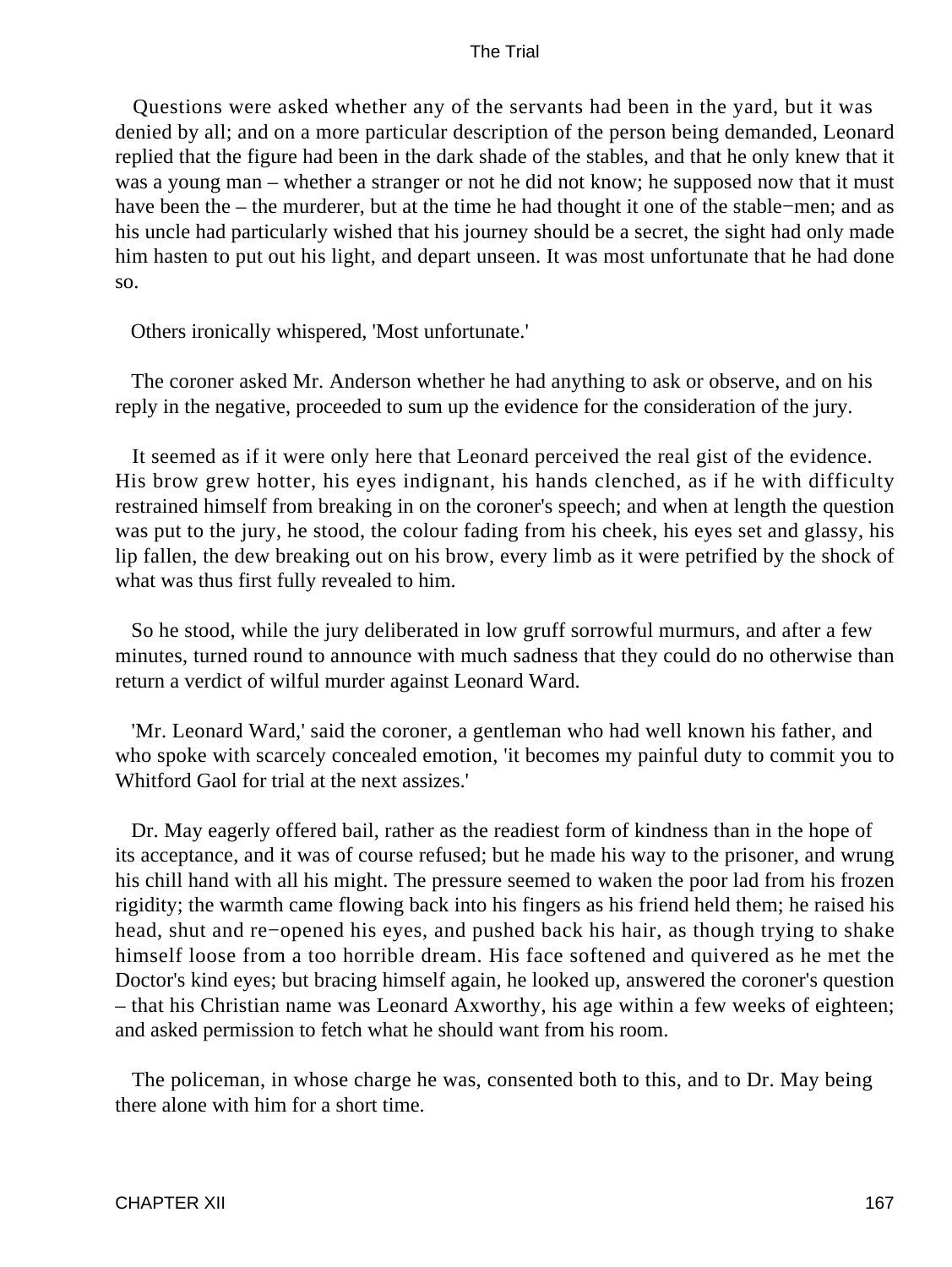Then it was that the boy relaxed the strain on his features, and said in a low and strangled voice, '0, Dr. May, if you had only let me die with them last year!'

 'It was not I who saved you. He who sent that ordeal, will bring you through – this,' said Dr. May, with a great sob in his throat that belied his words of cheer.

 'I thank Him at least for having taken her,' said Leonard, resting his head on the mantel−shelf beneath his mother's picture, while his little dog sat at his foot, looking up at him, cowed and wistful.

 Dr. May strove for words of comfort, but broke utterly down; and could only cover his face with his hands, and struggle with his emotion, unable to utter a word.

 Yet perhaps none would have been so comforting as his genuine sympathy, although it was in a voice of extreme distress that Leonard exclaimed, 'Dr. May, Dr. May, pray don't! you ought not to grieve for me!'

 'I'm a fool,' said Dr. May, after some space, fighting hard with himself. 'Nonsense! we shall see you out of this! We have only to keep up a good heart, and we shall see it explained.'

 'I don't know; I can't understand,' said Leonard, passing his hand over his weary forehead. 'Why could they not believe when I told them just how it was?'

 At that moment the policeman opened the door, saying, 'Here, sir;' and Henry hurried in, pale and breathless, not looking in his brother's face, as he spoke fast and low.

 'Ned Anderson says there's nothing at all to be made of this defence of yours; it is of no use to try it. The only thing is to own that he found fault with you, and in one of your rages – you know – '

'You too, Henry!' said Leonard, in dejected reproach.

 'Why – why, it is impossible it could have been otherwise – open window, absconding, and all. We all know you never meant it; but your story won't stand; and the only chance, Anderson says, is to go in for manslaughter. If you could only tell anything that would give him a clue to pick up evidence while the people are on the spot.'

 Leonard's face was convulsed for a moment while his brother was speaking; but he recovered calmness of voice, as he mournfully answered, 'I have no right to wonder at your suspicion of me.'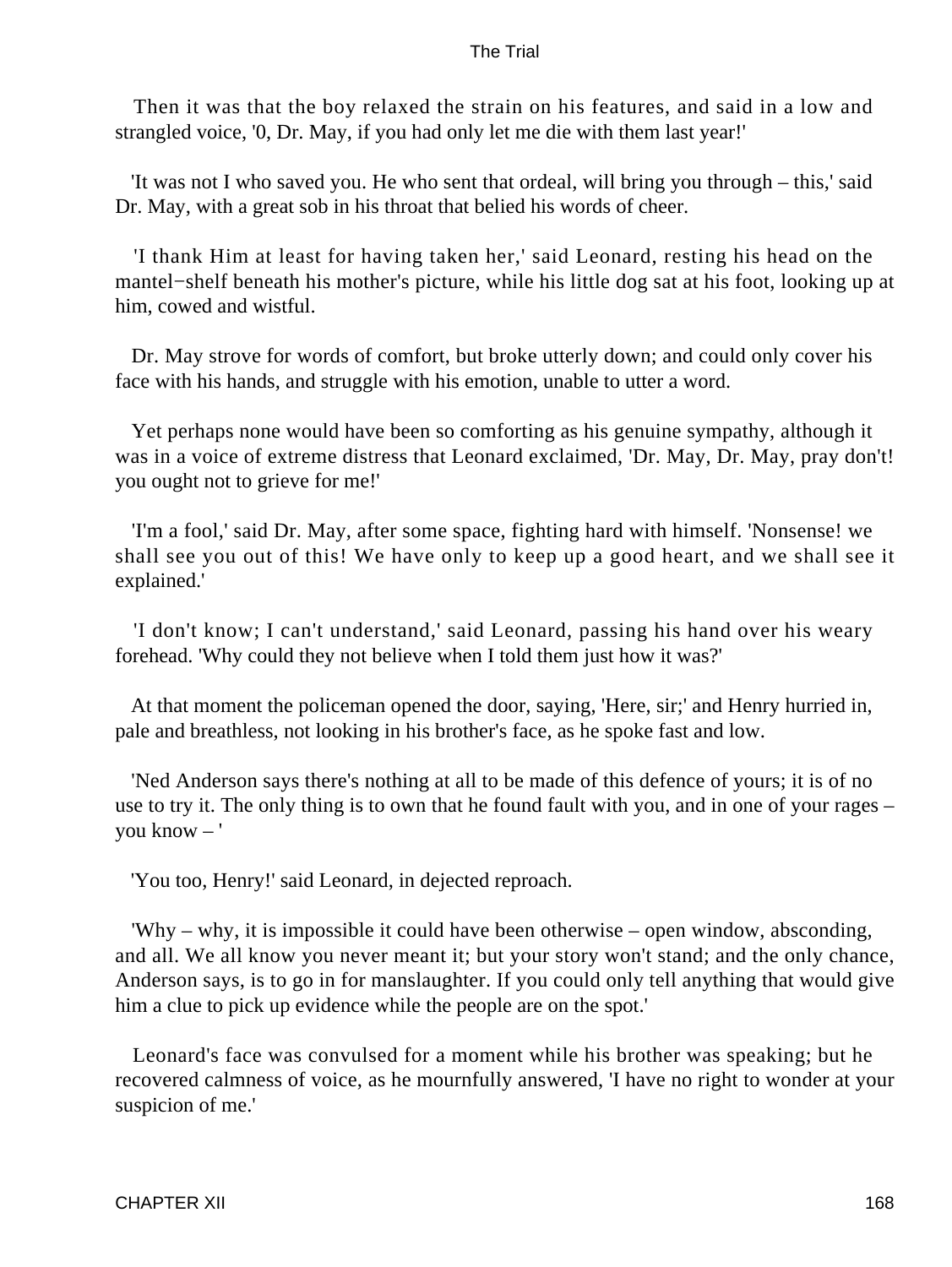Henry for the first time really looked at him, and instinctively faltered, 'I beg your pardon.'

 'Indeed,' said Leonard, with the same subdued manner, 'I cannot believe that any provocation could make me strike a person like that old man; and here there was none at all. Except that he was vexed at first at my being late, he had never been so near kindness.'

'Then is this extraordinary story the truth?'

'Why should I not tell the truth?' was the answer, too mournful for indignation.

 Henry again cast down his eyes, Leonard moved about making preparations, Dr. May leant against the wall – all too much oppressed for speech; till, as Leonard stooped, poor little Mab, thrusting her black head into his hand, drew from him the words, 'My doggie, what is to become of you?'

 A sort of hoarse explosion of 'Ave' from Henry was simultaneous with the Doctor's 'I tried to get her home with me in the morning, but she waited your orders.'

 'Miss May would not have her now. After all, prussic acid would be the truest mercy' said Leonard, holding the little creature up to his face, and laying his cheek against her silken coat with almost passionate affection.

'Not while there are those who trust your word, Leonard; as Ethel said this morning.'

 He raised the face which he had hidden against the dog, and looked earnestly at the Doctor as if hardly venturing to understand him; then a ray of real gladness and comfort darted into his eyes, which so enlivened Dr. May, that he was able to say cheerfully, 'We will take good care of her till you come for her.'

 'Then, Henry,' said Leonard, 'it is not unkindness, nor that I remember things, but indeed I think it will be better for you all, since Dr. May is so  $-$  so  $-$  ' The word kind was so inadequate, that it stuck in his throat. 'Take this to Ave,' putting his mother's likeness in his hand, 'and tell her I will write,'

'Poor Ave!'

 Leonard imploringly shook his head; the mention of his sister shook him more than he could bear; and he asked the time.

'Nearly six.'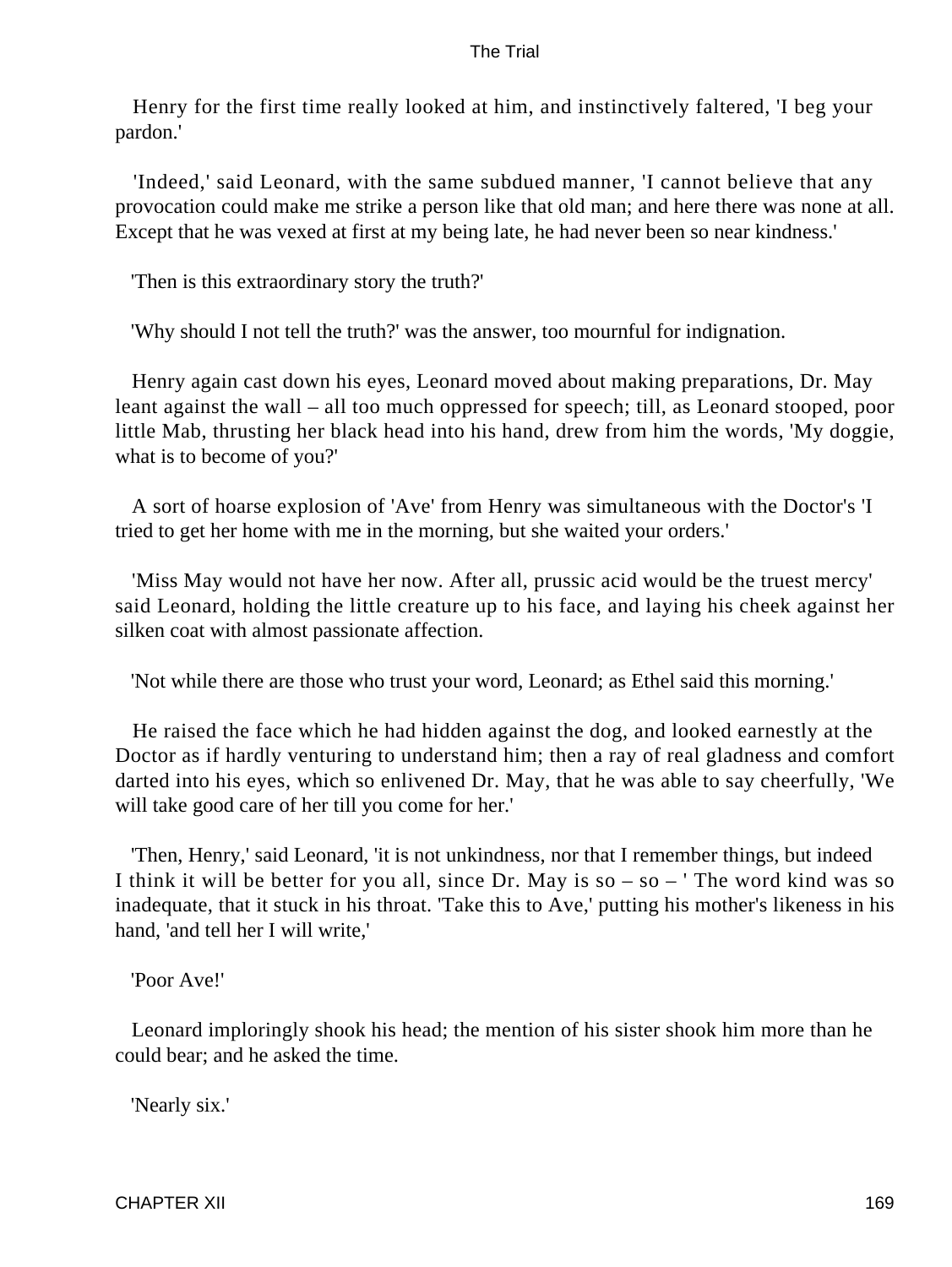'Only six! What an endless day! There, I am ready. There is no use in delaying. I suppose I must show what I am taking with me.'

 'Wait,' said his brother. 'Cannot you say anything to put us on the track of the man in the yard?'

'I did not see him plain.'

'You've no notion?' said Henry, with a movement of annoyance.

 'No. I only looked for a moment; for I was much more anxious to get off quietly, than to make any one out. If I had only waited ten minutes, it might have been the saving of his life, but my commission was so like fun, and so important too, that I thought of nothing else. Can it be not twenty−four hours ago?'

'And why don't you explain why he sent you?'

'I cannot say it so certainly as to be of the slightest use,' said Leonard.

'He never expressed it either; and I have no right to talk of my suspicions.'

'Eh! was it to put it out of Sam's way?'

 'So I suppose. Sam used to get all he chose out of the poor old man; and I believe he thought this the only chance of keeping anything for himself, but he never told me so. Stay! Bilson's cheque might be tracked. I took it myself, and gave the receipt; you will find it entered in the books – paid on either the twenty−third or fourth.'

 'Then there's something to do, at any rate,' cried Henry, invigorated. 'Anderson shall hunt out the balance and Sam's draughts on it. I'll spare no expense, Leonard, if it is to my last farthing; and you shall have the best counsel that can be retained.'

 Leonard signed thanks with some heartiness, and was going to the door, when Henry detained him. 'Tell me, Leonard, have you no suspicion?'

 'It must have been the person I saw in the court, and, like a fool, did not watch. The window was open, and he could have easily got in and come out. Can't they see that if it had been me, I should have made off at once that way?'

'If you could only tell what the fellow was like!'

 'I told you he was in the dark,' said Leonard, and without giving time for more, he called in the man outside, showed the clothes and, books he had selected, put them into his bag,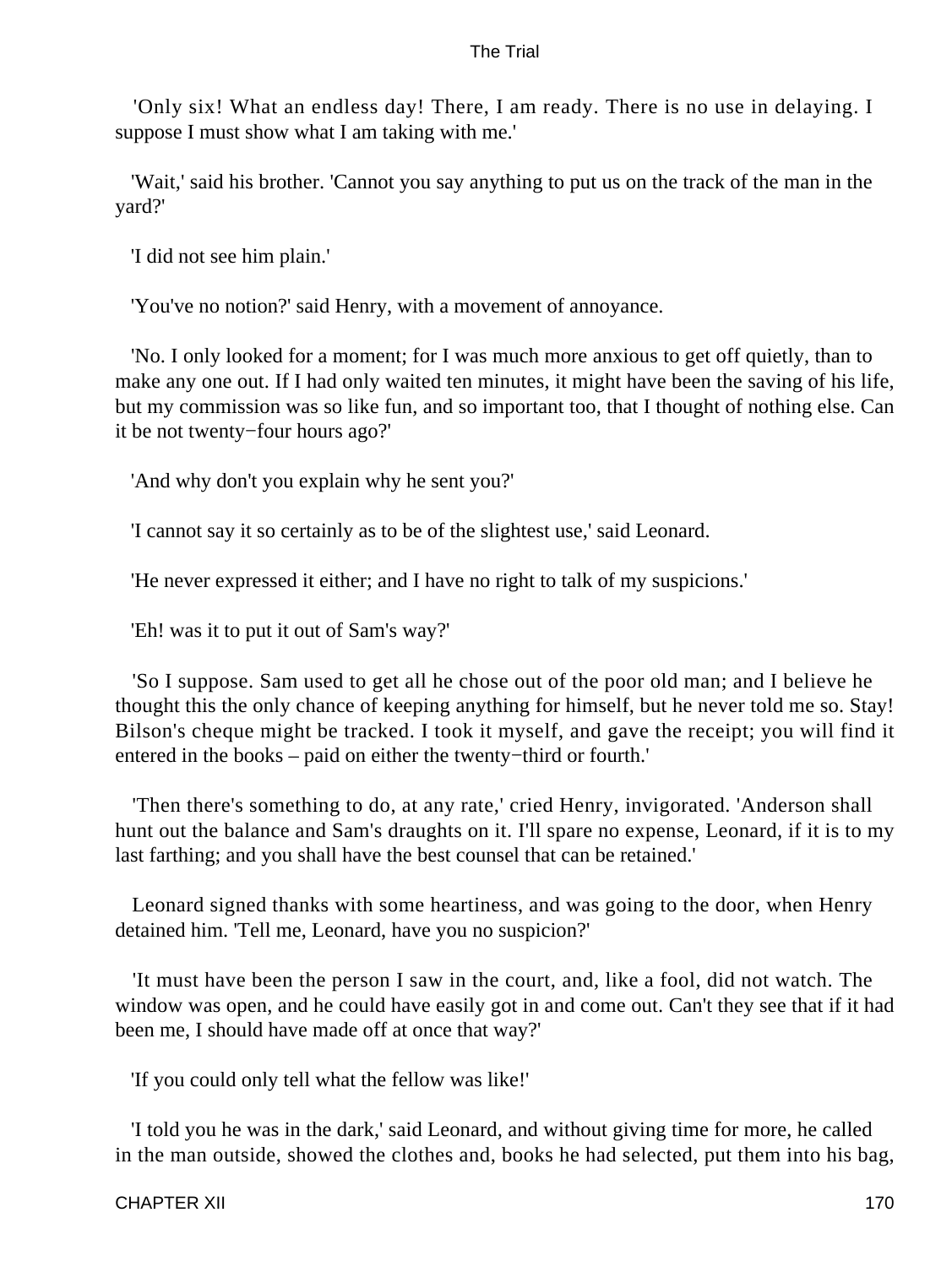and declared himself ready, giving his hand to the Doctor, who drew him near and kissed his brow, as if he had been Harry setting forth on a voyage.

'Good−bye, my dear fellow; God bless you; I'll soon come to see you.'

'And I,' said Henry, 'will bring Bramshaw to see what is to be done.'

 Leonard wrung his brother's hand, murmuring something of love to his sisters; then put Mab into Dr. May's arms, with injunctions that the little creature understood and obeyed, for though trembling and whining under her breath, she was not resisting.

 It might be to shorten her distress as well as his own that Leonard passed quickly down−stairs, and entered the carriage that was to take him to the county gaol.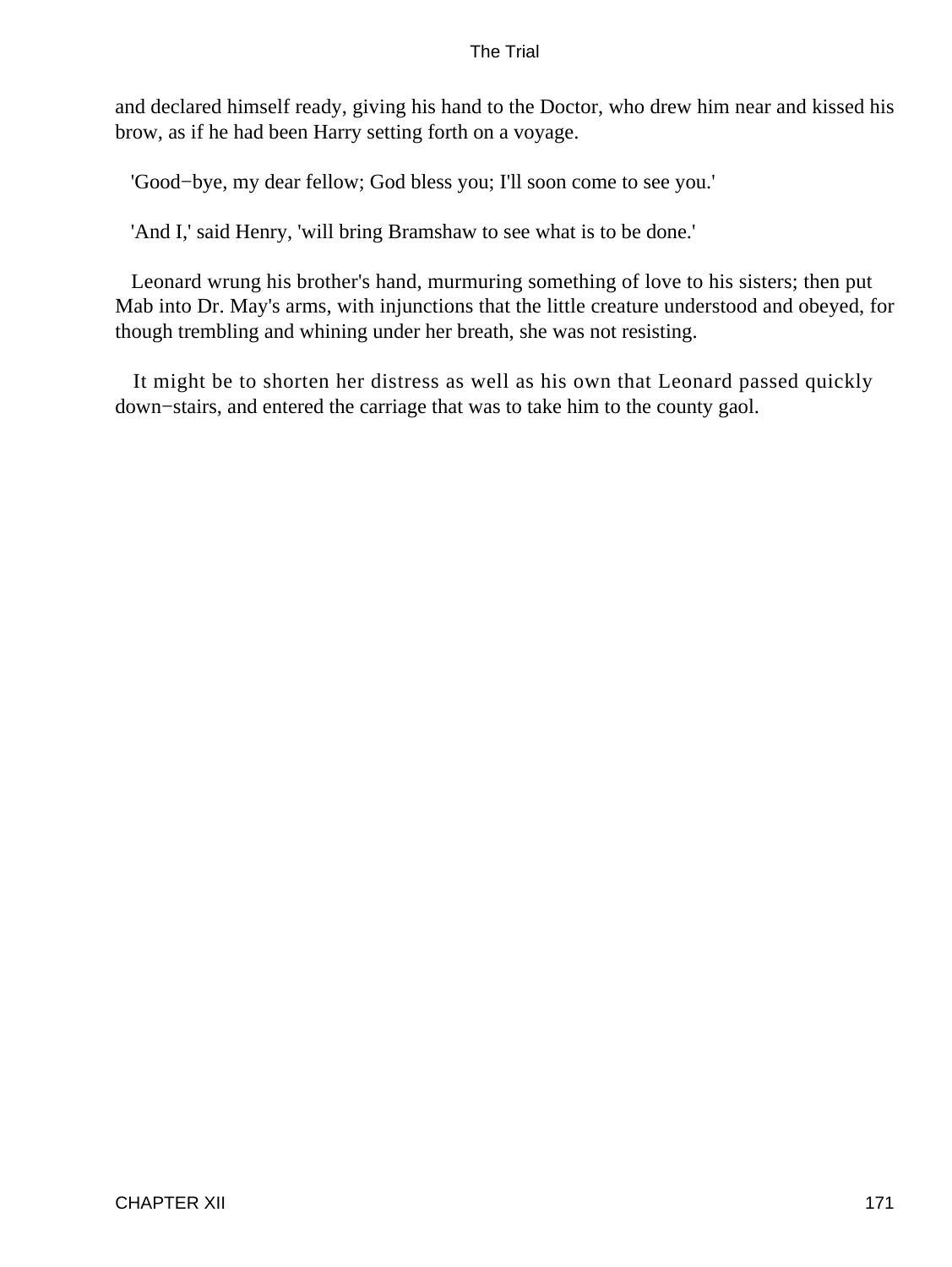## **[CHAPTER XIII](#page-414-0)**

**T** Pears are not always fruitful; their hot drops

Sometimes but scorch the cheek and dim the eye;

Despairing murmurs over blackened hopes,

Not the meek spirit's calm and chastened cry.

Oh, better not to weep, than weep amiss!

For hard it is to learn to weep aright;

To weep wise tears, the tears that heal and bless,

The tears which their own bitterness requite. – H. BONAR

 To one of the most tender−hearted of human beings had the office of conveying ill tidings been most often committed, and again Dr. May found himself compelled to precede Henry Ward into the sister's presence, and to break to her the result of the inquest.

 He was no believer in the efficacy of broken news, but he could not refuse when Henry in his wretchedness entreated not to be the first in the infliction of such agony; so he left the carriage outside, and walked up to the door; and there stood Averil, with Ethel a few steps behind her. His presence was enough revelation. Had things gone well, he would not have been the forerunner; and Averil, meaning perhaps to speak, gave a hoarse hysterical shriek, so frightful as to drive away other anxieties, and summon Henry in from his watch outside.

 All day the poor girl had kept up an unnatural strain on her powers, vehemently talking of other things, and, with burning cheeks and shining eyes, moving incessantly from one employment to another; now her needle, now her pencil – roaming round the garden gathering flowers, or playing rattling polkas that half stunned Ethel in her intense listening for tidings. Ethel, who had relieved guard and sent Mary home in the afternoon, had vainly striven to make Ave rest or take food; the attempt had brought on such choking, that she could only desist, and wait for the crisis. The attack was worse than any ordinary hysterics, almost amounting to convulsions; and all that could be done was to prevent her from hurting herself, and try to believe Dr. May's assurance that there was no real cause for alarm, and that the paroxysms would exhaust themselves.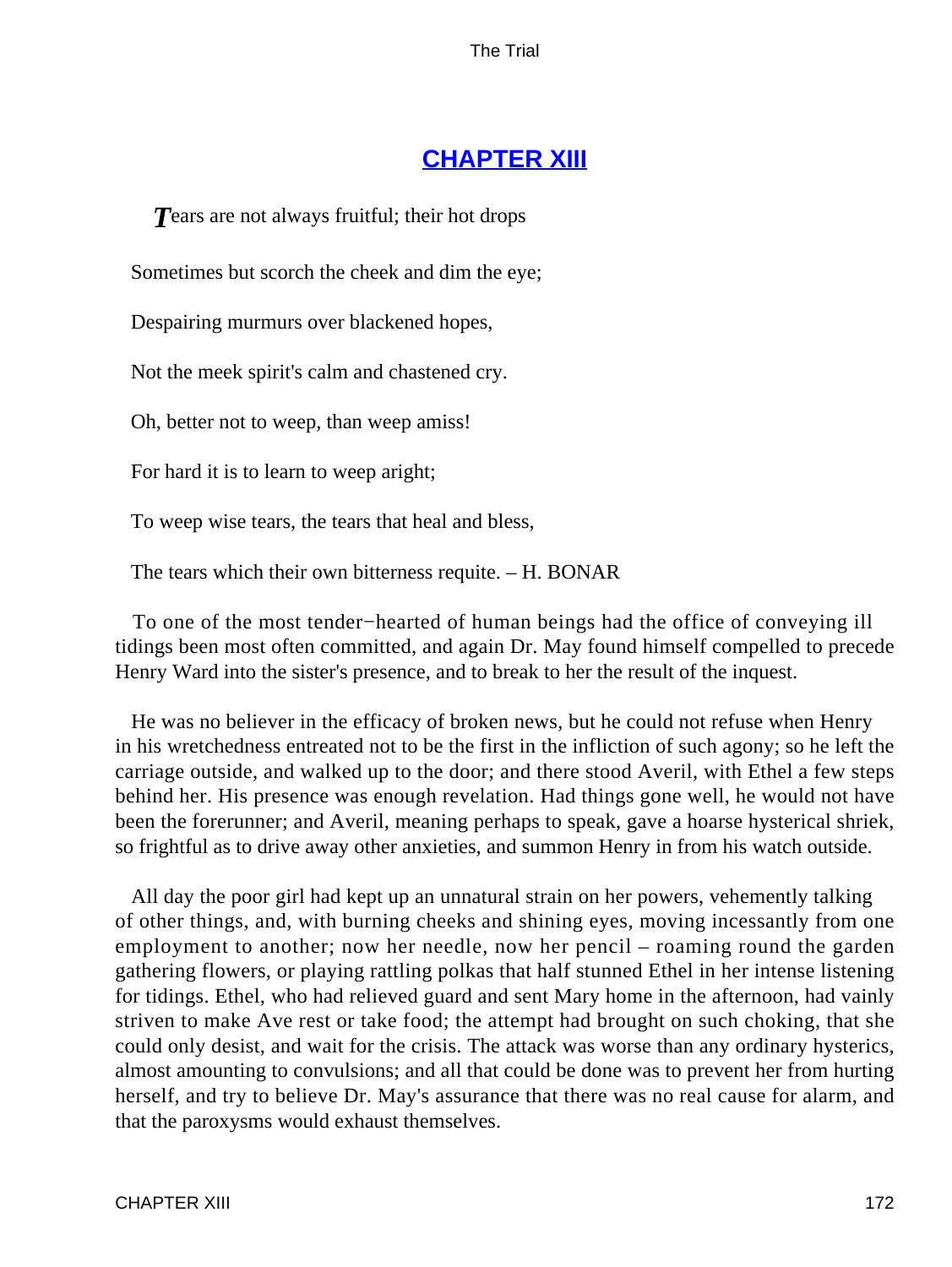In time they were spent, and Ave lay on her bed half torpid, feebly moaning, but with an instinctive dread of being disturbed. Henry anxiously watched over her, and Dr. May thought it best to leave the brother and sister to one another. Absolute quiet was best for her, and he had skill and tenderness enough to deal with her, and was evidently somewhat relieved by the necessity of waiting on her. It was the best means, perhaps, of uniting them, that they should be thus left together; and Dr. May would have taken home little pale frightened Minna, who had been very helpful all the time.

 'Oh, please not, Dr. May,' she said, earnestly. 'Indeed I will not be troublesome, and I can give Henry his tea, and carry Ave's cup. Please, Henry, don't send me:' and she took hold of his hand, and laid it against her cheek. He bent down over her, and fondled her; and there were tears that he could not hide as he tried both to thank Dr. May, and tell her that she need not leave him.

 'No,' said Dr. May; 'it would be cruel to both of you. – Good−bye, little Minna; I never wanted to carry away a little comforter.'

 'I believe you are right, papa,' said Ethel, as she went out with him to the carriage; 'but I long to stay, it is like doing something for that boy.'

 'The best you did for him, poor dear boy! was the saying you trusted his word. The moment I told him that, he took comfort and energy.'

 Ethel's lips moved into a strange half smile, and she took Mab on her lap, and fondled her. 'Yes,' she said, 'I believe I stand for a good deal in his imagination. I was afraid he would have been wrecked upon that horrid place; but, after all, this may be the saving of him.'

'Ah! if that story of his would only be more vraisemblable.'

 There was only time briefly to narrate it before coming home, where the first person they met was Aubrey, exceeding pale, and in great distress. 'Papa, I must tell you,' he said, drawing him into the study. 'I have done terrible harm, I am afraid.' And he explained, that in the morning, when Mrs. Pugh had come down full of inquiries and conjectures, and had spoken of the possibility of Leonard's having been drowned while bathing, he had unguardedly answered that it could be no such thing; Leonard had always meant to run away, and by that very window, if the Axworthys grew too bad.

 Prudent Tom had silenced him at the time, but had since found that it had got abroad that the evasion had long been meditated with Aubrey's privity, and had been asked by one of the constabulary force if his brother would not be an important witness. Tom had replied that he knew nothing about it; but Aubrey was in great misery, furious with Mrs. Pugh, and only wanting his father to set off at once to assure them it was all nonsense.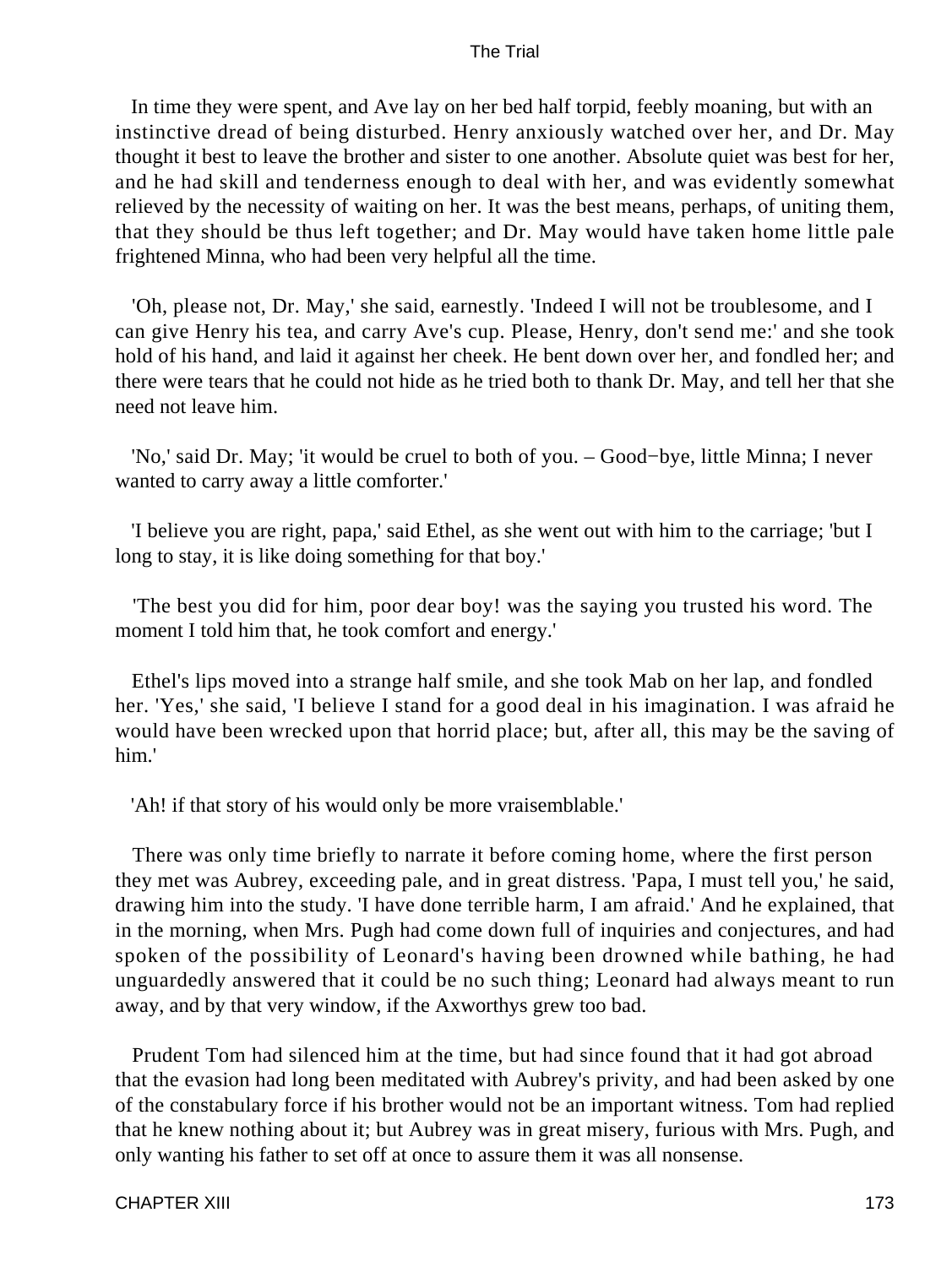'No, Aubrey, they neither would, nor ought to, take my word.'

'Just hear, papa, and you would know the chaff it was.'

 'I cannot hear, Aubrey. If we were to discuss it, we might give it an unconscious colouring. You must calm your mind, and exactly recall what passed; but do not talk about it to me or to any one else. You must do nothing to impair the power of perfect truth and accuracy, which is a thing to be prayed for. If any one – even the lawyer who may have to get up the case against him – asks you about it, you must refuse to answer till the trial; and then – why, the issue is in the hands of Him that judgeth righteously.'

'I shall never remember nor speak with his eyes on me, seeing me betray him!'

 'You will be no worse off than I, my boy, for I see I am in for identifying Hector's rifle; the Mill people can't swear to it, and my doing it will save his brother something.'

 'No, it is not like me. 0! I wish I had stayed at Eton, even if I had died of it! Tom says it all comes of living with women that I can't keep my mouth shut; and Leonard will be so hurt that  $I - '$ 

 'Nay, any tolerable counsel will make a capital defence out of the mere fact of his rodomontading. What, is that no comfort to you?'

 'What! to be the means of making a fool of him before all the court – seeing him hear our talk by the river−side sifted by those horrid lawyers?'

 The Doctor looked even graver, and his eye fixed as on a thought far away, as the boy's grief brought to his mind the Great Assize, when all that is spoken in the ear shall indeed be proclaimed on the house−tops.

 There was something almost childish in this despair of Aubrey, for he had not become alarmed for the result of the trial. His misery was chiefly shame at his supposed treason to friendship, and failure in manly reserve; and he could not hold up his head all the evening, but silently devoted himself to Mab, endeavouring to make her at home, and meeting with tolerable success.

 Tom was no less devoted to Ella Ward. It was he who had brought her home, and he considered her therefore as his charge. It was curious to see the difference that a year had made between her and Minna. They had the last summer been like one child, and had taken the stroke that had orphaned them in the same childish manner; but whether the year from eight to nine had been of especial growth to Minna, or whether there had been a stimulus in her constant association with Averil, the present sorrow fell on her as on one able to enter into it, think and feel, and assume her sweet mission of comfort; whilst Ella, though neither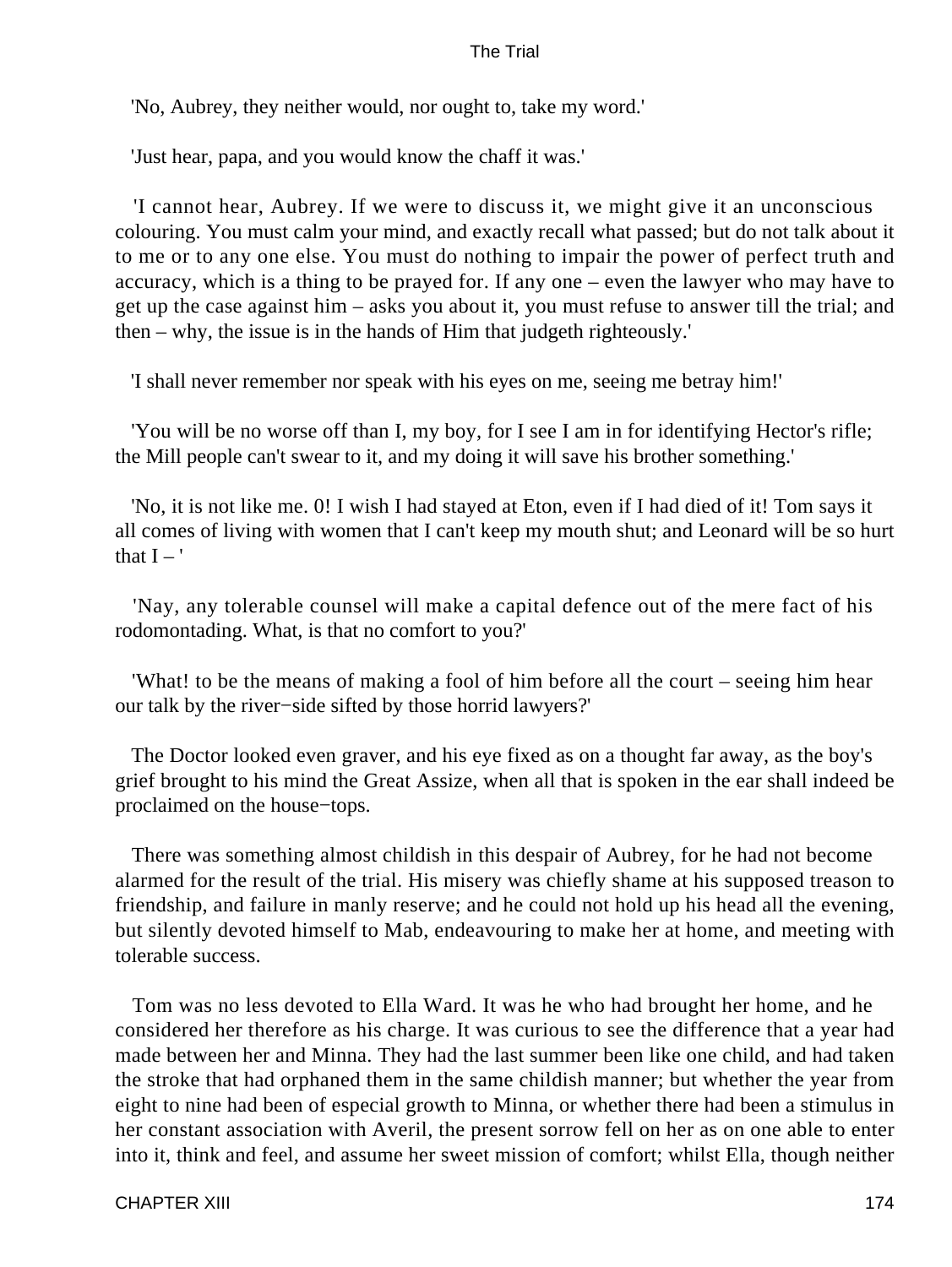hard nor insensible, was still child enough to close her mind to what she dreaded, and flee willingly from the pain and tedium of affliction. She had willingly accepted 'Mr. Tom's' invitation, and as willingly responded to his attentions. Gertrude did not like people in the 'little girl' stage, and the elder sisters had their hands and hearts full, and could only care for her in essentials; but Tom undertook her amusement, treated her to an exhibition of his microscope, and played at French billiards with her the rest of the evening, till she was carried off to bed in Mary's room, when he pronounced her a very intelligent child.

 'I think her a very unfeeling little thing,' said Gertrude. 'Very unbecoming behaviour under the circumstances.'

'What would you think becoming behaviour?' asked Tom.

 'I won't encourage it,' returned Daisy, with dignified decision, that gave her father his first approach to a laugh on that day; but nobody was in spirits to desire Miss Daisy to define from what her important sanction was withdrawn.

 Mary gave up her Sunday−school class to see how Averil was, and found Henry much perturbed. He had seen her fast asleep at night, and in the morning Minna had carried up her breakfast, and he was about to follow it, as soon as his own was finished, when he found that she had slipped out of the house, leaving a message that she was gone to practise on the harmonium.

 He was of the mind that none of the family could or ought to be seen at church; and though Mary could not agree with him, she willingly consented to go to the chapel and try what she could do with his sister. She met Mrs. Ledwich on the way, coming to inquire and see whether she or dear Matilda could do anything for the 'sweet sufferer.' Even Mary could not help thinking that this was not the epithet most befitting poor Ave; and perhaps Mrs. Ledwich's companionship made her the less regret that Ave had locked herself in, so that there was no making her hear, though the solemn chants, played with great fervour, reached them as they waited in the porch. They had their own seats in the Minster, and therefore could not wait till the sexton should come to open the church.

 There was no time for another visit till after the second service, and then Dr. May and Mary, going to Bankside, found that instead of returning home, Ave had again locked herself up between the services, and that Minna, who had ventured on a mission of recall, had come home crying heartily both at the dreary disappointment of knocking in vain, and at the grand mournful sounds of funeral marches that had fallen on her ear. Every one who had been at the chapel that day was speaking of the wonderful music, the force and the melody of the voluntary at the dismissal of the congregation; no one had believed that such power resided in the harmonium. Mr. Scudamour had spoken to Miss Ward most kindly both before and after evening service, but his attempt to take her home had been unavailing; she had answered that she was going presently, and he was obliged to leave her.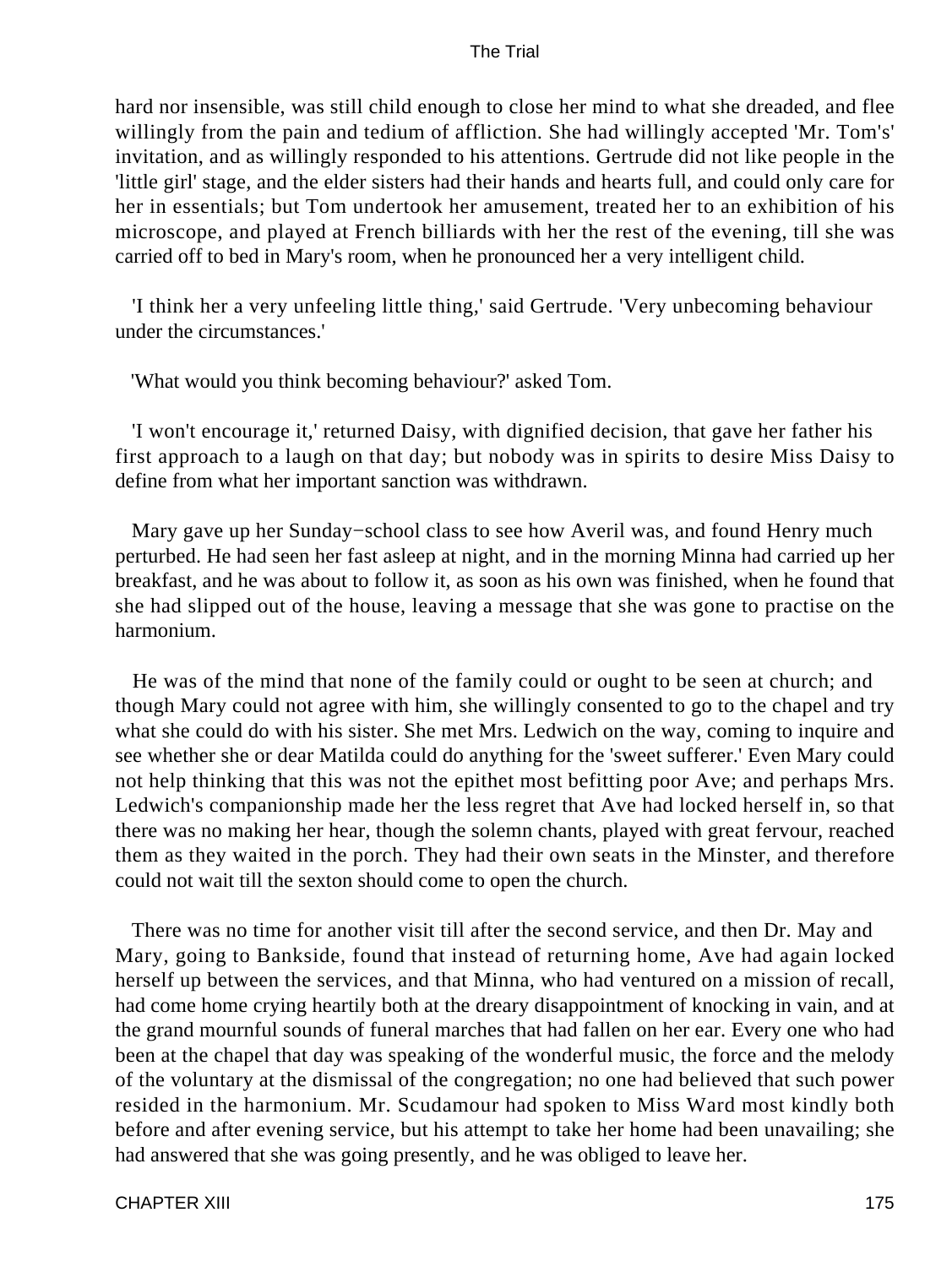Evening was coming on, and she had not come, so the other keys were fetched from the sexton's, and Dr. May and his daughter set off to storm her fortress. Like Minna, the Doctor was almost overpowered by the wonderful plaintive sweetness of the notes that were floating through the atmosphere, like a wailing voice of supplication. They had almost unnerved him, as he waited while Mary unlocked the door.

 The sound of its opening hushed the music; Averil turned her head, and recognizing them, came to them, very pale, and with sunken eyes. 'You are coming home, dear Ave,' said Mary; and she made no resistance or objection, only saying, 'Yes. It has been so nice here!'

 'You must come now, though,' said the Doctor. 'Your brother is very much grieved at your leaving him.'

 'I did not mean to be unkind to him,' said Averil, in a low subdued voice; 'he was very good to me last night. Only – this is peace – this,' pointing to her instrument, 'is such a soothing friend. And surely this is the place to wait in!'

 'The place to wait in indeed, my poor child, if you are not increasing the distress of others by staying here. Besides, you must not exhaust yourself, or how are you to go and cheer Leonard!'

 'Oh! there is no fear but that I shall go to−morrow,' said Averil; 'I mean to do it!' the last words being spoken in a resolute tone, unlike the weariness of her former replies.

 And with this purpose before her, she consented to be taken back by Mary to rest on the sofa, and even to try to eat and drink. Her brother and sister hung over her, and waited on her with a tender assiduous attention that showed how they had missed her all day; and she received their kindness gratefully, as far as her broken wearied state permitted.

 Several inquiries had come throughout the day from the neighbours; and while Mary was still with Ave, a message was brought in to ask whether Miss Ward would like to see Mrs. Pugh.

 'Oh no, no, thank her, but indeed I cannot,' said Averil, shivering uncontrollably as she lay.

 Mary felt herself blushing, in the wonder what would be kindest to do, and her dread of seeing Henry's face. She was sure that he too shrank, and she ventured to ask, 'Shall I go and speak to her?'

 'Oh, do, do,' said Averil, shuddering with eagerness. 'Thank you, Miss Mary,' said Henry slowly. 'She is most kind – but – under the circumstances – '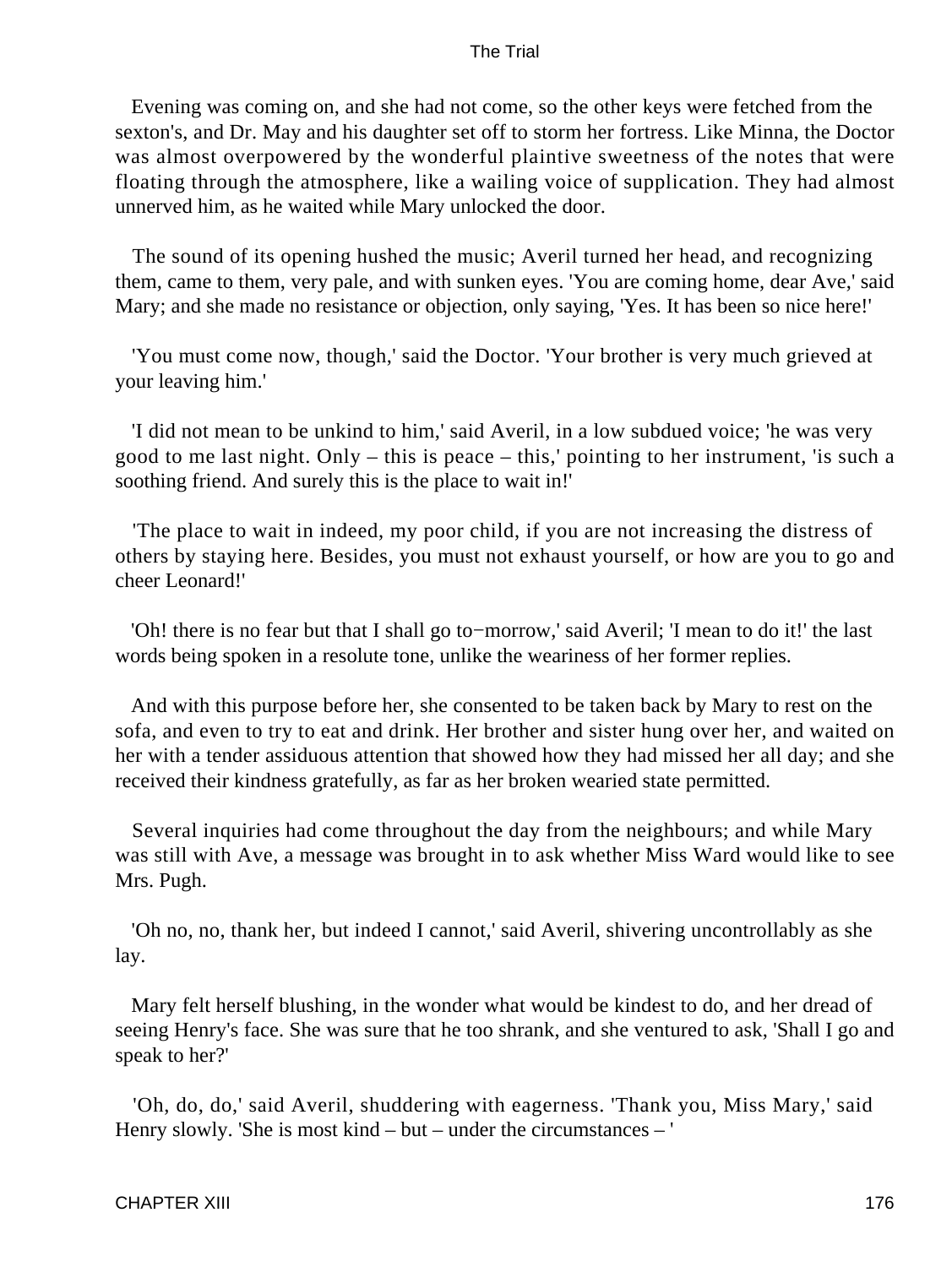Mary went, finding that he only hesitated. She had little opportunity for saying anything; Mrs. Pugh was full of interest and eagerness, and poured out her sympathy and perfect understanding of dear Averil's feelings; and in the midst Henry came out of the room, with a stronger version of their gratitude, but in terrible confusion. Mary would fain have retreated, but could not, and was witness to the lady's urgent entreaties to take Minna home, and Henry's thankfulness; but he feared – and retreated to ask the opinion of his sisters, while Mrs. Pugh told Mary that it was so very bad for the poor child to remain, and begged to have Ella if she were a moment's inconvenience to the May family.

 Henry came back with repeated thanks, but Minna could not bear to leave home; and in fact, he owned, with a half smile that gave sweetness to his face, she was too great a comfort to be parted with. So Mrs. Pugh departed, with doubled and trebled offers of service, and entreaties to be sent for at any hour of the day or night when she could be of use to Averil.

 Mary could not but be pleased with her, officious as she was. It looked as if she had more genuine feeling for Henry than had been suspected, and the kindness was certain, though some of it might be the busy activity of a not very delicate nature, eager for the importance conferred by intimacy with the subjects of a great calamity. Probably she would have been gratified by the eclat of being the beloved of the brother of the youth whose name was in every mouth, and her real goodness and benevolent heart would have committed her affections and interest beyond recall to the Ward family, had Averil leant upon her, or had Henry exerted himself to take advantage of her advances.

 But Henry's attachment had probably not been love, for it seemed utterly crushed out of him by his shame and despair. Everything connected with his past life was hateful to him; he declared that he could never show his face at Stoneborough again, let the result be what it might – that he could never visit another patient, and that he should change his name and leave the country, beginning on that very Sunday afternoon to write a letter to his principal rival to negotiate the sale of his practice.

 In fact, his first impression had returned on him, and though he never disclaimed belief in Leonard's statement, the entire failure of all confirmation convinced him that the blow had been struck by his brother in sudden anger, and that, defend him as he might and would, the stain was on his house, and the guilt would be brought home.

 Resolved, however, to do his utmost, he went with Mr. Bramshaw for a consultation with Leonard on the Monday. Averil could not go. She rose and dressed, and remained resolute till nearly the last minute, when her feverish faint giddiness overpowered her, and she was forced to submit to lie on the sofa, under Minna's care; and there she lay, restless and wretched, till wise little Minna sent a message up to the High Street, which brought down Mary and Dr. Spencer. They found her in a state of nervous fever, that sentenced her to her bed, where Mary deposited her and watched over her, till her brother's return, more desponding than ever.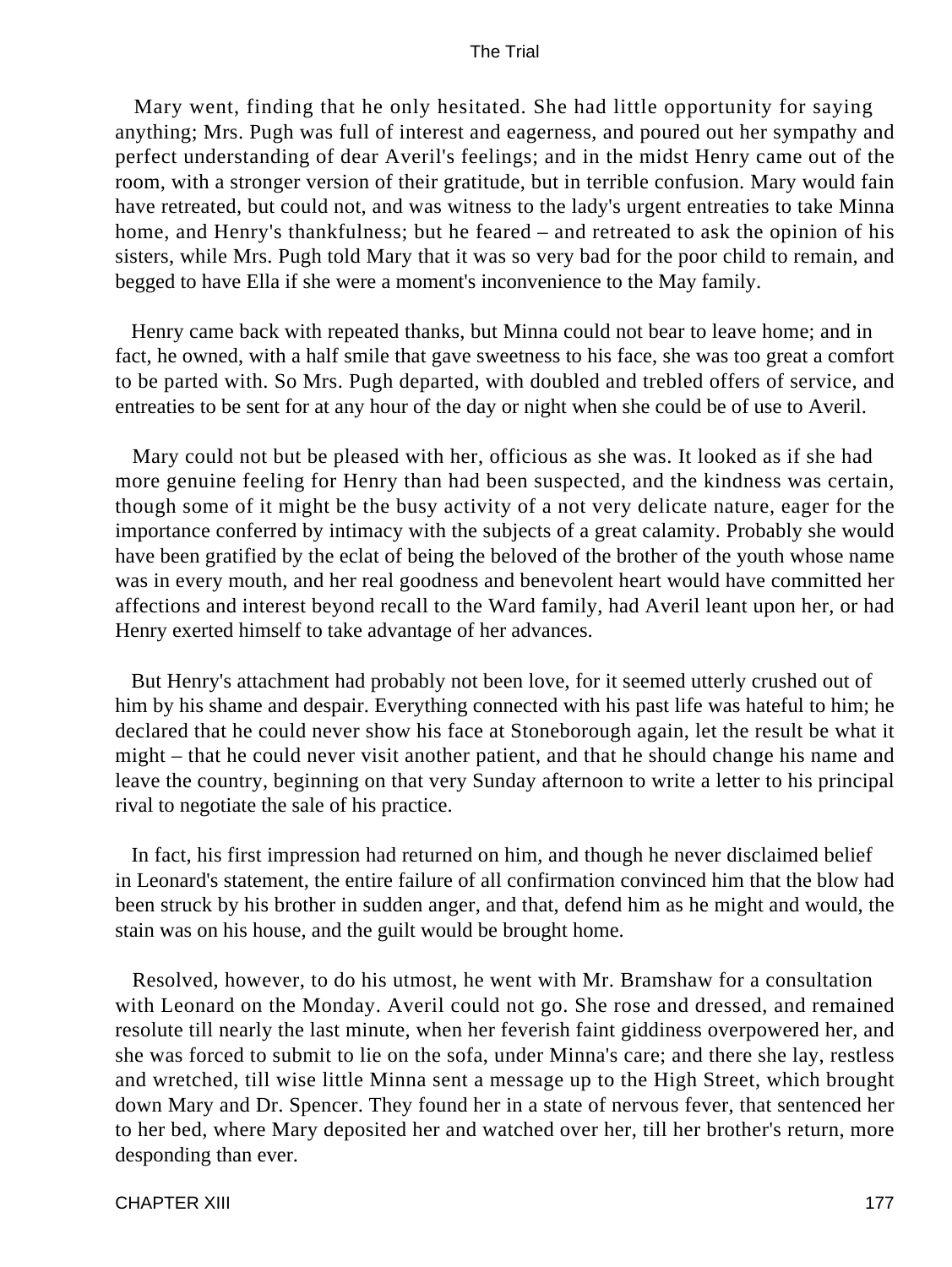Dr. May, with all Henry's patients on his hands as well as his own, had been forced to devote this entire day to his profession; but on the next, leaving Henry to watch over Averil, who continued very feeble and feverish, he went to Whitford, almost infected by Henry's forebodings and Mr. Bramshaw's misgivings. 'It is a bad case,' the attorney had said to him, confidentially. 'But that there is always a great reluctance to convict upon circumstantial evidence, I should have very little hope, that story of his is so utterly impracticable; and yet he looks so innocent and earnest all the time, and sticks to it so consistently, that I don't know what to make of it. I can't do anything with him, nor can his brother either; but perhaps you might make him understand that we could bring him clear off for manslaughter – youth, and character and all. I should not doubt of a verdict for a moment! It is awkward about the money, but the alarm would be considered in the sentence.'

'You don't attend to his account of the person he saw in the court−yard?'

 'The less said about that the better,' returned Mr. Bramshaw. 'It would only go for an awkward attempt to shift off the suspicion, unless he would give any description; and that he can't, or won't do. Or even if he did, the case would be all the stronger against his story – setting off, and leaving a stranger to maraud about the place. No, Dr. May; the only thing for it is to persuade the lad to own to having struck the old man in a passion; every one knows old Axworthy could be intolerably abusive, and the boy always was passionate. Don't you remember his flying out at Mr. Rivers's, the night of the party, and that affair which was the means of his going to the mill at all? I don't mind saying so to you in confidence, because I know you won't repeat it, and I see his brother thinks so too; but nothing is likely to turn out so well for him as that line of defence; as things stand now, the present one is good for nothing.'

 Dr. May was almost as much grieved at the notion of the youth's persistence in denying such a crime, as at the danger in which it involved him, and felt that if he were to be brought to confession, it should be from repentance, not expediency.

 In this mood he drove to Whitford Gaol, made application at the gates, and was conducted up the stairs to the cell.

 The three days of nearly entire solitude and of awful expectation had told like double the number of years; and there was a stamp of grave earnest collectedness on the young brow, and a calm resolution of aspect and movement, free from all excitement or embarrassment, as Leonard Ward stood up with a warm grateful greeting, so full of ingenuous reliance, that every doubt vanished at the same moment.

 His first question was for Averil; and Dr. May made the best of her state. 'She slept a little more last night, and her pulse is lower this morning; but we keep her in bed, half to hinder her from trying to come here before she is fit. I believe this ailment is the best thing for her and Henry both,' added the Doctor, seeing how much pain his words were giving.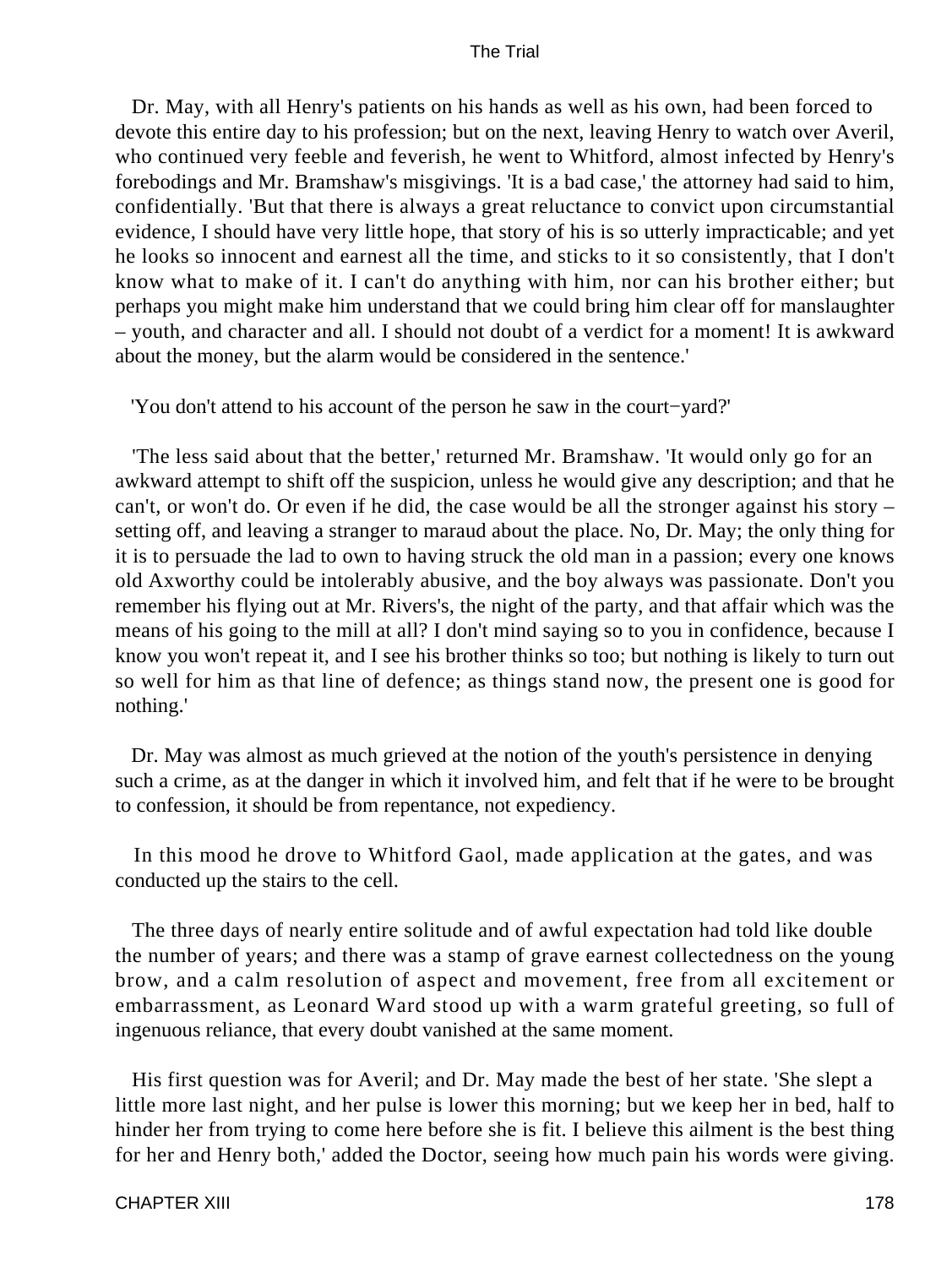'Henry is a very good nurse; it occupies him, and it is good for her to feel his kindness! Then Minna has come out in the prettiest way: she never fails in some sweet little tender word or caress just when it is wanted.'

 Leonard tried to smile, but only succeeded in keeping back a sob; and the Doctor discharged his memory of the messages of love of which he had been the depositary. Leonard recovered his composure during these, and was able to return a smile on hearing of Ella's conquest of Tom, of their Bible prints on Sunday, and their unwearied French billiards in the week. Then he asked after little Mab.

 'She is all a dog should be,' said Dr. May. 'Aubrey is her chief friend, except when she is lying at her ease on Ethel's dress.'

 The old test of dog−love perhaps occurred to Leonard, for his lips trembled, and his eyes were dewy, even while they beamed with gladness.

 'She is a great comfort to Aubrey,' the Doctor added. 'I must beg you to send that poor fellow your forgiveness, for he is exceedingly unhappy about something he repeated in the first unguarded moment.'

'Mr. Bramshaw told me,' said Leonard, with brow contracted.

 'I cannot believe,' said Dr. May, 'that it can do you any real harm. I do not think the prosecution ought to take notice of it; but if they do, it will be easy to sift it, and make it tell rather in your favour.'

'Maybe so,' said Leonard, still coldly.

'Then you will cheer him with some kind message?'

 'To be sure. It is the time for me to be forgiving every one,' he answered, with a long tightly−drawn breath.

 Much distressed, the Doctor paused, in uncertainty whether Leonard were actuated by dread of the disclosure or resentment at the breach of confidence; but ere he spoke, the struggle had been fought out, and a sweet sad face was turned round to him, with the words, 'Poor old Aubrey! Tell him not to mind. There will be worse to be told out than our romancings together, and he will feel it more than I shall! Don't let him vex himself.'

'Thank you,' said the father, warmly. 'I call that pardon.'

 'Not that there is anything to forgive,' said Leonard, 'only it is odd that one cares for it more than – No, no, don't tell him that, but that I know it does not signify. It must not come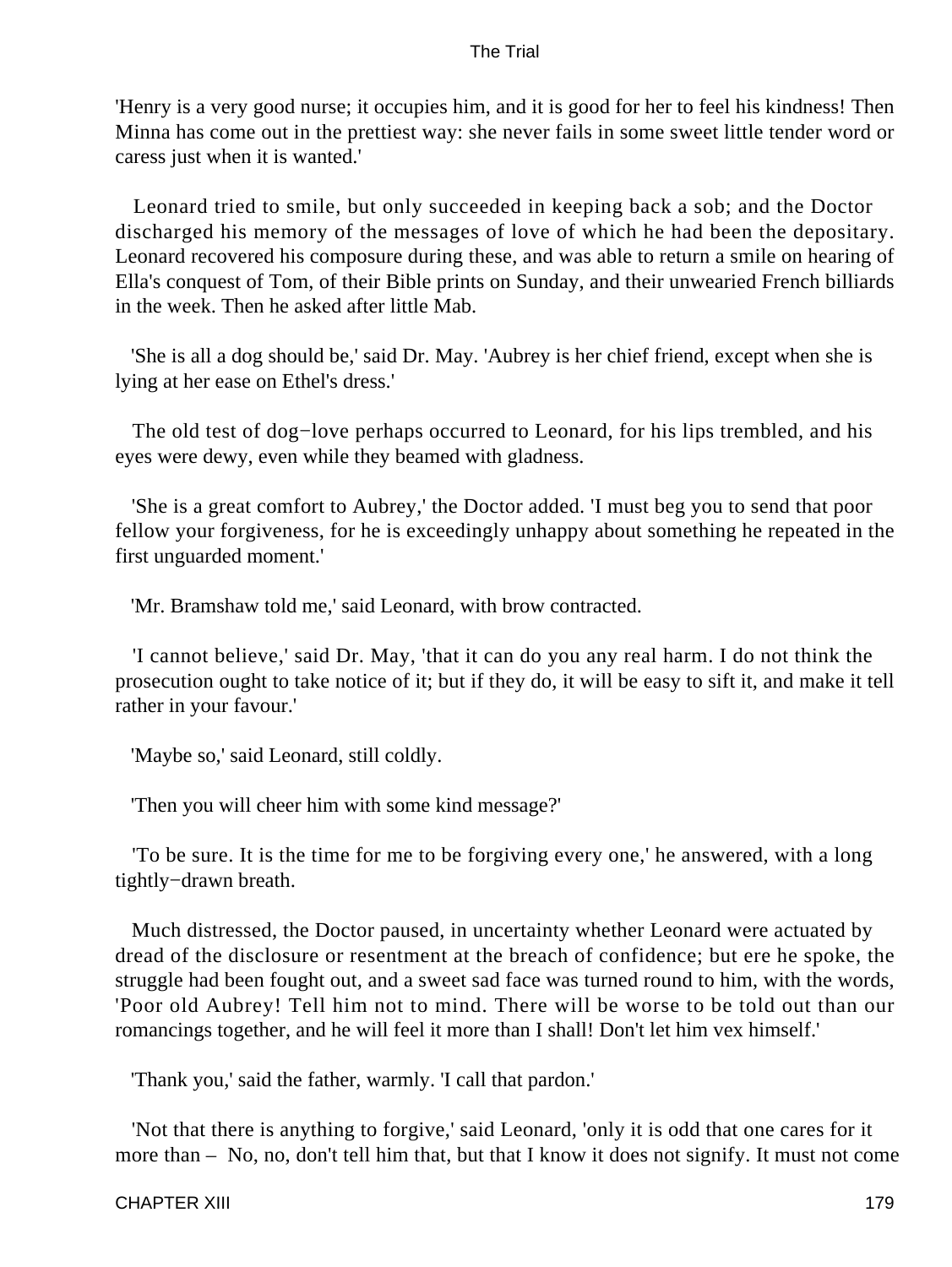between us, if this is to be the end; and it will make no difference. Nothing can do that but the finding my receipt. I see that book night and day before my eyes, with the very blot that I made in the top of my L.'

 'You know they are searching the garden and fields, and advertising a reward, in case of its having been thrown away when rifled, or found to contain no valuables.'

'Yes!' and he rested on the word as though much lay behind.

'Do you think it contained anything worth keeping?'

'Only by one person.'

'Ha!' said the Doctor, with a start.

 Instead of answering, Leonard leant down on the narrow bed on which he was seated, and shut in his face between his hands.

 The Doctor waited, guessed, and grew impatient. 'You don't mean that fellow, Sam? Do you think he has it? I should like to throttle him, as sure as my name's Dick May!' (this in soliloquy between his teeth). 'Speak up, Leonard, if you have any suspicion.'

 The lad lifted himself with grave resolution that gave him dignity. 'Dr. May,' he said, 'I know that what I say is safe with you, and it seems disrespectful to ask your word and honour beforehand, but I think it will be better for us both if you will give them not to make use of what I tell you. It weighs on me so, that I shall be saying it to the wrong person, unless I have it out with you. You promise me?'

 'To make no use of it without your consent,' repeated the Doctor, with rising hope, 'but this is no case for scruples – too much is at stake.'

 'You need not tell me that,' Leonard replied, with a shudder; 'but I have no proof. I have thought again and again and again, but can find no possible witness. He was always cautious, and drink made him savage, but not noisy.'

'Then you believe – ' The silence told the rest.

 'If I did not see how easy people find it to believe the same of me on the mere evidence of circumstances, I should have no doubt,' said Leonard, deliberately.

'Then it was he that you saw in the yard?'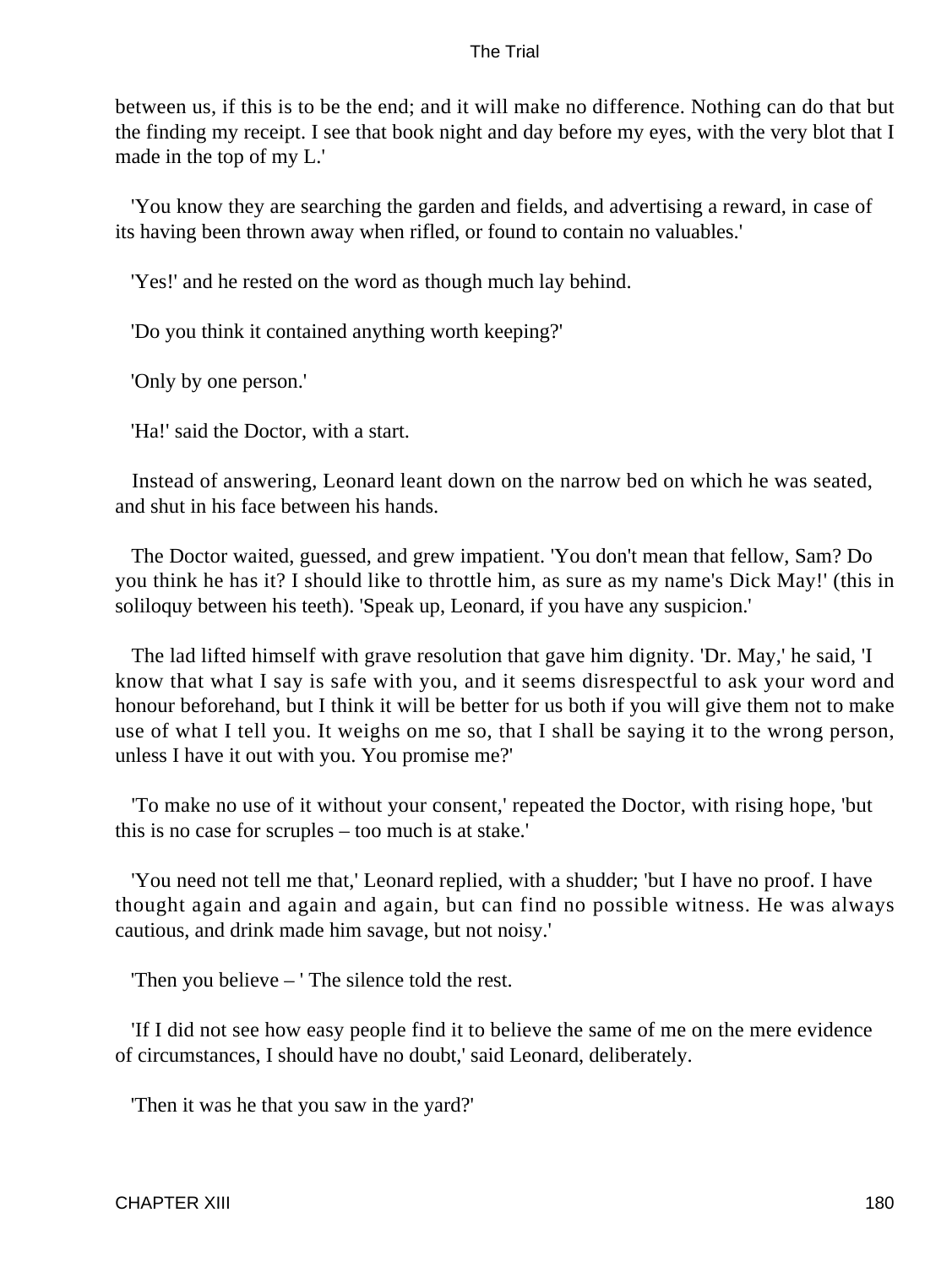'Remember, all I saw was that a man was there. I concluded it was Andrews, waiting to take the horse; and as he is a great hanger−on of Sam, I wished to avoid him, and not keep my candle alight to attract his attention. That was the whole reason of my getting out of window, and starting so soon; as unlucky a thing as I could have done.'

'You are sure it was not Andrews?'

 'Now I am. You see, Sam had sent home his horse from the station, though I did not know it; and, if you remember, Andrews was shown to have been at his father's long before. If he had been the man, he could speak to the time my light was put out.'

'The putting out of your light must have been the signal for the deed to be done.'

 'My poor uncle! Well might he stare round as if he thought the walls would betray him, and start at every chinking of that unhappy gold in his helpless hands! If we had only known who was near – perhaps behind the blinds – ' and Leonard gasped.

 'But this secrecy, Leonard, I cannot understand it. Do you mean that the poor old man durst not do what he would with his own?'

 'Just so. Whenever Sam knew that he had a sum of money, he laid hands on it. Nothing was safe from him that Mr. Axworthy had in the Whitford Bank.'

'That can be proved from the accounts?'

 'You recollect the little parlour between the office and my uncle's sitting−room? There I used to sit in the evening, and to feel, rather than hear, the way Sam used to bully the poor old man. Once – a fortnight ago, just after that talk with Aubrey – I knew he had been drinking, and watched, and came in upon them when there was no bearing it any longer. I was sworn at for my pains, and almost kicked out again; but after that Mr. Axworthy made me sit in the room, as if I were a protection; and I made up my mind to bear it as long as he lived.'

'Surely the servants would bear witness to this state of things?'

 'I think not. Their rooms are too far off for overhearing, and my uncle saw as little of them as possible. Mrs. Giles was Sam's nurse, and cares for him more than any other creature; she would not say a word against him even if she knew anything; and my uncle would never have complained. He was fond of Sam to the last, proud of his steeple−chases and his cleverness, and desperately afraid of him; in a sort of bondage, entirely past daring to speak.'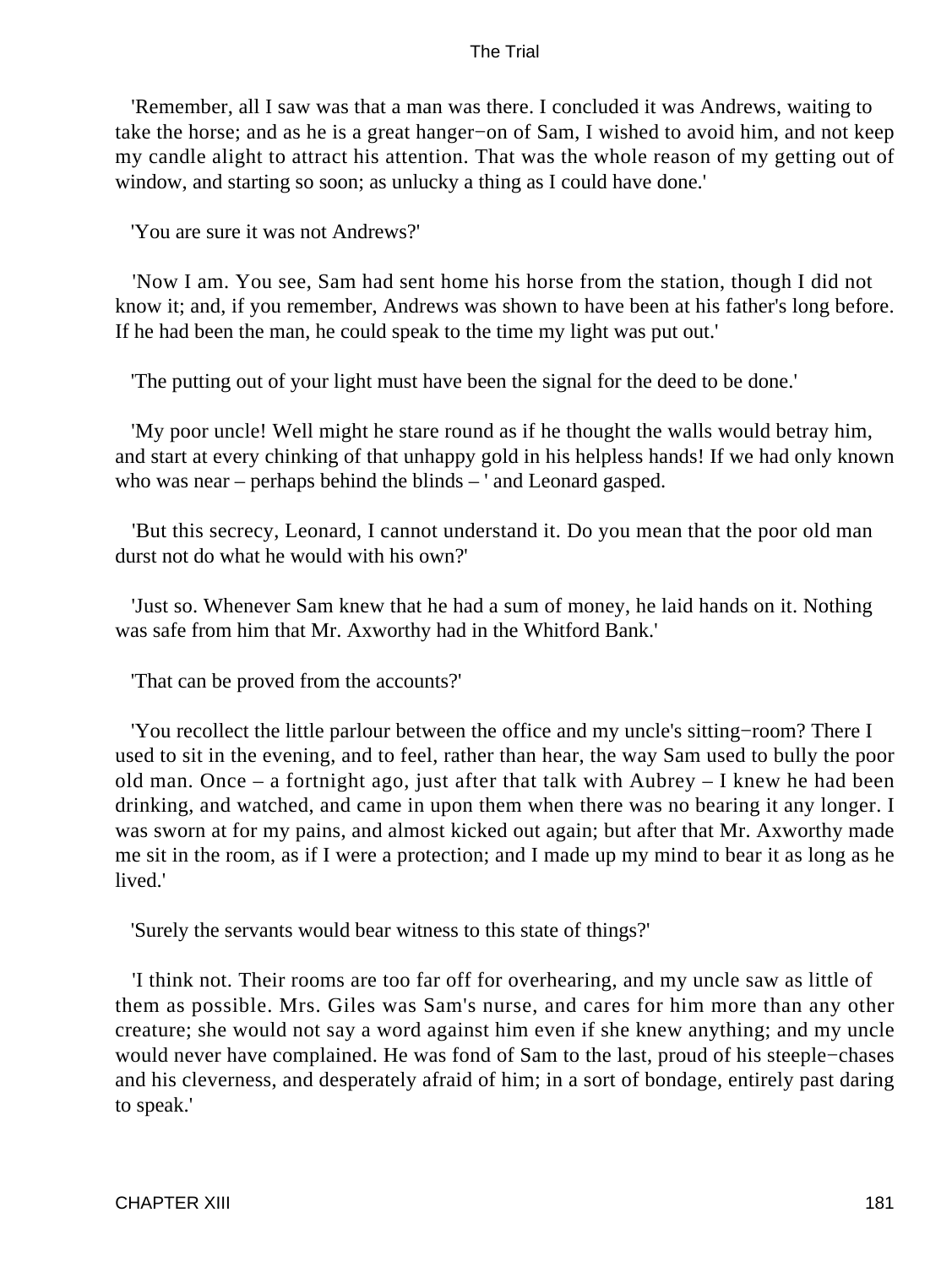'I know,' said Dr. May, remembering how his own Tom had been fettered and tongue−tied by that same tyrant in boyhood. 'But he spoke to you?'

 'No,' said Leonard. 'After that scene much was implied between us, but nothing mentioned. I cannot even tell whether he trusted me, or only made me serve as a protector. I believe that row was about this money, which he had got together in secret, and that Sam suspected, and wanted to extort; but it was exactly as I said at the inquest, he gave no reason for sending me up to town with it. He knew that I knew why, and so said no more than that it was to be private. It was pitiful to see that man, so fierce and bold as they say he once was, trembling as if doing something by stealth, and the great hard knotty hands so crumpled and shaky, that he had to leave all to me. And that they should fancy I could go and hurt him!' said Leonard, stretching his broad chest and shoulders in conscious strength.

 'Yes, considering who it was, I do not wonder that you feel the passion−theory as insulting as the accusation.'

 'I ought not,' said Leonard, reddening. 'Every one knows what my temper can do. I do not think that a poor old feeble man like that could have provoked me to be so cowardly, but I see it is no wonder they think so. Only they might suppose I would not have been a robber, and go on lying now, when they take good care to tell me that it is ruinous!'

 'It is an intolerable shame that they can look you in the face and imagine it for a moment,' said the Doctor, with all his native warmth.

 'After all,' said Leonard, recalled by his sympathy, 'it is my own fault from beginning to end that I am in this case. I see now that it was only God's mercy that prevented my brother's blood being on me, and it was my unrepenting obstinacy that brought me to the mill; so there will be no real injustice in my dying, and I expect nothing else.'

 'Hush, Leonard, depend upon it, while there is Justice in Heaven, the true criminal cannot go free,' cried the Doctor, much agitated.

Leonard shook his head.

'Boyish hastiness is not murder,' added the Doctor.

 'So I thought. But it might have been, and I never repented. I brought all this on myself; and while I cannot feel guiltless in God's sight, I cannot expect it to turn out well.'

 'Turn out well,' repeated the Doctor. 'We want Ethel to tell us that this very repentance and owning of the sin, is turning out well – better than going on in it.'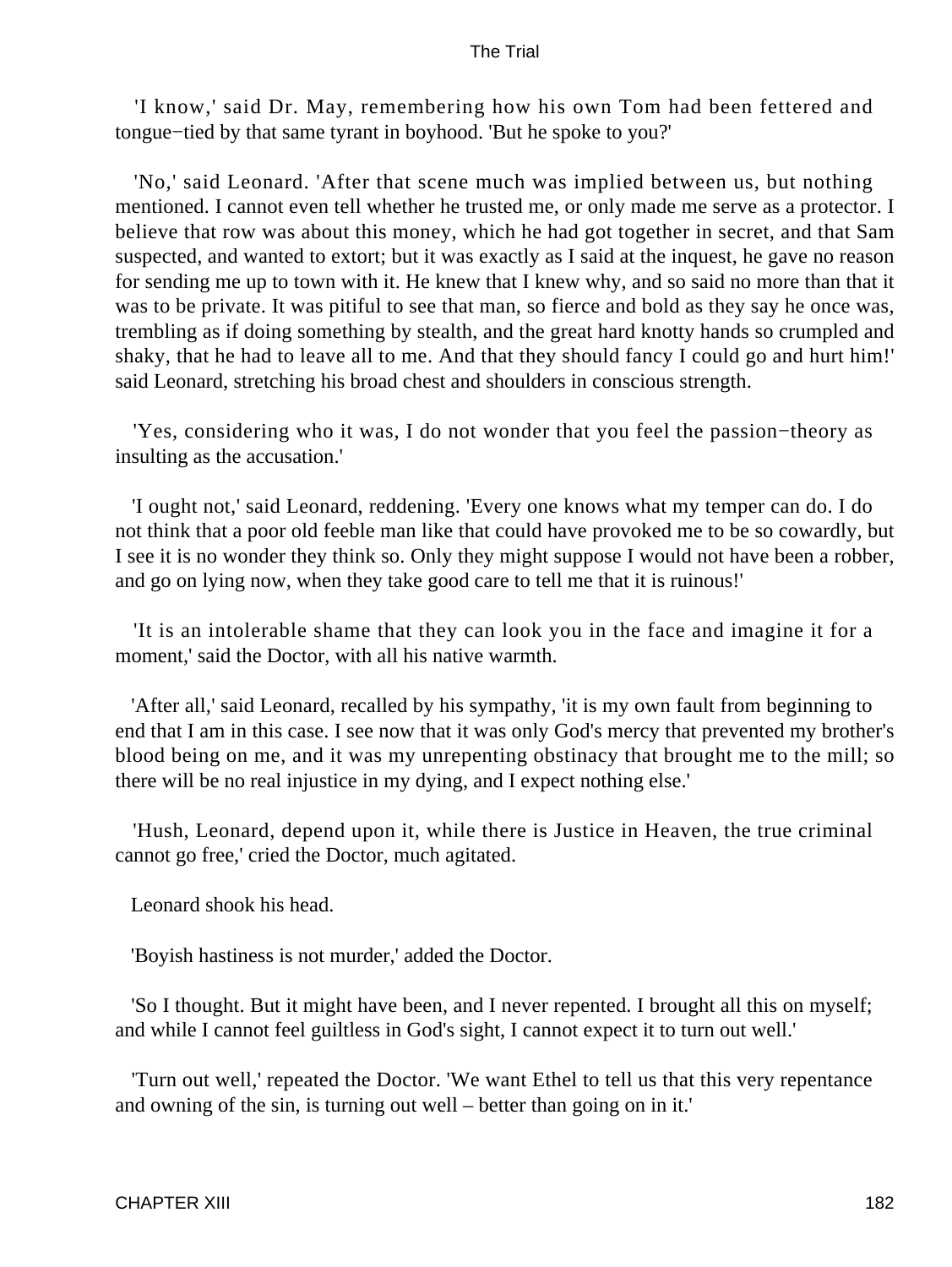'I can see that,' said Leonard. 'I do hope that if  $-$  if I can take this patiently, it may show I am sorry for the real thing – and I may be forgiven. Oh! I am glad prisoners are not cut off from church.'

 Dr. May pressed his hand in much emotion: and there was a silence before another question – whether there were nothing that could be of service.

 'One chance there is, that Sam might relent enough to put that receipt where it could be found without implicating him. He must know what it would do for me.'

'You are convinced that he has it?'

 'There must be papers in the book valuable to him; perhaps some that he had rather were not seen. Most likely he secured it in the morning. You remember he was there before the police.'

 'Ay! ay! ay! the scoundrel! But, Leonard, what possessed you not to speak out at the inquest, when we might have searched every soul on the premises?'

 'I did not see it then. I was stunned by the horror of the thing – the room where I had been so lately, and that blood on my own rifle too. It was all I could do at one time not to faint, and I had no notion they would not take my explanation; then, when I found it rejected, and everything closing in on me, I was in a complete maze. It was not till yesterday, when I was alone again, after having gone over my defence with Mr. Bramshaw, and shown what I could prove, that I saw exactly how it must have been, as clear as a somnambulist. I sometimes could fancy I had seen Sam listening at the window, and have to struggle not to think I knew him under the stable wall.'

'And you are not such  $a$  – such  $a$  – so absurd as to sacrifice yourself to any scruple, and let the earth be cumbered with a rascal who, if he be withholding the receipt, is committing a second murder! It is not generosity, it is suicide.'

 'It is not generosity,' said the boy, 'for if there were any hope, that would not stop me; but no one heard nor saw but myself, and I neither recognized him – no, I did not – nor heard anything definite from my uncle. Even if I had, no one – no one but you, believes a word I speak; nay, even my own case shows what probabilities are worth, and that I may be doing him the same wrong that I am suffering. I should only bring on myself the shame and disgrace of accusing another.'

 The steady low voice and unboyish language showed him to be speaking from reflection, not impulse. The only tremulous moment was when he spoke of the one friend who trusted him, and whom his words were filling with a tumult of hope and alarm, admiration, indignation, and perplexity.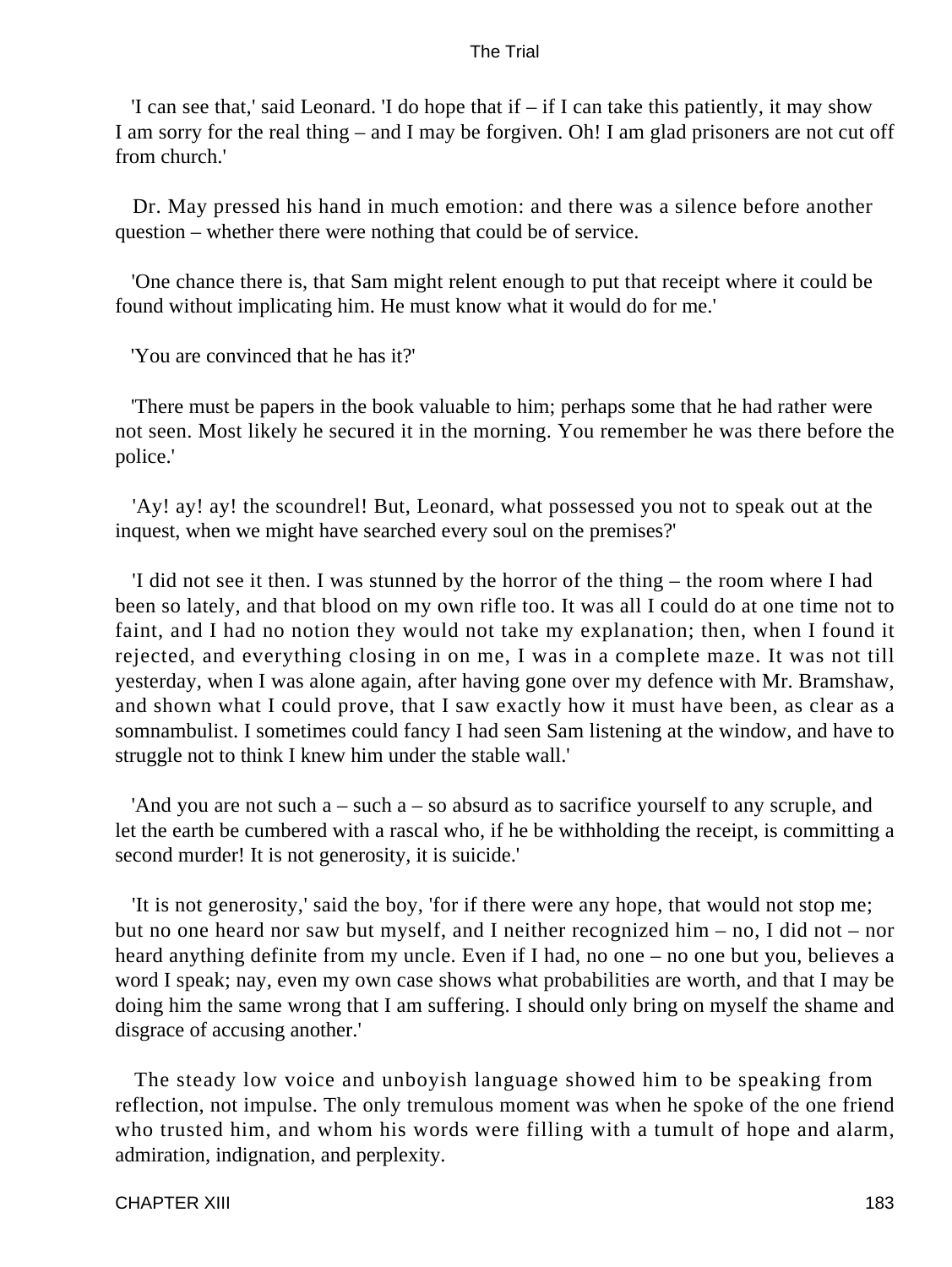'Well, well,' the Doctor said, almost stammering, 'I am glad you have been open with me. It may be a clue. Can there be any excuse for overhauling his papers? Or can't we pick a hole in that alibi of his? Now I recollect, he had it very pat, and unnecessarily prominent. I'll find some way of going to work without compromising you. Yes, you may trust me! I'll watch, but say not a word without your leave.'

 'Thank you,' said Leonard. 'I am glad it is you – you who would never think a vague hope of saving me better than disgrace and dishonour.'

 'We will save you,' said the Doctor, becoming eager to escape to that favourite counsellor, the lining of his brougham, which had inspired him with the right theory of many a perplexing symptom, and he trusted would show him how to defend without betraying Leonard. 'I must go and see about it. Is there anything I can do for you – books, or anything?'

No, thank you – except – I suppose there would be no objection to my having a few finer steel pens. 'And to explain his wants, he took up his Prayer−Book, which his sister had decorated with several small devotional prints. Copying these minutely line by line in pen and ink, was the solace of his prison hours; and though the work was hardly after drawing−masters' rules, the hand was not untaught, and there was talent and soul enough in the work to strike the Doctor.

 'It suits me best,' said Leonard. 'I should go distracted with nothing to do; and I can't read much – at least, not common books. And my sisters may like to have them. Will you let me do one for you?'

 The speaking expression of those hazel eyes almost overcame the Doctor, and his answer was by bending head and grasping hand. Leonard turned to the Collects, and mutely opened at the print of the Son of Consolation, which he had already outlined, looked up at his friend, and turned away, only saying, 'Two or three of the sort with elastic nibs; they have them at the post−office.'

 'Yes, I'll take care,' said Dr. May, afraid to trust his self−command any longer. 'Good−bye, Leonard. Tom says I adopt every one who gets through a bad enough fever, so what will you be to me after this second attack?'

 The result of the Doctor's consultation with his brougham was his stopping it at Mr. Bramshaw's door, to ascertain whether the search for the receipt had extended to young Axworthy's papers; but he found that they had been thoroughly examined, every facility having been given by their owner, who was his uncle's executor, and residuary legatee, by a will dated five years back, leaving a thousand pounds to the late Mrs. Ward, and a few other legacies, but the mass of the property to the nephew.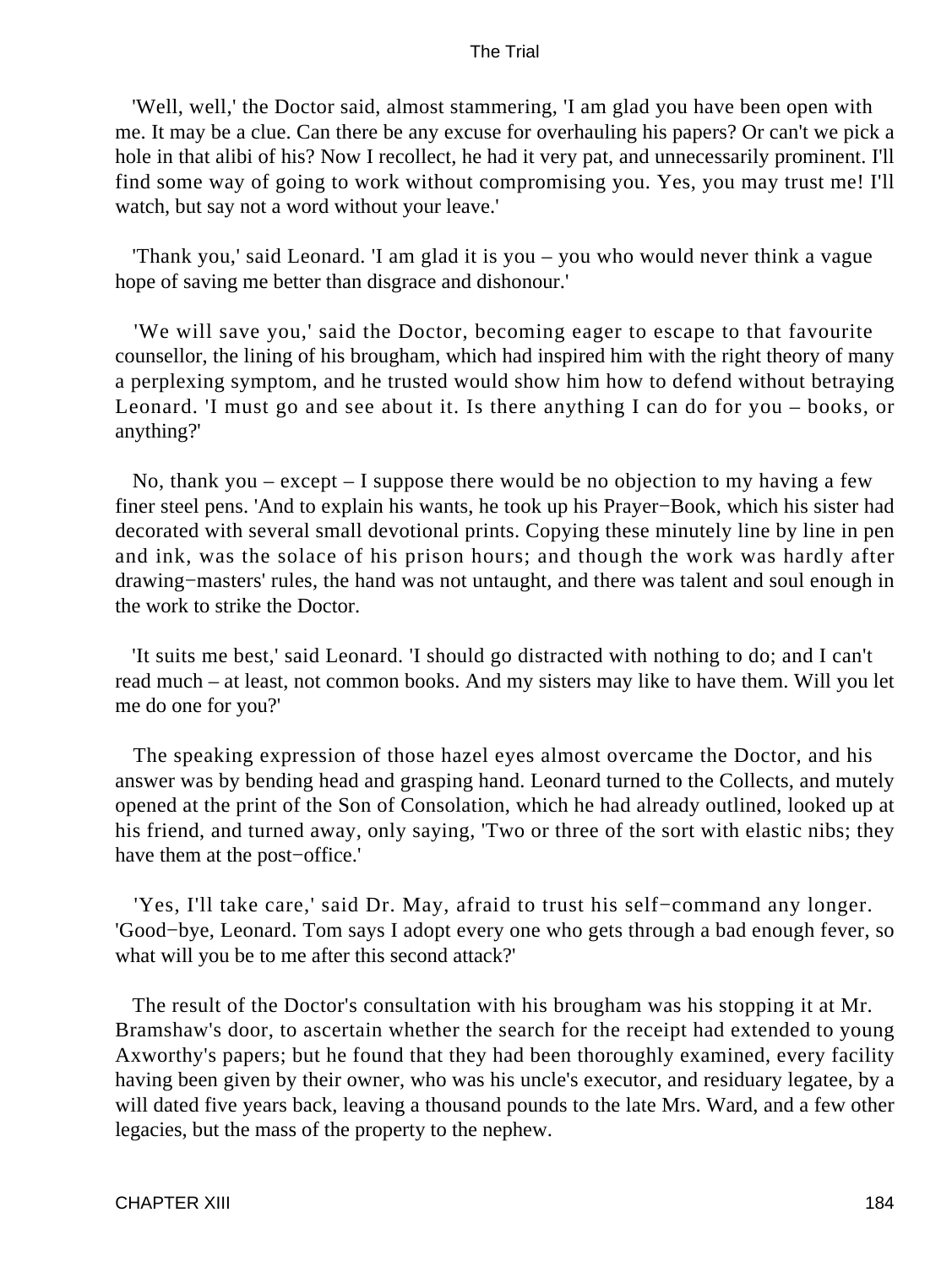Sam's 'facilities' not satisfying the Doctor, it was further explained that every endeavour was being made to discover what other documents were likely to have been kept in the missing memorandum−book, so as to lead to the detection of any person who might present any such at a bank; and it was made evident that everything was being done, short of the impracticability of searching an unaccused man, but he could not but perceive that Mr. Bramshaw's 'ifs' indicated great doubt of the existence of receipt and of pocket−book. Throwing out a hint that the time of Sam's return should be investigated, he learnt that this had been Edward Anderson's first measure, and that it was clear, from the independent testimony of the ostler at Whitford, the friend who had driven Sam, and the landlord of the Three Goblets, that there was not more than time for the return exactly as described at the inquest; and though the horse was swift and powerful, and might probably have been driven at drunken speed, this was too entirely conjectural for anything to be founded on it. Nor had the cheque by Bilson on the Whitford Bank come in.

 'Something must assuredly happen to exonerate the guiltless, it would be profane to doubt,' said Dr. May continually to himself and to the Wards; but Leonard's secret was a painful burthen that he could scarcely have borne without sharing it with that daughter who was his other self, and well proved to be a safe repository.

 'That's my Leonard,' said Ethel. 'I know him much better now than any time since the elf−bolt affair! They have not managed to ruin him among them.'

 'What do you call this?' said Dr. May, understanding her, indeed, but willing to hear her thought expressed.

'Thankworthy,' she answered, with a twitching of the corners of her mouth.

 'You will suffer for this exaltation,' he said, sadly; 'you know you have a tender heart, for all your flights.'

 'And you know you have a soul as well as a heart,' said Ethel, as well as the swelling in her throat would allow.

 'To be sure, this world would be a poor place to live in, if admiration did not make pity bearable,' said the Doctor; 'but – but don't ask me, Ethel: you have not had that fine fellow in his manly patience before your eyes. Talk of your knowing him! You knew a boy! I tell you, this has made him a man, and one of a thousand – so high−minded and so simple, so clearheaded and well−balanced, so entirely resigned and free from bitterness! What could he not be? It would be grievous to see him cut off by a direct dispensation – sickness, accident, battle; but for him to come to such an end, for the sake of a double murderer – Ethel – it would almost stagger one's faith!'

'Almost!' repeated Ethel, with the smile of a conqueror.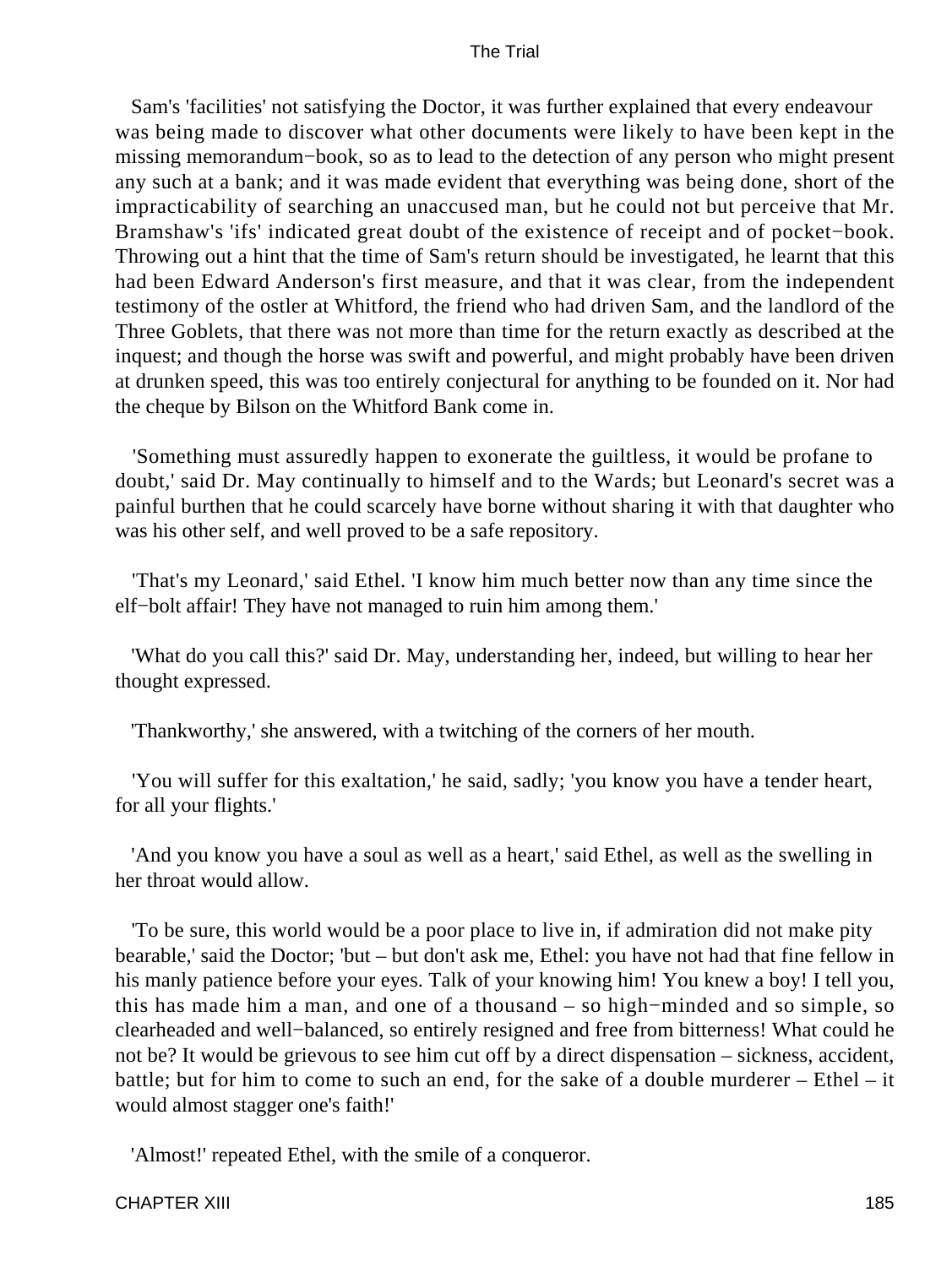'I know, I know,' said the Doctor. 'If it be so, it will be right; one will try to believe it good for him. Nay, there's proof enough in what it has done for him already. If you could only see him!'

 'I mean to see him, if it should go against him,' said Ethel, 'if you will let me. I would go to him as I would if he were in a decline, and with more reverence.'

 'Don't talk of it,' cried her father. 'For truth's sake, for justice's sake, for the country's sake, I can not, will not, believe it will go wrong. There is a Providence, after all, Ethel!'

 And the Doctor went away, afraid alike of hope and despondency, and Ethel thought of the bright young face, of De Wilton, of Job, and of the martyrs; and when she was not encouraging Aubrey, or soothing Averil, her heart would sink, and the tears that would not come would have been very comfortable.

 It was well for all that the assizes were so near that the suspense was not long protracted; for it told upon all concerned. Leonard, when the Doctor saw him again, was of the same way of thinking, but his manner was more agitated; he could not sleep, or if he slept, the anticipations chased away in the day−time revenged themselves in his dreams; and he was very unhappy, also, about his sister, whose illness continued day after day. She was not acutely ill, but in a constant state of low fever, every faculty in the most painful state of tension, convinced that she was quite able to get up and go to Leonard, and that her detention was mere cruelty; and then, on trying to rise, refused by fainting. Her searching questions and ardent eyes made it impossible to keep any feature in the case from her knowledge. Sleep was impossible to her; and once when Henry tried the effect of an anodyne, it produced a semi−delirium, which made him heartily repent of his independent measure. At all times she was talking – nothing but the being left with a very stolid maid−servant ever closed her lips, and she so greatly resented being thus treated, that the measure was seldom possible. Henry seldom left her. He was convinced that Leonard's sentence would be hers likewise, and he watched over her with the utmost tenderness and patience with her fretfulness and waywardness, never quitting her except on their brother's behalf, when Ethel or Mary would take his place. Little Minna was always to be found on her small chair by the bed−side, or moving about like a mouse, sometimes whispering her one note, 'They can't hurt him, if he has not done it,' and still quietly working at the pair of slippers that had been begun for his birthday present. Mary used to bring Ella, and take them out walking in the least−frequented path; but though the little sisters kissed eagerly, and went fondly hand in hand, they never were sorry to part: Ella's spirits oppressed Minna, and Minna's depression vexed the more volatile sister; moreover, Minna always dreaded Mary's desire to carry her away – as, poor child, she looked paler, and her eyes heavier and darker, every day.

 No one else, except, of course, Dr. May, was admitted. Henry would not let his sister see Mr. Scudamour or Mr. Wilmot, lest she should be excited; and Averil's 'No one' was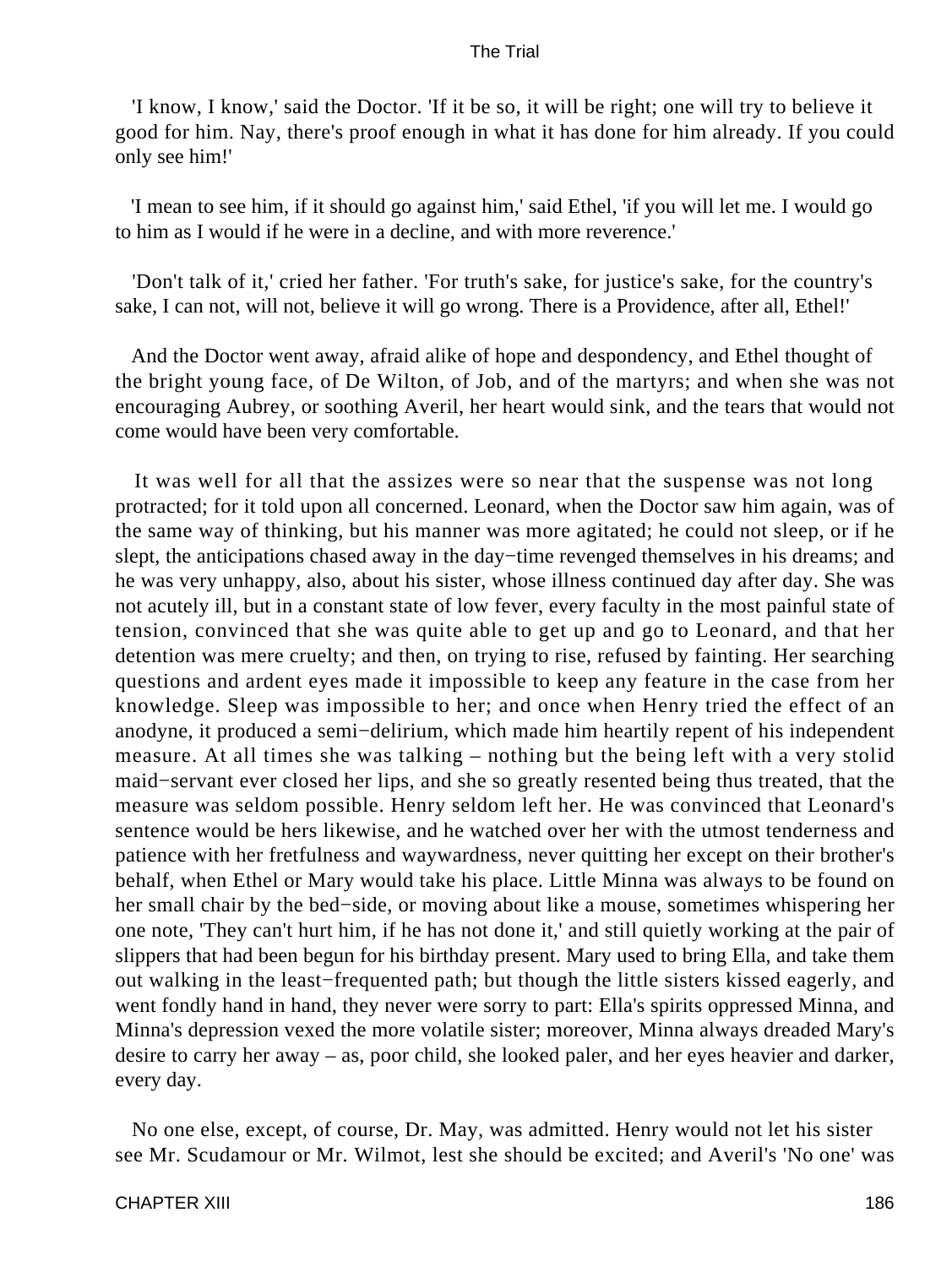vehement as a defence against Mrs. Pugh or Mrs. Ledwich, whom she suspected of wanting to see her, though she never heard of more than their daily inquiries.

 Mrs. Pugh was, in spite of her exclusion, the great authority with the neighbourhood for all the tidings of 'the poor Wards,' of whom she talked with the warmest commiseration, relating every touching detail of their previous and present history, and continually enduring the great shock of meeting people in shops or in the streets, whom she knew to be reporters or photographers. In fact, the catastrophe had taken a strong hold on the public mind; and 'Murder of an Uncle by his Nephew,' 'The Blewer Tragedy,' figured everywhere in the largest type; newsboys on the railway shouted, 'To−day's paper−account of inquest;' and the illustrated press sent down artists, whose three−legged cameras stared in all directions, from the Vintry Mill to Bankside, and who aimed at the school, the Minster, the volunteers, and Dr. Hoxton himself. Tom advised Ethel to guard Mab carefully from appearing stuffed in the chamber of horrors at Madame Tussaud's; and the furniture at the mill would have commanded any price. Nay, Mrs. Pugh was almost certain she had seen one of the 'horrid men' bargaining with the local photographer for her own portrait, in her weeds, and was resolved the interesting injury should never be forgiven!

 She really had the 'trying scenes' of two interviews with both Mr. Bramshaw and the attorney from Whitford who was getting up the prosecution, each having been told that she was in possession of important intelligence. Mr. Bramshaw was not sanguine as to what he might obtain from her, but flattered her with the attempt, and ended by assuring her, like his opponent, that there was no need to expose her to the unpleasantness of appearing in court.

 Aubrey was not to have the same relief, but was, like his father, subpoenaed as a witness for the prosecution. He had followed his father's advice, and took care not to disclose his evidence to the enemy, as he regarded the Whitford lawyer. He was very miserable, and it was as much for his sake as that of the immediate family, that Ethel rejoiced that the suspense was to be short. Counsel of high reputation had been retained; but as the day came nearer, without bringing any of the disclosures on which the Doctor had so securely reckoned, more and more stress was laid on the dislike to convict on circumstantial evidence, and on the saying that the English law had rather acquit ten criminals than condemn one innocent man.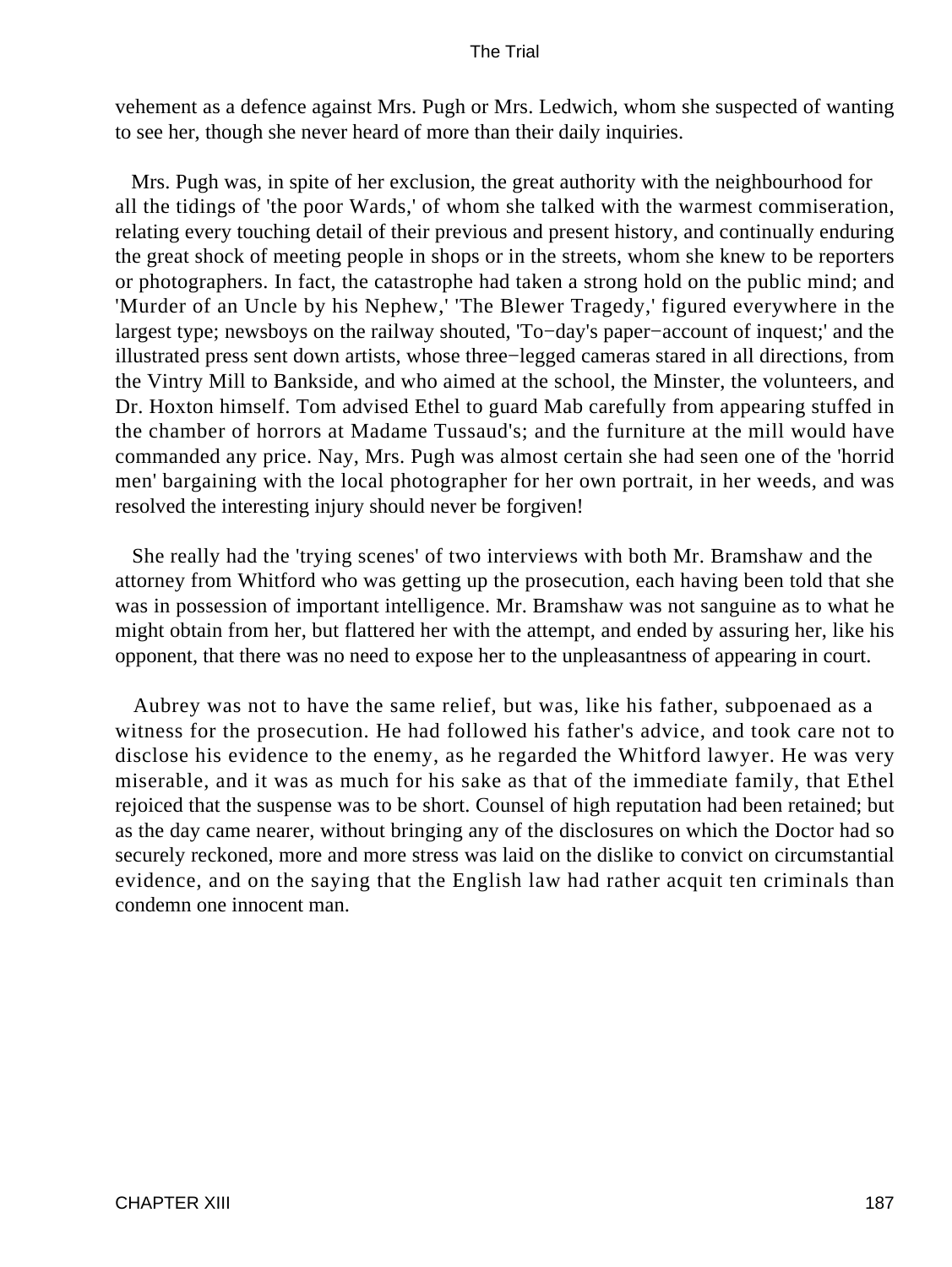# **[CHAPTER XIV](#page-414-0)**

*A*h! I mind me now of thronging faces,

Mocking eyed, and eager, as for sport;

Hundreds looking up, and in high places

Men arrayed for judgment and a court.

And I heard, or seemed to hear, one seeking

Answer back from one he doomed to die,

Pitifully, sadly, sternly speaking

Unto one – and oh! that one, twas I. – Rev. G. E. Monsell

 The 'Blewer Murder' was the case of the Assize week; and the court was so crowded that, but for the favour of the sheriff, Mr. and Mrs. Rivers, with Tom and Gertrude, could hardly have obtained seats. No others of the family could endure to behold the scene, except from necessity; and indeed Ethel and Mary had taken charge of the sisters at home, for Henry could not remain at a distance from his brother, though unable to bear the sight of the proceedings; he remained in a house at hand.

 Nearly the whole population of Stoneborough, Whitford, and Blewer was striving to press into court, but before the day's work began, Edward Anderson had piloted Mrs. Pugh to a commodious place, under the escort of his brother Harvey, who was collecting materials for an article on criminal jurisprudence.

 Some of those who, like the widow and little Gertrude, had been wild to be present, felt their hearts fail them when the last previous case had been disposed of; and there was a brief pause of grave and solemn suspense and silent breathless expectation within the court, unbroken, except by increased sounds of crowding in all the avenues without.

 Every one, except the mere loungers, who craved nothing but excitement, looked awed and anxious; and the impression was deepened by the perception that the same feeling, though restrained, affected the judge himself, and was visible in the anxious attention with which he looked at the papers before him, and the stern sadness that had come over the features naturally full of kindness and benevolence.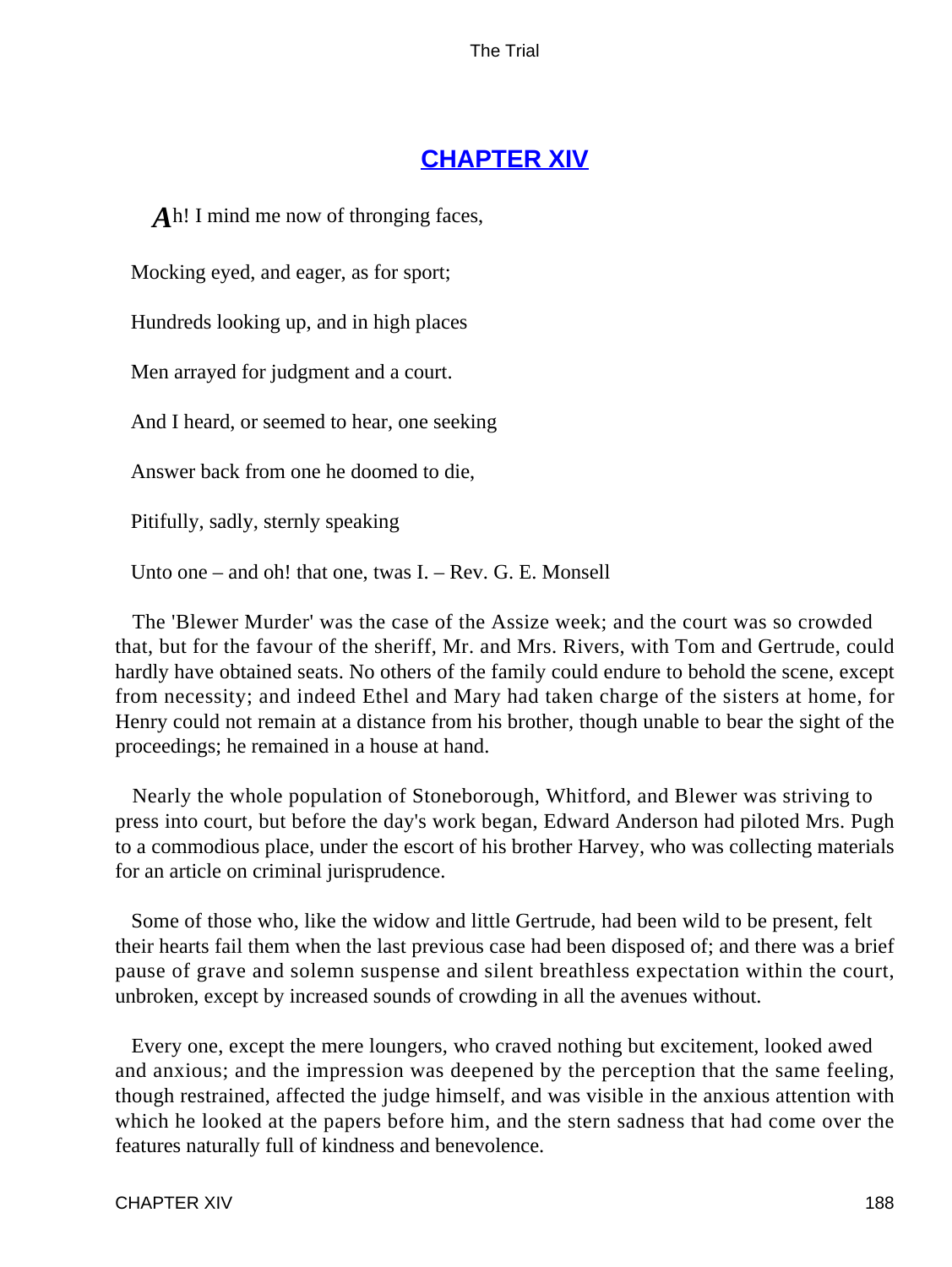The prisoner appeared in the dock. He had become paler, and perhaps thinner, for his square determined jaw, and the resolute mould of his lips, were more than usually remarkable, and were noted in the physiognomical brain of Harvey Anderson; as well as the keen light of his full dark hazel eye, the breadth of his brow, with his shining light brown hair brushed back from it; the strong build of his frame, and the determined force, apparent even in the perfect quiescence of his attitude.

 Leonard Axworthy Ward was arraigned for the wilful murder of Francis Axworthy, and asked whether he pleaded Guilty or Not Guilty.

 His voice was earnest, distinct, and firm, and his eyes were raised upwards, as though he were making the plea of 'Not Guilty' not to man alone, but to the Judge of all the earth.

 The officer of the court informed him of his right to challenge any of the jury, as they were called over by name; and as each came to be sworn, he looked full and steadily at each face, more than one of which was known to him by sight, as if he were committing his cause into their hands. He declined to challenge; and then crossing his arms on his breast, cast down his eyes, and thus retained them through the greater part of the trial.

 The jurymen were then sworn in, and charged with the issue; and the counsel for the prosecution opened the case, speaking more as if in pity than indignation, as he sketched the history, which it was his painful duty to establish. He described how Mr. Axworthy, having spent the more active years of his life in foreign trade, had finally returned to pass his old age among his relatives; and had taken to assist him in his business a great−nephew, and latterly another youth in the same degree of relation, the son of his late niece – the prisoner, who on leaving school had been taken into his uncle's office, lodged in the house, and became one of the family. It would, however, be shown by witnesses that the situation had been extremely irksome to the young man; and that he had not been in it many months before he had expressed his intention of absconding, provided he could obtain the means of making his way in one of the colonies. Then followed a summary of the deductions resulting from the evidence about to be adduced, and which carried upon its face the inference that the absence of the cousin, the remoteness of the room, the sight of a large sum of money, and the helplessness of the old man, had proved temptations too strong for a fiery and impatient youth, long fretted by the restraints of his situation, and had conducted him to violence, robbery, and flight. It was a case that could not be regarded without great regret and compassion; but the gentlemen of the jury must bear in mind in their investigation, that pity must not be permitted to distort the facts, which he feared were only too obvious.

 The speech was infinitely more telling from its fair and commiserating tone towards the prisoner; and the impression that it carried, not that he was to be persecuted by having the crime fastened on him, but that truth must be sought out at all hazards.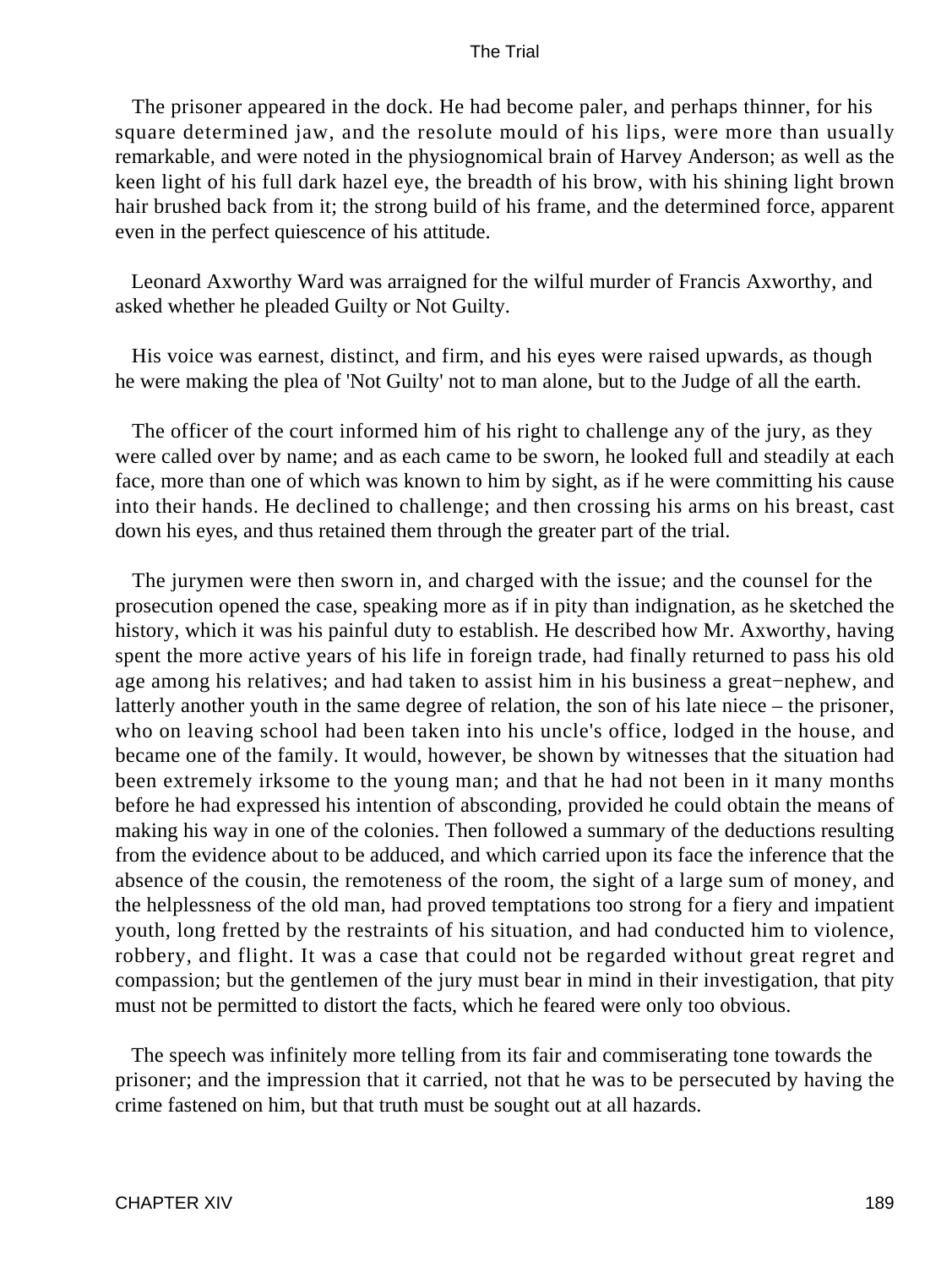'Even he is sorry for Leonard! I don't hate him as I thought I should,' whispered Gertrude May, to her elder sister. The first witness was, as before, the young maid−servant, Anne Ellis, who described her first discovery of the body; and on farther interrogation, the situation of the room, distant from those of the servants, and out of hearing – also her master's ordinary condition of feebleness. She had observed nothing in the room, or on the table, but knew the window was open, since she had run to it, and screamed for help, upon which Master Hardy had come to her aid.

 Leonard's counsel then elicited from her how low the window was, and how easily it could be entered from without.

 James Hardy corroborated all this, giving a more minute account of the state of the room; and telling of his going to call the young gentlemen, and finding the open passage window and empty bed−room. The passage window would naturally be closed at night; and there was no reason to suppose that Mr. Ward would be absent. The bag shown to him was one that had originally been made for the keeping of cash, but latterly had been used for samples of grain, and he had last seen it in the office.

 The counsel for the prisoner inquired what had been on the table at Hardy's first entrance; but to this the witness could not swear, except that the lamp was burning, and that there were no signs of disorder, nor was the dress of the deceased disarranged. He had seen his master put receipts, and make memorandums, in a large, black, silver−clasped pocket−book, but had never handled it, and could not swear to it; he had seen nothing like it since his master's death. He was further asked how long the prisoner had been at the mill, his duties there, and the amount of trust reposed in him; to which last the answer was, that about a month since, Mr. Axworthy had exclaimed that if ever he wanted a thing to be done, he must set Ward about it. Saving this speech, made in irritation at some omission on Sam's part, nothing was adduced to show that Leonard was likely to have been employed without his cousin's knowledge; though Hardy volunteered the addition that Mr. Ward was always respectful and attentive, and that his uncle had lately thought much more of him than at first.

 Rebekah Giles gave her account of the scene in the sitting−room. She had been in the service of the deceased for the last four years, and before in that of his sister−in−law, Mr. Samuel's mother. She had herself closed the passage window at seven o'clock in the evening, as usual. She had several times previously found it partly open in the morning, after having thus shut it over−night; but never before, Mr. Ward's bed unslept in. Her last interview with Mr. Axworthy was then narrated, with his words – an imprecation against rifle practice, as an excuse for idle young rascals to be always out of the way. Then followed her communication to the prisoner at half−past nine, when she saw him go into the parlour, in his volunteer uniform, rifle in hand, heard him turn the lock of the sitting−room door, and then herself retired to bed.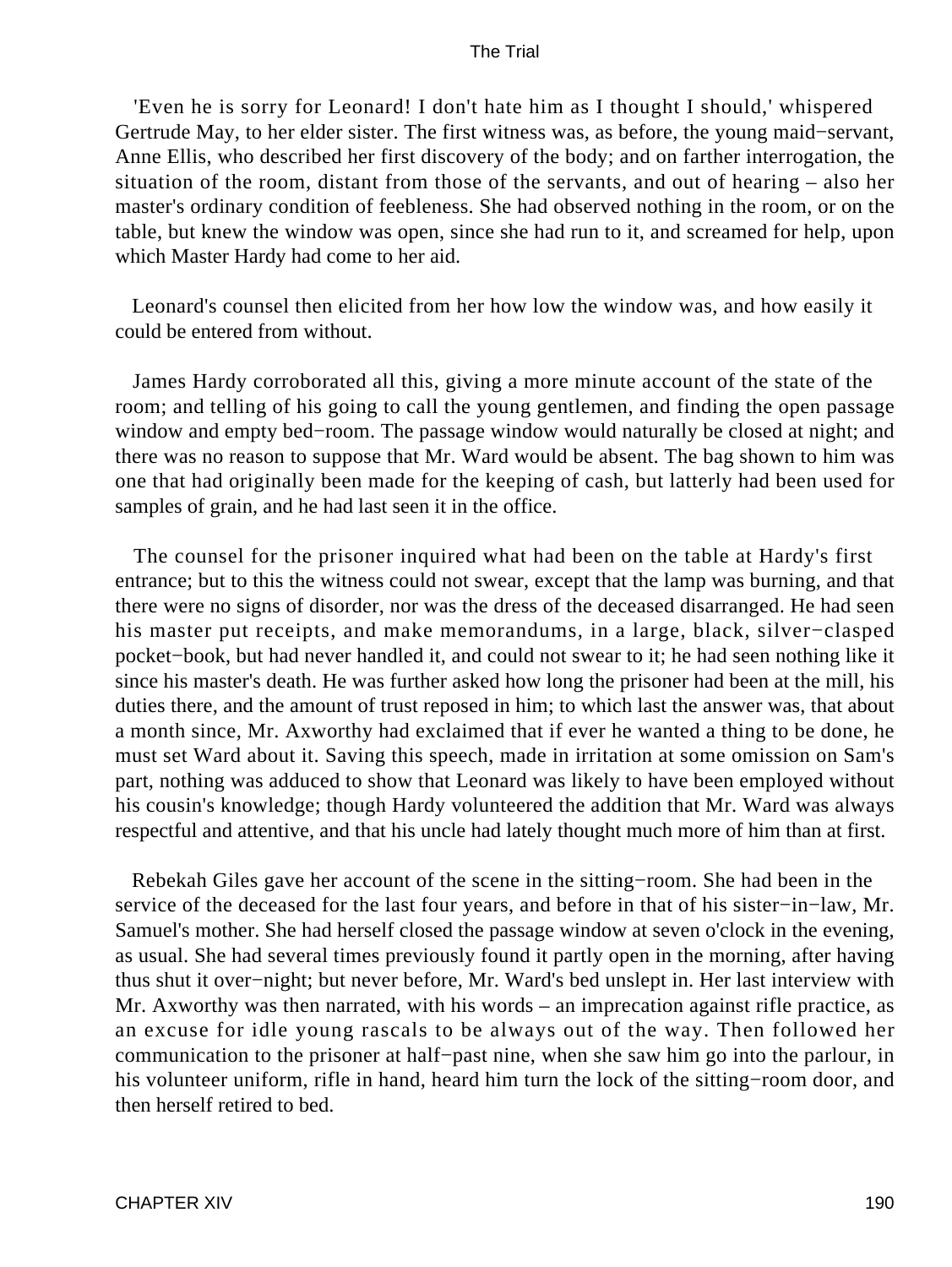Cross−examination did not do much with her, only showing that, when she brought in the supper, one window had been open, and the blinds, common calico ones, drawn down, thus rendering it possible for a person to lurk unseen in the court, and enter by the window. Her master had assigned no reason for sending for Mr. Ward. She did not know whether Mr. Axworthy had any memorandum−book; she had seen none on the table, nor found any when she undressed the body, though his purse, watch, and seals were on his person.

 Mr. Rankin's medical evidence came next, both as to the cause of death, the probable instrument, and the nature of the stains on the desk and rifle.

 When cross−examined, he declared that he had looked at the volunteer uniform without finding any mark of blood, but from the nature of the injury it was not likely that there would be any. He had attended Mr. Axworthy for several years, and had been visiting him professionally during a fit of the gout in the last fortnight of June, when he had observed that the prisoner was very attentive to his uncle. Mr. Axworthy was always unwilling to be waited on, but was unusually tolerant of this nephew's exertions on his behalf, and had seemed of late to place much reliance on him.

 Doctor Richard May was the next witness called. The sound of that name caused the first visible change in the prisoner's demeanour, if that could be called change, which was only a slight relaxation of the firm closing of the lips, and one sparkle of the dark eyes, ere they were again bent down as before, though not without a quiver of the lids.

 Dr. May had brought tone, look, and manner to the grave impartiality which even the most sensitive man is drilled into assuming in public; but he durst not cast one glance in the direction of the prisoner.

 In answer to the counsel for the prosecution, he stated that he was at the Vintry Mill at seven o'clock on the morning of the 6th of July, not professionally, but as taking interest in the Ward family. He had seen the body of the deceased, and considered death to have been occasioned by fracture of the skull, from a blow with a blunt heavy instrument. The superintendent had shown him a rifle, which he considered, from the marks on it, as well as from the appearance of the body, to have produced the injury. The rifle was the one shown to him; it was the property of Leonard Ward. He recognized it by the crest and cipher H. E. It had belonged to his son−in−law, Hector Ernescliffe, by whom it had been given to Leonard Ward.

 Poor Doctor! That was a cruel piece of evidence; and his son and daughters opposite wondered how he could utter it in that steady matter−of−fact way; but they knew him to be sustained by hopes of the cross−examination; and he soon had the opportunity of declaring that he had known Leonard Ward from infancy, without being aware of any imputation against him; but had always seen him highly principled and trustworthy, truthful and honourable, kind−hearted and humane – the last person to injure the infirm or aged.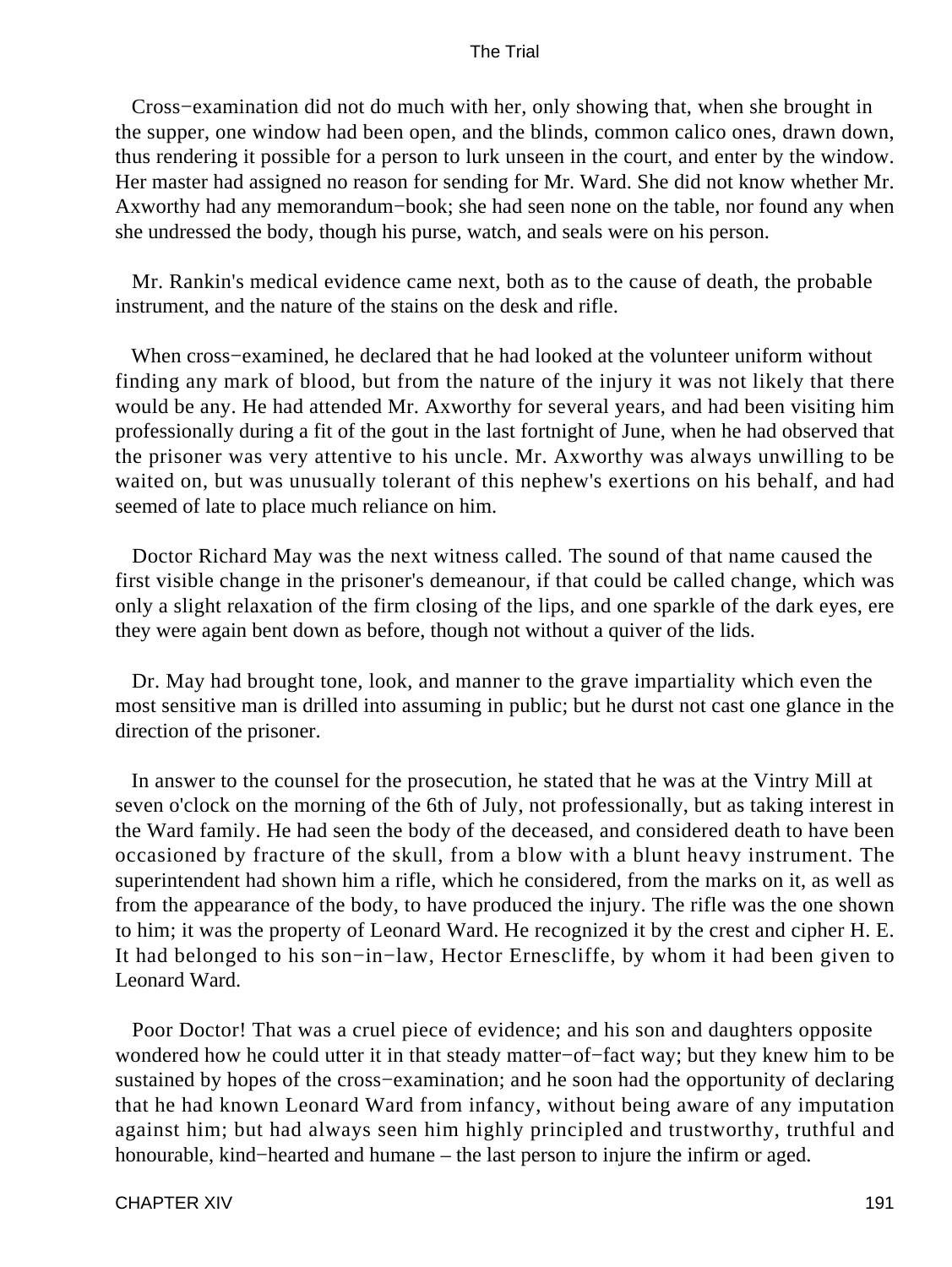Perhaps the good Doctor, less afraid of the sound of his own voice, and not so much in awe as some of the other witnesses, here in his eagerness overstepped the bounds of prudence. His words indeed brought a tremulous flicker of grateful emotion over the prisoner's face; but by carrying the inquiry into the region of character and opinion, he opened the door to a dangerous re−examination by the Crown lawyer, who required the exact meaning of his unqualified commendation, especially in the matter of humanity, demanding whether he had never known of any act of violence on the prisoner's part. The colour flushed suddenly into Leonard's face, though he moved neither eye nor lip; but his counsel appealed to the judge, and the pursuit of this branch of the subject was quashed as irrelevant; but the Doctor went down in very low spirits, feeling that his evidence had been damaging, and his hopes of any ray of light becoming fainter.

 After this, the village policeman repeated the former statements, as to the state of the various rooms, the desk, locked and untouched, the rifle, boat, further explaining that the distance from the mill to Blewer Station, by the road was an hour and half's walk, by the fields, not more than half an hour's.

 The station−master proved the prisoner's arrival at midnight, his demand of a day−ticket, his being without luggage, and in a black suit; and the London policeman proved the finding of the money on his person, and repeated his own explanation of it.

 The money was all in sovereigns, except one five and one ten−pound note, and Edward Hazlitt, the clerk of the Whitford Bank, was called to prove the having given the latter in change to Mr. Axworthy for a fifty−pound cheque, on the 10th of May last.

 This same clerk had been at the volunteer drill on the evening of the 5th of July, had there seen the prisoner, had parted with him at dusk, towards nine o'clock, making an engagement with him to meet on Blewer Heath for some private practice at seven o'clock on Monday evening. Thought Mr. Axworthy did sometimes employ young Ward on his commissions; Mr. Axworthy had once sent him into Whitford to pay in a large sum, and another time with an order to be cashed. The dates of these transactions were shown in the books; and Hazlitt added, on further interrogation, that Samuel Axworthy could not have been aware of the sum being sent to the bank, since he had shortly after come and desired to see the account, which had been laid before him as confidential manager, when he had shown surprise and annoyance at the recent deposit, asking through whom it had been made. Not ten days subsequently, an order for nearly the entire amount had been cashed, signed by the deceased, but filled up in Samuel's handwriting.

 This had taken place in April; and another witness, a baker, proved the having paid the five−pound note to old Mr. Axworthy himself on the 2nd of May.

 Samuel Axworthy himself was next called. His florid face wore something of the puffed, stupefied look it had had at the inquest, but his words were ready, and always to the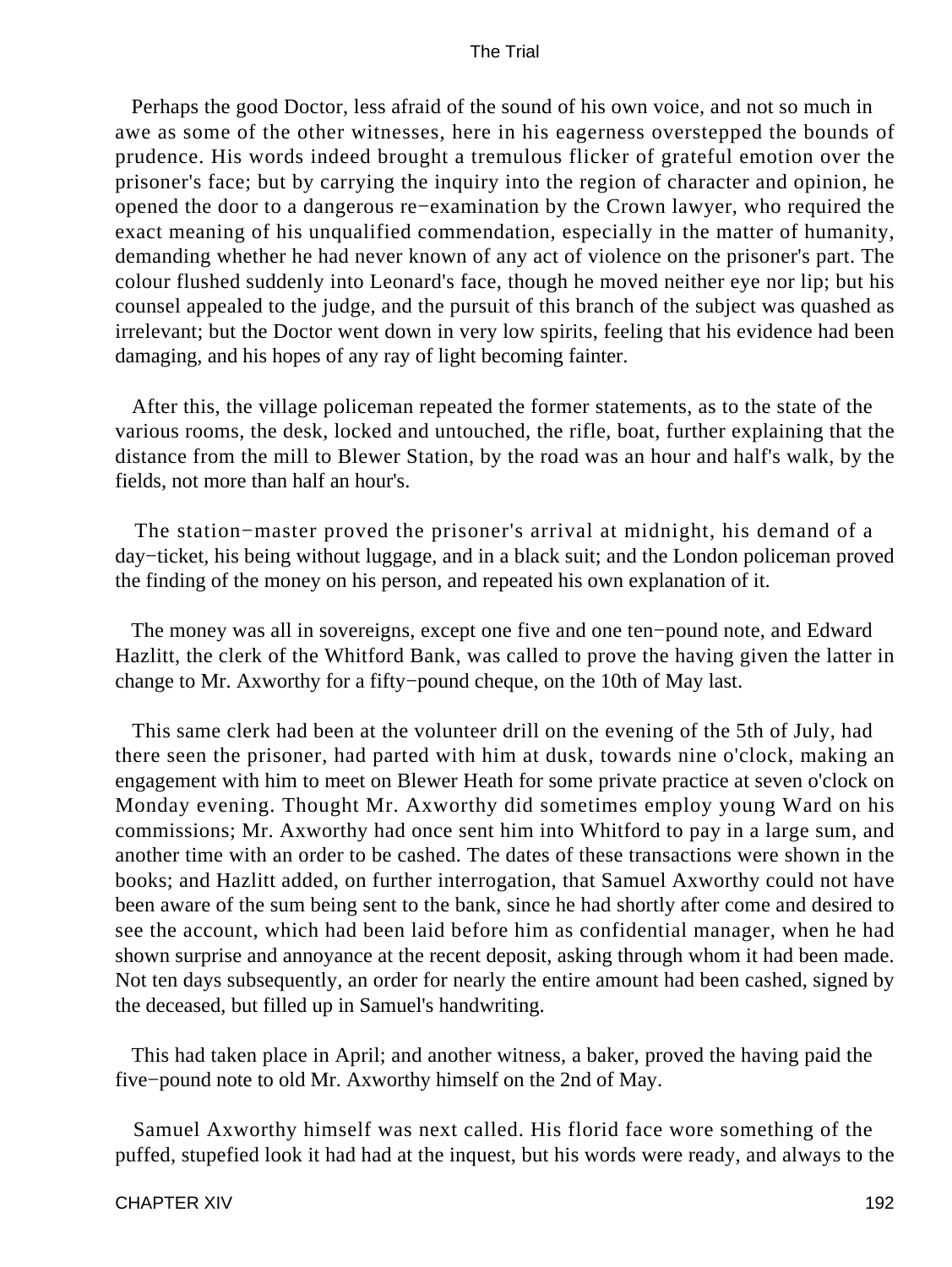point. He identified the bag in which the money had been found, giving an account of it similar to Hardy's, and adding that he had last seen it lying by his cousin's desk. His uncle had no account with any London bank, all transactions had of late passed through his own hands, and he had never known the prisoner employed in any business of importance – he could not have been kept in ignorance of it if it had previously been the case. The deceased had a black shagreen pocket−book, with a silver clasp, which he occasionally used, but the witness had never known him give it out of his own hand, nor take a receipt in it. Had not seen it on the morning of the 6th, nor subsequently. Could not account for the sum found on the person of the prisoner, whose salary was L50 per annum, and who had no private resources, except the interest of L2000, which, he being a minor, was not in his own hands. Deceased was fond of amassing sovereigns, and would often keep them for a longtime in the drawer of his desk, as much as from L50 to L100. There was none there when the desk was opened on the 6th of July, though there had certainly been gold there two days previously. It was kept locked. It had a small Bramah key, which his uncle wore on his watch−chain, in his waistcoat pocket. The drawer was locked when he saw it on the morning of the 6th.

 The Doctor, who had joined his children, gave a deep respiration, and relaxed the clenching of his hand, as this witness went down.

 Then it came to the turn of Aubrey Spencer May. The long waiting, after his nerves had been wound up, had been a severe ordeal, and his delicacy of constitution and home breeding had rendered him peculiarly susceptible. With his resemblance to his father in form and expression, it was like seeing the Doctor denuded of that shell of endurance with which he had contrived to conceal his feelings. The boy was indeed braced to resolution, bat the resolution was equally visible with the agitation in the awe−stricken brow, varying colour, tightened breath, and involuntary shiver, as he took the oath. Again Leonard looked up with one of his clear bright glances, and perhaps a shade of anxiety; but Aubrey, for his own comfort, was too short−sighted for meeting of eyes from that distance.

 Seeing his agitation, and reckoning on his evidence, the counsel gave him time, by minutely asking if his double Christian name were correctly given, his age, and if he were not the son of Dr. May.

'You were the prisoner's school−fellow, I believe?'

'No,' faltered Aubrey.

'But you live near him?'

 'We are friends,' said Aubrey, with sudden firmness and precision; and from the utterance of that emphatic are, his spirit returned.

'Did you often see him?'

CHAPTER XIV 193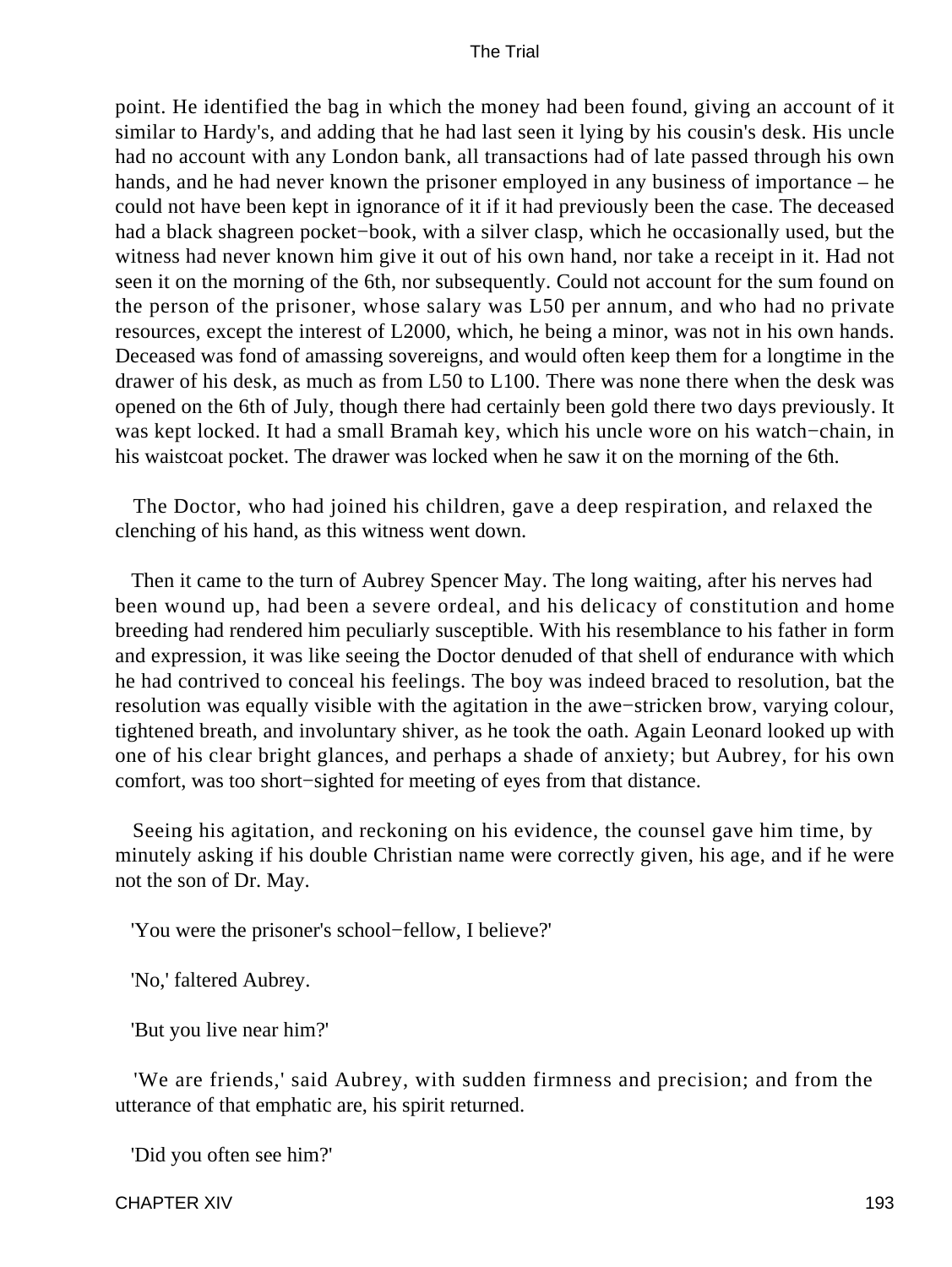'On most Sundays, after church.'

 'Did you ever hear him say he had any thoughts of the means of leaving the mill privately?'

'Something like it,' said Aubrey, turning very red.

'Can you tell me the words?'

 'He said if things went on, that I was not to be surprised if I heard non est inventus,' said Aubrey, speaking as if rapidity would conceal the meaning of the words, but taken aback by being made to repeat and translate them to the jury.

'And did he mention any way of escaping?'

 'He said the window and cedar−tree were made for it, and that he often went out that way to bathe,' said Aubrey.

'When did this conversation take place?'

 'On Sunday, the 22nd of June,' said Aubrey, in despair, as the Crown lawyer thanked him, and sat down.

 He felt himself betrayed into having made their talk wear the air of deliberate purpose, and having said not one word of what Mr. Bramshaw had hailed as hopeful. However, the defending barrister rose up to ask him what he meant by having answered 'Something like it.'

 'Because,' said Aubrey, promptly, 'though we did make the scheme, we were neither of us in earnest.'

'How do you know the prisoner was not in earnest?'

'We often made plans of what we should like to do.'

'And had you any reason for thinking this one of such plans!'

 'Yes,' said Aubrey; 'for he talked of getting gold enough to build up the market−cross, or else of going to see the Feejee Islands.

 'Then you understood the prisoner not to express a deliberate purpose, so much as a vague design.'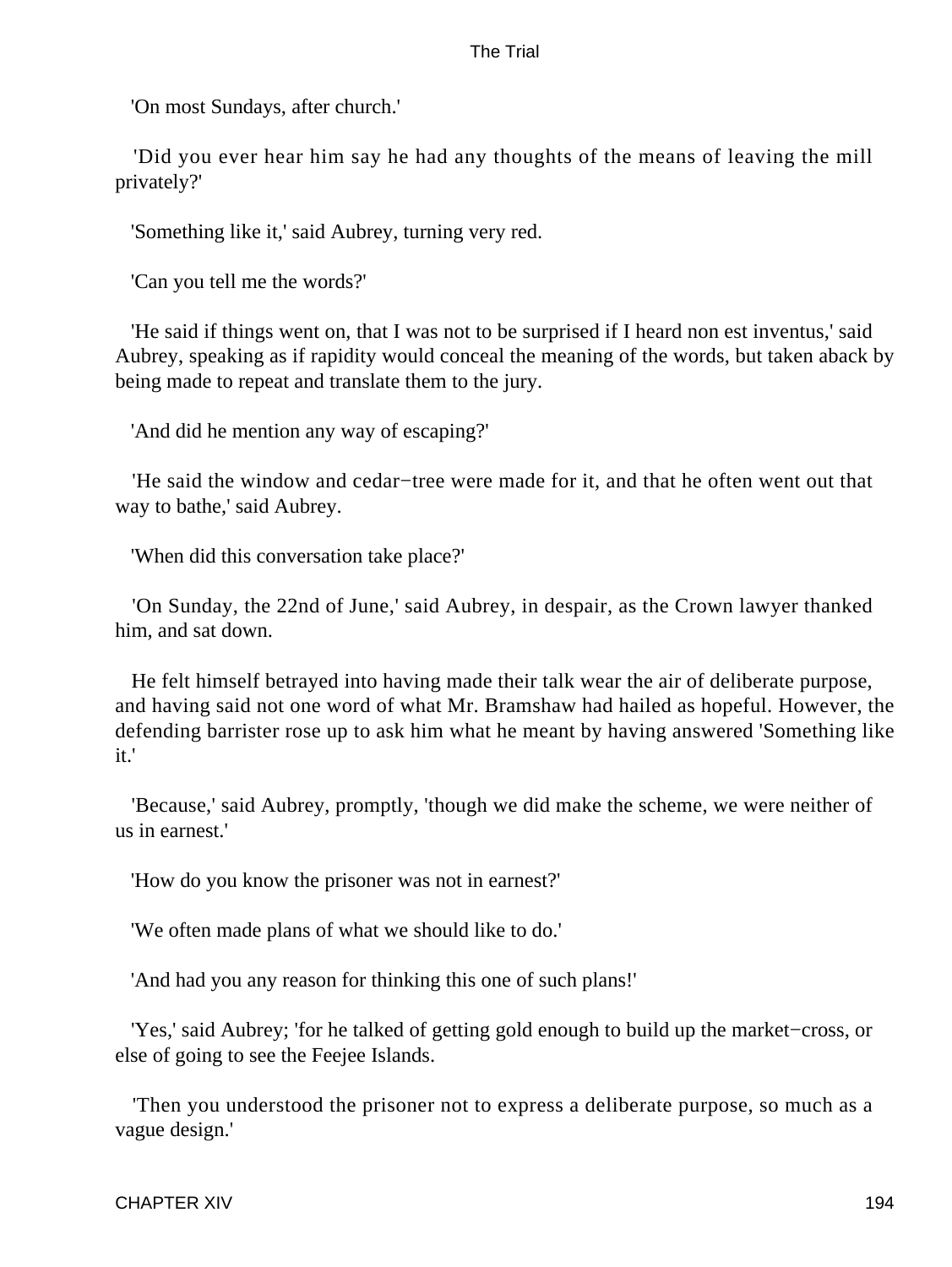'Just so,' said Aubrey. 'A design that depended on how things went on at the mill.' And being desired to explain his words, he added, that Leonard had said he could not bear the sight of Sam Axworthy's tyranny over the old man, and was resolved not to stay, if he were made a party to any of the dishonest tricks of the trade.

'In that case, did he say where he would have gone?'

'First to New Zealand, to my brother, the Reverend Norman May.'

 Leonard's counsel was satisfied with the colour the conversation had now assumed; but the perils of re−examination were not over yet, for the adverse lawyer requested to know whence the funds were to have come for this adventurous voyage.

 'We laughed a little about that, and he said he should have to try how far his quarter's salary would go towards a passage in the steerage.'

 'If your friend expressed so strong a distaste to his employers and their business, what induced him to enter it?'

 Leonard's counsel again objected to this inquiry, and it was not permitted. Aubrey was dismissed, and, flushed and giddy, was met by his brother Tom, who almost took him in his arms as he emerged from the passage.

'0, Tom! what have I done?'

 'Famously, provided there's no miller in the jury. Come,' as he felt the weight on his arm, 'Flora says I am to take you down and make you take something.'

'No, no, no, I can't! I must go back.'

 'I tell you there's nothing going on. Every one is breathing and baiting.' And he got him safe to a pastrycook's, and administered brandy cherries, which Aubrey bolted whole like pills, only entreating to return, and wanting to know how he thought the case going.

 'Excellently. Hazlitt's evidence and yours ought to carry him through. And Anderson says they have made so much out of the witnesses for the prosecution, that they need call none for the defence; and so the enemy will be balked of their reply, and we shall have the last word. I vow I have missed my vocation. I know I was born for a barrister!'

 'Now may we come back?' said the boy, overwhelmed by his brother's cheeriness; and they squeezed into court again, Tom inserting Aubrey into his own former seat, and standing behind him on half a foot at the angle of the passage. They were in time for the opening of the defence, and to hear Leonard described as a youth of spirit and promise, of a disposition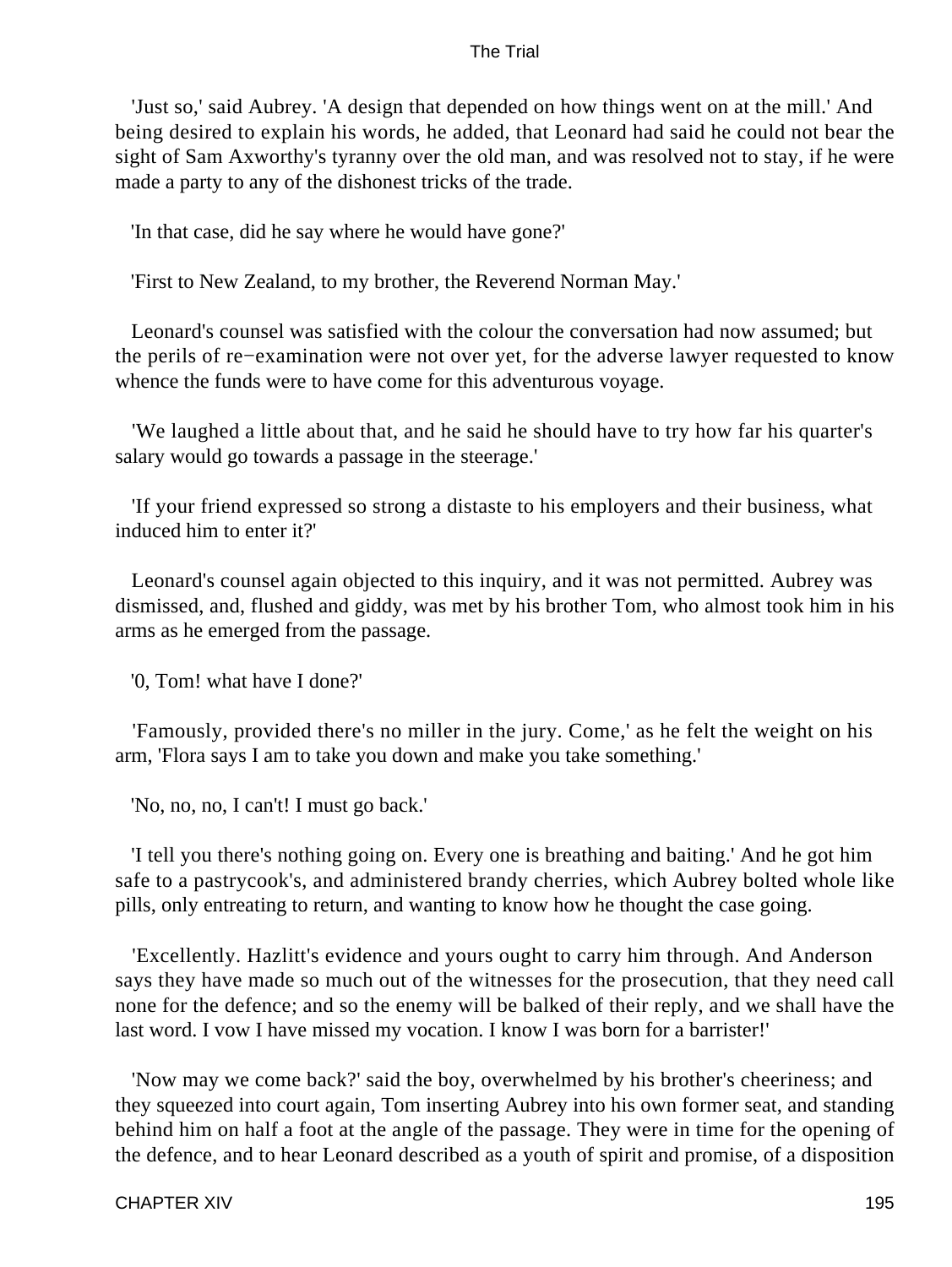that had won him general affection and esteem, and recommended to universal sympathy by the bereavement which was recent in the memory of his fellow−townsmen; and there was a glance at the mourning which the boy still wore.

 'They had heard indeed that he was quick−tempered and impulsive; but the gentlemen of the jury were some of them fathers, and he put it to them whether a ready and generous spirit of indignation in a lad were compatible with cowardly designs against helpless old age; whether one whose recreations were natural science and manly exercise, showed tokens of vicious tendencies; above all, whether a youth, whose friendship they had seen so touchingly claimed by a son of one of the most highly respected gentlemen in the county, were evincing the propensities that lead to the perpetration of deeds of darkness.'

 Tom patted Aubrey on the shoulder; and Aubrey, though muttering 'humbug,' was by some degrees less wretched.

 'Men did not change their nature on a sudden,' the counsel continued; 'and where was the probability that a youth of character entirely unblemished, and of a disposition particularly humane and generous, should at once rush into a crime of the deep and deadly description, to which a long course of dissipation, leading to perplexity, distress, and despair, would be the only inducement?'

 He then went on to speak of Leonard's position at the mill, as junior clerk. He had been there for six months, without a flaw being detected, either in his integrity, his diligence, or his regularity; indeed, it was evident that he had been gradually acquiring a greater degree of esteem and confidence than he had at first enjoyed, and had been latterly more employed by his uncle. That a young man of superior education should find the daily drudgery tedious and distasteful, and that one of sensitive honour should be startled at the ordinary, he might almost say proverbial, customs of the miller's trade, was surprising to no one; and that he should unbosom himself to a friend of his own age, and indulge together with him in romantic visions of adventure, was, to all who remembered their own boyhood, an illustration of the freshness and ingenuousness of the character that thus unfolded itself. Where there were day−dreams, there was no room for plots of crime.

 Then ensued a species of apology for the necessity of entering into particulars that did not redound to the credit of a gentleman, who had appeared before the court under such distressing circumstances as Mr. Samuel Axworthy; but it was needful that the condition of the family should be well understood, in order to comprehend the unhappy train of events which had conducted the prisoner into his present situation. He then went through what had been traceable through the evidence – that Samuel Axworthy was a man of expensive habits, and accustomed to drain his uncle's resources to supply his own needs; showing how the sum, which had been intrusted to the prisoner, to be paid into the local bank, had been drawn out by the elder nephew as soon as he became aware of the deposit; and how, shortly after, the prisoner had expressed to Aubrey May his indignation at the tyranny exercised on his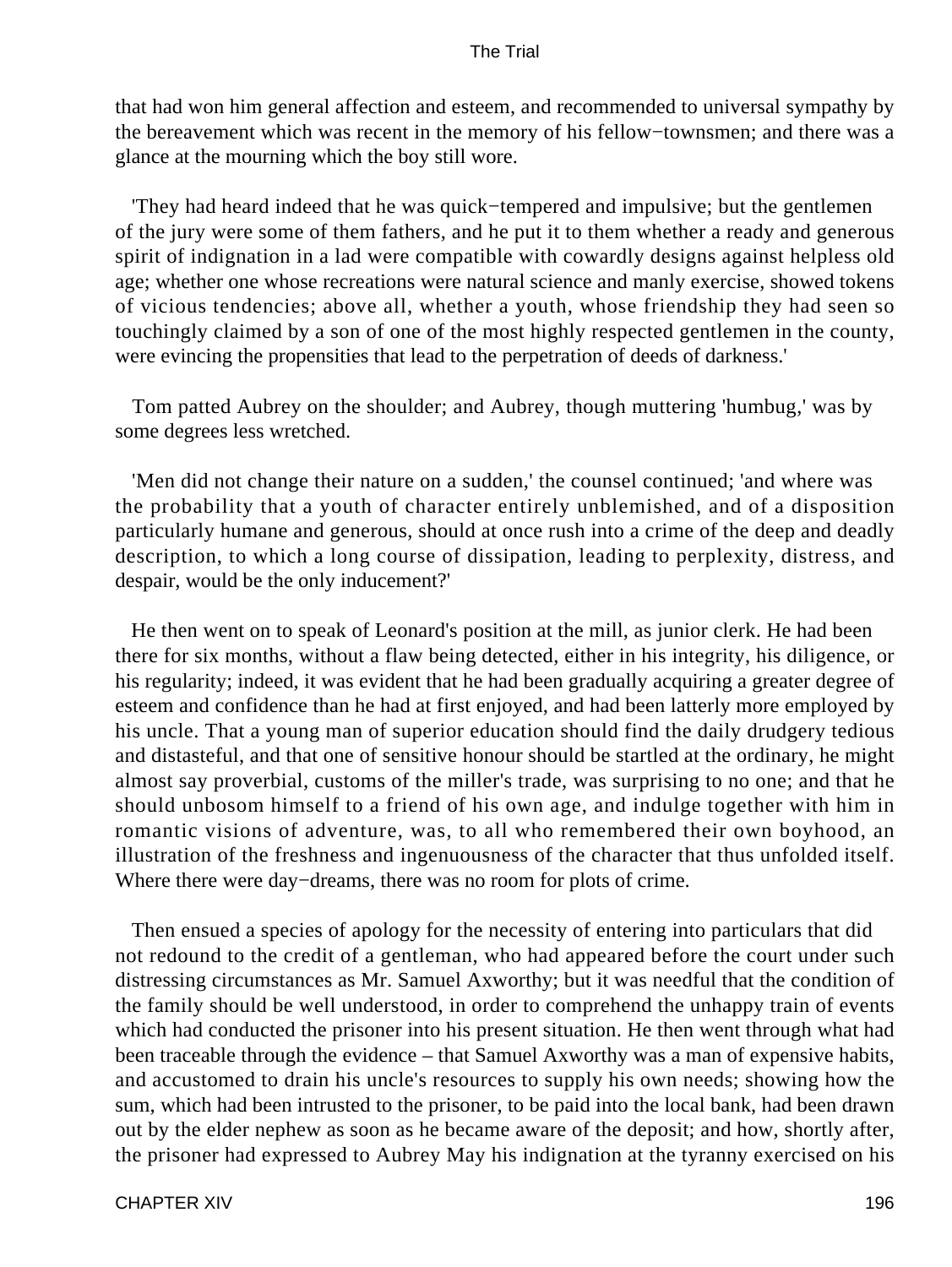uncle.

 'By and by, another sum is amassed,' continued Leonard's advocate. 'How dispose of it? The local bank is evidently no security from the rapacity of the elder nephew. Once aware of its existence, he knows how to use means for compelling its surrender; and the feeble old man can no longer call his hard−earned gains his own except on sufferance. The only means of guarding it is to lodge it secretly in a distant bank, without the suspicion of his nephew Samuel; but the invalid is too infirm to leave his apartment; his fingers, crippled by gout, refuse even to guide the pen. He can only watch for an opportunity, and this is at length afforded by the absence of the elder nephew for two days at the county races. This will afford time for a trustworthy and intelligent messenger to convey the sum to town, deposit it in Messrs, Drummond's bank, and return unobserved. When, therefore, supper is brought in, Mr. Axworthy sends for the lad on whom he has learnt to depend, and shows much disappointment at his absence. Where is he? Is he engaged with low companions in the haunts of vice, that are the declivity towards crime? Is he gaming, or betting, or drinking? No. He has obeyed the summons of his country; he is a zealous volunteer, and is eagerly using a weapon presented to him by a highly respected gentleman of large fortune in a neighbouring county; nay, so far is he from any sinister purpose, that he is making an appointment with a fellow−rifleman for the ensuing Monday. On his return at dark, he receives a pressing summons to his uncle's room, and hastens to obey it without pausing to lay aside his rifle. The commission is explained, and well understanding the painfulness of the cause, he discreetly asks no questions, but prepares to execute it. The sum of L124 12s. is taken from the drawer of the desk, the odd money assigned to travelling expenses, the L120 placed in a bag brought in from the office for the purpose, bearing the initials of the owner, and a receipt in a private pocket−book was signed by him for the amount, and left open on the table for the ink to dry.

 'Who that has ever been young, can doubt the zest and elevation of receiving for the first time a confidential mission? Who can doubt that even the favourite weapon would be forgotten where it stood, and that it would only be accordant to accredited rules that the window should be preferable to the door? Had it not already figured in the visions of adventure in the Sunday evening's walk? was it not a favourite mode of exit in the mornings, when bathing and fishing were more attractive than the pillow! Moreover, the moonlight disclosed what appeared like a figure in the court−yard, and there was reason at the time to suppose it a person likely to observe and report upon the expedition. The opening of the front door might likewise attract notice; and if the cousin should, as was possible, return that night, the direct road was the way to meet him. The hour was too early for the train which was to be met, but a lighted candle would reveal the vigil, and moonlight on the meadows was attractive at eighteen. Gentlemen of soberer and maturer years might be incredulous, but surely it was not so strange or unusual for a lad, who indulged in visions of adventure, to find a moonlight walk by the river−side more inviting than a bed−room.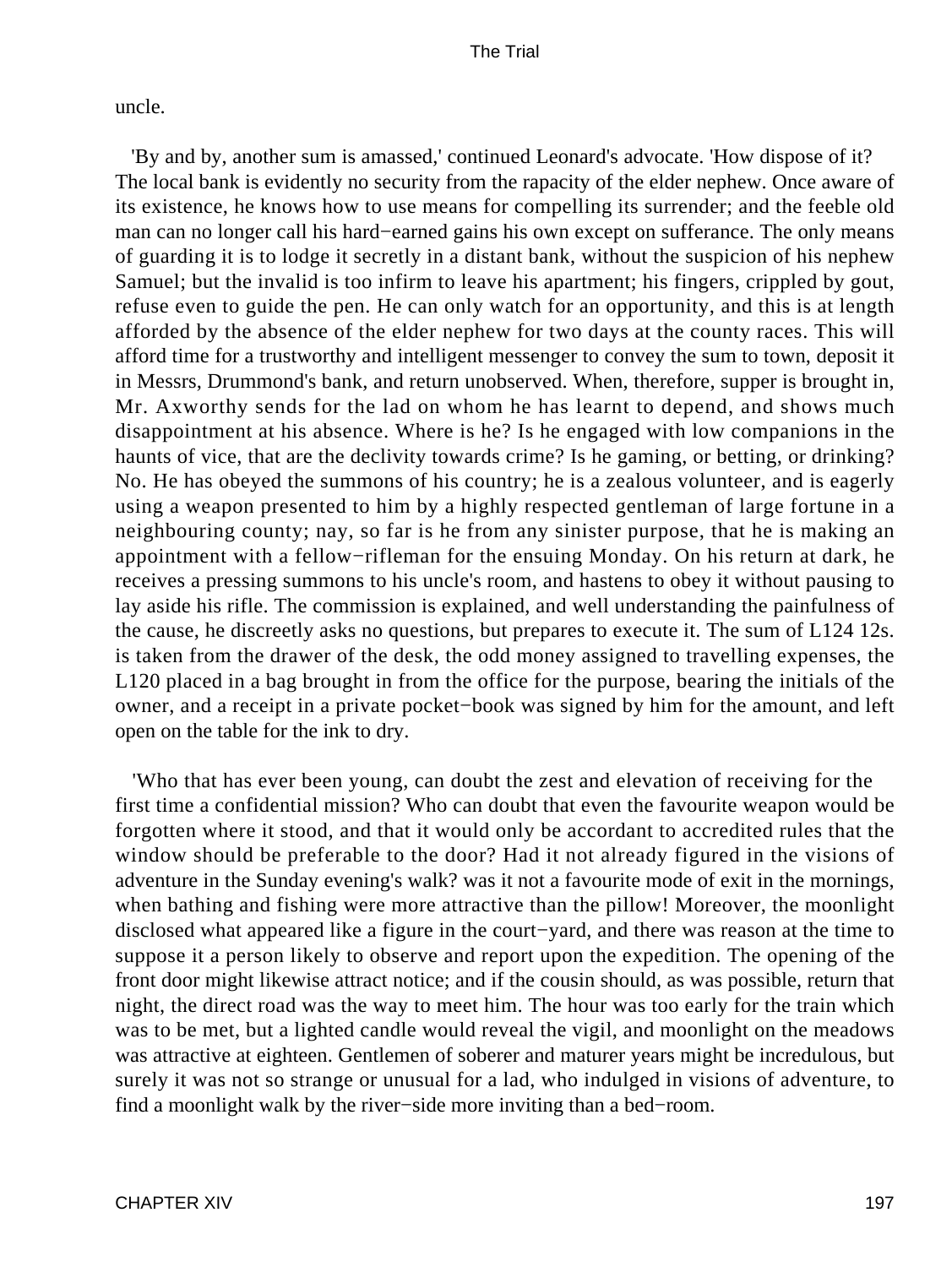'Shortly after, perhaps as soon as the light was extinguished, the murder must have been committed. The very presence of that light had been guardianship to the helpless old man below. When it was quenched, nothing remained astir, the way from without was open, the weapon stood only too ready to hand, the memorandum−book gave promise of booty and was secured, though nothing else was apparently touched. It was this very book that contained the signature that would have exonerated the prisoner, and to which he fearlessly appealed upon his arrest at the Paddington Station, before, for his additional misfortune, he had time to discharge himself of his commission, and establish his innocence by the deposit of the money at the bank. He has thus for a while become the victim of a web of suspicious circumstances. But look at these very circumstances more closely, and they will be found perfectly consistent with the prisoner's statement, never varying, be it remembered, from the explanation given to the policeman in first surprise and horror of the tidings of the crime.

 'It might have been perhaps thought that there was another alternative between entire innocence and a deliberate purpose of robbery and murder−namely, that reproof from the old man had provoked a blow, and that the means of flight had been hastily seized upon in the moment of confusion and alarm. This might have been a plausible line of defence, and secure of a favourable hearing; but I beg to state that the prisoner has distinctly refused any such defence, and my instructions are to contend for his perfect innocence. A nature such as we have already traced is, as we cannot but perceive, revolted by the bare idea of violence to the aged and infirm, and recoils as strongly from the one accusation as from the other.

 'The prisoner made his statement at the first moment, and has adhered to it in every detail, without confusion or self−contradiction. It does not attempt to explain all the circumstances, but they all tally exactly with his story; he is unable to show by whom the crime could have been committed, nor is he bound in law or justice so to do; nay, his own story shows the absolute impossibility of his being able to explain what took place in his absence. But mark how completely the established facts corroborate his narrative. Observe first the position in which the body was found, the head on the desk, the stain of blood corresponding with the wound, the dress undisturbed, all manifestly untouched since the fatal stroke was dealt. Could this have been the case, had the key of the drawer of gold been taken from the waistcoat pocket, the chain from about the neck of the deceased, and both replaced after the removal of the money and relocking the drawer! Can any one doubt that the drawer was opened, the money taken out, and the lock secured, while Mr. Axworthy was alive and consenting? Again, what robber would convey away the spoil in a bag bearing the initials of the owner, and that not caught up in haste, but fetched in for the purpose from the office? Or would so tell−tale a weapon as the rifle have been left conspicuously close at hand? There was no guilty precipitation, for the uniform had been taken off and folded up, and with a whole night before him, it would have been easy to reach a more distant station, where his person would not have been recognized. Why, too, if this were the beginning of a flight and exile, should no preparation have been made for passing a single night from home? why should a day−ticket have been asked for? No, the prisoner's own straightforward, unvarnished statement is the only consistent interpretation of the facts,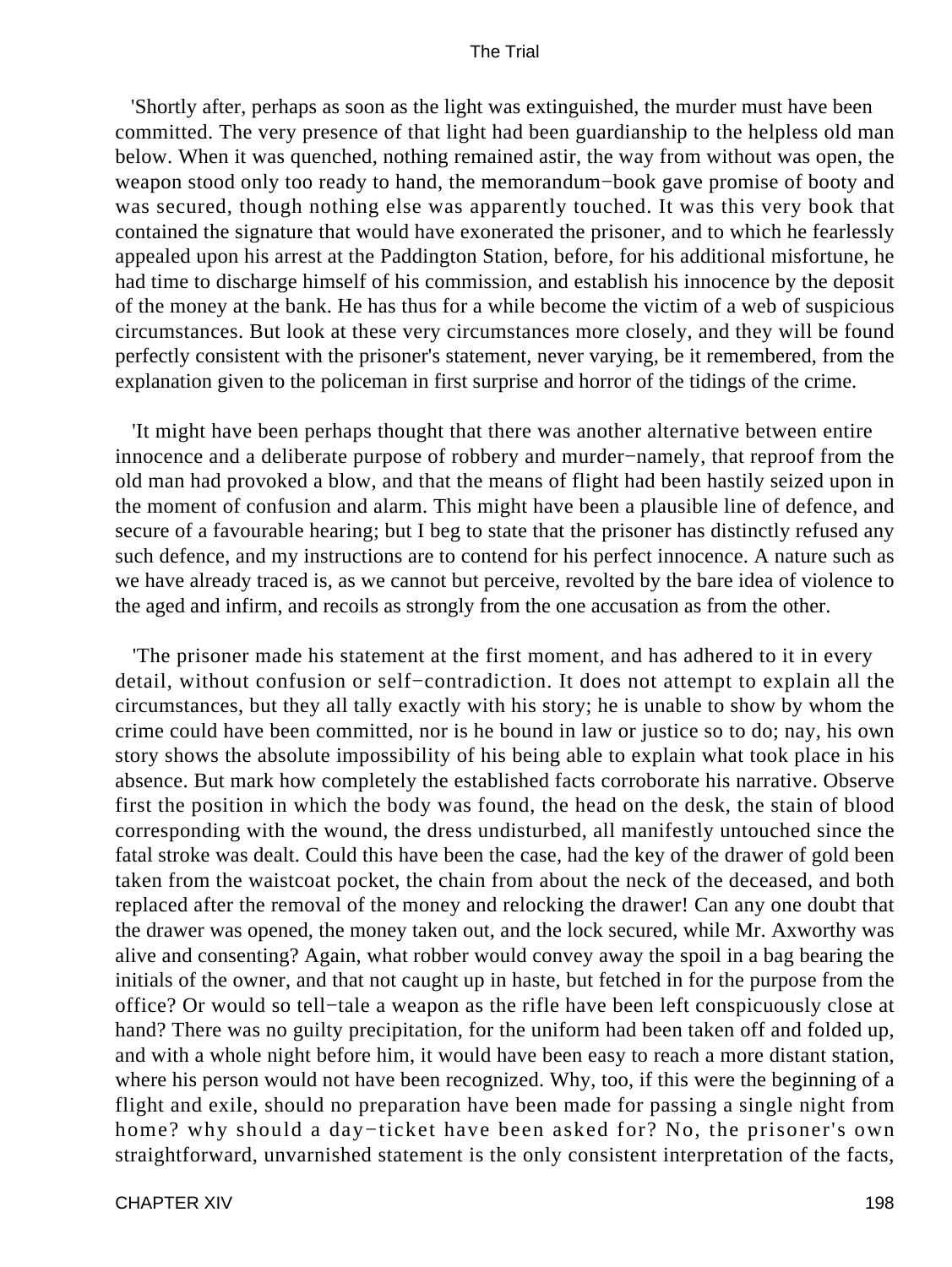otherwise conflicting and incomprehensible.

 'That a murder has been committed is unhappily too certain. I make no attempt to unravel the mystery. I confine myself to the far more grateful task of demonstrating, that to fasten the imputation on the accused, would be to overlook a complication of inconsistencies, all explained by his own account of himself, but utterly inexplicable on the hypothesis of his guilt.

 'Circumstantial evidence is universally acknowledged to be perilous ground for a conviction; and I never saw a case in which it was more manifestly delusive than in the present, bearing at first an imposing and formidable aspect, but on examination, confuted in every detail. Most assuredly,' continued the counsel, his voice becoming doubly earnest, 'while there is even the possibility of innocence, it becomes incumbent on you, gentlemen of the jury, to consider well the fearful consequences of a decision in a matter of life or death – a decision for which there can be no reversal. The facts that have come to light are manifestly incomplete. Another link in the chain has yet to be added; and when it shall come forth, how will it be if it should establish the guiltlessness of the prisoner too late? Too late, when a young life of high promise, and linked by close family ties, and by bonds of ardent friendship with so many, has been quenched in shame and disgrace, for a crime to which he may be an utter stranger.

 'The extinction of the light in that upper window was the sign for darkness and horror to descend on the mill! Here is the light of life still burning, but a breath of yours can extinguish it in utter gloom, and then who may rekindle it! Nay, the revelation of events that would make the transactions of that fatal night clear as the noonday, would never avail to rekindle the lamp, that may yet, I trust, shine forth to the world – the clearer, it may be, from the unmerited imputations, which it has been my part to combat, and of which his entire life is a confutation.'

 Mrs. Pugh was sobbing under her veil; Gertrude felt the cause won. Tom noiselessly clapped the orator behind his brother's back, and nodded his approval to his father. Even Leonard lifted up his face, and shot across a look, as if he felt deliverance near after the weary day, that seemed to have been a lifetime already, though the sunbeams were only beginning to fall high and yellow on the ceiling, through the heated stifling atmosphere, heavy with anxiety and suspense. Doctor May was thinking of the meeting after the acquittal, of the telegram to Stoneborough, of the sister's revival, and of Ethel's greeting.

 Still the judge had to sum up; and all eyes turned on him, knowing that the fate of the accused would probably depend on the colouring that the facts adduced would assume in his hands. Flora, who met him in society, was struck by the grave and melancholy bracing, as it were, of the countenance, that she had seen as kindly and bright as her father's; and the deep, full voice, sad rather than stern, the very tone of which conveyed to every mind how heavy was the responsibility of justice and impartiality. In effect, the very force of the persuasions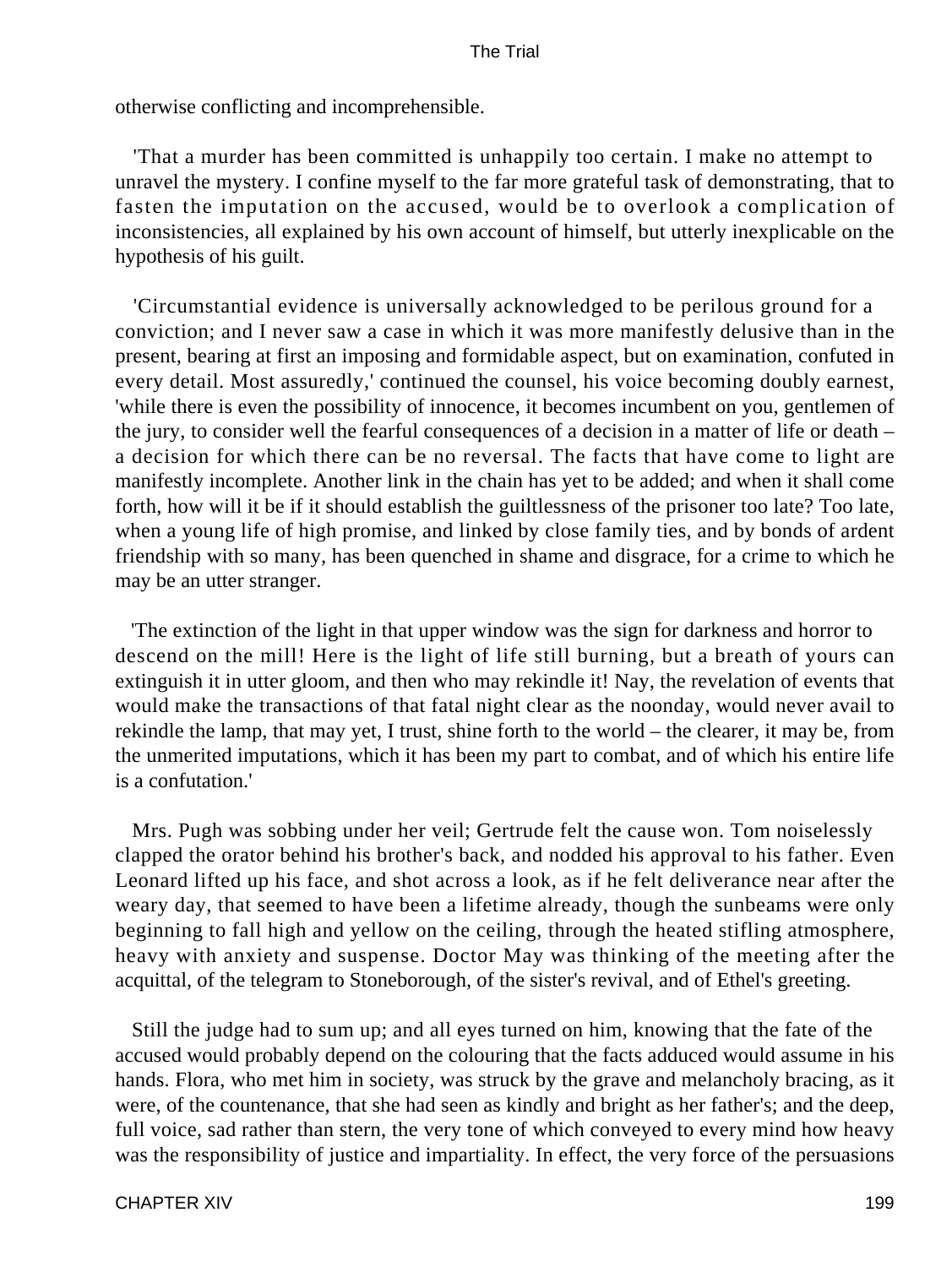made for the defence, unanswered by the prosecution, rendered it needful for him to give full weight to the evidence for the other side; namely, the prisoner's evident impatience of his position, and premeditated flight, the coincidence of the times, the being the last person seen to enter the room, and with the very weapon that had been the instrument of the crime; the probability that the deceased had himself opened the drawer, the open window, the flight, and the missing sum being found on his person, the allegation that the receipt would be found in the pocket−book, unsupported by any testimony as to the practice of the deceased; the strangeness of leaving the premises so much too early for the train, and, by his own account, leaving a person prowling in the court, close to his uncle's window. No opinion was given; but there was something that gave a sense that the judge felt it a crushing weight of evidence. Yet so minutely was every point examined, so carefully was every indication weighed which could tend to establish the prisoner's innocence, that to those among his audience who believed that innocence indubitable, it seemed as if his arguments proved it, even more triumphantly than the pleading of the counsel, as, vibrating between hope and fear, anxiety and gratitude, they followed him from point to point of the unhappy incident, hanging upon every word, as though each were decisive.

 When at length he ceased, and the jury retired, the breathless stillness continued. With some, indeed, there was the relaxation of long−strained attention, eyes unbent, and heads turned, but Flora had to pass her arm round her little sister, to steady the child's nervous trembling; Aubrey sat rigid and upright, the throbs of his heart well−nigh audible; and Dr. May leant forward, and covered his eyes with his hand; Tom, who alone dared glance to the dock, saw that Leonard too had retired. Those were the most terrible minutes they had ever spent in their lives; but they were minutes of hope – of hope of relief from a burthen, becoming more intolerable with every second's delay ere the rebound.

 Long as it seemed to them, it was not in reality more than a quarter of an hour before the jury returned, and with slow grave movements, and serious countenances, resumed their places. Leonard was already in his; his cheek paler, his fingers locked together, and his eyes scanning each as they came forward, and one by one their names were called over. His head was erect, and his bearing had something undaunted, though intensely anxious.

The question was put by the clerk of the court, 'How find you? Guilty or Not guilty?'

 Firmly, though sadly, the foreman rose, and his answer was, 'We find the prisoner guilty; but we earnestly recommend him to mercy.'

 Whether Tom felt or not that Aubrey was in a dead faint, and rested against him as a senseless weight, he paid no visible attention to aught but one face, on which his eyes were riveted as though nothing would ever detach them – and that face was not the prisoner's.

 Others saw Leonard's face raised upwards, and a deep red flush spread over brow and cheek, though neither lip nor eye wavered.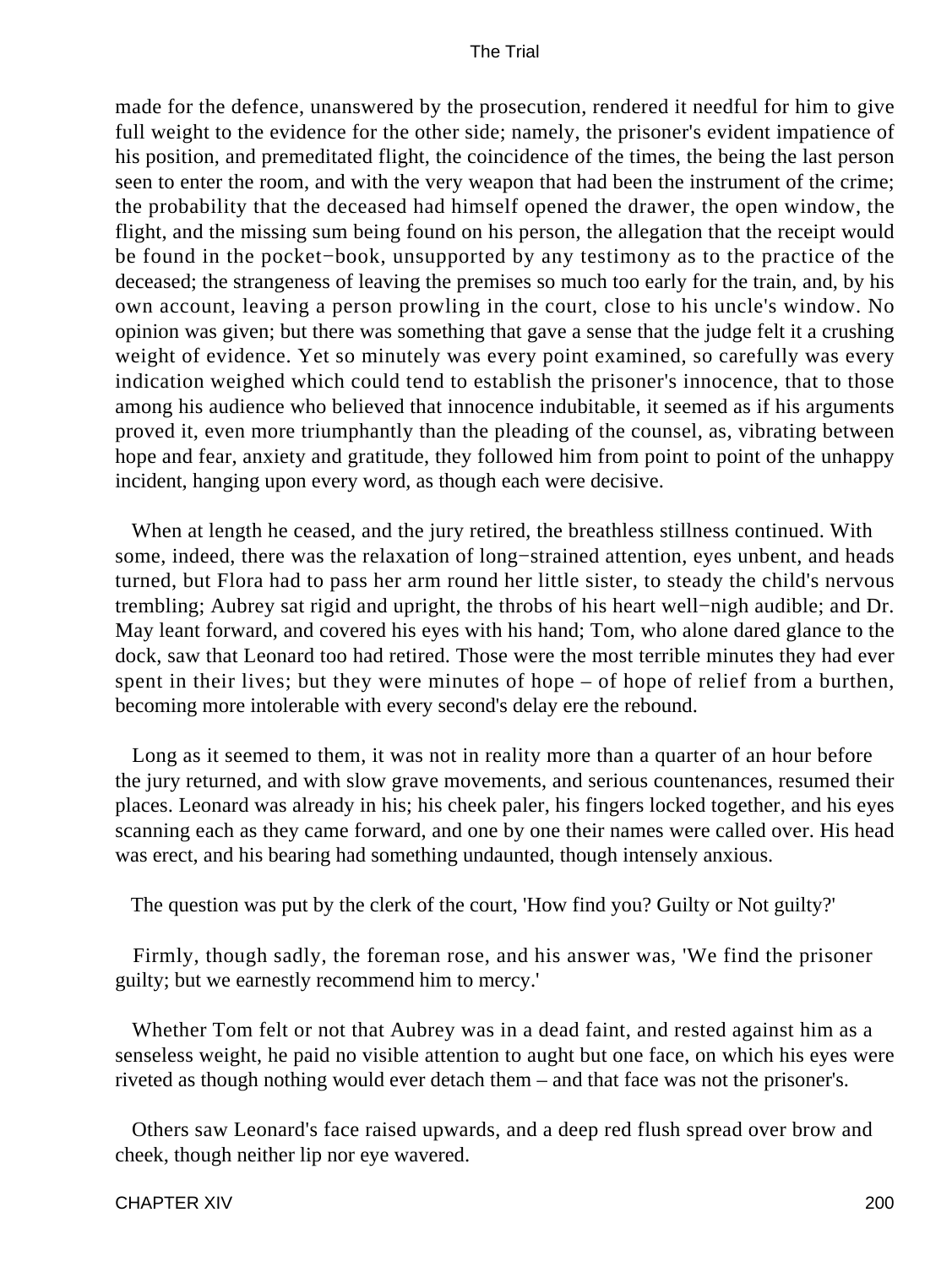Then came the question whether the prisoner had anything to say, wherefore judgment should not be passed upon him.

 Leonard made a step forward, and his clear steady tone did not shake for a moment as he spoke. 'No. I see that appearances are so much against me, that man can hardly decide otherwise. I have known from the first that nothing could show my innocence but the finding of the receipt. In the absence of that one testimony, I feel that I have had a fair trial, and that all has been done for me that could be done; and I thank you for it, my Lord, and you, Gentlemen,' as he bent his head; then added, 'I should like to say one thing more. My Lord, you would not let the question be asked, how I brought all this upon myself. I wish to say it myself, for it is that which makes my sentence just in the sight of God. It is true that, though I never lifted my hand against my poor uncle, I did in a moment of passion fling a stone at my brother, which, but for God's mercy, might indeed have made me a murderer. It was for this, and other like outbreaks, that I was sent to the mill; and it may be just that for it I should die – though indeed I never hurt my uncle.'

 Perhaps there was something in the tone of that one word, indeed, which, by recalling his extreme youth, touched all hearts more than even the manly tone of his answer, and his confession. There was a universal weeping and sobbing throughout the court; Mrs. Pugh was on the verge of hysterics, and obliged to be supported away; and Gertrude was choking between the agony of contagious feeling and dread of Flora's displeasure; and all the time Leonard stood calm, with his brave head and lofty bearing, wound up for the awful moment of the sentence.

 The weeping was hushed, when the crier of the court made proclamation, commanding all persons on pain of imprisonment to be silent. Then the judge placed on his head the black cap, and it was with trembling hands that he did so; the blood had entirely left his face, and his lips were purple with the struggle to contend with and suppress his emotion. He paused, as though he were girding himself up to the most terrible of duties, and when he spoke his voice was hollow, as he began:

 'Leonard Axworthy Ward, you have been found guilty of a crime that would have appeared impossible in one removed from temptation by birth and education such as yours have been. What the steps may have been that led to such guilt, must lie between your own conscience and that God whose justice you have acknowledged. To Him you have evidently been taught to look; and may you use the short time that still remains to you, in seeking His forgiveness by sincere repentance. I will forward the recommendation to mercy, but it is my duty to warn you that there are no such palliating circumstances in the evidence, as to warrant any expectation of a remission of the sentence.

 And therewith followed the customary form of sentence, ending with the solemn 'And may God Almighty have mercy on your soul!'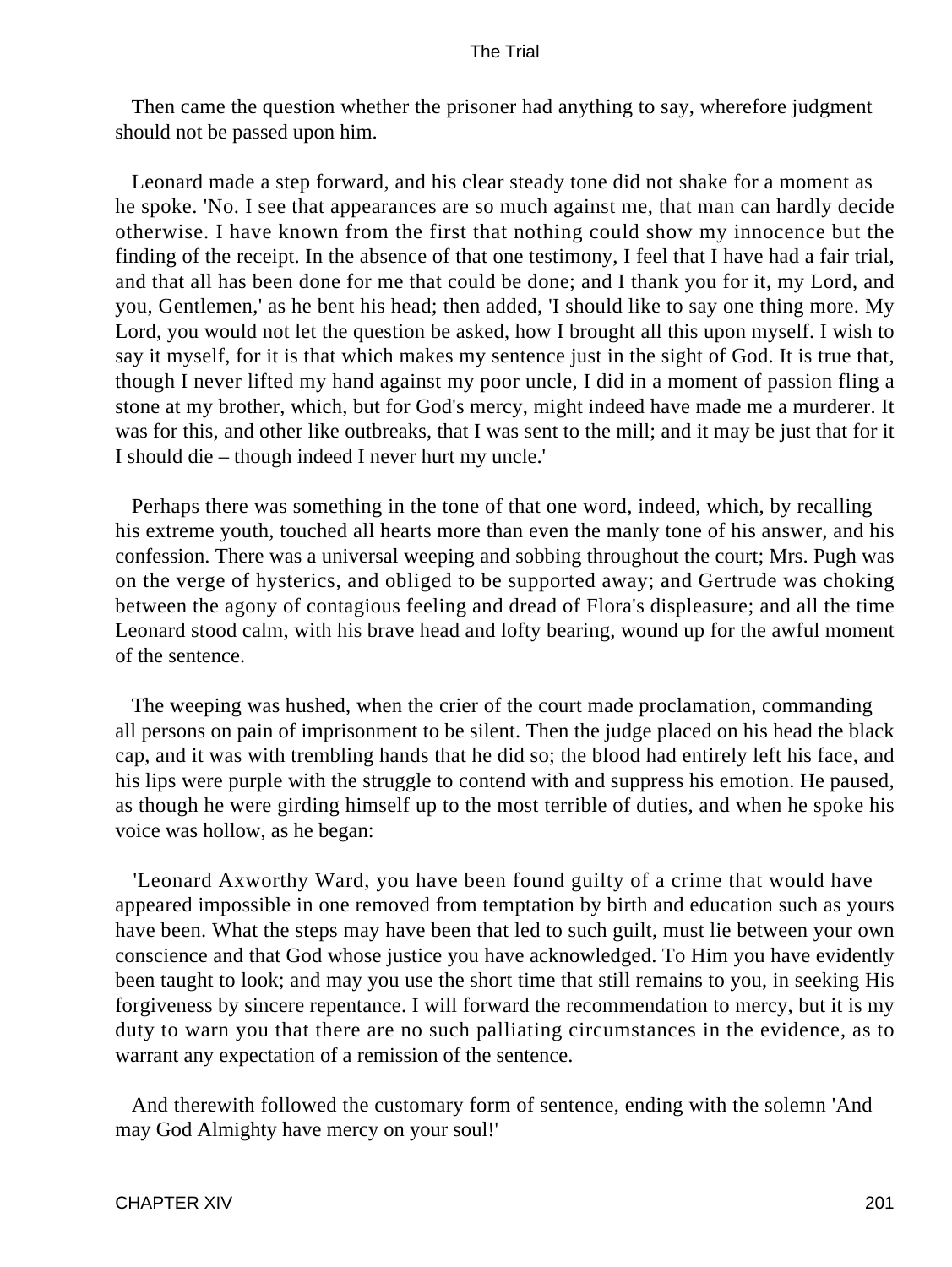Full and open, and never quailing, had the dark eyes been fixed upon the judge all the time; and at those last words, the head bent low, and the lips moved for 'Amen.'

 Then Tom, relieved to find instant occupation for his father, drew his attention to Aubrey's state; and the boy between Tom and George Rivers was, as best they could, carried through the narrow outlets, and laid down in a room, opened to them by the sheriff, where his father and Flora attended him, while Tom flew for remedies; and Gertrude sobbed and wept as she had never done in her life.

 It was some time before the swoon yielded, or Dr. May could leave his son, and then he was bent on at once going to the prisoner; but he was so shaken and tremulous, that Tom insisted on giving him his arm, and held an umbrella over him in the driving rain.

'Father,' he said, as soon as they were in the street, 'I can swear who did it.'

 Dr. May just hindered himself from uttering the name, but Tom answered as if it had been spoken.

 'Yes. I saw the face of fiendish barbarity that once was over me, when I was a miserable little school−boy! He did it; and he has the receipt.'

Dr. May squeezed his arm. 'I have not betrayed the secret, have I!'

'You knew that he knew it!'

'Not knew – suspected – generosity.'

 'I saw him! I saw him cast those imploring earnest eyes of his on the scoundrel as he spoke of the receipt – and the villain try to make himself of stone. Well, if I have one wish in life, it is to see that fellow come to the fate he deserves. I'll never lose sight of him; I'll dog him like a bloodhound!'

 And what good will that do, when – Tom, Tom, we must move Heaven and earth for petitions. I'll take them up myself, and get George Rivers to take me to the Home Secretary. Never fear, while there's justice in Heaven.'

 'Here's Henry!' exclaimed Tom, withholding his father, who had almost ran against the brother, as they encountered round a corner.

 He was pale and bewildered, and hardly seemed to hear the Doctor's hasty asseverations that he would get a reprieve.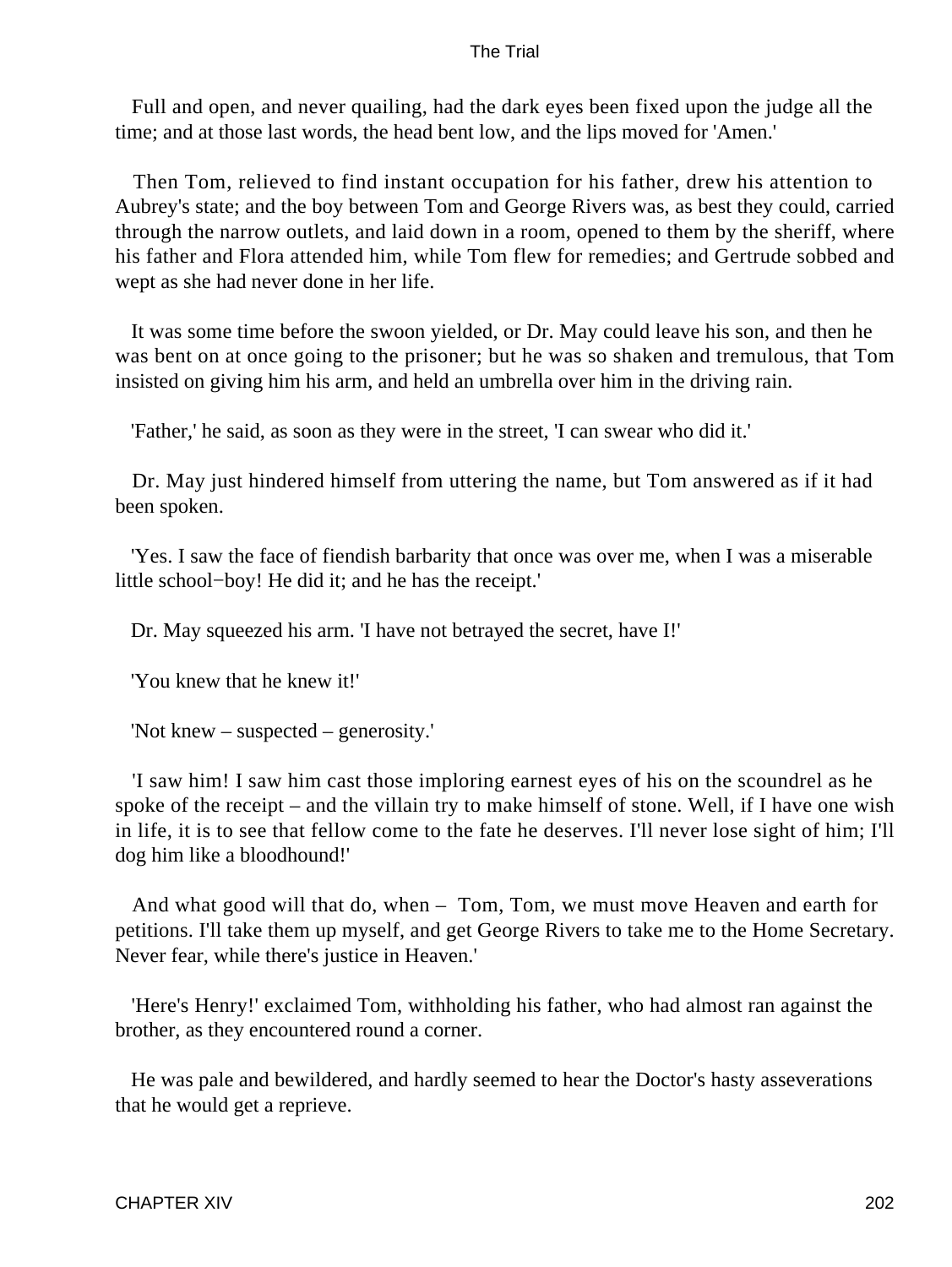'He sent me to meet you,' said Henry. 'He wants you to go home – to Ave I mean. He says that is what he wants most – for you to go to her now, and to come to him to−morrow, or when you can; and he wants to hear how Aubrey is,' continued Henry, as if dreamily repeating a lesson.

'He saw then  $-$  ?'

'Yes, and that seems to trouble him most.'

 Dr. May was past speaking, and Tom was obliged to answer for him – that Aubrey was pretty well again, and had desired his dearest, dearest love; then asked how Leonard was.

 'Calm and firm as ever,' said Henry, half choked. 'Nothing seems to upset him, but speaking of – of you and Aubrey, Dr. May – and poor Ave. Butbut they'll be together before long.'

 'No such thing,' said Dr. May. 'You will see that certainty cures, when suspense kills; and for him, I'll never believe but that all will be right yet. Are you going home?'

 'I shall try to be with – with the dear unhappy boy as long as I can, and then I'll come home.'

 Dr. May grasped Henry's hand, gave a promise of coming, and a message of love to the prisoner, tried to say something more, but broke down, and let Tom lead him away.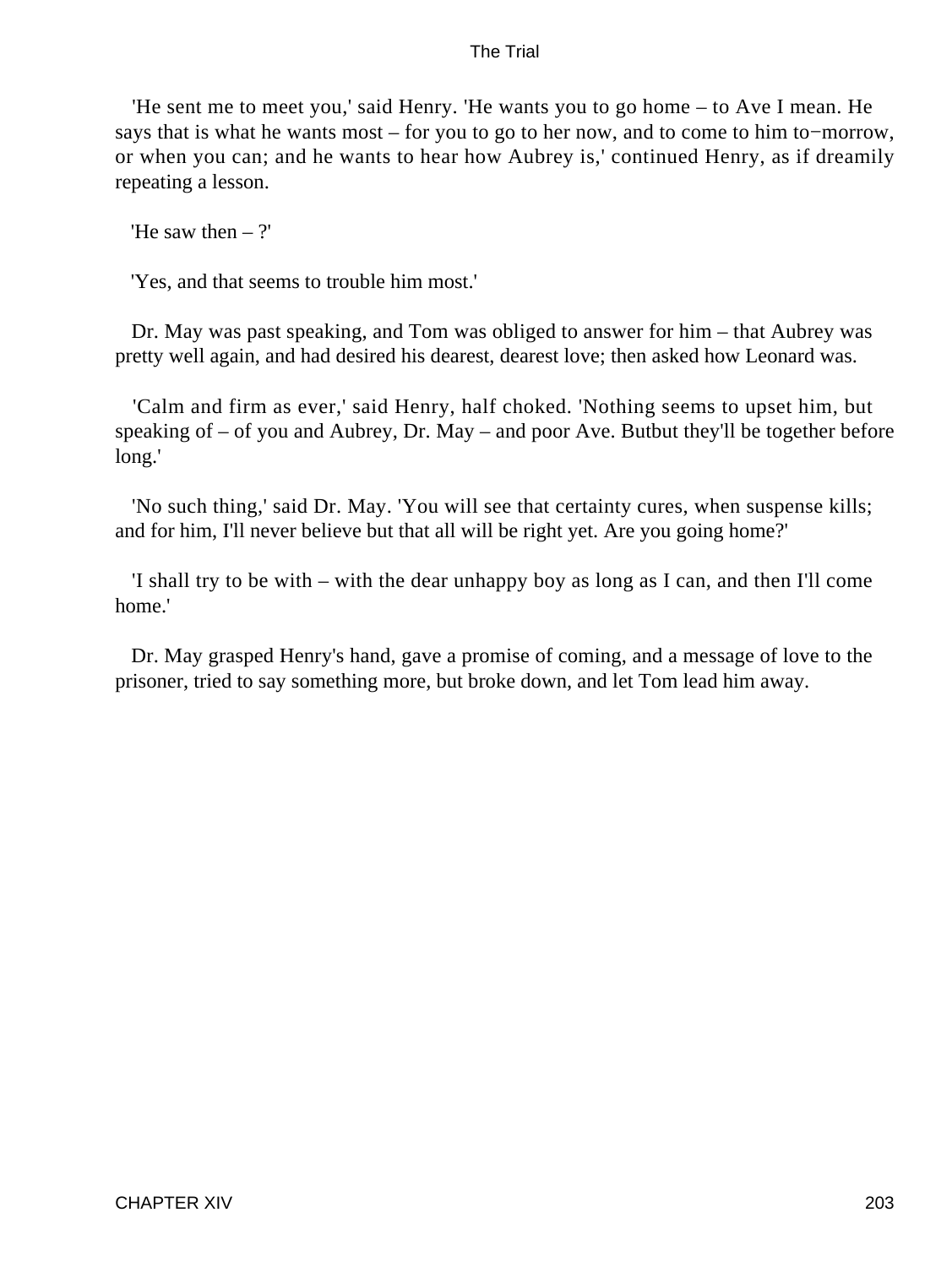# **[CHAPTER XV](#page-414-0)**

*U*nder the shroud

Of His thunder−cloud

Lie we still when His voice is loud,

And our hearts shall feel

The love notes steal,

As a bird sings after the thunder peal  $- C$ . F. A.

 Not till dusk could Dr. May get back to Stoneborough, and then, in an evening gleam of that stormy day, he was met at the gate of Bankside by Richard and Ethel.

'You need not come in, papa,' said Ethel. 'She is asleep. She knows.'

Dr. May sighed with unspeakable relief.

 'Mr. Bramshaw telegraphed, and his clerk came down. It was not so very bad! She saw it in our faces, and she was so worn out with talking and watching, that – that the very turning her face to the wall with hope over, became sleep almost directly.'

 'That is well,' murmured the Doctor. 'And can you be spared, my dear? If you could come I should be glad, for poor Aubrey is quite done up.'

 'I can come. Mary is with her, and Richard will stay to meet Henry, if he is coming home, or to send up if they want you; but I think she will not wake for many hours; and then – oh! what can any one do!'

 So Richard turned back to the sorrowful house; and Dr. May, tenderly drawing Ethel's arm into his own, told her, as they walked back, the few incidents that she most wanted to hear, as best he could narrate them. 'You have had a heart−rending day, my dear,' he said; 'you and Mary, as well as the rest of us.'

 'There was one comfort!' said Ethel, 'and that was his own notes. Ave has all that he has written to her from Whitford under her pillow, and she kept spreading them out, and making us read them, and – oh! their braveness and cheeriness – they did quite seem to hold one up!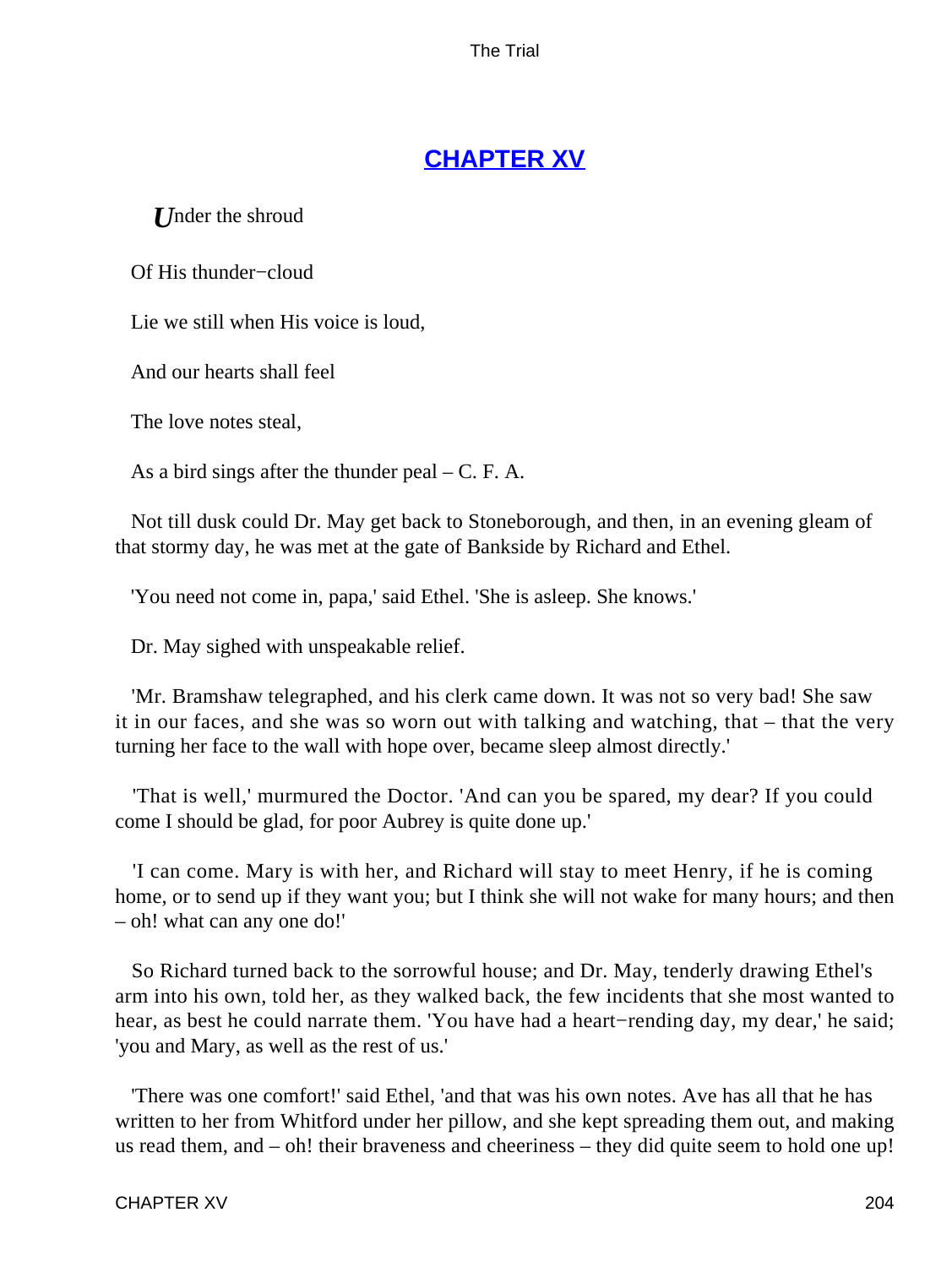And then poor little Minna's constant little robin−chirp of faith, «God will not let them hurt him.» One could not bear to tell the child, that though indeed they cannot hurt him, it may not be in her sense! Look here! These are her slippers. She has worked on all day to finish them, that they might be done and out of sight when he came home this evening. The last stitch was done as Richard came in; and now I thought I could only take them out of every one's sight.'

'Poor things! poor things! And how was it with the child when she heard?'

 'The old sweet note,' said Ethel, less steadily than she had yet spoken, '«nothing could hurt him for what he had not done.» I don't know whether she knows what – what is in store. At least she is not shaken yet, dear child.'

'And Ave – how did you manage with her through all the day?'

 'Oh! we did as we could. We tried reading the things Mr. Wilmot had marked, but she was too restless; her hands would wander off to the letters, caressing them, and she would go back to talk of him – all his ways from a baby upwards. I hope there was no harm in letting her do it, for if there is anything to do one good, it is his noble spirit.'

 'If you had only seen his face to−day,' exclaimed the Doctor, half angrily, 'you would not feel much comfort in the cutting off such a fellow. No, no, it won't be. We'll petition – petition – petition – and save him, we will! Minna will be right yet! They shall not hurt him!'

 'Is there really hope in that way?' said Ethel, and a quiver of relief agitated her whole frame.

 'Every hope! Every one I have seen, or Tom either, says so. We have only to draw up a strong enough representation of the facts, his character, and all that; and there's his whole conduct before and since to speak for itself. Why, when it was all over, George heard every one saying, either he was a consummate hypocrite, or he must be innocent. Harvey Anderson declares the press will take it up. We shall certainly get him off.'

'You don't mean pardoned!'

 'Commutation of the penalty. Come on,' said the Doctor, hurrying at his headlong pace, 'there's no time to be lost in getting it drawn up.'

 Ethel was dragged on so fast, that she could not speak; but it was with willing haste, for this was the sort of suspense in which motion and purpose were a great relief after the day's weary waiting. Gertrude, quite spent with excitement and tears, had wisely betaken herself to bed; and it would have been well had Aubrey followed her example, instead of wandering up and down the room in his misery, flushed though wan, impetuously talking treason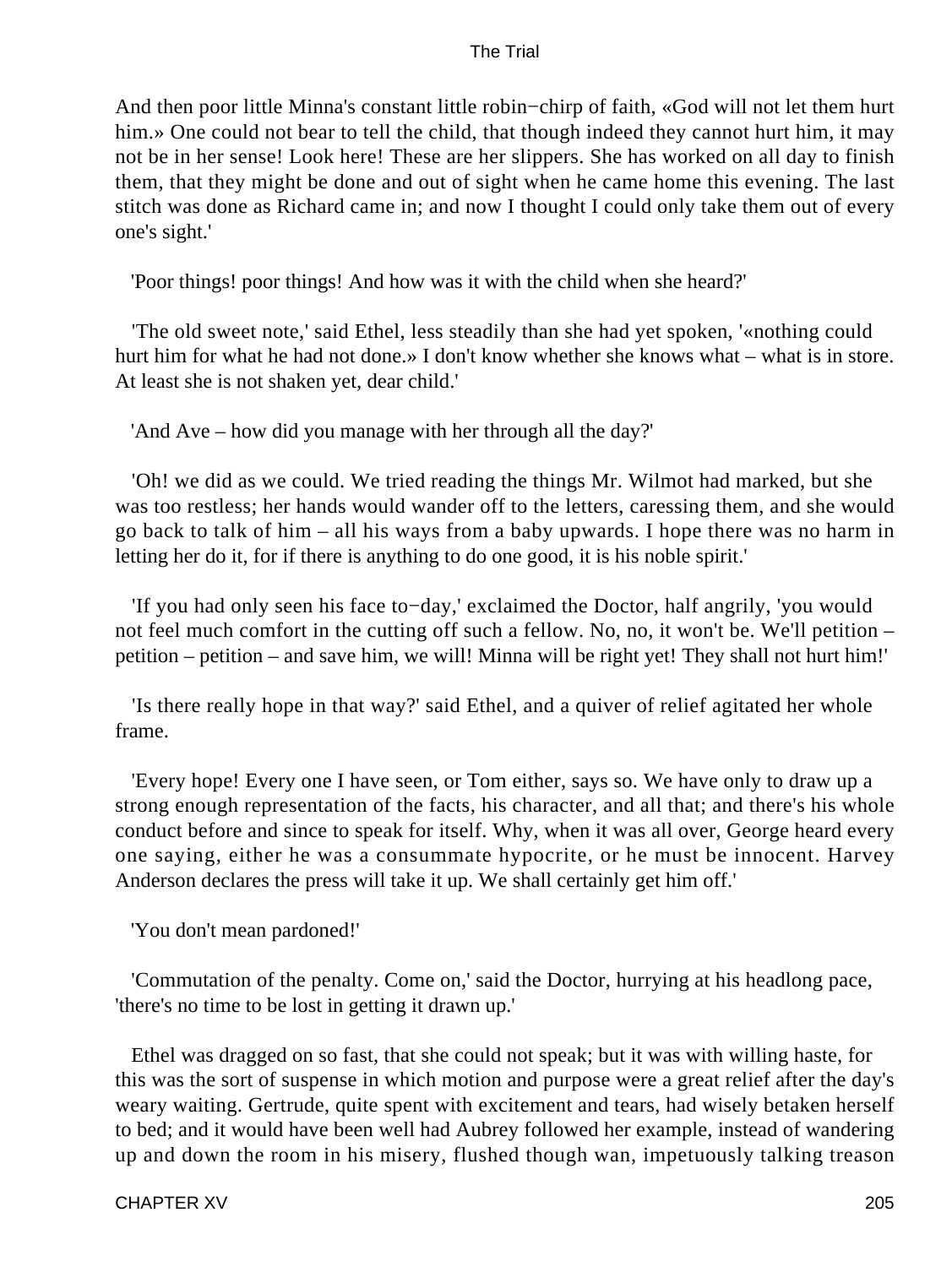against trial by jury, and abusing dignitaries. They let him have it out, in all its fury and violence, till he had tired out his first vehemence, and could be persuaded to lie on the sofa while the rough draught of the petition was drawn up, Tom writing, and every one suggesting or discussing, till the Doctor, getting thorough mastery over the subject, dictated so fluently and admirably, that even Tom had not a word to gainsay, but observed to Ethel, when his father had gone up to bed, and carried Aubrey off, 'What an exceedingly able man my father is!'

'Is this the first time you have found that out?' said Ethel.

 'Why, you know it is not his nature to make the most of himself! But studying under him brings it out more; and there's a readiness about him that I wish was catching. But I say, Ethel, what's this? I no more doubt who did the deed, than I do who killed Abel; but I had once seen Cain's face, and I knew it again. Is it true that the boy was aware, and told my father?'

'Did he tell you so?'

 'Only asked if he had betrayed the secret. If they both know it – why, if it be Leonard's taste, I suppose I must say nothing to the contrary, but he might as well consider his sister.'

'What do you know, Tom?' said she, perplexed.

 'Only that there's some secret; and if it be as I am given to understand, then it is a frenzy that no lucid person should permit.'

 'No, Tom,' said Ethel, feeling that the whole must be told, 'it is no certainty – only unsupported suspicion, which he could not help telling papa after binding him on honour to make no use of it. Putting things together, he was sure who the man in the yard was; but it was not recognition, and he could not have proved it.'

'What Quixotry moved my father not to put the lawyers on the scent?'

 Ethel explained; and for her pains Tom fell upon her for her folly in not having told him all, when he could have gone to Blewer and gathered information as no professional person could do; then lamented that he had let Aubrey keep him from the inquest, when the fellow's hang−dog look would have been sure to suggest to him to set Anderson to get him searched. Even now he would go to the mill, and try to hunt up something.

'Tom, remember papa's promise!'

 'Do you think a man can do nothing without committing himself, like poor Aubrey? No, Ethel, the Doctor may be clever, but that's no use if a man is soft, and he is uncommonly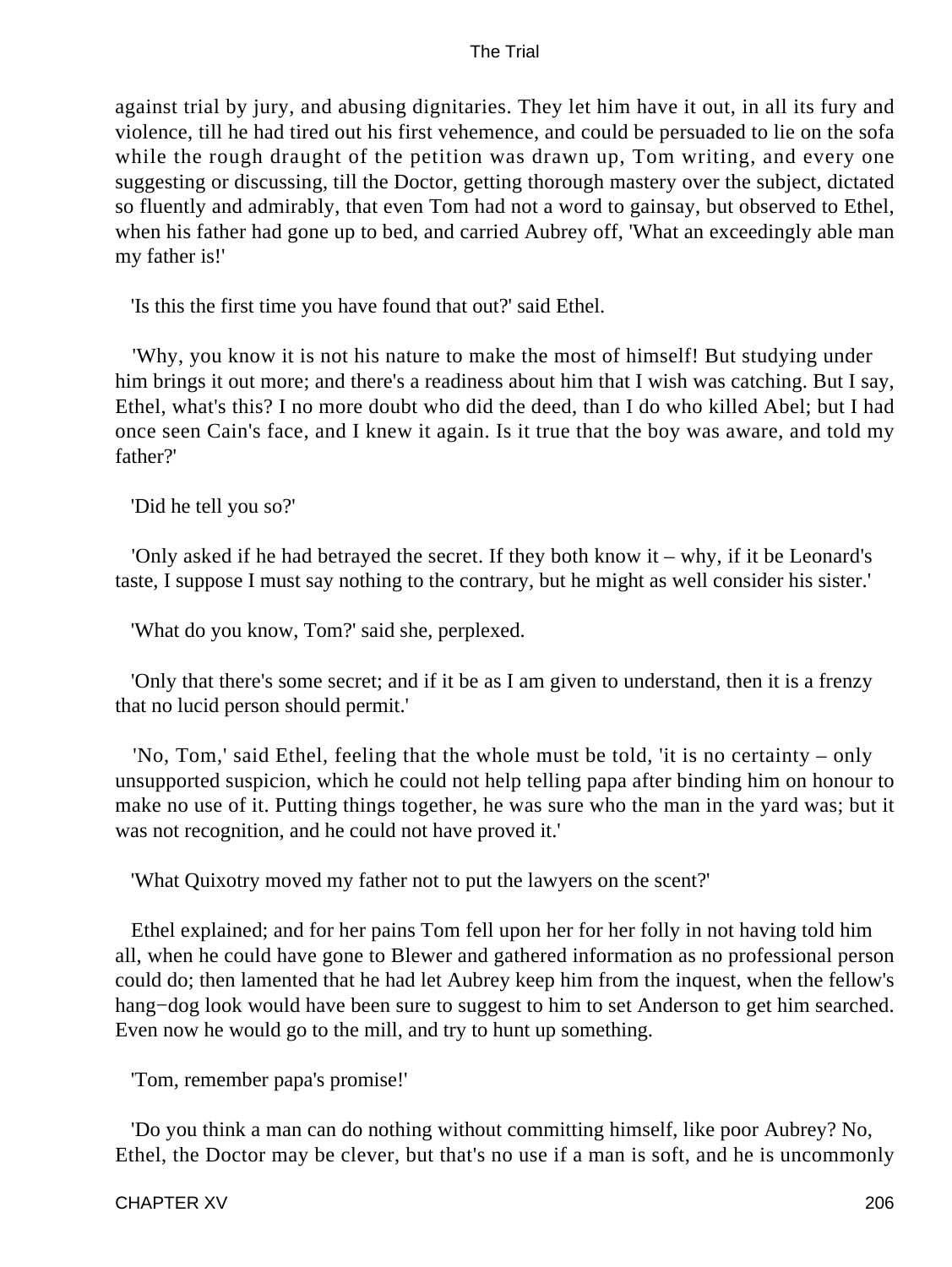soft; and you should not encourage him in it.'

 Ethel was prevented from expressing useless indignation by the arrival of Mary, asking where papa was.

 'Gone to bed. He said he must go off at six to−morrow, there are so many patients to see. Ave does not want him, I hope?'

 No, she is still asleep; I was only waiting for Richard, and he had dreadful work with that poor Henry.'

'What kind of work?'

 'Oh, I believe it has all come on him now that it was his fault – driving Leonard to that place; and he was in such misery, that Richard could not leave him.'

'I am glad he has the grace to feel it at last,' said Tom.

 'It must be very terrible!' said Mary. 'He says he cannot stay in that house, for every room reproaches him; and he groaned as if he was in tremendous bodily pain.'

'What, you assisted at this scene?' said Tom, looking at her rather sharply.

'No; but Richard told me; and I heard the groans as I sat on the stairs.'

'Sat on the stairs?'

'Yes. I could not go back to Ave's room for fear of waking her.'

'And how long?'

 'Towards an hour, I believe. I did all that piece,' said Mary, displaying a couple of inches of a stocking leg, 'and I think it was pretty well in the dark.'

 'Sitting on the stairs for an hour in the dark,' said Tom, as he gave Mary the candle he had been lighting for her. 'That may be called unappreciated devotion.'

 'I never can tell what Tom means,' said Mary, as she went up−stairs with Ethel. 'It was a very comfortable rest. I wish you had had the same, dear Ethel, you look so tired and worn out. Let me stay and help you. It has been such a sad long day; and oh! how terrible this is! And you know him better than any of us, except Aubrey.'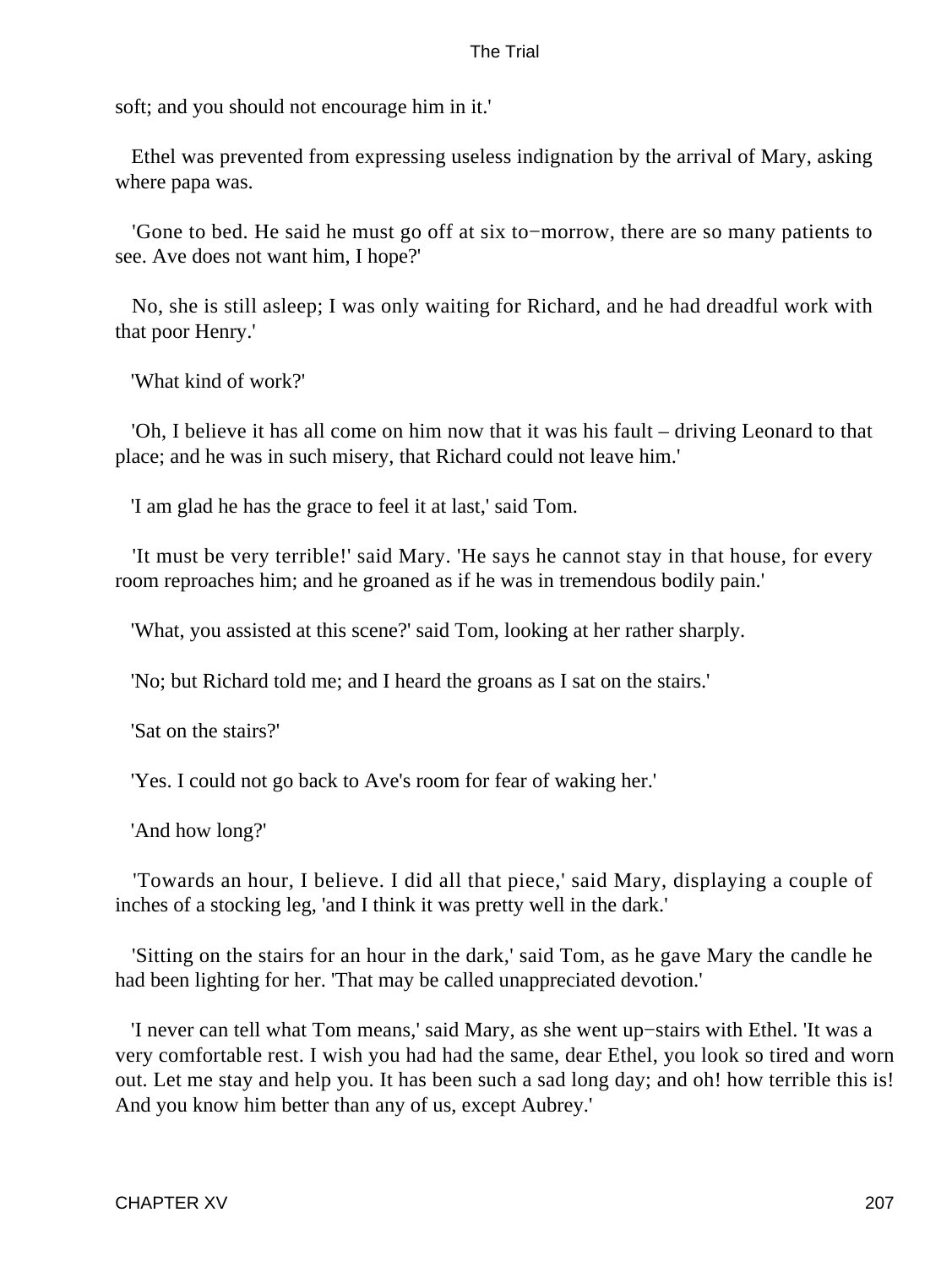Mary stopped almost in dismay, for her sister, usually so firm, broke down entirely, and sitting down on a low chair, threw an arm round her, and resting her weary brow against her, gave way to long tearless sobs, or rather catches of breath. 'Oh! Mary! Mary!' she said, between her gasps, 'to think of last year – and Coombe – and the two bright boys – and the visions – and the light in those glorious eyes – and that this should be the end!'

 'Dear, dear Ethel,' said Mary, with fast−flowing tears and tender caresses, 'you have kept us all up; you have always shown us it was for the best.'

 'It is! it is!' cried Ethel. 'I do, I will believe it! If I had only seen his face as papa tells of it, I could keep hold of the glory of it and the martyr spirit. Now I only see his earnest, shy, confiding look – and – and I don't know how to bear it.' And Ethel's grasp of Mary in both arms was tightened, as if to support herself under her deep labouring sobs of anguish. Ah! he was very fond of you.'

 'There never was any one beyond our own selves that loved me so well. I always knew it would not last – that it ought not; but oh! it was endearing; and I did think to have seen him a shining light!'

 'And don't you tell us he is a shining light now?' said Mary, among the tears that really almost seemed to be a relief, as if her sister herself had shed them; and as she knelt down, Ethel laid her head on her shoulder, and spoke more calmly.

 'He is,' she said, 'and I ought to be thankful for it! I think I am generally – but now – it makes it the more piteous – the hopes – the spirit – the determination – all to be quenched, and so quenched – and to have nothing – nothing to do for him.

 'But, Ethel, papa says your messages do him more good than anything; and papa will let you go and see him, and that will comfort him.'

 Ethel's lips gave a strange sort of smile; she thought it was at simple Mary's trust in her power, but it would hardly have been there but for the species of hope thus excited, and the sense of sympathy. Mary was not one to place any misconstruction on what had passed; she well knew that Leonard had almost taken a brother's place in Ethel's heart, and she prized him at the rate of her sister's esteem. Perhaps her prominent thought was how cruel were those who fancied that Ethel's lofty faith was unfeeling, and how very good Leonard must be to be thus mourned. At any rate, she was an excellent comforter, in the sympathy that was neither too acute nor too obtuse; and purely to oblige her, Ethel for the first time submitted to her favourite panacea of hair brushing, and found that in very truth those soft and steady manipulations were almost mesmeric in soothing away the hard oppressive excitement, and bringing on a gentle and slumberous resignation.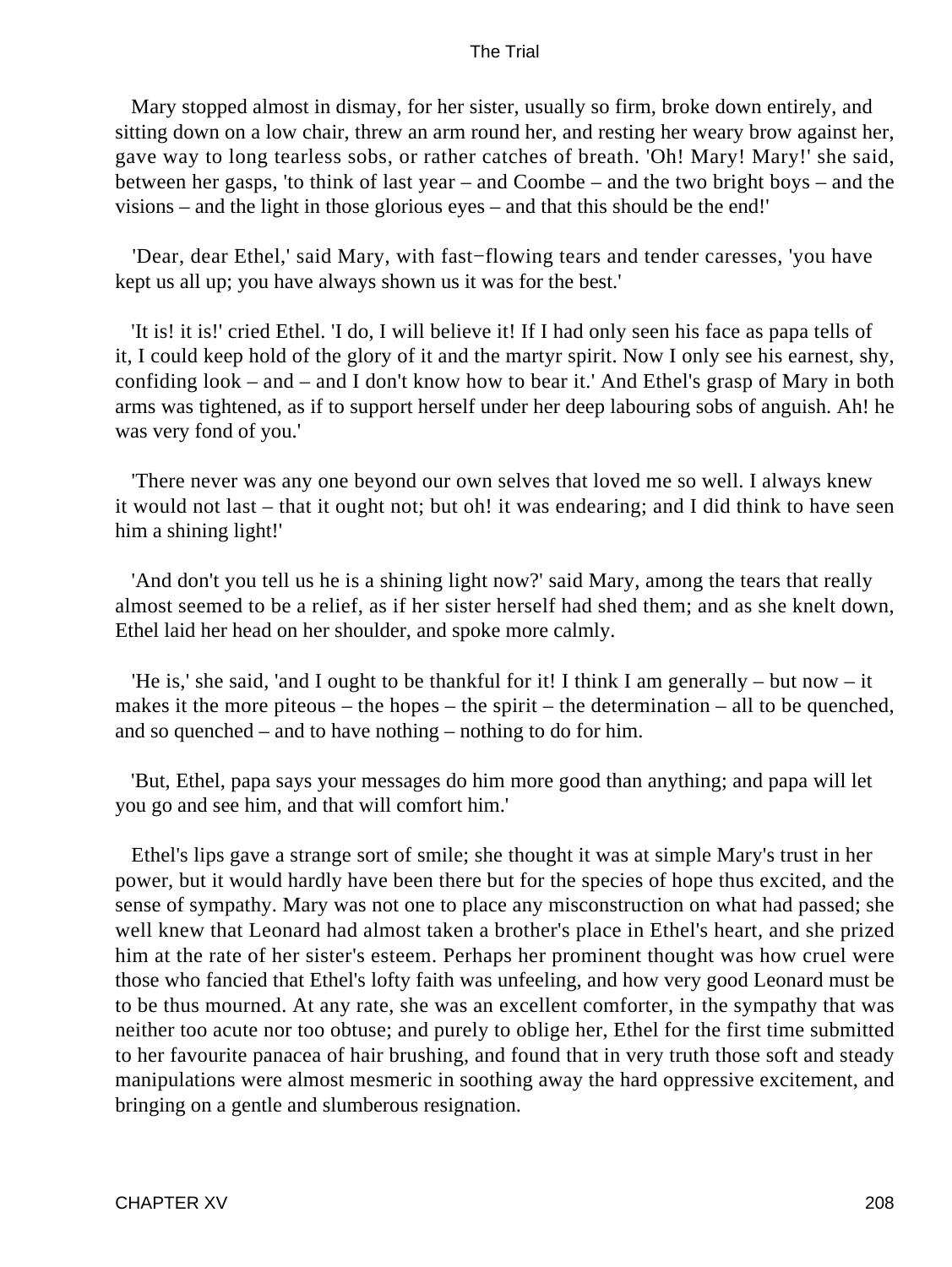The sisters were early astir next morning, to inflict on their father a cup of cocoa, which he rebelled against, but swallowed, and to receive his last orders, chiefly consisting of messages to Tom about taking the petition to be approved of by Dr. Spencer and others, and then having it properly drawn out. Mary asked if women might sign it, and was answered with an impatient 'Pshaw!'

 'But ladies do have petitions of their own,' said Mary, with some diffidence. 'Could not we have one?'

 His lips were compressed for another 'Pshaw,' when he bethought himself. 'Well, I don't know – the more the better. Only it won't do for you to set it going. Flora must be the woman for that.'

 'Oh, then,' cried Mary, eagerly, 'might not I walk over to breakfast at the Grange, and talk to Flora? Ethel, you would not mind going to Ave instead? Or will you go to Flora?'

 'You had better,' said Ethel. 'I must stay on Aubrey's account; and this is your doing, Mary,' she added, looking at her warmly.

 'Then put on your hat, Mary, and take a biscuit,' said the Doctor, 'and you shall have a lift as far as the cross roads.'

 Thus the morning began with action and with hope. Mary found herself very welcome at the Grange, where there was much anxiety to hear of Aubrey, as well as the more immediate sufferers. The Riverses had dined at Drydale, and had met the judges, as well as a good many of the county gentlemen who had been on the grand jury and attended on the trial. They had found every one most deeply touched by the conduct of the prisoner. The judge had talked to Flora about her young brother, and the friendship so bravely avouched; had asked the particulars of the action to which Leonard had alluded, and shown himself much interested in all that she related.

 She said that the universal impression was that the evidence was dead against Leonard, and taken apart, led to such conviction of his guilt, that no one could wonder at the verdict; but that his appearance and manner were such, that it was almost impossible, under their influence, not to credit his innocence. She had reason to believe that petitions were already in hand both from the county and the assize town, and she eagerly caught at Mary's proposal of one from the ladies of Stoneborough.

 'I'll drive in at once before luncheon, and take you home, Mary,' she said. 'And, first of all, we will begin with the two widows, and half the battle will be won.'

 Nay, more than half the battle proved to be already gained in that quarter. The writing−table was covered with sheets of foolscap, and Mrs. Pugh was hard at work copying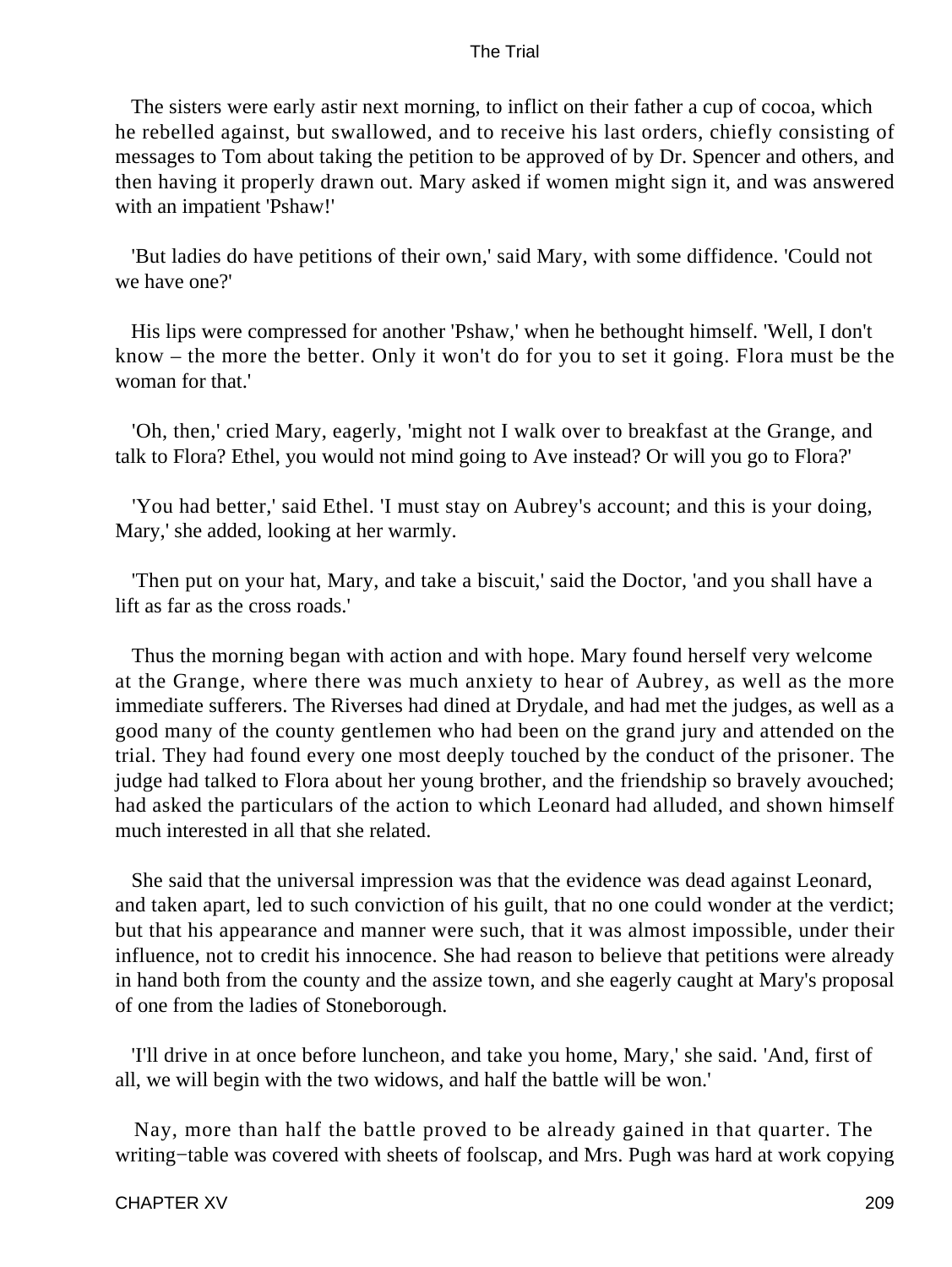the petition which Mr. Harvey Anderson had kindly assisted in composing, and which the aunt and niece had intended to have brought to the Grange for Mrs. Rivers's approval that very day. Harvey Anderson had spent the evening at Mrs. Ledwich's in drawing it up, and giving his advice; and Flora, going over it word for word with Mrs. Pugh, felt that it could hardly have been better worded.

 'He is a very clever, a very rising young man, and so feeling, said Mrs. Ledwich to Mary while this was going on. 'In fact, he is a perfect knight−errant on this subject. He is gone to London this morning to see what can be done by means of the press. I tell Matilda it is quite a romance of modern life; and indeed, the sweet girl is very romantic still – very young, even after all she has gone through.'

 Not understanding this, Mary let it pass in calculations on the number of possible signatures, which the two ladies undertook to collect.

 'That is well,' said Flora, as they went away. 'It could not be in better hands. It will thrive the better for our doing nothing but writing our names.'

 They met Tom on the like errand, but not very sanguine, for he said there had of late been an outcry against the number of reprieves granted, and the public had begun to think itself not sufficiently protected. He thought the best chance was the discovery of some additional fact that might tell in favour of Leonard, and confident in his own sagacity, was going to make perquisitions at the mill. Every one had been visiting of late, and now that he knew more, if he and his microscope could detect one drop of human blood in an unexpected place, they would do better service to the prisoner than all the petitions that could be signed.

 Averil was somewhat better; the feverishness had been removed by her long sleep of despair, and her energy revived under the bodily relief, and the fixed purpose of recovering in time to see her brother again; but the improvement was not yet trusted by Henry, who feared her doing too much unless he was himself watching over her, and therefore only paid Leonard a short visit in the forenoon, going and returning by early trains.

 He reported that Leonard was very pale, and owned to want of sleep, adding, however, 'It does not matter. Why should I wish to lose any time?' Calm and brave as ever, he had conversed as cheerfully as Henry's misery would permit, inquiring into the plans of the family, which he knew were to depend on his fate, and acquiescing in his brother's intention of quitting the country; nay, even suggesting that it might be better for his sisters to be taken away before all was over, though he, as well as Henry, knew that to this Averil would never have consented. He had always been a great reader of travels, and he became absolutely eager in planning their life in the wild, as if where they were he must be, till the casual mention of the word 'rifle' brought him to sudden silence, and the consciousness of the condemned cell; but even then it was only to be urgent in consoling his brother, and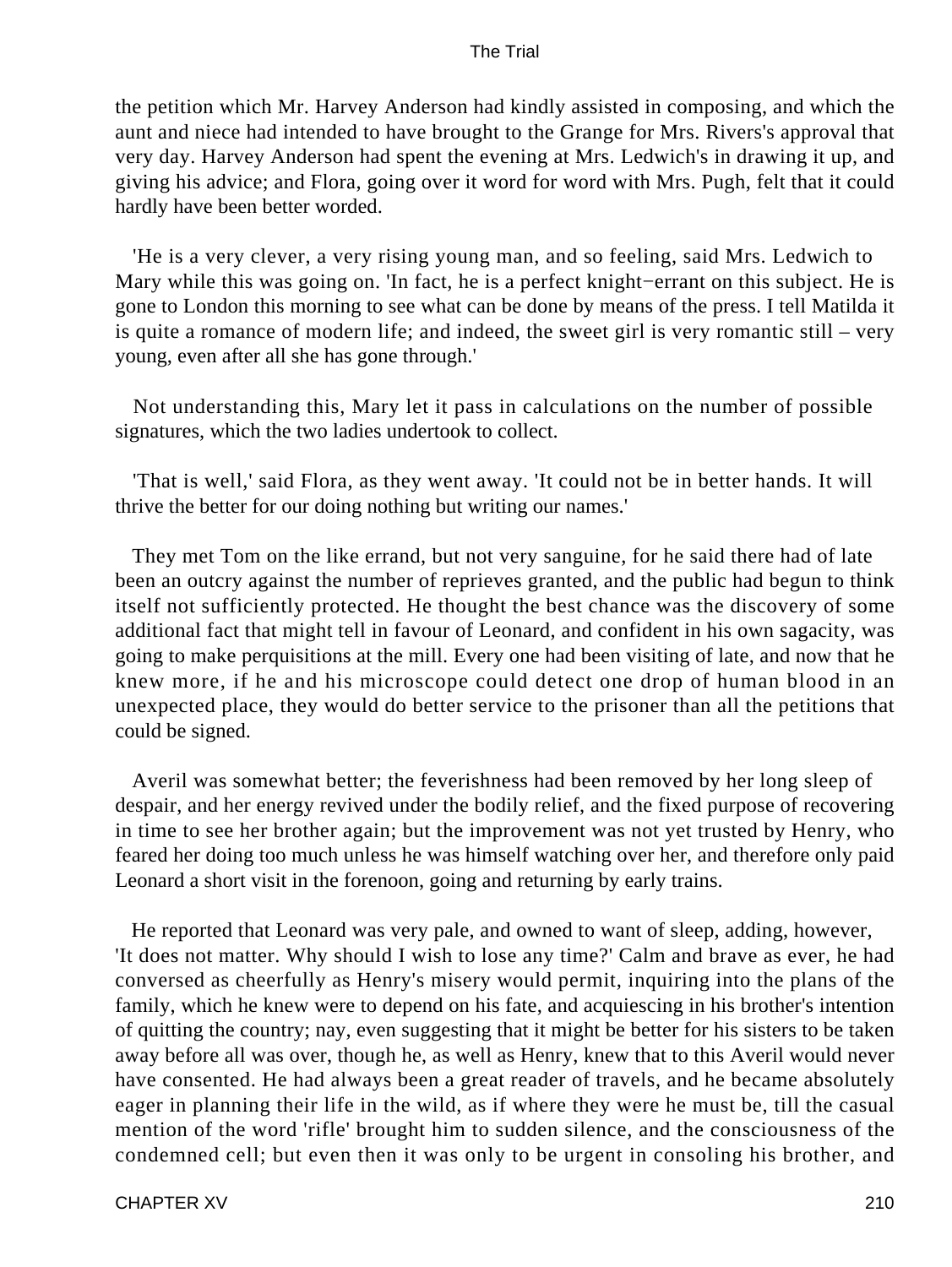crowding message on message for his sisters; begging Henry not to stay, not to consider him for a moment, but only whatever might be best for Ave.

 In this frame Henry had left him, and late in the afternoon, Dr. May had contrived to despatch his work and make his way to the jail, where, as he entered, he encountered the chaplain, Mr. Reeve, a very worthy, but not a very acute man. Pausing to inquire for the prisoner, he was met by a look of oppression and perplexity. The chaplain had been with young Ward yesterday evening, and was only just leaving him; but then, instead of the admiring words the Doctor expected, there only came a complaint of the difficulty of dealing with him; so well instructed, so respectful in manner, and yet there was a coldness, a hardness about him, amounting to sullenness, rejecting all attempts to gain his confidence, or bring him to confession.

 Dr. May had almost been angry, but he bethought himself in time that the chaplain was bound to believe the verdict of the court; and besides, the good man looked so grieved and pitiful, that it was impossible to be displeased with him, especially when he began to hope that the poor youth might be less reserved with a person who knew him better, and to consult Dr. May which of the Stoneborough clergy had better be written to as likely to be influential with him. Dr. May recommended Mr. Wilmot, as having visited the boy in his illness, as well as prepared him for Confirmation; and then, with a heavier load of sadness on his heart, followed the turnkey on his melancholy way.

 When the door was opened, he saw Leonard sitting listlessly on the side of his bed, resting his head on his hand, entirely unoccupied; but at the first perception who his visitor was, he sprang to his feet, and coming within the arms held out to him, rested his head on the kind shoulder.

'My dear boy – my brave fellow,' said Dr. May, 'you got through yesterday nobly.'

 There was none either of the calmness or the reserve of which Dr. May had been told, in the hot hands that were wringing his own, nor in the choking struggling voice that tried to make the words clear – 'Thank you for what you said – And dear Aubrey – how is he?'

 'I came away at six, before he was awake,' said the Doctor; 'but he will not be the worse for it, never fear! I hope his evidence was less trying than you and he expected.'

 Leonard half smiled. 'I had forgotten that,' he said, 'it was so long ago! No, indeed – the dear fellow was – like a bright spot in that day – only – only it brought back all we were – all that is gone for ever.'

 The tenderness of one whom he did not feel bound to uphold like his brother had produced the outbreak that could not fail to come to so warm, open, and sensitive a nature, and at such an age. He was bold and full of fortitude in the front of the ordeal, and solitude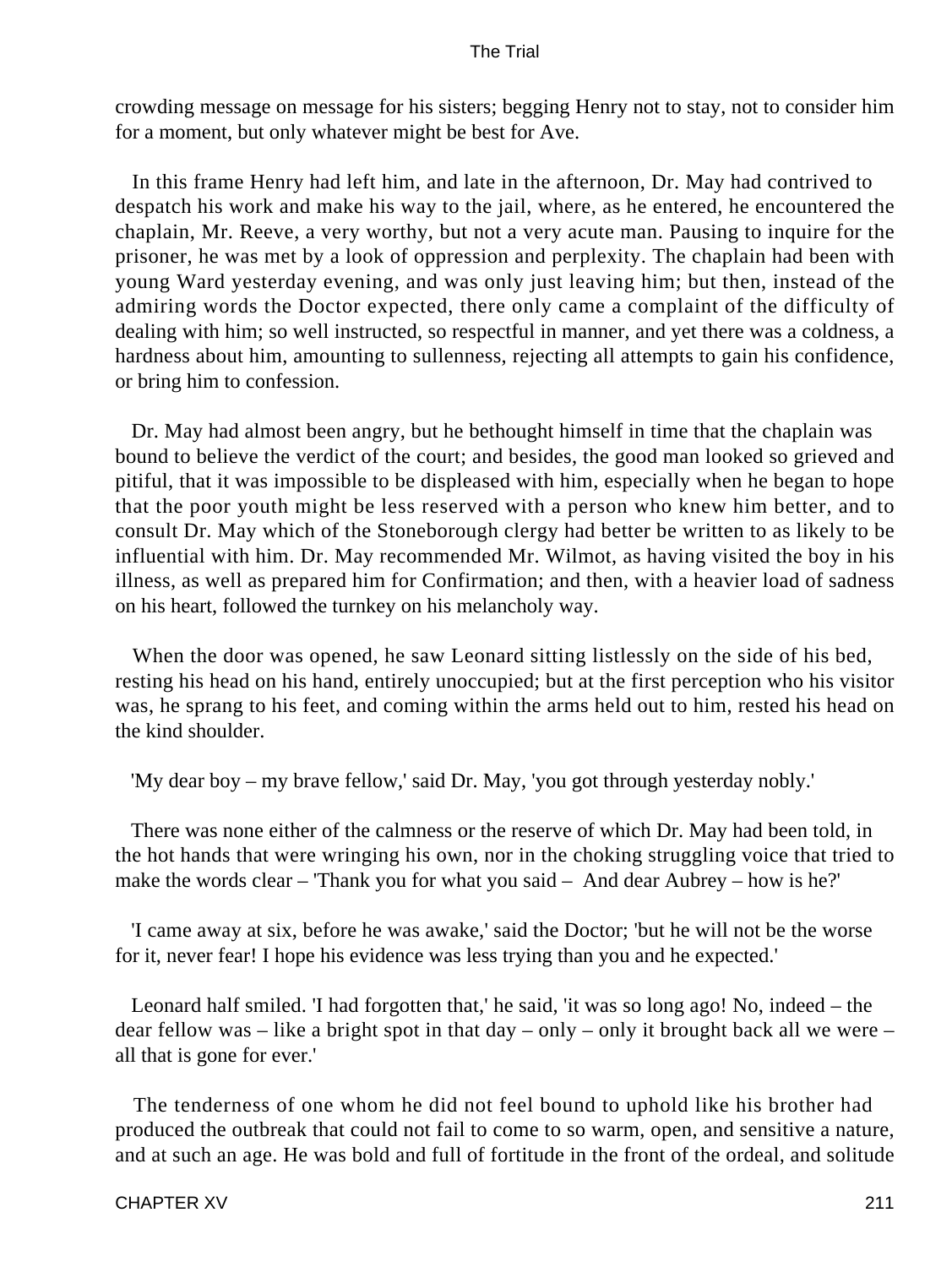pent up his feelings, but the fatherly sympathy and perfect confidence drew forth expression, and a vent once opened, the rush of emotion and anguish long repressed was utterly overpowering. His youthful manhood struggled hard, but the strangled sobs only shook his frame the more convulsively, and the tears burnt like drops of fire, as they fell among the fingers that he spread over his face in the agony of weeping for his young vigorous life, his blasted hopes, the wretchedness he caused, the disgrace of his name.

 'Don't, don't fight against it,' said Dr. May, affectionately drawing him to his seat on the bed, as, indeed, the violence of the paroxysm made him scarcely able to stand. 'Let it have its way; you will be all the better for it. It ought to be so – it must.'

 And in tears himself, the Doctor turned his back, and went as far away as the cell would permit, turning towards the books that lay on a narrow ledge that served for a table. 'How long, 0 Lord, how long?' were the words that caught his eye in the open Psalms; and, startled as if at unauthorized prying, he looked up at the dull screened and spiked window above his head, till he knew by the sounds that the worst of the uncontrollable passion had spent itself, and then he came back with the towel dipped in water, and cooled the flushed heated face as a sister might have done.

'Oh – thank you – I am ashamed,' gasped the still sobbing boy.

 'Ashamed! No; I like you the better for it,' said the Doctor, earnestly. 'There is no need that we should not grieve together in this great affliction, and say out all that is in our hearts.'

 'All!' exclaimed Leonard. 'No – no words can say that! Oh! was it for such as this that my poor mother made so much of me – and I got through the fever – and I hoped – and I strove – Why – why should I be cut off – for a disgrace and a misery to all! and again came the heart−broken sobs, though less violently.

'Not to those who look within, and honour you, Leonard.'

 'Within! Why, how bad I have been, since this is the reckoning! I deserve it, I know – but – ' and his voice again sank in tears.

 'Ethel says that your so feeling comforts her the most; to know that you have not the terrible struggle of faith disturbed by injustice.'

 'If – I have not,' said Leonard, 'it is her doing. In those happy days when we read Marmion, and could not believe that God would not always show the right, she showed me how we only see bits and scraps of His Justice here, and it works round in the end! Nay, if I had not done that thing to Henry, I should not be here now! It is right! It is right!' he exclaimed between the heaving sobs that still recurred. 'I do try to keep before me what she said about Job – when it comes burning before me, why should that man be at large, and I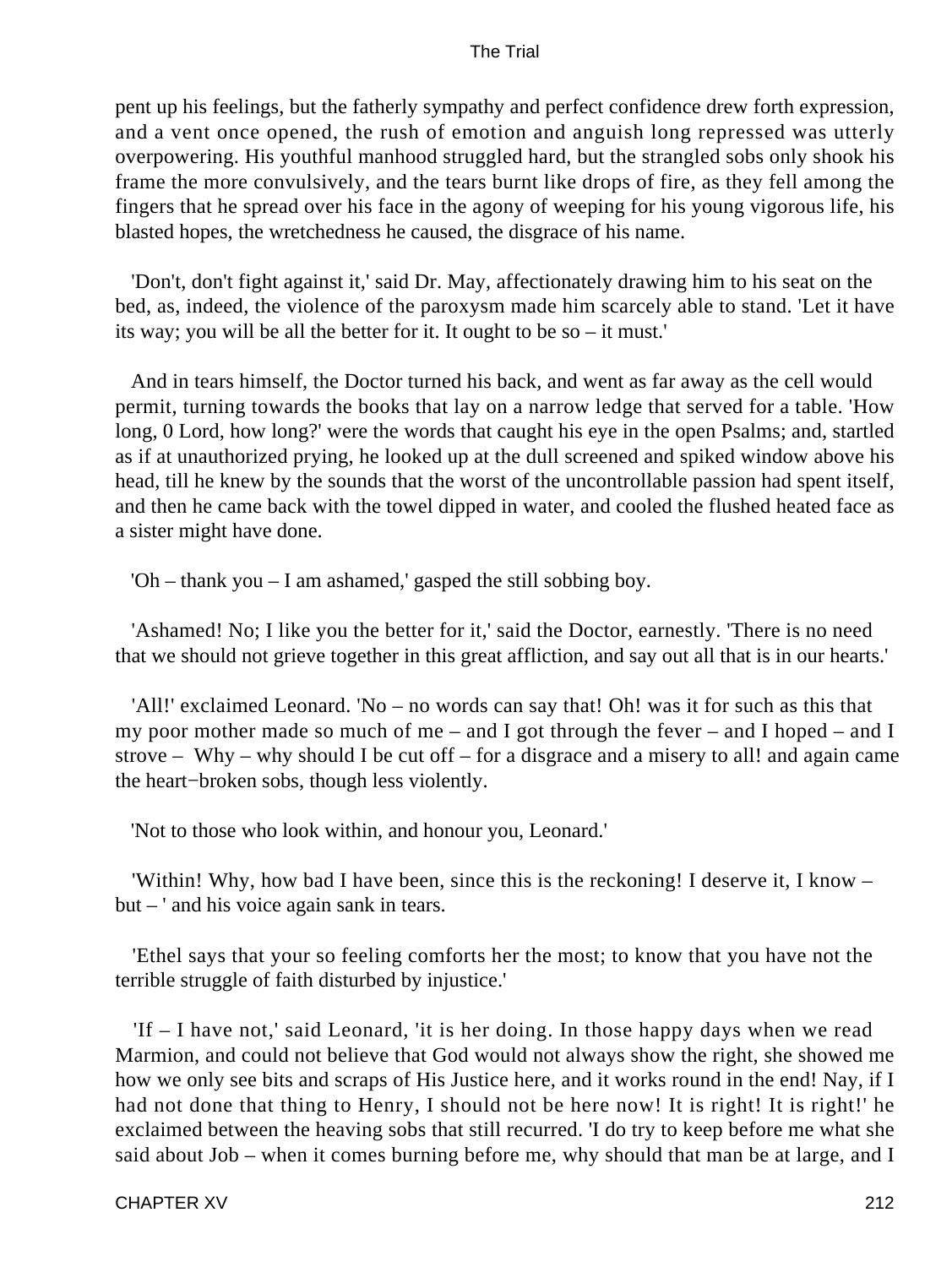here? or when I think how his serpent−eye fell under mine when I tried that one word about the receipt, that would save my life. Oh! that receipt!'

'Better to be here than in his place, after all!'

 'I'd rather be a street−sweeper!' bitterly began Leonard. – 'Oh, Dr. May, do let me have that!' he cried, suddenly changing his tone, and holding out his hand, as he perceived in the Doctor's button−hole a dove−pink, presented at a cottage door by a grateful patient. For a space he was entirely occupied with gazing into its crimson depths, inhaling the fragrance, and caressingly spreading the cool damask petals against his hot cheeks and eyelids. 'It is so long since I saw anything but walls!' he said.

'Three weeks,' sadly replied the Doctor.

 'There was a gleam of sunshine when I got out of the van yesterday. I never knew before what sunshine was. I hope it will be a sunny day when I go out for the last time!'

 'My dear boy, I have good hopes of saving you. There's not a creature in Stoneborough, or round it, that is not going to petition for you – and at your age – '

 Leonard shook his head in dejection. 'It has all gone against me,' he said. 'They all say there's no chance. The chaplain says it is of no use unsettling my mind.'

 'The chaplain is an old – ' began Dr. May, catching himself up only just in time, and asking, 'How do you get on with him!'

'I can hear him read,' said Leonard, with the look that had been thought sullen.

'But you cannot talk to him?'

 'Not while he thinks me guilty.' Then, at a sound of warm sympathy from his friend, he added, 'I suppose it is his duty; but I wish he would keep away. I can't stand his aiming at making me confess, and I don't want to be disrespectful.'

'I see, I see. It cannot be otherwise. But how would it be if Wilmot came to you?'

'Would Mr. May?' said Leonard, with a beseeching look.

 'Richard? He would with all his heart; but I think you would find more support and comfort in a man of Mr. Wilmot's age and experience, and that Mr. Reeve would have more trust in him; but it shall be exactly as will be most comforting to you.'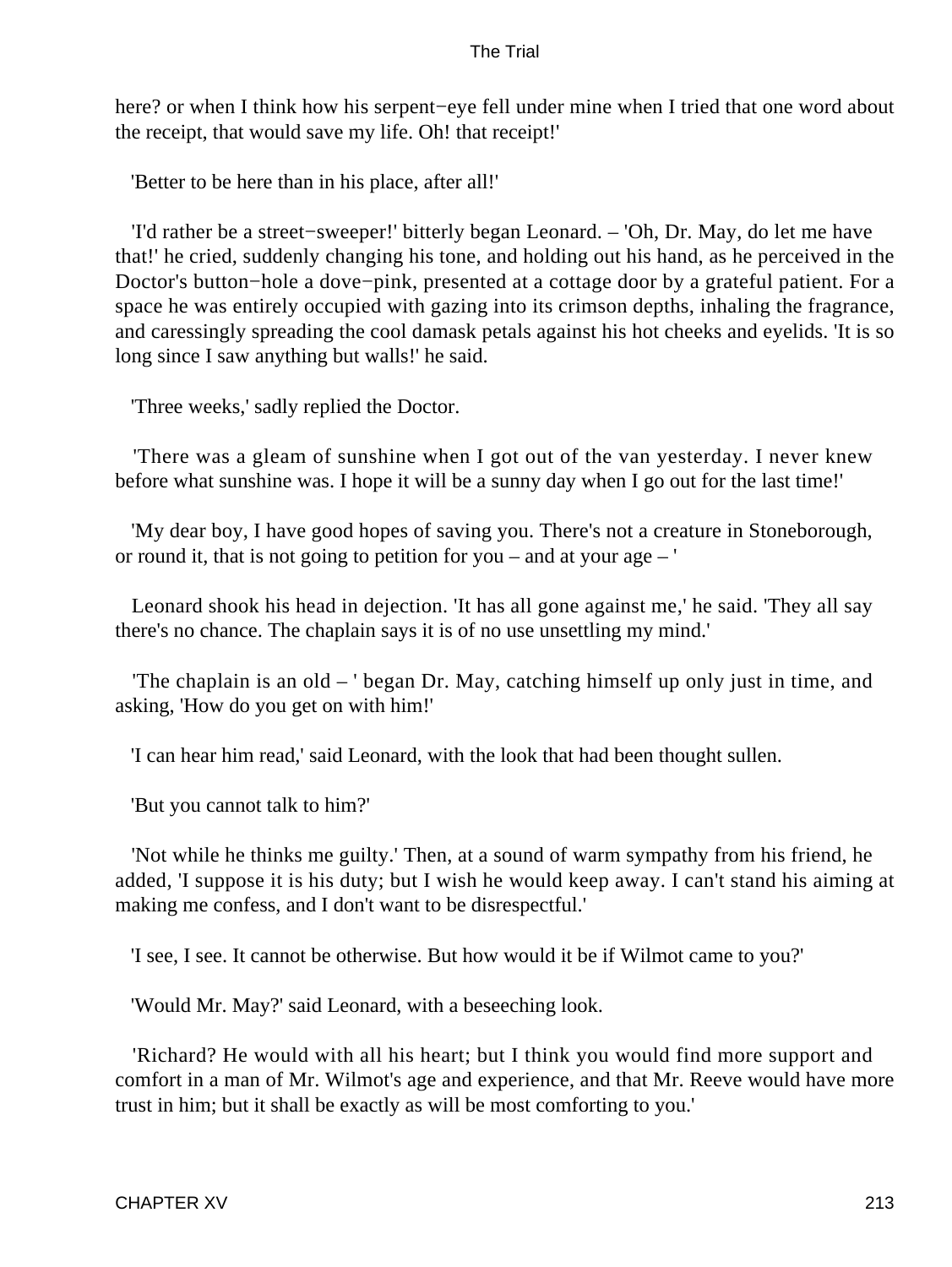'If Mr. Wilmot would be so good, then' said Leonard, meekly. 'Indeed, I want help to bear it patiently! I don't know how to die; and yet it seemed not near so hard a year ago, when they thought I did not notice, and I heard Ave go away crying, and my mother murmuring, again and again, «Thy will be done!» – the last time I heard her voice. Oh, well that she has not to say it now!'

'Well that her son can say it!'

 'I want to be able to say it,' said the boy, fervently; 'but this seems so hard – life is so sweet.' Then, after a minute's thought: 'Dr. May, that morning, when I awoke, and asked you for them – papa and mamma – you knelt down and said the Lord's Prayer. Won't you now?'

 And when those words had been said, and they both stood up again, Leonard added: 'It always seems to mean more and more! But oh, Dr. May! that forgiving – I can't ask any one but you if  $-$  ' and he paused.

 'If you forgive, my poor boy! Nay, are not your very silence and forbearance signs of practical forgiveness? Besides, I have always observed that you have never used one of the epithets that I can't think of him without.'

 'Some feelings are too strong for common words of abuse,' said Leonard, almost smiling; 'but I hope I may be helped to put away what is wrong. – Oh, must you go?'

 'I fear I must, my dear; I have a patient to see again, on my way back, and one that will be the worse for waiting.'

 'Henry has not been able to practise. I want to ask one thing, Dr. May, before you go. Could not you persuade them, since home is poisoned to them, at any rate to go at once? It would be better for my sisters than being here – when – and they would only remember that last Sunday at home.'

'Do you shrink from another meeting with Averil?'

His face was forced into calmness. 'I will do without it, if it would hurt her.'

'It may for the time, but to be withheld would give her a worse heart−ache through life.'

'Oh, thank you!' cried Leonard, his face lighting up; 'it is something still to hope for.'

 'Nay, I've not given you up yet,' said the Doctor, trying for a cheerful smile. 'I've got a prescription that will bring you through yet – London advice, you know. I've great faith in the consulting surgeon at the Home Office.'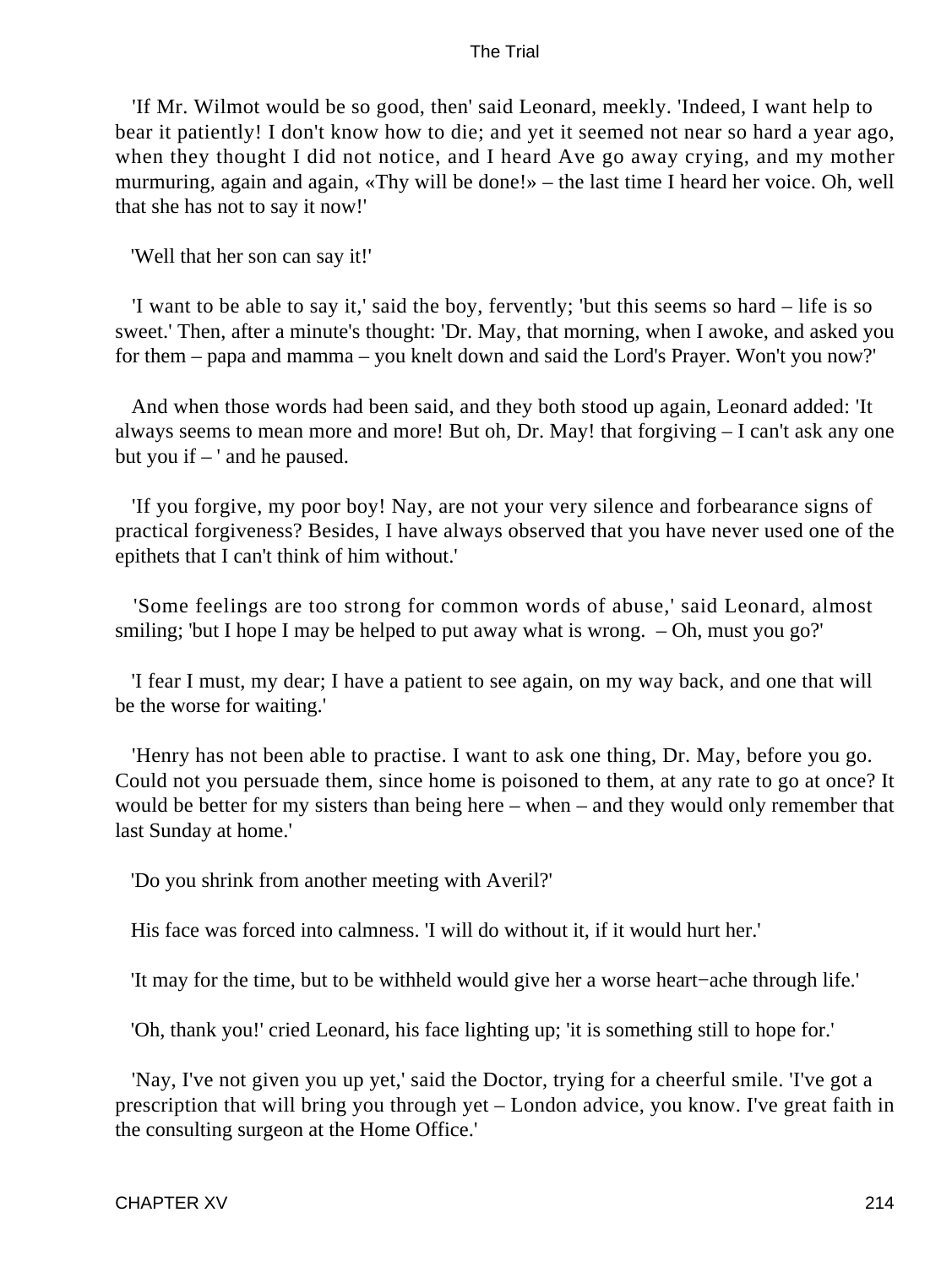By the help of that smile and augury, the Doctor got away, terribly beaten down, but living on his fragment of hope; though obliged to perceive that every one who merely saw the newspaper report in black and white, without coming into personal contact with the prisoner, could not understand how the slightest question of the justice of the verdict could arise. Even Mr. Wilmot was so convinced by the papers, that the Doctor almost repented of the mission to which he had invited him, and would, if he could, have revoked what had been said. But the vicar of Stoneborough, painful as was the duty, felt his post to be by the side of his unhappy young parishioner, equally whether the gaol chaplain or Dr. May were right, and if he had to bring him to confession, or to strengthen him to 'endure grief, suffering wrongfully.'

 And after the first interview, no more doubts on that score were expressed; but the vicar's tone of pitying reverence in speaking of the prisoner was like that of his friends in the High Street.

 Tom May spared neither time nor pains in beating up for signatures for the petition, but he had a more defined hope, namely, that of detecting something that might throw the suspicion into the right quarter. The least contradiction of the evidence might raise a doubt that would save Leonard's life, and bring the true criminal in peril of the fate he so richly deserved. The Vintry Mill was the lion of the neighbourhood, and the crowds of visitors had been a reason for its new master's vacating it, and going into lodgings in Whitford; so that Tom, when he found it convenient to forget his contempt of the gazers and curiosity hunters who thronged there, and to march off on a secret expedition of investigation, found no obstacle in his way, and at the cost of a fee to Mrs. Giles, who was making a fortune, was free to roam and search wherever he pleased. Even his careful examination of the cotton blind, and his scraping of the window−sill with a knife, were not remarked; for had not the great chair been hacked into fragmentary relics, and the loose paper of the walls of Leonard's room been made mincemeat of, as memorials of 'the murderer, Ward'?

 One long white hair picked out of a mat below the window, and these scrapings of the window−sill, Tom carried off, and also the scrapings of the top bar of a stile between the mill and the Three Goblets. That evening, all were submitted to the microscope. Dr. May was waked from a doze by a very deferential 'I beg your pardon, sir,' and a sudden tweak, which abstracted a silver thread from his head; and Mab showed somewhat greater displeasure at a similar act of plunder upon her white chemisette. But the spying was followed by a sigh; and, in dumb show, Ethel was made to perceive that the Vintry hair had more affinity with the canine than the human. As to the scrapings of the window, nothing but vegetable fibre could there be detected; but on the stile, there was undoubtedly a mark containing human blood−disks; Tom proved that both by comparison with his books, and by pricking his own finger, and kept Ethel to see it after every one else was gone up to bed. But as one person's blood was like another's, who could tell whether some one with a cut finger had not been through the stile? Tom shook his head, there was not yet enough on which to commit himself. 'But I'll have him! – I'll have him yet!' said he. 'I'll never rest while that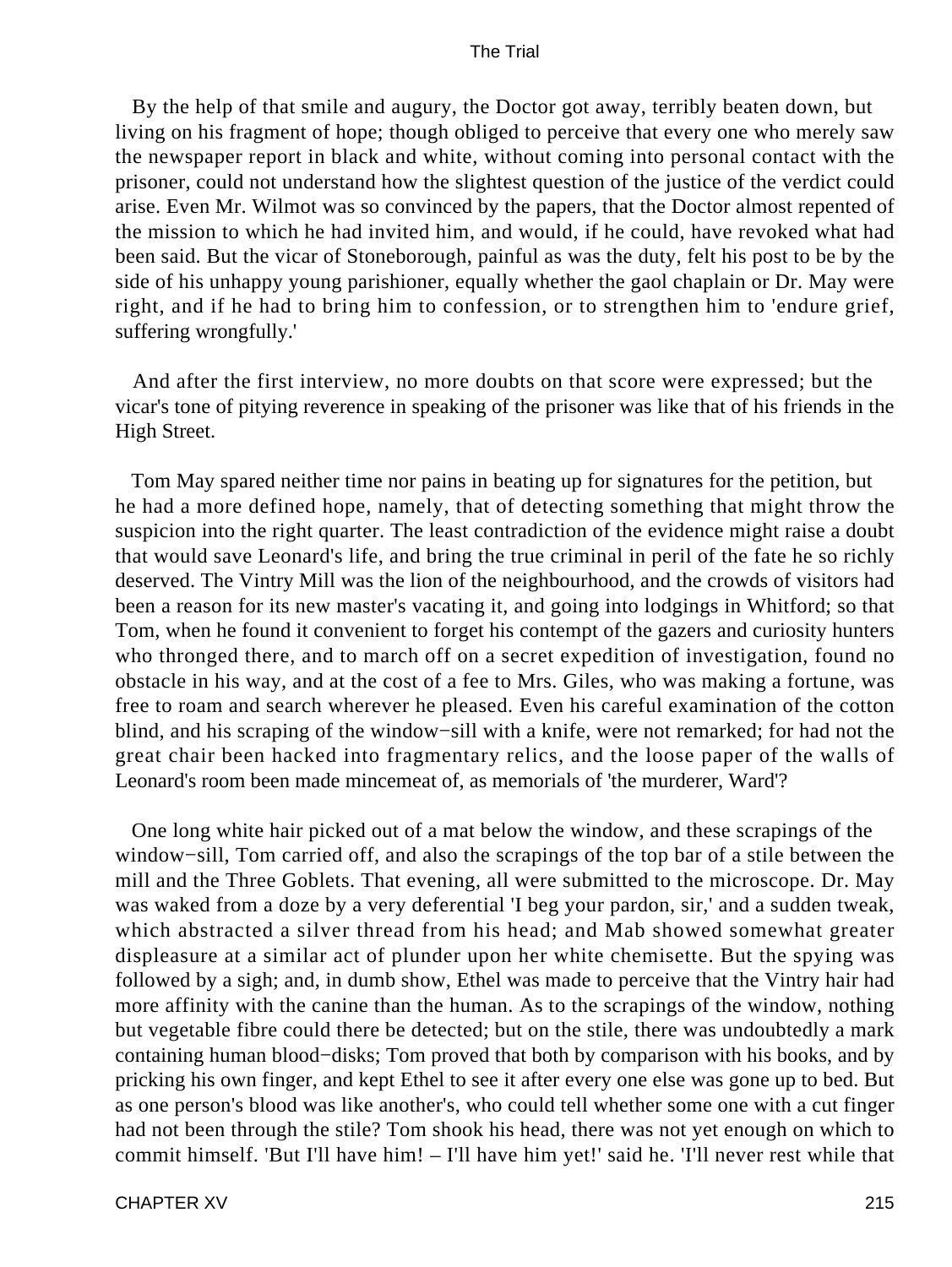villain walks the earth unpunished!'

 Meantime, Harvey Anderson did yeoman's service by a really powerful article in a leading paper, written from the very heart of an able man, who had been strongly affected himself, and was well practised in feeling in pen and ink. Every word rang home to the soul, and all the more because there was no defence nor declamation against the justice of the verdict, which was acknowledged to be unavoidable; it was merely a pathetic delineation of a terrible mystery, with a little meditative philosophy upon it, the moral of which was, that nothing is more delusive than fact, more untrue than truth. However, it was copied everywhere, and had the great effect of making it the cue of more than half the press to mourn over, rather than condemn, 'the unfortunate young gentleman.'

 Mrs. Pugh showed every one the article, and confided to most that she had absolutely ventured to suggest two or three of the sentences. But a great deal might be borne from Mrs. Pugh, in consideration of her indefatigable exertions with the ladies' petition, and it was a decided success. The last census had rated Market Stoneborough at 7561 inhabitants, and Mrs. Pugh's petition bore no less than 3024 female names, in which she fairly beat that of the mayor; but then she had been less scrupulous as to the age at which people should be asked to sign; as long as the name could be written at all, she was not particular whose it was.

 Dr. May made his patients agree to accept as his substitute Dr. Spencer or Mr. Wright, to whom Henry Ward intended to resign practice and house. He himself was to go to London for a couple of nights with George Rivers, who was exceedingly gratified at having the charge of him all to himself, and considered that the united influence of member and mayor must prevail. Dr. Spencer, on the contrary, probably by way of warning, represented Mr. Mayor as ruining everything by his headlong way of setting about it, declaring that he would abuse everybody all round, and assure the Home Secretary, that, as sure as his name was Dick May, it was quite impossible the boy could have hurt a fly; though a strict sense of truth would lead him to add the next moment, that he was terribly passionate, and had nearly demolished his brother.

 Dr. May talked of his caution and good behaviour, which, maybe, were somewhat increased by this caricature, but he ended by very hearty wishes that these were the times of Jeanie Deans; if the pardon depended on our own good Queen, he should not doubt of it a moment. Why, was not the boy just the age of her own son?

 And verily there was no one in the whole world whom poor Averil envied like Jeanie Deans.

 So member and mayor went to London together, and intense were the prayers that speeded them and followed them. The case was laid before the Home Secretary, the petitions presented, and Dr. May said all that man might say on ground where he felt as if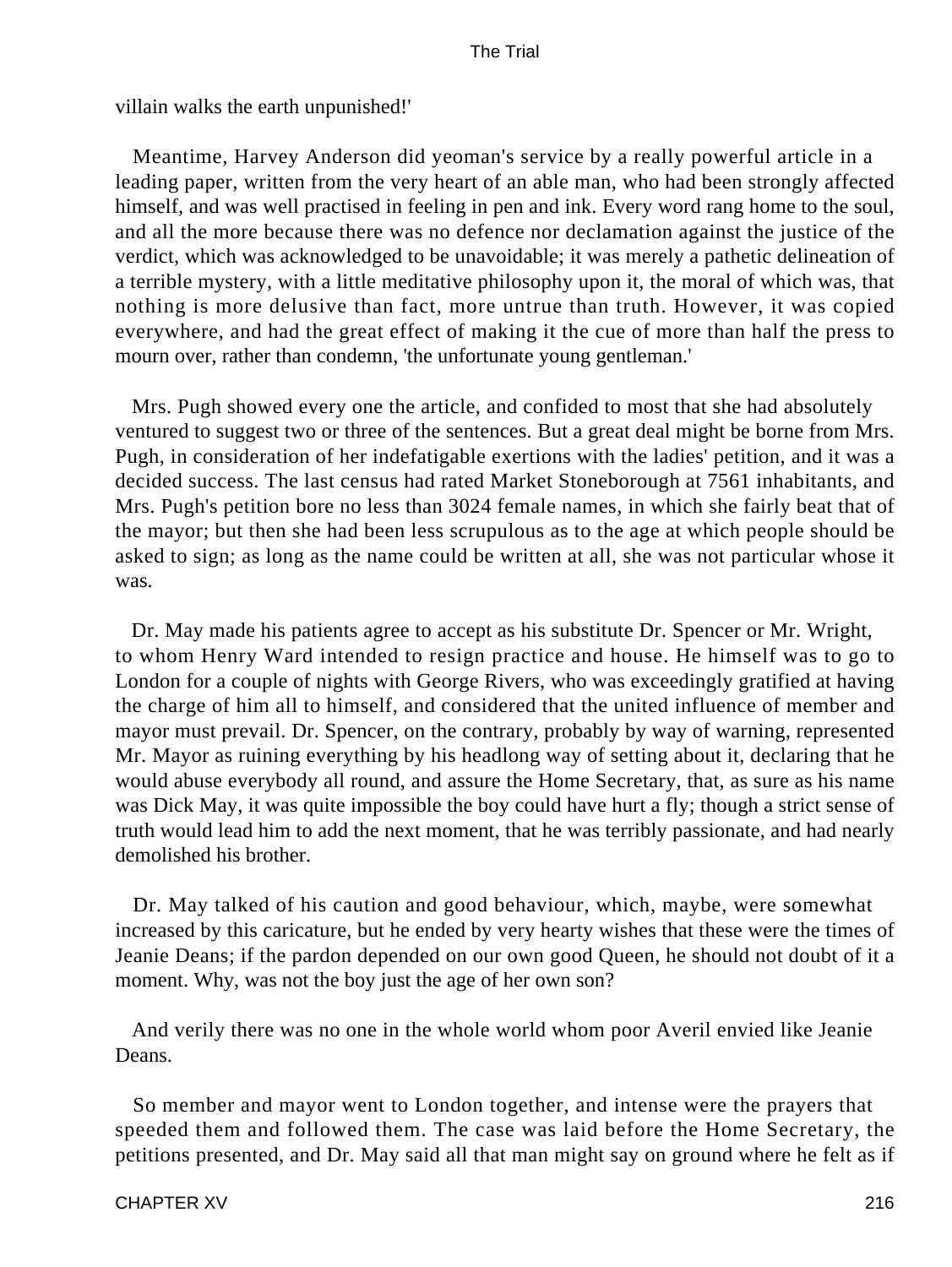over−partisanship might be perilous. The matter was to have due consideration: nothing more definite or hopeful could be obtained; but there could be no doubt that this meant a real and calm re−weighing of the evidence, with a consideration of all the circumstances. It was something for the Doctor that a second dispassionate study should be given to the case, but his heart sank as he thought of that cold, hard statement of evidence, without the counter testimony of the honest, tearless eyes and simple good faith of the voice and tone.

 And when he entered the railway carriage on his road home, the newspaper that George Rivers attentively pressed upon him bore the information that Wednesday, the 21st, would be the day, according to usage, for the execution of the condemned criminal, Leonard Axworthy Ward. If it had been for the execution of Richard May, the Doctor could hardly have given a deeper groan.

 He left the train at the county town. He had so arranged, that he might see the prisoner on his way home; but he had hardly the heart to go, except that he knew he was expected, and no disappointment that he could help must add to the pangs of these last days.

 Leonard was alone, but was not, as before, sitting unemployed; he carefully laid down his etching work ere he came forward to meet his fnend; and there was not the bowed and broken look about him, but a fixed calmness and resolution, as he claimed the fatherly embrace and blessing with which the Doctor now always met him.

'I bring you no certainty, Leonard. It is under consideration.'

 'Thank you. You have done everything,' returned Leonard, quietly; 'and – ' then pausing, he added, 'I know the day now – the day after my birthday.'

'Let us – let us hope,' said the Doctor, greatly agitated.

 'Thank you,' again said Leonard; and there was a pause, during which Dr. May anxiously studied the face, which had become as pale and almost as thin as when the lad had been sent off to Coombe, and infinitely older in the calm steadfastness of every feature.

'You do not look well, Leonard.'

 'No; I am not quite well; but it matters very little,' he said, with a smile. 'I am well enough to make it hard to believe how soon all sense and motion will be gone out of these fingers!' and he held up his hand, and studied the minutiae of its movements with a strange grave sort of curiosity.

 'Don't – don't, Leonard!' exclaimed the Doctor. 'You may be able to bear it, but I cannot.'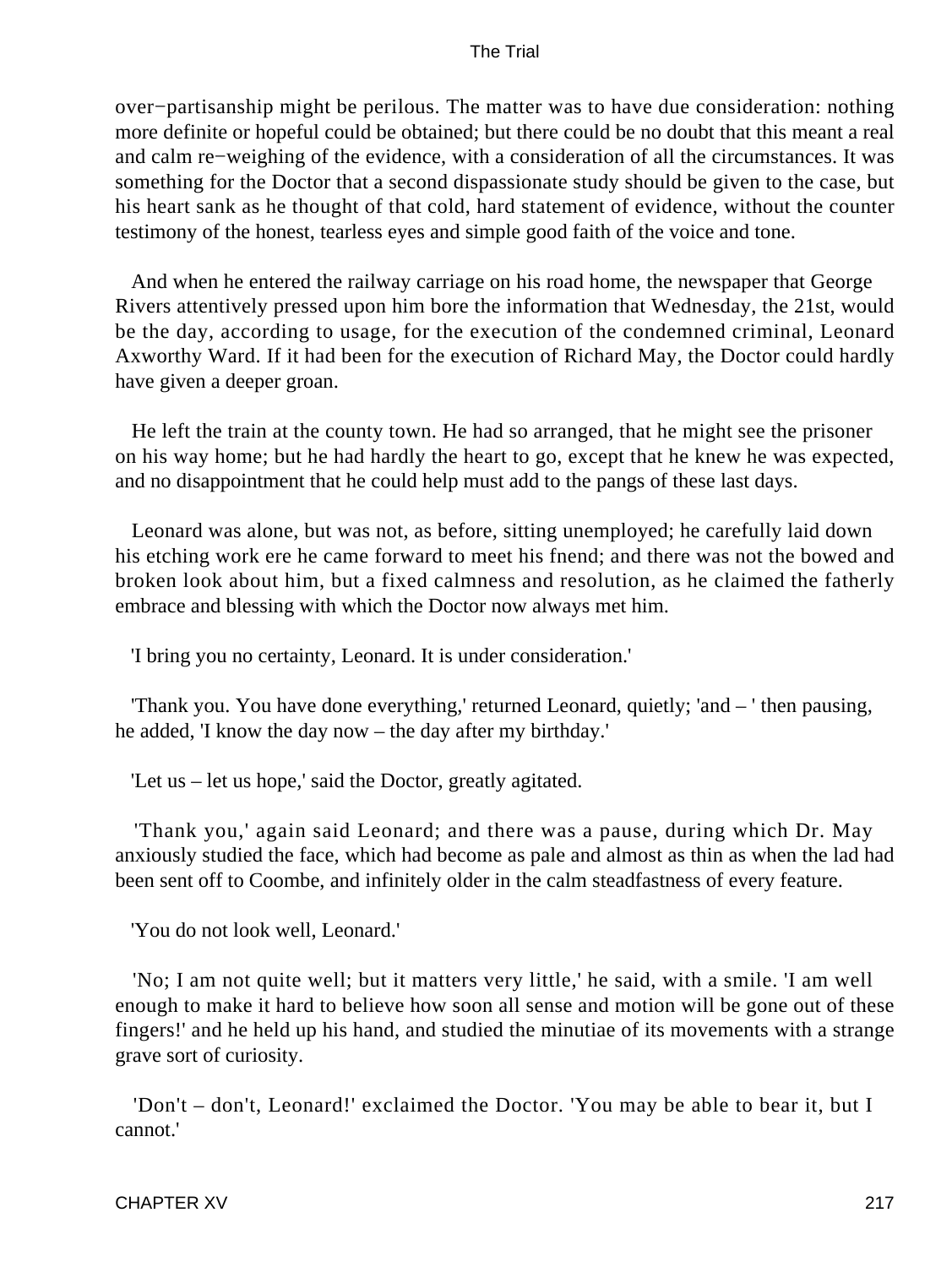'I thought you would not mind, you have so often watched death.'

'Yes; but – ' and he covered his face with his hands.

 'I wish it did not pain you all so much,' said Leonard, quietly. 'But for that, I can feel it to be better than if I had gone in the fever, when I had no sense to think or repent; or if I had – I hardly knew my own faults.'

'You seem much happier now, my boy.'

 'Yes,' said Leonard. 'I am more used to the notion, and Mr. Wilmot has been so kind. Then I am to see Ave to−morrow, if she is well enough. Henry has promised to bring her, and leave her alone with me; and I do hope – that I shall be able to convince her that it is not so very bad for me – and then she may be able to take comfort. You know she would, if she were nursing me now in my bed at Bankside; so why should she not when she sees that I don't think this any worse, but rather better?'

 The Doctor was in no mood to think any comfort possible in thus losing one like Leonard, and he did not commit himself to an untruth. There was a silence again, and Leonard opened his book, and took out his etchings, one which he had already promised the Doctor, another for Aubrey, and at the third the Doctor exclaimed inarticulately with surprise and admiration.

 It was a copy of the well−known Cross−bearing Form in the Magdalen College Chapel Altar−piece, drawn in pen and ink on a half−sheet of thick note−paper; but somehow, into the entire Face and Figure there was infused such an expression as now and then comes direct from the soul of the draughtsman – an inspiration entirely independent of manual dexterity, and that copies, however exact, fail to render, nay, which the artist himself fails to renew. The beauty, the meekness, the hidden Majesty of the Countenance, were conveyed in a marvellous manner, and were such as would bring a tear to the eye of the gazer, even had the drawing been there alone to speak for itself.

'This is your doing, Leonard?'

'I have just finished it. It has been one of my greatest comforts – '

'Ah!'

 'Doing those lines;' and he pointed to the thorny Crown, 'I seem to get ashamed of thinking this hardness. Only think, Dr. May, from the very first moment the policeman took me in charge, nobody has said a rough word to me. I have never felt otherwise than that they meant justice to have its way as far as they knew, but they were all consideration for me. To think of that, and then go over the scoffs and scourgings!' – there was a bright glistening tear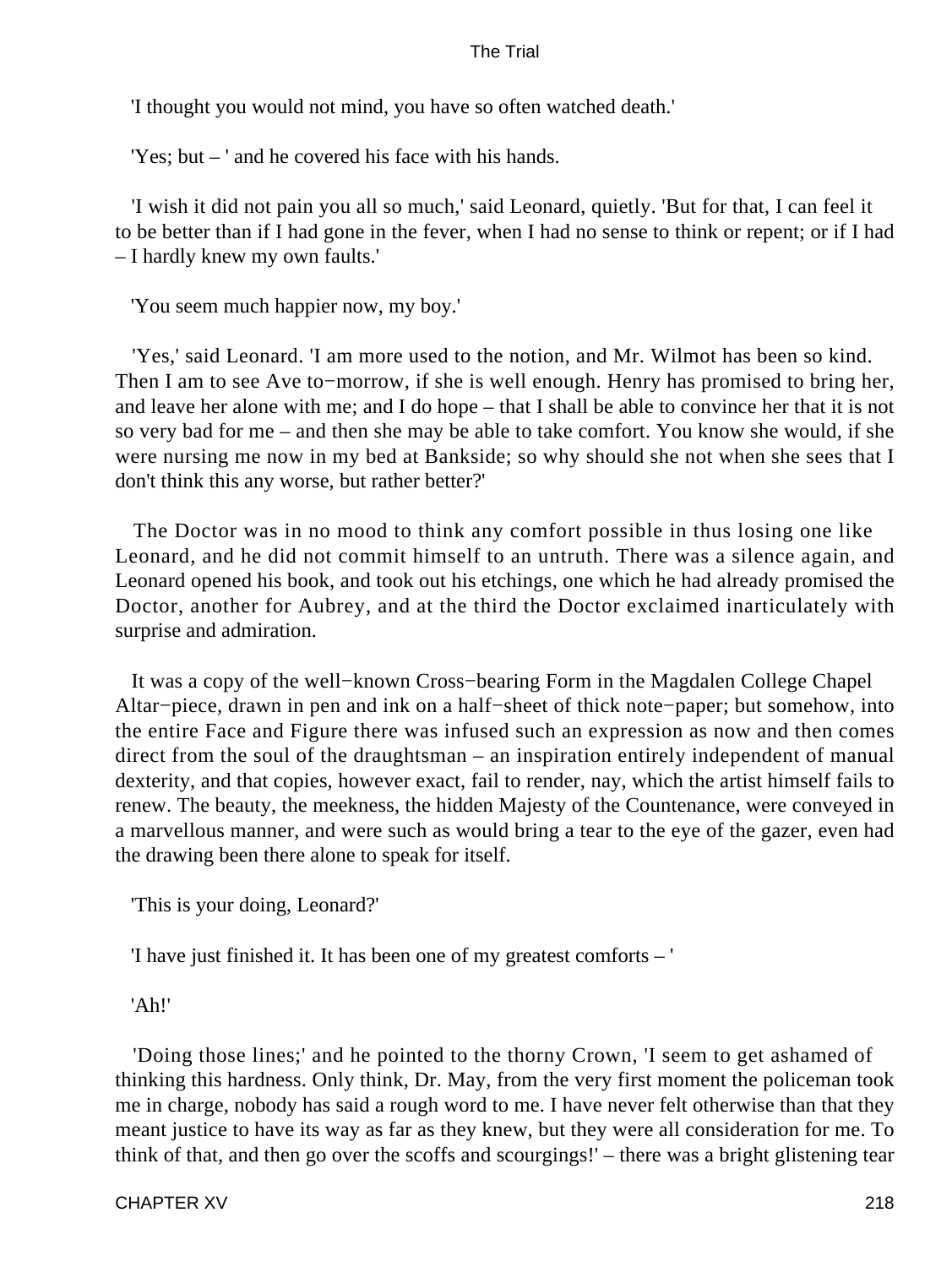in Leonard's eye now – 'it seems like child's play to go through such a trial as mine.'

'Yes! you have found the secret of willingness.'

 'And,' added the boy, hesitating between the words, but feeling that he must speak them, as the best balm for the sorrow he was causing, 'even my little touch of the shame and scorn of this does make me know better what it must have been, and yet – so thankful when I remember why it was – that I think I could gladly bear a great deal more than this is likely to be.'

'Oh! my boy, I have no fears for you now.'

 'Yes, yes – have fears,' cried Leonard, hastily. 'Pray for me! You don't know what it is to wake up at night, and know something is coming nearer and nearer – and then this – before one can remember all that blesses it – or the Night of that Agony – and that He knows what it is  $-$ '

 'Do we not pray for you?' said Dr. May, fervently, 'in church and at home? and is not this an answer? Am I to take this drawing, Leonard, that speaks so much?'

 'If – if you think Miss May – would let me send it to her? Thank you, it will be very kind of her. And please tell her, if it had not been for that time at Coombe, I don't know how I could ever have felt the ground under my feet. If I have one wish that never can be – '

'What wish, my dear, dear boy? Don't be afraid to say. Is it to see her?'

'It was,' said Leonard, 'but I did not mean to say it. I know it cannot be.'

 'But, Leonard, she has said that if you wished it, she would come as if you were lying on your bed at home, and with more reverence.'

 Large tears of gratitude were swelling in Leonard's eyes, and he pressed the Doctor's hand, but still said, almost inarticulately, 'Ought she?'

 'I will bring her, my boy. It will do her good to see how – how her pupil, as they have always called you in joke, Leonard, can be willing to bear the Cross after his Master. She has never let go for a moment the trust that it was well with you.'

 'Oh! Dr. May, it was the one thing – and when I had gone against all her wishes. It is so good of her! It is the one thing ' and there was no doubt from his face that he was indeed happy.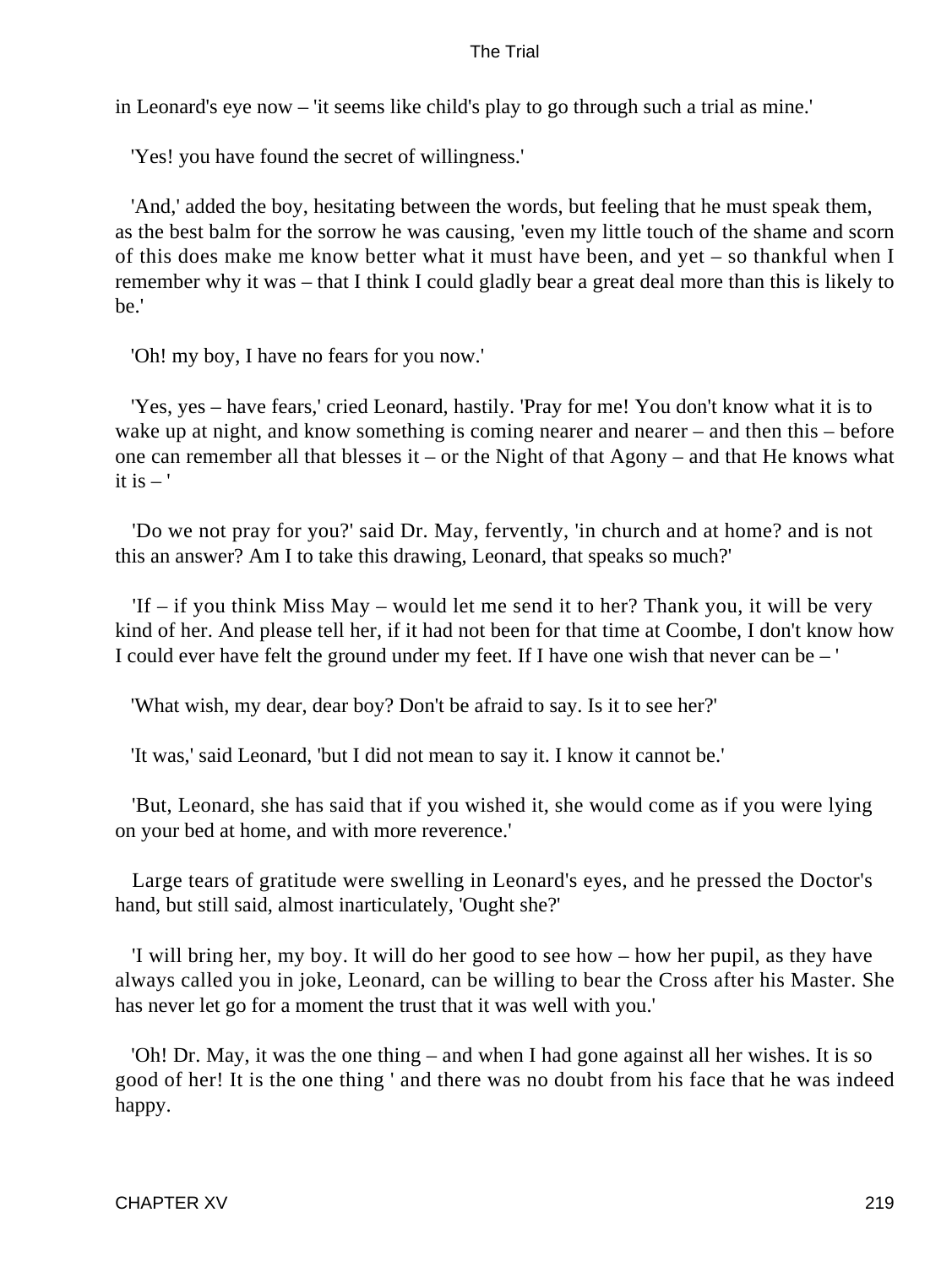And Dr. May went home that day softened and almost cheered, well−nigh as though he had had a promise of Leonard's life, and convinced that in the region to which the spirits of Ethel and her pupil could mount, resignation would silence the wailings of grief and sorrow; the things invisible were more than a remedy for the things visible.

 That Ethel should see Leonard before the last, he was quite resolved; and Ethel, finding that so it was, left the when in his hands, knowing the concession to be so great, that it must be met by grateful patience on her own side, treasuring the drawing meanwhile with feelings beyond speech. Dr. May did not wish the meeting to take place till he was really sure that all hope was at an end; he knew it would be a strong measure, and though he did not greatly care for the world in general, he did not want to offend Flora unnecessarily; in matters of propriety she was a little bit of a conscience to him, and though he would brave her or any one else when a thing was right, especially if it were to give one last moment of joy to Leonard, she was not to be set at naught till the utmost extremity.

 And for one day, the sight of Averil would be enough. She had struggled into something sufficiently like recovery to be able to maintain her fitness for the exertion; and Henry had recognized that the unsatisfied pining was so preying on her as to hurt her more than the meeting and parting could do, since, little as he could understand how it was, he perceived that Leonard could be depended on for support and comfort. With him, indeed, Leonard had ever shown himself cheerful and resolute, speaking of anything rather than of himself and never grieving him with the sight of those failings of flesh and heart that would break forth where there was more congenial sympathy, yet where they were not a reproach.

 So Averil, with many a promise to be 'good,' and strongly impressed with warnings that the chance of another meeting depended on the effects of this one, was laid back in the carriage, leaving poor little Minna to Mary's consolation. Minna was longing to go too, but Henry had forbidden it, and not even an appeal to Dr. May had prevailed; so she was taken home by Mary, and with a child's touching patience, was helped through the weary hours, giving wandering though gentle attention to Ella's eager display of the cariosities of the place, and explanations of the curious games and puzzles taught by 'Mr. Tom.' Ethel, watching the sweet wistful face, and hearing the subdued voice, felt a reverence towards the child, as though somewhat of the shadow of her brother's cross had fallen on her.

 The elder brother and sister meanwhile arrived at the building now only too familiar to one of them, and, under her thick veil, unconscious of the pitying looks of the officials, Averil was led, leaning on Henry's arm, along the whitewashed passages, with their slate floors, and up the iron stairs, the clear, hard, light coldness chilling her heart with a sense of the stern, relentless, inevitable grasp in which the victim was held. The narrow iron door flew open at the touch of the turnkey; a hand was on her arm, but all swam round with her, and she only knew it was the well−known voice; she did not follow the words between her brothers and the turnkey about the time she was to be left there, but she gave a start and shudder when the door sprung fast again behind her, and at the same instant she felt herself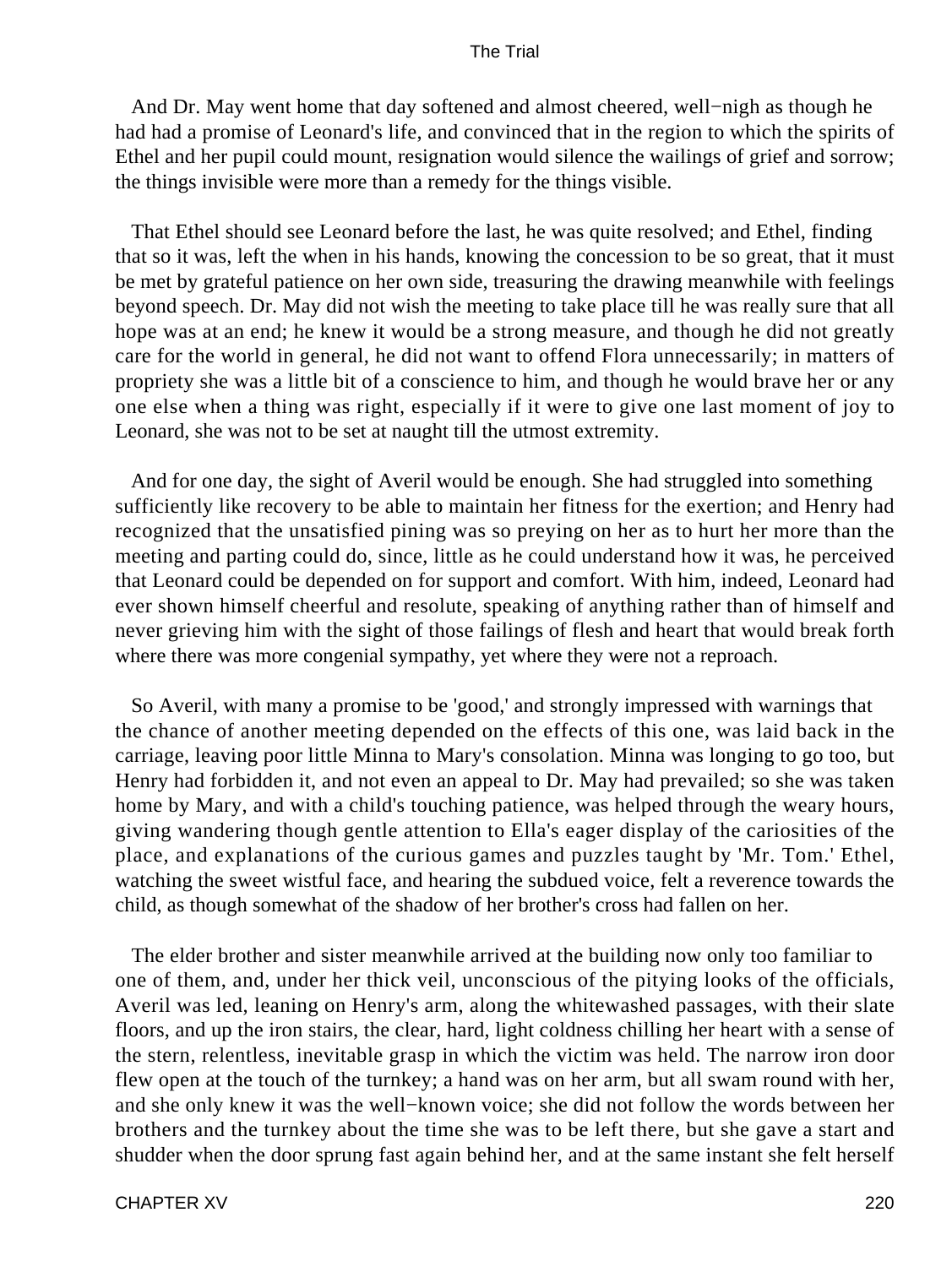upheld by an arm round her waist.

 'Take off your bonnet, Ave; let me see you,' he said, himself undoing the strings, and removing it, then bending his face to hers for a long, almost insatiable kiss, as they stood strained in one intense embrace, all in perfect silence on the sister's part.

 'I have been making ready for you,' he said at length, partly releasing her; 'you are to sit here;' and he deposited her, still perfectly passive in his hands, upon his bed, her back against the wall. 'Put up your feet! There!' And having settled her to his satisfaction, he knelt down on the floor, one arm round her waist, one hand in hers, looking earnestly up into her face, with his soul in his eyes, her other hand resting on his shoulder.

'How are the little ones, Ave?'

'Very well. Minna so longed to come.'

 'Better not' said Leonard; 'she is so little, and these white walls might distress her fancy. They will remember our singing on the last Sunday evening instead. Do you remember, Ave, how they begged to stay on and on till it grew so dark that we could not see a word or a note, and went on from memory?' and he very softly hummed the restful cadence, dying away into

'Till in the ocean of Thy love We lose ourselves in Heaven above.'

'How can you bear to think of those dear happy days!'

 'Because you will be glad of them by and by, said Leonard; 'and I am very glad of them now, though they might have been so much better, if only we had known.'

'They were the only happy days of all my life!'

 'I hope not – I trust not, dearest. You may and ought to have much better and happier days to come.'

She shook her head, with a look of inexpressible anguish, almost of reproach.

 'Indeed I mean it, Ave,' he said; 'I have thought it over many times, and I see that the discomfort and evil of our home was in the spirit of pride and rebellion that I helped you to nurse. It was like a wedge, driving us farther and farther apart; and now that it is gone, and you will close up again, when you are kind and yielding to Henry – what a happy peaceful home you may make out in the prairie land!'

'As if we could ever – '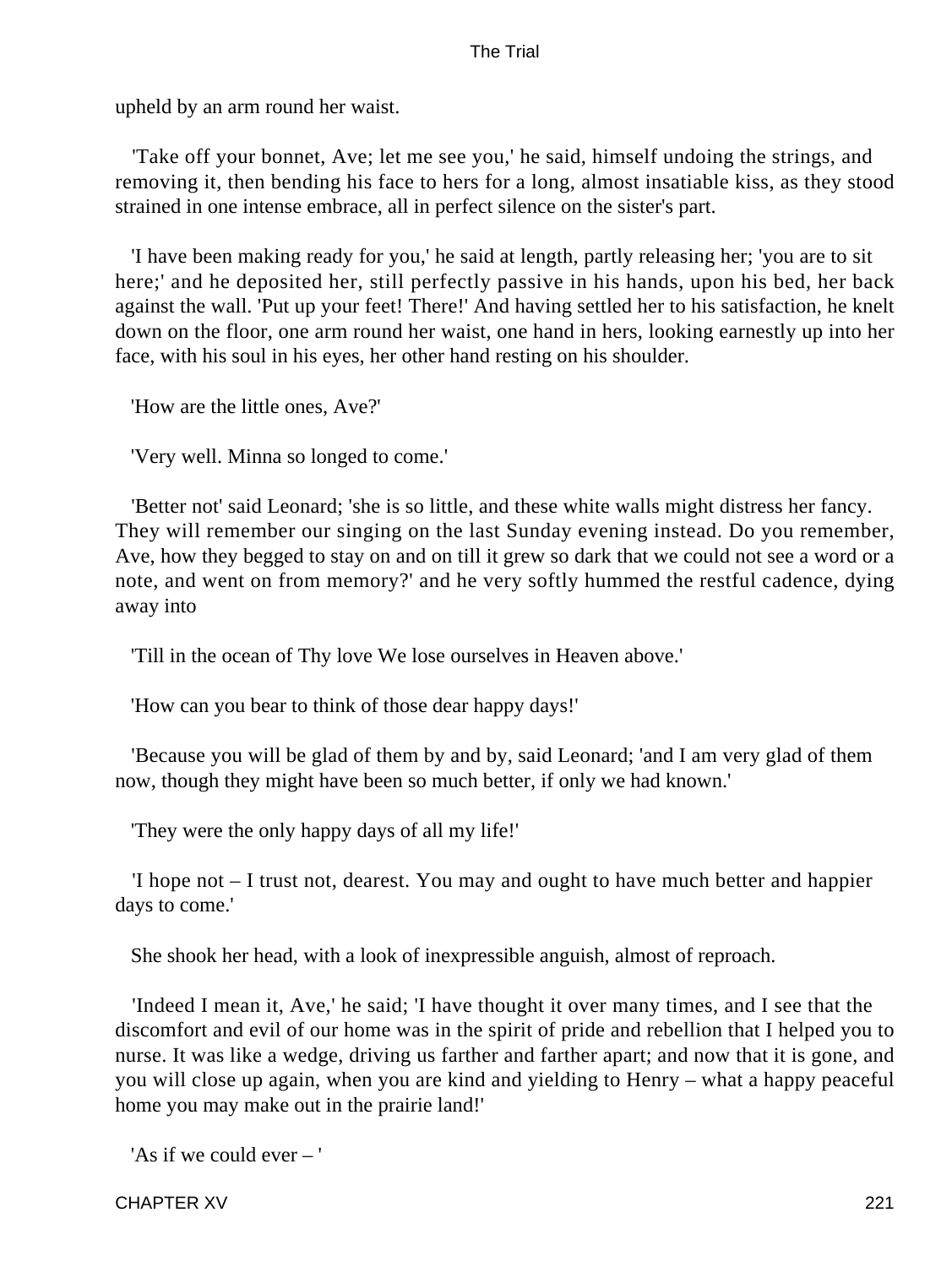'Nay, Averil, could not you recover it if I were dying now of sickness? I know you would, though you might not think so at the time. Believe me, then, when I say that I am quite willing to have it as it is – to be my own man to the last – to meet with such precious inestimable kindness from so many. Of course I should like to live longer, and do something worth doing; but if I am to die young, there is so much blessing even in this way, that nothing really grieves me but the thought of you and Henry; and if it makes you one together, even that is made up.'

 Awe−struck, and as if dreaming, she did not answer, only smoothing caressingly the long waves of bright brown hair on his forehead. She was surprised by his next question.

'Ave! how has Mrs. Pugh behaved?'

 'Oh! the woman! I have hardly thought of her! She has been very active about the petition, somebody said; but I don't believe Henry can bear to hear of her any more than I can. What made you think of her?'

 'Because I wanted to know how it was with Henry, and I could not ask him. Poor fellow! Well, Ave, you see he will depend on you entirely for comfort, and you must promise me that shall be your great business and care.'

'How you do think of Henry!' she said, half jealously.

 'Of course, Ave. You and I have no past to grieve over together, but poor Henry will never feel free of having left me to my self−willed obstinacy, and let me go to that place. Besides, the disgrace in the sight of the world touches him more, and you can tread that down more easily than he.' Then, in answer to a wondering look, 'Yes, you can, when you recollect that it is crime, not the appearance of it, that is shame. I do not mean that I do not deserve all this – but – but – ' and his eye glistened, 'Ave, dear, if I could only bring out the words to tell you how much peace and joy there is in knowing that – with that vast difference – it is like in some degree what was borne to save us, I really don't think you could go on grieving over me any more; at least not more than for the loss,' he added, tenderly; 'and you'll not miss me so much in a new country, you know, with Henry and the children to take care of. Only promise me to be kind to Henry.'

 And having drawn forth a faint promise, that he knew would have more force by and by, Leonard went on, in his low quiet voice, into reminiscences that sounded like random, of the happy days of childhood and early youth, sometimes almost laughing over them, sometimes linking his memory as it were to tune or flower, sport or study, but always for joy, and never for pain; and thus passed the time, with long intervals of silent thought and recollection on his part, and of a sort of dreamy stupor on his sister's, during which the strange peaceful hush seemed to have taken away her power of recalling the bitter complaints of cruel injustice, and the broken−hearted lamentations she had imagined herself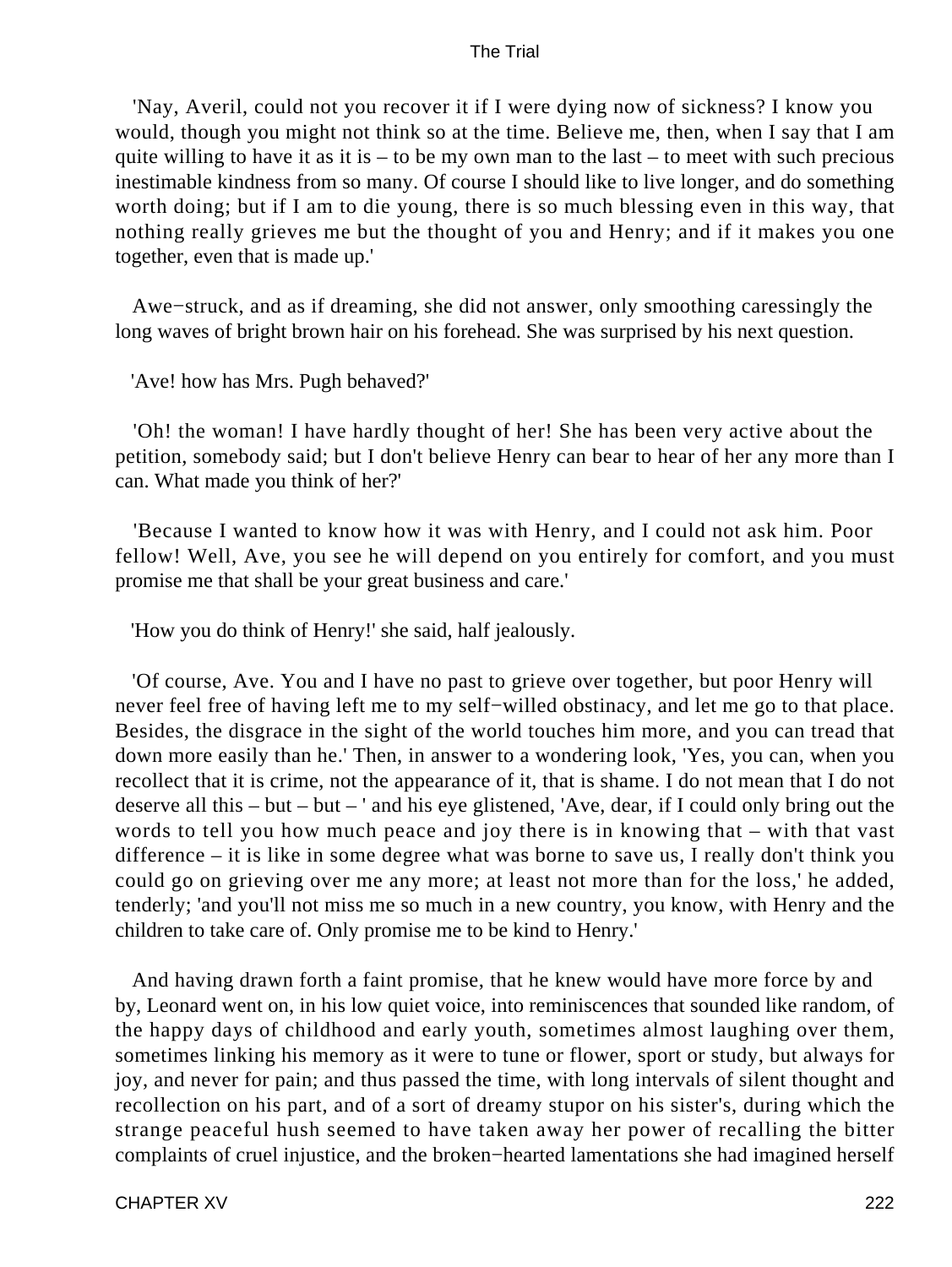pouring out in sympathy with her victim brother. Instead of being wrung with anguish, her heart was lulled and quelled by wondering reverence; and she seemed to herself scarcely awake, and only dimly conscious of the pale−cheeked bright−eyed face upturned to her, so calm and undaunted, yet so full of awe and love, the low steady tender voice, and the warm upholding arm.

 A great clock struck, and Leonard said, 'There! they were to come at four, and then the chaplain is coming. He is grown so very kind now! Ave, if they would let you be with me at my last Communion! Will you? Could you bear it? I think then you would know all the peace of it!'

'Oh, yes! make them let me come.'

 'Then it is not good−bye,' he said, as he fetched her bonnet and cloak, and put them on with tender hands, as if she were a child, in readiness as steps approached, and her escort reappeared.

 'Here she is, Henry,' he said, with a smile. 'She has been very good; she may come again.' And then, holding her in his arms once more, he resigned her to Henry, saying, 'Not good−bye, Ave; we will keep my birthday together.'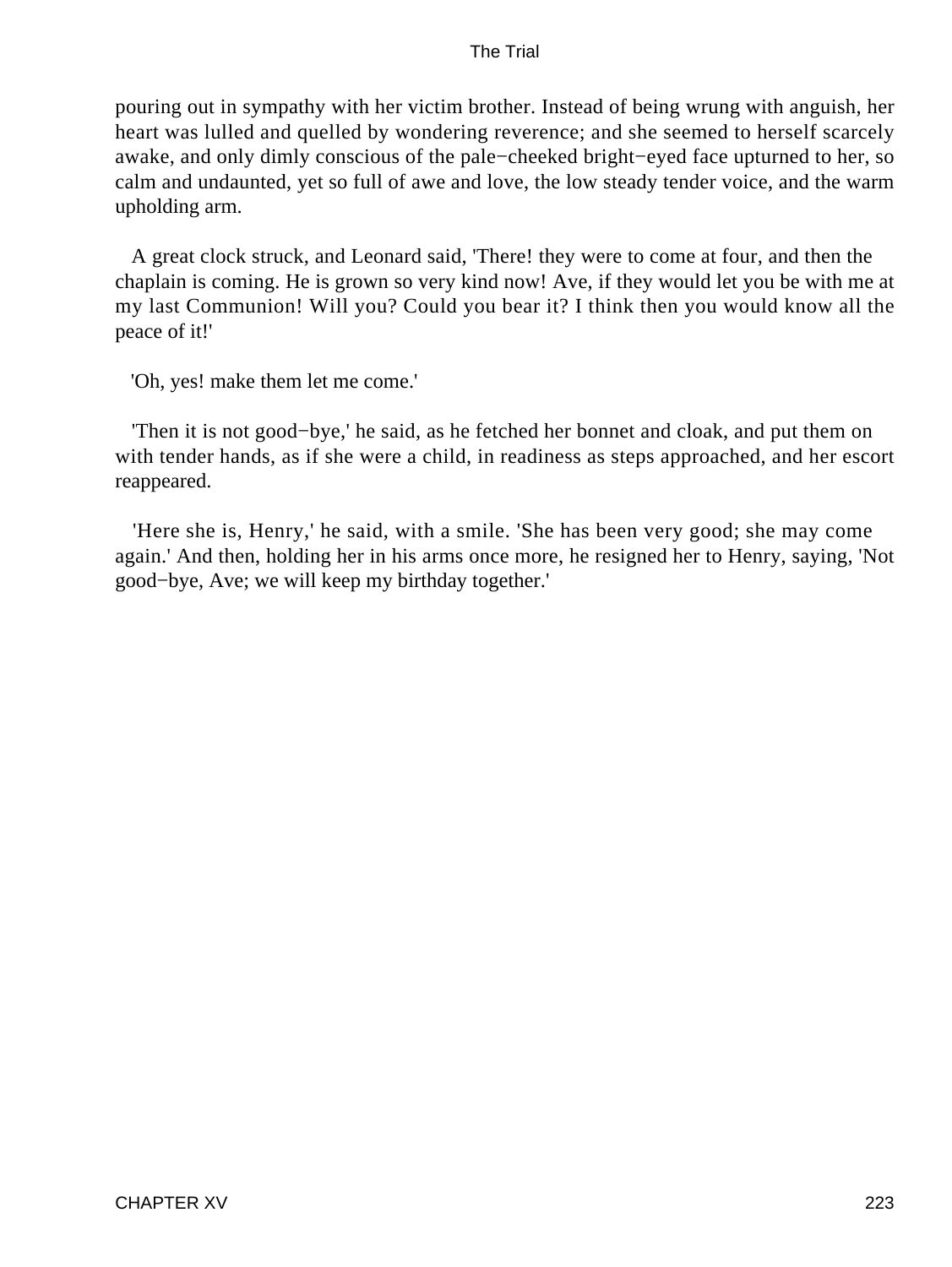## **[CHAPTER XVI](#page-414-0)**

*T*he captives went

To their own places, to their separate glooms,

Uncheered by glance, or hand, or hope, to brood

On those impossible glories of the past,

When they might touch the grass, and see the sky,

And do the works of men. But manly work

Is sometimes in a prison. – S. M. Queen Isabel

'Commutation of punishment, to penal servitude for life.'

 Such were the tidings that ran through Stoneborough on Sunday morning, making all feel as if a heavy oppression had been taken from the air. In gratitude to the merciful authorities, and thankfulness for the exemption from death, the first impressions were that Justice was at last speaking, that innocence could not suffer, and that right was reasserting itself. Even when the more sober and sad remembered that leniency was not pardon, nor life liberty, they were hastily answered that life was everything – life was hope, life was time, and time would show truth.

 Averil's first tears dropped freely, as she laid her head on Mary's shoulder, and with her hand in Dr. May's, essayed to utter the words, 'It is your doing – you have twice saved him for me,' and Minna stood calmly glad, but without surprise. 'I knew they could not hurt him; God would not let them.'

 The joy and relief were so great as to absorb all thought or realization of what this mercy was to the prisoner himself, until Dr. May was able to pay him a visit on Monday afternoon. It was at a moment when the first effects of the tidings of life had subsided, and there had been time to look forth on the future with a spirit more steadfast than buoyant. The strain of the previous weeks was reacting on the bodily frame, and indisposition unhinged the spirits; so that, when Dr. May entered, beaming with congratulations, he was met with the same patient glance of endurance, endeavouring at resignation, that he knew so well, but without the victorious peace that had of late gained the ascendant expression. There was instead an almost painful endeavour to manifest gratitude by cheerfulness, and the smile was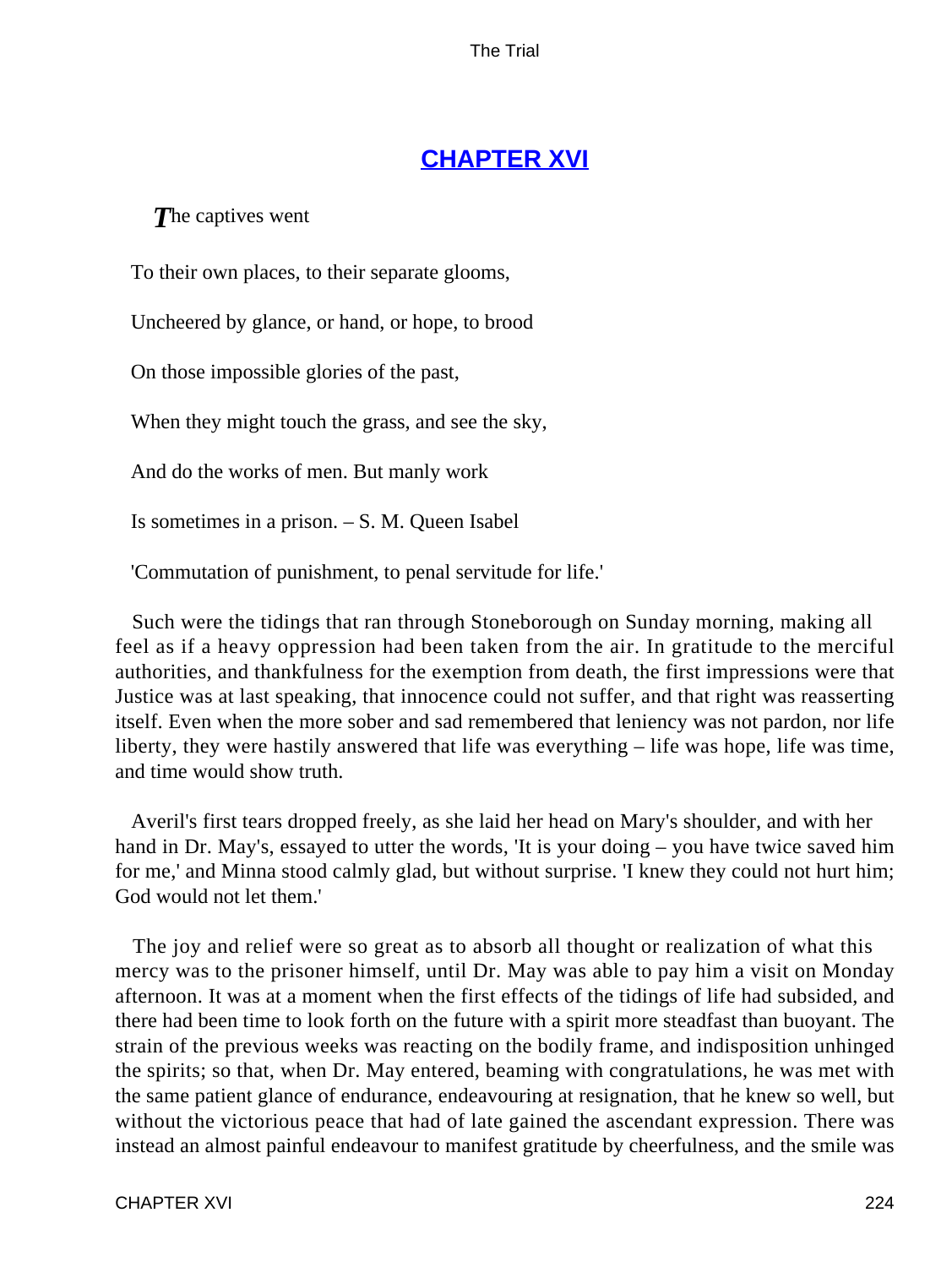far less natural than those of the last interview, as fervently returning the pressure of the hand, he said, 'You were right, Dr. May, you have brought me past the crisis.'

'A sure sign of ultimate recovery, my boy. Remember, dum spiro spero.'

 Leonard attempted a responsive smile, but it was a hopeless business. From the moment when at the inquest he found himself entangled in the meshes of circumstance, his mind had braced itself to endure rather than hope, and his present depressed state, both mental and bodily, rendered even that endurance almost beyond his powers. He could only say, 'You have been very good to me.'

 'My dear fellow, you are sadly knocked down; I wish – ' and the Doctor looked at him anxiously.

 'I wish you had been here yesterday,' said Leonard; 'then you would not have found me so. No, not thankless, indeed!'

 'No, indeed; but – yes, I see it was folly – nay, harshness, to expect you to be glad of what lies before you, my poor boy.'

 'I am – am thankful,' said Leonard, struggling to make the words truth. 'Wednesday is off my mind – yes, it is more than I deserve – I knew I was not fit to die, and those at home are spared. But I am as much cut off from them – perhaps more – than by death. And it is the same disgrace to them, the same exile. I suppose Henry still goes – '

'Yes, he does.'

 'Ah! then one thing, Dr. May – if you had a knife or scissors – I do not know how soon they may cut my hair, and I want to secure a bit for poor Ave.'

 Dr. May was too handless to have implements of the first order, but a knife he had, and was rather dismayed at Leonard's reckless hacking at his bright shining wavy hair, pulling out more than he cut, with perfect indifference to the pain. The Doctor stroked the chestnut head as tenderly as if it had been Gertrude's sunny curls, but Leonard started aside, and dashing away the tears that were overflowing his eyes under the influence of the gentle action, asked vigorously, 'Have you heard what they will do with me?'

 'I do not know thoroughly. A year or six months maybe at one of the great model establishments, then probably you will be sent to some of the public works,' said the Doctor, sadly. 'Yes, it is a small boon to give you life, and take away all that makes life happy.'

'If it were only transportation!'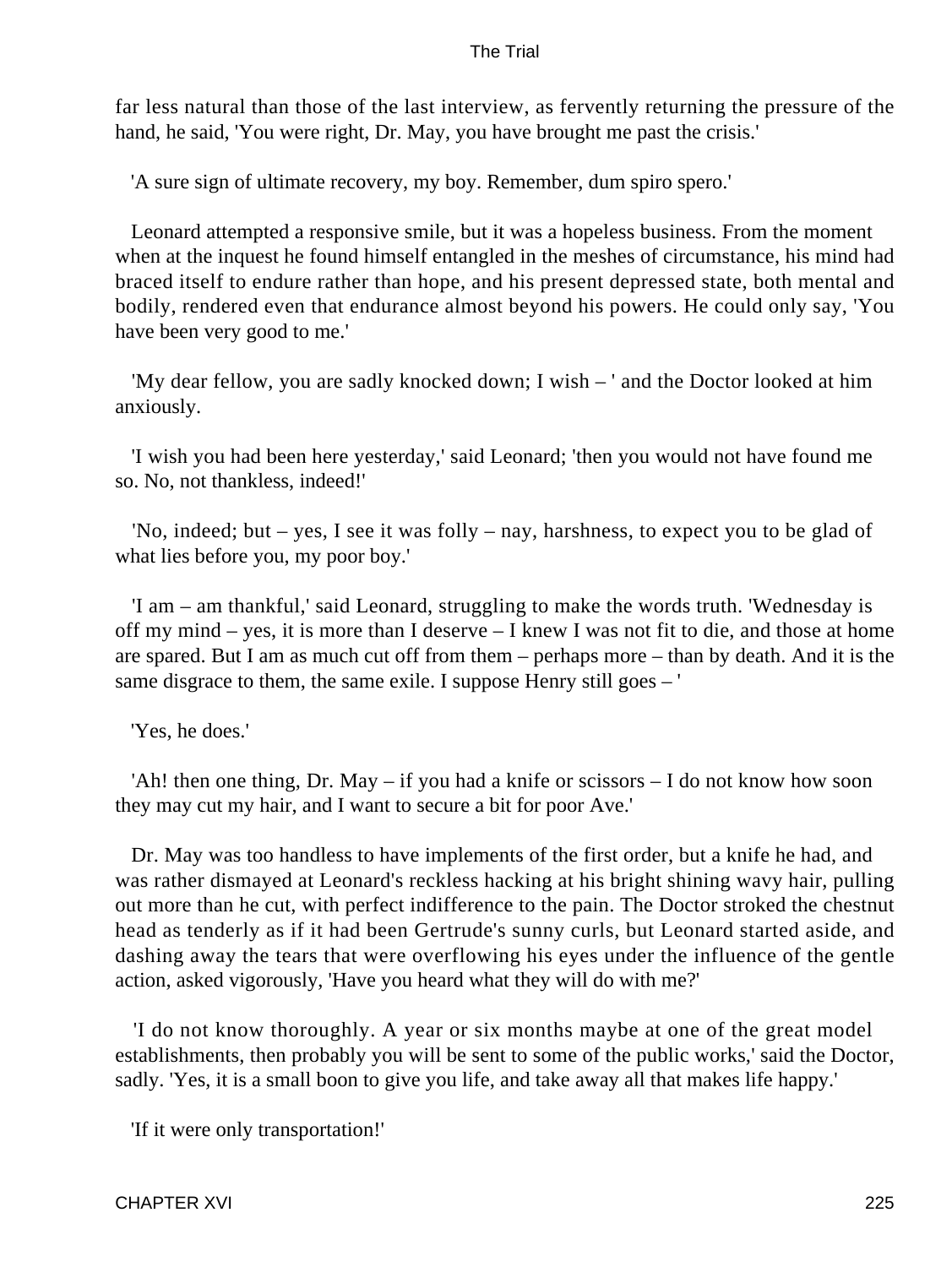'Yes. In a new world you could live it down, and begin afresh. And even here, Leonard, I look to finding you like Joseph in his prison.'

'The iron entering into his soul!' said Leonard, with a mournful smile.

 'No; in the trustworthiness that made him honoured and blessed even there. Leonard, Leonard, conduct will tell. Even there, you can live this down, and will!'

 'Eighteen to−morrow,' replied the boy. 'Fifty years of it, perhaps! I know God can help me through with it, but it is a long time to be patient!'

 By way of answer, the Doctor launched into brilliant auguries of the impression the prisoner's conduct would produce, uttering assurances, highly extravagant in his Worship the Mayor, of the charms of the modern system of prison discipline, but they fell flat; there could be no disguising that penal servitude for life was penal servitude for life, and might well be bitterer than death itself. Sympathy might indeed be balm to the captive, but the good Doctor pierced his own breast to afford it, so that his heart sank even more than when he had left the young man under sentence of death. His least unavailing consolations were his own promises of frequent visits, and Aubrey's of correspondence, but they produced more of dejected gratitude than of exhilaration. Yet it was not in the way of murmur or repining, but rather of 'suffering and being strong,' and only to this one friend was the suffering permitted to be apparent. To all the officials he was simply submissive and gravely resolute; impassive if he encountered sharpness or sternness, but alert and grateful towards kindliness, of which he met more and more as the difference between dealing with him and the ordinary prisoners made itself felt.

 To Dr. May alone was the depth of pain betrayed; but another comforter proved more efficient in cheering the prisoner, namely, Mr. Wilmot, who, learning from the Doctor the depression of their young friend, hastened to endeavour at imparting a new spring of life on this melancholy birthday. Physically, the boy was better, and perhaps the new day had worn off somewhat of the burthen of anticipation, for Mr. Wilmot found him already less downcast, and open to consolation. It might be, too, that the sense that the present was to have been his last day upon earth, had made him more conscious of the relief from the immediate shadow of death, for he expressed his thankfulness far more freely and without the effort of the previous day.

 'And, depend on it,' said Mr. Wilmot, 'you are spared because there is something for you to do.'

'To bear,' said Leonard.

 'No, to do. Perhaps not immediately; but try to look on whatever you have to bear, not only as carrying the cross, as I think you already feel it  $-$ '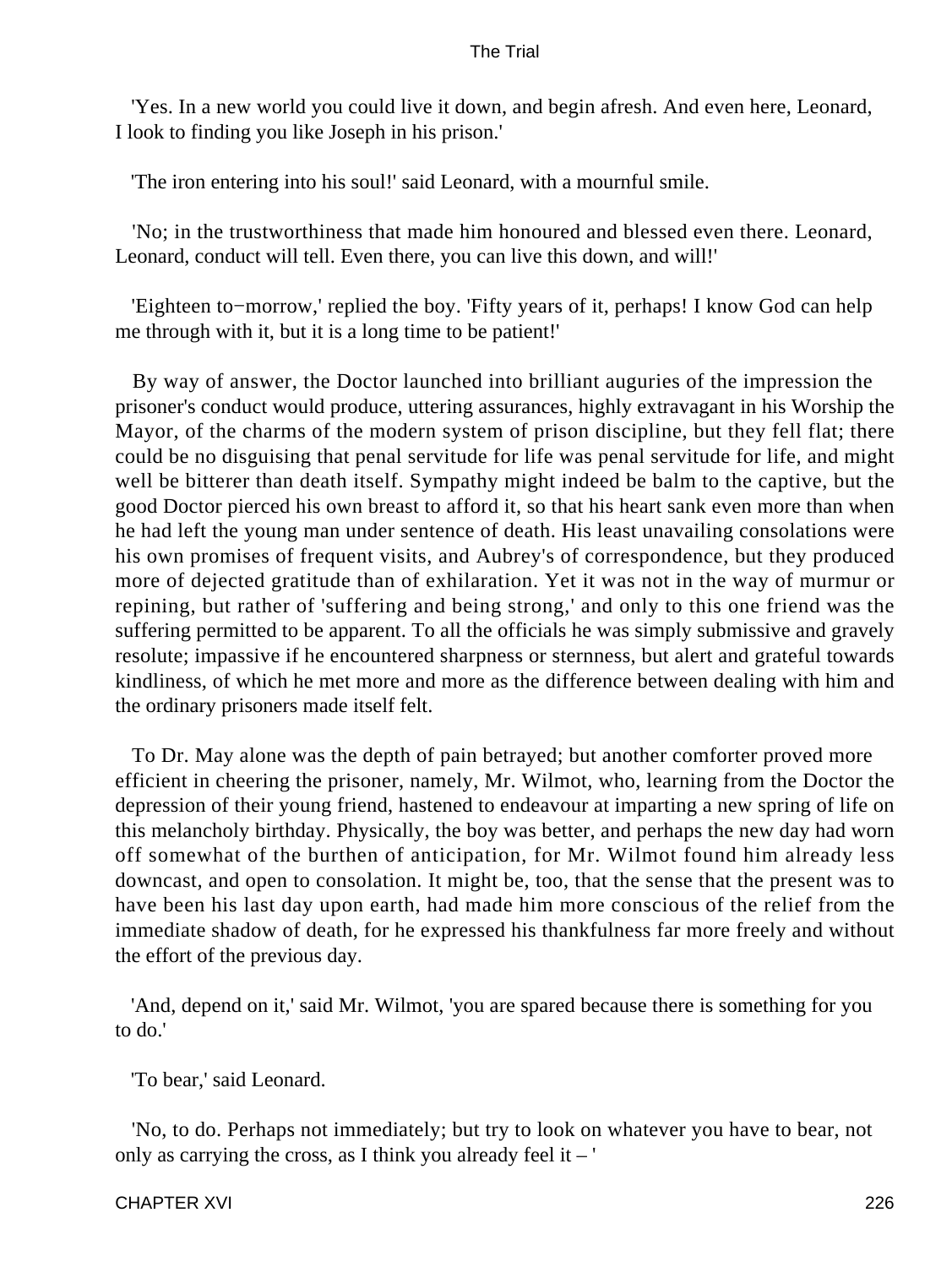'Or there would be no standing it at all.'

 'True,' said Mr. Wilmot; 'and your so feeling it convinces me the more that whatever may follow is likewise to be looked upon as discipline to train you for something beyond. Who knows what work may be in store, for which this fiery trial may be meant to prepare you?'

 The head was raised, and the eyes brightened with something like hope in their fixed interrogative glance.

 'Even as things are now, who knows what good may be done by the presence of a man educated, religious, unstained by crime, yet in the same case as those around him? I do not mean by quitting your natural place, but by merely living as you must live. You were willing to have followed your Master in His death. You now have to follow Him by living as one under punishment; and be sure it is for some purpose for others as well as yourself.'

 'If there is any work to be done for Him, it is all right,' said Leonard, cheerily; and as Mr. Wilmot paused, he added, 'It would be like working for a friend  $-$  if I may dare say so  $$ after the hours when this place has been made happy to me. I should not mind anything if I might only feel it working for Him.'

 'Feel it. Be certain of it. As you have realized the support of that Friend in a way that is hardly granted, save in great troubles, so now realize that every task is for Him. Do not look on the labour as hardship inflicted by mistaken authority – '

'Oh, I only want to get to that! I have been so long with nothing to do!'

 'And your hearty doing of it, be it what it may, as unto the Lord, can be as acceptable as Dr. May's labours of love among the poor – as entirely a note in the great concord in Heaven and earth as the work of the ministry itself – as completely in unison. Nay, further, such obedient and hearty work will form you for whatever may yet be awaiting you, and what that may be will show itself in good time, when you are ready for it.

 'The right chord was touched, the spirit of energy was roused, and Leonard was content to be a prisoner of hope, not the restless hope of liberation, but the restful hope that he might yet render faithful service even in his present circumstances.

 Not much passed his lips in this interview, but its effect was apparent when Dr. May again saw him, and this time in company with Aubrey. Most urgent had been the boy's entreaties to be taken to see his friend, and Dr. May had only hesitated because Leonard's depression had made himself so unhappy that he feared its effect on his susceptible son; whose health had already suffered from the long course of grief and suspense. But it was plain that if Aubrey were to go at all, it must be at once, since the day was fixed for the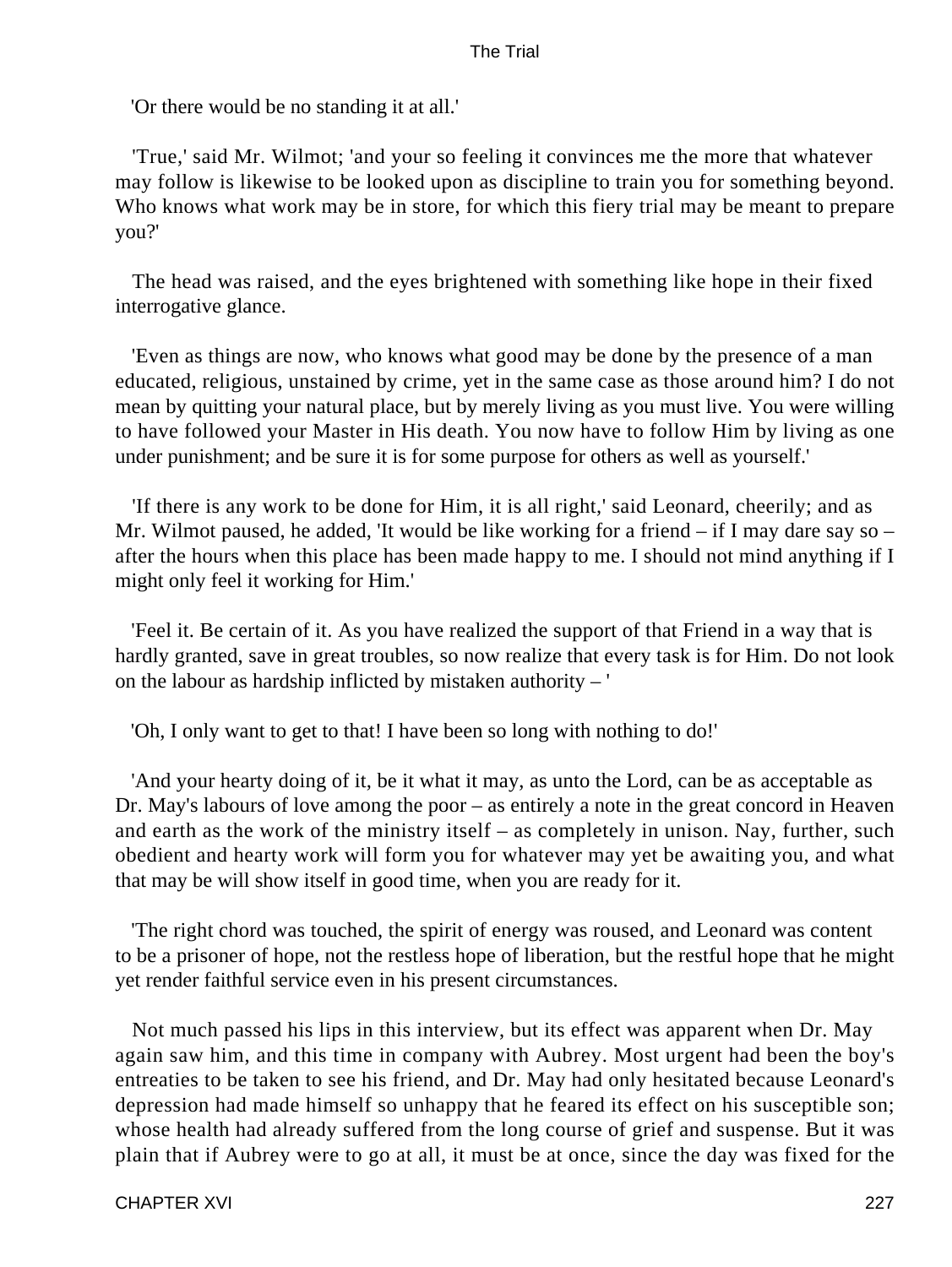prisoner's removal, and the still nearer and dearer claims must not clash with those of the friend. Flora shook her head, and reminded her father that Leonard would not be out of reach in future, and that the meeting now might seriously damage Aubrey's already uncertain health.

 'I cannot help it, Flora,' said the Doctor; 'it may do him some temporary harm, but I had rather see him knocked down for a day or two, than breed him up to be such a poor creature as to sacrifice his friendship to his health.'

 And Mrs. Rivers, who knew what the neighbourhood thought of the good Doctor's infatuation, felt that there was not much use in suggesting how shocked the world would be at his encouragement of the intimacy between the convict and his young son.

 People did look surprised when the Doctor asked admission to the cell for his son as well as himself; and truly Aubrey, who in silence had worked himself into an agony of nervous agitation, looked far from fit for anything trying. Dr. May saw that he must not ask to leave the young friends alone together, but in his reverence for the rights of their friendship, he withdrew himself as far as the limits of the cell would allow, turned his back, and endeavoured to read the Thirty−nine Articles in Leonard's Prayer−Book; but in spite of all his abstraction, he could not avoid a complete consciousness that the two lads sat on the bed, clinging with arms round one another like young children, and that it was Leonard's that was the upright sustaining figure, his own Aubrey's the prone and leaning one. And of the low whispering murmurs that reached his would−be deafened ear, the gasping almost sobbing tones were Aubrey's. The first distinct words that he could not help hearing were, 'No such thing! There can't be slavery where one works with a will!' and again, in reply to something unheard, 'Yes, one can! Why, how did one do one's Greek?' – 'Very different!' – 'How?' – 'Oh!' – 'Yes; but you are a clever chap, and had her to teach you, but I only liked it because I'd got it to do. Just the same with the desk−work down at the mill; so it may be the same now.'

 Then came fragments of what poor Aubrey had expressed more than once at home – that his interest in life, in study, in sport, was all gone with his friend.

 'Come, Aubrey, that's stuff. You'd have had to go to Cambridge, you know, without me, after I doggedly put myself at that place. There's just as much for you to do as ever there was.'

'How you keep on with your do!' cried Ethel's spoilt child, with a touch of petulance.

'Why, what are we come here for – into this world, I mean – but to do!' returned Leonard; 'and I take it, if we do it right, it does not much matter what or where it is.'

'I shan't have any heart for it!' sighed Aubrey.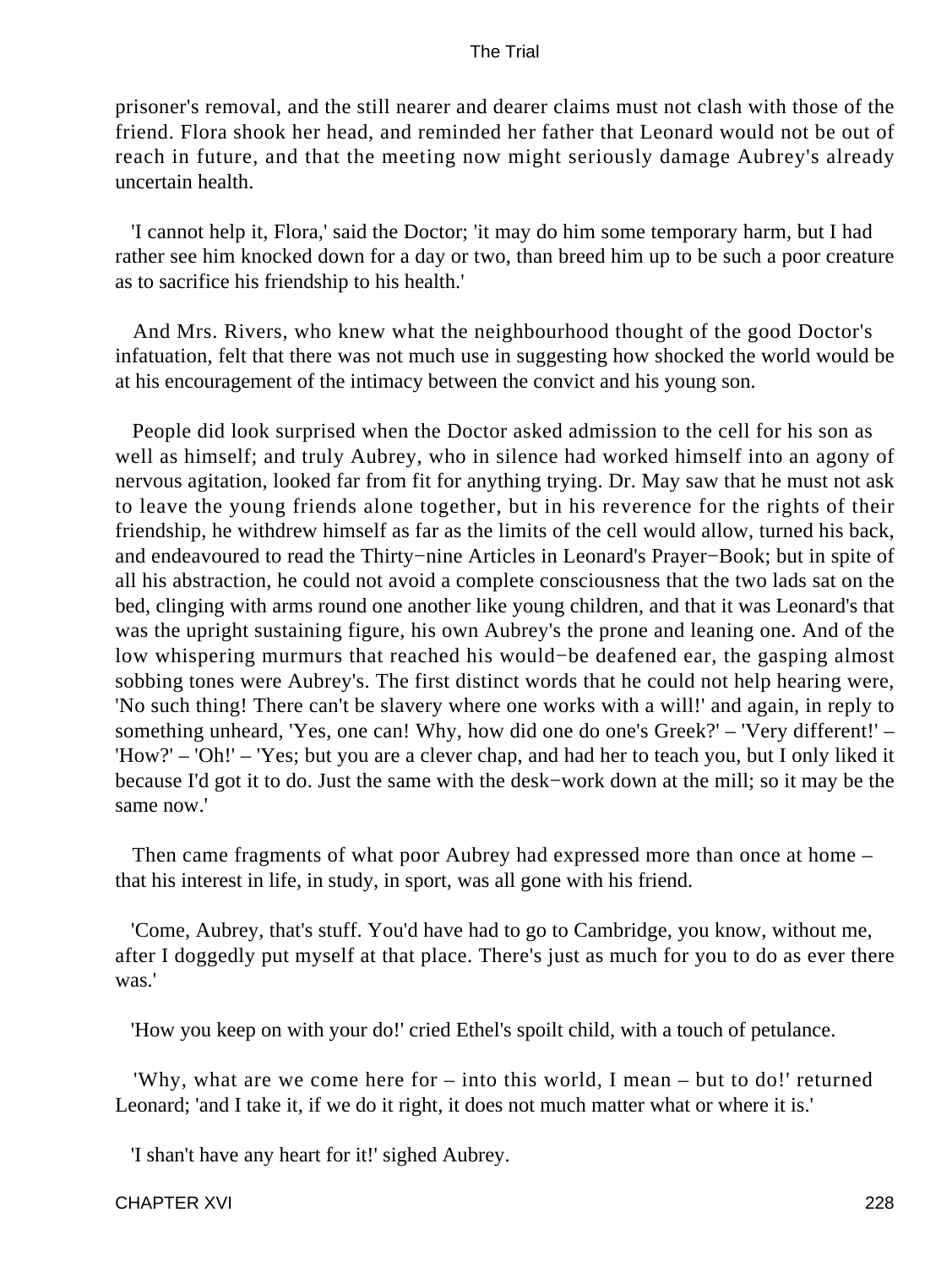'Nonsense! Not with all your people at home? and though the voice fell again, the Doctor's ears distinguished the murmur, 'Why, just the little things she let drop are the greatest help to me here, and you always have her – '

 Then ensued much that was quite inaudible, and at last Leonard said, 'No, old fellow; as long as you don't get ashamed of me, thinking about you, and knowing what you are about, will be one of the best pleasures I shall have. And look here, Aubrey, if we only consider it right, you and I will be just as really working together, when you are at your books, and I am making mats, as if we were both at Cambridge side by side! It is quite true, is it not, Dr. May?' he added, since the Doctor, finding it time to depart, had turned round to close the interview.

 'Quite true, my boy,' said the Doctor; 'and I hope Aubrey will try to take comfort and spirit from it.'

 'As if I could!' said Aubrey, impatiently, 'when it only makes me more mad to see what a fellow they have shut up in here!'

 'Not mad, I hope,' said Dr. May; 'but I'll tell you what it should do for both of us, Aubrey. It should make us very careful to be worthy to remain his friends.'

'0, Dr. May!' broke in Leonard, distressed.

 'Yes,' returned Dr. May, 'I mean what I say, however you break in, Master Leonard. As long as this boy of mine is doing his best for the right motives, he will care for you as he does now – not quite in the same despairing way, of course, for holes in one's daily life do close themselves up with time – but if he slacks off in his respect or affection for you, then I shall begin to have fears of him. Now come away, Aubrey, and remember for your comfort it is not the good−bye it might have been,' he added, as he watched the mute intensity of the boys' farewell clasp of the hands; but even then had some difficulty in getting Aubrey away from the friend so much stronger as the consoler than as the consoled, and unconsciously showing how in the last twenty−four hours his mind had acted on the topics presented to him by Mr. Wilmot.

 Changed as he was from the impetuous boyish lad of a few weeks since, a change even more noticeable when with his contemporary than in intercourse with elder men, yet the nature was the same. Obstinacy had softened into constancy, pride into resolution, generosity made pardon less difficult, and elevation of temper bore him through many a humiliation that, through him, bitterly galled his brother.

 Whatever he might feel, prison regulations were accepted by him as matters of course, not worth being treated as separate grievances. He never showed any shrinking from the assumption of the convict dress, whilst Henry was fretting and wincing over the very notion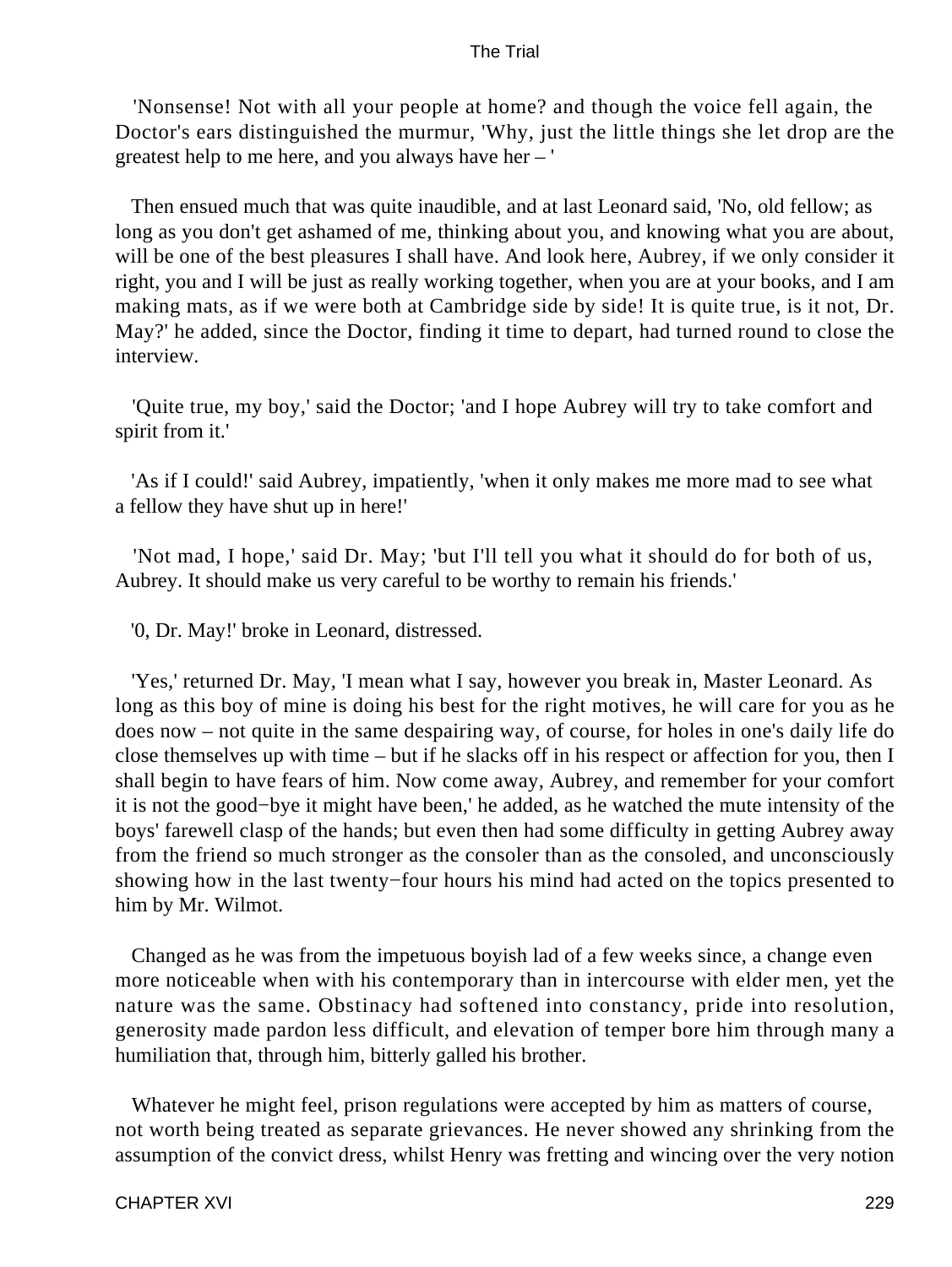of his wearing it, and trying to arrange that the farewell interview should precede its adoption.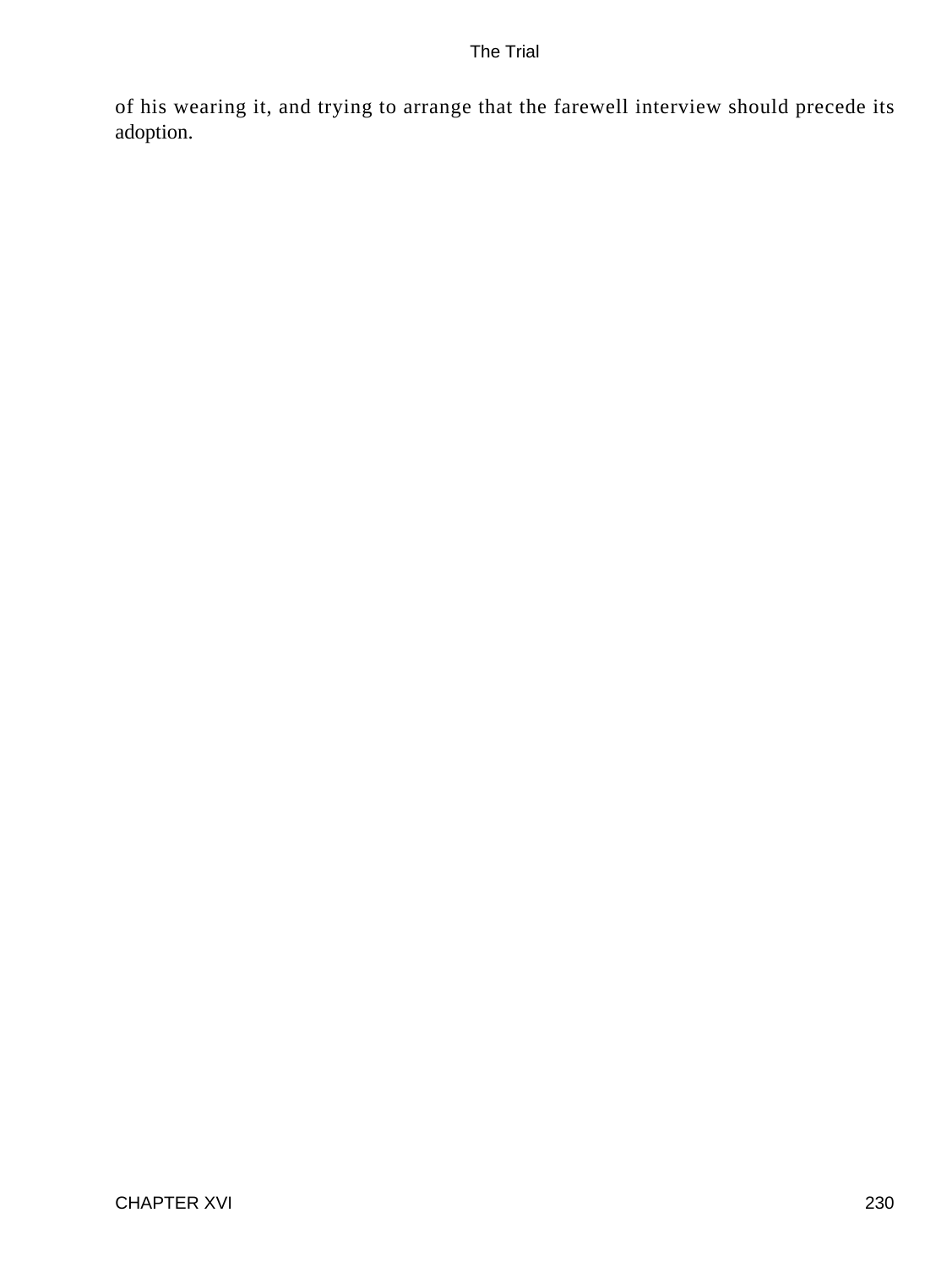### **[CHAPTER XVII](#page-414-0)**

### *S*corn of me recoils on you. – E. B. **BROWNING**

 After the first relief, the relaxation of his brother's sentence had by no means mitigated Henry Ward's sense of disgrace, but had rather deepened it by keeping poor Leonard a living, not a dead, sorrow.

 He was determined to leave England as soon as possible, that his sisters might never feel that they were the relative of a convict; and bringing Ella home, he promulgated a decree that Leonard was never to be mentioned; hoping that his existence might be forgotten by the little ones.

 To hurry from old scenes, and sever former connections, was his sole thought, as if he could thus break the tie of brotherhood. There was a half−formed link that had more easily snapped. His courtship had been one of prudence and convenience, and in the overwhelming period of horror and suspense had been almost forgotten. The lady's attempts at sympathy had been rejected by Averil without obstruction from him, for he had no such love as could have prevented her good offices from becoming oppressive to his wounded spirit, and he had not sufficient energy or inclination to rouse himself to a response.

 And when the grant of life enabled him to raise his head and look around him, he felt the failure of his plans an aggravation of his calamity, though he did not perceive that his impatience to rid himself of an encumbrance, and clear the way for his marriage, had been the real origin of the misfortune. Still he was glad that matters had gone no further, and that there was no involvement beyond what could be handsomely disposed of by a letter, resigning his pretensions, and rejoicing that innate delicacy and prudence had prevented what might have involved the lady's feelings more deeply in the misfortune of his family: representing himself in all good faith as having retreated from her proffered sympathy out of devoted consideration for her, and closing with elaborate thanks for her exertions on behalf of 'his unhappy brother.'

 The letter had the honour of being infinitely lauded by Mrs. Ledwich, who dwelt on its nobleness and tenderness in many a tete−a−tete, and declared her surprise and thankfulness at the immunity of her dear Matilda's heart. In strict confidence, too, Dr. Spencer (among others) learnt that – though it was not to be breathed till the year was out, above all till the poor Wards were gone – the dear romantic girl had made her hand the guerdon for obtaining Leonard's life.

'So there's your fate, Dick,' concluded his friend.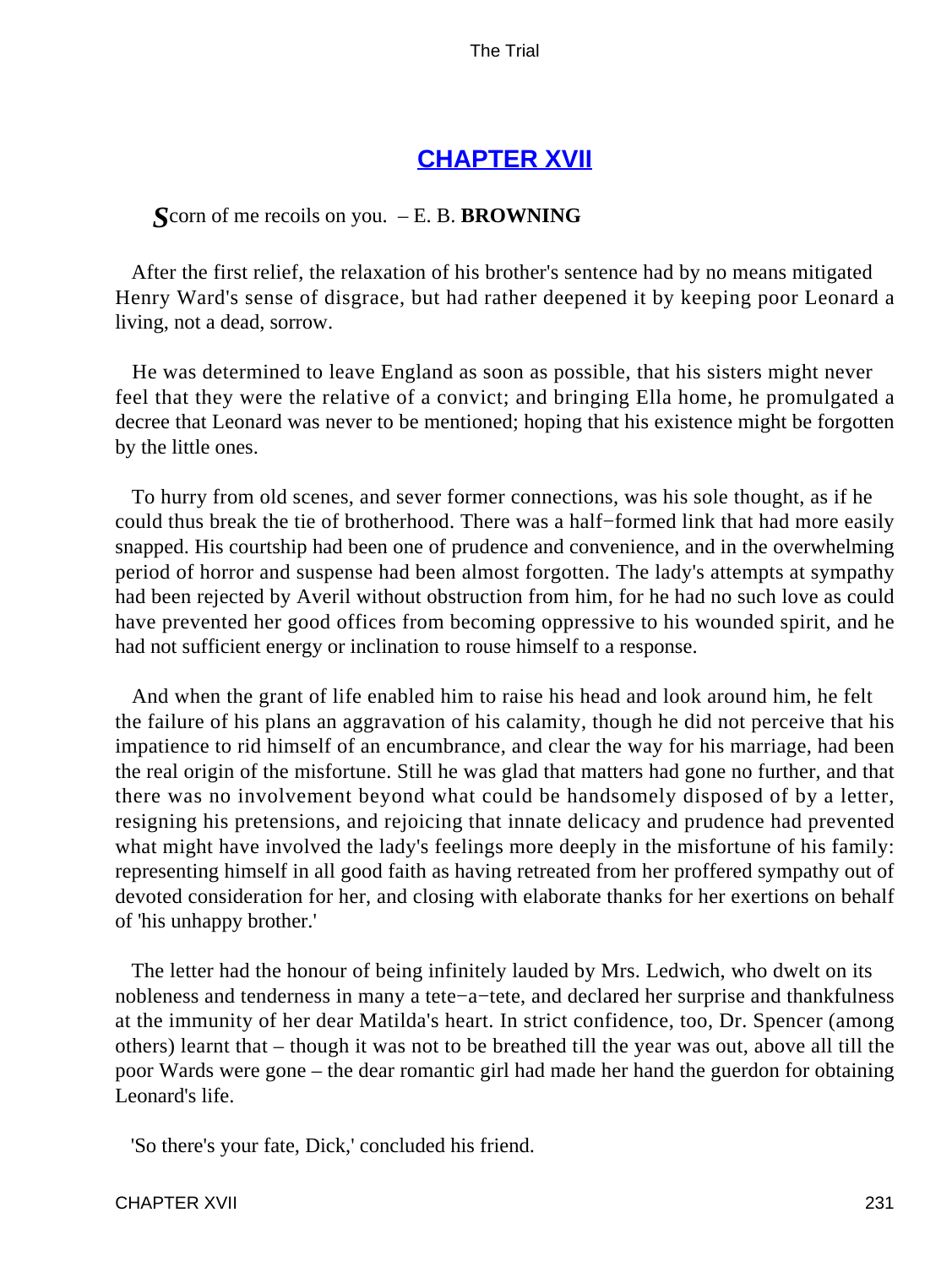'You forget the influence of the press,' returned Dr. May. 'People don't propose such guerdons without knowing who is to earn them.'

'Yes, she has long believed in King John,' said Ethel.

 Meantime Averil Ward was acquiescing in all Henry's projects with calm desperate passiveness. She told Mary that she had resolved that she would never again contend with Henry, but would let him do what he would with herself and her sisters. Nor had his tenderness during her illness been in vain; it had inspired reliance and affection, such as to give her the instinct of adherence to him as the one stay left to her. With Leonard shut up, all places were the same to her, except that she was in haste to escape from the scenes connected with her lost brother; and she looked forward with dull despairing acquiescence to the new life with which Henry hoped to shake off the past.

 A colony was not change enough for Henry's wishes; even there he made sure of being recognized as the convict's brother, and was resolved to seek his new home in the wide field of America, disguising his very name, as Warden, and keeping up no communication with the prisoner except under cover to Dr. May.

 To this unfailing friend was committed the charge of the brother. He undertook to watch over the boy, visit him from time to time, take care of his health, and obtain for him any alleviations permitted by the prison rules; and as Henry reiterated to Averil, it was absolutely certain that everything possible from external kindness was thus secured. What more could they themselves have done, but show him their faces at the permitted intervals? which would be mere wear and tear of feeling, very bad for both parties.

 Averil drooped, and disputed not – guessing, though not yet understanding, the heart hunger she should feel even for such a dreary glimpse.

 Every hour seemed to be another turn of the wheel that hurried on the departure. The successor wished to take house and furniture as they stood, and to enter into possession as soon as possible, as he already had taken the practice. This coincided with Henry's burning impatience to be quit of everything, and to try to drown the sense of his own identity in the crowds of London. He was his sisters' only guardian, their property was entirely in his hands, and no one had the power of offering any obstacle, so that no delay could be interposed; and the vague design passed with startling suddenness to a fixed decision, to be carried into execution immediately. It came in one burst upon the May household that Averil and her sisters were coming to spend a last evening before their absolute packing to go on the Saturday to London, where they would provide their outfit, and start in a month for America.

 The tidings were brought by Mary, who had, as usual, been spending part of the morning with Averil. No one seemed to be so much taken by surprise as Tom, whose first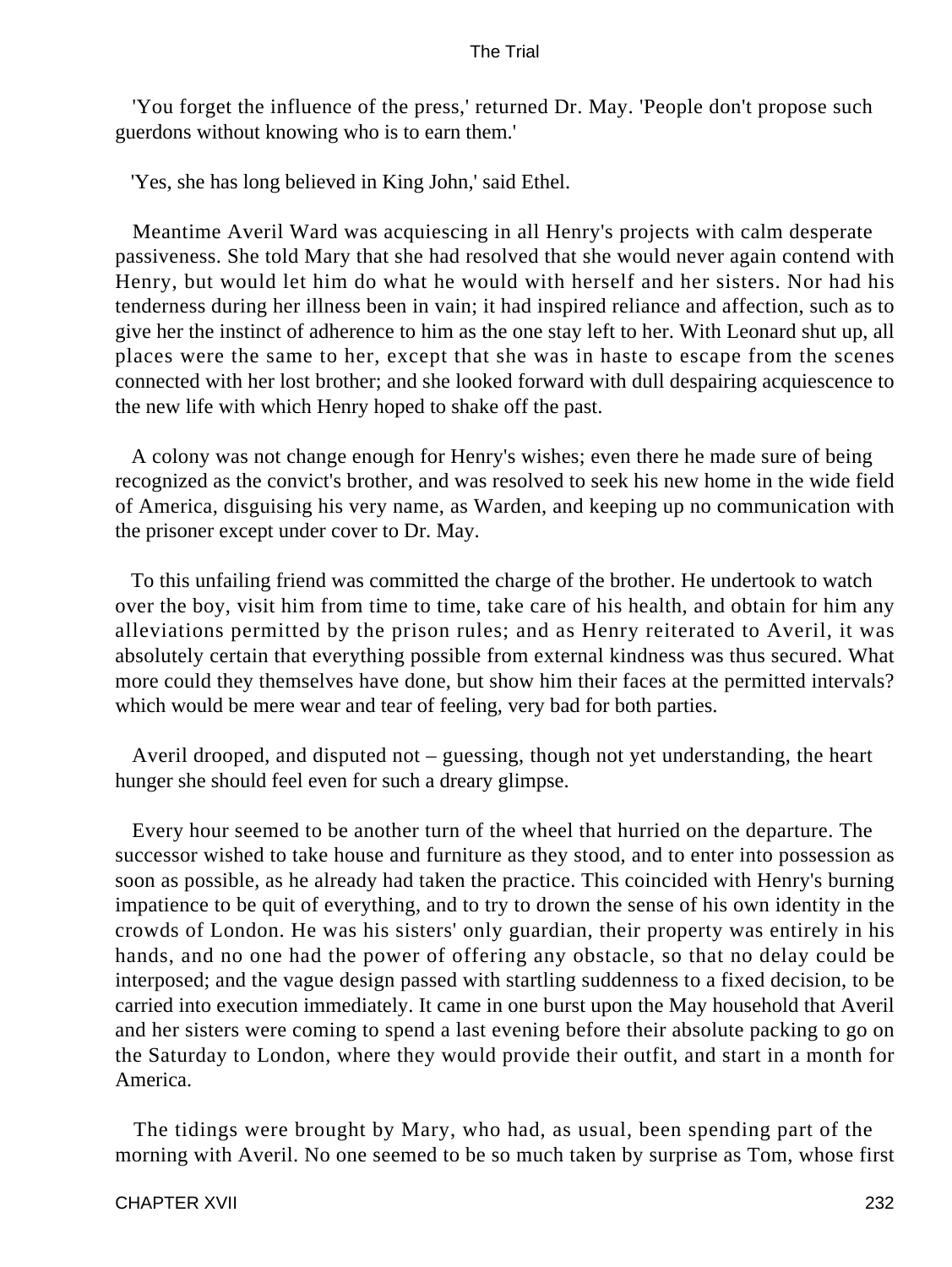movement was to fall on his sisters for not having made him aware of such a preposterous scheme. They thought he knew. He knew that all the five quarters of the world had been talked of in a wild sort of a way; but how could he suppose that any man could be crazed enough to prefer to be an American citizen, when he might remain a British subject?

 Repugnance to America was naturally strong in Tom, and had of late been enhanced by conversations with an Eton friend, who, while quartered in Canada, had made excursions into the States, and acquired such impressions as high−bred young officers were apt to bring home from a superficial view of them. Thus fortified, he demanded whether any reasonable person had tried to bring Henry Ward to his senses.

Ethel believed that papa had advised otherwise.

 'Advised! It should have been enforced! If he is fool enough to alter his name, and throw up all his certificates what is to become of him? He will get no practice in any civilized place, and will have to betake himself to some pestilential swamp, will slave his sisters to death, spend their money, and destroy them with ague. How can you sit still and look on, Ethel?'

'But what could I do?'

'Stir up my father to interfere.'

'I thought you always warned us against interfering with Henry Ward.'

 He treated this speech as maliciously designed to enrage him. 'Ethel!' he stammered, 'in a case like this – where the welfare – the very life – of one – of your dearest friend – of Mary's, I mean – I did think you would have been above – '

 'But, Tom, I would do my utmost, and so would papa, if it were possible to do anything; but it is quite in vain. Henry is resolved against remaining under British rule, and America seems to be the only field for him.'

'Much you know or care!' cried Tom. 'Well, if no one else will, I must!'

 With which words he departed, leaving his sister surprised at his solicitude, and dubious of the efficacy of his remonstrance, though she knew by experience that Tom was very different in a great matter from what he was in a small one.

 Tom betook himself to Bankside, and the first person he encountered there was his little friend Ella, who ran up to him at once.

'Oh, Mr. Tom, we are going to America! Shall you be sorry?'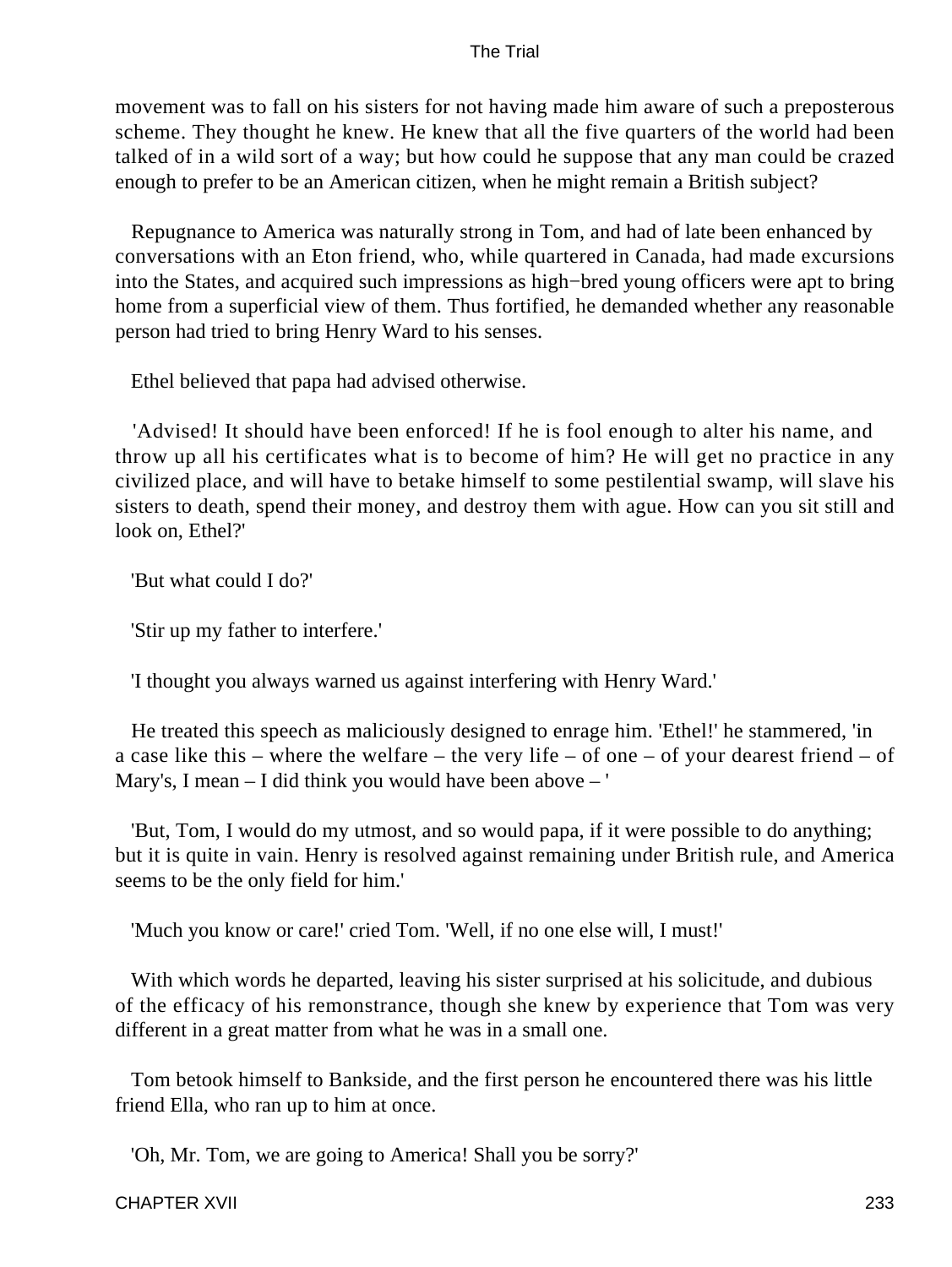'Very sorry,' said Tom, as the little hand was confidingly thrust into his.

'I should not mind it, if you were coming too, Mr. Tom!'

'What, to play at French billiards?'

 'No, indeed! To find objects for the microscope. I shall save all the objects I meet, and send them home in a letter.'

 'An alligator or two, or a branch of the Mississippi,' said Tom, in a young man's absent way of half−answering a pet child; but the reply so struck Ella's fancy, that, springing through the open French window, she cried, 'Oh, Ave, Ave, here is Mr. Tom saying I am to send him a branch of the Mississippi in a letter, as an object for his microscope!'

 'I beg your pardon,' said Tom, shocked at Averil's nervous start, and still more shocked at her appearance. She looked like one shattered by long and severe illness; her eyes were restless and distressed, her hair thrust back as if it oppressed her temples, her manner startled and over−wrought, her hand hot and unsteady – her whole air that of one totally unequal to the task before her. He apologized for having taken her by surprise, and asked for her brother. She answered, that he was busy at Mr. Bramshaw's, and she did not know when he would come in. But still Tom lingered; he could not bear to leave her to exertions beyond her strength. 'You are tiring yourself,' he said; 'can I do nothing to help you?'

 'No, no, thank you; I am only looking over things. Minna is helping me, and I am making an inventory.'

 'Then you must let me be of use to you. You must be as quiet as possible. You need rest.'

'I can't rest; I'm better busy!' she said hastily, with quick, aimless, bustling movements.

 But Tom had his father's tone, as he gently arrested the trembling hand that was pulling open a drawer, and with his father's sweet, convincing smile, said, 'What's that for?' then drew up a large arm−chair, placed her in it, and, taking pen and list, began to write – sometimes at her suggestion, sometimes at his own – giving business−like and efficient aid.

 The work was so grave and regular, that Ella soon found the room tedious, and crept out, calling Minna to aid in some of their own personal matters.

 Slowly enumerating the articles they came to the piano. Averil went up to it, leant fondly against it, and softly touched the keys. 'My own,' she said, 'bought for a surprise to me when I came home from school! And oh, how he loved it!'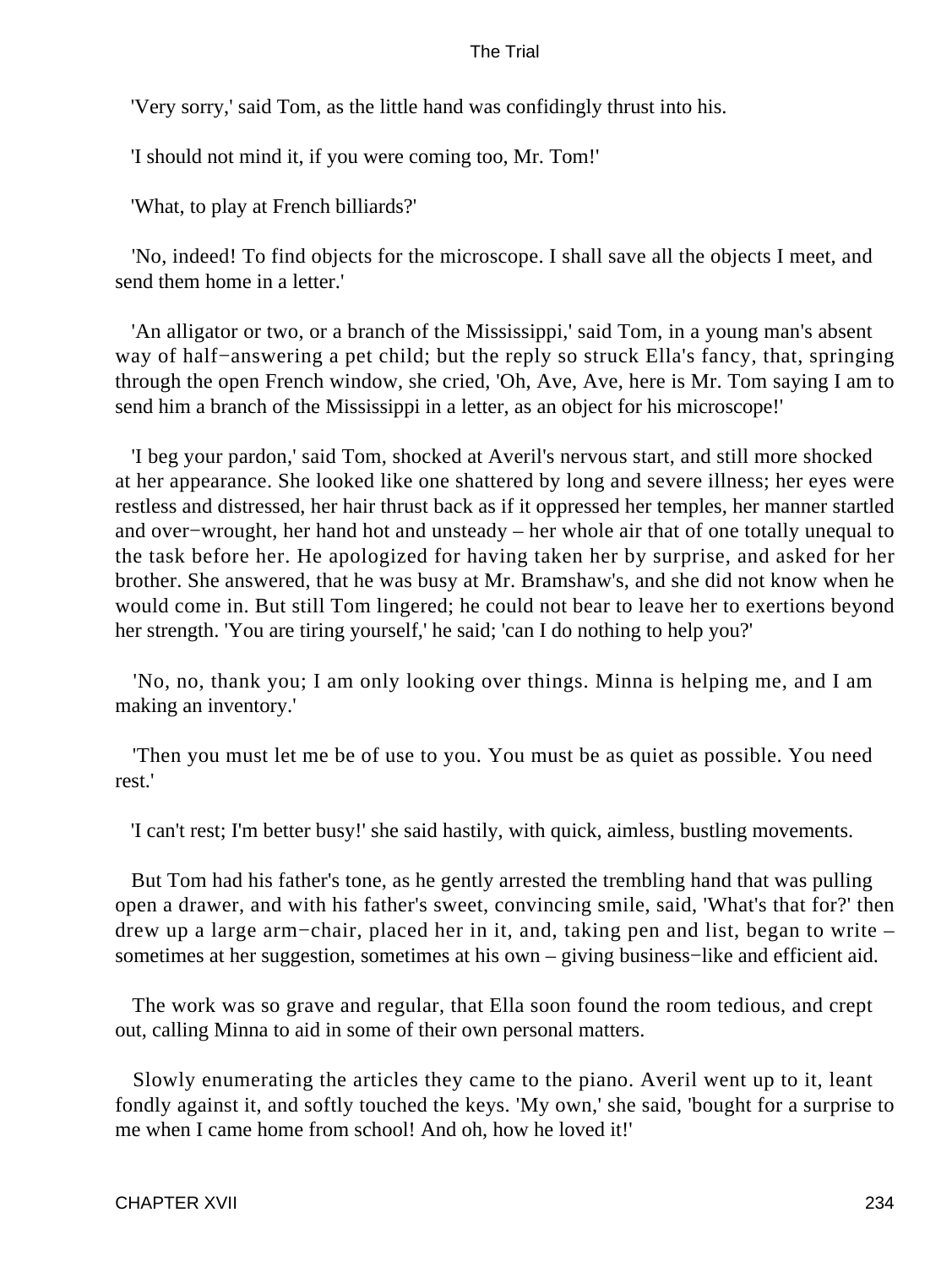'Every one had reason to love it,' said Tom, in a low voice; but she did not heed or hear.

 'I cannot – cannot part with it! When I sit here, I can almost feel him leaning over me! You must go – I will pay your expenses myself! I wonder if we should have such rough roads as would hurt you,' she added, caressingly toying with the notes, and bringing soft replies from them, as if she were conversing with a living thing.

 'Ah!' said Tom, coming nearer, 'you will, I hope, take care to what your brother's impetuosity might expose either this, or yourself.'

'We shall all fare alike,' she said, carelessly.

'But how?' said Tom.

'Henry will take care of that.'

 'Do you know, Miss Ward, I came down here with the purpose of setting some matters before your brother that might dissuade him from making the United States his home. You have justly more influence than I. Will you object to hear them from me?'

 Ave could not imagine why Tom May, of all people in the world, should thrust himself into the discussion of her plans; but she could only submit to listen, or more truly to lean back with wandering thoughts and mechanical signs of assent, as he urged his numerous objections. Finally, she uttered a meek 'Thank you,' in the trust that it was over.

'And will you try to make your brother consider these things?'

 Poor Ave could not have stood an examination on 'these things,' and feeling inadequate to undertake the subject, merely said something of 'very kind, but she feared it would be of no use.'

 'I assure you, if you would persuade him to talk it over with me, that I could show him that he would involve you all in what would be most distasteful.'

'Thank you, but his mind is made up. No other course is open.'

 'Could he not, at least, go and see what he thinks of it, before taking you and your sisters?'

'Impossible!' said Averil. 'We must all keep together; we have no one else.'

 'No, indeed, you must not say that,' cried Tom, with a fire that startled Averil in the midst of her languid, dreary indifference.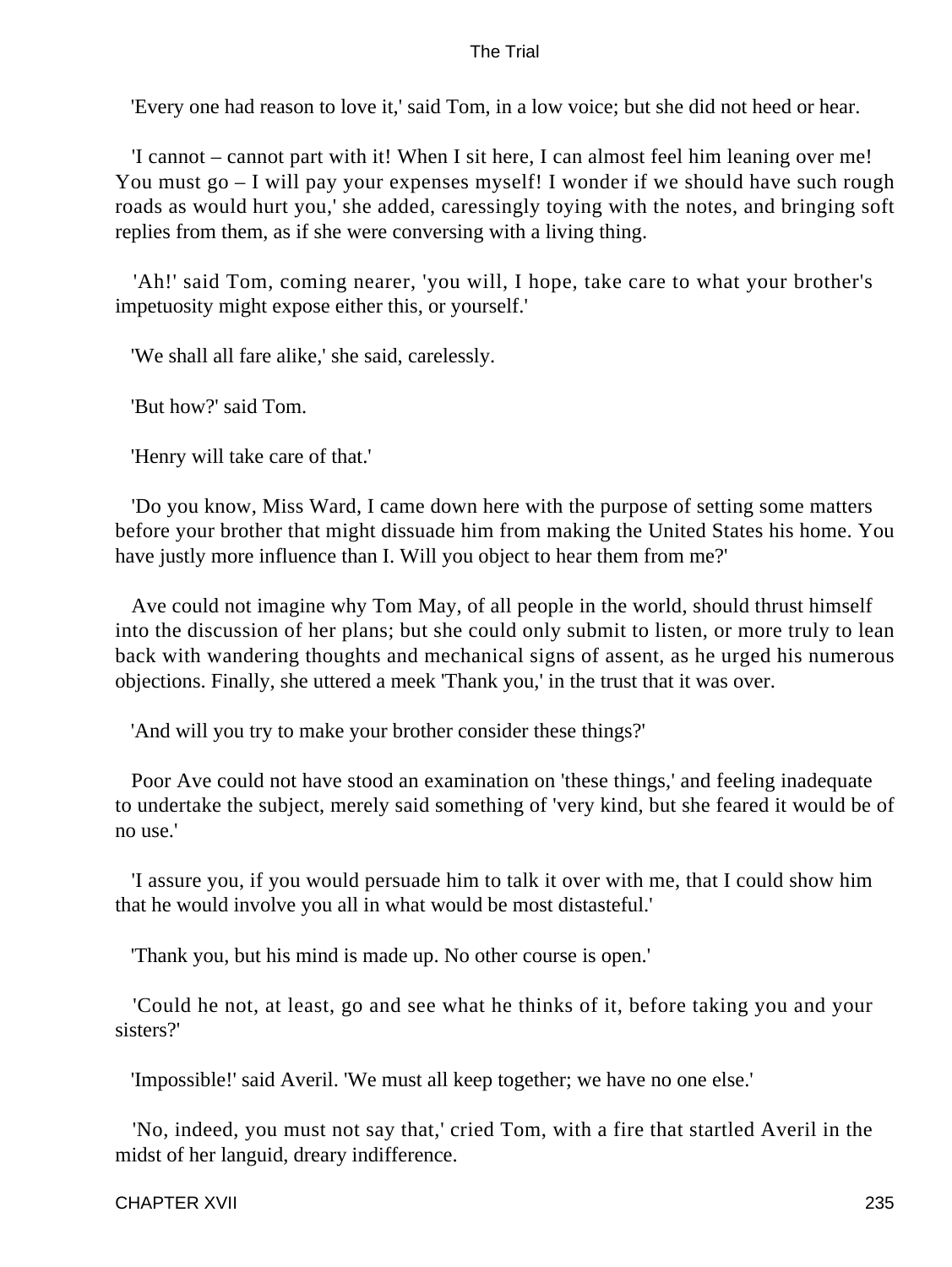'I did not mean,' she said, 'to be ungrateful for the kindness of your family – the Doctor and dear Mary, above all; but you must know−'

 'I know,' he interrupted, 'that I cannot see you exiling yourself with your brother, because you think you have no one else to turn to  $-$  you, who are so infinitely dear  $-$ '

 'This is no time for satire,' she said, drawing aside with offence, but still wearily, and as if she had not given attention enough to understand him.

 'You mistake me,' he exclaimed; 'I mean that no words can tell how strong the feeling is that – that – No, I never knew its force till now; but, Averil, I cannot part with you – you who are all the world to me.'

 Lifting her heavy eyelids for a moment, she looked bewildered, and then, moving towards the door, said, 'I don't know whether this is jest or earnest – any way, it is equally unsuitable.'

 'What do you see in me,' cried Tom, throwing himself before her, 'that you should suppose me capable of jesting on such a subject, at such a moment?'

 'I never saw anything but supercilious irony,' she answered, in the same dreamy, indifferent way, as if hardly aware what she was saying, and still moving on.

 'I cannot let you go thus. You must hear me,' he cried, and he wheeled round an easy−chair, with a gesture of entreaty; which she obeyed, partly because she was hardly alive to understand his drift, partly because she could scarcely stand; and there she sat, in the same drowsy resignation with which she had listened to his former expostulation.

 Calm collected Tom was almost beside himself. 'Averil! Averil!' he cried, as he sat down opposite and bent as close to her as possible, 'if I could only make you listen or believe me! What shall I say? It is only the honest truth that you are the dearest thing in the whole world to me! The very things that have given you most offence arose from my struggles with my own feelings. I tried to crush what would have its way in spite of me, and now you see its force.' He saw greater life and comprehension in her eye as he spoke, but the look was not encouraging; and he continued: 'How can I make you understand! Oh! if I had but more time! – but – but it was only the misery of those moments that showed me why it was that I was always irresistibly drawn to you, and yet made instinctive efforts to break the spell; and now you will not understand.'

 'I do understand,' said Averil, at length entirely roused, but chiefly by resentment. 'I understand how much a country surgeon's daughter is beneath an M. D.'s attention, and how needful it was to preserve the distance by marks of contempt. As a convict's sister, the distance is so much widened, that it is well for both that we shall never meet again.'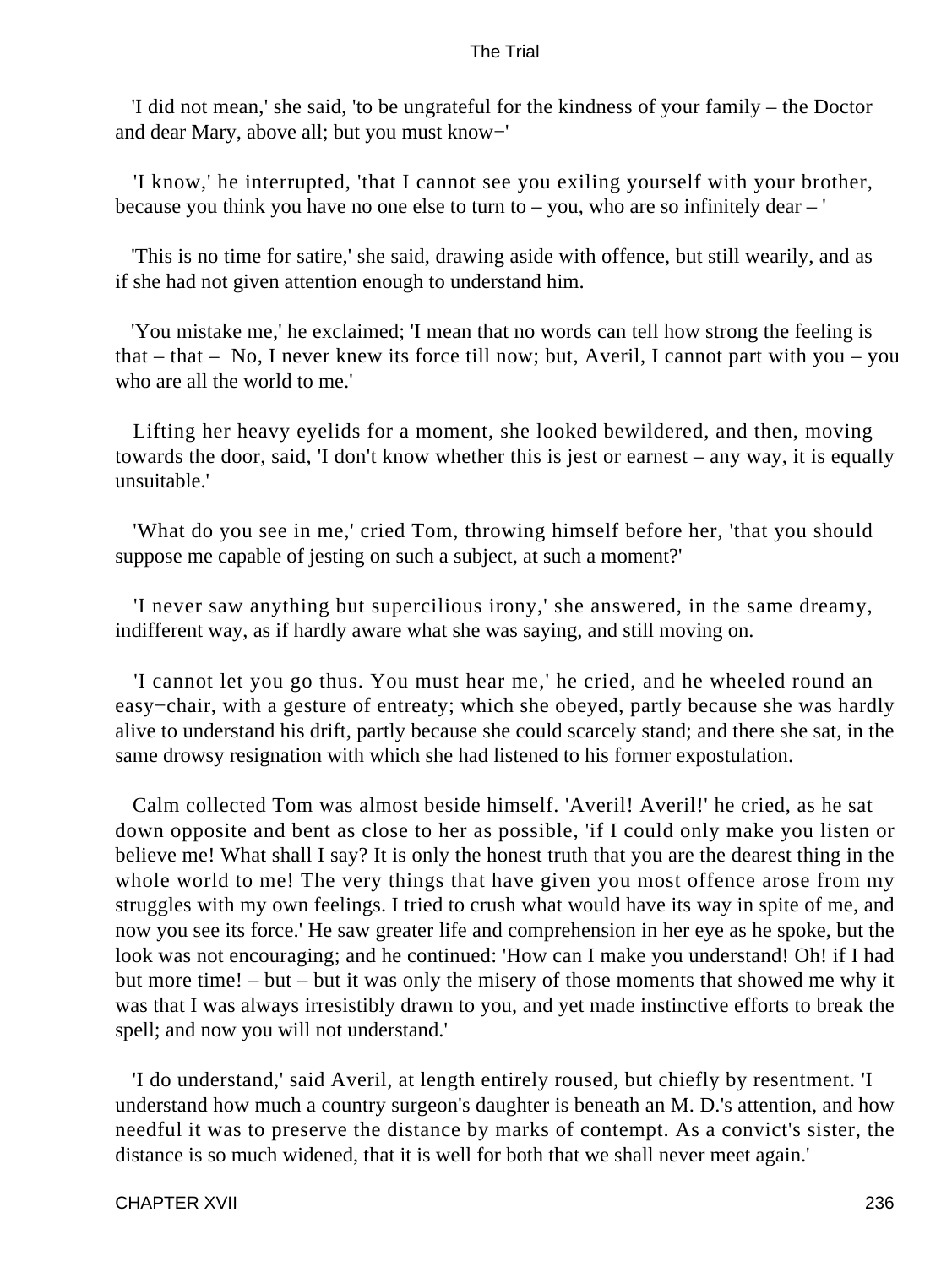Therewith she had risen, and moved to the door. 'Nay, nay,' he cried; 'it is for that very reason that all my past absurdity is trampled on! I should glory in a connection with such as Leonard! Yes, Averil,' as he fancied he saw her touched, 'you have never known me yet; but trust yourself and him to me, and you will give him a true brother, proud of his nobleness. You shall see him constantly – you shall keep your sisters with you. Only put yourself in my hands, and you shall know what devotion is.'

 He would have said more, but Averil recalled herself, and said: 'This is mere folly; you would be very sorry, were I to take you at your word. It would be unworthy in me towards your father, towards Henry, towards you, for me to listen to you, even if I liked you, and that you have taken good care to prevent me from doing.' And she opened the door, and made her way into the hall.

 'But, Averil! – Miss Ward!' he continued, pursuing her, 'if, as I swear I will, I track out the real offender, bring him to justice, proclaim Leonard's innocence? Then – '

 She was half−way up the stairs. He had no alternative but to take his hat and stride off in a tumult of dismay, first of all at the rejection, and next at his own betrayal of himself. Had he guessed what it would come to, would he ever have trusted himself in that drawing−room? This was the meaning of it all, was it? He, the sensible man of the family, not only to be such an egregious ass, but to have made such a fool of himself! For he was as furious at having committed himself to himself, as he was at his avowal to Averil – he, who had always been certain of loving so wisely and so well, choosing an example of the true feminine balance of excellence, well born, but not too grand for the May pretensions; soundly religious, but not philanthropically pious; of good sense and ability enough for his comfort, but not of overgrown genius for his discomfort; of good looks enough for satisfaction, but not for dangerous admiration; of useful, but not overwhelming wealth; of creditable and not troublesome kindred – that he should find himself plunged headlong into love by those brown eyes and straight features, by the musical genius, talents anything but domestic, ill−regulated enthusiasm, nay, dislike to himself, in the very girl whose station and family he contemned at the best, and at the very time when her brother was a convict, and her sisters dependent! Was he crazed? Was he transformed? What frenzy had come over him to endear her the more for being the reverse of his ideal? And, through all, his very heart was bursting at the thought of the wounds be had given her in his struggles against the net of fascination. He had never imagined the extent of the provocation he gave; and in truth, his habitual manner was such, that it was hard to distinguish between irony and genuine interest. And now it was too late! What should he be henceforth to her? What would Stoneborough and his future be to him? He would, he believed, have taught himself to acquiesce, had he seen any chance of happiness before her; but the picture he drew of her prospects justified his misery, at being only able to goad her on, instead of drawing her back. He was absolutely amazed at himself. He had spoken only the literal truth, when he said that he had been unconscious of the true nature of the feelings that always drew him towards her, though only to assert his independence, and make experiments by teasing in his ironically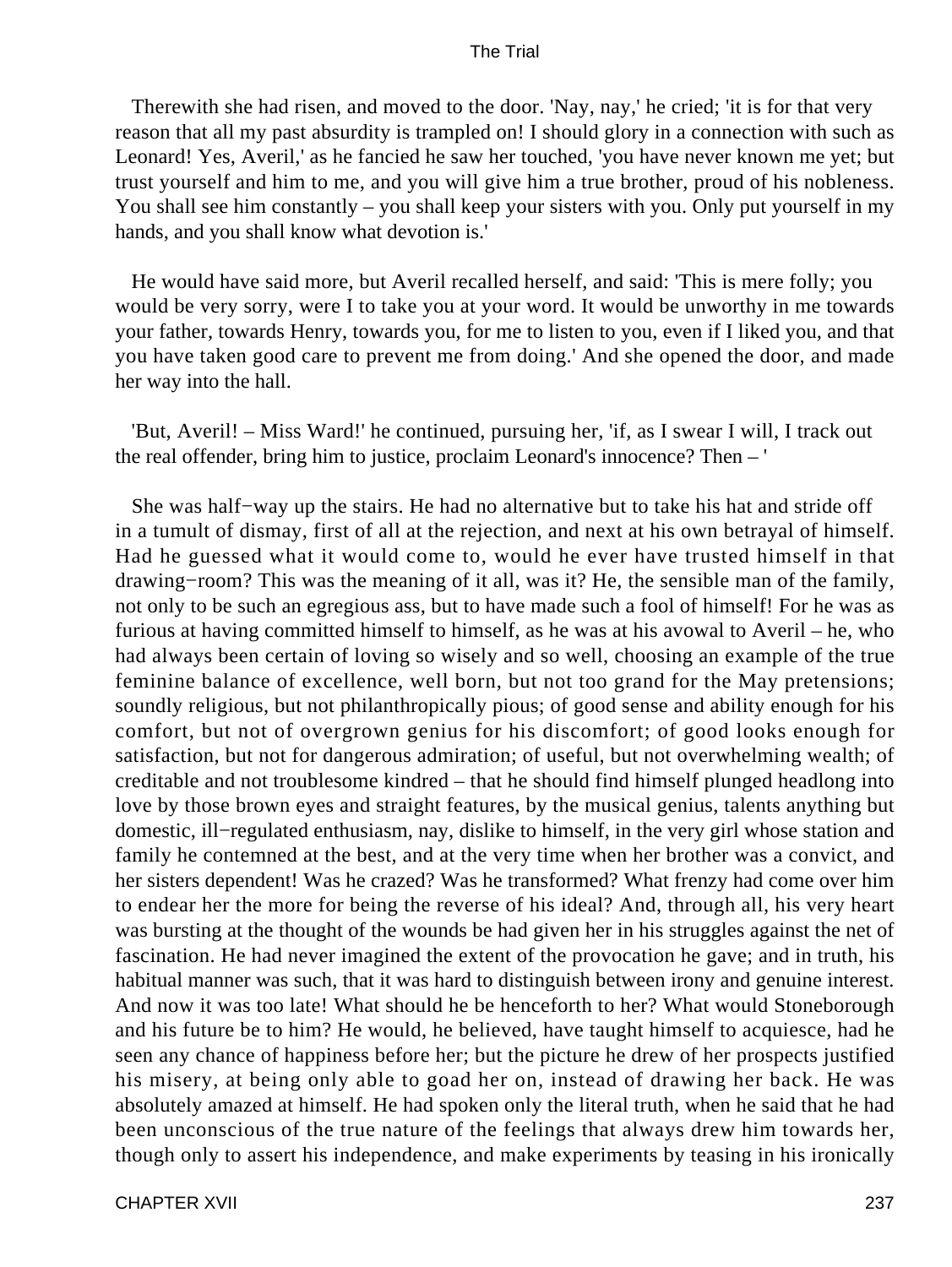courteous way. Not until the desolate indifference of her tone had incited him to show her that Henry was not all that remained to her, had he arrived at the perception that, in the late weeks of anxiety, she had grown into his heart, and that it was of no use to argue the point with himself, or think what he would do, the fact was accomplished – his first love was a direct contradiction to his fixed opinions, he had offended her irrevocably and made a fool of himself, and she was going away to dreariness!

 At first he had rushed off into the melancholy meadows, among the sodden hay−cocks still standing among the green growth of grass; but a shower, increasing the damp forlornness of the ungenial day, made him turn homewards. When, late in the afternoon, Ethel came into the schoolroom for some Cocksmoor stores, she found him leaning over his books on the table. This was his usual place for study; and she did not at once perceive that the attitude was only assumed on her entrance, so kneeling in front of her cupboard, she asked, 'What success?'

'I have not seen him.'

'Oh! I thought I saw you going – '

 'Never mind! I mean,' he added with some confusion, 'I wish for a little peace. I have a horrid headache.'

 'You!' exclaimed Ethel; and turning round, she saw him leaning back in his chair, a defenceless animal without his spectacles, his eyes small and purpled ringed, his hair tossed about, his spruceness gone. 'I am sure you are not well,' she said.

'Quite well. Nonsense, I only want quiet.'

'Let me give you some of Aubrey's camphor liniment.'

 'Thank you,' submitting to a burning application to his brow; but as she lingered in anxiety, 'I really want nothing but quiet.'

 How like Norman he looks! thought Ethel, as she cast her last glance and departed. Can he be going to be ill? If he would only tell when anything is the matter! I know papa says that some of us feel with our bodies, and some with our minds; but then I never knew Tom much affected any way, and what is all this to him? And a sigh betrayed the suppressed heartache that underlaid all her sensations. I am afraid it must be illness; but any way, he will neither tell nor bear to have it noticed, so I can only watch.

 Enter the two little Wards, with a message that Ave was sorry, but that she was too much tired to come that evening; and when Mary regretted not having been able to come and help her, Ella answered that 'Mr. Tom had come and helped her for a long time.'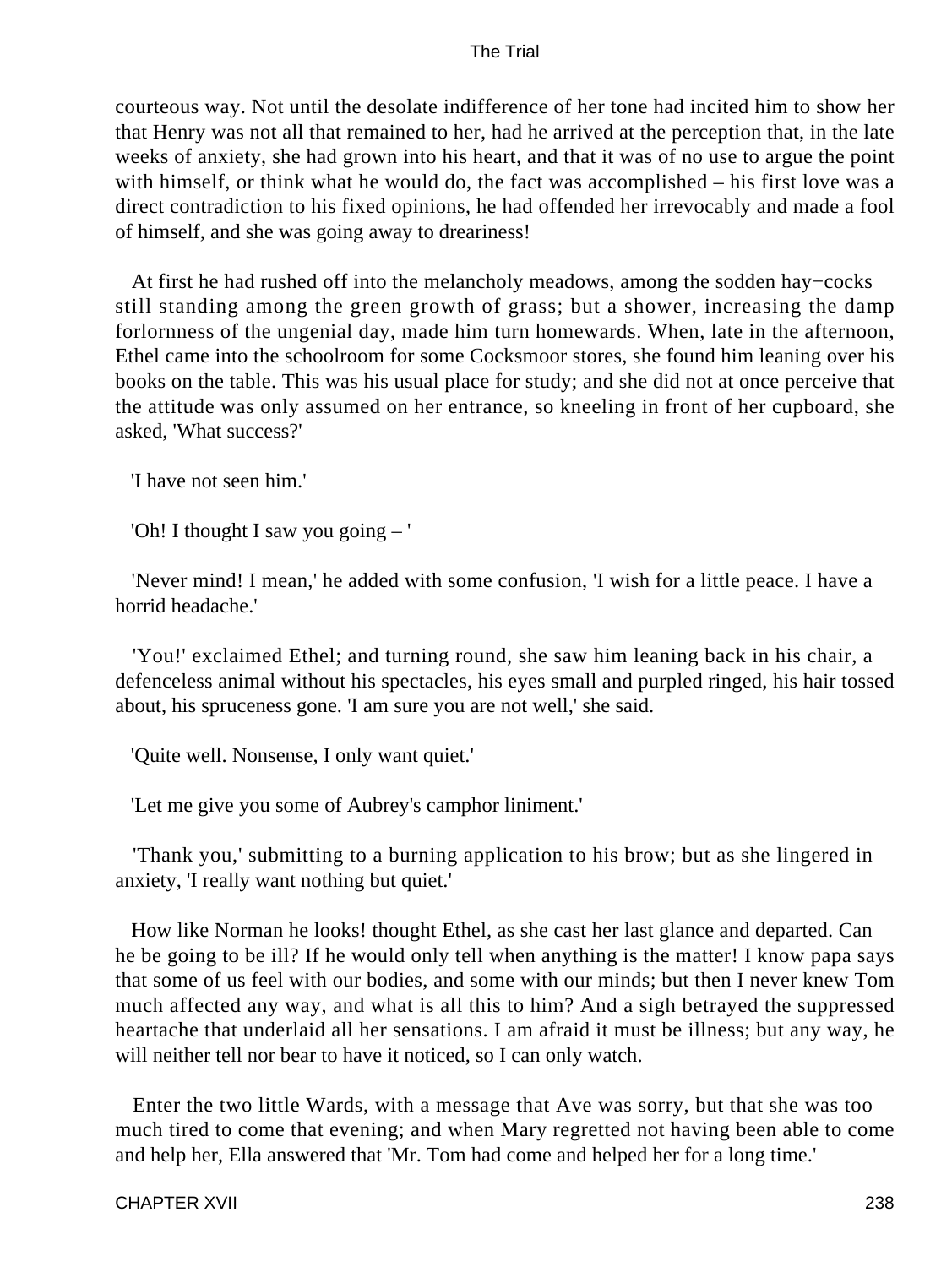'Yes,' said Minna; 'but I think he must have done it all wrong, for, do you know, I found the list he had made torn up into little bits.

 Ethel almost visibly started, almost audibly exclaimed. At tea−time Tom appeared, his trimness restored, but not his usual colouring; and Ella hailed him with reproaches for having gone away without telling her. The soft attention of which the child had a monopoly did not fail, though he bent down, trying to keep her to himself, and prevent their colloquy from attracting notice; but they were so close behind Ethel's chair, that she could not help hearing: 'We were only gone to dig up the violets that you are to have, and if you had only stayed you would have seen Henry, for he came in by the little gate, and when I went to tell you, you were gone.'

 Ethel wondered whether the blushes she felt burning all over her face and neck would be remarked by those before her, or would reveal to Tom, behind her, that the child was giving her the key to his mystery. Marvelling at the exemplary gentleness and patience of his replies to his little coquettish tormentor, she next set herself to relieve him by a summons to Ella to tea and cherries. Fortunately the fruit suggested Dr. May's reminiscences of old raids on cherry orchards now a mere name, and he thus engrossed all the younger audience not entirely preoccupied. He set himself to make the little guests forget all their sorrows, as if he could not help warming them for the last time in the magic of his own sunshine; but Ethel heard and saw little but one figure in the quietest corner of the room, a figure at which she scarcely dared to look.

 'And there you are!' so went her thoughts. 'It is true then! Fairly caught! Your lofty crest vailed at last – and at such a time! 0, Tom, generous and true−hearted, in spite of all your nonsense! How could she help being touched? In the net and against his will! Oh, triumph of womanhood! I am so glad! No, I'm not, it is best this way, for what an awkward mess it would have been! She is dear Leonard's sister, to be sure, and there is stuff in her, but papa does not take to her, and I don't know whether she would fit in with Tom himself! But oh! the fun it would have been to see Flora's horror at finding her one prudent brother no better than the rest of us! Dear old Tom! The May heart has been too strong for the old Professor nature! What a retribution for his high mightiness! Harry and Richard to be guarded from making fools of themselves! What a nice cloak for jealousy! But it is no laughing matter! How miserable, how thoroughly upset, he is! Poor dear Tom! If I could only go and kiss you, and tell you that I never loved you half so well; but you would rather die than let out one word, I know! Why, any one of the others would have had it all out long ago! And I don't know whether it is quite safe to screen the lamp from those aching eyes that are bearing it like a martyr! There! Well, maybe he will just stand the knowing that I know, provided I don't say a word; but I wish people would not be so «self−contained!»'

 Self−contained Tom still continued in the morning, though looking sallow and wan; but, in a political argument with his father, he was snappish and overbearing, and in the course of the day gave another indication of being thrown off his balance, which was even harder for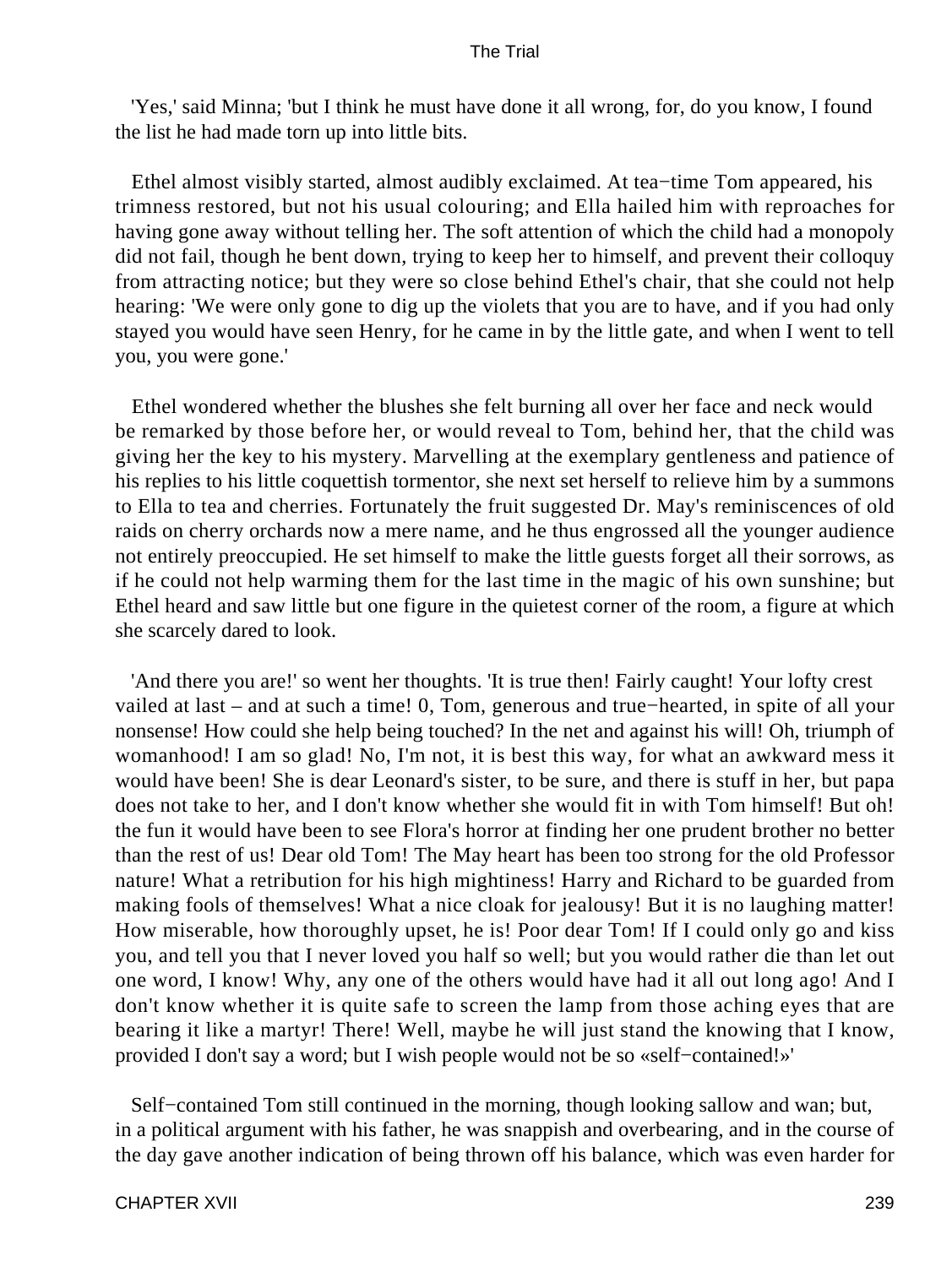Ethel to endure.

 Throughout the suspense on Leonard's account, Aubrey had been a source of anxiety to all, especially to Tom. The boy's sensitive frame had been so much affected, that tender dealings with him were needful, and all compulsion had been avoided. His father had caused him to be put on the sick−list of the volunteers; and as for his studies, though the books were daily brought out, it was only to prevent the vacuum of idleness; and Tom had made it his business to nurse his brother's powers, avoid all strain on the attention, and occupy without exciting, bearing with his fitful moods of despondence or of hope, whether they took the form of talking or of dreaming.

 But now that all was over, every one knew that it was time to turn over a new leaf; and Tom, with his sore heart, did it with a vengeance, and on the first instance of carelessness, fell on the poor family pet, as a younger brother and legitimate souffre douleur, with vehemence proportioned to his own annoyance. It was a fierce lecture upon general listlessness, want of manliness, spirit, and perseverance, indifference to duties he had assumed. Nonsense about feelings – a fellow was not worth the snap of a finger who could not subdue his feelings – trash.

 The sisters heard the storm from the drawing−room, and Gertrude grew hotly indignant, and wanted Ethel to rush in to the rescue; but Ethel, though greatly moved, knew that female interposition only aggravated such matters, and restrained herself and her sister till she heard Tom stride off. Then creeping in on tiptoe, she found the boy sitting stunned and confounded by the novelty of the thing.

'What can it be all about, Ethel? I never had such a slanging in my life?'

'I don't think Tom is quite well. He had a bad headache last night.'

 Then I hope – I mean, I think – he must have made it worse! I know mine aches, as if I had been next door to the great bell;' and he leant against his sister.

'I am afraid you really were inattentive.'

 'No worse than since the heart has gone out of everything. But that was not all! Ethel, can it really be a disgrace, and desertion, and all that, if I don't go on with those volunteers, when it makes me sick to think of touching my rifle?' and his eyes filled with tears.

 'It would be a great effort, I know,' said Ethel, smoothing his hair; 'but after all, you volunteered not for pleasure, but because your country wanted defence.'

'The country? I don't care for it, since it condemned him, when he was serving it.'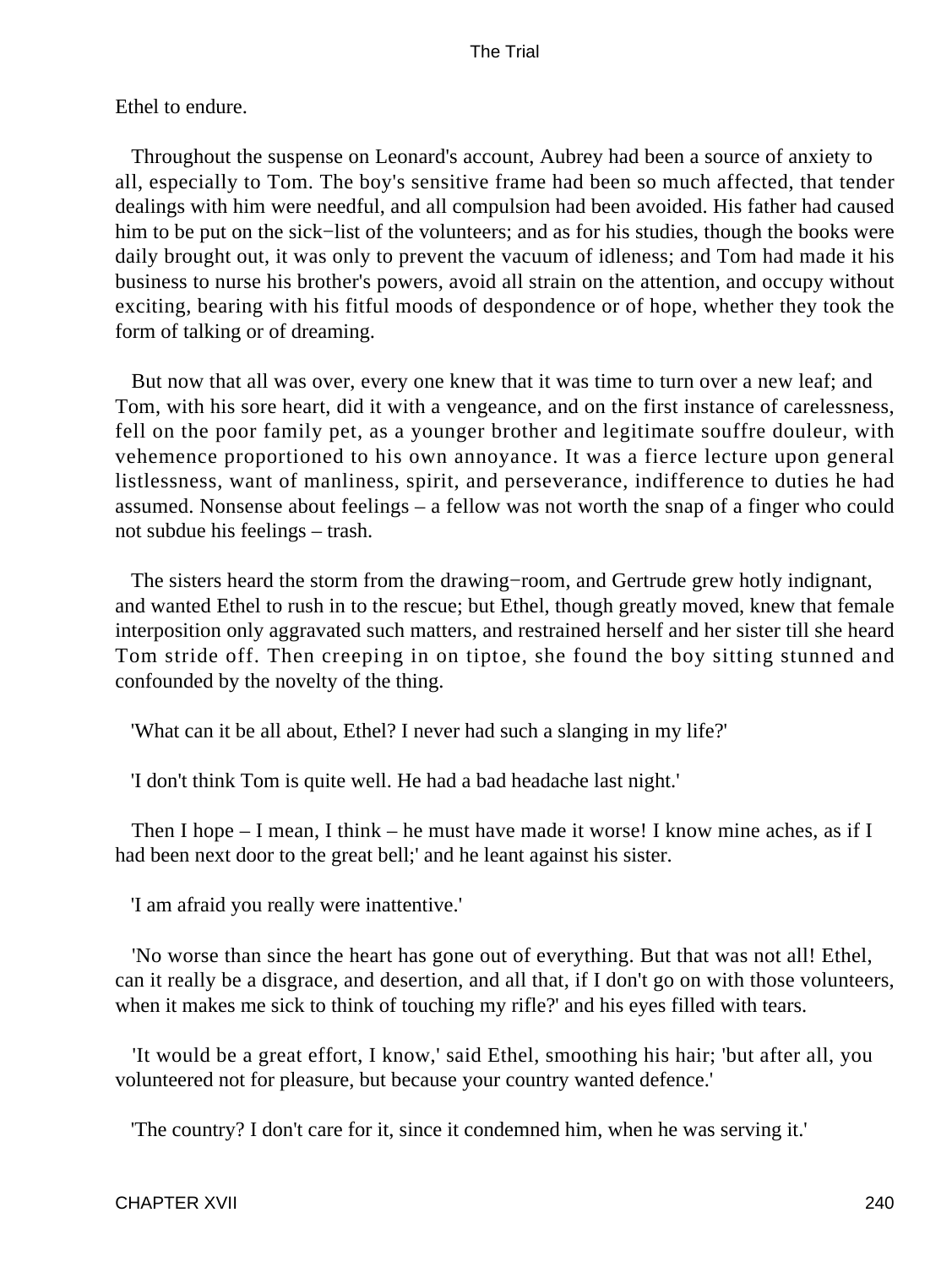'He would not say that, Aubrey! He would only be vexed to hear that you gave in, and were fickle to your undertaking. Indeed, if I were the volunteer, I should think it due to him, not to shrink as if I were ashamed of what he was connected with.'

 Aubrey tried to answer her sweet high−spirited smile, but he had been greatly hurt and distressed, and the late reproach to his manhood embittered his tears without making it easier to repress them; and pushing away his chair, he darted up−stairs.

 'Poor dear fellow! I've been very hard on him, and only blamed instead of comforting,' thought Ethel sadly, as she slowly entered the passage, 'what shall I think of, to make a break for both of those two?'

 'So you have been cockering your infant,' said Tom, meeting her. 'You mean to keep him a baby all his life.'

'Tom, I want to talk to you,' said she.

 In expectation of her displeasure, he met it half way, setting his back against the passage wall, and dogmatically declaring, 'You'll be the ruin of him if you go on in this way! How is he ever to go through the world if you are to be always wiping his tears with an embroidered pocket−handkerchief, and cossetting him up like a blessed little sucking lamb?'

 'Of course he must rough it,' said Ethel, setting her back against the opposite wall; 'I only want him to be hardened; but after a shock like this, one cannot go on as if one was a stock or stake. Even a machine would have its wheels out of order – '

'Well, well, but it is time that should be over.'

 'So it is;' and as the sudden thought flashed on her, 'Tom, I want you to reconsider your journey, that you gave up in the spring, and take him – '

'I don't want to go anywhere,' he wearily said.

 'Only it would be so good for him,' said Ethel earnestly; 'he really ought to see something taller than the Minster tower, and you are the only right person to take him, you are so kind to him.'

'For instance?' he said, smiling.

 'Accidents will happen in the best regulated families; besides, he did want shaking up. I dare say he will be the better for it. There's the dinner−bell.'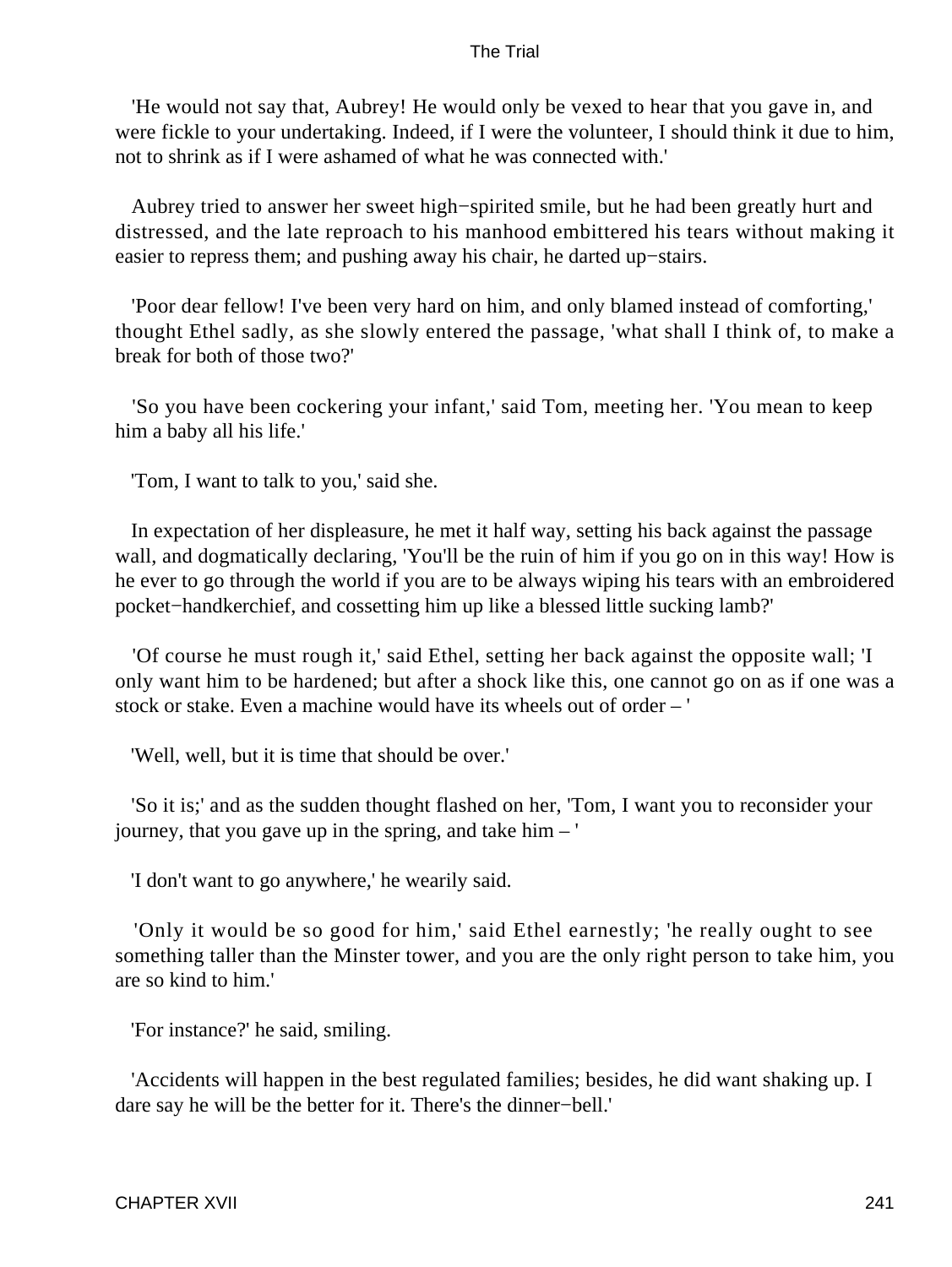To her surprise, she found his arm round her waist, and a kiss on her brow. 'I thought I should have caught it,' he said; 'you are not half a fool of a sister after all.'

 Aubrey was not in the dining−room; and after having carved, Tom, in some compunction, was going to look for him, when he made his appearance in his uniform.

'Oho!' said the Doctor, surprised.

 'There's to be a grand parade with the Whitford division,' he answered; and no more was said.

 Not till the eight o'clock twilight of the dripping August evening did the family reassemble. Ethel had been preparing for a journey that Mary and Gertrude were to make to Maplewood; and she did not come down till her father had returned, when following him into the drawing−room, she heard his exclamation, 'Winter again!'

 For the fire was burning, Tom was sitting crumpled over it, with his feet on the fender, and his elbows on his knees, and Aubrey in his father's arm−chair, his feet over the side, so fast asleep that neither entrance nor exclamation roused him; the room was pervaded with an odour of nutmeg and port wine, and a kettle, a decanter, and empty tumblers told tales. Now the Doctor was a hardy and abstemious man, of a water−drinking generation; and his wife's influence had further tended to make him – indulgent as he was – scornful of whatever savoured of effeminacy or dissipation, so his look and tone were sharp, and disregardful of Aubrey's slumbers.

 'We got wet through,' said Tom; 'he was done up, had a shivering fit, and I tried to prevent mischief.'

 'Hm! said the Doctor, not mollified. 'Cold is always the excuse. But another time don't teach your brother to make this place like a fast man's rooms.'

 Ethel was amazed at Tom's bearing this so well. With the slightest possible wrinkle of the skin of his forehead, he took up the decanter and carried it off to the cellaret.

'How that boy sleeps!' said his father, looking at him.

 'He has had such bad nights!' said Ethel. 'Don't be hard on Tom, he is very good about such things, and would not have done it without need. He is so careful of Aubrey!'

 'Too careful by half,' said the Doctor, smiling placably as his son returned. 'You are all in a league to spoil that youngster. He would be better if you would not try your hand on his ailments, but would knock him about.'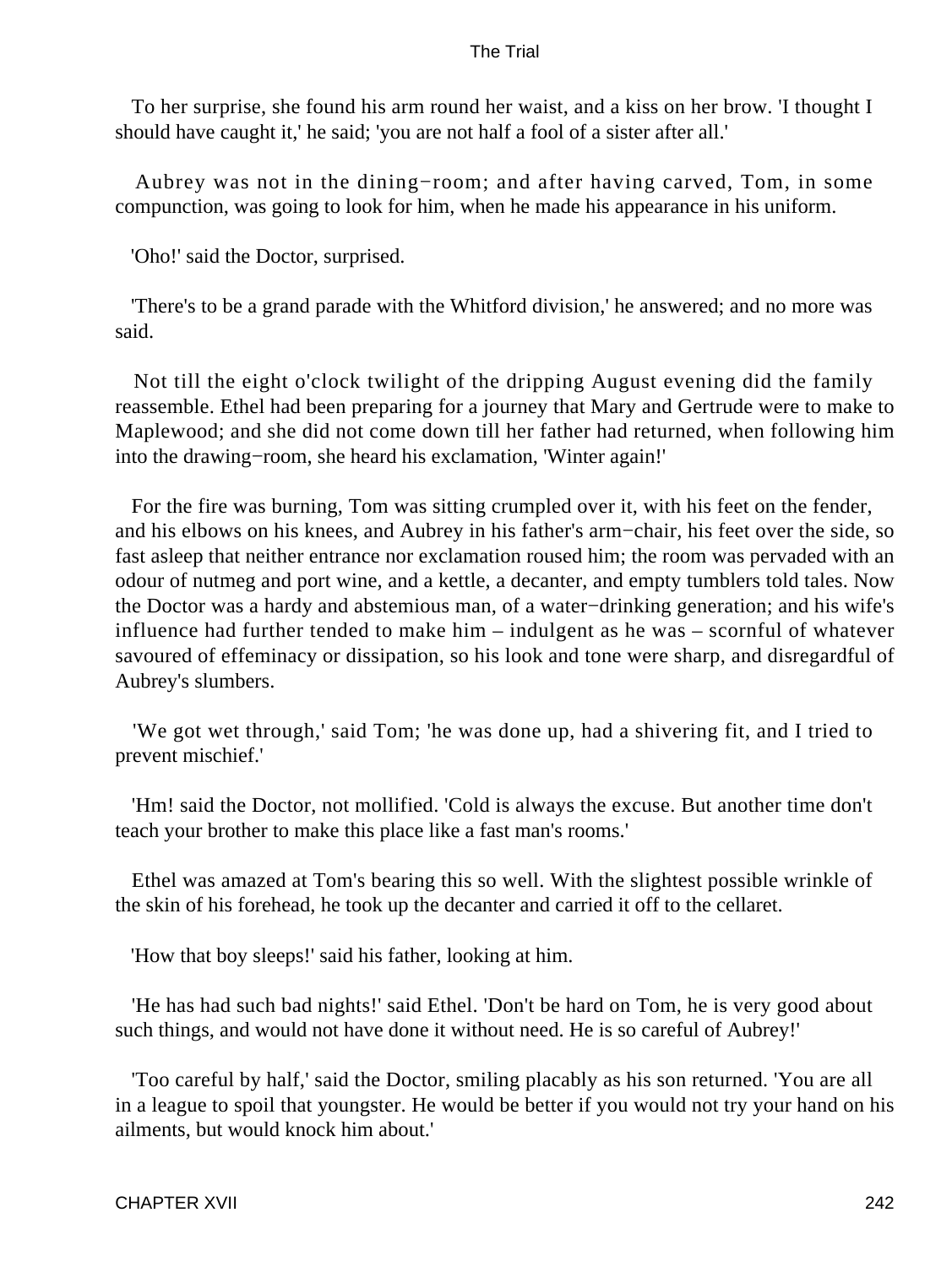'I never do that without repenting it,' said Tom; then, after a pause, 'It is not spirit that is wanting, but you would have been frightened yourself at his state of exhaustion.'

 'Of collapse, don't you mean?' said the Doctor, with a little lurking smile. 'However, it is vexatious enough; he had been gaining ground all the year, and now he is regularly beaten down again.'

'Suppose I was to take him for a run on the Continent?'

'What, tired of the hospital?'

 'A run now and then is duty, not pleasure,' replied Tom, quietly; while Ethel burnt to avert from him these consequences of his peculiar preference for appearing selfish.

 'So much for railway days! That will be a new doctrine at Stoneborough. Well, where do you want to go?'

'I don't want to go anywhere.'

 Ethel would not have wondered to see him more sullen than he looked at that moment. It was lamentable that those two never could understand each other, and that either from Tom's childish faults, his resemblance to his grandfather, or his habitual reserve, Dr. May was never free from a certain suspicion of ulterior motives on his part. She was relieved at the influx of the rest of the party, including Richard; and Aubrey wakening, was hailed with congratulations on the soundness of his sleep, whilst she looked at Tom with a meaning smile as she saw her father quietly feel the boy's hand and brow. The whole family were always nursing the lad, and scolding one another for it.

 Tom had put himself beside Ethel, under the shade of her urn, and she perceived that he was ill at ease, probably uncertain whether any confidences had been bestowed on her or Mary from the other side. There was no hope that the topic would be avoided, for Richard began with inquiries for Averil.

'She is working herself to death,' said Mary, sadly; 'but she says it suits her.'

 'And it does,' said the Doctor; 'she is stronger every day. There is nothing really the matter with her.'

 'Contrary blasts keep a ship upright,' said Gertrude, 'and she has them in abundance. We found her in the midst of six people, all giving diametrically opposite advice.'

 'Dr. Spencer was really helping, and Mr. Wright was there about his own affairs,' said Ethel, in a tone of repression.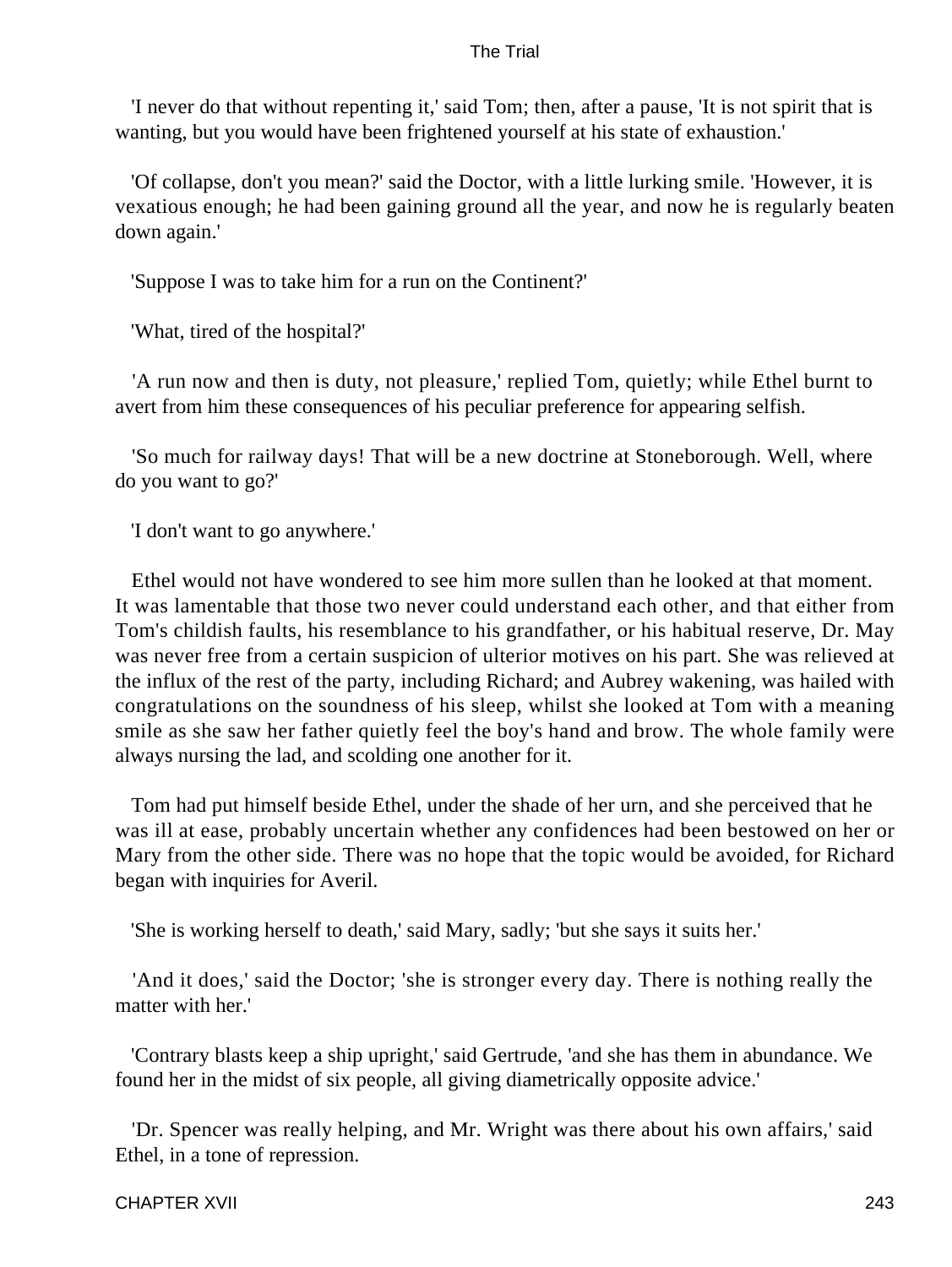'And Mrs. Ledwich wanted her to settle on the Ohio to assist the runaway slaves,' continued Gertrude.

'It does not tease her as if she heard it,' said Mary.

 'No,' said the Doctor, 'she moves about like one in a dream, and has no instinct but to obey her brother.'

 'Well, I am glad to be going,' said Daisy; 'it will be flat when all the excitement is over, and we have not the fun of seeing Tom getting rises out of Ave Ward.'

 This time Tom could not repress a sudden jerk, and Ethel silenced her sister by a hint that such references were not nice when people were in trouble.

 'By the bye,' said Aubrey, 'speaking of going away, what were you saying while I was asleep? or was it a dream that I was looking through Tom's microscope at a rifle bullet in the Tyrol?'

'An inspiration from Tom's brew,' said the Doctor.

 'Weren't you saying anything?' said Aubrey, eagerly. 'I'm sure there was something about duty and pleasure. Were you really talking of it?'

 'Tom was, and if it is to put some substance into those long useless legs, I don't care if you do start off.'

 Aubrey flashed into a fresh being. He had just been reading a book about the Tyrol, and Tom not caring at all where they were to go, this gave the direction. Aubrey rushed to borrow a continental Bradshaw from Dr. Spencer, and the plan rapidly took form; with eager suggestions thrown in by every one, ending with the determination to start on the next Monday morning.

 'That's settled,' said Tom, wearily, when he and Ethel, as often happened, had lingered behind the rest; 'only, Ethel, there's one thing. You must keep your eye on the Vintry Mill, and fire off a letter to me if the fellow shows any disposition to bolt.'

'If I can possibly find out – '

 'Keep your eyes open; and then Hazlitt has promised to let me know if that cheque of Bilson's is cashed. If I am away, telegraph, and meantime set my father on the scent. It may not hang that dog himself, but it may save Leonard.'

'Oh, if it would come!'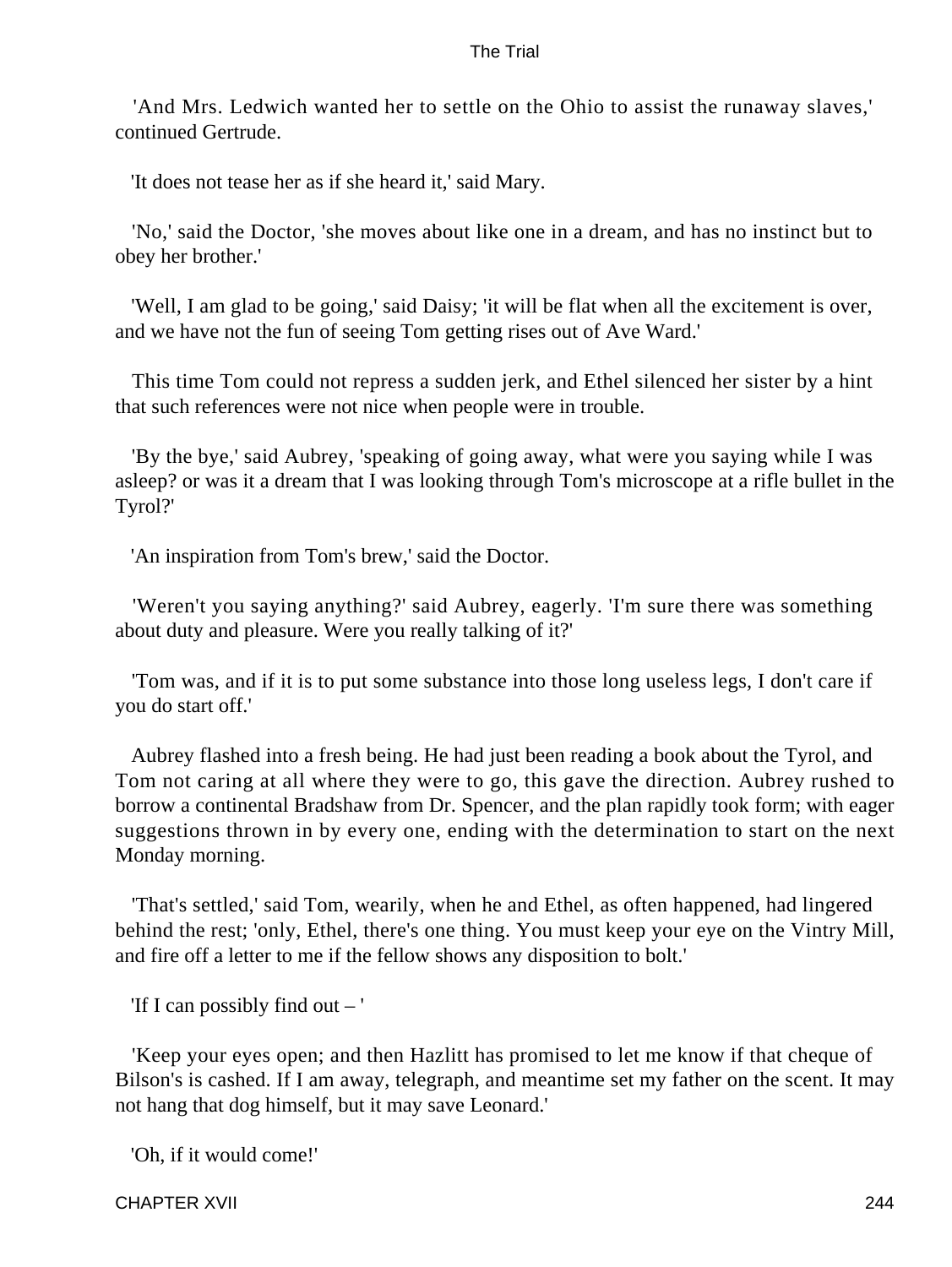'And meantime – silence, you know – '

 'Very well;' then lingering, 'Tom, I am sure you did the right thing by Aubrey, and so was papa afterwards.'

 His brow darkened for a moment, but shaking it off he said, 'I'll do my best for your cosset lamb, and bring him back in condition.'

'Thank you; I had rather trust him with you than any one.'

 'And how is it that no one proposes a lark for you, old Ethel?' said Tom, holding her so as to study her face. 'You look awfully elderly and ragged.'

 'Oh, I'm going to be left alone with the Doctor, and that will be the greatest holiday I ever had.'

 'I suppose it is to you,' said Tom, with a deep heavy sigh, perhaps glad to have some ostensible cause for sighing.

'Dear Tom, when you are living here, and working with him – '

 'Ah – h!' he said almost with disgust, 'don't talk of slavery to me before my time. How I hate it, and everything else! Good night!'

 'Poor Tom!' thought Ethel. 'I wish papa knew him better and would not goad him. Will Averil ever wake to see what she has done, and feel for him? Though I don't know why I should wish two people to be unhappy instead of one, and there is weight enough already. 0, Leonard, I wonder if your one bitter affliction will shield you from the others that may be as trying, and more tempting!'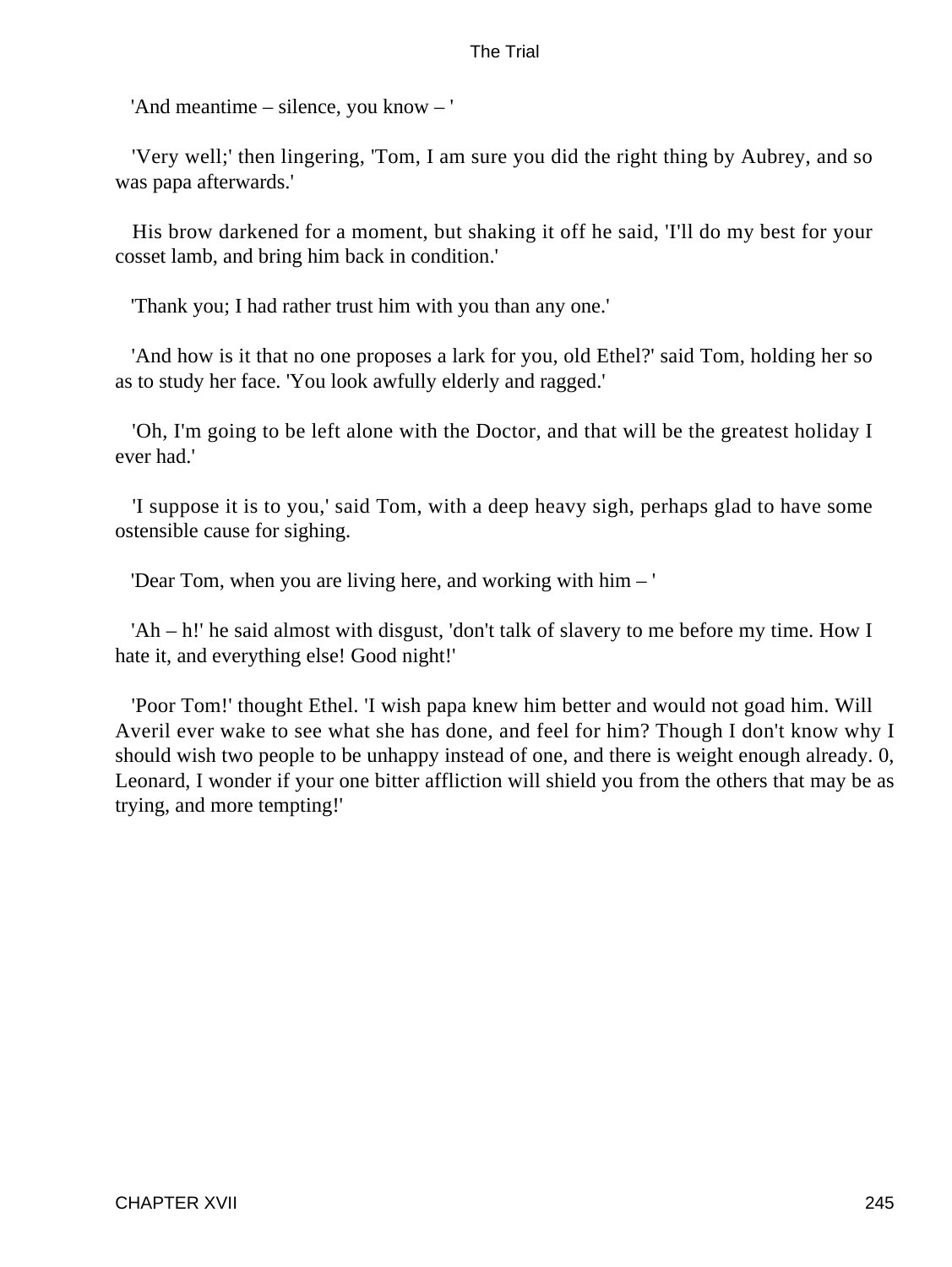# **[CHAPTER XVIII](#page-414-0)**

*A*ll bright hopes and hues of day

Have faded into twilight gray. – Christian Year

 'No fear of Aubrey's failing,' said Tom; 'he has a better foundation than nine−tenths of the lads that go up, and he is working like a man.'

'He always did work heartily,' said Ethel, 'and with pleasure in his work.'

'Ay, like a woman.'

'Like a scholar.'

 'A scholar is a kind of woman. A man, when he's a boy, only works because he can't help it, and afterwards for what he can get by it.'

'For what he can do with it would have a worthier sound.'

'Sound or sense, it is all the same.'

'Scaffolding granted, what is the building?'

 Tom apparently thought it would be working like a woman to give himself the trouble of answering; and Ethel went on in her own mind, 'For the work's own sake – for what can be got by it – for what can be done with it – because it can't be helped – are – these all the springs of labour here? Then how is work done in that solitary cell? Is it because it can't be helped, or is it 'as the Lord's freeman'? And when he can hear of Aubrey's change, will he take it as out of his love, or grieve for having been the cause?'

 For the change had been working in Aubrey ever since Leonard had altered his career. The boy was at a sentimental age, and had the susceptibility inseparable from home breeding; his desire to become a clergyman had been closely connected with the bright visions of the happy days at Coombe, and had begun to wane with the first thwarting of Leonard's plans; and when the terrible catastrophe of the one friend's life occurred, the other became alienated from all that they had hoped to share together. Nor could even Dr. May's household be so wholly exempt from the spirit of the age, that Aubrey was not aware of the strivings and trials of faith at the University. He saw what Harvey Anderson was, and knew what was passing in the world; and while free from all doubts, shrank boyishly from the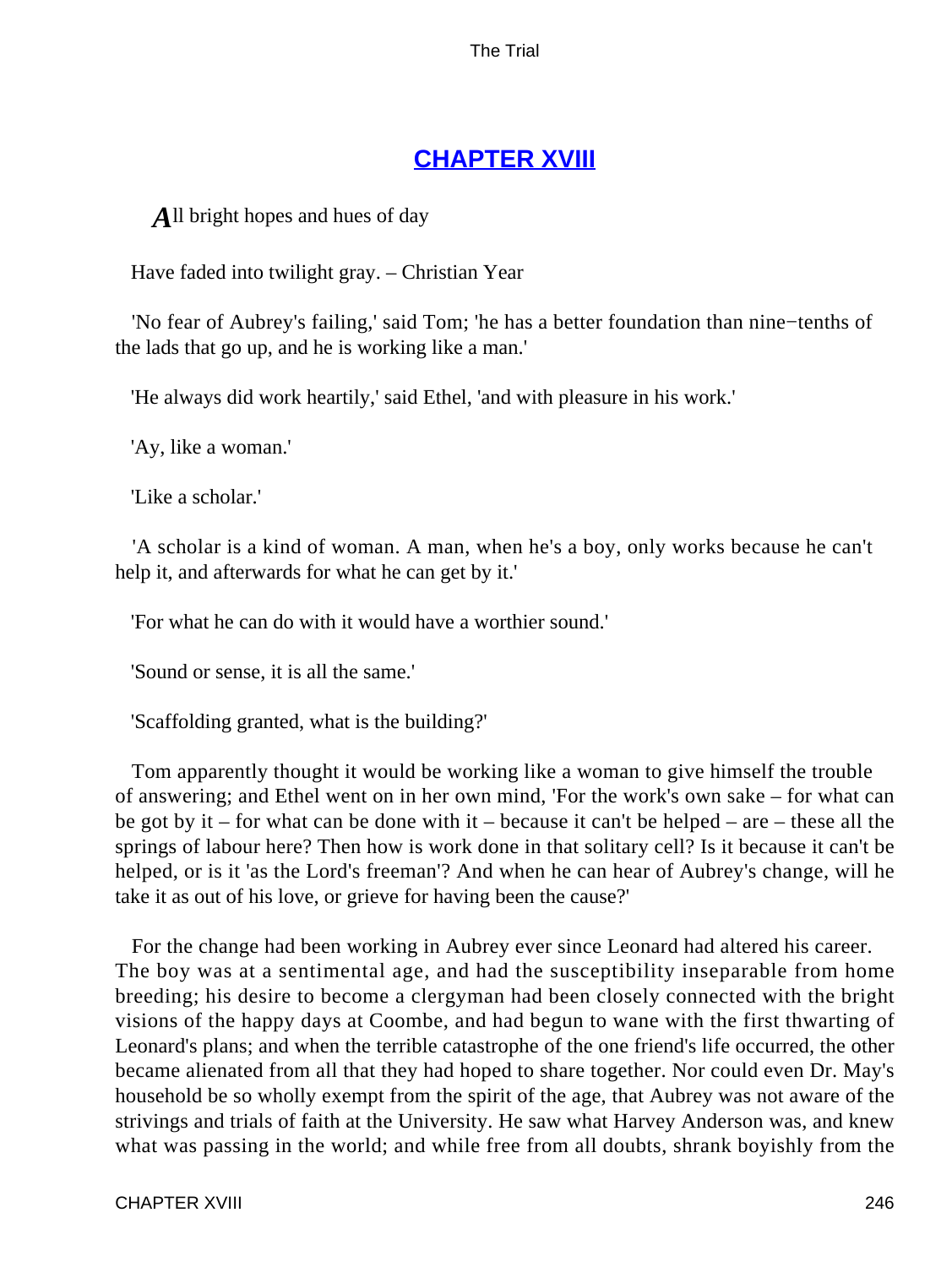investigations that he fancied might excite them. Or perhaps these fears of possible scruples were merely his self−justification for gratifying his reluctance.

 At any rate, he came home from his two months' tour, brown, robust, with revived spirits, but bent on standing an examination for the academy at Woolwich. He had written about it several times before his return, and his letters were, as his father said, 'so appallingly sensible that perhaps he would change his mind.' But it was not changed when he came home; and Ethel, though sorely disappointed, was convinced by her own sense as well as by Richard's prudence, that interference was dangerous. No one in Israel was to go forth to the wars of the Lord save those who 'willingly offered themselves;' and though grieved that her own young knight should be one of the many champions unwilling to come forth in the Church's cause, she remembered the ordeal to Norman's faith, and felt that the exertion of her influence was too great a responsibility.

'You don't like this,' said Tom, after a pause. 'It is not my doing, you know.'

 'No, I did not suppose it was,' said Ethel. 'You would not withhold any one in these days of exceeding want of able clergymen.'

 'I told him it would be a grief at home,' added Tom, 'but when a lad gets into that desperate mood, he always may be a worse grief if you thwart him; and I give you credit, Ethel, you have not pulled the curb.'

'Richard told me not.'

'Richard represents the common sense of the family when I am not at home.'

 Tom was going the next day to his course of study at the London hospitals, and this – the late afternoon – was the first time that he and his sister had been alone together. He had been for some little time having these short jerks of conversation, beginning and breaking off rather absently. At last he said, 'Do those people ever write?'

'Prisoners, do you mean? Not for three months.'

'No – exiles.'

'Mary has heard twice.'

He held out Mary's little leathern writing−case to her.

'O, Tom!'

'It is only Mary.'

CHAPTER XVIII 247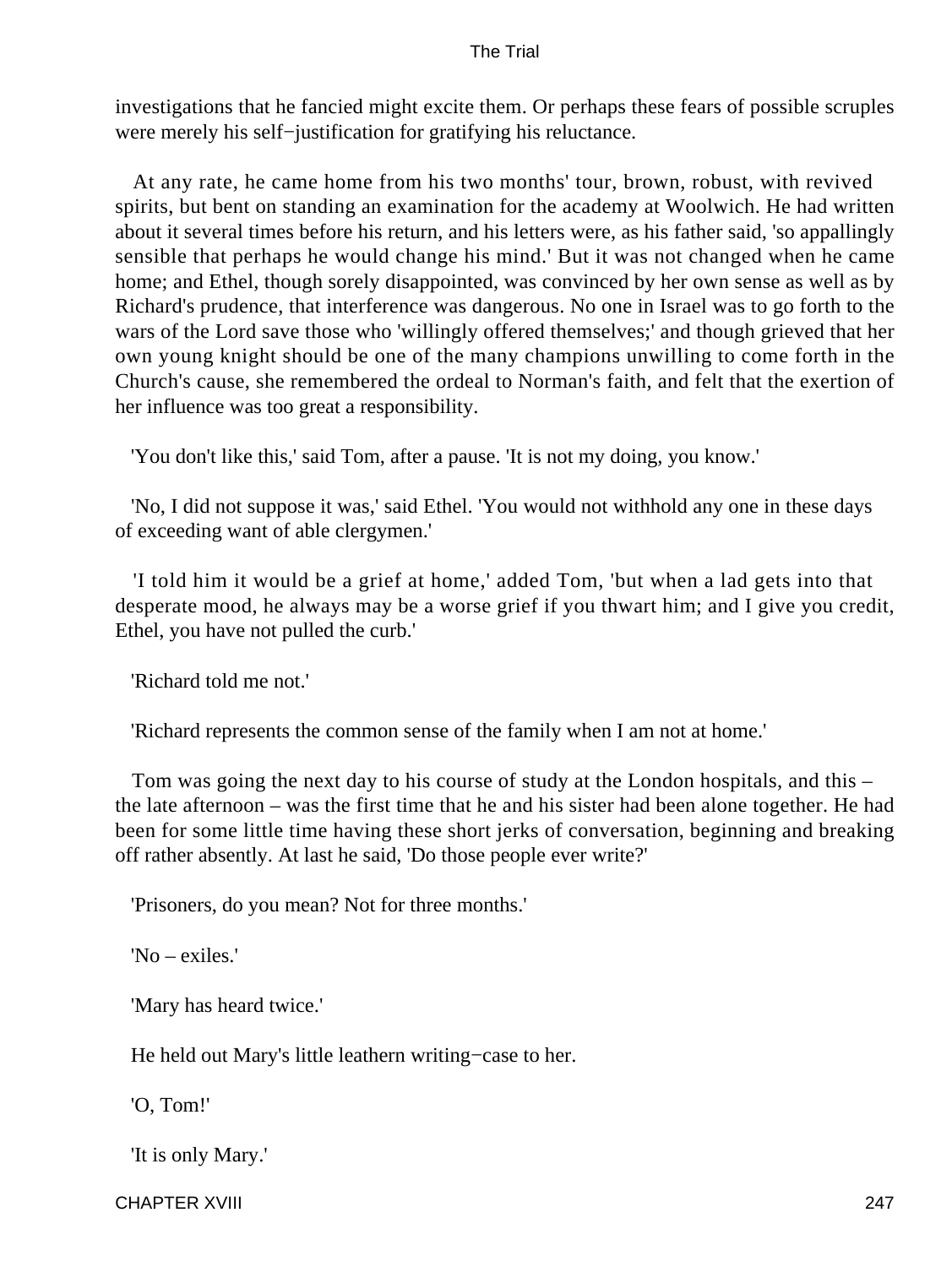Ethel accepted the plea, aware that there could be no treason between herself and Mary, and moreover that the letters had been read by all the family. She turned the key, looked them out, and standing by the window to catch the light, began to read –

 'You need not be afraid, kind Mary,' wrote Averil, on the first days of her voyage; 'I am quite well, as well as a thing can be whose heart is dried up. I am hardened past all feeling, and seem to be made of India−rubber. Even my colour has returned – how I hate to see it, and to hear people say my roses will surprise the delicate Americans. Fancy, in a shop in London I met an old school−fellow, who was delighted to see me, talked like old times, and insisted on knowing where we were staying. I used to be very fond of her, but it was as if I had been dead and was afraid she would find out I was a ghost, yet I talked quite indifferently, and never faltered in my excuses. When we embarked, it was no use to know it was the last of England, where he and you and home and life were left. How I envied the poor girl, who was crying as if her heart would break!'

 On those very words, broke the announcement of Mr. Cheviot. Tom coolly held out his hand for the letters, so much as a matter of course, that Ethel complied with his gesture, and he composedly pocketed them, while she felt desperately guilty. Mary's own entrance would have excited no compunction, Ethel would have said that Tom wanted to hear of the voyage; but in the present case, she could only blush, conscious that the guest recognized her sister's property, and was wondering what business she had with it, and she was unwilling to explain, not only on Tom's account, but because she knew that Mr. Cheviot greatly disapproved of petitioning against the remission of capital sentences, and thought her father under a delusion.

 After Tom's departure the next day, she found the letters in her work−basket, and restored them to Mary, laughing over Mr. Cheviot's evident resentment at the detection of her doings.

'I think it looked rather funny,' said Mary.

 'I beg your pardon,' said Ethel, much astonished; 'but I thought, as every one else had seen them  $-$ '

'Tom always laughed at poor Ave.'

'He is very different now; but indeed, Mary, I am sorry, since you did not like it.'

 'Oh!' cried Mary, discomfited by Ethel's apology, 'indeed I did not mean that, I wish I had not said anything. You know you are welcome to do what you please with all I have. Only,' she recurred, 'you can't wonder that Mr. Cheviot thought it funny.'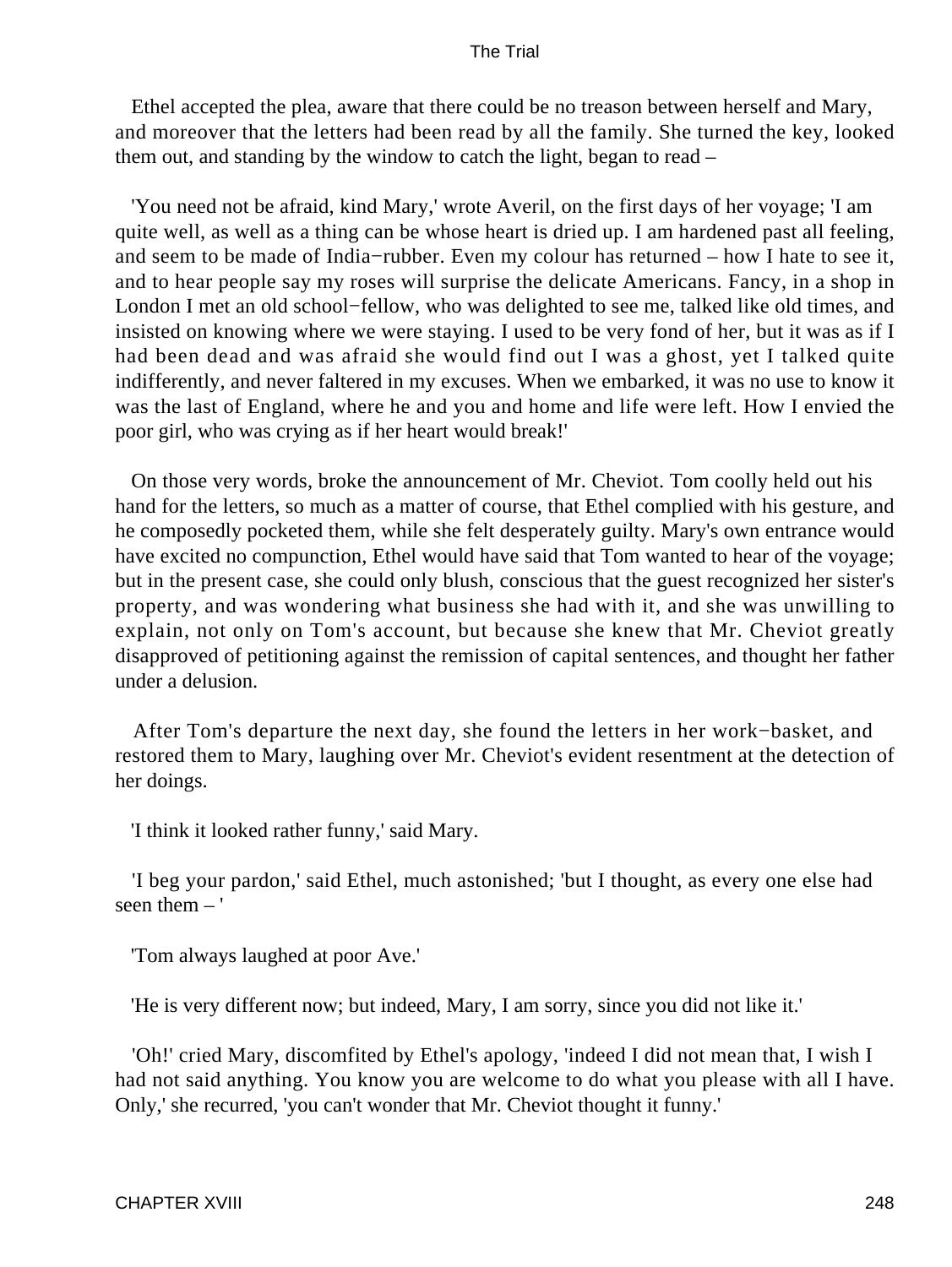'If he had any call to think at all,' said Ethel, who was one of those who thought that Charles Cheviot had put a liberal interpretation on Dr. May's welcome to Stoneborough. He had arrived after the summer holidays as second master of the school, and at Christmas was to succeed Dr. Hoxton, who had been absolutely frightened from his chair by the commissions of inquiry that had beset the Whichcote foundation; and in compensation was at present perched on the highest niche sacred to conservative martyrdom in Dr. May's loyal heart.

 Charles Cheviot was a very superior man, who had great influence with young boys, and was admirably fitted to bring about the much required reformation in the school. He came frequently to discuss his intentions with Dr. May, and his conversation was well worth being listened to; but even the Doctor found three evenings in a week a large allowance for good sense and good behaviour – the evenings treated as inviolable even by old friends like Dr. Spencer and Mr. Wilmot, the fast waning evenings of Aubrey's home life.

 The rest were reduced to silence, chess, books, and mischief, except when a treat of facetious small talk was got up for their benefit. Any attempt of the ladies to join in the conversation was replied to with a condescending levity that reduced Ethel to her girlhood's awkward sense of forwardness and presumption; Mary was less disconcerted, because her remarks were never so aspiring, and Harry's wristbands sufficed her; but the never−daunted Daisy rebelled openly, related the day's events to her papa, fearless of any presence, and when she had grown tired of the guest's regular formula of expecting to meet Richard, she told him that the adult school always kept Richard away in the winter evenings; 'But if you want to see him, he is always to be found at Cocksmoor, and he would be very glad of help.'

'Did he express any such wish?' said Mr. Cheviot, looking rather puzzled.

'Oh dear, no; only I thought you had so much time on your hands.'

 'Oh no – oh no!' exclaimed Mary, in great confusion, 'Gertrude did not mean – I am sure I don't know what she was thinking of.'

 And at the first opportunity, Mary, for once in her life, administered to Gertrude a richly−deserved reproof for sauciness and contempt of improving conversation; but the consequence was a fancy of the idle younglings to make Mary accountable for the 'infesting of their evenings,' and as she was always ready to afford sport to the household, they thus obtained a happy outlet for their drollery and discontent, and the imputation was the more comical from his apparent indifference and her serene composure; until one evening when, as the bell rung, and mutterings passed between Aubrey and Gertrude, of 'Day set,' and 'Cheviot's mountains lone,' the head of the family, for the first time, showed cognizance of the joke, and wearily taking down his slippered feet from their repose, said, 'Lone! yes, there's the rub! I shall have to fix days of reception if Mary will insist on being so attractive.'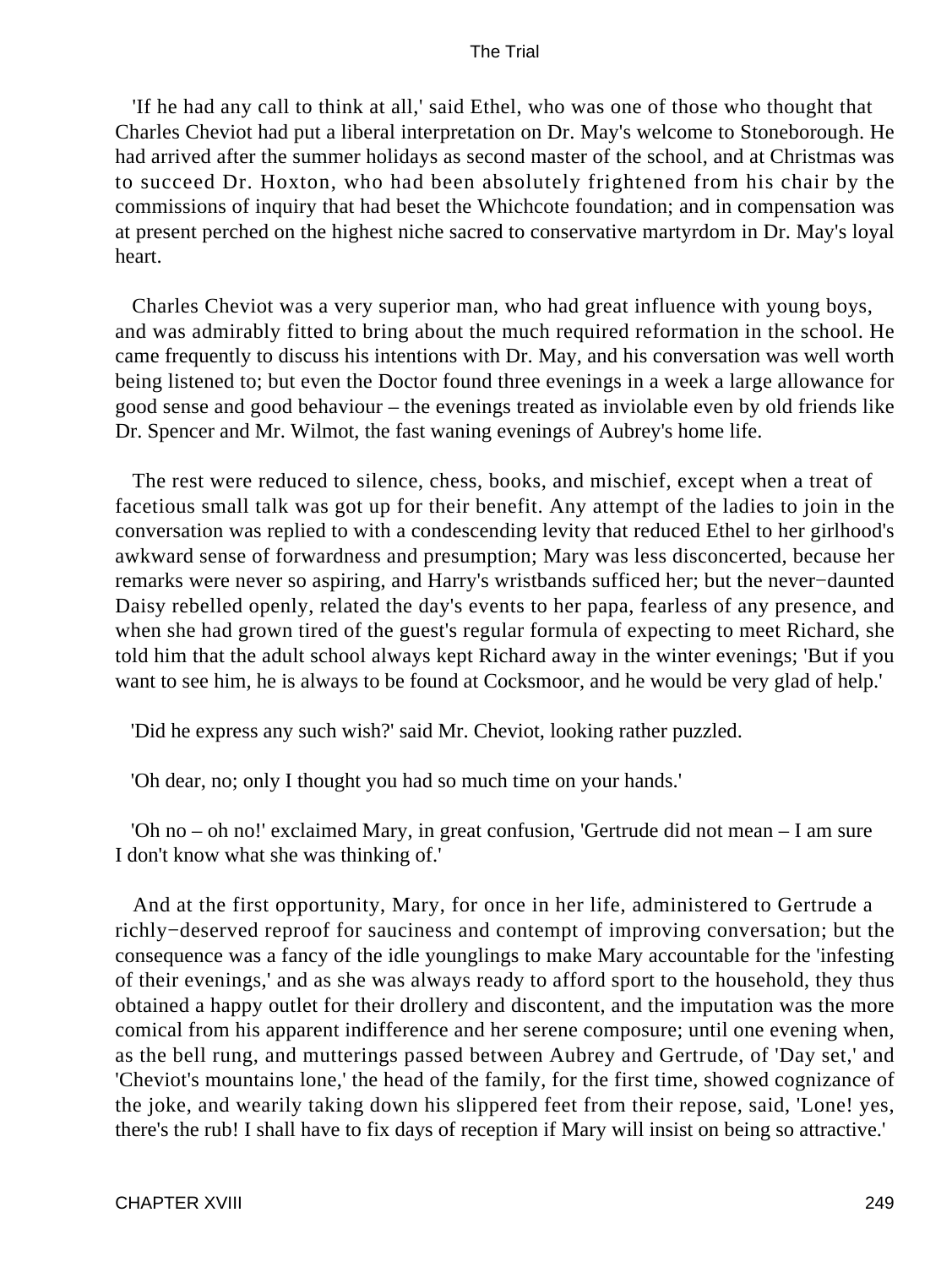Mary, with an instinct that she was blamed, began to be very sorry, but broke off amid peals of merriment, and blushes that were less easily extinguished; and which caused Ethel to tell each of the young ones privately, that their sport was becoming boy and frog work, and she would have no more of it. The Daisy was inclined to be restive; but Ethel told her that many people thought this kind of fun could never be safe or delicate. 'I have always said that it might be quite harmless, if people knew where to stop – now show me that I am right.'

 And to Aubrey she put the question, whether he would like to encourage Daisy in being a nineteenth−century young lady without reticence?

 However, as Mary heard no more of their mischievous wit, Ethel was quite willing to let them impute to herself a delusion that the schoolmaster was smitten with Mary, and to laugh with them in private over all the ridiculous things they chose to say.

 At last Flora insisted on Ethel's coming with her to make a distant call, and, as soon as they were in the carriage, said, 'It was not only for the sake of Mrs. Copeland, though it is highly necessary you should go, but it is the only way of ever speaking to you, and I want to know what all this is about Mary?'

'The children have not been talking their nonsense to you!'

 'No one ever talks nonsense to me – intentionally, I mean – not even you, Ethel; I wish you did. But I hear it is all over the town. George has been congratulated, and so have I, and one does not like contradicting only to eat it up again.'

'You always did hear everything before it was true, Flora.'

'Then is it going to be true?'

'O, Flora, can it be possible?' said Ethel, with a startled, astonished look.

 'Possible! Highly obvious and proper, as it seems to me. The only doubt in my mind was whether it were not too obvious to happen.'

 'He is always coming in,' said Ethel, 'but I never thought it was really for that mischief! The children only laugh about it as the most preposterous thing they can think of, for he never speaks to a woman if he can help it.'

'That may not prevent him from wanting a good wife.'

 'Wanting a wife – ay, as he would want a housekeeper, just because he has got to the proper position for it; but is he to go and get our bonny Mary in that way, just for an appendage to the mastership?'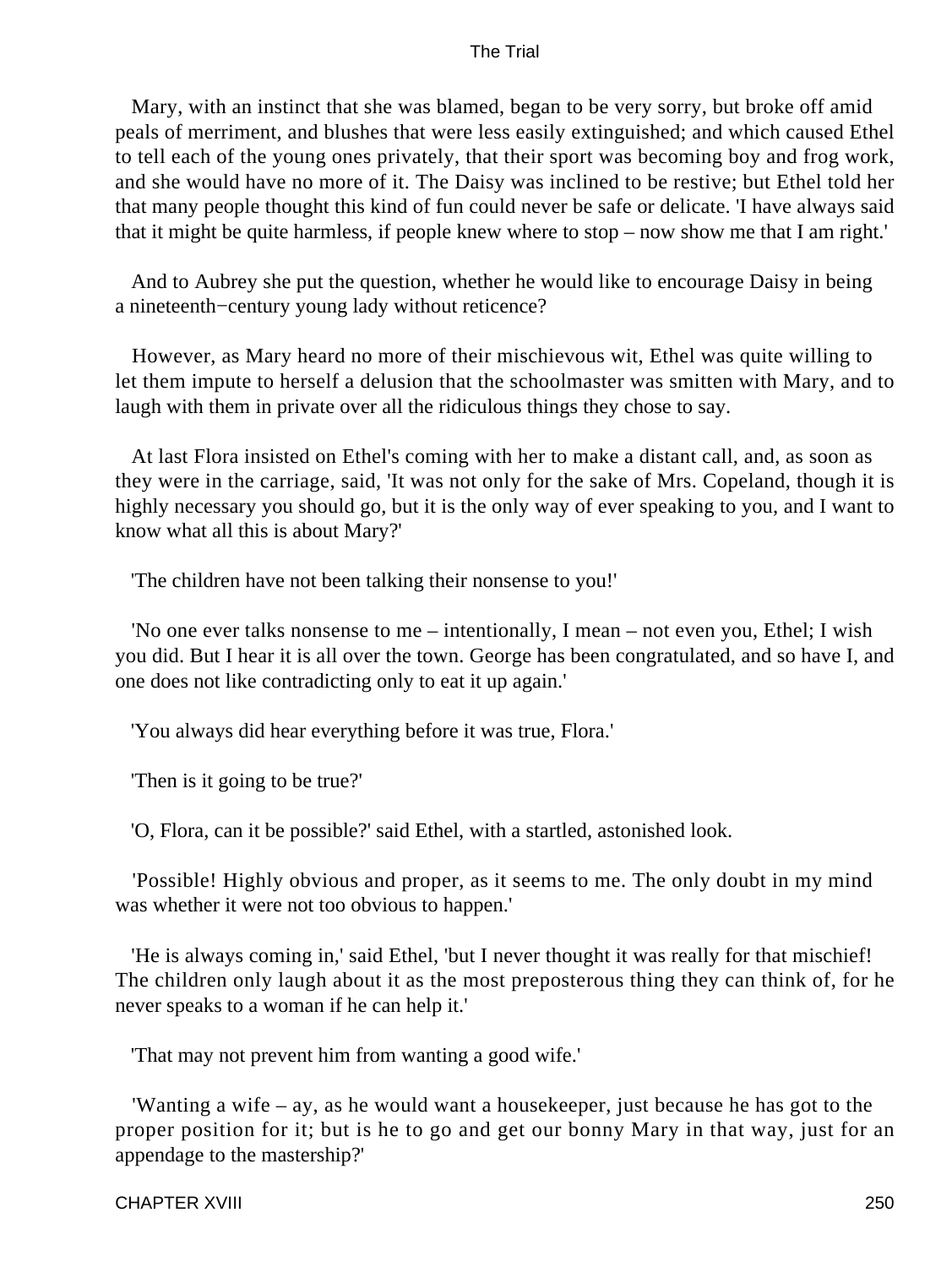'Well done, old Ethel! I'm glad to see you so like yourself. I remember when we thought Mrs. Hoxton's position very sublime.'

'I never thought of positions!'

 'Never! I know that very well; and I am not thinking of it now, except as an adjunct to a very worthy man, whom Mary will admire to the depths of her honest heart, and who will make her very happy.'

 'Yes, I suppose if she once begins to like him, that he will,' said Ethel, slowly; 'but I can't bring myself to swallow it yet. She has never given in to his being a bore, but I thought that was her universal benevolence; and he says less to her than to any one.'

'Depend upon it, he thinks he is proceeding selon les regles.'

 'Then he ought to be flogged! Has he any business to think of my Mary, without falling red−hot in love with her? Why, Hector was regularly crazy that last half−year; and dear old Polly is worth ever so much more than Blanche.'

 'I must say you have fulfilled my desire of hearing you talk nonsense, Ethel. Mary would never think of those transports.'

'She deserves them all the more.'

'Well, she is the party most concerned, though she will be a cruel loss to all of us.'

'She will not go far, if  $-$ '

 'Yes, but she will be the worse loss. You simple Ethel, you don't think that Charles Cheviot will let her be the dear family fag we have always made of her?'

'Oh no – that always was wrong.'

 'And living close by, she will not come on a visit, all festal, to resume home habits. No, you must make up your mind, Ethel – *if, as you say, if* – he will be a man for monopolies, and he will resent anything that he thinks management from you. I suspect it is a real sign of the love that you deny, that he has ventured on the sister of a clever woman, living close by, and a good deal looked up to.'

 'Flora, Flora, you should not make one wicked. If she is to be happy, why can't you let me rejoice freely, and only have her drawn off from me bit by bit, in the right way of nature?'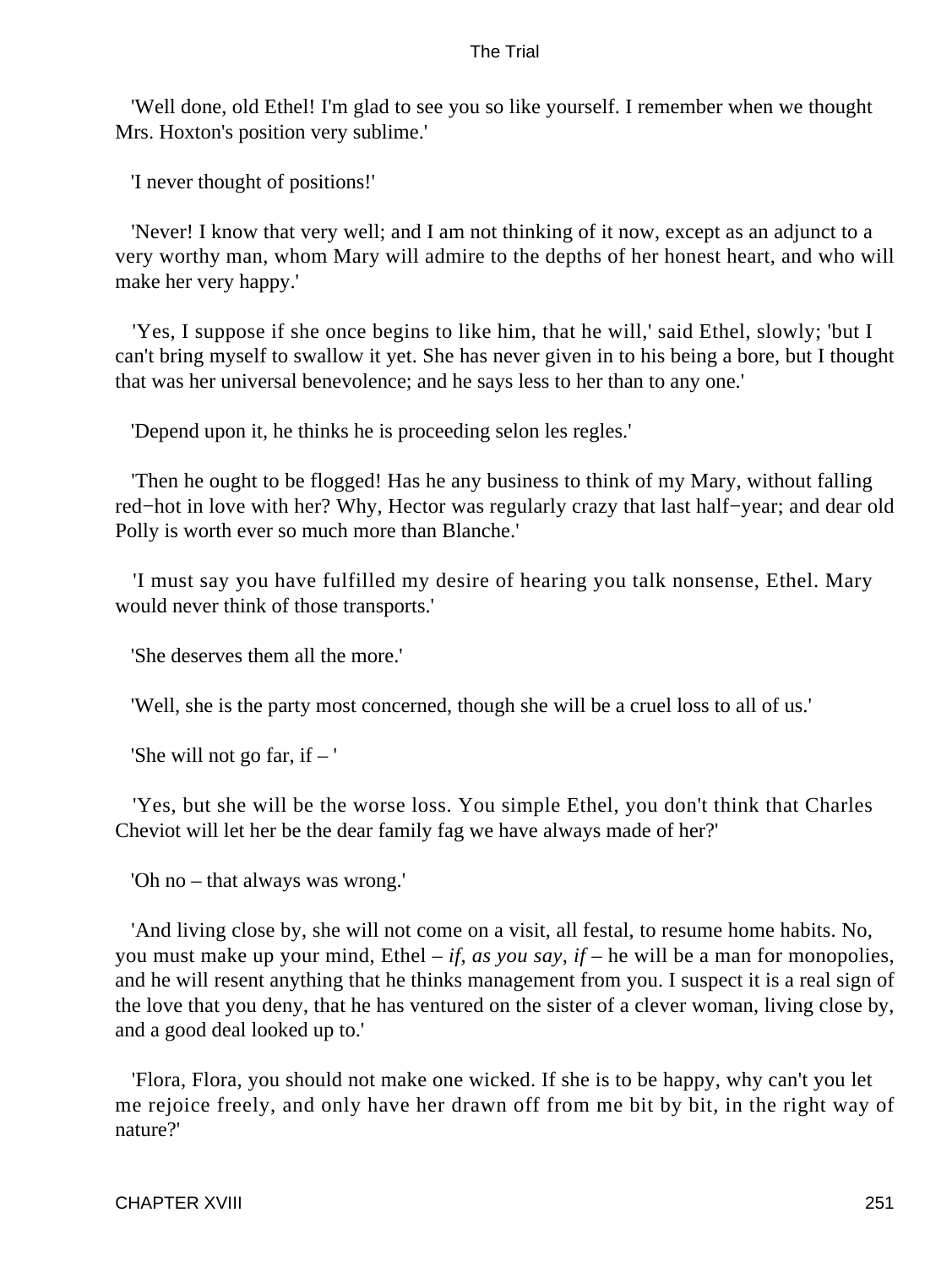'I did not tell you to make you dislike it – of course not. Only I thought that a little tact, a little dexterity, might prevent Charles Cheviot from being so much afraid of you, as if he saw at once how really the head of the family you are.'

 'Nonsense, Flora, I am no such thing. If I am domineering, the sooner any one sees it and takes me down the better. If this does come, I will try to behave as I ought, and not to mind so Mary is happy; but I can't act, except just as the moment leads me. I hope it will soon be over, now you have made me begin to believe in it.

I am afraid it will spoil Harry's pleasure at home! Poor dear Harry, what will he do?'

'When does he come?'

'Any day now; he could not quite tell when he could get away.

 When they came back, and Dr. May ran out to say, 'Can you come in. Flora? we want you,' the sisters doubted whether his excitement were due to the crisis, or to the arrival. He hurried them into the study, and shut the door, exulting and perplexed. 'You girls leave one no rest,' he said. 'Here I have had this young Cheviot telling me that the object of his attentions has been apparent. I'm sure I did not know if it were Mab or one of you. I thought he avoided all alike; and poor Mary was so taken by surprise that she will do nothing but cry, and say, «No, never;» and when I tell her she shall do as she pleases, she cries the more; or if I ask her if I am to say Yes, she goes into ecstasies of crying! I wish one of you would go up, and see if you can do anything with her.'

'Is he about the house?' asked Flora, preparing to obey.

 'No – I was obliged to tell him that she must have time, and he is gone home. I am glad he should have a little suspense – he seemed to make so certain of her. Did he think he was making love all the time he was boring me with his gas in the dormitories? I hope she will serve him out!'

'He will not be the worse for not being a lady's man,' said Flora, at the door.

 But in ten minutes, Flora returned with the same report of nothing but tears; and she was obliged to leave the party to their perplexity, and drive home; while Ethel went in her turn to use all manner of pleas to her sister to cheer up, know her own mind, and be sure that they only wished to guess what would make her happiest. To console or to scold were equally unsuccessful, and after attempting all varieties of treatment, bracing or tender, Ethel found that the only approach to calm was produced by the promise that she should be teased no more that evening, but be left quite alone to recover, and cool her burning eyes and aching head. So, lighting her fire, shaking up a much−neglected easy−chair, bathing her eves, desiring her not to come down to tea, and engaging both that Gertrude should not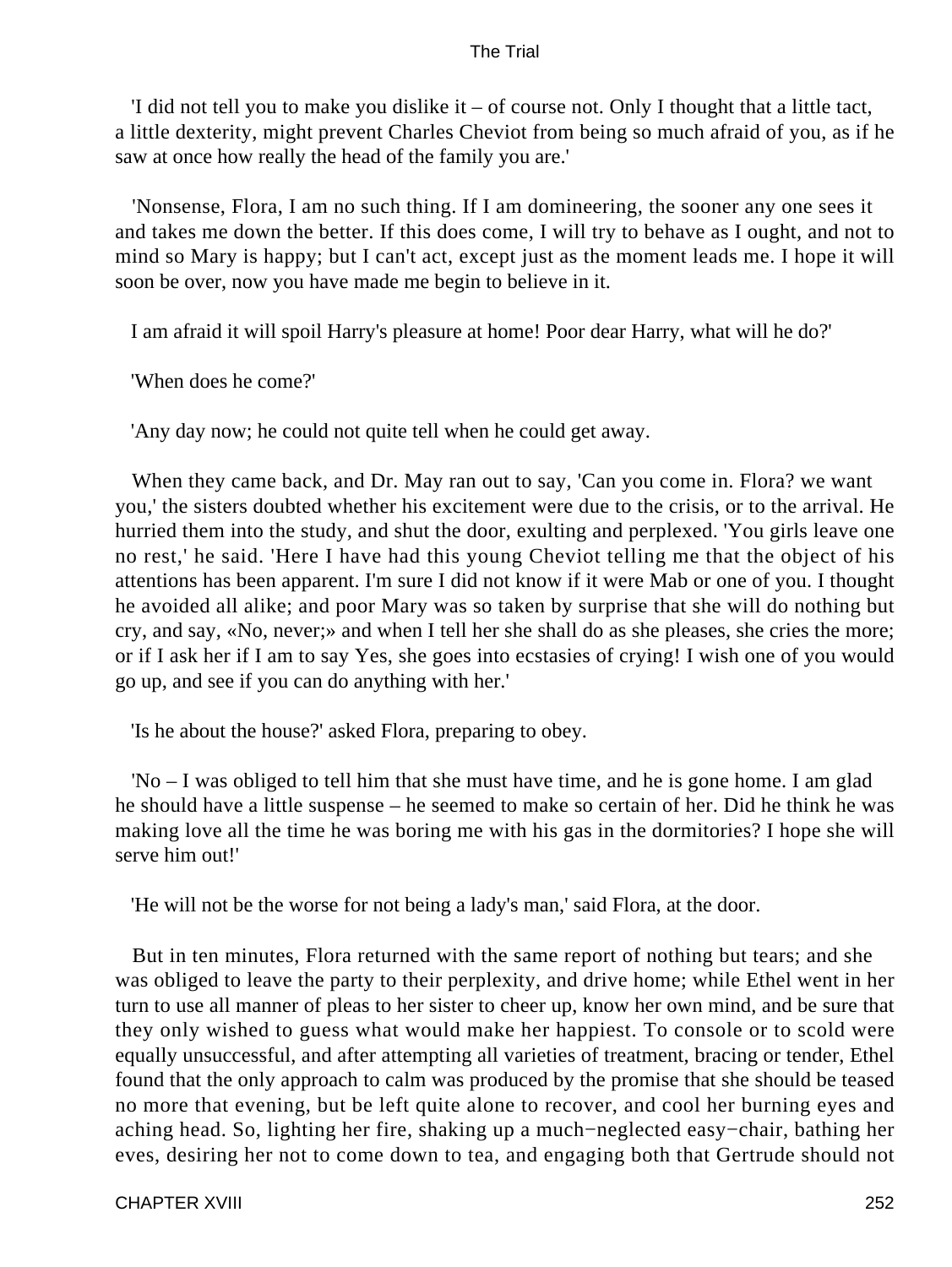behold her, and that papa would not be angry, provided that she tried to know what she really wished, and be wiser on the morrow, Ethel left her. The present concern was absolutely more to persuade her to give an answer of some sort, than what that answer should be. Ethel would not wish; Dr. May had very little doubt; and Gertrude, from whom there was no concealing the state of affairs, observed, 'If she cries so much the first time she has to know her own mind, it shows she can't do without some one to do it for her.'

 The evening passed in expeditions of Ethel's to look after her patient, and in desultory talk on all that was probable and improbable between Dr. May and the younger ones, until just as Ethel was coming down at nine o'clock with the report that she had persuaded Mary to go to bed, she was startled by the street door being opened as far as the chain would allow, and a voice calling,

'I say, is any one there to let me in?'

 'Harry! 0, Harry! I'm coming;' and she had scarcely had time to shut the door previous to taking down the chain, before the three others were in the hall, the tumult of greetings breaking forth.

'But where's Polly?' he asked, as soon as he was free to look round them all.

 'Going to bed with a bad headache,' was the answer, with which Daisy had sense enough not to interfere; and the sailor had been brought into the drawing−room, examined on his journey, and offered supper, before he returned to the charge.

'Nothing really the matter with Mary, I hope?'

'Oh! no – nothing.'

'Can't I go up and see her?'

 'Not just at present,' said Ethel. 'I will see how she is when she is in bed, but if she is going to sleep, we had better not disturb her.'

 'Harry thinks she must sleep better for the sight of him,' said the Doctor; 'but it is a melancholy business. – Harry, your nose is out of joint.'

'Who is it?' said Harry, gravely.

 'Ah! you have chosen a bad time to come home. We shall know no comfort till it is over.'

'Who?' cried Harry; 'no nonsense, Gertrude, I can't stand guessing.'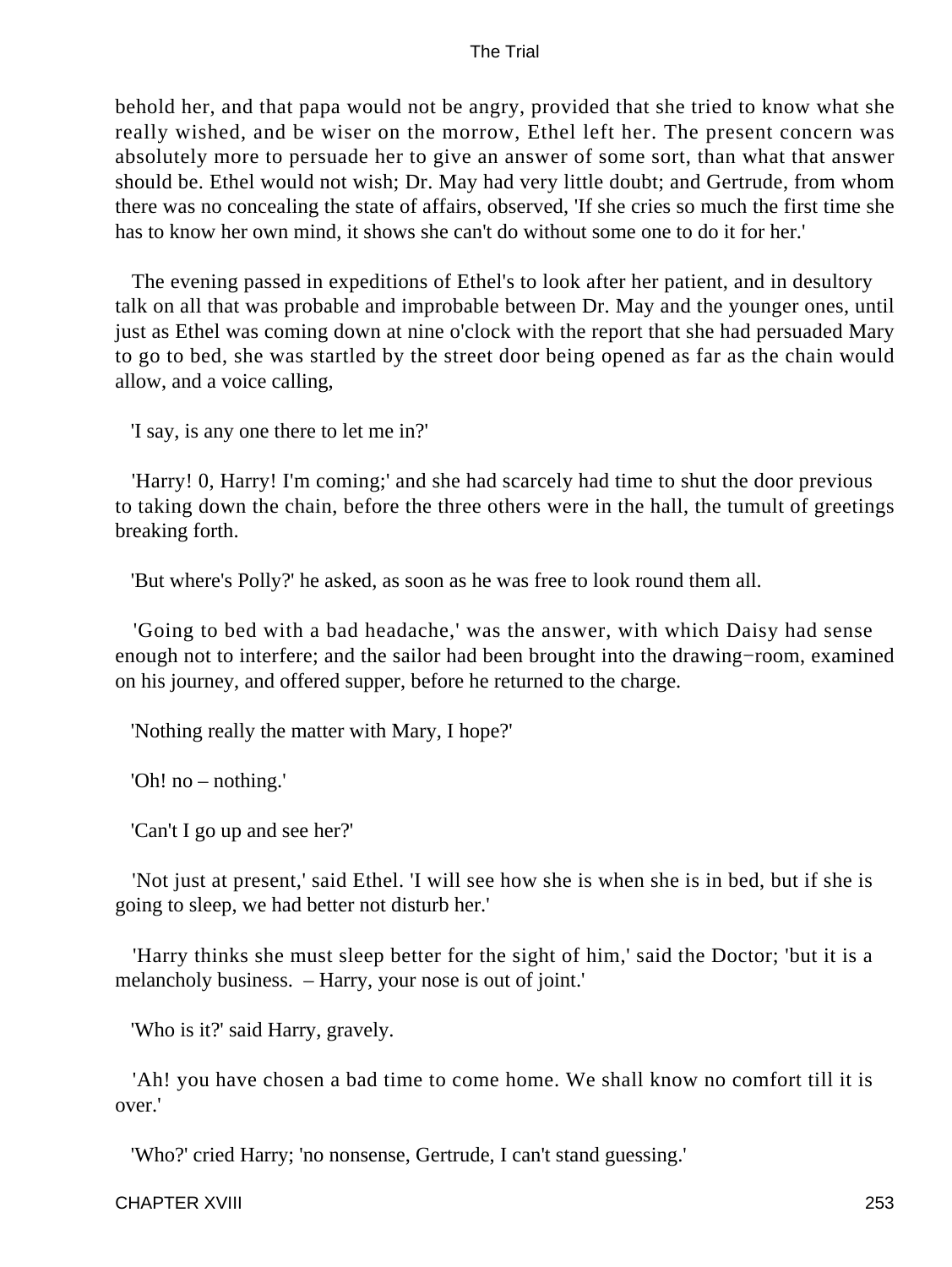This was directed to Gertrude, who was only offending by pursed lips and twinkling eyes, because he could not fall foul of his father. Dr. May took pity, and answered at once.

 'Cheviot!' cried Harry. 'Excellent! He always did know how to get the best of everything. Polly turning into a Mrs. Hoxton. Ha! ha! Well, that is a relief to my mind.'

'You did look rather dismayed, certainly. What were you afraid of?'

 'Why, when that poor young Leonard Ward's business was in the papers, a messmate of mine was asked if we were not all very much interested, because of some attachment between some of us. I thought he must mean me or Tom, for I was tremendously smitten with that sweet pretty girl, and I used to be awfully jealous of Tom, but when I heard of Mary going to bed with a headache, and that style of thing, I began to doubt, and I couldn't stand her taking up with such a dirty little nigger as Henry Ward was at school.'

'I think you might have known Mary better!' exclaimed Gertrude.

'And it's not Tom either?' he asked.

'Exactly the reverse,' laughed his father.

 'Well, Tom is a sly fellow, and he had a knack of turning up whenever one wanted to do a civil thing by that poor girl. Where is she now?'

'At New York.'

'They'd better take care how they send me to watch the Yankees, then.'

 'Your passion does not alarm me greatly,' laughed the Doctor. 'I don't think it ever equalled that for the reigning ship. I hope there's a vacancy in that department for the present, and that we may have you at home a little.'

 'Indeed, sir, I'm afraid not,' said Harry. 'I saw Captain Gordon at Portsmouth this morning, and he tells me he is to go out in the Clio to the Pacific station, and would apply for me as his first lieutenant, if I liked to look up the islands again. So, if you have any commissions for Norman, I'm your man.

'And how soon?'

 'Uncertain – but Cheviot and Mary must settle their affairs in good time; I've missed all the weddings in the family hitherto, and won't be balked of Polly's. I say, Ethel, you can't mean me not to go and wish her joy.'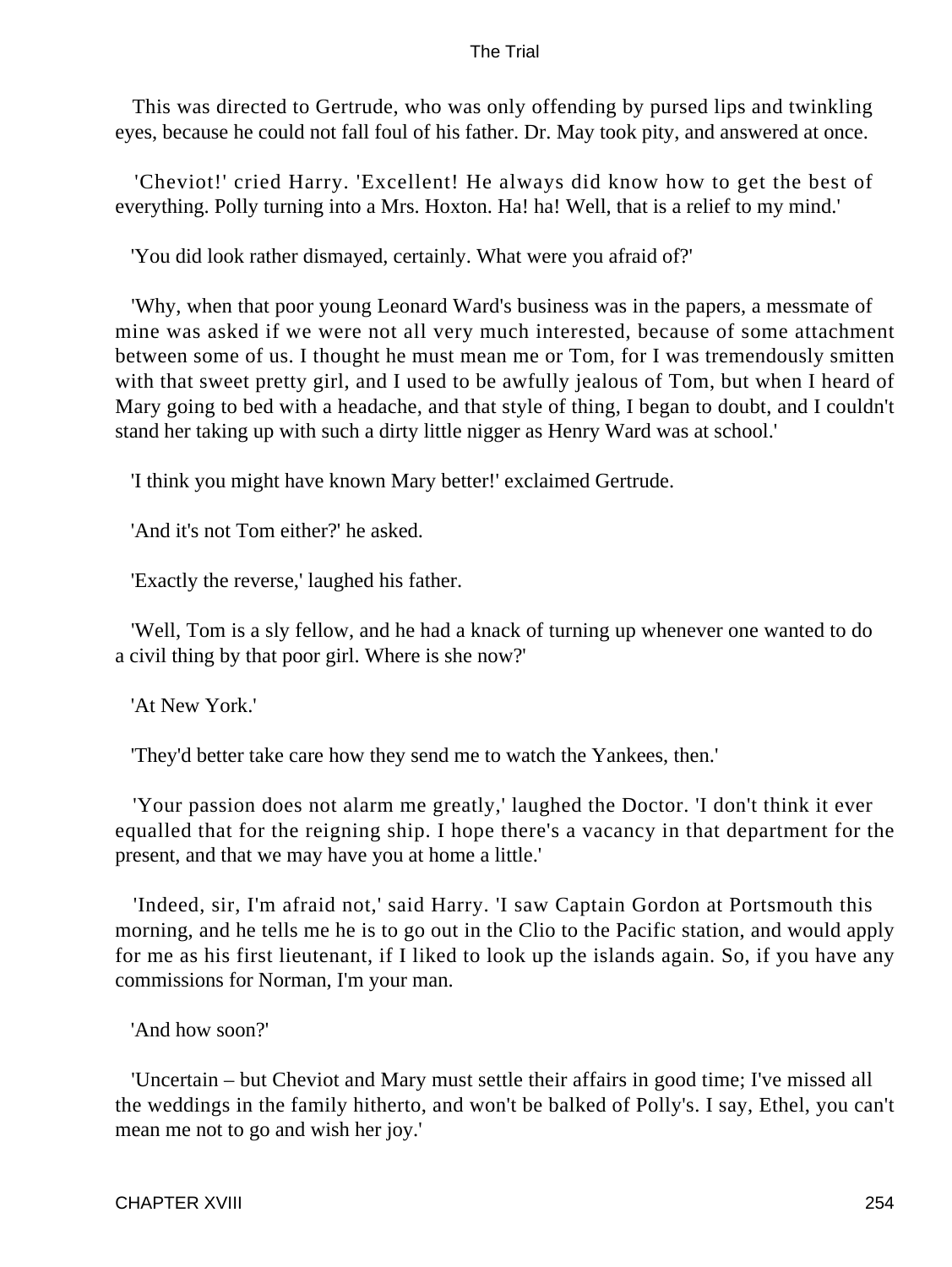'We are by no means come to joy yet,' said Ethel; 'poor Mary is overset by the suddenness of the thing.'

'Why, I thought it was all fixed.'

 'Nothing less so,' said the Doctor. 'One would think it was a naiad that had had an offer from the mountains next, for she has been shedding a perfect river of tears ever since; and all that the united discernment of the family has yet gathered is, that she cries rather more when we tell her she is right to say No than when we tell her she is right to say Yes.'

'I declare, Ethel, you must let me go up to her.'

 'But, Harry, I promised she should hear no more about it to−night. You must say nothing unless she begins.'

 And thinking a quiet night's rest, free from further excitement, the best chance of a rational day, Ethel was glad that her mission resulted in the report, 'Far too nearly asleep to be disturbed;' but on the way up to bed, soft as Harry's foot−falls always were, a voice came down the stairs, 'That's Harry! Oh, come!' and with a face of triumph turned back to meet Ethel's glance of discomfited warning, he bounded up, to be met by Mary in her dressing−gown. '0, Harry, why didn't you come?' as she threw her arms round his neck.

'They wouldn't let me.'

 'I did think I heard you; but when no one came I thought it was only Richard, till I heard the dear old step, and then I knew. 0, Harry!' and still she gasped, with her head on his shoulder.

'They said you must be quiet.'

'0 Harry! did you hear?'

 'Yes, indeed,' holding her closer, 'and heartily glad I am; I know him as well as if I had sailed with him, and I could not wish you in better hands.'

 'But – 0, Harry dear – ' and there was a struggle with a sob between each word, 'indeed – I won't – mind if you had rather not.'

'Do you mean that you don't like him?'

 'I should see him, you know, and perhaps he would not mind – he could always come and talk to papa in the evenings.'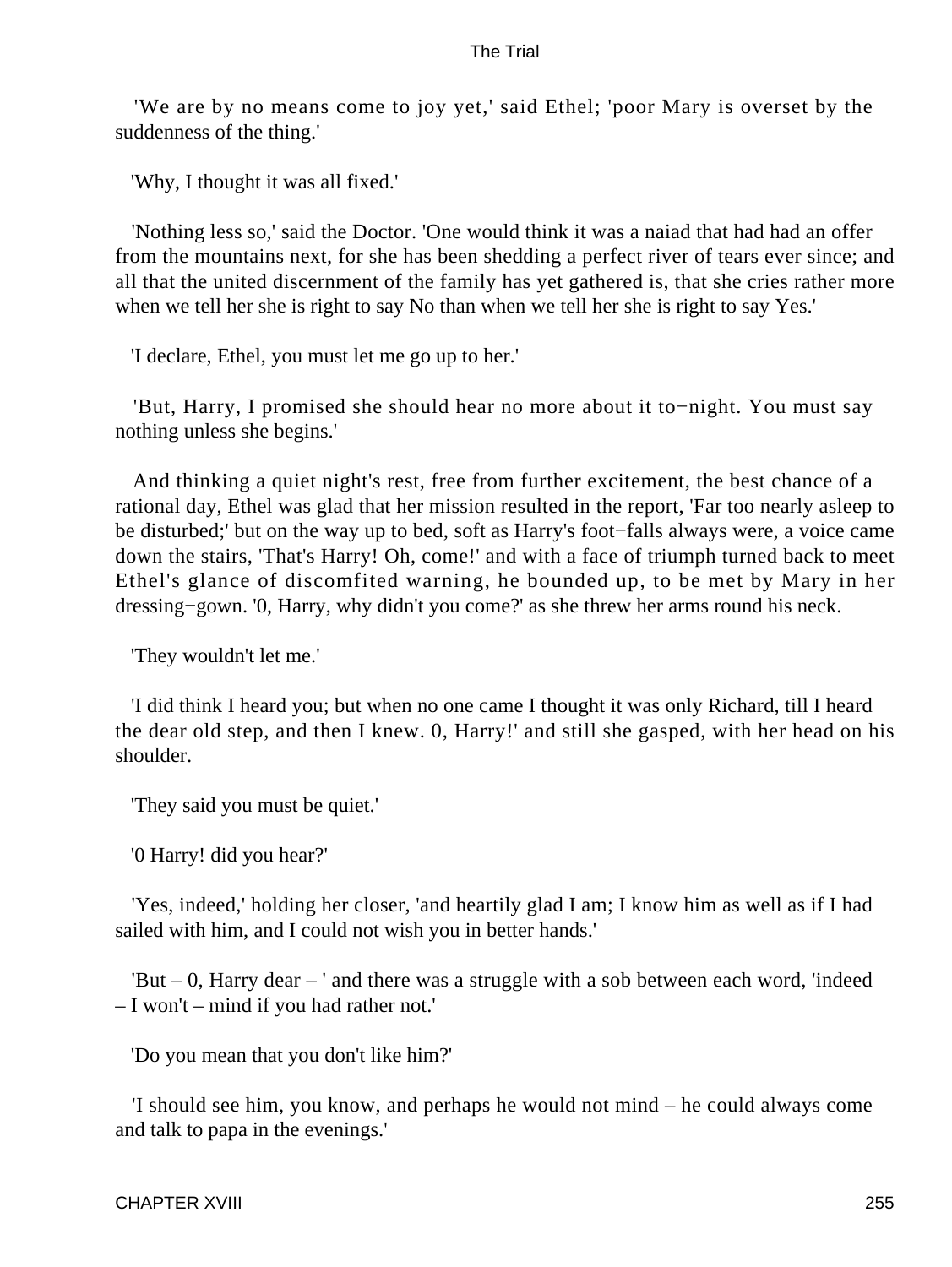'And is that what you want to put a poor man off with, Mary?'

'Only – only – if you don't want me to – '

'I not want you to  $-$  ? Why, Mary, isn't it the very best thing I could want for you? What are you thinking about?'

 'Don't you remember, when you came home after your wound, you said I – I mustn't – ' and she fell into such a paroxysm of crying that he had quite to hold her up in his arms, and though his voice was merry, there was a moisture on his eyelashes. 'Oh, you Polly! You're a caution against deluding the infant mind! Was that all? Was that what made you distract them all? Why not have said so?'

'Oh, never! They would have said you were foolish.'

 'As I was for not knowing that you wouldn't understand that I only meant you were to wait till the right one turned up. Why, if I had been at Auckland, would you have cried till I came home?'

 'Oh, I'm sorry I was silly! But I'm glad you didn't mean it, dear Harry!' squeezing him convulsively.

 'There! And now you'll sleep sound, and meet them as fresh as a fair wind to−morrow. Eh?'

'Only please tell papa I'm sorry I worried him.'

 'And how about somebody else, Mary, whom you've kept on tenter−hooks ever so long? Are you sure he is not walking up and down under the limes on the brink of despair?'

'Oh, do you think – ? But he would not be so foolish!'

 'There now, go to sleep. I'll settle it all for you, and I shan't let any one say you are a goose but myself. Only sleep, and get those horrid red spots away from under your eyes, or perhaps he'll repent his bargain, said Harry, kissing each red spot. 'Promise you'll go to bed the instant I'm gone.'

 'Well,' said Dr. May, looking out of his room, 'I augur that the spirit of the flood has something to say to the spirit of the fell.'

'I should think so! Genuine article – no mistake.'

'Then what was all this about?'

CHAPTER XVIII 256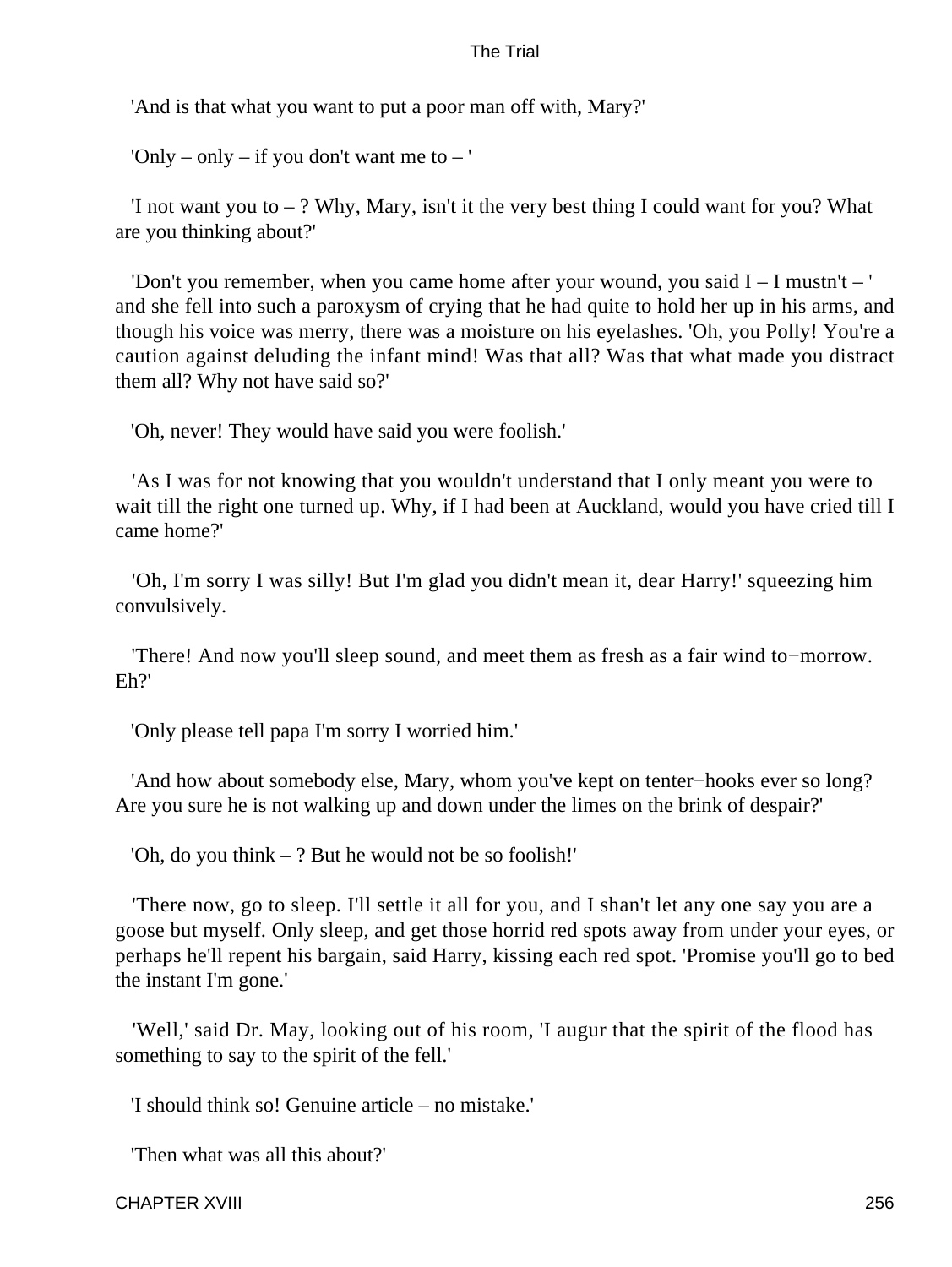'All my fault. Some rhodomontade of mine about not letting her marry had cast anchor in her dear little ridiculous heart, and it is well I turned up before she had quite dissolved herself away.'

'Is that really all?'

 'The sum total of the whole, as sure as – ' said Harry, pausing for an asseveration, and ending with 'as sure as your name is Dick May;' whereat they both fell a−laughing, though they were hardly drops of laughter that Harry brushed from the weather−marked pucker in the comer of his eyes; and Dr. May gave a sigh of relief, and said, 'Well, that's right!'

'Where's the latch−key? I must run down and put Cheviot out of his misery.'

'It is eleven o'clock, he'll be gone to bed.'

'Then I would forbid the banns. Where does he hang out? Has he got into old Hoxton's?'

 'No, it is being revivified. He is at Davis's lodgings. But I advise you not, a little suspense will do him good.'

 'One would think you had never been in love,' said Harry, indignantly. 'At least, I can't sleep till I've shaken hands with the old fellow. Good night, father. I'll not be long.'

 He kept his word, and the same voice greeted him out of the dressing−room: 'How was the spirit of the fell? Sleep'st thou, brother?'

 'Brother, nay,' answered Harry, 'he was only looking over Latin verses! He always was a cool hand.'

 'The spirit of the Fell – Dr. Fell, with a vengeance,' said Dr. May. 'I say, Harry, is this going to be a mere business transaction on his part? Young folks have not a bit of romance in these days, and one does not know where to have them; but if I thought – '

 'You may be sure of him, sir,' said Harry, speaking the more eagerly because he suspected the impression his own manner had made; 'he is thoroughly worthy, and feels Mary's merits pretty nearly as much as I do. More, perhaps, I ought to say. There's more warmth in him than shows. I don't know that Norman ever could have gone through that terrible time after the accident, but for the care he took of him. And that little brother of his that sailed with me in the Eurydice, and died at Singapore – I know how he looked to his brother Charles, and I do assure you, father, you could not put the dear Mary into safer, sounder hands, or where she could be more prized or happier. He is coming up to−morrow morning, and you'll see he is in earnest in spite of all his set speeches. Good night, father; I am glad to be in time for the last of my Polly.'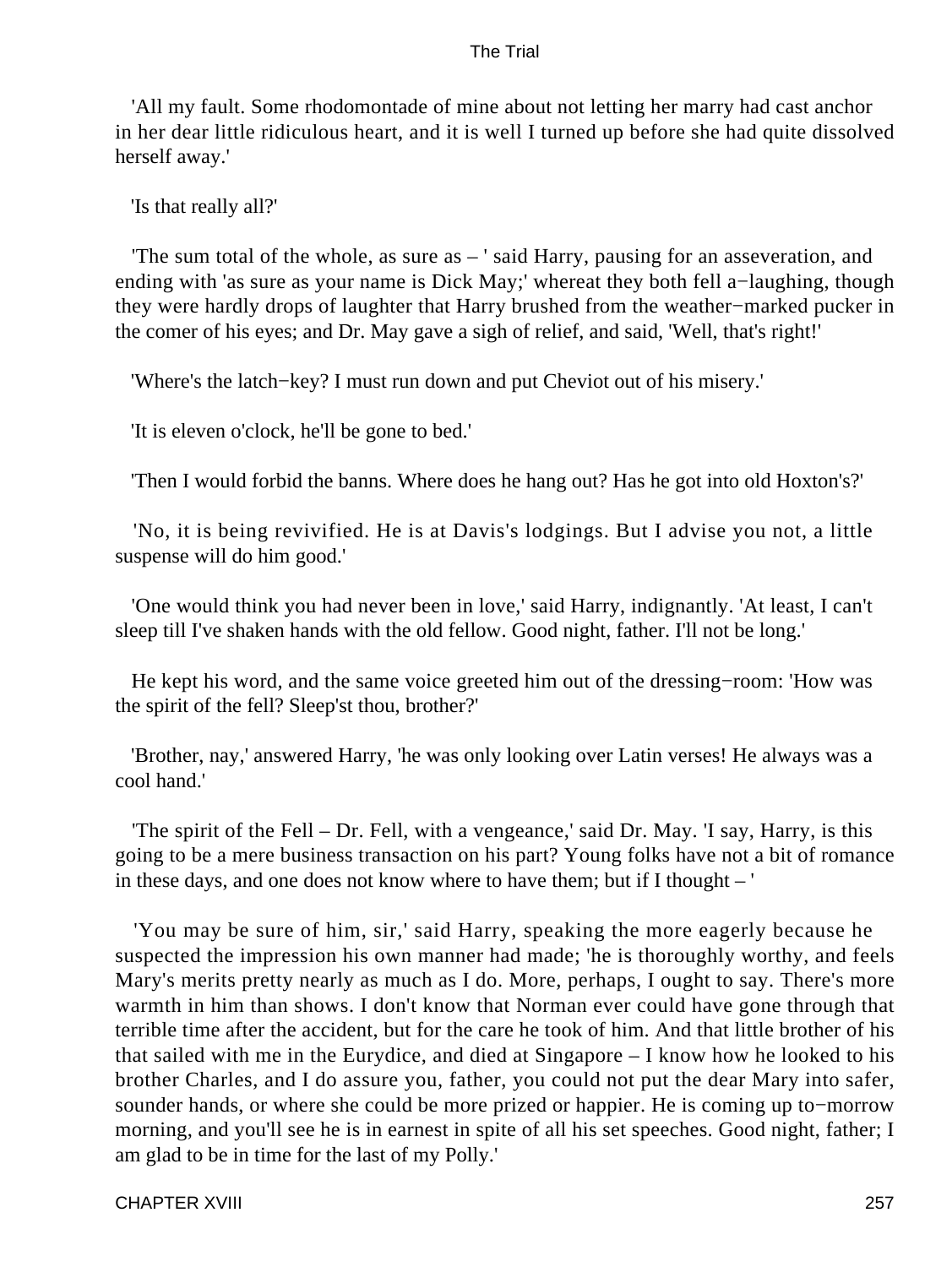This was almost the only moment at which Harry betrayed a consciousness that his Polly was less completely his own. And yet it seemed as if it must have been borne in on him again and again, for Mary awoke the next morning as thoroughly, foolishly, deeply in love as woman could be, and went about comporting herself in the most comically commonplace style, forgetting and neglecting everything, not hearing nor seeing, making absurd mistakes, restless whenever Mr. Cheviot was not present, and then perfectly content if he came to sit by her, as he always did; for his courtship – now it had fairly begun – was equally exclusive and determined. Every day they walked or rode together, almost every evening he came and sat by her, and on each holiday they engrossed the drawing−room, Mary looking prettier than she had ever been seen before; Aubrey and Gertrude both bored and critical; Harry treating the whole as a pantomime got up for his special delectation, and never betokening any sense that Mary was neglecting him. It was the greatest help to Ethel in keeping up the like spirit, under the same innocent unconscious neglect from the hitherto devoted Mary, who was only helpful in an occasional revival of mechanical instinct in lucid intervals, and then could not be depended on. To laugh good−naturedly and not bitterly, to think the love−making pretty and not foolish, to repress Gertrude's saucy scorn, instead of encouraging it, would have been far harder without the bright face of the brother who generously surrendered instead of repining.

 She never told herself that there was no proportion between the trials, not only because her spirits still suffered from the ever−present load of pity at her heart, nor because the loss would be hourly to her, but also because Charles Cheviot drew Harry towards him, but kept her at a distance, or more truly laughed her down. She was used to be laughed at; her ways had always been a matter of amusement to her brothers, and perhaps it was the natural assumption of brotherhood to reply to any suggestion or remark of hers with something intended for drollery, and followed with a laugh, which, instead of as usual stirring her up to good−humoured repartee, suppressed her, and made her feel foolish and awkward. As to Flora's advice, to behave with tact, she could not if she would, she would not if she could; in principle she tried to acquiesce in a man's desire to show that he meant to have his wife to himself, and in practice she accepted his extinguisher because she could not help it.

 Mr. Cheviot was uneasy about the chances of Aubrey's success in the examination at Woolwich, and offered assistance in the final preparation; but though Aubrey willingly accepted the proposal, two or three violent headaches from over−study and anxiety made Dr. May insist on his old regimen of entire holiday and absence of work for the last week; to secure which repose, Aubrey was sent to London with Harry for a week's idleness and the society of Tom, who professed to be too busy to come home even for Christmas. Mr. Cheviot's opinion transpired through Mary, that it was throwing away Aubrey's only chance.

 In due time came the tidings that Aubrey had the second largest number of marks, and had been highly commended for the thoroughness of his knowledge, so different from what had been only crammed for the occasion. He had been asked who had been his tutor, and had answered, 'His brother,' fully meaning to spare Ethel publicity; and she was genuinely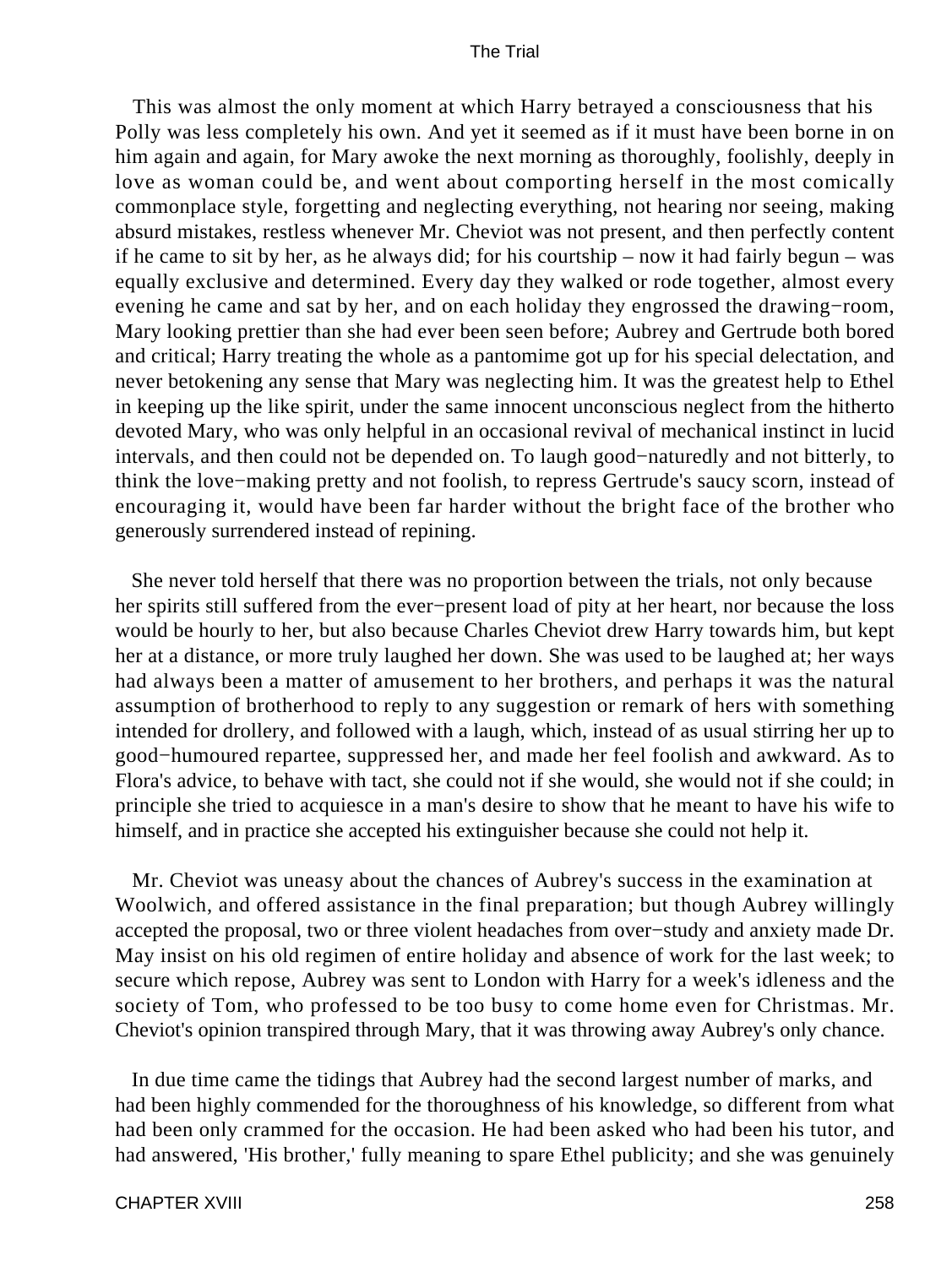thankful for having been shielded under Tom's six months of teaching. She heartily wished the same shield would have availed at home, when Charles Cheviot gave that horrible laugh, and asked her if she meant to stand for a professor's chair. She faltered something about Tom and mathematics. 'Ay, ay,' said Charles; 'and these military examinations are in nothing but foreign languages and trash;' and again he laughed his laugh, and Mary followed his example. Ethel would fain have seen the fun.

'Eh, Cheviot, what two of a trade never agree?' asked Dr. May, in high glory and glee.

 'Not my trade, papa,' said Ethel, restored by his face and voice, 'only the peculiarity of examiners, so long ago remarked by Norman, of only setting questions that one can answer.'

 'Not your trade, but your amateur work!' said Mr. Cheviot, again exploding, and leaving Ethel to feel demolished. Why, she wondered presently, had she not held up her knitting, and merrily owned it for her trade – why, but because those laughs took away all merriment, all presence of mind, all but the endeavour not to be as cross as she felt. Was this systematic, or was it only bad taste?

 The wedding was fixed for Whitsuntide; the repairs and drainage necessitating early and long holidays; and the arrangements gave full occupation. Mary was the first daughter who had needed a portion, since Mr. Cheviot was one of a large family, and had little of his own. Dr. May had inherited a fair private competence, chiefly in land in and about the town, and his professional gains, under his wife's prudent management, had been for the most part invested in the like property. The chief of his accumulation of ready money had been made over to establish Richard at Cocksmoor; and though living in an inexpensive style, such as that none of the family knew what it was to find means lacking for aught that was right or reasonable, there was no large amount of capital available. The May custom had always been that the physician should inherit the landed estate; and though this was disproportionately increased by the Doctor's own acquisitions, yet the hold it gave over the town was so important, that he was unwilling it should be broken up at his death, and wished to provide for his other children by charges on the rents, instead of by sale and division. All this he caused Richard to write to Tom, for though there was no absolute need of the young man's concurrence in arranging Mary's settlements, it was a good opportunity for distinctly stating his prospects, and a compliment to consult him.

 Feeling that Tom had thus been handsomely dealt with, his letter to his father was the greater shock, when, after saying that he doubted whether he could come home for the wedding, he expressed gratitude for the opening held out to him, but begged that precedents applicable to very different circumstances might not be regarded as binding. He was distressed at supplanting Richard, and would greatly prefer the property taking its natural course. It would be so many years, he trusted, before there would be room for his services, even as an assistant, at Stoneborough, that he thought it would be far more advisable to seek some other field; and his own desire would be at once to receive a younger son's share, if it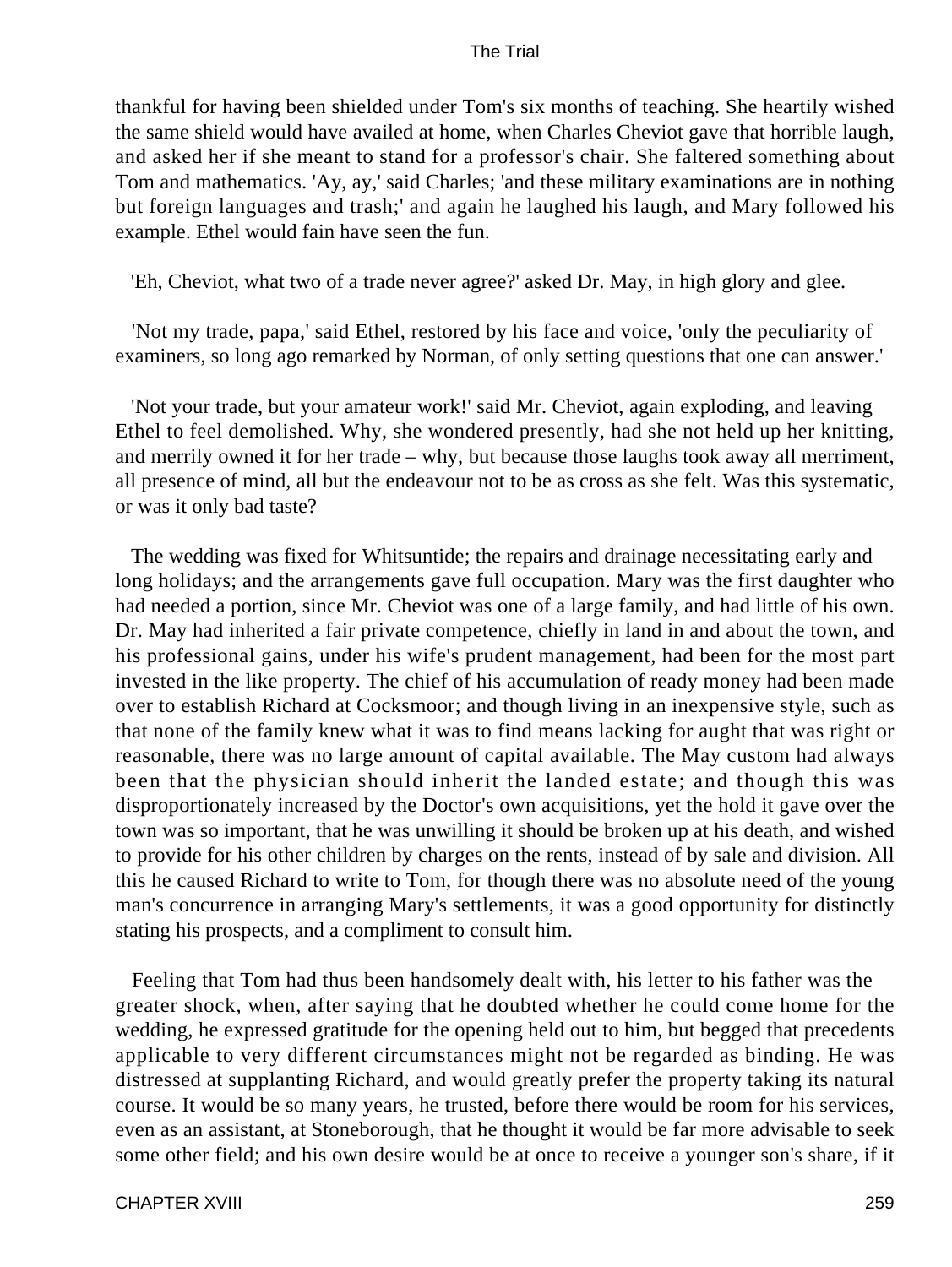were but a few hundreds, and be free to cut out his own line.

 'What is he driving at, Ethel?' asked the Doctor, much vexed. 'I offer him what any lad should jump at; and he only says, «Give me the portion of goods that falleth to me.» What does that mean?'

 'Not prodigality,' said Ethel. 'Remember what Sir Matthew Fleet said to Dr. Spencer – «Dick's ability and common sense besides.»'

 'Exactly what makes me suspicious of his coming the disinterested over me. There's something behind! He is running into debt and destruction among that precious crew about the hospitals.'

'Harry saw nothing wrong, and thought his friends in good style.'

 'Every one is in good style with Harry, happy fellow! He is no more a judge than a child of six years old – carries too much sunshine to see shades.'

 'A lieutenant in the navy can hardly be the capital officer that our Harry is without some knowledge of men and discipline.'

 'I grant you, on his own element; but on shore he goes about in his holiday spectacles, and sees a bird of paradise in every cock−sparrow.'

 'Isn't there a glass house that can sometimes make a swan?' said Ethel, slyly touching her father's spectacles; 'but with you both, there's always a something to attract the embellishing process; and between Harry and Aubrey, Dr. Spencer and Sir Matthew, we could hardly fail to have heard of anything amiss.'

'I don't like it.'

 'Then it is hard,' said Ethel, with spirit. 'So steady as he has always been, he ought to have the benefit of a little trust.'

 'He was never like the others; I don't know what to be at with him! I should not have minded but for that palaver about elder brothers.'

 Defend as Ethel might, it was still with a misgiving lest disappointment should have taken a wrong course. It was hard to trust where correspondence was the merest business scrap, and neither Christmas nor the sister's marriage availed to call Tom home; and though she had few fears as to dissipation, she did dread hardening and ambition, all the more since she had learnt that Sir Matthew Fleet was affording to him a patronage unprecedented from that quarter.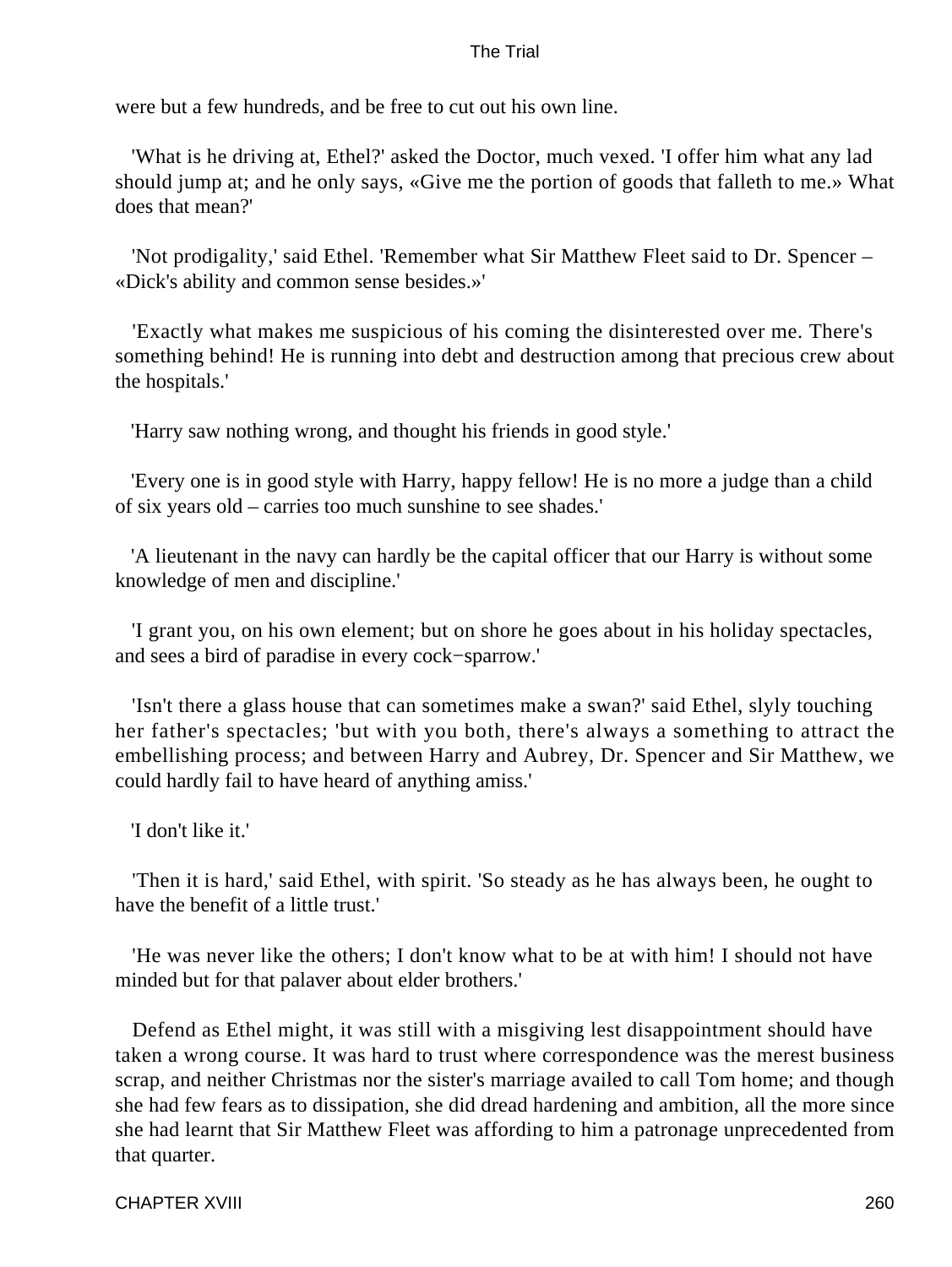No year of Etheldred May's life had been so trying as this last. It seemed like her first step away from the aspirations of youth, into the graver fears of womanhood. With all the self−restraint that she had striven to exercise at Coombe, it had been a time of glorious dreams over the two young spirits who seemed to be growing up by her side to be faithful workers, destined to carry out her highest visions; and the boyish devotion of the one, the fraternal reverence of the other, had made her very happy. And now? The first disappointment in Leonard had led – not indeed to less esteem for him, but to that pitying veneration that could only be yielded by a sharing in spirit of the like martyrdom; a continued thankfulness and admiration, but a continual wringing of the heart. And her own child and pupil, Aubrey, had turned aside from the highest path; and in the unavowed consciousness that he was failing in the course he had so often traced out with her, and that all her aid and ready participation in his present interests were but from her outward not her inward heart, he had never argued the point with her, never consulted her on his destination. He had talked only to his father of his alteration of purpose, and had at least paid her the compliment of not trying to make her profess that she was gratified by the change. In minor matters, he depended on her as much as ever; but Harry was naturally his chief companion, and the prime of his full and perfect confidence had departed, partly in the step from boy to man, but more from the sense that he was not fulfilling the soldiership he had dreamt of with her, and that he had once led her to think his talents otherwise dedicated. She had few fears for his steadiness, but she had some for his health, and he was something taken away from her – a brightness had faded from his image.

 And this marriage – with every effort at rejoicing and certainty of Mary's present bliss and probability of future happiness, it was the loss of a sister, and not the gain of a brother, and Mr. Cheviot did his utmost to render the absence of repining a great effort of unselfishness. And even with her father, her possession of Tom's half−revealed secret seemed an impairing of absolute confidence; she could not but hope that her father did her brother injustice, and in her tenderness towards them both this was a new and painful sensation. Her manner was bright and quaint as ever, her sayings perhaps less edged than usual, because the pain at her heart made her guard her tongue; but she had begun to feel middle−aged, and strangely lonely. Richard, though always a comfort, would not have entered into her troubles; Harry, in his atmosphere of sailor on shore, had nothing of the confidant, and engrossed his father; Mary and Aubrey were both gone from her, and Gertrude was still a child. She had never so longed after Margaret or Norman. But at least her corner in the Minster, her table at home with her Bible and Prayer−Book, were still the same, and witnessed many an outpouring of her anxiety, many a confession of the words or gestures that she had felt to have been petulant, whether others had so viewed them or not.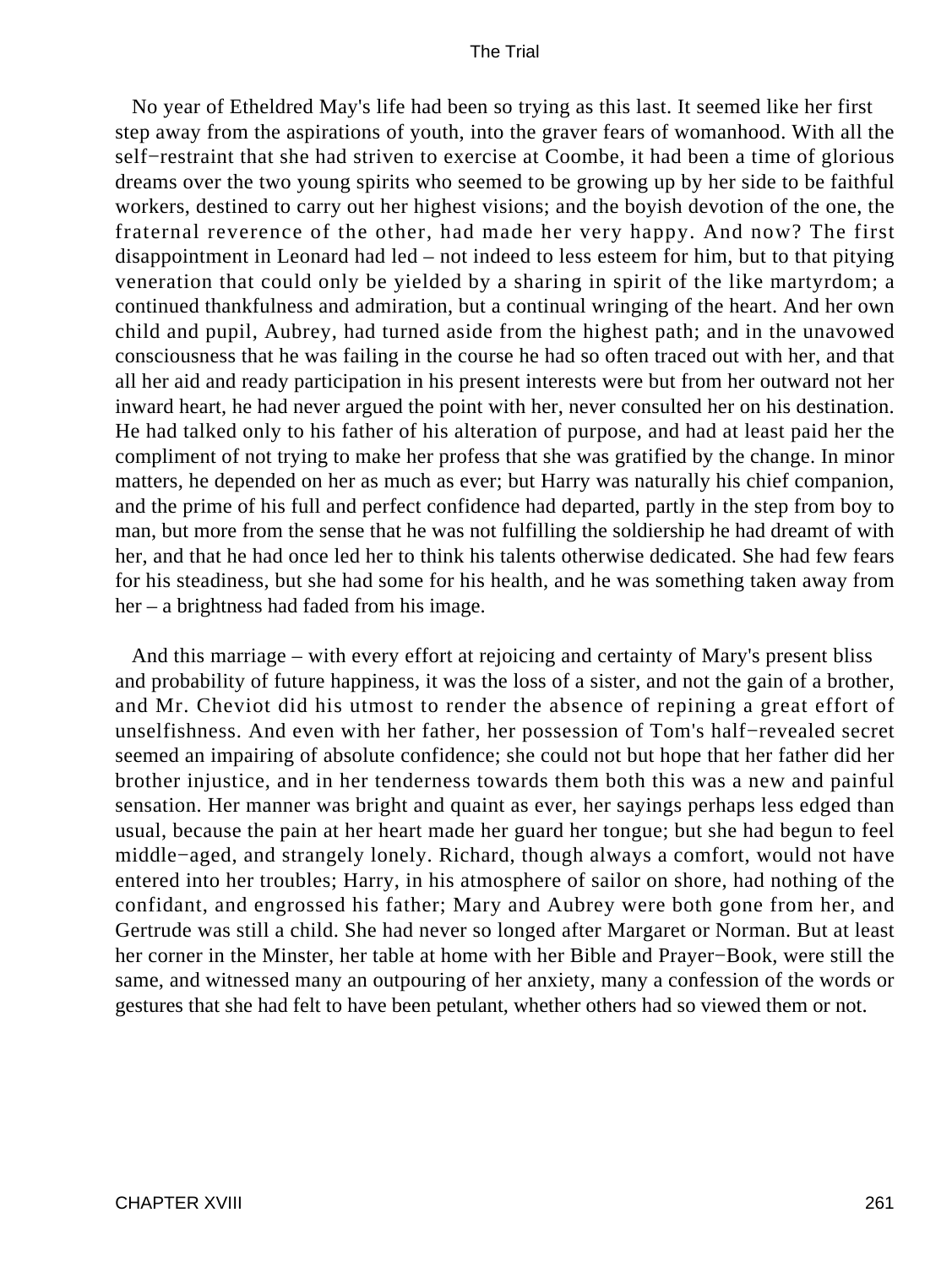# **[CHAPTER XIX](#page-414-0)**

*L*ong among them was seen a maiden, who waited and wondered,

Lowly and meek in spirit, and patiently suffering all things;

Fair was she, and young, but alas! before her extended,

Dreary and vast and silent, the desert of life. – Evangeline. – **LONGFELLOW**

 'Sister, sister! who is it? Going to be married! Oh, do tell us!' cried Ella Warden – as she now was called – capering round her elder sister, who stood beneath a gas−burner, in a well−furnished bed−room, reading a letter, its enclosure clasped within a very trembling hand.

'Mary May, dear Mary,' answered Averil, still half absently.

'And who?'

 'Mr. Cheviot,' said Averil, thoroughly rousing herself, and, with a quick movement, concealing the enclosure in her bosom. 'I remember him; he was very good, when – '

 And there she paused; while Ella chattered on: 'Oh, sister, if you were but at home, you would be a bridesmaid now, and perhaps we should. Little Miss Rivers was Mrs. Ernescliffe's bridesmaid. Don't you remember, Minna, how we saw her in her little cashmere cloak?'

 'Oh, don't, Ella!' escaped from Minna, like a cry of pain, as she leant back in a rocking−chair, and recollected who had held her up in his arms to watch Blanche May's wedding procession.

 'And how soon will she be married, sister, and where will she live?' asked the much−excited Ella.

 'She will be married in Whitsun week, and as he is headmaster, they will live in Dr. Hoxton's house. Dear, good Mary, how glad I am that she is so full of happiness – her letter quite brims over with it! I wonder if I may work anything to send her.'

 'I should like to send her some very beautiful thing indeed,' cried Ella, with emphasis, and eyes dilating at some visionary magnificence.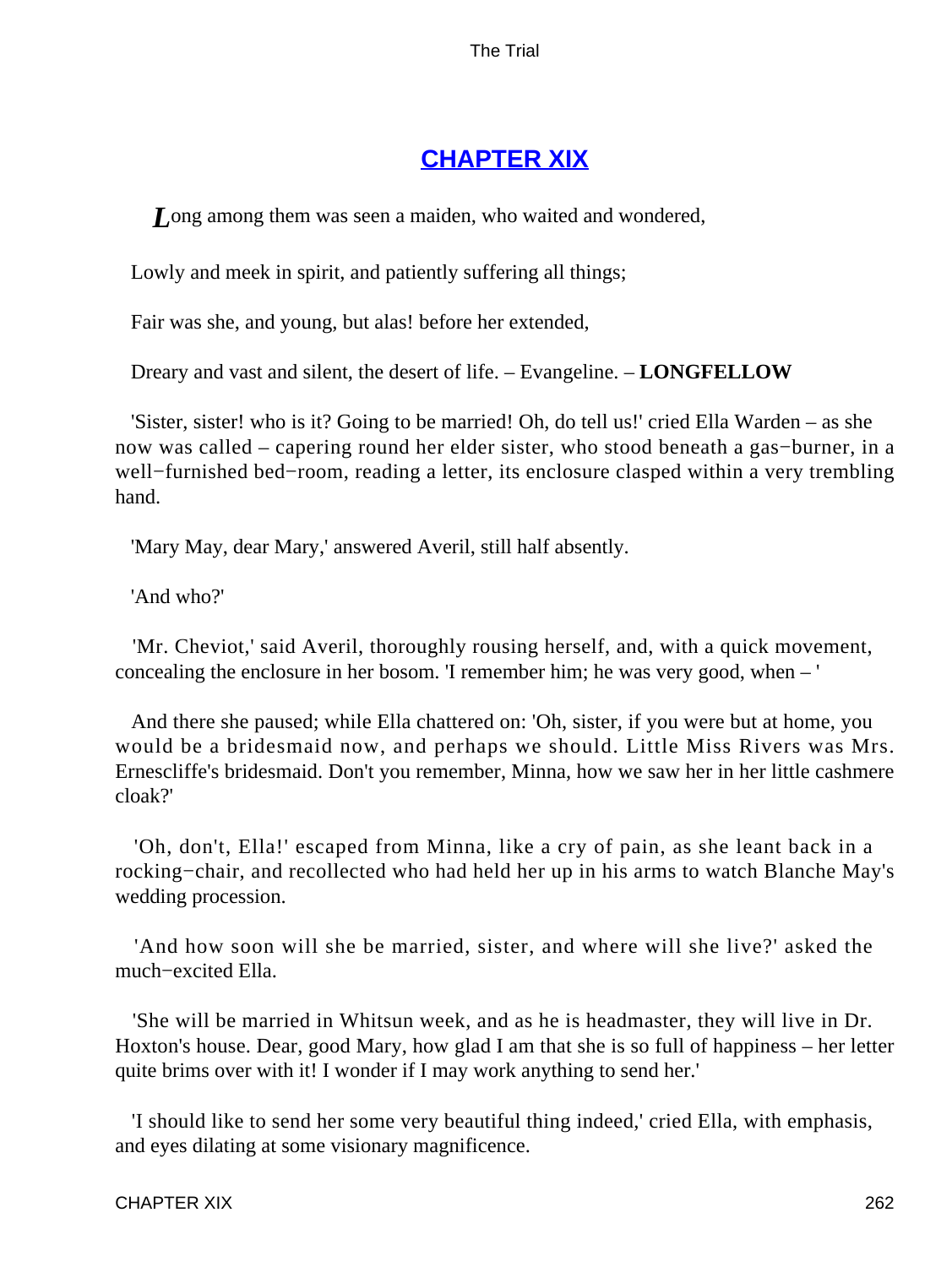'Ah, I have nothing to send her but my love! And I may send her that still,' said Minna, looking up wistfully at Averil, who bent down and kissed her.

 'And Ave won't let me send mine to Mr. Tom, though I'm sure I do love him the best of them all,' said Ella.

 'That wasn't – ' half whispered Minna, but turned her head away, with a sigh of oppression and look of resignation, sad in so young a child, though, indeed, the infantine form was fast shooting into tall, lank girlhood. Ella went on: 'I shall send him the objects for his microscope, when I get into the country; for I promised, so sister can't prevent me.'

'Oh, the country! – when shall we go there?' sighed Minna.

 'Your head aches to−night, my dear,' said Averil, looking anxiously at her listless attitude, half−opened eyes, and the deep hollows above her collar−bones.

'It always does after the gas is lighted,' said the child, patiently, 'it is always so hot here.'

 'It is just like being always in the conservatory at the Grange,' added Ella. 'I do hate this boarding−house. It is very unkind of Henry to keep us here – fifteen weeks now.'

'Oh, Ella,' remonstrated Minna, 'you mustn't say that!'

 'But I shall say it,' retorted Ella. 'Rosa Willis says what she pleases, and so shall I. I don't see the sense of being made a baby of, when every one else of our age eats all they like, and is consulted about arrangements, and attends classes. And sister owns she does not know half so much as Cora!'

 This regular declaration of American independence confounded the two sisters, and made Averil recall the thoughts that had been wandering: 'No, Ella, in some things I have not learnt so much as Cora; but I believe I know enough to teach you, and it has been a comfort to me to keep my two little sisters with me, and not send them to be mixed up among strange girls. Besides, I have constantly hoped that our present way of life would soon be over, and that we should have a home of our own again.'

'And why can't we!' asked Ella, in a much more humble and subdued voice.

 'Because Henry cannot hear of anything to do. He thought he should soon find an opening in this new country; but there seem to be so many medical men everywhere that no one will employ or take into partnership a man that nothing is known about; and he cannot produce any of his testimonials, because they are all made out in his old name, except one letter that Dr. May gave him. It is worse for Henry than for us, Ella. and all we can do for him is not to vex him with our grievances.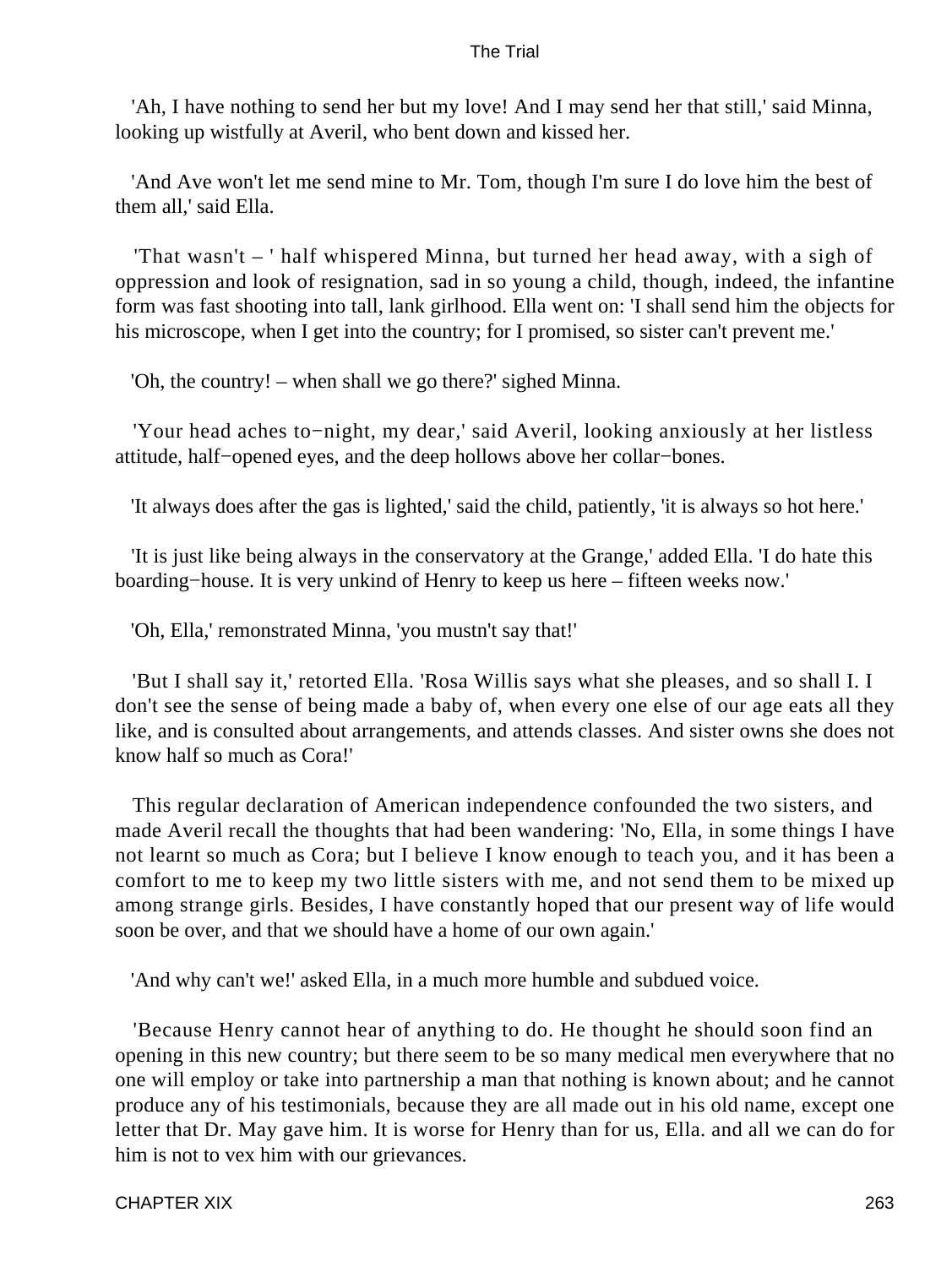Poor Averil! her dejected, patient voice, sad soft eyes, and gentle persuasive manner, were greatly changed from those of the handsome, accomplished girl, who had come home to be the family pride and pet; still more, perhaps, from the wilful mistress of the house and the wayward sufferer of last summer.

'And shan't we go to live in the dear beautiful forest, as Cora Muller wishes?'

 There was a tap at the door, and the children's faces brightened, though a shade passed over Averil's face, as if everything at that moment were oppressive; but she recovered a smile of greeting for the pretty creature who flew up to her with a fervent embrace  $-$  a girl a few years her junior, with a fair, delicate face and figure, in a hot−house rose style of beauty.

'Father's come!' she cried.

'How glad you must be!'

'And now,' whispered the children, 'we shall know about going to Indiana.'

 'He says Mordaunt is as tall as he is, and that the house is quite fixed for me; but I told him I must have one more term, and then I will take you with me. Ah! I am glad to see the children in white. If you would only change that plain black silk, you would receive so much more consideration.'

 'I don't want it, Cora, thank you,' said Averil, indifferently; and, indeed, the simple mourning she still wore was a contrast to her friend's delicate, expensive silk.

 'But I want it for you,' pleaded Cora. 'I don't want to hear my Averil censured for English hauteur, and offend my country's feelings, so that she keeps herself from seeing the best side.'

 'I see a very good, very dear side of one,' said Averil, pressing the eager hand that was held out to her, 'and that is enough for me. I was not a favourite in my own town, and I have not spirits to make friends here.'

 'Ah! you will have spirits in our woods,' she said. 'You shall show me how you go gipsying in England.'

'The dear, dear woods! Oh, we must go!' cried the little girls.

'But it is going to be a town,' said Minna, gravely.

 Cora laughed. 'Ah, there will be plenty of bush this many a day, Minna! No lack of butternuts and hickories, I promise you, nor of maples to paint the woods gloriously.'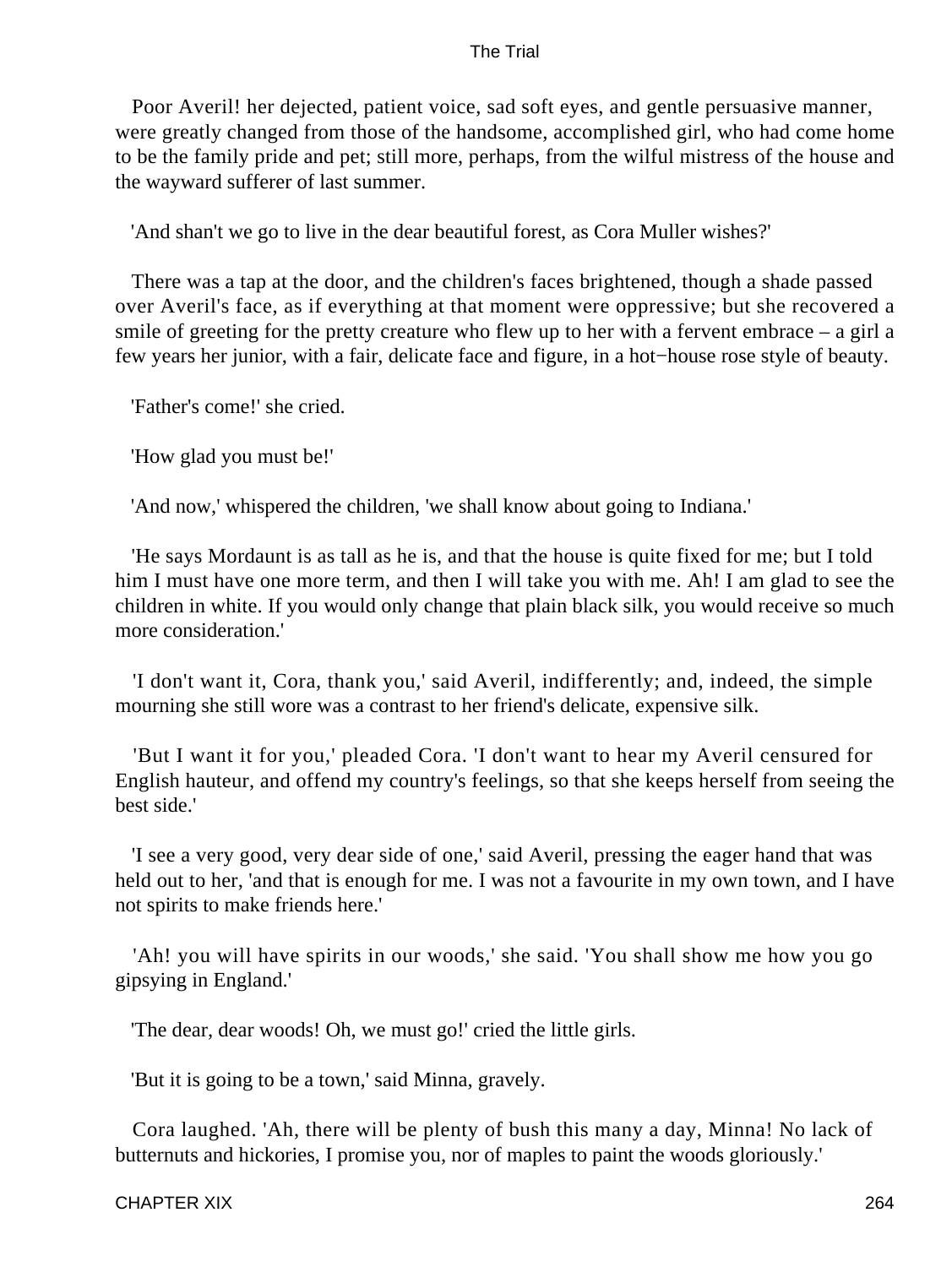'You have never been there?' said Averil, anxiously.

 'No; I have been boarding here these two years, since father and brothers located there, but we had such a good time when we lived at my grandfather's farm, in Ohio, while father was off on the railway business.'

 A gong resounded through the house, and Averil, suppressing a disappointed sigh, allowed Cora to take possession of her arm, and, followed by the two children, became parts of a cataract of people who descended the great staircase, and flowed into a saloon, where the dinner was prepared.

 Henry, with a tall, thin, wiry−looking gentleman, was entering at the same time, and Averil found herself shaking hands with her brother's companion, and hearing him say, 'Good evening, Miss Warden; I'm glad to meet my daughter's friend. I hope you feel at home in our great country.'

 It was so exactly the ordinary second−rate American style, that Averil, who had expected something more in accordance with the refinement of everything about Cora, except a few of her tones, was a little disappointed, and responded with difficulty; then, while Mr. Muller greeted her sisters, she hastily laid her hand on Henry's arm, and said, under her breath, 'I've a letter from him.'

 'Hush!' Henry looked about with a startled eye and repressing gesture. Averil drew back, and, one hand on her bosom, pressing the letter, and almost holding down a sob, she took her accustomed seat at the meal. Minna, too languid for the rapidity of the movements, hardly made the exertion of tasting food. Ella, alert and brisk, took care of herself as effectually as did Rosa Willis, on the opposite side of the table. Averil, all one throb of agitation, with the unread letter lying at her heart, directed all her efforts to look, eat, and drink, as usual; happily, talking was the last thing that was needed.

 Averil had been greatly indebted to Miss Muller, who had taken pity on the helpless strangers – interested, partly by her own romance about England, partly by their mourning dresses, dark melancholy eyes, and retiring, bewildered manner. A beautiful motherless girl, under seventeen – left, to all intents and purposes, alone in New York – attending a great educational establishment, far more independent and irresponsible than a young man at an English University, yet perfectly trustworthy – never subject to the bevues of the 'unprotected female,' but self−reliant, modest, and graceful, in the heterogeneous society of the boarding−house – she was a constant marvel to Averil, and a warm friendship soon sprang up. The advances were, indeed, all on one side; for Ave was too sad, and oppressed with too heavy a secret, to be readily accessible; but there was an attraction to the younger, fresher, freer nature, even in the mystery of her mournful reserve; and the two drew nearer together from gratitude, and many congenial feelings, that rendered Cora the one element of comfort in the boarding−house life; while Henry in vain sought for occupation.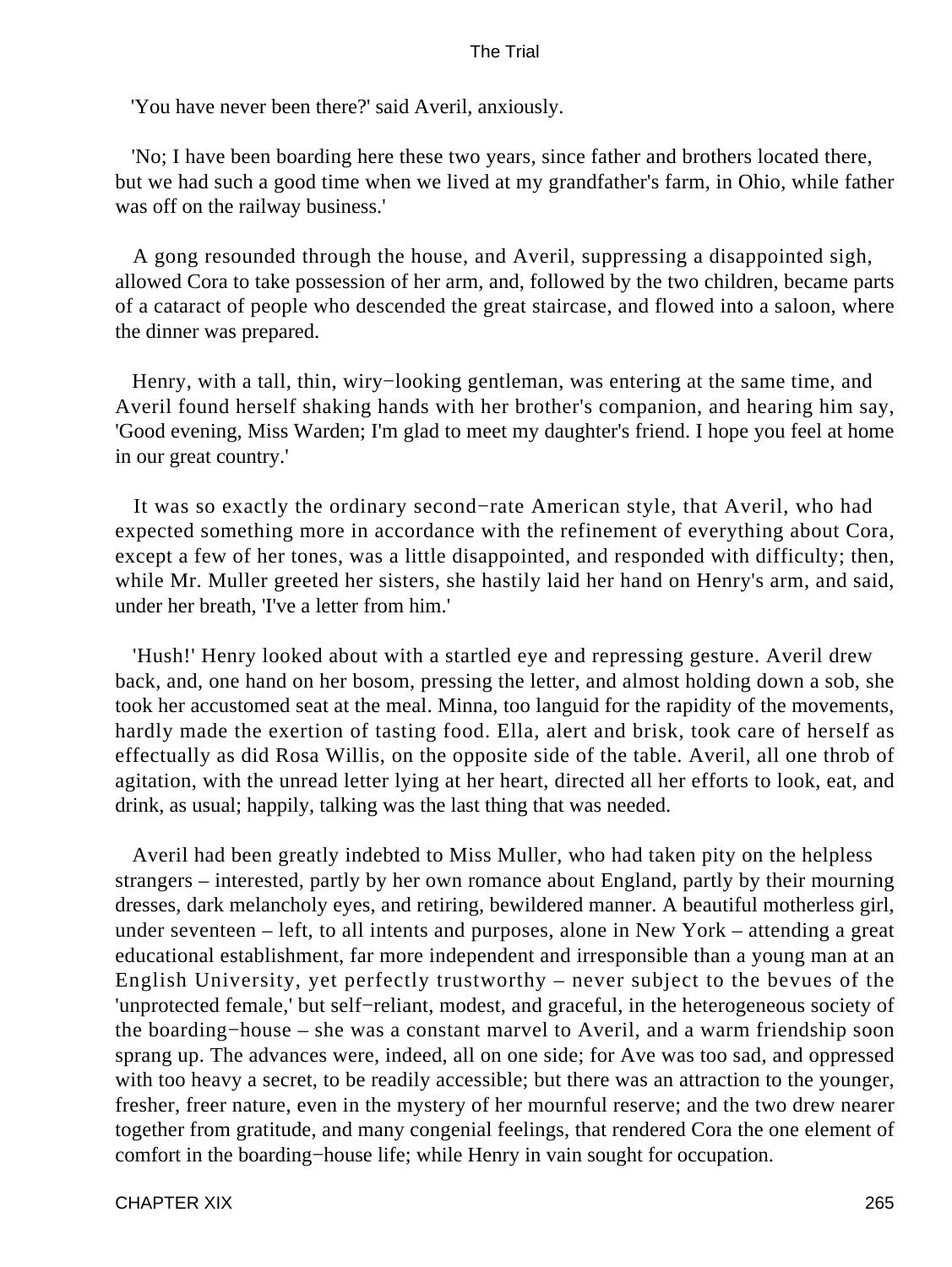Cora had been left under the charge of the lady of the boarding−house, a distant connection, while her father, who had been engaged in more various professions than Averil could ever conceive of or remember, had been founding a new city in Indiana, at once as farmer and land−agent, and he had stolen a little time, in the dead season, to hurry up to New York, partly on business, and partly to see his daughter, who had communicated to him her earnest desire that her new friends might be induced to settle near their future abode.

 American meals were too serious affairs for conversation; but such as there was, was political, in all the fervid heat of the first commencements of disunion and threatenings of civil war. After the ladies had repaired to their saloon, with its grand ottomans, sofas, rocking−chairs, and piano, the discussion continued among them; Cora talking with the utmost eagerness of the tariff and of slavery, and the other topics of the day, intensely interesting, and of terrible moment, to her country; but that country Averil had not yet learnt to feel her own, and to her all was one dreary whirl of words, in which she longed to escape to her room, and read her letter. Ella had joined Rosa Willis, and the other children; but Minna, as usual, kept under her sister's wing, and Averil could not bear to shake herself free of the gentle child. The ladies of the boarding−house – some resident in order to avoid the arduous duties of housekeeping, others temporarily brought thither in an interregnum of servants, others spending a winter in the city – had grown tired of asking questions that met with the scantiest response, took melancholy for disdain, and were all neglectful, some uncivil, to the grave, silent English girl, and she was sitting alone, with Minna's hand in hers, as she had sat for many a weary evening, when her brother and Mr. Muller came up together, and, sitting down on either side of her, began to talk of the rising city of Massissauga – admirably situated – excellent water privilege, communicating with Lake Michigan – glorious primeval forest – healthy situation – fertile land – where a colossal fortune might be realized in maize, eighties, sections, speculations. It was all addressed to her, and it was a hard task to give attention, so as to return a rational answer, while her soul would fain have been clairvoyante, to read the letter in her breast. She did perceive, at last, though not till long after the children had gone to bed, that the project was, that the family should become the purchasers of shares, which would give them a right to a portion of the soil, excellent at present for growing corn, and certain hereafter to be multiplied in value for building; that Henry might, in the meantime, find an opening for practice, but might speedily be independent of it. It sounded promising, and it was escape – escape from forced inaction, from an uncongenial life, from injury to the children, and it would be with Cora, her one friend. What was the demur, and why were they consulting her, who, as Henry knew, was ready to follow him wherever he chose to carry her? At last came a gleam of understanding: 'Then, Doctor, you will talk it over with your sister, and give me your ultimatum;' and therewith Mr. Muller walked away to mingle in other conversation, and Henry coming closer to his sister, she again eagerly said, 'I have it here; you shall see it to−morrow, when I have read it.'

 $It - '$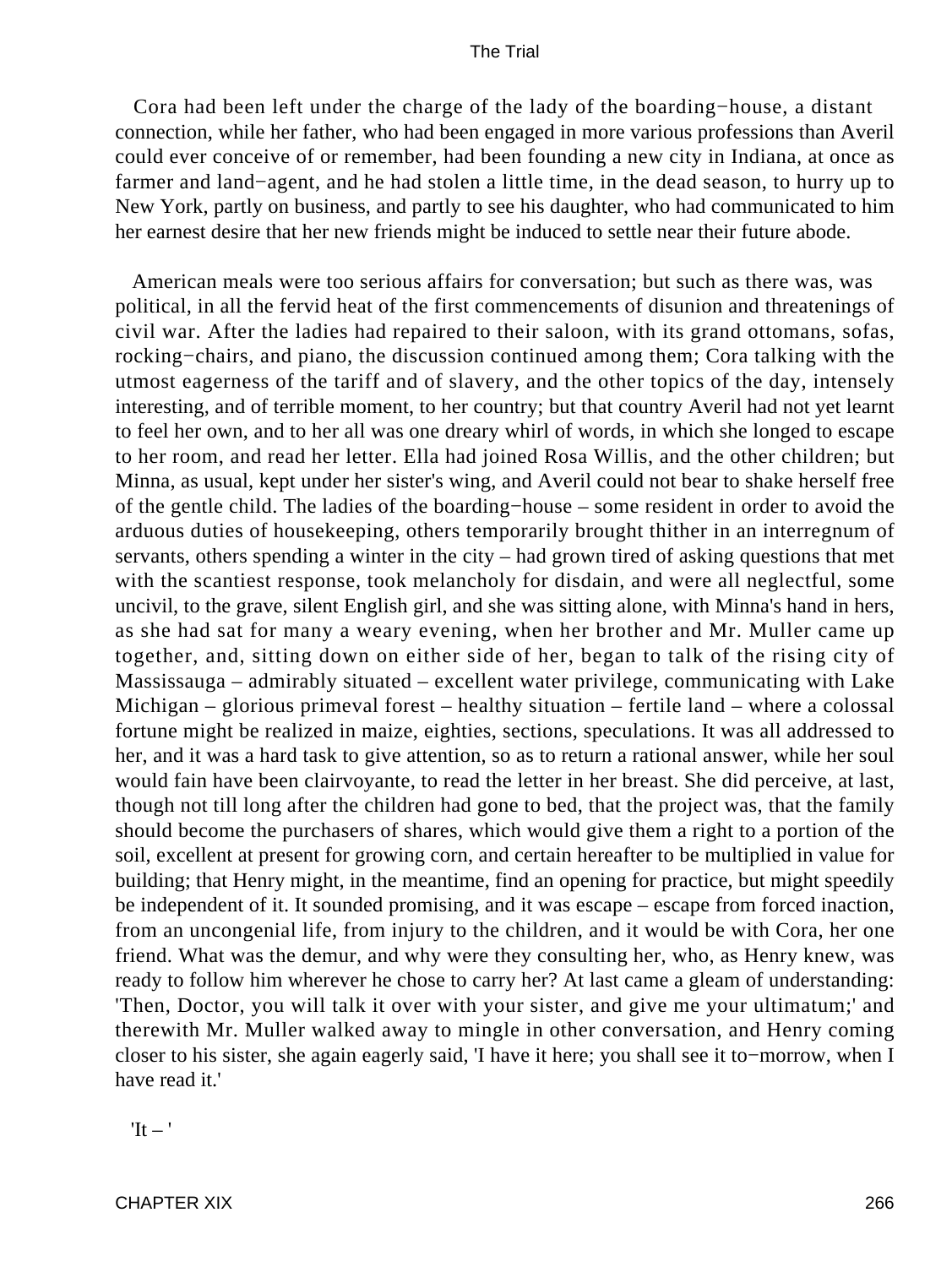'The letter.'

 'How can you be so unguarded? You have not let the children know? Take care then, I will not have the subject revived with them.'

'But Minna – '

 'It is this heated stove atmosphere. She will soon forget if you don't keep it up, and she will be herself when we leave this place, and it depends on you when we do that, Ave.'

'On me!' she said, with bewildered face.

 And Henry, marvelling at her slowness of comprehension, made her understand that the advance of money, for the purchase at Massissauga, must come from her means. His own had been heavily drained by the removal, the long period of inaction, and moreover what remained had been embarked in shares in a company, absolutely certain to succeed, but where they were not at once available for sale. Averil was now of age, her property was in her own power, and could not, her brother assured her, be better invested, than on ground certain to increase in value. She looked at him, confused and distressed, aware that it was too important a step to be taken without consideration, yet unable to compose her thoughts, or recollect objections.

'Must I answer to−night?' she said.

 'No, there is no need for that. But we must close to−morrow with Muller, for it is not a chance that will long go begging.'

 'Then let me go, please, Henry,' she said, imploringly. 'I will tell you to−morrow, but I can't now. I don't seem to understand anything.'

 It was late, and he released her, with a kind good night, though still with a sign of caution. Cora, however, hastened to join her, and walk up the stairs with her, eagerly inquiring into the success of the negotiation, and detailing what she had gathered from her father as to the improvements he had been making. She would fain have made Averil come into her bedroom to build castles there; but this was more than could be borne, and breaking from her at last, Averil reached her own room, not to think of Mr. Muller's project, but to cast an anxious glance at each of the little beds, to judge whether the moment had come when that famishing hunger might be appeased by the crumb which for these mortal hours had lain upon her craving heart – the very first since the one on the arrival at Milbank.

 Each brown head was shrouded in the coverings, the long dark fringes rested safely on the cheeks, and Averil at length drew out the treasure, and laid it on her hand to dwell on its very sight. The address needed to be looked at with lingering earnestness, as if it had indeed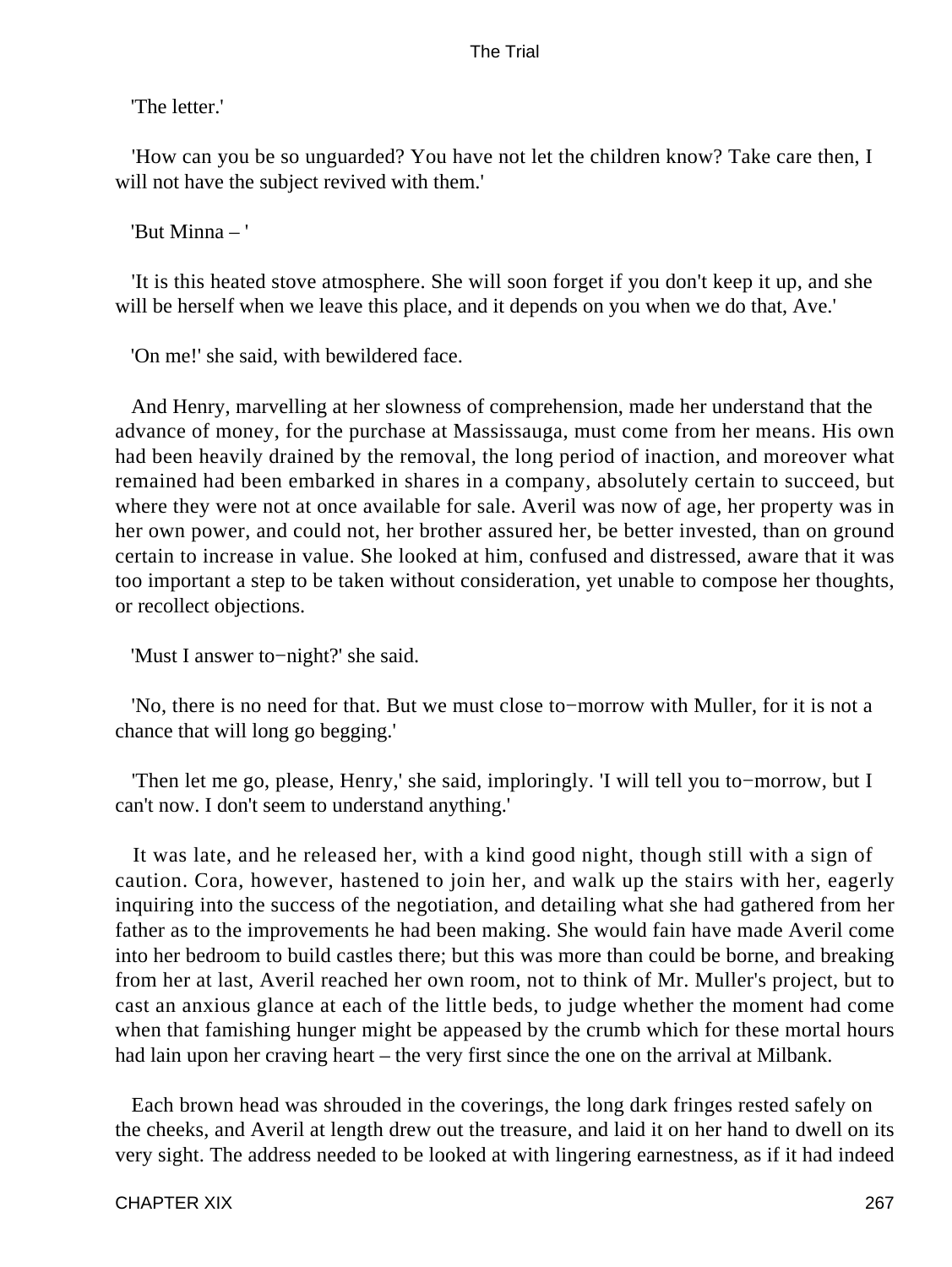been a missive from another world; she looked, and was tardy to unfold it, as though, now the moment was come, the sense of being in communication with her brother must be tasted to the utmost, ere entering on the utterances that must give pain; and when she did open the envelope, perhaps the first sensation was disappointment – the lines were not near enough together, the writing not small enough, to satisfy even the first glance of the yearning eye. It was cheerful, it spoke of good health, and full occupation, with the use of books, daily exercise, the chaplain's visits, schooling and attendance at chapel, and of the great pleasure of having heard from her. 'And that good Dr. May inclosed your letter in one written to me with his own hand, a kindness I never dared to think of as possible, but which he promises to repeat. Your letter and his are the continual food of my thoughts, and are valued beyond all power of words. I only hope you knew that I have not been allowed to write sooner, and have not expected letters.' Then came a few brief comments on her last inquiries, and entreaties that she would give him full information of all details of their present life: 'It will carry me along with you, and I shall live with you, both as I read, and as I dwell on it afterwards. Do not indulge in a moment's uneasiness about me, for I am well, and busy; every one is as kind to me as duty permits, and Dr. May is always ready to do all in his power for me.' There were a few affectionate words for Henry, and 'I long to send a message to the children, but I know it is better for them to let me drop from their minds, only you must tell me all about them; I want to know that the dear little Minna is bright and happy again.'

 No confidences, only generalities; not even any reference to the one unbroken bond of union, the one support, except in the three scanty final words, the simplest of blessings. It was not satisfying; but Averil recalled, with a start, that no wonder the letter was meagre, since it was necessarily subject to inspection; and how could the inner soul be expressed when all must pass under strangers' eyes, who would think such feelings plausible hypocrisy in a convicted felon. Again she took it up, to suck to the utmost all that might be conveyed in the short commonplace sentences, and to gaze at them as if intensity of study could reveal whether the cheerfulness were real or only assumed. Be they what they might, the words had only three weeks back been formed by Leonard's hand, and she pressed her lips upon them in a fervent agony of affection.

 When she roused herself and turned her head, she perceived on Minna's pillow two eyes above the bed−clothes, intently fixed on her. Should she see, or should she not see? She believed that the loving heart was suffering a cruel wrong, she yearned to share all with the child, but she was chained by the command of one brother, and by that acquiescence of the other which to her was more than a command. She would not see, she turned away, and made her preparations for the night without betraying that she knew that the little one was awake, resuming the tedious guard on the expression of her face. But when her long kneeling had ended, and with it that which was scarcely so much conscious intercession as the resting an intolerable load on One who alone knew its weight, just as she darkened the room for the night, the low voice whispered, 'Ave, is it?' –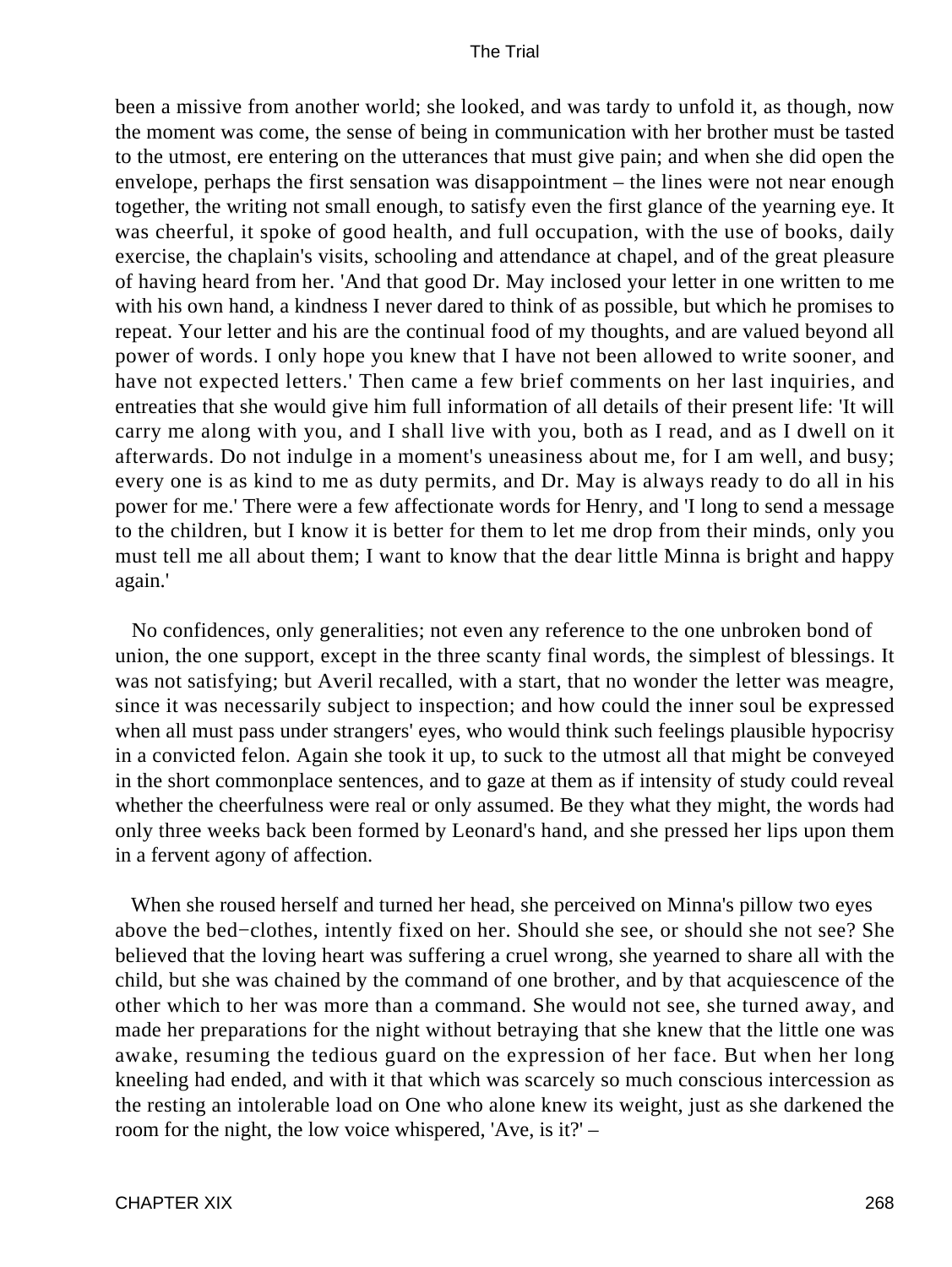And Averil crept up to the little bed: 'Yes, Minna; he is well! He hopes you are bright and happy, but he says it is best you should forget him.' The brow was cold and clammy, the little frame chill and trembling, the arms clasped her neck convulsively. She lifted the child into her own bed, pressed tight to her own bosom, and though no other word passed between the sisters, that contact seemed to soothe away the worst bitterness; and Averil slept from the stillness enforced on her by the heed of not disturbing Minna's sleep.

 Little that night had she recked of the plan needing so much deliberation! When she awoke it was to the consciousness that besides the arrival of Leonard's letter, something had happened – there was some perplexity – what was it? And when it came back she was bewildered. Her own fortune had always appeared to her something to fall back on in case of want of success, and to expend it thus was binding the whole family down at a perilous moment, to judge by the rumours of battle and resistance. And all she had ever heard at home, much that she daily heard at New York, inclined her to distrust and dislike of American speculations. It was Cora's father! Her heart smote her for including him in English prejudice, when Henry liked and trusted him! And she had disobeyed and struggled against Henry too long. She had promised to be submissive and yielding. But was this the time? And the boarding−house life – proverbially the worst for children – was fast Americanizing Ella, while Minna drooped like a snowdrop in a hot−house, and idleness might be mischievous to Henry.

 Oh, for some one to consult! for some one to tell her whether the risk was a foolish venture, or if the terms were safe! But not a creature did she know well enough to seek advice from! Even the clergyman, whose church she attended, was personally unknown to her; Cora Muller was her sole intimate; there was a mutual repulsion between her and the other ladies, and still more with the gentlemen. A boarding−house was not the scene in which to find such as would inspire confidence, and they had no introductions. There was no one to turn to; and in the dreary indifference that had grown over her, she did not even feel capable of exerting her own judgment to the utmost, even if she had been able to gather certain facts, or to know prudent caution from blind prejudice – often woman's grievous difficulty. What could a helpless girl of one−and−twenty, in a land of strangers, do, but try to think that by laying aside the use of her own judgment she was trusting all to Providence, and that by leaving all to her brother she was proving her repentance for her former conduct.

 There, too, were her sisters, clamorous with hopes of the forest life; and there was Cora, urging the scheme with all the fervour of girlish friendship, and in herself no small element in its favour, engaging for everything, adducing precedents for every kind of comfort and success, and making Ave's consent a test of her love. One question Averil asked of her – whether they should be utterly out of reach of their Church? Cora herself had been bred up to liberal religious ways, and was ready to attend whatever denomination of public worship came first to hand, though that which had descended from the Pilgrim Fathers came most naturally. She had been at various Sunday schools, and was a good conscientious girl, but had never gone through the process of conversion, so that Rosa Willis had horrified Ella by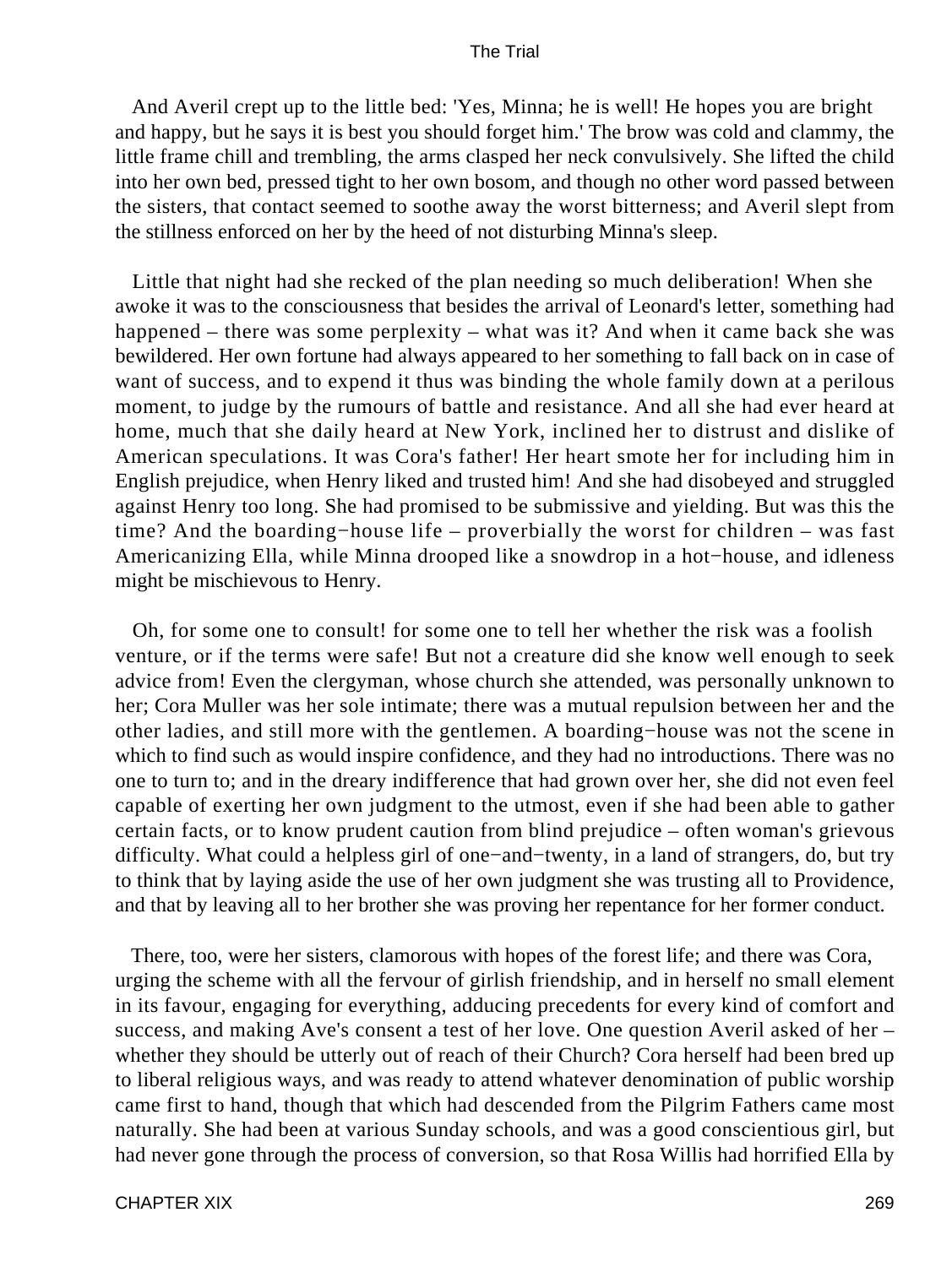pronouncing her 'not a Christian.' She had no objection to show her English friends the way to the favourite Episcopal Church, especially as it was esteemed fashionable; and her passion for Averil had retained her there, with growing interest, drawn on by Averil's greater precision of religious knowledge, and the beauty of the Church system, displayed to her as the one joy and relief left to one evidently crushed with suffering. The use of Averil's books, conversations with her, and the teaching she heard, disposed her more and more to profess herself a member of the Episcopal Church, and she was unable to enter into Averil's scruples at leading her to so decided a step without her father's sanction. 'Father would be satisfied whatever profession she made. Did people in England try to force their children's consciences?' Cora, at Averil's desire, ascertained that Massissauga had as yet no place of worship of its own; but there was a choice of chapels within a circuit of five miles, and an Episcopal Church seven miles off, at the chief town of the county. Moreover, her father declared that the city of Massissauga would soon be considerable enough to invite every variety of minister to please every denomination of inhabitant. Averil felt that the seven miles off church was all she could reasonably hope for, and her mind was clear on that score, when Henry came to take her out walking for the sake of being able to talk more freely.

 No longer afraid of being overheard, he gave kind attention to Leonard's letter; and though he turned away from the subject sooner than she wished, she was not exacting. Again he laid before her the advantages of their migration, and assured her that if there were the slightest risk he would be the last to make the proposal. She asked if it were safe to invest money in a country apparently on the eve of civil war?

 He laughed the idea to scorn. How could the rebel states make war, with a population of negroes sure to rise against their masters? Where should their forces come from? Faction would soon be put down, and the union be stronger than ever. It was what Averil had been hearing morning, noon, and night, so no wonder she believed it, and was ashamed of a futile girlish fear.

 And was Henry sure it was a healthy place? Had she not heard of feverish swamps in Indiana?

 Oh yes, in new unsettled places; but there had hardly been an ailment in the Muller family since they had settled at Massissauga.

 And Averil's last murmur was – Could he find out anything about other people's opinion of the speculation? did they know enough about Mr. Muller to trust themselves entirely in his hands?

 Henry was almost angry – Could not his sister trust him to take all reasonable precaution? It was the old story of prejudice against whatever he took up.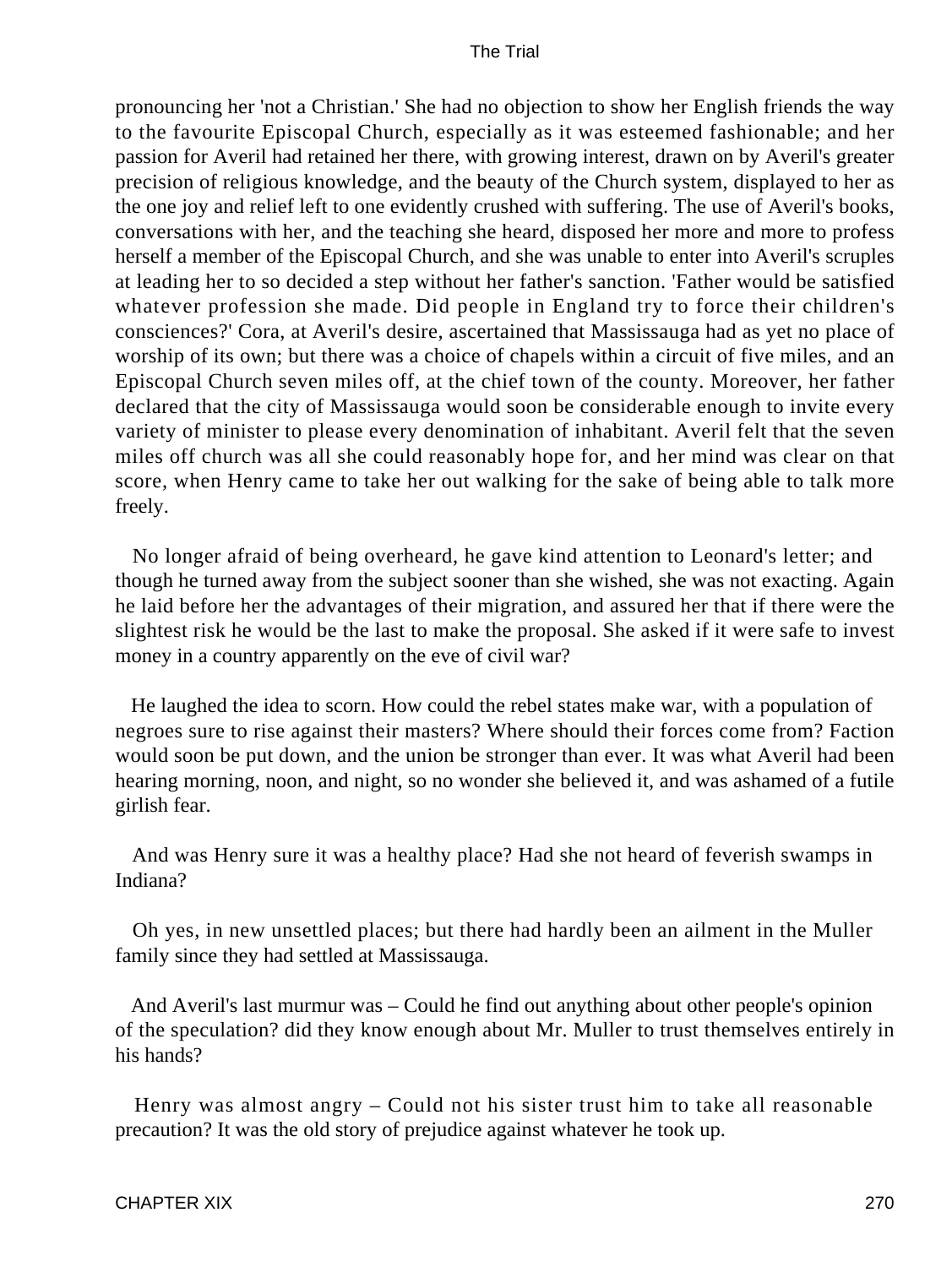Poor Averil was disarmed directly. The combats of will and their consequences rose up before her, and with them Leonard's charges to devote herself to Henry. She could but avow herself willing to do whatever he pleased. She only hoped he would be careful.

 All thenceforth was pleasant anticipation and hope. Averil's property had to be transferred to America, and invested in shares of the land at Massissauga; but this was to cause no delay in arranging for the removal, they were only to wait until the winter had broken up, and the roads become passable after the melting of the snows; and meantime Mr. Muller was to have their house prepared. Cora would remain and accompany them, and in the intervening time promised to assist Averil with her judgment in making the necessary purchases for 'stepping westward.'

 When Averil wrote their plans to her English friends, she felt the difficulty of pleading for them. She was sensible that at Stoneborough the risking of her property would be regarded as folly on her part, and something worse on that of her brother; and she therefore wrote with every effort to make the whole appear her own voluntary act – though the very effort made her doubly conscious that the sole cause for her passive acquiescence was, that her past self−will in trifles had left her no power to contend for her own opinion in greater matters – the common retribution on an opinionative woman of principle.

 Moreover, it was always with an effort that she wrote to Mary May. A rejected offer from a brother is a rock in a correspondence with a sister, and Averil had begun to feel greatly ashamed of the manner of her own response. Acceptance would have been impossible; but irritating as had been Tom May's behaviour, insulting as had been his explanation, and provoking, his pertinacity, she had begun to feel that the impulse had been too generous and disinterested to deserve such treatment, and that bitterness and ill−temper had made her lose all softness and dignity, so that he must think that his pitying affection had been bestowed on an ungrateful vixen, and be as much disgusted with the interview as she was herself. She did not wish him to love her; but she regretted the form of the antidote, above all, since he was of the few who appreciated Leonard; and the more she heard of Ella's narrations of his kindness, the more ashamed she grew. Every letter to or from Mary renewed the uncomfortable sense, and she would have dropped the correspondence had it not been her sole medium of communication with her imprisoned brother, since Henry would not permit letters to be posted with the Milbank address.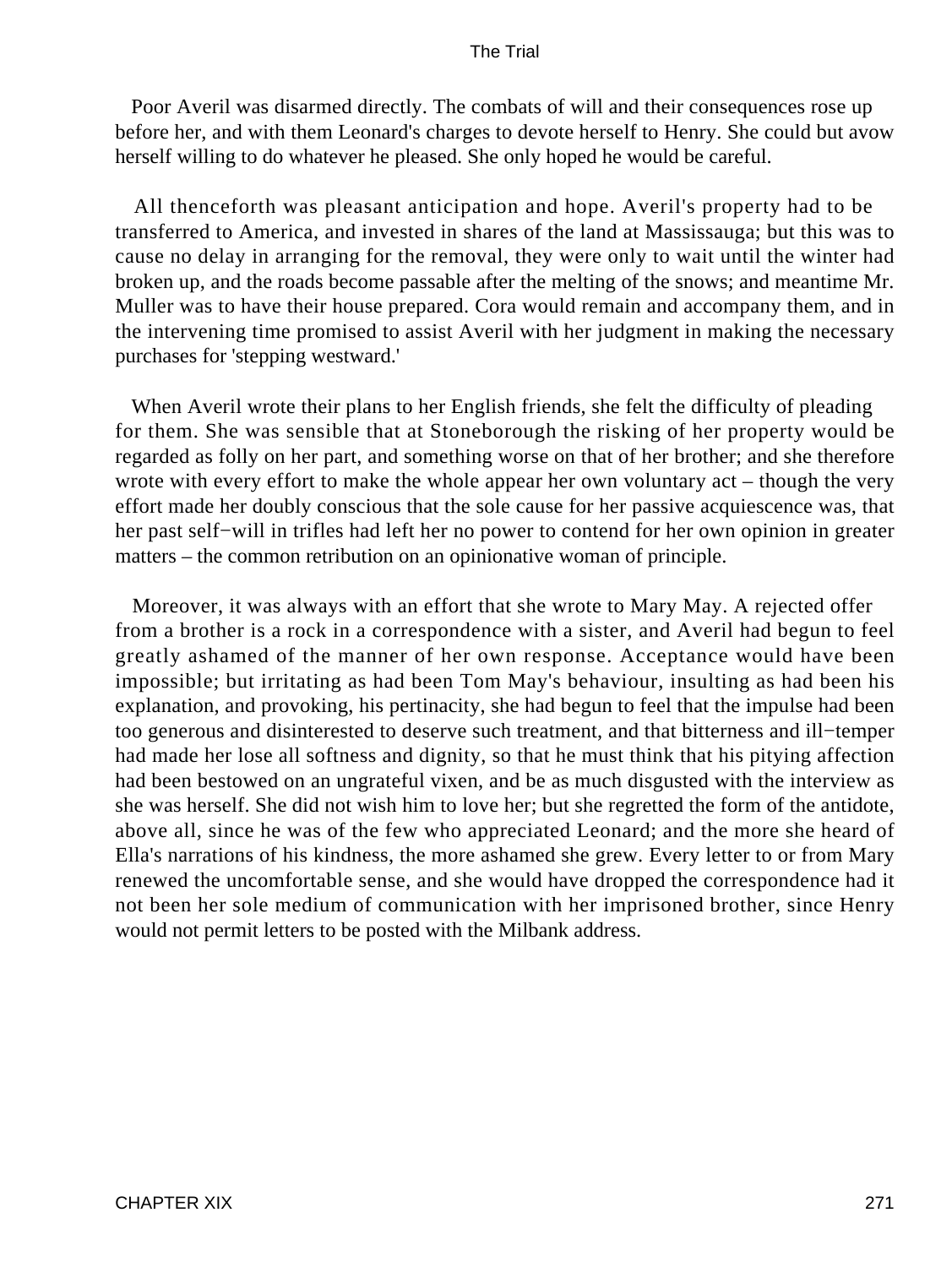# **[CHAPTER XX](#page-414-0)**

*A* little hint to solace woe,

A hint, a whisper breathing low,

'I may not speak of what I know.' – **TENNYSON**

 At the pace at which rapid people walk alone, when they wish to devour both the way and their own sensations, Ethel May was mounting the hill out of the town in the premature heat assumed by May in compliment to Whitsun week, when a prolonged shout made her turn. At first she thought it was her father, but her glass showed her that it was the brother so like him in figure that the London−made coat, and the hair partaking of the sand instead of the salt, were often said to be the chief distinction. Moreover, the dainty steps over the puddles were little like the strides of the Doctor, and left no doubt that it was the one wedding guest who had been despaired of.

'O, Tom, I am glad you are come!'

 'What a rate you were running away at! I thought you had done with your hurricane pace.'

'Hurricane because of desperate hurry. I'm afraid I can't turn back with you.'

'Where is all the world?'

 'Blanche is helping Mary arrange the Hoxton – I mean her own drawing−room. Hector has brought a dog−cart to drive papa about in; Daisy is gone with Harry and Aubrey to the Grange for some camellias.'

'And Ethel rushing to Cocksmoor!'

'I can't help it, Tom,' she said, humbly; 'I wish I could.'

'What's this immense pannier you are carrying?'

 'It is quite light. It is twelve of the hats for the children tomorrow. Mary was bent on trimming them all as usual, and I was deluded enough to believe she would, till last evening I found just one and a half done! I did as many as I could at night, till papa heard me rustling about and thumped. Those went early this morning; and these are the rest, which I have just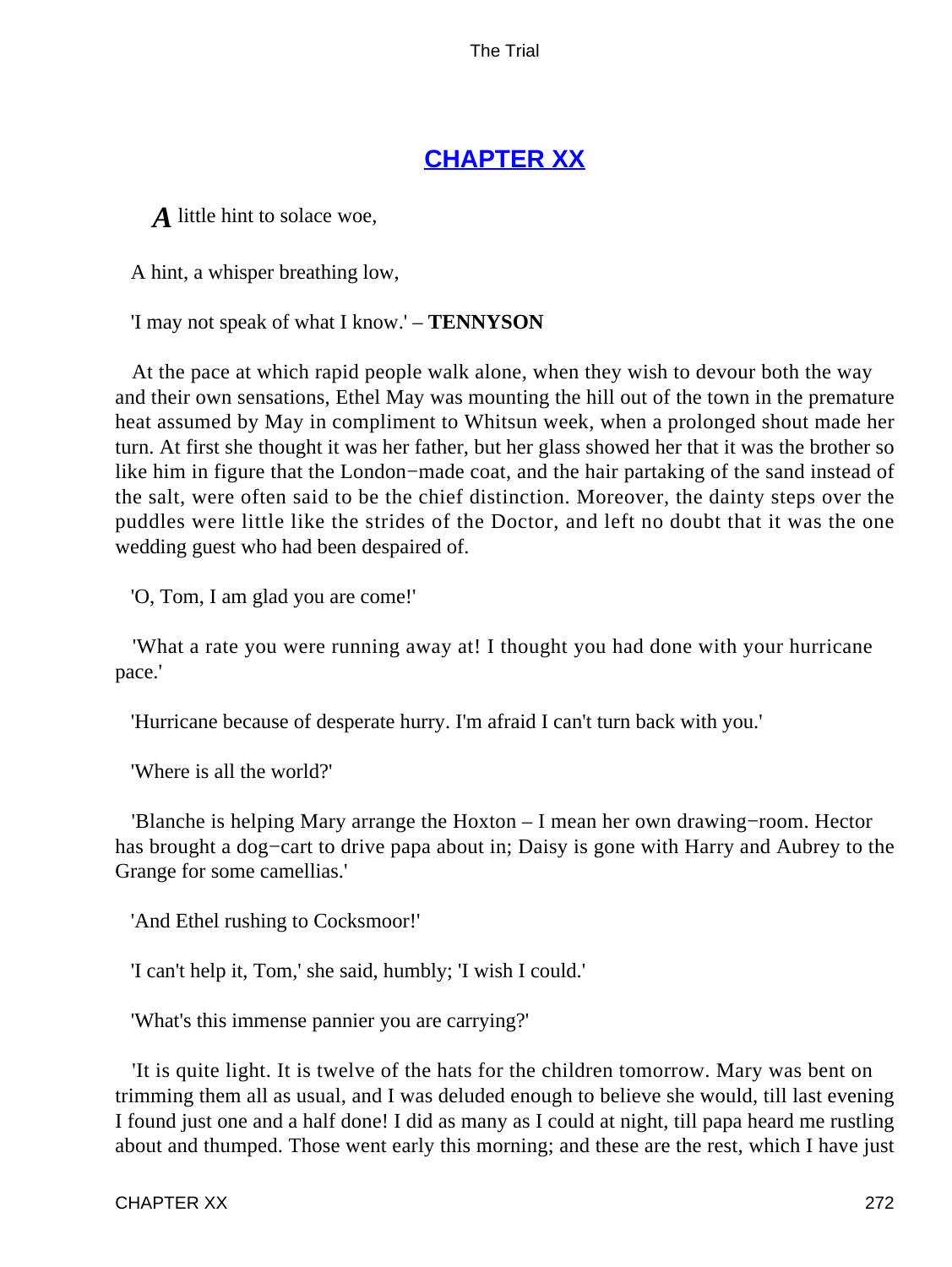finished.'

'Was there no one to send?'

 'My dear Tom, is your experience of weddings so slight as to suppose there is an available being in the family the day before?'

 'I'm sure I don't desire such experience. Why could not they be content without ferreting me down?'

 'I am very glad you have come. It would have been a great mortification if you had stayed away. I never quite believed you would.'

 'I had much rather see the operation I shall miss to−morrow morning. I shall go back by the two o'clock train.'

'To study their happiness all the way up to town?'

'Then by the mail – '

'I won't torment you to stay; but I think papa will want a talk with you.'

 'The very thing I don't want. Why can't he dispose of his property like other people, and give Richard his rights?'

'You know Richard would only be encumbered.'

 'No such thing; Richard is a reasonable being – he will marry some of these days – get the living after Wilmot, and – '

'But you know how papa would be grieved to separate the practice from the house.'

 'Because he and his fathers were content to bury themselves in a hole, he expects me to do the same. Why, what should I do? The place is over−doctored already. Every third person is a pet patient sending for him for a gnat−bite, gratis, taking the bread out of Wright's mouth. No wonder Henry Ward kicked! If I came here, I must practise on the lap−dogs! Here's my father, stronger than any of us, with fifteen good years' work in him at the least! He would be wretched at giving up to me a tenth part of his lambs, and that tenth would keep us always in hot water. His old−world practice would not go down with me, and he would think everything murder that was fresher than the year 1830.'

 'I thought he was remarkable for having gone on with the world,' said Ethel, repressing some indignation.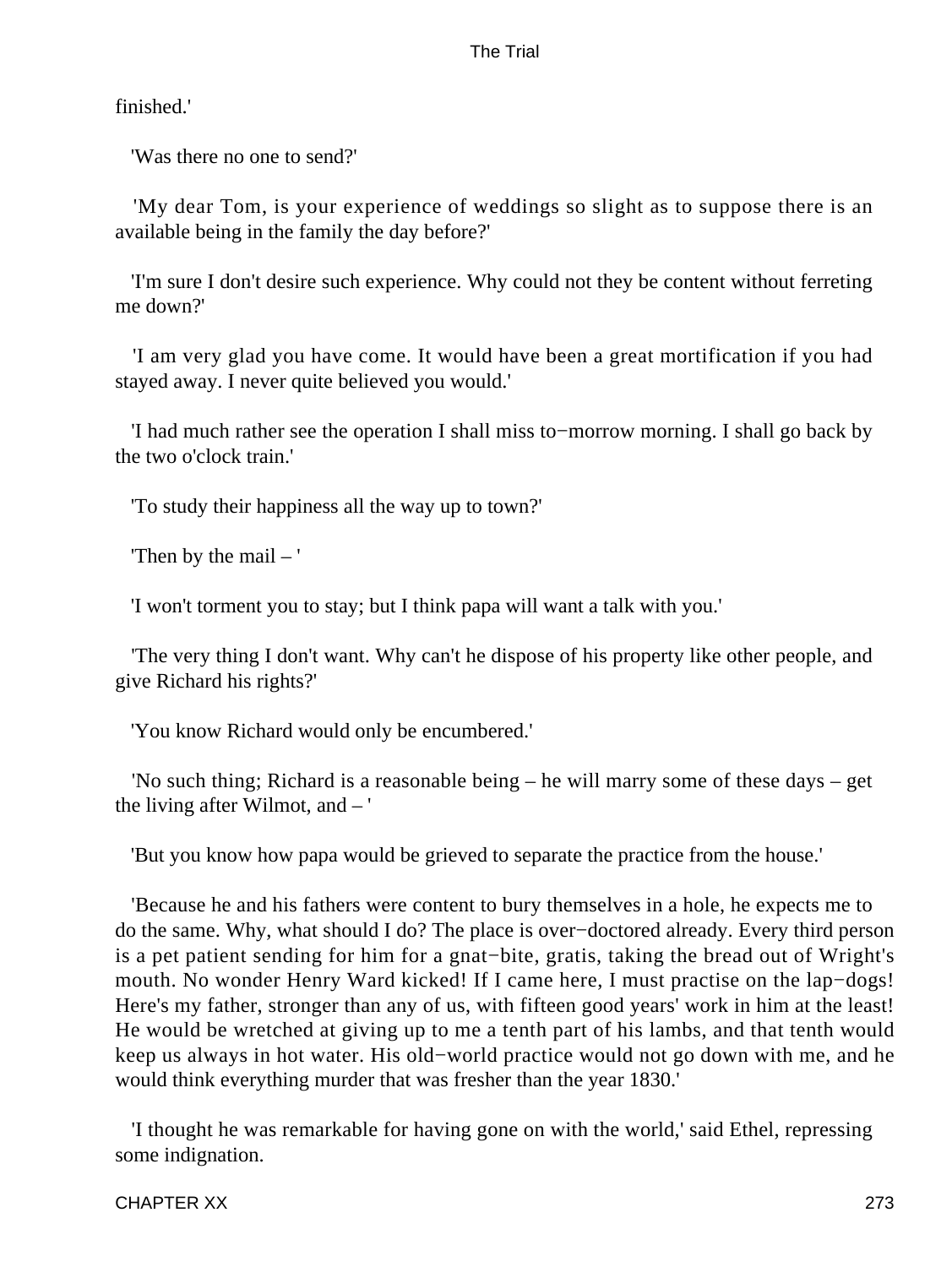'So he has in a way, but always against the grain. He has a tough lot of prejudices; and you may depend upon it, they would be more obstinate against me than any one else, and I should be looked on as an undutiful dog for questioning them, besides getting the whole credit of every case that went wrong.'

'I think you are unjust,' said Ethel, flushing with displeasure.

 'I wish I were not, Ethel; but when there is one son in a family who can do nothing that is not taken amiss, it is hard that he should be the one picked out to be pinned down, and, maybe, goaded into doing something to be really sorry for.'

 There was truth enough in this to seal Ethel's lips from replying that it was Tom's own fault, since his whole nature and constitution were far more the cause than his conduct, and she answered, 'You might get some appointment for the present, till he really wants you.'

 'To be ordered home just as I am making something of it, and see as many cases in ten years as I could in a month in town. Things are altered since his time, if he could only see it. What was the use of giving me a first−rate education, if he meant to stick me down here?'

 'At least I hope you will think long before you inflict the cruel disappointment of knowing that not one of his five sons will succeed to the old practice.'

'The throne, you mean, Ethel. Pish!'

 The 'Pish' was as injurious to her hereditary love for 'the old practice,' and for the old town, as to her reverence for her father. One angry 'Tom!' burst from her lips, and only the experience that scolding made him worse, restrained her from desiring him to turn back if this was the best he had to say. Indeed she wondered to find him still by her side, holding the gate of the plantation open for her. He peered under her hat as she went through –

'How hot you look!' he said, laying hold of the handles of the basket.

'Thank you; but it is more cumbrous than heavy,' she said, not letting go; 'it is not *that* –

 An elision which answered better than words, to show that his speech, rather than hill or load, had made her cheeks flame; but he only drew the great basket more decisively from her hand, put his stick into the handle, and threw it over his shoulder; and no doubt it was a much greater act of good−nature from him than it would have been from Richard or Harry.

 'This path always reminds me of this very matter,' he said; 'I talked it over with Meta here, on the way to lay the foundation−stone at Cocksmoor, till Norman overtook us and monopolized her for good, poor little thing. She was all in the high romantic strain, making a

'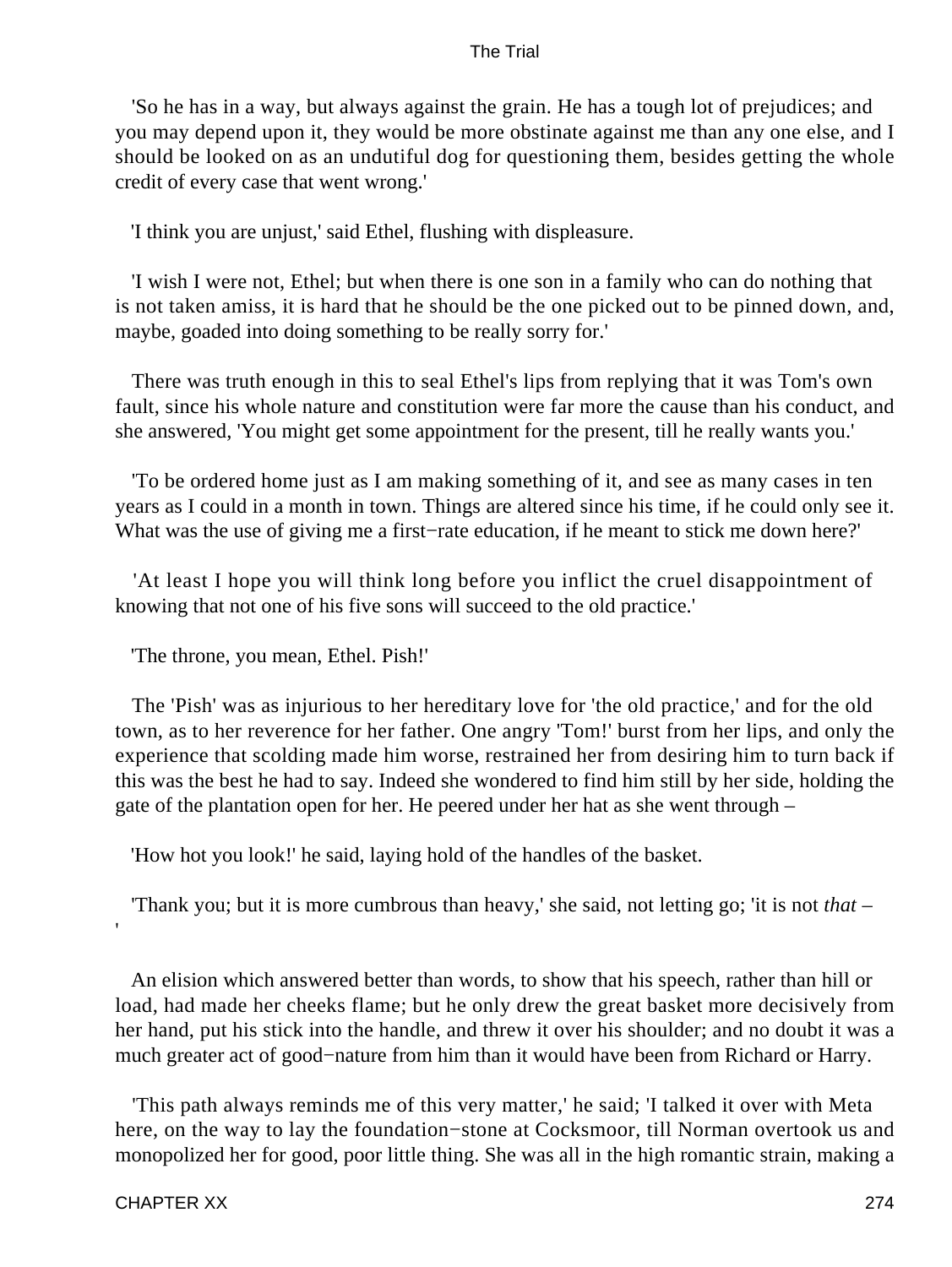sort of knight hospitaller of my father. I wonder what she is like by this time, and how much of that she has left.'

 'Of the high romantic strain? I should think it was as much as ever the salt of life to her. Her last letter described her contrivances to make a knapsack for Norman on his visitation tour. Oh, fancy old June a venerable archdeacon!'

 'You don't think a colonial archdeacon is like one of your great portly swells in a shovel hat.'

 'It must be something remarkable that made Norman portly. But as for the shovel hat, Mrs. Meta has insisted on having it sent out. I was going to tell you that she says, "I do like such a good tough bit of stitchery, to fit my knight out for the cause.

'Marriage and distance have not frozen up her effusions.'

 'No; when people carry souls in their pens, they are worth a great deal more, if they are to go to a distance.'

Ah! by the bye, I suppose Cheviot has put a fresh lock on Mary's writing−case.'

 'I suspect some of Mary's correspondence will devolve on me. Harry has asked me already.'

 'I wished you had mentioned more about the letters of late. Leonard wanted to know more than I could tell him.'

 'You don't mean that you have seen him? 0, Tom, how kind of you! Papa has been trying hard to get a day now that these first six months are up; but there are two or three cases that wanted so much watching that he has not been able to stir.'

 'I know how he lets himself be made a prisoner, and that it was a chance whether any one saw the poor fellow at all.'

 'I am so glad' – and Ethel turned on him a face still flushed, but now with gratitude. 'How was he looking?'

 'The costume is not becoming, and he has lost colour and grown hollow−eyed; but I saw no reason for being uneasy about him; he looked clear and in health, and has not got to slouch yet. It is shocking to see such a grand face and head behind a grating.'

'Could he talk'?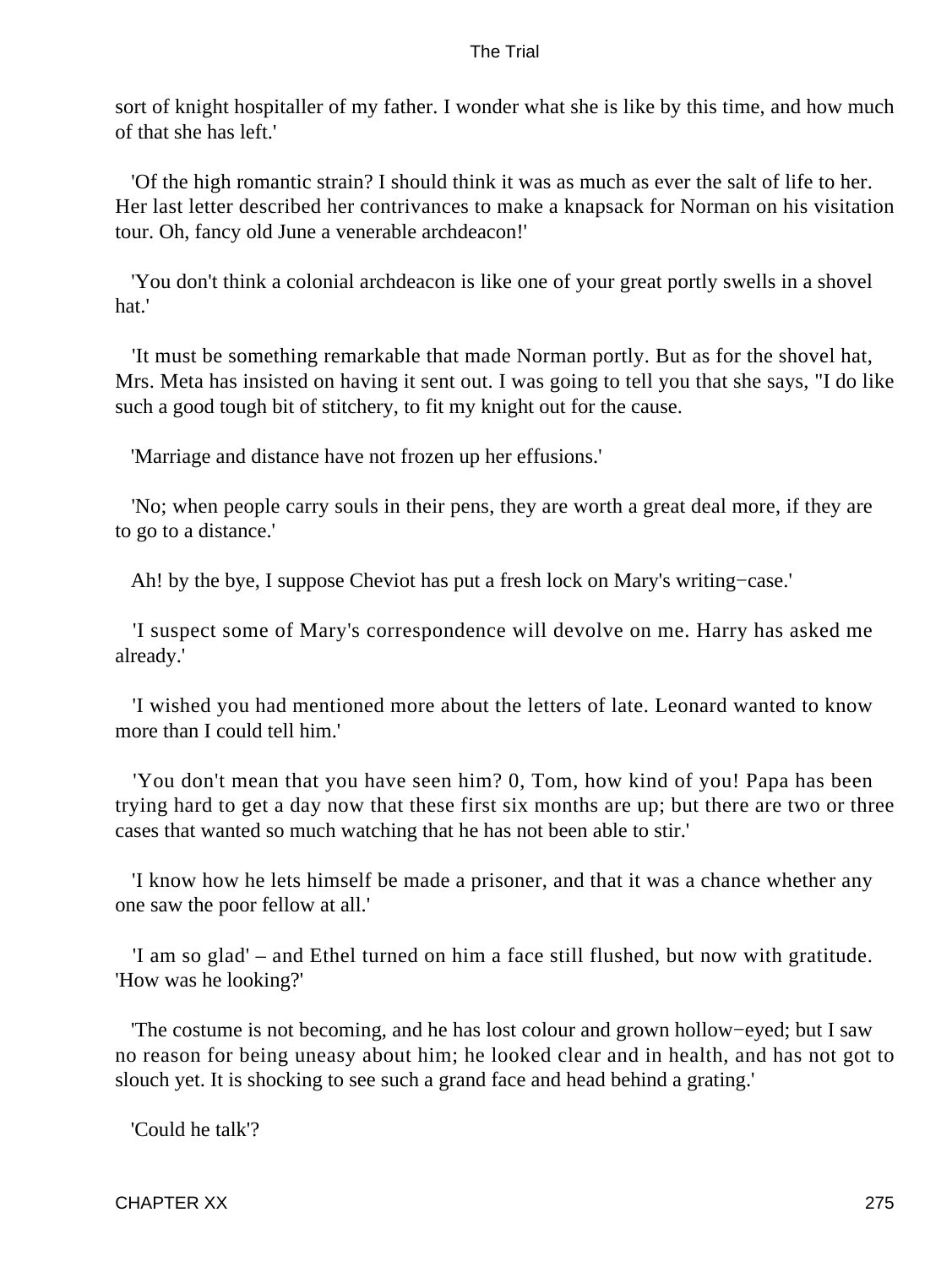'Why, the presence of a warder is against conversation, and six months of shoe−making in a cell does not give much range of ideas. There was nothing to be done but to talk on right ahead and judge by his eyes if he liked it.'

'I suppose you could find out nothing about himself?'

 'He said he got on very well; but one does not know that means. I asked if he got books; and he said there was a very good library, and he could get what gave him something to think of; and he says they give interesting lectures in school.'

'You could not gather what is thought of him?'

 'No; I saw but a couple of officers of the place, and could only get out of them «good health and good conduct.» I do not expect even his conduct makes much impression as to his innocence, for I saw it stated the other day that the worst prisoners are those that are always getting convicted for petty offences; those that have committed one great crime are not so depraved, and are much more amenable. However, he has only three months more at Pentonville, and then be will go to Portland, Chatham, or Gibraltar.'

'Oh, I hope it will not be Gibraltar! But at least that terrible solitude will be over.'

 'At any rate, his spirit is not broken. I could see his eye light up after I had talked a little while, and he fell into his natural tone again. He would not try to put out his hand to me when he came down; but when I went away, he put it through and we had a good hearty shake. Somehow it made one feel quite small.'

 Ethel could have pledged herself for the soundness of Tom's nature after those words; but all she did was in an unwonted tone to utter the unwonted exclamation – 'Dear Tom.'

 'If my father does not come up, I shall see him once more before he leaves Pentonville,' added Tom; 'and so you must mind and let me know all about his people in America. I found he had no notion of the row that is beginning there, so I said not a word of it. But what is all this about going to Indiana?'

 'They are going at the end of April to settle in a place called Massissauga, where Henry is to farm till practice comes to him. It is towards the north of the State, in the county of Pulaski.'

 'Ay, in one of the pestilential swamps that run up out of Lake Michigan. All the fertile ground there breeds as many fevers and agues as it does stalks of corn.'

'Indeed! how did you hear that?'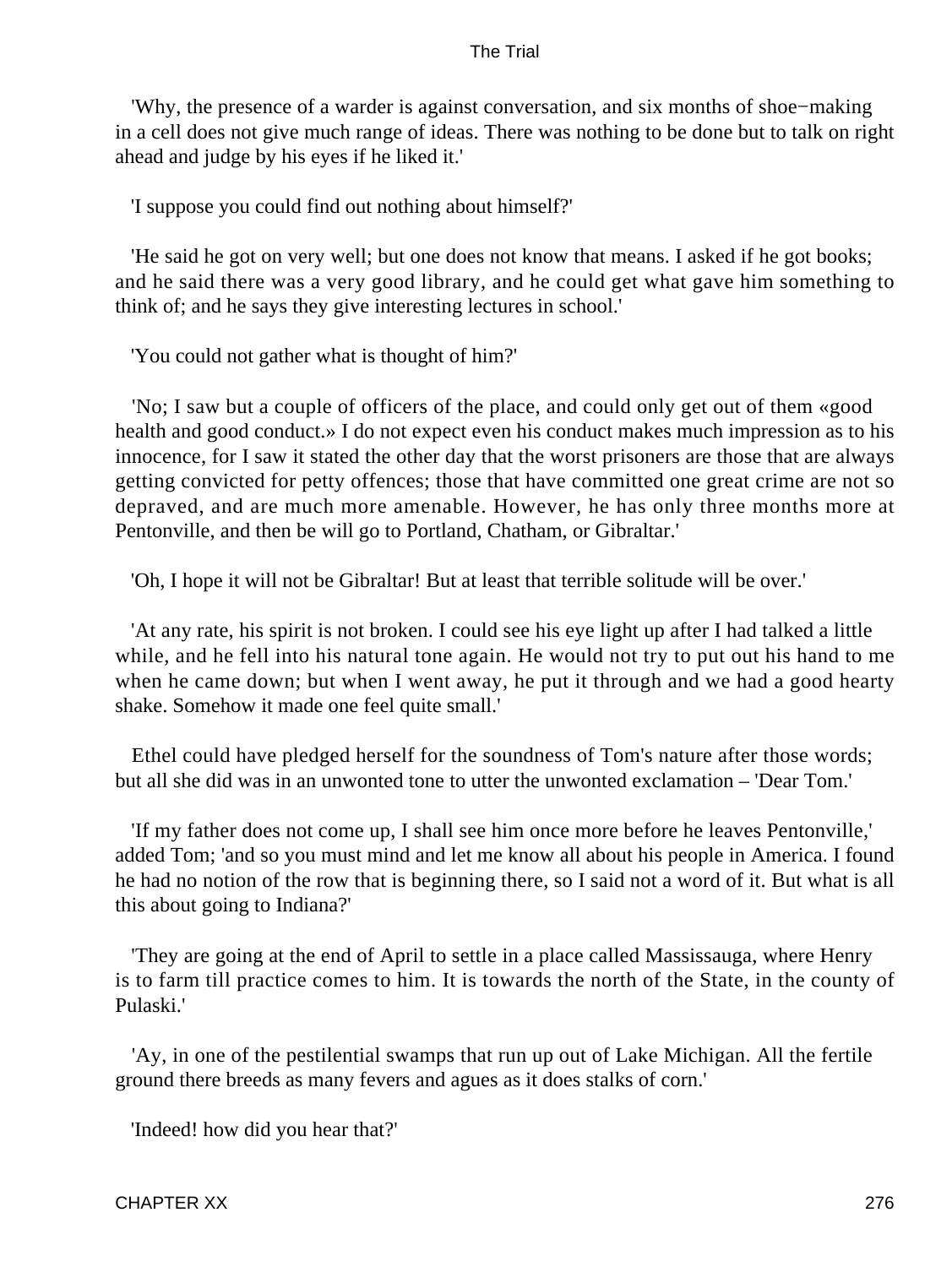'I looked up the place after Leonard told me of it. It is as unlucky a location as the ill luck of that fellow Henry could have pitched on. Some friend Leonard spoke of – a Yankee, I suppose, meaning to make a prey of them.'

'The father of their young lady friend at the boarding−house.'

'Oh! a Yankee edition of Mrs. Pugh!'

 'And the worst of it is that this is to be done with poor Averil's fortune. She has written to Mr. Bramshaw to sell out for her, and send her the amount, and he is terribly vexed; but she is of age, and there are no trustees nor any one to stop it.'

 'All of a piece,' muttered Tom; then presently he swung the basket round on the ground with a vehement exclamation – 'If any man on this earth deserved to be among the robbers and murderers, I know who it is.' Then he shouldered his load again, and walked on in silence by his sister's side to the school door.

 Richard had been obliged to go to a benefit club entertainment; and Ethel, knowing the limited literary resources of the parsonage, was surprised to find Tom still waiting for her, when the distribution and fitting of the blue−ribboned hats was over, and matters arranged for the march of the children to see the wedding, and to dine afterwards at the Grammar−school hall.

'0, Tom, I did not expect to find you here.'

'It is not fit for you to be walking about alone on a Whit Monday.'

'I am very glad to have you, but I am past that.'

'Don't talk nonsense; girls are girls till long past your age,' said Tom.

'It is not so much age, as living past things,' said Ethel.

 'It was not only that, added Tom; 'but I've more to say to you, while one can be sure of a quiet moment. Have you heard anything about that place?' and he pointed in the direction of the Vintry Mill.

 'I heard something of an intention to part with it, and have been watching for an advertisement; but I can see none in the Courant, or on the walls.'

'Mind he does not slip off unawares.'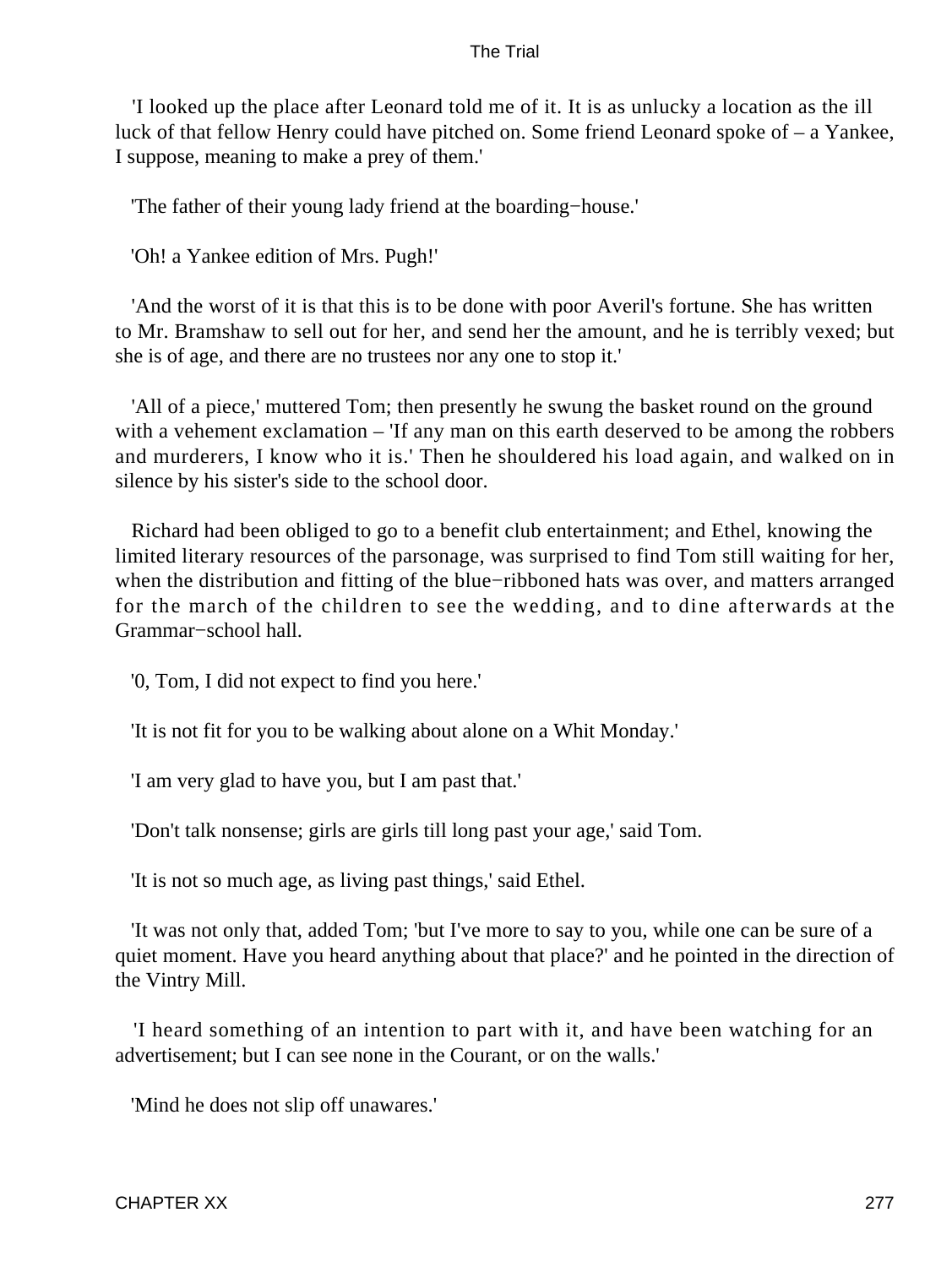'I don't know what to do now that old Hardy is cut off from us. I tried to stir up Dr. Spencer to go and investigate, but I could not tell him why, and he has not the same interest in going questing about as he used to have. People never will do the one thing one wants particularly!'

 Tom's look and gesture made her ask if he knew of anything wrong with their old friend; and in return, she was told that Dr. Spencer's recent visit to London had been to consult Sir Matthew Fleet. The foundations of mortal disease had been laid in India, and though it might long remain in abeyance, there were from time to time symptoms of activity; and tedious lingering infirmity was likely to commence long before the end.

 'And what do you think the strange old fellow charged me as we walked away from dining at Fleet's?'

'Secrecy, of course,' returned the much−shocked Ethel.

 'One does keep a secret by telling you. It was to have my eye on some lodging with a decent landlady, where, when it is coming to that, he can go up to be alone, out of the way of troubling Dick, and of all of you.'

'Tom, how dreadful!'

 'I fancy it is something of the animal instinct of creeping away alone, and partly his law to himself not to trouble Dick.'

'An odd idea of what would trouble Dick!'

 'So I told him; but he said, after seeing what it cost my father to watch dear Margaret's long decay, he would never entail the like on him. It is queer, and it is beautiful, the tender way he has about my father, treating him like a pet to be shielded and guarded – a man that has five times the force and vigour of body and mind that he has now, whatever they may have been.'

 'Very beautiful, and I cannot help telling you how beautiful,' said Ethel, greatly moved; 'only remember, it is not to be mentioned.'

'Ha! did he ever make you an offer? I have sometimes suspected it.'

'No indeed! It was much – much more beautiful than that!'

 'Our mother then? I had thought of that too, and it accounts for his having always taken to you the most of us.'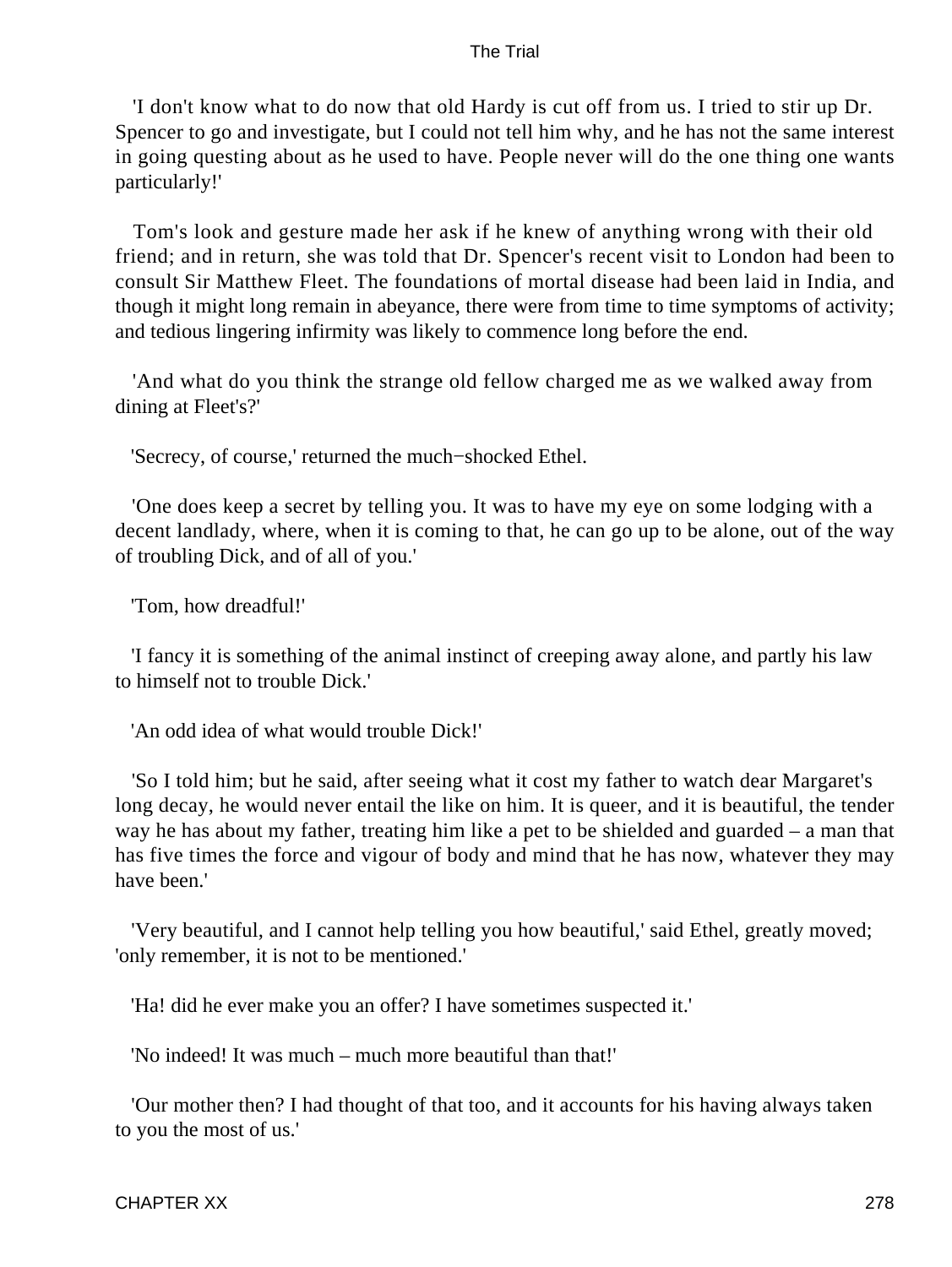'Why, I'm the least like her of us all!'

 'So they say, I know, and I can't recollect enough to judge, except that' – and Tom's voice was less clear for a moment – 'there was something in being with her that I've never found again, except now and then with you, Ethel. Well, he never got over it, I suppose.'

 And Ethel briefly told of the rash resolution, the unsettled life, the neglect of the father's wishes, the grievous remorse, the broken health, and restless aimless wanderings, ending at last in loving tendance of the bereaved rival. It had been a life never wanting in generosity or benevolence, yet falling far short of what it might have been – a gallant voyage made by a wreck – and yet the injury had been less from the disappointment than from the manner of bearing it. Suddenly it struck her that Tom might suspect her of intending a personal application of the history, and she faltered; but he kept her to it by his warm interest and many questions.

 'And oh, Tom, he must not be allowed to go away in this manner! Nothing would so cut papa to the heart!'

 'I don't believe he ever will, Ethel. He may go on for years as he is; and he said in the midst that he meant to live to carry out the drainage. Besides, if it comes gradually on him, he may feel dependent and lose the energy to move.'

 'Oh! what a sorrow for papa! But I know that not to watch over him would make it all the worse.'

 They walked on gravely till, on the top of the hill, Tom exclaimed, 'They've mounted the flag on the Minster steeple already.'

 'It went up yesterday for Harvey Anderson and Mrs. Pugh. There was a proposal to join forces, and have a double wedding – so interesting, the two school−fellows and two young friends. The Cheviot girls much regretted it was not to be.'

'Cheviot girls! Heavens and earth! At home?'

 'Not sleeping; but we shall have them all day to−morrow, for they cannot get home the same day by setting off after the wedding. There will be no one else, for even our own people are going, for Harry is to go to Maplewood with Blanche, and Aubrey has to be at Woolwich; but we shall all be at home to−night.'

'Last time was in the volunteer days, two or three centuries ago.'

 It was strange how, with this naturally least congenial of all the family, Ethel had a certain understanding and fellow−feeling that gave her a sense of rest and relief in his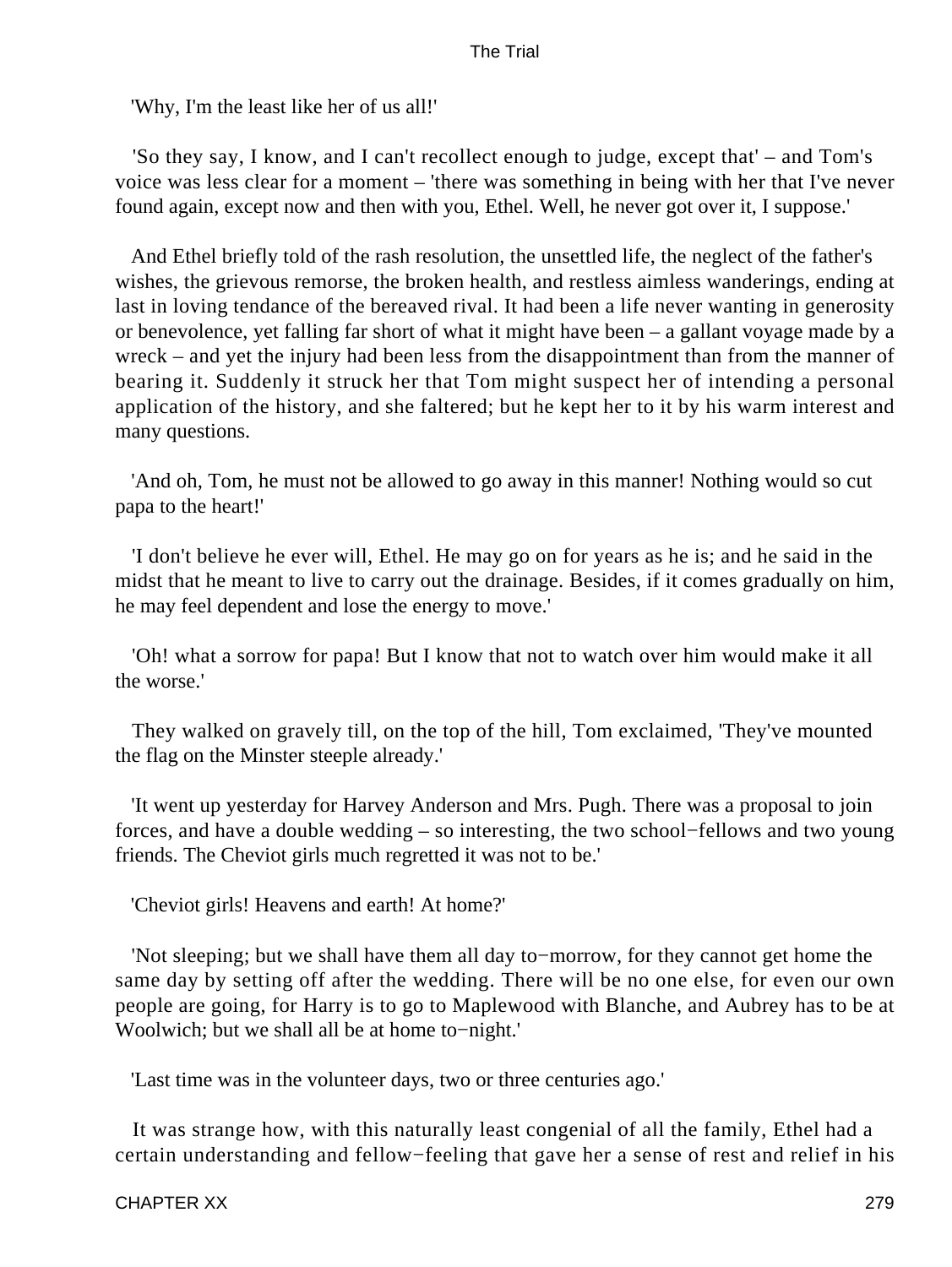company, only impaired by the dread of rubs between him and his father. None, however, happened; Dr. May had been too much hurt to press the question of the inheritance, and took little notice of Tom, being much occupied with the final business about the wedding, and engrossed by Hector and Harry, who always absorbed him in their short intervals of his company. Tom went to see Dr. Spencer, and brought him in, so cheerful and full of life, that what Ethel had been hearing seemed like a dream, excepting when she recognized Tom's unobtrusive gentleness and attention towards him.

 She was surprised and touched through all the harass and hurry of that evening and morning, to find the 'must be dones' that had of late devolved on her alone, now lightened and aided by Tom, who appeared to have come for the sole purpose of being always ready to give a helping hand where she wanted it, with all Richard's manual dexterity, and more resource and quickness. The refreshment of spirits was the more valuable as this was a very unexciting wedding. Even Gertrude, not yet fourteen, had been surfeited with weddings, and replied to Harry's old wit of 'three times a bridesmaid and never a bride,' that she hoped so, her experience of married life was extremely flat; and a glance at Blanche's monotonous dignity, and Flora's worn face, showed what that experience was.

 Harry was the only one to whom there was the freshness of novelty, and he was the great element of animation; but as the time came near, honest Harry had been seized with a mortal dread of the tears he imagined an indispensable adjunct of the ceremony, and went about privately consulting every one how much weeping was inevitable. Flora told him she saw no reason for any tears, and Ethel that when people felt very much they couldn't cry; but on the other hand, Blanche said she felt extremely nervous, and knew she should be overcome; Gertrude assured him that on all former occasions Mary did all the crying herself; and Aubrey told him that each bridesmaid carried six handkerchiefs, half for herself and half for the bride.

 The result was, that the last speech made by Harry to his favourite sister in her maiden days was thus: – 'Well, Mary, you do look uncommonly nice and pretty; but now' – most persuasively – 'you'll be a good girl and not cry, will you?' and as Mary fluttered, tried to smile, and looked out through very moist eyes, he continued, 'I feel horribly soft−hearted to−day, and if you howl I must, you know; so mind, if I see you beginning, I shall come out with my father's old story of the spirit of the flood and the spirit of the fell, and that will stop it, if anything can.'

 The comicality of Harry's alarm was nearly enough to 'stop it,' coupled with the great desire of Daisy that he should be betrayed into tears; and Mary did behave extremely well, and looked all that a bride should look. Admirable daughter and sister, she would be still more in her place as wife; hers was the truly feminine nature that, happily for mankind, is the most commonplace, and that she was a thoroughly generic bride is perhaps a testimony to her perfection in the part, as in all others where quiet unselfish womanhood was the essential. Never had she been so sweet in every tone, word, and caress; never had Ethel so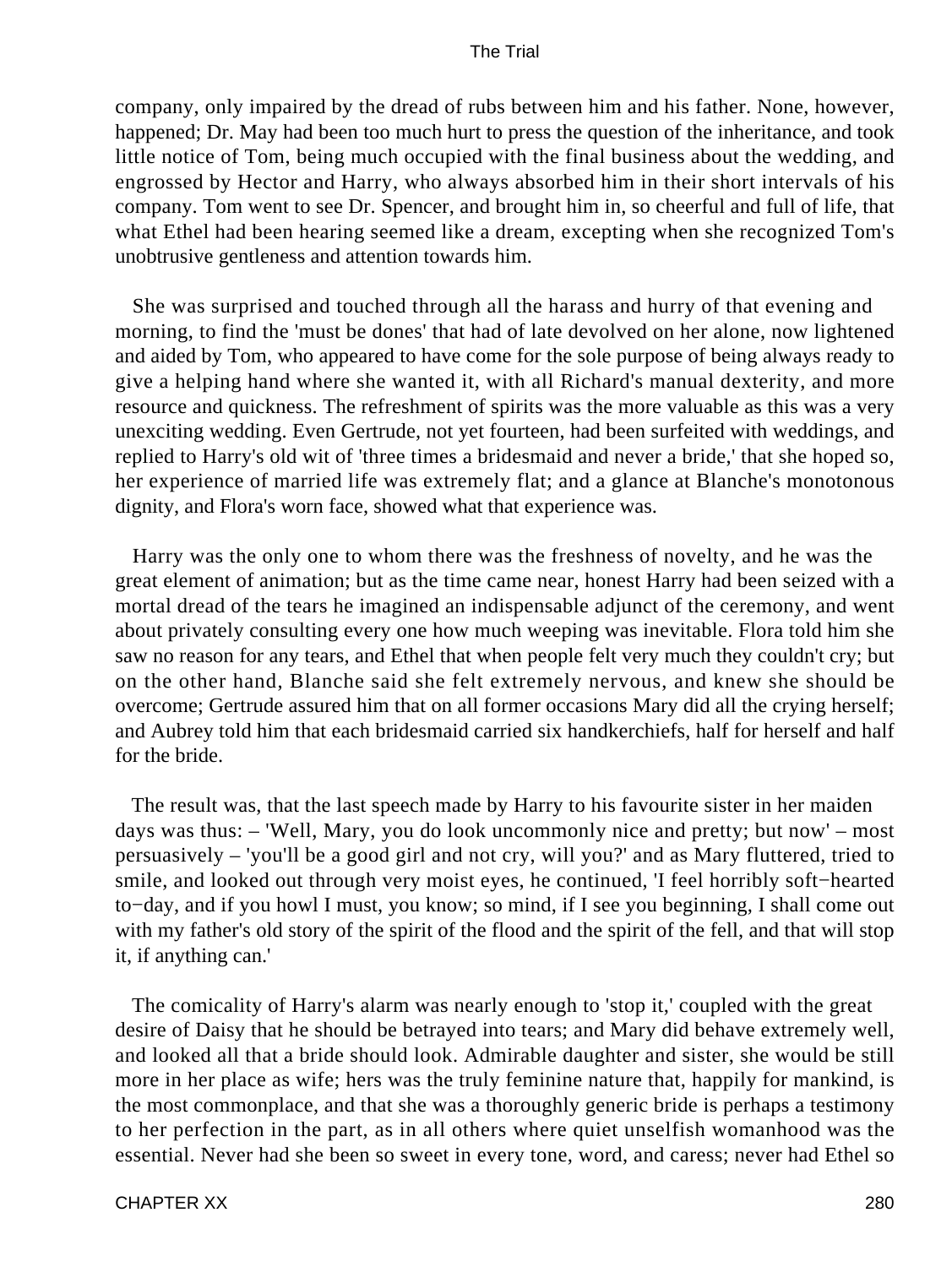fully felt how much she loved her, or how entirely they had been one, from a time almost too far back for memory. There had not been intellectual equality; but perhaps it was better, fuller affection, than if there had been; for Mary had filled up a part that had been in some measure wanting in Ethel. She had been a sort of wife to her sister, and thus was the better prepared for her new life, but was all the sorer loss at home.

 The bridegroom! How many times had Ethel to remind herself of her esteem, and security of Mary's happiness, besides frowning down Gertrude's saucy comments, and trying to laugh away Tom's low growl that good things always fell to the share of poor hearts and narrow minds. Mr. Cheviot did in fact cut a worse figure than George Rivers of old, having a great fund of natural bashfulness and self−consciousness, which did not much damage his dignity, but made his attempts at gaiety and ease extremely awkward, not to say sheepish. Perhaps the most trying moment was the last, when hearing a few words between Ethel and Mary about posting a mere scrap, if only an empty envelope, from the first resting−place, he turned round, with his laugh, to object to rash promises, and remind his dear sister Ethel that post−offices were not always near at hand! After that, when Mary in her bright tenderness hung round her sister, it was as if that was the last fond grasp from the substance – as if only the shadow would come back and live in Minster Street.

 Perhaps it was because Ethel had tried to rule it otherwise, Mr. Cheviot had insisted that the Cocksmoor children's share in the festivity should be a dinner in the Whichcote hall, early in the day, after which they had to be sent home, since no one chose to have the responsibility of turning them loose to play in the Grammar−school precincts, even in the absence of the boys. Richard was much afraid of their getting into mischief, and was off immediately after church to superintend the dinner, and marshal them home; and the rest of the world lost the resource that entertaining them generally afforded the survivors after a marriage, and which was specially needed with the two Cheviot sisters to be disposed of. By the time the Riverses were gone home, and the Ernescliffes and Harry off by the train, there were still four mortal hours of daylight, and oh! for Mary's power of making every one happy!

 Caroline and Annie Cheviot were ladylike, nice−looking girls; but when they found no croquet mallets in the garden, they seemed at a loss what life had to offer at Stoneborough! Gertrude pronounced that 'she played at it sometimes at Maplewood, where she had nothing better to do,' and then retreated to her own devices. Ethel's heart sank both with dread of the afternoon, and with self−reproach at her spoilt child's discourtesy, whence she knew there would be no rousing her without an incapacitating discussion; and on she wandered in the garden with the guests, receiving instruction where the hoops might be planted, and hearing how nice it would be for her sister to have such an object, such a pleasant opportunity of meeting one's friends – an interest for every day. 'No wonder they think I want an object in life,' thought Ethel; 'how awfully tiresome I must be! Poor things, what can I say to make it pleasanter? – Do you know this Dielytra? I think it is the prettiest of modern flowers, but I wish we might call it Japan fumitory, or by some English name.'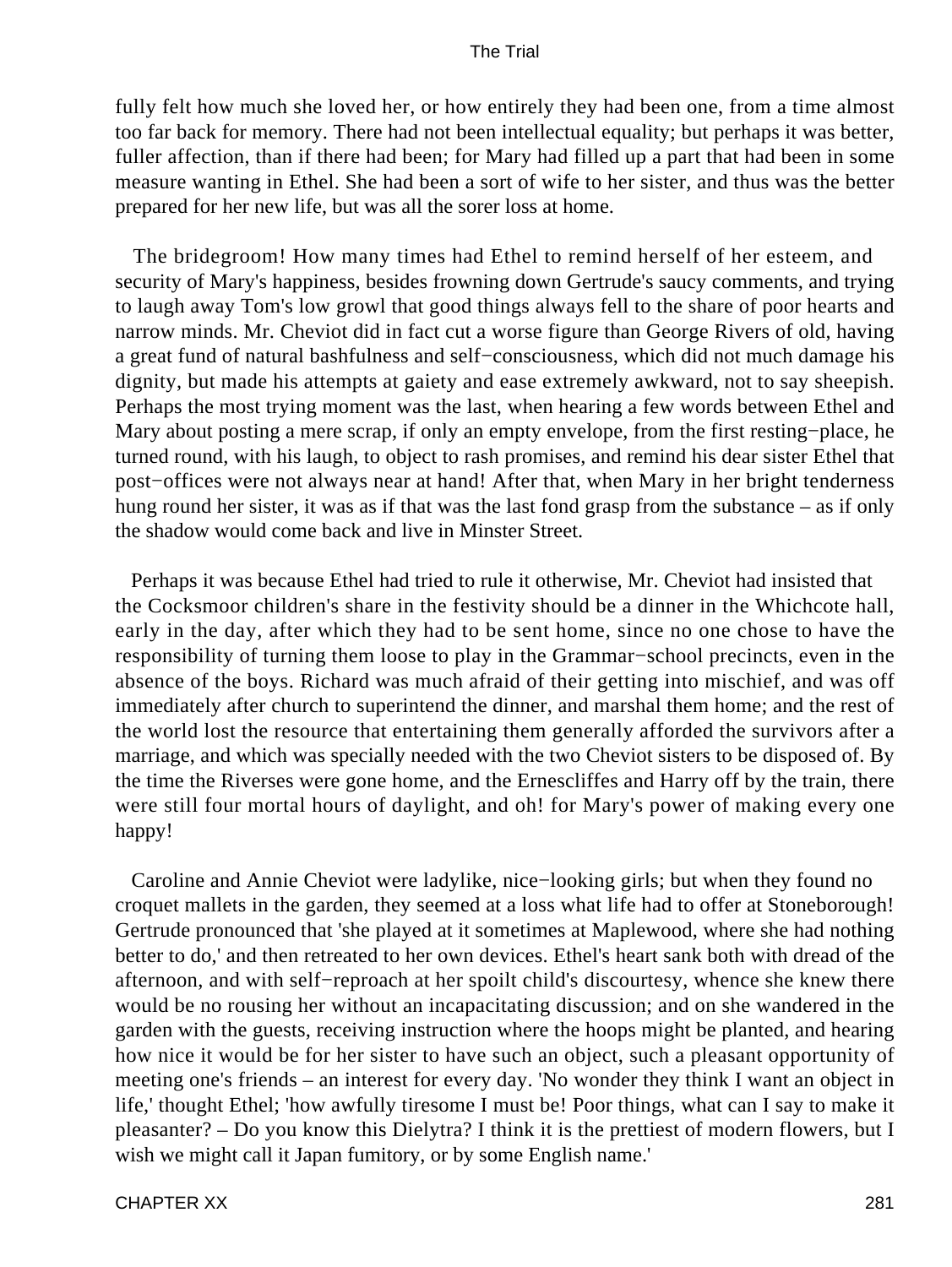'I used to garden once, but we have no flower−beds now, they spoilt the lawn for croquet.'

 'And here comes Tom,' thought Ethel; 'poor Tom, he will certainly be off to London this evening.'

 Tom, however, joined the listless promenade; and the first time croquet was again mentioned, observed that he had seen the Andersons knocking about the balls in the new gardens by the river; and proposed to go down and try to get up a match. There was an instant brightening, and Tom stepped into the drawing−room, and told Daisy to come with them.

 'To play at croquet with the Andersons in the tea−gardens!' she exclaimed. 'No, I thank you, Thomas!'

 He laid his hand on her shoulder – 'Gertrude,' he said, 'it is time to have done being a spoilt baby. If you let Ethel fag herself ill, you will rue it all your life.'

 Frightened, but without clear comprehension, she turned two scared eyes on him, and replaced the hat that she had thrown on the table, just as Ethel and the others came in.

'Not you, Ethel,' said Tom; 'you don't know the game.'

'I can learn,' said Ethel, desperately bent on her duty.

'We would teach you,' volunteered the Cheviots.

 'You would not undertake it if you knew better,' said Tom, smiling. 'Ethel's hands are not her strong point.'

'Ethel would just have to be croqued all through by her partner,' said Gertrude.

 'Besides, my father will be coming in and wanting you,' added Tom; 'he is only at the hospital or somewhere about the town. I'll look after this child.'

 And the two sisters, delighted that poor little Gertrude should have such a holiday treat as croquet in the public gardens, away from her governess elder sister, walked off glorious; while Ethel, breathing forth a heavy sigh, let herself sink into a chair, feeling as if the silence were in itself invaluable, and as if Tom could not be enough thanked for having gained it for her.

 She was first roused by the inquiry, 'Shall I take in this letter, ma'am? it is charged four shillings over−weight. And it is for Mr. Thomas, ma'am,' impressively concluded the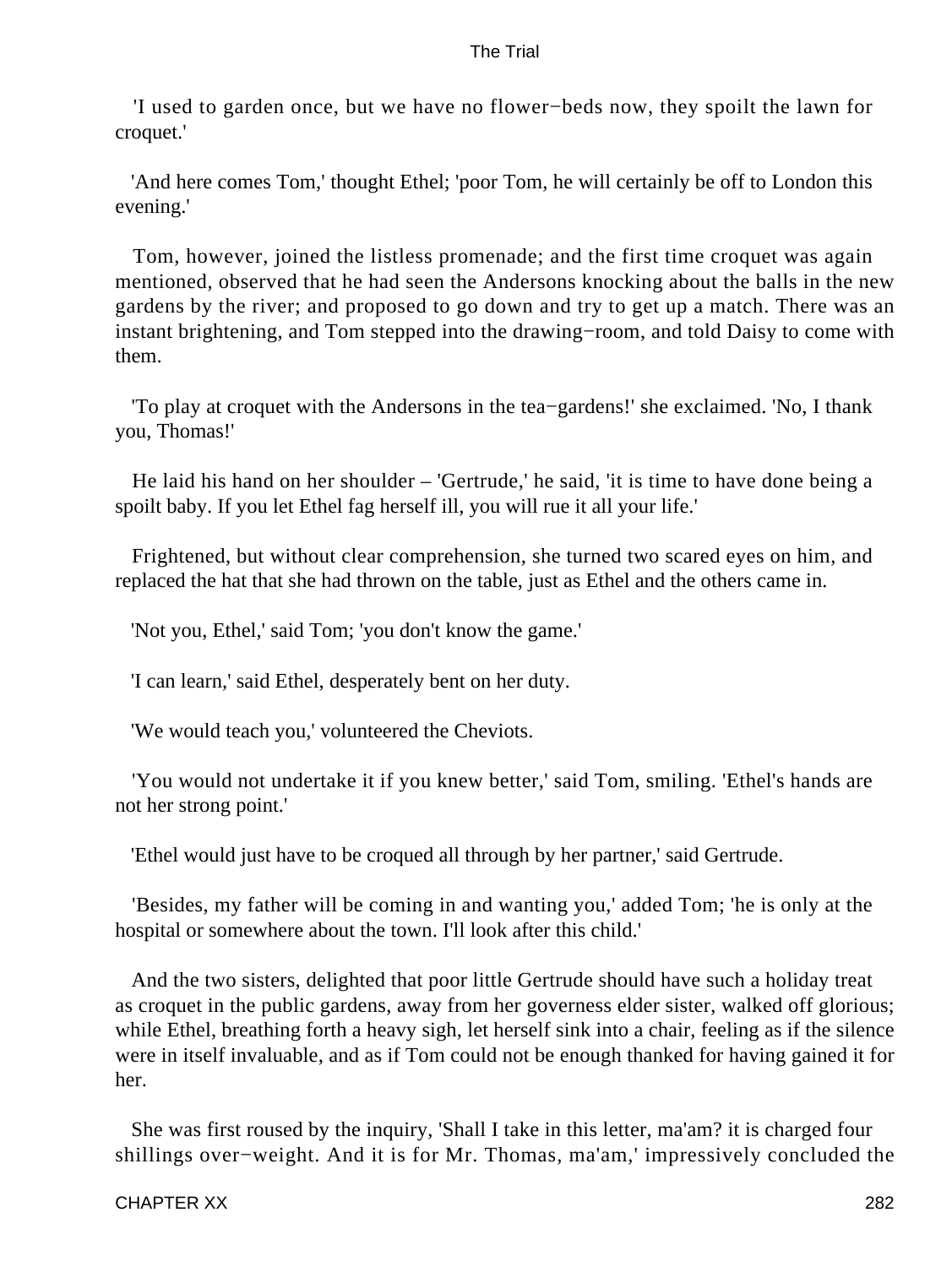parlour−maid, as one penetrated by Mr. Thomas's regard to small economies.

 Ethel beheld a letter bloated beyond the capacities of the two bewigged Washingtons that kept guard in its corner, and addressed in a cramped hand unknown to her; but while she hesitated, her eye fell on another American letter directed to Miss Mary May, in Averil Ward's well−known writing, and turning both round, she found they had the same post−mark, and thereupon paid the extra charge, and placed the letter where Tom was most likely to light naturally on it without public comment. The other letter renewed the pang at common property being at an end. 'No, Mab,' she said, taking the little dog into her lap, 'we shall none of us hear a bit of it! But at least it is a comfort that this business is over! You needn't creep under sofas now, there's nobody to tread upon your dainty little paws. What is to be done, Mab, to get out of a savage humour – except thinking how good−natured poor Tom is!'

 There was not much sign of savage humour in the face that was lifted up as Dr. May came in from the hospital, and sitting down by his daughter, put his arm round her. 'So there's another bird flown,' he said. 'We shall soon have the old nest to ourselves, Ethel.'

 'The Daisy is not going just yet,' said Ethel, stroking back the thin flying flakes over his temples. 'If we may believe her, never!'

 'Ah! she will be off before we can look round,' said the Doctor; 'when once the trick of marrying gets among one's girls, there's no end to it, as long as they last out.'

 'Nor to one's boys going out into the world,' said Ethel: both of them talking as if she had been his wife, rather than one of these fly−away younglings herself.

 'Ah! well,' he said, 'it's very pretty while it lasts, and one keeps the creatures; but after all, one doesn't rear them for one's own pleasure. That only comes by the way of their chance good−will to one.'

'For shame, Doctor!' said Ethel, pretending to shake him by the collar.

 'I was thinking,' he added, 'that we must not require too much. People must have their day, and in their own fashion; and I wish you would tell Tom – I've no patience to do it myself – that I don't mean to hamper him. As long as it is a right line, he may take whichever he pleases, and I'll do my best to set him forward in it; but it is a pity  $-$ '

 'Perhaps a few years of travelling, or of a professorship, might give him time to think differently,' said Ethel.

 'Not he,' said the Doctor; 'the more a man lives in the world, the more he depends on it. Where is the boy? is he gone without vouchsafing a good−bye?'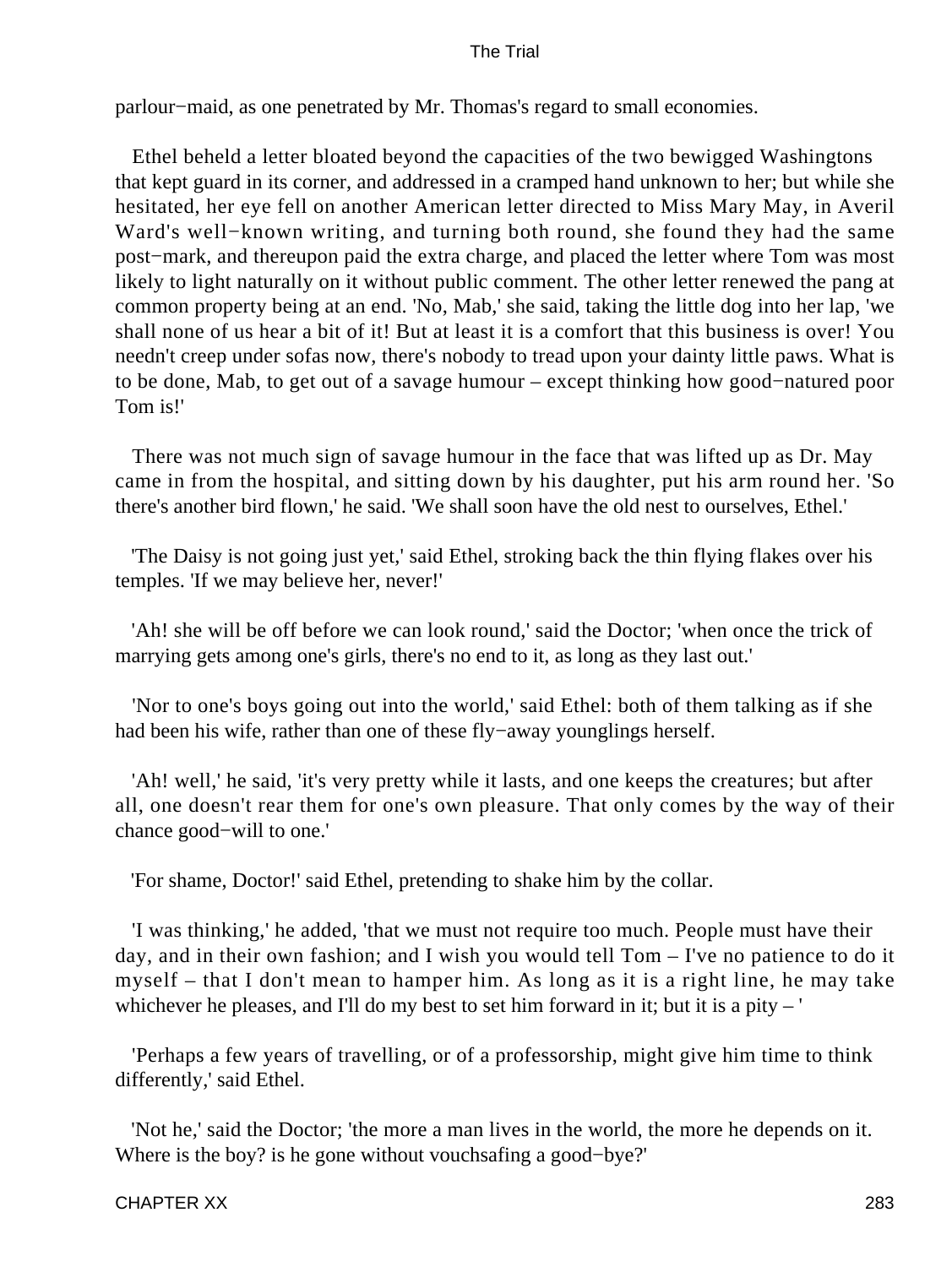'Oh no, he has taken pity on Annie and Caroline Cheviot's famine of croquet, and gone with them to the gardens.'

'A spice of flirtation never comes amiss to him.'

 'There, that's the way!' said Ethel, half−saucily, half−caressingly; 'that poor fellow never can do right! Isn't it the very thing to keep him away from home, that we all may steal a horse, and he can't look over the wall, no, not with a telescope?'

 'I can't help it, Ethel. It may be very wrong and unkind of me – Heaven forgive me if it is, and prevent me from doing the boy any harm! but I never can rid myself of a feeling of there being something behind when he seems the most straightforward. If he had only not got his grandfather's mouth and nose! And,' smiling after all – 'I dont know what I said to be so scolded; all lads flirt, and you can't deny that Master Tom divided his attentions pretty freely last year between Mrs. Pugh and poor Ave Ward.'

 'This time, I believe, it was out of pure kindness to me,' said Ethel, 'so I am bound to his defence. He dragged off poor Daisy to chaperon them, that I might have a little peace.'

 'Ah! he came down on us this morning,' said the Doctor, 'on Richard and Flora and me, and gave us a lecture on letting you grow old, Ethel – said you were getting over−tasked, and no one heeding it; and looking – let's look' – and he took off his spectacles, put his hand on her shoulder, and studied her face.

'Old enough to be a respectable lady of the house, I hope,' said Ethel.

 'Wiry enough for most things,' said the Doctor, patting her shoulder, reassured; 'but we must take care, Ethel; if you don't fatten yourself up, we shall have Flora coming and carrying you off to London for a change, and for Tom to practise on.

 'That is a threat! I expected he had been prescribing for me already, never to go near Cocksmoor, for that's what people always begin by  $-$ '

 'Nothing worse than pale ale.' At which Ethel made one of her faces. 'And to make a Mary of that chit of a Daisy. Well, you may do as you please – only take care, or Flora will be down upon us.'

 'Tom has been very helpful and kind to me,' said Ethel. 'And, papa, he has seen Leonard, and he says he looked so noble that to shake hands with him made him feel quite small.'

 'I never heard anything so much to Tom's credit! Well, and what did he say of the dear lad?'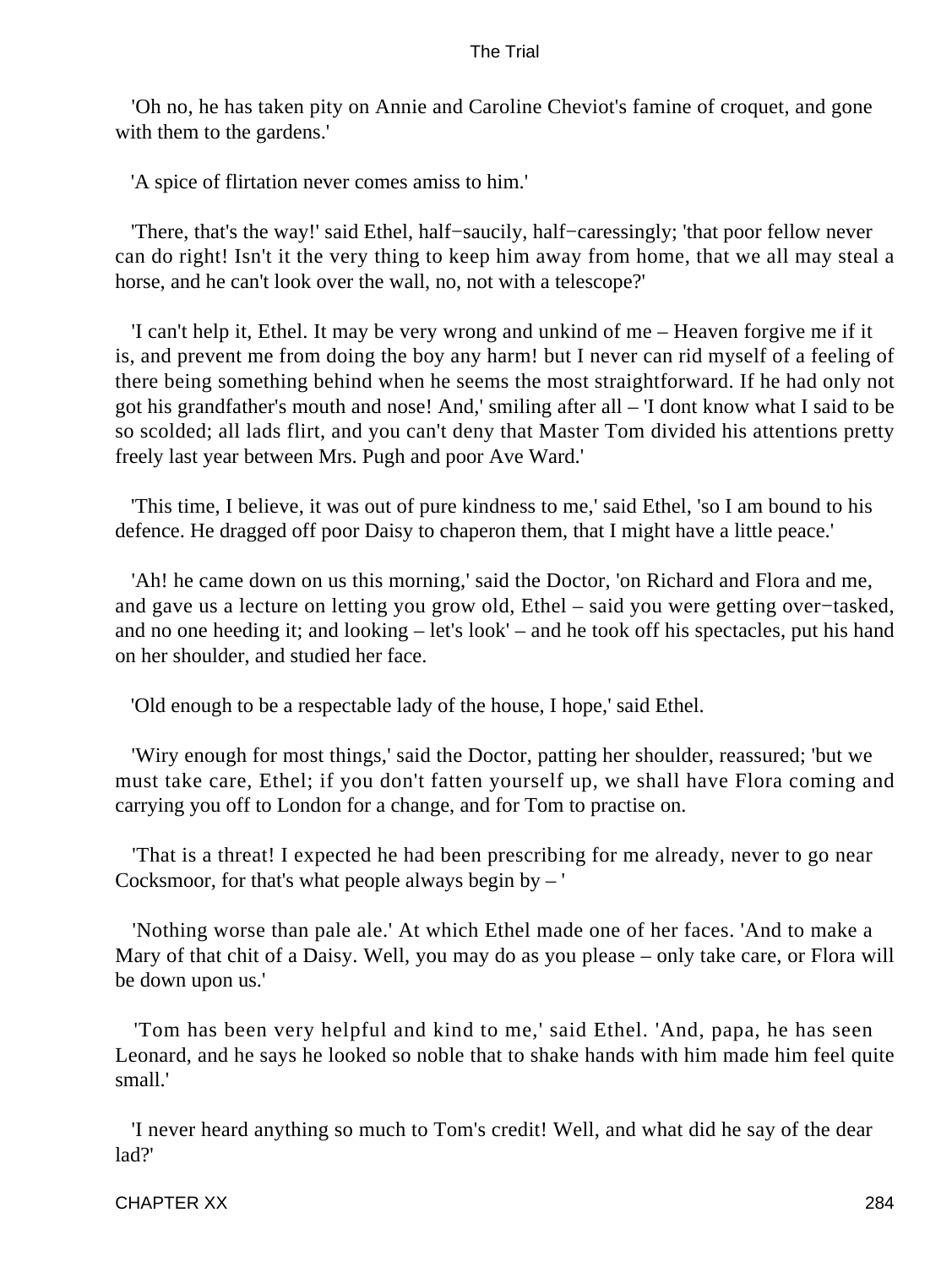The next step was to mention Averil's letter to Mary, which could not be sent on till tidings had been permitted by Mr. Cheviot.

'Let us see it,' said the Doctor.

'Do you think Charles Cheviot would like it?'

 'Cheviot is a man of sense,' said the open−hearted Doctor, 'and there may be something to authorize preventing this unlucky transfer of her fortune.'

 Nothing could be further from it; but it was a long and interesting letter, written in evidently exhilarated spirits, and with a hopeful description of the new scenes. Ethel read it to her father, and he told every one about it when they came in. Tom manifested no particular interest; but he did not go by the mail train that night, and was not visible all the morning. He caught Ethel alone however at noon, and said, 'Ethel, I owe you this,' offering the amount she had paid for the letter.

'Thank you,' she said, wondering if this was to be all she should hear about it.

 'I am going by the afternoon train,' he added; 'I have been over to Blewer. It is true, Ethel, the fellow can't stand it! he has sent down a manager, and is always in London! Most likely to dispose of it by private contract there, they say.'

'And what has become of old Hardy?'

 'Poor old fellow, he has struck work, looks terribly shaky. He took me for my father at first sight, and began to apologize most plaintively – said no one else had ever done him any good. I advised him to come in and see my father, though he is too far gone to do much for him.'

'Poor old man, can he afford to come in now?'

 'Why, I helped him with the cart hire. It is no use any way, he knows no more than we do, and his case is confirmed; but he thinks he has offended my father, and he'll die more in peace for having had him again. Look here, what a place they have got to.'

And without further explanation of the 'they,' Tom placed a letter in Ethel's hands.

'My Dear Mr. Thomas,

 'I send you the objects I promised for your microscope; I could not get any before because we were in the city; but if you like these I can get plenty more at Massissauga, where we are now. We came here last week, and the journey was very nice, only we went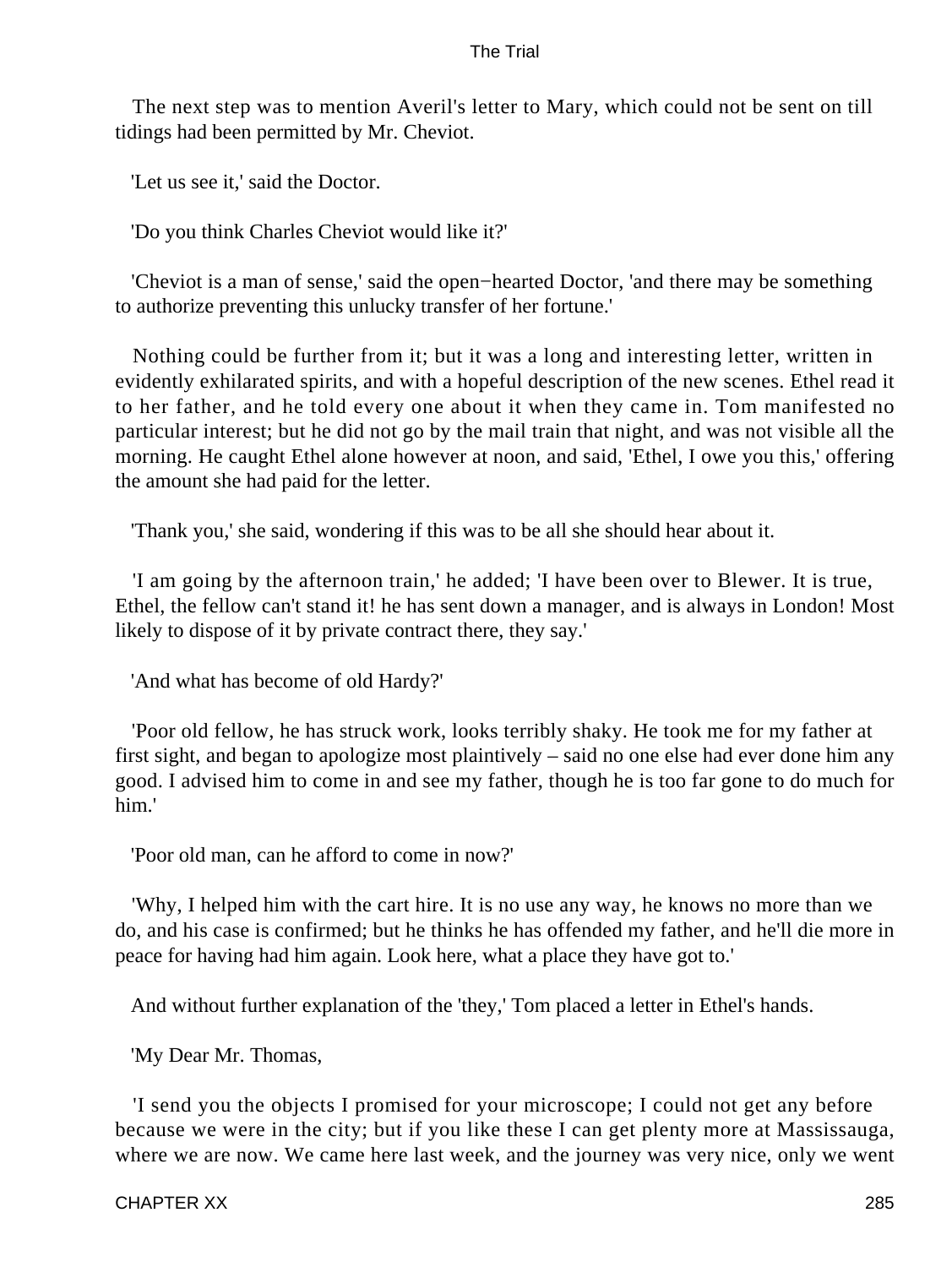bump bump so often, and once we stuck in a marsh, and were splashed all over. We are staying with Mr. Muller and Cora till our own house is quite ready; it was only begun a fortnight ago, and we are to get in next week. I thought this would have been a town, it looked so big and so square in the plan; but it is all trees still, and there are only thirteen houses built yet. Ours is all by itself in River Street, and all the trees near it have been killed, and stand up all dead and white, because nobody has time to cut them down. It looks very dismal, but Ave says it will be very nice by and by, and, Rufus Muller says it has mammoth privileges. I send you a bit of rattlesnake skin. They found fifteen of them asleep under a stone, just where our house is built, and sometimes they come into the kitchen. I do not know the names of the other things I send; and I could not ask Ave, for she said you would not want to be bothered with a little girl's letter, and I was not to ask for an answer. Rosa Willis says no young lady of my age would ask her sister's permission, and not even her mother's, unless her mamma was very intellectual and highly educated, and always saw the justice of her arguments; but Minna and I do not mean to be like that. I would tell Ave if you did write to me, but she need not read it unless she liked.

'I am, your affectionate little friend,

'ELLA.'

 'Well!' said Tom, holding out his hand for more when she had restored this epistle. 'You have heard all there was in it, except – '

'Except what I want to see.'

 And Ethel, as she had more or less intended all along, let him have Averil's letter, since the exception was merely a few tender words of congratulation to Mary. The worst had been done already by her father; and it may here be mentioned that though nothing was said in answer to her explanation of the opening of the letter, the head−master never recovered the fact, and always attributed it to his dear sister Ethel.

 'For the future,' said Tom, as he gave back the thin sheets, 'they will all be for the Cheviots' private delectation.'

 'I shall begin on my own score,' said Ethel. 'You know if you answer this letter, you must not mention that visit of yours, or you will be prohibited, and one would not wish to excite a domestic secession.'

 'It would serve the unnatural scoundrel right,' said Tom. 'Well, I must go and put up my things. You'll keep me up to what goes on at home, and if there's anything out there to tell Leonard – '

'Wait a moment, Tom!' – and she told him what the Doctor had said about his plans.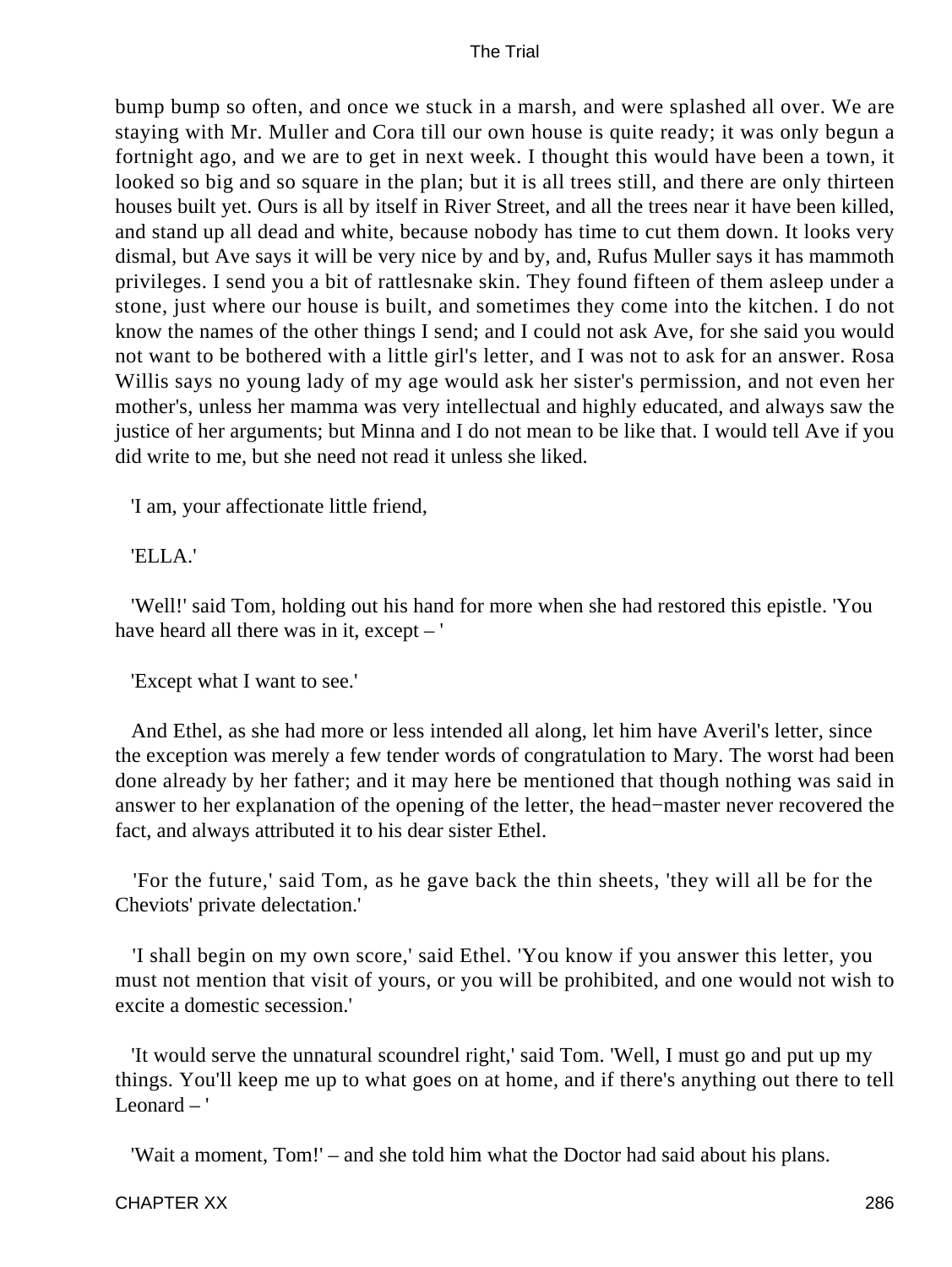'Highly educated and intellectual,' was all the answer that Tom vouchsafed; and whether he were touched or not she could not gather.

 Yet her spirit felt less weary and burdened, and more full of hope than it had been for a long time past. Averil's letter showed the exhilaration of the change, and of increasing confidence and comfort in her friend Cora Muller. Cora's Confirmation had brought the girls into contact with the New York clergy, and had procured them an introduction to the clergyman of Winiamac, the nearest church, so that there was much less sense of loneliness, moreover, the fuller and more systematic doctrine, and the development of the beauty and daily guidance of the Church, had softened the bright American girl, so as to render her infinitely dearer to her English friend, and they were as much united as they could be, where the great leading event of the life of one remained a mystery to the other. Yet perhaps it helped to begin a fresh life, that the intimate companion of that new course should be entirely disconnected with the past.

 Averil threw herself into the present with as resolute a will as she could muster. With much spirit she described the arrival at the Winiamac station, and the unconcealed contempt with which the mass of luggage was regarded by the Western world, who 'reckoned it would be fittest to make kindlings with.' Heavy country wagons were to bring the furniture; the party themselves were provided for by a light wagon and a large cart, driven by Cora's brother, Mordaunt, and by the farming−man, Philetus, a gentleman who took every occasion of asserting his equality, if not his superiority to the new−comers;, demanded all the Christian names, and used them without prefix; and when Henry impressively mentioned his eldest sister as Miss Warden, stared and said, 'Why, Doctor, I thought she was not your old woman!' – the Western epithet of a wife. But as Cora was quite content to leave Miss behind her in civilized society, and as they were assured that to stand upon ceremony would leave them without domestic assistance, the sisters had implored Henry to waive all preference for a polite address.

 The loveliness of the way was enchanting – the roads running straight as an arrow through glorious forest lands of pine, beech, maple, and oak, in the full glory of spring, and the perspective before and behind making a long narrowing green bower of meeting branches; the whole of the borders of the road covered with lovely flowers – May−wings, a butterfly−like milkwort, pitcher−plant, convolvulus; new insects danced in the shade – golden orioles, blue birds, the great American robin, the field officer, with his orange epaulettes, glanced before them. Cora was in ecstasy at the return to forest scenery, the Wards at its novelty, and the escape from town. Too happy were they at first to care for the shaking and bumping of the road, and the first mud−hole into which they plunged was almost a joke, under Mordaunt Muller's assurances that it was easy fording, though the splashes flew far and wide. Then there was what Philetus called 'a mash with a real handsome bridge over it,' i. e. a succession of tree trunks laid side by side for about a quarter of a mile. Here the female passengers insisted on walking – even Cora, though her brother and Philetus both laughed her to scorn; and more especially for her foot−gear, delicate kid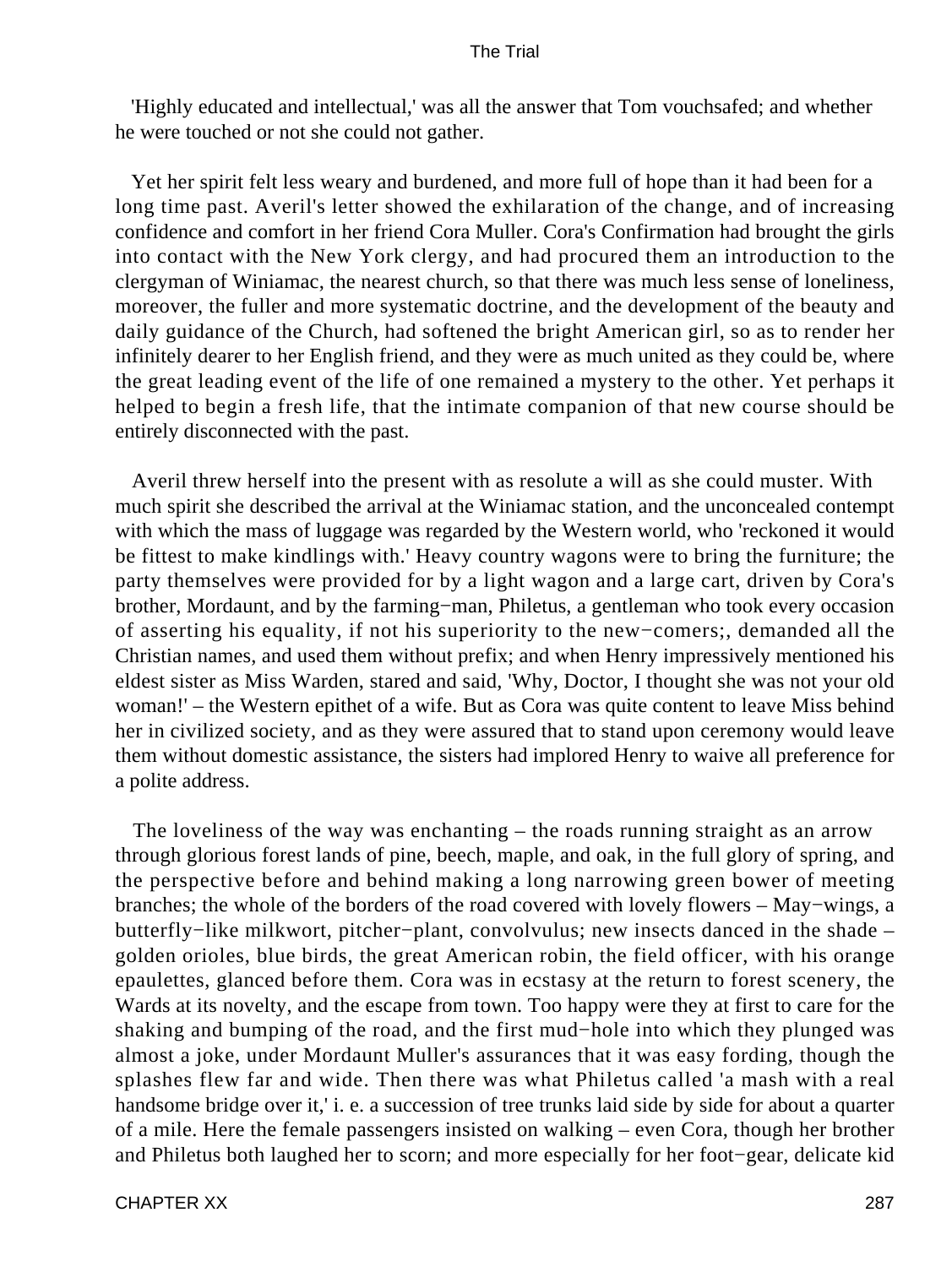boots, without which no city damsel stirred. Averil and her sisters, in the English boots scorned at New York, had their share in the laugh, while picking their way from log to log, hand in hand, and exciting Philetus's further disdain by their rapture with the glorious flowers of the bog.

 But where was Massissauga? Several settlements had been passed, the houses looking clean and white in forest openings, with fields where the lovely spring green of young maize charmed the eye.

 At last the road grew desolate. There were a few patches of corn, a few squalid−looking log or frame houses, a tract of horrible dreary blackness; and still more horrible, beyond it was a region of spectres – trees white and stripped bare, lifting their dead arms like things blasted. Averil cried out in indignant horror, 'Who has done this?'

 'We have,' answered Mordaunt. 'This is Maclellan Square, Miss Warden, and there's River Street,' pointing down an avenue of skeletons. 'If you could go to sleep for a couple of years, you would wake up to find yourself in a city such as I would not fear to compare with any in Europe. Your exhausted civilization is not as energetic as ours, I calculate.'

 The energetic young colonist turned his horse's head up a slight rising ground, where something rather more like habitation appeared; a great brick−built hotel, and some log houses, with windows displaying the wares needed for daily consumption, and a few farm buildings. It was backed by corn−fields; and this was the great Maclellan Street, the chief ornament of Massissauga. Not one house had the semblance of a garden; the wilderness came up to the very door, except where cattle rendered some sort of enclosure necessary.

Cora exclaimed, 'Oh, Mordaunt, I thought you would have had a garden for me!'

 'I can fix it any time you like,' said he; 'but you'll be the laughing−stock of the place, and never keep a flower.'

 The Mullers' abode was a sound substantial log house, neatly whitened, and with green shutters, bearing a festal appearance, full of welcome, as Mr. Muller, his tall bearded son Rufus, and a thin but motherly−looking elderly woman, came forth to meet the travellers; and in the front, full stare, stood a trollopy−looking girl, every bar of her enormous hoop plainly visible through her washed−out flimsy muslin. This was Miss Ianthe, who condescended to favour the family with her assistance till she should have made up dollars enough to buy a new dress! The elder woman, who went by the name of Cousin Deborah, would have been a housekeeper in England – here she was one of the family – welcomed Cora with an exchange of kisses, and received the strangers with very substantial hospitality, though with pity at their unfitness for their new home, and utter incredulity as to their success.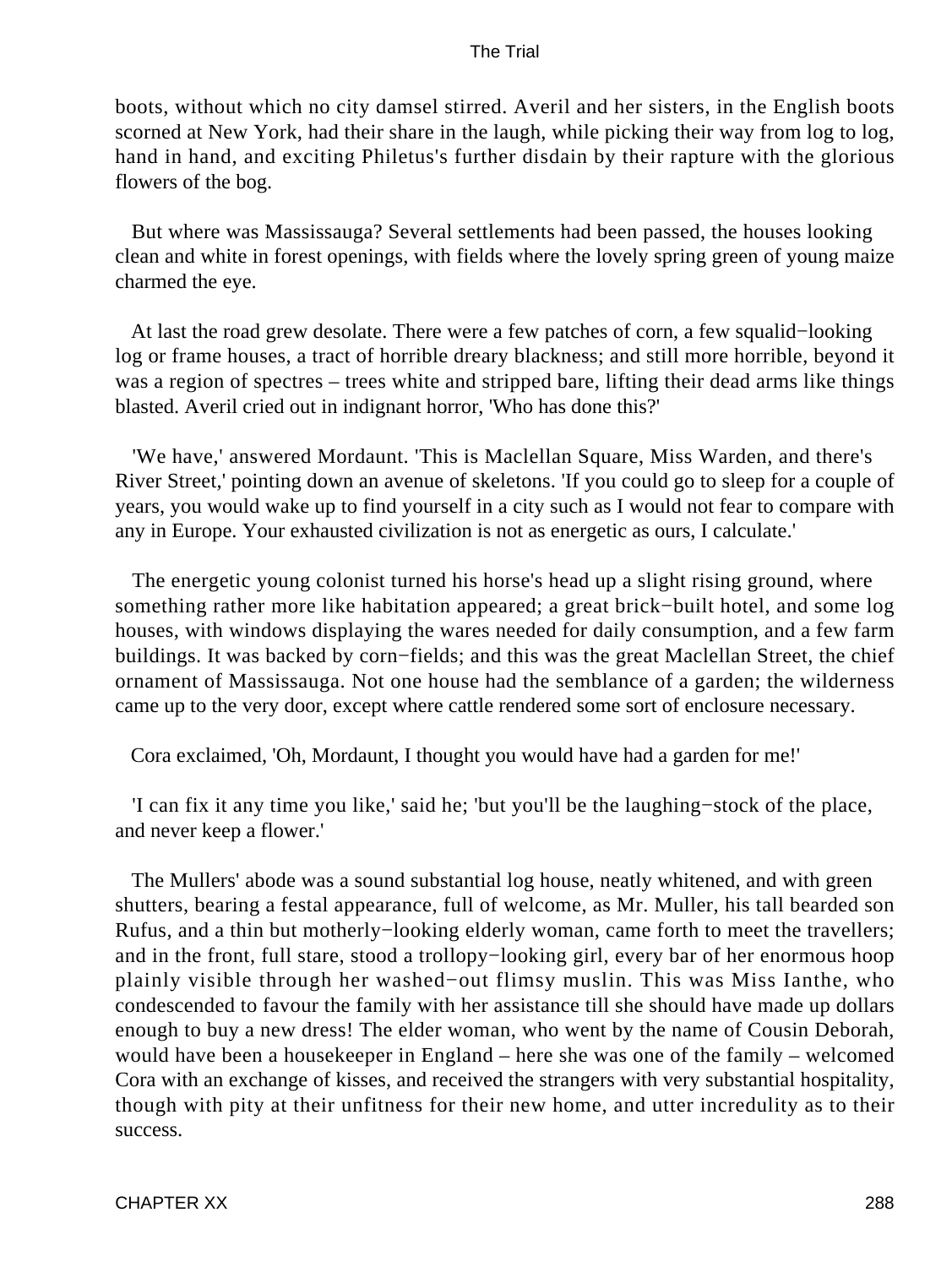Here the Wards had been since their arrival. Their frame−house, near the verdant bank of the river, was being finished for them; and a great brass plate, with Henry's new name and his profession, had already adorned the door. The furniture was coming; Cousin Deborah had hunted up a Cleopatra Betsy, who might perhaps stay with them if she were treated on terms of equality, a field was to be brought into cultivation as soon as any labour could be had. Minna was looking infinitely better already, and Averil and Cora were full of designs for rival housewifery, Averil taking lessons meantime in ironing, dusting, and the arts of the kitchen, and trusting that in the two years' time, the skeletons would have given place  $-$  if not indeed to houses, to well−kept fields. Such was her account.

How much was reserved for fear of causing anxiety? Who could guess?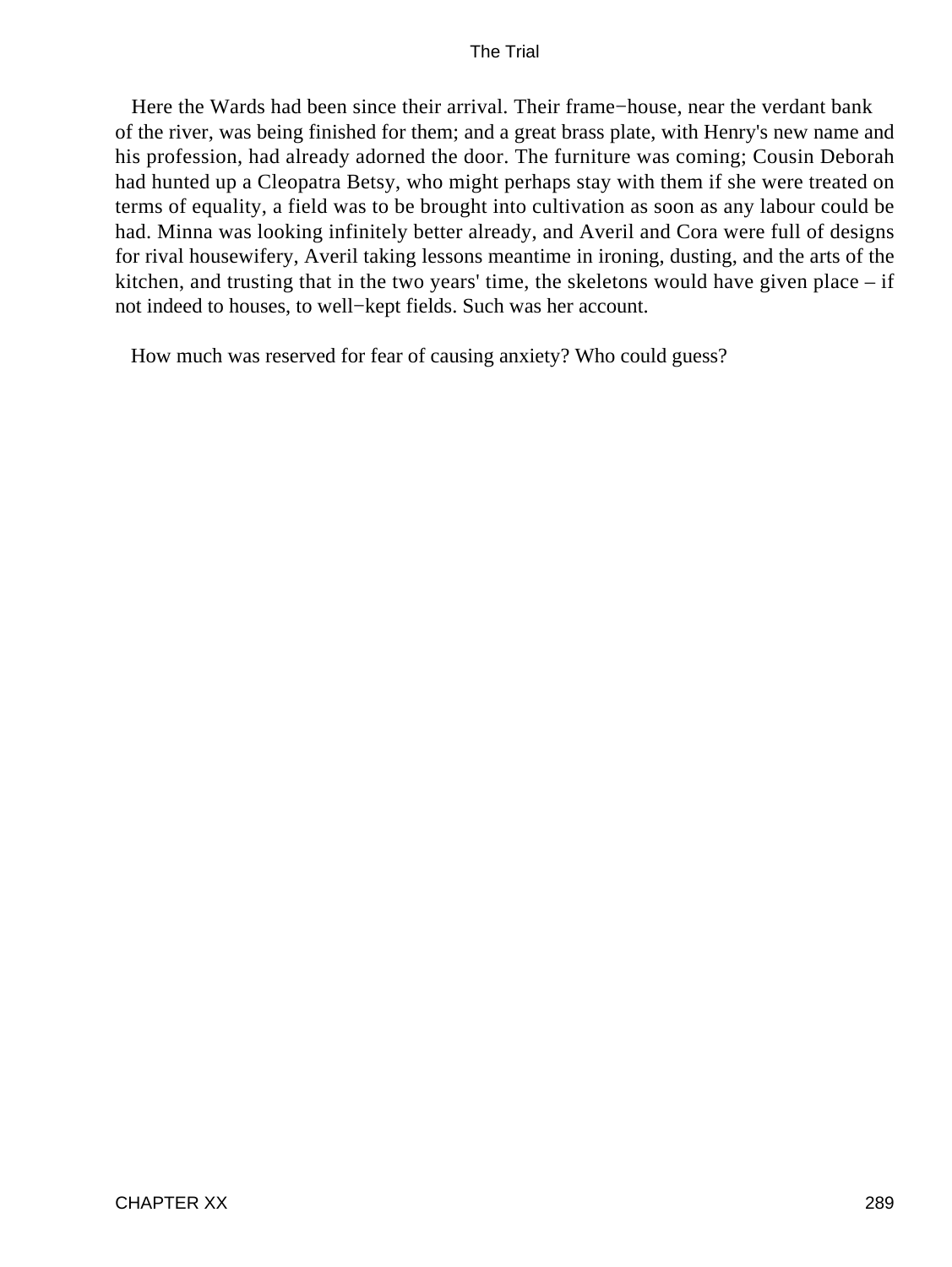# **[CHAPTER XXI](#page-415-0)**

### *Q*uanto si fende

La rocca per dar via a chi va suso

N'andai 'nfino ove'l cerchiar si prende

Com'io nel quinto giro fui dischiuso

Vidi gente per esso che piangea

Glacendo a terra tutta volta in giuso

Adhaesit pavimento anima mia

Sentia dir loro con si alti sospiri

Che la parola appena s'intendea.

'0 eletti di Deo, i cui soffriri

E giustizia e speranza fan men duri – ' **DANTE.** Purgatorio

 Ah, sir, we have learnt the way to get your company,' said Hector Ernescliffe, as he welcomed his father−in−law at Maplewood; 'we have only to get under sentence.'

'Sick or sorry, Hector; that's the attraction to an old doctor.'

 'And,' added Hector, with the importance of his youthful magisterial dignity, 'I hope I have arranged matters for you to see him. I wrote about it; but I am afraid you will not be able to see him alone.'

 Great was the satisfaction with which Hector took the conduct of the expedition to Portland Island; though he was inclined to encumber it with more lionizing than the good Doctor's full heart was ready for. Few words could he obtain, as in the bright August sunshine they steamed out from the pier at Weymouth, and beheld the gray sides of the island, scarred with stone quarries, stretching its lengthening breakwater out on one side, and on the other connected with the land by the pale dim outline of the Chesill Bank. The water was dancing in golden light; white−sailed or red−sailed craft plied across it; a ship of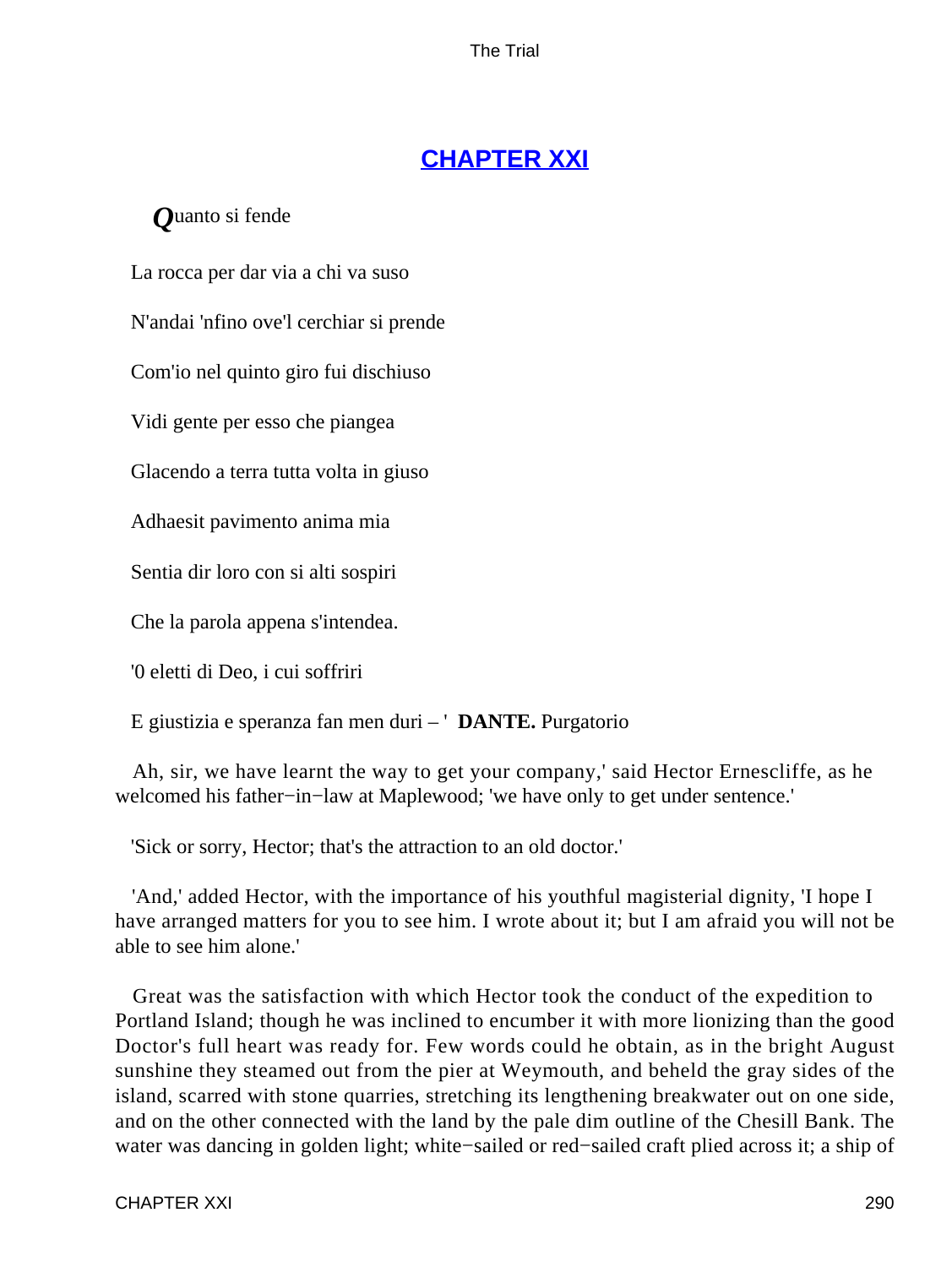the line lay under the lee of the island, practising gunnery, the three bounds of her balls marked by white columns of spray each time of touching the water, pleasure parties crowded the steamer; but to Dr. May the cheerfulness of the scene made a depressing contrast to the purpose of his visit, as he fixed his eyes on the squared outline of the crest of the island, and the precipitous slope from thence to the breakwater, where trains of loaded trucks rushed forth to the end, discharged themselves, and hurried back.

 Landing at the quay, in the midst of confusion, Hector smiled at the Doctor's innocent proposal of walking, and bestowed him in a little carriage, with a horse whose hard−worked patience was soon called out, as up and up they went, through the narrow, but lively street, past the old−fashioned inn, made memorable by a dinner of George III.; past the fossil tree, clamped against a house like a vine; past heaps of slabs ready for transport, a church perched up high on the slope, and a parsonage in a place that looked only accessible to goats. Lines of fortification began to reveal themselves, and the Doctor thought himself arrived, but he was to wind further on, and be more struck with the dreariness and inhospitality of the rugged rock, almost bare of vegetation, the very trees of stone, and older than our creation; the melancholy late ripening harvest within stone walls, the whole surface furrowed by stern rents and crevices riven by nature, or cut into greater harshness by the quarries hewn by man. The grave strangeness of the region almost marked it out for a place of expiation, like the mountain rising desolate from the sea, where Dante placed his prisoners of hope.

 The walls of a vast enclosure became visible; and over them might be seen the tops of great cranes, looking like the denuded ribs of umbrellas. Buildings rose beyond, with deep arched gateways; and a small town was to be seen further off. Mr. Ernescliffe sent in his card at the governor's house, and found that the facilities he had asked for had been granted. They were told that the prisoner they wished to see was at work at some distance; and while he was summoned, they were to see the buildings. Dr. May had little heart for making a sight of them, except so far as to judge of Leonard's situation; and he was passively conducted across a gravelled court, turfed in the centre, and containing a few flower−beds, fenced in by Portland's most natural productions, zamias and ammonites, together with a few stone coffins, which had once inclosed corpses of soldiers of the Roman garrison. Large piles of building inclosed the quadrangle; and passing into the first of these, the Doctor began to realize something of Leonard's present existence. There lay before him the broad airy passage, and either side the empty cells of this strange hive, as closely packed, and as chary of space, as the compartments of the workers of the honeycomb.

 'Just twice as wide as a coffin,' said Hector, doing the honours of one, where there was exactly width to stand up between the bed and the wall of corrugated iron; 'though, happily, there is more liberality of height.'

 There was a ground glass window opposite to the door, and a shelf, holding a Bible, Prayer and hymn book, and two others, one religious, and one secular, from the library. A rust−coloured jacket, with a black patch marked with white numbers, and a tarpaulin hat,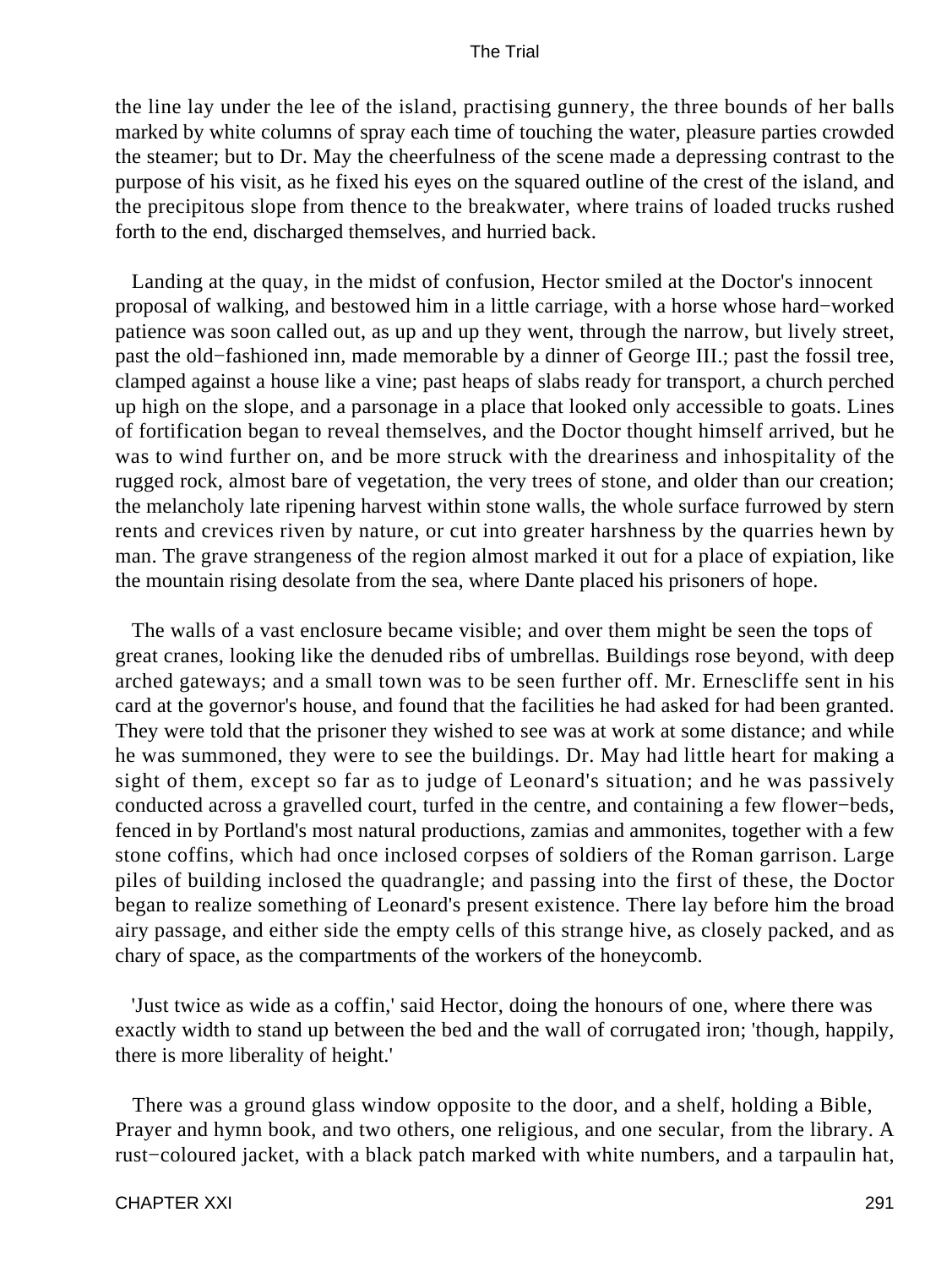crossed with two lines of red paint on the crown, hung on the wall. The Doctor asked for Leonard's cell, but it was in a distant gallery, and he was told that when he had seen one, he had seen all. He asked if these were like those that Leonard had previously inhabited at Milbank and Pentonville, and hearing that they were on the same model, he almost gasped at the thought of the young enterprising spirit thus caged for nine weary months, and to whom this bare confined space was still the only resting−place. He could not look by any means delighted with the excellence of the arrangements, grant it though he might; and he was hurried on to the vast kitchens, their ranges of coppers full of savoury steaming contents, and their racks of loaves looking all that was substantial and wholesome; but his eyes were wandering after the figures engaged in cooking, to whom he was told such work was a reward; he was trying to judge how far they could still enjoy life; but he turned from their stolid low stamp of face with a sigh, thinking how little their condition could tell him of that of a cultivated nature.

 He was shown the chapel, unfortunately serving likewise for a schoolroom; the centre space fitted for the officials and their families, the rest with plain wooden benches. But it was not an hour for schooling, and he went restlessly on to the library, to gather all the consolation he could from seeing that the privation did not extend to that of sound and interesting literature. He had yet to see the court, where the prisoners were mustered at half–past five in the morning, thence to be marched off in their various companies to work. He stood on the terrace from which the officials marshalled them, and he was called on to look at the wide and magnificent view of sea and land; but all he would observe to Hector was, 'That boy's throat has always been tender since the fever.' He was next conducted to the great court, the quarry of the stones of the present St. Paul's, and where the depression of the surface since work began there, was marked by the present height of what had become a steep conical edifice, surmounted by a sort of watch−tower. There he grew quite restive, and hearing a proposal of taking him to the Verne Hill works half a mile off, he declared that Hector was welcome to go; he should wait for his boy.

 Just then the guide pointed out at some distance a convict approaching under charge of a warder; and in a few seconds more, the Doctor had stepped back to a small room, where, by special favour, he was allowed to be with the prisoner, instead of seeing him through a grating, but only in the presence of a warder, who was within hearing, though not obtrusively so. Looking, to recognize, not to examine, he drew the young man into his fatherly embrace.

 'You have hurt your hands,' was his first word, at the touch of the bruised fingers and broken skin.

 'They are getting hardened,' was the answer, in an alert tone, that gave the Doctor courage to look up and meet an unquenched glance; though there was the hollow look round the eyes that Tom had noticed, the face had grown older, the expression more concentrated, the shoulders had rounded; the coarse blue shirt and heavy boots were dusty with the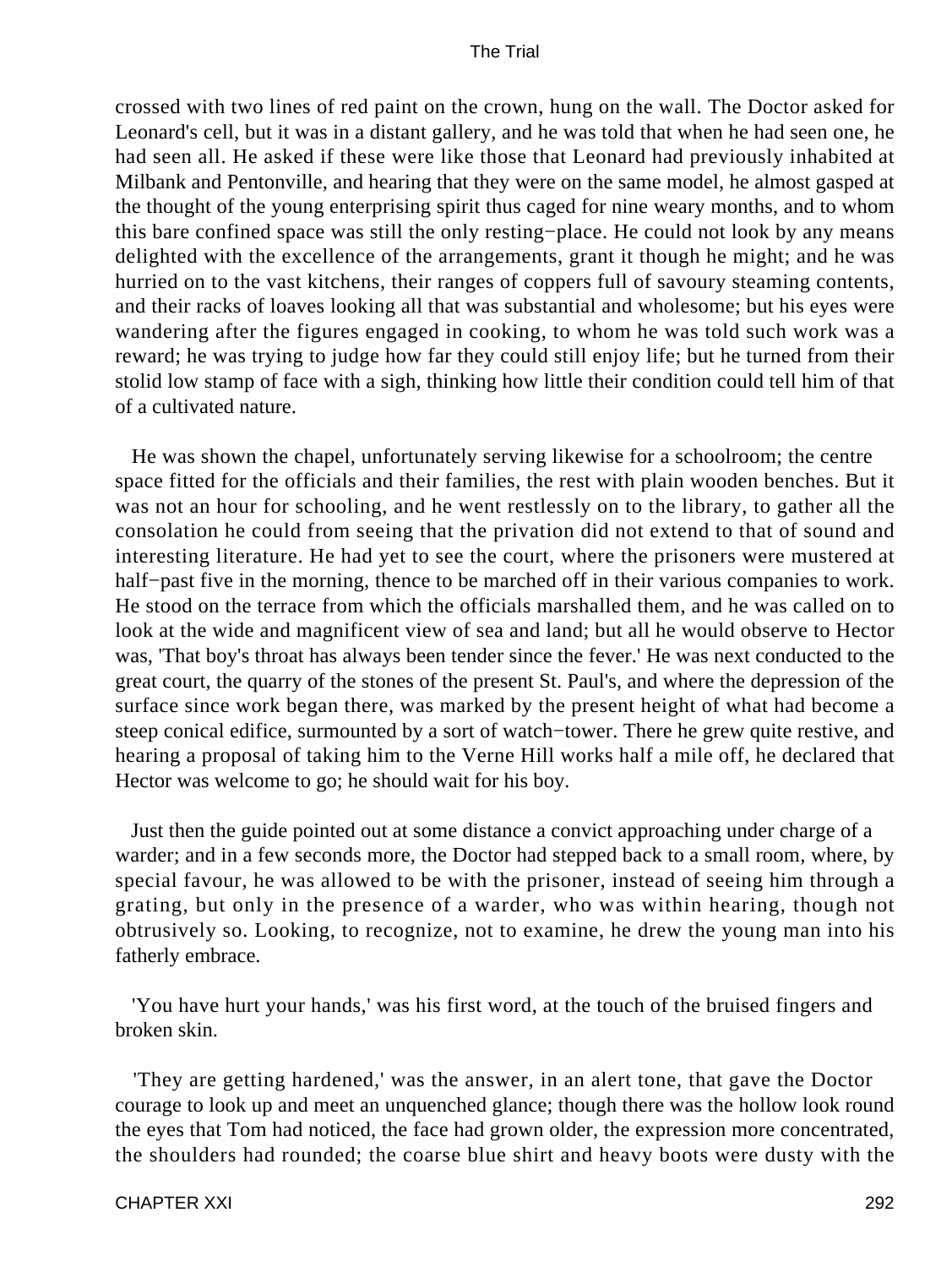morning's toil, and the heat and labour of the day had left their tokens, but the brow was as open, the mouth as ingenuous as ever, the complexion had regained a hue of health, and the air of alacrity and exhilaration surprised as much as it gratified the visitor.

'What is your work?' he asked.

 'Filling barrows with stones, and wheeling them to the trucks for the breakwater,' answered Leonard, in a tone like satisfaction. 'But pray, if you are so kind, tell me,' he continued, with anxiety that he could not suppress, 'what is this about war in America?'

'Not near Indiana; no fear of that, I trust. But how did you know, Leonard?'

 'I saw, for one moment at a time, in great letters on a placard of the contents of newspapers, at the stations as we came down here, the words, 'Civil War in America;' and it has seemed to be in the air here ever since. But Averil has said nothing in her letters. Will it affect them?'

 The Doctor gave a brief sketch of what was passing, up to the battle of Bull Run; and his words were listened to with such exceeding avidity, that he was obliged to spend more minutes than he desired on the chances of the war, and the Massissauga tidings, which he wished to make sound more favourable than he could in conscience feel that they were; but when at last he had detailed all he knew from Averil's letters, and it had been drunk in with glistening eyes, and manner growing constantly less constrained, he led back to Leonard himself: 'Ethel will write at once to your sister when I get home; and I think I may tell her the work agrees with you.'

 'Yes; and this is man's work; and it is for the defences,' he added, with a sparkle of the eye.

 'Very hard and rough,' returned the Doctor, looking again at the wounded hands and hard−worked air.

'Oh, but to put out one's strength again, and have room!' cried the boy, eagerly.

'Was it not rather a trying change at first?'

 'To be sure I was stiff, and didn't know how to move in the morning, but that went off fast enough; and I fill as many barrows a day as any one in our gang.'

'Then I may tell your sister you rejoice in the change?'

 'Why, it's work one does not get deadly sick of, as if there was no making one's self do it,' said Leonard, eagerly; 'it is work! and besides, here is sunshine and sea. I can get a sight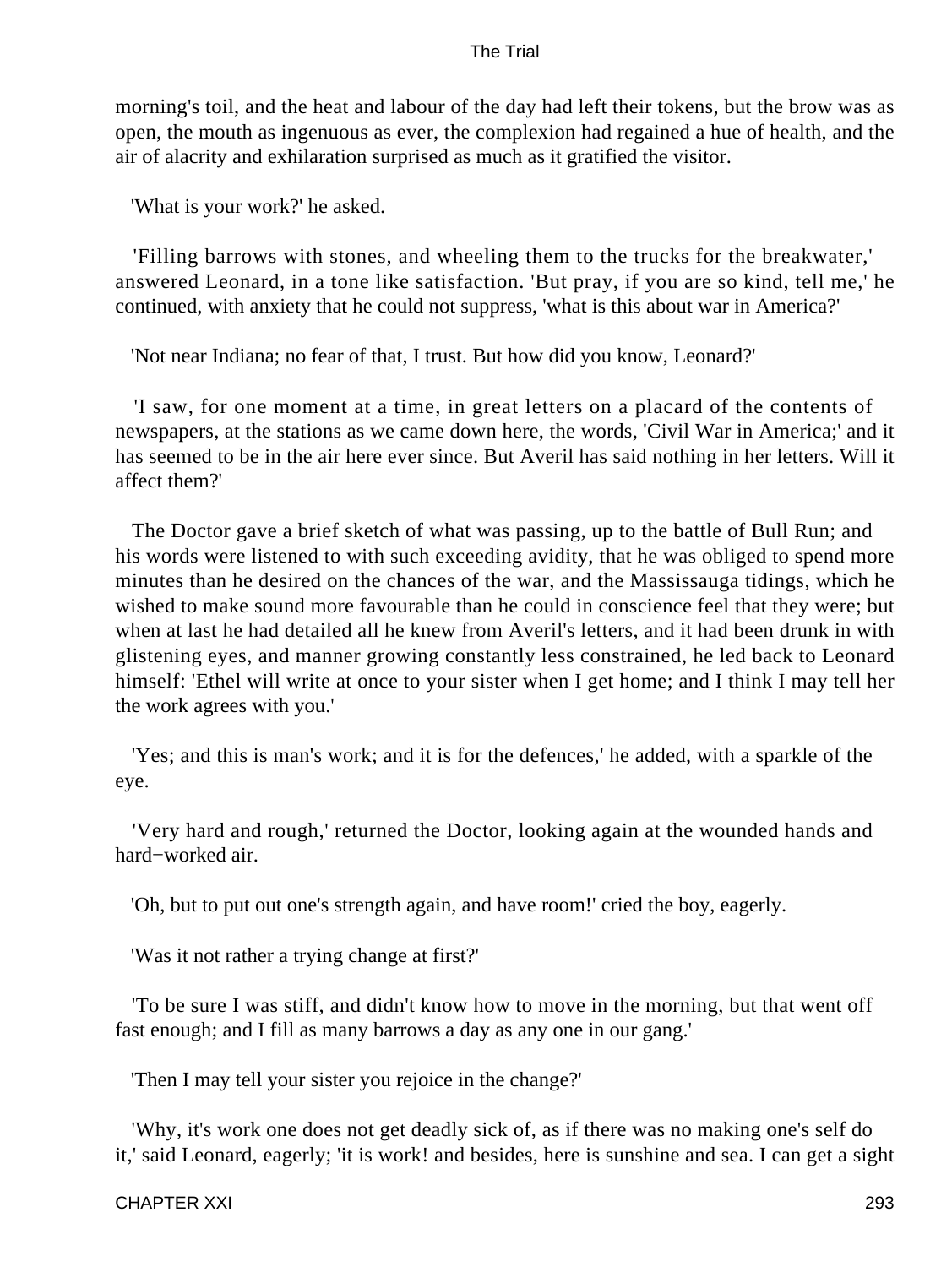of that every day; and now and then I can get a look into the bay, and Weymouth – looking like the old time.' That was his first sorrowful intonation; but the next had the freshness of his age, 'And there are thistles!'

'Thistles?'

 'I thought you cared for thistles; for Miss May showed me one at Coombe; but it was not like what they are here – the spikes pointing out and pointing in along the edges of the leaves, and the scales lapping over so wonderfully in the bud.'

'Picciola!' said the Doctor to himself; and aloud, 'Then you have time to enjoy them?'

 'When we are at work at a distance, dinner is brought out, and there is an hour and a half of rest; and on Sunday we may walk about the yards. You should have seen one of our gang, when I got him to look at the chevaux de frise round a bud, how he owned it was a regular patent invention; it just answered to Paley's illustration.'

 'What, the watch?' said the Doctor, seeing that the argument had been far from trite to his young friend. 'So you read Paley?'

 'I read all such books as I could get up there ' he answered; 'they gave one something to think about.'

'Have you no time for reading here?'

 'Oh, no! I am too sleepy to read except on school days and Sundays,' he said, as if this were a great achievement.

'And your acquaintance – is he a reader of Paley too?'

 'I believe the chaplain set him on it. He is a clerk, like me, and not much older. He is a regular Londoner, and can hardly stand the work; but he won't give in if he can help it, or we might not be together.'

 Much the Doctor longed to ask what sort of a friend this might be, but the warder's presence forbade him; and he could only ask what they saw of each other.

 'We were near one another in school at Pentonville, and knew each other's faces quite well, so that we were right glad to be put into the same gang. We may walk about the yard together on Sunday evening too.'

 The Doctor had other questions on his lips that he again restrained, and only asked whether the Sundays were comfortable days.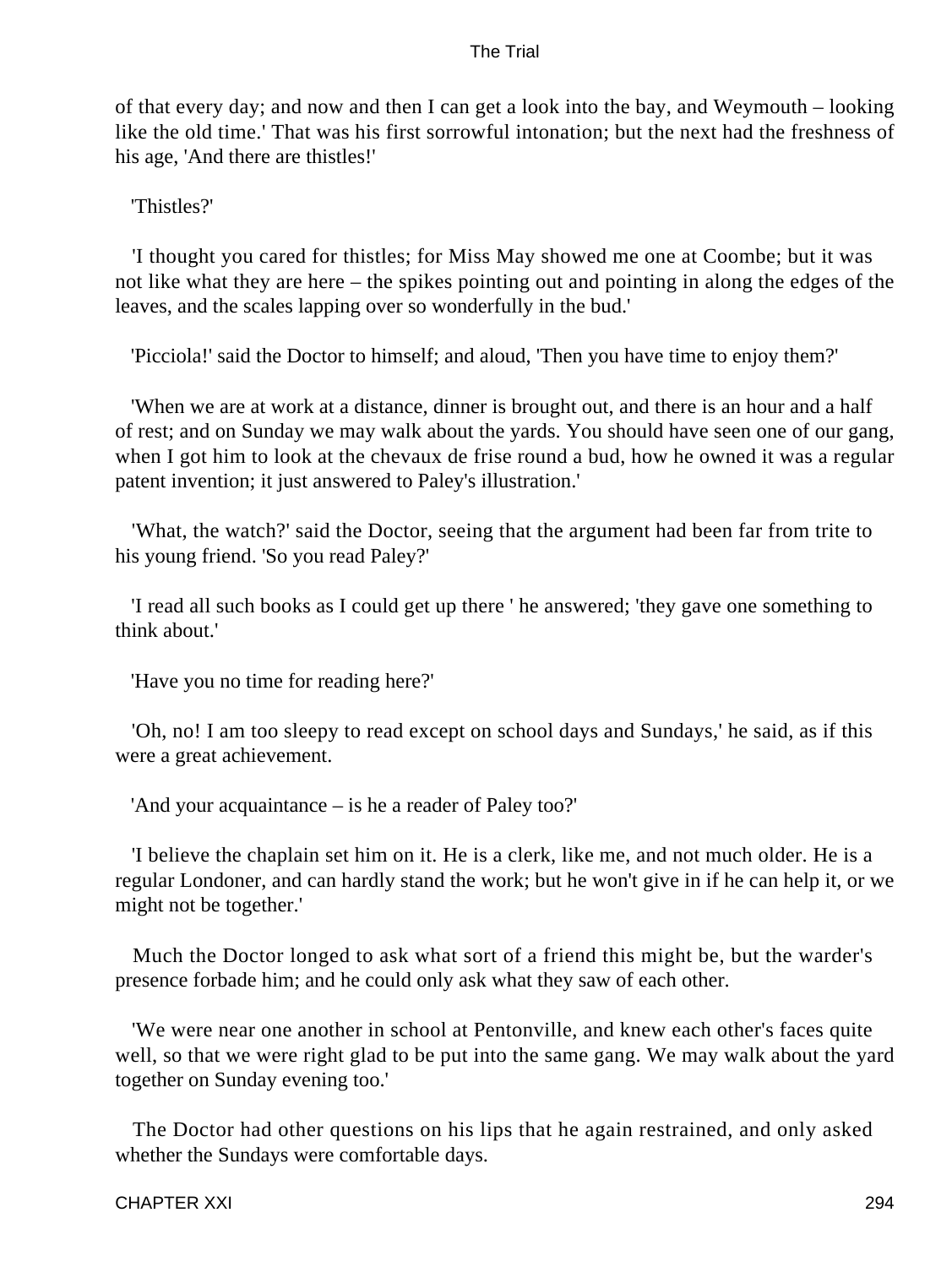'Oh, yes,' said Leonard, eagerly; but then he too recollected the official, and merely said something commonplace about excellent sermons, adding, 'And the singing is admirable. Poor Averil would envy such a choir as we have! We sing so many of the old Bankside hymns.'

 'To make your resemblance to Dante's hill of penitence complete, as Ethel says,' returned the Doctor.

 'I should like it to be a hill of purification!' said Leonard, understanding him better than he had expected.

 'It will, I think,' said the Doctor, 'to one at least. I am comforted to see you so brave. I longed to come sooner, but – '

'I am glad you did not.'

 'How?' But he did not pursue the question, catching from look and gesture, that Leonard could hardly have then met him with self−possession; and as the first bulletin of recovery is often the first disclosure of the severity of an illness, so the Doctor was more impressed by the prisoner's evident satisfaction in his change of circumstances, than he would have been by mere patient resignation; and he let the conversation be led away to Aubrey's prospects, in which Leonard took full and eager interest.

'Tell Aubrey I am working at fortifications too,' he said, smiling.

'He could not go to Cambridge without you.'

 'I don't like to believe that,' said Leonard, gravely; 'it is carrying the damage I have done further: but it can't be. He always was fond of mathematics, and of soldiering. How is it at the old mill?' he added, suddenly.

'It is sold.'

'Sold?' and his eyes were intently fixed on the Doctor.

 'Yes, he is said to have been much in debt long before; but it was managed quietly – not advertised in the county papers. He went to London, and arranged it all. I saw great renovations going on at the mill, when I went to see old Hardy.'

'Good old Hardy! how is he?'

 'Much broken. He never got over the shock; and as long as that fellow stayed at the mill, he would not let me attend him.'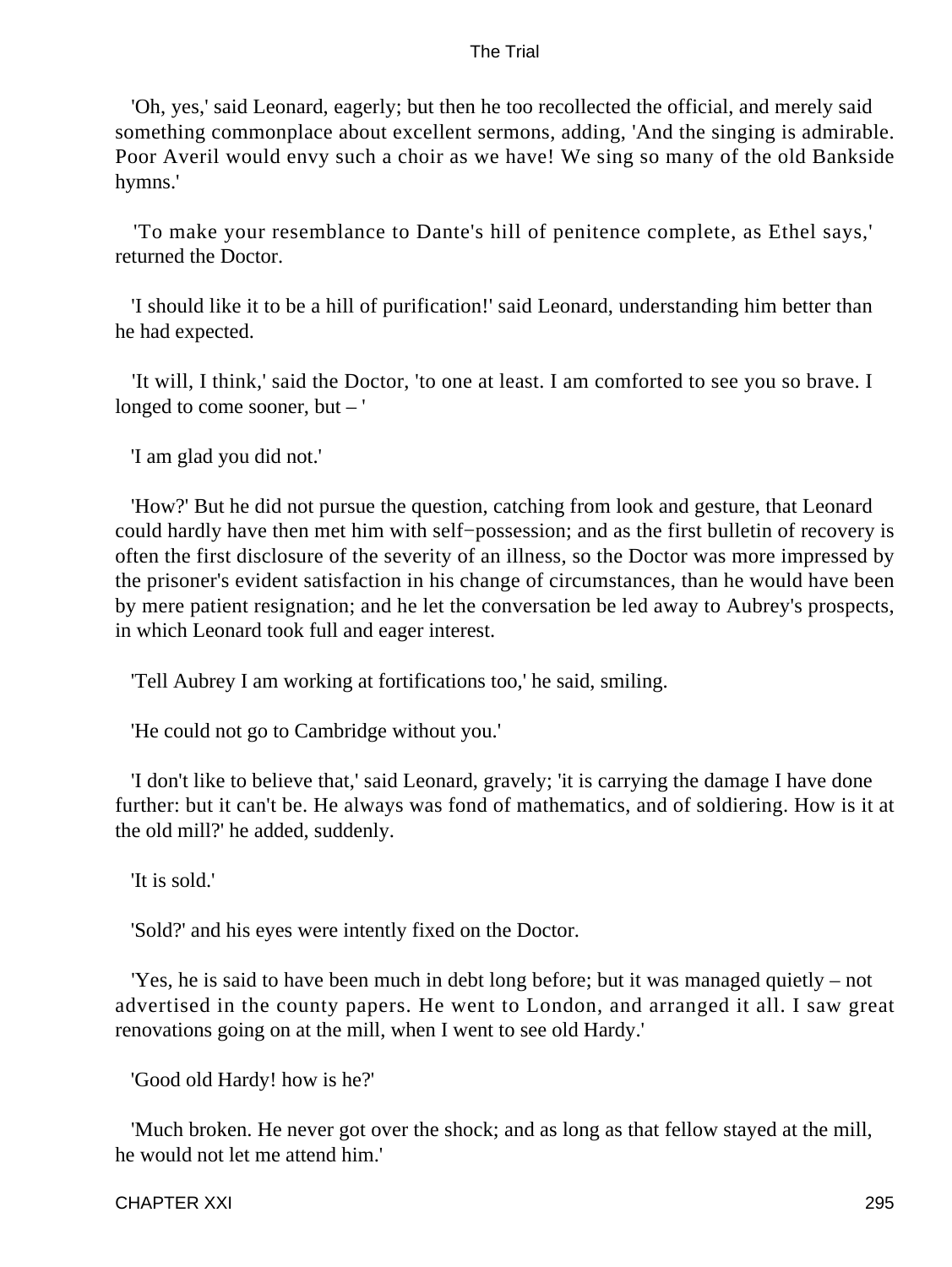'Ha!' exclaimed Leonard, but caught himself up.

 A message came that Mr. Ernescliffe feared to miss the boat; and the Doctor could only give one tender grasp and murmured blessing, and hurry away, so much agitated that he could hardly join in Hector's civilities to the officials, and all the evening seemed quite struck down and overwhelmed by the sight of the bright brave boy, and his patience in his dreary lot.

 After this, at all the three months' intervals at which Leonard might be seen, a visit was contrived to him, either by Dr. May or Mr. Wilmot; and Aubrey devoted his first leave of absence to staying at Maplewood, that Hector might take him to his friend; but he came home expatiating so much on the red hair of the infant hope of Maplewood, and the fuss that Blanche made about this new possession, that Ethel detected an unavowed shade of disappointment. Light and whitewash, abundant fare, garments sufficient, but eminently unbecoming, were less impressive than dungeons, rags, and bread and water; when, moreover, the prisoner claimed no pity, but rather congratulation on his badge of merit, improved Sunday dinner, and promotion to the carpenter's shop, so as absolutely to excite a sense of wasted commiseration and uninteresting prosperity. Conversation constrained both by the grating and the presence of the warder, and Aubrey, more tenderly sensitive than his brother, and devoid of his father's experienced tact, was too much embarrassed to take the initiative, was afraid of giving pain by dwelling on his present occupations and future hopes, and confused Leonard by his embarrassment. Hector Ernescliffe discoursed about Charleston Harbour and New Orleans; and Aubrey stood with downcast eyes, afraid to seem to be scanning the convict garb, and thus rendering Leonard unusually conscious of wearing it. Then when in parting, Aubrey, a little less embarrassed, began eagerly and in much emotion to beg Leonard to say if there was anything he could get for him, anything he could do for him, anything he would like to have sent him, and began to promise a photograph of his father, Leonard checked him, by answering that it would be an irregularity – nothing of personal property was allowed to be retained by a prisoner.

Aubrey forgot all but the hardship, and began an outburst about the tyranny.

 'It is quite right,' said Leonard, gravely; 'there is nothing that might not be used for mischief if one chose.'

 And the warder here interfered, and said he was quite right, and it always turned out best in the end for a prisoner to conform himself, and his friends did him no good by any other attempt, as Mr. Ernescliffe could tell the young gentleman. The man's tone, though neither insolent nor tyrannical, but rather commendatory of his charge, contrasting with his natural deference to the two gentlemen, irritated poor Aubrey beyond measure, so that Hector was really glad to have him safe away, without his having said anything treasonable to the authorities. The meeting, so constrained and uncomfortable, had but made the friends more vividly conscious of the interval between the cadet and the convict, and, moreover,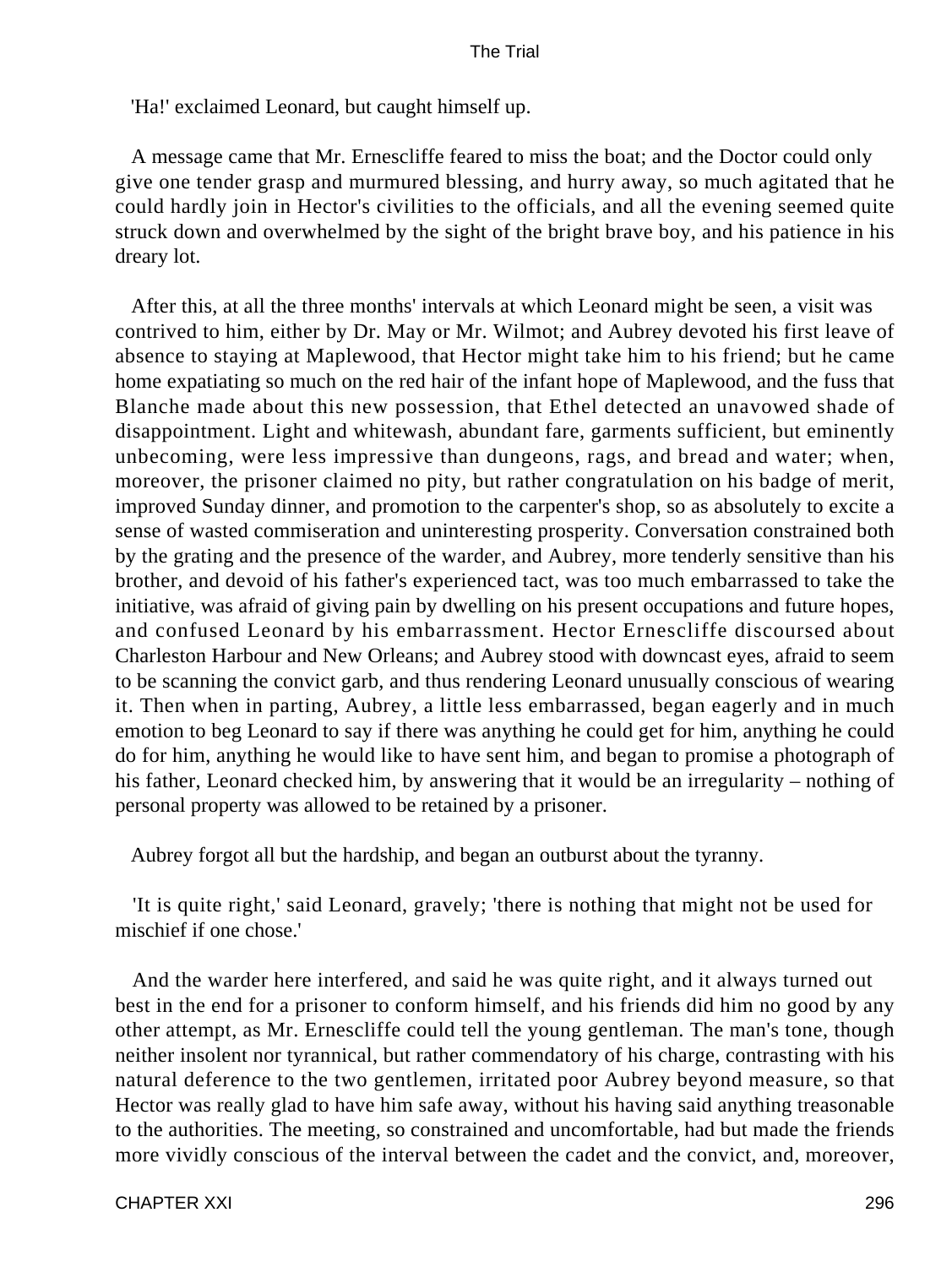tended to remove the aureole of romance with which the unseen captive had been invested by youthful fancy.

 To make the best of a prolonged misfortune does absolutely lessen sympathy, by diminishing the interest of the situation; and even the good Doctor himself was the less concerned at any hindrance to his visits to Portland, as he uniformly found his prisoner cheerful, approved by officials, and always making some small advance in the scale of his own world, and not, as his friends without expected of him, showing that he felt himself injured instead of elated by such rewards as improved diet, or increased gratuities to be set to his account against the time when, after eight years, he might hope for exportation with a ticket of leave to Western Australia.

 The halo of approaching death no longer lighted him up, and after the effusion of the first meeting, his inner self had closed up, he was more ready to talk of American news than of his own feelings, and seemed to look little beyond the petty encouragements devised to suit the animal natures of ordinary prisoners, and his visitors sometimes feared lest his character were not resisting the deadening, hardening influence of the unvaried round of manual labour among such associates. He had been soon advanced from the quarry to the carpenter's shop, and was in favour there from his activity and skill; but his very promotions were sad – and it was more sad, as some thought, for him to be gratified by them. But, as Dr. May always ended, what did they know about him?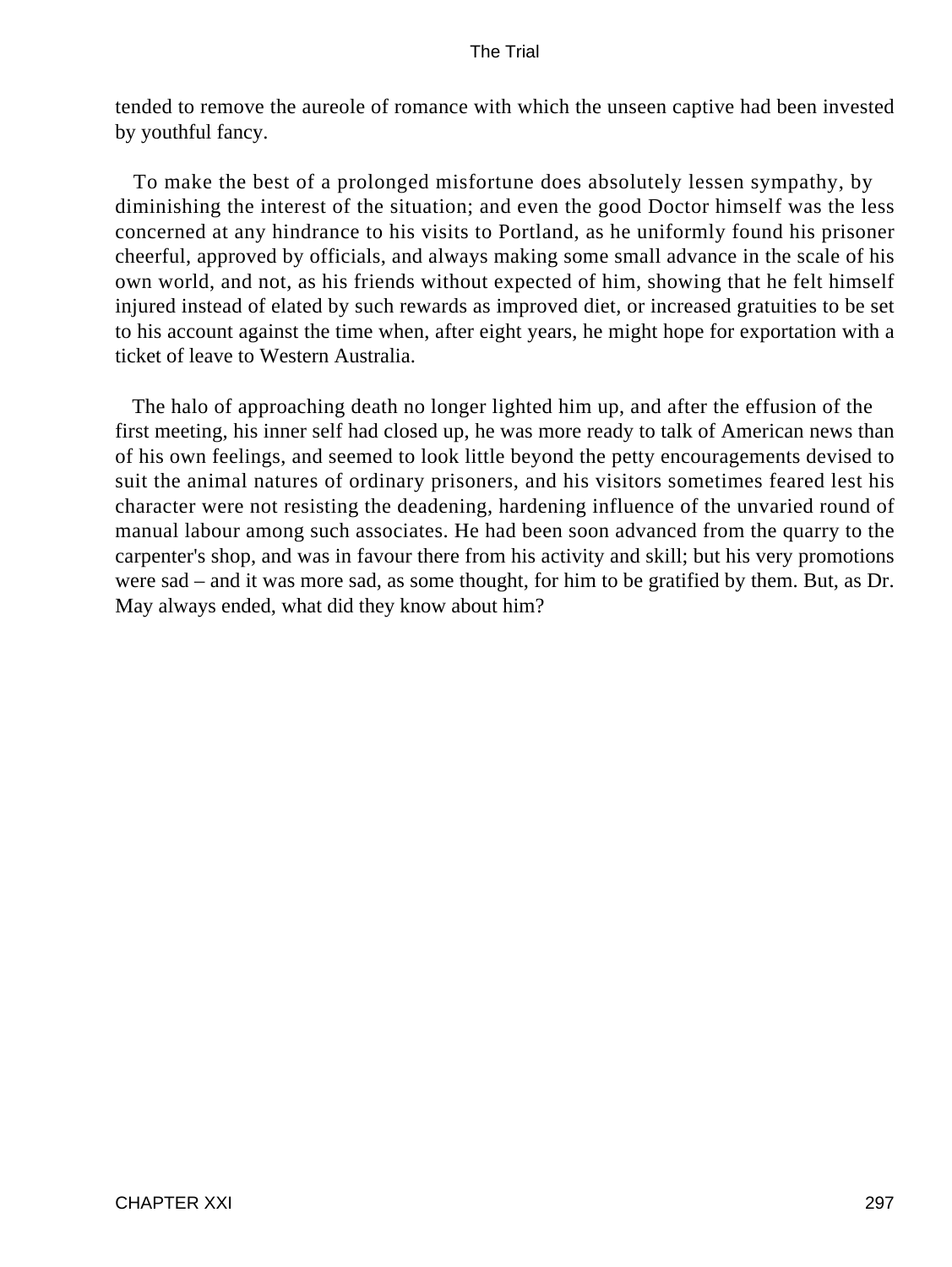# **[CHAPTER XXII](#page-415-0)**

*O*h, Bessie Bell and Mary Grey,

They were twa bonnie lasses;

They bigged a bower on yon burn side,

And theekt it over wi' rashes.

 The early glory of autumn was painting the woods of Indiana – crimson, orange, purple, as though a rainbow of intensified tints had been broken into fragments, and then scattered broadcast upon the forest. But though ripe nuts hung on many a bough, the gipsyings had not yet taken place, except at home – when Minna, in her desperate attempts at making the best of things, observed, 'Now we have to make the fire ourselves, let us think it is all play, and such fun.'

 But 'such fun' was hard when one or other of the inmates of the house was lying on the bed shaking with ague, and the others creeping wearily about, even on their intermediate days. They had been deluded into imprudent exposure in the lovely evenings of summer, and had never shaken off the results.

 'Come, Ella,' said Minna, one afternoon, as she descended the bare rickety stairs, 'Ave is getting better; and if we can get the fire up, and make some coffee and boil some eggs, it will be comfortable for her when she comes down and Henry comes in.'

 Ella, with a book in her hand, was curled up in a corner of a sofa standing awry among various other articles of furniture that seemed to have tumbled together by chance within the barn−like room. Minna began moving first one and then the other, daintily wiping off the dust, and restoring an air of comfort.

'Oh dear!' said Ella, unfolding herself; 'I am so tired. Where's Hetta Mary?'

 'Oh, don't you know, Hetta Mary went home this morning because Henry asked her where his boots were, and she thought he wanted her to clean them.'

'Can't Mrs. Shillabeer come in!'

 'Mrs. Shillabeer said she would never come in again, because Averil asked her not to hold the ham by the bone and cut it with her own knife when Henry was there! Come, Ella it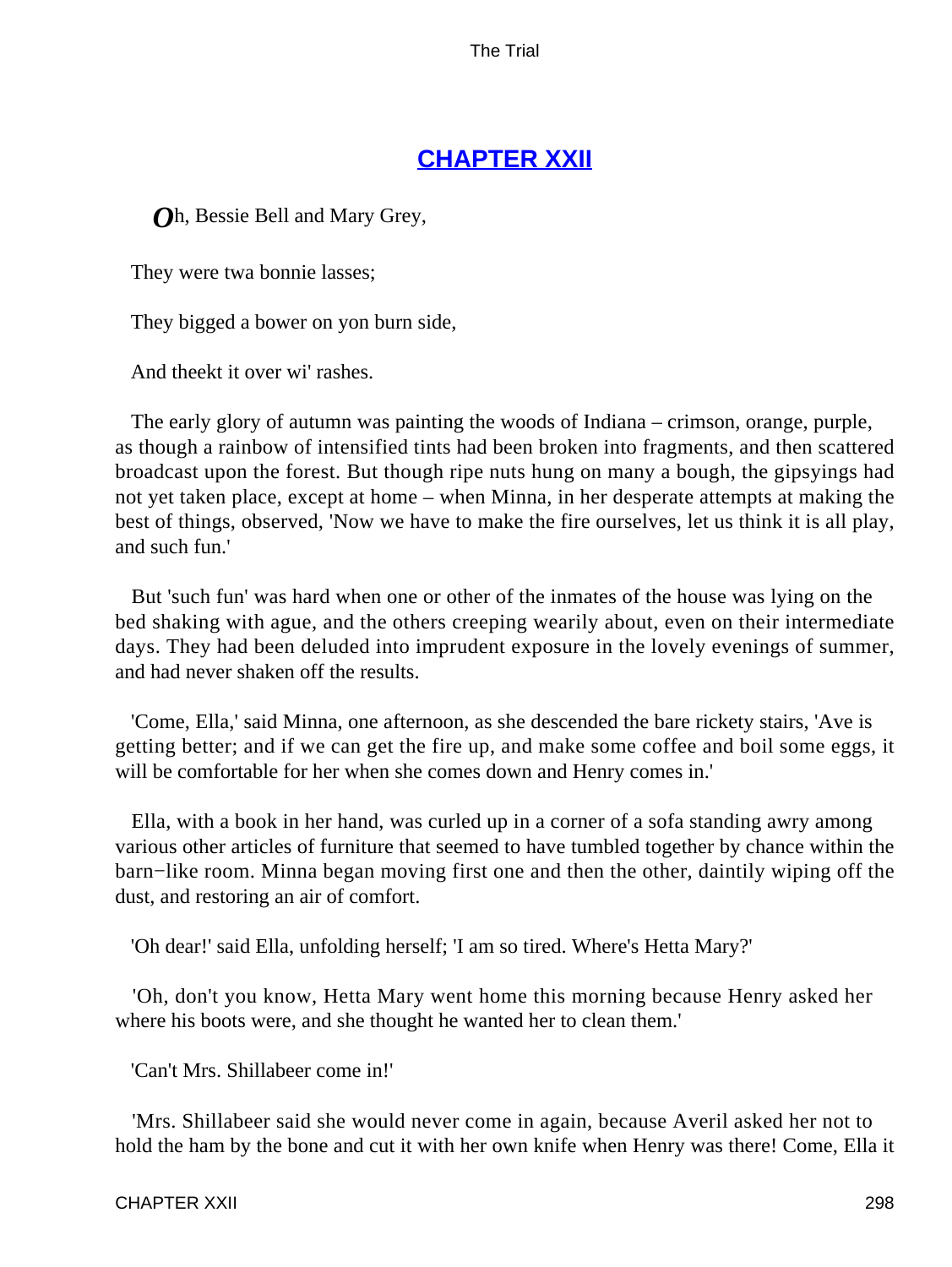is of no use. We had better do things ourselves, like Cora and Ave, and then we shall not hear people say disagreeable things.'

The once soft, round, kitten–like Minna, whom Leonard used to roll about on the floor, had become a lank, sallow girl, much too tall for her ten years, and with a care−stricken, thoughtful expression on her face, even more in advance of her age than was her height. She moved into the kitchen, a room with an iron stove, a rough table, and a few shelves, looking very desolate. The hands of both little girls had become expert in filling the stove with wood, and they had not far to seek before both it and the hearth in the sitting−room were replenished, and the flame beginning to glow.

'Where's the coffee−mill?' said Minna, presently, looking round in blank despair.

 'Oh dear!' said Ella, 'I remember now; that dirty little Polly Mason came to borrow it this morning. I said we wanted it every day: but she guessed we could do without it, for they had got a tea−party, and her little brother had put in a stone and spoilt Cora Muller's; and she snatched it up and carried it off.'

 'He will serve ours the same, I suppose,' said Minna. 'It is too far off to go for it; let us make some tea.'

 'There's no tea,' said Ella; 'a week ago or more that great Irene Brown walked in and reckoned we could lend her 'ma some tea and sugar, 'cause we had plenty. And we have used up our own since; and if we did ask her to return the loan, hers is such nasty stuff that nobody could drink it. What shall we do, Minna?' and she began to cry.

 'We must take some coffee up to the hotel,' said Minna, after a moment's reflection; 'Black Joe is very good−natured, and he'll grind it.'

 'But I don't like to go ail by myself,' said Ella; 'into the kitchen too, and hear them say things about Britishers.'

 'I'll go, dear,' said Minna, gently, 'if you will just keep the fire up, and boil the eggs, and make the toast, and listen if Ave calls.'

 Poor Minna, her sensitive little heart trembled within her at the rough contemptuous words that the exclusive, refined tone of the family always provoked, and bodily languor and weariness made the walk trying; but she was thinking of Ave's need, and resolutely took down her cloak and hat. But at that moment the latch was raised, and the bright graceful figure of Cora stood among them, her feathered hat and delicate muslin looking as fresh as at New York.

'What, all alone!' she said; 'I know it is poor Ave's sick day. Is she better?'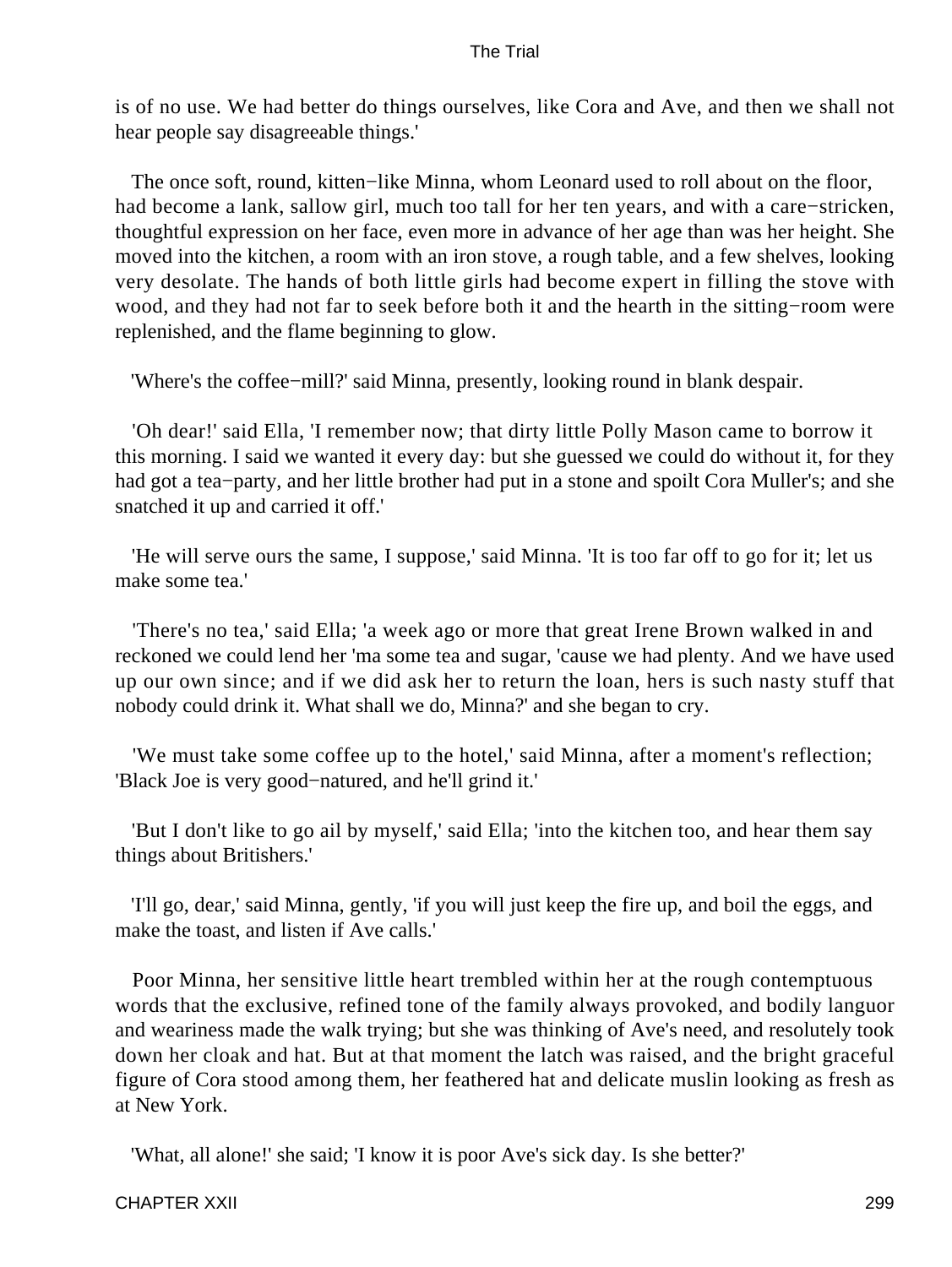'Yes, going to get up and come down; but – ' and all the troubles were poured out.

 'True enough, the little wretch did spoil our mill, but Rufus mended it; and as I thought Polly had been marauding on you, I brought some down.'

 'Ah! I thought I smelt it most deliciously as you came in, but I was afraid I only fancied it because I was thinking about it. Dear Cora, how good you are!'

'And have you anything for her to eat?'

'I was going to make some toast.'

 'Of that dry stuff! Come, we'll manage something better:' and off came the dainty embroidered cambric sleeves, up went the coloured ones, a white apron came out of a pocket, and the pretty hands were busy among the flour; the children assisting, learning, laughing a childlike laugh.

 'Ah!' cried Cora, turning round, and making a comic threatening gesture with her floury fingers; 'you ought not to have come till we were fixed. Go and sit in your chair by the fire.'

'Dear Cora!'

 But Cora ran at her, and the wan trembling creature put on a smile, and was very glad to comply; being totally unequal to resist or even to stand long enough to own her dread of Henry's finding all desolate and nothing to eat.

 Presently Cora tripped in, all besleeved and smartened, to set cushions behind the tired back and head, and caress the long thin fingers. 'I've left Minna, like King Alfred, to watch the cakes,' she said; 'and Ella is getting the cups. So your fifth girl is gone.'

 'The fifth in five months! And we let her sit at table, and poor dear Minna has almost worn out her life in trying to hinder her from getting affronted.'

 'I've thought what to do for you, Ave. There's the Irish woman, Katty Blake – her husband has been killed. She is rough enough, but tender in her way; and she must do something for herself and her child.'

'Her husband killed!'

 'Yes, at Summerville. I thought you had heard it. Mordaunt wrote to me to tell her; and I shall never forget her wailing at his dying away from his country. It was not lamentation for herself, but that he should have died far away from his own people.'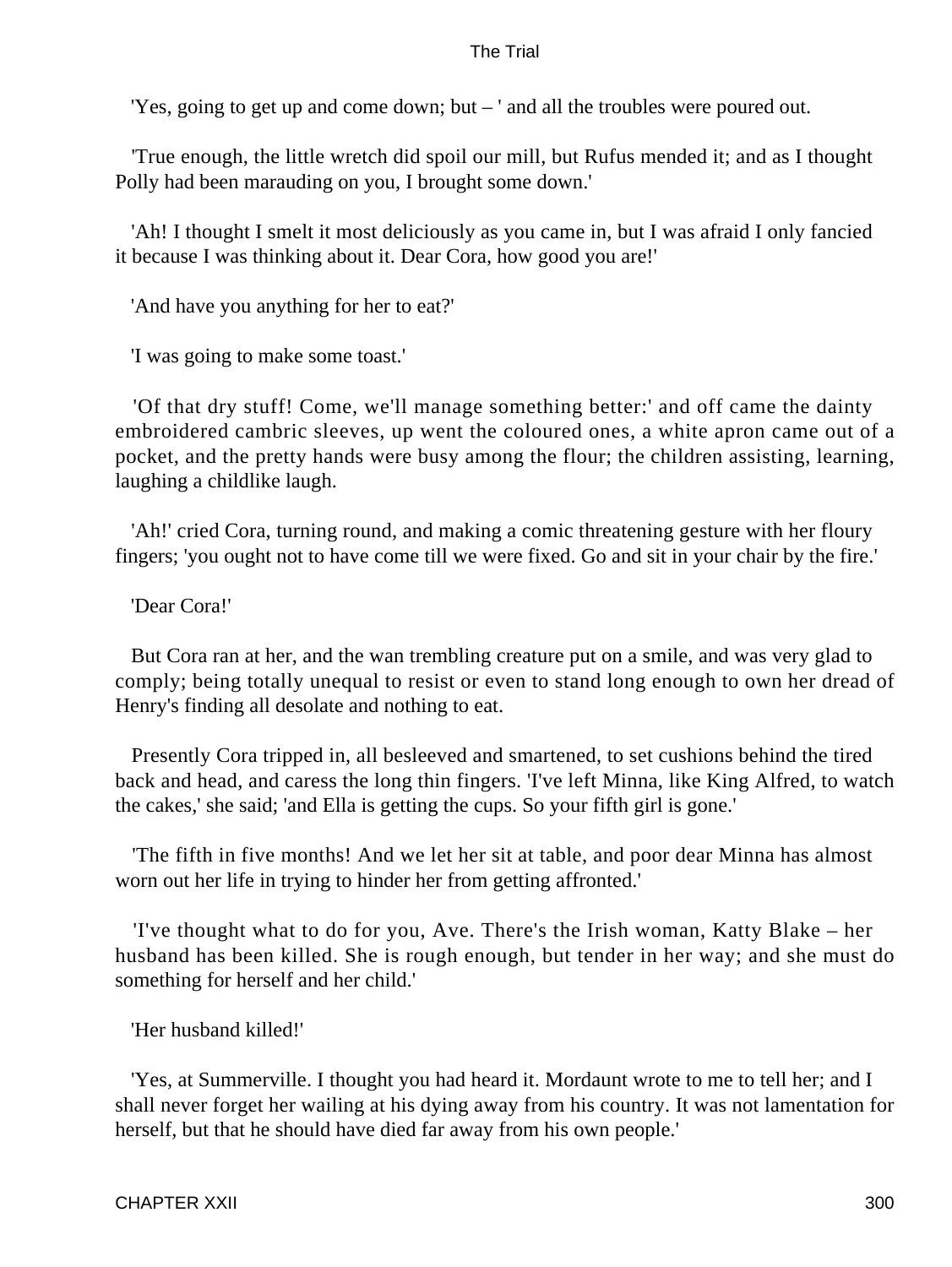'She is not long from the old country; I should like to have her if – if we can afford it. For if the dividends don't come soon from that building company, Cora, I don't know where to turn  $-$ '

 'Oh, they must come. Father has been writing to Rufus about the arrangements. Besides, those Irish expect less, and understand old country manners better, if you can put up with their breakages.'

 'I could put up with anything to please Henry, and save Minna's little hard−worked bones.'

'I will send her to−morrow. Is it not Minna's day of ague?'

'Yes, poor dear. That is always the day we get into trouble.'

 'I never saw a child with such an instinct for preventing variance, or so full of tact and pretty ways; yet I have seen her tremble under her coaxing smile, that even Mis' Shillabeer can't resist.'

'See, see!' cried Ella, hurrying in, 'surely our contingent is not coming home!'

 'No,' said Cora, hastening to the door, 'these must be a reinforcement marching to take the train at Winiamac.'

 'Marching?' said Ella, looking up archly at her. 'We didn't let our volunteers march in that way.'

 They were sturdy bearded backwoodsmen, rifle on shoulder, and with grave earnest faces; but walking rather than marching, irregularly keeping together, or straggling, as they chose.

 'Your volunteers!' cried Cora, her eyes flashing; 'theirs was toy work! These are bound for real patriotic war!' and she clasped her hands together, then waved her handkerchief.

 'It is sad,' said Averil, who had moved to the window, 'to see so many elderly faces – men who must be the prop of their families.'

 'It is because ours is a fight of men, not of children; not one of your European wars of paltry ambition, but a war of principle!' cried Cora, with that intensity of enthusiasm that has shed so much blood in the break−up of the Great Republic.

 'They do look as Cromwell's Ironsides may have done,' said Averil; 'as full of stern purpose.'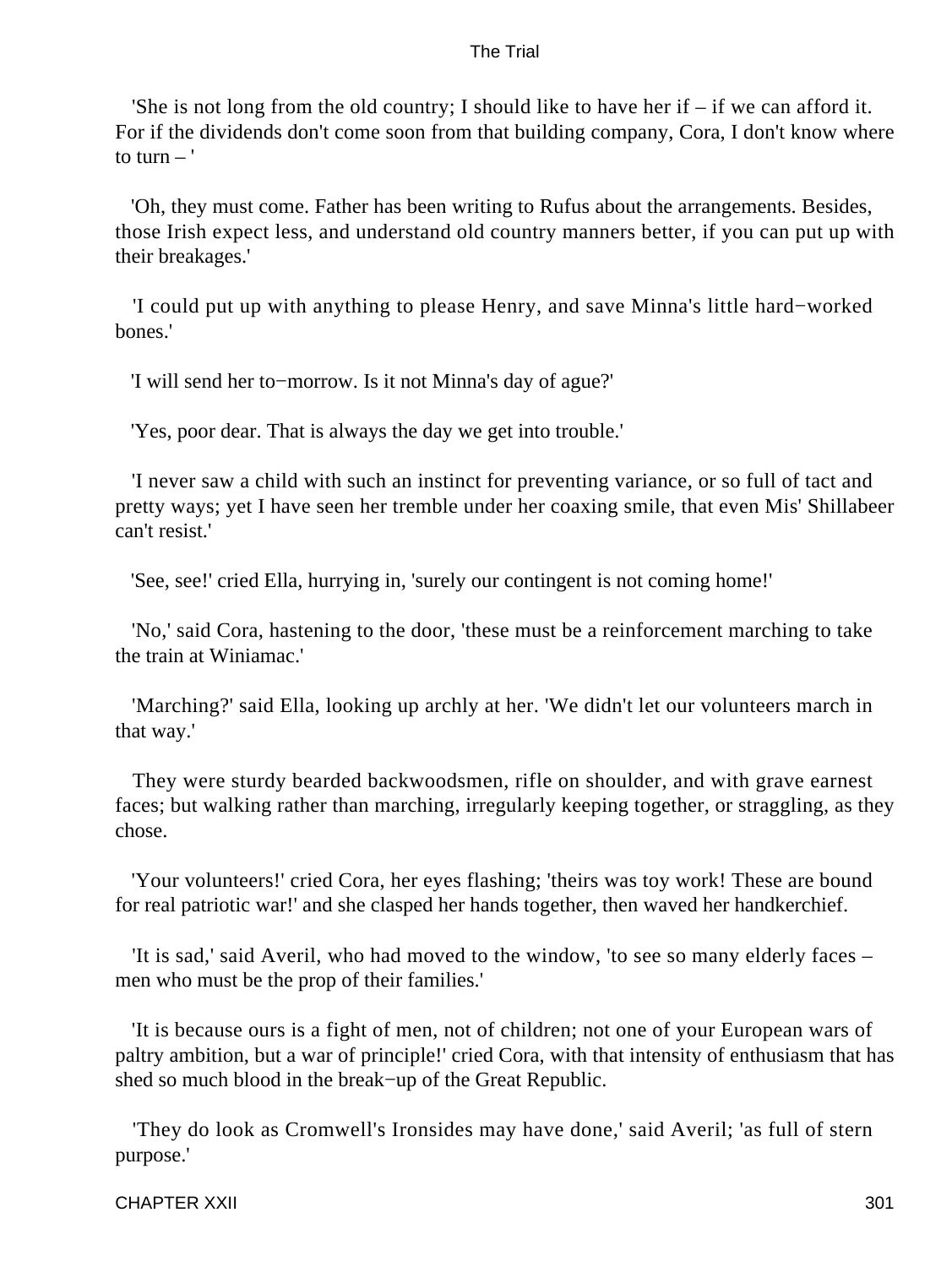And verily Averil noted the difference. Had a number of European soldiers been passing so near in an equally undisciplined manner, young women could not have stood forth as Cora was doing, unprotected, yet perfectly safe from rudeness or remark; making ready answer to the inquiry for the nearest inn – nay, only wishing she were in her own house, to evince her patriotism by setting refreshment before the defenders of her cause. Her ardour had dragged Averil up with her a little way, so as to feel personally every vicissitude that befell the North, and to be utterly unaware of any argument in favour of the Confederates; but still Averil was, in Cora's words, 'too English;' she could not, for the life of her, feel as she did when equipping her brother against possible French invasions, and when Mordaunt Muller had been enrolled in the Federal army, she had almost offended the exultant sister by condolence instead of congratulation.

 Five months had elapsed since the arrival of Averil in Massissauga – months of anxiety and disappointment, which had sickened Henry of plans of farming, and lessened his hopes of practice. The same causes that affected him at New York told in Indiana; and even if he had been employed, the fees would have been too small to support the expense of horses. As to farming, labour was scarce, and could only be obtained at the cost of a considerable outlay, and, moreover, of enduring rude self−assertions that were more intolerable to Henry than even to his sisters. The chief hope of the family lay in the speculation in which Averil's means had been embarked, which gave them a right to their present domicile, and to a part of the uncleared waste around them; and would, when Massissauga should begin to flourish, place them in affluence. The interest of the portions of the two younger girls was all that was secure, since these were fortunately still invested at home. Inhabitants did not come, lots of land were not taken; and the Mullers evidently profited more by the magnificent harvest produced by their land than by the adventure of city founding. Still, plenty and comfort reigned in their house, and Cora had imported a good deal of refinement and elegance, which she could make respected where Averil's attempts were only sneered down. Nor had sickness tried her household. Owing partly to situation – considerably above the level of River Street – partly to the freer, more cleared and cultivated surroundings – partly likewise to experience, and Cousin Deborah's motherly watchfulness – the summer had passed without a visitation of ague, though it seemed to be regarded as an adjunct of spring, as inevitable as winter frost. Averil trembled at the thought, but there was no escape; there were absolutely no means of leaving the spot, or of finding maintenance elsewhere. Indeed, Cora's constant kindness and sympathy were too precious to be parted with, even had it been possible to move. After the boarding−house, Massissauga was a kind of home; and the more spirits and energy failed, the more she clung to it.

 Mr. Muller had lately left home to arrange for the sale of his corn, and had announced that he might perhaps pay a visit to his son Mordaunt in the camp at Lexington. Cora was expecting a letter from him, and the hope that 'Dr. Warden' might bring one from the post−office at Winiamac had been one cause of her visit on this afternoon; for the mammoth privileges of Massissauga did not include a post−office, nor the sight of letters more than once a week.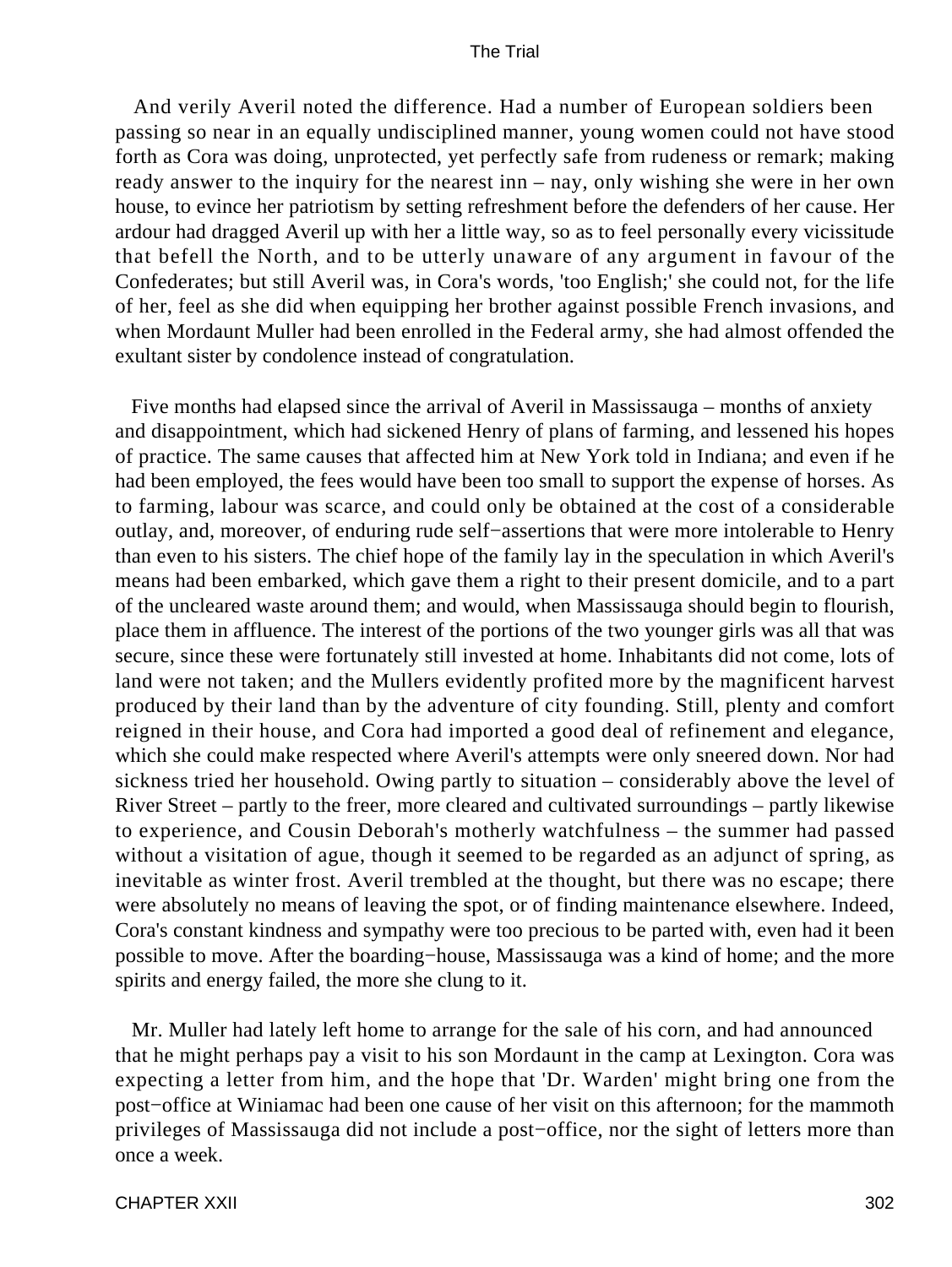The table had just been covered with preparations for a meal, and the glow of the fire was beginning to brighten the twilight, when the sound of a horse's feet came near, and Henry rode past the window, but did not appear for a considerable space, having of late been reduced to become his own groom. But even in the noise of the hoofs, even in the wave of the hand, the girls had detected gratified excitement.

'Charleston has surrendered! The rebels have submitted!' cried Cora.

 And Averil's heart throbbed with its one desperate hope. No! That would have brought him in at once.

 After all, both were in a state to feel it a little flat when he came in presenting a letter to Miss Muller, and announcing, 'I have had a proposal, ladies; what would you say to seeing me a surgeon to the Federal forces? – Do you bid me go, Miss Muller?'

'I bid every one go who can be useful to my country,' said Cora.

 'Don't look alarmed, Averil,' said Henry, affectionately, as he met her startled eyes; 'there is no danger. A surgeon need never expose himself.'

'But how – what has made you think of it?' asked Averil, faintly.

 'A letter from Mr. Muller – a very kind letter. He tells me that medical men are much wanted, and that an examination by a Board is all that is required, the remuneration is good, and it will be an introduction that will avail me after the termination of the war, which will end with the winter at latest.'

 'And father has accepted an office in the commissariat department!' exclaimed Cora, from her letter.

 'Yes,' answered Henry; 'he tells me that, pending more progression here, it is wiser for us both to launch into the current of public events, and be floated upwards by the stream.'

'Does he want you to come to him, Cora?' was all that Averil contrived to say.

 'Oh no, he will be in constant locomotion,' said Cora. 'I shall stay to keep house for Rufus. And here are some directions for him that I must carry home. Don't come, Dr. Warden; I shall never cure you of thinking we cannot stir without an escort. You will want to put a little public spirit into this dear Ave. That's her one defect; and when you are one of us, she will be forced to give us her heart.'

And away ran the bright girl, giving her caresses to each sister as she went.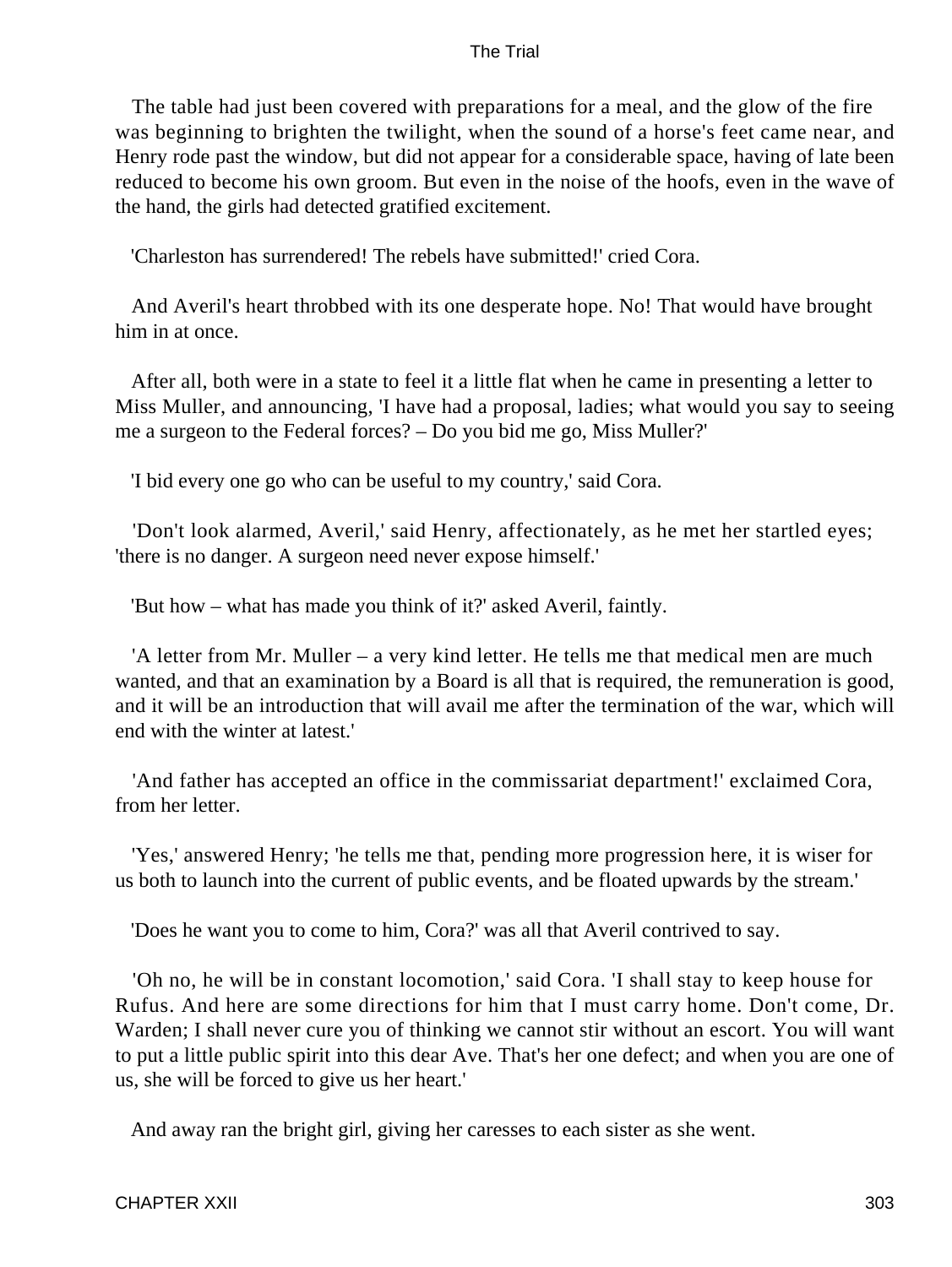The little ones broke out, '0, Henry, Henry, you must not go away to the wars!' and Averil's pleading eyes spoke the same.

 Then Henry sat down and betook himself to argument. It would be folly to lose the first opening to employment that had presented itself. He grieved indeed to leave his sisters in this desolate, unhealthy place; but they were as essentially safe as at Stoneborough; their living alone for a few weeks, or at most months, would be far less remarkable here than there; and he would be likely to be able to improve or to alter their present situation, whereas they were now sinking deeper and more hopelessly into poverty every day. Then, too, he read aloud piteous accounts of the want of medical attendance, showing that it was absolutely a cruelty to detain such assistance from the sick and wounded. This argument was the one most appreciated by Averil and Minna. The rest were but questions of prudence; this touched their hearts. Men lying in close tents, or in crowded holds of ships, with festering wounds and fevered lips, without a hand to help them – some, too, whom they had seen at New York, and whose exulting departure they had witnessed – sufferers among whom their own Cora's favourite brother might at any moment be numbered – the thought brought a glow of indignation against themselves for having wished to withhold him.

 'Yes, go, Henry; it is right, and you shall hear not another word of objection,' said Averil.

 'You can write or telegraph the instant you want me. And it will be for a short time,' said Henry, half repenting when the opposition had given way.

 'Oh, we shall get on very well,' said Minna, cheerfully; 'better, perhaps for you know we don't mind Far West manners; and I'll have learnt to do all sorts of things as well as Cora when you come home!'

 And Henry, after a year's famine of practice, was in better spirits than since that fatal summer morning. Averil felt how different a man is in his vocation, and deprived of it.

 'Oh yes,' she said to herself, 'if I had let ourselves be a drag on him when he is so much needed, I could never have had the face to write to our dear sufferer at home in his noble patience. It is better that we should be desolate than that he should be a wreck, or than that mass of sickness should be left untended! And the more desolate, the more sure of One Protector.'

 There was true heroism in the spirit in which this young girl braced herself to uncomplaining acceptance of desertion in this unwholesome swamp, with her two little ailing sisters, beside the sluggish stream, amid the skeleton trees – heroism the greater because there was no enthusiastic patriotism to uphold her – it was only the land of her captivity, whence she looked towards home like Judah to Jerusalem.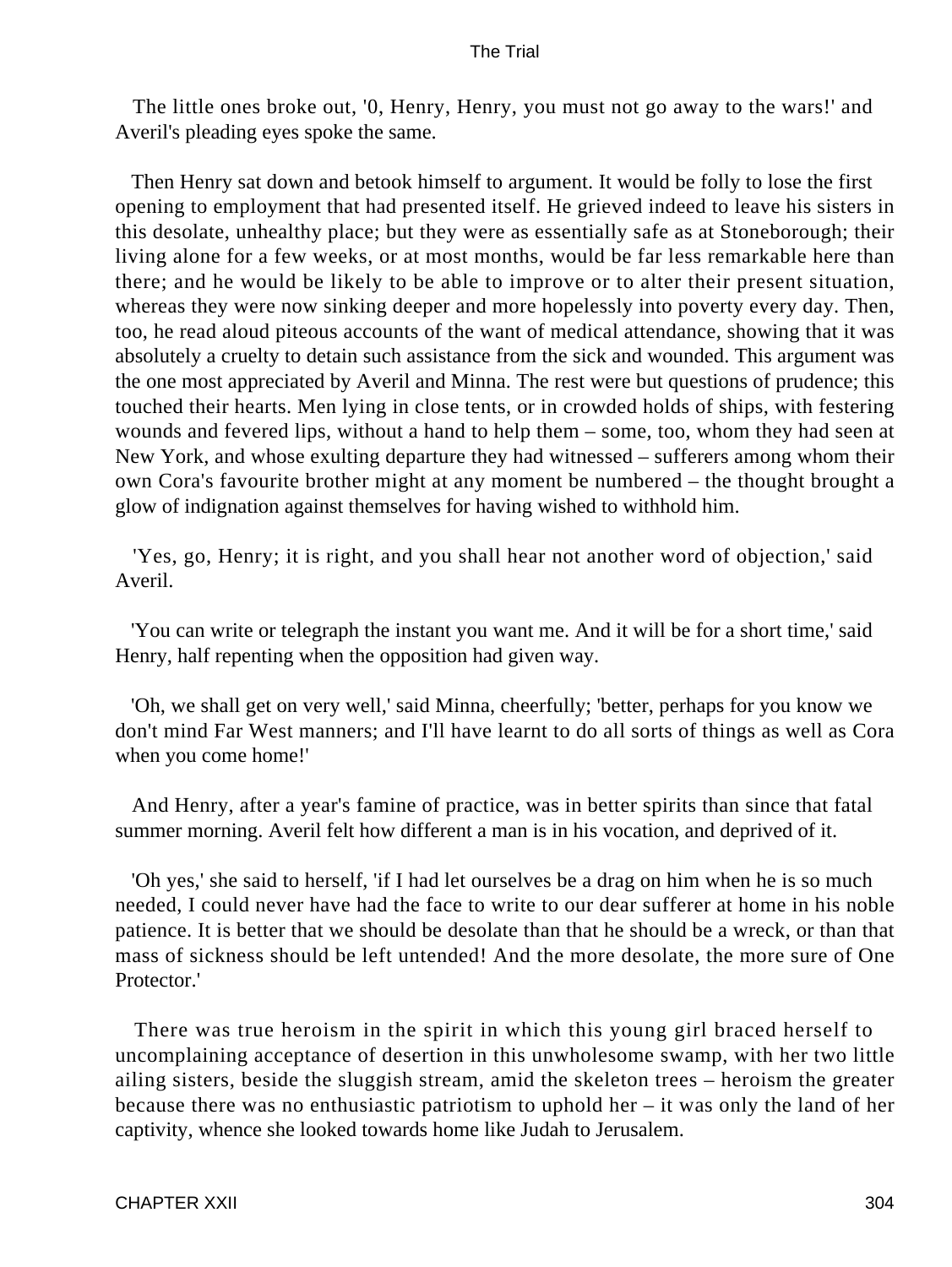### **[CHAPTER XXIII](#page-415-0)**

**P**risoner of hope thou art; look up and sing,

In hope of promised spring. – Christian Year

 In the summer of 1862, Tom May was to go up for his examination at the College of Physicians, but only a day or two before it he made his appearance at home, in as much excitement as it was in him to betray. Hazlitt, the banker's clerk at Whitford, had written to him tidings of the presentation of the missing cheque for L25, which Bilson had paid to old Axworthy shortly before the murder, and which Leonard had mentioned as in the pocket−book containing his receipt for the sum that had been found upon him. Tom had made a halt at Whitford, and seen the cheque, which had been backed by the word Axworthy, with an initial that, like all such signatures of the nephew, might stand either for S. or F., and the stiff office hand of both the elder and younger Axworthy was so much alike, that no one could feel certain whose writing it was. The long concealment, after the prisoner's pointed reference to it, was, however, so remarkable, that the home conclave regarded the cause as won; and the father and son hastened triumphantly to the attorneys' office.

 Messrs. Bramshaw and Anderson were greatly struck, and owned that their own minds were satisfied as to the truth of their client's assertion; but they demurred as to the possibility of further steps. An action for forgery, Tom's first hope, he saw to be clearly impossible; Samuel Axworthy appeared to have signed the cheque in his own name, and he had every right to it as his uncle's heir; and though the long withholding of it, as well as his own departure, were both suspicious circumstances, they were not evidence. Where was there any certainty that the cheque had ever been in the pocket−book or even if it had, how did it prove the existence of young Ward's acknowledgment? Might it not have been in some receptacle of papers hitherto not opened? There was no sufficient case to carry to the police, after a conviction like Leonard's, to set them on tracing the cheque either to an unknown robber, or to Sam Axworthy, its rightful owner.

 Mr. Bramshaw likewise dissuaded Dr. May from laying the case before the Secretary of State, as importunity without due grounds would only tell against him if any really important discovery should be made: and the Doctor walked away, with blood boiling at people's coolness to other folk's tribulations, and greatly annoyed with Tom for having acceded to the representations of the men of law, and declining all co−operation in drawing up a representation for the Home Office, on the plea that he had no time to lose in preparing for his own examination, and must return to town by the next train, which he did without a syllable of real converse with any one at home.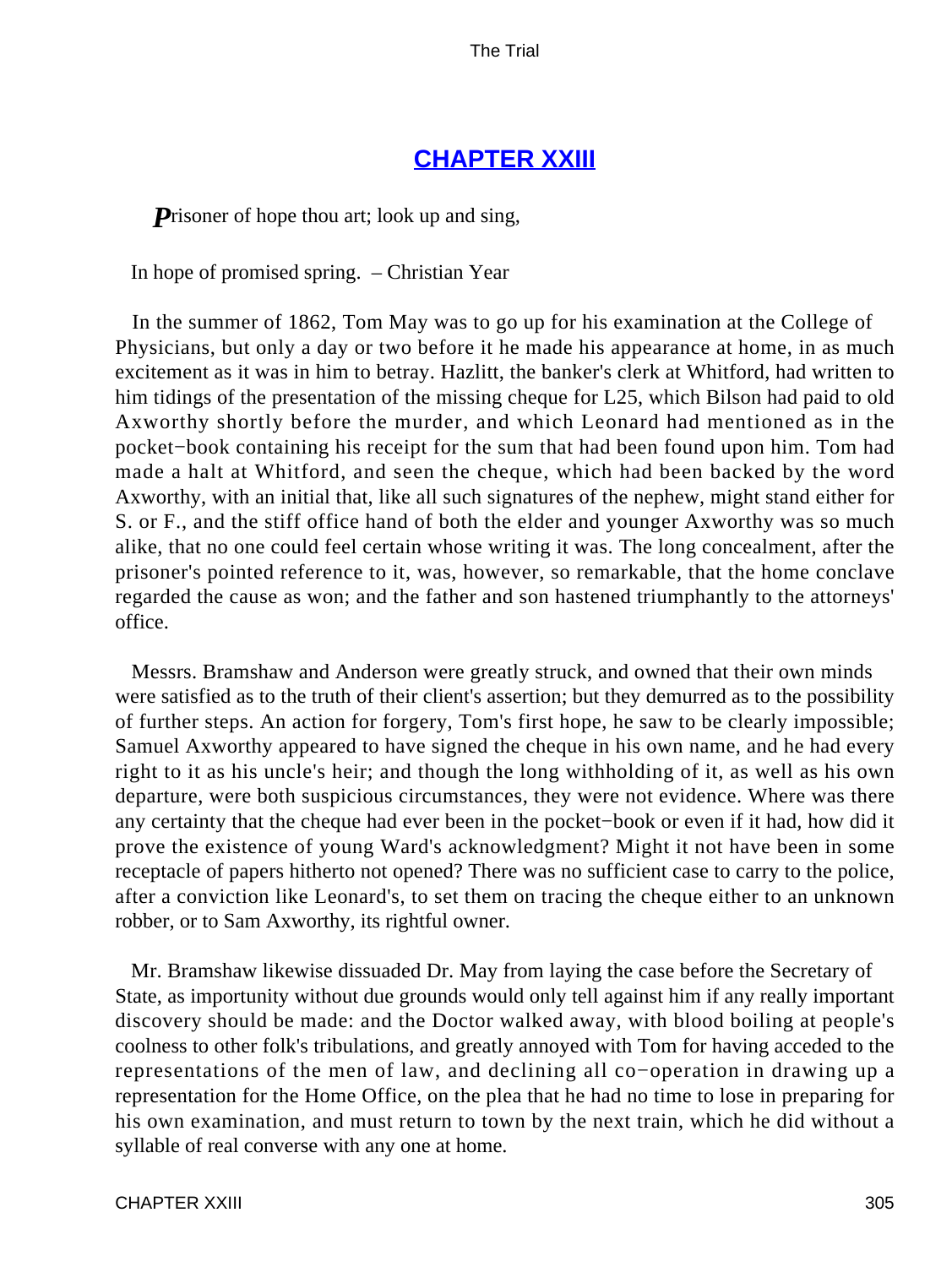The Doctor set to work with his home helpers, assisted by Dr. Spencer; but the work of composition seemed to make the ground give way under their feet, and a few adroit remarks from Dr. Spencer finally showed him and Ethel that they had not yet attained the prop for the lever that was to move the world. He gave it up, but still he did not quite forgive Tom for having been so easily convinced, and ready to be dismissed to his own affairs.

 However, Dr. May was gratified by the great credit with which his son passed his examination, and took his degree; and Sir Matthew Fleet himself wrote in high terms of his talent, diligence, and steadiness, volunteering hopes of being able to put him forward in town in his own line, for which Tom had always had a preference; and adding, that it was in concurrence with his own recommendation that the young man wished to pursue his studies at Paris – he had given him introductions that would enable him to do so to the greatest advantage, and he hoped his father would consent. The letter was followed up by one from Tom himself, as usual too reasonable and authoritative to be gainsaid, with the same representation of advantages to be derived from a course of the Parisian hospitals.

 'Ah, well! he is after old Fleet's own heart,' said Dr. May, between pride and mortification. 'I should not grudge poor Fleet some one to take interest in his old age, and I did not look to see him so warm about anything. He has not forgotten Calton Hill! But the boy must have done very well! I say, shall we see him Sir Thomas some of these days, Ethel, and laugh at ourselves for having wanted, to make him go round in a mill after our old fashion?'

 'You were contented to run round in your mill,' said Ethel, fondly, 'and maybe he will too.'

 'No, no, Ethel, I'll not have him persuaded. Easy−going folk, too lazy for ambition, have no right to prescribe for others. Ambition turned sour is a very dangerous dose! Much better let it fly off!

 I mean to look out of my mill yet, and see Sir Thomas win the stakes. Only I wish he would come and see us; tell him he shall not hear a word to bother him about the old practice. People have lived and died at Stoneborough without a May to help them, and so they will again, I suppose.'

 Ethel was very glad to see how her father had made up his mind to what was perhaps the most real disappointment of his life, but she was grieved that Tom did not respond to the invitation, and next wrote from Paris. It was one of his hurried notes, great contrasts to such elaborate performances as his recent letter. 'Thanks, many thanks to my father,' he said; 'I knew you would make him see reason, and he always yields generously. I was too much hurried to come home; could not afford to miss the trail. I had not time to say before that the Bank that sent the cheque to Whitford had it from a lodging−house in town. Landlord had a writ served on S. A.; as he was embarking at Folkestone, he took out the draft and paid. He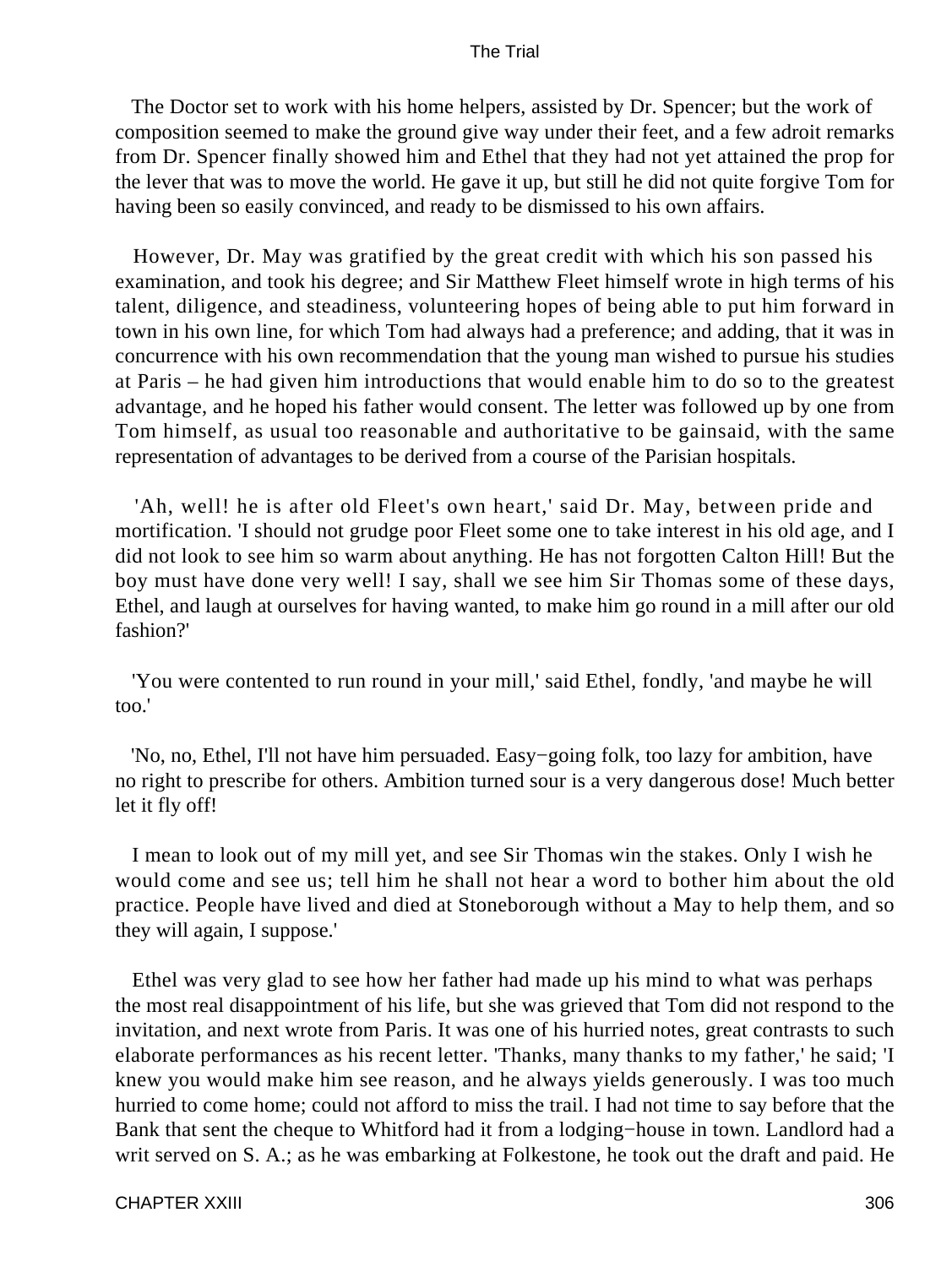knew its import, if Bramshaw did not. I hope my father was not vexed at my not staying. There are things I cannot stand, namely, discussions and Gertrude.'

 Gertrude was one of the chief cares upon Ethel's mind. She spent many thoughts upon the child, and even talked her over with Flora.

 'What is it, Flora? is it my bad management? She is a good girl, and a dear girl; but there is such a want of softness about her.'

'There is a want of softness about all the young ladies of the day,' returned Flora.

'I have heard you say so, but – '

 'We have made girls sensible and clear−headed, till they have grown hard. They have been taught to despise little fears and illusions, and it is certainly not becoming.'

'We had not fears, we were taught to be sensible.'

'Yes, but it is in the influence of the time! It all tends to make girls independent.'

 'That's very well for the fine folks you meet in your visits, but it does not account for my Daisy – always at home, under papa's eye – having turned nineteenth century – What is it, Flora? She is reverent in great things, but not respectful except to papa, and that would not have been respect in one of us – only he likes her sauciness.'

'That is it, partly.'

 'No, I won't have that said,' exclaimed Ethel. 'Papa is the only softening influence in the house – the only one that is tender. You see it is unlucky that Gertrude has so few that she really does love, with anything either reverend or softening about them. She is always at war with Charles Cheviot, and he has not fun enough, is too lumbering altogether, to understand her, or set her down in the right way; and she domineers over Hector like the rest of us. I did hope the babies might have found out her heart, but, unluckily, she does not take to them. She is only bored by the fuss that Mary and Blanche make about them.

'You know we are all jealous of both Charles Cheviots, elder and younger.'

 'I often question whether I should not have taken her down and made her ashamed of all the quizzing and teasing at the time of Mary's marriage. But one cannot be always spoiling bright merry mischief, and I am only elder sister after all. It is a wonder she is as good to me as she is.'

'She never remembered our mother, poor dear.'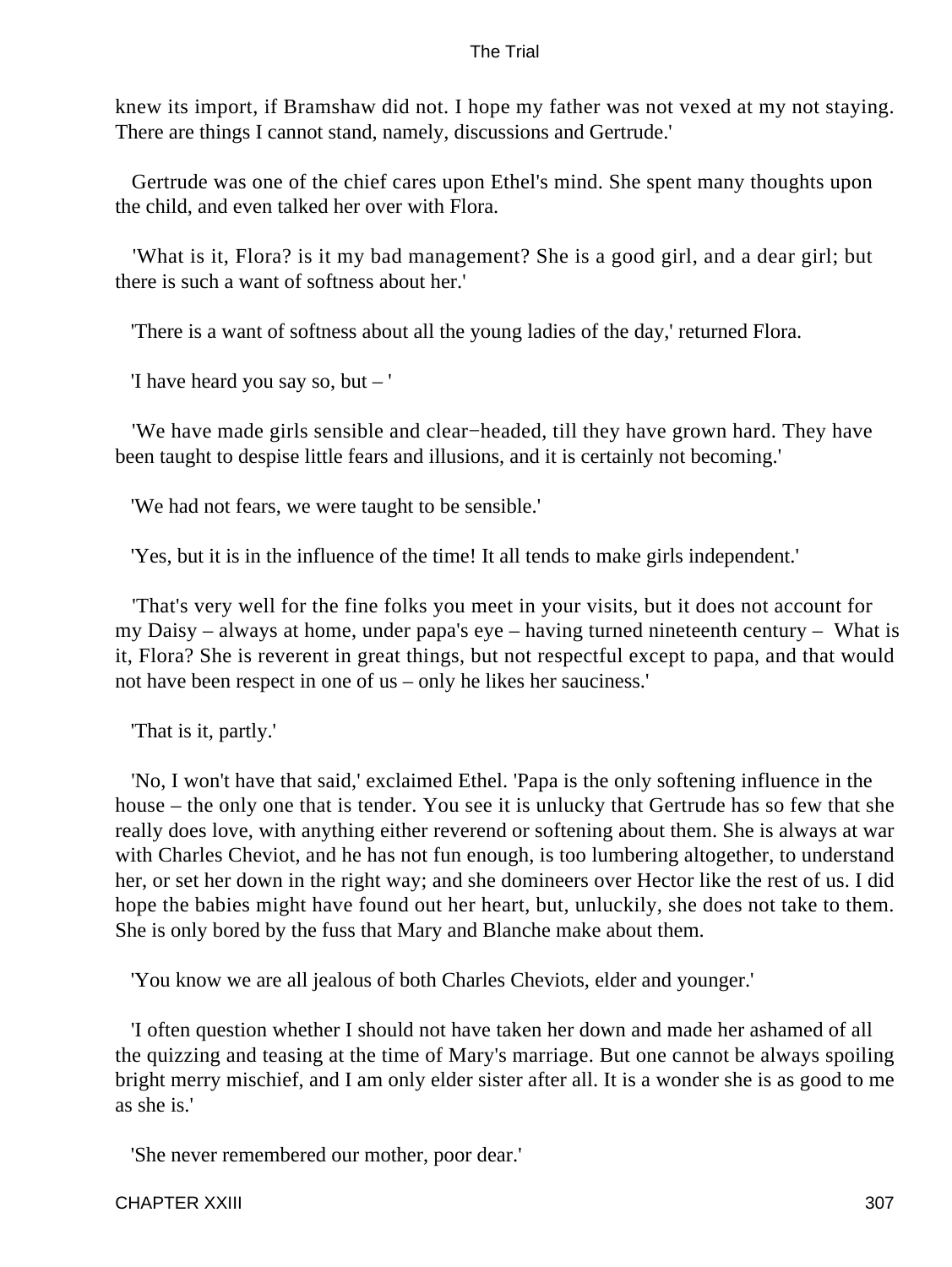'Ah! that is the real mischief,' said Ethel. 'Mamma would have given the atmosphere of gentleness and discretion, and so would Margaret. How often I have been made, by the merest pained look, to know when what I said was saucy or in bad taste, and I – I can only look forbidding, or else blurt out a reproof that will not come softly.'

 'The youngest must be spoilt,' said Flora, 'that's an ordinance of nature. It ends when a boy goes to school, and when a girl – '

'When?'

'When she marries – or when she finds out what trouble is,' said Flora.

'Is that all you can hold out to my poor Daisy?'

 'Well, it is the way of the world. There is just now a reaction from sentiment, and it is the less feminine variety. The softness will come when there is a call for it. Never mind when the foundation is safe.'

 'If I could only see that child heartily admiring and looking up! I don't mean love – there used to be a higher, nobler reverence!'

 'Such as you and Norman used to bestow on Shakespeare and Scott, and – the vision of Cocksmoor<sup>'</sup>

'Not only used,' said Ethel.

 'Yes, it is your soft side,' said Flora; 'it is what answers the purpose of sentiment in people like you. It is what I should have thought living with you would have put into any girl; but Gertrude has a satirical side, and she follows the age.'

 'I wish you would tell her so – it is what she especially wants not to do! But the spirit of opposition is not the thing to cause tenderness.'

 'No, you must wait for something to bring it out. She is very kind to my poor little Margaret, and I won't ask how she talks of her.'

'Tenderly; oh yes, that she always would do.'

 'There, then, Ethel, if she can talk tenderly of Margaret, there can't be much amiss at the root.'

'No; and you don't overwhelm the naughty girl with baby talk.'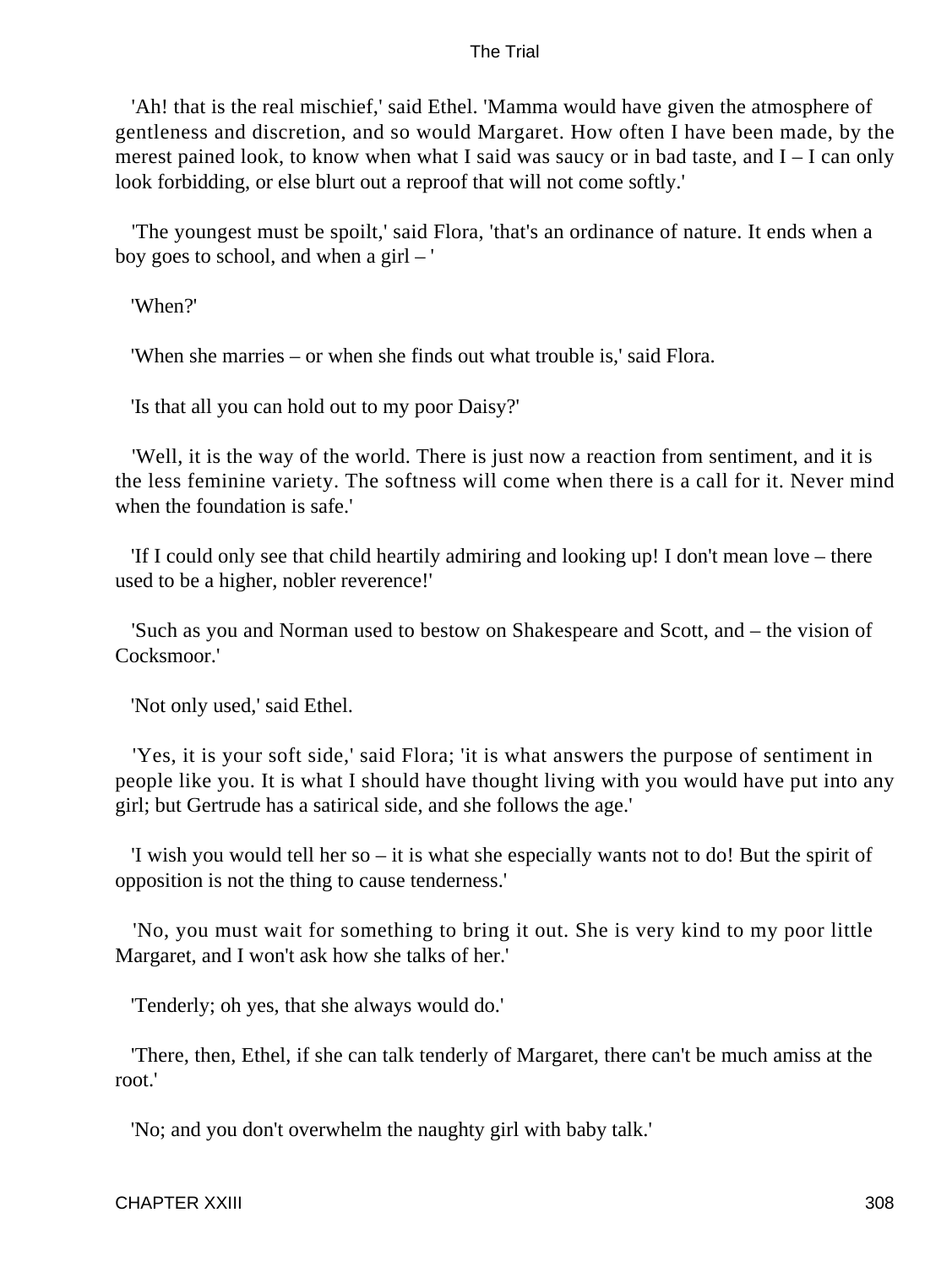'Like our happy, proud young mothers,' sighed Flora; and then letting herself out – 'but indeed, Ethel, Margaret is very much improved. She has really begun to wish to be good. I think she is struggling with herself.'

 'Something to love tenderly, something to reverence highly.' So meditated Ethel, as she watched her sunny−haired, open−faced Daisy, so unconquerably gay and joyous that she gave the impression of sunshine without shade. There are stages of youth that are in themselves unpleasing, and yet that are nobody's fault, nay, which may have within them seeds of strength. Tom's satire had fostered Daisy's too congenial spirit, and he reaped the consequence in the want of repose and sympathy that were driving him from home, and shutting him up within himself. Would he ever forgive that flippant saying, which Ethel had recollected with shame ever since – shame more for herself than for the child, who probably had forgotten, long ago, her 'shaft at random sent'?

 Then Ethel would wonder whether, after all, her discontent with Gertrude's speeches was only from feeling older and graver, and perhaps from a certain resentment at finding how the course of time was wearing down the sharp edge of compassion towards Leonard.

 A little more about Leonard was gathered when the time came of release for his friend the clerk Brown. This young man had an uncle at Paris, engaged in one of the many departments connected with steam that carry Englishmen all over the world, and Leonard obtained permission to write to Dr. Thomas May, begging him to call upon the uncle, and try if he could be induced to employ the penitent and reformed nephew under his own eye. It had been wise in Leonard to write direct, for if the request had been made through any one at home, Tom would have considered it as impossible; but he could not resist the entreaty, and his mission was successful. The uncle was ready to be merciful, and undertook all the necessary arrangements for, and even the responsibility of, bringing the ticket−of−leave man to Paris, where he found him a desk in his office. One of Tom's few detailed epistles was sent to Ethel after this arrival, when the uncle had told him how the nephew had spoken of his fellow−prisoner. It was to Leonard Ward that the young man had owed the inclination to open his heart to religious instruction, hitherto merely endured as a portion of the general infliction of the penalty, a supposed engine for dealing with the superstitious, but entirely beneath his attention. The sight of the educated face had at first attracted him, but when he observed the reverential manner in chapel, he thought it mere acting the ''umble prisoner,' till he observed how unobtrusive, unconscious, and retiring was every token of devotion, and watched the eyes, brightened or softened in praise or in prayer, till he owned the genuineness and guessed the depth of both, then perceived in school how far removed his unknown comrade was from the mere superstitious boor. This was the beginning. The rest had been worked out by the instruction and discipline of the place, enforced by the example, and latterly by the conversation, of his fellow−prisoner, until he had come forth sincerely repenting, and with the better hope for the future that his sins had not been against full light.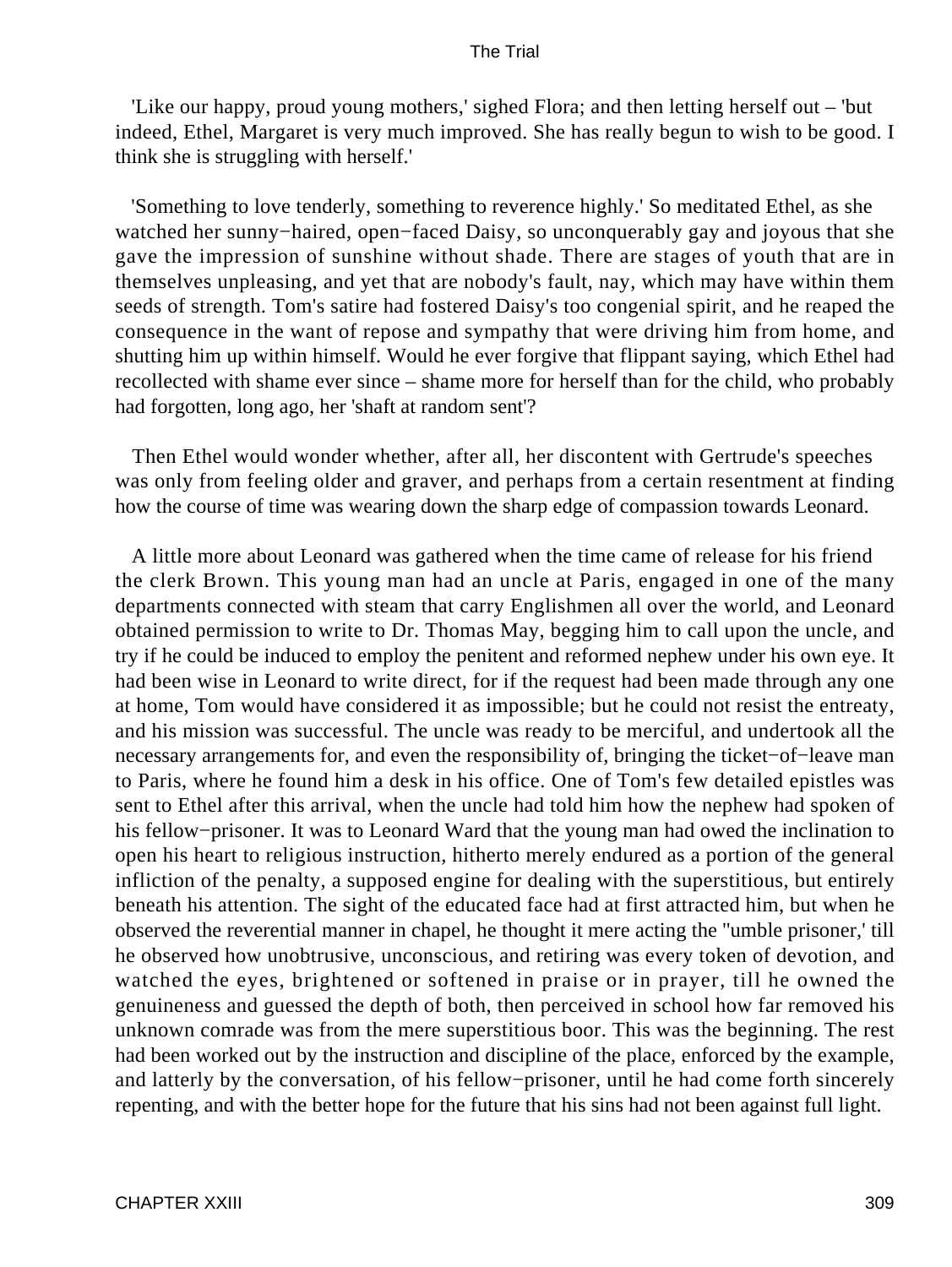He declared himself convinced that Ward far better merited to be at large than he did, and told of the regard that uniform good conduct was obtaining at last, though not till after considerable persecution, almost amounting to personal danger from the worse sort of convicts, who regarded him as a spy, because he would not connive at the introduction of forbidden indulgences, and always stood by the authorities. Once his fearless interposition had saved the life of a warder, and this had procured him trust, and promotion to a class where his companions were better conducted, and more susceptible to good influences, and among them Brown was sure that his ready submission and constant resolution to do his work were producing an effect. As to his spirits, Brown had never known him break down but once, and that was when he had come upon a curious fossil in the stone. Otherwise he was grave and contented, but never laughed or joked as even some gentlemen prisoners of more rank and age had been known to do. The music in the chapel was his greatest pleasure, and he had come to be regarded as an important element in the singing.

 Very grateful was Dr. May to Tom for having learnt, and still more for having transmitted, all these details, and Ethel was not the less touched, because she knew they were to travel beyond Minster Street. Those words of Mr. Wilmot's seemed to be working out their accomplishment; and she thought so the more, when in early spring one of Leonard's severe throat attacks led to his being sent after his recovery to assist the schoolmaster, instead of returning to the carpenter's shed; and he was found so valuable in the school that the master begged to retain his services.

 That spring was a grievous one in Indiana. The war, which eighteen months previously was to have come to an immediate end, was still raging, and the successes that had once buoyed up the Northern States with hope had long since been chequered by terrible reverses. On, on, still fought either side, as though nothing could close the strife but exhaustion or extinction; and still ardent, still constant, through bereavement and privation, were either party to their blood−stained flag. Mordaunt Muller had fallen in one of the terrible battles on the Rappahannock; and Cora, while, sobbing in Averil's arms, had still confessed herself thankful that it had been a glorious death for his country's cause! And even in her fresh grief, she had not endeavoured to withhold her other brother, when, at the urgent summons of Government, he too had gone forth to join the army.

 Cora was advised to return to her friends at New York, but she declared her intention of remaining to keep house with Cousin Deborah. Unless Averil would come with her, nothing should induce her to leave Massissauga, certainly not while Ella and Averil were alternately laid low by the spring intermittent fever. Perhaps the fact was that, besides her strong affection for Averil, she felt that in her ignorance she had assisted her father in unscrupulously involving them in a hazardous and unsuccessful speculation, and that she was the more bound, in justice as well as in love and pity, to do her best for their assistance. At any rate, Rufus had no sooner left home, than she insisted on the three sisters coming to relieve her loneliness – in other words, in removing them from the thin ill−built frame house, gaping in every seam with the effects of weather, and with damp oozing up between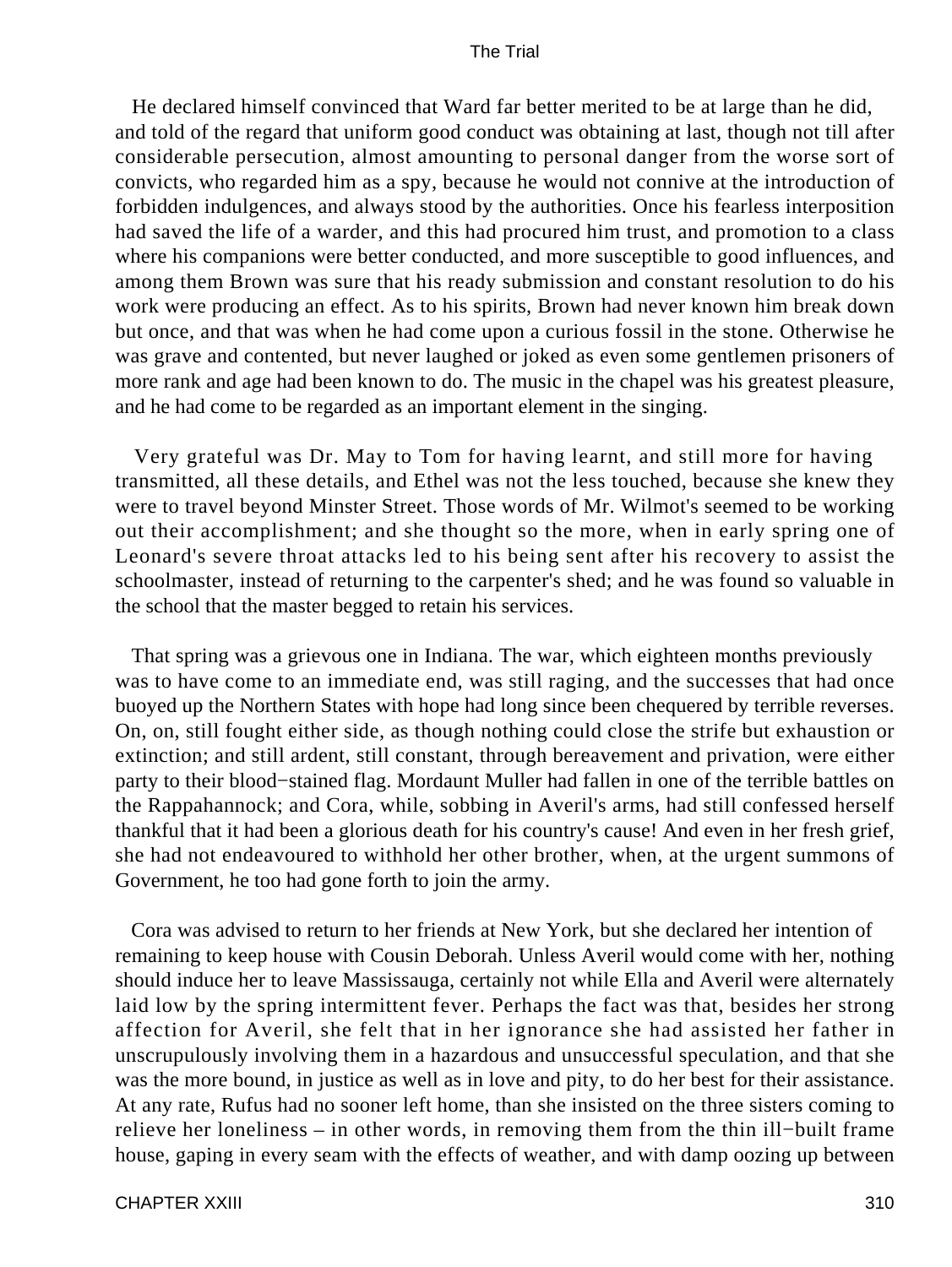every board of the floor, the pestiferous river−fog, the close air of the forest, and the view of the phantom trees, now decaying and falling one against another.

 Cousin Deborah, who had learnt to love and pity the forlorn English girls, heartily concurred; and Averil consented, knowing that the dry house and pure air were the best hope of restoring Ella's health.

 Averil and Ella quickly improved, grew stronger in the intervals, and suffered less during the atacks; but Minna, who in their own house had been less ill, had waited on both, and supplied the endless deficiencies of the kindly and faithful, but two−fisted Katty; Minna, whose wise and simple little head had never failed in sensible counsels, or tender comfort; Minna, whom the rudest and most self−important far−wester never disobliged, Minna, the peace−maker, the comfort and blessing – was laid low by fever, and fever that, as the experienced eyes of Cousin Deborah at once perceived, 'meant mischief.' Then it was that the real kindliness of heart of the rough people of the West showed itself. The five wild young ladies, whose successive domestic services had been such trouble, and whose answer to a summons from the parlour had been, 'Did yer holler, Avy? I thort I heerd a scritch,' each, from Cleopatra Betsy to Hetta Mary, were constantly rushing in to inquire, or to present questionable dainties and nostrums from their respective 'Mas'; the charwomen, whom Minna had coaxed in her blandest manner to save trouble to Averil and disgust to Henry, were officious in volunteers of nursing and sitting up, the black cook at the hotel sent choice fabrics of jelly and fragrant ice; and even Henry's rival, who had been so strong against the insolence of a practitioner showing no testimonials, no sooner came under the influence of the yearning, entreating, but ever−patient eyes, than his attendance became assiduous, his interest in the case ardent.

 Henry himself was in the camp, before Vicksburg, with his hands too full of piteous cases of wounds and fever to attempt the most hurried visit.

 'Sister, dear,' said the soft slow voice, one day when Averil had been hoping her patient was asleep, 'are you writing to Henry?'

'Yes, my darling. Do you want to say anything?'

 'Oh yes! so much;' and the eyes grew bright, and the breath gasping; 'please beg Henry – tell Henry – that I must – I can't bear it any longer if I don't – '

'You must what, dear child? Henry would let you do anything he could.'

 'Oh, then, would he let me speak about dear Leonard?' and the child grew deadly white when the words were spoken; but her eyes still sought Averil's face, and grew terrified at the sight of the gush of tears. '0, Ave, Ave, tell me only – he is not dead!' and as Averil could only make a sign, 'I do have such dreadful fancies about him, and I think I could sleep if I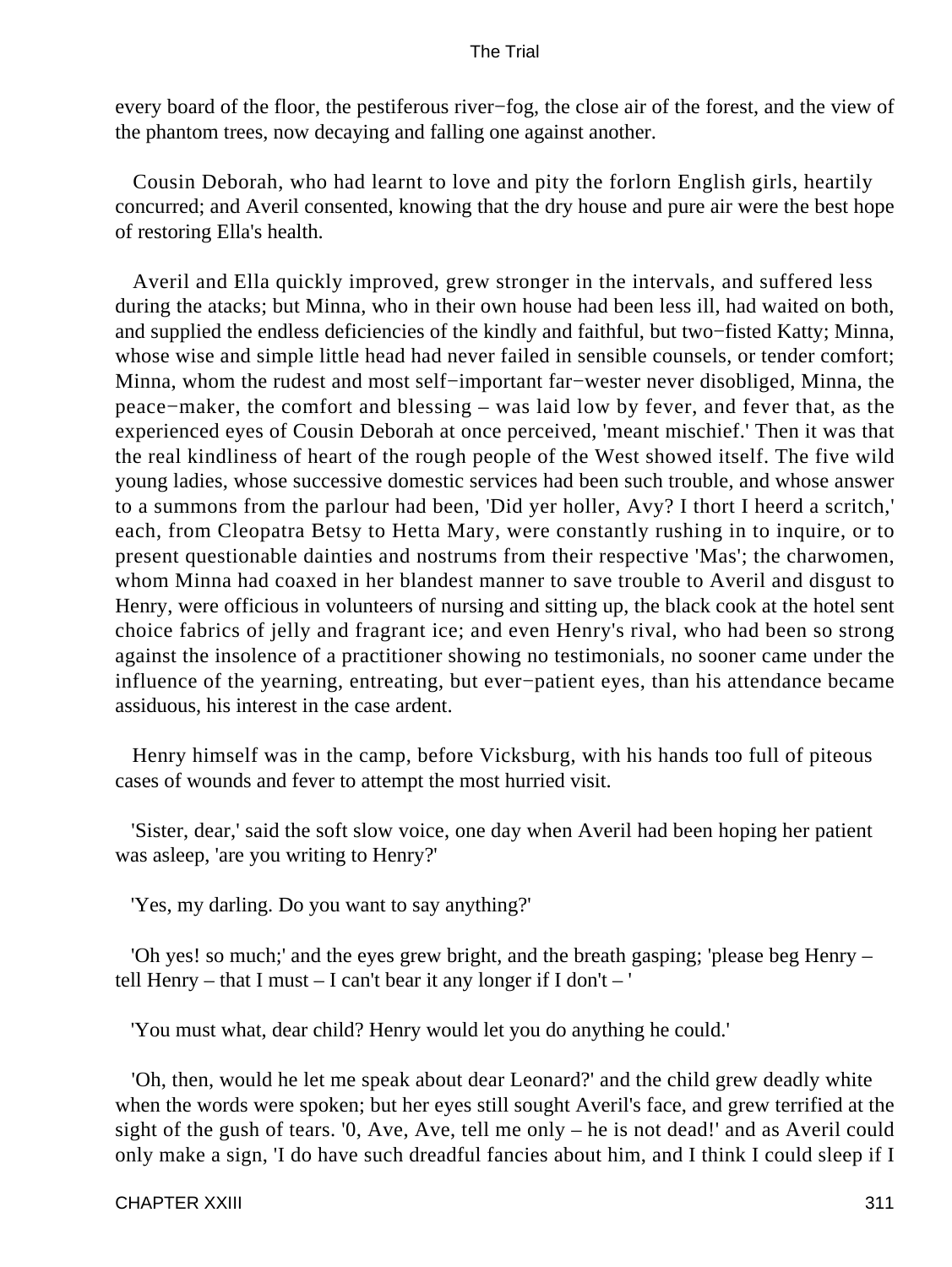only knew what was really true.'

 'You shall, dear child, you shall, without waiting to hear from Henry; I know he would let you.'

 And only then did Averil know the full misery that Henry's decision had inflicted on the gentle little heart, in childish ignorance, imagining fetters and dungeons, even in her sober waking moods, and a prey to untold horrors in every dream, exaggerated by feverishness and ailment – horrors that, for aught she knew, might be veritable, and made more awful by the treatment of his name as that of one dead.

 To hear of him as enjoying the open air and light of day, going to church, singing their own favourite hymn tunes, and often visited by Dr. May, was to her almost as great a joy as if she had heard of him at liberty. And Averil had a more than usually cheerful letter to read to her, one written in the infirmary during his recovery. His letters to her were always cheerful, but this one was particularly so, having been written while exhilarated by the relaxations permitted to convalescents, and by enjoying an unwonted amount of conversation with the chaplain and the doctor.

 'So glad, so glad,' Minna was heard murmuring to herself again and again; her rest was calmer than it had been for weeks, and the doctor found her so much better that he trusted that a favourable change had begun.

 But it was only a gleam of hope. The weary fever held its prey, and many as were the fluctuations, they always resulted in greater weakness; and the wandering mind was not always able to keep fast hold of the new comfort. Sometimes she would piteously clasp her sister's hand, and entreat, 'Tell me again;' and sometimes the haunting delirious fancies of chains and bars would drop forth from the tongue that had lost its self−control; yet even at the worst came the dear old recurring note, 'God will not let them hurt him, for he has not done it!' Sometimes, more trying to Averil than all, she would live over again the happy games with him, or sing their favourite hymns and chants, or she would be heard pleading, '0, Henry, don't be cross to Leonard.'

 Cora could not fail to remark the new name that mingled in the unconscious talk; but she had learnt to respect Averil's reserve, and she forbore from all questioning, trying even to warn Cousin Deborah, who, with the experience of an elderly woman, remarked, 'That she had too much to do to mind what a sick child rambled about. When Cora had lived to her age, she would know how unaccountably they talked.'

 But Averil felt the more impelled to an outpouring by this delicate forbearance, and the next time she and Cora were sent out together to breathe the air, while Cousin Deborah watched the patient, she told the history, and to a sympathizing listener, without a moment's doubt of Leonard's innocence, nor that American law would have managed matters better.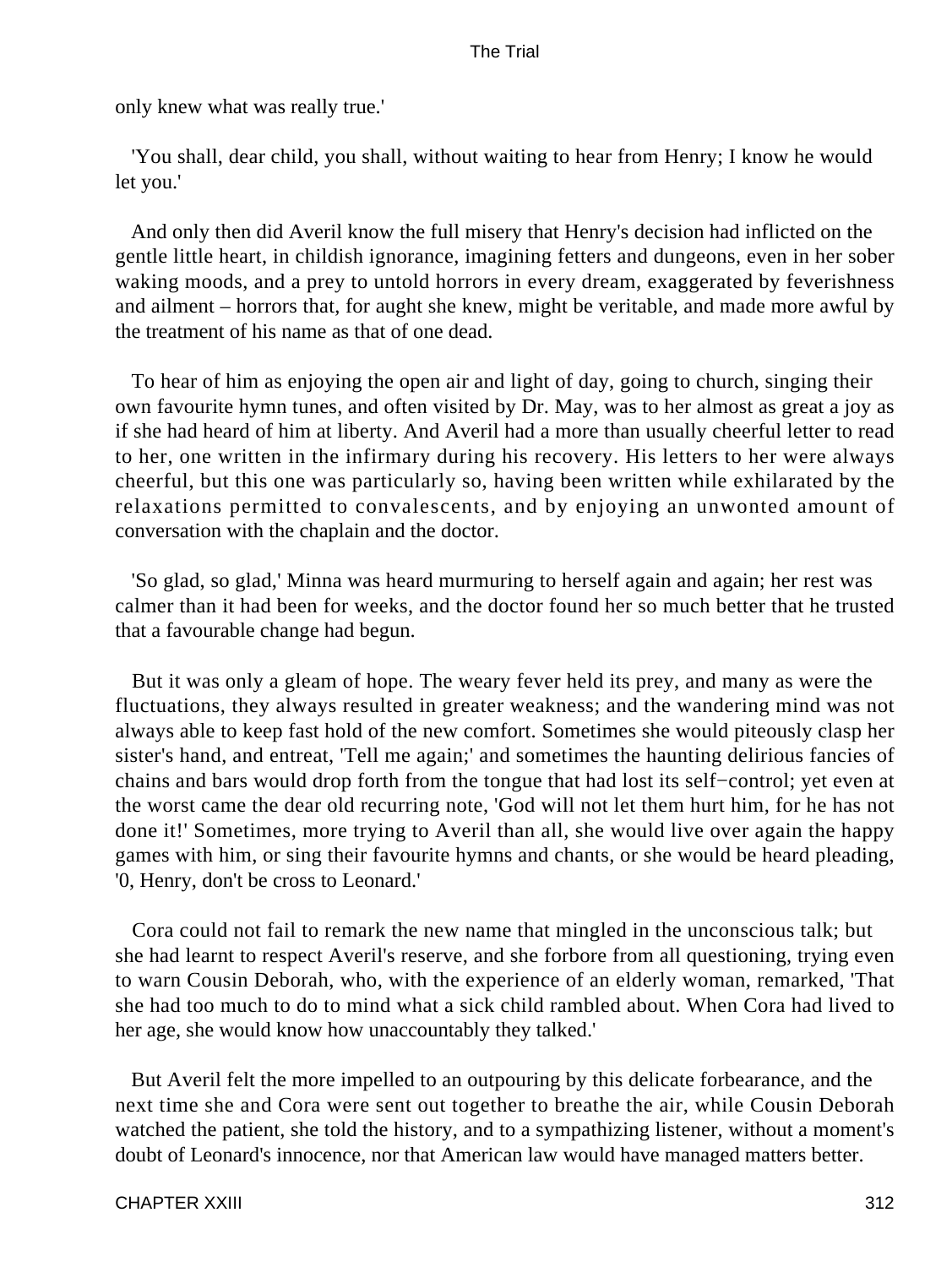'And now, Cora, you know why I told you there were bitterer sorrows than yours.'

 'Ah! Averil, I could have believed you once; but to know that he never can come again! Now you always have hope.'

 'My hope has all but gone,' said Averil. 'There is only one thing left to look to. If I only can live till he is sent out to a colony, then nothing shall keep me back from him!'

'And what would I give for even such a hope?'

'We have a better hope, both of us,' murmured Averil.

'It won't seem so long when it is over.'

 Well was it for Averil that this fresh link of sympathy was riveted, for day by day she saw the little patient wasting more hopelessly away, and the fever only burning lower for want of strength to feed on. Utterly exhausted and half torpid, there was not life or power enough left in the child for them to know whether she was aware of her condition. When they read Prayers, her lips always moved for the Lord's Prayer and Doxology; and when the clergyman came out from Winiamac, prayed by her and blessed her, she opened her eyes with a look of comprehension; and if, according to the custom from the beginning of her illness, the Psalms and Lessons were not read in her room, she was uneasy, though she could hardly listen. So came Easter Eve; and towards evening she was a little revived, and asked Averil what day it was, then answered, 'I thought it would have been nice to have died yesterday,' – it was the first time she mentioned death. Averil told her she was better, but half repented, as the child sank into torpor again; and Averil, no longer the bewildered girl who had been so easily led from the death scene, knew the fitful breath and fluttering pulse, and felt the blank dread stealing over her heart.

 Again, however, the child looked up, and murmured, 'You have not read to−day.' Cora, who had the Bible on her knee, gently obeyed, and read on, where she was, the morning First Lesson, the same in the American Church as in our own. Averil, dull with watching and suffering, sat on dreamily, with the scent of primroses wafted to her, as it were, by the association of the words, though her power to attend to them was gone. Before the chapter was over, the doze had overshadowed the little girl again; and yet, more than once, as the night drew on, they heard her muttering what seemed like the echo of one of its verses, 'Turn you, turn you – '

 At last, after hours of watching, and more than one vain endeavour of good Cousin Deborah to lead away the worn but absorbed nurses, the dread messenger came. Minna turned suddenly in her sister's arms, with more strength than Averil had thought was left in her, and eagerly stretched out her arms, while the words so long trembling on her lips found utterance. 'Turn you to the stronghold, ye prisoners of hope! 0, Leonard dear! it does not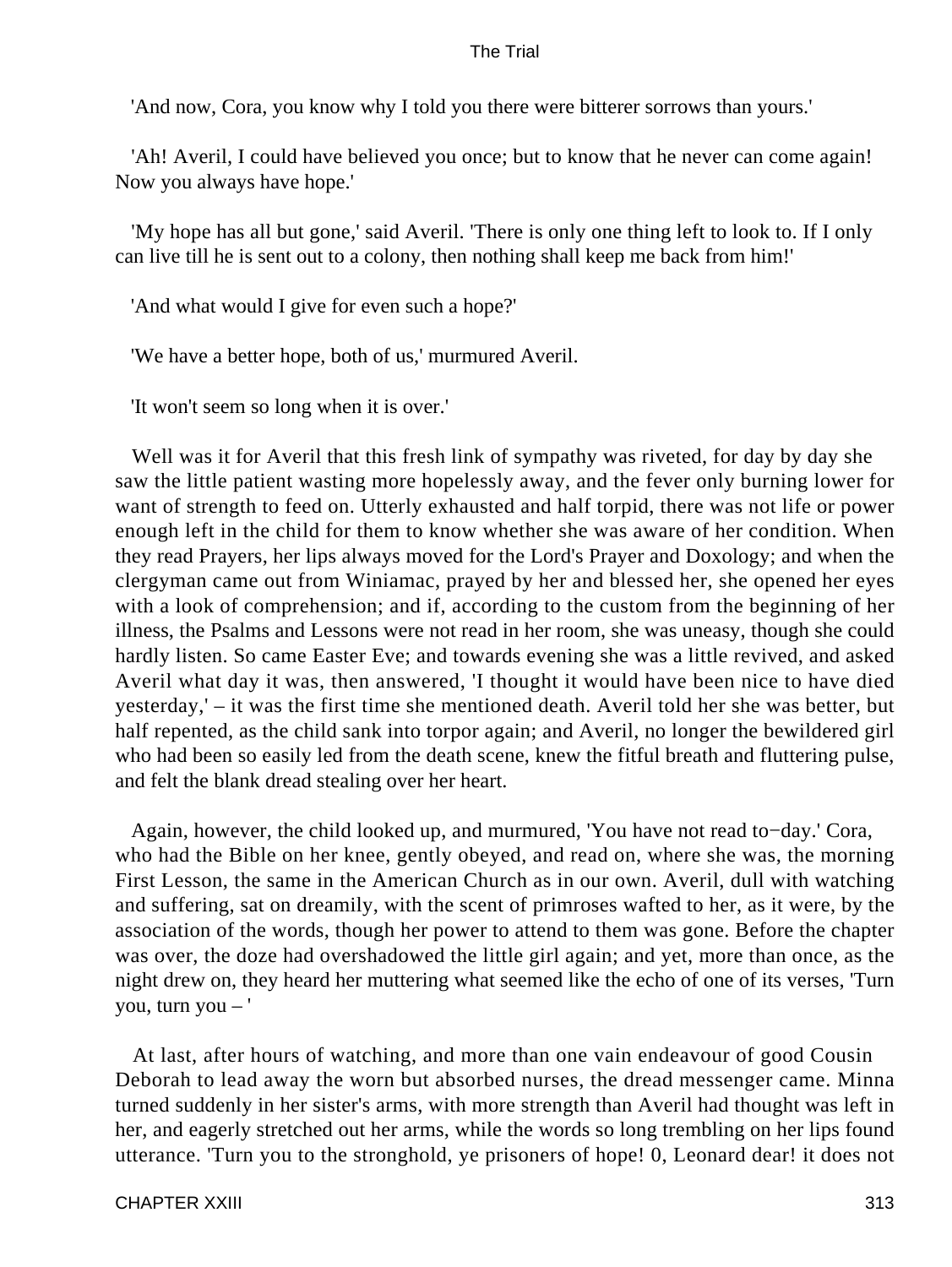hurt!' But that last word was almost lost in the gasp – the last gasp. What 'did not hurt' was death without his sting.

 '0, Cora! Was he with her? Is he gone too?' was Averil's cry at the first moment, as she strained the form of her little comforter for the last time in her arms.

 'And if he is, they are in joy together,' said Cousin Deborah, tenderly but firmly unloosing Averil's arms, though with the tears running down her cheeks. 'Take her away, Cora, and both of you sleep. This dear lamb is in better keeping than yours.'

 Heavy, grievous, was the loss, crushing the grief; but it was such as to be at its softest and sweetest at Easter, amid the Resurrection joys, and the budding flowers, though Ella's bitterest fit of weeping was excited by there being no primroses – the primroses that Minna loved so much; and her first pleasurable thought was to sit down and write to her dear 'Mr. Tom' to send her some primrose seed, for Minna's grave.

 Minna's grave! Alas! Massissauga had but an untidy desolate−looking region, with a rude snake fence, all unconsecrated! Cora wanted to choose a shaded corner in her father's ground, where they might daily tend the child's earthly resting−place; but Averil shrank from this with horror; and finally, on one of the Easter holidays, the little wasted form in its coffin was reverently driven by Philetus to Winiamac, while the sisters and Cora slowly followed, thinking – the one of the nameless blood−stained graves of a battle−field; the other whether an equally nameless grave−yard, but one looked on with a shudder unmixed with exultation, had opened for the other being she loved best. 'The Resurrection and the Life. – Yes, had not He made His grave with the wicked, and been numbered with the transgressors!'

 Somehow, the present sorrow was more abundant in such comforts as these than all the pangs which her heart, grown old in sorrow, had yet endured.

 Yet if her soul had bowed itself to meet sorrow more patiently and peacefully, it was at the expense of the bodily frame. Already weakened by the intermittent fever, the long strain of nursing had told on her; and that hysteric affection that had been so distressing at the time of her brother's trial recurred, and grew on her with every occasion for self−restraint. The suspense in which she lived – with one brother in the camp, in daily peril from battle and disease, the other in his convict prison – wore her down, and made every passing effect of climate or fatigue seize on her frame like a serious disorder; and the more she resigned her spirit, the more her body gave way. Yet she was infinitely happier. The repentance and submission were bearing fruit, and the ceasing to struggle had brought a strange calm and acceptance of all that might be sent; nay, her own decay was perhaps the sweetest solace and healing of the wearied spirit; and as to Ella, she would trust, and she did trust, that in some way or other all would be well.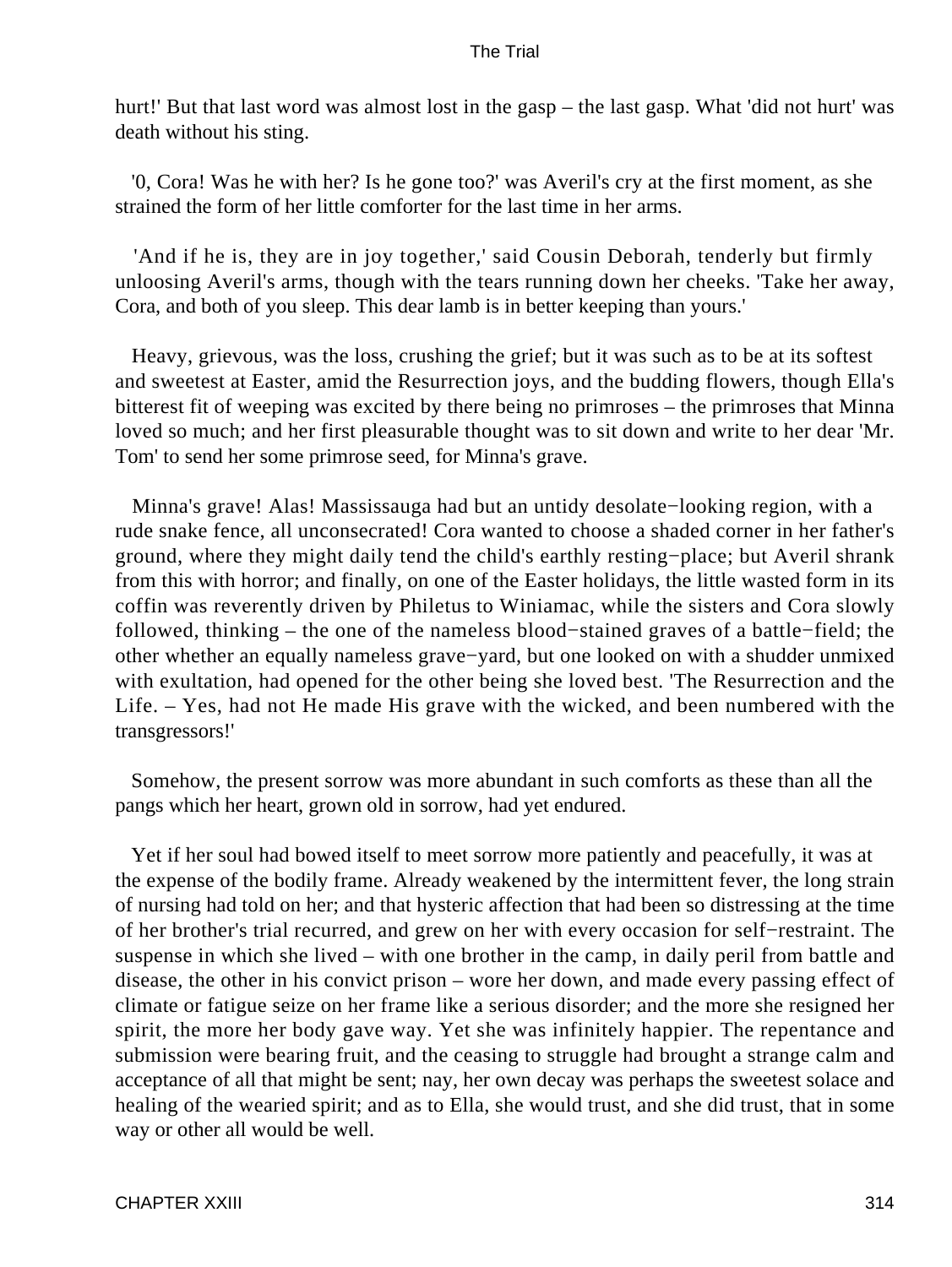She felt as if even Leonard's death could be accepted thankfully as the captive's release. But that sorrow was spared her.

 The account of Leonard came from Mr. Wilmot, who had carried him the tidings. The prisoner had calmly met him with the words, 'I know what you are come to tell me;' and he heard all in perfect calmness and resignation, saying little, but accepting all that the clergyman said, exactly as could most be desired.

 From the chaplain, likewise, Mr. Wilmot learnt that Leonard, though still only in the second stage of his penalty, stood morally in a very different position, and was relied on as a valuable assistant in all that was good, more effective among his fellow−prisoners than was possible to any one not in the same situation with themselves, and fully accepting that position when in contact either with convicts or officials. 'He has never referred to what brought him here,' said the chaplain, 'nor would I press him to do so; but his whole tone is of repentance, and acceptance of the penalty, without, like most of them, regarding it as expiation. It is this that renders his example so valuable among the men.'

 After such a report as this, it was disappointing, on Dr. May's next visit to Portland, at two months' end, to find Leonard drooping and downcast. The Doctor was dismayed at his pale, dejected, stooping appearance, and the silence and indifference with which he met their ordinary topics of conversation, till the Doctor began anxiously –

'You are not well?'

'Quite well, thank you.'

'You are looking out of condition. Do you sleep?'

'Some part of the night.'

 'You want more exercise. You should apply to go back to the carpenter's shop – or shall I speak to the governor?'

'No, thank you. I believe they want me in school.'

'And you prefer school work?'

'I dont know, but it helps the master.'

 'Do you think you make any progress with the men? We heard you were very effective with them.'

'I don't see that much can be done any way, certainly not by me.'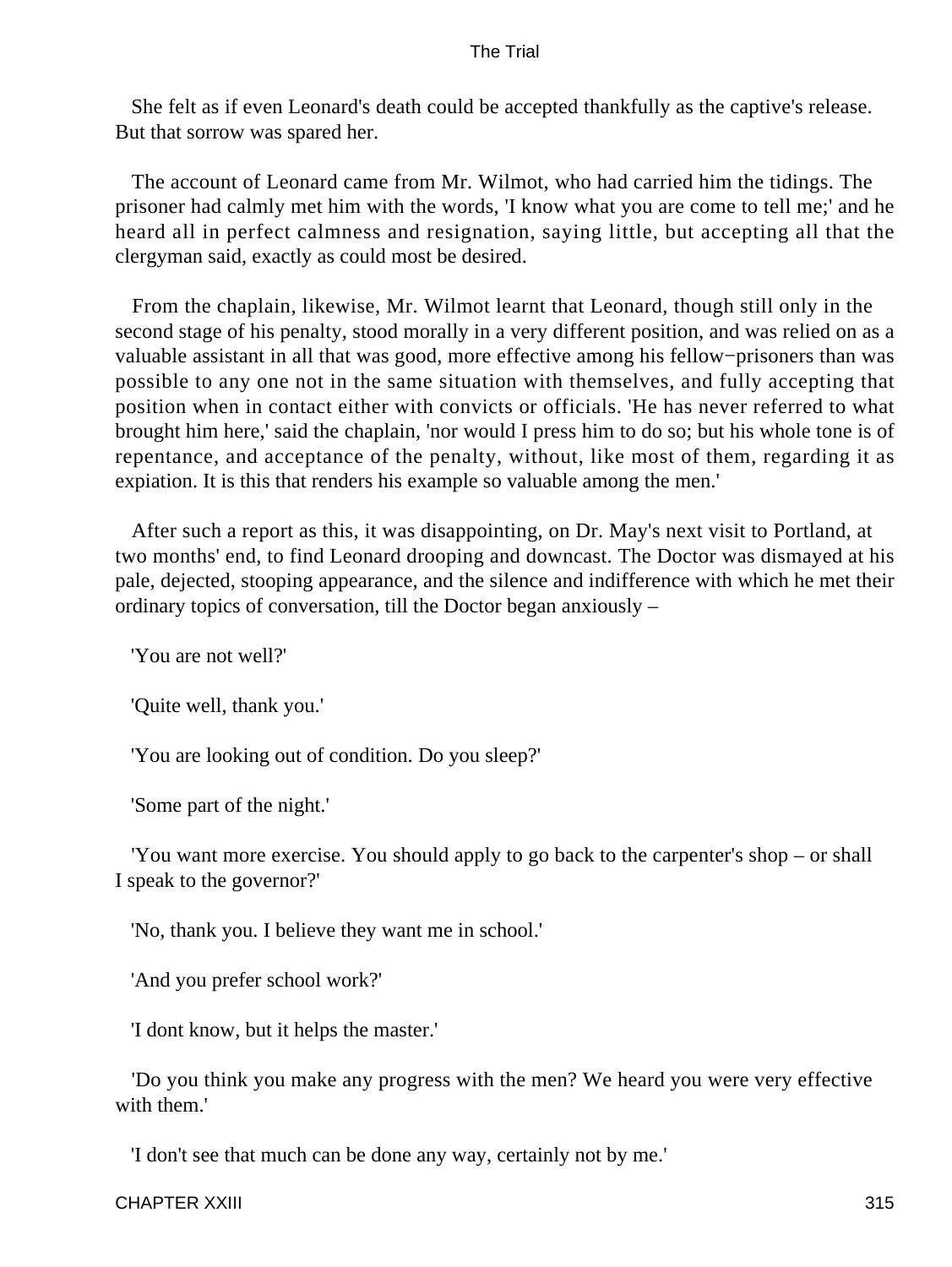Then the Doctor tried to talk of Henry and the sisters; but soon saw that Leonard had no power to dwell upon them. The brief answers were given with a stern compression and contraction of face; as if the manhood that had grown on him in these three years was no longer capable of the softening effusion of grief; and Dr. May, with all his tenderness, felt that it must be respected, and turned the conversation.

 'I have been calling at the Castle,' he said, 'with Ernescliffe, and the governor showed me a curious thing, a volume of Archbishop Usher, which had been the Duke of Lauderdale's study after he was taken at Worcester. He has made a note in the fly−leaf, «I began this book at Windsor, and finished it during my imprisonment here;» and below are mottoes in Hebrew, Greek, and Latin. I can't construe the Hebrew. The Greek is oisteon kai elpisteon (one must bear and hope), the Latin is durate. Will you accept your predecessor's legacy?'

 'I think I read about him in an account of the island,' said Leonard, with a moment's awakened intelligence; 'was he not the L. of the Cabal, the persecutor in «Old Mortality?»'

'I am afraid you are right. Prosperity must have been worse for him than adversity.'

 'Endure' repeated Leonard, gravely. 'I will think of that, and what he would mean by hope now.'

 The Doctor came home much distressed; he had been unable to penetrate the dreary, resolute self−command that covered so much anguish; he had failed in probing or in healing, and feared that the apathy he had witnessed was a sign that the sustaining spring of vigour was failing in the monotonous life. The strong endurance had been a strain that the additional grief was rendering beyond his power; and the crushed resignation, and air of extinguished hope, together with the indications of failing health, filled the Doctor with misgivings.

 'It will not last much longer,' he said. 'I do not mean that he is ill; but to hold up in this way takes it out of a man, especially at his age. The first thing that lays hold of him, he will have no strength nor will to resist, and then – Well, I did hope to live to see God show the right.'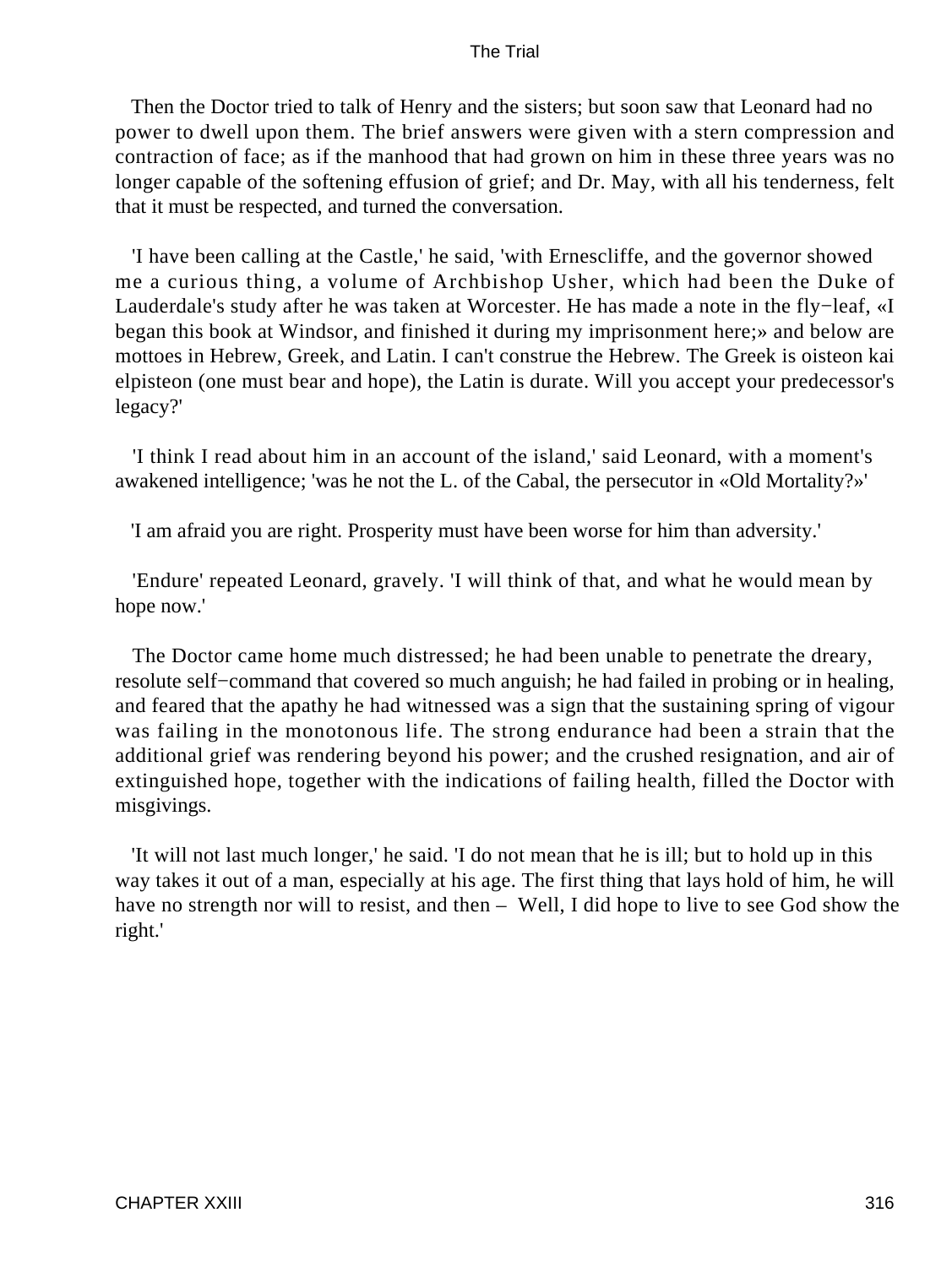# **[CHAPTER XXIV](#page-415-0)**

**W**e twa hae wandered o'er the braes,

And pu'ed the gowans fine;

I've wandered many a weary foot

Sin auld lang syne.

 These years had passed quietly at Stoneborough, with little change since Mary's marriage. She was the happy excellent wife that she was made to be; and perhaps it was better for Ethel that the first severance had been so decisive that Mary's attentions to her old home were received as favours, instead of as the mere scanty relics of her former attachment.

 Mr. Cheviot, as the family shook down together, became less afraid of Ethel, and did not think it so needful to snub her either by his dignity or jocularity; though she still knew that she was only on terms of sufferance, and had been, more than once, made to repent of unguarded observations. He was admirable; and the school was so rapidly improving that Norman had put his father into ecstasies by proposing to send home little Dickie to begin his education there. Moreover, the one element wanting, to accomplish the town improvements, had been supplied by a head−master on the side of progress, and Dr. Spencer's victory had been won at last. There was a chance that Stoneborough might yet be clean, thanks to his reiteration of plans for purification, apropos to everything. Baths and wash−houses were adroitly carried as a monument to Prince Albert; and on the Prince of Wales's marriage, his perseverance actually induced the committee to finish up the drains with all the contributions that were neither eaten up nor fired away! Never had he been more happy and triumphant; and Dr. May used to accuse him of perambulating the lower streets snuffing the deodorized air.

 One autumn evening, contrary to his wont, he allowed himself to be drawn into the May drawing−room, and there fell into one of the bright bantering talks in which the two old friends delighted, quizzing each other, and bringing up stories of their life; while Ethel and Gertrude listened to and laughed at the traditions of a sunnier, gayer, and more reckless age than their own; and Ethel thought how insufficient are those pictures of life that close with the fever−dream of youthful passion, and leave untold those years of the real burthen of manhood, and still more the tranquil brightness when toil has been overlived, and the setting sun gilds the clouds that are drifting away.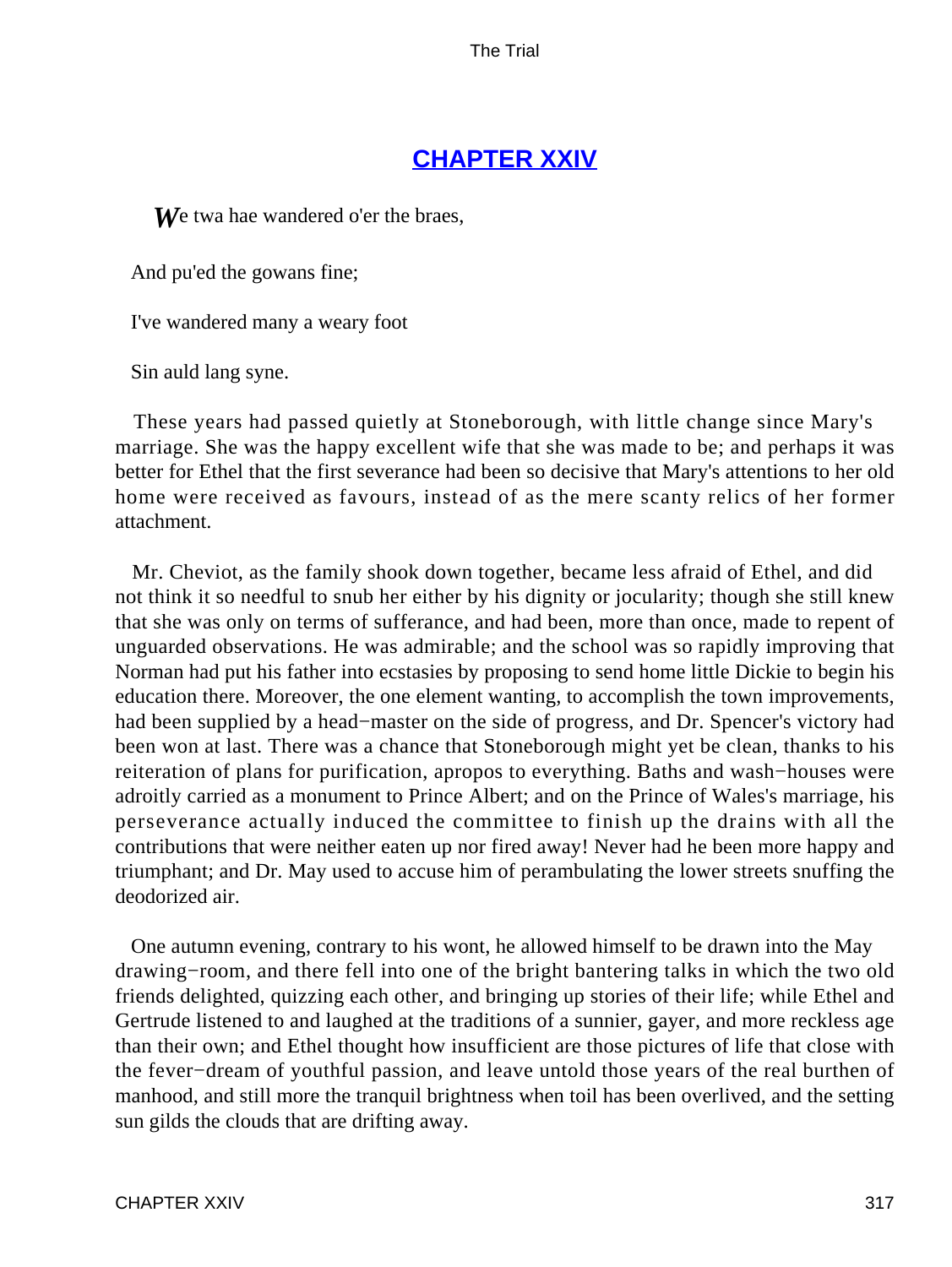Ethel's first knowledge of outer life the next morning was the sound of voices in her father's adjoining room, which made her call out, 'Are you sent for, papa?'

'Yes,' he answered, and in an agitated tone, 'Spencer; I'll send word.'

 Should she mention what she had two years ago heard from Tom? There was no time, for the next moment she heard him hurrying down−stairs, she saw him speeding up the garden. There was nothing for her to do but to dress as fast as possible, and as she was finishing she heard his tread slowly mounting, the very footfall warning her what to expect. She opened the door and met him. 'Thank God,' he said, as he took her hand into his own, 'it has been very merciful.'

'Is it  $-$  ?'

 'Yes. It must have been soon after he lay down at night. As calm as sleep. The heart. I am very thankful. I had thought he would have had much to suffer.'

 And then it appeared that his own observations had made him sure of what Ethel had learnt from Tom; but as long as it was unavowed by his friend, he had thought himself bound to ignore it, and had so dreaded the protracted suffering, that the actual stroke was accepted as a loving dispensation.

 Still, as the close of a life−long friendship, the end of a daily refreshing and sustaining intimacy, the loss was very great, and would be increasingly felt after the first stimulus was over. It would make Tom's defection a daily grievance, since much detail of hospital care, and, above all, town work, his chief fatigue, would now again fall upon him. But this was not his present thought. His first care was, that his friend's remains should rest with those with whom his lot in life had been cast, in the cloister of the old Grammar−school; but here Mr. Cheviot looked concerned, and with reluctance, but decision, declared it to be his duty not to consent, cited the funeral of one of his scholars at the cemetery, and referred to recent sanatory measures.

 Dr. May quickly exclaimed that he had looked into the matter, and that the cloister did not come under the Act.

 'Not technically, sir,' said Mr. Cheviot; 'but I am equally convinced of my duty, however much I may regret it.' And then, with a few words about Mary's presently coming up, he departed; while 'That is too bad,' was the general indignant outburst, even from Richard; from all but Dr. May himself.

 'He is quite right,' he said. 'Dear Spencer would he the first to say so. Richard, your church is his best monument, and you'll not shut him out of your churchyard nor me either.'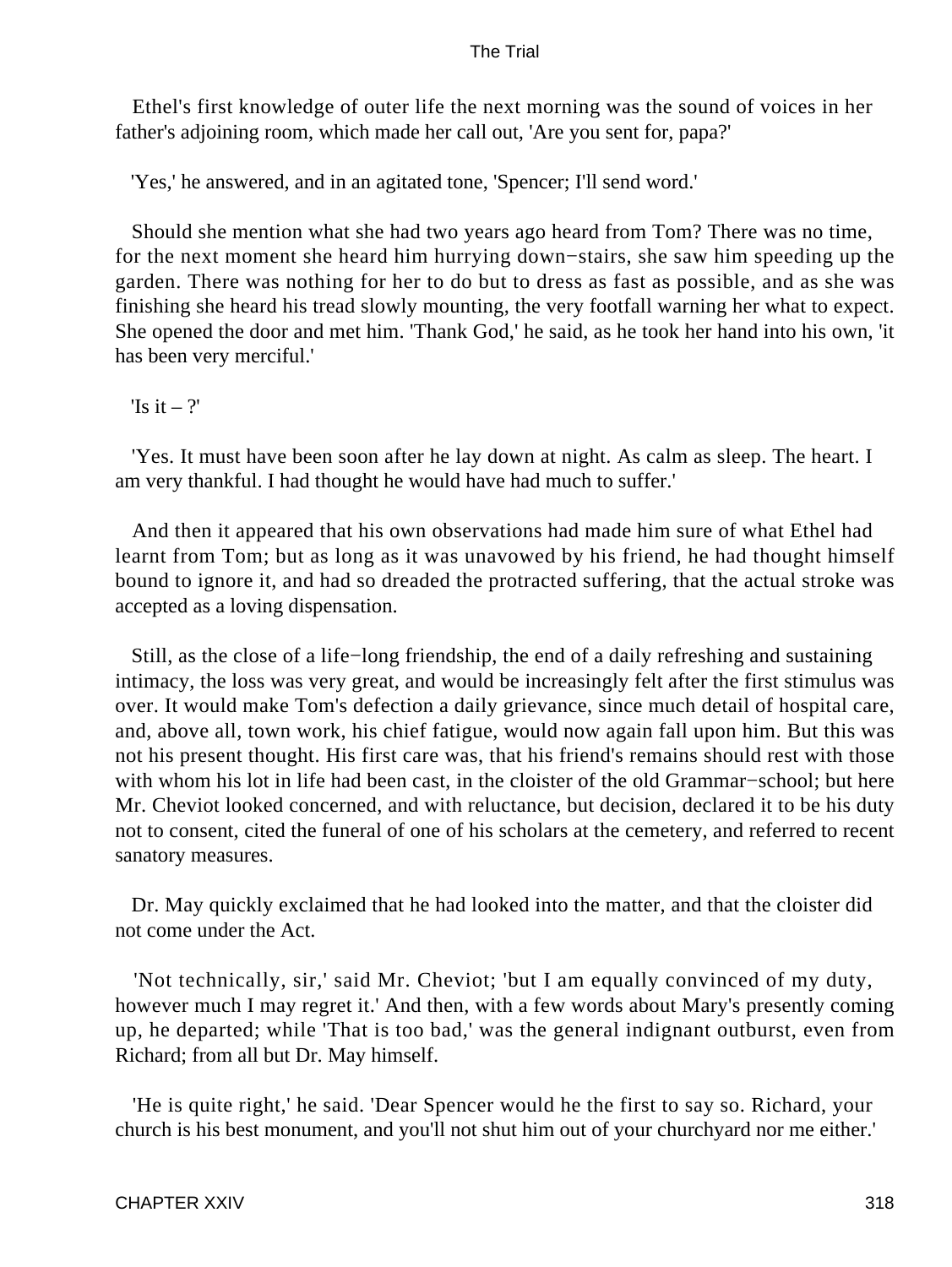'Cheviot could not have meant – ' began Richard.

 'Yes, he did, I understood him, and I am glad you should have had it out now,' said Dr. May, though not without a quivering lip. 'Your mother has one by her side, and we'll find each other out just as well as if we were in the cloister. I'll walk over to Cocksmoor with you, Ritchie, and mark the place.'

 Thus sweetly did he put aside what might have been so severe a shock; and he took extra pains to show his son−in−law his complete acquiescence both for the present and the future. Charles Cheviot expressed to Richard his great satisfaction in finding sentiment thus surmounted by sense, not perceiving that it was faith and love surmounting both.

 Dr. Spencer's only surviving relation was a brother's son, who, on his arrival, proved to be an underbred, shrewd−looking man, evidently with strong prepossessions against the May family, whose hospitality he did not accept, consorting chiefly with 'Bramshaw and Anderson.' His disposition to reverse the arrangement for burying his uncle in 'an obscure village churchyard,' occasioned a reference to the will, drawn up two years previously. The executors were Thomas and Etheldred May, and it was marked on the outside that they were to have the sole direction of the funeral. Ethel, greatly astonished, but as much bewildered as touched, was infinitely relieved that this same day had brought a hurried note from Paris, announcing Tom's intention of coming to attend the funeral. He would be able to talk to the angry and suspicious nephew, without, like his father, betraying either indignation or disgust.

 Another person was extremely anxious for Tom's arrival, namely, Sir Matthew Fleet, who, not a little to Dr. May's gratification, came to show his respect to his old fellow−student; and arriving the evening before Tom, was urgent to know the probabilities of his appearance. An appointment in London was about to be vacant, so desirable in itself, and so valuable an introduction, that there was sure to be a great competition; but Sir Matthew was persuaded that with his own support, and an early canvass, Tom might be certain of success. Dr. May could not help being grateful and gratified, declaring that the boy deserved it, and that dear Spencer would have been very much pleased; and then he told Ethel that it was wonderful to see the blessing upon Maggie's children; and went back, as usual, to his dear old Tate and Brady, with –

'His house the seat of wealth shall be,

An inexhausted treasury;

His justice, free from all decay,

Shall blessings to his heirs convey.'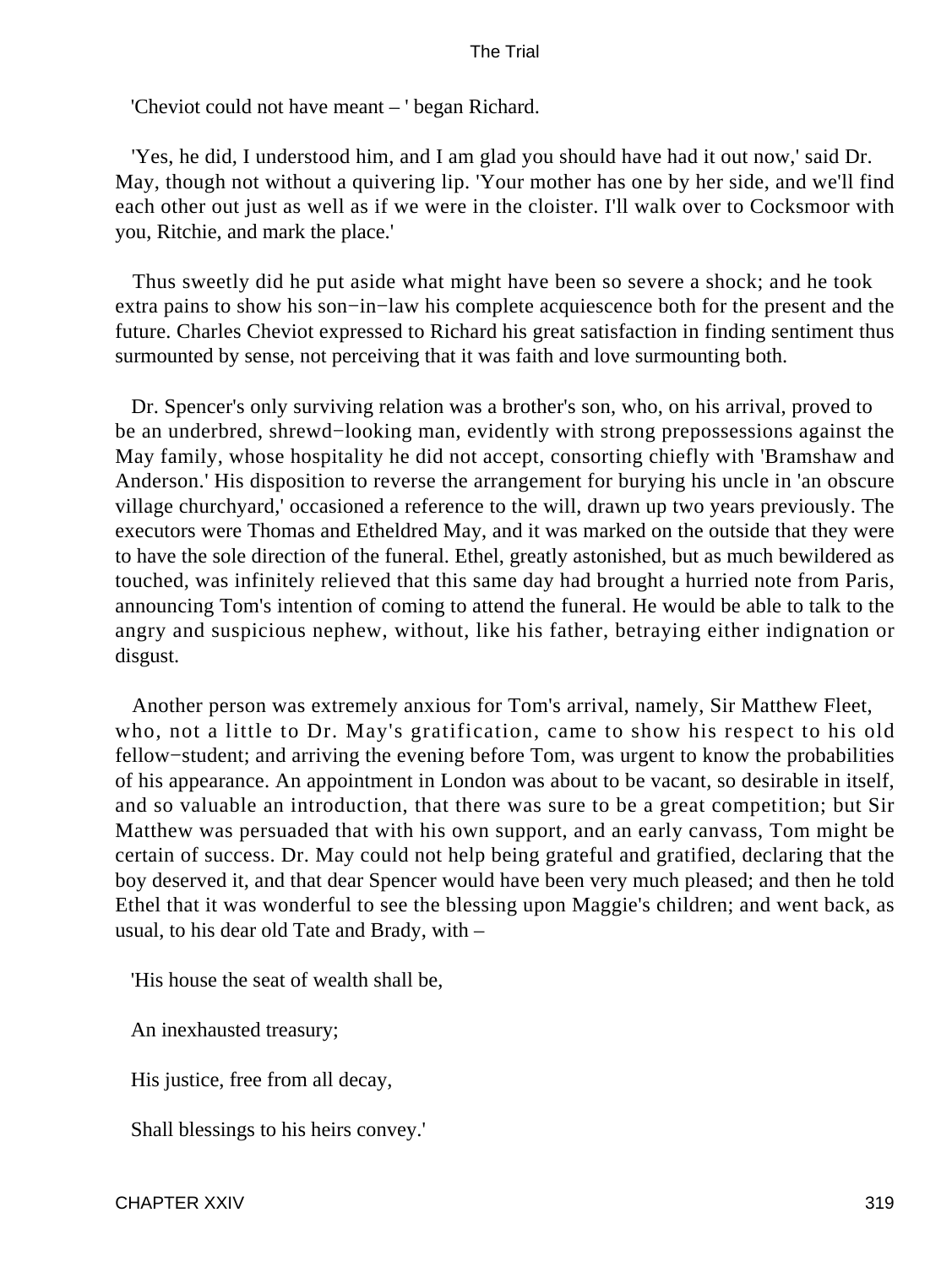And Ethel, within herself, hoped it was no disrespect to smile at his having so unconsciously turned away the blessing from the father's to the mother's side.

 It was his great pride and pleasure that so many of Maggie's children were round him to do honour to her old friend's burial – three sons, and four daughters, and three sons−in−law. They all stood round the grave, as near as might be to the stone that Gertrude, as a child, had laid under his care, when his silver hair had mingled with her golden locks; and with them was a concourse that evidently impressed the nephew with a new idea of the estimation in which his uncle had been held.

 Tom had travelled all night, and had arrived only just in time. Nobody was able to say a word to him before setting off; and almost immediately after the return, Sir Matthew Fleet seized upon him to walk up to the station with him, and, to the infinite disgust of the nephew, the reading of the will was thus delayed until the executor came back, extremely grave and thoughtful.

 After all, Mr. Spencer had no available grievance. His uncle's property was very little altogether, amounting scarcely to a thousand pounds, but the bulk was bequeathed to the nephew; to Aubrey May was left his watch, and a piece of plate presented to him on his leaving India; to Dr. May a few books; to Tom the chief of his library, his papers, notes, and instruments, and the manuscript of a work upon diseases connected with climate, on which he had been engaged for many years, but had never succeeded in polishing to his own fastidious satisfaction, or in coming to the end of new discoveries. To Etheldred, his only legacy was his writing−desk, with all its contents. And Mr. Spencer looked so suspicious of those contents, that Tom made her open it before him, and show that they were nothing but letters.

 It had been a morning of the mixture of feelings and restless bustle, so apt to take place where the affection is not explained by relationship; and when the strangers were gone, and the family were once again alone, there was a drawing of freer breath, and the Doctor threw himself back in his chair, and indulged in a long, heavy sigh, with a weary sound in it.

 'Can I go anywhere for you, father?' said Tom, turning to him with a kind and respectful manner.

 'Oh no – no, thank you,' he said, rousing himself, and laying his hand on the bell, 'I must go over to Overfield; but I shall be glad of the drive. Well, Dr. Tom, what did you say to Fleet's proposal?'

 'I said I would come up to town and settle about it when I had got through this executor business.'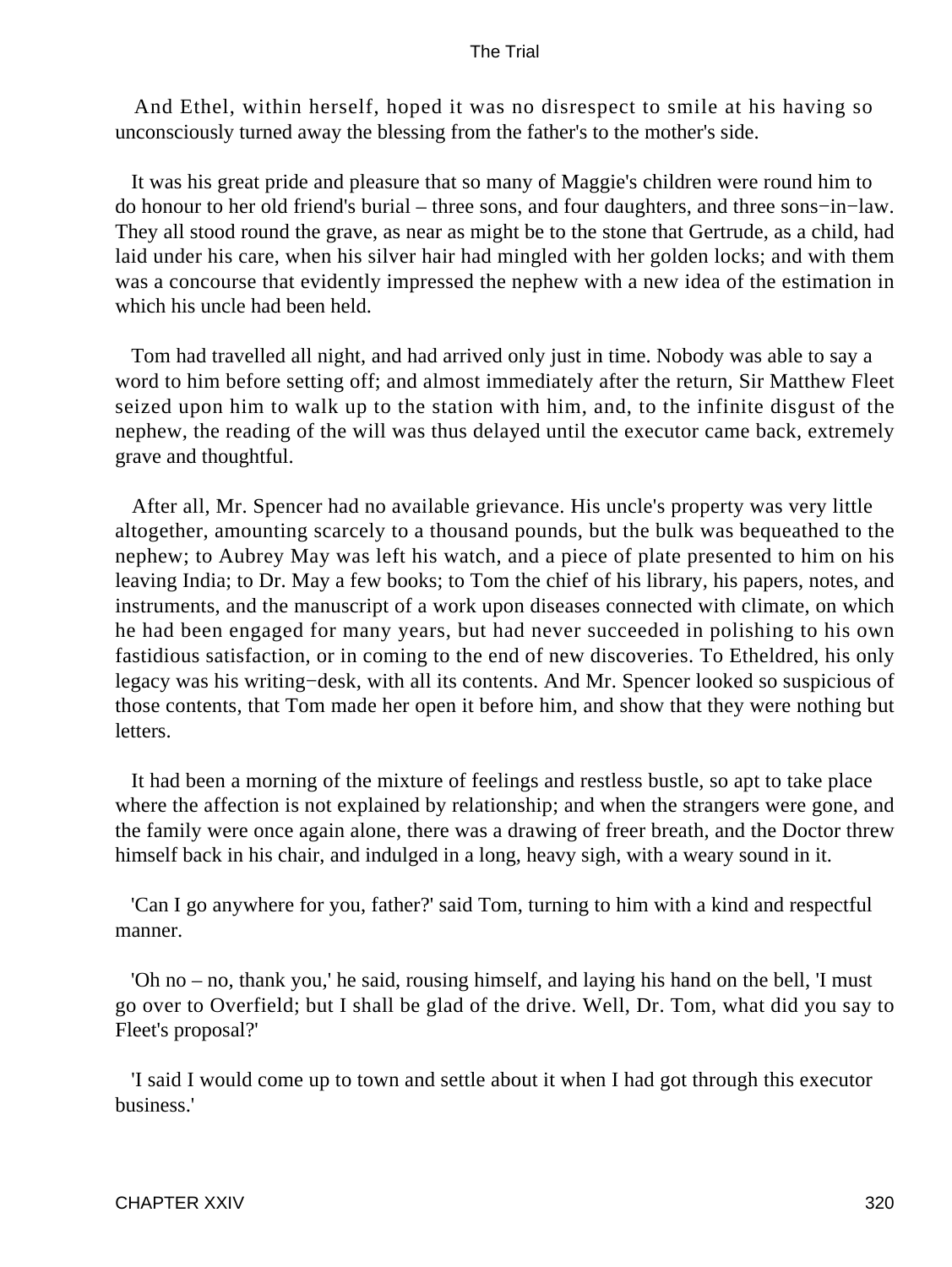'You always were a lucky fellow, Tom,' said Dr. May, trying to be interested and sympathetic. 'You would not wish for anything better.'

 'I don't know, I have not had time to think about it yet,' said Tom, pulling off his spectacles and pushing back his hair, with an action of sadness and fatigue.

 'Ah! it was not the best of times to choose for the communication; but it was kindly meant. I never expected to see Fleet take so much trouble for any one. But you are done up, Tom, with your night journey.'

 'Not at all,' he answered, briskly, 'if I can do anything for you. Could not I go down to the hospital?'

 'Why, if I were not to be back till five,' began Dr. May, considering, and calling him into the hall to receive directions, from which he came back, saying, 'There! now then, Ethel, we had better look over things, and get them in train.'

'You are so tired, Tom.'

 'Not too much for that,' he said. But it was a vain boast; he was too much fatigued to turn his mind to business requiring thought, though capable of slow, languid reading and sorting of papers.

 Aubrey's legacy was discovered with much difficulty. In fact, it had never been heard of, nor seen the light, since its presentation, and was at last found in a lumber closet, in a strong box, in Indian packing. It was a compromise between an epergne and a candelabrum, growing out of the howdah of an unfortunate elephant, pinning one tiger to the ground, and with another hanging on behind, in the midst of a jungle of palm−trees and cobras; and beneath was an elaborate inscription, so laudatory of Aubrey Spencer, M. D., that nobody wondered he had never unpacked it, and that it was yellow with tarnish – the only marvel was, that he had never disposed of it; but that it was likely to wait for the days when Aubrey might be a general and own a side−board.

 The other bequests were far more appreciated. Tom had known of the book in hand, was certain of its value to the faculty, and was much gratified by the charge of it, both as a matter of feeling and of interest. But while he looked over and sorted the mass of curious notes, his attention was far more set on the desk, that reverently, almost timidly, Ethel examined, well knowing why she had been selected as the depositary of these relics. There they were, some embrowned by a burn in the corner, as though there had been an attempt to destroy them, in which there had been no heart to persevere. It was but little, after all, two formal notes in which Professor Norman Mackenzie asked the honour of Mr. Spencer's company to dinner, but in handwriting that was none of the professor's – writing better known to Ethel than to Tom – and a series of their father's letters, from their first separation till the traveller's own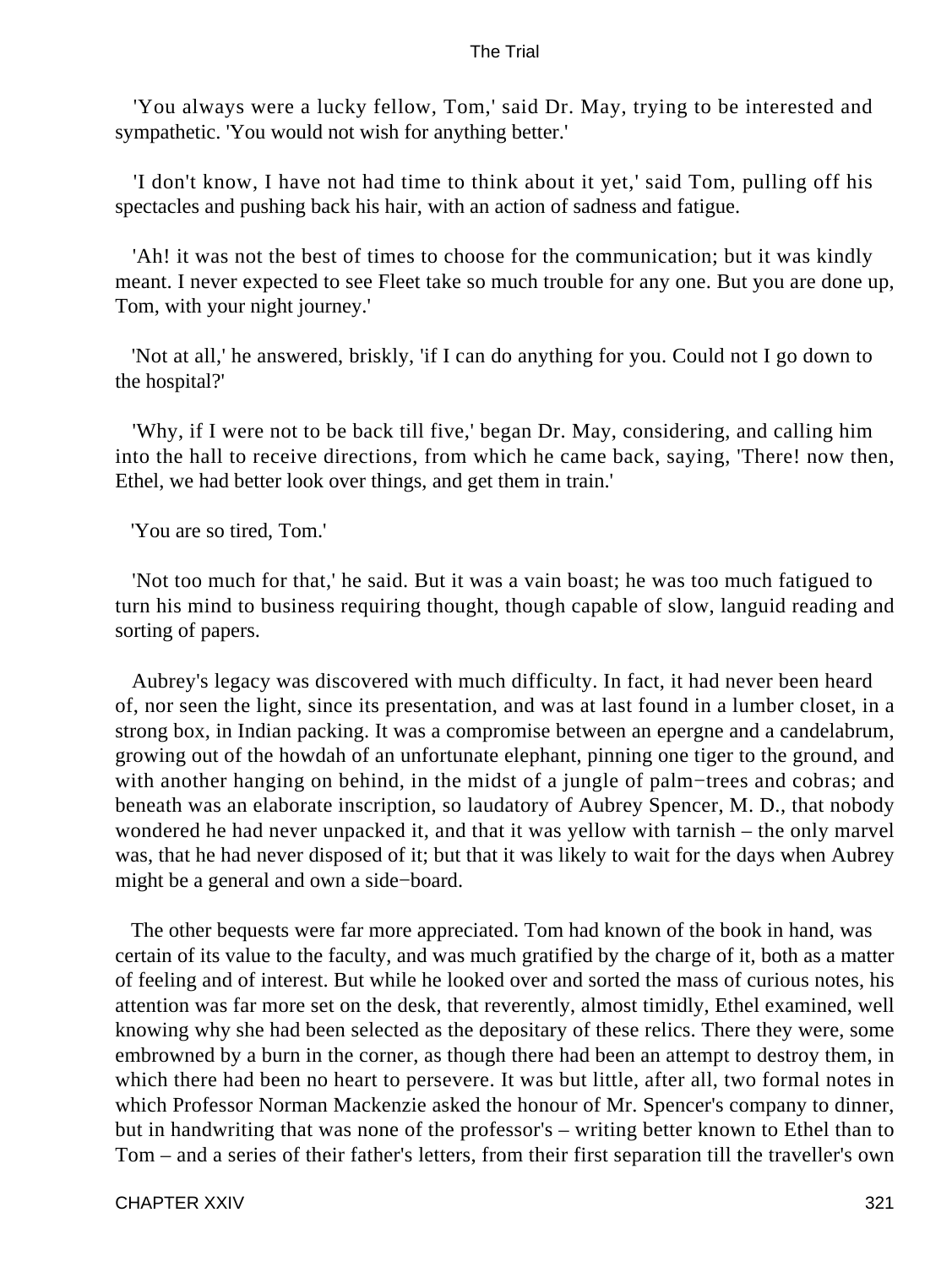silence had caused their correspondence to drop. Charming letters they were, such as people wrote before the penny−post had spoilt the epistolary art – long, minute, and overflowing with brilliant happiness. Several of them were urgent invitations to Stoneborough, and one of these was finished in that other hand – the delicate, well−rounded writing that would not be inherited – entreating Dr. Spencer to give a few days to Stoneborough, 'it would be such a pleasure to Richard to show him the children.'

 Ethel did not feel sure whether to see these would give pain or pleasure to her father. He would certainly be grieved to see how much suffering he must have inflicted in the innocence of his heart, and in the glory of his happiness; and Tom, with a sort of shudder, advised her to keep them to herself, he was sure they would give nothing but pain.

 She had no choice just then, for it was a time of unusual occupation, and the difference made by their loss told immediately – the more, perhaps, because it was the beginning of November, and there was much municipal business to be attended to.

 However it might be for the future, during the ensuing week Dr. May never came in for a meal with the rest of the family; was too much fagged for anything but sleep when he came home at night; and on the Sunday morning, when they all had reckoned on going to Cocksmoor together, he was obliged to give it up, and only come into the Minster at the end of the prayers. Every one knew that he was not a good manager of his time, and this made things worse; and he declared that he should make arrangements for being less taken up; but it was sad to see him overburthened, and Tom, as only a casual visitor, could do little to lessen his toil, though that little was done readily and attentively. There were no rubs between the two, and scarcely any conversation. Tom would not discuss his prospects; and it was not clear whether he meant to avail himself of Sir Matthew's patronage; he committed himself to nothing but his wish that it were possible to stay in Paris; and he avoided even talking to his sister.

Not till a week after he had left home for London came a letter

'Dear Ethel,

 'I have told Fleet that I am convinced of my only right course. I could never get the book finished properly if I got into his line, and I must have peaceable evenings for it at home. I suppose my father would not like to let Dr. Spencer's house. If I might have it, and keep my own hours and habits, I think it would conduce to our working better together. I am afraid I kept you in needless distress about him, but I wanted to judge for myself of the necessity, and to think over the resignation of that quest. I must commit it to Brown. I hope it is not too great a risk; but it can't be helped. It is a matter of course that I should come home now the helper is gone; I always knew it would come to that. Manage it as quietly as you can. I must go to Paris for a fortnight, to bring home my things, and by that time my father had better get me appointed to the hospital.

CHAPTER XXIV 322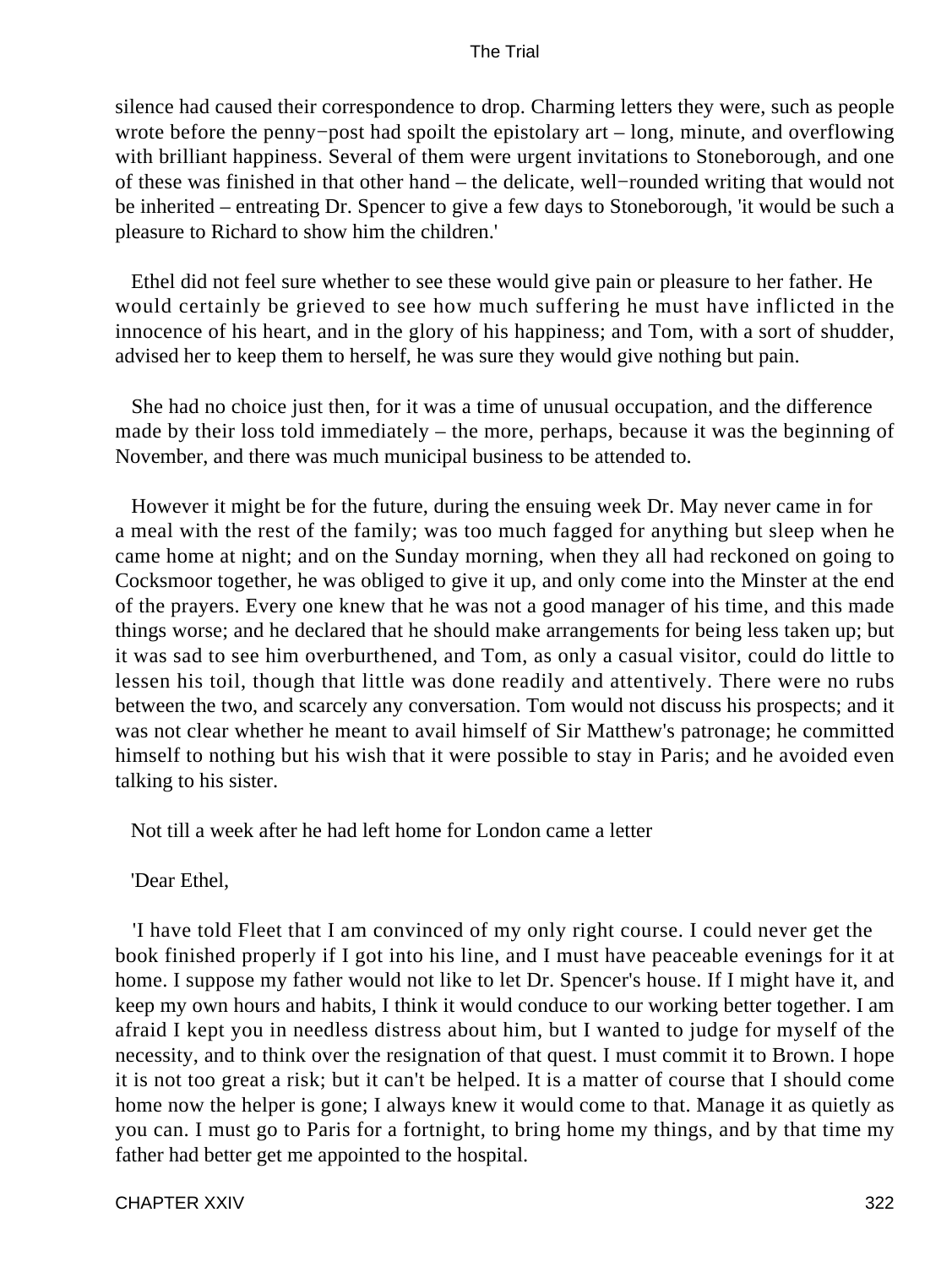'Yours ever,

'TH. MAY.'

 Ethel was not so much surprised as her father, who thought she must have been working upon Tom's feelings; but this she disavowed, except that it had been impossible not to growl at patients sending at unreasonable hours. Then he hoped that Fleet had not been disappointing the lad; but this notion was nullified by a remonstrance from the knight, on the impolicy of burying such talents for the sake of present help; and even proposing to send a promising young man in Tom's stead. 'Not too good for poor Stoneborough,' said Dr. May, smiling. 'No, no, I'm not so decrepit as that, whatever he and Tom may have thought me; I fancy I could tire out both of them. I can't have the poor boy giving up all his prospects for my sake, Ethel. I never looked for it, and I shall write and tell him so! Mind, Ethel, I shall write, not you! I know you would only stroke him down, and bring him home to regret it. No, no, I won't always be treated like Karl, in «Debit and Credit», who the old giant thought could neither write nor be written to, because his finger was off.'

And Dr. May's letter was the first which this son had ever had from him.

'My Dear Tom,

 'I feel your kind intentions to the heart; it is like all the rest of your dear mother's children; but the young ought not to be sacrificed to the old, and I won't have it done. The whole tone of practice has altered since my time, and I do not want to bind you down to the routine. I had left off thinking of it since I knew of your distaste. I have some years of work in me yet, that will see out most of my old patients; and for the rest, Wright is a great advance on poor Ward, and I will leave more to him as I grow older. I mean to see you a great man yet, and I think you will be the greater and happier for the sacrifice you have been willing to make. His blessing on you.

'Your loving father,

'R. M.'

 What was Tom's answer, but one of his cool 'good letters,' a demonstration that he was actuated by the calmest motives of convenience and self−interest, in preferring the certainties of Stoneborough to the contingencies of London, and that he only wanted time for study and the completion of Dr. Spencer's book, enforcing his request for the house.

 His resolution was, as usual, too evident to be combated, and it was also plain that he chose to keep on the mask of prudent selfishness, which he wore so naturally that it was hard to give him credit for any other features; but this time Dr. May was not deceived. He fully estimated the sacrifice, and would have prevented it if he could; but he never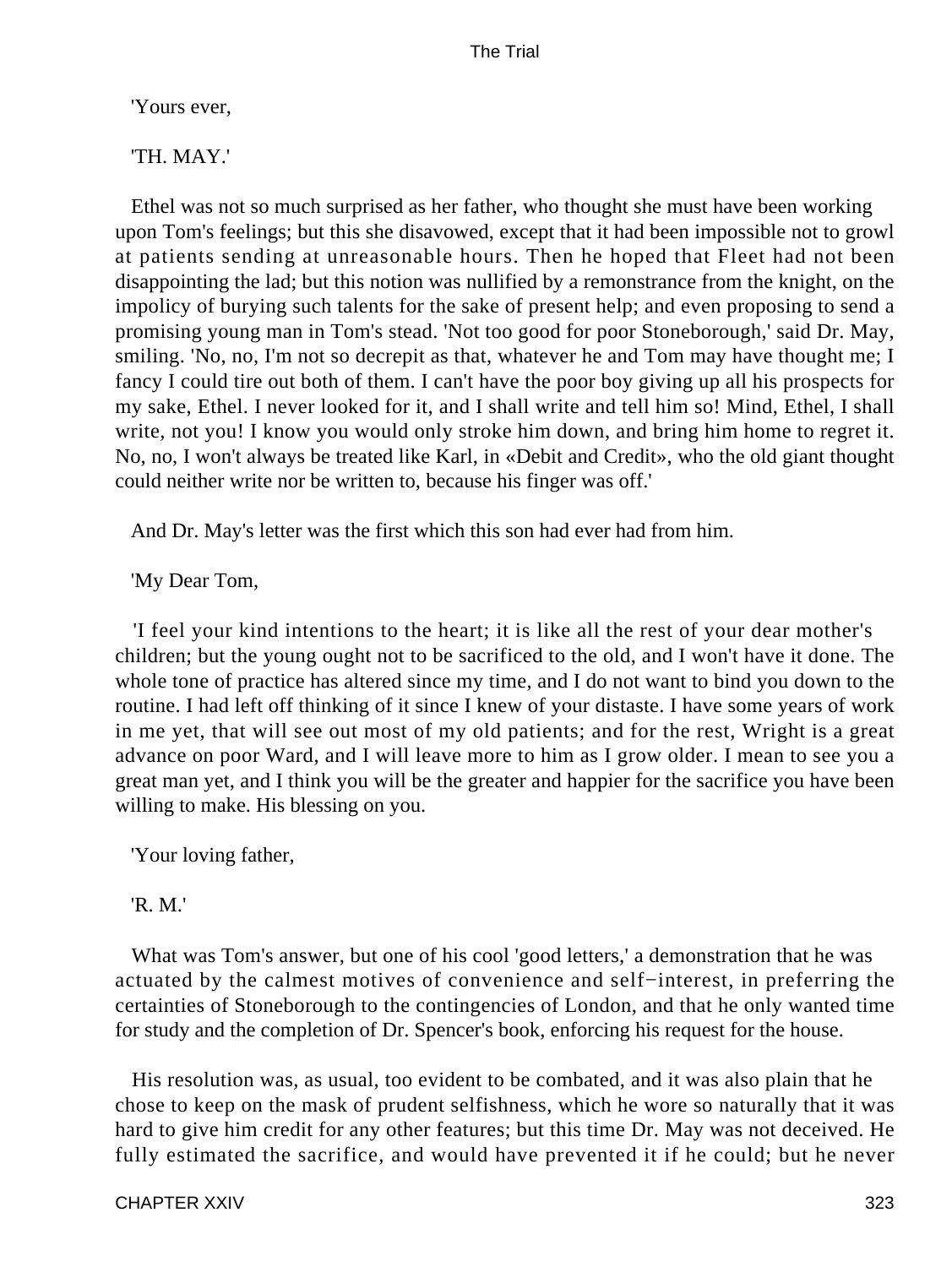questioned the sincerity of the motive, as it was not upon the surface; and the token of dutiful affection, as coming from the least likely quarter of his family, touched and comforted him. He dwelt on it with increasing satisfaction, and answered all hurries and worries with, 'I shall have time when Tome is come;' re−opened old schemes that had died away when he feared to have no successor, and now and then showed a certain comical dread of being drilled into conformity with Tom's orderly habits.

 There was less danger of their clashing, as the son had outgrown the presumptions of early youth, and a change had passed over his nature which Ethel had felt, rather than seen, during his fleeting visits at home, more marked by negatives than positives, and untraced by confidences. The bitterness and self−assertion had ceased to tinge his words, the uncomfortable doubt that they were underlaid by satire had passed away, and methodical and self−possessed as he always was, the atmosphere of 'number one' was no longer apparent round all his doings. He could be out of spirits and reserved without being either ill−tempered or ironical; and Ethel, with this as the upshot of her week's observations, was reassured as to the hopes of the father and son working together without collisions. As soon as the die was cast, and there was no danger of undue persuasion in 'stroking him down,' she indulged herself by a warmly−grateful letter, and after she had sent it, was tormented by the fear that it would be a great offence. The answer was much longer than she had dared to expect, and alarmed her lest it should be one of his careful ways of making the worst of himself; but there was a large 'Private,' scored in almost menacing letters on the top of the first sheet, and so much blotted in the folding, that it was plain that he had taken alarm at the unreserve of his own letter.

### 'My Dear Ethel,

 'I have been to Portland. Really my father ought to make a stir and get Ward's health attended to; he looks very much altered, but will not own to anything being amiss. They say he has been depressed ever since he heard of Minna's death. I should say he ought to be doing out−of−doors work – perhaps at Gibraltar, but then he would be out of our reach. I could not get much from him, but that patient, contented look is almost more than one can bear. It laid hold of me when I saw him the first time, and has haunted me ever since. Verily I believe it is what is bringing me home! You need not thank me, for it is sober calculation that convinces me that no success on earth would compensate for the perpetual sense that my father was wearing himself out, and you pining over the sight. Except just at first, I always meant to come and see how the land lay before pledging myself to anything; and nothing can be clearer than that, in the state of things my father has allowed to spring up, he must have help. I am glad you have got me the old house, for I can be at peace there till I have learnt to stand his unmethodical ways. Don't let him expect too much of me, as I see he is going to do. It is not in me to be like Norman or Harry, and he must not look for it, least of all now. If you did not understand, and know when to hold your tongue, I do not think I could come home at all; as it is, you are all the comfort I look for. I cross to Paris to−morrow. That is a page I am very sorry to close. I had a confidence that I should nave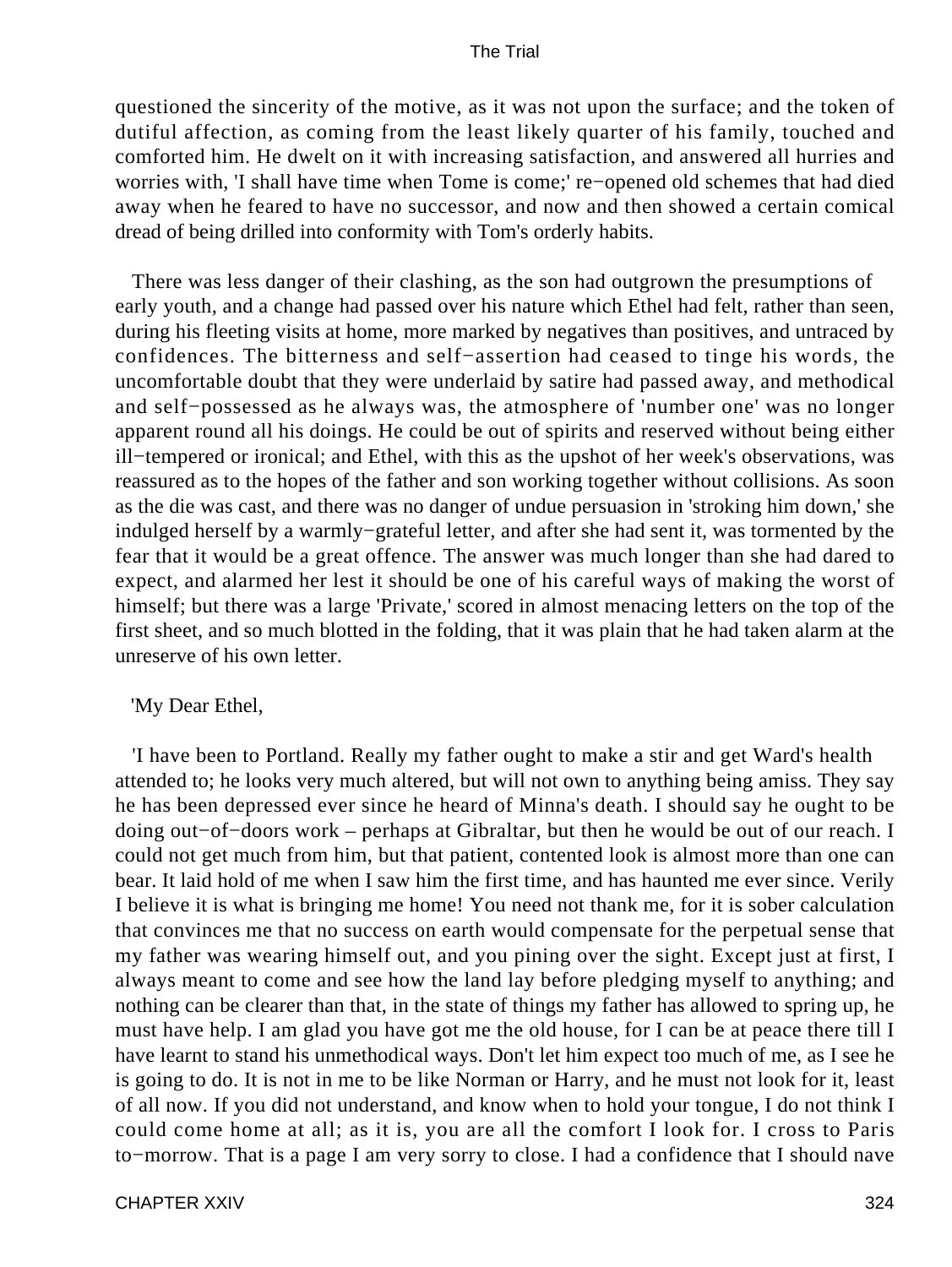hunted down that fellow, and the sight of Portland and the accounts from Massissauga alike make one long to have one's hands on his throat; but that hope is ended now, and to loiter about Paris in search of him, when it it a plain duty to come away, would be one of the presumptuous acts that come to no good. Let them discuss what they will, there's nothing so hard to believe in as Divine Justice! And yet that uncomplaining face accepts it! You need say nothing about this letter. I will talk about Leonard with my father when I get home.

'Ever yours,

'Thomas May.'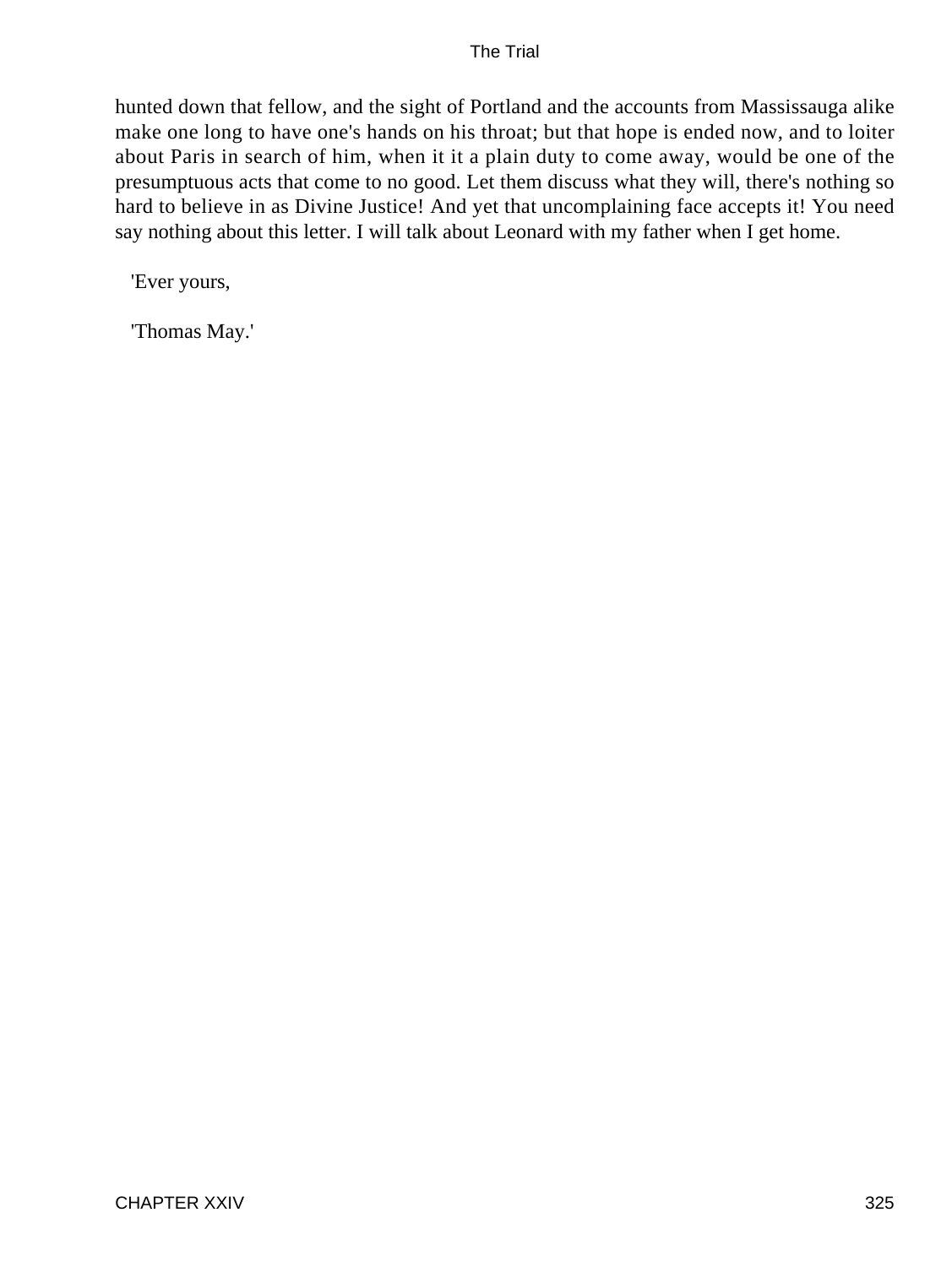# **[CHAPTER XXV](#page-415-0)**

*But* soon as once the genial plain

Has drunk the life−blood of the slain,

Indelible the spots remain;

And aye for vengeance call,

Till racking pangs of piercing pain

Upon the guilty fall.

AEschylus. (Translated by Professor Anstice.)

 If Tom May's arrival at home was eagerly anticipated there, it was with a heavy heart that he prepared for what he had never ceased to look on as a treadmill life. He had enjoyed Paris, both from the society and the abstract study, since he still retained that taste for theory rather than practice, which made him prefer diseases to sick people, and all sick people to those of Stoneborough. The student life, in the freedom of a foreign capital, was, even while devoid of license and irregularity, much pleasanter than what he foresaw at home, even though he had obtained a separate establishment. His residence at Paris, with the vague hope it afforded, cost him more in the resignation than his prospects in London. It was the week when he would have been canvassing for the appointment, and he was glad to linger abroad out of reach of Sir Matthew's remonstrances, and his father's compunction, while he was engaged in arranging for a French translation of Dr. Spencer's book, and likewise in watching an interesting case, esteemed a great medical curiosity, at the Hotel Dieu.

 He was waiting in the lecture−room, when one of the house surgeons came in, saying, 'Ah! I am glad to see you here. A compatriot of yours has been brought in, mortally injured in a gambling fray. You may perhaps assist in getting him identified.'

 Tom followed him to the accident ward, and beheld a senseless figure, with bloated and discoloured features, distorted by the effects of the injury, a blow upon the temple, which had caused a fall backwards on the sharp edge of a stove, occasioning fatal injury to the spine. Albeit well accustomed to gaze critically upon the tokens of mortal agony, Tom felt an unusual shudder of horror and repugnance as he glanced on the countenance, so disfigured and contorted that there was no chance of recognition, and turned his attention to the clothes, which lay in a heap on the floor. The contents of the pockets had been taken out,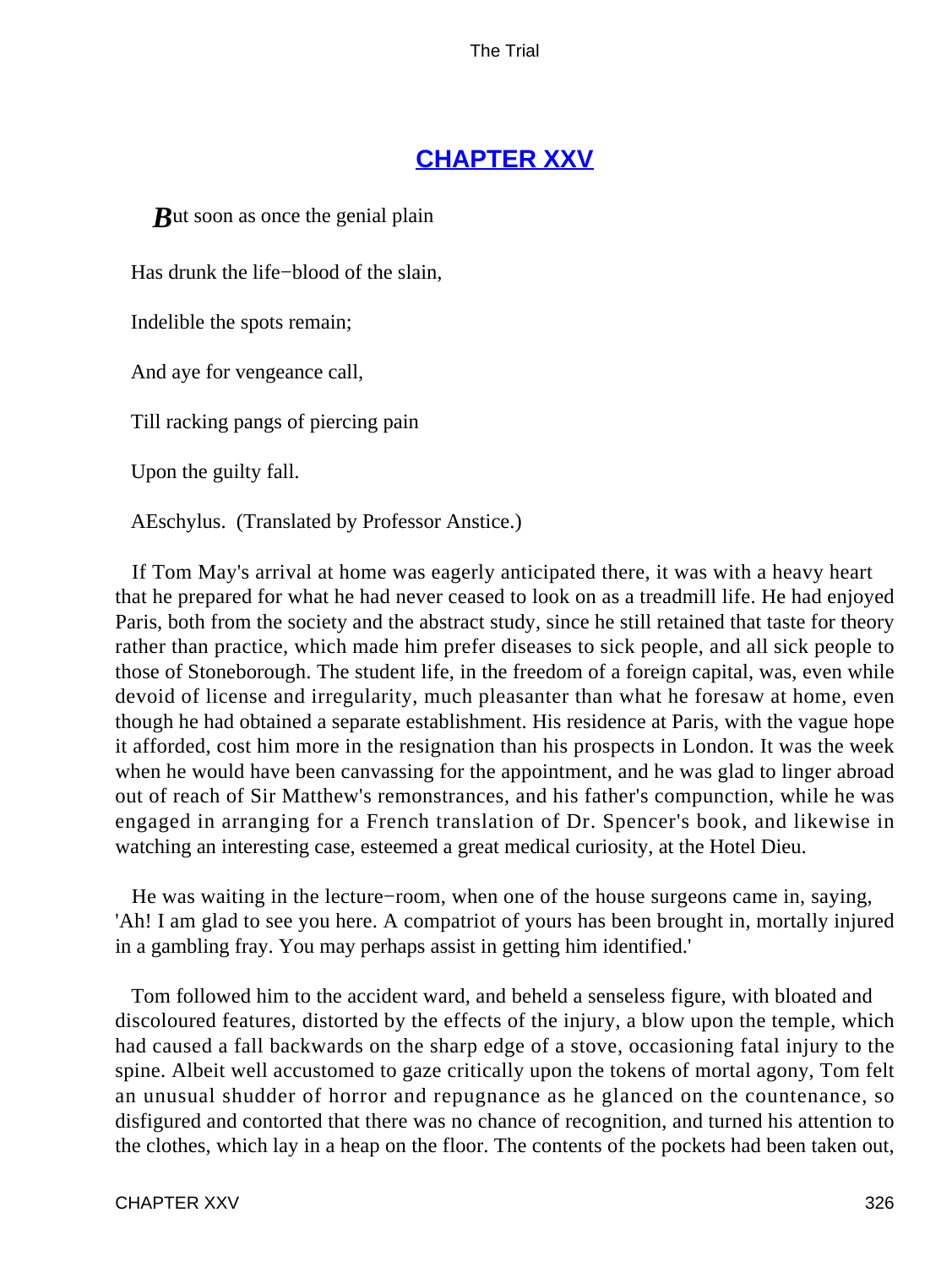and consisted only of some pawnbroker's duplicates, a cigar−case, and a memorandum−book, which last he took in his hand, and began to unfasten, without looking at it, while he took part in the conversation of the surgeons on the technical nature of the injuries. Thus he stood for some seconds, before, on the house surgeon asking if he had found any address, he cast his eyes on the pages which lay open in his hand.

 'Ha! What have you found? – He does not hear! Is it the portrait of the beloved object? Is it a brother – an enemy – or a debt? But he is truly transfixed! It is an effect of the Gorgon's head!'

'July 15th, 1860. Received £120. L. A. WARD.'

 There stood Tom May, like one petrified, deaf to the words around, his dazzled eyes fixed on the letters, his faculties concentrated in the endeavour to ascertain whether they were sight or imagination. Yes, there they were, the very words in the well−known writing, the school−boy's forming into the clerk's, there was the blot in the top of the L! Tom's heart gave one wild bound, then all sensation, except the sight of the writing, ceased, the exclamations of those around him came surging gradually on his ear, as if from a distance, and he did not yet hear them distinctly when he replied alertly, almost lightly, 'Here is a name that surprises me. Let me look at the patient again.'

'No dear friend?' asked his chief intimate, in a tone ready to become gaiety or sympathy.

 'No, indeed,' said Tom, shuddering as he stood over the insensible wretch, and perceived what it had been which had thrilled him with such unwonted horror, for, fixed by the paralyzing convulsion of the fatal blow, he saw the scowl and grin of deadly malevolence that had been the terror of his childhood, and that had fascinated his eyes at the moment of Leonard's sentence. Changed by debauchery, defaced by violence, contorted by the injured brain, the features would scarcely have been recalled to him but for the frightful expression stamped on his memory by the miseries of his timid boyhood.

 'Whoso sheddeth man's blood, by man shall his blood be shed.' The awful thought, answering his own struggle for faith in Divine Justice, crossed him, as he heard the injury on the head defined, in almost the same scientific terms that had so often rung on his ears as the causes of Francis Axworthy's death; but this was no society where he could give vent to his feelings, and mastering himself with difficulty he answered, 'I know Him. He is from my own town.'

'Has he friends or relations?'

 'Relations, yes,' said Tom, hardly able to restrain a trembling of the lip, half horror, half irony. 'None here, none near. They shall know.'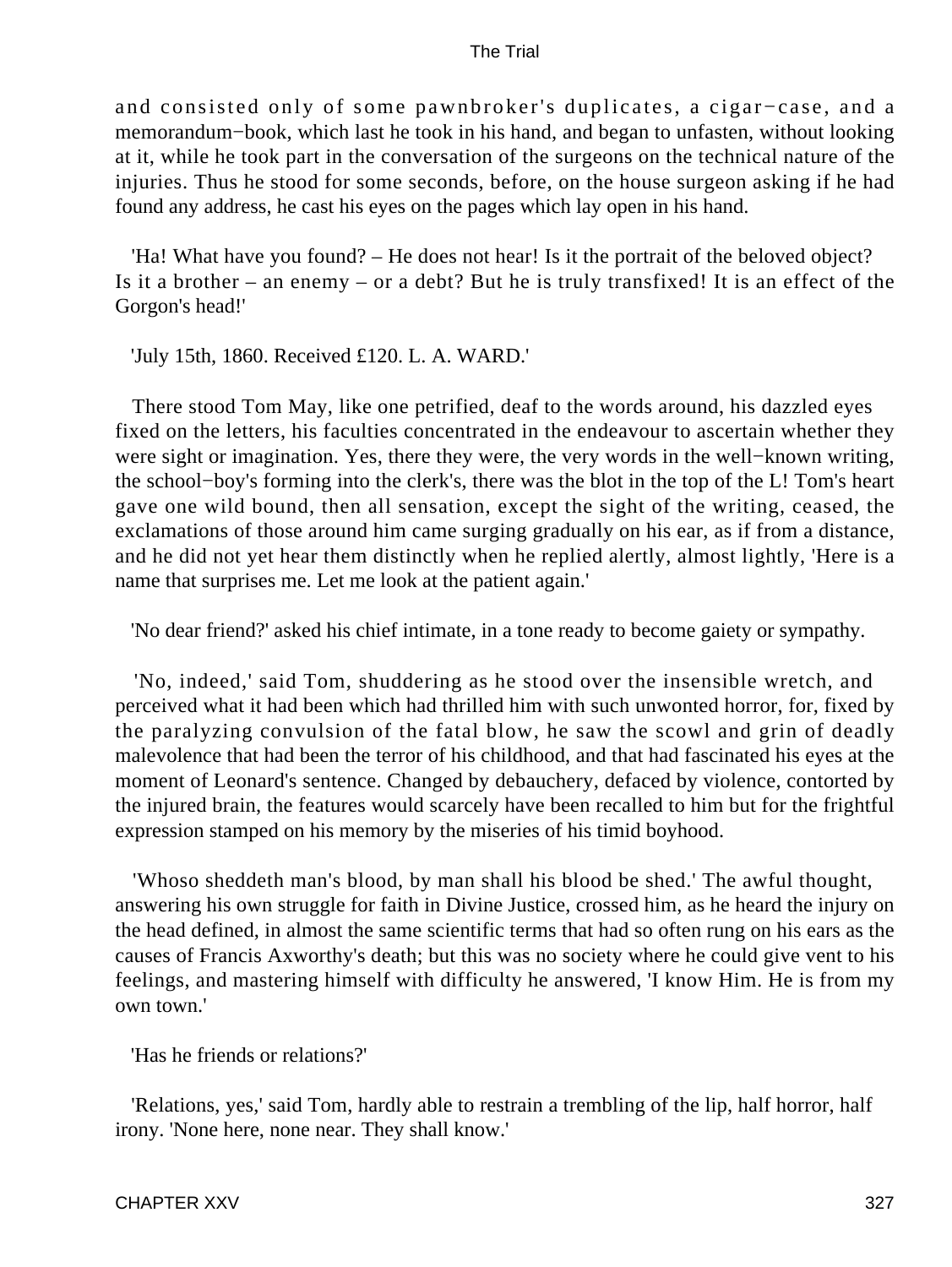'And means?'

'Once he had. Probably none now.'

 To Tom's great relief, a new case drew off general attention. There only remained the surgeon who had called him at first, and with whom he was particularly intimate.

'Gaspard,' he said, 'shall you have charge of this case?'

 'Brief charge it will be, apparently! I will volunteer to watch it, if it is your desire! Is it friendship, or enmity, or simple humanity?'

 'All!' said Tom, hastily. 'It is the clearing up of a horrible mystery – freedom for an innocent prisoner – I must tell you the rest at leisure. There is much to be done now in case of his reviving.'

 This was remotely possible, but very doubtful; and Tom impressed on both Gaspard and the nursing sister the most stringent entreaties to summon him on the first symptom. He then gave the name of the unhappy man, and, though unwilling to separate himself from that invaluable pocket−book, perceived the necessity of leaving it as a deposit with the authorities of the hospital, after he had fully examined it, recognizing Leonard's description in each particular, the cipher F. A. on the tarnished silver clasp, the shagreen cover, and the receipt on a page a little past the middle. On the other half of the leaf was the entry of some sums due to the house; and it contained other papers which the guilty wretch had been evidently eager to secure, yet afraid to employ, and that, no doubt, were the cause that, like so many other murderers on record, he had preserved that which was the most fatal proof against himself. Or could it be with some notion of future relenting, that he had refrained from its destruction?

 With brain still seeming to reel at the discovery, and limbs actually trembling with the shock, Tom managed to preserve sufficient coolness and discretion to bring back to mind the measures he had so often planned for any such contingency. Calling a cabriolet, he repaired to the police−station nearest to the scene of the contest, and there learnt that Axworthy had long been watched as a dangerous subject, full of turbulence, and with no visible means of maintenance. The officials had taken charge of the few personal effects in his miserable lodgings, and were endeavouring to secure the person who had struck the fatal blow.

 His next measure was to go to the British Embassy, where, through his sister Flora's introductions, and his own Eton connections, he was already well known; and telling his story there, without any attempt to conceal his breathless agitation, he had no difficulty in bringing with him a companion who would authenticate the discovery of the receipt, and certify to any confession that might be obtained.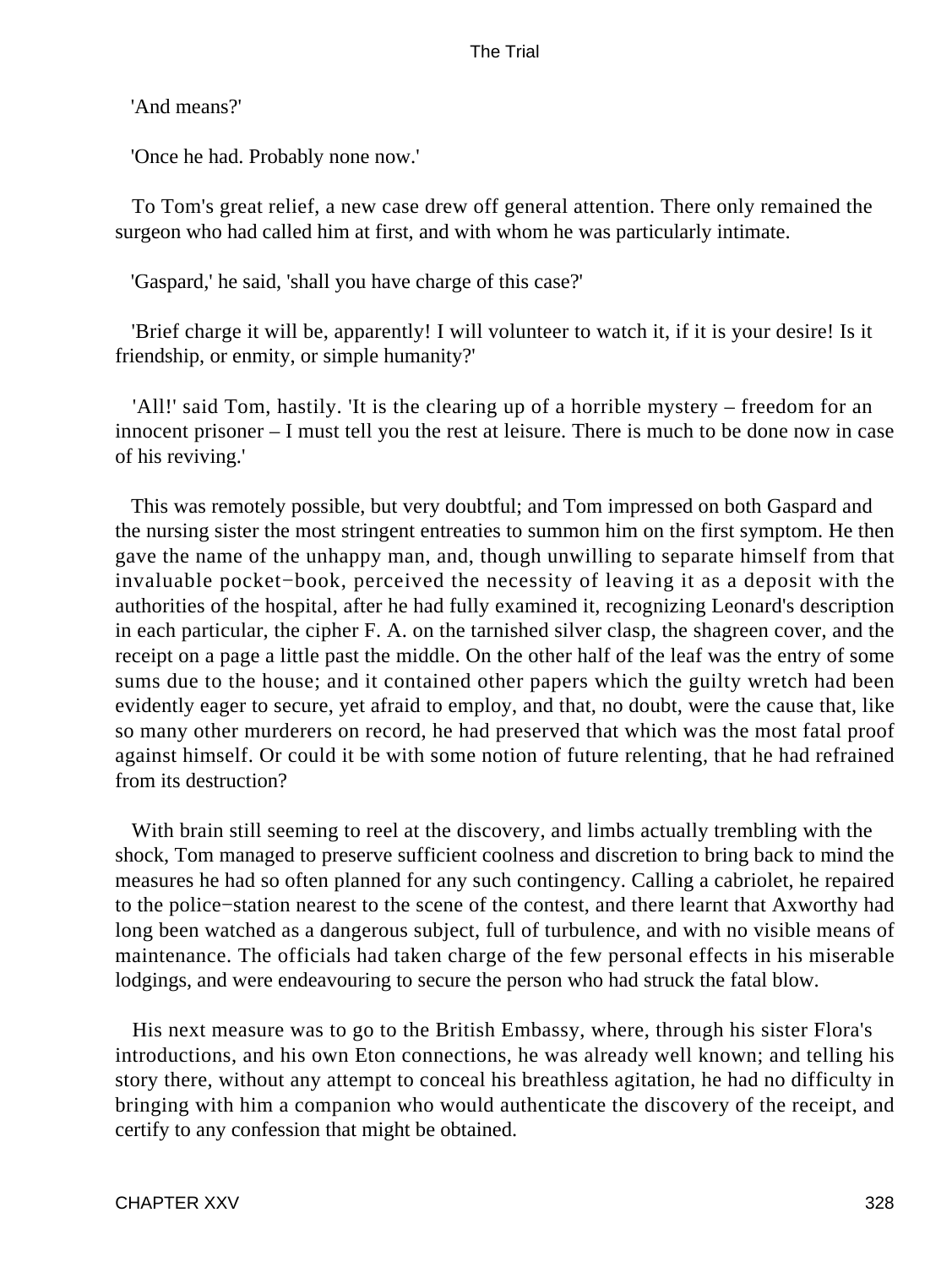A confession! That was the one matter of the most intense interest. Tom considered whether to secure the presence of a clergyman, but suspected that this would put Axworthy on his guard rather than soften him, and therefore only wrote to the chaplain, begging him to hold himself in readiness for a summons to the Hotel Dieu, whither he drove rapidly back with his diplomatic friend, whom he wrought up well−nigh to his own pitch of expectation. He had already decided on his own first address – pitying, but manifesting that nothing, not even vengeance, could be gained by concealment; and then, according to the effect, would he try either softening or threatening to extort the truth.

 Gaspard was eagerly awaiting them. 'I had already sent for you,' he said. 'The agony is commencing; he has spoken, but he has not his full consciousness.'

 Tom hurried on, drawing after him the young diplomate, who would have hung back, questioning if there were any use in his witnessing the dying struggles of a delirious man.

 'Come, come,' peremptorily repeated Tom, 'there must be some last words. Every moment is of importance.'

 Yet his trust was shaken by the perception of the progress that death had made in the miserable frame during his absence. The fixed expression of malignity had been forced to yield to exhaustion and anguish, the lips moved, but the murmurs between the moans were scarcely articulate.

 'He is almost past it,' said Tom, 'but there is the one chance that he may be roused by my voice.'

 And having placed his friend conveniently, both for listening and making notes, he came close to the bed, and spoke in a tone of compassion. 'Axworthy, I say, Axworthy, is there anything I can do for you?'

 There was a motion of the lid of the fast−glazing eye; but the terrible face of hatred came back, with the audible words, 'I tell you, you old fool, none of the Mays are to come prying about my place.'

 Appalled by the deadly malice of the imprecation and the look that accompanied this partial recognition of his voice, Tom was nerving himself to speak again, when the dying man, as if roused by the echo of his own thought, burst out, 'Who? What is it? I say Dr. May shall not be called in! He never attended the old man! Let him mind his own business! I was all night at the Three Goblets. Yes, I was! The new darling will catch it – going off with the money upon him – ' and the laugh made their blood run cold. Tve got the receipt;' and he made an attempt at thrusting his hand under the pillow, but failing, swore, shouted, howled with his last strength, that he had been robbed – the pocket−book – it would hang him! and with one of the most fearful shrieks of despair that had perhaps ever rung through that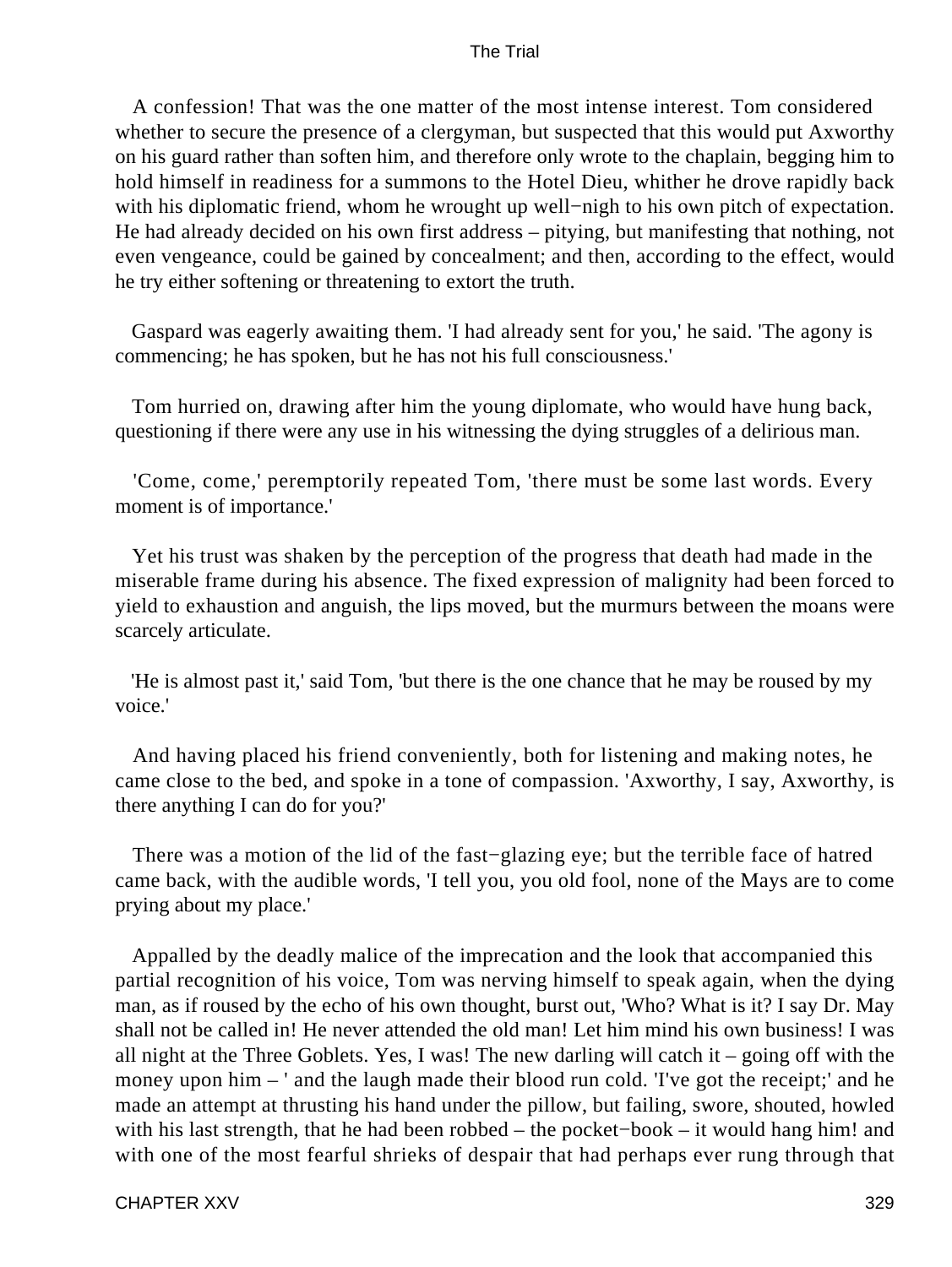asylum of pain, woe, and death, the wretched spirit departed.

 Tom May turned aside, made a few steps, and, to the infinite surprise of every one, fell helplessly down in a swoon. A nature of deep and real sensibility, though repressed by external reserve and prudence, could not with entire impunity undergo such a scene. The sudden discovery, the vehement excitement forced down, the intense strain of expectation, and finally, the closing horror of such a death, betraying the crime without repenting of it, passing to the other world with imprecations on the lips, and hatred in the glare of the eye, all the frightfulness enhanced by the familiarity of the allusions, and the ghastly association of the tones that had tempted and tyrannized over his childhood, altogether crushed and annihilated his faculties, mental and bodily.

 Oh, when our very hearts burn for justice, how little do we know how intolerable would be the sight of it! Tom's caution and readiness returned as soon as – after a somewhat long interval – he began to distinguish the voices round him, and perceive the amazement he had created. Before he was able to sit up on the couch, where he had been laid out of sight of the scene which had affected him so strongly, he was urging his friend to set down all that had been spoken, and on Gaspard's writing a separate deposition. The pocket−book, and other effects, were readily ceded to the British authority, and were carried away with them.

 How Tom got through the remaining hours of the day and the night he never recollected, though he knew it must have been in the bustle of preparation, and that he had imparted the tidings to Leonard's friend Brown, for when he and his friend had attended that which answered to an inquest on the body, and had obtained a report of the proceedings, he was ready to start by the night train, bearing with him the attestations of the death−bed scene at the Hotel Dieu, and the long−lost memorandum−book, and was assured that the next mail would carry an official letter to the Home Office, detailing the circumstances of Samuel Axworthy's decease. Brown came to bid him farewell, full of gladness and warm congratulation, which he longed to send to his friend, but which Tom only received with hasty, half−comprehending assents.

 Late in the afternoon he reached Stoneborough, found no one come in, and sat down in the fire−light, where, for all his impatience, fatigue had made him drop asleep, when he was roused by Gertrude's voice, exclaiming, 'Here really is Tom come, as you said he would, without writing. Here are all his goods in the hall.

 'Is it you, Tom!' cried Ethel. 'Notice or no notice, we are glad of you. But what is the matter?'

'Where's my father?'

 'Coming. Charles Cheviot took him down to look at one of the boys. Is there anything the matter?' she added, after a pause.

#### CHAPTER XXV 330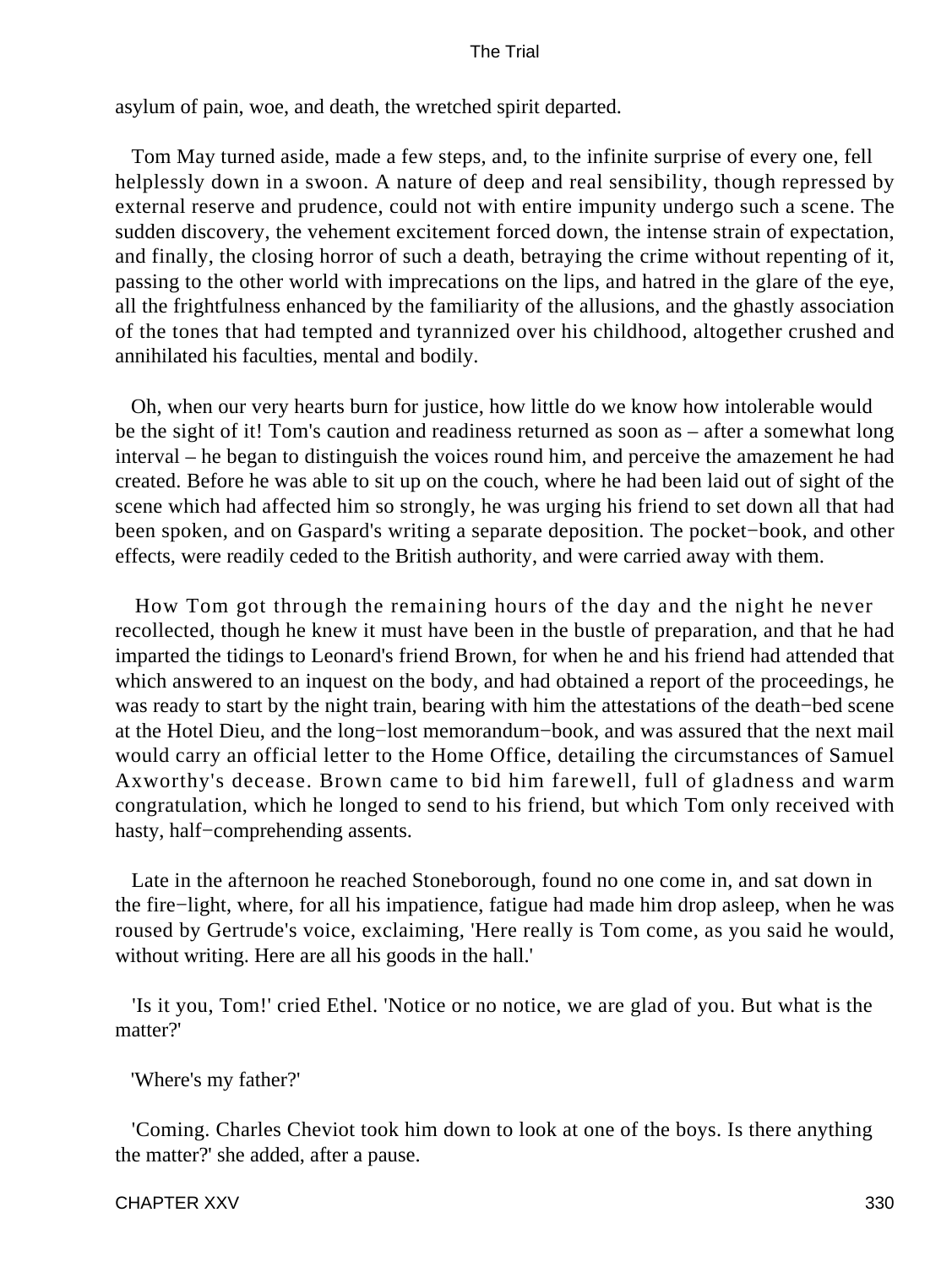'No, nothing.'

'You look very odd,' added Gertrude.

He gave a nervous laugh. 'You would look odd, if you had travelled all night.'

 They commented, and began to tell home news; but Ethel noted that he neither spoke nor heard, only listened for his father. Gertrude grew tired of inattentive answers, and said she should go and dress. Ethel was turning to follow, when he caught hold of her cloak, and drew her close to him. 'Ethel,' he said, in a husky, stifled voice, 'do you know this?'

 On her knees, by the red fire−light, she saw the 'L. A. Ward,' and looked up. 'Is it?' she said. He bowed his head.

 And then Ethel put her arm round his neck, as he knelt down by her; and he found that her tears, her rare tears, were streaming down, silent but irrepressible. She had not spoken, had asked no question, made no remark, when Dr. Mays entrance was heard, and she loosed her hold on her brother, out without rising from the floor, looked up from under the shade of her hat, and said, '0, papa! it is found, and he has done it! Look there!'

 Her choked voice, and tokens of emotion, startled the Doctor; but Tom, in a matter−of−fact tone, took up the word: 'How are you, father? – Yes. I have only met with this little memorandum.'

 Dr. May recognized it with a burst of incoherent inquiry and exclamation, wringing Tom's hand, and giving no time for an answer; and, indeed, his son attempted none – till, calming himself, the Doctor subsided into his arm−chair, and with a deep sigh, exclaimed, 'Now then, Tom, let us hear. Where does this come from?'

'From the casualty ward at the Hotel Dieu.'

'And from – '

 'He is dead,' said Tom, answering the unspoken question. 'You will find it all here. Ethel, do I sleep here to−night? My old room?' As he spoke, he bent to light a spill at the fire, and then the two candles on the side−table; but his hand shook nervously, and though he turned away his face, his father and sister saw the paleness of his cheek, and knew that he must have received a great shock. Neither spoke, while he put one candle conveniently for his father, took up the other, and went away with it. With one inquisitive glance at each other, they turned to the papers, and with eager eyes devoured the written narratives of Tom himself and of the attache, then, with no less avidity, the French reports accompanying them. Hardly a word was spoken while Ethel leant against her father's knee, and he almost singed his hair in the candle, as they helped one another out in the difficulties of the crooked

CHAPTER XXV 331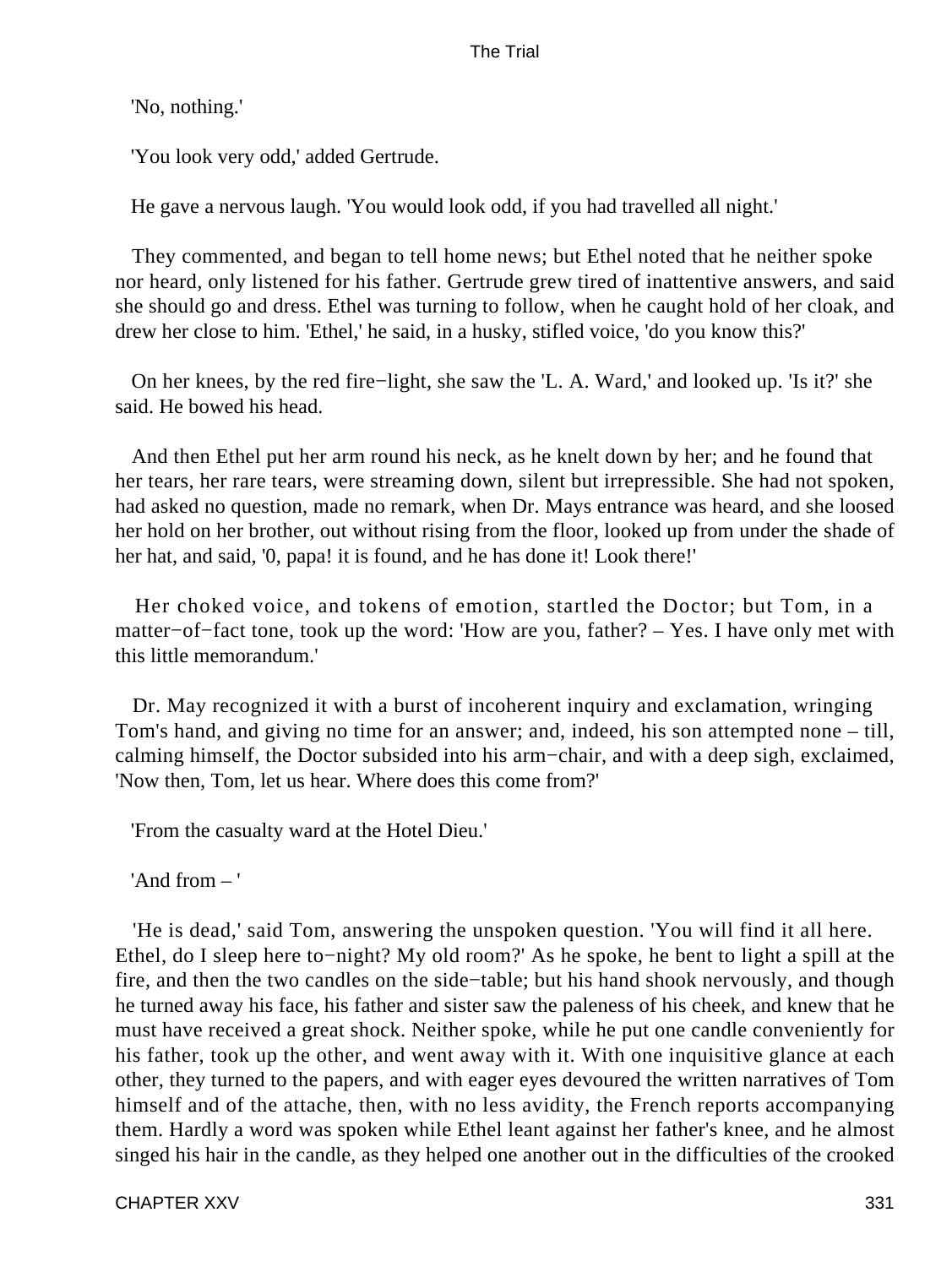foreign writing.

'Will it be enough?' asked Ethel, at last, holding her breath for the answer.

 'If there is justice in England!' said Dr. May. 'Heaven forgive me, Ethel, this business has tried my trust more than anything that ever befell me; but it will all be right now, and righter than right, if that boy comes out what I think him.'

'And oh, how soon?'

 'Not a moment longer than can be helped. I'd go up by the mail train this very night if it would do any good.'

 Tom, who reappeared as soon as he had spared himself the necessity of the narration, was willing and eager to set out; but Dr. May, who by this time had gathered some idea of what he had gone through, and saw that he was restless, nervous, and unhinged, began to reconsider the expedience of another night journey, and was, for once in his life, the person cool enough to see that it would be wisest to call Bramshaw into their counsels, and only that night to send up a note mentioning that they would do themselves the honour of calling at the Home Office the next day, on matters connected with the intelligence received that morning from the British Embassy at Paris.

 Tom was disappointed; he was in no mood for sitting still, and far less for talking. As a matter of business, he would elucidate any question, but conversation on what he had witnessed was impossible to him; and when Gertrude, with a girl's lightness, lamented over being balked of a confession and explanation, he gravely answered, that she did not know what she was talking of; and his father led away from the subject. Indeed, Dr. May was full of kindness and consideration, being evidently not only grateful for the discovery, but touched by his entire absence of exulting triumph, and his strong sense of awe in the retribution.

 That changed and awe−struck manner impressed both the sisters, so that all the evening Ethel felt subdued as by a strange shock, and even through the night and morning could hardly realize that it was intense relief  $-$  joy, not sorrow  $-$  that made her feel so unlike herself, and that the burthen was taken away from her heart. Even then, there was a trembling of anxiety. The prisoner might be set free; but who could give back to him the sister who had pined away in exile, or the three years of his youthful brightness? There might be better things in store; but she knew she must not look again for the boy of ingenuous countenance, whose chivalrous devotion to herself had had such a charm, even while she tried to prize it at its lightest worth. It was foolish to recollect it with a pang, but there was no helping it. In the great tragedy, she had forgotten that the pretty comedy was over, but she regretted it, rather as she did the pleasant baby−days of Aubrey and Gertrude.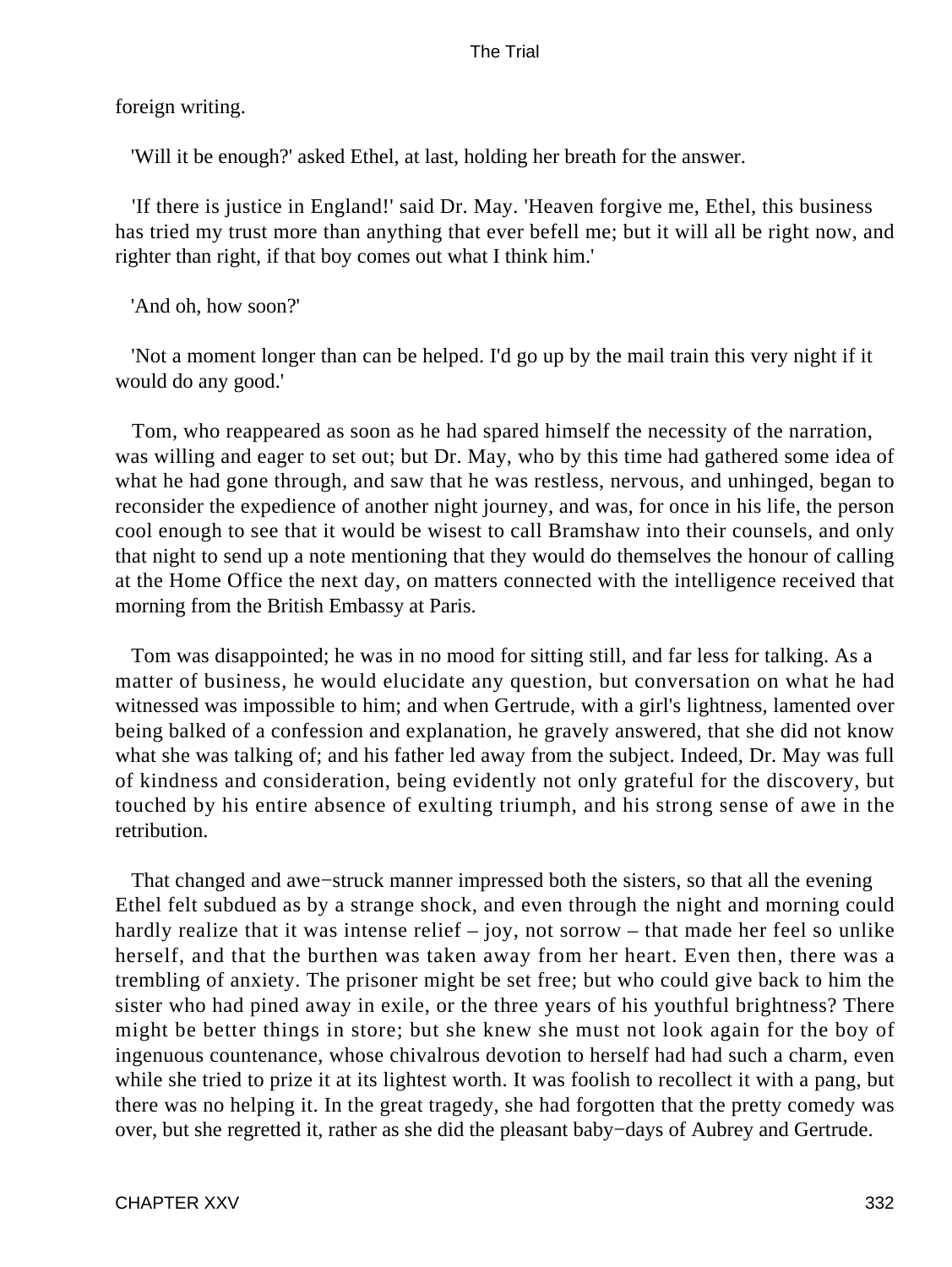Indeed, during the day of suspense, while the two physicians were gone to London, taking with them the papers, and a minute detail of the evidence at the trial, Gertrude's high spirits, triumph over Charles Cheviot, and desire to trumpet forth the good news, were oppressive. How many times that day was Mab stroked, and assured that her master would come back! And how often did the two sisters endeavour to persuade themselves that she was not grown broader in the back! Mary was, of course, told early in the day, but Gertrude got less sympathy from her than answered to that damsel's extortionate expectations, for, according to her wicked account, Mary's little Charlie had sneezed three times, and his mamma must regret what sent all the medical science of Stoneborough away by the early train.

 However, Tom came home at night. The interview had been satisfactory. The letters received in the morning had prepared the way, and revived the recollection of the unsatisfactory case of Leonard Axworthy Ward, and of the representations of the then Mayor of Market Stoneborough. After all the new lights upon the matter had been looked into, the father and son had been assured that, as soon as possible, a free pardon should be issued, so drawn up as to imply a declaration of innocence – the nearest possible approach to a reversal of the sentence; and they further were told of a mention of his exemplary conduct in a late report from Portland, containing a request that he might be promoted to a post of greater influence and trust before the ordinary time of probation had passed. Dr. May was eager to be at Portland at the same time as the pardon, so to give Leonard the first intelligence, and to bring him home; and he had warmly closed with Tom's offer to look after the work, while he himself waited till the necessary forms had been complied with. He had absolutely begged Tom's pardon for going in his stead. 'It is your right,' he said; 'but, somehow, I think, as I have been more with him, I might do better.' To which Tom had assented with all his heart, and had added that he would not go if he were paid for it. He had further taken care that the Doctor should take with him a suit of clothes for Leonard to come home in, and had himself made the selection; then came back with the tidings that filled the house with the certainty of joy, and the uncertainty of expectation.

 Nobody was, however, in such a fever as Tom himself. He was marvellously restless all the morning. Gertrude asserted it was because he was miserable at not venturing to set his father's study to rights; and to be sure he was seen looking round at the litter with a face of great disgust, and declaring that he was ashamed to see a patient in a room in such a mess. But this did not fully account for his being in and out, backwards and forwards, all the morning, looking wistfully at Ethel, and then asking some trivial question about messages left for his father, or matters respecting his own new abode, where he kept on Dr. Spencer's old housekeeper, and was about to turn in paperers and painters. He had actually brought a drawing−room paper from Paris, a most delicate and graceful affair, much too lady−like for the old house, as Daisy told him, when she pursued him and her sister down to a consultation.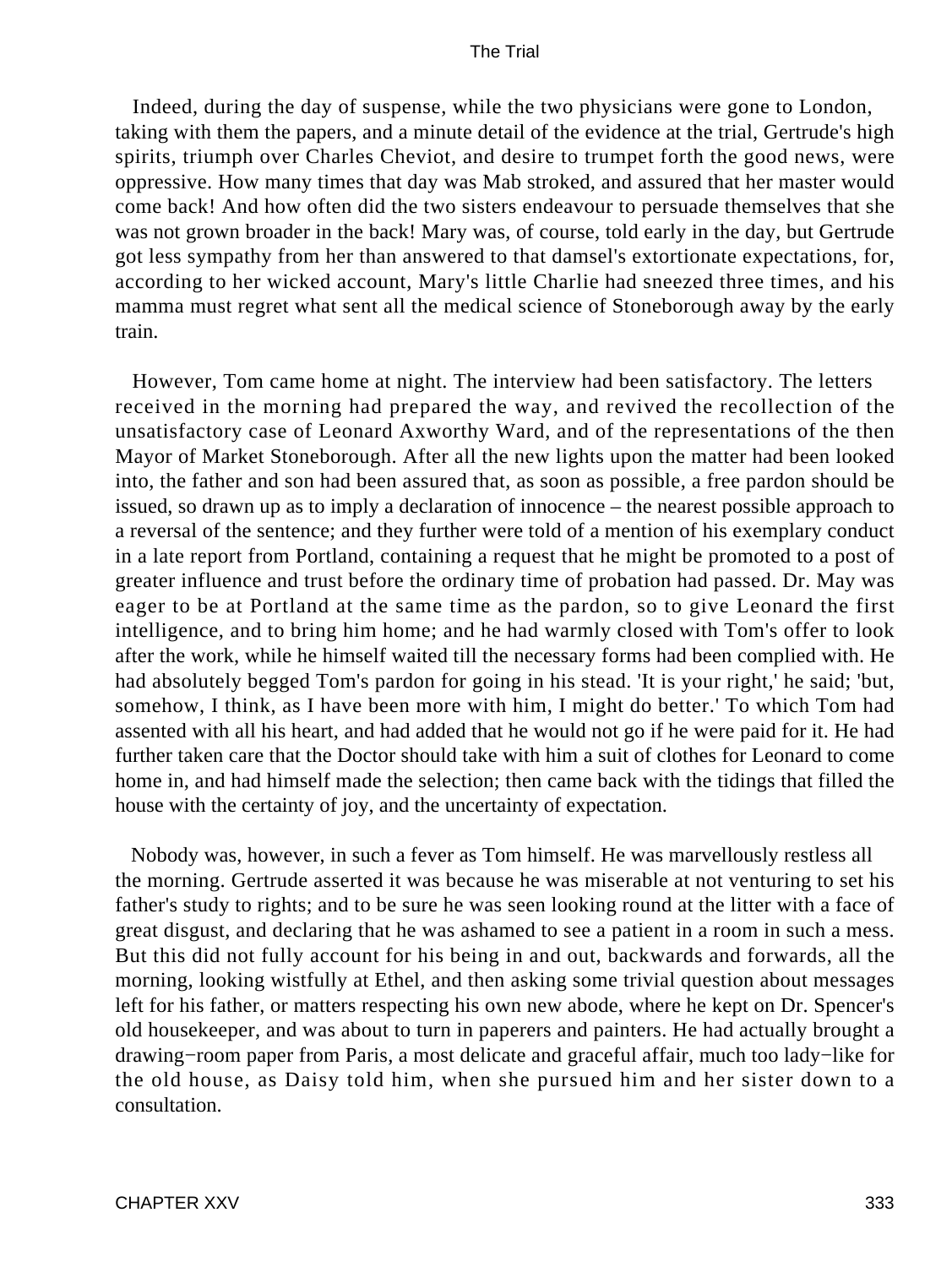Late in the afternoon, as the sisters were coming up the High Street, they met him setting out in Hector's dog−cart. 'Oh, I say, Ethel,' he said, drawing up, 'do you like a drive out to Chilford? Here's a note come to ask my father to see the old lady there, and I want some one to give me courage to be looked at, like the curate in the pulpit instead of the crack preacher.'

 It was an offer not to be despised, though Ethel knew what a waiting there would be, and what a dark drive home. Up she jumped, and Tom showed his usual thoughtfulness by ordering Gertrude to run home and fetch her muff and an additional cloak, tucking her up himself with the carriage rug. That affection of Tom's had been slow in coming, but always gave her a sense of gratitude and enjoyment.

 They drove all the seven miles to Chilford without twenty words passing between them; and when there, she sat in the road, and watched one constellation after another fill up its complement of stars as well as the moon permitted, wondering whether Tom's near−sighted driving would be safe in the dark; but her heart was so light, so glad, that she could not be afraid, she did not care how long she waited, it was only sitting still to recollect that deliverance had come to the captive – Leonard was free – 'free as heart can think or eye can see,' as would keep ringing in her ears like a joy−bell; and some better things, too. 'Until the time came that his cause was known, the Word of the Lord tried him.'

 Whether she were really too happy to note time, or that gossipry was deducted from the visit, Tom certainly returned sooner than her experience had led her to expect, made an exclamation of dismay at finding the machine was innocent of lamps, and remounted to his seat, prepared to be extremely careful.

 'I could not get them to take me for my father in a new wig,' he said; 'but it was a very easy−going rheumatic case, and I think I satisfied her.'

 Then on he drove for a mile, till he was out of the bad cross−country road, and at last he said, 'Ethel, I have made up my mind. There's no press of work just now, and I find it is advisable I should go to America before I get into harness here.'

### 'To America!'

 'Yes, about this book of dear old Spencer's. It is a thing that must be complete, and I find he was in correspondence with some men of science there. I could satisfy my mind on a few points, which would make it infinitely more valuable, you see – and get it published there too. I know my father would wish every justice to be done to it.'

 'I know he would; and,' continued Ethel, as innocently as she could, 'shall you see the Wards?'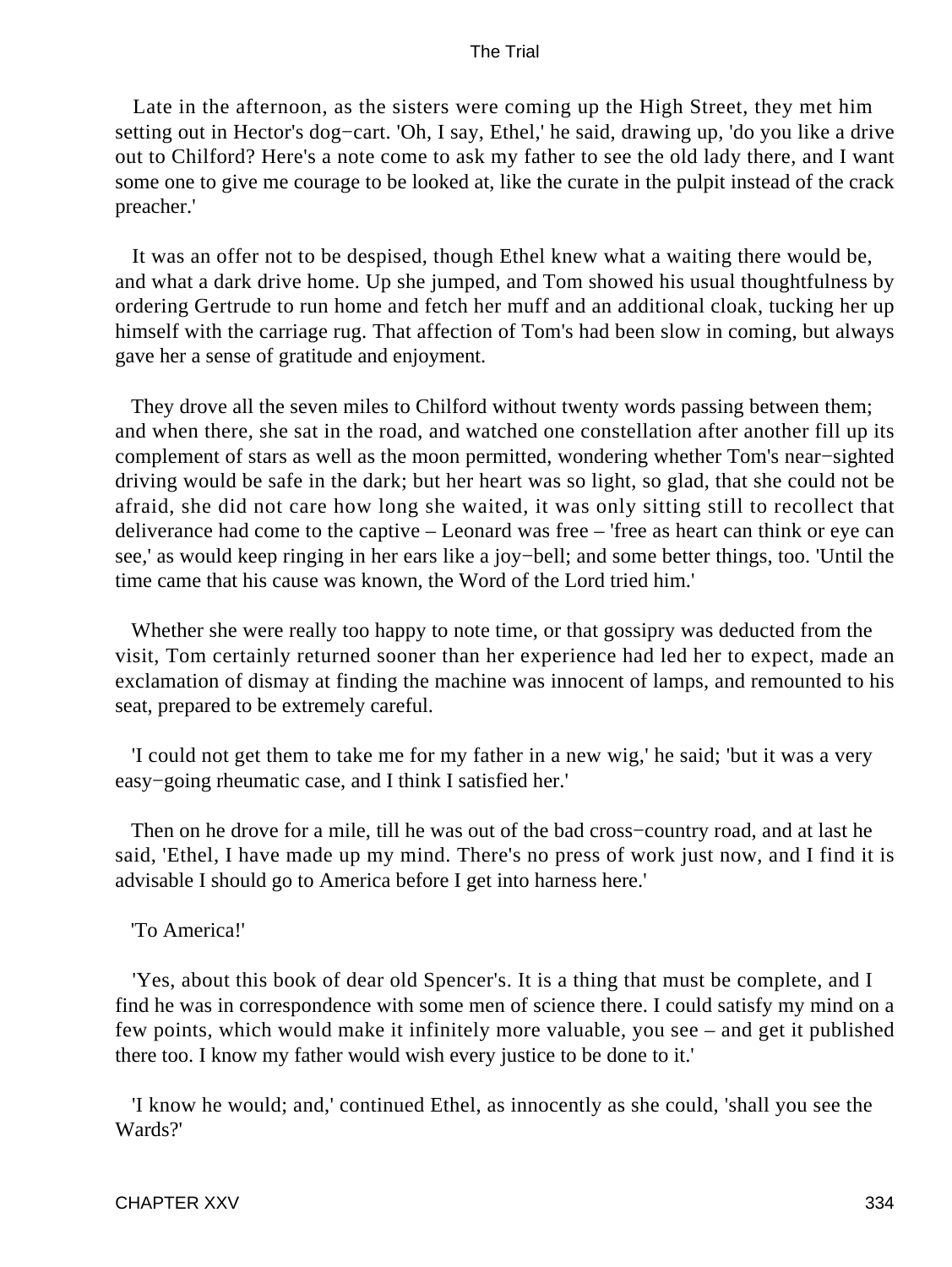'Why,' said Tom, in his deliberate voice, 'that is just one thing; I want particularly to see Henry. I had a talk with Wright this morning, and he tells me that young Baines, at Whitford, is going to the dogs, and the practice coming in to him. He thinks of having a partner, and I put out a feeler in case Henry Ward should choose to come back, and found it might do very well. But the proposal must come from him, and there's no time to be lost, so I thought of setting out as soon as I hear my father is on his way back.'

'Not waiting to see Leonard?'

'I did see him not a month ago. Besides – ' and his voice came to a sudden end.

'Yes, the first news,' said Ethel. 'Indeed it is due to you, Tom.'

Ten minutes more of silence.

'Ethel, did she ever tell you?'

'Never,' said Ethel, her heart beating.

'Then how did you know all about it?'

'I didn't know. I only saw – '

'Saw what?'

'That you were very much distressed.'

 'And very kind and rational you were about it,' said Tom, warmly; 'I never thought any woman could have guessed so much, without making mischief. But you must not put any misconstruction on my present intention. All I mean to do as yet is to induce Henry to remove them out of that dismal swamp, and bring them home to comfort and civilization. Then it may be time to  $-$ '

 He became silent; and Ethel longed ardently to ask further, but still she durst not, and he presently began again.

'Ethel, was I very intolerable that winter of the volunteers, when Harry was at home?'

'You are very much improved since,' she answered.

'That's just like Flora. Answer like yourself.'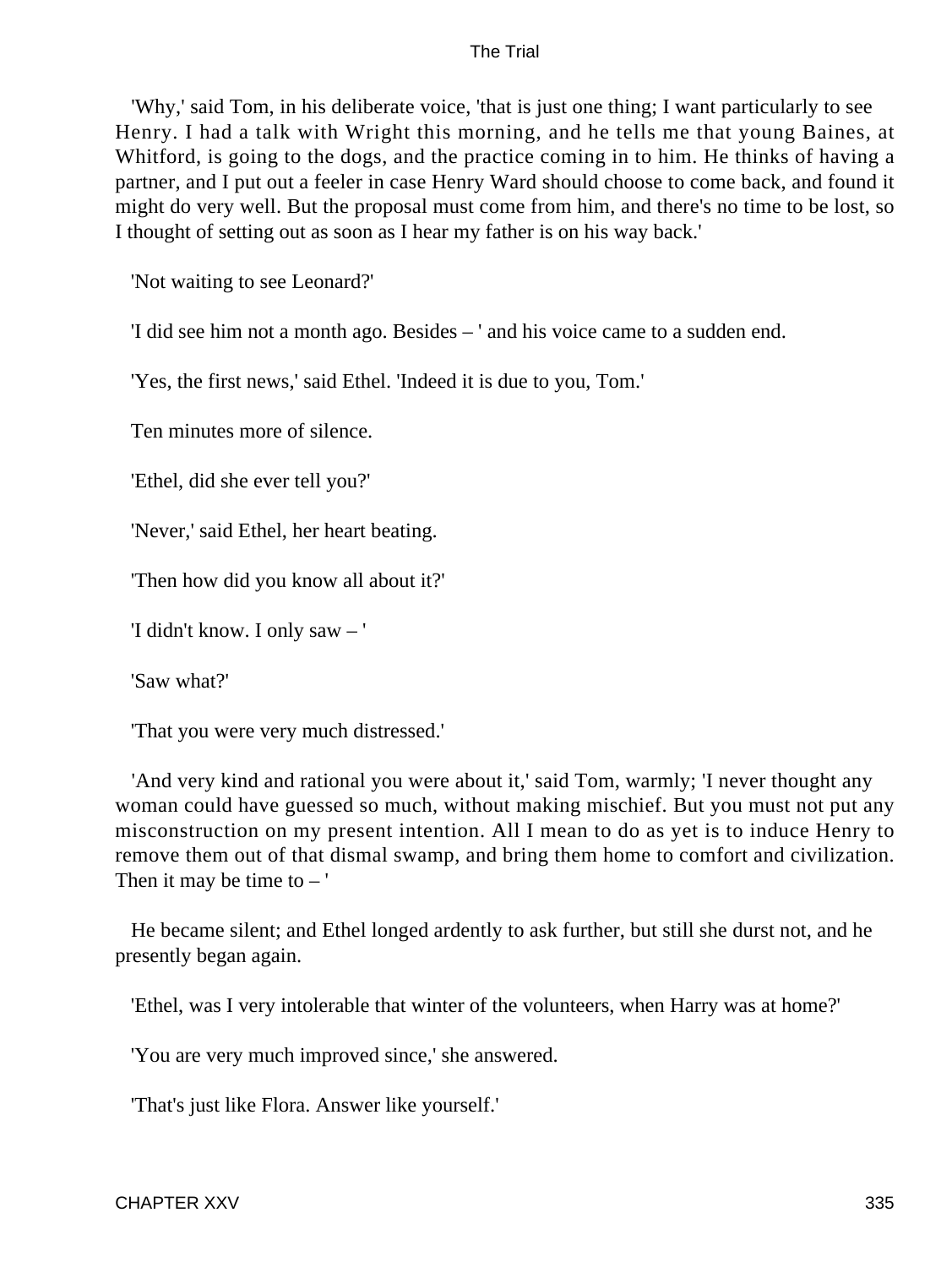'Well, you were! You were terribly rampant in Eton refinement, and very anxious to hinder all the others from making fools of themselves.'

 'I remember! I thought you had all got into intimacies that were for nobody's good, and I still think it was foolish. I know it has done for me! Well,' hastily catching up this last admission, as if it had dropped out at unawares, 'you think I made myself disagreeable?'

## 'On principle.'

 'Ah! then you would not wonder at what she said – that she had never seen anything in me but contemptuous irony.'

 'I think, sometimes feeling that you were satirical, she took all your courtesy for irony – whatever you meant. I have heard other people say the same. But when – was this on the day – the day you went to remonstrate?'

 'Yes. I declare to you, Ethel, that I had no conception of what I was going to do! I never dreamt that I was in for it. I knew she was – was attractive – and that made me hate to see Harry with her, and I could not bear her being carried off to this horrible place – but as to myself, I never thought of it till I saw her – white and broken – ' and then came that old action Ethel knew so well in her father, of clearing the dew from the glasses, and his voice was half sob, 'and with no creature but that selfish brother to take care of her. I couldn't help it, Ethel – no one could – and this – this was her answer. I don't wonder. I had been a supercilious prig, and I ought to have known better than to think I could comfort her.'

'I think the remembrance must have comforted her since.'

'What – what, has she said anything?'

 'Oh no, she could not, you know. But I am sure, if it did anger her at the moment, there must have been comfort in recollecting that even such a terrible trouble had not alienated you. And now – '

 'Now that's just what I don't want! I don't want to stalk in and say here's the hero of romance that has saved your brother! I want to get her home, and show her that I can be civil without being satirical, and then, perhaps, she would forgive me.'

'Forgive you – '

 'I mean forgiveness won, not purchased. And after all, you know it was mere accident – Providence if you please – that brought me to that poor wretch; all my plans of tracking him had come to an end; any one else could have done what I did.'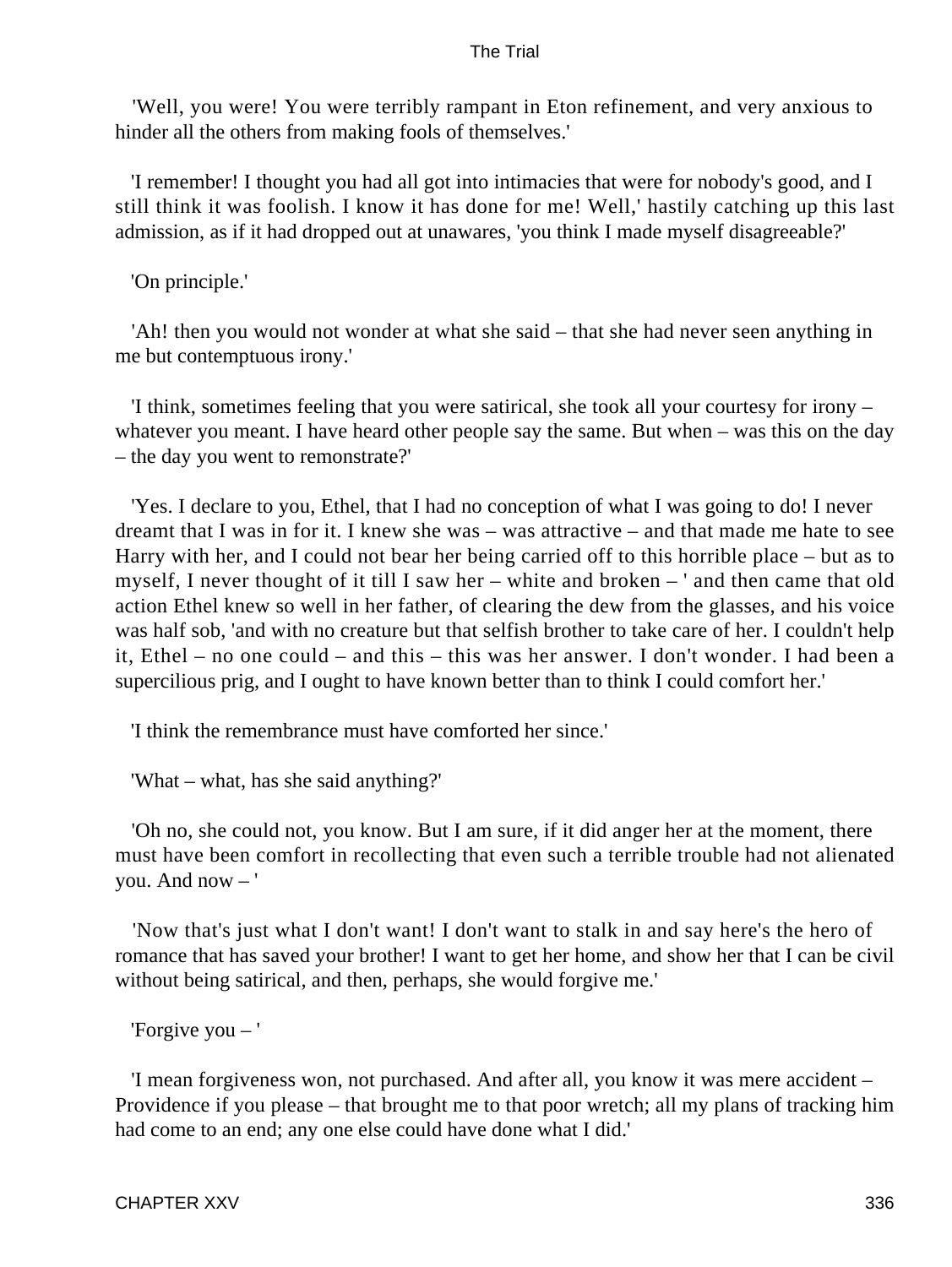'She will not feel that,' said Ethel; 'but indeed, Tom, I see what you mean, and like it. It is yourself, and not the conferrer of the benefit, that you want her to care for.'

 'Exactly,' said Tom. 'And, Ethel, I must have seen her and judged of my chance before I can be good for anything. I tried to forget it – own it as a lucky escape – a mere passing matter, like Harry's affairs – but I could not do it. Perhaps I could if things had gone well; but that dear face of misery, that I only stung by my attempts to comfort, would stick fast with me, and to go and see Leonard only brought it more home. It is a horrid bad speculation, and Flora and Cheviot and Blanche will scout it; but, Ethel, you'll help me through, and my father will not mind, I know.'

'Papa will feel as I do, Tom – that it has been your great blessing, turn out as it may.'

 'H'm! has it? A blessing on the wrong side of one's mouth – to go about with a barb one knew one was a fool for, and yet couldn't forget! Well, I know what you mean, and I believe it was. I would not have had it annihilated, when the first mood was over.'

'It was that which made it so hard to you to come home, was it not?'

 'Yes; but it was odd enough, however hard it was to think of coming, you always sent me away more at peace, Ethel. I can't think how you did it, knowing nothing.'

'I think you came at the right time.'

 'You see, I did think that while Spencer lived, I might follow up the track, and see a little of the world – try if that would put out that face and voice. But it won't do. If this hadn't happened, I would have tied myself down, and done my best to get comfort out of you, and the hospital, and these 'Diseases of Climate' – I suppose one might in time, if things went well with her; but, as it is, I can't rest till I have seen if they can be got home again. So, Ethel, don't mind if I go before my father comes home. I can't stand explanations with him, and I had rather you did not proclaim this. You see the book, and getting Henry home, are really the reasons, and I shan't molest her again – no – not till she has learnt to know what is irony.'

 'I think if you did talk it over with papa, you would feel the comfort, and know him better.'

 'Well, well, I dare say, but I can't do it, Ethel. Either he shuts me up at first, with some joke, or – ' and Tom stopped; but Ethel knew what he meant. There was on her father's side an involuntary absence of perfect trust in this son, and on Tom's there was a character so sensitive that her father's playfulness grated, and so reserved that his demonstrative feelings were a still greater trial to one who could not endure outward emotion. 'Besides,' added Tom, 'there is really nothing – nothing to tell. I'm not going to commit myself. I don't know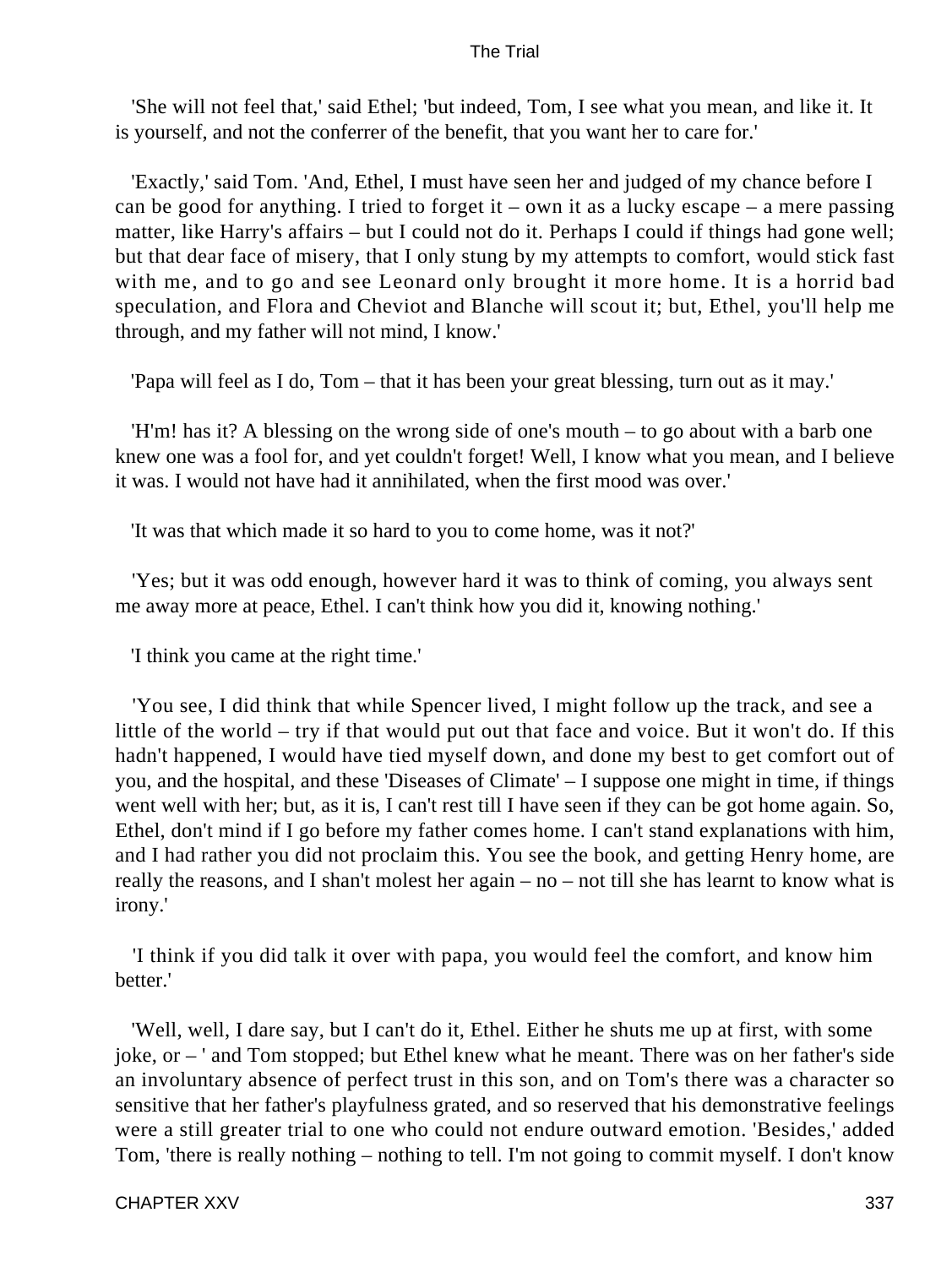whether I ever shall. I was mad that day, and I want to satisfy my mind whether I think the same now I am sane, and if I do, I shall have enough to do to make her forget the winter when I made myself such an ass. When I have done that, it may be time to speak to my father. I really am going out about the book. When did you hear last?'

 'That is what makes me anxious. I have not heard for two months, and that is longer than she ever was before without writing, except when Minna was ill.'

'We shall know if Leonard has heard.'

'No, she always writes under cover to us.'

 The course that the conversation then took did not look much like Tom's doubt whether his own views would be the same. All the long−repressed discussion of Averil's merits, her beautiful eyes, her sweet voice, her refinement, her real worth, the wonder that she and Leonard should be so superior to the rest of the family, were freely indulged at last, and Ethel could give far heartier sympathy than if this had come to her three years ago. Averil had been for two years her correspondent, and the patient sweetness and cheerfulness of those letters had given a far higher estimate of her nature than the passing intercourse of the town life had left. The terrible discipline of these years of exile and sorrow had, Ethel could well believe, worked out something very different from the well−intentioned wilful girl whose spirit of partisanship had been so fatal an element of discord. Distance had, in truth, made them acquainted, and won their love to one another.

 Tom's last words, as he drew up under the lime−trees before the door, were, 'Mind, I am only going about the 'Diseases of Climate'.'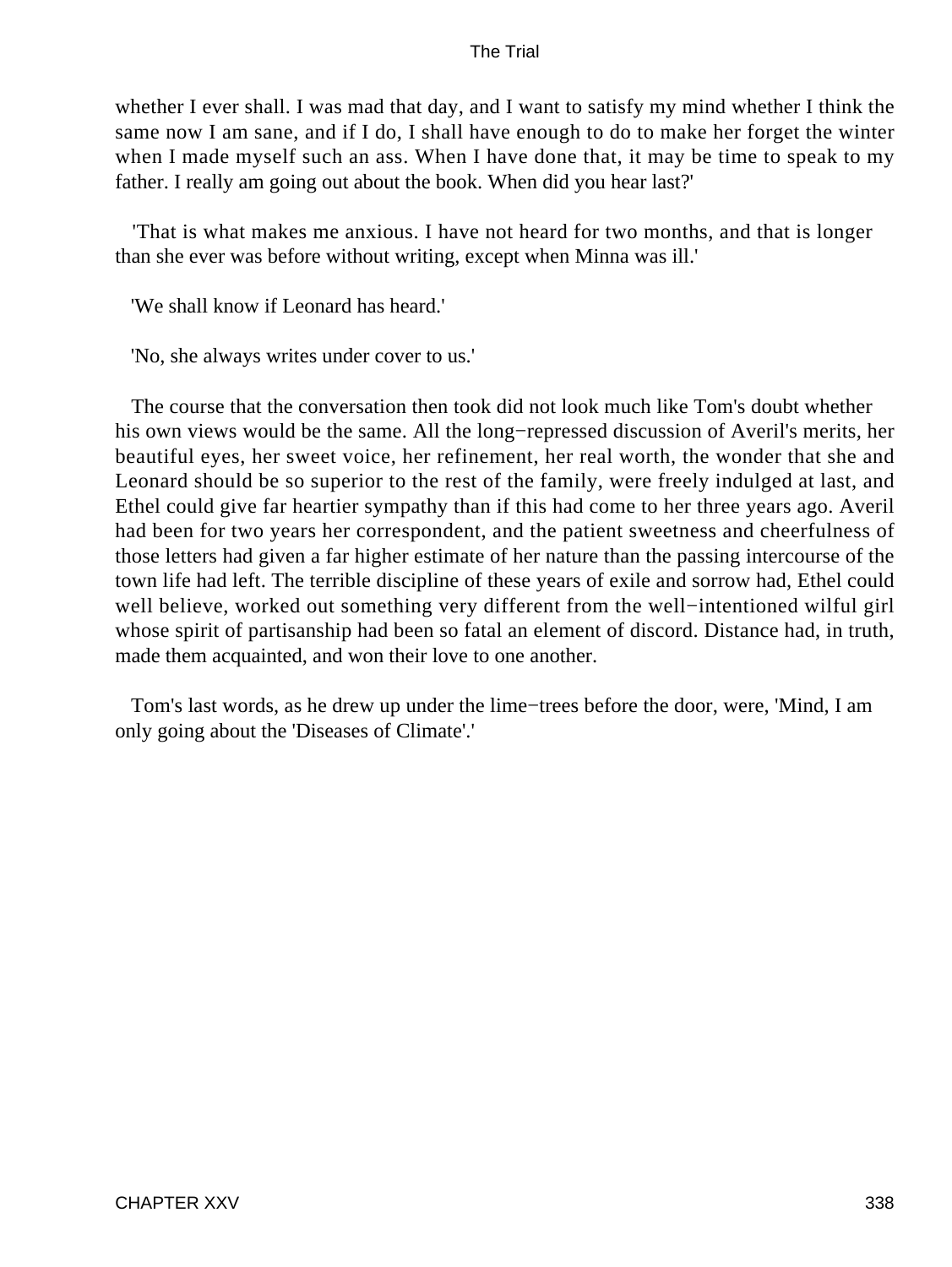# **[CHAPTER XXVI](#page-415-0)**

*A*nd Bishop Gawain as he rose,

Said, 'Wilton, grieve not for thy woes,

Disgrace and trouble;

For He who honour best bestows,

Can give thee double.' – Marmion

 Dr. May had written to Portland, entreating that no communication might be made to Leonard Ward before his arrival; and the good physician's affection for the prisoner had been so much observed, that no one would have felt it fair to anticipate him. Indeed, he presented himself at the prison gates only two hours after the arrival of the documents, when no one but the governor was aware of their contents.

 Leonard was as usual at his business in the schoolmaster's department; and thither a summons was sent for him, while Dr. May and the governor alone awaited his arrival. Tom's visit was still very recent; and Leonard entered with anxious eyes, brow drawn together, and compressed lips, as though braced to meet another blow; and the unusual room, the presence of the governor instead of the warder, and Dr. May's irrepressible emotion, so confirmed the impression, that his face at once assumed a resolute look of painful expectation.

 'My boy,' said Dr. May, clasping both his hands in his own, 'you have borne much of ill. Can you bear to hear good news?'

 'Am I to be sent out to Australia already?' said Leonard – for a shortening of the eight years before his ticket−of−leave was the sole hope that had presented itself.

 'Sent out, yes; out to go wherever you please, Leonard. The right is come round. The truth is out. You are a free man! Do you know what that is? It is a pardon. Your pardon. All that can be done to right you, my boy – but it is as good as a reversal of the sentence.'

 The Doctor had spoken this with pauses; going on, as Leonard, instead of answering, stood like one in a dream, and at last said with difficulty, 'Who did it then?'

'It was as you always believed.'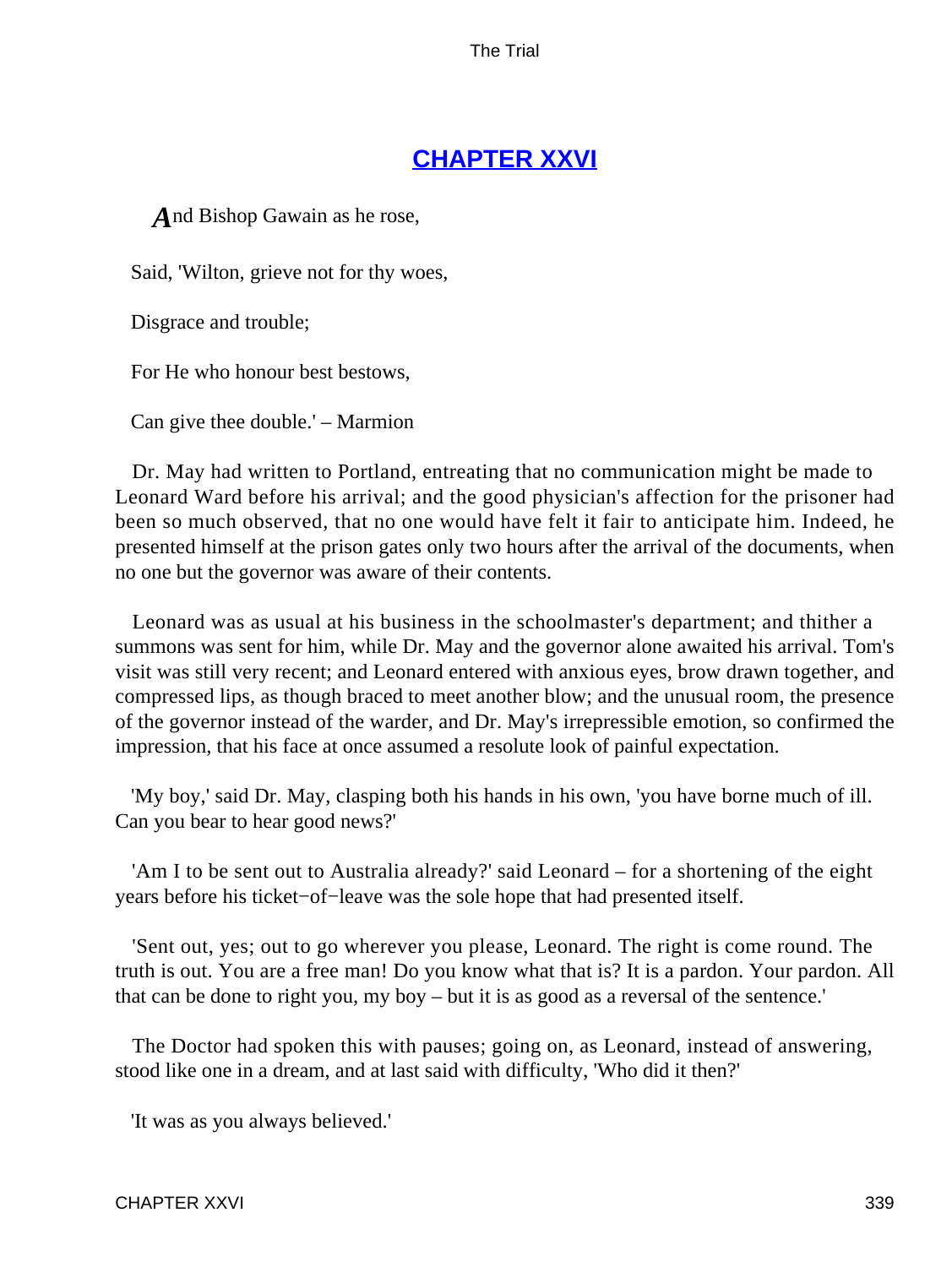'Has he told?' said Leonard, drawing his brows together with the effort to understand.

 'No, Leonard. The vengeance he had brought on himself did not give space for repentance; but the pocket−book, with your receipt, was upon him, and your innocence is established.'

 'And let me congratulate you,' added the governor, shaking hands with him; 'and add, that all I have known of you has been as complete an exculpation as any discovery can be.'

 Leonard's hand was passive, his cheek had become white, his forehead still knit. 'Axworthy!' he said, still as in a trance.

 'Yes. Hurt in a brawl at Paris. He was brought to the Hotel Dieu; and my son Tom was called to see him.'

 'Sam Axworthy! repeated Leonard, putting his hand over his eyes, as if one sensation overpowered everything else; and thus he stood for some seconds, to the perplexity of both.

 They showed him the papers: he gazed, but without comprehension; and then putting the bag, provided by Tom, into his hand, they sent him, moving in a sort of mechanical obedience, into the room of one of the officials to change his dress.

 Dr. May poured out to the governor and chaplain, who by this time had joined them, the history of Leonard's generous behaviour at the time of the trial, and listened in return to their account of the growing impression he had created – a belief, almost reluctant, that instead of being their prime specimen, he could only be in their hands by mistake. He was too sincere not to have confessed had he been really guilty; and in the long run, such behaviour as his would have been impossible in one unrepentant. He had been the more believed from the absence of complaint, demonstration, or assertion; and the constant endeavour to avoid notice, coupled with the quiet thorough execution of whatever was set before him with all his might.

 This was a theme to occupy the Doctor for a long time; but at last he grew eager for Leonard's return, and went to hasten him. He started up, still in the convict garb, the bag untouched.

 'I beg your pardon,' he said, when his friend's exclamation had reminded him of what had been desired of him; and in a few minutes he reappeared in the ordinary dress of a gentleman, but the change did not seem to have made him realize his freedom – there was the same submissive manner, the same conventional gesture of respect in reply to the chaplain's warm congratulation.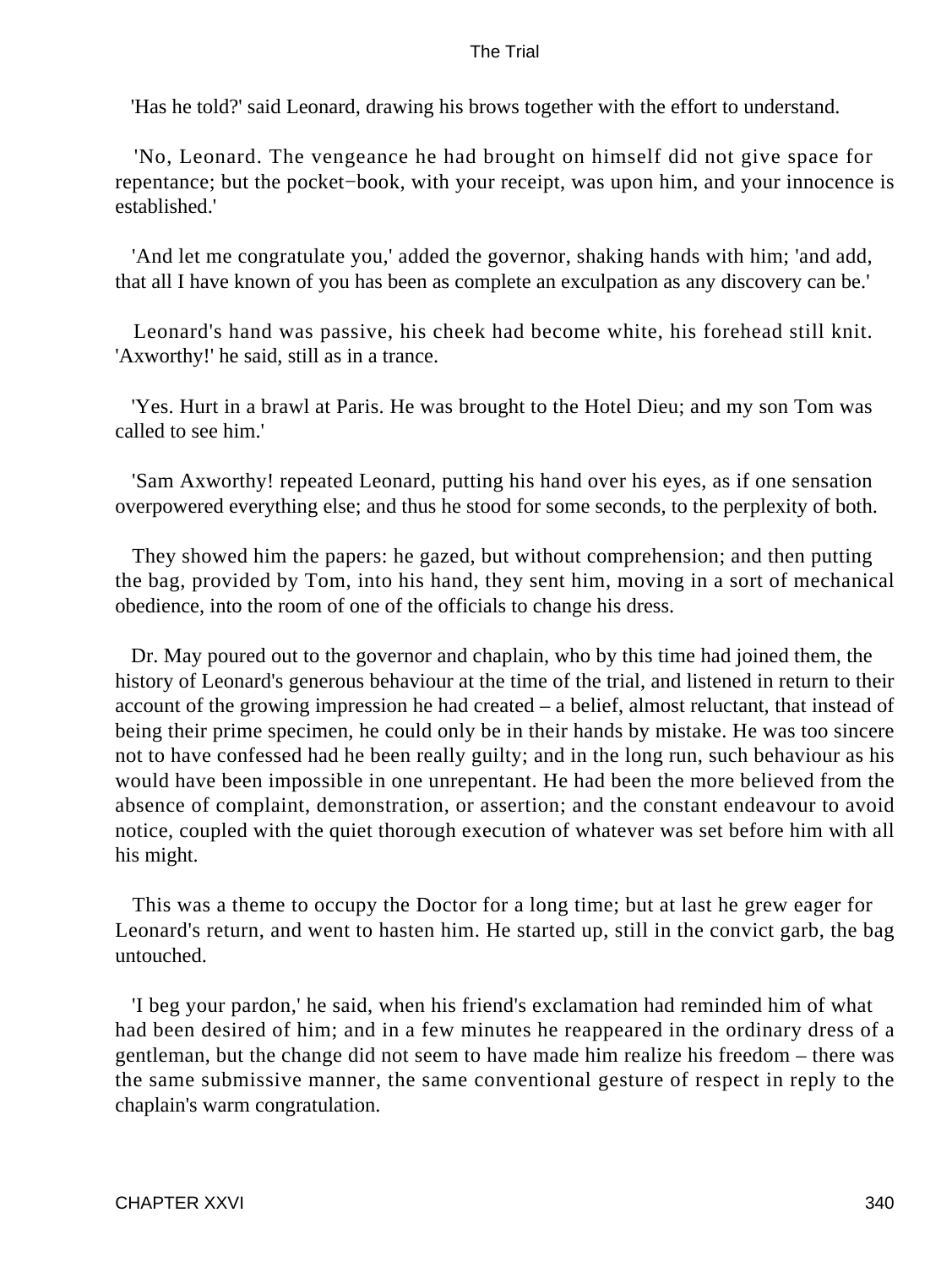'Come, Leonard, I am always missing the boat, but I don't want to do so now. We must get home to−night. Have you anything to take with you?'

 'My Bible and Prayer−Book. They are my own, sir;' as he turned to the governor. 'May I go to my cell for them?'

 Again they tarried long for him, and became afraid that he had fallen into another reverie; but going to fetch him, found that the delay was caused by the farewells of all who had come in his way. The tidings of his full justification had spread, and each official was eager to wish him good speed, and thank him for the aid of his example and support. The schoolmaster, who had of late treated him as a friend, kept close to him, rejoicing in his liberation, but expecting to miss him sorely; and such of the convicts as were within reach, were not without their share in the general exultation. He had never galled them by his superiority; and though Brown, the clerk, had been his only friend, he had done many an act of kindness; and when writing letters for the unlearned, had spoken many a wholesome simple word that had gone home to the heart. His hand was as ready for a parting grasp from a fellow−prisoner as from a warder; and his thought and voice were recalled to leave messages for men out of reach; his eyes moistened at the kindly felicitations; but when he was past the oft−trodden precincts of the inner court and long galleries, the passiveness returned, and he received the last good−byes of the governor and superior officers, as if only half alive to their import. And thus, silent, calm, and grave, his composure like that of a man walking in his sleep, did Leonard Ward pass the arched gateway, enter on the outer world, and end his three and a half years of penal servitude.

 'I'm less like an angel than he is like St. Peter,' thought Dr. May, as he watched the fixed dreamy gaze, 'but this is like «yet wist he not that it was true, but thought he saw a vision.» When will he realize liberty, and enjoy it? I shall do him a greater kindness by leaving him to himself.'

 And in spite of his impatience, Dr. May refrained from disturbing that open−eyed trance all the way down the long hill, trusting to the crowd in the steamer for rousing him to perceive that he was no longer among russet coats and blue shirts; but he stood motionless, gazing, or at least his face turned, towards the Dorset coast, uttering no word, making no movement, save when summoned by his guide – then obeying as implicitly as though it were his jailor.

 So they came to the pier; and so they walked the length of Weymouth, paced the platform, and took their places in the train. Just as they had shot beyond the town, and come into the little wooded valleys beyond, Leonard turned round, and with the first sparkle in his eye, exclaimed, 'Trees! Oh, noble trees and hedges!' then turned again to look in enchantment at the passing groups – far from noble, though bright with autumn tints – that alternated with the chalk downs.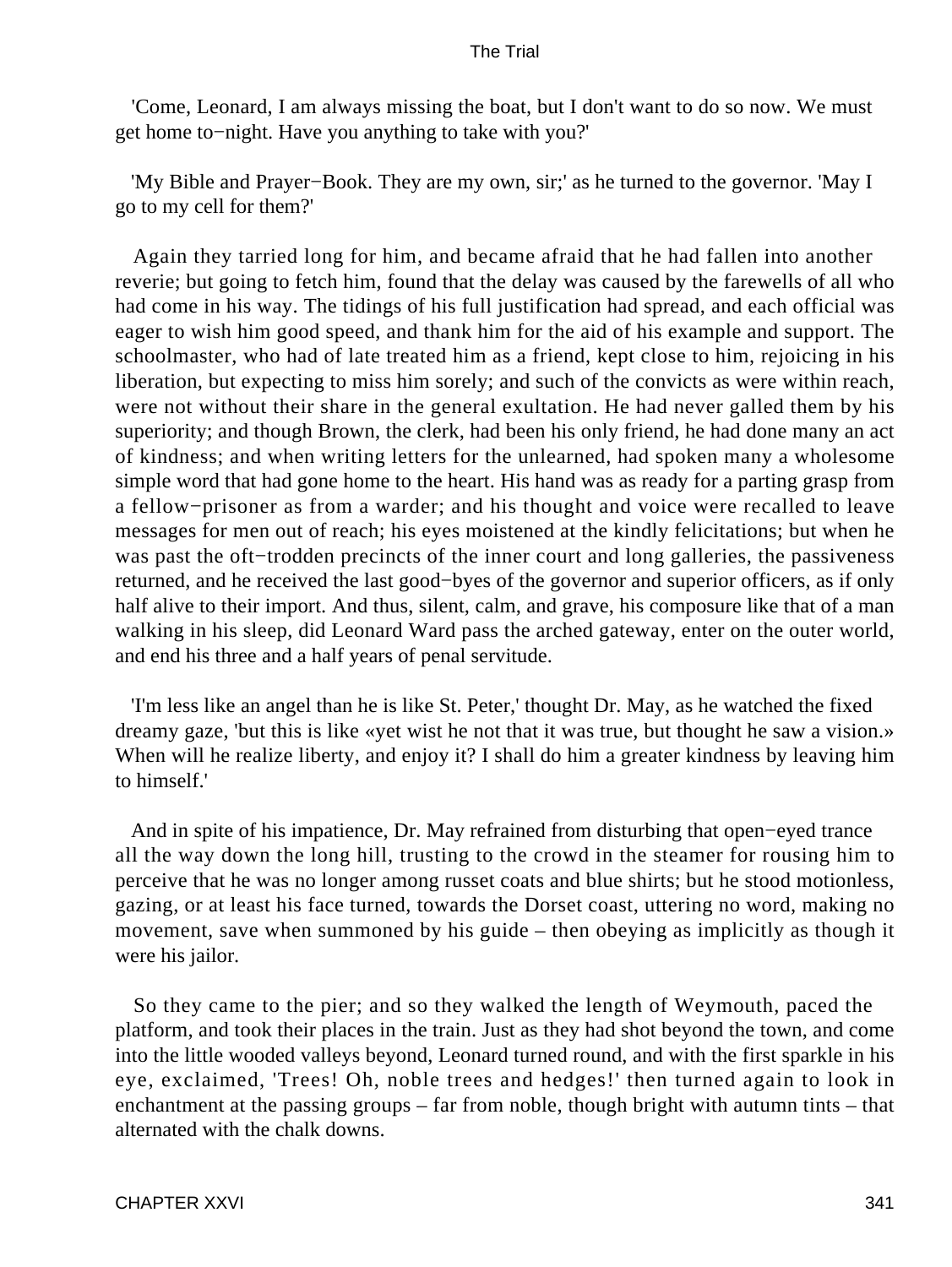Dr. May was pleased at this revival, and entertained at the start and glance of inquiring alarm from an old gentleman in the other corner. Presently, in the darkness of a cutting, again Leonard spoke: 'Where are you taking me, Dr. May?'

## 'Home, of course.'

 Whatever the word might imply to the poor lad, he was satisfied, and again became absorbed in the sight of fields, trees, and hedgerows; while Dr. May watched the tokens of secret dismay in their fellow−traveller, who had no doubt understood 'home' to mean his private asylum. Indeed, though the steady full dark eyes showed no aberration, there was a strange deep cave between the lid and the eyebrow, which gave a haggard look; the spare, worn, grave features had an expression – not indeed weak, nor wandering, but half bewildered, half absorbed, moreover, in spite of Tom's minute selection of apparel, it had been too hasty a toilette for the garments to look perfectly natural; and the cropped head was so suspicious, that it was no wonder that at the first station, the old gentleman gathered up his umbrella, with intense courtesy squeezed gingerly to the door, carefully avoiding any stumble over perilous toes, and made his escape – entering another carriage, whence he no doubt signed cautions against the lunatic and his keeper, since no one again invaded their privacy.

 Perhaps this incident most fully revealed to the Doctor, how unlike other people his charge was, how much changed from the handsome spirited lad on whom the trouble had fallen; and he looked again and again at the profile turned to the window, as fixed and set as though it had been carved.

 'Ah, patience is an exhausting virtue!' said he to himself. 'Verily it is bearing – bearing up under the full weight; and the long bent spring is the slower in rebounding in proportion to its inherent strength. Poor lad, what protracted endurance it has been! There is health and force in his face; no line of sin, nor sickness, nor worldly care, such as it makes one's heart ache to see aging young faces; yet how utterly unlike the face of one and−twenty! I had rather see it sadder than so strangely settled and sedate! Shall I speak to him again? Not yet: those green hill−sides, those fields and cattle, must refresh him better than my clavers, after his grim stony mount of purgatory. I wish it were a brighter day to greet him, instead of this gray damp fog.'

 The said fog prevented any semblance of sunset; but through the gray moonlit haze, Leonard kept his face to the window, pertinaciously clearing openings in the bedewed glass, as though the varying outline of the horizon had a fascination for him. At last, after ten minutes of glaring gas at a junction had by contrast rendered the mist impenetrable, and reduced the view to brightened clouds of steam, and to white telegraphic posts, erecting themselves every moment, with their wires changing their perspective in incessant monotony, he ceased his gaze, and sat upright in his place, with the same strange rigid somnambulist air.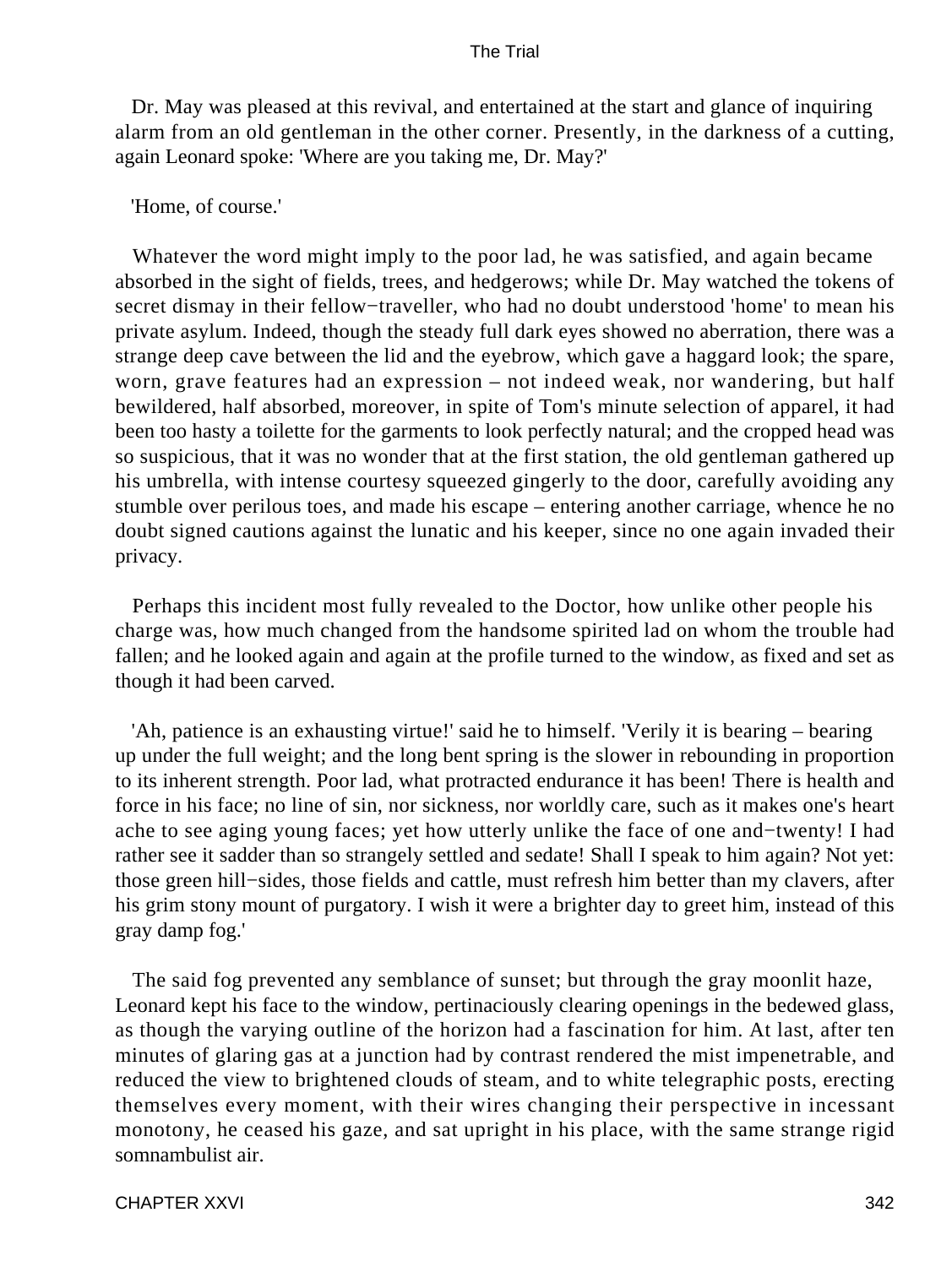Dr. May resolved to rouse him.

 'Well, Leonard,' he said, 'this has been a very long fever; but we are well through it at last – with the young doctor from Paris to our aid.'

 Probably Leonard only heard the voice, not the words, for he passed his hand over his face, and looked up to the Doctor, saying dreamily, 'Let me see! Is it all true?' and then, with a grave wistful look, 'It was not I who did that thing, then?'

 'My dear!' exclaimed the Doctor, starting forward, and catching hold of his hand, 'have they brought you to this?'

'I always meant to ask you, if I ever saw you alone again,' said Leonard.

'But you don't mean that you have imagined it!'

 'Not constantly – not when any one was with me,' said Leonard, roused by Dr. May's evident dismay; and drawn on by his face of anxious inquiry. 'At Milbank, I generally thought I remembered it just as they described it in court, and that it was some miserable ruinous delusion that hindered my confessing; but the odd thing was, that the moment any one opened my door, I forgot all about it, resolutions and all, and was myself again.'

'Then surely – surely you left that horror with the solitude?'

 'Yes, till lately; but when it did come back, I could not be sure what was recollection of fact, and what of my own fancy;' and he drew his brows together in painful effort. 'Did I know who did it, or did I only guess?'

'You came to a right conclusion, and would not let me act on it.'

'And I really did write the receipt, and not dream it?'

 'That receipt has been in my hand. It was what has brought you here.' And now to hearing ears, Dr. May went over the narrative; and Leonard stood up under the little lamp in the roof of the carriage to read the papers.

 'I recollect – I understand,' he said, presently, and sat down, grave and meditative – no longer dreamy, but going over events, which had at last acquired assurance to his memory from external circumstances. Presently his fingers were clasped together over his face, his head bent, and then he looked up, and said, 'Do they know it – my sister and brother?'

 'No. We would not write till you were free. You must date the first letter from Stoneborough.'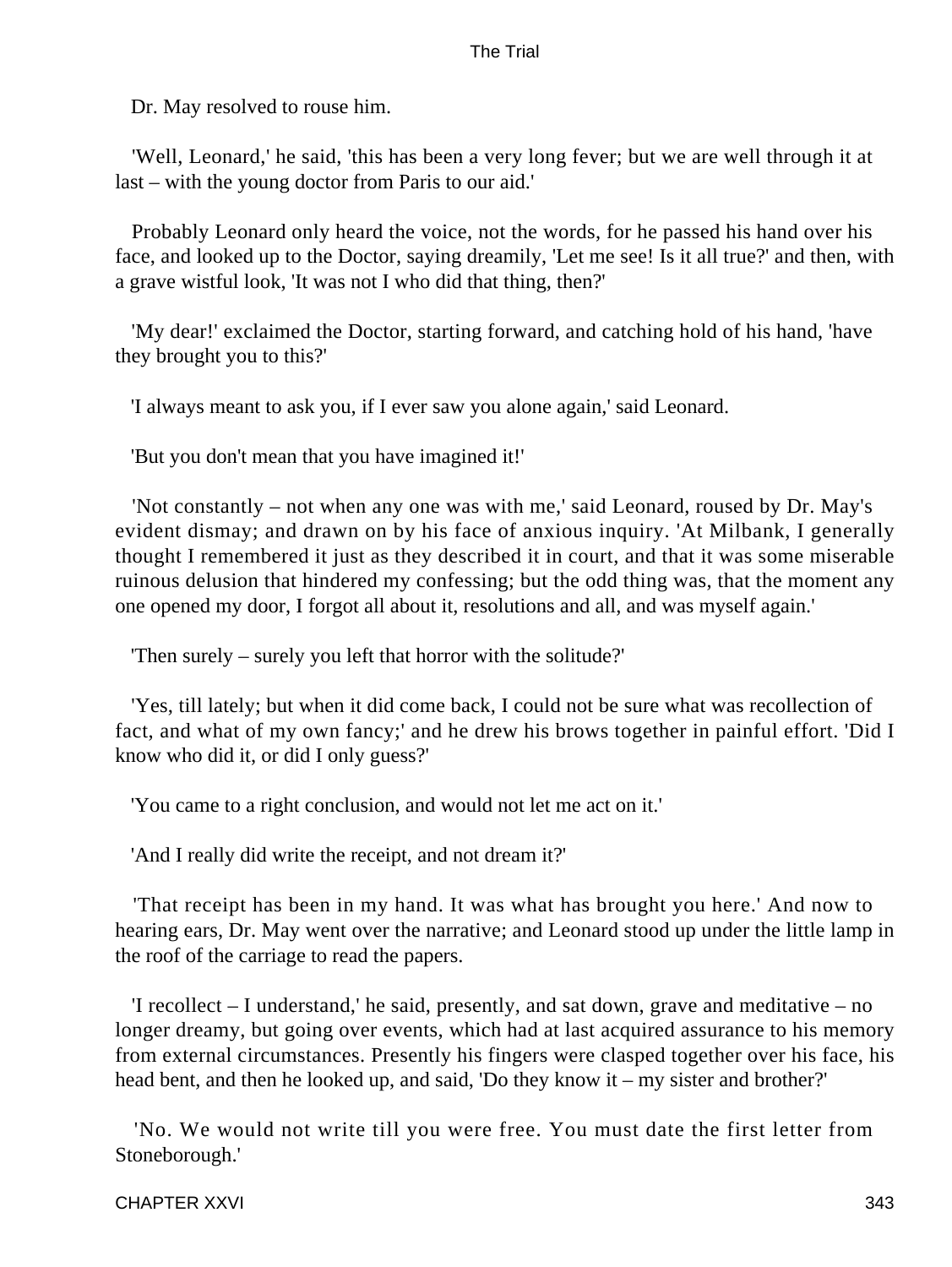The thought had brought a bitter pang. 'One half year sooner – ' and he leant back in his seat, with fingers tightly pressed together, and trembling with emotion.

 'Nay, Leonard; may not the dear child be the first to rejoice in the fulfilment of her own sweet note of comfort? They could not harm the innocent.'

 'Not innocent,' he said, 'not innocent of causing all the discord that has ended in their exile, and the dear child's death.'

 'Then this is what has preyed on you, and changed you so much more of late,' said Dr. May.

 'When I knew that I was indeed guilty of her death,' said Leonard, in a calm full conviction of too long standing to be accompanied with agitation, though permanently bowing him down.

'And you never spoke of this: not to the chaplain?'

 'I never could. It would have implied all the rest that he could not believe. And it would not have changed the fact.'

 'The aspect of it may change, Leonard. You know yourself how many immediate causes combined, of which you cannot accuse yourself – your brother's wrongheadedness, and all the rest. And,' added the Doctor, recovering himself, 'you do see it in other aspects, I know. Think of the spirit set free to be near you – free from the world that has gone so hard with you!'

'I can't keep that thought long; I'm not worthy of it.'

 Again he was silent; but presently said, as with a sudden thought, 'You would have told me if there were any news of Ave.'

 'No, there has been no letter since her last inclosure for you,' and then Dr. May gave the details from the papers on the doings of Henry's division of the army.

'Will Henry let me be with them?' said Leonard, musingly.

'They will come home, depend upon it. You must wait till you hear.'

Leonard thought a little while, then said, 'Where did you say I was to go, Dr. May?'

'Where, indeed? Home, Leonard – home. Ethel is waiting for us. To the High Street.'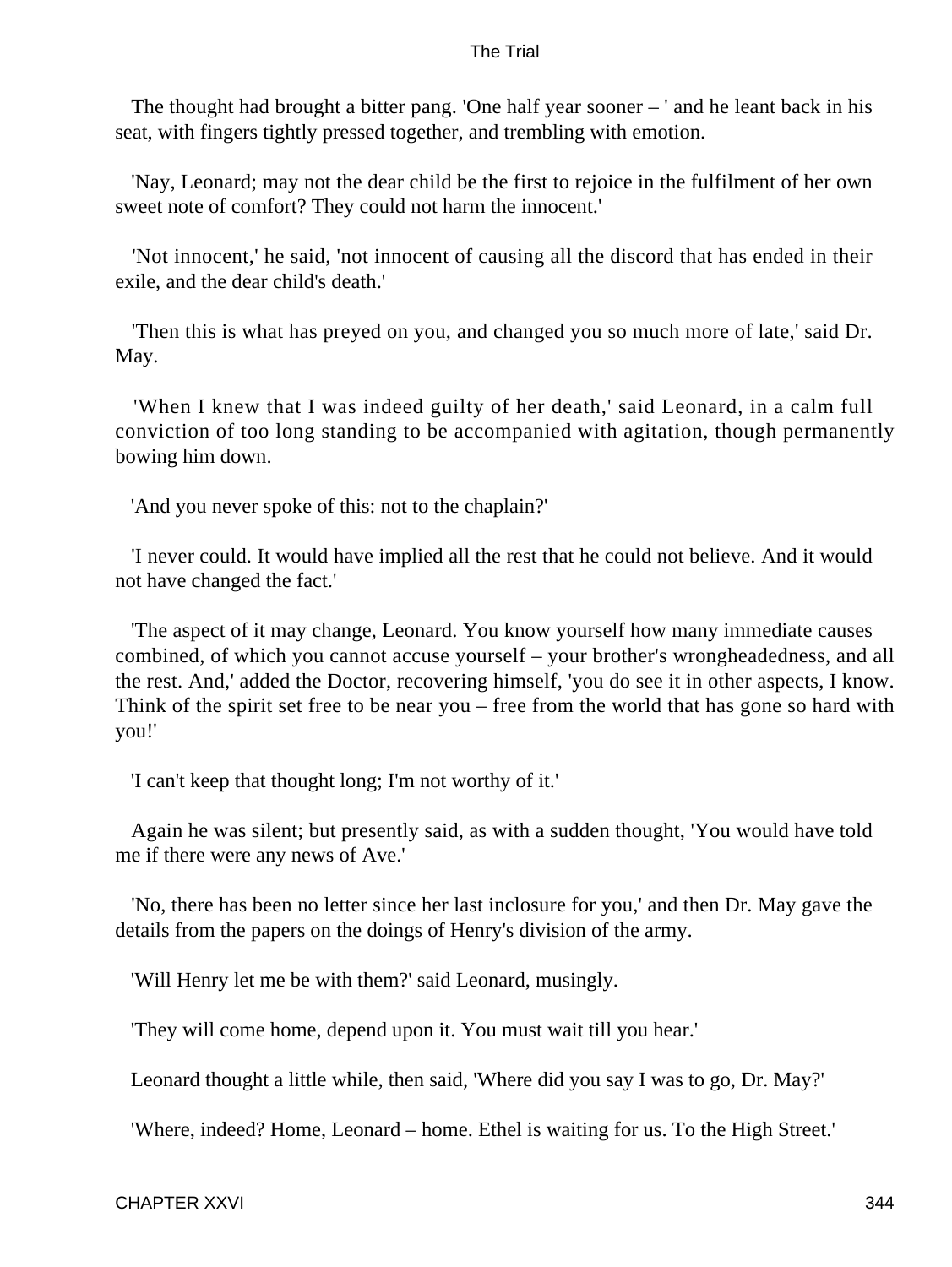Leonard looked up again with his bewildered face, then said, 'I know what you do with me will be right, but  $-$ '

'Had you rather not?' said the Doctor, startled.

 'Rather!' and the Doctor, to his exceeding joy, saw the fingers over his eyes moist with the tears they tried to hide; 'I only meant – ' he added, with an effort, 'you must think and judge – I can't think – whether I ought.'

 'If you ask me that,' said Dr. May, earnestly, 'all I have to say is, that I don't know what palace is worthy of you.'

 There was not much said after that; and the Doctor fell asleep, waking only at the halts at stations to ask where he was.

 At last came 'Blewer!' and as the light shone on the clock, Leonard said, 'A quarter past twelve! It is the very train I went by! Is it a dream?'

 Ten minutes more, and 'Stoneborough' was the cry. Hastily springing out, shuffling the tickets into the porter's hand, and grappling Leonard's arm as if he feared an escape, Dr. May hurried him into the empty streets, and strode on in silence.

 The pull at the door−bell was answered instantly by Ethel herself. She held out her hand, and grasped that which Leonard had almost withheld, shrinking as from too sudden a vision; and then she ardently exchanged kisses with her father.

'Where's Tom? Gone to bed?' said Dr. May, stepping into the bright drawing−room.

'No,' said Ethel, demurely; 'he is gone – he is gone to America.'

The Doctor gave a prodigious start, and looked at her again.

 'He went this afternoon ' she said. 'There is some matter about the 'Diseases of Climate' that he must settle before the book is published; and he thought he could best be spared now. He has left messages that I will give you by and by; but you must both be famished.'

 Her looks indicated that all was right, and both turned to welcome the guest, who stood where the first impulse had left him, in the hall, not moving forward, till he was invited in to the fire, and the meal already spread. He then obeyed, and took the place pointed out; while the Doctor nervously expatiated on the cold, damp, and changes of train; and Ethel, in the active bashfulness of hidden agitation, made tea, cut bread, carved chicken, and waited on them with double assiduity, as Leonard, though eating as a man who had fasted since early morning, was passive as a little child, merely accepting what was offered to him, and not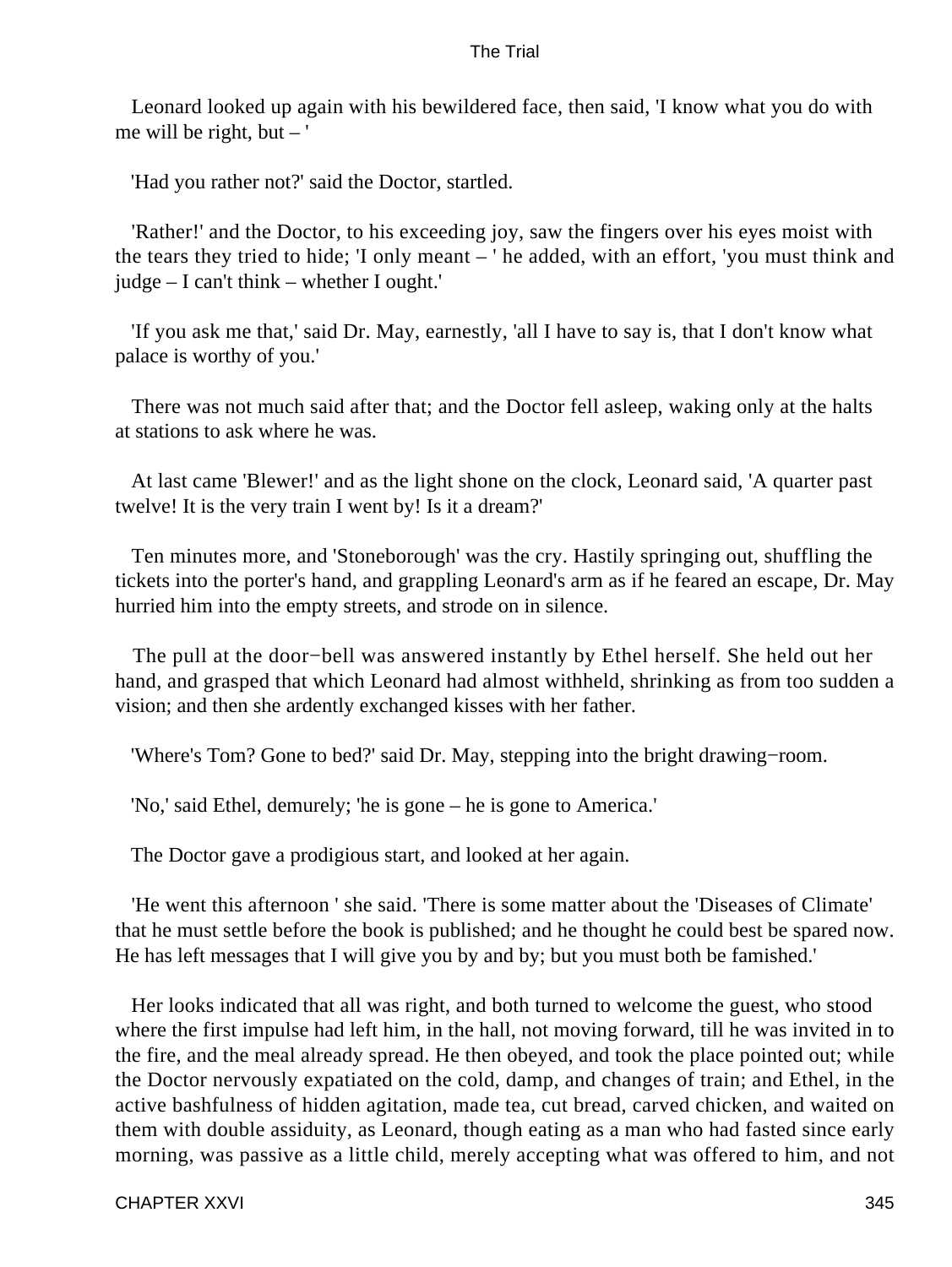even passing his cup till she held out her hand for it.

 She did not even dare to look at him; she could not bear that he should see her do so; it was enough to know that he was free – that he was there – that it was over. She did not want to see how it had changed him; and, half to set him at ease, half to work off her own excitement, she talked to her father, and told him of the little events of his absence till the meal was over; and, at half−past one, good nights were exchanged with Leonard, and the Doctor saw him to his room, then returned to his daughter on her own threshold.

'That's a thing to have lived for,' he said.

Ethel locked her hands together, and looked up.

 'And now, how about this other denouement? I might have guessed that the wind sat in that quarter.'

'But you're not to guess it, papa. It is really and truly about the 'Diseases of Climate'.'

'Swamp fevers, eh! and agues!'

 The 'if you can help it,' was a great comfort now; Ethel could venture on saying, 'Of course that has something to do with it; but he really does make the book his object; and please – please don't give any hint that you suspect anything else.'

'I suppose you are in his confidence; and I must ask no questions.'

 'I hated not telling you, and letting you tease him; but he trusted me just enough not to make me dare to say a word; though I never was sure there was a word to say. Now do just once own, papa, that Tom is the romantic one after all, to have done as he did in the height of the trouble.'

 'Well in his place so should I,' said the Doctor, with the perverseness of not satisfying expectations of amazement.

'*You* would,' said Ethel; 'but Tom! would you have thought it of Tom?'

 'Tom has more in him than shows through his spectacles,' answered Dr. May. 'So! That's the key to his restless fit. Poor fellow! How did it go with him? They have not been carrying it on all this time, surely!'

 'Oh, no, no, papa! She cut him to the heart, poor boy! thought he was laughing at her – told him it had all been irony. He has no notion whether she will ever forgive him.'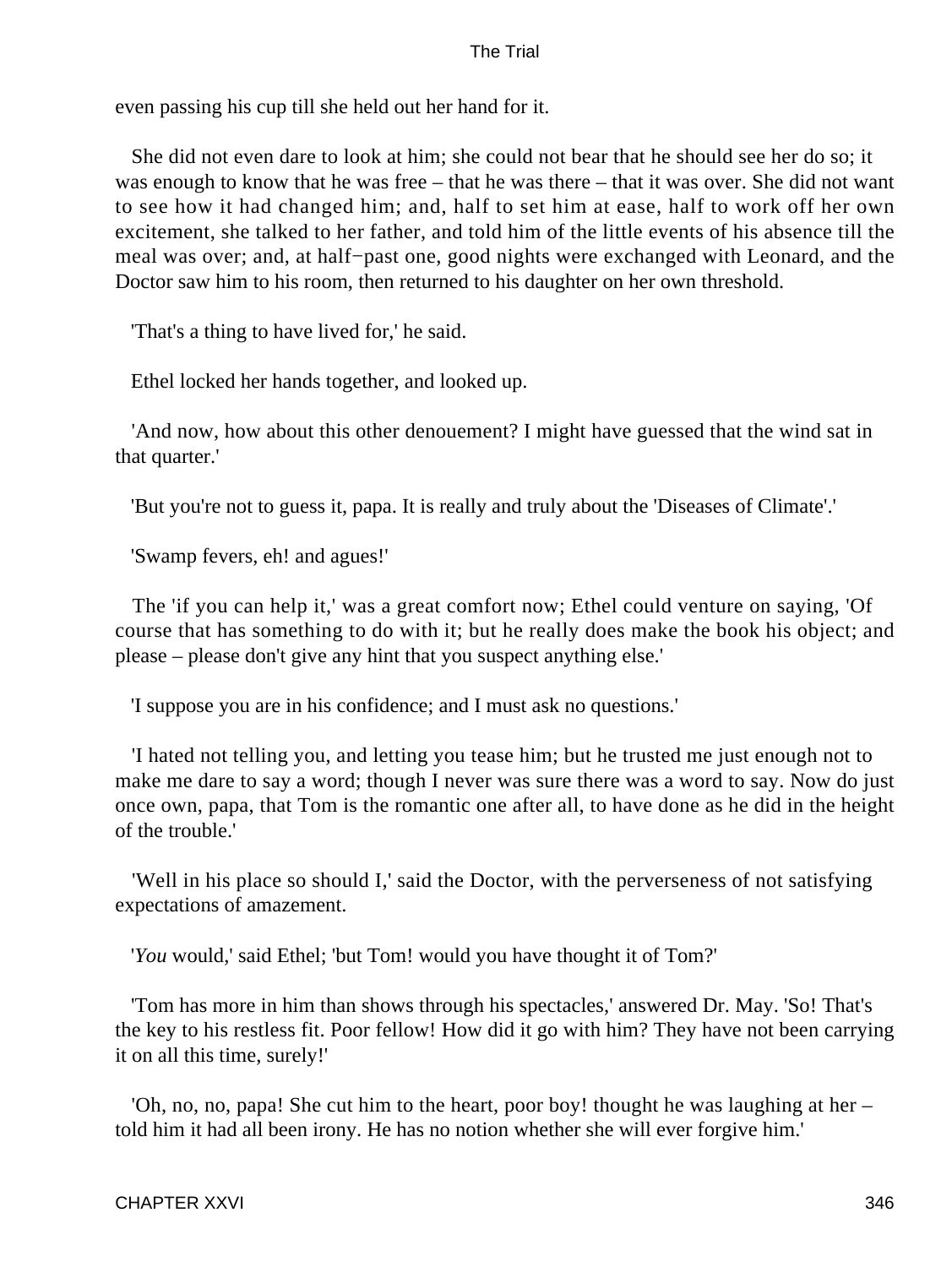'A very good lesson, Master Doctor Thomas,' said Dr. May, with a twinkle in his eye; 'and turn out as it will, it has done him good – tided him over a dangerous time of life. Well, you must tell me all about it to−morrow; I'm too sleepy to know what I'm talking of.'

 The sleepiness that always finished off the Doctor's senses at the right moment, was a great preservative of his freshness and vigour; but Ethel was far from sharing it, and was very glad when the clock sounded a legitimate hour for getting up, and dressing by candle−light, briefly answering Gertrude's eager questions on the arrival. It was a pouring wet morning, and she forbade Daisy to go to church – indeed, it would have been too bad for herself on any morning but this – any but this, as she repeated, smiling at her own spring of thankfulness, as she fortified herself with a weight of waterproof, and came forth in the darkness of 7.45, on a grim November day.

 A few steps before her, pacing on, umbrellaless, was a figure which made her hurry to overtake him.

'0, Leonard! after your journey, and in this rain!'

 He made a gesture of courtesy, but moved as if to follow, not join her. Did he not know whether he were within the pale of humanity?

 'Here is half an umbrella. Won't you hold it for me?' she said; and as he followed his instinct of obedience, she put it into his hand, and took his arm, thinking that this familiarity would best restore him to a sense of his regained position; and, moreover, feeling glad and triumphant to be thus leaning, and to have that strong arm to contend with the driving blast that came howling round the corner of Minster Street, and fighting for their shelter. They were both out of breath when they paused to recover in the deep porch of the Minster.

'Is Dr. May come home?'

 $Yes - and -'$ 

 Ethel signed, and Mr. Wilmot held out an earnest hand, with, 'This is well. I am glad to see you.'

'Thank you, sir,' said Leonard, heartily; 'and for all – '

'This is your new beginning of life, Leonard. God bless you in it.'

 As Mr. Wilmot passed on, Ethel for the first time ventured to look up into the eyes – and saw their hollow setting, their loss of sparkle, but their added steadfastness and resolution. She could not help repeating the long−treasured lines: 'And, Leonard,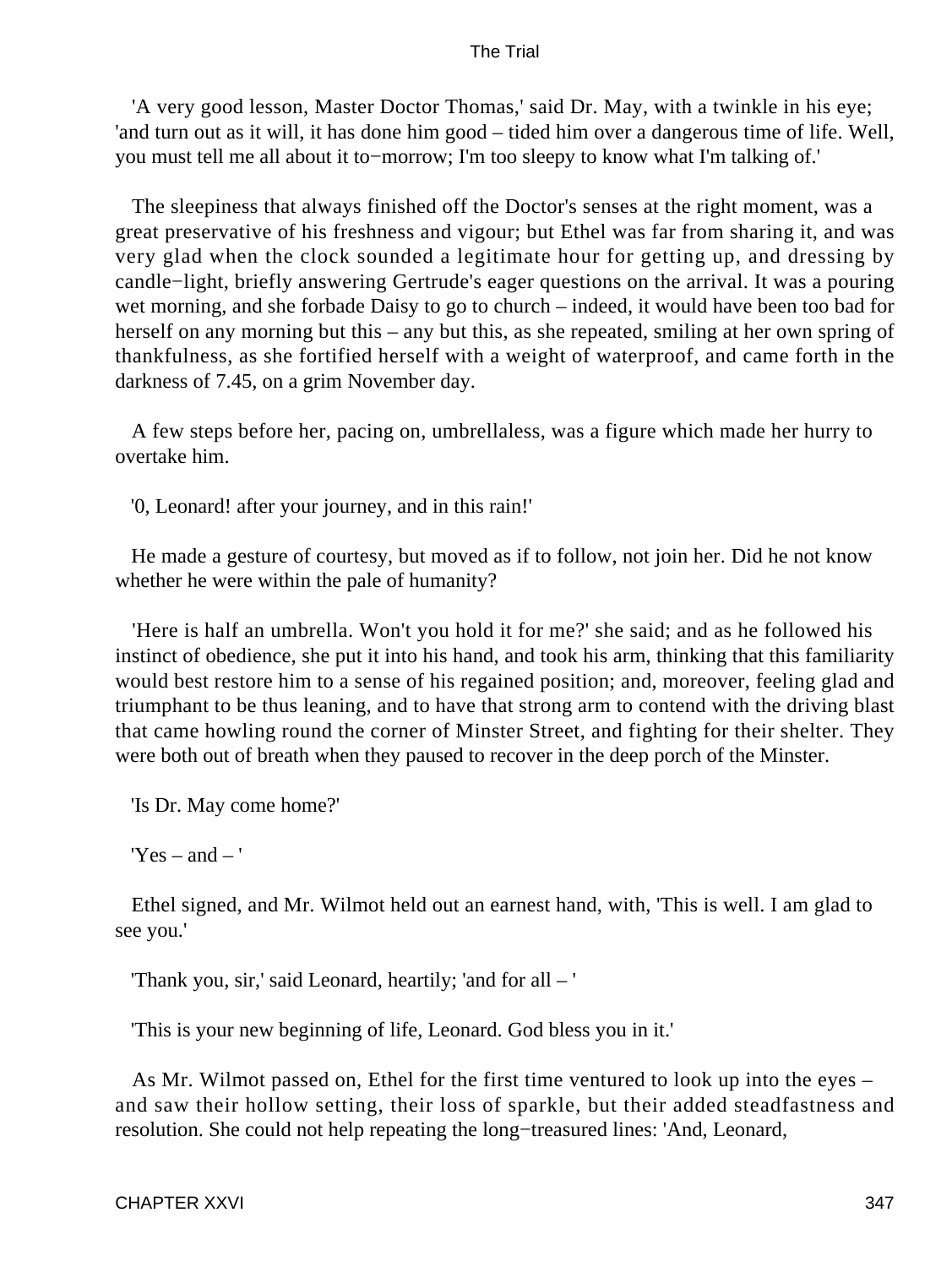" – grieve not for thy woes,

Disgrace and trouble;

For He who honour best bestows,

Shall give thee double."'

 'I've never ceased to be glad you read Marmion with me,' he hastily said, as they turned into church on hearing a clattering of choristers behind them.

 Clara might have had such sensations when she bound the spurs on her knight's heels, yet even she could hardly have had so pure, unselfish, and exquisite a joy as Ethel's, in receiving the pupil who had been in a far different school from hers.

 The gray dawn through the gloom, the depths of shadow in the twilight church, softening and rendering all more solemn and mysterious, were more in accordance than bright and beamy sunshine with her subdued grave thankfulness; and there was something suitable in the fewness of the congregation that had gathered in the Lady Chapel – so few, that there was no room for shyness, either in, or for, him who was again taking his place there, with steady composed demeanour, its stillness concealing so much.

 Ethel had reckoned on the verse – 'That He might hear the mournings of such as are in captivity, and deliver the children appointed unto death.' But she had not reckoned on its falling on her ears in the deep full−toned melodious bass, that came in, giving body to the young notes of the choristers – a voice so altered and mellowed since she last had heard it, that it made her look across in doubt, and recognize in the uplifted face, that here indeed the freed captive was at home, and lifted above himself.

 When the clause, in the Litany, for all prisoners and captives brought to her the thrill that she had only to look up to see the fulfilment of many and many a prayer for one captive, for once she did not hear the response, only saw the bent head, as though there were thoughts went too deep to find voice. And again, there was the special thanksgiving that Mr. Wilmot could not refrain from introducing for one to whom a great mercy had been vouchsafed.

If Ethel had had to swim home, she would not but have been there!

 Charles Cheviot addressed them as they came out of church: 'Good morning – Mr. Ward, I hope to do myself the honour of calling on you – I shall see you again, Ethel.

 And off he went over the glazy stones to his own house, Ethel knowing that this cordial salutation and intended call were meant to be honourable amends for his suspicions; but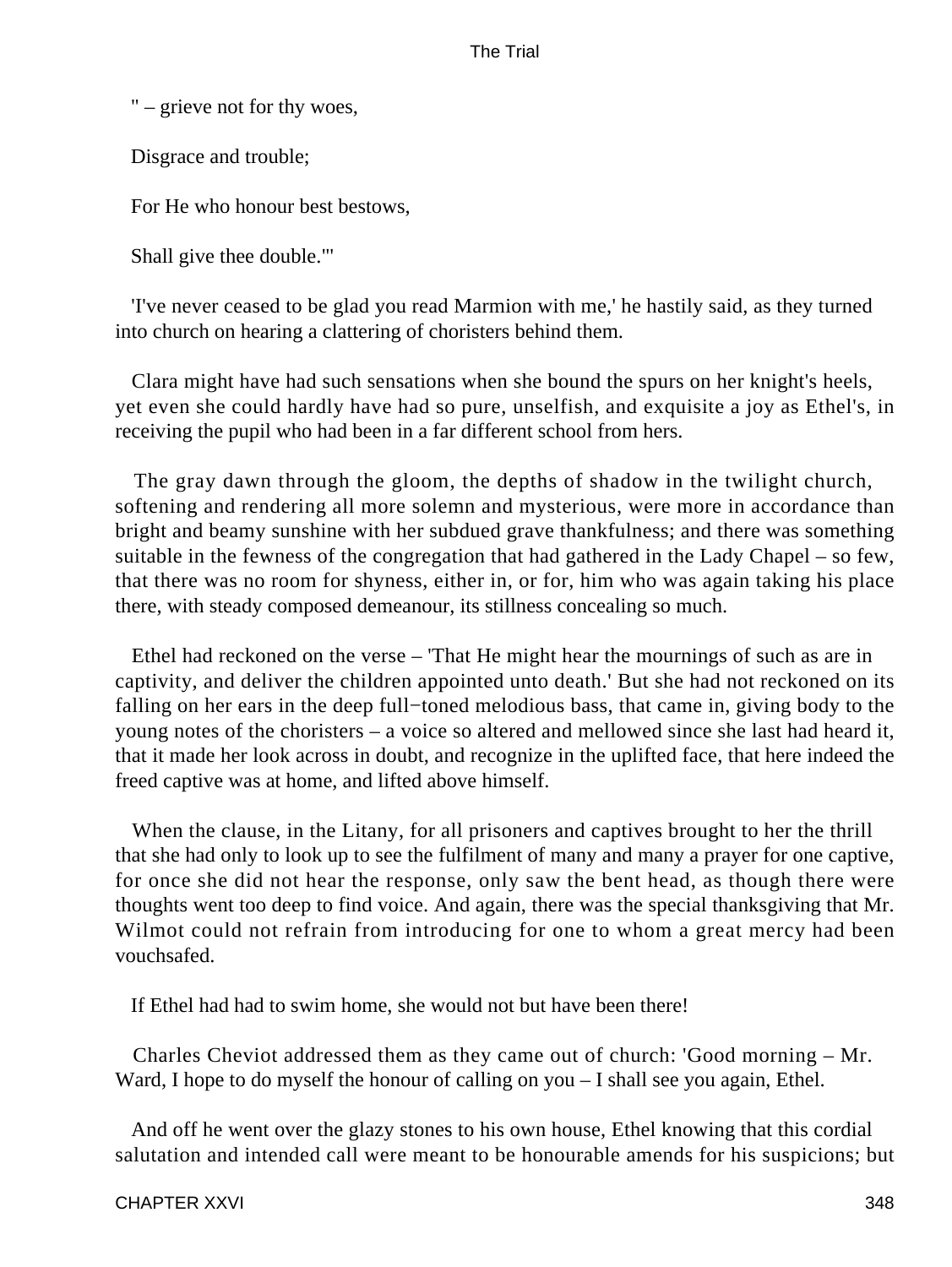Leonard, unconscious of the import, and scarcely knowing indeed that he was addressed, made his mechanical gesture of respect, and looked up, down, and round, absorbed in the scene. 'How exactly the same it all looks,' he said; 'the cloister gate, and the Swan, and the postman in the very same waterproof cape.'

'Do you not feel like being just awake?'

'No; it is more like being a ghost, or somebody else.'

 Then the wind drove them on too fast for speech, till as they crossed the High Street, Ethel pointed through the plane−trees to two round black eyes, and a shining black nose, at the dining−room window.

 'My Mab, my poor little Mab! – You have kept her all this time! I was afraid to ask for her. I could not hope it.'

 'I could not get my spoilt child, Gertrude, to bed without taking Mab, that she might see the meeting.'

 Perhaps it served Daisy right that the meeting did not answer her expectations. Mab and her master had both grown older; she smelt round him long before she was sure of him, and then their content in one another was less shown by fervent rapture, than by the quiet hand smoothing her silken coat; and, in return, by her wistful eye, nestling gesture, gently waving tail.

 And Leonard! How was it with him? It was not easy to tell in his absolute passiveness. He seemed to have neither will nor impulse to speak, move, or act, though whatever was desired of him, he did with the implicit obedience that no one could bear to see. They put books near him, but he did not voluntarily touch one: they asked if he would write to his sister, and he took the pen in his hand, but did not accomplish a commencement. Ethel asked him if he were tired, or had a headache.

'Thank you, no,' he said; 'I'll write,' and made a dip in the ink.

 'I did not mean to tease you,' she said; 'the mail is not going just yet, and there is no need for haste. I was only afraid something was wrong.'

 'Thank you,' he said, submissively; 'I will – when I can think; but it is all too strange. I have not seen a lady, nor a room like this, since July three years.'

 After that Ethel let him alone, satisfied that peace was the best means of recovering the exhaustion of his long−suffering.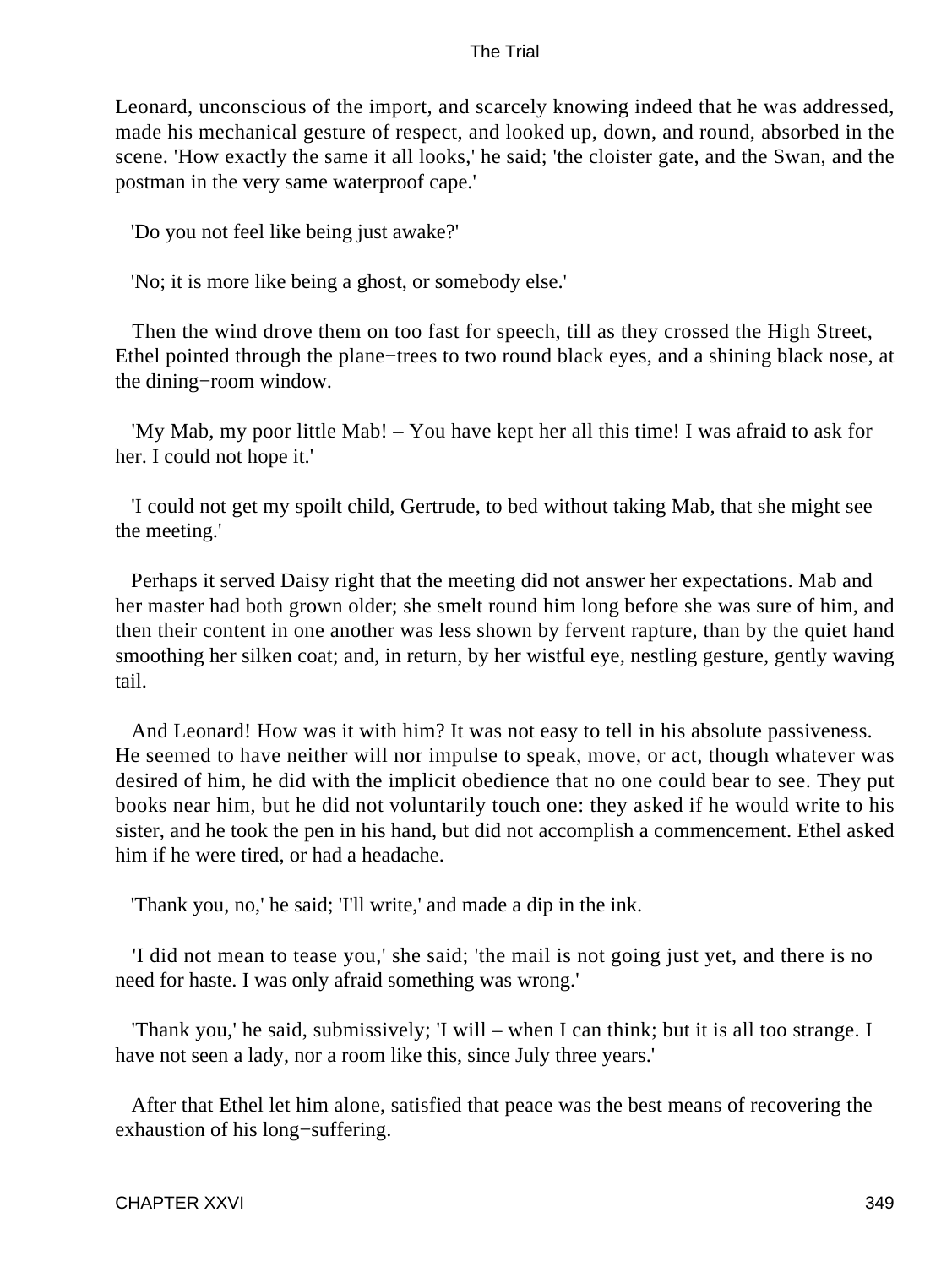The difficulty was that this was no house for quiet, especially the day after the master's return: the door−bell kept on ringing, and each time he looked startled and nervous, though assured that it was only patients. But at twelve o'clock in rushed Mr. Cheviot's little brother, with a note from Mary, lamenting that it was too wet for herself, but saying that Charles was coming in the afternoon, and that he intended to have a dinner−party of old Stoneborough scholars to welcome Leonard back.

 Meanwhile, Martin Cheviot, wanting to see, and not to stare, and to unite cordiality and unconsciousness, made an awkward mixture of all, and did not know how to get away; and before he had accomplished it, Mr. Edward Anderson was announced. He heartily shook hands with Leonard, eagerly welcomed him, and talked volubly, and his last communication was, 'If it clears, you will see Matilda this afternoon.'

'I did not know she was here.'

 'Yes; she and Harvey are come to Mrs. Ledwich's, to stay over Sunday;' and there was a laugh in the corner of his eye, that convinced Ethel that the torrents of rain would be no protection.

 'Papa,' said she, darting out to meet her father in the hall, 'you must take Leonard out in your brougham this afternoon, if you don't want him driven distracted. If he is in the house, ropes won't hold Mrs. Harvey Anderson from him!'

 So Dr. May invited his guest to share his drive; and the excitement began to seem unreal when the Doctor returned alone.

 'I dropped him at Cocksmoor,' he said. 'It was Richard's notion that he would be quieter there – able to get out, and go to church, without being stared at.'

'Did he like it?' asked Gertrude, disappointed.

 'If one told him to chop off his finger, he would do it, and never show whether he liked it. Richard asked him, and he said, «Thank you.» I never could get an opening to show him that we did not want to suppress him; I never saw spirit so quenched.'

 Charles Cheviot thought it was a mistake to do what gave the appearance of suppression – he said that it was due to Leonard to welcome him as heartily as possible, and not to encourage false shame, where there was no disgrace; so he set his wife to fill up her cards for his dinner−party, and included in it Mr. and Mrs. Harvey Anderson, for the sake of their warm interest in the liberated prisoner.

 'However, Leonard was out of the scrape,' as the Doctor expressed it, for he had one of his severe sore throats, and was laid up at Cocksmoor. Richard was dismayed by his passive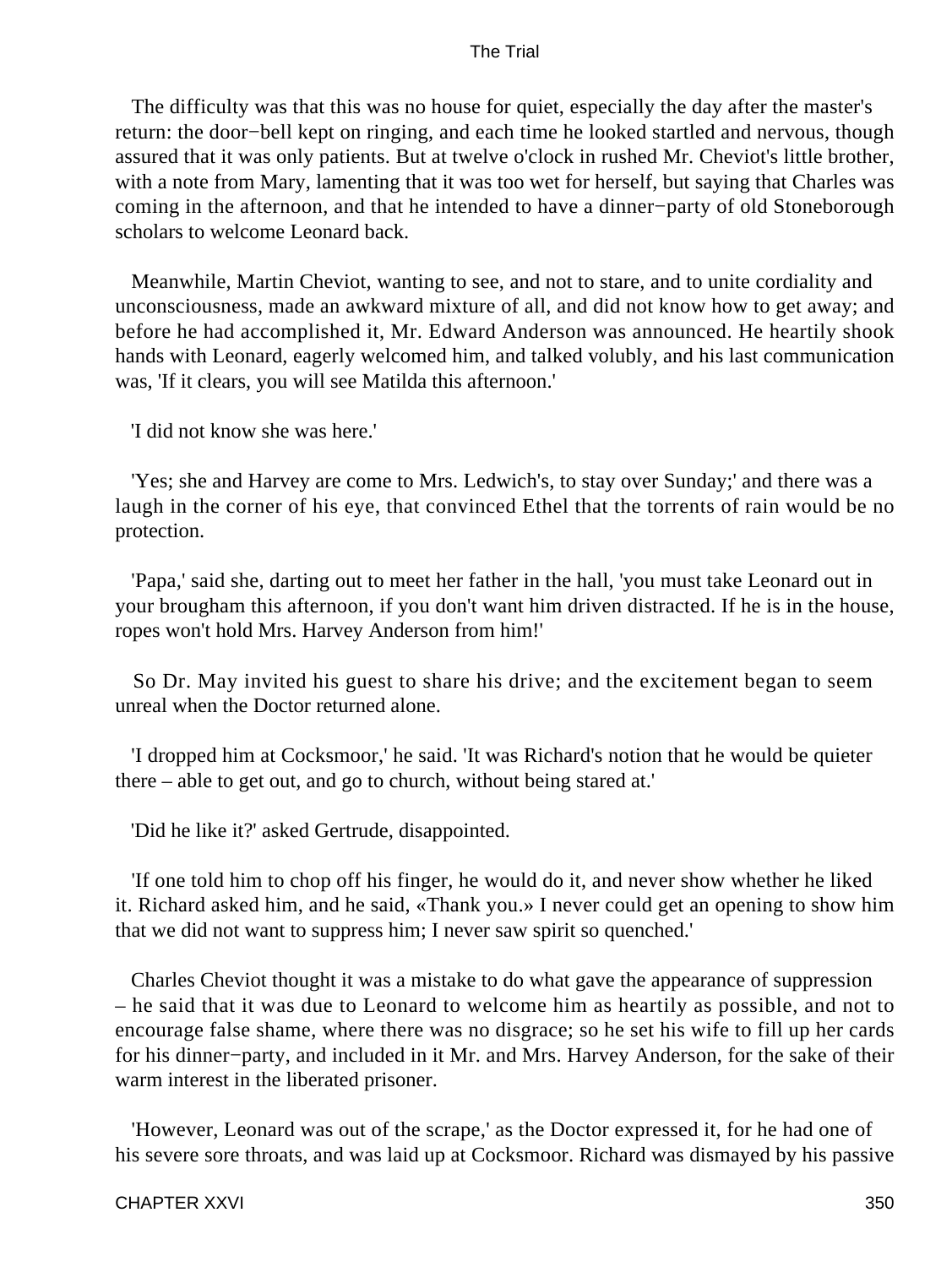obedience – a novelty to the gentle eldest, who had all his life been submitting, and now was puzzled by his guest's unfailing acquiescence without a token of preference or independence: and comically amazed at the implicit fulfilment of his recommendation to keep the throat in bed – a wise suggestion, but one that the whole house of May, in their own persons, would have scouted. Nothing short of the highest authority ever kept them there.

 The semblance of illness was perhaps a good starting−point for a return to the ways of the world; and on the day week of his going to Cocksmoor, Ethel found him by the fire, beginning his letters to his brother and sister, and looking brighter and more cheery, but so devoid of voice, that speech could not be expected of him.

 She had just looked in again after some parish visiting, when a quick soldierly step was heard, and in walked Aubrey.

 'No; I'm not come to you, Ethel; I'm only come to this fellow;' and he ardently grasped his hand. 'I've got leave till Monday, and I shall stay here and see nobody else. – What, a sore throat? Couldn't you get wrapped up enough between the two doctors?'

 Leonard's eyes lighted as he muttered his hoarse 'Thank you,' and Ethel lingered for a little desultory talk to her brother, contrasting the changes that the three years had made in the two friends. Aubrey, drilled out of his home scholarly dreaminess by military and practical discipline, had exchanged his native languor for prompt upright alertness of bearing and speech; his eye had grown more steady, his mouth had lost its vague pensive expression, and was rendered sterner by the dark moustache; definite thought, purpose, and action, had moulded his whole countenance and person into hopeful manhood, instead of visionary boyhood. The other face, naturally the most full of fire and resolution, looked strangely different in its serious unsmiling gravity, the deeply worn stamp of patient endurance and utter isolation. There was much of rest and calm, and even of content – but withal a quenched look, as if the lustre of youth and hope had been extinguished, and the soul had been so driven in upon itself, that there was no opening to receive external sympathy – a settled expression, all the stranger on a face with the clear smoothness of early youth. One thing at least was unchanged – the firm friendship and affection – that kept the two constantly casting glances over one another, to assure themselves of the presence before them.

 Ethel left them together; and her father, who made out that he should save time by going to Cocksmoor Church on Sunday morning, reported that the boys seemed very happy together in their own way; but that Richard reported himself to have been at the sole expense of conversation in the evening – the only time such an event could ever have occurred!

 Aubrey returned home late on the Sunday evening; and Leonard set off to walk part of the way with him in the dusk, but ended by coming the whole distance, for the twilight opened their lips in this renewal of old habits.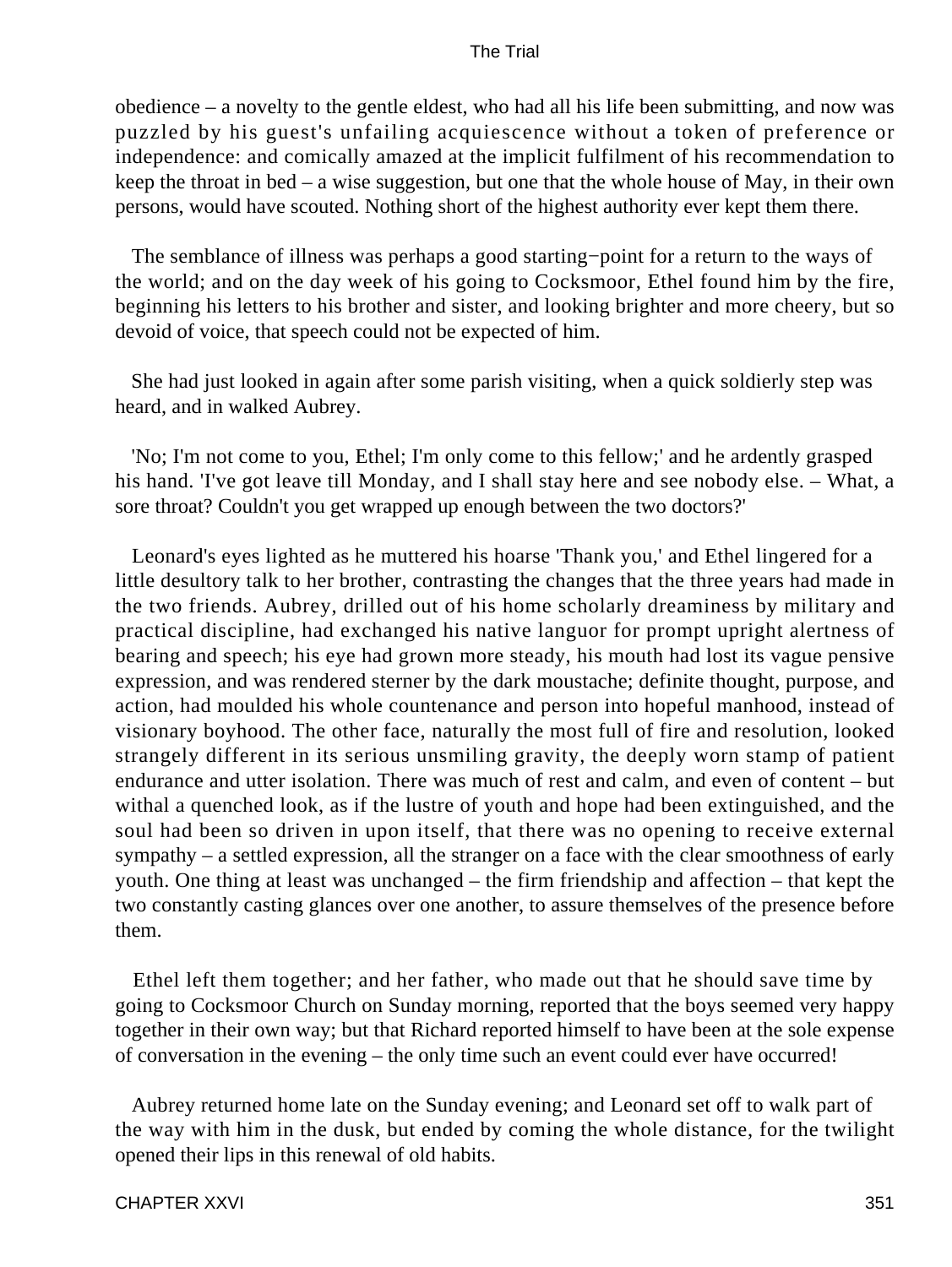'It is all right to be walking together again,' said Aubrey, warmly; 'though it is not like those spring days.'

'I've thought of them every Sunday.'

'And what are you going to do now, old fellow?'

'I don't know.'

 'I hear Bramshaw is going to offer you to come into his office. Now, don't do that, Leonard, whatever you do!'

'I don't know.'

 'You are to have all your property back, you know, and you could do much better for yourself than that.'

'I can't tell till I have heard from my brother.'

'But, Leonard, promise me now – you'll not go out and make a Yankee of yourself.'

'I can't tell; I shall do what he wishes.'

 Aubrey presently found that Leonard seemed to have no capacity to think or speak of the future or the past. He set Aubrey off on his own concerns, and listened with interest, asking questions that showed him perfectly alive to what regarded his friend, but the passive inaction of will and spirits still continued, and made him almost a disappointment.

 On Monday morning there was a squabble between the young engineer and the Daisy, who was a profound believer in the scientific object of Tom's journey, and greatly resented the far too obvious construction thereof.

 'You must read lots of bad novels at Chatham, Aubrey; it is like the fag end of the most trumpery of them all!'

 'You haven't gone far enough in your mathematics, you see, Daisy. You think one and  $one - '$ 

'Make two. So I say.'

'I've gone into the higher branches.'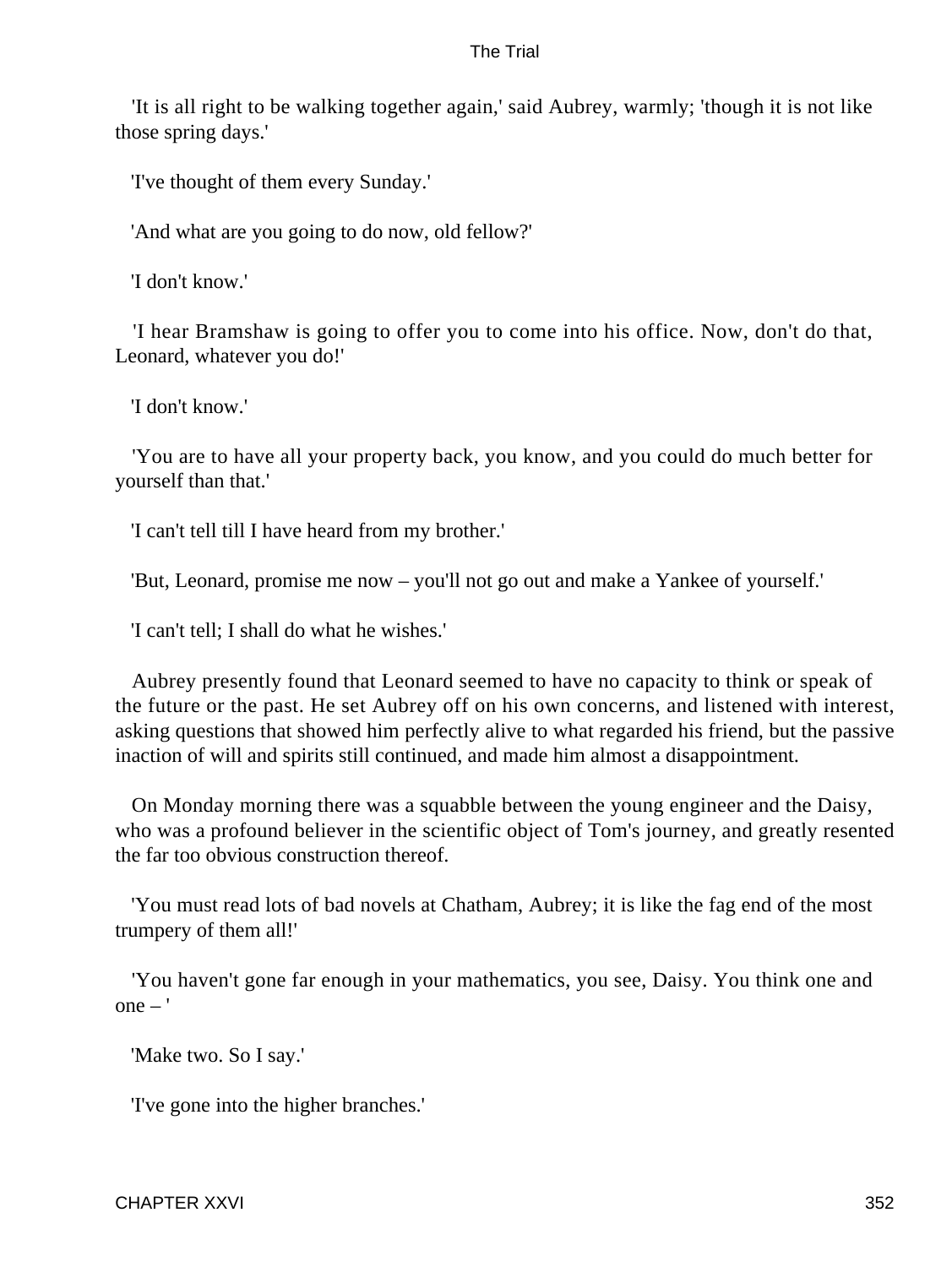'I didn't think you were so simple and commonplace. It would be so stupid to think he must – just because he could not help making this discovery.'

'All for want of the higher branches of mathematics! One plus one – equals one.'

 'One minus common sense, plus folly, plus romance, minus anything to do. Your equation is worthy of Mrs. Harvey Anderson. I gave her a good dose of the 'Diseases of Climate!''

 Aubrey was looking at Ethel all the time Gertrude was triumphing; and finally he said, 'I've no absolute faith in disinterested philanthropy to a younger brother – whatever I had before I went to the Tyrol.'

 'What has that to do with it?' asked Gertrude. 'Everybody was cut up, and wanted a change – and you more than all. I do believe the possibility of a love affair absolutely drives people mad: and now they must needs saddle it upon poor Tom – just the one of the family who is not so stupid, but has plenty of other things to think about.'

'So you think it a stupid pastime?'

 'Of course it is. Why, just look. Hasn't everybody in the family turned stupid, and of no use, as soon at they went and fell in love! Only good old Ethel here has too much sense, and that's what makes her such a dear old gurgoyle. And Harry – he is twice the fun after he comes home, before he gets his fit of love. And all the story books that begin pleasantly, the instant that love gets in, they are just alike – so stupid! And now, if you haven't done it yourself, you want to lug poor innocent Tom in for it.'

'When your time comes, may I be there to see!'

 He retreated from her evident designs of clapper−clawing him; and she turned round to Ethel with, 'Now, isn't it stupid, Ethel!'

 'Very stupid to think all the zest of life resides in one particular feeling,' said Ethel; 'but more stupid to talk of what you know nothing about.'

 Aubrey put in his head for a hurried farewell, and, 'Telegraph to me when Mrs. Thomas May comes home.'

'If Mrs. Thomas May comes home, I'll – '

 'Give her that chair cover,' said Ethel; and her idle needlewoman, having been eight months working one corner of it, went off into fits of laughter, regarding its completion as an equally monstrous feat with an act of cannibalism on the impossible Mrs. Thomas May.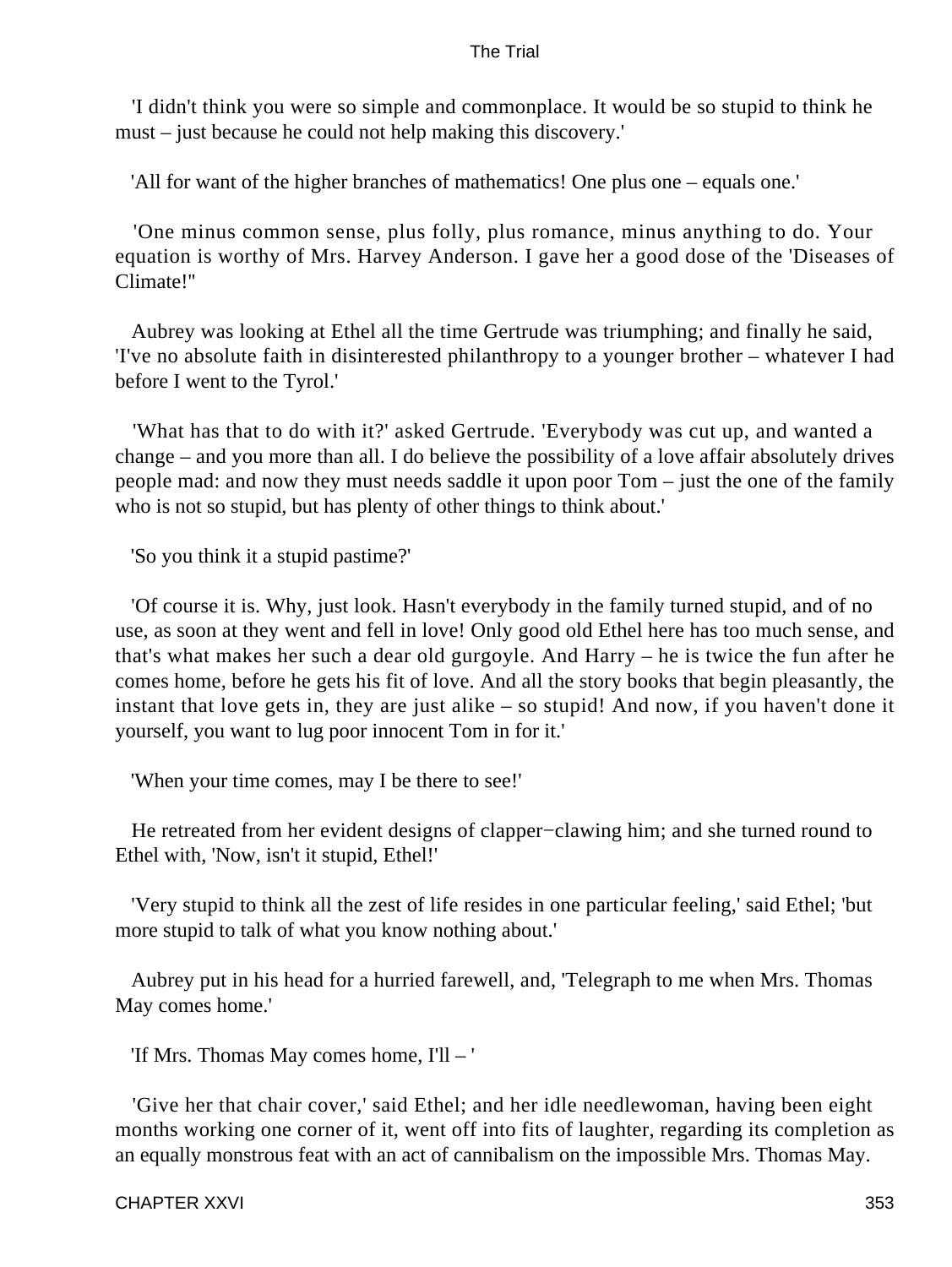How different were these young things, with their rhodomontade and exuberant animation and spirits, from him in whom all the sparkle and aspiration of life seemed extinguished!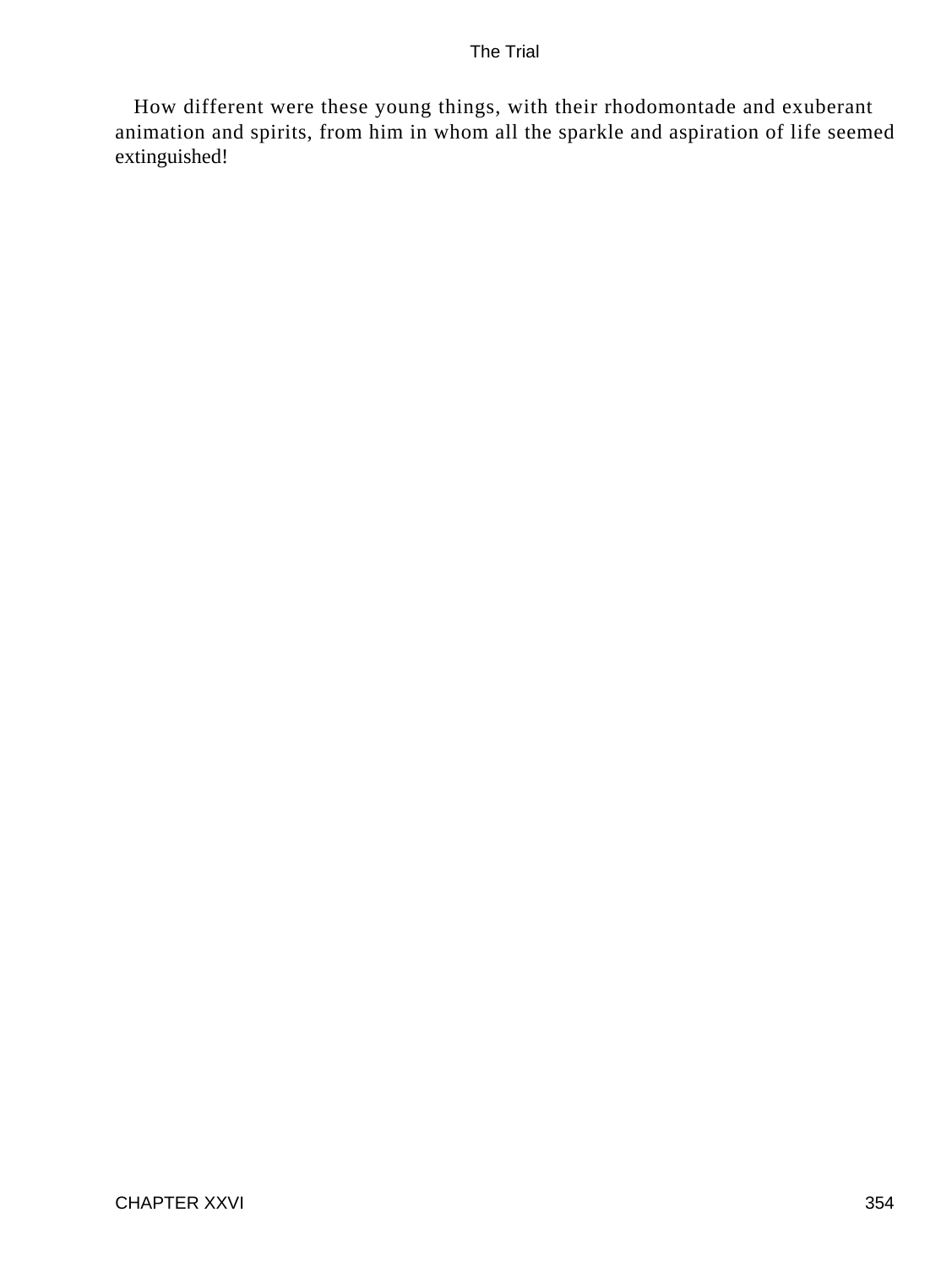## **[CHAPTER XXVII](#page-415-0)**

*A* cup was at my lips: it pass'd

As passes the wild desert blast!

\*\*\*\*\*

I woke – around me was a gloom

And silence of the tomb;

But in that awful solitude

That little spirit by me stood –

But oh, how changed!

#### *– Thoughts in Past Years*

 Under Richard's kind let−alone system, Leonard was slowly recovering tone. First he took to ruling lines in the Cocksmoor account−books, then he helped in their audit; and with occupation came the sense of the power of voluntary exertion. He went and came freely, and began to take long rambles in the loneliest parts of the heath and plantations, while Richard left him scrupulously to his own devices, and rejoiced to see them more defined and vigorous every day. The next stop was to assist in the night−school where Richard had hitherto toiled single−handed among very rough subjects. The technical training and experience derived from Leonard's work under the schoolmaster at Portland were invaluable; and though taking the lead was the last thing he would have thought of, he no sooner entered the school than attention and authority were there, and Richard found that what had to him been a vain and patient struggle was becoming both effective and agreeable. Interest in his work was making Leonard cheerful and alert, though still grave, and shrinking from notice – avoiding the town by daylight, and only coming to Dr. May's in the dark evenings.

 On the last Sunday in Advent, Richard was engaged to preach at his original curacy, and that the days before and after it should likewise be spent away from home was insisted on after the manner of the friends of hard−working clergy. He had the less dislike to going that he could leave his school−work to Leonard, who was to be housed at his father's, and there was soon perceived to have become a much more ordinary member of society than on his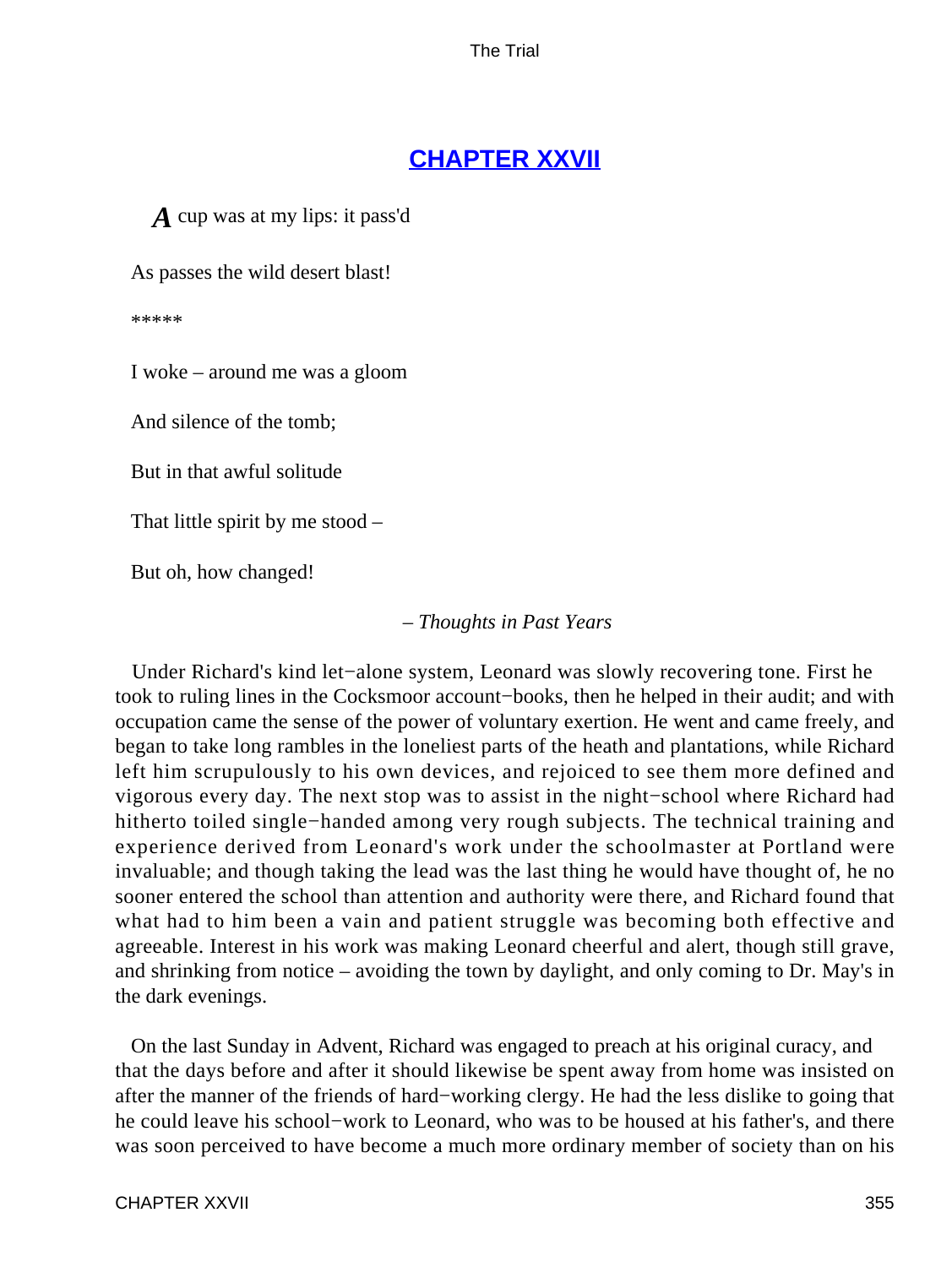first arrival.

 One evening, there was a loud peal at the door−bell, and the maid – one of Ethel's experiments of training – came in.

 'Please, sir, a gentleman has brought a cockatoo and a letter and a little boy from the archdeacon.'

 'Archdeacon!' cried Dr. May, catching sight of the handwriting on the letter and starting up. 'Archdeacon Norman – '

 'One of Norman's stray missionaries and a Maori newly caught; oh, what fun!' cried Daisy, in ecstasy.

 At that moment, through the still open door, walking as if he had lived there all his life, there entered the prettiest little boy that ever was seen – a little knickerbocker boy, with floating rich dark ringlets, like a miniature cavalier coming forth from a picture, with a white cockatoo on his wrist. Not in the least confused, he went straight towards Dr. May and said, 'Good−morning, grandpapa.'

'Ha! And who may you be, my elfin prince?' said the Doctor.

 'I'm Dickie – Richard Rivers May – I'm not an elfin prince,' said the boy, with a moment's hurt feeling. 'Papa sent me.' By that time the boy was fast in his grandfather's embrace, and was only enough released to give him space to answer the eager question, 'Papa – papa here?'

'Oh no; I came with Mr. Seaford.'

 The Doctor hastily turned Dickie over to the two aunts, and hastened forth to the stranger, whose name he well knew as a colonist's son, a favourite and devoted clerical pupil of Norman's.

 'Aunt Ethel,' said little Richard, with instant recognition; 'mamma said you would be like her, but I don't think you will.'

'Nor I, Dickie, but we'll try. And who's that!'

'Yes, what am I to be like?' asked Gertrude.

'You're not Aunt Daisy – Aunt Daisy is a little girl.'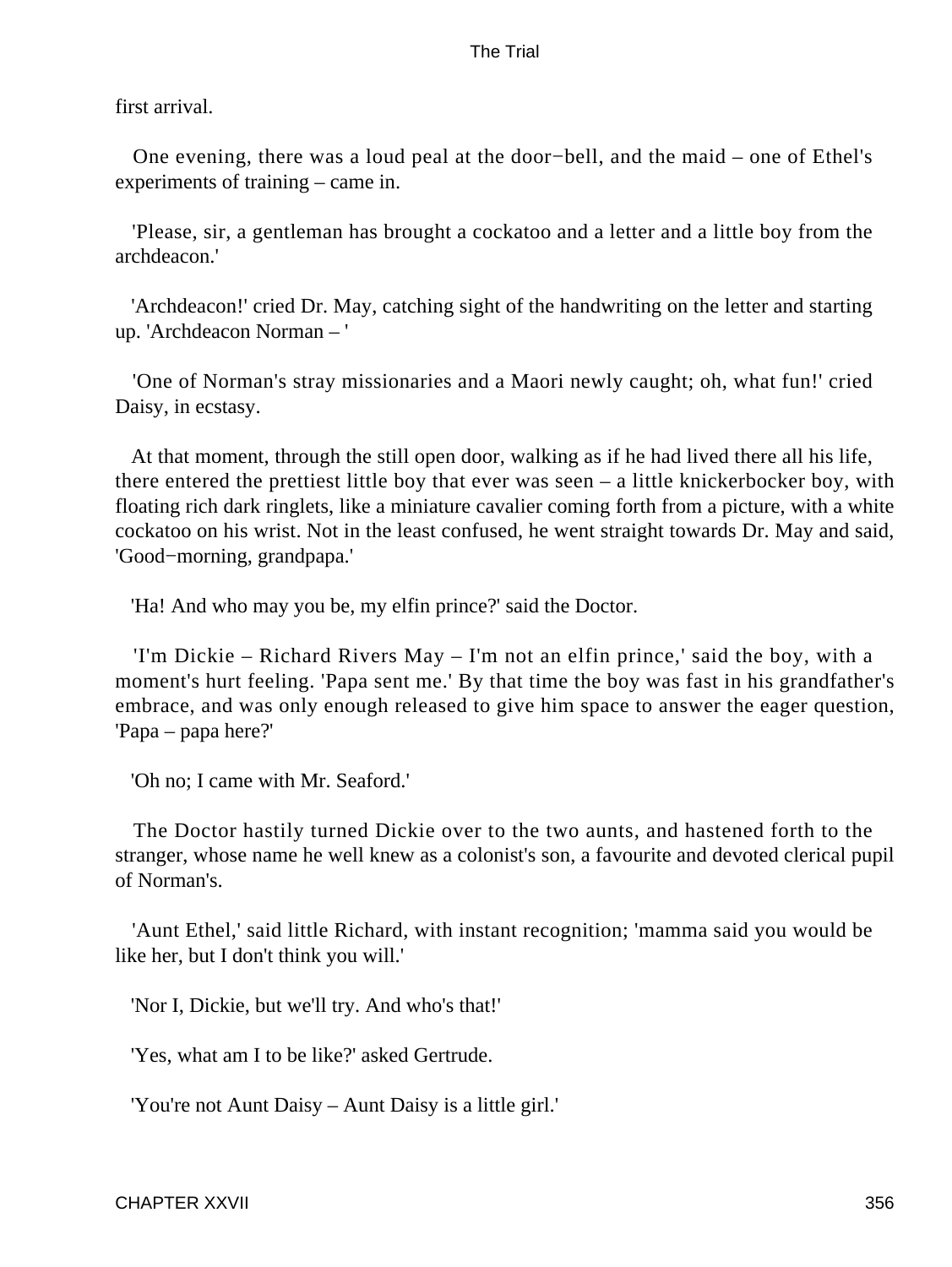Gertrude made him the lowest of curtseys; for not to be taken for a little girl was the compliment she esteemed above all others. Dickie's next speech was, 'And is that Uncle Aubrey?'

'No, that's Leonard.'

 Dickie shook hands with him very prettily; but then returning upon Ethel, observed, 'I thought it was Uncle Aubrey, because soldiers always cut their hair so close.'

 The other guest was so thoroughly a colonist, and had so little idea of anything but primitive hospitality, that he had had no notion of writing beforehand to announce his coming, and accident had delayed the letters by which Norman and Meta had announced their decision of sending home their eldest boy under his care.

 'Papa had no time to teach me alone,' said Dickie, who seemed to have been taken into the family councils; 'and mamma is always busy, and I wasn't getting any good with some of the boys that come to school to papa.'

'Indeed, Mr. Dickie!' said the Doctor, full of suppressed laughter.

 'It is quite true,' said Mr. Seaford; 'there are some boys that the archdeacon feels bound to educate, but who are not desirable companions for his son.'

'It is a great sacrifice,' remarked the young gentleman.

'Oh, Dickie, Dickie,' cried Gertrude, in fits, 'don't you be a prig – '

'Mamma said it,' defiantly answered Dickie.

 'Only a parrot,' said Ethel, behind her handkerchief; but Dickie, who heard whatever he was not meant to hear, answered –

 'It is not a parrot, it is a white cockatoo, that the chief of (something unutterable) brought down on his wrist like a hawk to the mission−ship; and that mamma sent as a present to Uncle George.'

'I prefer the parrot that has fallen to my share,' observed the Doctor.

 It was by this time perched beside him, looking perfectly at ease and thoroughly at home. There was something very amusing in the aspect of the little man; he so completely recalled his mother's humming−bird title by the perfect look of finished porcelain perfection that even a journey from the Antipodes with only gentleman nursemaids had not destroyed. The ringleted rich brown hair shone like glossy silk, the cheeks were like painting, the trim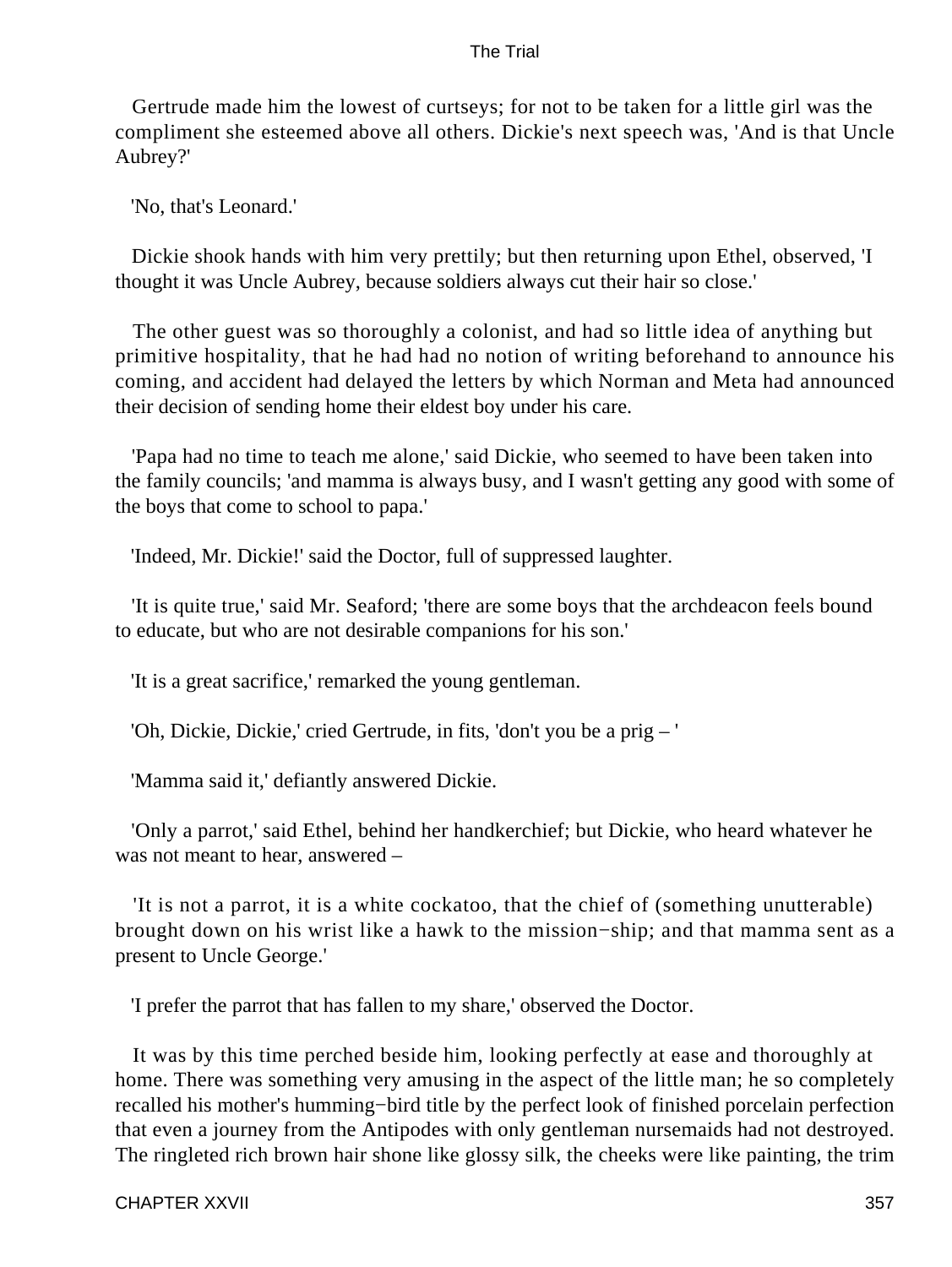well−made legs and small hands and feet looked dainty and fairy−like, yet not at all effeminate; hands and face were a healthy brown, and contrasted with the little white collar, the set of which made Ethel exclaim, 'Just look, Daisy, that's what I always told you about Meta's doings. Only I can't understand it. – Dickie, have the fairies kept you in repair ever since mamma dressed you last?'

 'We haven't any fairies in New Zealand,' he replied; 'and mamma never dressed me since I was a baby!'

'And what are you now?' said the Doctor.

 'I am eight years old,' said this piece of independence, perfectly well mannered, and au fait in all the customs of the tea−table; and when the meal was over, he confidentially said to his aunt, 'Shall I come and help you wash up? I never break anything.'

 Ethel declined this kind ofier; but he hung on her hand and asked if he might go and see the schoolroom, where papa and Uncle Harry used to blow soap−bubbles. She lighted a candle, and the little gentleman showed himself minutely acquainted with the whole geography of the house, knew all the rooms and the pictures, and where everything had happened, even to adventures that Ethel had forgotten.

 'It is of no use to say there are no fairies in New Zealand,' said Dr. May, taking him on his knee, and looking into the blue depths of Norman's eyes. 'You have been head−waiter to Queen Mab, and perpetually here when she made you put a girdle round the earth in forty minutes.'

 'Papa read that to the boys, and they said it was stupid and no use,' said Dickie; 'but papa said that the electric telegraph would do it.'

 The little cavalier appeared not to know what it was to be at a loss for an answer, and the joint letter from his parents explained that his precocious quickness was one of their causes for sending him home. He was so deft and useful as to be important in the household, and necessarily always living with his father and mother, he took constant part in their conversation, and was far more learned in things than in books. In the place where they were settled, trustworthy boy society was unattainable, and they had felt their little son, in danger of being spoilt and made forward from his very goodness and brightness – wrote Meta, 'If you find him a forward imp, recollect it is my fault for having depended so much on him.'

 His escort was a specimen of the work Norman had done, not actual mission−work, but preparation and inspiriting of those who went forth on the actual task. He was a simple−minded, single−hearted man, one of the first pupils in Norman's college, and the one who had most fully imbibed his spirit. He had been for some years a clergyman, and latterly had each winter joined the mission voyage among the Melanesian Isles, returning to their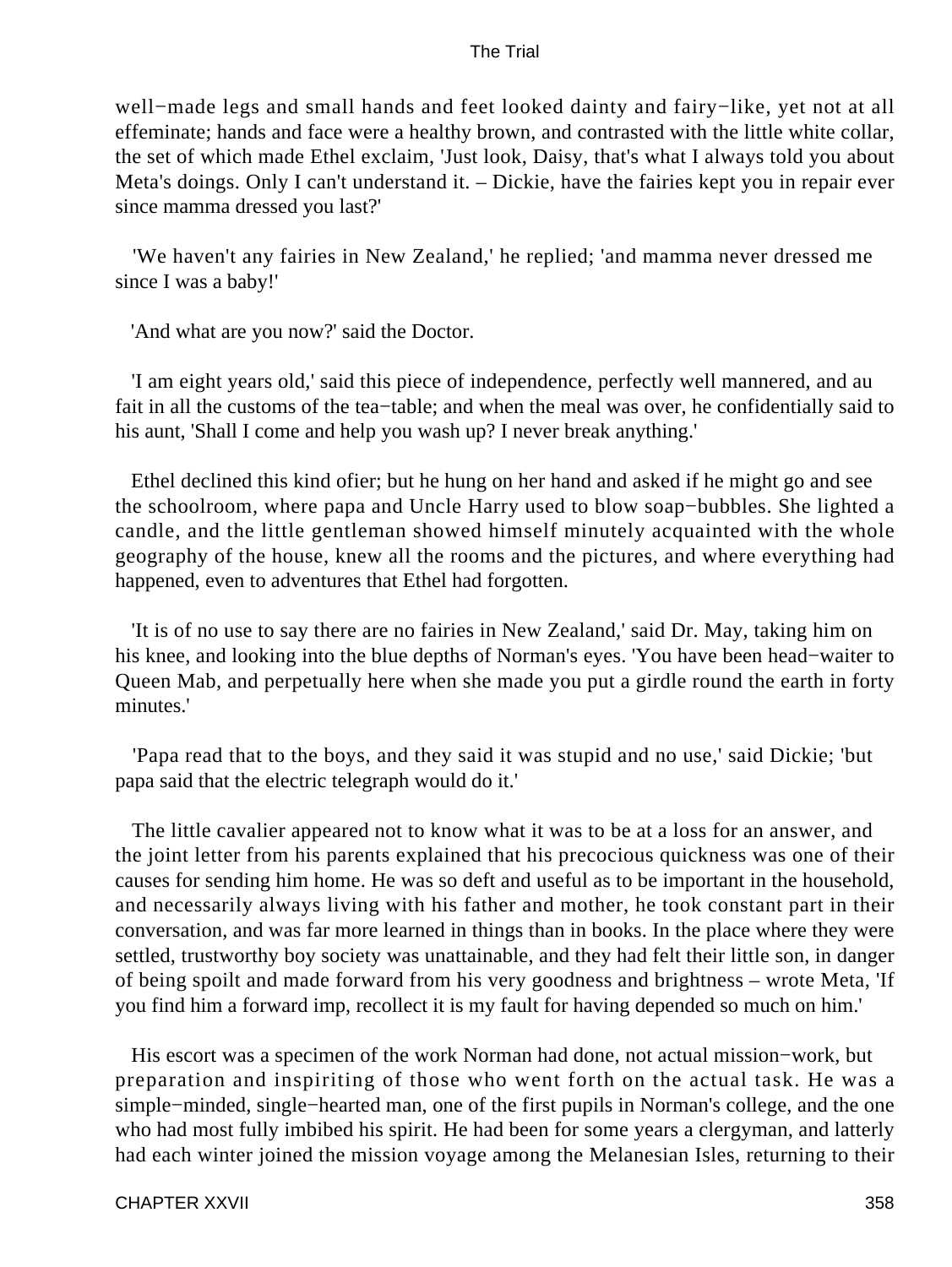homes the lads brought for the summer for education to the mission college in New Zealand, and spending some time at a station upon one or other of the islands. He had come back from the last voyage much out of health, and had been for weeks nursed by Meta, until a long rest having been declared necessary, he had been sent to England as the only place where he would not be tempted to work, and was to visit his only remaining relation, a sister, who had married an officer and was in Ireland. He was burning to go back again, and eagerly explained – sagely corroborated by the testimony of the tiny archdeacon – that his illness was to be laid to the blame of his own imprudence, not to the climate; and he dwelt upon the delights of the yearly voyage among the lovely islands, beautiful beyond imagination, fenced in by coral breakwaters, within which the limpid water displayed exquisite sea−flowers, shells, and fishes of magical gorgeousness of hue; of the brilliant white beach, fringing the glorious vegetation, cocoa−nut, bread−fruit, banana, and banyan, growing on the sloping sides of volcanic rocks; of mysterious red−glowing volcano lights seen far out at sea at night, of glades opening to show high−roofed huts covered with mats: of canoes decorated with the shining white shells resembling a poached egg; of natives clustering round, eager and excited, seldom otherwise than friendly; though in hitherto unvisited places, or in those where the wanton outrages of sandal−wood traders had excited distrust, caution was necessary, and there was peril enough to give the voyage a full character of heroism and adventure. Bows and poisoned arrows were sometimes brought down – and Dickie insisted that they had been used – but in general the mission was recognized, and an eager welcome given; presents of fish−hooks, or of braid and handkerchiefs, established a friendly feeling; and readiness – in which the Hand of the Maker must be recognized – was manifested to intrust lads to the mission for the summer's training at the college in New Zealand – wild lads, innocent of all clothing, except marvellous adornments of their woolly locks, wigged out sometimes into huge cauliflowers whitened with coral lime, or arranged quarterly red and white, and their noses decorated with rings, which were their nearest approach to a pocket, as they served for the suspension of fish−hooks, or any small article. A radiate arrangement of skewers from the nose, in unwitting imitation of a cat's whiskers, had even been known. A few days taught dressing and eating in a civilized fashion; and time, example, and the wonderful influence of the head of the mission, trained these naturally intelligent boys into much that was hopeful. Dickie, who had been often at the college, had much to tell of familiarity with the light canoes that some cut out and launched; of the teaching them English games, of their orderly ways in school and in hall; of the prayers in their many tongues, and of the baptism of some, after full probation, and at least one winter's return to their own isles, as a test of their sincerity and constancy. Much as the May family had already heard of this wonderful work, it came all the closer and nearer now. The isle of Alan Ernescliffe's burial−place had now many Christians in it. Harry's friend, the young chief David, was dead; but his people were some of them already teachers and examples, and the whole region was full to overflowing of the harvest, calling out for labourers to gather it in.

 Silent as usual, Leonard nevertheless was listening with all his heart, and with parted lips and kindling eyes that gave back somewhat of his former countenance. Suddenly his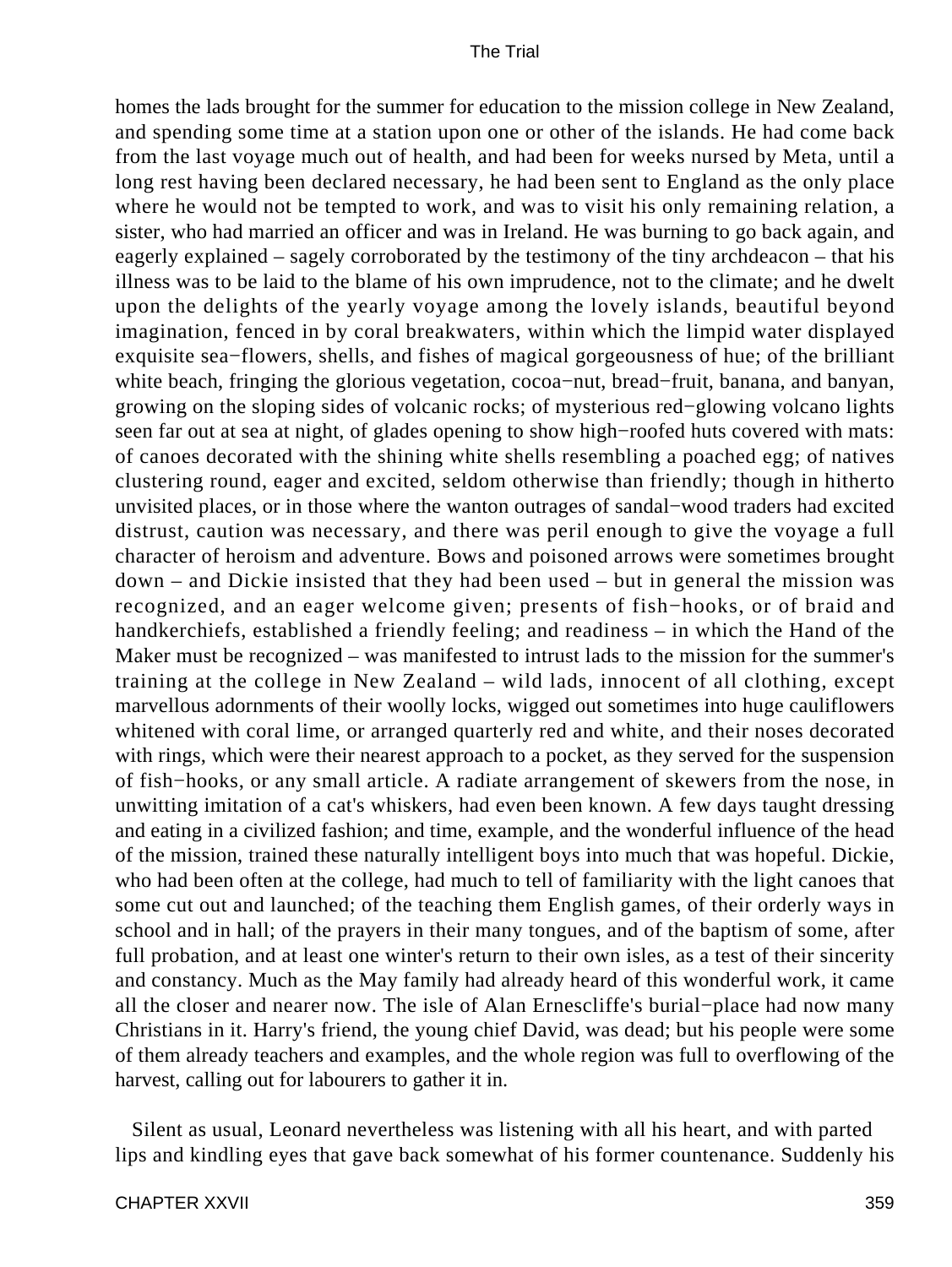face struck Mr. Seaford, and turning on him with a smile, he said, 'You should be with us yourself, you look cut out for mission work.'

 Leonard murmured something, blushed up to the ears, and subsided, but the simple, single−hearted Mr. Seaford, his soul all on one object, his experience only in one groove, by no means laid aside the thought, and the moment he was out of Leonard's presence, eagerly asked who that young man was.

 'Leonard Ward? he is – he is the son of an old friend,' replied Dr. May, a little perplexed to explain his connection.

'What is he doing? I never saw any one looking more suited for our work.'

'Tell him so again,' said Dr. May; 'I know no one that would be fitter.'

 They were all taken up with the small grandson the next day. He was ready in his fairy−page trimness to go to the early service at the Minster; but he was full of the colonial nil admirari principle, and was quite above being struck by the grand old building, or allowing its superiority – either to papa's own church or Auckland Cathedral. They took him to present to Mary on their way back from church, when he was the occasion of a great commotion by carrying the precious Master Charlie all across the hall to his mamma, and quietly observing in resentment at the outcry, that of course he always carried little Ethel about when mamma and nurse were busy. After breakfast, when he had finished his investigations of all Dr. May's domains, and much entertained Gertrude by his knowledge of them, Ethel set him down to write a letter to his father, and her own to Meta being engrossing, she did not look much more after him till Dr. May came in, and said, 'I want you to sketch off a portrait of her dicky−bird for Meta;' and he put before her a natural history with a figure of that tiny humming–bird which is endowed with swansdown knickerbockers.

'By the bye, where is the sprite?'

 He was not to be found; and when dinner−time, and much calling and searching, failed to produce him, his grandfather declared that he was gone back to Elf−land; but Leonard recollected certain particular inquiries about the situation of the Grange and of Cocksmoor, and it was concluded that he had anticipated the Doctor's intentions of taking him and Mr. Seaford there in the afternoon. The notion was confirmed by the cockatoo having likewise disappeared; but there was no great anxiety, since the little New Zealander appeared as capable of taking care of himself as any gentleman in Her Majesty's dominions; and a note had already been sent to his aunt informing her of his arrival. Still, a summons to the Doctor in an opposite direction was inopportune, the more so as the guest was to remain at Stoneborough only this one day, and had letters and messages for Mr. and Mrs. Rivers, while it was also desirable to see whether the boy had gone to Cocksmoor.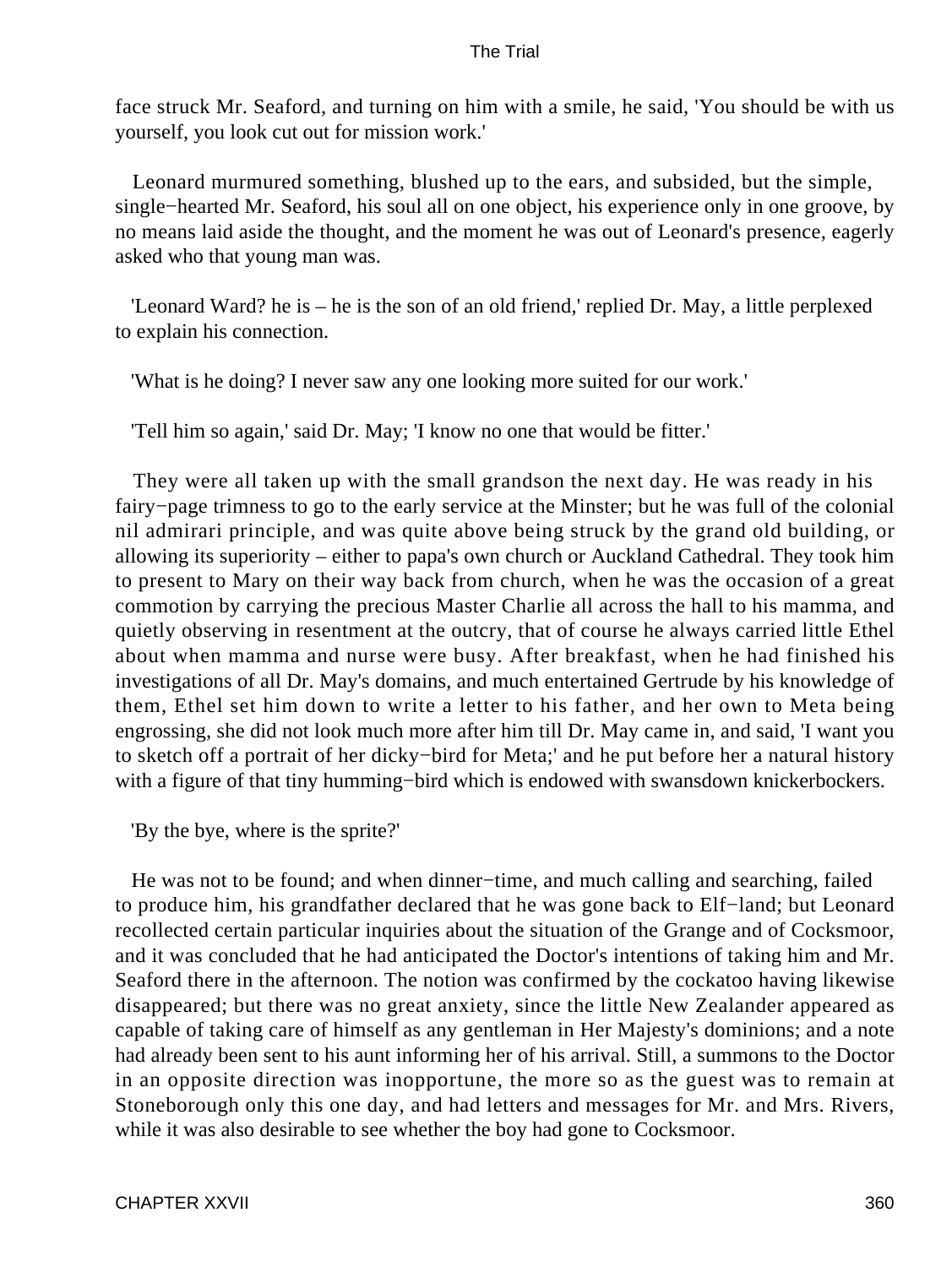Leonard proposed to become Mr. Seaford's guide to the Grange, learn whether Dickie were there, and meet the two ladies at Cocksmoor with the tidings, leaving Mr. Seaford and the boy to be picked up by the Doctor on his return. It was his first voluntary offer to go anywhere, though he had more than once been vainly invited to the Grange with Richard.

 Much conversation on the mission took place during the walk, and resulted in Mr. Seaford's asking Leonard if his profession were settled. 'No,' he said; and not at all aware that his companion did not know what every other person round him knew, he added, 'I have been thrown out of everything – I am waiting to hear from my brother.'

'Then you are not at a University?'

'Oh no, I was a clerk.'

'Then if nothing is decided, is it impossible that you should turn your eyes to our work?'

 'Stay,' said Leonard, standing still ; 'I must ask whether you know all about me. Would it be possible to admit to such work as yours one who, by a terrible mistake, has been under sentence of death and in confinement for three years?'

 'I must think! Let us talk of this another time. Is that the Grange?' hastily exclaimed the missionary, rather breathlessly. Leonard with perfect composure replied that it was, pointed out the different matters of interest, and, though a little more silent, showed no other change of manner. He was asking the servant at the door if Master May were there, when Mr. Rivers came out and conducted both into the drawing room, where little Dickie was, sure enough. It appeared that, cockatoo on wrist, he had put his pretty face up to the glass of Mrs Rivers's morning−room, and had asked her, 'Is this mamma's room, Aunt Flora? Where's Margaret?'

 Uncle, aunt, and cousin had all been captivated by him, and he was at present looking at the display of all Margaret's treasures, keenly appreciating the useful and ingenious, but condemning the merely ornamental as only fit for his baby sister. Margaret was wonderfully gracious and child−like; but perhaps she rather oppressed him; for when Leonard explained that he must go on to meet Miss May at Cocksmoor, the little fellow sprang up, declaring that he wanted to go thither; and though told that his grandfather was coming for him, and that the walk was long, he insisted that he was not tired; and Mr. Seaford, finding him not to be dissuaded, broke off his conversation in the midst, and insisted on accompanying him, leaving Mr. and Mrs. Rivers rather amazed at colonial breeding.

 The first time Mr. Seaford could accomplish being alone with Dr. May, he mysteriously shut the door, and began, 'I am afraid Mrs. Rivers thought me very rude; but though no doubt he is quite harmless, I could not let the child or the ladies be alone with him.'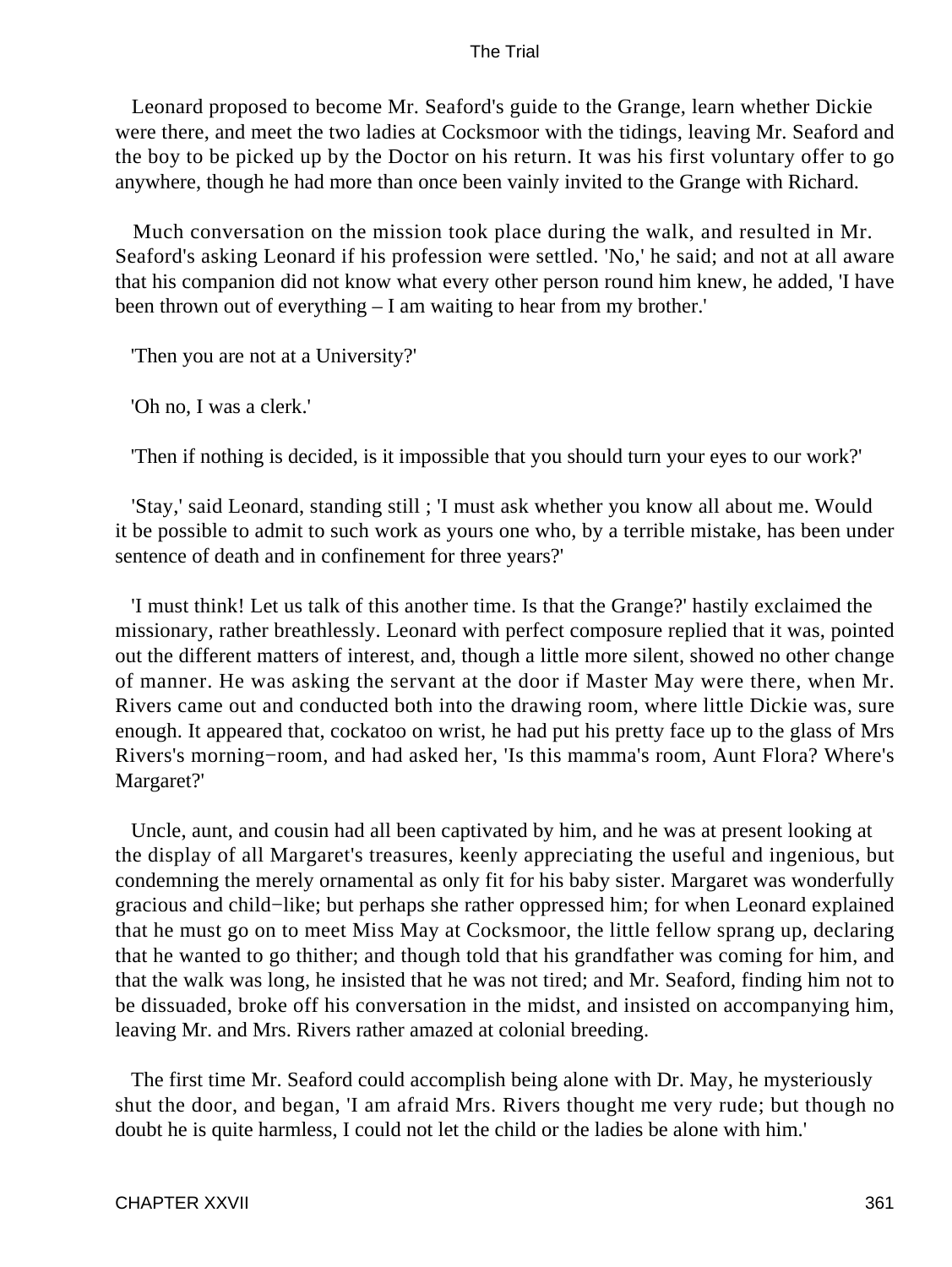'With whom?'

'With your patient.'

'What patient of mine have you been seeing to−day?' asked Dr. May, much puzzled.

 'Oh, then you consider him as convalescent, and certainly he does seem rational on every other point; but is this one altogether an hallucination?'

 'I have not made out either the hallucination or the convalescent. I beg your pardon,' said the courteous Doctor; 'but I cannot understand whom you have seen.'

 'Then is not that young Ward a patient of yours? He gave me to understand to−day that he has been under confinement for three

years – '

 'My poor Leonard!' exclaimed the Doctor; 'I wish his hair would grow! This is the second time! And did you really never hear of the Blewer murder, and of Leonard Ward?'

 Mr. Seaford had some compound edifice of various murders in his mind, and required full enlightenment. Having heard the whole, he was ardent to repair his mistake, both for Leonard's own sake, and that of his cause. The young man was indeed looking ill and haggard; but there was something in the steady eyes, hollow though they still were, and in the determined cast of features, that strangely impressed the missionary with a sense of his being moulded for the work; and on the first opportunity a simple straightforward explanation of the error was laid before Leonard, with an entreaty that if he had no duties to bind him at home, he would consider the need of labourers in the great harvest of the Southern Seas.

 Leonard made no answer save 'Thank you' and that he would think. The grave set features did not light up as they had done unconsciously when listening without personal thought; he only looked considering, and accepted Mr. Seaford's address in Ireland, promising to write after hearing from his brother.

 Next morning, Dr. May gave notice that an old patient was coming to see him, and must be asked to luncheon. Leonard soon after told Ethel that he should not be at home till the evening, and she thought he was going to Cocksmoor, by way of avoiding the stranger. In the twilight, however, Dr. May, going up to the station to see his patient off, was astonished to see Leonard emerge from a second−class carriage.

'You here! the last person I expected.'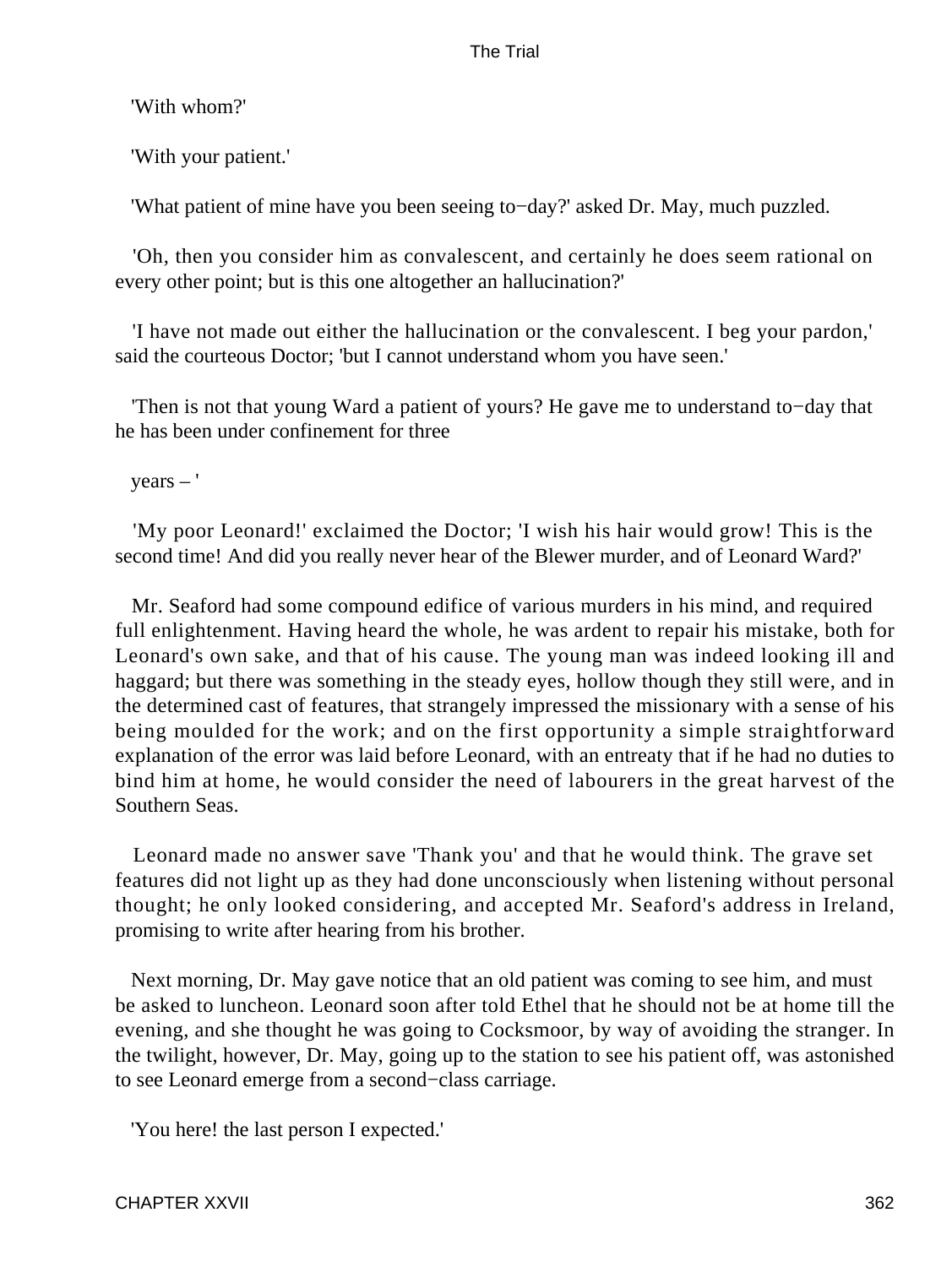'I have only been to W – about my teeth.'

'What, have you been having tooth−ache?'

'At times, but I have had two out, so I hope there is an end of it.'

'And you never mentioned it, you Stoic!'

'It was only at night.'

'And how long has this been?'

'Since I had that cold; but it was no matter.'

 'No matter, except that it kept you looking like Count Ugolino, and me always wondering what was the matter with you. And' – detaining him for a moment under the lights of the station – 'this extraction must have been a pretty business, to judge by your looks! What did the dentist do to you?'

 'It is not so much that' said Leonard, low and sadly; 'but I began to have a hope, and I see it won't do.'

'What do you mean, my dear boy? what have you been doing?'

 'I have been into my old cell again,' said he, under his breath; and Dr. May, leaning on his arm, felt his nervous tremor.

'Prisoner of the Bastille, eh, Leonard!'

'I had long been thinking that I ought to go and call on Mr. Reeve and thank him.'

'But he does not receive calls there.'

 'No,' said Leonard, as if the old impulse to confidence had returned; 'but I have never been so happy since, as I was in that cell, and I wanted to see it again. Not only for that reason,' he added, 'but something that Mr. Seaford said brought back a remembrance of what Mr. Wilmot told me when my life was granted – something about the whole being preparation for future work – something that made me feel ready for anything. It had all gone from me – all but the remembrance of the sense of a blessed Presence and support in that condemned cell, and I thought perhaps ten minutes in the same place would bring it back to me.'

'And did they?'

CHAPTER XXVII 363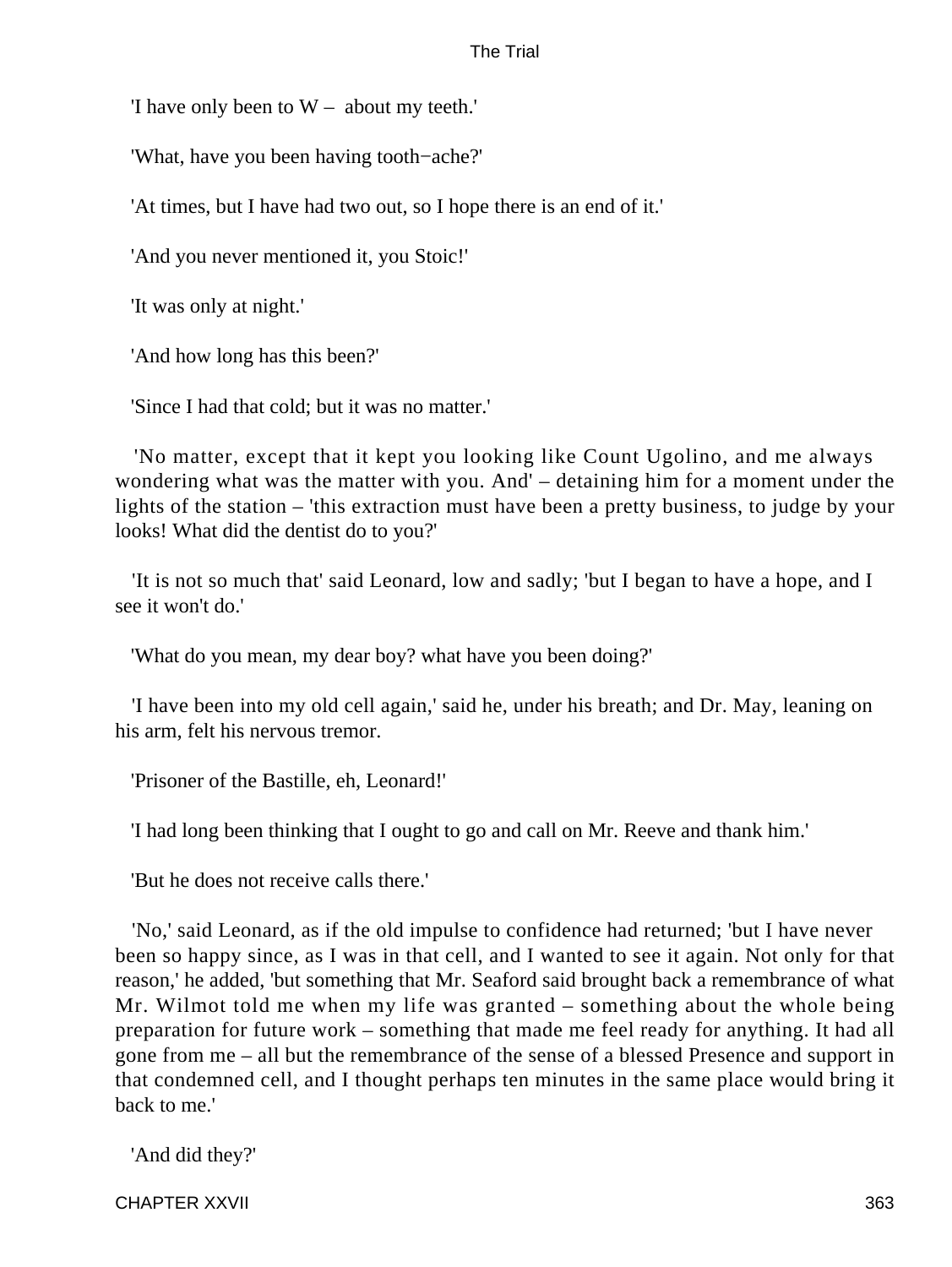'No, indeed. As soon as the door was locked, it all went back to July 1860, and worse. Things that were mercifully kept from me then, mere abject terror of death, and of that kind of death – the disgrace – the crowds – all came on me, and with them, the misery all in one of those nine months; the loathing of those eternal narrow waved white walls, the sense of their closing in, the sickening of their sameness, the longing for a voice, the other horror of thinking myself guilty. The warder said it was ten minutes – I thought it hours! I was quite done for, and could hardly get down−stairs. I knew the spirit was being crushed out of me by the solitary period, and it is plain that I must think of nothing that needs nerve or presence of mind!' he added, in a tone of quiet dejection.

 'You are hardly in a state to judge of your nerve, after sleepless nights and the loss of your teeth. Besides, there is a difference between the real and imaginary, as you have found; you who, in the terrible time of real anticipation, were a marvel in that very point of physical resolution.'

'I could keep thoughts out then,' he said; 'I was master of myself.'

'You mean that the solitude unhinged you? Yet I always found you brave and cheerful.'

 'The sight of you made me so. Nay, the very sight or sound of any human being made a difference! And now you all treat me as if I had borne it well, but I did not. It was all that was left me to do, but indeed I did not.'

 'What do you mean by bearing it well?' said the Doctor, in the tone in which he would have questioned a patient.

 'Living – as – as I thought I should when I made up my mind to life instead of death,' said Leonard; 'but all that went away. I let it slip, and instead came everything possible of cowardice, and hatred, and bitterness. I lost my hold of certainty what I had done or what I had not, and the horror, the malice, the rebellion that used to come on me in that frightful light white silent place, were unutterable! I wish you would not have me among you all, when I know there can hardly be a wicked thought that did not surge over me.'

'To be conquered.'

'To conquer me,' he said, in utter lassitude.

'Stay. Did they ever make you offend wilfully?'

'There was nothing I could offend in.'

'Your tasks of work, for instance.'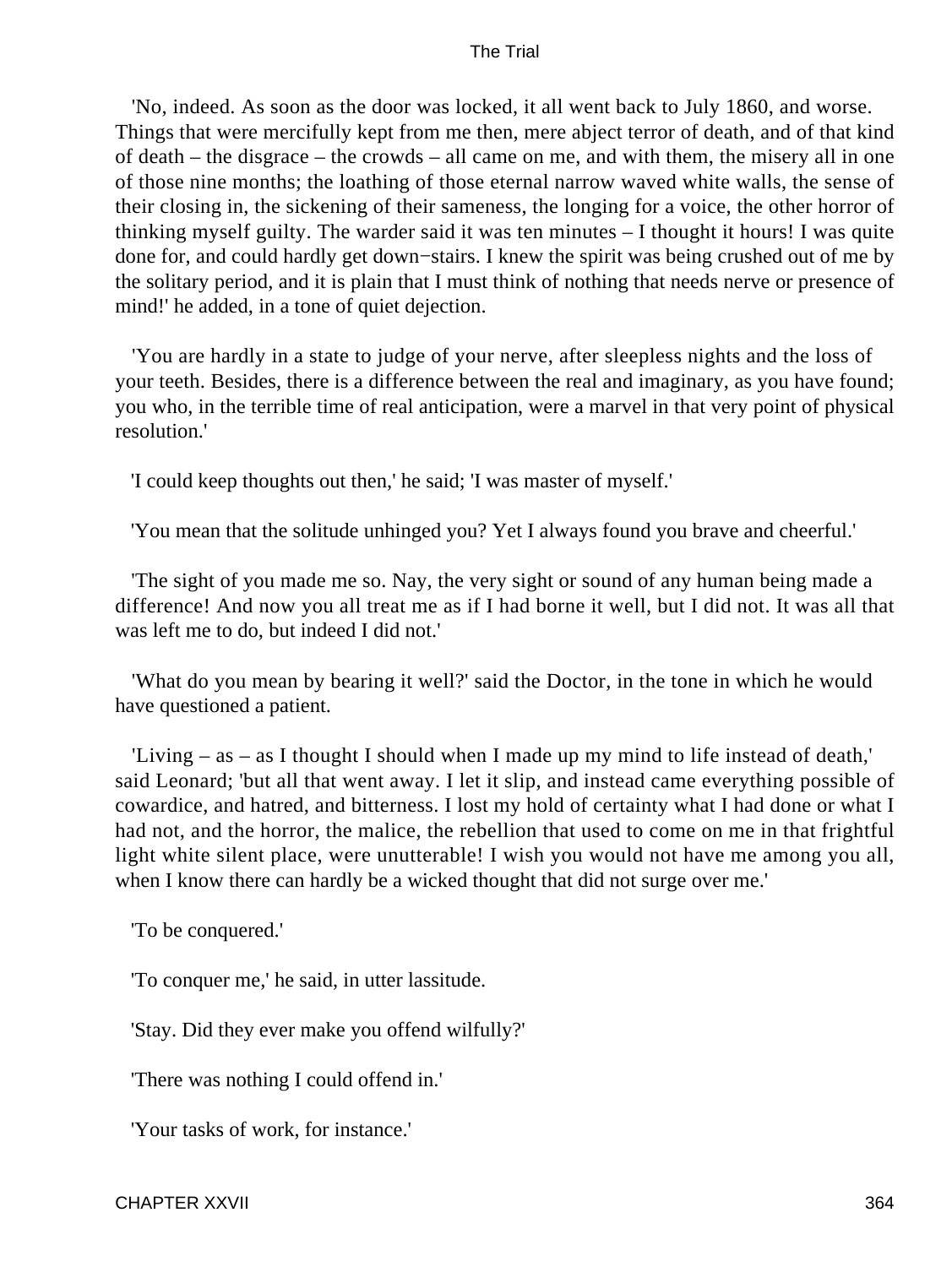'I often had a savage frantic abhorrence of it, but I always brought myself to do it, and it did me good; it would have done more if it had been less mechanical. But it often was only the instinct of not degrading myself like the lowest prisoners.'

'Well, there was your conduct to the officials.'

 'Oh! one could not help being amenable to them, they were so kind. Besides, these demons never came over me except when I was alone.'

 'And one thing more, Leonard; did these demons, as you well call them, invade your devotions?'

 'Never,' he answered readily; then recalling himself – 'not at the set times I mean, though they often made me think the comfort I had there mere hypocrisy and delusion, and be nearly ready to give over what depended on myself. Chapel was always joy; it brought change and the presence of others, if nothing else; and that would in itself have been enough to banish the hauntings.'

 'And they did not interfere with your own readings?' said the Doctor, preferring this to the word that he meant.

 'I could not let them,' said Leonard. 'There was always refreshment; it was only before and after that all would seem mockery, profanation, or worse still, delusion and superstition – as if my very condition proved that there was none to hear.'

 'The hobgoblin had all but struck the book out of Christian's hand,' said Dr. May, pressing his grasp on Leonard's shuddering arm. 'You are only telling me that you have been in the valley of the shadow of death; you have not told me that you lost the rod and staff.'

'No, I must have been helped, or I should not have my senses now.'

 And perhaps it was the repressed tremor of voice and frame rather than the actual words that induced the Doctor to reply – 'That is the very point, Leonard. It is the temptation to us doctors to ascribe too much to the physical and too little to the moral; and perhaps you would be more convinced by Mr. Wilmot than by me; but I do verily believe that all the anguish you describe could and would have been insanity if grace had not been given you to conquer it. It was a tottering of the mind upon its balance; and, humanly speaking, it was the self–control that enabled you to force yourself to your duties, and find relief in them, which saved you. I should just as soon call David conquered because the «deep waters had come in over his soul.»'

'You can never know how true those verses are,' said Leonard, with another shiver.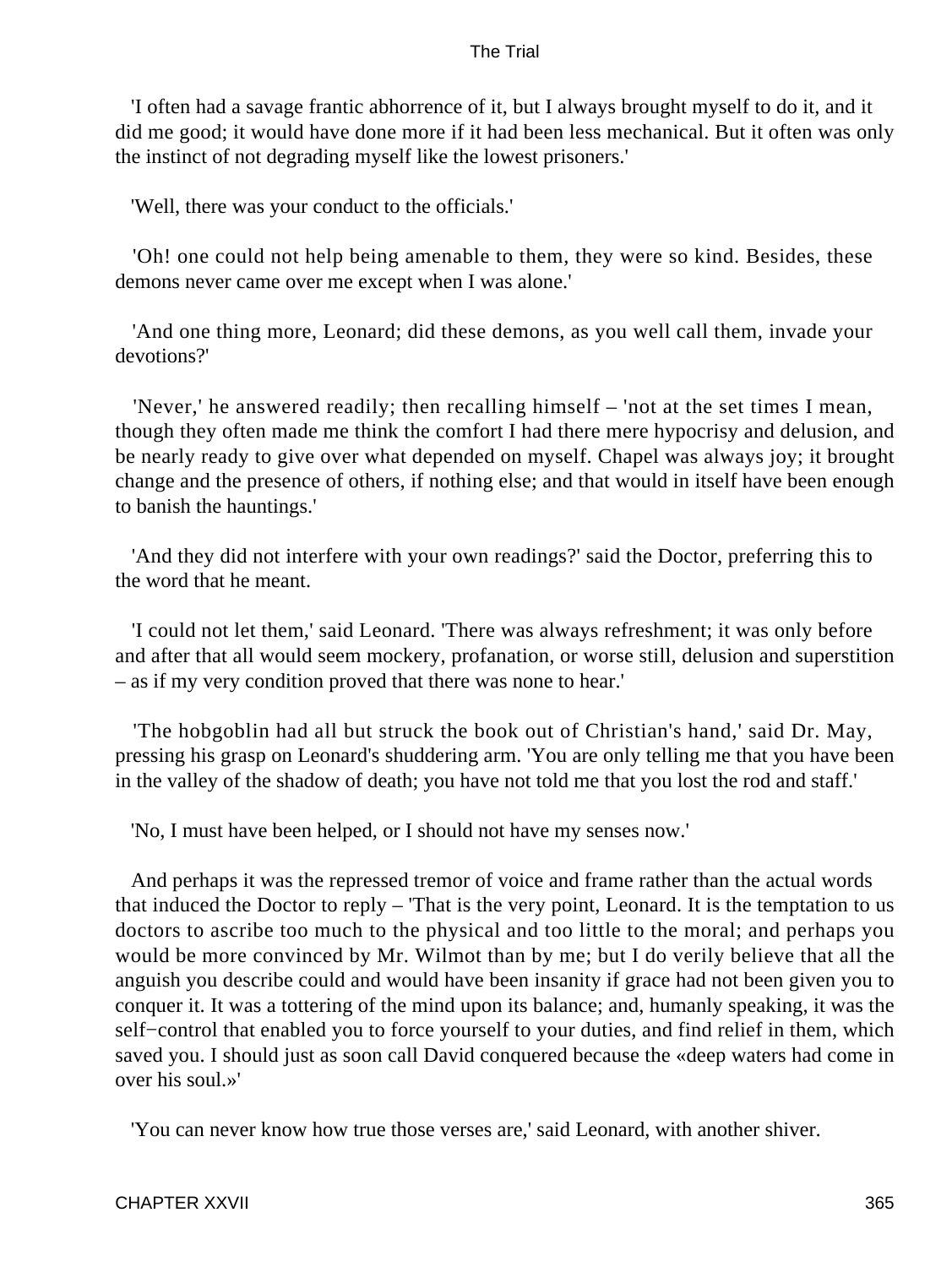'At least I know to what kind of verses they all lead,' said the Doctor; 'and I am sure they led you, and that you had more and brighter hours than you now remember.'

 'Yes, it was not all darkness. I believe there were more spaces than I can think of now, when I was very fairly happy, even at Pentonville; and at Portland all did well with me, till last spring, and then the news from Massissauga brought back all the sense of blood−guiltiness, and it was worse than ever.'

 'And that sense was just as morbid as your other horrible doubt, about which you asked me when we were coming home.'

 'I see it was now, but that was the worst time of all – the monotony of school, and the sense of hypocrisy and delusion in teaching – the craving to confess, if only for the sake of the excitement, and the absolute inability to certify myself whether there was any crime to confess – I can't talk about it. And even chapel was not the same refreshment, when one was always teaching a class in it, as coming in fresh only for the service. Even that was failing me, or I thought it was! No, I do not know how I could have borne it much longer.'

 'No, Leonard, you could not; Tom and I both saw that in your looks, and quite expected to hear of your being ill; but, you see, we are never tried above what we can bear!'

 'No,' said Leonard, very low, as if he had been much struck; and then he added, after an interval, 'It is over now, and there's no need to recollect it except in the way of thanks. The question is what it has left me fit for. You know, Dr. May,' and his voice trembled, 'my first and best design in the happy time of Coombe, the very crown of my life, was this very thing – to be a missionary. But for myself, I might be in training now. If I had only conquered my temper, and accepted that kind offer of Mr. Cheviot's, all this would never have been, and I should have had my youth, my strength, and spirit, my best, to devote. I turned aside because of my obstinacy, against warning, and now how can I offer? – one who has stood at the bar, lived among felons, thought such thoughts – the released convict with a disgraced name! It would just be an insult to the ministry! No, I know how prisoners feel. I can deal with them. Let me go back to what I am trained for. My nerve and spirit have been crushed out; I am fit for nothing else. The worst thing that has remained with me is this nervousness – cowardice is its right name – starting at the sound of a door, or at a fresh face – a pretty notion that I should land among savages!'

 Dr. May had begun an answer about the remains of the terrible ordeal that might in itself have been part of Leonard's training, when they reached the house door.

 These nerves, or whatever they were, did indeed seem disposed to have no mercy on their owner; for no sooner had he sat down in the warm drawing−room, than such severe pain attacked his face as surpassed even his powers of concealment. Dr. May declared it was all retribution for his unfriendliness in never seeking sympathy or advice, which might have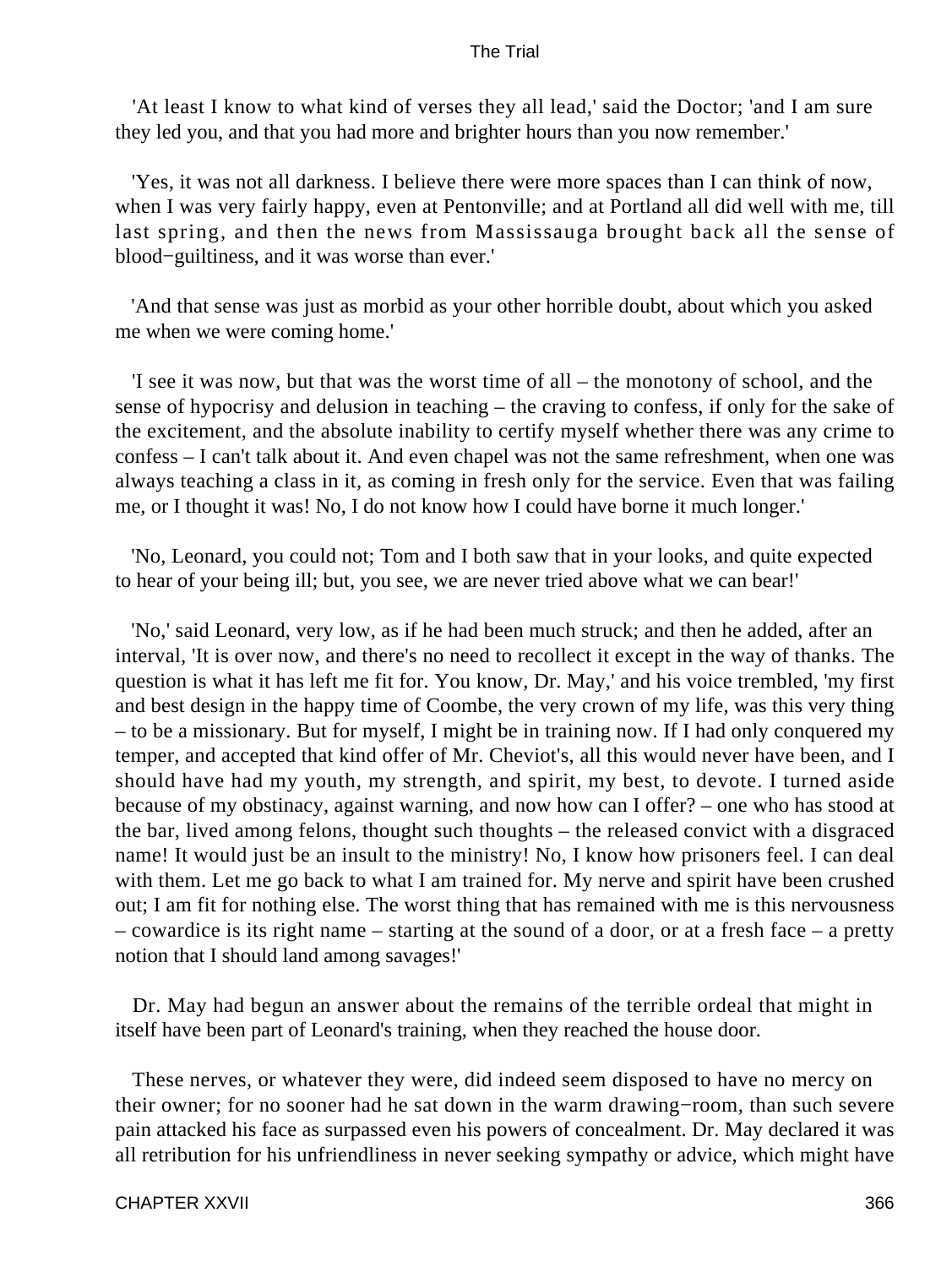proved the evil to be neuralgia and saved the teeth, instead of aggravating the evil by their extraction.

 'I suspect he has been living on nothing,' said Dr. May, when, in a lull of the pain, Leonard had gone to bed.

 'Papa!' exclaimed Gertrude, 'don't you know what Richard's housekeeping is? Don't you recollect his taking that widow for a cook because she was such a good woman?'

 'I don't think it was greatly Richard's fault,' said Ethel. 'I can hardly get Leonard to make a sparrow's meal here, and most likely his mouth has been too uncomfortable.'

 'Ay, that never seeking sympathy is to me one of the saddest parts of all. He has been so long shut within himself, that be can hardly feel that any one cares for him.'

'He does so more than at first,' said Ethel.

 'Much more. I have heard things from him to−night that are a revelation to me. Well, he has come through, and I believe he is recovering it; but the three threads of our being have all had a terrible wrench, and if body and mind come out unscathed, it is the soundness of the spirit that has brought them through.'

 A sleepless night and morning of violent pain ensued; but, at least thus much had been gained – that there was no refusal of sympathy, but a grateful acceptance of kindness, so that it almost seemed a recurrence to the Coombe days; and as the pain lessened, the enjoyment of Ethel's attendance seemed to grow upon Leonard in the gentle languor of relief; and when, as she was going out for the afternoon, she came back to see if he was comfortable in his easy−chair by the drawing−room fire, and put a screen before his face, he looked up and thanked her with a smile – the first she had seen.

 When she returned, the winter twilight had closed in, and he was leaning back in the same attitude, but started up, so that she asked if he had been asleep.

'I don't know – I have seen her again.'

'Seen whom?'

'Minna, my dear little Minna!'

'Dreamt of her?'

 'I cannot tell,' he said; 'I only know she was there; and then rising and standing beside Ethel, he continued – 'Miss May, you remember the night of her death?'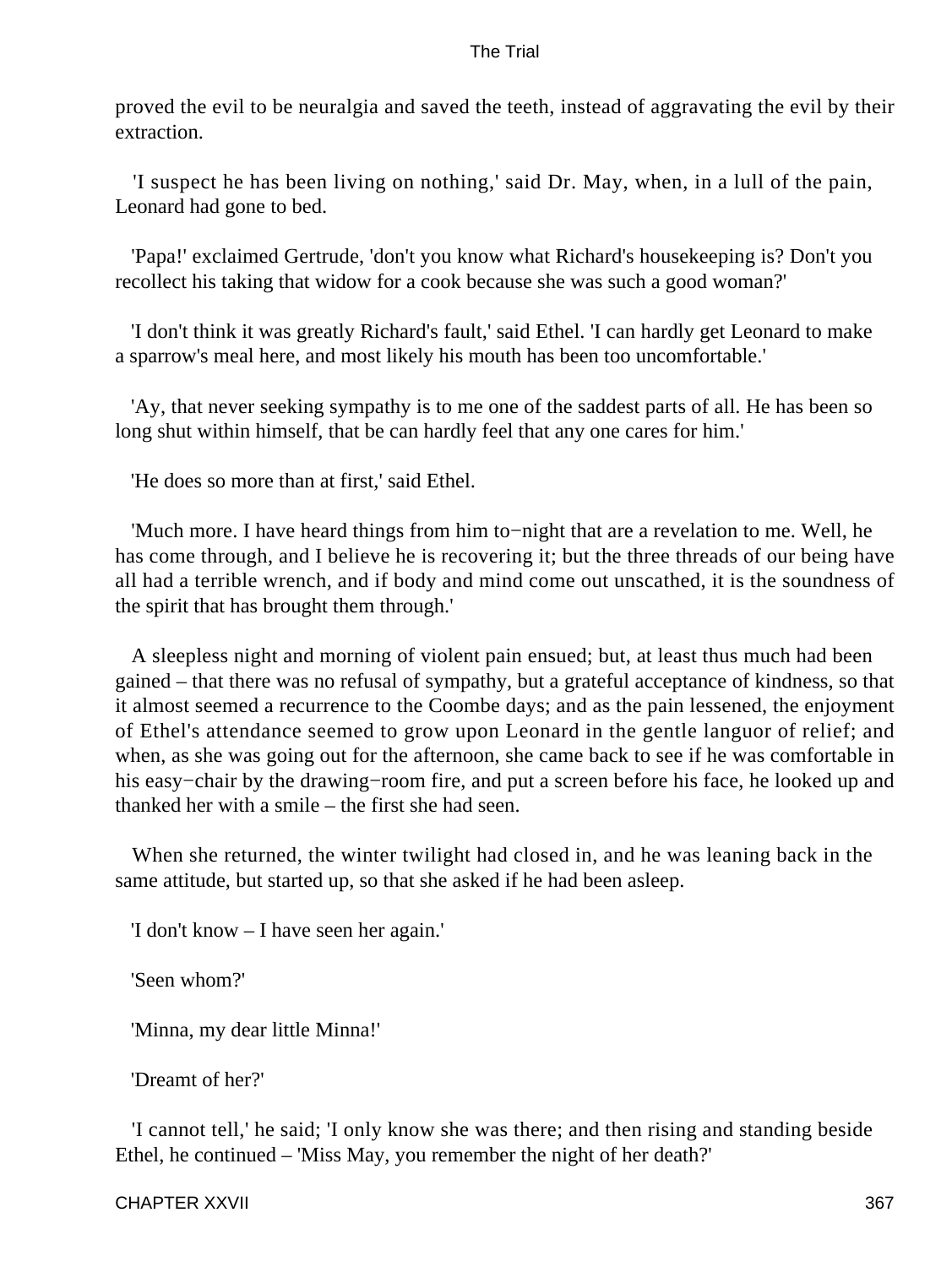'Easter Eve?'

'Well,' continued he, 'that night I saw her.'

 'I remember,' said Ethel, 'that Mr. Wilmot told us you knew at once what he was come to tell you.'

 'It was soon after I was in bed, the lights were out, and I do not think I was asleep, when she was by me – not the plump rosy thing she used to be, but tall and white, her hair short and waving back, her eyes – oh! so sad and wistful, but glad too – and her hands held out – and she said, «Turn you to the stronghold, ye prisoners of hope. 0 Leonard, dear, it does not hurt.»'

'It was the last thing she did say.'

 'Yes, so Ave's letter said. And observe, one o'clock in Indiana is half−past nine with us. Then her hair – I wrote to ask, for you know it used to be in long curls, but it had been cut short, like what I saw. Surely, surely, it was the dear loving spirit allowed to show itself to me before going quite away to her home!'

'And you have seen her again?'

 'Just now' – his voice was even lower than before – 'since it grew dark, as I sat there. I had left off reading, and had been thinking, when there she was, all white but not wistful now; «Leonard, dear,» she said, «it has not hurt;» and then, «He brought me forth, He brought me forth even to a place of liberty, because He had a favour unto me.»'

'0, Leonard, it must have made you very happy.'

 'I am very thankful for it,' he said. Then after a pause, 'You will not speak of it – you will not tell me to think it the action of my own mind upon itself.

 'I can only believe it a great blessing come to comfort you and cheer you,' said Ethel: 'cheer you as with the robin−note, as papa called it, that sung all through the worst of times! Leonard, I am afraid you will think it unkind of me to have withheld it so long, but papa told me you could not yet bear to hear of Minna. I have her last present for you in charge – the slippers she was working for that eighteenth birthday of yours. She would go on, and we never knew whether she fully understood your danger; it was always «they could not hurt you,» and at last, when they were finished, and I had to make her understand that you could not have them, she only looked up to me and said, «Please keep them, and give them to him when he comes home.» She never doubted, first or last.'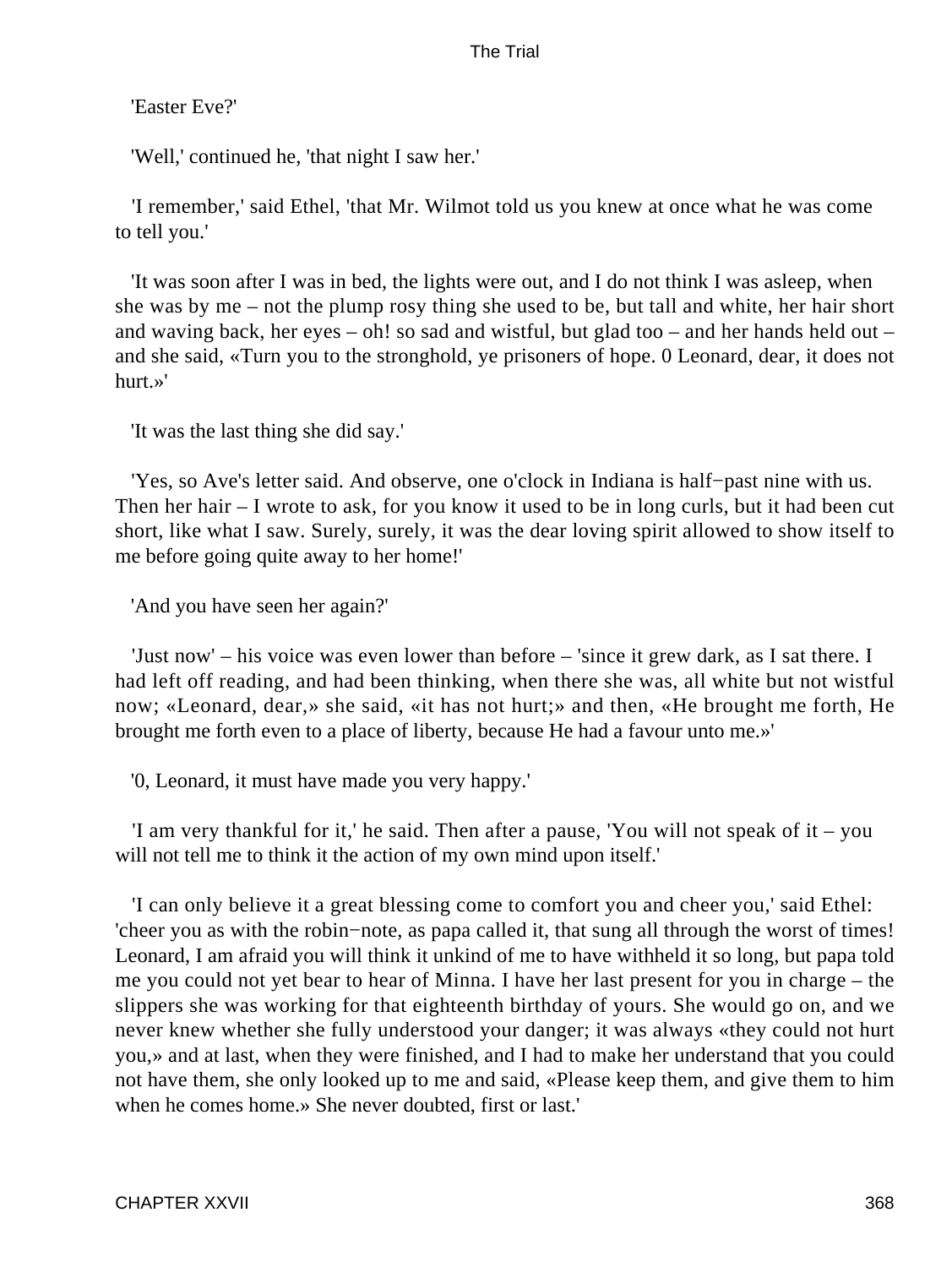Ethel, who had daily been watching for the moment, took out the parcel from the drawer, with the address in the childish writing, the date in her own.

 Large tears came dropping from Leonard's eyes, as he undid the paper, and looked at the work, then said, 'Last time I saw that pattern, my mother was working it! Dear child! Yes, Miss May, I am glad you did not give them to me before. I always felt as if my blow had glanced aside and fallen on Minna; but somehow I feel more fully how happy she is!'

 'She was the messenger of comfort throughout to Ave and to Ella,' said Ethel, 'and well she may be to you still.'

 'I have dreaded to ask,' said Leonard; 'but there was a line in one letter I was shown that made me believe that climate was not the whole cause.'

 'No,' said Ethel; 'at least the force to resist it had been lost, as far as we can see. It was a grievous error of your brother's to think her a child who could forget. She pined to hear of you, and that one constant effort of faith and love was too much, and wasted away the little tender body. But oh, Leonard, how truly she can say that her captivity is over, and that it has not hurt!'

 'It has not hurt,' musingly repeated Leonard. 'No, she is beyond the reach of distracting temptations and sorrows; it has only made her brighter to have suffered what it breaks one's heart to think of. It has not hurt.'

'Nothing from without does hurt!' said Ethel, 'unless one lets it.'

'Hurt what?' he asked.

 'The soul,' returned Ethel. 'Mind and body may be hurt, and it is not possible to know one's mind from one's soul while one is alive, but as long as the will and faith are right, to think the soul can be hurt seems to me like doubting our Protector.'

'But if the will have been astray?'

'Then while we repent, we must not doubt our Redeemer.'

 Dickie ran in at the moment, calling for Aunt Ethel. She had dropped her muff. Leonard picked it up, and as she took it, he wrung her hand with an earnestness that showed his gratitude.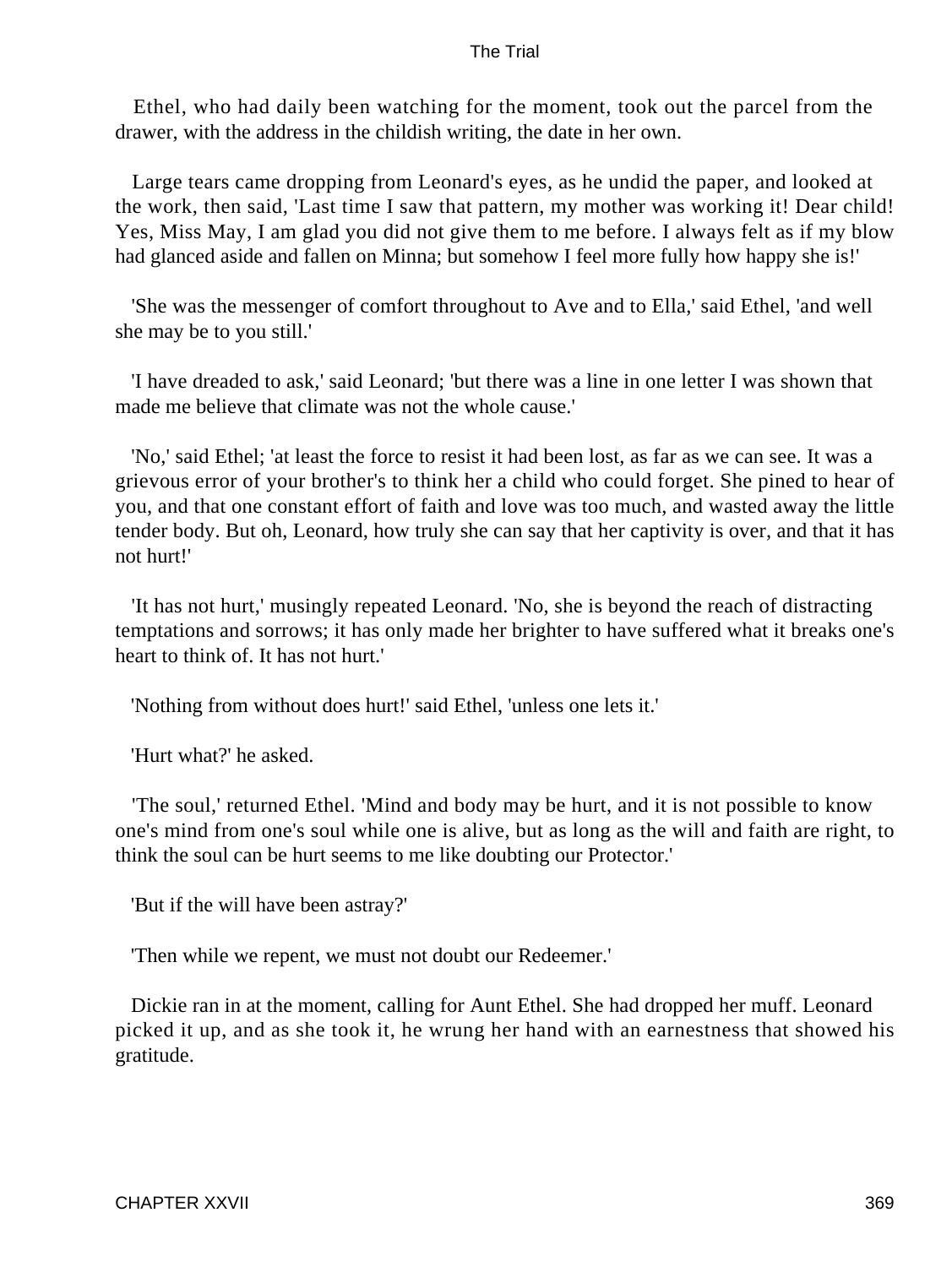# **[CHAPTER XXVIII](#page-415-0)**

**T**ender as woman; manliness and meekness

In him were so allied,

That those who judged him by his strength or weakness,

Knew but a single side. – J. WHITTLER

 It promised to be a brilliant Christmas at Stoneborough, though little Dickie regarded the feast coming in winter as a perverse English innovation, and was grand on the superiority of supple jack above holly. Decorations had been gradually making their way into the Minster, and had advanced from being just tolerated to being absolutely delighted in; but Dr. Spencer, with his knack of doing everything, was sorely missed as a head, and Mr. Wilmot insisted that the May forces should come down and work the Minster, on the 23rd, leaving the Eve for the adornment of Cocksmoor, after the return of its incumbent. Mary, always highly efficient in that line, joined them; and Leonard's handiness and dexterity in the arts relating to carpentry were as quietly useful as little Dickie's bright readiness in always handing whatever was wanting.

 The work was pretty well over, when Aubrey, who had just arrived with leave for a week, came down, and made it desultory. Dickie, whose imagination had been a good deal occupied by his soldier uncle, wanted to study him, and Gertrude was never steady when Aubrey was near. Presently it was discovered that the door to the tower stair was open. The ascent of the tower was a feat performed two or three times in a lifetime at Stoneborough. Harry had once beguiled Ethel and Mary up, but Gertrude had never gone, and was crazy to go, as was likewise Dickie. Moreover, Aubrey and Gertrude insisted that it was only proper that Ethel should pay her respects to her prototype the gurgoyle, they wanted to compare her with him, and ordered her up; in fact their spirits were too high for them to be at ease within the church, and Ethel, maugre her thirty years, partook of the exhilaration enough to delight in an extraordinary enterprise, and as nothing remained but a little sweeping up, they left this to the superintendence of Mary and Mr. Wilmot, and embarked upon the narrow crumbling steps of the spiral stair, that led up within an unnatural thickening of one of the great piers that supported the tower, at the intersection of nave and transepts. After a long period of dust and darkness, and the monotony of always going with the same leg foremost, came a narrow door, leading to the ringers' region, with all their ropes hanging down. Ethel was thankful when she had got her youngsters past without an essay on them; she doubted if she should have succeeded, but for Leonard's being an element of soberness. Other little doors ensued, leading out to the various elevations of roof, which were at all sorts of different heights, the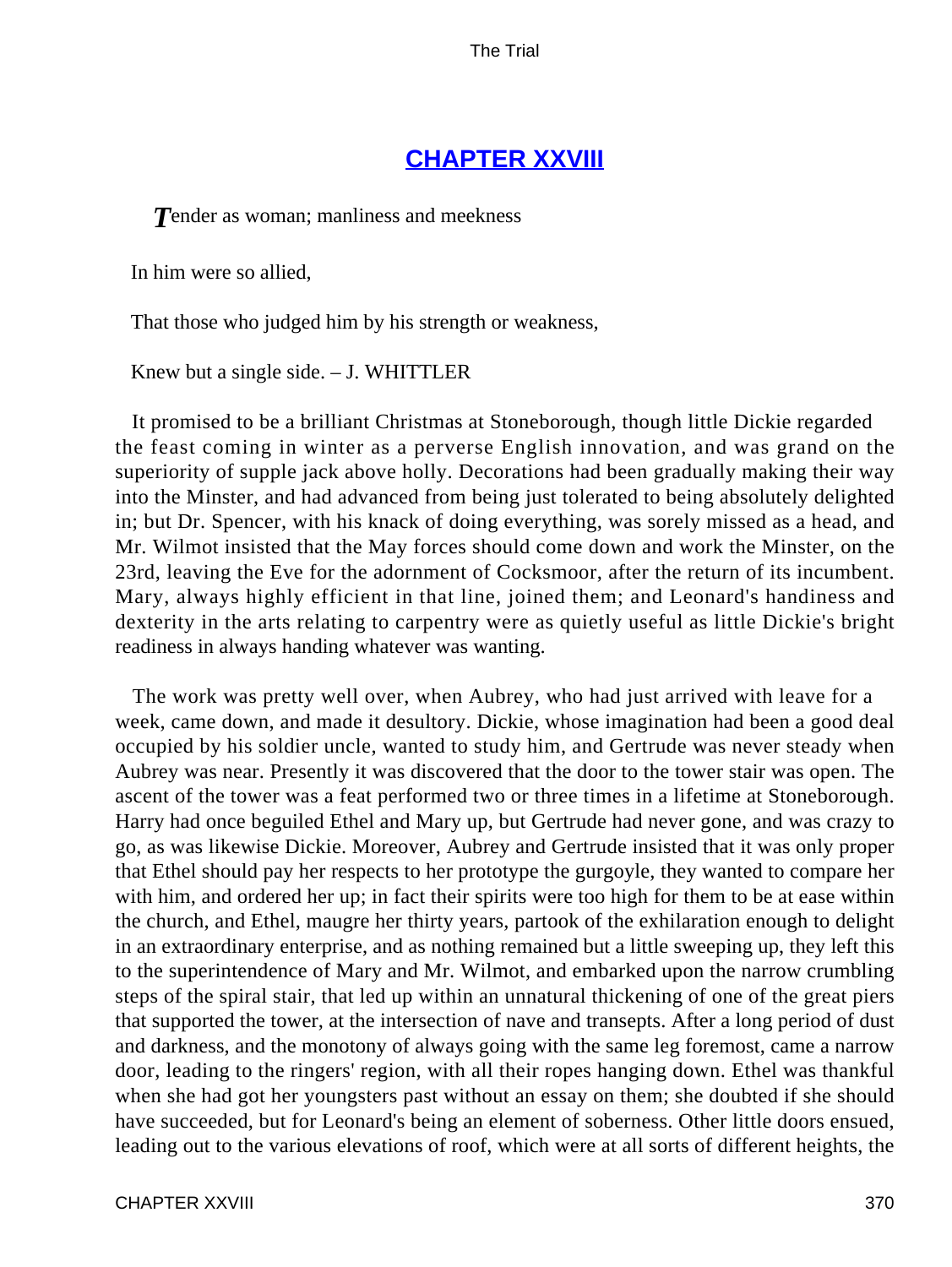chancel lower than the nave, and one transept than the other; besides that the nave had both triforium and clerestory. It was a sort of labyrinth, and they wondered whether any one, except perhaps the plumber's foreman knew his way among all the doors. Then there was one leading inwards to the eight bells – from whose fascinations Ethel thought Dickie never would be taken away – and still more charming, to the clock, which clanged a tremendous three, as they were in the act of looking at it, causing Leonard to make a great start, and then colour painfully. It was hard to believe, as Daisy said, that the old tower, that looked so short and squat below, could be so very high when you came to go up it; but the glimpses of the country, through the little loop−hole windows, were most inviting. At last, Aubrey, who was foremost, pushed up the trap−door, and emerged; but, as Dickie followed him, exclaimed, 'Here we are; but you ladies in crinolines will never follow! You'll stick fast for ever, and Leonard can't pass, so there you'll all have to stay.'

 'Aunt Daisy will sail away like a balloon,' added Dickie, roguishly, looking back at her, and holding on his cap.

 But Gertrude vigorously compressed her hoop, and squeezed through, followed by Ethel and Leonard. There was a considerable space, square, leaded and protected by the battlemented parapet, with a deep moulding round, and a gutter resulting in the pipe smoked by Ethel's likeness, the gurgoyle. Of course the first thing Dickie and Aubrey did was to look for the letters that commemorated the ascent of H. M., E. M., M. M., in 1852; and it was equally needful that R. R. M., if nobody else, should likewise leave a record on the leads. There was an R. M. of 1820, that made it impossible to gainsay him. The view was not grand in itself, but there was a considerable charm in looking down on the rooks in their leafless trees, cawing over their old nests, and in seeing the roofs of the town; far away, too, the gray Welsh hills, and between, the country lying like a map, with rivers traced in light instead of black. Leonard stood still, his face turned towards the greenest of the meadows, and the river where it dashed over the wheel of a mill.

'Have you seen it again?' asked Ethel, as she stood by him, and watched his eye.

 'No. I am rather glad to see it first from so far off,' he answered, 'I mean to walk over some day.'

 'Ethel,' called Gertrude, 'is this your gurgoyle? His profile, as seen from above, isn't flattering.'

'0, Daisy, don't lean over so far.'

 'Quite safe;' but at that instant a gust of wind caught her hat, she grasped at it, but only saved it from whirling away, and made it fall short. 'There, Ethel, your image has put on my hat; and henceforth will appear to the wondering city in a black hat and feather!'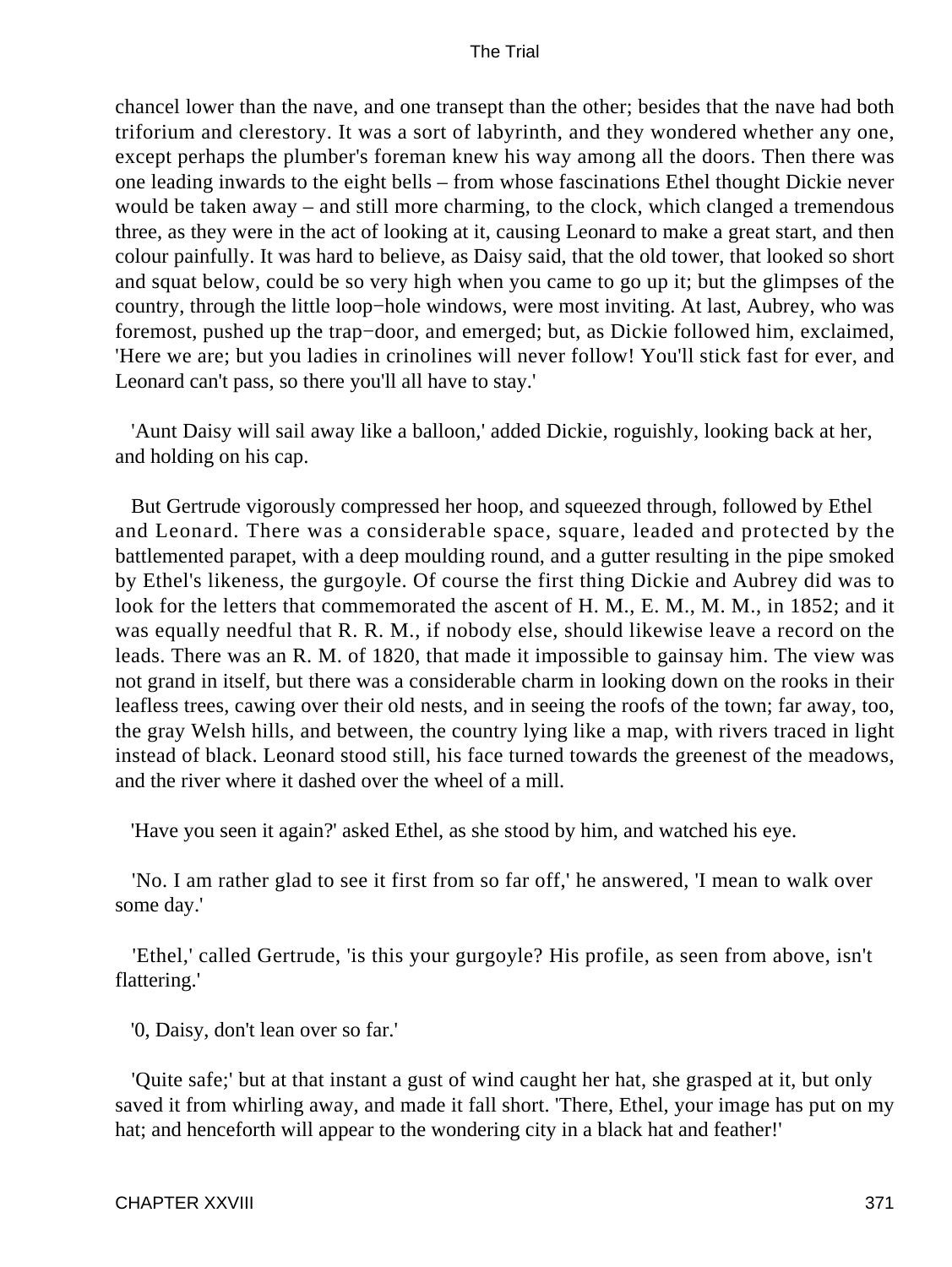'I'll get it,' exclaimed the ever ready Dickie; and in another moment he had mounted the parapet and was reaching for it. Whether it were Gertrude's shriek, or the natural recoil away from the grasping hand, or that his hold on the side of the adjoining pinnacle was insecure, he lost his balance, and with a sudden cry, vanished from their eyes.

 The frightful consternation of that moment none of those four could ever bear to recall; the next, they remembered that he could only fall as far as the roof, but it was Ethel and Leonard alone who durst press to the parapet, and at the same moment a cry came up –

'Oh, come! I'm holding on, but it cuts! Oh, come!'

 Ethel saw, some five−and−twenty feet below, the little boy upon the transept roof, a smooth slope of lead, only broken by a skylight, a bit of churchwarden's architecture still remaining. The child had gone crashing against the window, and now lay back clinging to its iron frame. Behind him was the entire height within to the church floor, before him a rapid slope, ended by a course of stone, wide enough indeed to walk on, but too narrow to check the impetus from slipping down the inclination above. Ethel's brain swam; she just perceived that both Aubrey and Leonard had disappeared, and then had barely power to support Gertrude, who reeled against her, giddy with horror. 'Oh look, look, Ethel,' she cried; 'I can't. Where is he?'

'There! Yes, hold on, Dickie, they are coming. Look up – not down – hold on!'

 A door opened, and out dashed Aubrey! Alas! it was on the nave clerestory; he might as well have been a hundred, miles off. Another door, and Leonard appeared, and on the right level, but with a giddy unguarded ridge on which to pass round the angle of the tower. She saw his head pass safely round, but, even then, the horror was not over. Could he steady himself sufficiently to reach the child, or might not Dickie lose hold too soon? It was too close below for sight, the moulding and gurgoyle impeded her agonized view, but she saw the child's look of joyful relief, she heard the steady voice, 'Wait, don't let go yet. There,' and after a few more sounds, came up a shout, 'all right!' Infinitely relieved, she had to give her whole attention to poor Gertrude, who, overset by the accident, giddy with the attempt to look over, horrified by the danger, confused and distressed by the hair that came wildly flapping about her head and face, and by the puffs of wind at her hoop, had sunk down in the centre of the little leaden square, clinging with all her might to the staff of the weathercock, and feeling as if the whole tower were rocking with her, absolutely seeing the battlements dance. How was she ever to be safely got down the rickety ladder leading to the crumbling stone stair? Ethel knelt by her, twisted up the fluttering hair, bade her shut her eyes and compose her thoughts, and then called over the battlements to Aubrey, who, confused by the shock, continued to emerge at wrong doors and lose himself on the roofs, and was like one in a bad dream, nearly as much dizzied as his sister, to whose help he came the more readily, as the way up was the only one plain before him.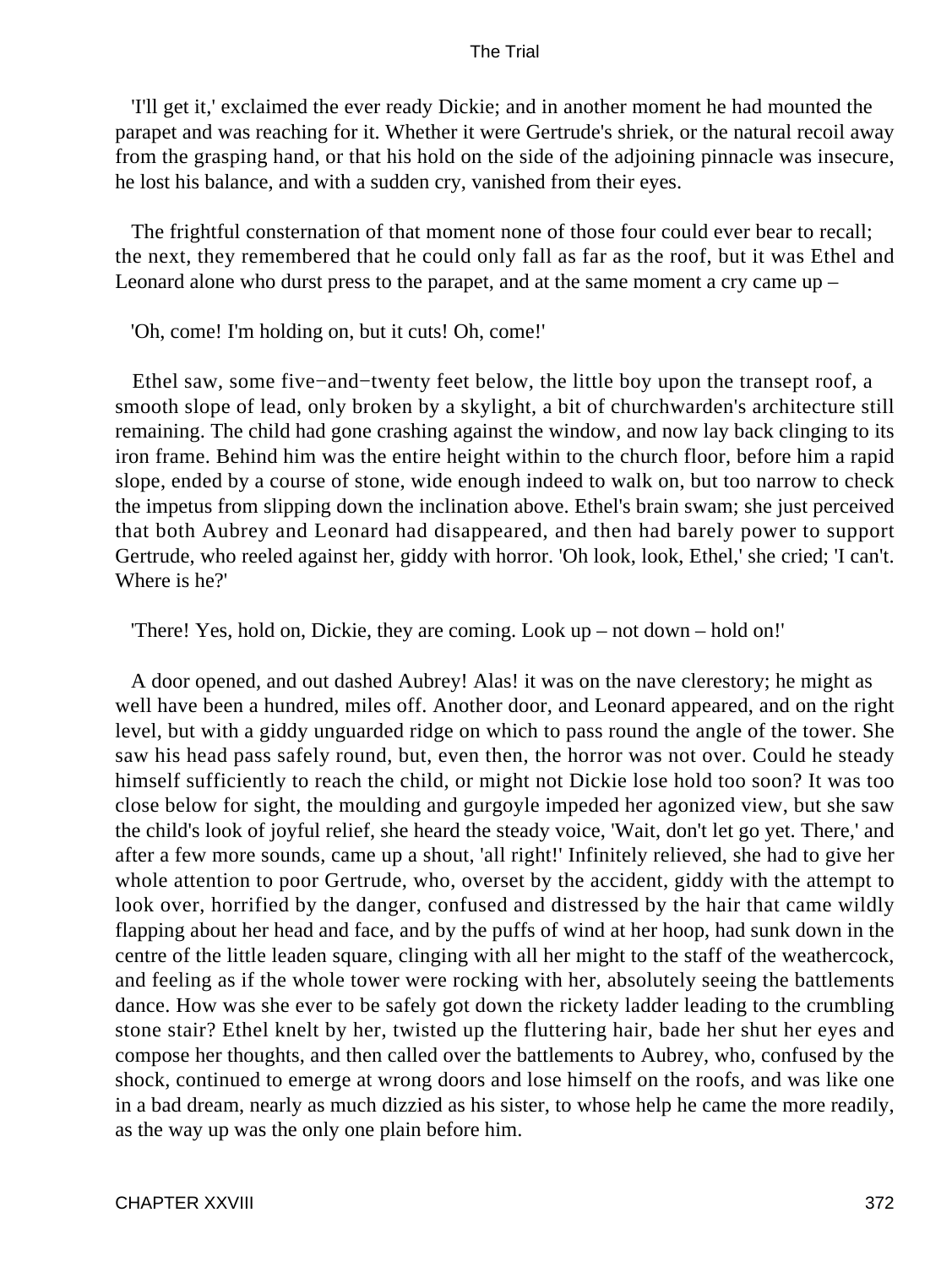The detention would have been more dreadful to Ethel had she known all that was passing below, and that when the little boy, at Leonard's sign, lowered himself towards the out−reaching arms of the young man, who was steadying himself against the wall of the tower, it was with a look of great pain, and leaving a trail of blood behind him. When, at length, he stood at the angle, Leonard calmly said, 'Now go before me, round that corner, in at the door. Hold by the wall, I'll hold your shoulder.' The boy implicitly obeyed, the notion of giddiness never seemed to occur to him, and both safely came to the little door, on the threshold of which Leonard sat down, and lifting him on his knee, asked where he was hurt? 'My leg,' said Dickie, 'the glass was running in all the time, and I could not move; but it does not hurt so much now.'

 Perhaps not; but a large piece of glass had broken into the slender little calf, and Leonard steadied himself to withdraw it, as, happily, the fragment was large enough to give a hold for his hand. The sensible little fellow, without a word, held up the limb across Leonard's knee, and threw an arm round his neck, to hold himself still, just saying, 'Thank you,' when it was over.

'Did it hurt much, Dickie?'

'Not very much,' he answered; 'but how it bleeds! Where's Aunt Ethel?'

 'On the tower. She will come in a moment,' said Leonard, startled by the exceeding flow of blood, and binding the gash round with his handkerchief. 'Now, I'll carry you down.'

 The boy did not speak all the weary winding way down the dark stairs; but Leonard heard gasps of oppression, and felt the head lean on his shoulder; moreover, a touch convinced him that the handkerchief was soaking, nay dripping, and when he issued at length into the free air of the church, the face was deadly white. No one was near, and Leonard laid him on a bench. He was still conscious, and looked up with languid eyes. 'Mayn't I go home?' he said, faintly; 'Aunt Ethel!'

 'Let me try to stop this bleeding first,' said Leonard. 'My dear little man, if you will only be quiet, I think I can.'

 Leonard took the handkerchief from his throat, and wound it to its tightest just above the hurt, Dickie remonstrating for a moment with, 'That's not the place. It is too tight.'

 'It will cut off the blood from coming,' said Leonard; and in the same understanding way, the child submitted, feebly asking, 'Shall I bleed to death? Mamma will be so sorry!'

 'I trust – I hope not,' said Leonard; he durst utter no encouragement, for the life−blood continued to pour forth unchecked, and the next murmur was, 'I'm so sick. I can't say my prayers. Papa! Mamma!' Already, however, Leonard had torn down a holly bough, and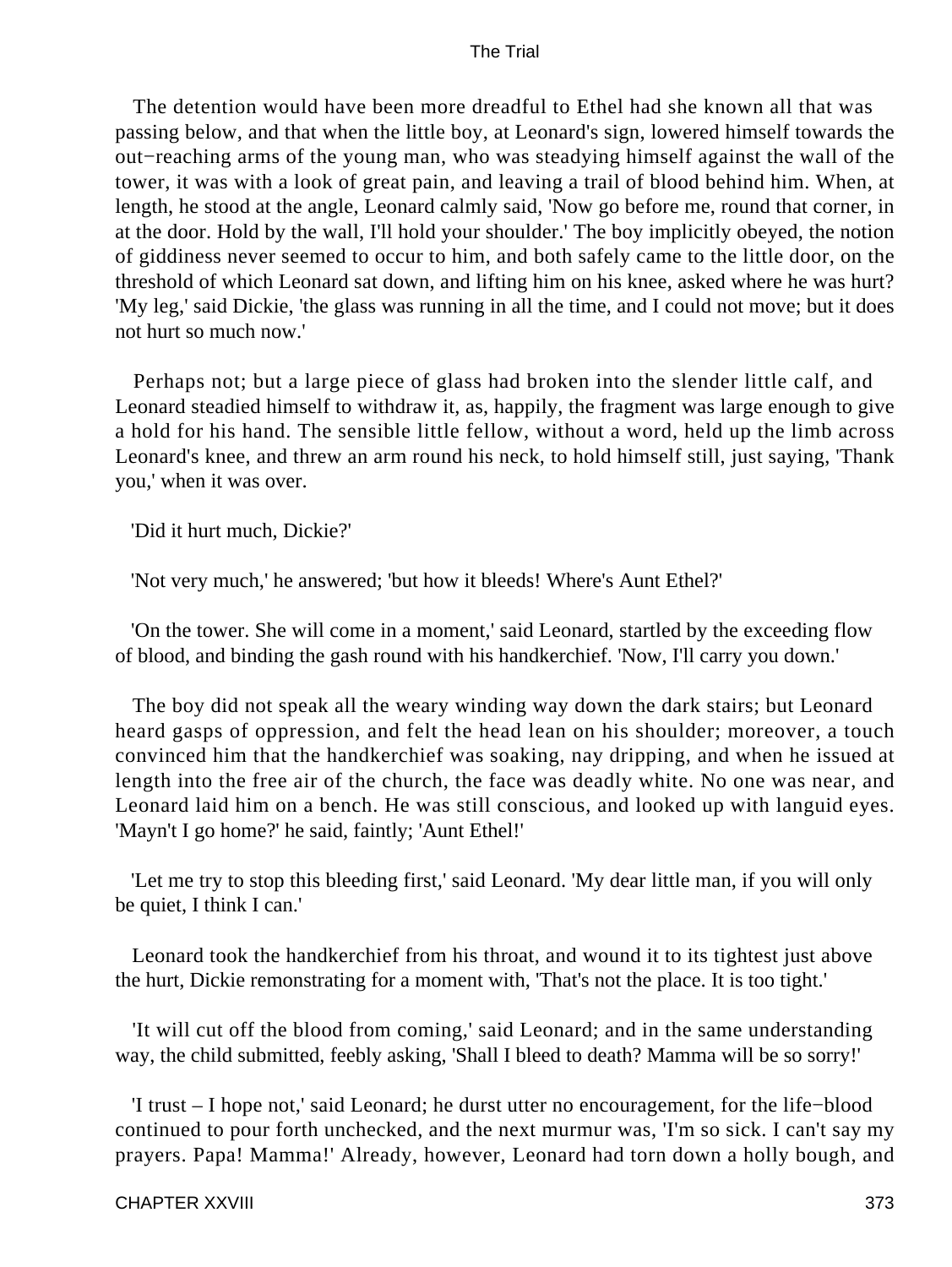twisted off (he would have given worlds for a knife) a short stout stick, which he thrust into one of the folds of the ligature, and pulled it much tighter, so that his answer was, 'Thank God, Dickie, that will do! the bleeding has stopped. You must not mind if it hurts for a little while.'

 An ejaculation of 'Poor little dear,' here made him aware of the presence of the sexton's wife; but in reply to her offer to carry him in to Mrs. Cheviot's, Dickie faintly answered, 'Please let me go home;' and Leonard, 'Yes, I will take him home. Tell Miss May it is a cut from the glass, I am taking him to have it dressed, and will bring him home. Now, my dear little patient fellow, can you put your arms round my neck?'

 Sensible, according to both meanings of the word, Dickie clasped his friend's neck, and laid his head on his shoulder, not speaking again till he found Leonard was not turning towards the High Street, when he said, 'That is not the way home.'

 'No, Dickie, but we must get your leg bound up directly, and the hospital is the only place where we can be sure of finding any one to do it. I will take you home directly afterwards.'

 'Thank you,' said the courteous little gentleman; and in a few minutes more Leonard had rung the bell, and begged the house surgeon would come at once to Dr. May's grandson. A few drops of stimulant much revived Dickie, and he showed perfect trust and composure, only holding Leonard's hands, and now and then begging to know what they were doing, while he was turned over on his face for the dressing of the wound, bearing all without a sound, except an occasional sobbing gasp, accompanied by a squeeze of Leonard's finger. Just as this business had been completed, the surgeon exclaimed, 'There's Dr. May's step,' and Dickie at once sat up, as his grandfather hurried in, nearly as pale as the boy himself. '0, grandpapa, never mind, it is almost well now; and has Aunt Daisy got her hat?'

 'What is it, my dear? what have you been doing?' said the Doctor, looking in amazement from the boy to Leonard, who was covered with blood. 'They told me you had fallen off the Minster tower!'

 'Yes I did,' said Dickie; 'I reached after Aunt Daisy's hat, but I fell on the roof, and I was sliding, sliding down to the wall, but there was a window, and the glass broke and cut me, but I got my feet against the bottom of it, and held on by the iron bar, till Leonard came and took me down;' and he lay back on the pillow, quiet and exhausted, but bright−eyed and attentive as ever, listening to Leonard's equally brief version of the adventure.

'Didn't he save my life, grandpapa?' said the boy, at the close.

 'Twice over, you may say,' added the surgeon, and his words as to the nature of the injury manifested that all had depended on the immediate stoppage of the haemorrhage.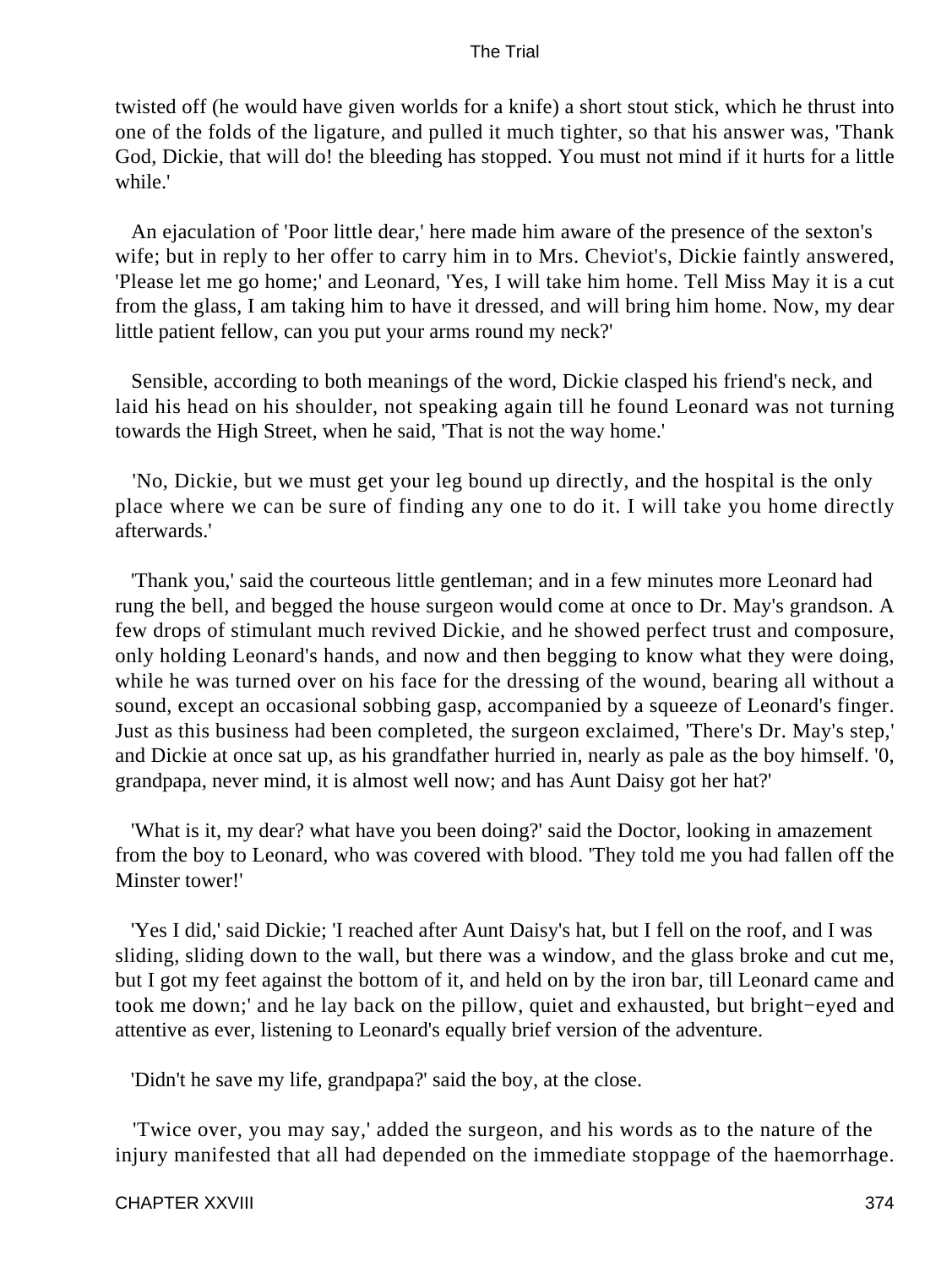With so young a child, delay from indecision or want of resource would probably have been fatal.

 'There would have been no doing anything, if this little man had not been so good and sensible,' said Leonard, leaning over him.

 'And I did not cry. You will tell papa I did not cry,' said Dickie, eagerly, but only half gratified by such girlish treatment as that agitated kiss of his grandfather, after being a little bit of a hero; but then Dickie's wondering eyes really beheld such another kiss bestowed over his head upon Leonard, and quite thought there were tears on grandpapa's cheeks. Perhaps old gentlemen could do what was childish in little boys.

 Dickie was to be transported home. He wished to be carried by Leonard, but the brougham was at the door, and he had to content himself with being laid on the seat, with his friend to watch over him, the Doctor pointing out that Leonard was a savage spectacle for the eyes of Stoneborough, and hurrying home by the short cut. Ethel met him in extreme alarm. Gertrude's half−restored senses had been totally scattered by the sight of the crimson traces on the spot of Leonard's operations, and she had been left to Mary's care; while Ethel and Aubrey had hastened home, and not finding any one there, the latter had dashed off to Bankside, whilst Ethel waited, arranging the little fellow's bed, and trying to trust to Leonard's message, and not let her mind go back to that fearful day of like waiting, sixteen years ago, nor on to what she might have to write to Norman and Meta of the charge they had sent to her. Her father's cheerful face at first was a pang, and then came the rebound of gladness at the words. 'He is coming. No fear for him, gallant little man – thanks for God's mercy, and to that noble fellow, Leonard.'

 At the same moment Aubrey burst in – 'No one at Wright's – won't be in no one knows how long! What is to become of us?' And he sank down on a chair.

 'Ay, what would become of any of us, if no one had a better pate than yours, sir?' said Dr. May. 'You have one single perfection, and you had better make the most of it – that of knowing how to choose your friends. There's the carriage.'

 After a moment's delay, the cushion was lifted out with the little wounded cavalier, still like a picture; for, true to his humming−bird nature, a few scarcely−conscious movements of his hands had done away with looks of disarray – the rich glossy curls were scarcely disordered, and no stains of blood had adhered to the upper part of his small person, whereas Leonard was a ghastly spectacle from head to foot.

 'So, Master Dicky−bird,' said Dr. May, as they rested him a moment on the hall−table, 'give me that claw of yours. Yes, you'll do very well, only you must go to bed now; and, mind, whatever you did when you were in Fairy−land, we don't fly here in Stoneborough – and it does not answer.'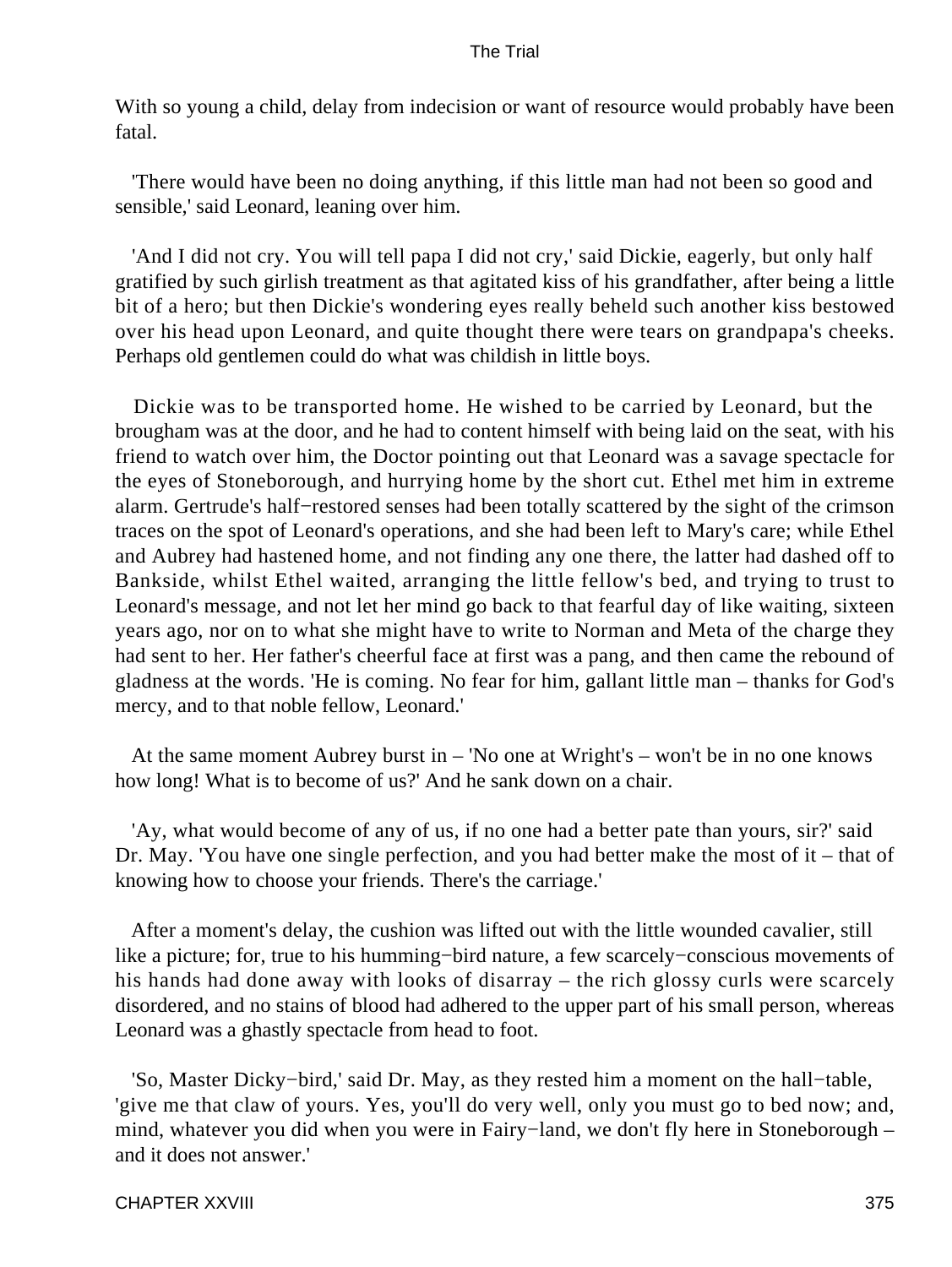'I am not to go to bed for being naughty, am I?' said Dickie, his brave white lip for the first time quivering; 'indeed, I did not know it was wrong.'

 The poor little man's spirits were so exhausted, that the reassurance on this head absolutely brought the much−dreaded tears into his eyes; and he could only be carried up gently to his bed, and left to be undressed by his aunt, so great an aggravation to the troubles of this small fragment of independence, that it had almost overset his courtesy and self−command. There was no contenting him till he had had all traces of the disaster washed from face and hands, and the other foot; and then, over his tea, though his little clear chirrup was weak, he must needs give a lucid description of Leonard's bandaging, in the midst of which came a knock at the door, and a gasping voice – 'I'll be quite quiet – indeed I will! Only just let me come in and kiss him, and see that he is safe.'

'0, Auntie Daisy, have you got your hat?'

 Wan, tear−stained, dishevelled, Gertrude bit her lip to save an outburst, gave the stipulated kiss, and retreated to Mary, who stood in the doorway like a dragon.

 'Auntie Daisy has been crying,' said Dickie, turning his eyes back to Ethel. 'Please tell her I shall be well very soon, and then I'll go up again and try to get her hat, if I may have a hook and line – I'll tell you how.'

 'My dear Dickie, you had better lie down, and settle it as you go to sleep,' said Ethel, her flesh creeping at the notion of his going up again.

'But if I go to sleep now, I shall not know when to say my prayers.'

'Had you not better do so now, Dickie?'

 Next came the child's scruple about not kneeling; but at last he was satisfied, if Aunt Ethel would give him his little book out of the drawer – that little delicately−illuminated book with the pointed writing and the twisted cipher, Meta's hand in every touch. Presently he looked up, and said: 'Aunt Ethel, isn't there a verse somewhere about giving the angels charge? I want you to find it for me, for I think they helped me to hold on, and helped Leonard upon the narrow place. You know they are sure to be flying about the church.'

 Ethel read the ninety−first Psalm to him. He listened all through, and thanked her; but in a few minutes more he was fast asleep. As she left the room she met Leonard coming down and held out her hands to him with a mute intensity of thanks, telling him, in a low voice, what Dickie had said of the angels' care.

 'I am sure it was true,' said Leonard. 'What else could have saved the brave child from dizziness?'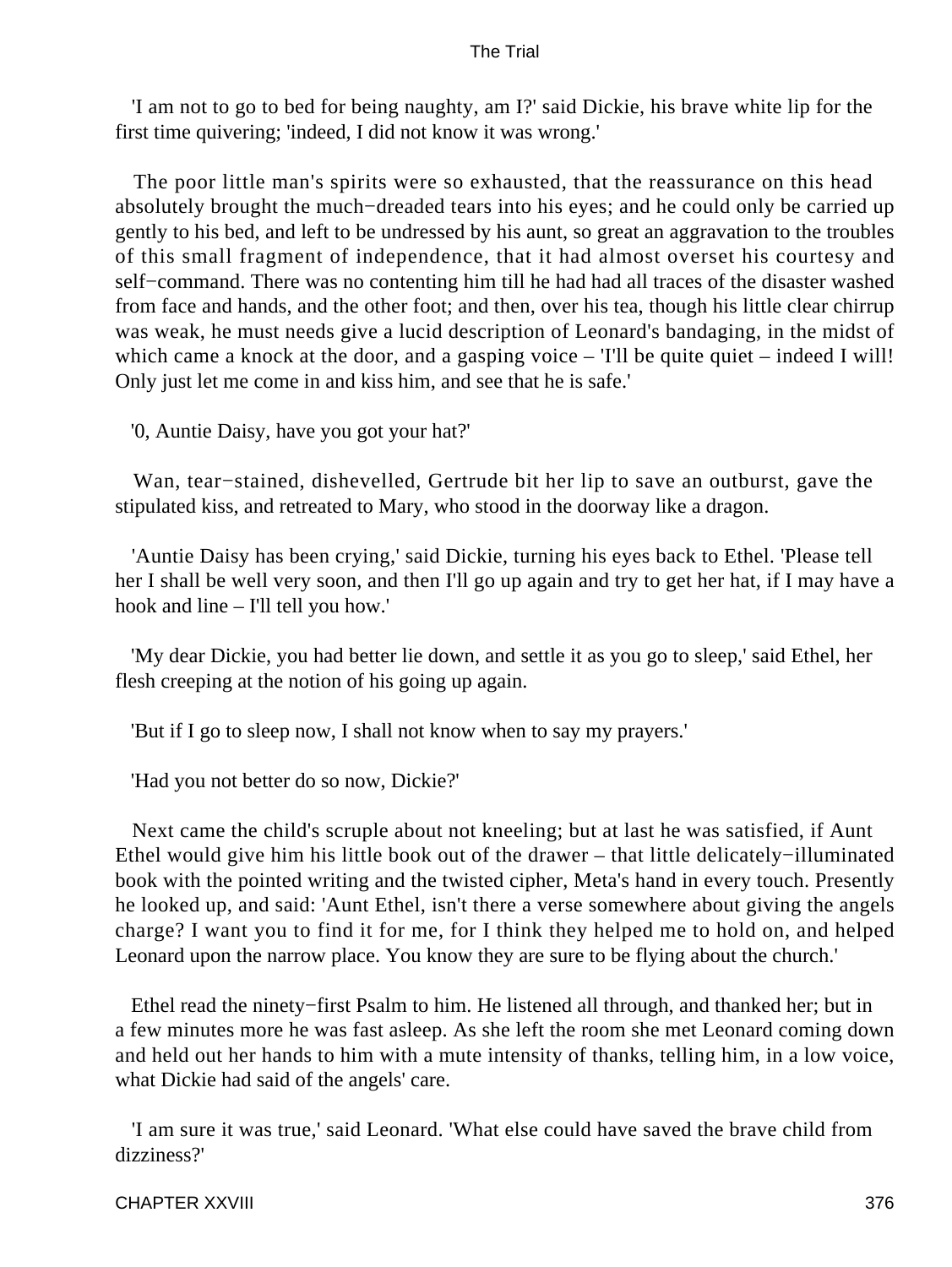Down−stairs Leonard's reception from Dr. May was, 'Pretty well for a nervous man!'

'Anybody can do what comes to hand.'

 'I beg your pardon. Some bodies lose their wits, like your friend Aubrey, who tells me, if he had stood still, he would have fainted away. As long as nerves can do what comes to hand, they need not be blamed, even if they play troublesome tricks at other times, as I suspect they are doing now.'

'Yes; my face is aching a little.'

 'Not to say a great deal,' said the Doctor. 'Well, I am not going to pity you; for I think you can feel to−day that most of us would be glad to be in your place!'

'I am very glad,' said Leonard.

 'You remember that child's parents? No, you have grown so old, that I am always forgetting what a boy you ought to be; but if you had ever seen the tenderness of his father, and that sunbeam of a Meta, you would know all the more how we bless you for what you have spared them. Leonard, if anything had been needed to do so, you have won to yourself such a brother in Norman as you have in Aubrey!'

 Meantime Ethel was soothing Gertrude, to whom the shock had been in proportion to the triumphal heights of her careless gaiety. Charles Cheviot had come in while his wife was restoring her; and he had plainly said what no one else would have intimated to the spoilt darling – that the whole accident had been owing to her recklessness, and that he had always expected some fatal consequences to give her a lesson!

 Gertrude had been fairly cowed by such unwonted treatment; and when he would only take her home on condition of composure and self−command, her trembling limbs obliged her to accept his arm, and he subdued her into meek silence, and repression of all agitation, till she was safe in her room, when she took a little bit of revenge upon Mary by crying her heart out, and declaring it was very cruel of Charles, when she did not mean it.

 And Mary, on her side, varied between assurances that Charles did not mean it, and that he was quite right – the sister now predominating in her, and now the wife.

'Mean what?' said Ethel, sitting down among them before they were aware.

 'That – that it was all my fault!' burst out Gertrude. 'If it was, I don't see what concern it is of his!'

'But, Daisy dear, he is your brother!'

CHAPTER XXVIII 377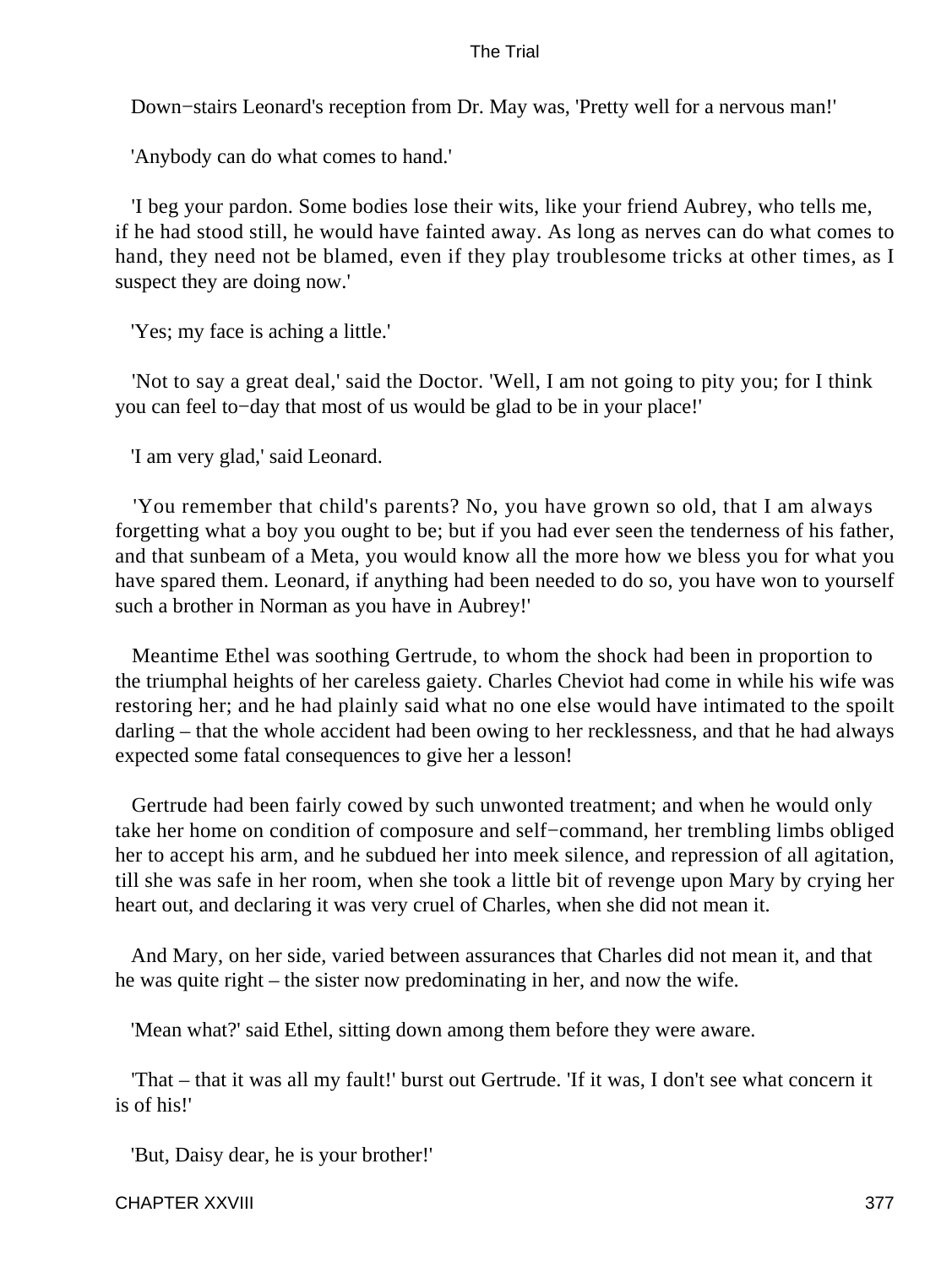'I've got plenty of brothers of my own! I don't count those people−in−law – '

 'She's past reasoning with, Mary,' said Ethel. 'Leave her to me; she will come to her senses by and by!'

 'But indeed, Ethel, you won't be hard on her? I am sure dear Charles never thought what he said would have been taken in this way.'

'Why did he say it then?' cried Gertrude, firing up.

'My dear Mary, do please go down, before we get into the pitiable last−word condition!'

 That condition was reached already; but in Ethel's own bed−room Mary's implicit obedience revived, and away she went, carrying off with her most of what was naughtiness in Gertrude.

 'Ethel – Ethel dear!' cried she at once, 'I know you are coming down on me. I deserve it all, only Charles had no business to say it. And wasn't it very cruel and unkind when he saw the state I was in?'

 'I suppose Charles thought it was the only chance of giving a lesson, and therefore true kindness. Come, Daisy, is this terrible fit of pride a proper return for such a mercy as we have had to−day?'

 'If I didn't say so to myself a dozen times on the way home! – only Mary came and made me so intolerably angry, by expecting me to take it as if it had come from you or papa.'

'Ah, Daisy, that is the evil! If I had done my duty by you all, this would not have been!'

 'Now, Ethel, when you want to be worse, and more cutting than anything, you go and tell me my faults are yours! For pity's sake, don't come to that!'

'But I must, Daisy, for it is true. Oh, if you had only been a naughty little girl!'

 'What – and had it out then?' said Daisy, who was lying across the bed, and put her golden head caressingly on Ethel's knee. 'If I had plagued you then, you would have broken me in out of self−defence.'

 'Something like it,' said Ethel. 'But you know, Daisy, the little last treasure that mamma left did always seem something we could not make enough of, and it didn't make you fractious or tiresome – at least not to us – till we thought you could not be spoilt. And then I didn't see the little faults so soon as I ought; and I'm only an elder sister, after all, without any authority.'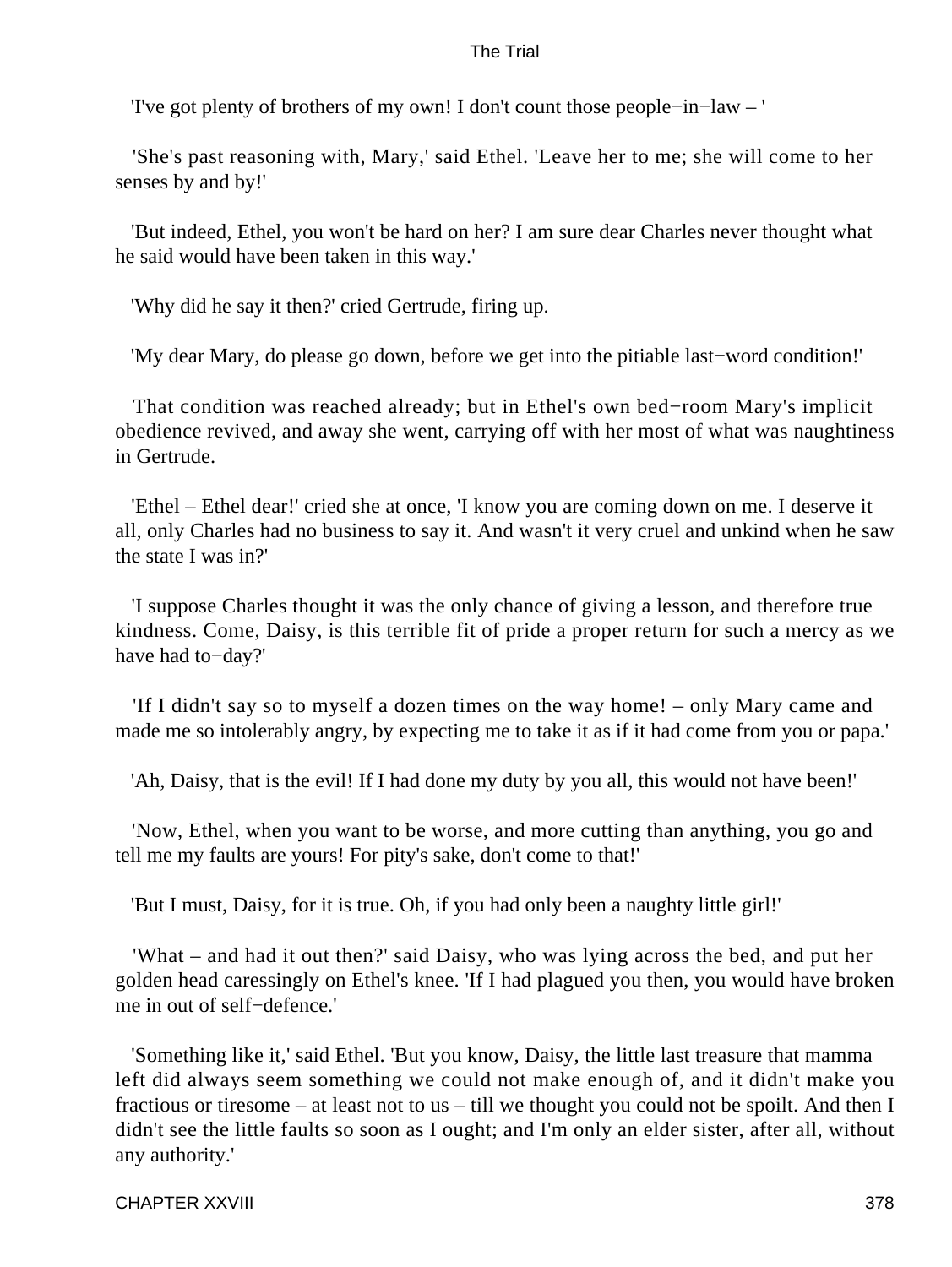'No, you're not to say that, Ethel, I mind your authority, and always will. You are never a bother.'

 'Ah, that's it, Daisy! If I had only been a bother, you might never have got ahead of yourself.'

'Then you really think, like Charles Cheviot, that it was my doing, Ethel?'

'What do you think yourself?'

 Great tears gathered in the corners of the blue eyes. Was it weak in Ethel not to bear the sight?

 'My poor Daisy,' she said, 'yours is not all the burden! I ought not to have taken up such a giddy company, or else I should have kept the boy under my hand. But he is so discreet and independent, that it is more like having a gentleman staying in the house, than a child under one's charge; and one forgets how little he is; and I was as much off my balance with spirits as you. It was the flightiness of us all; and we have only to be thankful, and to be sobered for another time. I am afraid the pride about being reproved is really the worse fault.'

```
 'And what do you want me to do? – to go and tell papa all about it?
```
I mean to do that, of course; it is the only way to get comforted.'

'Of course it is; but – '

 'You horrid creature, Ethel! I'll never say you aren't a bother again. You really do want me to go and tell Charles Cheviot that he was quite right, and Mary that I'm ready to be trampled on by all my brothers−in−law in a row! Well, there won't be any more. You'll never give me one – that's one comfort!' said Gertrude, wriggling herself up, and flinging an arm round Ethel's neck. 'As long as you don't do that, I'll do anything for you.'

'Not for me.'

 'Well, you know that, you old thing! only you might take it as a personal compliment. I really will do it; for, of course, one could not keep one's Christmas otherwise!' It was rather too business−like; but elders are often surprised to find what was a hard achievement in their time a matter of course to their pupils – almost lightly passed over.

 Dickie slept till morning, when he was found very pale, but lively and good−humoured as ever. Mr. Wright, coming up to see him, found the hurt going on well, and told Ethel, that if she could keep him in bed and undisturbed for the day, it would be better and safer; but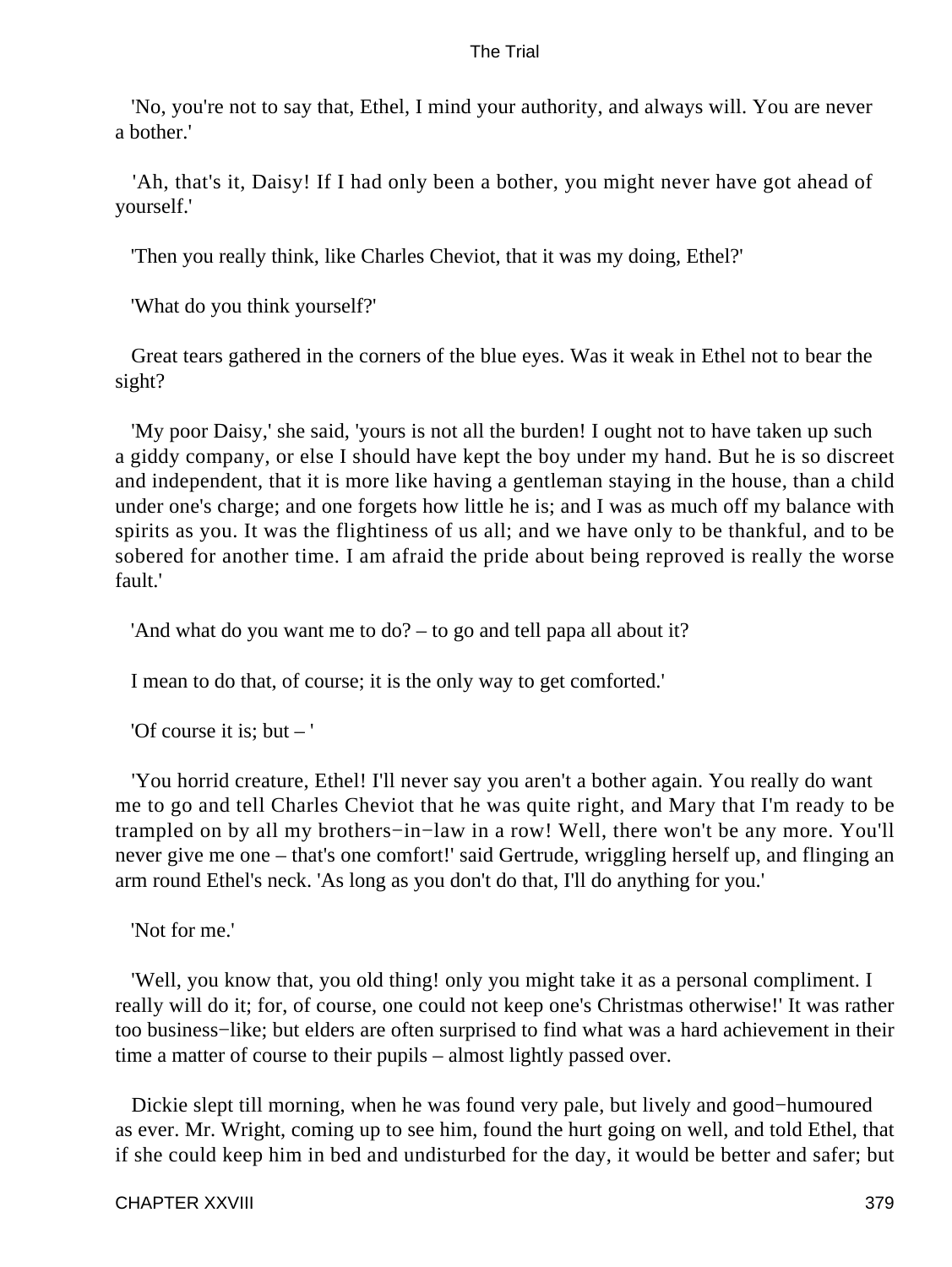that if he became restless and fretful, there would be no great risk in taking him to a sofa. Restless and fretful! Mr. Wright little knew the discretion, or the happy power of accommodation to circumstances, that had descended to Meta's firstborn.

 He was quite resigned as soon as the explanation had been made – perhaps, indeed, there was an instinctive sense, that to be dressed and moved would be fatiguing; but he had plenty of smiles and animation for his visitors, and, when propped up in bed, was full of devices for occupation. Moreover he acquired a slave; he made a regular appropriation of Leonard, whom he quickly perceived to be the most likely person to assist in his great design of constructing a model of the clock in the Minster tower, for the edification of his little brother Harry. Leonard worked away at the table by the bed−side with interest nearly equal to the child's; and when wire and cardboard were wanting, he put aside all his dislike to facing the Stoneborough streets and tradesmen in open day, and, at Dickie's request, sallied forth in quest of the materials. And when the bookseller made inquiries after the boy, Leonard, in the fulness of his heart, replied freely and in detail – nay, he was so happy in the little man's well−doing, that he was by no means disconcerted even by a full encounter of Mrs. Harvey Anderson in the street, but answered all her inquiries, in entire oblivion of all but the general rejoicing in little Dickie's wonderful escape.

 'Well,' said Aubrey to his sisters, after a visit to his nephew's room, 'Dickie has the best right to him, certainly, to−day. It is an absolute appropriation! They were talking away with all their might when I came up, but came to a stop when I went in, and Master Dick sent me to the right−about.'

 The truth was, that Dickie, who, with eyes and ears all alive, had gathered up some fragments of Leonard's history, had taken this opportunity of catechizing him upon it in a manner that it was impossible to elude, and which the child's pretty tact carried off, as it did many things which would not have been tolerated if done rudely and abruptly. Step by step, in the way of question and remark, he led Leonard to tell him all that had happened; and when once fairly embarked in the reminiscence, there was in it a kind of peace and pleasure. The fresh, loving, wondering sympathy of the little boy was unspeakably comforting; and besides, the bringing the facts in their simple form to the grasp of the childish mind, restored their proportion, which their terrible consequences had a good deal disturbed. They seemed to pass from the present to the historical, and to assume the balance that they took in the child's mind, coming newly upon them. It was like bathing in a clear limpid stream, that washed away the remains of morbid oppression.

'I wish mamma was here,' said the little friend, at last.

'Do you want her? Are you missing her, my dear?'

 'I miss her always,' said Dickie. 'But it was not that – only mamma always makes everybody so happy; and she would be so fond of you, because you have had so much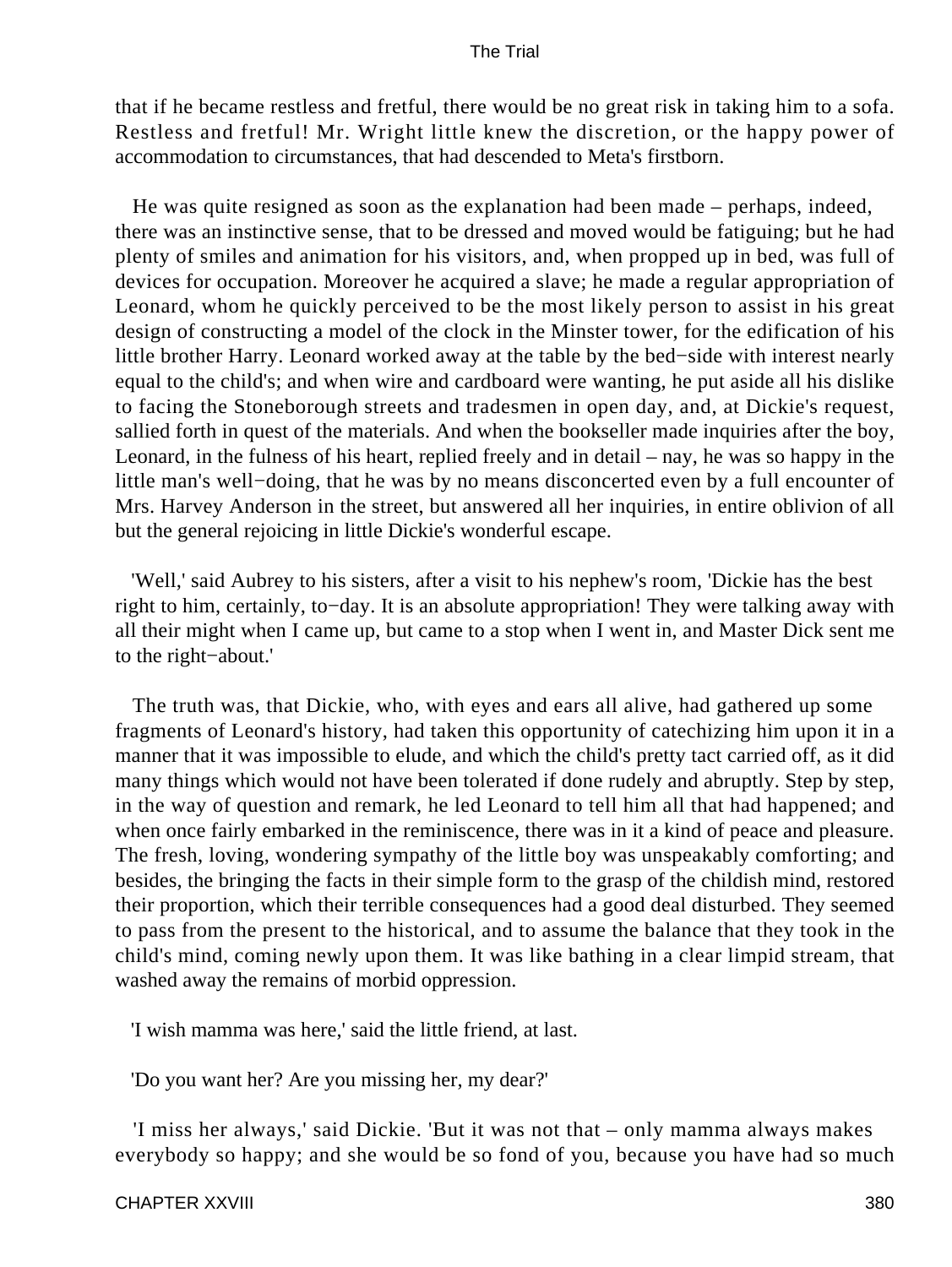## trouble.'

 'But, Dickie, don't you think I am happy to be with your grandfather and aunt, and hoping to see my own sisters very soon – your aunt, who taught me what bore me through it all?'

 'Aunt Ethel?' cried Dickie, considering. 'I like Aunt Ethel very much; but then she is not like mamma!'

 There could be no doubt that Leonard was much better and happier after this adventure. Reluctantly, Dickie let him go back to Cocksmoor, where his services in church−decking and in singing had been too much depended on to be dispensed with; but he was to come back with Richard for the family assembly on Christmas evening.

 Moreover, Gertrude, who was quite herself again, having made her peace with the Cheviots, and endured the reception of her apologies, seized on him to lay plots for a Christmas−tree, for the delectation of Dickie on his sofa, and likewise of Margaret Rivers, and of the elite of the Cocksmoor schools. He gave in to it heartily, and on the appointed day worked with great spirit at the arrangements in the dining−room, where Gertrude, favoured by the captive state of the little boy, conducted her preparations, relegating the family meals to the schoolroom.

 This tree was made the occasion for furnishing Leonard with all the little appliances of personal property that had been swept away from him; and, after all, he was the most delighted of the party. The small Charlie Cheviot had to be carried off shrieking; Margaret Rivers was critical; even Cocksmoor was experienced in Christmas−trees; and Dickie, when placed in the best situation, and asked if such trees grew in New Zealand, made answer that he helped mamma to make one every year for the Maori children. It was very kind in Aunt Daisy, he added, with unfailing courtesy; but he was too zealous for his colony to be dazzled – too utilitarian to be much gratified by any of his gifts, excepting a knife of perilous excellence, which Aubrey, in contempt of Stoneborough productions, had sacrificed from his own pocket at the last moment.

 Leonard and Dickie together were in a state of great delight at the little packets handed to the former; studs, purse, pencil−case, writing materials; from Hector Ernescliffe, a watch, with the entreaty that his gifts might not be regarded as unlucky; from Ethel, a photographic book, with the cartes of his own family, whose old negatives had been hunted up for the purpose; also a recent one of Dr. May with his grandson on his knee, the duplicate of which was gone to New Zealand, with the Doctor's inscription, 'The modern Cyropaedia, Astyages confounded.' There was Richard, very good, young and pretty; there was Ethel, exactly like the Doctor, 'only more so;' there was Gertrude, like nobody, not even herself, and her brothers much in the same predicament, there was the latest of Mr. Rivers's many likenesses, with the cockatoo on his wrist, and there was the least truculent and witchlike of the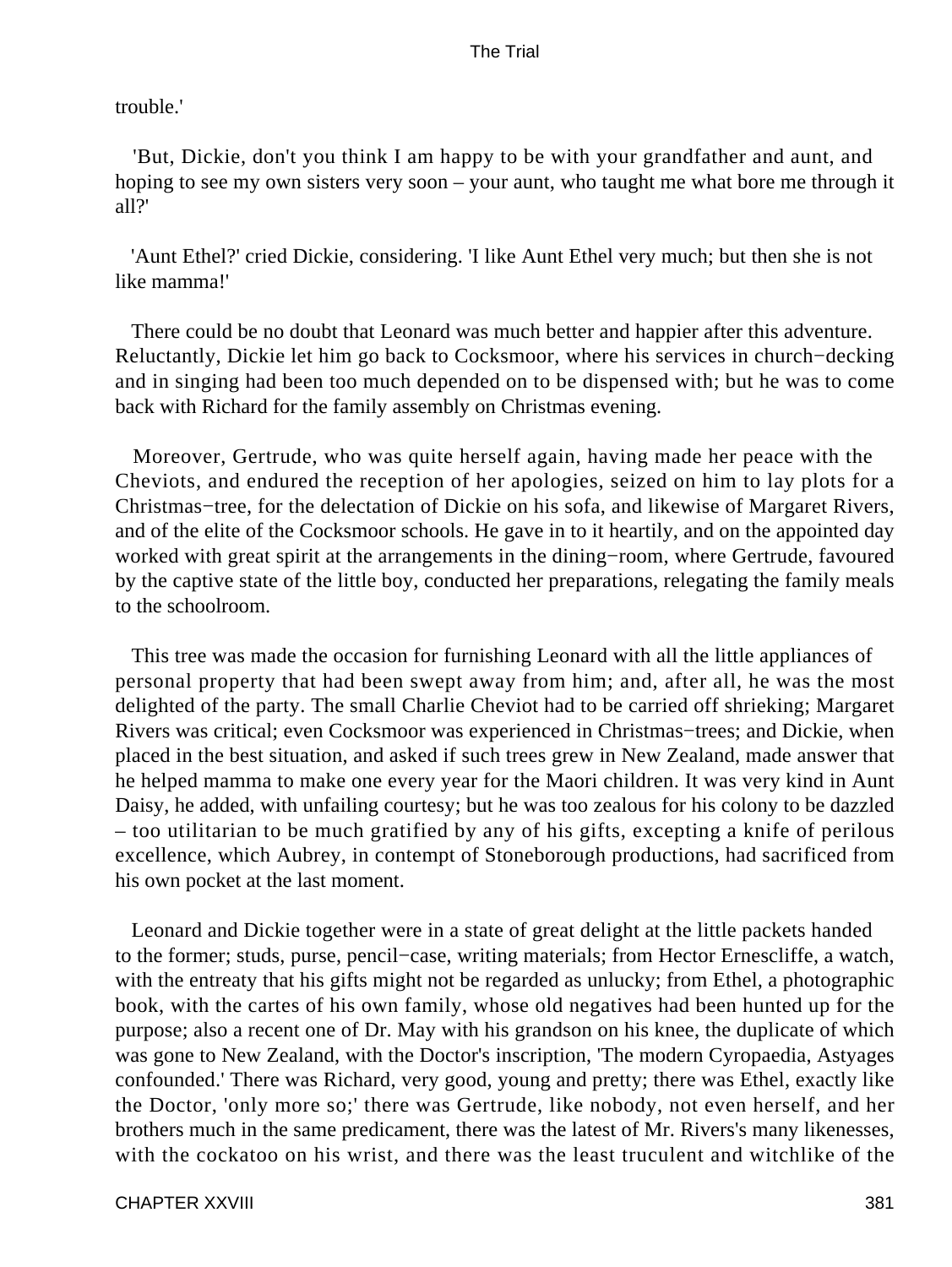numerous attempts on Flora; there was Mrs. Cheviot, broad−faced and smiling over her son, and Mr. and Mrs. Ernescliffe, pinioning the limbs of their offspring, as in preparation for a family holocaust; there was Dickie's mamma, unspoilable in her loveliness even by photography, and his papa grown very bald and archidiaconal; there was Ethel's great achievement of influence, Dr. Spencer, beautiful in his white hair; there were the vicar and the late and present head−masters. The pleasure excited by all these gifts far exceeded the anticipations of their donors, it seemed as if they had fallen on the very moment when they would convey a sense of home, welcome, and restoration. He did not say much, but looked up with liquid lustrous eyes, and earnest 'thank you's,' and caressingly handled and examined the treasures over and over again, as they lay round him on Dickie's couch. 'I suppose,' said the child to him, 'it is like Job, when all his friends came to see him, and every one gave him a piece of money.'

 'He could hardly have enjoyed it more,' murmured Leonard, feeling the restful capacity of happiness in the new possession of the child's ardent love, and of the kind looks of all around, above all, of the one presence that still gave him his chief sense of sunshine. The boyish and romantic touch of passion had, as Ethel had long seen, been burnt and seared away, and yet there was something left, something that, as on this evening she felt, made his voice softer, his eye more deferential, to her than to any one else. Perhaps she had once been his guiding star; and if in the wild tempests of the night he had learnt instead to direct his course by the «Brightest and best of the sons of the morning,» still the star would be prized and distinguished, as the first and most honoured among inferior constellations.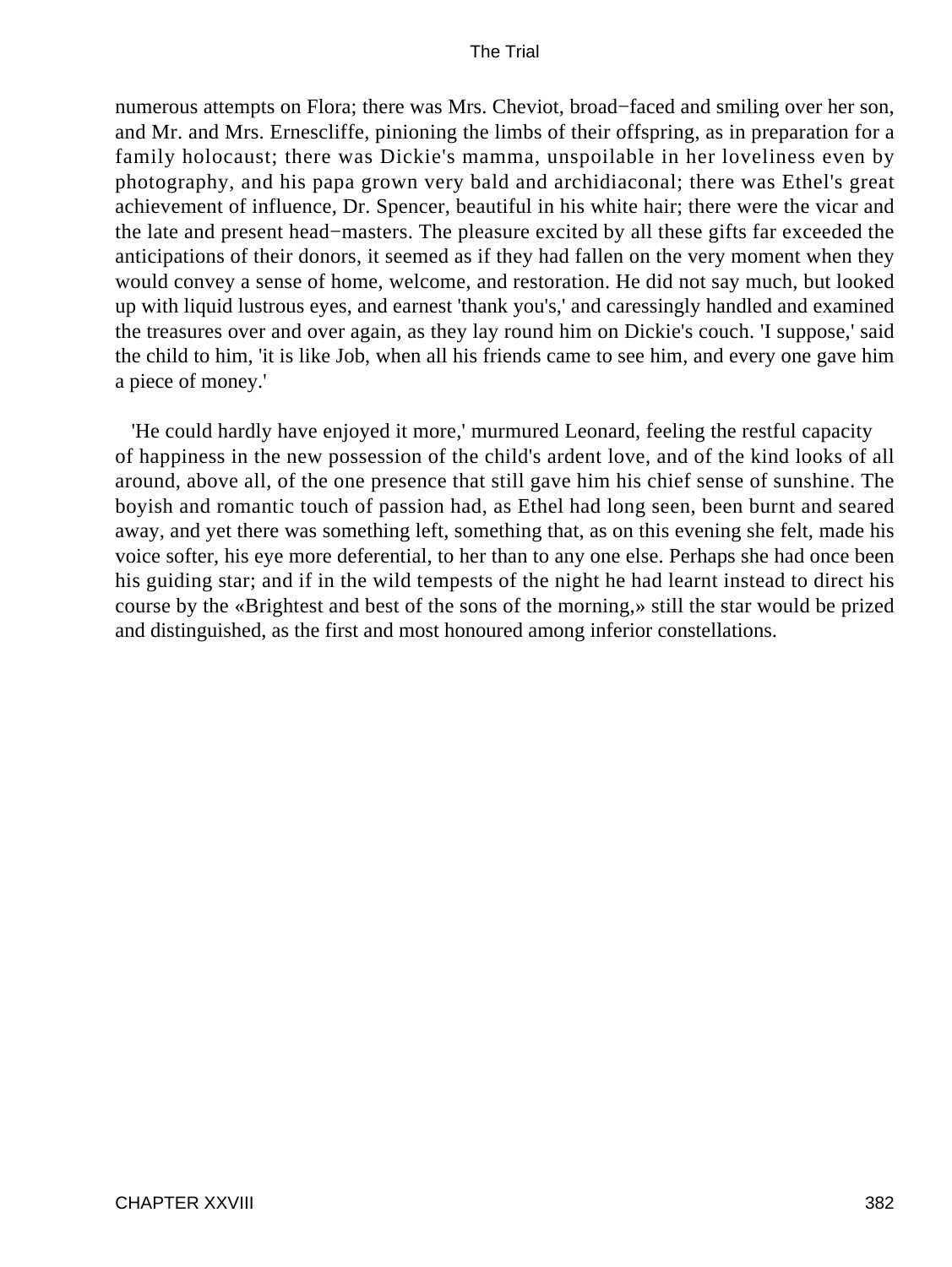# **[CHAPTER XXIX](#page-415-0)**

**T**ill now the dark was worn, and overhead

The lights of sunset and of sunrise mixed. – **TENNYSON**

 At New York, Tom wrote a short letter to announce his safe arrival, and then pushed on by railway into Indiana. Winter had completely set in; and when he at length arrived at Winiamac, he found that a sleigh was a far readier mode of conveyance to Massissauga than the wagons used in summer. His drive, through the white cathedral−like arcades of forest, hung with transparent icicles, and with the deep blue sky above, becoming orange towards the west, was enjoyable; and even Massissauga itself, when its skeleton trees were like their neighbours, embellished by the pure snowy covering, looked less forlorn than when their death contrasted with the exuberant life around. He stopped at the hotel, left his baggage there, and after undergoing a catechism on his personal affairs, was directed to Mr. Muller's house, and made his way up its hard−trodden path of snow, towards the green door, at which he knocked two or three times before it was opened by a woman, whose hair and freckled skin were tinted nowhere but in Ireland.

 He made a step forward out of the cutting blast into the narrow entry, and began to ask, 'Is Miss Ward here? I mean, can I see Miss Warden?' when, as if at the sound of his voice, there rang from within the door close by a shriek – one of the hoarse hysterical cries he had heard upon the day of the inquest. Without a moment's hesitation, he pushed open the door, and beheld a young lady in speechless terror hanging over the stiffened figure on the couch – the eyes wide open, the limbs straight and rigid. He sprang forward, and lifted her into a more favourable posture, hastily asking for simple remedies likely to be at hand, and producing a certain amount of revival for a few moments, though the stiffness was not passing – nor was there evidence of consciousness.

 'Are you Leonard?' said Cora Muller, under her breath, in this brief interval, gazing into his face with frightened puzzled eyes.

 'No; but I am come to tell her that he is free!' But the words were cut short by another terrible access, of that most distressing kind that stimulates convulsion; and again the terrified women instinctively rendered obedience to the stranger in the measures he rapidly took, and his words, 'hysteria – a form of hysteria,' were forced from him by the necessity of lessening Cora's intense alarm, so as to enable her to be effective. 'We must send for Dr. Laidlaw,' she began in the first breathing moment, and again he looked up and said, 'I am a physician!'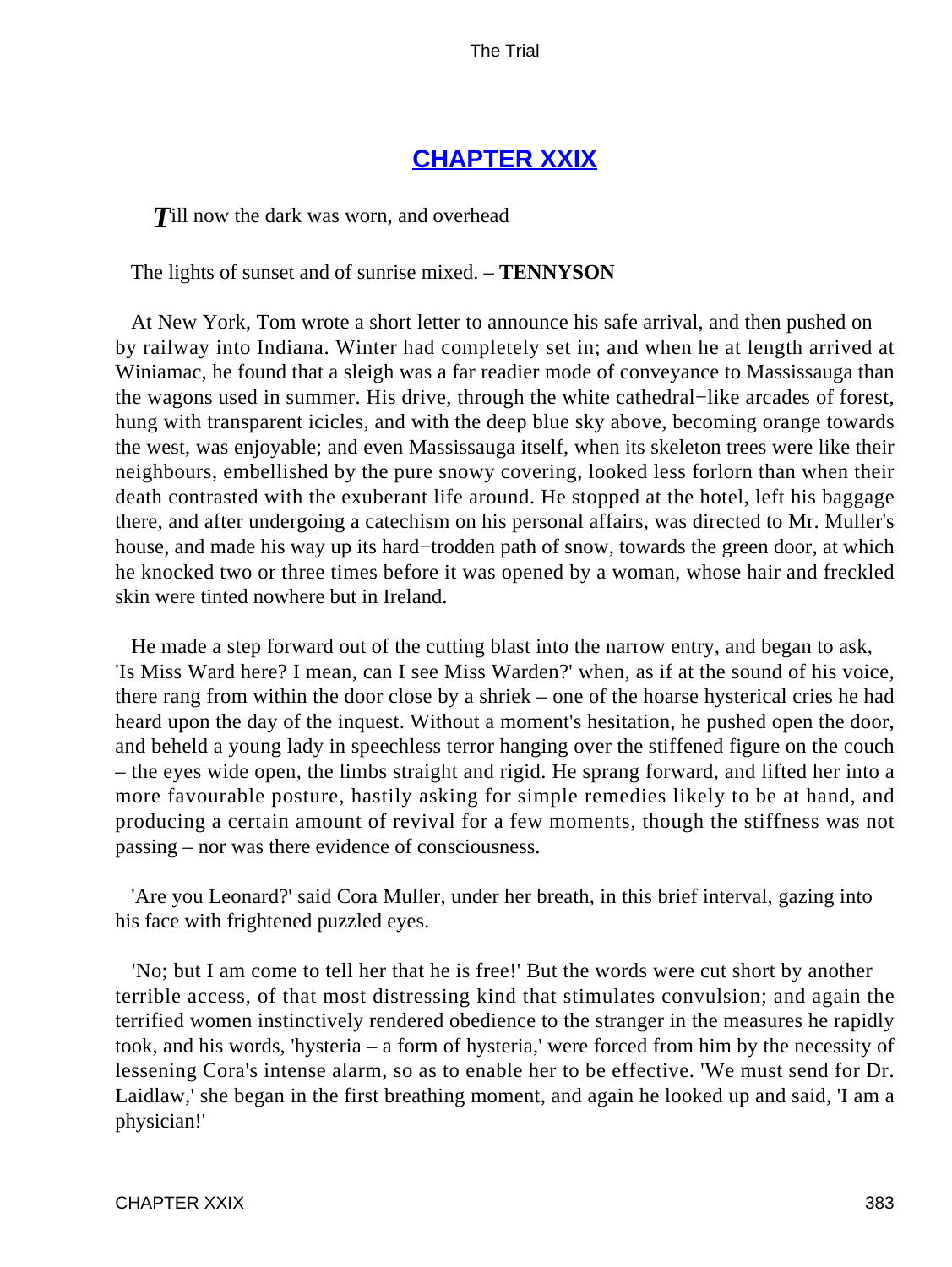'Mr. Tom?' she asked with the faintest shadow of a smile; he bent his head, and that was their introduction, broken again by another frightful attack; and when quiescence, if not consciousness, was regained, Tom knelt by the sofa, gazing with a sense of heart−rending despair at the wasted features and thin hands, the waxen whiteness of the cheek, and the tokens in which he clearly read long and consuming illness as well as the overthrow of the sudden shock.

'What is this?' he asked, looking up to Cora's beautiful anxious face.

 'Oh, she has been very sick, very sick,' she answered; 'it was an attack of pleurisy; but she is getting better at last, though she will not think so, and this news will make all well. Does she hear? Say it again!'

 Tom shook his head, afraid of the sound of the name as yet, and scarcely durst even utter the word 'Ella' above his breath.

 'She is gone out with Cousin Deborah to an apple bee,' was the reassuring answer. 'She wanted change, poor child! Is she getting better?'

 Averil was roused by a cough, the sound which tore Tom's heart by its import, but he drew back out of her sight, and let Cora raise her, and give her drink, in a soothing tender manner, that was evident restoration. 'Cora dear, is it you?' she said, faintly; 'didn't I hear some one else's voice? Didn't they say  $-$  ?' and the shiver that crept over her was almost a return of the hysteric fit.

'We said he was free,' said Cora, holding her in her arms.

 'Free – yes, I know what that means – free among the dead,' said Averil, calmly, smoothing Cora's hair, and looking in her face. 'Don't be afraid to let me hear. I shall be there with him and Minna soon. Didn't somebody come to tell me? Please let him in, I'll be quiet now.'

 And as she made gestures of arranging her hair and dress, Tom guardedly presented himself, saying in a voice that trembled with his endeavour to render it calm, 'Did you think I should have come if I had nothing better to tell you?' and as she put out her hand in greeting, he took it in both his own, and met her eyes looking at him wide open, in the first dawning of the hope of an impossible gladness. 'Yes,' he said, 'the truth is come out – he is cleared – he is at home – at Stoneborongh!'

 The hot fingers closed convulsively on his own, then she raised herself, pressed her hands together, and gasped and struggled fearfully for breath. The joy and effort for self−command were more than the enfeebled frame could support, and there was a terrible and prolonged renewal of those agonizing paroxysms, driving away every thought from the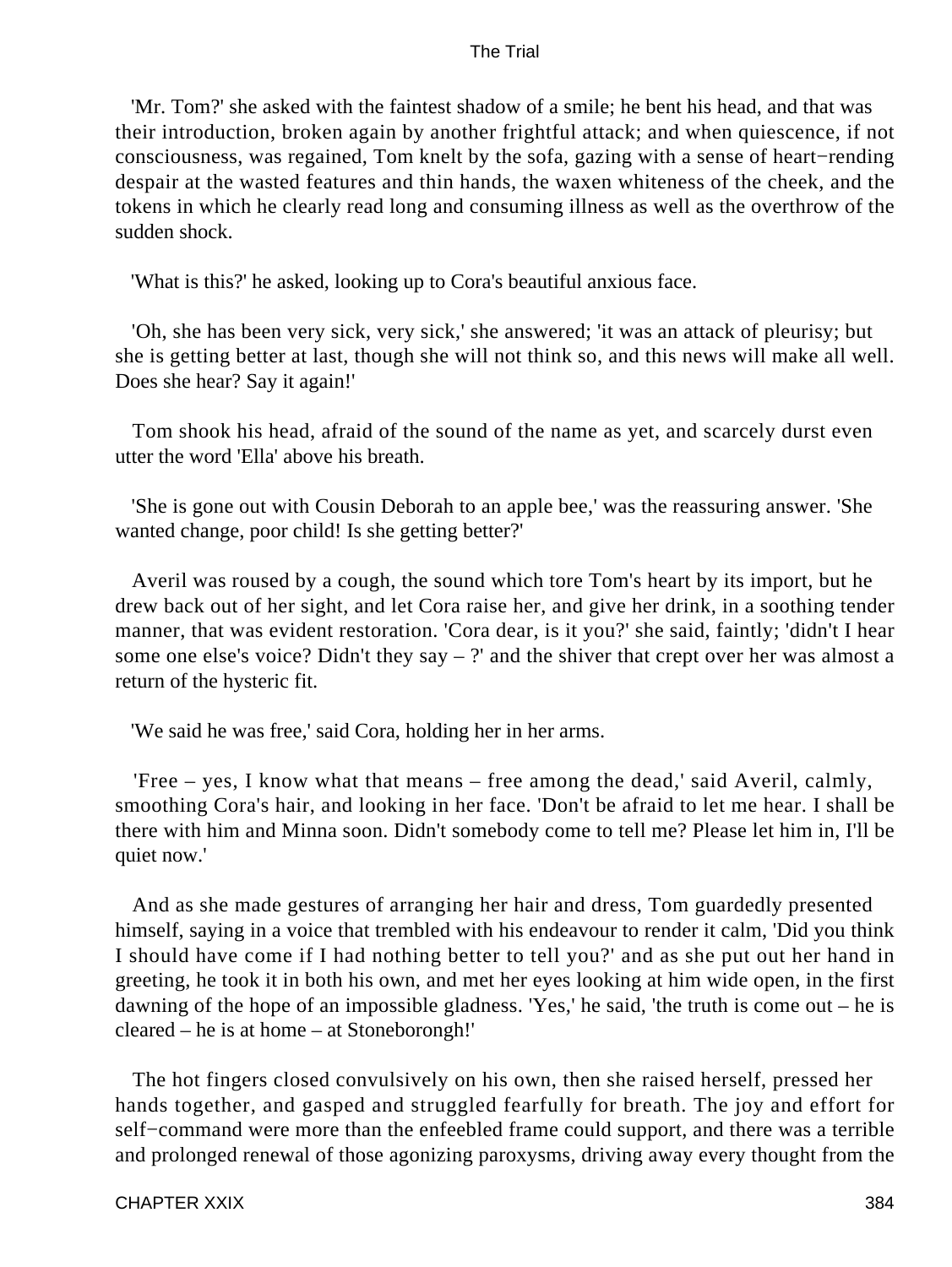other two except of the immediate needs. At last, when the violence of the attack had subsided, and left what was either fainting or stupor, they judged it best to carry her to her bed, and trust that, reviving without the associations of the other room, the agitation would be less likely to return, and that she might sleep under the influence of an anodyne. Poor Tom! it was not the reception he had figured to himself, and after he had laid her down, and left her to Cora and to Katty to be undressed, he returned to the parlour, and stood over the sinking wood−fire in dejection and dreariness of heart – wrung by the sufferings he had witnessed, with the bitter words (too late) echoing in his brain, and with the still more cruel thought – had it been his father or one of his brothers – any one to whose kindness she could trust, the shock had not been so great, and there would have been more sense of soothing and comfort! And then he tried to collect his impressions of her condition, and judge what would serve for her relief, but all his senses seemed to be scattered; dismay, compassion, and sympathy, had driven away all power of forming a conclusion – he was no longer the doctor – he was only the anxious listener for the faintest sound from the room above, but none reached him save the creaking of the floor under Katty's heavy tread.

 The gay tinkle of sleigh−bells was the next noise he heard, and presently the door was opened, and two muffled hooded figures looked into the room, now only lighted by the red embers of the fire.

 'Where's Cora? where's Ave?' said the bright tone of the lesser. 'It is all dark!' and she was raising her voice to call, when Tom instinctively uttered a 'Hush,' and moved forward; 'hush, Ella, your sister has been ill.'

 The little muffled figure started at the first sound of his voice, but as he stepped nearer recoiled for a second, then with a low cry, almost a sob of recognition, exclaimed, 'Mr. Tom! Oh, Mr. Tom! I knew you would come! Cousin Deborah, it's Mr. Tom!' and she flew into his arms, and clung with an ecstasy of joy, unknowing the why or how, but with a sense that light had shone, and that her troubles were over. She asked no questions, she only leant against him with, 'Mr. Tom! Mr. Tom!' under her breath.

 'But what is it, stranger? Do tell! Where are the girls? What's this about Avy's being sick? Do you know the stranger, Ella?'

 'It's Mr. Tom,' she cried, holding his arm round her neck, looking up in a rapturous restfulness.

 'I brought Miss Ward−en some good news that I fear has been too much for her,' said he; 'I am – only waiting to – hear how she is.'

 By way of answer, Deborah opened another door which threw more light on the scene from the cooking stove in the kitchen, and at the same moment Cora with a candle came down the stairs.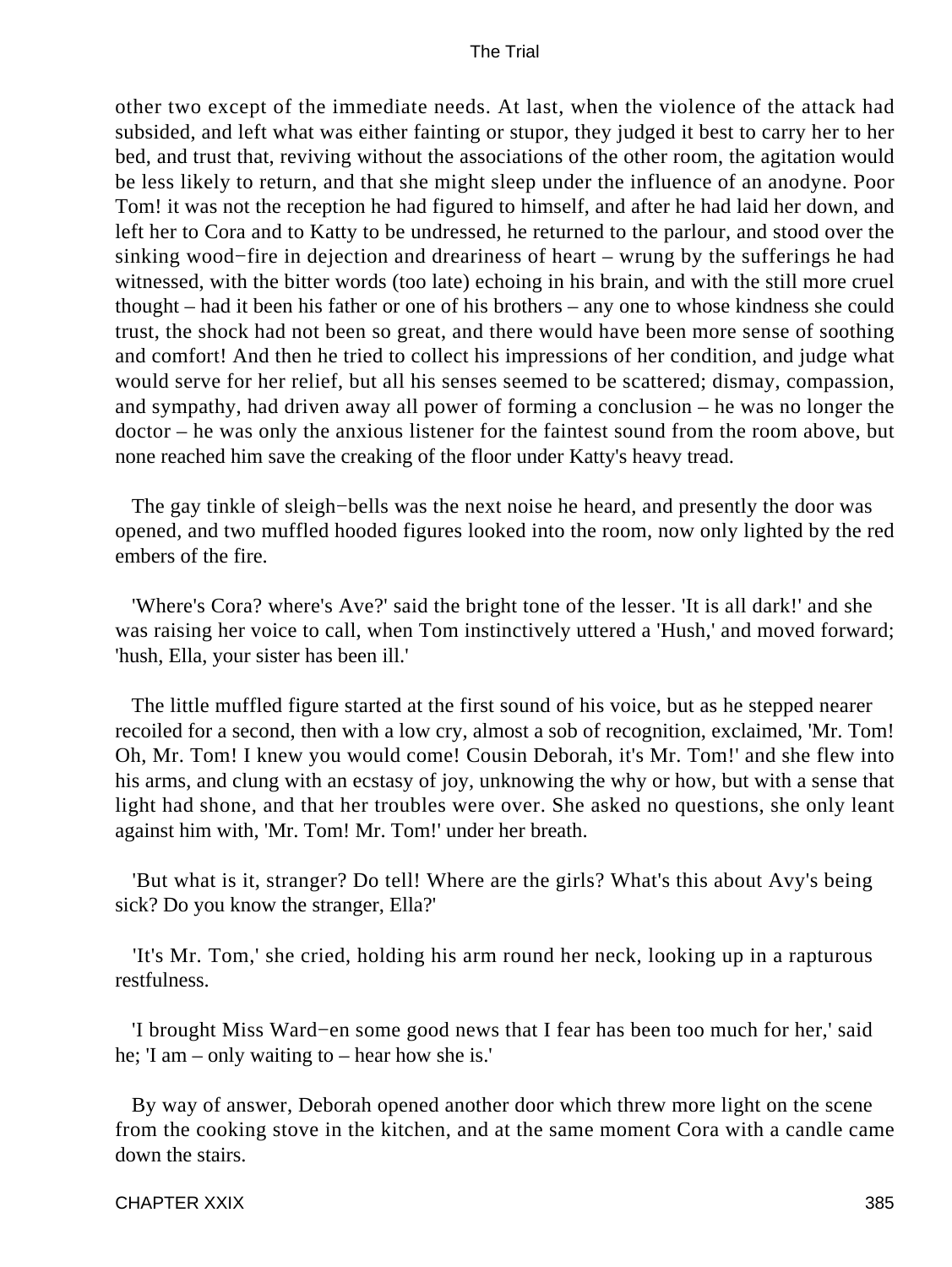'0, Dr. May,' she said, 'you have been too long left alone in the dark. I think she is asleep now. You will stay. We will have tea directly.'

 Tom faltered something about the hotel, and began to look at Cousin Deborah, and to consider the proprieties of life; but Cousin Deborah, Cora, and Ella began declaring with one voice that he must remain for the evening meal, and a bustle of cheerful preparation commenced, while Ella still hung on his hand.

'But, Ella, you've never asked my good news.'

'Oh dear! I was too glad! Are we going home then?'

 'Yes, I trust so, I hope so, my dear; for Leonard's innocence has come to light, and he is free.'

 'Then Henry won't mind – and we may be called by our proper name again – and Ave will be well,' cried the child, as the ideas came more fully on her comprehension. '0, Cora! 0, Cousin Deborah, do you hear? Does Ave know? May I run up and tell Ave?'

 This of course was checked, but next Ella impetuously tore off her wraps for the convenience of spinning up and down wildly about the kitchen and parlour. Leonard himself did not seem to have great part in her joy; Henry's policy had really nearly rooted out the thought of him personally, and there was a veil of confusion over the painful period of his trial, which at the time she had only partially comprehended. But she did understand that his liberation would be the term of exile; and though his name was to her connected with a mysterious shudder that made her shrink from uttering or hearing details, she had a security that Mr. Tom would set all right, and she loved him so heartily, that his presence was sunshine enough for her.

 A little discomfited at the trouble he was causing, Tom was obliged to wait while not only Cousin Deborah, but Cora busied herself in the kitchen, and Ella in her restless joy came backwards and forwards to report their preparations, and at times to tarry a short space by his side, and tell of the recent troubles. Ave had been very ill, she said, very ill indeed about a month ago, and Henry had come home to see her, but had been obliged to go away to the seige of Charleston when she was better. They had all been ill ever since they came there, but now Mr. Tom was come, should not they all go home to dear Stoneborough, away from this miserable place? If they could only take Cora with them!

 It was still a childish tongue; but Ella had outgrown all her plump roundness, and was so tall and pale that Tom would hardly have known her. Her welcome was relief and comfort, and she almost inspired her own belief that now all would be well. His English ideas were rather set at rest by finding that Mrs. Deborah was to preside at the tea−table, and that he was not to be almost tete−a−tete with Miss Muller. Deborah having concluded her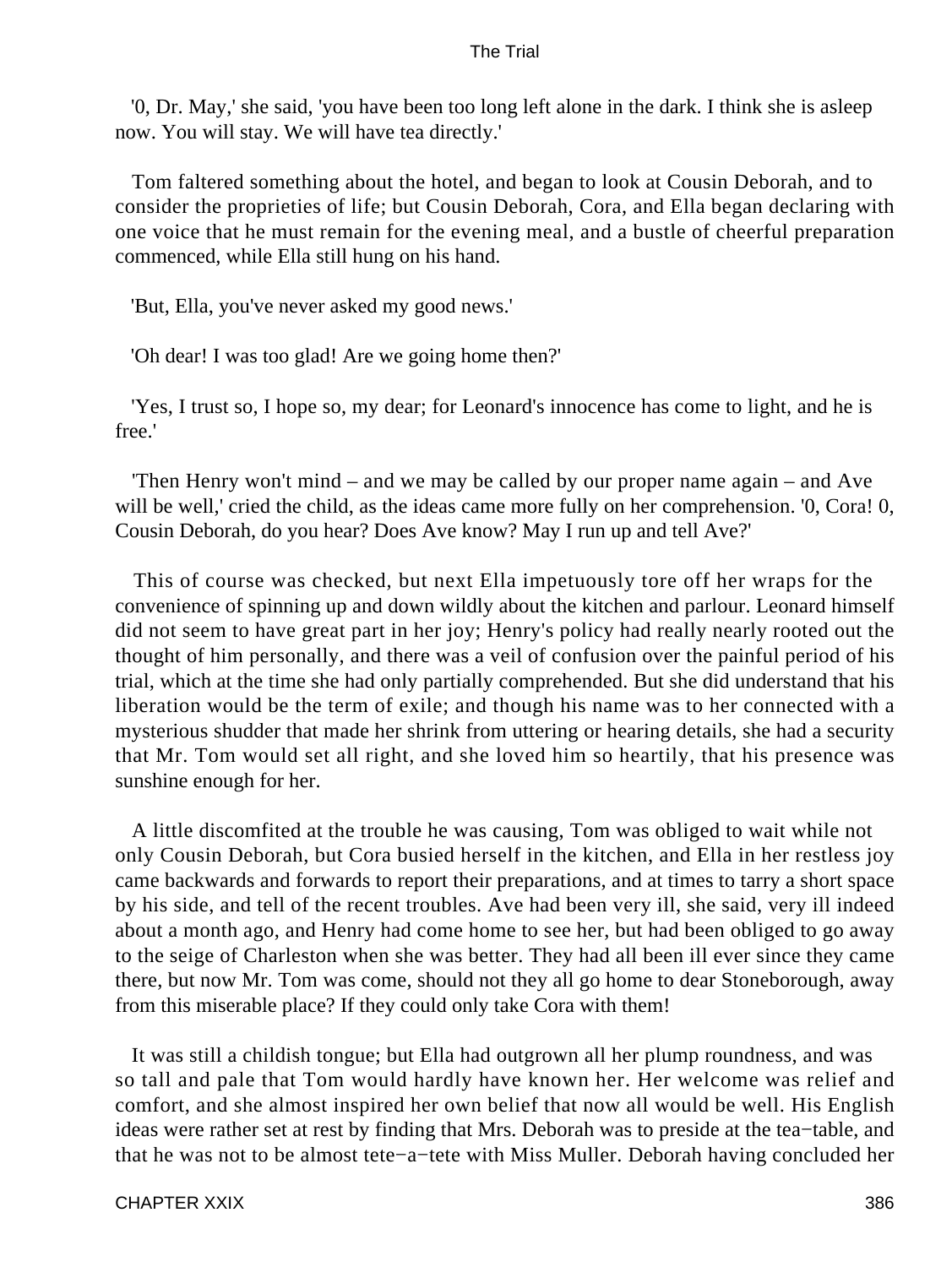hospitable cares, catechized him to her full content, and satisfied herself on the mystery of the Wardens' life.

 And now what brought himself out? She guessed he could not find an opening in the old country. Tom smiled, explained his opening at home, and mentioned his charge of his late friend's book.

 'So you are come out about the book, and just come a few hundred miles out of the way to bring this bit of news, that you could have telegraphed,' said the Yankee dame, looking at him with her keen eyes. 'Well, if you were coming, it was a pity you were not sooner. She has pined away ever since she came here; and to such a worn−down condition as hers, poor child, I doubt joy's kinder more upsetting than trouble, when one is used to it. There; I'll fix the things, and go up and sit with Avy. She'll be less likely to work herself into a flight again if she sees me than one of you.'

 So Tom – less embarrassed now – found himself sitting by the fire, with Ella roasting her favourite nuts for him, and Miss Muller opposite. He was taken by surprise by her beautiful face, elegant figure, and lady−like manner, and far more by her evidently earnest affection for Averil.

 She told him that ever since the fatal turn of little Minna's illness, Averil had been subject to distressing attacks of gasping and rigidity, often passing into faintness; and though at the moment of emotion she often showed composure and self−command, yet that nature always thus revenged herself. Suspense – letters from home or from Henry – even verses, or times connected with the past, would almost certainly bring on the affection; and the heat of the summer had relaxed her frame, so as to render it even more unable to resist. There had been hope in the bracing of winter, but the first frosts had brought a chill, and a terrible attack of pleurisy, so dangerous that her brother had been summoned; she had struggled through, however, and recovered to a certain point, but there had stopped short, often suffering pain in the side, and never without panting breath and recurring cough. This had been a slightly better day, and she had been lying on the sofa, counting the days to Leonard's next letter, when the well−known voice fell on her ears, and the one strong effort to control herself had resulted in the frightful spasms, which had been worse than any Cora had yet witnessed.

 'But she will get well, and we shall go home,' said Ella, looking up wistfully into Tom's mournful face.

 'And I shall lose you,' said Cora; 'but indeed I have long seen it was the only thing. If I had only known, she never should have come here.'

 'No, indeed, I feel that you would have led her to nothing that was not for her good and comfort.'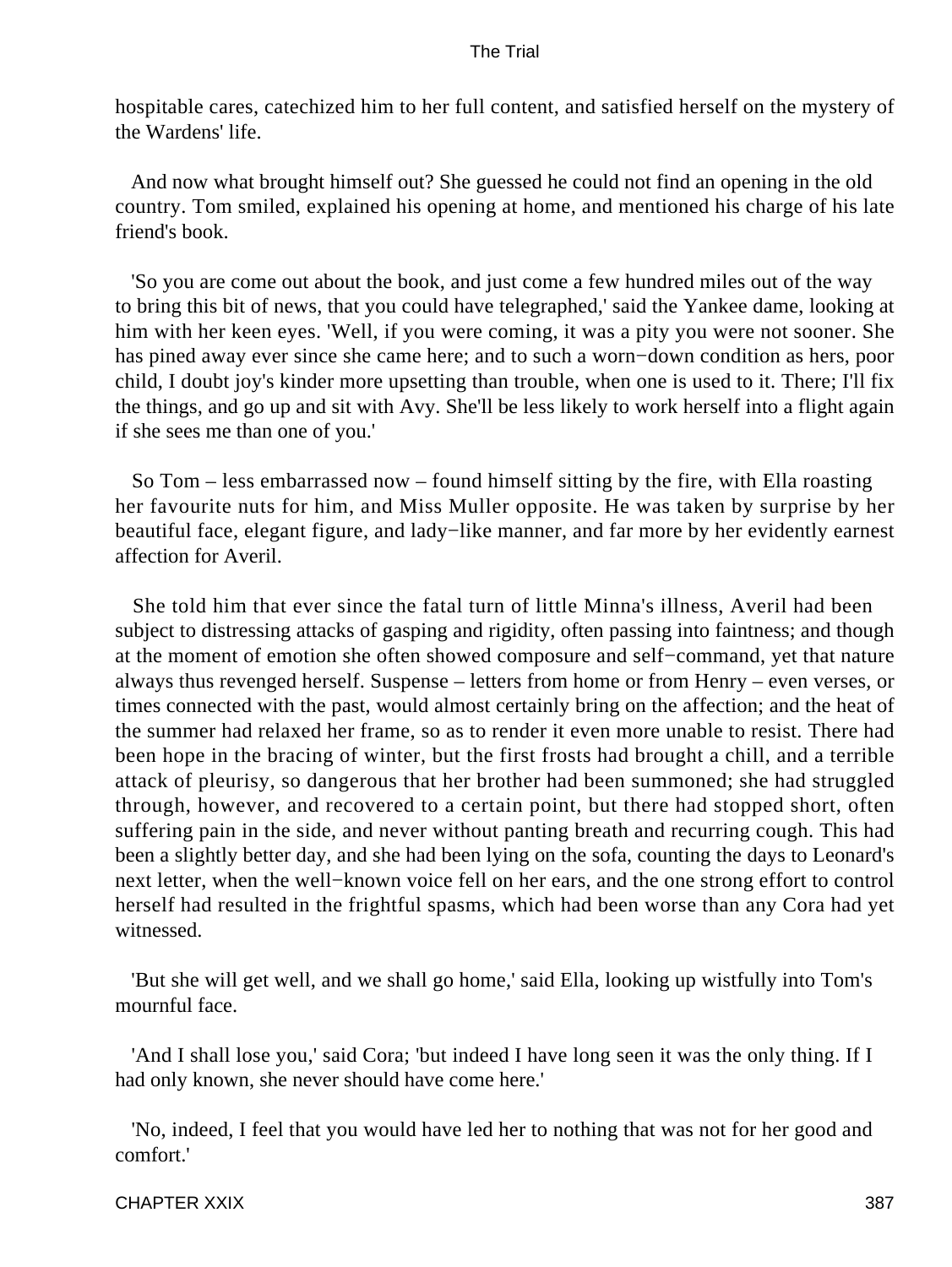'Ah! but I did not know,' said Cora; 'I had not been here – and I only thought of my own pleasure in having her. But if there is any way of freeing her from this unfortunate speculation without a dead loss, I will make father tell me.'

 This – from Cora's pretty mouth – though only honest and prudent, rather jarred upon Tom in the midst of his present fears; and he began to prepare for his departure to the inn, after having sent up Ella to ask for her sister, and hearing that she still slept soundly under the influence of the opiate.

 When Averil awoke it was already morning, and Cora was standing by her bed, with her eyes smiling with congratulation, like veronicas on a sunny day.

'Cora, is it true?' she said, looking up.

Cora bent down and kissed her, and whispered, 'I wish you joy, my dear.'

'Then it is,' she said; 'it is not all a dream?'

'No dream, dearest.'

 'Who said it?' she asked. '0, Cora, that could not be true!' and the colour rose in her cheek.

 'That! yes, Averil, if you mean that we had a visitor last evening. I took him for Leonard, do you know! Only I thought his eyes and hair did not quite answer the description.'

'He is a very gentleman−like person. Did you not think so?' said Averil.

'Ah! Ave, I've heard a great deal. Don't you think you had better tell me some more?'

'No, no!' exclaimed Averil; 'you are not to think of folly,' as coughing cut her short.

'I'll not think of any more than I can help, except what you tell me.'

 'Never think at all, Cora. Oh! what has brought him here? I don't know how I can dare to see him again; and yet he is not gone, is he?'

'Oh no, he is only at the inn. He is coming back again.'

 'I must be up. Let me get up,' said Averil, raising herself, but pausing from weakness and breathlessness.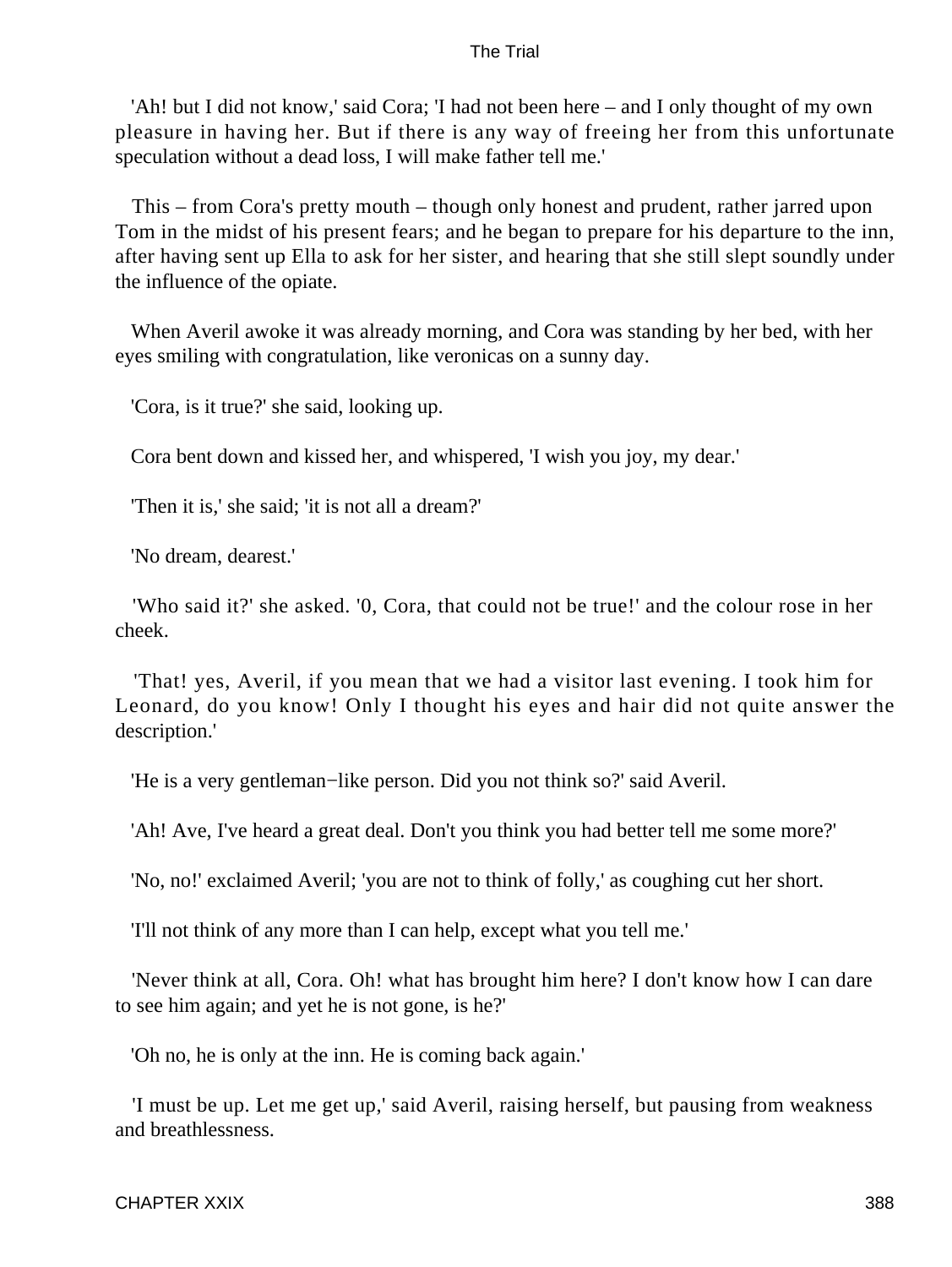And when they had forced some food upon her, she carried out her resolution, though twice absolutely fainting in the course of dressing; and at length crept softly, leaning on Cora's arm, into the parlour. Though Tom was waiting there, he neither spoke nor came forward till she was safely placed upon the sofa, and then gathering breath, she sought him with her eager eyes, shining, large, lustrous, and wistful, as they looked out of the white thin face, where the once glowing colour had dwindled to two burning carnation spots. It was so piteous a change that as he took her hand he was silent, from sheer inability to speak calmly.

 'You have come to tell me,' she said. 'I am afraid I could not thank you last night.' How different that soft pleading languid voice from the old half defiant tone!

 'I did not know you had been so unwell,' he forced himself to say, 'or I would not have come so suddenly.'

 'I am grown so silly' she said, trying to smile. 'I hardly even understood last night;' and the voice died away in the intense desire to hear.

 'I – I was coming on business, and I thought you would not turn from the good tidings, though I was the bearer,' he said, in a broken, agitated, apologetic way.

'Only let me hear it again,' she said. 'Did you say he was free?'

'Yes, free as you are, or I. At home. My father was gone to fetch him.'

 She put her hands over her face, and looked up with the sweetest smile he had ever seen, and whispered, 'Now I can sing my Nunc dimittis.'

 He could not at once speak; and before he had done more than make one deprecatory gesture, she asked, 'You have seen him?'

'Not since this – not since September.'

 'I know. You have been very good; and he is at home – ah! not home – but Dr. May's. Was he well? Was he very glad?'

 'I have not seen him; I have not heard; you will hear soon. I came at once with the tidings.'

'Thank you;' and she clasped her hands together. 'Have you seen Henry? does he know?'

'Could I? Had not you the first right?'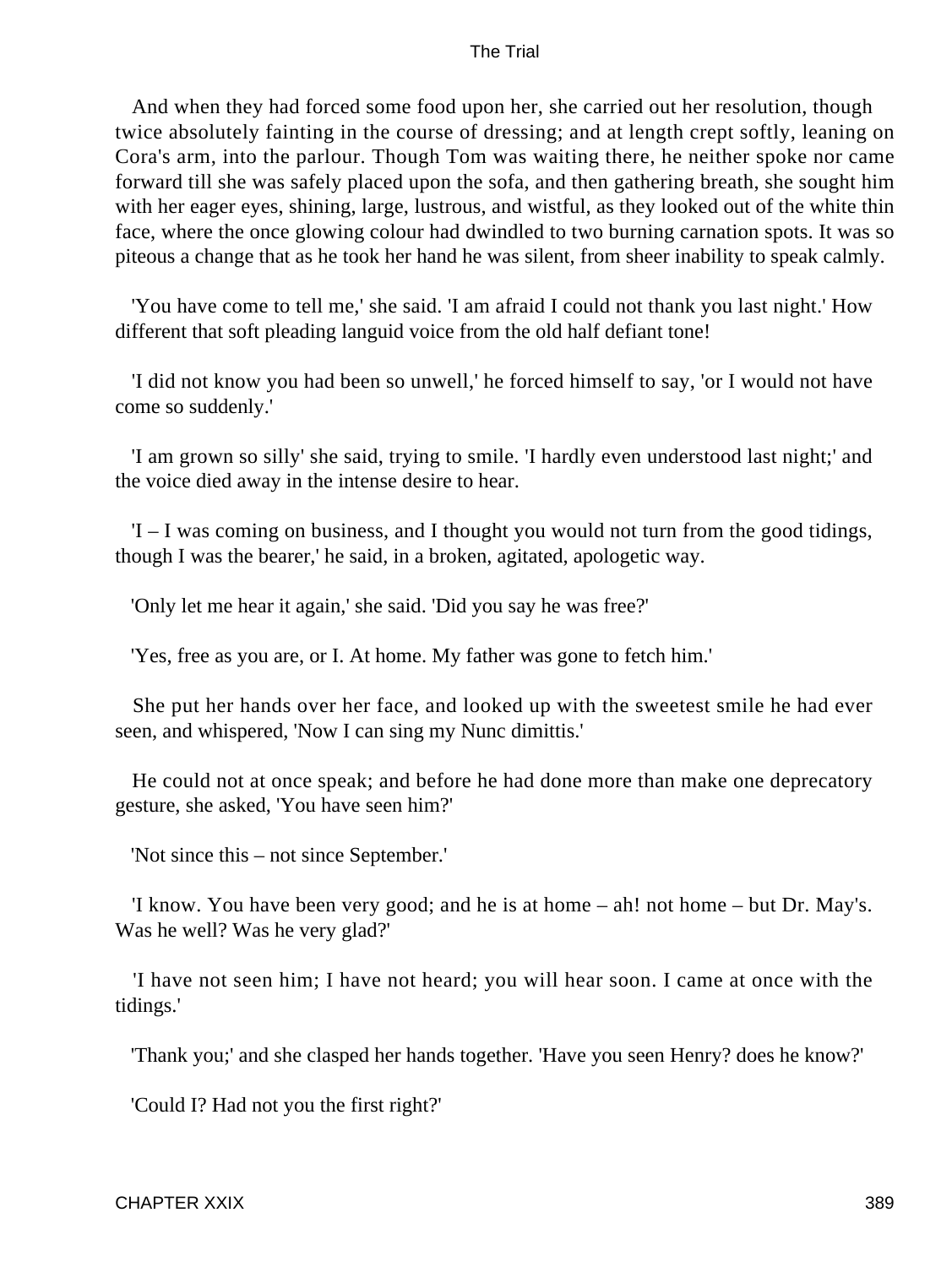'Leonard! Oh, dear Leonard!' She lay back for a few moments, panting under the gust of exceeding joy; while he was silent, and tried not to seem to observe her with his anxious eyes. Then she recovered a little and said, 'The truth come out! Did you say so? What was the truth?'

 'He paused a moment, afraid of the shock, and remembering that the suspicion had been all unknown to her. She recalled probabilities, and said,

'Was it from a confession? Is it known who – who was the real unhappy person?'

'Yes. Had you no suspicion?'

'No – none,' said Averil, shuddering, 'unless it was some robber. Who was it?'

'You had never thought of the other nephew?'

 'You don't mean Samuel Axworthy! Oh! no. Why the last thing Leonard bade me, was always to pray for him.'

 'Ah!' said Tom, with bent head, and colouring cheeks; 'but who are those for whom such as Leonard would feel bound to pray?'

 There was a moment's silence, and then she said, 'His enemy! Is that what you mean? But then he would have known it was he.'

 'He was entirely convinced that so it must have been, but there was no proof, and an unsupported accusation would only have made his own case worse.'

'And has he confessed? has he been touched and cleared Leonard at last?'

 'No; he had no space granted him. It was the receipt in your brother's writing that was found upon him.'

 'The receipt? Yes, Leonard always said the receipt would clear him! But oh, how dreadful! He must have had it all the time. How could he be so cruel! Oh! I never felt before that such wickedness could be;' and she lay, looking appalled and overpowered.

 'Think of your brother knowing it all, and bidding – and giving you that injunction – ' said Tom, feeling the necessity of overcoming evil with good.

 'Oh! if I had known it, I could not – I could not have been like Leonard! And where – what has become of him?' she asked, breathlessly. 'You speak as if he was dead.'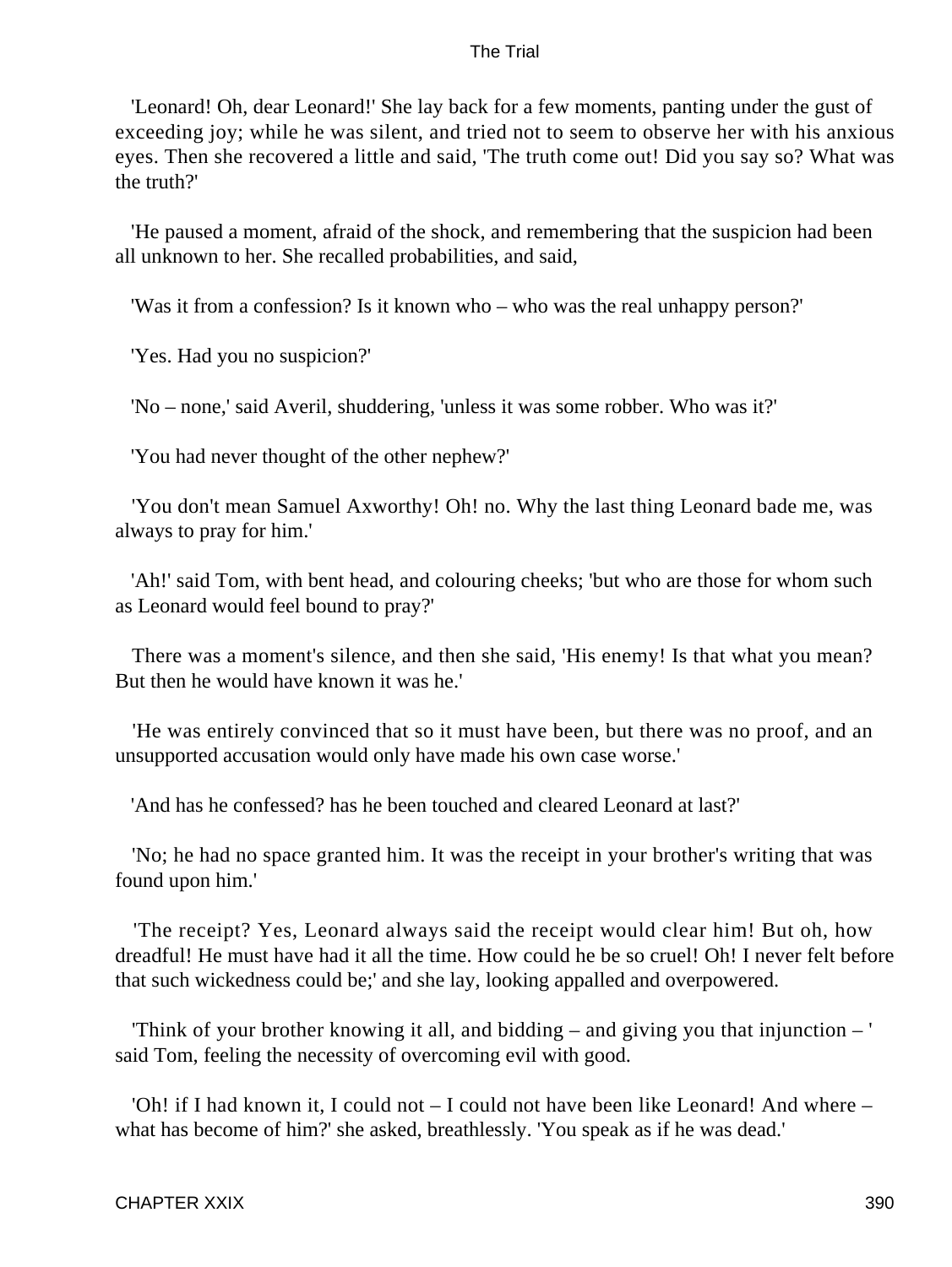'Yes. He was killed in a fray at a gaming−house!'

 There was a long silence, first of awe, then of thankfulness plainly beaming in her upraised eyes and transparent countenance, which Tom watched, filled with sensations, mournful but not wholly wretched. Shattered as she was, sinking away from her new−found happiness, it was a precious privilege to be holding to her the longed – for draught of joy.

 'Tell me about it, please,' she presently said. 'Where – how did the receipt come to light? Were the police told to watch for it? I want to know whom I have to thank.'

 His heart beat high, but there was a spirit within him that could not brook any attempt to recall the promise he had pursued her with, the promise that he would not rest till he had proved her brother's innocence. He dreaded her even guessing any allusion to it, or fancying he had brought the proffered price in his hand; and when he began with, 'Can you bear to hear of the most shocking scene I ever witnessed?' he gave no hint of his true motive in residing at Paris, of the clue that Bilson's draft had given him in thither pursuing Axworthy, nor of his severe struggle in relinquishing the quest. He threw over all the completest accidental air, and scarcely made it evident that it was he who had recognized the writing, and all that turned on it. Averil listened to the narration, was silent for some space, then having gone over it in her own mind, looked up and said –

 'Then all this came of your being at that hospital;' and a burning blush spread over the pale cheek, and made Tom shrink, start, and feel guilty of having touched the chord of obligation, connected with that obtrusive pledge of his. Above all, however, to repress emotion was his prime object; and he calmly answered, 'It was a good Providence that brought any one there who knew the circumstances.'

 She was silent; and he was about to rise and relieve her from the sense of his presuming on her gratitude, when a cough, accompanied with a pressure of her hand on her side, betrayed an access of suffering, that drew him on to his other purpose of endeavouring to learn her condition, and to do what he could for her relief. His manner, curiously like his father's, and all the home associations connected with it, easily drew from her what he wanted to ascertain, and she perfectly understood its purport, and was calm and even bright.

 'I was glad to be better when Henry went away,' she said; 'he had so much to do, and we thought I was getting well then. You must not frighten him and hurry him here, if you please,' she said, earnestly, 'for he must not be wasting his time here, and you think it will last a month or two, don't you?'

 'I want to persuade Henry to bring you all home, and enter into partnership with Mr. Wright,' said Tom. 'The voyage would – might – it would be the best thing for you.'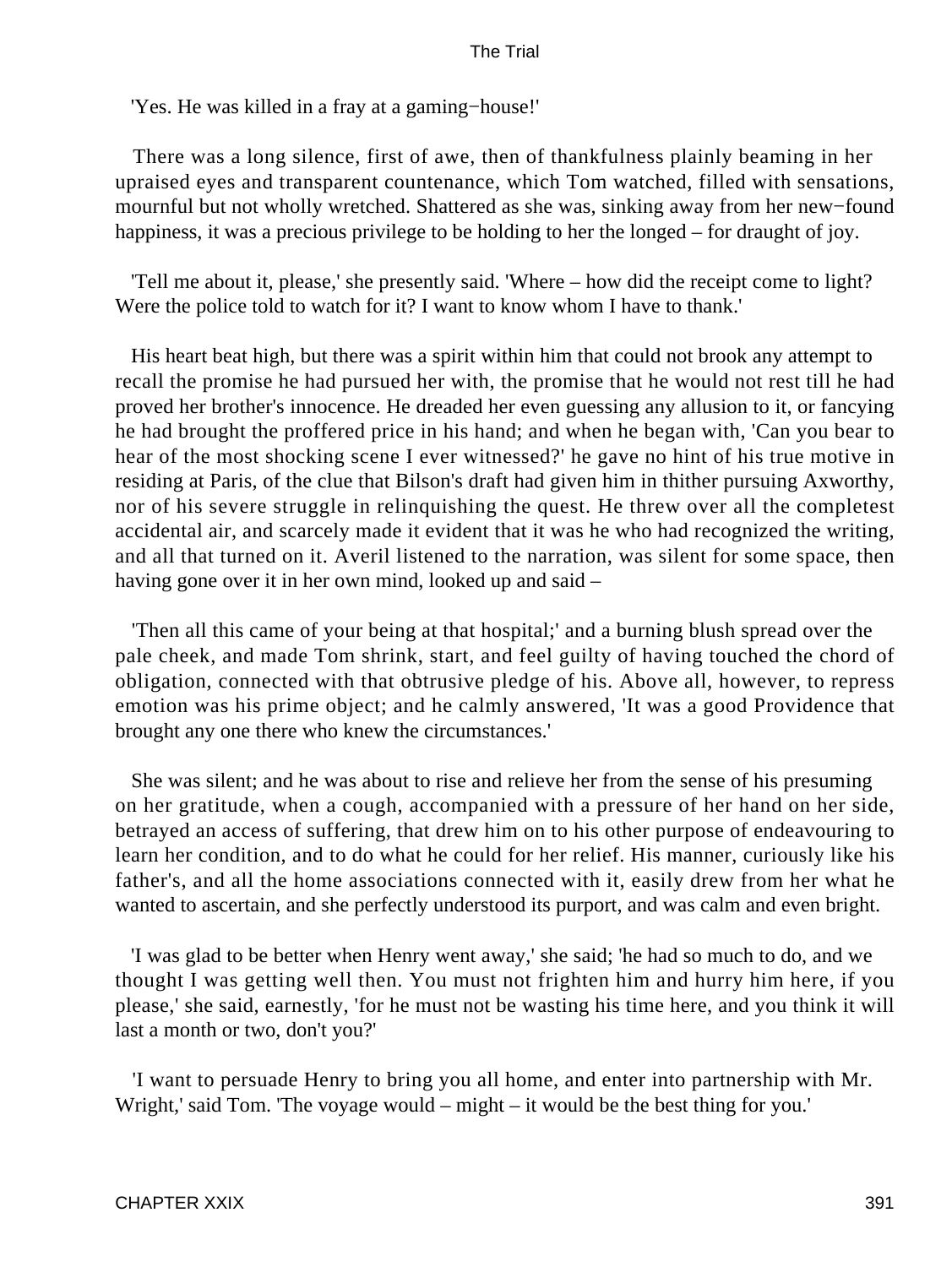'Could I ever be well enough again? Oh, don't tell me to think about it! The one thing I asked for before I die has been given me, and now I know he is free, I will – will not set my mind on anything else.'

 There was a look so near heaven on her face, as she spoke, that Tom durst not say any more of home, or earthly schemes; but, quiet, grave, and awe−stricken, left her to the repose she needed, and betook himself to the other room, where Ella, of course, flew on him, having been hardly detained by Cora from breaking in before. His object was to go to see the medical man who had been attending Averil; and Cora assuring him the horse had nothing to do in the frost, and telling him the times of the day when he would be most likely to find Dr. Laidlaw, he set forth.

 Averil meantime lay on her sofa calmly happy, and thankful, the worn and wearied spirit full of rest and gladness unspeakable, in the fulness of gratitude for the answered prayer that she might know her brother free before her death. If she had ever doubted of her own state, she had read full confirmation in her physician's saddened eyes, and the absence of all hopeful auguries, except the single hint that she might survive a voyage to England; and that she wished unsaid. Life, for the last five years, had been mournful work; there had been one year of blind self−will, discord, and bitterness, then a crushing stroke, and the rest exhausted submission and hopeless bending to sorrow after sorrow, with self−reproach running through all. Wearied out, she was glad to lay down the burthen, and accept the evening gleam as sunset radiance, without energy to believe it as the dawn of a brighter day. She shrank from being made even to wish to see Leonard. If once she began to think it possible, it would be a hard sacrifice to give it up; and on one point her resolution was fixed, that she would not be made a cause for bringing him to share their wretchedness in America. Life and things of life were over with her, and she would only be thankful for the softening blessings that came at its close, without stirring up vain longings for more. That kindness of Tom May, for instance, how soothing it was after her long self−reproach for her petulant and cutting unjust reply to his generous affection – generous above all at such a moment!

 And after all, it was he – it was he and no other who had cleared Leonard – he had fulfilled the pledge he had given when he did not know what he was talking of. How she hated the blush that the sudden remembrance had called up on her face! It was quite plain that he had been disgusted by her unkind, undignified, improper tone of rejection; and though out of humanity he had brought her the tidings, he would not let her approach to thanking him, she was ashamed that he should have traced an allusion, the most distant, to the scene he had, doubtless, loathed in remembrance. He would, no doubt, go away to−day or to−morrow, and then these foolish thoughts would subside, and she should be left alone with Cora and her thankfulness, to think again of the great change before her!

 But Tom was not gone. Indeed Averil was much more ill before the next morning, partly from hysteria, the reaction of the morning's excitement, and partly from an aggravation of the more serious pulmonary affection. It was a temporary matter, and one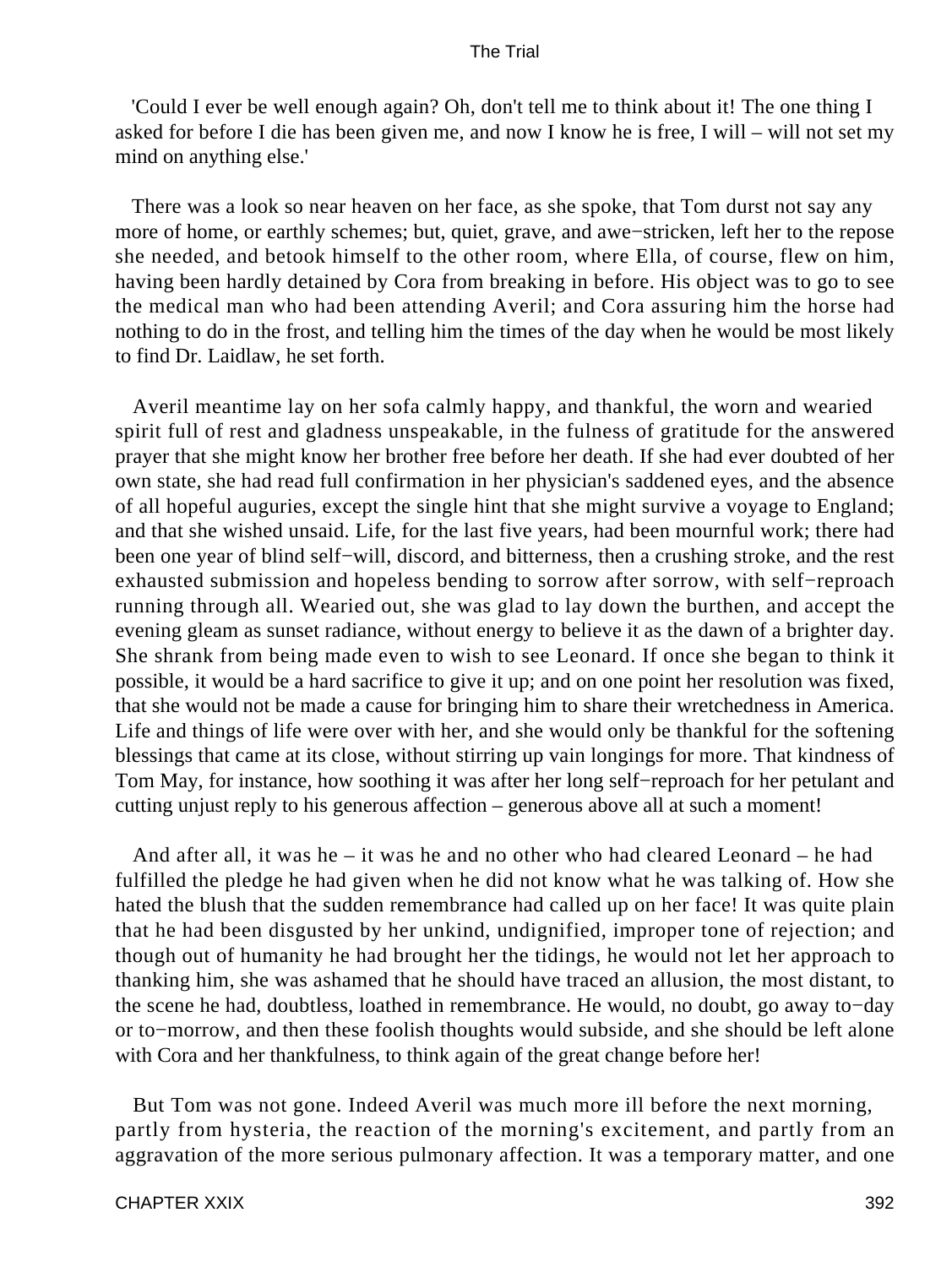that made his remaining the merest act of common humanity, since he had found Dr. Laidlaw a very third−rate specimen, and her brother was too far off to have arrived in time to be of use. The fresh science and skill of the young physician were indeed of the highest value, and under his care Averil rallied after a few days of prostration and suffering, during which she had watched and observed a good deal, and especially the good understanding between her doctor and Cora Muller. When Cousin Deborah was sitting with her, they always seemed to be talking in the drawing−room; nay, there were reports of his joining in the fabrication of some of the delicacies that were triumphantly brought to her room; and Ella was in a state of impatient pique at being slighted by 'Mr. Tom,' who, she complained, was always fighting with Cora about their politics; and Cora herself used to bring what Dr. May had said, as the choicest entertainment to her sick friend; while to herself he was merely the physician, kind and gentle to the utmost degree; but keeping his distance so scrupulously, that the pang awoke that he absolutely disliked her, and only attended her from common compassion; and, it might be, found consolation in being thus brought in contact with Cora. Oh, if it were only possible to own her wrongs, and ask his pardon without a compromise of maidenliness! Perhaps – perhaps she might, when she was still nearer death, and when she was supposed to know how it was between him and Cora. Dear Cora, it would be a beautiful reward for them both, and they would take care of Ella. Cora would be happier than ever yet among the Mays – and – Oh! why, why was there so much unkind selfish jealousy left, that instead of being glad, the notion left her so very miserable? Why did the prospect of such happiness for her self−devoted friend and nurse make her feel full of bitterness, and hardly able to bear it patiently, when she heard her speak the name of Dr. May?

 Averil had again left her bed, and resumed her place on the sofa before letters arrived. There was Leonard's from Cocksmoor Parsonage, the first real letter she had had from him since his term of servitude had begun. It was a grave and thankful letter, very short, doing little more than mention every one's kindness, and express a hope of soon meeting her and Ella, however and wherever Henry should think best. Brief as it was, it made her more thoroughly realize his liberty, and feel that the yearning towards him in her heart was growing more and more ardent, in spite of her strivings not to let it awaken.

 The same post brought Henry's answer to Tom May's representation. It was decisive. He had broken off his whole connection with England, and did not wish to return to a neighbourhood so full of painful recollections. He was making his way rapidly upwards in his present position, and it would be folly to give up the advantages it offered; moreover, he had no fears of the future well−doing of the Massissauga Company. As soon as the weather permitted it, he hoped to remove his sister to a healthier locality for change of air, but she could not be fit for a journey in the winter. There were plenty of acknowledgments to the Mays for their kindness to Leonard, from whom Henry said he had heard, as well as from Dr. May, and others at Stoneborough. He should advise Leonard by all means to close with Mr. Bramshaw's offer, for he saw no opening for him in the United States at present, although the ultimate triumph over rebellion, – in the most inflated style of Henry's truly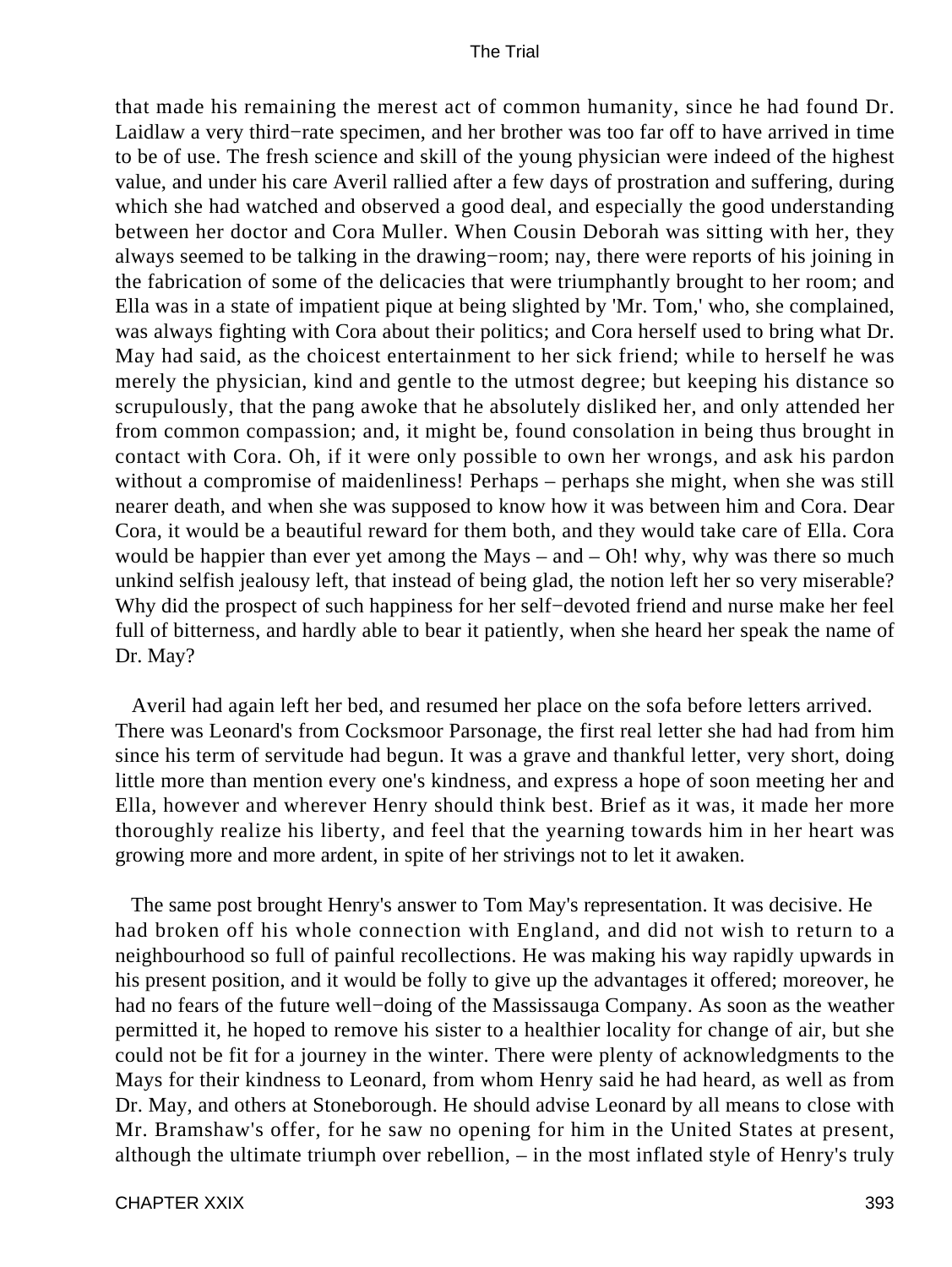adopted country. No one who had not known the whole affair would ever enter into Leonard's entire innocence, the stigma of conviction would cleave to him, and create an impression against him and his family among strangers, and it was highly desirable that he should remain among friends. In fact, it was plain that Henry was still ashamed of him, and wished to be free of a dangerous appendage. Tom was so savagely angry at this letter that he could only work off his wrath by a wild expedition in the snow, in the course of which he lost his way, wandered till the adventure began to grow perilous, came at last upon a squatter, with great difficulty induced him to indicate the track sufficiently for his English density, and arrived at Massissauga at nine o'clock at night. Averil was still on her sofa, quite calm and quiet, all but her two red spots; but afterwards, in her own room, she had one of her worst fits of spasms.

 However, she was up and dressed by the middle of the next day, and, contrary to her wont since the first time, she sent Ella out of the room when her doctor came to see her.

 'I wanted to speak to you,' she said, 'I have a great favour to ask of you. You will soon be going home. Would you, could you take Ella with you? I know it is a great, a too great thing to ask. But I would not have her in any one's way. I am going to write to Mrs. Wills, at the school where I was, and Ella's means are quite enough to keep her there, holidays and all, till Leonard can give her a home. It will be much better for her, and a relief to Henry; and it will be giving back one – one to Leonard! It will be one thing more that I shall be happy about.'

 Tom had let her go on with her short gentle sentences, because he knew not how to answer; but at last she said, 'Forgive me, and do not think of it, if I have asked what I ought not, or would be troublesome.'

 Troublesome! no, indeed! I was only thinking – if it might not be better managed,' he answered, rather by way of giving himself time to debate whether the utterance of the one thought in his heart would lead to his being driven away.

 'Pray do not propose Leonard's coming for her! He must come to this feverish place in spring. And if he came, and I were not here, and Henry not wanting him! Oh no, no; do not let me think of his coming!'

 'Averil,' he said, kneeling on one knee so as to be nearer, and to be able to speak lower, 'you are so unearthly in your unselfishness, that I dare the less to put before you the one way in which I could take Ella home to him. It is if you would overlook the past, and give me a brother's right in them both.'

 She turned in amazement to see if she had heard aright. He had removed his glasses, and the deep blue expressive eyes so seldom plainly visible were wistfully, pleadingly, fixed on her, brimming over with the dew of eamestness. Her face of inquiry gave him courage to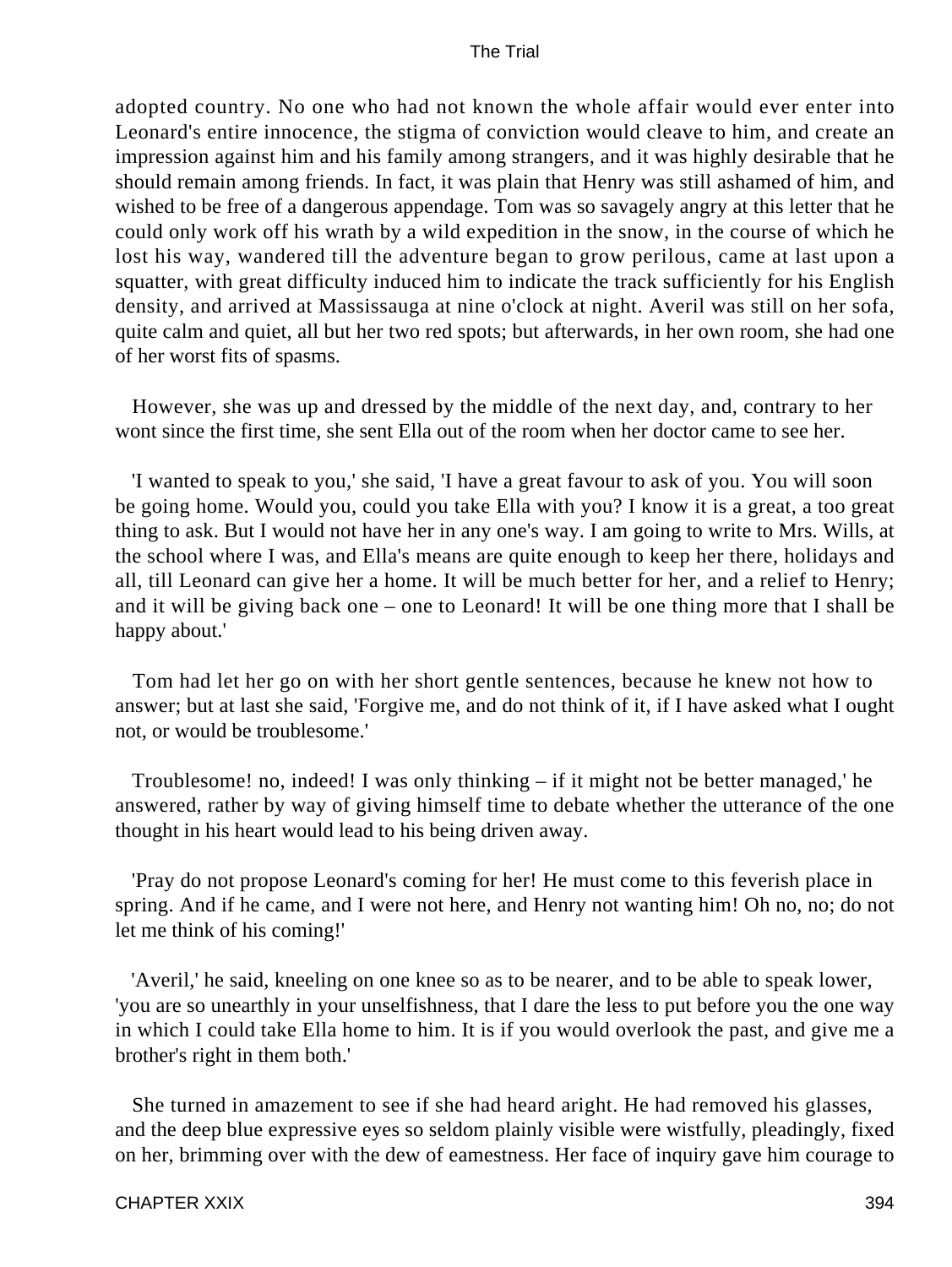go on, 'If you would only let me, I think I could bring you home to see him; and if you would believe it and try, I believe I could make you happier,' and with an uncontrollable shake in his voice he ceased – and only looked.

 She sat upright, her hands clasped in her lap, her eyes shut, trying to collect her thoughts; and the silence lasted for several seconds. At last she said, opening her eyes, but gazing straight before her, not at him, 'I do not think I ought. Do you really know what you are saying? You know I cannot get well.'

 'I know,' he said. 'All I ask is, to tend and watch over you while I may, to bring you home to Leonard, and to be Ella's brother.'

 His voice was still and low, and he laid his hand on her folded ones with reverent solemnity; but though it did not tremble, its touch was cold as marble, and conveyed to Averil an instant sense of the force of his repressed emotion. She started under it, and exclaimed with the first agitation she had shown, 'No, no; it would cost you too much. You, young, beginning life – you must not take a sorrow upon you.'

 'Is it not there already?' he said, almost inaudibly. 'Would it lessen it to be kept away from you?'

'Oh, do not go on, do not tempt me,' she cried. 'Think of your father.'

 'Nay, think what he is yourself. Or rather look here,' and he took out a part of a letter from Ethel, and laid it before her.

 'As to papa not guessing your object,' she said, 'that was a vain delusion if you ever entertained it, so you must not mind my having explained. He said if he had been you, it was just what he should have done himself, and he is quite ready to throw his heart into it if you will only trust to his kindness. I do so want you really to try what that is.'

'And you came for this,' faltered Averil, leaning back, almost overcome.

 'I did not come meaning to hurry the subject on you. I hoped to have induced Henry to have brought you all home, and then, when I had done my best to efface the recollection of that unpardonable behaviour, to have tried whether you could look on me differently.'

 'I don't like you to say that,' said Averil, simply but earnestly; 'I have felt over and over again how wrong I was – how ungrateful – to have utterly missed all the nobleness and generosity of your behaviour, and answered in that unjust, ill−tempered way.'

 'Nothing was ever more deserved,' he answered; 'I have hated myself ever since, and I hope I am not as obnoxious now.'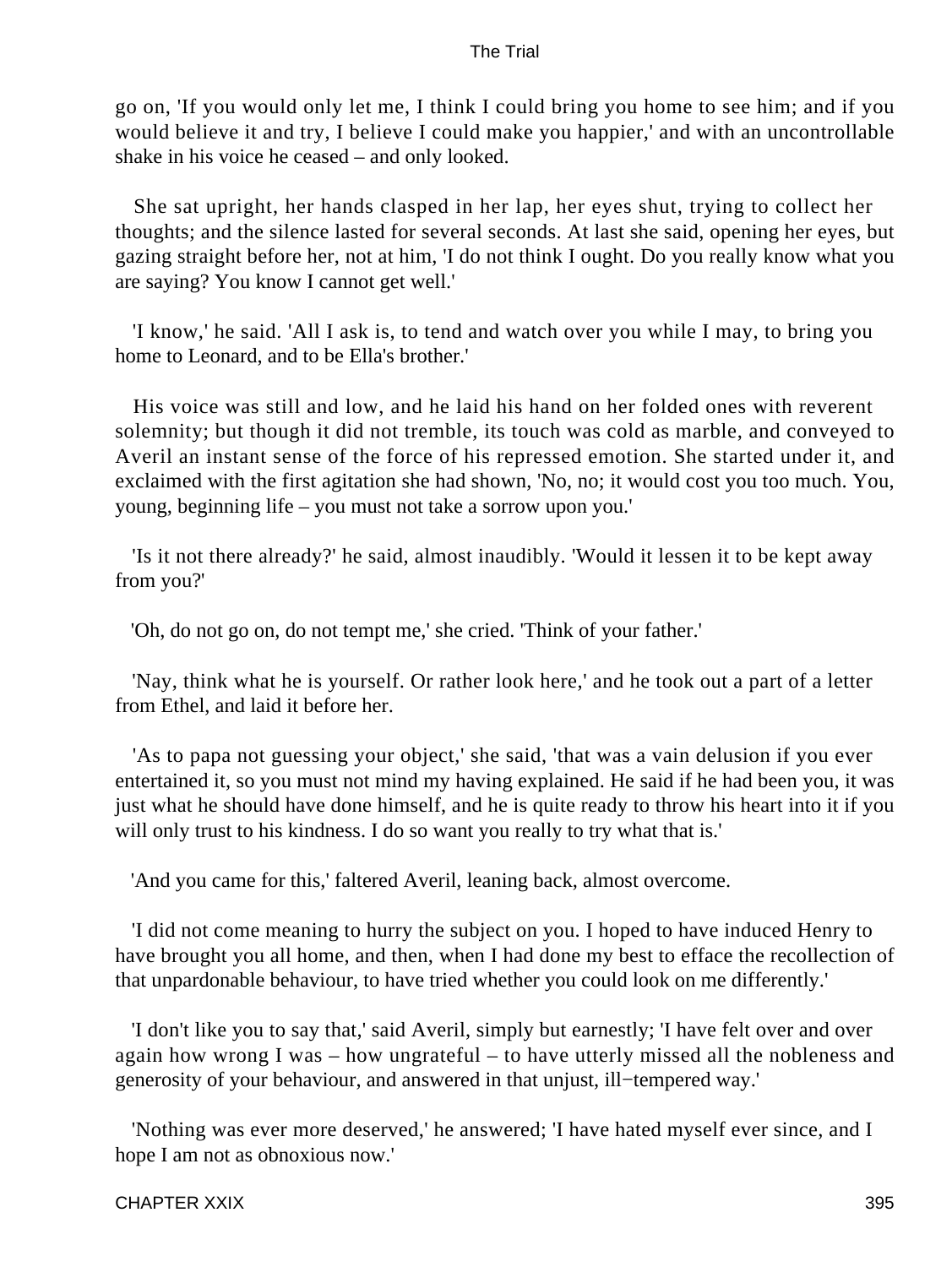'It was I!' she said; 'I have lived every bit of the winter over again, and seen that I was always ready to be offended, and somehow I could not help caring so much for what you said, that lesser things from you hurt and cut as other people's did not.'

 'Do you know what that proves?' said Tom, with an arch subsmile lighting on his eyes and mouth; and as a glow awoke on her pale cheek, he added, 'and won't you believe, too, that my propensity to «contemptuous irony» was all from my instinctive fear of what you could do to me!'

'Oh, don't repeat that! I have been so bitterly ashamed of it!'

'I am sure I have.'

 'And I have longed so to ask your pardon. I thought I would leave a letter or message with Ella that you would understand.'

'You can do better than that now. You can forgive me.'

 'Oh!' said Averil, her hands suddenly joined over her face, 'this is one joy more! I cannot think why it is all growing so bright just at last – at last. It is all come now! How good it is!'

 He saw that she could bear no more. He pressed no more for a decisive answer; he did not return to the subject; but from that time he treated her as what belonged to him, as if it was his business to think, act, and judge for her, and to watch over her; and her acquiescence was absolute.

 There was not much speaking between them; there were chiefly skirmishes between him and Cora, to which she listened in smiling passive amusement; and even when alone together they said little – actually nothing at all about the future. He had written to Ethel on his first arrival, and on the reply, as well as on Averil's state, all must depend. Meanwhile such a look of satisfied repose and peace shone upon Averil's face as was most sweet to look upon; and though extremely feeble, and not essentially better, she was less suffering, and could in great languor, but in calm enjoyment, pass through day by day of the precious present that had come to crown her long trial.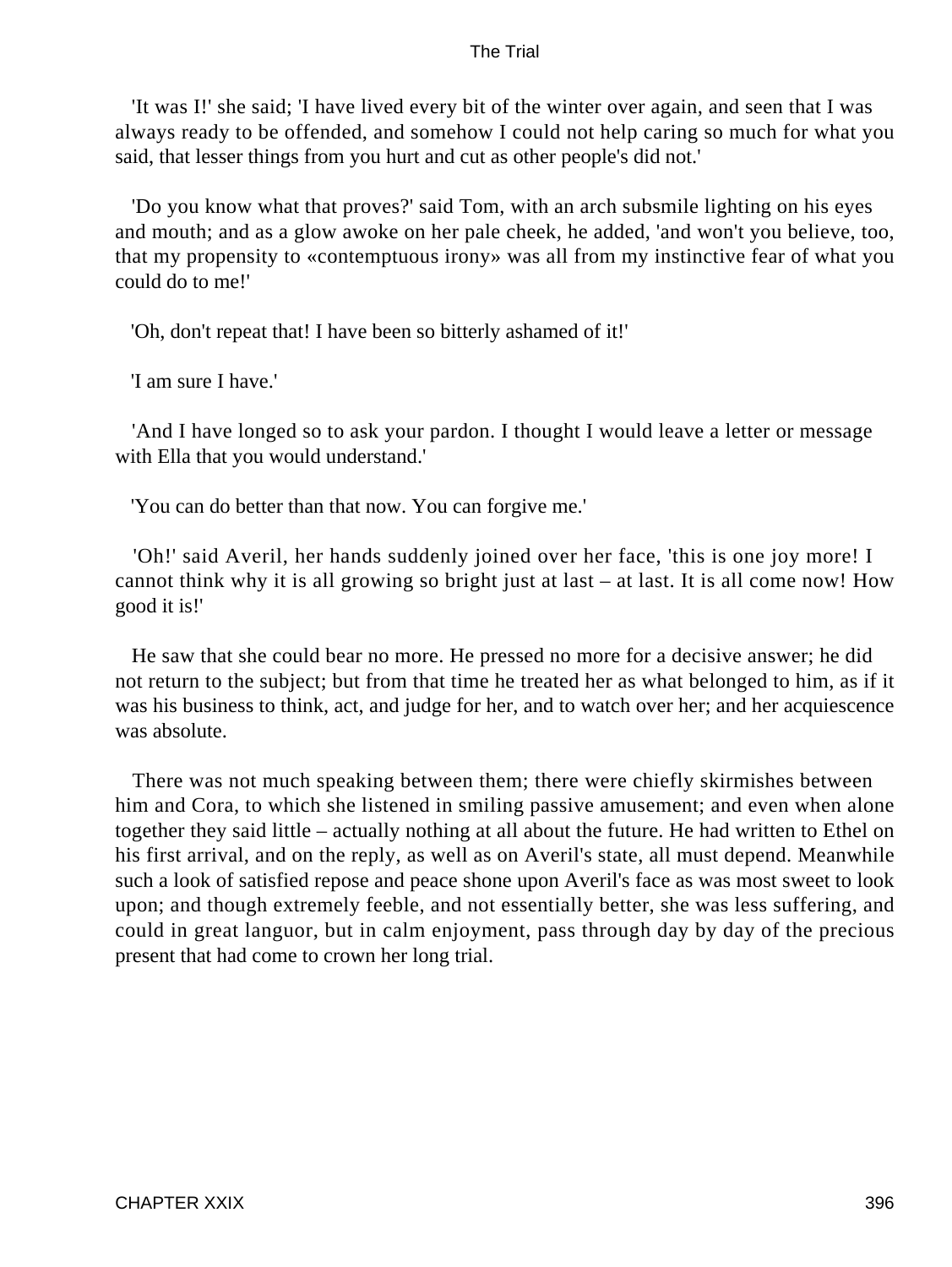## **[CHAPTER XXX](#page-415-0)**

<span id="page-397-0"></span>*Oh*, when its flower seems fain to die,

The full heart grudges smile or sigh

To aught beside, though fair and dear;

Like a bruised leaf, at touch of fear,

Its hidden fragrance love gives out. – Lyra Innocentum

'The letters at last! One to Ethel, and three to Leonard! Now for it, Ethel!'

 Ethel opened – read – ran out of the room without a word, and sought her father in his study, where she laid before him Tom's letter, written from Massissauga the day after his arrival.

'Dear Ethel,

 'I have found my darling, but too late to arrest the disease – the work of her brother's perverseness and wrong−headedness. I have no hope of saving her; though it will probably be a matter of several months – that is, with care, and removal from this vile spot.

 'I am writing to Henry, but I imagine that he is too much charmed with his present prospects to give them up; and in her angelic self−sacrifice she insists on Leonard's not coming out. Indeed, there would be no use in his doing so unless she leaves this place; but should no unforeseen complication supervene, it is my full persuasion that she could be removed, safely make the voyage, and even be spared for this summer among us. Surely my father will not object! It will be but a short time; and she has suffered so much, so piteously needs love and cherishing, that it is not in him to refuse. He, who consented to Margaret's engagement, cannot but feel for us. I would work for him all my life! I would never cast a thought beyond home, if only once hallowed by this dear presence for ever so short a time. Only let the answers be so cordial as to remove all doubts or scruples; and when they are sent prepare for her. I would bring her as quickly as her health permits. No time must be lost in taking her from hence; and I wait only for the letters to obtain her consent to an immediate marriage. Furnish the house at once; I will repay you on my return. There is L200 for the first floor, sitting, and bedrooms; for the rest the old will do. Only regard the making these perfect; colouring pink – all as cheerful and pleasant as money can accomplish. If Flora will bear with me, get her to help you; or else Mary, if Cheviot forgives me. Only don't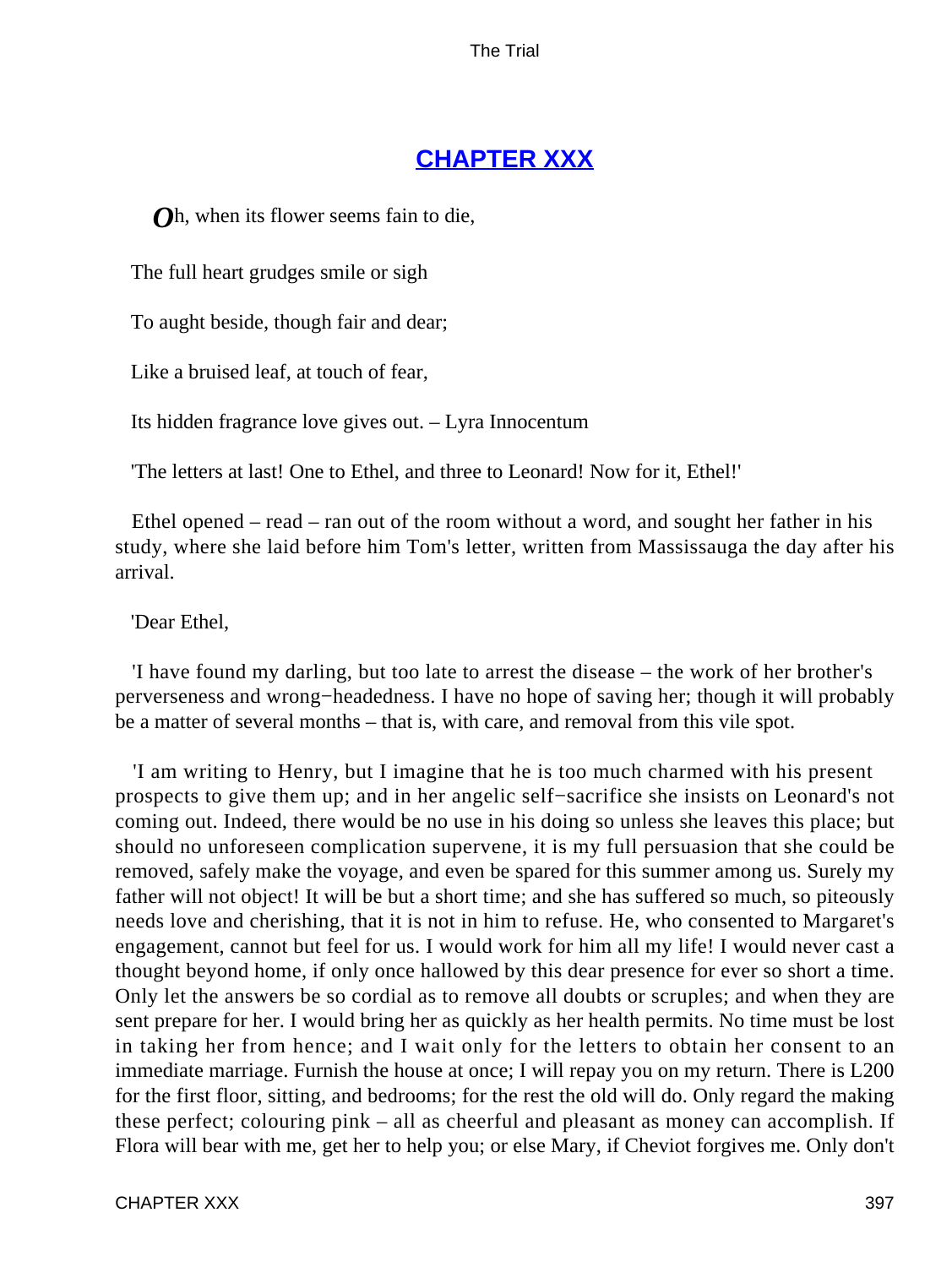spare cost. I will make it up some way, if you find more wanted. I saw an invalid sofa, an improvement on Margaret's, which I will write to Gaspard to send from Paris. If you could only see the desolateness of the house where she has wasted away these three years, you would long to make a bower of bliss for her. I trust to you. I find I must trust everything to you. I cannot write to my father; I have made nine beginnings, and must leave it to you. He has comforted her, he knows her sorrows; he could not see her and bid me leave her. Only there must be no hesitation. That, or even remonstrance, would prevent her from consenting; and as to the objections, I cannot know them better than I do. Indeed, all this may be in vain; she is so near Heaven, that I dare not talk to her of this; but I have written to Leonard, dwelling chiefly on the chance of bringing her to him. Her desire to keep him from attempting to come out will I trust be an inducement; but if you could only see her, you would know how irreverent it seems to persecute one so nearly an angel with such matters. If I may only tend her to the last! I trust to you. This is for my father.

'Ever yours,

## 'THOMAS MAY.'

 The last sentence referred to a brief medical summary of her symptoms, on a separate paper.

 'Can this be Tom?' was the Doctor's exclamation. 'Poor boy! it is going very hard with him!'

'This would soften it more than anything else could,' said Ethel.

 'Oh yes! You write. Yes, and I'll write, and tell him he is free to take his own way. Poor child! she would have been a good girl if she had known how. Well, of all my eleven children that Tom should be the one to go on in this way!'

'Poor dear Tom! What do you think of his statement of her case? Is she so very ill?'

 Dr. May screwed up his face. 'A sad variety of mischief,' he said; 'if all be as he thinks, I doubt his getting her home; but he is young, and has his heart in it. I have seen her mother in a state like this – only without the diseased lungs. You can't remember it; but poor Ward never thought he could be grateful enough after she was pulled through. However, this is an aggravated case, and looks bad – very bad! It is a mournful ending for that poor boy's patience – it will sink very deep, and he will be a sadder man all his days, but I would not hinder his laying up a treasure that will brighten as he grows older.'

'Thank you, papa. I shall tell him what you say.'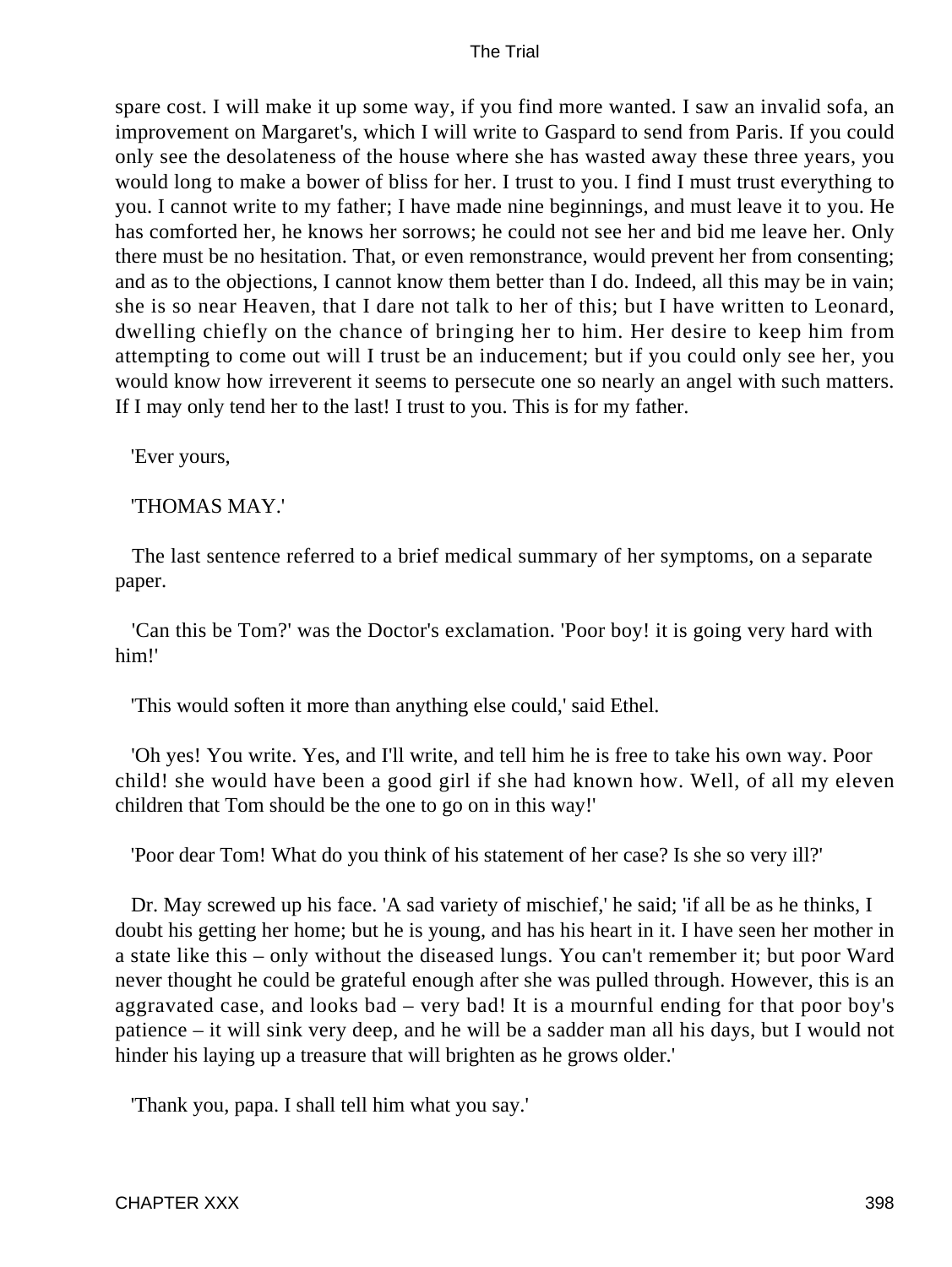'I shall write – to her I think. I owe him something for not proving that it is all as a study of pneumonia. I say, Ethel, what is become of the «Diseases of Climate?»' he added, with a twinkle in his eye.

'In the nine beginnings.'

'And how about the Massissauga Company?'

 'You heartless old worldly−minded father!' said Ethel. 'When you take to prudence for Tom, what is the world coming to?'

 'Into order,' said the Doctor, shaking himself into the coat she held for him. 'Tom surrendered to a pet patient of mine. Now for poor Leonard! Good−bye, young people! I am off to Cocksmoor!'

'Please take me, grandpapa,' cried Dickie, hopping into the hall.

 'You, you one−legged manikin! I'm going over all the world; and how are you to get home?'

'On Leonard's back,' said the undaunted Dickie.

 'Not so, master: poor Leonard has news here that will take the taste of nonsense out of his mouth.'

'I am his friend,' said Dickie, with dignity.

 'Then your friendship must not disturb him over his letters. And can you sit in the carriage and twirl your thumbs while I am at Fordham?'

'I shall not twirl my thumbs. I shall make out a problem on my ship chess−board.'

 'That's the boy who was sent from the Antipodes, that he might not be spoilt!' quoth Aubrey, as the Doctor followed the child into the carriage.

'Granting reasonable wishes is not spoiling,' said Ethel.

 'May the system succeed as well with Dickie as with – ' and Aubrey in one flourish indicated Gertrude and himself.

 'Ay, we shall judge by the reception of Ethel's tidings!' cried Gertrude. 'Now for it, Ethel. Read us Tom's letter, confute the engineer, hoist with his own petard.'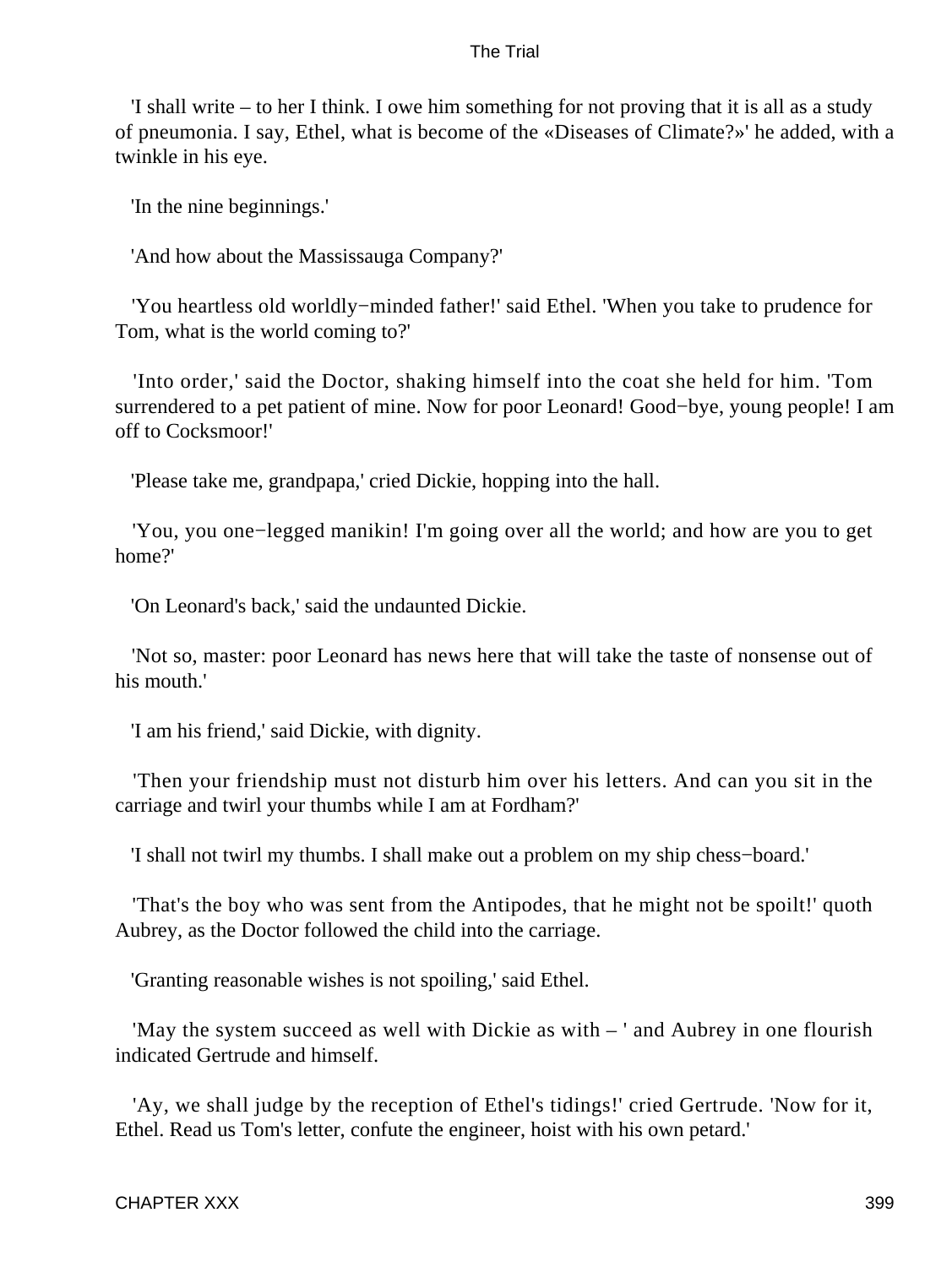'Now, Ethel, confute the Daisy, the green field daisy – the simple innocent daisy, deluded by «Diseases of Climate.»'

'Ethel looks as concerned as if it were fatal truth,' added Gertrude.

 'What is it?' asked Aubrey. 'If Henry Ward has gone down in a monitor at Charleston, I'll forgive him.'

'Not that,' said Ethel; 'but we little thought how ill poor Ave is.'

'Dangerously?' said Aubrey, gravely.

 'Not perhaps immediately so; but Tom means to marry at once, that he may have a chance of bringing her home to see Leonard.'

 'Another shock for Leonard,' said Aubrey, quite subdued, 'why can't he have a little respite?'

 'May they at least meet once more!' said Ethel; 'there will be some comfort in looking to that!'

 'And what a fellow Tom is to have thought of it,' added Aubrey. 'Nobody will ever dare to say again that he is not the best of the kit of us! I must be off now to the meet: but if you are writing, Ethel, I wish you would give her my love, or whatever he would like, and tell him he is a credit to the family. I say, may I tell George Rivers?'

'Oh yes; it will soon be in the air; and Charles Cheviot will be down on us!'

Away went Aubrey to mount the hunter that George Rivers placed at his service.

Gertrude, who had been struck dumb, looked up to ask, 'Then it is really so?'

'Indeed it is.'

'Then,' cried Gertrude, vehemently, 'you and he have been deceiving us all this time!'

 'No, Gertrude, there was nothing to tell. I did not really know, and I could not gossip about him.'

'You might have hinted.'

'I tried, but I was clumsy.'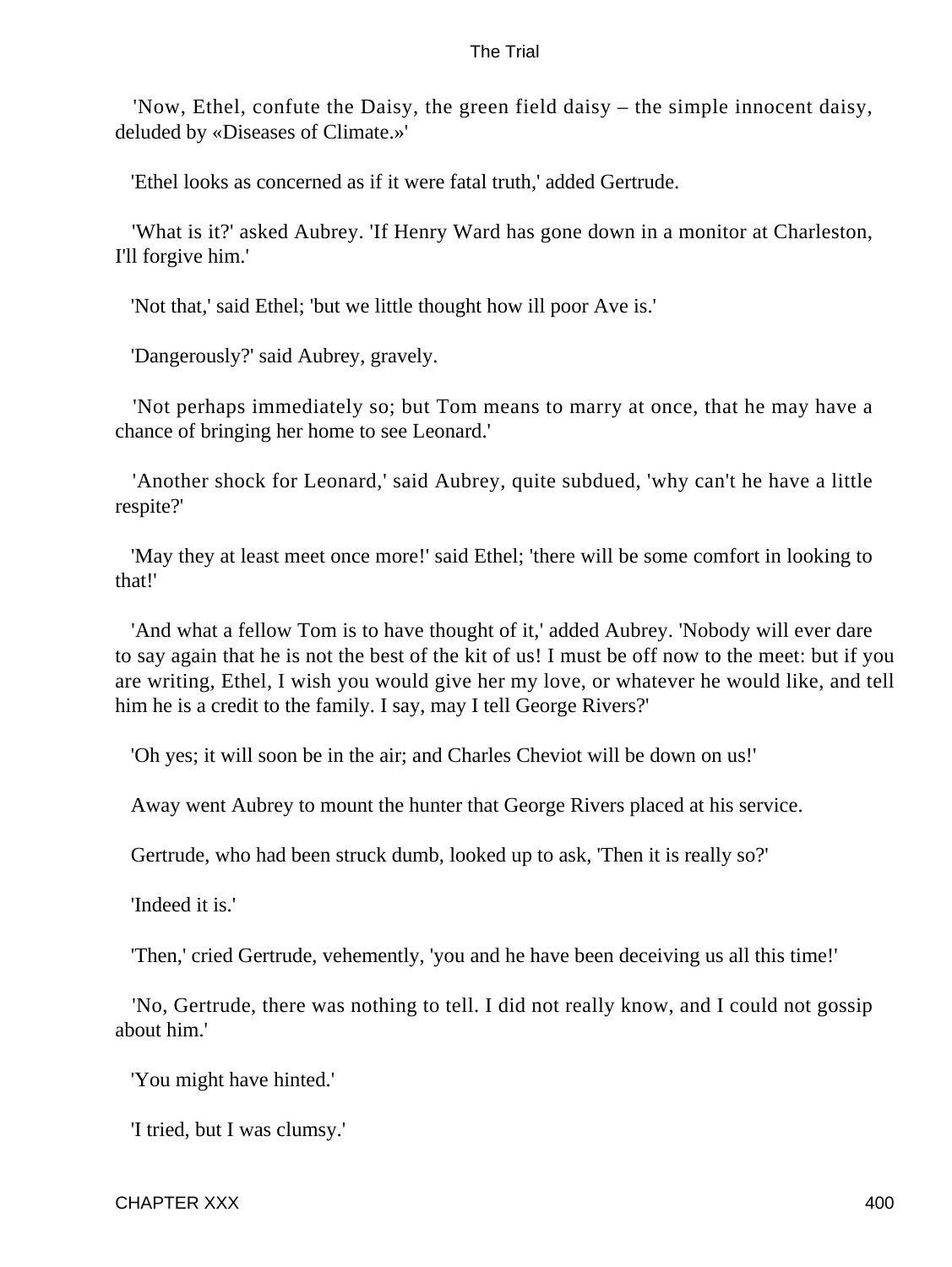'I hate hints!' exclaimed the impetuous young lady; 'one can't understand them, and gets the credit of neglecting them. If people have a secret attachment, they ought to let all their family know!'

'Perhaps they do in Ireland.'

 'You don't feel one grain for me, Ethel,' said Gertrude, with tears in her eyes. 'Only think how Tom led me on to say horrid things about the Wards; and now to recollect them, when she is so ill too – and he – ' She burst into sobs.

'My poor Daisy! I dare say it was half my fault.'

 Gertrude gave an impatient leap. 'There you go again! calling it your fault is worse than Charles's improving the circumstance. It was my fault, and it shall be my fault, and nobody else's fault, except Tom's, and he will hate me, and never let me come near her to show that I am not a nasty spiteful thing!'

 'I think that if you are quiet and kind, and not flighty, he will forget all that, and be glad to let you be a sister to her.'

'A sister to Ave Ward! Pretty preferment!' muttered Gertrude.

 'Poor Ave! After the way she has borne her troubles, we shall feel it an honour to be sisters to her.'

 'And that chair!' broke out Gertrude. '0, Ethel, you did out of malice prepense make me vow it should be for Mrs. Thomas May.'

 'Well, Daisy, if you won't suspect me of improving the circumstance, I should say that finishing it for her would be capital discipline.'

 'Horrid mockery, I should say,' returned Gertrude, sadly; 'a gaudy rose−coloured chair, all over white fox−gloves, for a person in that state – '

 'Poor Tom's great wish is to have her drawing−room made as charming as possible; and it would be a real welcome to her.'

 'Luckily,' said Gertrude, breaking into laughter again, 'they don't know when it began; how in a weak moment I admired the pattern, and Blanche inflicted it and all its appurtenances on me, hoping to convert me to a fancy−work−woman! Dear me, pride has a fall! I loved to answer «Three stitches,» when Mrs. Blanche asked after my progress.'

'Ah, Daisy, if you did but respect any one!'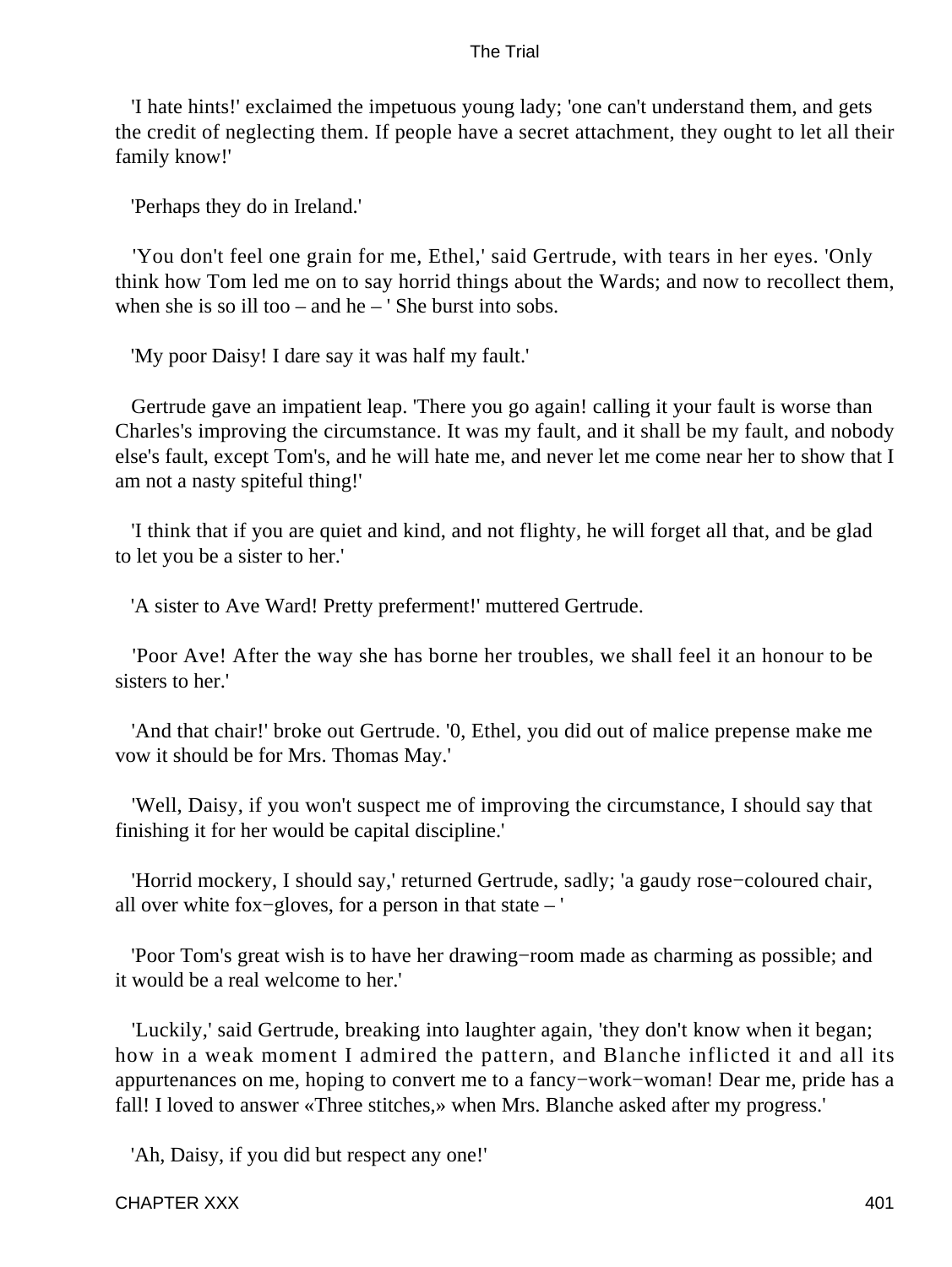'If they would not all be tiresome! Seriously, I know I must finish the thing, because of my word.'

 'Yes, and I believe keeping a light word that has turned out heavy, is the best help in bridling the tongue.'

 'And, Ethel, I will really try to be seen and not heard while I am about the work,' said Gertrude, with an earnestness which proved that she was more sorry than her manner conveyed.

 Her resolution stood the trying test of a visit from the elder married sisters; for, as Ethel said, the scent of the tidings attracted both Flora and the Cheviots; and the head−master endeavoured to institute a kind of family committee, to represent to the Doctor how undesirable the match would be, entailing inconveniences that would not end with the poor bride's life, and bringing at once upon Tom a crushing anxiety and sorrow. Ethel's opinion was of course set aside by Mr. Cheviot, but he did expect concurrence from Mrs. Rivers and from Richard, and Flora assented to all his objections, but she was not to be induced to say she would remonstrate with her father or with Tom; and she intimated the uselessness thereof so plainly, that she almost hoped that Charles Cheviot would be less eager to assail the Doctor with his arguments.

 'No hope of that,' said Ethel, when he had taken leave. 'He will disburthen his conscience; but then papa is well able to take care of himself! Flora, I am so thankful you don't object.'

 'No indeed,' said Flora. 'We all know it is a pity; but it would be a far greater pity to break it off now – and do Tom an infinity of harm. Now tell me all.'

 And she threw herself into the subject in the homelike manner that had grown on her, almost in proportion to Mary's guest−like ways and absorption in her own affairs.

 Six weeks from that time, another hasty note announced that Dr. and Mrs. Thomas May and Ella were at Liverpool; adding that Averil had been exceedingly ill throughout the voyage, though on being carried ashore, she had so far revived, that Tom hoped to bring her home the next day; but emotion was so dangerous, that he begged not to be met at the station, and above all, that Leonard would not show himself till summoned.

 Dr. May being unavoidably absent, Ethel alone repaired to the newly−furnished house for this strange sad bridal welcome.

 The first person to appear when the carriage door was opened was a young girl, pale, tall, thin, only to be recognized by her black eyes. With a rapid kiss and greeting, Ethel handed her on to the further door, where she might satisfy the eager embrace of the brother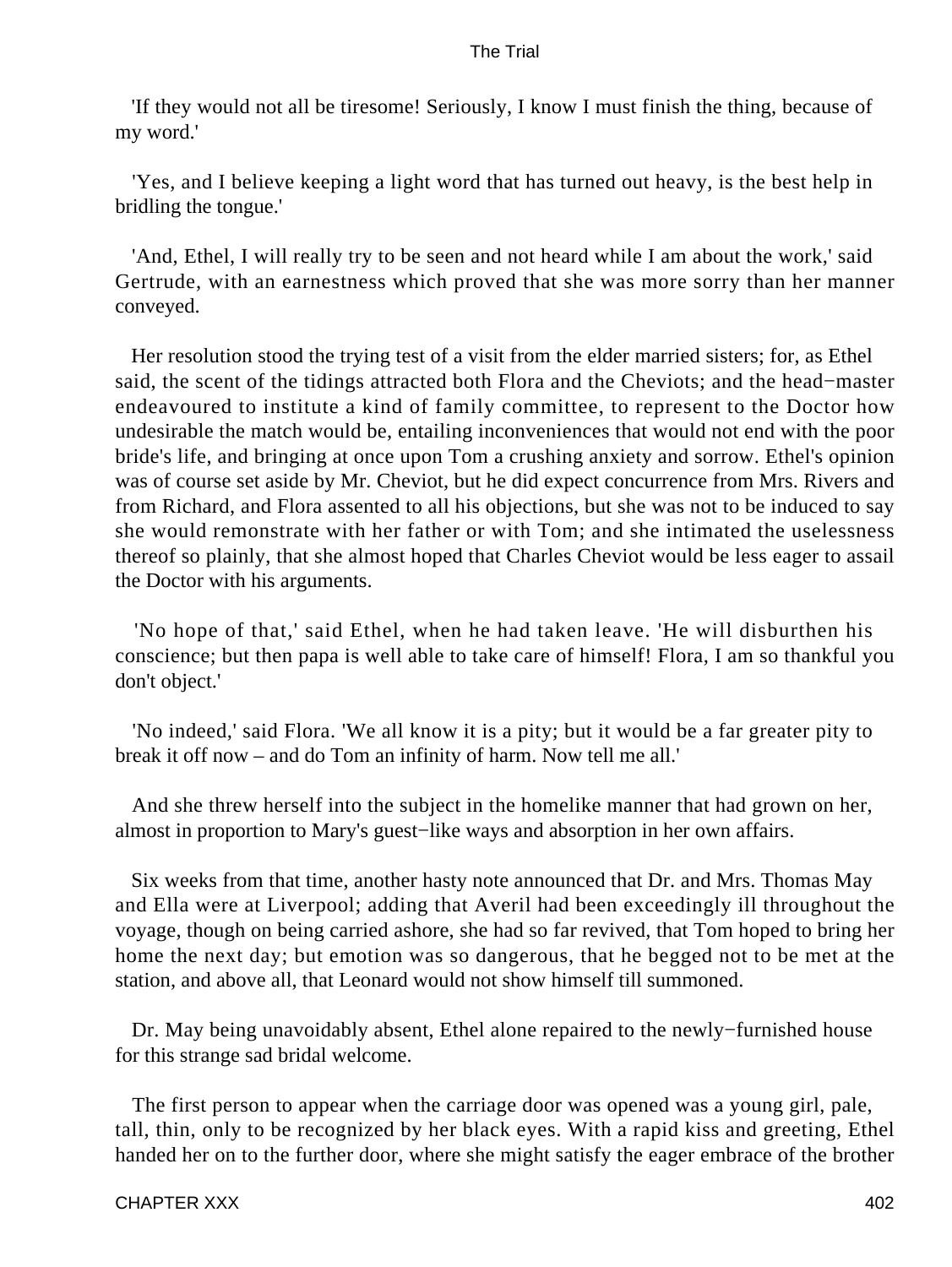who there awaited her; while Tom almost lifted out the veiled muffled figure of his bride, and led her up−stairs to the sitting−room, where, divesting her of hat, cloak, muff, and respirator, he laid her on the sofa, and looked anxiously for her reassuring smile before he even seemed to perceive his sister or left room for her greeting.

 The squarely−made, high−complexioned, handsome Averil Ward was entirely gone. In Averil May, Ethel saw delicately refined and sharpened features, dark beautiful eyes, enlarged, softened, and beaming with perilous lustre, a transparently white blue−veined skin, with a lovely roseate tint, deepening or fading with every word, look, or movement, and a smile painfully sweet and touching, as first of the three, the invalid found voice for thanks and inquiries for all.

 'Quite well,' said Ethel. 'But papa has been most unluckily sent for to Whitford, and can't get home till the last train.'

'It may be as well,' said Tom: 'we must have perfect quiet till after the night's rest.'

'May I see one else to−night?' she wistfully asked.

'Let us see how you are when you have had some coffee and are rested.'

 'Very well,' she said, with a gentle submission, that was as new a sight as Tom's tenderness; 'but indeed I am not tired; and it is so pretty and pleasant. Is this really Dr. Spencer's old house? Can there be such a charming room in it?'

 'I did not think so,' said Tom, looking in amazement at the effect produced by the bright modern grate with its cheerful fire, the warm delicate tints of the furniture, the appliances for comfort and ornament already giving a home look.

'I know this is in the main your doing, Ethel; but who was the hand?'

 'All of us were hands,' said Ethel; 'but Flora was the moving spring. She went to London for a week about it.'

 'Mrs. Rivers! Oh, how good!' said Averil, flushing with surprise; then raising herself, as her coffee was brought in a dainty little service, she exclaimed, 'And oh, if it were possible, I should say that was my dear old piano!'

 'Yes,' said Ethel, 'we thought you would like it; and Hector Ernescliffe gave Mrs. Wright a new one for it.'

 This was almost too much. Averil's lip trembled, but she looked up into her husband's face, and made an answer, which would have been odd had she not been speaking to his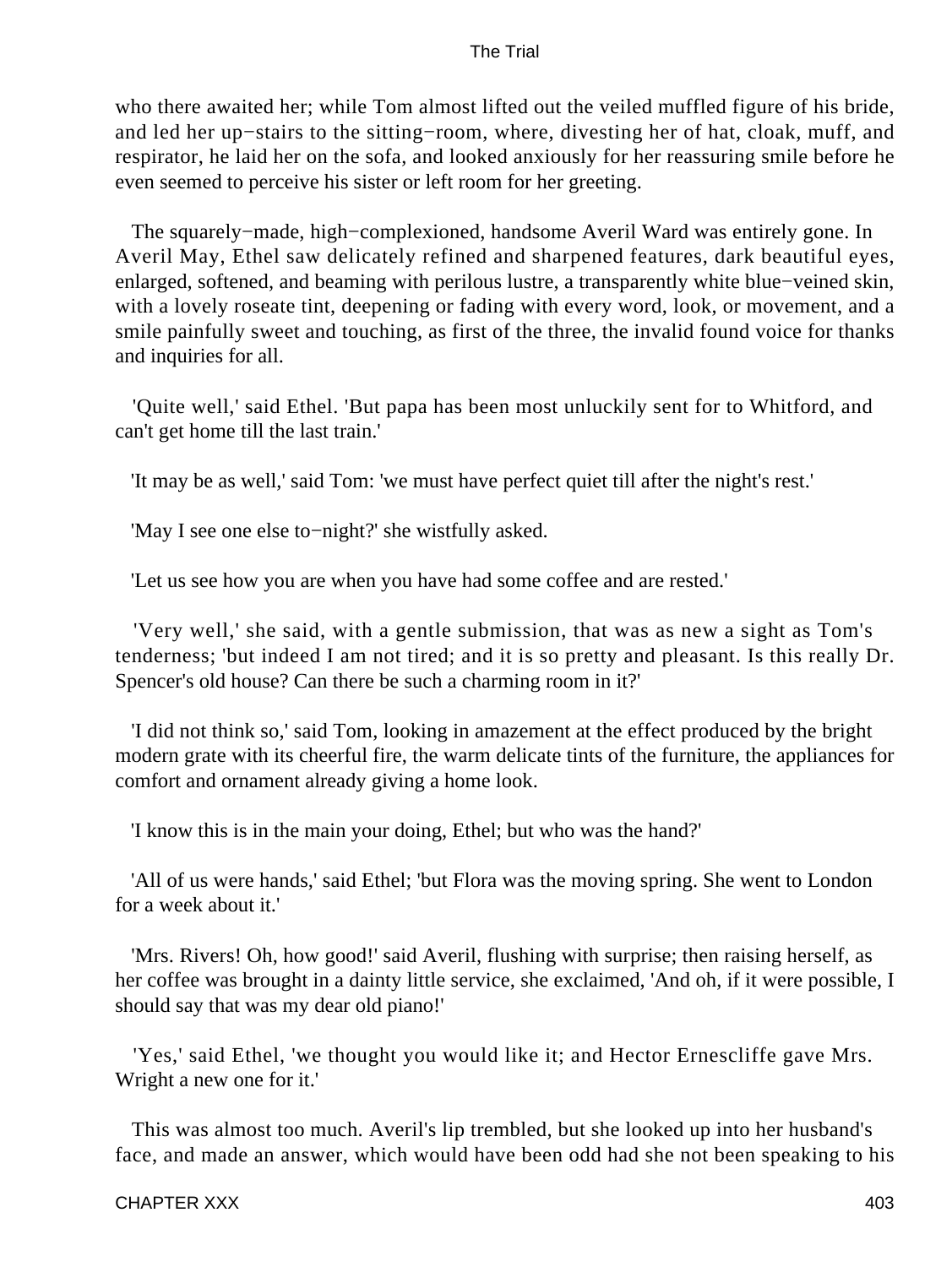thought.

 'Never mind! It is only happiness and the kindness.' And she drank the coffee with an effort, and smiled at him again, as she asked, 'Where is Ella?'

'At our house,' said Ethel; 'we mean her to be there for the present.'

 Knowing with whom Ella must be, and fearing to show discontent with the mandate of patience, Averil again began to admire. 'What a beautiful chair! Look, Tom! is it not exquisite? Whose work is it?'

'Gertrude's.'

 'That is the most fabulous thing of all,' said Tom, walking round it. 'Daisy! Her present, not her work?'

 'Her work, every stitch. It has been a race with time.' The gratification of Averil's flush and smile was laid up by Ethel for Gertrude's reward; but it was plain that Tom wanted complete rest for his wife, and Ethel only waited to install her in the adjoining bed−room, which was as delightfully fitted up as the first apartment. Averil clung to her for the instant they were alone together, and whispered, 'Oh, it is all so sweet! Don't think I don't feel it! But you see it is all I can do for him to be as quiet as I can! Say so, please!'

 Ethel felt the throb of the heart, and knew to whom she was to say so; but Tom's restless approaching step made Averil detach herself, and sink into an arm−chair. Ethel left her, feeling that the short clasp of their arms had sealed their sisterhood here and for ever.

 'It is too sad, too beautiful to be talked about,' she said to Gertrude, who was anxiously on the watch for tidings.

 Obedient as Averil was, she had not understood her husband's desire that she should seek her pillow at once. She was feeling brisk and fresh, and by no means ready for captivity, and she presently came forth again with her soft, feeble, noiseless step; but she had nearly retreated again, feeling herself mistaken and bewildered, for in the drawing−room stood neither Tom nor his sisters, but a stranger – a dark, grave, thoughtful man of a singularly resolute and settled cast of countenance. The rustle of her dress made him look up as she turned. 'Ave!' he exclaimed; and as their eyes met, the light in those brown depths restored the whole past. She durst not trust herself to speak, as her head rested on his shoulder, his arms were round her; only as her husband came on the scene with a gesture of surprise, she said, 'Indeed, I did not mean it! I did not know he was here.'

 'I might have known you could not be kept apart if I once let Leonard in,' he said, as he arranged her on the sofa, and satisfied himself that there were no tokens of the repressed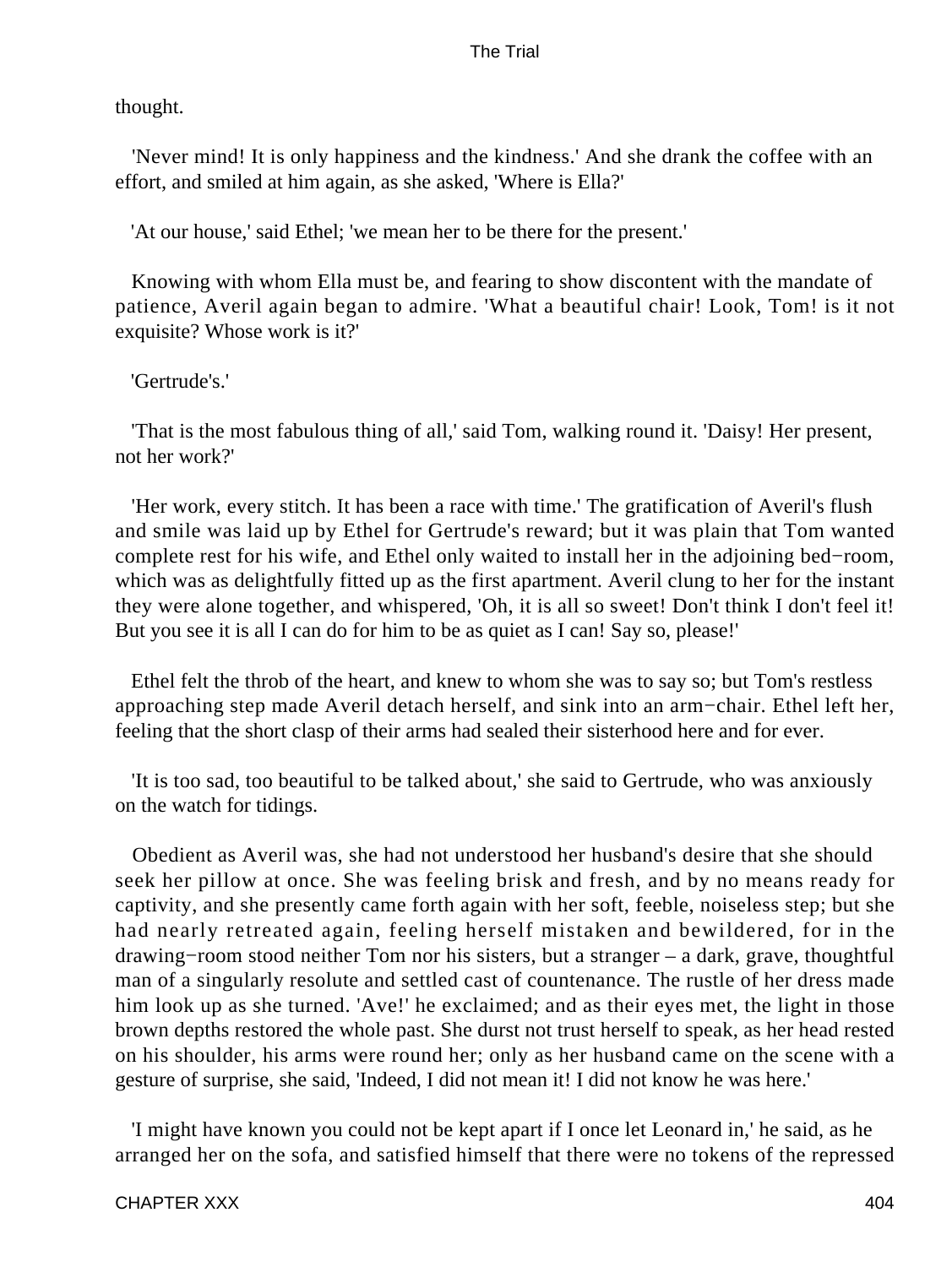agitation that left such dangerous effects. 'Will you both be very good if I leave you to be happy together?' he presently added, after a few indifferent words had passed.

 Averil looked wistfully after him, as if he were wanted to complete full felicity even in Leonard's presence. How little would they once have thought that her first words to her brother would be, 'Oh, was there ever any one like him?'

'We owe it all to him,' said Leonard.

 'So kind,' added Averil, 'not to be vexed, though he dreaded our meeting so much; and you see I could not grieve him by making a fuss. But this is nice!' she added, with a sigh going far beyond the effect of the homely word.

'You are better. Ella said so.'

'I am feeling well to−night. Come, let me look at you, and learn your face.'

 He knelt down beside her, and she stroked back the hair, which had fulfilled his wish that she should find it as long, though much darker than of old. Posture and action recalled that meeting, when her couch had been his prison bed, and the cold white prison walls had frowned on them; yet even in the rosy light of the cheerful room there was on them the solemnity of an approaching doom.

 'Where is the old face?' Averil said. 'You look as you did in the fever. Your smile brings back something of yourself. But, oh, those hollow eyes!'

 'Count Ugolino is Dr. May's name for me: but, indeed, Ave, I have tried to fatten for your inspection.'

 'It is not thinness,' she said, 'but I had carried about with me the bright daring open face of my own boy. I shall learn to like this better now.'

 'Nay, it is you and Ella that are changed. 0, Ave, you never let me know what a place you were in.'

 'There were many things better than you fancy,' she answered; 'and it is over – it is all gladness now.'

 'I see that in your face,' he said, gazing his fill. 'You do look ill indeed; but, Ave, I never saw you so content.'

 'I can't help it,' she said, smiling. 'Every moment comes some fresh kindness from him. The more trouble I give him the kinder he is. Is it not as if the tempest was over, and we had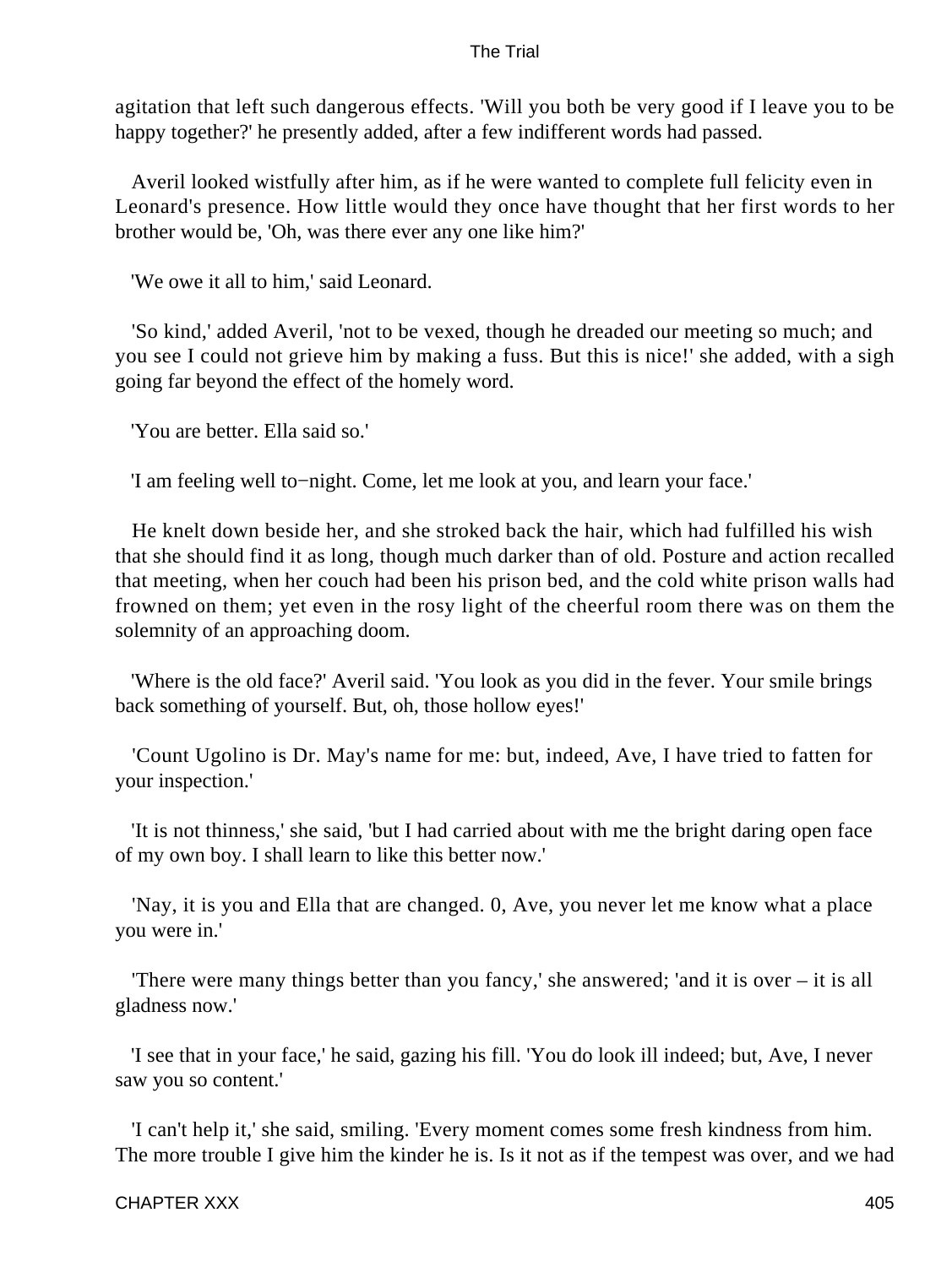been driven into the smoothest little sunshiny bay?'

'To rest and refit,' he said, thoughtfully.

 'For me, «the last long wave;» and a most gentle smooth one it is,' said Averil; 'for you to refit for a fresh voyage. Dear Leonard, I have often guessed what you would do.'

'What have you guessed?'

'Only what we used to plan, in the old times after you had been at Coombe, Leonard.'

'Dear sister! And you would let me go!'

 'Our parting is near, any way,' she said, her eye turning to the print from Ary Scheffer's St. Augustine and Monica. 'Whoever gave us that, divined how we ought to feel in these last days together.'

 'It was Richard May's gift,' said Leonard. 'Ave, there was nothing wanting but your liking this.'

'Then so it is?' she asked.

 'Unless the past disqualifies me,' he said. 'I have spoken to no one yet, except little Dickie. When I thought I ought to find some present employment, and wanted to take a clerkship at Bramshaw's, Dr. May made me promise to wait till I had seen you before I fixed on anything; but my mind is made up, and I shall speak now – with your blessing on it, Ave.'

'I knew it!' she said.

He saw it was safer to quit this subject, and asked for Henry.

 'He sent his love. He met us at New York. He is grown so soldierly, with such a black beard, that he is more grown out of knowledge than any of us, but I scarcely saw him, for he was quite overset at my appearance, and Tom thought it did me harm. I wish our new sister would have come to see me.

'Sister!'

 'Oh, did you not know? I thought Tom had written! She is a Virginian lady, whose first husband was a doctor, who died of camp−fever early in the war. A Federal, of course. And they are to be married as soon as Charleston has fallen.'

Leonard smiled. And Averil expressed her certainty that it had fallen by that time.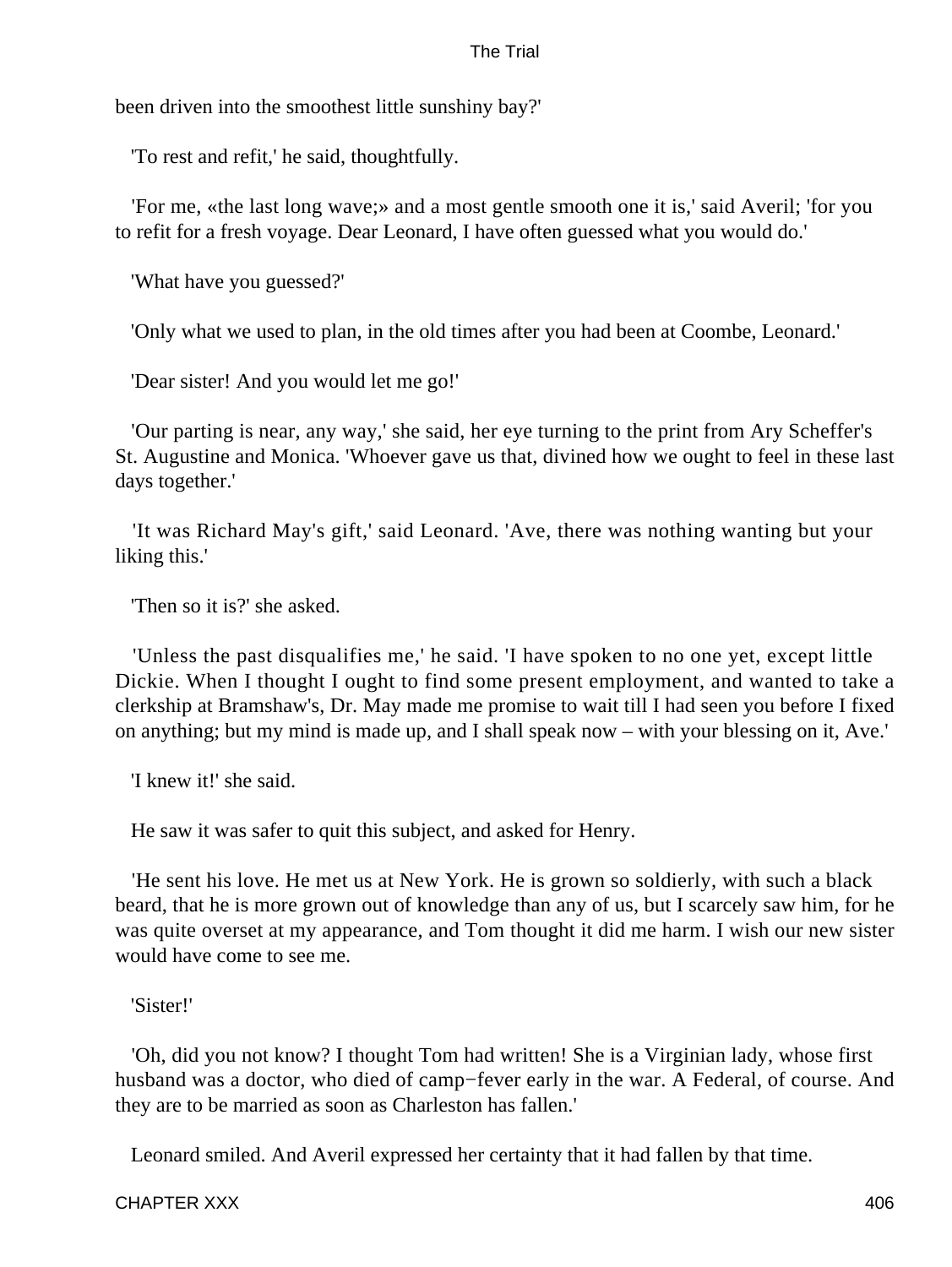'And he is quite Americanized?' asked Leonard. 'Does he return to our own name! No? Then I do not wonder he did not wish for me. Perhaps he may yet bear to meet me, some day when we are grown old.'

 'At least we can pray to be altogether, where one is gone already' said Averil. 'That was the one comfort in parting with the dear Cora – my blessing through all the worst! Leonard, she would not go to live in the fine house her father has taken at New York, but she is gone to be one of the nurses in the midst of all the hospital miseries. And, oh, what comfort she will carry with her!'

 Here Tom returned, but made no objection to her brother's stay, perceiving that his aspect and voice were like fulness to the hungry heart that had pined so long – but keeping all the others away; and they meanwhile were much entertained by Ella, who was in joyous spirits; a little subdued, indeed, by the unknown brother, but in his absence very communicative. Gertrude was greatly amused with her account of the marriage, in the sitting−room at Massissauga, and of Tom's being so unprepared for the brevity of the American form, that he never knew where he was in the Service, and completed it with a puzzled 'Is that all?'

 Averil had, according to Ella, been infinitely more calm and composed. 'She does nothing but watch his eyes,' said Ella; 'and ever since we parted from Cora, I have had no one to speak to! In the cabin he never stirred from sitting by her; and if she could speak at all, it was so low that I could not hear. School will be quite lively.'

'Are you going to school?'

 'Oh yes! where Ave was. That is quite fixed; and I have had enough of playing third person,' said Ella, with her precocious Western manner. 'You know I have all my own property, so I shall be on no one's hands! Oh, and Cora made her father buy all Ave's Massissauga shares – at a dead loss to us of course.'

 'Well,' said Gertrude, 'I am sorry Tom is not an American share−holder. It was such fun!'

 'He wanted to have made them all over to Henry; but Cora was determined; and her father is making heaps of money as a commissary, so I am sure he could afford it. Some day, when the rebellion is subdued, I mean to go and see Cora and Henry and his wife,' added Ella, whose tinge of Americanism formed an amusing contrast with Dickie's colonial ease – especially when she began to detail the discomforts of Massissauga, and he made practical suggestions for the remedies of each – describing how mamma and he himself managed.

 The younger ones had all gone to bed, Richard had returned home, and Ethel was waiting to let her father in, when Leonard came back with the new arrivals.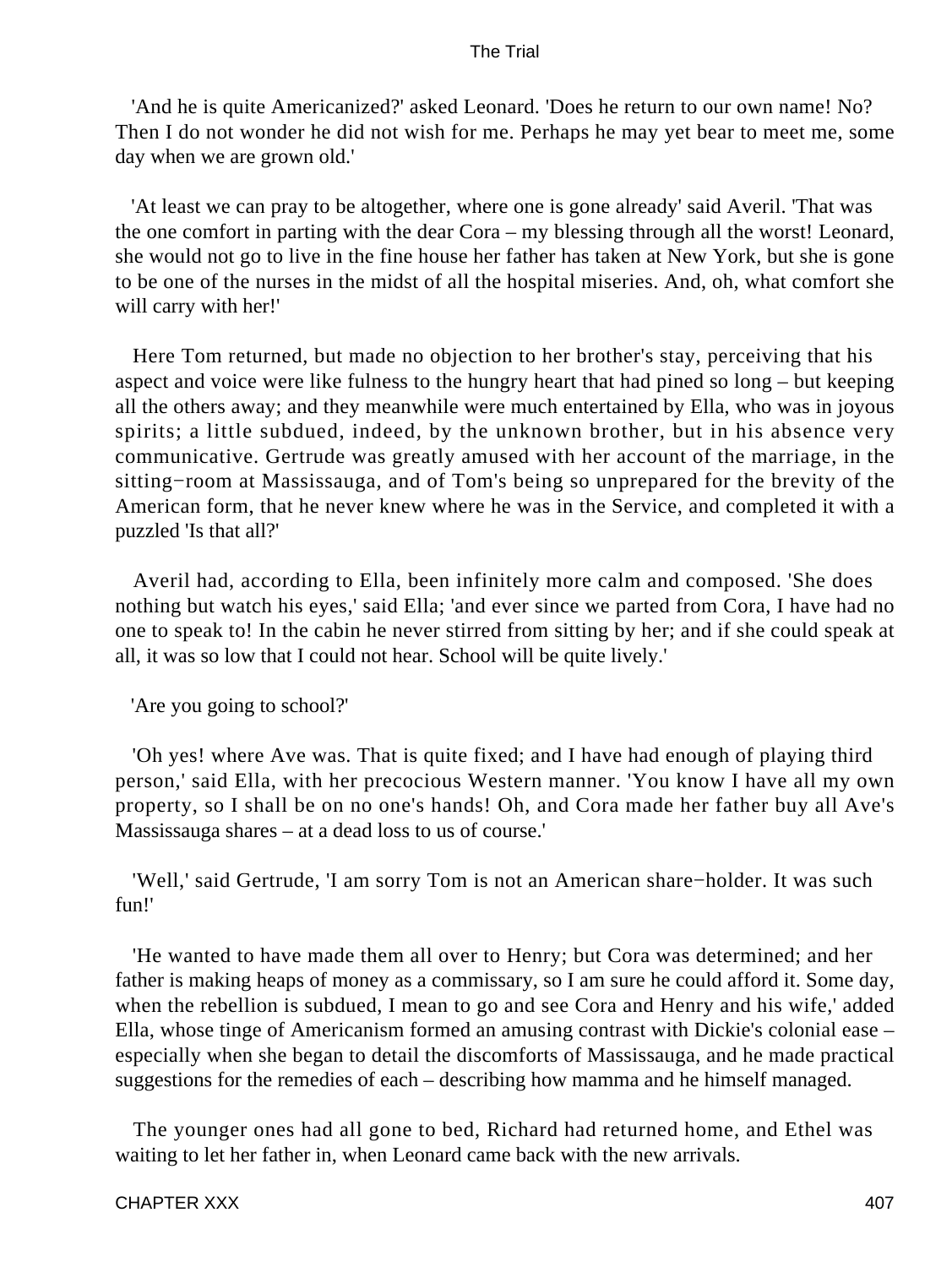'I did not think you would be allowed to stay so late,' said Ethel.

 'We did not talk much. I was playing chants most of the time; and after she went to bed, I stayed with Tom.'

'What do you think of her?'

 'I cannot think. I can only feel a sort of awe. End as it may, it will have been a blessed thing to have had her among us like this.'

'Yes, it ought to do us all good. And I think she is full of enjoyment.'

'Perfect enjoyment!' repeated Leonard. 'Thank God for that!'

 After some pause, during which he turned over his pocket−book, as if seeking for something, he came to her, and said, 'Miss May, Averil has assented to a purpose that has long been growing up within me – and that I had rather consult you about than any one, because you first inspired it.'

'I think I know the purpose you mean,' said Ethel, her heart beating high.

 'The first best purpose of my boyhood,' he said. 'If only it may be given back to me! Will you be kind enough to look over this rough copy?'

 It was the draught of a letter to the Missionary Bishop, Mr. Seaford's diocesan, briefly setting forth Leonard's early history, his conviction, and his pardon, referring to Archdeacon May as a witness to the truth of his narrative.

 'After this statement,' he proceeded, 'it appears to me little short of effrontery to offer myself for any share of the sacred labour in which your Lordship is engaged; and though it had been the wish of the best days of my youth, I should not have ventured on the thought but for the encouragement I received from Mr. Seaford, your Lordship's chaplain. I have a small income of my own, so that I should not be a burthen on the mission, and understanding that mechanical arts are found useful, I will mention that I learnt shoemaking at Milbank, and carpentry at Portland, and I would gladly undertake any manual occupation needed in a mission. Latterly I was employed in the schoolmaster's department; and I have some knowledge of music. My education is of course, imperfect, but I am endeavouring to improve myself. My age is twenty−one; I have good health, and I believe I can bring power of endurance and willingness to be employed in any manner that may be serviceable, whether as artisan or catechist.'

'I don't think they will make a shoemaker of you,' said Ethel, with her heart full.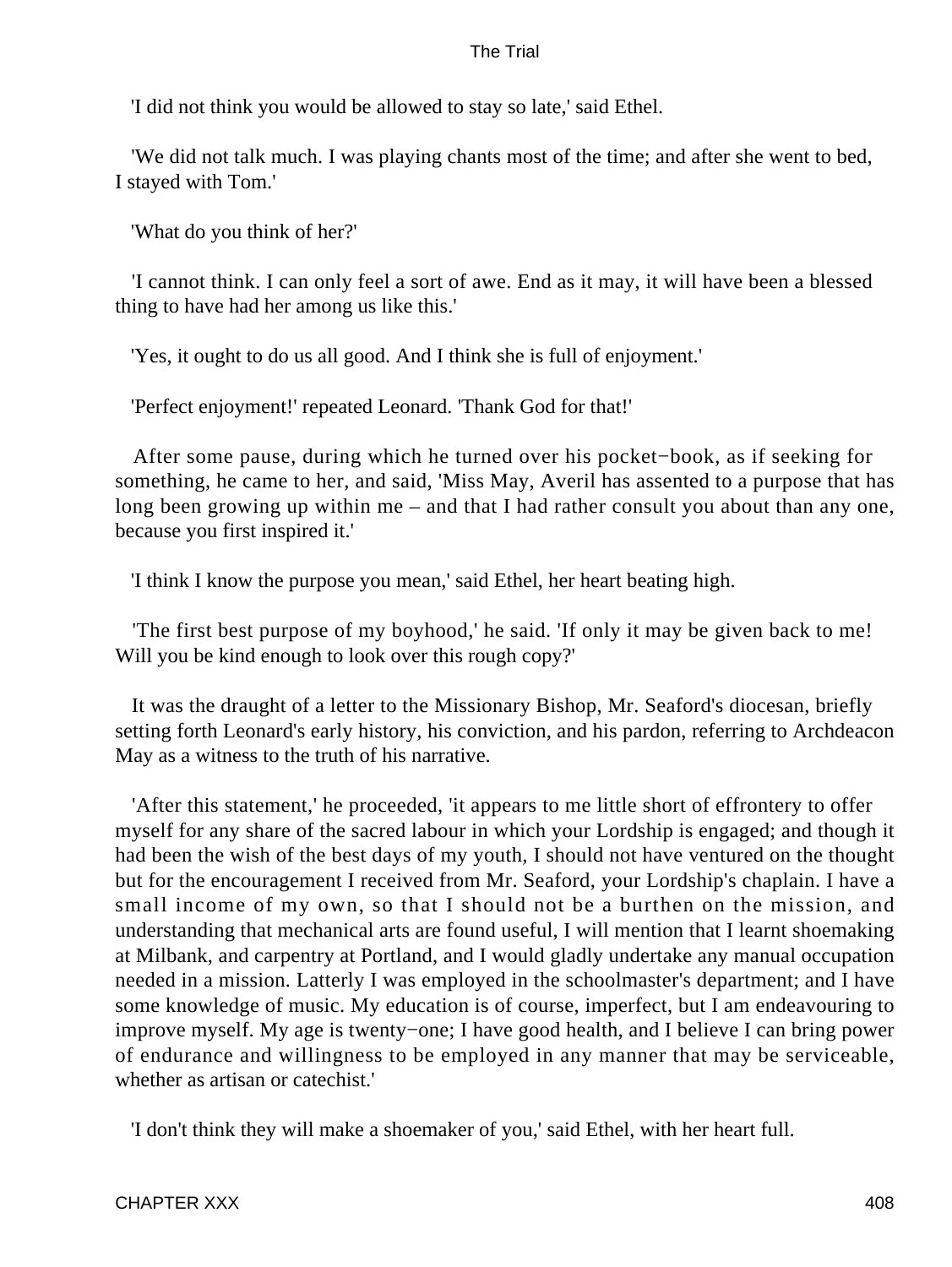'Will they have me at all? There will always be a sort of ticket−of−leave flavour about me,' said Leonard, speaking simply, straight−forwardly, but without dejection; 'and I might be doubtful material for a mission.'

'Your brother put that in your head.'

 'He implied that my case half known would be a discredit to him, and I am prepared for others thinking so. If so, I can get a situation at Portland, and I know I can be useful there; but when such a hope as this was opened to me again, I could not help making an attempt. Do you think I may show that letter to Dr. May?'

'0, Leonard, this is one of the best days of one's life!'

'But what,' he asked, as she looked over the letter, 'what shall I alter?'

'I do not know, only you are so business−like; you do not seem to care enough.'

 'If I let myself out, it would look like unbecoming pressing of myself, considering what I am; but if you think I ought, I will say more. I have become so much used to writing letters under constraint, that I know I am very dry.'

'Let papa see it first,' said Ethel. 'After all, earnestness is best out of sight.'

 'Mr. Wilmot and he shall decide whether I may send it,' he said; 'and in the meantime I would go to St. Augustine's, if they will have me.'

'I see you have thought it all over.'

 'Yes. I only waited to have spoken with my sister, and she – dear, dear Ave – had separately thought of such a destination for me. It was more than acquiescence, more than I dared to hope!'

 'Her spirit will be with you, wherever she is! And,' with a sudden smile, 'Leonard, was not this the secret between you and Dickie?'

 'Yes,' said Leonard, smiling too; 'the dear little fellow is so fresh and loving, as well as so wise and discreet, that he draws out all that is in one's heart. It has been a new life to me ever since he took to me! Do you know, I believe he has been writing a letter of recommendation of me on his own account to the Bishop; I told him he must enclose it to his father if he presumed to send it, though he claims the Bishop as his intimate friend.'

 'Ah,' said Ethel, 'papa is always telling him that they can't get on in New Zealand for want of the small archdeacon, and that, I really think, abashes him more than anything else.'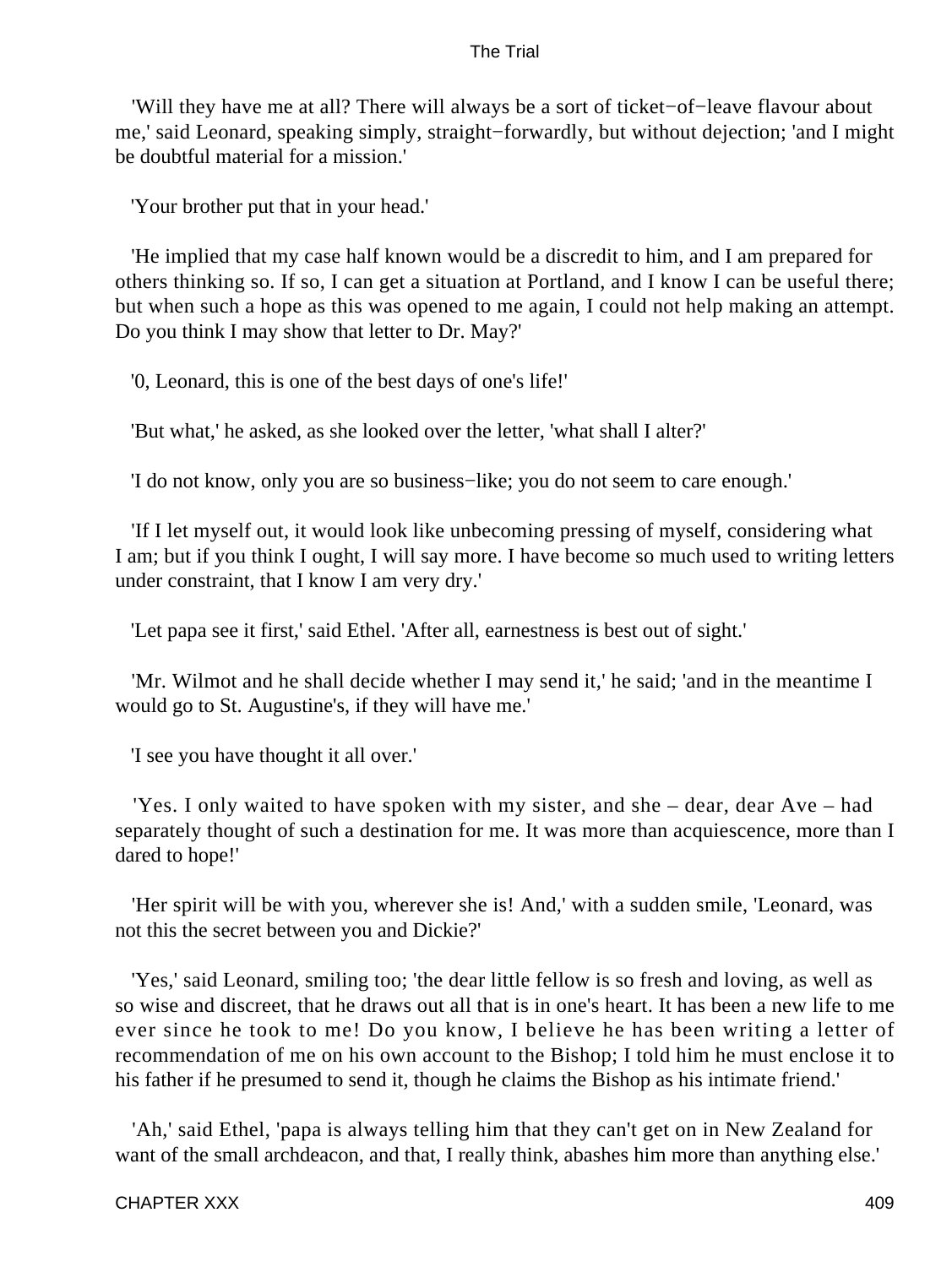'He is not forward, he is only sensible,' said Leonard, on whose heart Dickie had far too fast a hold for even this slight disparagement not to be rebutted. 'I had forgotten what a child could be till I was with him; I felt like a stock or a stone among you all.'

 Ethel smiled. 'I was nearly giving you «Marmion», in remembrance of old times, on the night of the Christmas−tree,' she said; 'but I did not then feel as if the «giving double» for all your care and trouble had begun.'

 'The heart to feel it so was not come,' said Leonard; 'now since I have grasped this hope of making known to others the way to that Grace that held me up,' – he paused with excess of feeling – 'all has been joy, even in the recollection of the darkest days. Mr. Wilmot's words come back now, that it may all have been training for my Master's work. Even the manual labour may have been my preparation!' His eyes brightened, and he was indeed more like the eager, hopeful youth she remembered than she had ever hoped to see him; but this brightness was the flash of steel, tried, strengthened, and refined in the fire – a brightness that might well be trusted.

'One knew it must be so,' was all she could say.

 'Yes, yes,' he said, eagerly. 'You sent me words of greeting that held up my faith; and, above all, when we read those books at Coombe, you put the key of comfort in my hand, and I never quite lost it. Miss May,' he added, as Dr. May's latch−key was heard in the front door, 'if ever I come to any good, I owe it to you!'

 And that was the result of the boy's romance. The first tidings of the travellers next morning were brought near the end of breakfast by Tom, who came in looking thin, worn, and anxious, saying that Averil had called herself too happy to sleep till morning, when a short doze had only rendered her feeble, exhausted, and depressed.

'I shall go and see her,' said Dr. May; 'I like my patients best in that mood.'

 Nor would the Doctor let his restless, anxious son do more than make the introduction, but despatched him to the Hospital; whence returning to find himself still excluded, he could endure nothing but pacing up and down the lawn in sight of his father's head in the window, and seeking as usual Ethel's sympathy.

 There was some truth in what Charles Cheviot had said. Wedlock did enhance the grief and loss, and Tom found the privilege of these months of tendance more heart−wringing than he had anticipated, though of course more precious and inestimable. Moreover, Averil's depression had been a phase of her illness which had not before revealed itself in such a degree.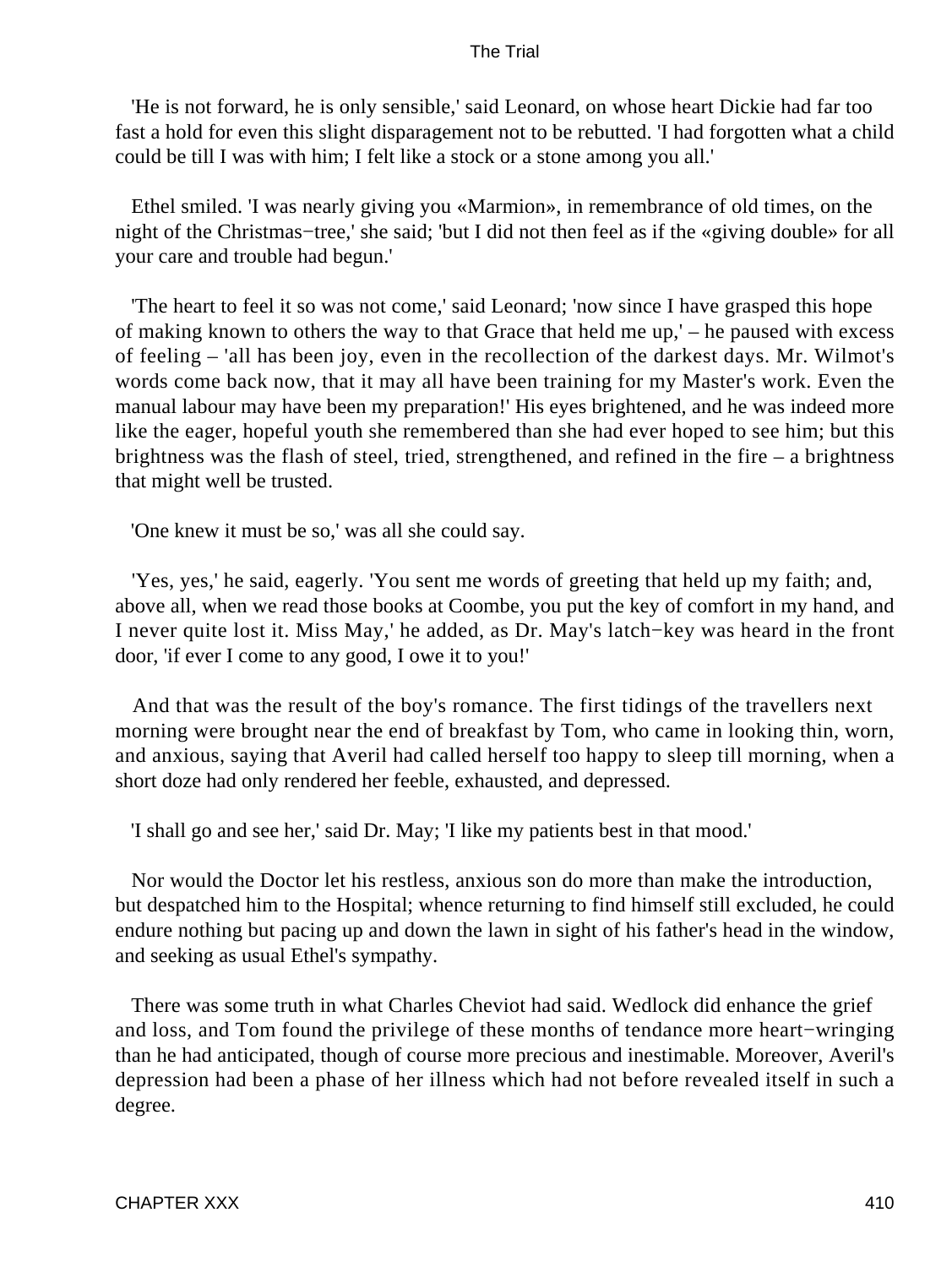'Generally,' he said, 'she has talked as if what she looks to were all such pure hope and joy, that though it broke one's heart to hear it, one saw it made her happy, and could stand it. Fancy, Ethel, not an hour after we were married, I found her trying the ring on this finger, and saying I should be able to wear it like my father! It seemed as if she would regret nothing but my sorrow, and that my keeping it out of sight was all that was needful to her happiness. But to−day she has been blaming herself for – for grieving to leave all so soon, just as her happiness might have been beginning! Think, Ethel! Reproaching herself for unthankfulness even to tears! It might have been more for her peace to have remained with her where she had no revival of these associations, if they are only pain to her.'

 'Oh no, no, Tom. It only proves the pleasure they do give her. You know, better than I do, that there must be ups and downs, failures of spirits from fatigue when the will is peaceful and resigned.'

 'I know it. I know it with my understanding, Ethel, but as to reasoning about her as if she was anybody else, the thing is mere mockery. What can my father be about?' he added, for the twentieth time. 'Talking to her in the morning always knocks her up. If he had only let me warn him; but he hurried me off in his inconsiderate way.'

At last, however, the head disappeared, and Tom rushed indoors.

'So, Tom, you have made shorter work of twenty−five patients than I of one.'

 'I'll go again,' said poor Tom, in the desperation of resolute meekness, 'only let me see how she is.'

'Let Ethel go up now. She is very cheery except for a little headache.'

 While Ethel obeyed, Dr. May began a minute interrogation of his son, so lengthened that Tom could hardly restrain sharp impatient replies to such apparent trifling with his agony to learn how long his father thought he could keep his treasure, and how much suffering might be spared to her.

 At last Dr. May said, 'I may be wrong. Your science is fresher than mine; but to me there seem indications that the organic disease is in the way of being arrested. Good health of course she cannot have; but if she weathers another winter, I think you may look for as many years of happiness with her as in an ordinary case.'

 It was the first accent of hope since the hysteric scream that had been his greeting, and all his reserve and dread of emotion: could not prevent his covering his face with his hands, and sobbing aloud. 'Father, father,' he said, 'you cannot tell what this is to me!'

'I can in part, my boy,' said the Doctor, sadly.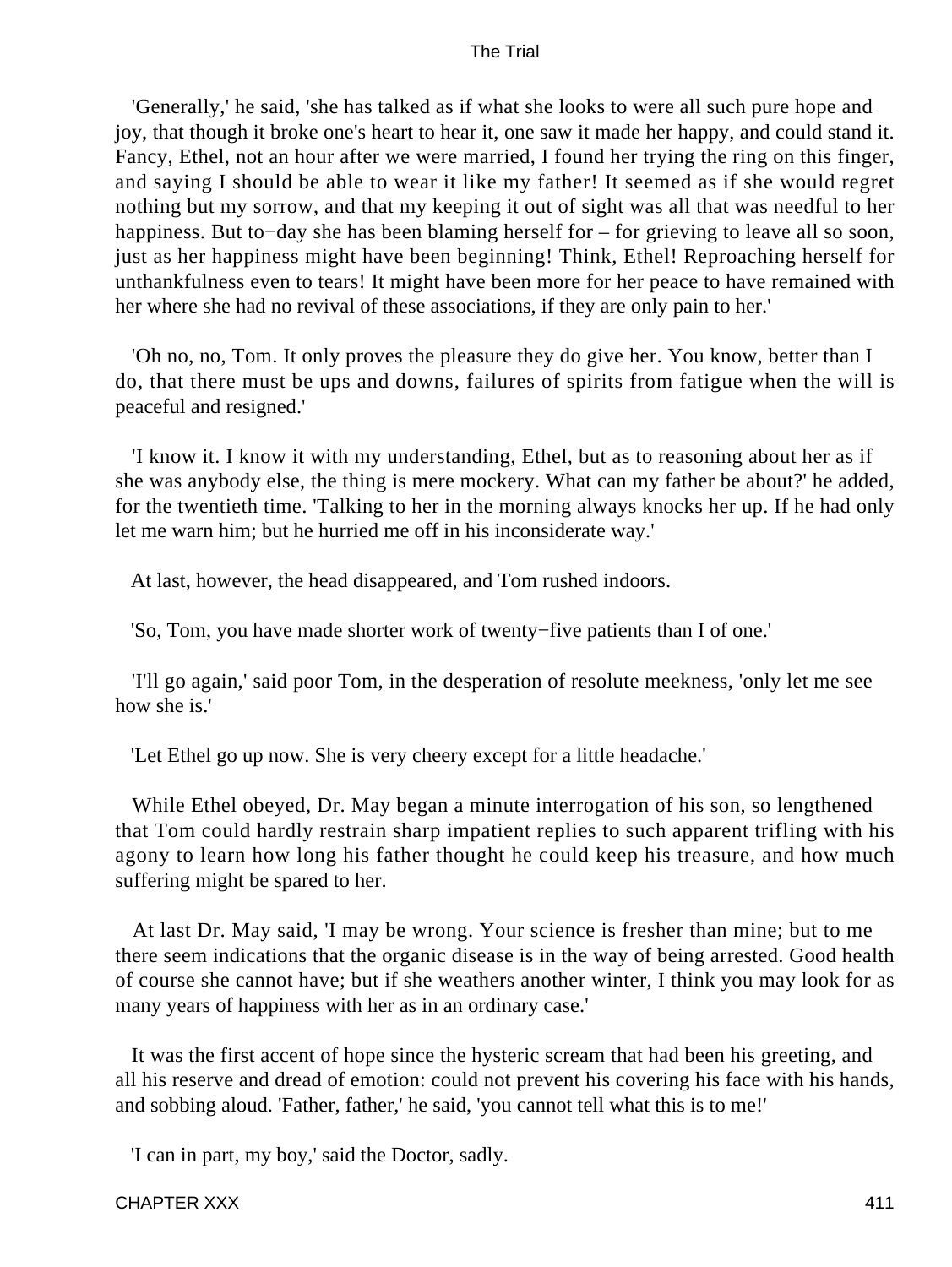'And,' he started up and walked about the room, 'you shall have the whole treatment. I will only follow your measures. No one at New York saw the slightest hope of checking it.'

 'They had your account, and you hardly allowed enough for the hysterical affection. I do not say it is certainty – far less, health.'

 'Any way, any way, if I may only have her to lie and look at me, it is happiness unlooked for! You don't think I could have treated her otherwise?'

 'No. Under His blessing you saved her yourself. You would have perceived the change if she had been an indifferent person.'

 Tom made another turn to the door, and came back still half wild, and laid his face on his arms upon the table. 'You tell her,' he said, 'I shall never be able – '

Knocking at Averil's door, Dr. May was answered by a call of 'Tom.'

 'Not this time, my dear. He is coming, but we have been talking you over. Ave, you have a very young doctor, and rather too much interested.'

'Indeed!' she said, indignantly; 'he has made me much better.'

 'Exactly so, my dear; so much better that he agrees with me that he expressed a strong opinion prematurely.'

'They thought the same at New York,' she said, still resolved on his defence.

 'My dear, unless you are bent on growing worse in order to justify his first opinion, I think you will prove that which he now holds. And, Ave, it was, under Providence, skill that we may be proud of by which he has subdued the really fatal disorder. You may have much to undergo, and must submit to a sofa life and much nursing, but I think you will not leave him so soon.'

 There was a long pause; at last she said, '0, Dr. May, I beg your pardon. If I had known, I would never – '

'Never what, my dear?'

 'Never have consented! It is such a grievous thing for a professional man to have a sick wife.'

 'It is exactly what he wanted, my dear, if you will not fly at me for saying so. Nothing else could teach him that patients are not cases but persons; and here he comes to tell you

#### CHAPTER XXX 412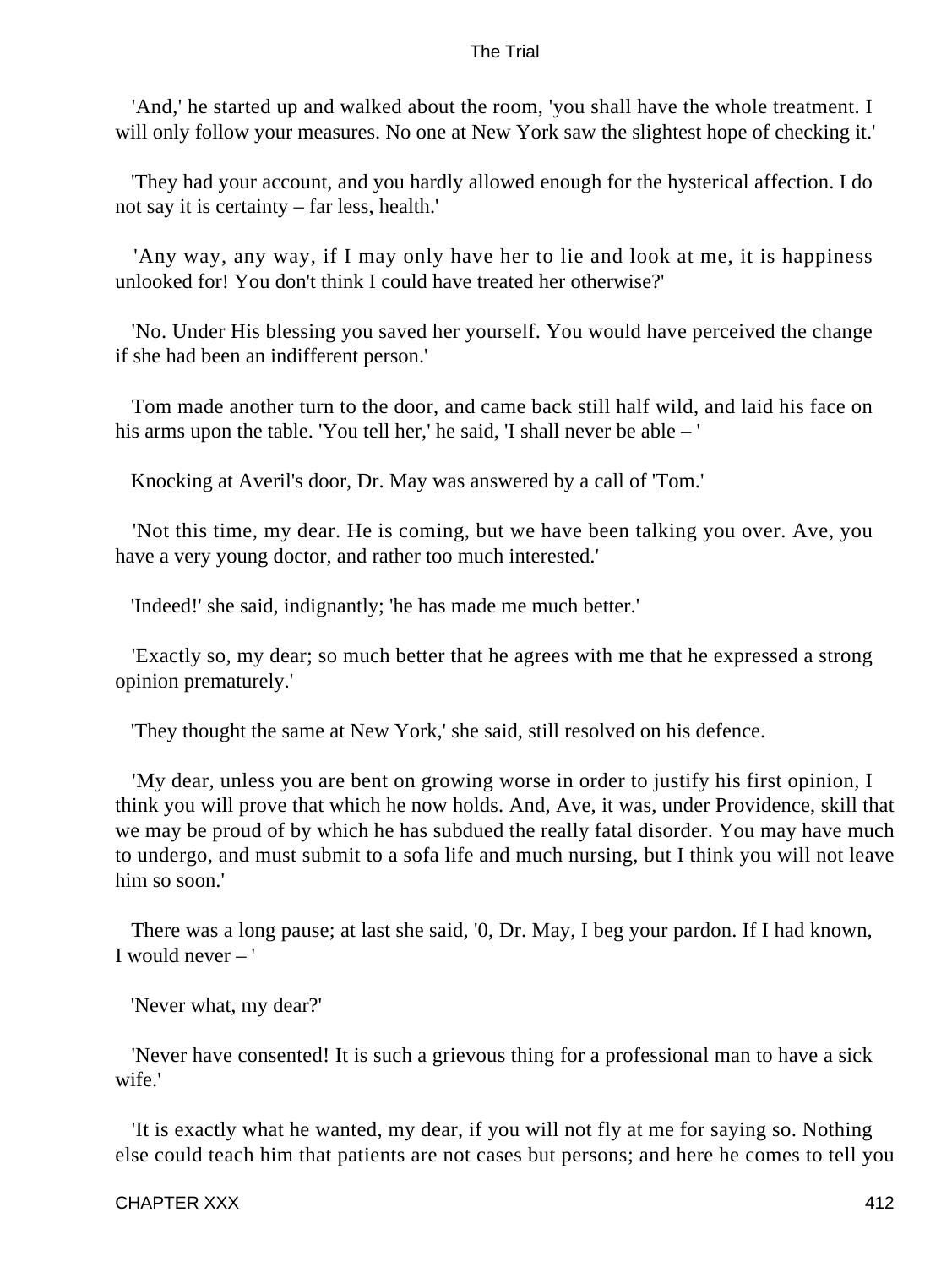what he thinks of the trouble of a sick wife.'

 'Well,' said Dr. May, as he and Ethel walked away together, 'poor young things, they have a chequered time before them. Pretty well for the doctor who hated sick people, Wards, and Stoneborough; but, after all, I have liked none of our weddings better. I like people to rub one another brighter.'

 'And I am proud when the least unselfish nature has from first to last done the most unselfish things. No one of us has ever given up so much as Tom, and I am sure he will be happy in it.'

 More can hardly be said without straying into the realms of prediction; yet such of our readers as are bent on carrying on their knowledge of the Daisies beyond the last sentence, may be told that, to the best of our belief, Leonard's shoemaking is not his foremost office in the mission, where he finds that fulness of hopeful gladness which experience shows is literally often vouchsafed to those who have given up home, land, and friends, for the Gospel's sake. His letters are the delight of more than one at Stoneborough; and his sister, upon her sofa, is that home member of a mission without whom nothing can be done – the copier of letters, the depot of gifts, the purveyor of commissions, the maker of clothes, the collector of books, the keeper of accounts – so that the house still merits the name of the S. P. G. office, as it used to be called in the Spenserian era. But Mrs. Thomas May is a good deal more than this. Her sofa is almost a renewal of the family centre that once Margaret's was; the region where all tidings are brought fresh for discussion, all joys and sorrows poured out, the external influence that above all has tended to soften Gertrude into the bright grace of womanhood. Mary Cheviot and Blanche Ernescliffe cannot be cured of a pitying 'poor Tom' – as they speak of 'the Professor' – in which title the awkward sound of Dr. Tom has been merged since an appointment subsequent to the appearance of the «Diseases of Climate». But every one else holds that not his honours as a scientific physician, his discoveries, and ably−written papers – not even his father's full and loving confidence and gratitude, give Professor May as much happiness as that bright−eyed delicate wife, with whom all his thoughts seem to begin and end.

## **THE END**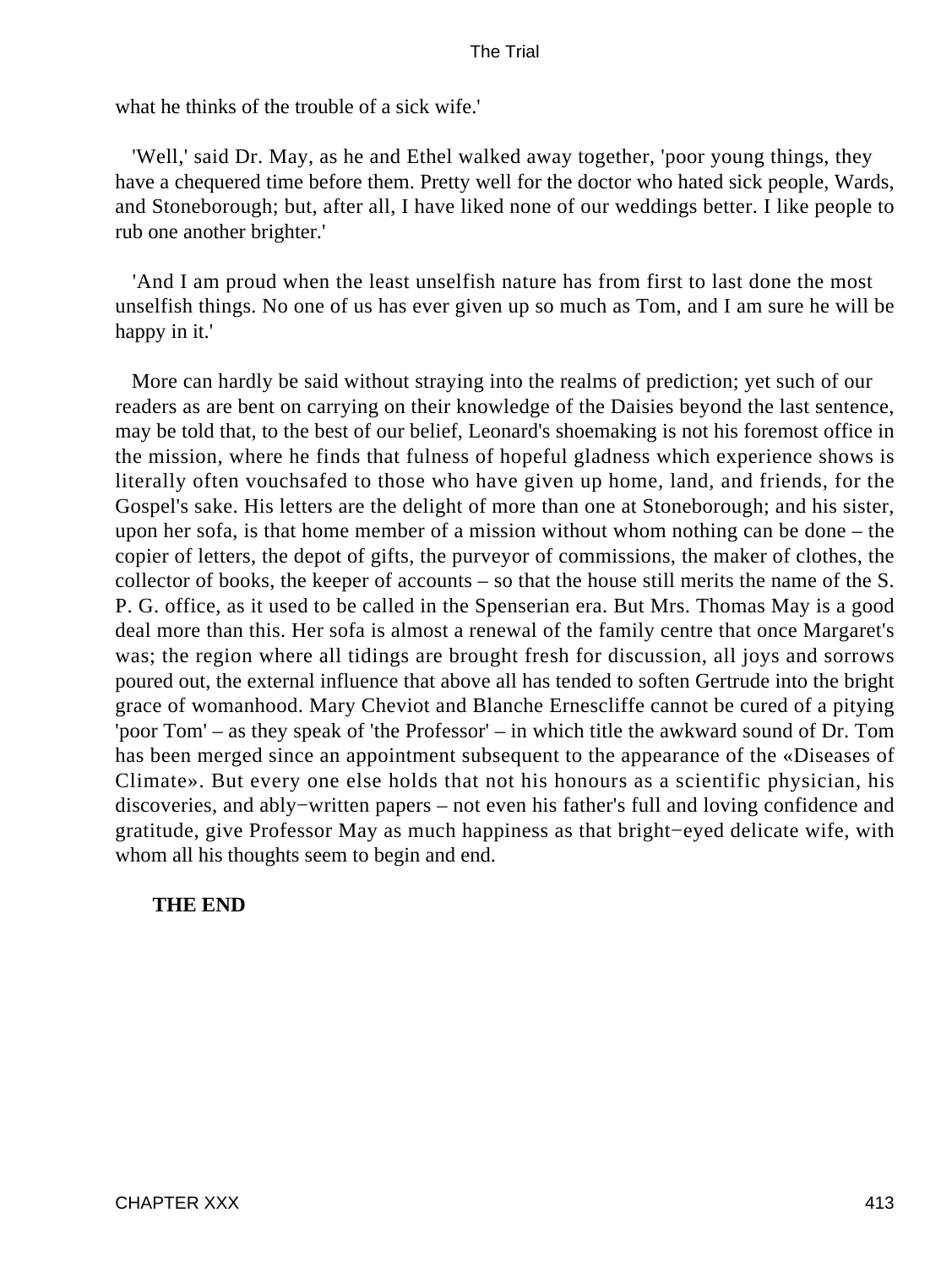# **Table of Content**

**[CHAPTER I](#page-3-0)**

**[CHAPTER II](#page-13-0)**

**[CHAPTER III](#page-31-0)**

**[CHAPTER IV](#page-42-0)**

**[CHAPTER V](#page-58-0)**

**[CHAPTER VI](#page-65-0)**

**[CHAPTER VII](#page-78-0)**

**[CHAPTER VIII](#page-87-0)**

**[CHAPTER IX](#page-107-0)**

**[CHAPTER X](#page-122-0)**

**[CHAPTER XI](#page-136-0)**

**[CHAPTER XII](#page-152-0)**

**[CHAPTER XIII](#page-172-0)**

**[CHAPTER XIV](#page-188-0)**

**[CHAPTER XV](#page-204-0)**

**[CHAPTER XVI](#page-224-0)**

**[CHAPTER XVII](#page-231-0)**

**[CHAPTER XVIII](#page-246-0)**

**[CHAPTER XIX](#page-262-0)**

**[CHAPTER XX](#page-272-0)**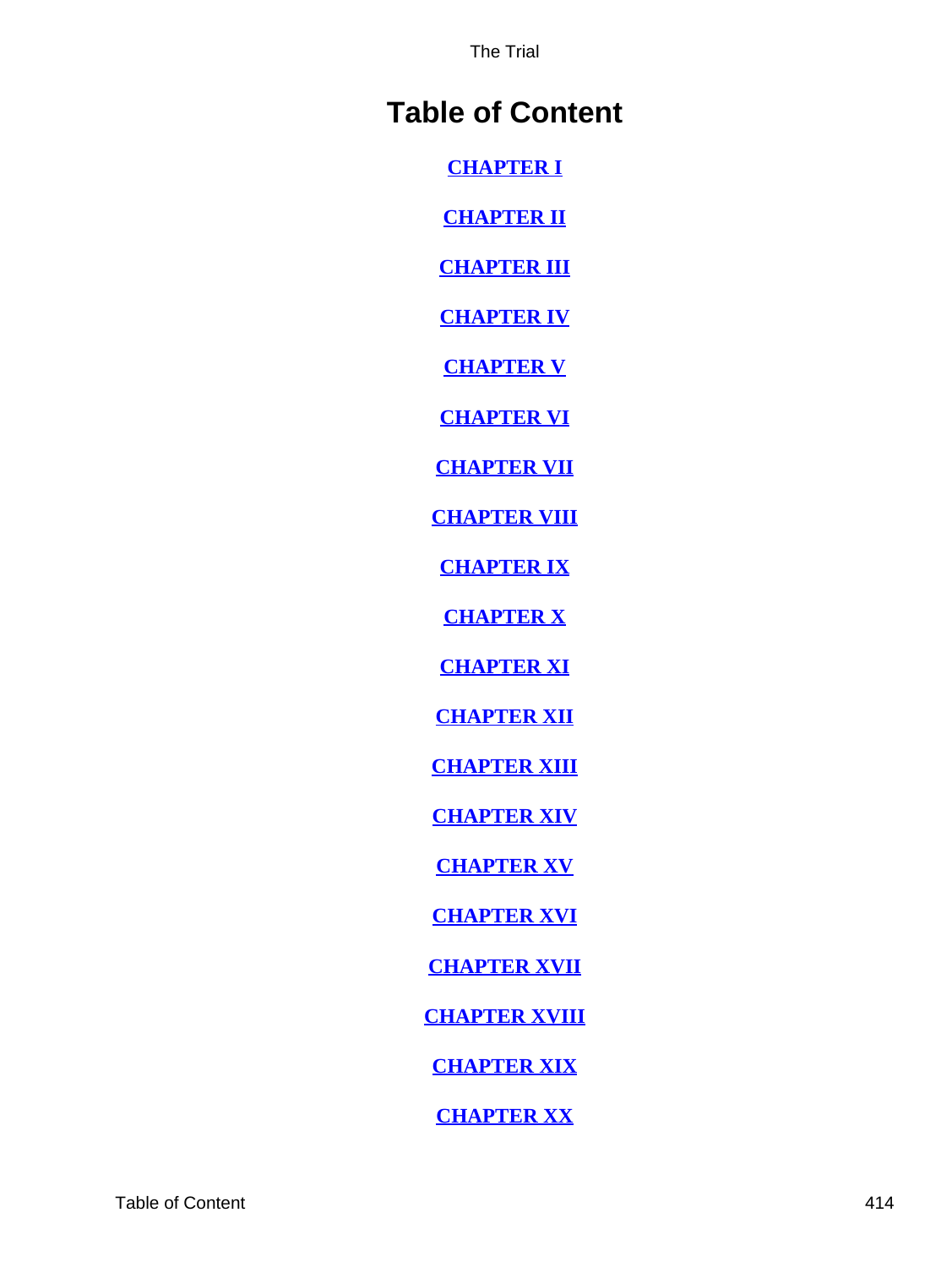<span id="page-415-0"></span>**[CHAPTER XXI](#page-290-0)**

**[CHAPTER XXII](#page-298-0)**

**[CHAPTER XXIII](#page-305-0)**

**[CHAPTER XXIV](#page-317-0)**

**[CHAPTER XXV](#page-326-0)**

**[CHAPTER XXVI](#page-339-0)**

**[CHAPTER XXVII](#page-355-0)**

**[CHAPTER XXVIII](#page-370-0)**

**[CHAPTER XXIX](#page-383-0)**

**[CHAPTER XXX](#page-397-0)**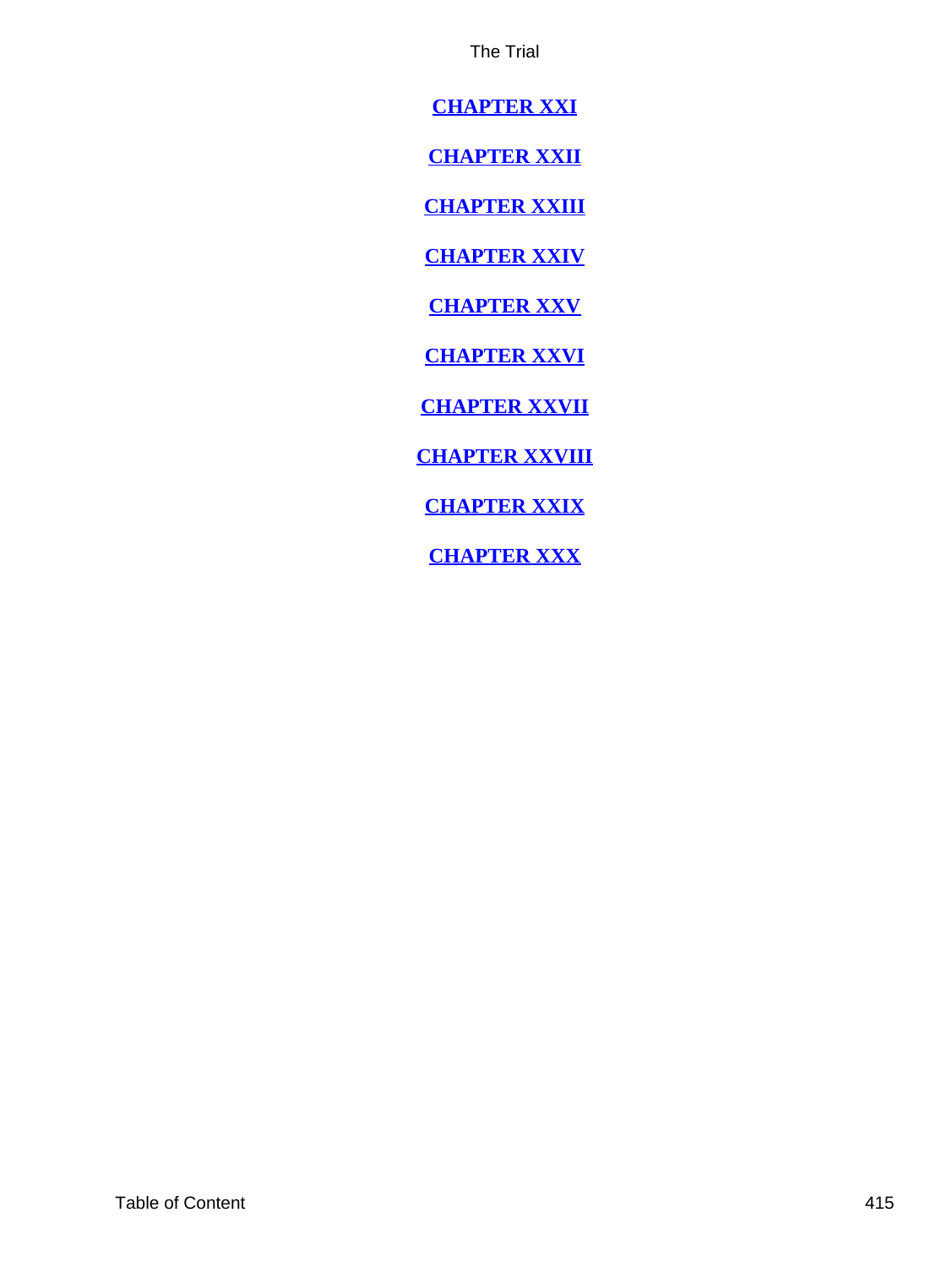## **You are reading a Phoenix Edition:**

It was converted from clean and standard xhtml/xml files. It uses metatags to identify content, and other data. The available resources specific to each ebook format were used to give the reader a pleasant reading experience.

More detais available at Phoenix−Library.org website.

Any suggestion that helps us to improve these editions are welcome.

**The Phoenix−Library Team**